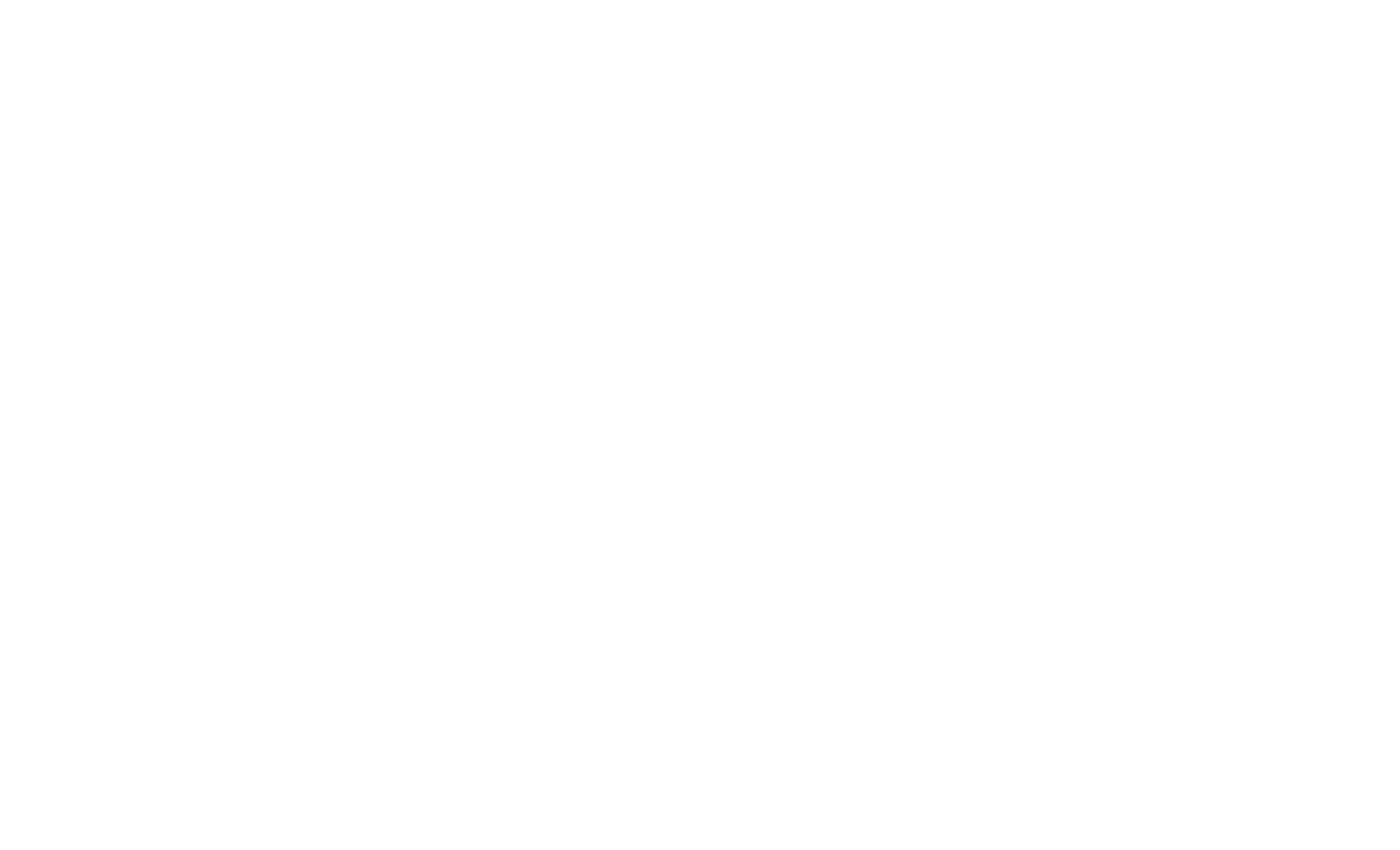| SWIS<br>$-212803$                                                                                                                                            |                                  |
|--------------------------------------------------------------------------------------------------------------------------------------------------------------|----------------------------------|
| TAX MAP PARCEL NUMBER<br>PROPERTY LOCATION & CLASS ASSESSMENT EXEMPTION CODE-----------------VILLAGE------                                                   |                                  |
| CURRENT OWNERS NAME<br>SCHOOL DISTRICT<br>LAND<br>TAX DESCRIPTION<br>TAXABLE VALUE                                                                           |                                  |
| TOTAL<br>CURRENT OWNERS ADDRESS<br>PARCEL SIZE/GRID COORD<br>SPECIAL DISTRICTS<br>*********************<br>***************************** 120.40-2-46 ******* | TAX AMOUNT                       |
| 24 E Main St<br>ACCT 197057                                                                                                                                  | BILL<br>1                        |
| $120.40 - 2 - 46$<br>210 1 Family Res<br>Village Tax<br>35,000                                                                                               | 665.00                           |
| 9,900<br>24 East Main St Land Trust<br>Central Valley 212803                                                                                                 |                                  |
| 35,000<br>Upstate Properties LLC<br>fire                                                                                                                     |                                  |
| 1698 Crane St<br>partial                                                                                                                                     |                                  |
| Schenectady, NY 12303<br>35.00 DPTH 211.40<br>FRNT                                                                                                           |                                  |
| EAST-0357584 NRTH-1522461                                                                                                                                    |                                  |
| DEED BOOK 1599<br>PG-327                                                                                                                                     |                                  |
| FULL MARKET VALUE<br>43,210                                                                                                                                  |                                  |
| TOTAL TAX ---<br>DATE #1                                                                                                                                     | 665.00**<br>06/30/17             |
| AMT DUE                                                                                                                                                      | 665.00                           |
|                                                                                                                                                              |                                  |
| 100 W Main St<br>ACCT 197849                                                                                                                                 | BILL<br>2                        |
| $120.47 - 1 - 6$<br>Village Tax<br>69,800<br>432 Gas station                                                                                                 | 1,326.20                         |
| 17,000<br>95-97 W Main Street Corp<br>Central Valley 212803                                                                                                  |                                  |
| 97 W Main St<br>69,800<br>100 W Main St N                                                                                                                    |                                  |
| Mohawk, NY 13407<br>FRNT 125.00 DPTH 204.00                                                                                                                  |                                  |
| EAST-0355003 NRTH-1522198                                                                                                                                    |                                  |
| PRIOR OWNER ON 3/01/2016<br>DEED BOOK 1604<br>PG-597<br>Holt Bros Inc<br>FULL MARKET VALUE<br>86,173                                                         |                                  |
| TOTAL TAX ---                                                                                                                                                | $1,326.20**$                     |
| DATE #1<br>AMT DUE                                                                                                                                           | 06/30/17<br>1,326.20             |
|                                                                                                                                                              | * * * * * * * * * * *            |
| 95-97 W Main St<br>ACCT 023004560                                                                                                                            | BILL<br>3                        |
| $120.47 - 1 - 25$<br>Village Tax<br>431 Auto dealer<br>42,300                                                                                                | 803.70                           |
| 10,400<br>95-97 W Main Street Corp<br>Central Valley 212803<br>97 W Main St<br>42,300<br>95-97 W Main St                                                     |                                  |
| Mohawk, NY 13407<br>FRNT 198.00 DPTH<br>76.00                                                                                                                |                                  |
| EAST-0354820 NRTH-1521940                                                                                                                                    |                                  |
| DEED BOOK 1329<br>PG-930                                                                                                                                     |                                  |
| FULL MARKET VALUE<br>52,222                                                                                                                                  |                                  |
| TOTAL TAX ---                                                                                                                                                | 803.70**                         |
| DATE #1                                                                                                                                                      | 06/30/17                         |
| AMT DUE                                                                                                                                                      | 803.70                           |
|                                                                                                                                                              | **************                   |
| Green St Ext<br>ACCT 023018515<br>$120.47 - 9 - 44.2$<br>Village Tax<br>1,500<br>311 Res vac land                                                            | <b>BILL</b><br>4<br>28.50        |
| Central Valley 212803<br>1,500<br>Accattato James                                                                                                            |                                  |
| Accattato Patricia<br>Green St Ext<br>1,500                                                                                                                  |                                  |
| PO Box 71<br>Land                                                                                                                                            |                                  |
| Frankfort, NY 13340<br>FRNT<br>40.00 DPTH 120.00                                                                                                             |                                  |
| EAST-0357869 NRTH-1520885                                                                                                                                    |                                  |
| DEED BOOK 828<br><b>PG-713</b>                                                                                                                               |                                  |
| FULL MARKET VALUE<br>1,852                                                                                                                                   |                                  |
| TOTAL TAX ---                                                                                                                                                | $28.50**$                        |
| DATE #1                                                                                                                                                      | 06/30/17                         |
| AMT DUE                                                                                                                                                      | 28.50<br>* * * * * * * * * * * * |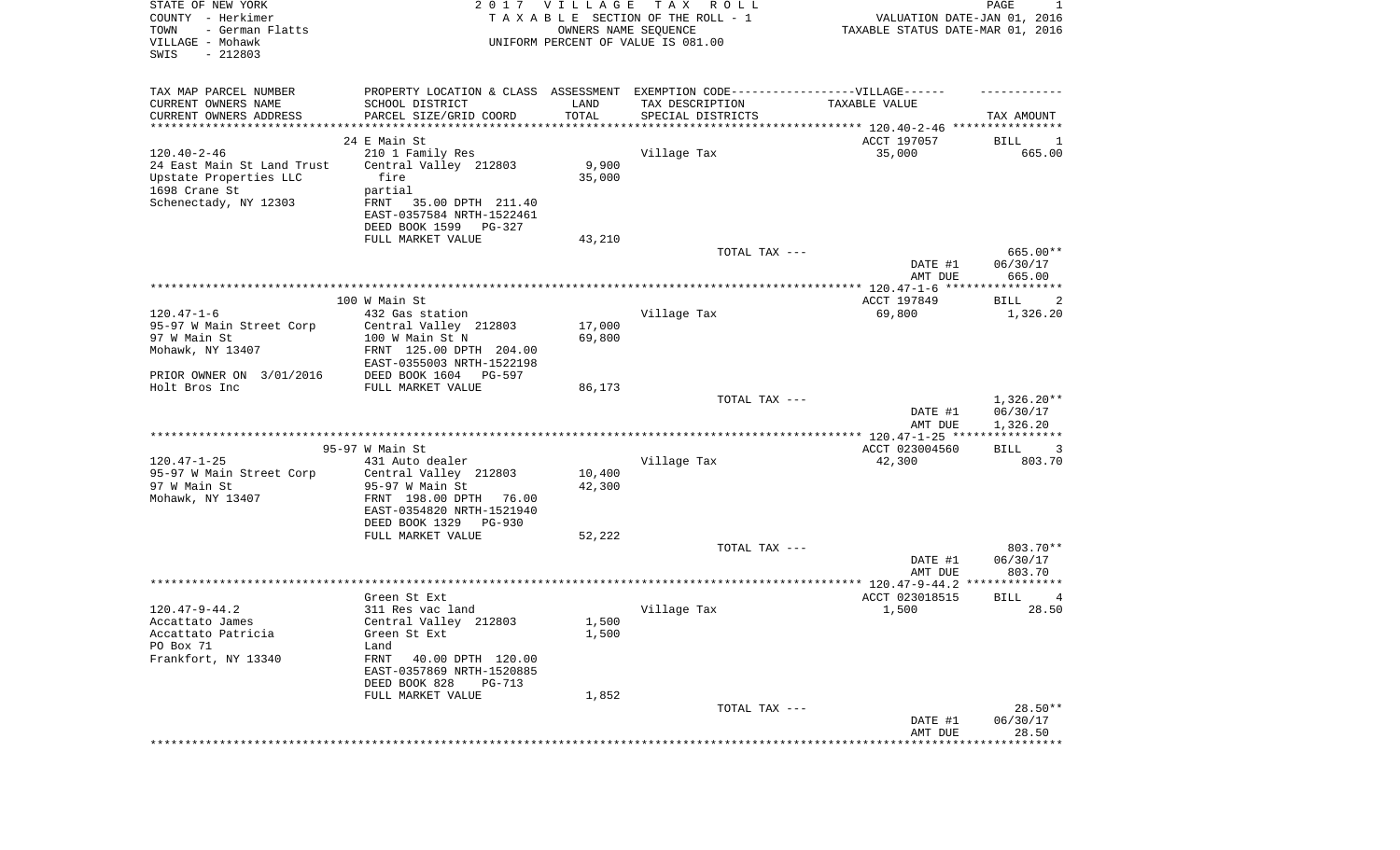| STATE OF NEW YORK<br>COUNTY - Herkimer<br>- German Flatts<br>TOWN<br>VILLAGE - Mohawk<br>$-212803$<br>SWIS |                                                                                   | 2017 VILLAGE<br>OWNERS NAME SEQUENCE | T A X<br>R O L L<br>TAXABLE SECTION OF THE ROLL - 1<br>UNIFORM PERCENT OF VALUE IS 081.00 | VALUATION DATE-JAN 01, 2016<br>TAXABLE STATUS DATE-MAR 01, 2016 | PAGE<br>2             |
|------------------------------------------------------------------------------------------------------------|-----------------------------------------------------------------------------------|--------------------------------------|-------------------------------------------------------------------------------------------|-----------------------------------------------------------------|-----------------------|
| TAX MAP PARCEL NUMBER                                                                                      | PROPERTY LOCATION & CLASS ASSESSMENT EXEMPTION CODE-----------------VILLAGE------ |                                      |                                                                                           |                                                                 |                       |
| CURRENT OWNERS NAME                                                                                        | SCHOOL DISTRICT                                                                   | LAND                                 | TAX DESCRIPTION                                                                           | TAXABLE VALUE                                                   |                       |
| CURRENT OWNERS ADDRESS<br>********************                                                             | PARCEL SIZE/GRID COORD                                                            | TOTAL<br>********                    | SPECIAL DISTRICTS                                                                         |                                                                 | TAX AMOUNT            |
|                                                                                                            |                                                                                   |                                      |                                                                                           |                                                                 |                       |
|                                                                                                            | 29 W Main St                                                                      |                                      |                                                                                           | ACCT 023003900                                                  | <b>BILL</b><br>5      |
| $120.47 - 5 - 39$                                                                                          | 461 Bank                                                                          | 11,100                               | Village Tax                                                                               | 299,950                                                         | 5,699.05              |
| Adirondack Bank Na<br>185 Genesee St                                                                       | Central Valley 212803<br>29 W Main St                                             | 299,950                              |                                                                                           |                                                                 |                       |
| Utica, NY 13501                                                                                            | 92.00 DPTH<br><b>FRNT</b><br>88.00                                                |                                      |                                                                                           |                                                                 |                       |
|                                                                                                            | EAST-0356868 NRTH-1522343                                                         |                                      |                                                                                           |                                                                 |                       |
|                                                                                                            | DEED BOOK 898<br>PG-618<br>FULL MARKET VALUE                                      | 370,309                              |                                                                                           |                                                                 |                       |
|                                                                                                            |                                                                                   |                                      | TOTAL TAX ---                                                                             |                                                                 | $5,699.05**$          |
|                                                                                                            |                                                                                   |                                      |                                                                                           | DATE #1<br>AMT DUE                                              | 06/30/17<br>5,699.05  |
|                                                                                                            |                                                                                   |                                      |                                                                                           | ******* 120.40-2-29 ***                                         | * * * * * * * * * * * |
|                                                                                                            | 13 Fulton St                                                                      |                                      |                                                                                           | ACCT 173358                                                     | <b>BILL</b><br>6      |
| $120.40 - 2 - 29$                                                                                          | 411 Apartment                                                                     |                                      | Village Tax                                                                               | 54,350                                                          | 1,032.65              |
| Aiden-Cole Properties LLC                                                                                  | Central Valley 212803                                                             | 8,800                                |                                                                                           |                                                                 |                       |
| 318 S Bellinger St                                                                                         | 13 Fulton St                                                                      | 54,350                               |                                                                                           |                                                                 |                       |
| Herkimer, NY 13350                                                                                         | 85.00 DPTH 85.00<br>FRNT                                                          |                                      |                                                                                           |                                                                 |                       |
|                                                                                                            | EAST-0358510 NRTH-1522566                                                         |                                      |                                                                                           |                                                                 |                       |
|                                                                                                            | DEED BOOK 1451<br>$PG-210$                                                        |                                      |                                                                                           |                                                                 |                       |
|                                                                                                            | FULL MARKET VALUE                                                                 | 67,099                               |                                                                                           |                                                                 |                       |
|                                                                                                            |                                                                                   |                                      | TOTAL TAX ---                                                                             |                                                                 | 1,032.65**            |
|                                                                                                            |                                                                                   |                                      |                                                                                           | DATE #1                                                         | 06/30/17              |
|                                                                                                            |                                                                                   |                                      |                                                                                           | AMT DUE<br>** $120.55 - 3 - 24$ **                              | 1,032.65              |
|                                                                                                            | 3 Columbia Cir                                                                    |                                      |                                                                                           | ACCT 023022800                                                  | <b>BILL</b><br>-7     |
| $120.55 - 3 - 24$                                                                                          | 210 1 Family Res                                                                  |                                      | Village Tax                                                                               | 63,200                                                          | 1,200.80              |
| Alden John                                                                                                 | Central Valley 212803                                                             | 9,600                                |                                                                                           |                                                                 |                       |
| Alden Janice                                                                                               | 3 Columbia Cr                                                                     | 63,200                               |                                                                                           |                                                                 |                       |
| 3 Columbia Cir                                                                                             | FRNT<br>75.00 DPTH<br>82.50                                                       |                                      |                                                                                           |                                                                 |                       |
| Mohawk, NY 13407                                                                                           | EAST-0356569 NRTH-1519483                                                         |                                      |                                                                                           |                                                                 |                       |
|                                                                                                            | DEED BOOK 809<br>PG-684                                                           |                                      |                                                                                           |                                                                 |                       |
|                                                                                                            | FULL MARKET VALUE                                                                 | 78,025                               |                                                                                           |                                                                 |                       |
|                                                                                                            |                                                                                   |                                      | TOTAL TAX ---                                                                             |                                                                 | $1,200.80**$          |
|                                                                                                            |                                                                                   |                                      |                                                                                           | DATE #1                                                         | 06/30/17              |
|                                                                                                            |                                                                                   |                                      |                                                                                           | AMT DUE                                                         | 1,200.80              |
|                                                                                                            |                                                                                   |                                      |                                                                                           | ************ 120.46-2-45 ****                                   | * * * * * * * * * * * |
|                                                                                                            | 14 Catherine St                                                                   |                                      |                                                                                           | ACCT 023030720                                                  | <b>BILL</b><br>8      |
| $120.46 - 2 - 45$                                                                                          | 210 1 Family Res                                                                  |                                      | Village Tax                                                                               | 58,000                                                          | 1,102.00              |
| Alexander Derek                                                                                            | Central Valley 212803                                                             | 10,200                               |                                                                                           |                                                                 |                       |
| 14 Catherine St                                                                                            | 14 Catherine St<br>FRNT<br>73.25 DPTH 120.30                                      | 58,000                               |                                                                                           |                                                                 |                       |
| Mohawk, NY 13407                                                                                           | EAST-0354274 NRTH-1521488                                                         |                                      |                                                                                           |                                                                 |                       |
|                                                                                                            | DEED BOOK 1361<br>$PG-450$                                                        |                                      |                                                                                           |                                                                 |                       |
|                                                                                                            | FULL MARKET VALUE                                                                 | 71,605                               |                                                                                           |                                                                 |                       |
|                                                                                                            |                                                                                   |                                      | TOTAL TAX ---                                                                             |                                                                 | 1,102.00**            |
|                                                                                                            |                                                                                   |                                      |                                                                                           | DATE #1                                                         | 06/30/17              |
|                                                                                                            |                                                                                   |                                      |                                                                                           | AMT DUE                                                         | 1,102.00              |
|                                                                                                            |                                                                                   |                                      |                                                                                           |                                                                 |                       |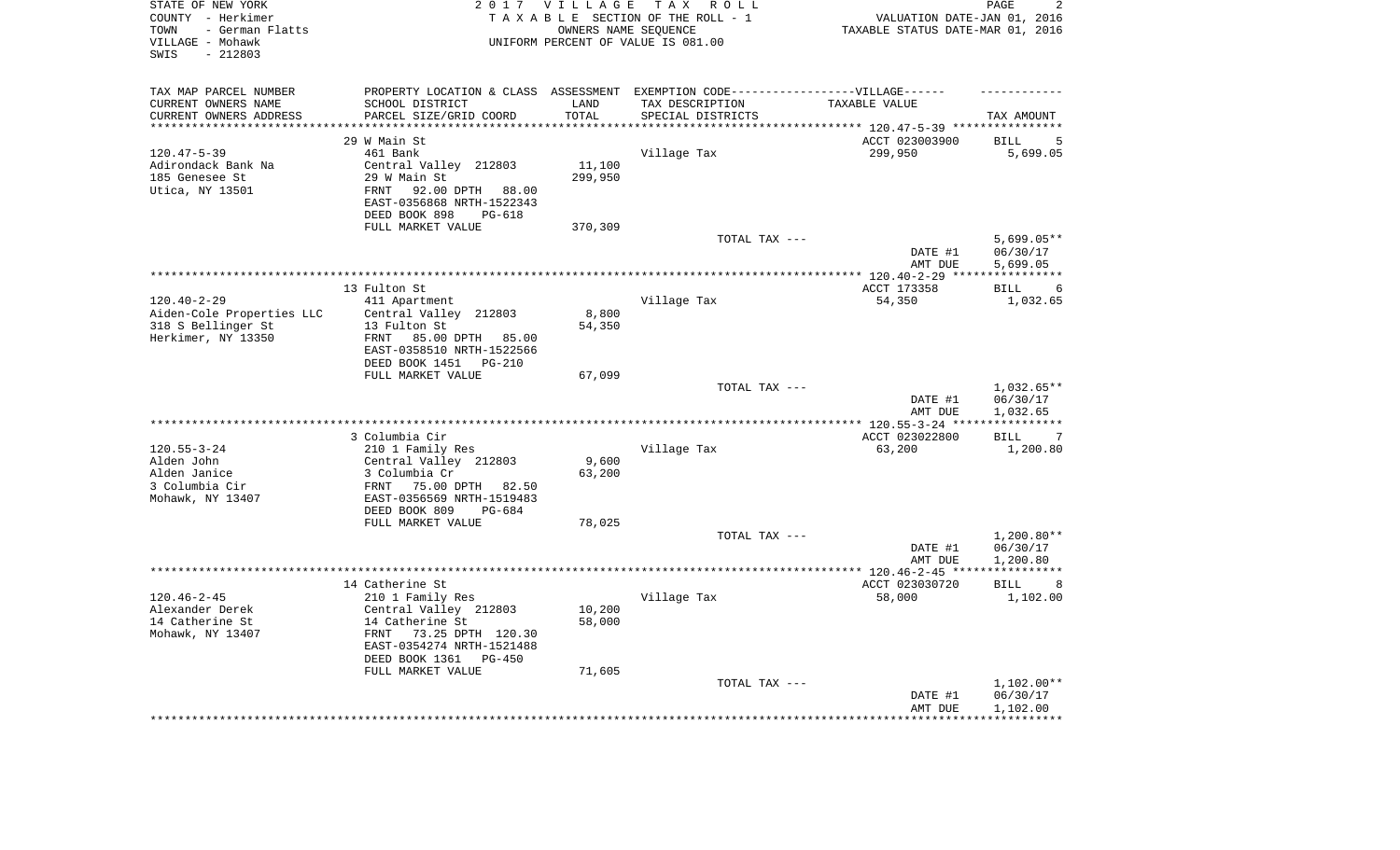| STATE OF NEW YORK<br>COUNTY - Herkimer<br>TOWN<br>- German Flatts<br>VILLAGE - Mohawk<br>SWIS<br>$-212803$ | 2017                                                                            | <b>VILLAGE</b><br>OWNERS NAME SEQUENCE | T A X<br>R O L L<br>TAXABLE SECTION OF THE ROLL - 1<br>UNIFORM PERCENT OF VALUE IS 081.00 | VALUATION DATE-JAN 01, 2016<br>TAXABLE STATUS DATE-MAR 01, 2016   | 3<br>PAGE                           |
|------------------------------------------------------------------------------------------------------------|---------------------------------------------------------------------------------|----------------------------------------|-------------------------------------------------------------------------------------------|-------------------------------------------------------------------|-------------------------------------|
| TAX MAP PARCEL NUMBER                                                                                      |                                                                                 |                                        | PROPERTY LOCATION & CLASS ASSESSMENT EXEMPTION CODE-----------------VILLAGE------         |                                                                   |                                     |
| CURRENT OWNERS NAME                                                                                        | SCHOOL DISTRICT                                                                 | LAND                                   | TAX DESCRIPTION                                                                           | TAXABLE VALUE                                                     |                                     |
| CURRENT OWNERS ADDRESS<br>*********************                                                            | PARCEL SIZE/GRID COORD                                                          | TOTAL                                  | SPECIAL DISTRICTS                                                                         |                                                                   | TAX AMOUNT                          |
|                                                                                                            | 6 Bellinger St                                                                  |                                        |                                                                                           | ACCT 023010620                                                    | BILL<br>9                           |
| $120.40 - 2 - 68$                                                                                          | 220 2 Family Res                                                                |                                        | VET COM V 41137                                                                           | 11,775                                                            |                                     |
| Alexanderowicz John                                                                                        | Central Valley 212803                                                           | 6,500                                  | Village Tax                                                                               | 35,325                                                            | 671.18                              |
| Attn: Alexanderowicz T & M                                                                                 | 6 Bellinger St                                                                  | 47,100                                 |                                                                                           |                                                                   |                                     |
| 6 Bellinger St                                                                                             | L Use Alexanderowicz T&m                                                        |                                        |                                                                                           |                                                                   |                                     |
| Mohawk, NY 13407                                                                                           | 60.00 DPTH 60.00<br>FRNT<br>EAST-0359044 NRTH-1522949                           |                                        |                                                                                           |                                                                   |                                     |
|                                                                                                            | DEED BOOK 822<br><b>PG-206</b>                                                  |                                        |                                                                                           |                                                                   |                                     |
|                                                                                                            | FULL MARKET VALUE                                                               | 58,148                                 |                                                                                           |                                                                   |                                     |
|                                                                                                            |                                                                                 |                                        | TOTAL TAX ---                                                                             |                                                                   | 671.18**                            |
|                                                                                                            |                                                                                 |                                        |                                                                                           | DATE #1                                                           | 06/30/17                            |
|                                                                                                            |                                                                                 |                                        |                                                                                           | AMT DUE                                                           | 671.18                              |
|                                                                                                            | 15 S Richfield St                                                               |                                        |                                                                                           | ACCT 198746                                                       | BILL<br>10                          |
| $120.47 - 5 - 9$                                                                                           | 210 1 Family Res                                                                |                                        | Village Tax                                                                               | 63,758                                                            | 1,211.40                            |
| Alfred & Joanne Zennamo Tr                                                                                 | Central Valley 212803                                                           | 6,700                                  |                                                                                           |                                                                   |                                     |
| Apollo Liv Trust<br>15 S Richfield St                                                                      | 15 S Richfield                                                                  | 63,758                                 |                                                                                           |                                                                   |                                     |
| Mohawk, NY 13407                                                                                           | FRNT<br>49.00 DPTH<br>79.00<br>EAST-0356672 NRTH-1521851                        |                                        |                                                                                           |                                                                   |                                     |
|                                                                                                            | DEED BOOK 1610<br>PG-526                                                        |                                        |                                                                                           |                                                                   |                                     |
| PRIOR OWNER ON 3/01/2016<br>Zennamo Alfredo                                                                | FULL MARKET VALUE                                                               | 78,714                                 |                                                                                           |                                                                   |                                     |
|                                                                                                            |                                                                                 |                                        | TOTAL TAX ---                                                                             | DATE #1                                                           | $1,211.40**$<br>06/30/17            |
|                                                                                                            |                                                                                 |                                        |                                                                                           | AMT DUE                                                           | 1,211.40<br>* * * * * * * * * * *   |
|                                                                                                            | 24 S Washington St                                                              |                                        |                                                                                           | ACCT 023026430                                                    | BILL<br>11                          |
| $120.47 - 5 - 28$                                                                                          | 220 2 Family Res                                                                |                                        | Village Tax                                                                               | 48,165                                                            | 915.14                              |
| Aloisio Florence                                                                                           | Central Valley 212803                                                           | 7,900                                  | XC491 Water relevy                                                                        | 42.92 MT M                                                        | 42.92                               |
| 24 S Washington St                                                                                         | 24 S Wshngtng S                                                                 | 48,165                                 |                                                                                           |                                                                   |                                     |
| Mohawk, NY 13407                                                                                           | FRNT<br>51.00 DPTH 102.00<br>EAST-0356789 NRTH-1521683                          |                                        |                                                                                           |                                                                   |                                     |
|                                                                                                            | DEED BOOK 690<br>PG-667                                                         |                                        |                                                                                           |                                                                   |                                     |
|                                                                                                            | FULL MARKET VALUE                                                               | 59,463                                 |                                                                                           |                                                                   |                                     |
|                                                                                                            |                                                                                 |                                        | TOTAL TAX ---                                                                             |                                                                   | 958.06**                            |
|                                                                                                            |                                                                                 |                                        |                                                                                           | DATE #1                                                           | 06/30/17                            |
|                                                                                                            |                                                                                 |                                        |                                                                                           | AMT DUE<br>****************** 120.47-1-26 *****<br>ACCT 023028860 | 958.06<br>******                    |
| $120.47 - 1 - 26$                                                                                          | 6 Steele St<br>220 2 Family Res                                                 |                                        | Village Tax                                                                               | 51,000                                                            | 12<br>BILL<br>969.00                |
| Amendolare Raymond                                                                                         | Central Valley 212803                                                           | 10,300                                 |                                                                                           |                                                                   |                                     |
| 6 Steele St                                                                                                | 6 Steele St W                                                                   | 51,000                                 |                                                                                           |                                                                   |                                     |
| Mohawk, NY 13407                                                                                           | 99.00 DPTH 111.10<br>FRNT<br>EAST-0354882 NRTH-1521858<br>DEED BOOK 1227 PG-554 |                                        |                                                                                           |                                                                   |                                     |
|                                                                                                            | FULL MARKET VALUE                                                               | 62,963                                 |                                                                                           |                                                                   |                                     |
|                                                                                                            |                                                                                 |                                        | TOTAL TAX ---                                                                             |                                                                   | 969.00**                            |
|                                                                                                            |                                                                                 |                                        |                                                                                           | DATE #1                                                           | 06/30/17                            |
|                                                                                                            |                                                                                 |                                        |                                                                                           | AMT DUE                                                           | 969.00<br>* * * * * * * * * * * * * |
|                                                                                                            |                                                                                 |                                        |                                                                                           |                                                                   |                                     |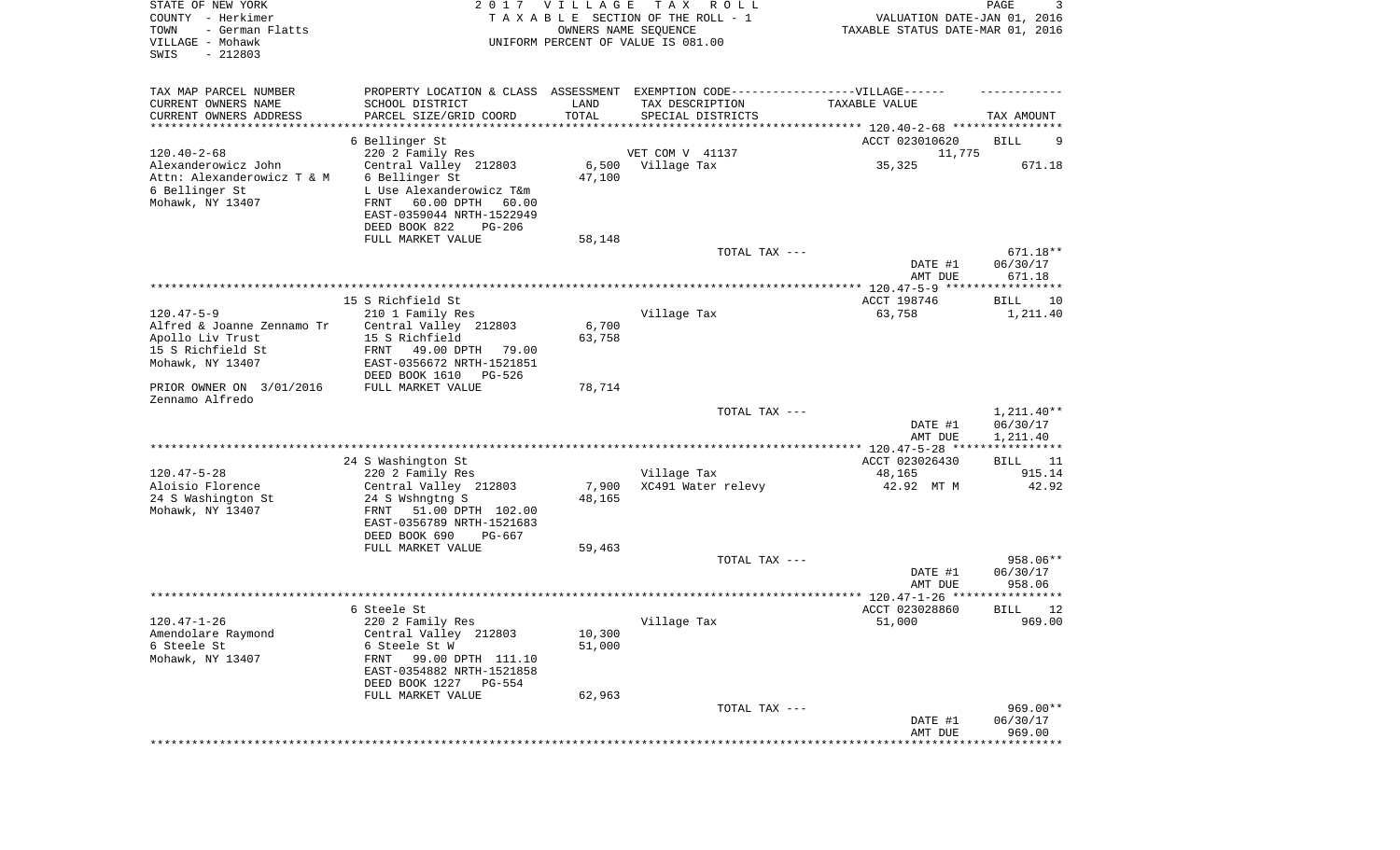| STATE OF NEW YORK<br>COUNTY - Herkimer<br>- German Flatts<br>TOWN<br>VILLAGE - Mohawk<br>SWIS<br>$-212803$ |                                                                                                      | 2017 VILLAGE<br>OWNERS NAME SEQUENCE | TAX ROLL<br>TAXABLE SECTION OF THE ROLL - 1<br>UNIFORM PERCENT OF VALUE IS 081.00 | VALUATION DATE-JAN 01, 2016<br>TAXABLE STATUS DATE-MAR 01, 2016 | PAGE<br>4          |
|------------------------------------------------------------------------------------------------------------|------------------------------------------------------------------------------------------------------|--------------------------------------|-----------------------------------------------------------------------------------|-----------------------------------------------------------------|--------------------|
| TAX MAP PARCEL NUMBER<br>CURRENT OWNERS NAME                                                               | PROPERTY LOCATION & CLASS ASSESSMENT EXEMPTION CODE-----------------VILLAGE------<br>SCHOOL DISTRICT | LAND                                 | TAX DESCRIPTION                                                                   | TAXABLE VALUE                                                   |                    |
| CURRENT OWNERS ADDRESS                                                                                     | PARCEL SIZE/GRID COORD                                                                               | TOTAL                                | SPECIAL DISTRICTS                                                                 |                                                                 | TAX AMOUNT         |
| ***********************                                                                                    |                                                                                                      |                                      |                                                                                   |                                                                 |                    |
|                                                                                                            | 46 Michigan St                                                                                       |                                      |                                                                                   | ACCT 023011550                                                  | <b>BILL</b><br>13  |
| $120.48 - 1 - 47.1$                                                                                        | 311 Res vac land                                                                                     |                                      | Village Tax                                                                       | 13,100                                                          | 248.90             |
| Andreev Michael                                                                                            | Central Valley 212803                                                                                | 13,100                               |                                                                                   |                                                                 |                    |
| PO Box 234                                                                                                 | 46 Michigan St                                                                                       | 13,100                               |                                                                                   |                                                                 |                    |
| Jordanville, NY 13361                                                                                      | 3.00<br>ACRES<br>EAST-0358449 NRTH-1521910                                                           |                                      |                                                                                   |                                                                 |                    |
|                                                                                                            | DEED BOOK 805<br>PG-066                                                                              |                                      |                                                                                   |                                                                 |                    |
|                                                                                                            | FULL MARKET VALUE                                                                                    | 16,173                               |                                                                                   |                                                                 | 248.90**           |
|                                                                                                            |                                                                                                      |                                      | TOTAL TAX ---                                                                     | DATE #1                                                         | 06/30/17           |
|                                                                                                            |                                                                                                      |                                      |                                                                                   | AMT DUE                                                         | 248.90             |
|                                                                                                            |                                                                                                      |                                      |                                                                                   |                                                                 |                    |
|                                                                                                            | 30 Marshall Ave                                                                                      |                                      |                                                                                   | ACCT 170572                                                     | <b>BILL</b><br>14  |
| $120.48 - 1 - 34$                                                                                          | 210 1 Family Res                                                                                     |                                      | Village Tax                                                                       | 49,900                                                          | 948.10             |
| Aney Celeste                                                                                               | Central Valley 212803                                                                                | 8,500                                |                                                                                   |                                                                 |                    |
| 30 Marshall Ave                                                                                            | 30 Marshall Ave                                                                                      | 49,900                               |                                                                                   |                                                                 |                    |
| Mohawk, NY 13407                                                                                           | FRNT 50.00 DPTH 120.00<br>EAST-0358699 NRTH-1522482                                                  |                                      |                                                                                   |                                                                 |                    |
|                                                                                                            | DEED BOOK 1433<br>PG-635                                                                             |                                      |                                                                                   |                                                                 |                    |
|                                                                                                            | FULL MARKET VALUE                                                                                    | 61,605                               |                                                                                   |                                                                 |                    |
|                                                                                                            |                                                                                                      |                                      | TOTAL TAX ---                                                                     |                                                                 | 948.10**           |
|                                                                                                            |                                                                                                      |                                      |                                                                                   | DATE #1<br>AMT DUE                                              | 06/30/17<br>948.10 |
|                                                                                                            |                                                                                                      |                                      |                                                                                   |                                                                 |                    |
|                                                                                                            | 50-52 W Main St                                                                                      |                                      |                                                                                   | ACCT 023002160                                                  | <b>BILL</b><br>15  |
| $120.47 - 2 - 34$                                                                                          | 210 1 Family Res                                                                                     |                                      | Village Tax                                                                       | 68,000                                                          | 1,292.00           |
| Angell Victoria                                                                                            | Central Valley 212803                                                                                | 12,900                               |                                                                                   |                                                                 |                    |
| 52 W Main St                                                                                               | 50-52 W Main St                                                                                      | 68,000                               |                                                                                   |                                                                 |                    |
| Mohawk, NY 13407                                                                                           | FRNT 80.00 DPTH 120.00                                                                               |                                      |                                                                                   |                                                                 |                    |
|                                                                                                            | EAST-0356372 NRTH-1522414                                                                            |                                      |                                                                                   |                                                                 |                    |
|                                                                                                            | DEED BOOK 1359<br>PG-834                                                                             |                                      |                                                                                   |                                                                 |                    |
|                                                                                                            | FULL MARKET VALUE                                                                                    | 83,951                               | TOTAL TAX ---                                                                     |                                                                 | $1,292.00**$       |
|                                                                                                            |                                                                                                      |                                      |                                                                                   | DATE #1                                                         | 06/30/17           |
|                                                                                                            |                                                                                                      |                                      |                                                                                   | AMT DUE                                                         | 1,292.00           |
|                                                                                                            |                                                                                                      |                                      |                                                                                   |                                                                 |                    |
|                                                                                                            | 11 S Richfield St                                                                                    |                                      |                                                                                   | ACCT 202563                                                     | 16<br>BILL         |
| $120.47 - 5 - 7$                                                                                           | 210 1 Family Res                                                                                     |                                      | Village Tax                                                                       | 56,081                                                          | 1,065.54           |
| Approach Properties LLC                                                                                    | Central Valley 212803                                                                                | 6,300                                |                                                                                   |                                                                 |                    |
| 416 33rd Ave                                                                                               | 11 S Richfield                                                                                       | 56,081                               |                                                                                   |                                                                 |                    |
| Seattle, WA 98122                                                                                          | 40.00 DPTH 103.00<br>FRNT                                                                            |                                      |                                                                                   |                                                                 |                    |
|                                                                                                            | EAST-0356663 NRTH-1521941                                                                            |                                      |                                                                                   |                                                                 |                    |
| PRIOR OWNER ON 3/01/2016<br>Ferguson Joel                                                                  | DEED BOOK 2016<br>PG-2563<br>FULL MARKET VALUE                                                       | 69,236                               |                                                                                   |                                                                 |                    |
|                                                                                                            |                                                                                                      |                                      | TOTAL TAX ---                                                                     |                                                                 | $1,065.54**$       |
|                                                                                                            |                                                                                                      |                                      |                                                                                   | DATE #1                                                         | 06/30/17           |
|                                                                                                            |                                                                                                      |                                      |                                                                                   | AMT DUE                                                         | 1,065.54           |
|                                                                                                            |                                                                                                      |                                      |                                                                                   |                                                                 | ************       |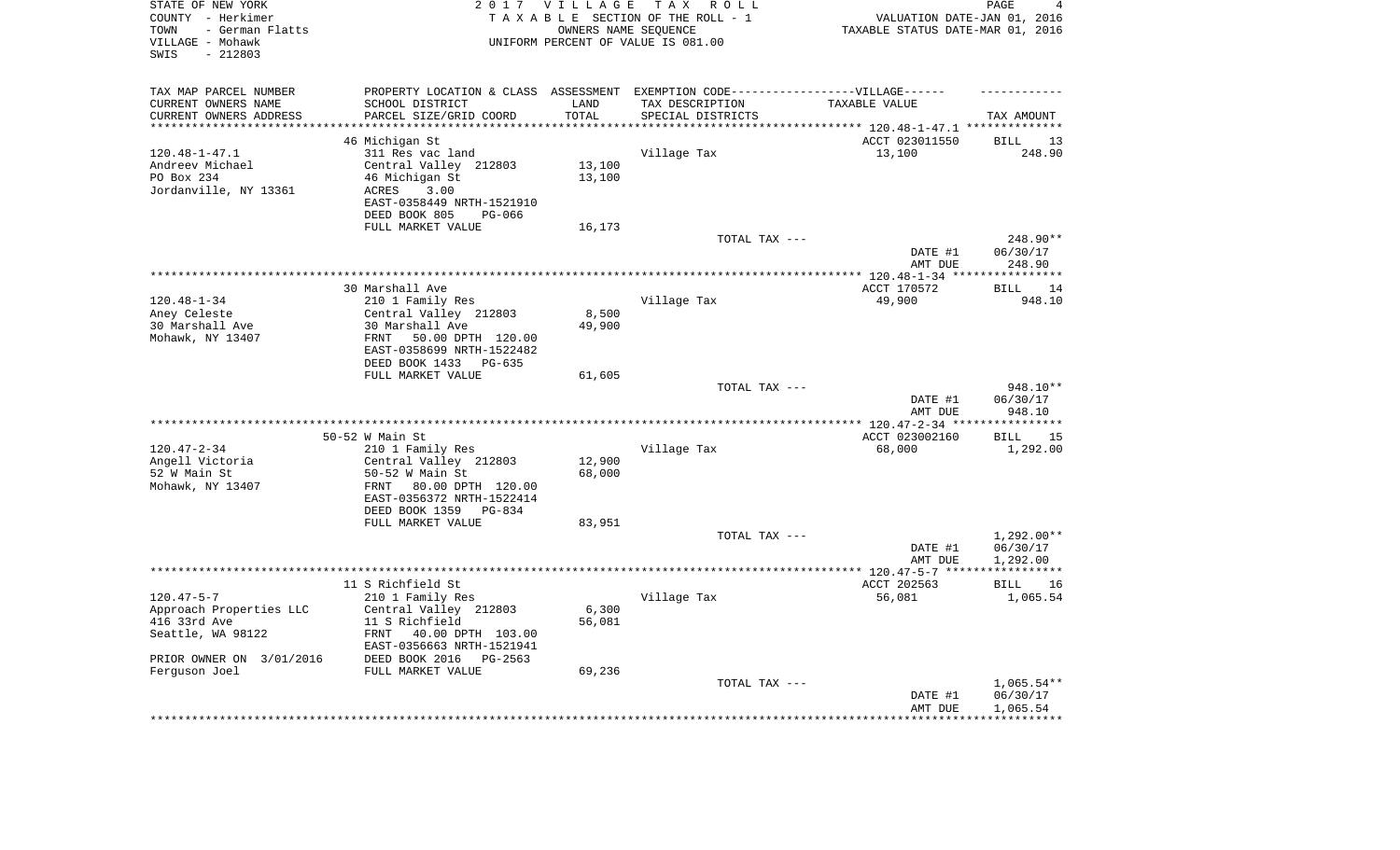| STATE OF NEW YORK<br>COUNTY - Herkimer<br>- German Flatts<br>TOWN<br>VILLAGE - Mohawk<br>SWIS<br>$-212803$ |                                                        | 2017 VILLAGE<br>OWNERS NAME SEQUENCE | T A X<br>R O L L<br>TAXABLE SECTION OF THE ROLL - 1<br>UNIFORM PERCENT OF VALUE IS 081.00 | VALUATION DATE-JAN 01, 2016<br>TAXABLE STATUS DATE-MAR 01, 2016 | PAGE<br>5          |
|------------------------------------------------------------------------------------------------------------|--------------------------------------------------------|--------------------------------------|-------------------------------------------------------------------------------------------|-----------------------------------------------------------------|--------------------|
| TAX MAP PARCEL NUMBER                                                                                      |                                                        |                                      | PROPERTY LOCATION & CLASS ASSESSMENT EXEMPTION CODE-----------------VILLAGE------         |                                                                 |                    |
| CURRENT OWNERS NAME                                                                                        | SCHOOL DISTRICT                                        | LAND                                 | TAX DESCRIPTION                                                                           | TAXABLE VALUE                                                   |                    |
| CURRENT OWNERS ADDRESS<br>********************                                                             | PARCEL SIZE/GRID COORD                                 | TOTAL<br>********                    | SPECIAL DISTRICTS                                                                         |                                                                 | TAX AMOUNT         |
|                                                                                                            | 40 Church St                                           |                                      |                                                                                           | ACCT 023015720                                                  | <b>BILL</b><br>17  |
| $120.47 - 8 - 51$                                                                                          | 210 1 Family Res                                       |                                      | Village Tax                                                                               | 53,200                                                          | 1,010.80           |
| Archer George                                                                                              | Central Valley 212803                                  | 10,900                               |                                                                                           |                                                                 |                    |
| Archer Joanne                                                                                              | 40 Church St                                           | 53,200                               |                                                                                           |                                                                 |                    |
| 40 Church St                                                                                               | 54.50 DPTH 198.00<br>FRNT                              |                                      |                                                                                           |                                                                 |                    |
| Mohawk, NY 13407                                                                                           | EAST-0357574 NRTH-1521268                              |                                      |                                                                                           |                                                                 |                    |
|                                                                                                            | DEED BOOK 1156<br>PG-838                               |                                      |                                                                                           |                                                                 |                    |
|                                                                                                            | FULL MARKET VALUE                                      | 65,679                               |                                                                                           |                                                                 |                    |
|                                                                                                            |                                                        |                                      | TOTAL TAX ---                                                                             |                                                                 | 1,010.80**         |
|                                                                                                            |                                                        |                                      |                                                                                           | DATE #1                                                         | 06/30/17           |
|                                                                                                            |                                                        |                                      |                                                                                           | AMT DUE                                                         | 1,010.80           |
|                                                                                                            | ***********                                            |                                      |                                                                                           | ******** 120.48-1-38 ****                                       | ***********        |
|                                                                                                            | 40 Marshall Ave                                        |                                      |                                                                                           | ACCT 023012720                                                  | <b>BILL</b><br>18  |
| $120.48 - 1 - 38$                                                                                          | 210 1 Family Res                                       |                                      | Village Tax                                                                               | 48,400                                                          | 919.60             |
| Arndt Dennis                                                                                               | Central Valley 212803                                  | 6,000                                |                                                                                           |                                                                 |                    |
| Arndt Janet<br>40 Marshall Ave                                                                             | 40 Marshall Ave<br>FRNT<br>35.00 DPTH 120.00           | 48,400                               |                                                                                           |                                                                 |                    |
| Mohawk, NY 13407                                                                                           | EAST-0358891 NRTH-1522566                              |                                      |                                                                                           |                                                                 |                    |
|                                                                                                            | DEED BOOK 1153<br>PG-565                               |                                      |                                                                                           |                                                                 |                    |
|                                                                                                            | FULL MARKET VALUE                                      | 59,753                               |                                                                                           |                                                                 |                    |
|                                                                                                            |                                                        |                                      | TOTAL TAX ---                                                                             |                                                                 | 919.60**           |
|                                                                                                            |                                                        |                                      |                                                                                           | DATE #1<br>AMT DUE                                              | 06/30/17<br>919.60 |
|                                                                                                            |                                                        |                                      | *******************                                                                       | ** 120.55-2-29 ***                                              |                    |
|                                                                                                            | 99 Church St                                           |                                      |                                                                                           | ACCT 023015240                                                  | 19<br><b>BILL</b>  |
| $120.55 - 2 - 29$                                                                                          | 210 1 Family Res                                       |                                      | VET WAR V 41127                                                                           | 7,290                                                           |                    |
| Arndt Rita Mcintyre                                                                                        | Central Valley 212803                                  | 11,600                               | Village Tax                                                                               | 55,710                                                          | 1,058.49           |
| Arndt Donald                                                                                               | 99 Church St                                           | 63,000                               |                                                                                           |                                                                 |                    |
| 99 Church St                                                                                               | FRNT<br>50.00 DPTH 122.45                              |                                      |                                                                                           |                                                                 |                    |
| Mohawk, NY 13407                                                                                           | EAST-0357338 NRTH-1519663<br>DEED BOOK 697<br>$PG-973$ |                                      |                                                                                           |                                                                 |                    |
|                                                                                                            | FULL MARKET VALUE                                      | 77,778                               |                                                                                           |                                                                 |                    |
|                                                                                                            |                                                        |                                      | TOTAL TAX ---                                                                             |                                                                 | $1,058.49**$       |
|                                                                                                            |                                                        |                                      |                                                                                           | DATE #1                                                         | 06/30/17           |
|                                                                                                            |                                                        |                                      |                                                                                           | AMT DUE                                                         | 1,058.49           |
| ********************                                                                                       |                                                        |                                      |                                                                                           | ************* 120.47-1-11 ****                                  | ***********        |
|                                                                                                            | 12 Cary Ave                                            |                                      |                                                                                           | ACCT 023029880                                                  | <b>BILL</b><br>20  |
| $120.47 - 1 - 11$                                                                                          | 210 1 Family Res                                       |                                      | Village Tax                                                                               | 49,800                                                          | 946.20             |
| Aversa Paula                                                                                               | Central Valley 212803                                  | 7,200                                |                                                                                           |                                                                 |                    |
| 12 Cary Ave                                                                                                | 12 Cary Ave                                            | 49,800                               |                                                                                           |                                                                 |                    |
| Mohawk, NY 13407                                                                                           | FRNT<br>50.00 DPTH 87.30                               |                                      |                                                                                           |                                                                 |                    |
|                                                                                                            | EAST-0354574 NRTH-1521624                              |                                      |                                                                                           |                                                                 |                    |
|                                                                                                            | DEED BOOK 928<br>$PG-84$                               |                                      |                                                                                           |                                                                 |                    |
|                                                                                                            | FULL MARKET VALUE                                      | 61,481                               | TOTAL TAX ---                                                                             |                                                                 | 946.20**           |
|                                                                                                            |                                                        |                                      |                                                                                           | DATE #1                                                         | 06/30/17           |
|                                                                                                            |                                                        |                                      |                                                                                           | AMT DUE                                                         | 946.20             |
|                                                                                                            |                                                        |                                      |                                                                                           |                                                                 | ********           |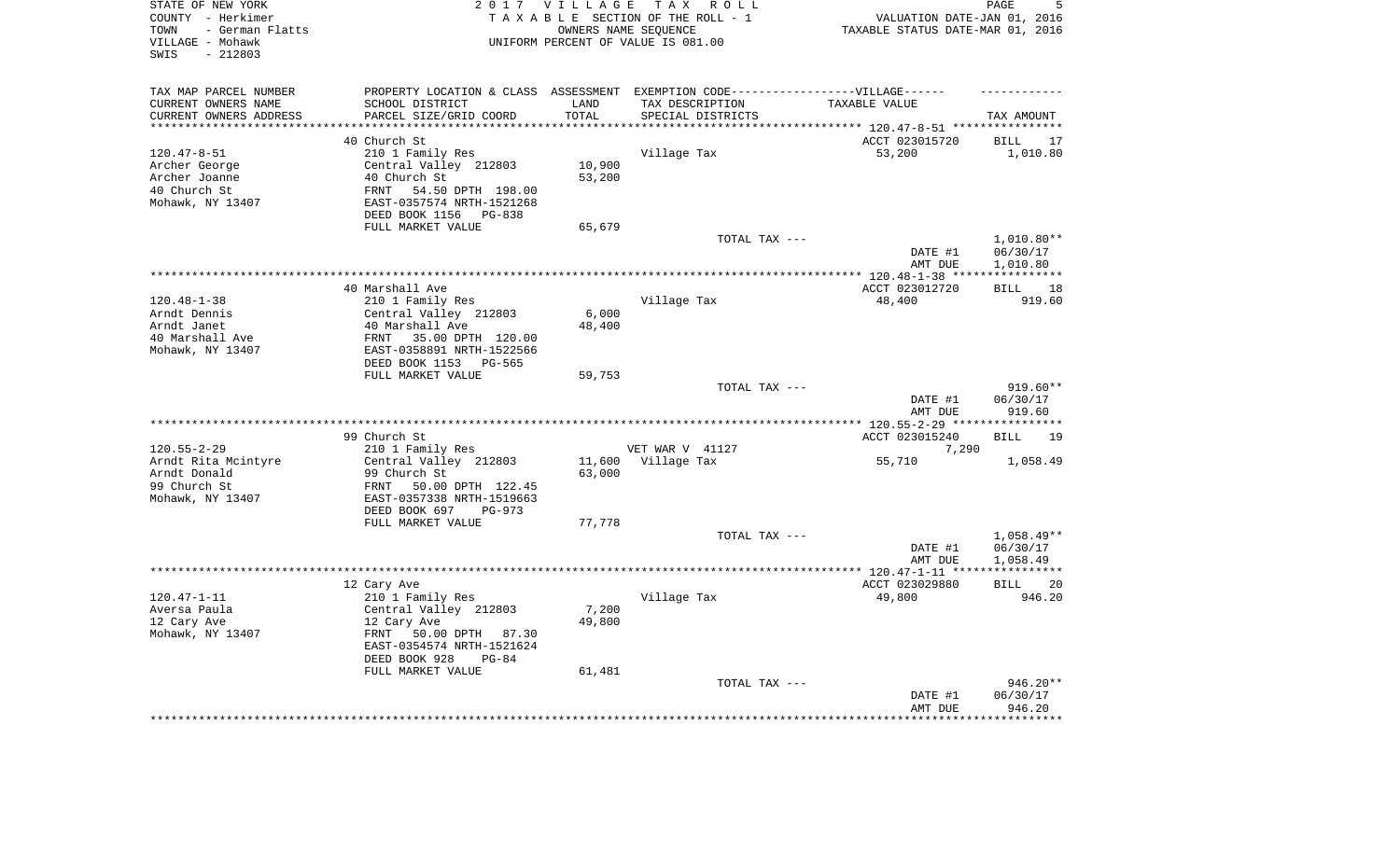| STATE OF NEW YORK<br>COUNTY - Herkimer                           | 2017                                               | <b>VILLAGE</b>                   | T A X<br>ROLL<br>TAXABLE SECTION OF THE ROLL - 1<br>OWNERS NAME SEOUENCE          | VALUATION DATE-JAN 01, 2016 | PAGE<br>6          |
|------------------------------------------------------------------|----------------------------------------------------|----------------------------------|-----------------------------------------------------------------------------------|-----------------------------|--------------------|
| - German Flatts<br>TOWN<br>VILLAGE - Mohawk<br>SWIS<br>$-212803$ | UNIFORM PERCENT OF VALUE IS 081.00                 | TAXABLE STATUS DATE-MAR 01, 2016 |                                                                                   |                             |                    |
| TAX MAP PARCEL NUMBER                                            |                                                    |                                  | PROPERTY LOCATION & CLASS ASSESSMENT EXEMPTION CODE-----------------VILLAGE------ |                             |                    |
| CURRENT OWNERS NAME                                              | SCHOOL DISTRICT                                    | LAND                             | TAX DESCRIPTION                                                                   | TAXABLE VALUE               |                    |
| CURRENT OWNERS ADDRESS                                           | PARCEL SIZE/GRID COORD                             | TOTAL                            | SPECIAL DISTRICTS                                                                 |                             | TAX AMOUNT         |
| **************************                                       |                                                    |                                  |                                                                                   |                             |                    |
|                                                                  | 101 Columbia St                                    |                                  |                                                                                   | ACCT 023021030              | 21<br>BILL         |
| $120.55 - 3 - 28$                                                | 210 1 Family Res                                   |                                  | Village Tax                                                                       | 45,500                      | 864.50             |
| Aversa Paula                                                     | Central Valley 212803                              | 13,200                           | XC491 Water relevy                                                                | 112.52 MT M                 | 112.52             |
| 12 Cary Ave                                                      | FRNT<br>80.00 DPTH 125.00                          | 45,500                           |                                                                                   |                             |                    |
| Mohawk, NY 13407                                                 | EAST-0356591 NRTH-1519784                          |                                  |                                                                                   |                             |                    |
|                                                                  | DEED BOOK 1143 PG-517                              |                                  |                                                                                   |                             |                    |
|                                                                  | FULL MARKET VALUE                                  | 56,173                           |                                                                                   |                             |                    |
|                                                                  |                                                    |                                  | TOTAL TAX ---                                                                     |                             | 977.02**           |
|                                                                  |                                                    |                                  |                                                                                   | DATE #1<br>AMT DUE          | 06/30/17<br>977.02 |
|                                                                  |                                                    |                                  |                                                                                   |                             |                    |
|                                                                  | 9 S Richfield St                                   |                                  |                                                                                   | ACCT 023026790              | 22<br><b>BILL</b>  |
| $120.47 - 5 - 6$                                                 | 210 1 Family Res                                   |                                  | Village Tax                                                                       | 45,000                      | 855.00             |
| Backus Edward                                                    | Central Valley 212803                              | 6,300                            | XC491 Water relevy                                                                | 557.96 MT M                 | 557.96             |
| Backus Lorie                                                     | 9 S Richfd St                                      | 45,000                           |                                                                                   |                             |                    |
| 9 S Richfield St                                                 | FRNT<br>40.00 DPTH 103.00                          |                                  |                                                                                   |                             |                    |
| Mohawk, NY 13407                                                 | EAST-0356660 NRTH-1521981                          |                                  |                                                                                   |                             |                    |
|                                                                  | DEED BOOK 847<br><b>PG-595</b>                     |                                  |                                                                                   |                             |                    |
|                                                                  | FULL MARKET VALUE                                  | 55,556                           |                                                                                   |                             |                    |
|                                                                  |                                                    |                                  | TOTAL TAX ---                                                                     |                             | 1,412.96**         |
|                                                                  |                                                    |                                  |                                                                                   | DATE #1                     | 06/30/17           |
|                                                                  |                                                    |                                  |                                                                                   | AMT DUE                     | 1,412.96           |
|                                                                  |                                                    |                                  |                                                                                   |                             | ***********        |
|                                                                  | 23-25 E Main St                                    |                                  |                                                                                   | ACCT 167114                 | 23<br><b>BILL</b>  |
| $120.39 - 3 - 53$                                                | 411 Apartment                                      |                                  | Village Tax                                                                       | 56,800                      | 1,079.20           |
| Baker Judith & Brown Rodney Tr Central Valley 212803             |                                                    | 12,000                           |                                                                                   |                             |                    |
| William Brown Jr Trust                                           | $23-25$ E Main St                                  | 56,800                           |                                                                                   |                             |                    |
| 114 County St                                                    | 60.00 DPTH 120.00<br>FRNT                          |                                  |                                                                                   |                             |                    |
| Attleboro, MA 02703                                              | EAST-0357663 NRTH-1522743                          |                                  |                                                                                   |                             |                    |
|                                                                  | DEED BOOK 1410<br>PG-874                           |                                  |                                                                                   |                             |                    |
|                                                                  | FULL MARKET VALUE                                  | 70,123                           |                                                                                   |                             |                    |
|                                                                  |                                                    |                                  | TOTAL TAX ---                                                                     |                             | $1,079.20**$       |
|                                                                  |                                                    |                                  |                                                                                   | DATE #1                     | 06/30/17           |
|                                                                  |                                                    |                                  |                                                                                   | AMT DUE                     | 1,079.20           |
|                                                                  |                                                    |                                  |                                                                                   |                             |                    |
|                                                                  | 120 W Main St                                      |                                  |                                                                                   | ACCT 167115                 | 24<br><b>BILL</b>  |
| $120.47 - 1 - 2$                                                 | 210 1 Family Res                                   |                                  | Village Tax                                                                       | 63,850                      | 1,213.15           |
| Baker Judith & Brown Rodney Tr Central Valley 212803             |                                                    | 10,115                           |                                                                                   |                             |                    |
| William Brown Jr Trust                                           | FRNT<br>65.00 DPTH 115.00                          | 63,850                           |                                                                                   |                             |                    |
| 114 County St<br>Attleboro, MA 02703                             | EAST-0354724 NRTH-1522078<br>DEED BOOK 1410 PG-877 |                                  |                                                                                   |                             |                    |
|                                                                  | FULL MARKET VALUE                                  | 78,827                           |                                                                                   |                             |                    |
|                                                                  |                                                    |                                  | TOTAL TAX ---                                                                     |                             | 1,213.15**         |
|                                                                  |                                                    |                                  |                                                                                   | DATE #1                     | 06/30/17           |
|                                                                  |                                                    |                                  |                                                                                   | AMT DUE                     | 1,213.15           |
|                                                                  |                                                    |                                  |                                                                                   |                             |                    |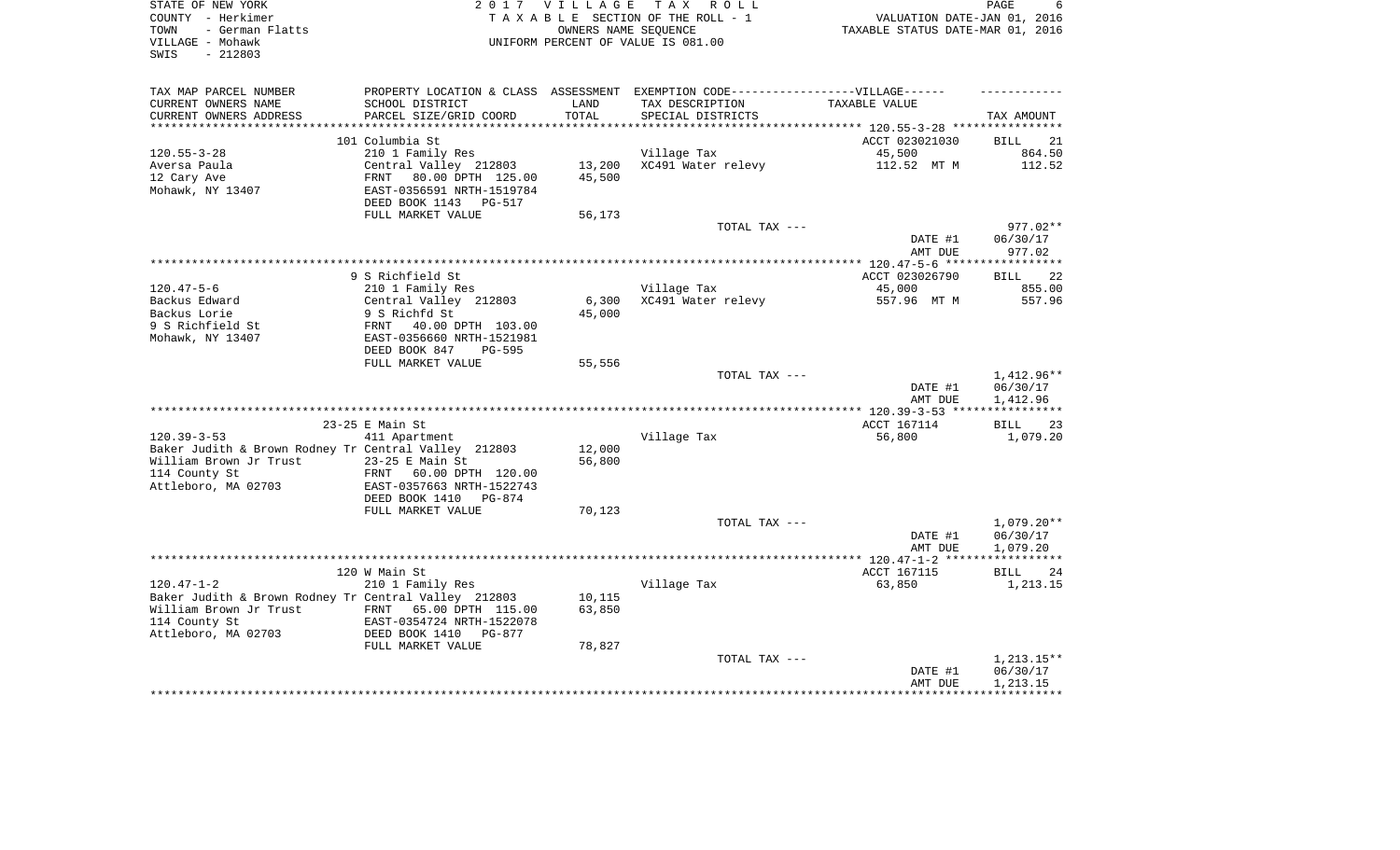| TAX MAP PARCEL NUMBER<br>PROPERTY LOCATION & CLASS ASSESSMENT EXEMPTION CODE-----------------VILLAGE------<br>SCHOOL DISTRICT<br>CURRENT OWNERS NAME<br>LAND<br>TAX DESCRIPTION<br>TAXABLE VALUE<br>CURRENT OWNERS ADDRESS<br>PARCEL SIZE/GRID COORD<br>TOTAL<br>SPECIAL DISTRICTS<br>TAX AMOUNT<br>********************<br>********<br>*************************** 120.55-1-13 ****************<br>ACCT 023023250<br>6 Fulmer St<br><b>BILL</b><br>25<br>$120.55 - 1 - 13$<br>210 1 Family Res<br>Village Tax<br>58,916<br>1,119.40<br>Ball Karen<br>Central Valley 212803<br>10,700<br>6 Fulmer St<br>58,916<br>6 Fulmer St<br>Mohawk, NY 13407<br>50.00 DPTH 105.00<br>FRNT<br>EAST-0356299 NRTH-1520062<br>DEED BOOK 1139<br>PG-375<br>FULL MARKET VALUE<br>72,736<br>TOTAL TAX ---<br>$1,119.40**$<br>DATE #1<br>06/30/17<br>AMT DUE<br>1,119.40<br>******** 120.55-1-26 ***<br>* * * * * * * * * * *<br>7 Fulmer St<br>ACCT 023023040<br>26<br><b>BILL</b><br>$120.55 - 1 - 26$<br>210 1 Family Res<br>Village Tax<br>64,698<br>1,229.26<br>Banks Lucas<br>Central Valley 212803<br>12,900<br>Dudin Tamara<br>7 Fulmer St<br>64,698<br>7 Fulmer St<br>FRNT<br>50.00 DPTH 118.54<br>Mohawk, NY 13407<br>EAST-0356165 NRTH-1519928<br>DEED BOOK 1365<br>PG-328<br>FULL MARKET VALUE<br>79,874<br>1,229.26**<br>TOTAL TAX ---<br>06/30/17<br>DATE #1<br>AMT DUE<br>1,229.26<br>********************<br>*** 120.55-3-21 ***<br>8 Columbia Cir<br>ACCT 202006<br>27<br><b>BILL</b><br>$120.55 - 3 - 21$<br>210 1 Family Res<br>76,000<br>Village Tax<br>1,444.00<br>Barkley Larry<br>Central Valley 212803<br>8,600<br>8 Columbia Cir<br>8 Columbia Cr<br>76,000<br>Mohawk, NY 13407<br>53.00 DPTH<br>FRNT<br>76.80<br>EAST-0356703 NRTH-1519340<br>PRIOR OWNER ON 3/01/2016<br>DEED BOOK 1631 PG-994<br>Wiers Barbara<br>FULL MARKET VALUE<br>93,827<br>$1,444.00**$<br>TOTAL TAX ---<br>DATE #1<br>06/30/17<br>AMT DUE<br>1,444.00<br>************<br>74 E Main St<br>ACCT 168647<br><b>BILL</b><br>28<br>$120.40 - 2 - 66$<br>220 2 Family Res<br>Village Tax<br>41,400<br>786.60<br>14,900<br>Baron George<br>Central Valley 212803<br>74 E Main St<br>74 E Main St<br>41,400<br>60.00 DPTH 237.00<br>Mohawk, NY 13407<br>FRNT<br>EAST-0358903 NRTH-1522994<br>DEED BOOK 1421<br>$PG-74$<br>FULL MARKET VALUE<br>51,111<br>786.60**<br>TOTAL TAX ---<br>06/30/17<br>DATE #1<br>786.60<br>AMT DUE | STATE OF NEW YORK<br>COUNTY - Herkimer<br>- German Flatts<br>TOWN<br>VILLAGE - Mohawk<br>$-212803$<br>SWIS | 2017 VILLAGE | T A X<br>R O L L<br>TAXABLE SECTION OF THE ROLL - 1<br>OWNERS NAME SEQUENCE<br>UNIFORM PERCENT OF VALUE IS 081.00 | VALUATION DATE-JAN 01, 2016<br>TAXABLE STATUS DATE-MAR 01, 2016 | PAGE<br>7 |
|-------------------------------------------------------------------------------------------------------------------------------------------------------------------------------------------------------------------------------------------------------------------------------------------------------------------------------------------------------------------------------------------------------------------------------------------------------------------------------------------------------------------------------------------------------------------------------------------------------------------------------------------------------------------------------------------------------------------------------------------------------------------------------------------------------------------------------------------------------------------------------------------------------------------------------------------------------------------------------------------------------------------------------------------------------------------------------------------------------------------------------------------------------------------------------------------------------------------------------------------------------------------------------------------------------------------------------------------------------------------------------------------------------------------------------------------------------------------------------------------------------------------------------------------------------------------------------------------------------------------------------------------------------------------------------------------------------------------------------------------------------------------------------------------------------------------------------------------------------------------------------------------------------------------------------------------------------------------------------------------------------------------------------------------------------------------------------------------------------------------------------------------------------------------------------------------------------------------------------------------------------------------------------------------------------------------------------------------------------------------------------------------------------|------------------------------------------------------------------------------------------------------------|--------------|-------------------------------------------------------------------------------------------------------------------|-----------------------------------------------------------------|-----------|
|                                                                                                                                                                                                                                                                                                                                                                                                                                                                                                                                                                                                                                                                                                                                                                                                                                                                                                                                                                                                                                                                                                                                                                                                                                                                                                                                                                                                                                                                                                                                                                                                                                                                                                                                                                                                                                                                                                                                                                                                                                                                                                                                                                                                                                                                                                                                                                                                       |                                                                                                            |              |                                                                                                                   |                                                                 |           |
|                                                                                                                                                                                                                                                                                                                                                                                                                                                                                                                                                                                                                                                                                                                                                                                                                                                                                                                                                                                                                                                                                                                                                                                                                                                                                                                                                                                                                                                                                                                                                                                                                                                                                                                                                                                                                                                                                                                                                                                                                                                                                                                                                                                                                                                                                                                                                                                                       |                                                                                                            |              |                                                                                                                   |                                                                 |           |
|                                                                                                                                                                                                                                                                                                                                                                                                                                                                                                                                                                                                                                                                                                                                                                                                                                                                                                                                                                                                                                                                                                                                                                                                                                                                                                                                                                                                                                                                                                                                                                                                                                                                                                                                                                                                                                                                                                                                                                                                                                                                                                                                                                                                                                                                                                                                                                                                       |                                                                                                            |              |                                                                                                                   |                                                                 |           |
|                                                                                                                                                                                                                                                                                                                                                                                                                                                                                                                                                                                                                                                                                                                                                                                                                                                                                                                                                                                                                                                                                                                                                                                                                                                                                                                                                                                                                                                                                                                                                                                                                                                                                                                                                                                                                                                                                                                                                                                                                                                                                                                                                                                                                                                                                                                                                                                                       |                                                                                                            |              |                                                                                                                   |                                                                 |           |
|                                                                                                                                                                                                                                                                                                                                                                                                                                                                                                                                                                                                                                                                                                                                                                                                                                                                                                                                                                                                                                                                                                                                                                                                                                                                                                                                                                                                                                                                                                                                                                                                                                                                                                                                                                                                                                                                                                                                                                                                                                                                                                                                                                                                                                                                                                                                                                                                       |                                                                                                            |              |                                                                                                                   |                                                                 |           |
|                                                                                                                                                                                                                                                                                                                                                                                                                                                                                                                                                                                                                                                                                                                                                                                                                                                                                                                                                                                                                                                                                                                                                                                                                                                                                                                                                                                                                                                                                                                                                                                                                                                                                                                                                                                                                                                                                                                                                                                                                                                                                                                                                                                                                                                                                                                                                                                                       |                                                                                                            |              |                                                                                                                   |                                                                 |           |
|                                                                                                                                                                                                                                                                                                                                                                                                                                                                                                                                                                                                                                                                                                                                                                                                                                                                                                                                                                                                                                                                                                                                                                                                                                                                                                                                                                                                                                                                                                                                                                                                                                                                                                                                                                                                                                                                                                                                                                                                                                                                                                                                                                                                                                                                                                                                                                                                       |                                                                                                            |              |                                                                                                                   |                                                                 |           |
|                                                                                                                                                                                                                                                                                                                                                                                                                                                                                                                                                                                                                                                                                                                                                                                                                                                                                                                                                                                                                                                                                                                                                                                                                                                                                                                                                                                                                                                                                                                                                                                                                                                                                                                                                                                                                                                                                                                                                                                                                                                                                                                                                                                                                                                                                                                                                                                                       |                                                                                                            |              |                                                                                                                   |                                                                 |           |
|                                                                                                                                                                                                                                                                                                                                                                                                                                                                                                                                                                                                                                                                                                                                                                                                                                                                                                                                                                                                                                                                                                                                                                                                                                                                                                                                                                                                                                                                                                                                                                                                                                                                                                                                                                                                                                                                                                                                                                                                                                                                                                                                                                                                                                                                                                                                                                                                       |                                                                                                            |              |                                                                                                                   |                                                                 |           |
|                                                                                                                                                                                                                                                                                                                                                                                                                                                                                                                                                                                                                                                                                                                                                                                                                                                                                                                                                                                                                                                                                                                                                                                                                                                                                                                                                                                                                                                                                                                                                                                                                                                                                                                                                                                                                                                                                                                                                                                                                                                                                                                                                                                                                                                                                                                                                                                                       |                                                                                                            |              |                                                                                                                   |                                                                 |           |
|                                                                                                                                                                                                                                                                                                                                                                                                                                                                                                                                                                                                                                                                                                                                                                                                                                                                                                                                                                                                                                                                                                                                                                                                                                                                                                                                                                                                                                                                                                                                                                                                                                                                                                                                                                                                                                                                                                                                                                                                                                                                                                                                                                                                                                                                                                                                                                                                       |                                                                                                            |              |                                                                                                                   |                                                                 |           |
|                                                                                                                                                                                                                                                                                                                                                                                                                                                                                                                                                                                                                                                                                                                                                                                                                                                                                                                                                                                                                                                                                                                                                                                                                                                                                                                                                                                                                                                                                                                                                                                                                                                                                                                                                                                                                                                                                                                                                                                                                                                                                                                                                                                                                                                                                                                                                                                                       |                                                                                                            |              |                                                                                                                   |                                                                 |           |
|                                                                                                                                                                                                                                                                                                                                                                                                                                                                                                                                                                                                                                                                                                                                                                                                                                                                                                                                                                                                                                                                                                                                                                                                                                                                                                                                                                                                                                                                                                                                                                                                                                                                                                                                                                                                                                                                                                                                                                                                                                                                                                                                                                                                                                                                                                                                                                                                       |                                                                                                            |              |                                                                                                                   |                                                                 |           |
|                                                                                                                                                                                                                                                                                                                                                                                                                                                                                                                                                                                                                                                                                                                                                                                                                                                                                                                                                                                                                                                                                                                                                                                                                                                                                                                                                                                                                                                                                                                                                                                                                                                                                                                                                                                                                                                                                                                                                                                                                                                                                                                                                                                                                                                                                                                                                                                                       |                                                                                                            |              |                                                                                                                   |                                                                 |           |
|                                                                                                                                                                                                                                                                                                                                                                                                                                                                                                                                                                                                                                                                                                                                                                                                                                                                                                                                                                                                                                                                                                                                                                                                                                                                                                                                                                                                                                                                                                                                                                                                                                                                                                                                                                                                                                                                                                                                                                                                                                                                                                                                                                                                                                                                                                                                                                                                       |                                                                                                            |              |                                                                                                                   |                                                                 |           |
|                                                                                                                                                                                                                                                                                                                                                                                                                                                                                                                                                                                                                                                                                                                                                                                                                                                                                                                                                                                                                                                                                                                                                                                                                                                                                                                                                                                                                                                                                                                                                                                                                                                                                                                                                                                                                                                                                                                                                                                                                                                                                                                                                                                                                                                                                                                                                                                                       |                                                                                                            |              |                                                                                                                   |                                                                 |           |
|                                                                                                                                                                                                                                                                                                                                                                                                                                                                                                                                                                                                                                                                                                                                                                                                                                                                                                                                                                                                                                                                                                                                                                                                                                                                                                                                                                                                                                                                                                                                                                                                                                                                                                                                                                                                                                                                                                                                                                                                                                                                                                                                                                                                                                                                                                                                                                                                       |                                                                                                            |              |                                                                                                                   |                                                                 |           |
|                                                                                                                                                                                                                                                                                                                                                                                                                                                                                                                                                                                                                                                                                                                                                                                                                                                                                                                                                                                                                                                                                                                                                                                                                                                                                                                                                                                                                                                                                                                                                                                                                                                                                                                                                                                                                                                                                                                                                                                                                                                                                                                                                                                                                                                                                                                                                                                                       |                                                                                                            |              |                                                                                                                   |                                                                 |           |
|                                                                                                                                                                                                                                                                                                                                                                                                                                                                                                                                                                                                                                                                                                                                                                                                                                                                                                                                                                                                                                                                                                                                                                                                                                                                                                                                                                                                                                                                                                                                                                                                                                                                                                                                                                                                                                                                                                                                                                                                                                                                                                                                                                                                                                                                                                                                                                                                       |                                                                                                            |              |                                                                                                                   |                                                                 |           |
|                                                                                                                                                                                                                                                                                                                                                                                                                                                                                                                                                                                                                                                                                                                                                                                                                                                                                                                                                                                                                                                                                                                                                                                                                                                                                                                                                                                                                                                                                                                                                                                                                                                                                                                                                                                                                                                                                                                                                                                                                                                                                                                                                                                                                                                                                                                                                                                                       |                                                                                                            |              |                                                                                                                   |                                                                 |           |
|                                                                                                                                                                                                                                                                                                                                                                                                                                                                                                                                                                                                                                                                                                                                                                                                                                                                                                                                                                                                                                                                                                                                                                                                                                                                                                                                                                                                                                                                                                                                                                                                                                                                                                                                                                                                                                                                                                                                                                                                                                                                                                                                                                                                                                                                                                                                                                                                       |                                                                                                            |              |                                                                                                                   |                                                                 |           |
|                                                                                                                                                                                                                                                                                                                                                                                                                                                                                                                                                                                                                                                                                                                                                                                                                                                                                                                                                                                                                                                                                                                                                                                                                                                                                                                                                                                                                                                                                                                                                                                                                                                                                                                                                                                                                                                                                                                                                                                                                                                                                                                                                                                                                                                                                                                                                                                                       |                                                                                                            |              |                                                                                                                   |                                                                 |           |
|                                                                                                                                                                                                                                                                                                                                                                                                                                                                                                                                                                                                                                                                                                                                                                                                                                                                                                                                                                                                                                                                                                                                                                                                                                                                                                                                                                                                                                                                                                                                                                                                                                                                                                                                                                                                                                                                                                                                                                                                                                                                                                                                                                                                                                                                                                                                                                                                       |                                                                                                            |              |                                                                                                                   |                                                                 |           |
|                                                                                                                                                                                                                                                                                                                                                                                                                                                                                                                                                                                                                                                                                                                                                                                                                                                                                                                                                                                                                                                                                                                                                                                                                                                                                                                                                                                                                                                                                                                                                                                                                                                                                                                                                                                                                                                                                                                                                                                                                                                                                                                                                                                                                                                                                                                                                                                                       |                                                                                                            |              |                                                                                                                   |                                                                 |           |
|                                                                                                                                                                                                                                                                                                                                                                                                                                                                                                                                                                                                                                                                                                                                                                                                                                                                                                                                                                                                                                                                                                                                                                                                                                                                                                                                                                                                                                                                                                                                                                                                                                                                                                                                                                                                                                                                                                                                                                                                                                                                                                                                                                                                                                                                                                                                                                                                       |                                                                                                            |              |                                                                                                                   |                                                                 |           |
|                                                                                                                                                                                                                                                                                                                                                                                                                                                                                                                                                                                                                                                                                                                                                                                                                                                                                                                                                                                                                                                                                                                                                                                                                                                                                                                                                                                                                                                                                                                                                                                                                                                                                                                                                                                                                                                                                                                                                                                                                                                                                                                                                                                                                                                                                                                                                                                                       |                                                                                                            |              |                                                                                                                   |                                                                 |           |
|                                                                                                                                                                                                                                                                                                                                                                                                                                                                                                                                                                                                                                                                                                                                                                                                                                                                                                                                                                                                                                                                                                                                                                                                                                                                                                                                                                                                                                                                                                                                                                                                                                                                                                                                                                                                                                                                                                                                                                                                                                                                                                                                                                                                                                                                                                                                                                                                       |                                                                                                            |              |                                                                                                                   |                                                                 |           |
|                                                                                                                                                                                                                                                                                                                                                                                                                                                                                                                                                                                                                                                                                                                                                                                                                                                                                                                                                                                                                                                                                                                                                                                                                                                                                                                                                                                                                                                                                                                                                                                                                                                                                                                                                                                                                                                                                                                                                                                                                                                                                                                                                                                                                                                                                                                                                                                                       |                                                                                                            |              |                                                                                                                   |                                                                 |           |
|                                                                                                                                                                                                                                                                                                                                                                                                                                                                                                                                                                                                                                                                                                                                                                                                                                                                                                                                                                                                                                                                                                                                                                                                                                                                                                                                                                                                                                                                                                                                                                                                                                                                                                                                                                                                                                                                                                                                                                                                                                                                                                                                                                                                                                                                                                                                                                                                       |                                                                                                            |              |                                                                                                                   |                                                                 |           |
|                                                                                                                                                                                                                                                                                                                                                                                                                                                                                                                                                                                                                                                                                                                                                                                                                                                                                                                                                                                                                                                                                                                                                                                                                                                                                                                                                                                                                                                                                                                                                                                                                                                                                                                                                                                                                                                                                                                                                                                                                                                                                                                                                                                                                                                                                                                                                                                                       |                                                                                                            |              |                                                                                                                   |                                                                 |           |
|                                                                                                                                                                                                                                                                                                                                                                                                                                                                                                                                                                                                                                                                                                                                                                                                                                                                                                                                                                                                                                                                                                                                                                                                                                                                                                                                                                                                                                                                                                                                                                                                                                                                                                                                                                                                                                                                                                                                                                                                                                                                                                                                                                                                                                                                                                                                                                                                       |                                                                                                            |              |                                                                                                                   |                                                                 |           |
|                                                                                                                                                                                                                                                                                                                                                                                                                                                                                                                                                                                                                                                                                                                                                                                                                                                                                                                                                                                                                                                                                                                                                                                                                                                                                                                                                                                                                                                                                                                                                                                                                                                                                                                                                                                                                                                                                                                                                                                                                                                                                                                                                                                                                                                                                                                                                                                                       |                                                                                                            |              |                                                                                                                   |                                                                 |           |
|                                                                                                                                                                                                                                                                                                                                                                                                                                                                                                                                                                                                                                                                                                                                                                                                                                                                                                                                                                                                                                                                                                                                                                                                                                                                                                                                                                                                                                                                                                                                                                                                                                                                                                                                                                                                                                                                                                                                                                                                                                                                                                                                                                                                                                                                                                                                                                                                       |                                                                                                            |              |                                                                                                                   |                                                                 |           |
|                                                                                                                                                                                                                                                                                                                                                                                                                                                                                                                                                                                                                                                                                                                                                                                                                                                                                                                                                                                                                                                                                                                                                                                                                                                                                                                                                                                                                                                                                                                                                                                                                                                                                                                                                                                                                                                                                                                                                                                                                                                                                                                                                                                                                                                                                                                                                                                                       |                                                                                                            |              |                                                                                                                   |                                                                 |           |
|                                                                                                                                                                                                                                                                                                                                                                                                                                                                                                                                                                                                                                                                                                                                                                                                                                                                                                                                                                                                                                                                                                                                                                                                                                                                                                                                                                                                                                                                                                                                                                                                                                                                                                                                                                                                                                                                                                                                                                                                                                                                                                                                                                                                                                                                                                                                                                                                       |                                                                                                            |              |                                                                                                                   |                                                                 |           |
|                                                                                                                                                                                                                                                                                                                                                                                                                                                                                                                                                                                                                                                                                                                                                                                                                                                                                                                                                                                                                                                                                                                                                                                                                                                                                                                                                                                                                                                                                                                                                                                                                                                                                                                                                                                                                                                                                                                                                                                                                                                                                                                                                                                                                                                                                                                                                                                                       |                                                                                                            |              |                                                                                                                   |                                                                 |           |
|                                                                                                                                                                                                                                                                                                                                                                                                                                                                                                                                                                                                                                                                                                                                                                                                                                                                                                                                                                                                                                                                                                                                                                                                                                                                                                                                                                                                                                                                                                                                                                                                                                                                                                                                                                                                                                                                                                                                                                                                                                                                                                                                                                                                                                                                                                                                                                                                       |                                                                                                            |              |                                                                                                                   |                                                                 |           |
|                                                                                                                                                                                                                                                                                                                                                                                                                                                                                                                                                                                                                                                                                                                                                                                                                                                                                                                                                                                                                                                                                                                                                                                                                                                                                                                                                                                                                                                                                                                                                                                                                                                                                                                                                                                                                                                                                                                                                                                                                                                                                                                                                                                                                                                                                                                                                                                                       |                                                                                                            |              |                                                                                                                   |                                                                 |           |
|                                                                                                                                                                                                                                                                                                                                                                                                                                                                                                                                                                                                                                                                                                                                                                                                                                                                                                                                                                                                                                                                                                                                                                                                                                                                                                                                                                                                                                                                                                                                                                                                                                                                                                                                                                                                                                                                                                                                                                                                                                                                                                                                                                                                                                                                                                                                                                                                       |                                                                                                            |              |                                                                                                                   |                                                                 |           |
|                                                                                                                                                                                                                                                                                                                                                                                                                                                                                                                                                                                                                                                                                                                                                                                                                                                                                                                                                                                                                                                                                                                                                                                                                                                                                                                                                                                                                                                                                                                                                                                                                                                                                                                                                                                                                                                                                                                                                                                                                                                                                                                                                                                                                                                                                                                                                                                                       |                                                                                                            |              |                                                                                                                   |                                                                 |           |
|                                                                                                                                                                                                                                                                                                                                                                                                                                                                                                                                                                                                                                                                                                                                                                                                                                                                                                                                                                                                                                                                                                                                                                                                                                                                                                                                                                                                                                                                                                                                                                                                                                                                                                                                                                                                                                                                                                                                                                                                                                                                                                                                                                                                                                                                                                                                                                                                       |                                                                                                            |              |                                                                                                                   |                                                                 |           |
|                                                                                                                                                                                                                                                                                                                                                                                                                                                                                                                                                                                                                                                                                                                                                                                                                                                                                                                                                                                                                                                                                                                                                                                                                                                                                                                                                                                                                                                                                                                                                                                                                                                                                                                                                                                                                                                                                                                                                                                                                                                                                                                                                                                                                                                                                                                                                                                                       |                                                                                                            |              |                                                                                                                   |                                                                 |           |
|                                                                                                                                                                                                                                                                                                                                                                                                                                                                                                                                                                                                                                                                                                                                                                                                                                                                                                                                                                                                                                                                                                                                                                                                                                                                                                                                                                                                                                                                                                                                                                                                                                                                                                                                                                                                                                                                                                                                                                                                                                                                                                                                                                                                                                                                                                                                                                                                       |                                                                                                            |              |                                                                                                                   |                                                                 |           |
|                                                                                                                                                                                                                                                                                                                                                                                                                                                                                                                                                                                                                                                                                                                                                                                                                                                                                                                                                                                                                                                                                                                                                                                                                                                                                                                                                                                                                                                                                                                                                                                                                                                                                                                                                                                                                                                                                                                                                                                                                                                                                                                                                                                                                                                                                                                                                                                                       |                                                                                                            |              |                                                                                                                   |                                                                 |           |
|                                                                                                                                                                                                                                                                                                                                                                                                                                                                                                                                                                                                                                                                                                                                                                                                                                                                                                                                                                                                                                                                                                                                                                                                                                                                                                                                                                                                                                                                                                                                                                                                                                                                                                                                                                                                                                                                                                                                                                                                                                                                                                                                                                                                                                                                                                                                                                                                       |                                                                                                            |              |                                                                                                                   |                                                                 |           |
|                                                                                                                                                                                                                                                                                                                                                                                                                                                                                                                                                                                                                                                                                                                                                                                                                                                                                                                                                                                                                                                                                                                                                                                                                                                                                                                                                                                                                                                                                                                                                                                                                                                                                                                                                                                                                                                                                                                                                                                                                                                                                                                                                                                                                                                                                                                                                                                                       |                                                                                                            |              |                                                                                                                   |                                                                 |           |
|                                                                                                                                                                                                                                                                                                                                                                                                                                                                                                                                                                                                                                                                                                                                                                                                                                                                                                                                                                                                                                                                                                                                                                                                                                                                                                                                                                                                                                                                                                                                                                                                                                                                                                                                                                                                                                                                                                                                                                                                                                                                                                                                                                                                                                                                                                                                                                                                       |                                                                                                            |              |                                                                                                                   |                                                                 |           |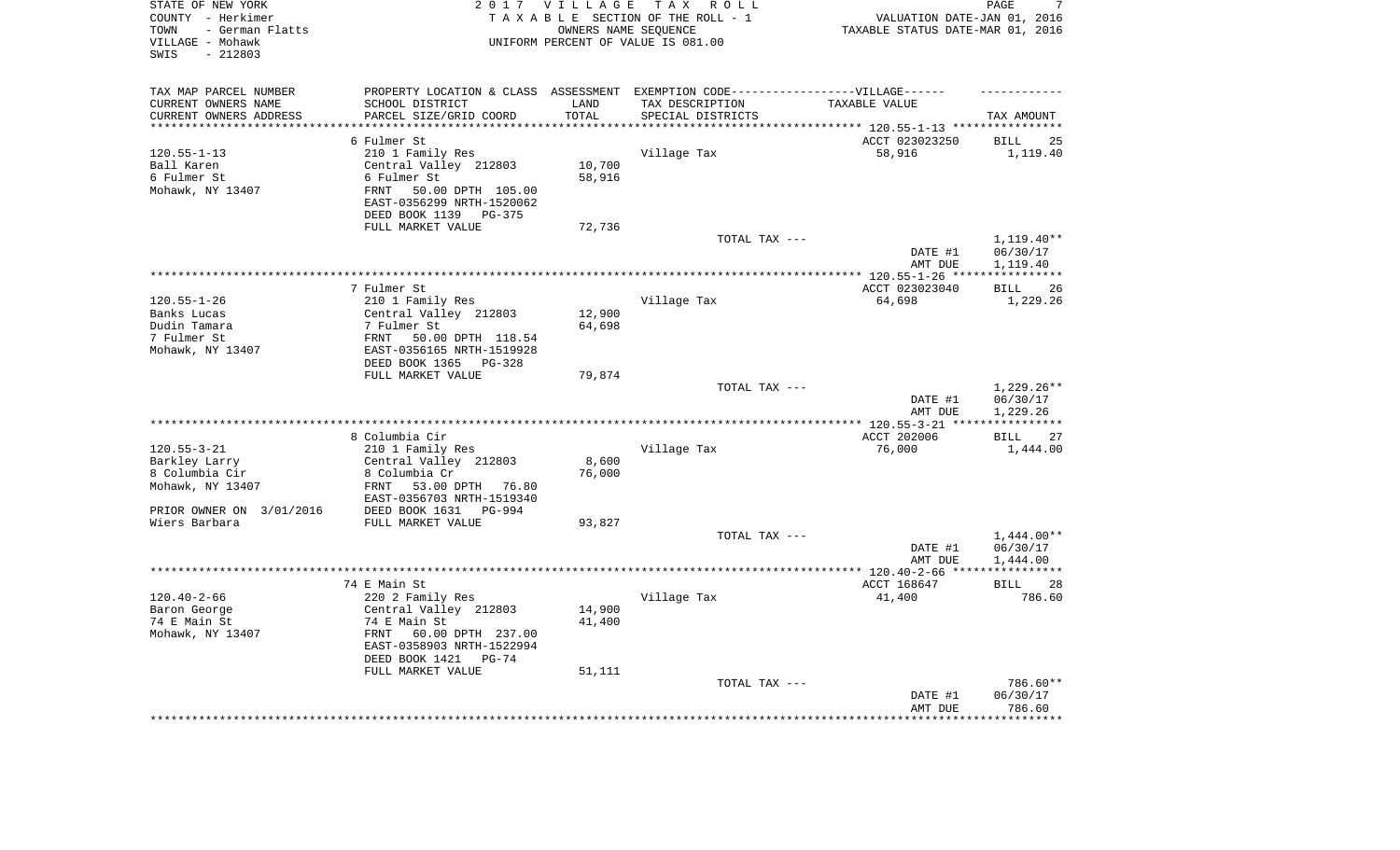| TAX MAP PARCEL NUMBER<br>PROPERTY LOCATION & CLASS ASSESSMENT EXEMPTION CODE-----------------VILLAGE------<br>CURRENT OWNERS NAME<br>SCHOOL DISTRICT<br>LAND<br>TAX DESCRIPTION<br>TAXABLE VALUE<br>CURRENT OWNERS ADDRESS<br>PARCEL SIZE/GRID COORD<br>TOTAL<br>SPECIAL DISTRICTS<br>TAX AMOUNT<br>*********************<br>*************<br>************************<br>ACCT 023027990<br>18 Devendorf St<br><b>BILL</b><br>$120.47 - 3 - 26$<br>210 1 Family Res<br>Village Tax<br>60,197<br>1,143.74<br>Central Valley 212803<br>7,100<br>Baron George<br>18 Devendorf St<br>60,197<br>Baron Paula<br>18 Devendorf St<br>45.00 DPTH 105.00<br>FRNT<br>Mohawk, NY 13407<br>EAST-0355767 NRTH-1521742<br>DEED BOOK 00573 PG-00827<br>FULL MARKET VALUE<br>74,317<br>TOTAL TAX ---<br>1,143.74** | 8<br>VALUATION DATE-JAN 01, 2016<br>TAXABLE STATUS DATE-MAR 01, 2016 |
|---------------------------------------------------------------------------------------------------------------------------------------------------------------------------------------------------------------------------------------------------------------------------------------------------------------------------------------------------------------------------------------------------------------------------------------------------------------------------------------------------------------------------------------------------------------------------------------------------------------------------------------------------------------------------------------------------------------------------------------------------------------------------------------------------|----------------------------------------------------------------------|
|                                                                                                                                                                                                                                                                                                                                                                                                                                                                                                                                                                                                                                                                                                                                                                                                   |                                                                      |
|                                                                                                                                                                                                                                                                                                                                                                                                                                                                                                                                                                                                                                                                                                                                                                                                   |                                                                      |
|                                                                                                                                                                                                                                                                                                                                                                                                                                                                                                                                                                                                                                                                                                                                                                                                   |                                                                      |
|                                                                                                                                                                                                                                                                                                                                                                                                                                                                                                                                                                                                                                                                                                                                                                                                   | 29                                                                   |
|                                                                                                                                                                                                                                                                                                                                                                                                                                                                                                                                                                                                                                                                                                                                                                                                   |                                                                      |
|                                                                                                                                                                                                                                                                                                                                                                                                                                                                                                                                                                                                                                                                                                                                                                                                   |                                                                      |
|                                                                                                                                                                                                                                                                                                                                                                                                                                                                                                                                                                                                                                                                                                                                                                                                   |                                                                      |
|                                                                                                                                                                                                                                                                                                                                                                                                                                                                                                                                                                                                                                                                                                                                                                                                   |                                                                      |
|                                                                                                                                                                                                                                                                                                                                                                                                                                                                                                                                                                                                                                                                                                                                                                                                   |                                                                      |
|                                                                                                                                                                                                                                                                                                                                                                                                                                                                                                                                                                                                                                                                                                                                                                                                   |                                                                      |
|                                                                                                                                                                                                                                                                                                                                                                                                                                                                                                                                                                                                                                                                                                                                                                                                   |                                                                      |
|                                                                                                                                                                                                                                                                                                                                                                                                                                                                                                                                                                                                                                                                                                                                                                                                   |                                                                      |
| DATE #1<br>06/30/17                                                                                                                                                                                                                                                                                                                                                                                                                                                                                                                                                                                                                                                                                                                                                                               |                                                                      |
| AMT DUE<br>1,143.74                                                                                                                                                                                                                                                                                                                                                                                                                                                                                                                                                                                                                                                                                                                                                                               |                                                                      |
| *********** 120.55-2-1.1 ***<br>ACCT 177035                                                                                                                                                                                                                                                                                                                                                                                                                                                                                                                                                                                                                                                                                                                                                       |                                                                      |
| Henry St<br><b>BILL</b><br>$120.55 - 2 - 1.1$<br>311 Res vac land<br>Village Tax<br>6,000<br>114.00                                                                                                                                                                                                                                                                                                                                                                                                                                                                                                                                                                                                                                                                                               | 30                                                                   |
| 6,000<br>Baron James<br>Central Valley 212803                                                                                                                                                                                                                                                                                                                                                                                                                                                                                                                                                                                                                                                                                                                                                     |                                                                      |
| 6,000<br>Baron Kelly<br>4 Henry St                                                                                                                                                                                                                                                                                                                                                                                                                                                                                                                                                                                                                                                                                                                                                                |                                                                      |
| 75 Columbia St<br>FRNT 120.00 DPTH 196.00                                                                                                                                                                                                                                                                                                                                                                                                                                                                                                                                                                                                                                                                                                                                                         |                                                                      |
| Mohawk, NY 13407<br>EAST-0356821 NRTH-1520221                                                                                                                                                                                                                                                                                                                                                                                                                                                                                                                                                                                                                                                                                                                                                     |                                                                      |
| DEED BOOK 1572<br>PG-588                                                                                                                                                                                                                                                                                                                                                                                                                                                                                                                                                                                                                                                                                                                                                                          |                                                                      |
| FULL MARKET VALUE<br>7,407                                                                                                                                                                                                                                                                                                                                                                                                                                                                                                                                                                                                                                                                                                                                                                        |                                                                      |
| TOTAL TAX ---<br>114.00**                                                                                                                                                                                                                                                                                                                                                                                                                                                                                                                                                                                                                                                                                                                                                                         |                                                                      |
| DATE #1<br>06/30/17                                                                                                                                                                                                                                                                                                                                                                                                                                                                                                                                                                                                                                                                                                                                                                               |                                                                      |
| AMT DUE<br>114.00<br>** 120.55-2-1.2 **                                                                                                                                                                                                                                                                                                                                                                                                                                                                                                                                                                                                                                                                                                                                                           |                                                                      |
| 75 Columbia St<br>ACCT 192755<br><b>BILL</b>                                                                                                                                                                                                                                                                                                                                                                                                                                                                                                                                                                                                                                                                                                                                                      | 31                                                                   |
| $120.55 - 2 - 1.2$<br>210 1 Family Res<br>Village Tax<br>121,400<br>2,306.60                                                                                                                                                                                                                                                                                                                                                                                                                                                                                                                                                                                                                                                                                                                      |                                                                      |
| 19,000<br>Baron James<br>Central Valley 212803                                                                                                                                                                                                                                                                                                                                                                                                                                                                                                                                                                                                                                                                                                                                                    |                                                                      |
| Baron Kelly<br>121,400<br>75 Columbia St                                                                                                                                                                                                                                                                                                                                                                                                                                                                                                                                                                                                                                                                                                                                                          |                                                                      |
| 75 Columbia St<br>FRNT 267.00 DPTH 189.00                                                                                                                                                                                                                                                                                                                                                                                                                                                                                                                                                                                                                                                                                                                                                         |                                                                      |
| Mohawk, NY 13407<br>EAST-0356788 NRTH-1520409                                                                                                                                                                                                                                                                                                                                                                                                                                                                                                                                                                                                                                                                                                                                                     |                                                                      |
| DEED BOOK 1572<br>PG-588                                                                                                                                                                                                                                                                                                                                                                                                                                                                                                                                                                                                                                                                                                                                                                          |                                                                      |
| FULL MARKET VALUE<br>149,877                                                                                                                                                                                                                                                                                                                                                                                                                                                                                                                                                                                                                                                                                                                                                                      |                                                                      |
| TOTAL TAX ---<br>$2,306.60**$                                                                                                                                                                                                                                                                                                                                                                                                                                                                                                                                                                                                                                                                                                                                                                     |                                                                      |
| DATE #1<br>06/30/17                                                                                                                                                                                                                                                                                                                                                                                                                                                                                                                                                                                                                                                                                                                                                                               |                                                                      |
| AMT DUE<br>2,306.60<br>* * * * * * * * * * *                                                                                                                                                                                                                                                                                                                                                                                                                                                                                                                                                                                                                                                                                                                                                      |                                                                      |
| 4 Bushnell St<br>ACCT 023022380<br><b>BILL</b>                                                                                                                                                                                                                                                                                                                                                                                                                                                                                                                                                                                                                                                                                                                                                    | 32                                                                   |
| $120.55 - 1 - 38$<br>48,300<br>917.70<br>210 1 Family Res<br>Village Tax                                                                                                                                                                                                                                                                                                                                                                                                                                                                                                                                                                                                                                                                                                                          |                                                                      |
| Barse Lynne<br>8,000<br>XC491 Water relevy<br>516.10 MT M<br>516.10<br>Central Valley 212803                                                                                                                                                                                                                                                                                                                                                                                                                                                                                                                                                                                                                                                                                                      |                                                                      |
| 4 Bushnell St<br>4 Bushnell St<br>48,300                                                                                                                                                                                                                                                                                                                                                                                                                                                                                                                                                                                                                                                                                                                                                          |                                                                      |
| Mohawk, NY 13407<br>FRNT<br>40.00 DPTH 90.00                                                                                                                                                                                                                                                                                                                                                                                                                                                                                                                                                                                                                                                                                                                                                      |                                                                      |
| EAST-0356205 NRTH-1519578                                                                                                                                                                                                                                                                                                                                                                                                                                                                                                                                                                                                                                                                                                                                                                         |                                                                      |
| DEED BOOK 926<br>$PG-625$                                                                                                                                                                                                                                                                                                                                                                                                                                                                                                                                                                                                                                                                                                                                                                         |                                                                      |
| FULL MARKET VALUE<br>59,630                                                                                                                                                                                                                                                                                                                                                                                                                                                                                                                                                                                                                                                                                                                                                                       |                                                                      |
| TOTAL TAX ---<br>1,433.80**                                                                                                                                                                                                                                                                                                                                                                                                                                                                                                                                                                                                                                                                                                                                                                       |                                                                      |
| DATE #1<br>06/30/17<br>AMT DUE<br>1,433.80                                                                                                                                                                                                                                                                                                                                                                                                                                                                                                                                                                                                                                                                                                                                                        |                                                                      |
|                                                                                                                                                                                                                                                                                                                                                                                                                                                                                                                                                                                                                                                                                                                                                                                                   |                                                                      |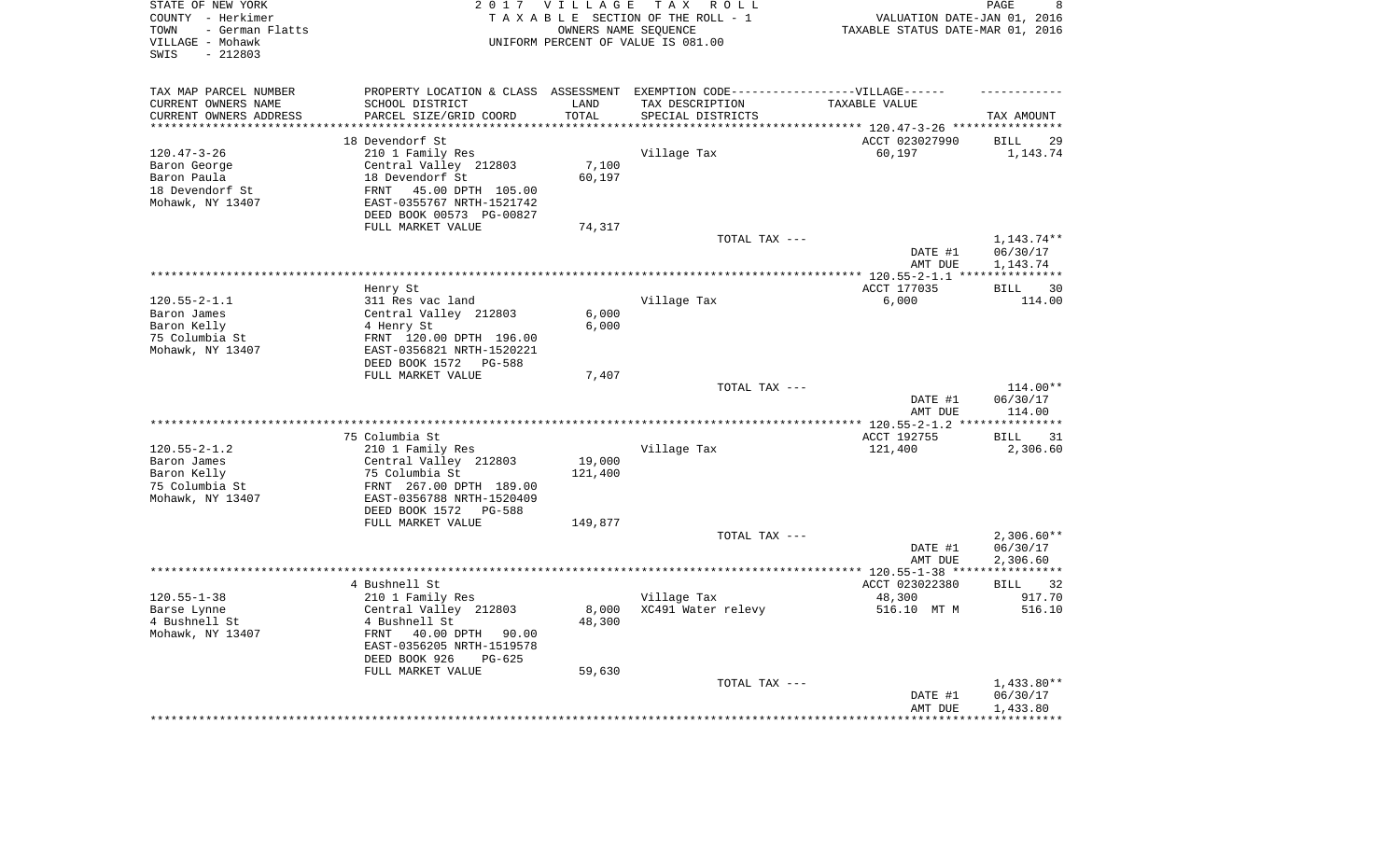| STATE OF NEW YORK<br>COUNTY - Herkimer<br>- German Flatts<br>TOWN<br>VILLAGE - Mohawk<br>$-212803$<br>SWIS |                                                                                                                              | 2017 VILLAGE        | TAX ROLL<br>TAXABLE SECTION OF THE ROLL - 1<br>OWNERS NAME SEQUENCE<br>UNIFORM PERCENT OF VALUE IS 081.00 | VALUATION DATE-JAN 01, 2016<br>TAXABLE STATUS DATE-MAR 01, 2016      | 9<br>PAGE                          |
|------------------------------------------------------------------------------------------------------------|------------------------------------------------------------------------------------------------------------------------------|---------------------|-----------------------------------------------------------------------------------------------------------|----------------------------------------------------------------------|------------------------------------|
| TAX MAP PARCEL NUMBER                                                                                      | PROPERTY LOCATION & CLASS ASSESSMENT EXEMPTION CODE-----------------VILLAGE------                                            |                     |                                                                                                           |                                                                      |                                    |
| CURRENT OWNERS NAME                                                                                        | SCHOOL DISTRICT                                                                                                              | LAND                | TAX DESCRIPTION                                                                                           | TAXABLE VALUE                                                        |                                    |
| CURRENT OWNERS ADDRESS<br>*********************                                                            | PARCEL SIZE/GRID COORD<br>***********************                                                                            | TOTAL<br>********** | SPECIAL DISTRICTS                                                                                         | ************************************** 120.55-1-39 ***************** | TAX AMOUNT                         |
|                                                                                                            | Bushnell St                                                                                                                  |                     |                                                                                                           | ACCT 023022410                                                       | <b>BILL</b><br>33                  |
| $120.55 - 1 - 39$                                                                                          | 311 Res vac land                                                                                                             |                     | Village Tax                                                                                               | 5,900                                                                | 112.10                             |
| Barse Lynne                                                                                                | Central Valley 212803                                                                                                        | 5,900               |                                                                                                           |                                                                      |                                    |
| 4 Bushnell St                                                                                              | Bushnell St                                                                                                                  | 5,900               |                                                                                                           |                                                                      |                                    |
| Mohawk, NY 13407                                                                                           | 40.00 DPTH<br>FRNT<br>90.00<br>EAST-0356172 NRTH-1519589                                                                     |                     |                                                                                                           |                                                                      |                                    |
|                                                                                                            | DEED BOOK 926<br>PG-625                                                                                                      |                     |                                                                                                           |                                                                      |                                    |
|                                                                                                            | FULL MARKET VALUE                                                                                                            | 7,284               |                                                                                                           |                                                                      |                                    |
|                                                                                                            |                                                                                                                              |                     | TOTAL TAX ---                                                                                             |                                                                      | $112.10**$                         |
|                                                                                                            |                                                                                                                              |                     |                                                                                                           | DATE #1                                                              | 06/30/17                           |
|                                                                                                            |                                                                                                                              |                     |                                                                                                           | AMT DUE<br>******** 120.47-4-29 *****************                    | 112.10                             |
|                                                                                                            | 30 Columbia St                                                                                                               |                     |                                                                                                           | ACCT 023021600                                                       | <b>BILL</b><br>34                  |
| $120.47 - 4 - 29$                                                                                          | 311 Res vac land                                                                                                             |                     | Village Tax                                                                                               | 7,800                                                                | 148.20                             |
| Baum Arthur II                                                                                             | Central Valley 212803                                                                                                        | 7,800               |                                                                                                           |                                                                      |                                    |
| 34 Columbia St                                                                                             | 30 Columbia St                                                                                                               | 7,800               |                                                                                                           |                                                                      |                                    |
| Mohawk, NY 13407                                                                                           | FRNT<br>79.00 DPTH 87.00                                                                                                     |                     |                                                                                                           |                                                                      |                                    |
|                                                                                                            | EAST-0356821 NRTH-1521185                                                                                                    |                     |                                                                                                           |                                                                      |                                    |
|                                                                                                            | DEED BOOK 848<br>$PG-81$                                                                                                     |                     |                                                                                                           |                                                                      |                                    |
|                                                                                                            | FULL MARKET VALUE                                                                                                            | 9,630               |                                                                                                           |                                                                      |                                    |
|                                                                                                            |                                                                                                                              |                     | TOTAL TAX ---                                                                                             | DATE #1                                                              | 148.20**<br>06/30/17               |
|                                                                                                            |                                                                                                                              |                     | *********************                                                                                     | AMT DUE<br>*** $120.47 - 4 - 31$ ***                                 | 148.20<br>* * * * * * * * * *      |
|                                                                                                            | 32 Columbia St                                                                                                               |                     |                                                                                                           | ACCT 023021630                                                       | 35<br><b>BILL</b>                  |
| $120.47 - 4 - 31$                                                                                          | 210 1 Family Res                                                                                                             |                     | Village Tax                                                                                               | 61,324                                                               | 1,165.16                           |
| Baum Arthur II                                                                                             | Central Valley 212803                                                                                                        | 11,000              |                                                                                                           |                                                                      |                                    |
| 34 Columbia St                                                                                             | 32 Columbia St                                                                                                               | 61,324              |                                                                                                           |                                                                      |                                    |
| Mohawk, NY 13407                                                                                           | FRNT<br>69.00 DPTH 100.00                                                                                                    |                     |                                                                                                           |                                                                      |                                    |
|                                                                                                            | EAST-0356798 NRTH-1521120                                                                                                    |                     |                                                                                                           |                                                                      |                                    |
|                                                                                                            | DEED BOOK 848<br>$PG-81$                                                                                                     |                     |                                                                                                           |                                                                      |                                    |
|                                                                                                            | FULL MARKET VALUE                                                                                                            | 75,709              |                                                                                                           |                                                                      |                                    |
|                                                                                                            |                                                                                                                              |                     | TOTAL TAX ---                                                                                             |                                                                      | 1,165.16**                         |
|                                                                                                            |                                                                                                                              |                     |                                                                                                           | DATE #1                                                              | 06/30/17                           |
|                                                                                                            |                                                                                                                              |                     |                                                                                                           | AMT DUE<br>************** 120.47-4-32 *****************              | 1,165.16                           |
|                                                                                                            | 34 Columbia St                                                                                                               |                     |                                                                                                           | ACCT 023021660                                                       | <b>BILL</b><br>36                  |
| $120.47 - 4 - 32$                                                                                          | 210 1 Family Res                                                                                                             |                     | VET COM V 41137                                                                                           | 12,150                                                               |                                    |
| Baum Arthur II<br>34 Columbia St<br>Mohawk, NY 13407                                                       | Central Valley 212803<br>34 Columbia St<br>FRNT<br>45.00 DPTH 85.00<br>EAST-0356789 NRTH-1521066<br>DEED BOOK 848<br>$PG-81$ | 8,000<br>70,400     | Village Tax                                                                                               | 58,250                                                               | 1,106.75                           |
|                                                                                                            | FULL MARKET VALUE                                                                                                            | 86,914              |                                                                                                           |                                                                      |                                    |
|                                                                                                            |                                                                                                                              |                     | TOTAL TAX ---                                                                                             | DATE #1<br>AMT DUE                                                   | 1,106.75**<br>06/30/17<br>1,106.75 |
|                                                                                                            |                                                                                                                              |                     |                                                                                                           |                                                                      |                                    |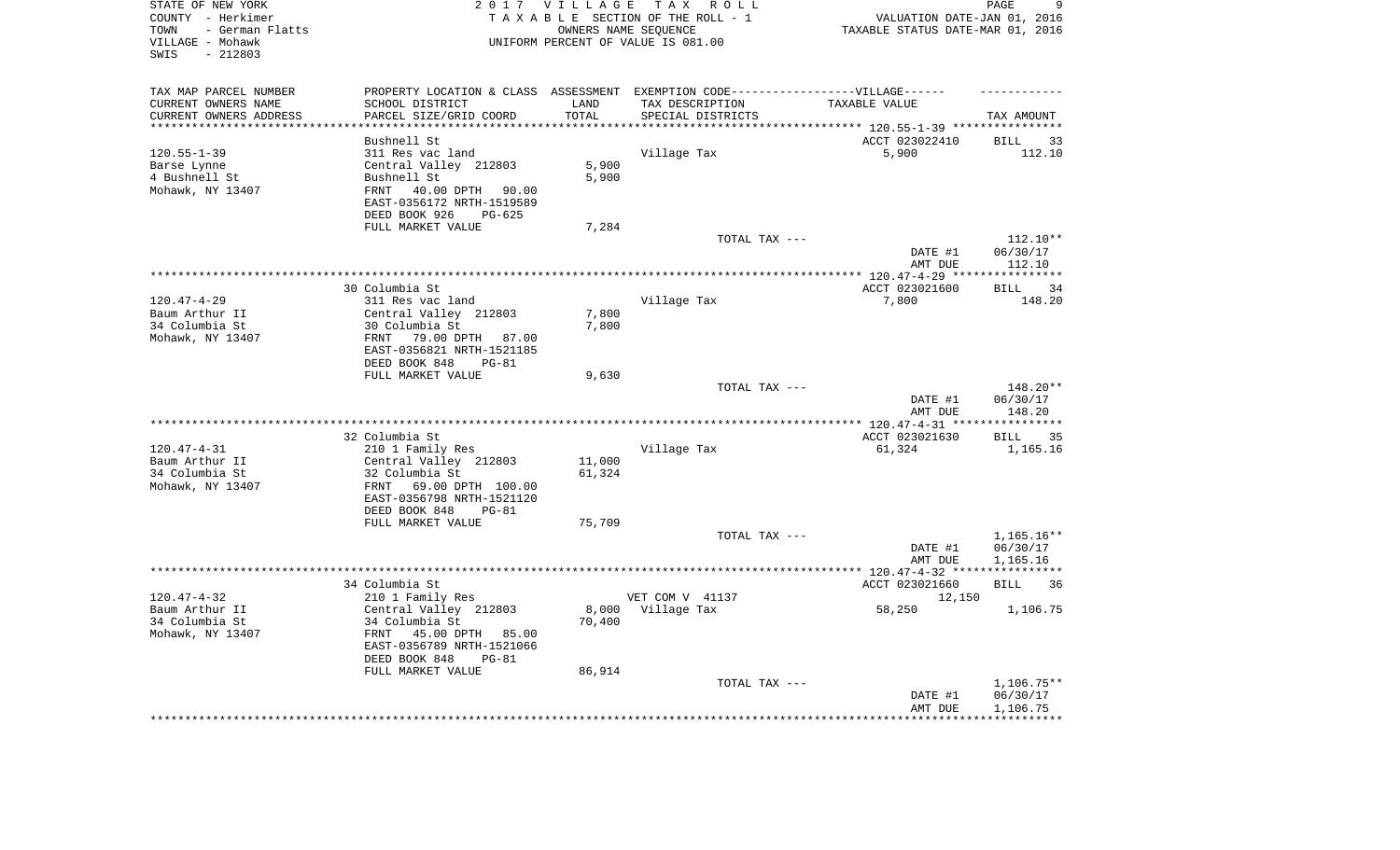| STATE OF NEW YORK<br>COUNTY - Herkimer<br>- German Flatts<br>TOWN<br>VILLAGE - Mohawk<br>$-212803$<br>SWIS |                                                        | 2017 VILLAGE      | T A X<br>R O L L<br>TAXABLE SECTION OF THE ROLL - 1<br>OWNERS NAME SEQUENCE<br>UNIFORM PERCENT OF VALUE IS 081.00 | VALUATION DATE-JAN 01, 2016<br>TAXABLE STATUS DATE-MAR 01, 2016 | PAGE<br>10               |
|------------------------------------------------------------------------------------------------------------|--------------------------------------------------------|-------------------|-------------------------------------------------------------------------------------------------------------------|-----------------------------------------------------------------|--------------------------|
| TAX MAP PARCEL NUMBER                                                                                      |                                                        |                   | PROPERTY LOCATION & CLASS ASSESSMENT EXEMPTION CODE-----------------VILLAGE------                                 |                                                                 |                          |
| CURRENT OWNERS NAME                                                                                        | SCHOOL DISTRICT                                        | LAND              | TAX DESCRIPTION                                                                                                   | TAXABLE VALUE                                                   |                          |
| CURRENT OWNERS ADDRESS<br>********************                                                             | PARCEL SIZE/GRID COORD                                 | TOTAL<br>******** | SPECIAL DISTRICTS                                                                                                 | **************************** 120.47-7-32 ****************       | TAX AMOUNT               |
|                                                                                                            | 1 Henry St                                             |                   |                                                                                                                   | ACCT 023018540                                                  | <b>BILL</b><br>37        |
| $120.47 - 7 - 32$                                                                                          | 210 1 Family Res                                       |                   | Village Tax                                                                                                       | 31,900                                                          | 606.10                   |
| Baum Lynda                                                                                                 | Central Valley 212803                                  | 3,200             |                                                                                                                   |                                                                 |                          |
| Climek David                                                                                               | 1 Henry St                                             | 31,900            |                                                                                                                   |                                                                 |                          |
| 1 Henry St                                                                                                 | FRNT<br>33.00 DPTH<br>38.00                            |                   |                                                                                                                   |                                                                 |                          |
| Mohawk, NY 13407                                                                                           | EAST-0356831 NRTH-1520535                              |                   |                                                                                                                   |                                                                 |                          |
|                                                                                                            | DEED BOOK 763<br>$PG-627$                              |                   |                                                                                                                   |                                                                 |                          |
|                                                                                                            | FULL MARKET VALUE                                      | 39,383            | TOTAL TAX ---                                                                                                     |                                                                 | 606.10**                 |
|                                                                                                            |                                                        |                   |                                                                                                                   | DATE #1                                                         | 06/30/17                 |
|                                                                                                            |                                                        |                   |                                                                                                                   | AMT DUE                                                         | 606.10                   |
|                                                                                                            |                                                        |                   |                                                                                                                   | ************* 120.47-4-13 *****************                     |                          |
|                                                                                                            | 23 Devendorf St                                        |                   |                                                                                                                   | ACCT 023027750                                                  | <b>BILL</b><br>38        |
| $120.47 - 4 - 13$                                                                                          | 210 1 Family Res                                       |                   | VET COM V 41137                                                                                                   | 12,150                                                          |                          |
| Bawolak Steven                                                                                             | Central Valley 212803                                  | 7,500             | Village Tax                                                                                                       | 37,974                                                          | 721.51                   |
| 23 Devendorf St                                                                                            | 23 Devendorf St<br><b>FRNT</b>                         | 50,124            |                                                                                                                   |                                                                 |                          |
| Mohawk, NY 13407                                                                                           | 45.00 DPTH<br>93.13<br>EAST-0355860 NRTH-1521573       |                   |                                                                                                                   |                                                                 |                          |
|                                                                                                            | DEED BOOK 921<br><b>PG-198</b>                         |                   |                                                                                                                   |                                                                 |                          |
|                                                                                                            | FULL MARKET VALUE                                      | 61,881            |                                                                                                                   |                                                                 |                          |
|                                                                                                            |                                                        |                   | TOTAL TAX ---                                                                                                     |                                                                 | 721.51**                 |
|                                                                                                            |                                                        |                   |                                                                                                                   | DATE #1                                                         | 06/30/17                 |
|                                                                                                            |                                                        |                   |                                                                                                                   | AMT DUE                                                         | 721.51                   |
|                                                                                                            | 10 S Washington St                                     |                   |                                                                                                                   | ACCT 176944                                                     | 39<br><b>BILL</b>        |
| $120.47 - 5 - 34$                                                                                          | 220 2 Family Res                                       |                   | Village Tax                                                                                                       | 55,600                                                          | 1,056.40                 |
| Baylor Mandi                                                                                               | Central Valley 212803                                  | 7,900             |                                                                                                                   |                                                                 |                          |
| 10 S Washington St                                                                                         | 10 S Wsngtn St                                         | 55,600            |                                                                                                                   |                                                                 |                          |
| Mohawk, NY 13407                                                                                           | 52.00 DPTH 100.00<br>FRNT                              |                   |                                                                                                                   |                                                                 |                          |
|                                                                                                            | EAST-0356759 NRTH-1522036                              |                   |                                                                                                                   |                                                                 |                          |
|                                                                                                            | DEED BOOK 1475<br><b>PG-271</b>                        |                   |                                                                                                                   |                                                                 |                          |
|                                                                                                            | FULL MARKET VALUE                                      | 68,642            |                                                                                                                   |                                                                 |                          |
|                                                                                                            |                                                        |                   | TOTAL TAX ---                                                                                                     | DATE #1                                                         | $1,056.40**$<br>06/30/17 |
|                                                                                                            |                                                        |                   |                                                                                                                   | AMT DUE                                                         | 1,056.40                 |
|                                                                                                            |                                                        |                   |                                                                                                                   |                                                                 | ***********              |
|                                                                                                            | 51 Church St                                           |                   |                                                                                                                   | ACCT 023014940                                                  | <b>BILL</b><br>40        |
| $120.47 - 9 - 21$                                                                                          | 210 1 Family Res                                       |                   | Village Tax                                                                                                       | 37,700                                                          | 716.30                   |
| Baylor Stephen                                                                                             | Central Valley 212803                                  | 8,900             |                                                                                                                   |                                                                 |                          |
| Jacquays Linda                                                                                             | 51 Church St                                           | 37,700            |                                                                                                                   |                                                                 |                          |
| 51 Church St<br>Mohawk, NY 13407                                                                           | 55.30 DPTH 120.00<br>FRNT<br>EAST-0357718 NRTH-1521078 |                   |                                                                                                                   |                                                                 |                          |
|                                                                                                            | DEED BOOK 768<br><b>PG-707</b>                         |                   |                                                                                                                   |                                                                 |                          |
|                                                                                                            | FULL MARKET VALUE                                      | 46,543            |                                                                                                                   |                                                                 |                          |
|                                                                                                            |                                                        |                   | TOTAL TAX ---                                                                                                     |                                                                 | 716.30**                 |
|                                                                                                            |                                                        |                   |                                                                                                                   | DATE #1                                                         | 06/30/17                 |
|                                                                                                            |                                                        |                   |                                                                                                                   | AMT DUE                                                         | 716.30                   |
|                                                                                                            |                                                        |                   |                                                                                                                   |                                                                 | ********                 |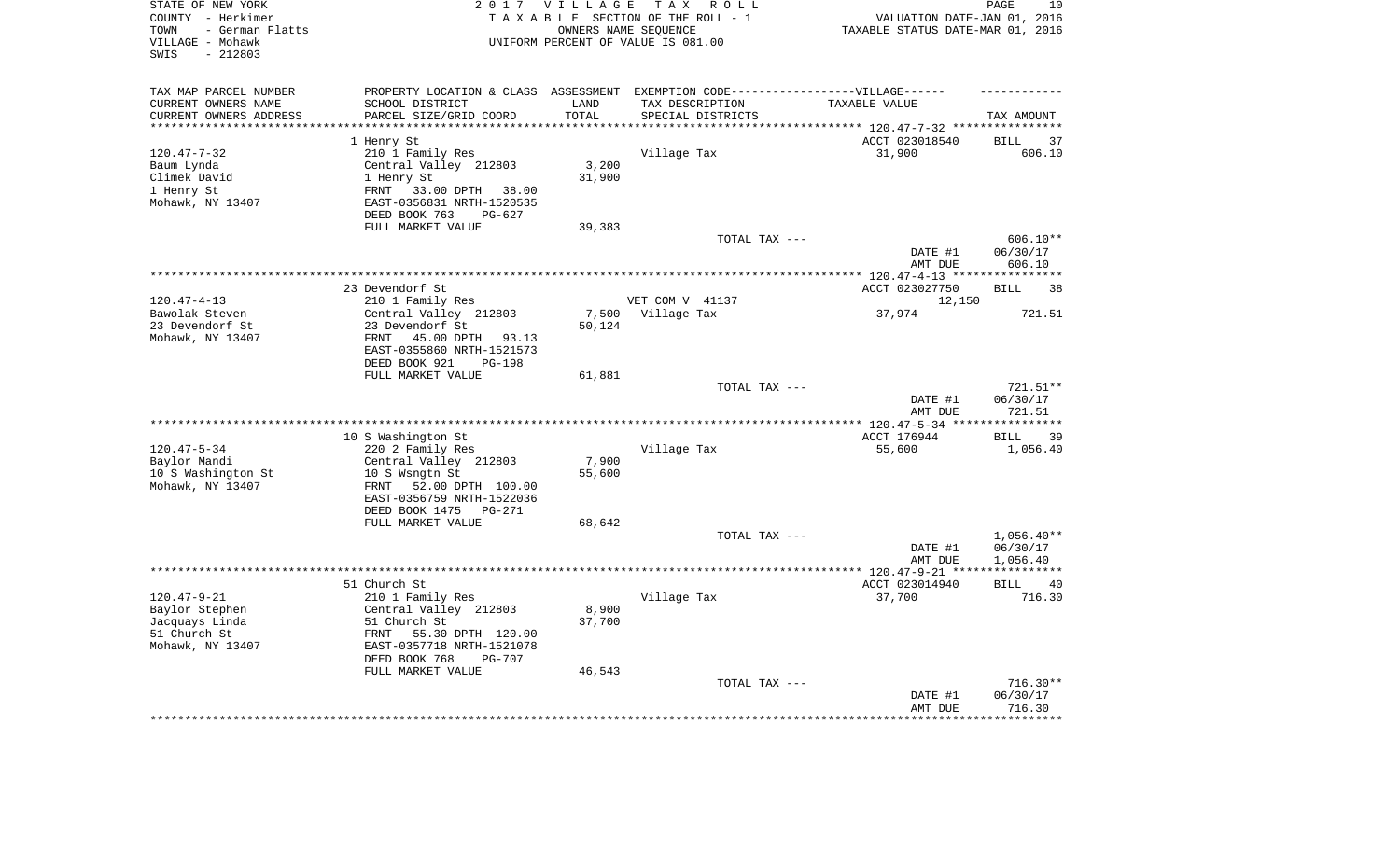| STATE OF NEW YORK<br>COUNTY - Herkimer<br>- German Flatts<br>TOWN<br>VILLAGE - Mohawk<br>$-212803$<br>SWIS |                                                               | 2017 VILLAGE<br>OWNERS NAME SEQUENCE | T A X<br>R O L L<br>TAXABLE SECTION OF THE ROLL - 1<br>UNIFORM PERCENT OF VALUE IS 081.00            | VALUATION DATE-JAN 01, 2016<br>TAXABLE STATUS DATE-MAR 01, 2016 | PAGE<br>11              |
|------------------------------------------------------------------------------------------------------------|---------------------------------------------------------------|--------------------------------------|------------------------------------------------------------------------------------------------------|-----------------------------------------------------------------|-------------------------|
| TAX MAP PARCEL NUMBER<br>CURRENT OWNERS NAME                                                               | SCHOOL DISTRICT                                               | LAND                                 | PROPERTY LOCATION & CLASS ASSESSMENT EXEMPTION CODE-----------------VILLAGE------<br>TAX DESCRIPTION | TAXABLE VALUE                                                   |                         |
| CURRENT OWNERS ADDRESS                                                                                     | PARCEL SIZE/GRID COORD                                        | TOTAL                                | SPECIAL DISTRICTS                                                                                    |                                                                 | TAX AMOUNT              |
| **********************                                                                                     |                                                               |                                      |                                                                                                      |                                                                 |                         |
|                                                                                                            | 17 Steele St                                                  |                                      |                                                                                                      | ACCT 199918                                                     | <b>BILL</b><br>41       |
| $120.47 - 1 - 44$                                                                                          | 210 1 Family Res                                              |                                      | Village Tax                                                                                          | 49,200                                                          | 934.80                  |
| Bayview Loan Servicing LLC                                                                                 | Central Valley 212803                                         | 13,100                               |                                                                                                      |                                                                 |                         |
| 4425 Ponce De Leon Blvd                                                                                    | 17 Steele St                                                  | 49,200                               |                                                                                                      |                                                                 |                         |
| Coral Gables, FL 33146                                                                                     | 60.00 DPTH 114.30<br><b>FRNT</b><br>EAST-0355102 NRTH-1521636 |                                      |                                                                                                      |                                                                 |                         |
| PRIOR OWNER ON 3/01/2016                                                                                   | DEED BOOK 1617<br>$PG-773$                                    |                                      |                                                                                                      |                                                                 |                         |
| Evans Gina                                                                                                 | FULL MARKET VALUE                                             | 60,741                               | TOTAL TAX ---                                                                                        |                                                                 | 934.80**                |
|                                                                                                            |                                                               |                                      |                                                                                                      | DATE #1                                                         | 06/30/17                |
|                                                                                                            |                                                               |                                      |                                                                                                      | AMT DUE                                                         | 934.80                  |
|                                                                                                            |                                                               |                                      |                                                                                                      |                                                                 |                         |
|                                                                                                            | 71 W Main St                                                  |                                      |                                                                                                      | ACCT 199755                                                     | 42<br><b>BILL</b>       |
| $120.47 - 3 - 2$                                                                                           | 210 1 Family Res                                              |                                      | Village Tax                                                                                          | 26,650                                                          | 506.35                  |
| Bayview Loan Servicing LLC                                                                                 | Central Valley 212803                                         | 10,800                               |                                                                                                      |                                                                 |                         |
| 4425 Ponce De Leon Blvd                                                                                    | 71 W Main St                                                  | 26,650                               |                                                                                                      |                                                                 |                         |
| Coral Gables, FL 33146                                                                                     | 50.00 DPTH 189.20<br>FRNT                                     |                                      |                                                                                                      |                                                                 |                         |
|                                                                                                            | EAST-0355571 NRTH-1522084                                     |                                      |                                                                                                      |                                                                 |                         |
| PRIOR OWNER ON 3/01/2016                                                                                   | DEED BOOK 1616<br>PG-766                                      |                                      |                                                                                                      |                                                                 |                         |
| Longwell Charles                                                                                           | FULL MARKET VALUE                                             | 32,901                               | TOTAL TAX ---                                                                                        |                                                                 | $506.35**$              |
|                                                                                                            |                                                               |                                      |                                                                                                      | DATE #1                                                         | 06/30/17                |
|                                                                                                            |                                                               |                                      |                                                                                                      | AMT DUE                                                         | 506.35                  |
|                                                                                                            |                                                               |                                      |                                                                                                      |                                                                 | ***********             |
|                                                                                                            | 10 Michigan St                                                |                                      |                                                                                                      | ACCT 023011190                                                  | 43<br><b>BILL</b>       |
| $120.47 - 7 - 63$                                                                                          | 220 2 Family Res                                              |                                      | Village Tax                                                                                          | 57,700                                                          | 1,096.30                |
| Becker Chad                                                                                                | Central Valley 212803                                         | 11,400                               | XC491 Water relevy                                                                                   | 838.10 MT M                                                     | 838.10                  |
| 10 Michigan St                                                                                             | 10 Michigan St                                                | 57,700                               |                                                                                                      |                                                                 |                         |
| Mohawk, NY 13407                                                                                           | 76.00 DPTH 148.00<br>FRNT                                     |                                      |                                                                                                      |                                                                 |                         |
|                                                                                                            | EAST-0357463 NRTH-1522146<br>DEED BOOK 904<br>PG-536          |                                      |                                                                                                      |                                                                 |                         |
|                                                                                                            | FULL MARKET VALUE                                             | 71,235                               |                                                                                                      |                                                                 |                         |
|                                                                                                            |                                                               |                                      | TOTAL TAX ---                                                                                        |                                                                 | $1.934.40**$            |
|                                                                                                            |                                                               |                                      |                                                                                                      | DATE #1                                                         | 06/30/17                |
|                                                                                                            |                                                               |                                      |                                                                                                      | AMT DUE                                                         | 1,934.40                |
|                                                                                                            |                                                               |                                      |                                                                                                      |                                                                 | * * * * * * * * * * * * |
|                                                                                                            | 5 Walnut St                                                   |                                      |                                                                                                      | ACCT 023016140                                                  | <b>BILL</b><br>44       |
| $120.47 - 8 - 4$                                                                                           | 220 2 Family Res                                              |                                      | Village Tax                                                                                          | 44,000                                                          | 836.00                  |
| Becker Cynthia<br>Becker Chad                                                                              | Central Valley 212803<br>5 Walnut St                          | 8,600<br>44,000                      | XC491 Water relevy                                                                                   | 516.10 MT M                                                     | 516.10                  |
| PO Box 245                                                                                                 | 58.50 DPTH 105.00<br>FRNT                                     |                                      |                                                                                                      |                                                                 |                         |
| Mohawk, NY 13407                                                                                           | EAST-0357582 NRTH-1522070                                     |                                      |                                                                                                      |                                                                 |                         |
|                                                                                                            | DEED BOOK 1300<br>$PG-263$                                    |                                      |                                                                                                      |                                                                 |                         |
|                                                                                                            | FULL MARKET VALUE                                             | 54,321                               |                                                                                                      |                                                                 |                         |
|                                                                                                            |                                                               |                                      | TOTAL TAX ---                                                                                        |                                                                 | $1,352.10**$            |
|                                                                                                            |                                                               |                                      |                                                                                                      | DATE #1                                                         | 06/30/17                |
|                                                                                                            |                                                               |                                      |                                                                                                      | AMT DUE                                                         | 1,352.10                |
|                                                                                                            |                                                               |                                      |                                                                                                      | ******************                                              | ************            |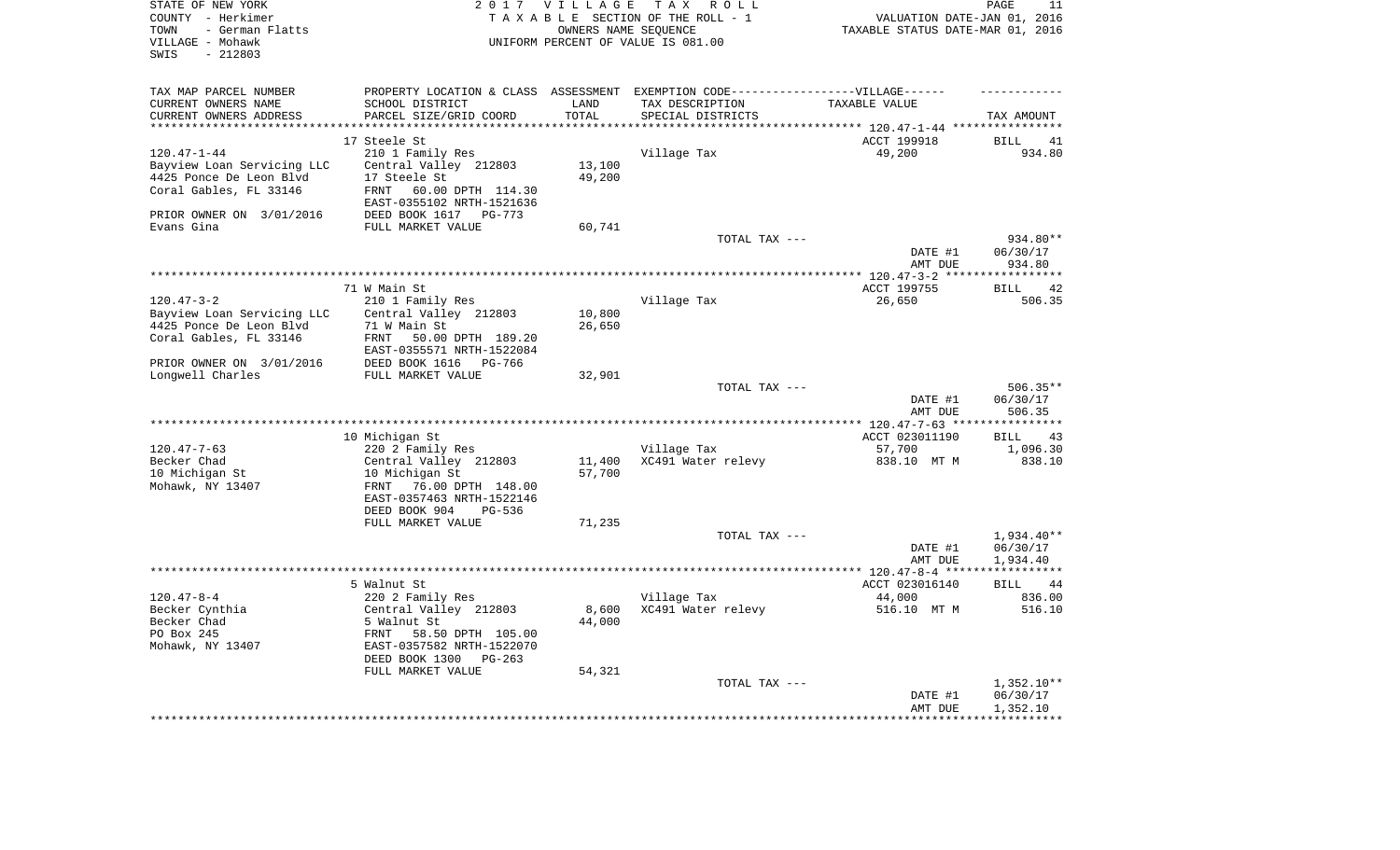| STATE OF NEW YORK<br>COUNTY - Herkimer<br>- German Flatts<br>TOWN<br>VILLAGE - Mohawk<br>$-212803$<br>SWIS | 2 0 1 7                                                       | VILLAGE<br>OWNERS NAME SEQUENCE | TAX ROLL<br>TAXABLE SECTION OF THE ROLL - 1<br>UNIFORM PERCENT OF VALUE IS 081.00 | VALUATION DATE-JAN 01, 2016<br>TAXABLE STATUS DATE-MAR 01, 2016 | 12<br>PAGE                       |
|------------------------------------------------------------------------------------------------------------|---------------------------------------------------------------|---------------------------------|-----------------------------------------------------------------------------------|-----------------------------------------------------------------|----------------------------------|
| TAX MAP PARCEL NUMBER                                                                                      |                                                               |                                 | PROPERTY LOCATION & CLASS ASSESSMENT EXEMPTION CODE----------------VILLAGE------  |                                                                 |                                  |
| CURRENT OWNERS NAME                                                                                        | SCHOOL DISTRICT<br>PARCEL SIZE/GRID COORD                     | LAND<br>TOTAL                   | TAX DESCRIPTION                                                                   | TAXABLE VALUE                                                   |                                  |
| CURRENT OWNERS ADDRESS<br>*********************                                                            | ***************************                                   | *********                       | SPECIAL DISTRICTS                                                                 |                                                                 | TAX AMOUNT                       |
|                                                                                                            | 24 Green St                                                   |                                 |                                                                                   | ACCT 023014100                                                  | <b>BILL</b><br>45                |
| $120.47 - 9 - 53$                                                                                          | 311 Res vac land                                              |                                 | Village Tax                                                                       | 5,000                                                           | 95.00                            |
| Becker Edward Jr                                                                                           | Central Valley 212803                                         | 5,000                           |                                                                                   |                                                                 |                                  |
| 6923 E Genesee St                                                                                          | 24 Green St                                                   | 5,000                           |                                                                                   |                                                                 |                                  |
| Fayetteville, NY 13066                                                                                     | 49.60 DPTH 120.00<br><b>FRNT</b><br>EAST-0357964 NRTH-1521516 |                                 |                                                                                   |                                                                 |                                  |
|                                                                                                            | DEED BOOK 1510<br>PG-902                                      |                                 |                                                                                   |                                                                 |                                  |
|                                                                                                            | FULL MARKET VALUE                                             | 6,173                           |                                                                                   |                                                                 |                                  |
|                                                                                                            |                                                               |                                 | TOTAL TAX ---                                                                     |                                                                 | $95.00**$                        |
|                                                                                                            |                                                               |                                 |                                                                                   | DATE #1<br>AMT DUE                                              | 06/30/17<br>95.00<br>********    |
|                                                                                                            | 22 Green St                                                   |                                 |                                                                                   | ACCT 182506                                                     | 46<br><b>BILL</b>                |
| $120.47 - 9 - 54$                                                                                          | 210 1 Family Res                                              |                                 | Village Tax                                                                       | 40,000                                                          | 760.00                           |
| Becker Edward Jr                                                                                           | Central Valley 212803                                         | 7,800                           |                                                                                   |                                                                 |                                  |
| 6923 E Genesee St                                                                                          | 22 Green St                                                   | 40,000                          |                                                                                   |                                                                 |                                  |
| Fayetteville, NY 13066                                                                                     | FRNT<br>45.60 DPTH 120.00<br>EAST-0357976 NRTH-1521554        |                                 |                                                                                   |                                                                 |                                  |
|                                                                                                            | DEED BOOK 1510<br><b>PG-902</b>                               |                                 |                                                                                   |                                                                 |                                  |
|                                                                                                            | FULL MARKET VALUE                                             | 49,383                          |                                                                                   |                                                                 |                                  |
|                                                                                                            |                                                               |                                 | TOTAL TAX ---                                                                     | DATE #1<br>AMT DUE                                              | $760.00**$<br>06/30/17<br>760.00 |
|                                                                                                            |                                                               |                                 |                                                                                   |                                                                 | **********                       |
|                                                                                                            | 43 E Main St                                                  |                                 |                                                                                   | ACCT 023007920                                                  | 47<br><b>BILL</b>                |
| $120.40 - 1 - 29$                                                                                          | 210 1 Family Res                                              |                                 | Village Tax                                                                       | 78,500                                                          | 1,491.50                         |
| Becker Margaret                                                                                            | Central Valley 212803                                         | 14,900                          | XC491 Water relevy                                                                | 66.30 MT M                                                      | 66.30                            |
| 43 E Main St                                                                                               | 43 E Main St                                                  | 78,500                          |                                                                                   |                                                                 |                                  |
| Mohawk, NY 13407                                                                                           | 60.00 DPTH 240.00<br>FRNT<br>EAST-0358080 NRTH-1522967        |                                 |                                                                                   |                                                                 |                                  |
|                                                                                                            | DEED BOOK 1170<br>$PG-352$                                    |                                 |                                                                                   |                                                                 |                                  |
|                                                                                                            | FULL MARKET VALUE                                             | 96,914                          |                                                                                   |                                                                 |                                  |
|                                                                                                            |                                                               |                                 | TOTAL TAX ---                                                                     | DATE #1                                                         | $1,557.80**$<br>06/30/17         |
|                                                                                                            |                                                               |                                 |                                                                                   | AMT DUE                                                         | 1,557.80                         |
|                                                                                                            |                                                               |                                 |                                                                                   |                                                                 | ***********                      |
|                                                                                                            | 16 Towpath Ln                                                 |                                 |                                                                                   | ACCT 200012                                                     | <b>BILL</b><br>48                |
| $120.39 - 1 - 7$                                                                                           | 210 1 Family Res                                              |                                 | Village Tax                                                                       | 29,000                                                          | 551.00                           |
| Bellinger Associates Inc                                                                                   | Central Valley 212803                                         | 8,000                           |                                                                                   |                                                                 |                                  |
| 228 Main St                                                                                                | Casey Flatts                                                  | 29,000                          |                                                                                   |                                                                 |                                  |
| Jordanville, NY 13361                                                                                      | FRNT 100.00 DPTH 243.00<br>EAST-0356694 NRTH-1523199          |                                 |                                                                                   |                                                                 |                                  |
| PRIOR OWNER ON 3/01/2016                                                                                   | DEED BOOK 1618<br>$PG-547$                                    |                                 |                                                                                   |                                                                 |                                  |
| Patterson Albert                                                                                           | FULL MARKET VALUE                                             | 35,802                          |                                                                                   |                                                                 |                                  |
|                                                                                                            |                                                               |                                 | TOTAL TAX ---                                                                     |                                                                 | 551.00**                         |
|                                                                                                            |                                                               |                                 |                                                                                   | DATE #1<br>AMT DUE                                              | 06/30/17<br>551.00               |
|                                                                                                            |                                                               |                                 |                                                                                   |                                                                 | ***********                      |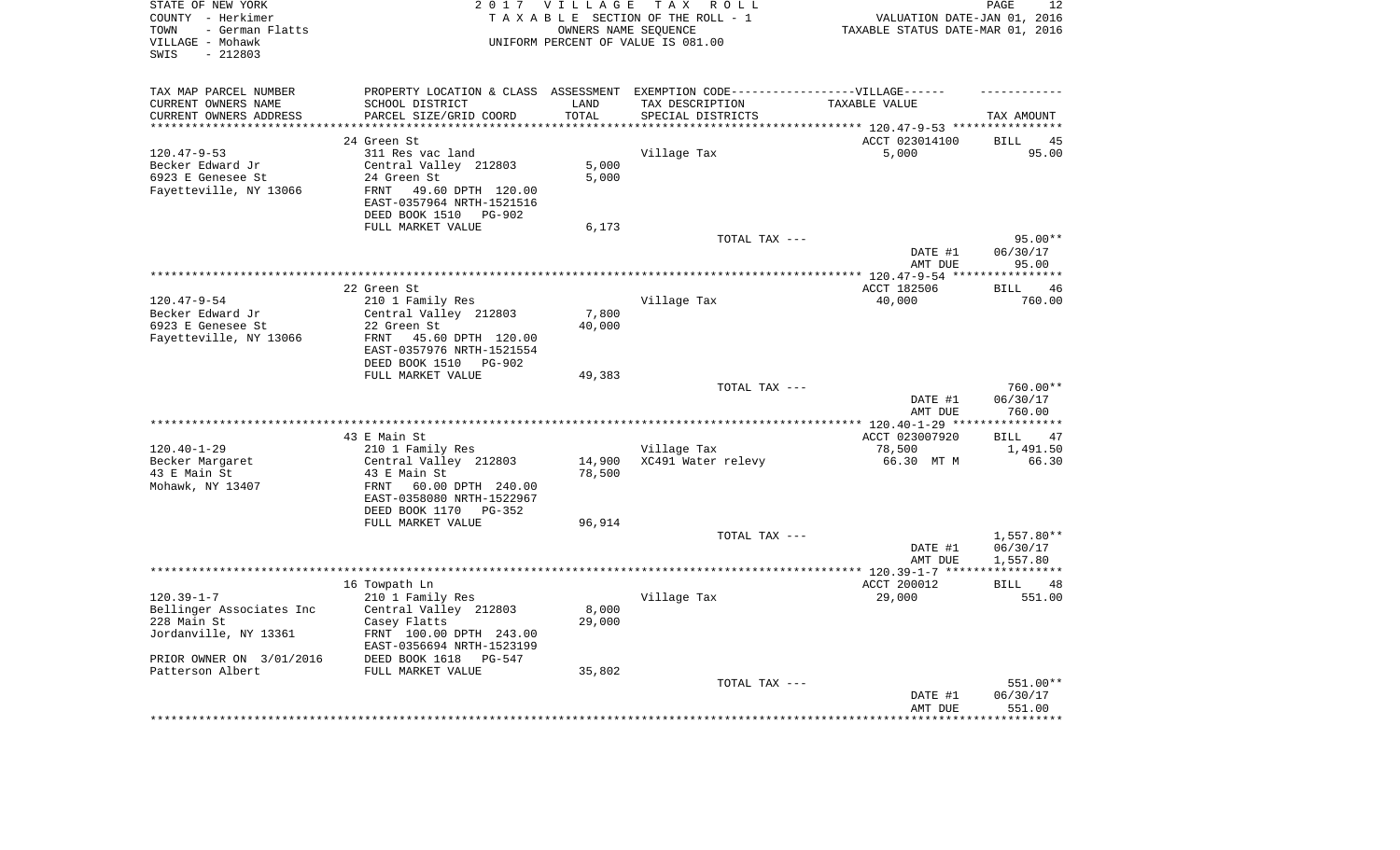| STATE OF NEW YORK<br>COUNTY - Herkimer<br>- German Flatts<br>TOWN<br>VILLAGE - Mohawk<br>$-212803$<br>SWIS |                                                  | 2017 VILLAGE<br>OWNERS NAME SEQUENCE | T A X<br>R O L L<br>TAXABLE SECTION OF THE ROLL - 1<br>UNIFORM PERCENT OF VALUE IS 081.00 | TAXABLE STATUS DATE-MAR 01, 2016                         | PAGE<br>13<br>VALUATION DATE-JAN 01, 2016 |
|------------------------------------------------------------------------------------------------------------|--------------------------------------------------|--------------------------------------|-------------------------------------------------------------------------------------------|----------------------------------------------------------|-------------------------------------------|
| TAX MAP PARCEL NUMBER                                                                                      |                                                  |                                      | PROPERTY LOCATION & CLASS ASSESSMENT EXEMPTION CODE-----------------VILLAGE------         |                                                          |                                           |
| CURRENT OWNERS NAME<br>SCHOOL DISTRICT                                                                     |                                                  | LAND                                 | TAX DESCRIPTION                                                                           | TAXABLE VALUE                                            |                                           |
| CURRENT OWNERS ADDRESS<br>PARCEL SIZE/GRID COORD<br>********************<br>*******************            |                                                  | TOTAL<br>*******                     | SPECIAL DISTRICTS                                                                         | *************************** 120.39-3-48 **************** | TAX AMOUNT                                |
| 6 Elizabeth St                                                                                             |                                                  |                                      |                                                                                           | ACCT 193033                                              | <b>BILL</b><br>49                         |
| $120.39 - 3 - 48$<br>210 1 Family Res                                                                      |                                                  |                                      | Village Tax                                                                               | 22,500                                                   | 427.50                                    |
| Bellinger Associates Inc<br>Central Valley 212803                                                          |                                                  | 1,400                                |                                                                                           |                                                          |                                           |
| 211 Bellinger Ave<br>6 Elizabeth St                                                                        |                                                  | 22,500                               |                                                                                           |                                                          |                                           |
| Herkimer, NY 13350<br>FRNT                                                                                 | 16.00 DPTH<br>60.00<br>EAST-0357621 NRTH-1522849 |                                      |                                                                                           |                                                          |                                           |
| DEED BOOK 1574                                                                                             | PG-302                                           |                                      |                                                                                           |                                                          |                                           |
| FULL MARKET VALUE                                                                                          |                                                  | 27,778                               | TOTAL TAX ---                                                                             |                                                          | 427.50**                                  |
|                                                                                                            |                                                  |                                      |                                                                                           | DATE #1<br>AMT DUE                                       | 06/30/17<br>427.50                        |
|                                                                                                            |                                                  |                                      | *******************************                                                           | ******** 120.48-1-49 ***                                 | *******                                   |
| 3 Green St                                                                                                 |                                                  |                                      |                                                                                           | ACCT 023013170                                           | 50<br><b>BILL</b>                         |
| $120.48 - 1 - 49$<br>311 Res vac land                                                                      |                                                  |                                      | Village Tax                                                                               | 4,700                                                    | 89.30                                     |
| Bellinger Michael<br>Central Valley 212803                                                                 |                                                  | 4,700                                |                                                                                           |                                                          |                                           |
| Bellinger Frances<br>3 Green St                                                                            |                                                  | 4,700                                |                                                                                           |                                                          |                                           |
| 185 Sarafin Spur Rd<br>FRNT                                                                                | 51.00 DPTH 90.00                                 |                                      |                                                                                           |                                                          |                                           |
| Mohawk, NY 13407<br>DEED BOOK 776                                                                          | EAST-0358225 NRTH-1521913<br><b>PG-521</b>       |                                      |                                                                                           |                                                          |                                           |
| FULL MARKET VALUE                                                                                          |                                                  | 5,802                                |                                                                                           |                                                          |                                           |
|                                                                                                            |                                                  |                                      | TOTAL TAX ---                                                                             |                                                          | $89.30**$                                 |
|                                                                                                            |                                                  |                                      |                                                                                           | DATE #1                                                  | 06/30/17                                  |
|                                                                                                            |                                                  |                                      |                                                                                           | AMT DUE<br>$* 120.48 - 1 - 50$ **                        | 89.30                                     |
| 5-7 Green St                                                                                               |                                                  |                                      |                                                                                           | ACCT 023013200                                           | 51<br><b>BILL</b>                         |
| $120.48 - 1 - 50$<br>220 2 Family Res                                                                      |                                                  |                                      | Village Tax                                                                               | 48,100                                                   | 913.90                                    |
| Bellinger Michael<br>Central Valley 212803                                                                 |                                                  | 9,500                                | XC491 Water relevy                                                                        | 1,182.64 MT M                                            | 1,182.64                                  |
| Bellinger Frances<br>5-7 Green St                                                                          |                                                  | 48,100                               |                                                                                           |                                                          |                                           |
| 185 Sarafin Spur Rd<br>FRNT 113.00 DPTH                                                                    | 90.00                                            |                                      |                                                                                           |                                                          |                                           |
| Mohawk, NY 13407                                                                                           | EAST-0358205 NRTH-1521838                        |                                      |                                                                                           |                                                          |                                           |
| DEED BOOK 776<br>FULL MARKET VALUE                                                                         | $PG-521$                                         | 59,383                               |                                                                                           |                                                          |                                           |
|                                                                                                            |                                                  |                                      | TOTAL TAX ---                                                                             |                                                          | $2,096.54**$                              |
|                                                                                                            |                                                  |                                      |                                                                                           | DATE #1                                                  | 06/30/17                                  |
|                                                                                                            |                                                  |                                      |                                                                                           | AMT DUE                                                  | 2,096.54                                  |
|                                                                                                            |                                                  |                                      |                                                                                           | *********** 120.48-1-28 ****                             | * * * * * * * * * * *                     |
| 2 Burns Ave                                                                                                |                                                  |                                      |                                                                                           | ACCT 174817                                              | <b>BILL</b><br>52                         |
| $120.48 - 1 - 28$<br>210 1 Family Res                                                                      |                                                  |                                      | Village Tax                                                                               | 88,250                                                   | 1,676.75                                  |
| Bellows Shawn<br>Central Valley 212803<br>2 Burns Ave<br>2 Burns Ave                                       |                                                  | 17,800<br>88,250                     |                                                                                           |                                                          |                                           |
| Mohawk, NY 13407                                                                                           | FRNT 129.00 DPTH 123.00                          |                                      |                                                                                           |                                                          |                                           |
|                                                                                                            | EAST-0358582 NRTH-1522304                        |                                      |                                                                                           |                                                          |                                           |
| DEED BOOK 1460                                                                                             | $PG-861$                                         |                                      |                                                                                           |                                                          |                                           |
| FULL MARKET VALUE                                                                                          |                                                  | 108,951                              |                                                                                           |                                                          |                                           |
|                                                                                                            |                                                  |                                      | TOTAL TAX ---                                                                             |                                                          | $1,676.75**$                              |
|                                                                                                            |                                                  |                                      |                                                                                           | DATE #1<br>AMT DUE                                       | 06/30/17<br>1,676.75                      |
|                                                                                                            |                                                  |                                      |                                                                                           |                                                          |                                           |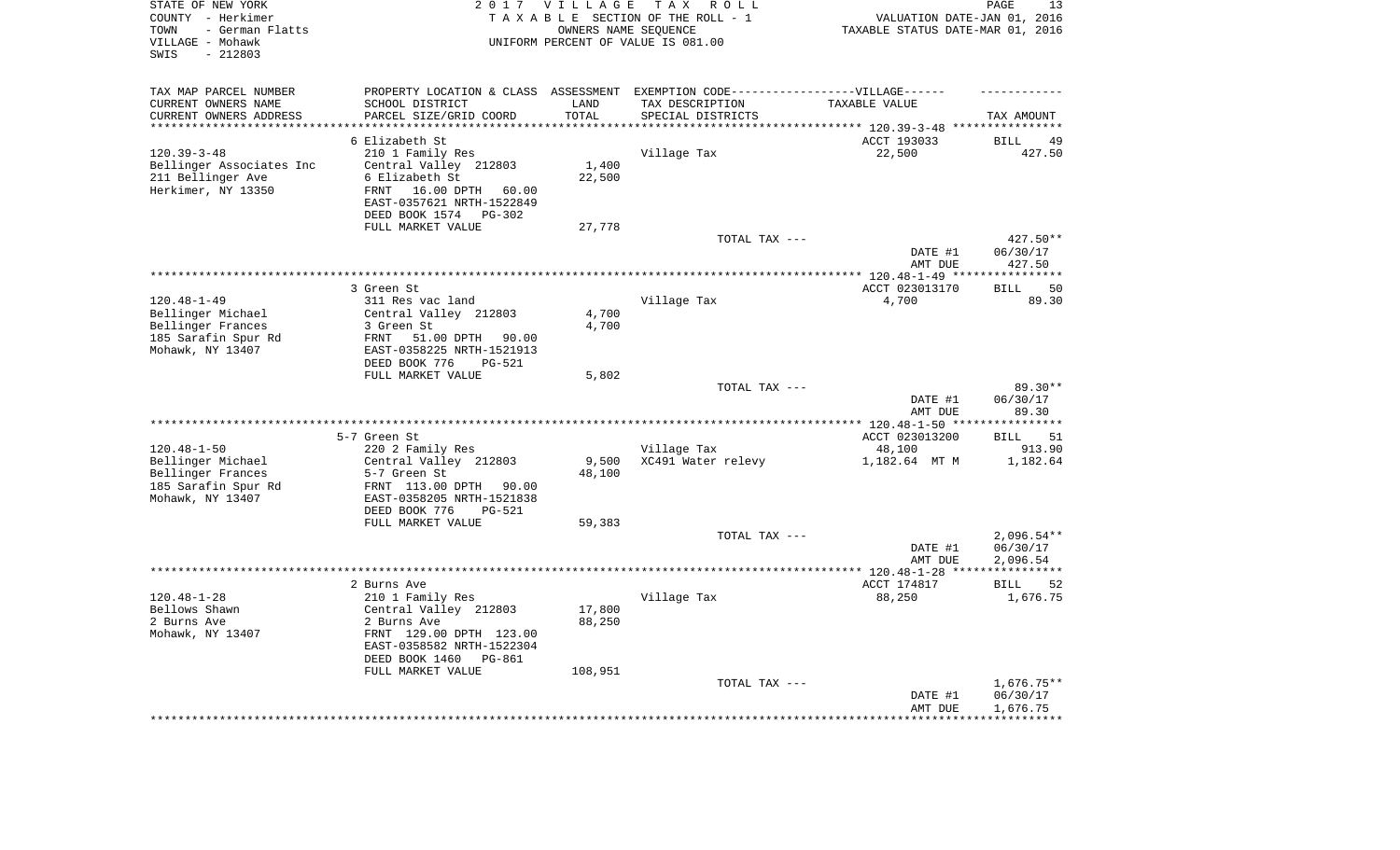| STATE OF NEW YORK<br>COUNTY - Herkimer<br>- German Flatts<br>TOWN<br>VILLAGE - Mohawk<br>$-212803$<br>SWIS |                                                      | 2017 VILLAGE      | TAX ROLL<br>TAXABLE SECTION OF THE ROLL - 1<br>OWNERS NAME SEQUENCE<br>UNIFORM PERCENT OF VALUE IS 081.00 | VALUATION DATE-JAN 01, 2016<br>TAXABLE STATUS DATE-MAR 01, 2016 | PAGE<br>14                |
|------------------------------------------------------------------------------------------------------------|------------------------------------------------------|-------------------|-----------------------------------------------------------------------------------------------------------|-----------------------------------------------------------------|---------------------------|
| TAX MAP PARCEL NUMBER                                                                                      |                                                      |                   | PROPERTY LOCATION & CLASS ASSESSMENT EXEMPTION CODE-----------------VILLAGE------                         |                                                                 |                           |
| CURRENT OWNERS NAME                                                                                        | SCHOOL DISTRICT                                      | LAND              | TAX DESCRIPTION                                                                                           | TAXABLE VALUE                                                   |                           |
| CURRENT OWNERS ADDRESS<br>********************                                                             | PARCEL SIZE/GRID COORD<br>*********************      | TOTAL<br>******** | SPECIAL DISTRICTS                                                                                         | **************************** 120.39-3-34 ****************       | TAX AMOUNT                |
|                                                                                                            | 8 Warren St                                          |                   |                                                                                                           | ACCT 023006990                                                  | <b>BILL</b><br>53         |
| $120.39 - 3 - 34$                                                                                          | 210 1 Family Res                                     |                   | Village Tax                                                                                               | 30,000                                                          | 570.00                    |
| Bellstedt Lawrence                                                                                         | Central Valley 212803                                | 7,500             |                                                                                                           |                                                                 |                           |
| 8 Warren St                                                                                                | 8 Warren St                                          | 30,000            |                                                                                                           |                                                                 |                           |
| Mohawk, NY 13407                                                                                           | FRNT 110.00 DPTH 109.40<br>EAST-0357389 NRTH-1522741 |                   |                                                                                                           |                                                                 |                           |
|                                                                                                            | DEED BOOK 1219<br>PG-713                             |                   |                                                                                                           |                                                                 |                           |
|                                                                                                            | FULL MARKET VALUE                                    | 37,037            |                                                                                                           |                                                                 |                           |
|                                                                                                            |                                                      |                   | TOTAL TAX ---                                                                                             |                                                                 | 570.00**                  |
|                                                                                                            |                                                      |                   |                                                                                                           | DATE #1<br>AMT DUE                                              | 06/30/17<br>570.00        |
|                                                                                                            |                                                      |                   |                                                                                                           | ************ 120.47-4-1 *****                                   | ************              |
|                                                                                                            | 57 W Main St                                         |                   |                                                                                                           | ACCT 023004140                                                  | 54<br><b>BILL</b>         |
| $120.47 - 4 - 1$                                                                                           | 220 2 Family Res                                     |                   | Village Tax                                                                                               | 43,700                                                          | 830.30                    |
| Bellstedt Robert                                                                                           | Central Valley 212803                                | 5,300             |                                                                                                           |                                                                 |                           |
| Bellstedt Karen                                                                                            | 57 W Main St                                         | 43,700            |                                                                                                           |                                                                 |                           |
| 2938 State Route 168                                                                                       | FRNT<br>28.00 DPTH 80.00                             |                   |                                                                                                           |                                                                 |                           |
| Mohawk, NY 13407                                                                                           | EAST-0355925 NRTH-1522170<br>DEED BOOK 789<br>PG-506 |                   |                                                                                                           |                                                                 |                           |
|                                                                                                            | FULL MARKET VALUE                                    | 53,951            |                                                                                                           |                                                                 |                           |
|                                                                                                            |                                                      |                   | TOTAL TAX ---                                                                                             |                                                                 | 830.30**                  |
|                                                                                                            |                                                      |                   |                                                                                                           | DATE #1<br>AMT DUE                                              | 06/30/17<br>830.30        |
|                                                                                                            |                                                      |                   |                                                                                                           | **************** 120.47-9-22 **                                 | * * * * * * * * * *       |
|                                                                                                            | 53 Church St                                         |                   |                                                                                                           | ACCT 023014970                                                  | 55<br><b>BILL</b>         |
| $120.47 - 9 - 22$                                                                                          | 210 1 Family Res                                     |                   | Village Tax                                                                                               | 37,800                                                          | 718.20                    |
| Benjamin Rita                                                                                              | Central Valley 212803                                | 6,300<br>37,800   |                                                                                                           |                                                                 |                           |
| Kroll Sandra<br>53 Church St                                                                               | 53 Church St<br>60.00 DPTH<br>FRNT<br>56.00          |                   |                                                                                                           |                                                                 |                           |
| Mohawk, NY 13407                                                                                           | EAST-0357660 NRTH-1520980                            |                   |                                                                                                           |                                                                 |                           |
|                                                                                                            | DEED BOOK 1357<br><b>PG-595</b>                      |                   |                                                                                                           |                                                                 |                           |
|                                                                                                            | FULL MARKET VALUE                                    | 46,667            |                                                                                                           |                                                                 |                           |
|                                                                                                            |                                                      |                   | TOTAL TAX ---                                                                                             |                                                                 | 718.20**                  |
|                                                                                                            |                                                      |                   |                                                                                                           | DATE #1                                                         | 06/30/17                  |
|                                                                                                            |                                                      |                   |                                                                                                           | AMT DUE                                                         | 718.20                    |
|                                                                                                            |                                                      |                   |                                                                                                           | ***************** 120.46-1-6 ****                               | * * * * * * * * * *       |
| $120.46 - 1 - 6$                                                                                           | Keno Flatts                                          |                   |                                                                                                           | ACCT 023003420<br>100                                           | <b>BILL</b><br>56<br>1.90 |
| Bennett Charles                                                                                            | 311 Res vac land<br>Central Valley 212803            | 100               | Village Tax                                                                                               |                                                                 |                           |
| 2440 Hwy 701 North                                                                                         | Jackson Ave                                          | 100               |                                                                                                           |                                                                 |                           |
| Loris, SC 29569                                                                                            | 40.00 DPTH 120.00<br>FRNT                            |                   |                                                                                                           |                                                                 |                           |
|                                                                                                            | EAST-0353610 NRTH-1522674                            |                   |                                                                                                           |                                                                 |                           |
|                                                                                                            | DEED BOOK 1166<br>$PG-113$                           |                   |                                                                                                           |                                                                 |                           |
|                                                                                                            | FULL MARKET VALUE                                    | 123               |                                                                                                           |                                                                 |                           |
|                                                                                                            |                                                      |                   | TOTAL TAX ---                                                                                             |                                                                 | $1.90**$                  |
|                                                                                                            |                                                      |                   |                                                                                                           | DATE #1                                                         | 06/30/17                  |
|                                                                                                            |                                                      |                   |                                                                                                           | AMT DUE                                                         | 1.90<br>*******           |
|                                                                                                            |                                                      |                   |                                                                                                           |                                                                 |                           |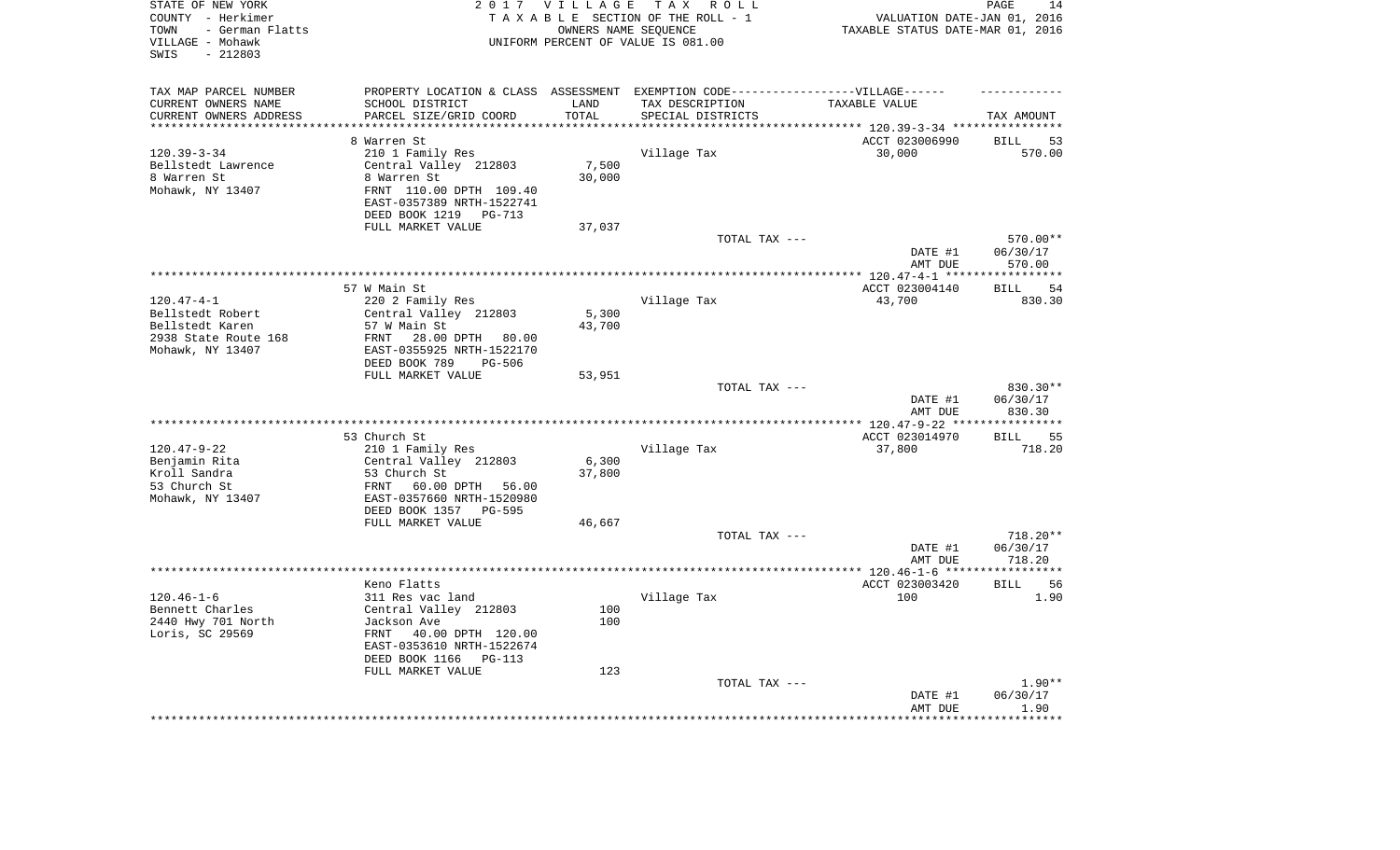| STATE OF NEW YORK<br>COUNTY - Herkimer<br>- German Flatts<br>TOWN<br>VILLAGE - Mohawk<br>$-212803$<br>SWIS |                                                      | 2017 VILLAGE             | T A X<br>R O L L<br>TAXABLE SECTION OF THE ROLL - 1<br>OWNERS NAME SEQUENCE<br>UNIFORM PERCENT OF VALUE IS 081.00 | VALUATION DATE-JAN 01, 2016<br>TAXABLE STATUS DATE-MAR 01, 2016 | PAGE<br>15            |
|------------------------------------------------------------------------------------------------------------|------------------------------------------------------|--------------------------|-------------------------------------------------------------------------------------------------------------------|-----------------------------------------------------------------|-----------------------|
| TAX MAP PARCEL NUMBER                                                                                      |                                                      |                          | PROPERTY LOCATION & CLASS ASSESSMENT EXEMPTION CODE-----------------VILLAGE------                                 |                                                                 |                       |
| CURRENT OWNERS NAME                                                                                        | SCHOOL DISTRICT                                      | LAND                     | TAX DESCRIPTION                                                                                                   | TAXABLE VALUE                                                   |                       |
| CURRENT OWNERS ADDRESS<br>********************                                                             | PARCEL SIZE/GRID COORD<br>*******************        | TOTAL<br>* * * * * * * * | SPECIAL DISTRICTS                                                                                                 |                                                                 | TAX AMOUNT            |
|                                                                                                            |                                                      |                          |                                                                                                                   | ******************************** 120.47-5-42 *****************  |                       |
|                                                                                                            | 7 S Washington St                                    |                          |                                                                                                                   | ACCT 023026010                                                  | <b>BILL</b><br>57     |
| $120.47 - 5 - 42$<br>Bernier Thomas                                                                        | 230 3 Family Res<br>Central Valley 212803            | 9,300                    | Village Tax                                                                                                       | 45,100                                                          | 856.90                |
| 7 S Washington St                                                                                          | 7 S Wshngtn St                                       | 45,100                   |                                                                                                                   |                                                                 |                       |
| Mohawk, NY 13407                                                                                           | 74.00 DPTH 100.00<br>FRNT                            |                          |                                                                                                                   |                                                                 |                       |
|                                                                                                            | EAST-0356903 NRTH-1522123                            |                          |                                                                                                                   |                                                                 |                       |
|                                                                                                            | DEED BOOK 1132<br>$PG-51$                            |                          |                                                                                                                   |                                                                 |                       |
|                                                                                                            | FULL MARKET VALUE                                    | 55,679                   |                                                                                                                   |                                                                 |                       |
|                                                                                                            |                                                      |                          | TOTAL TAX ---                                                                                                     |                                                                 | 856.90**              |
|                                                                                                            |                                                      |                          |                                                                                                                   | DATE #1                                                         | 06/30/17              |
|                                                                                                            |                                                      |                          |                                                                                                                   | AMT DUE                                                         | 856.90                |
|                                                                                                            |                                                      |                          | ***********************                                                                                           | $***$ 120.55-2-42                                               |                       |
|                                                                                                            | 82 Walnut St                                         |                          |                                                                                                                   | ACCT 187220                                                     | <b>BILL</b><br>58     |
| $120.55 - 2 - 42$                                                                                          | 210 1 Family Res                                     |                          | VET COM V 41137                                                                                                   | 12,150                                                          |                       |
| Besig Brian                                                                                                | Central Valley 212803                                |                          | 12,300 VET DIS V 41147                                                                                            | 24,300                                                          |                       |
| Besig Helen                                                                                                | 82 Walnut St                                         |                          | 61,300 Village Tax                                                                                                | 24,850                                                          | 472.15                |
| 82 Walnut St                                                                                               | FRNT<br>65.00 DPTH 120.00                            |                          |                                                                                                                   |                                                                 |                       |
| Mohawk, NY 13407                                                                                           | EAST-0356911 NRTH-1520087<br>DEED BOOK 1539<br>PG-52 |                          |                                                                                                                   |                                                                 |                       |
|                                                                                                            | FULL MARKET VALUE                                    | 75,679                   |                                                                                                                   |                                                                 |                       |
|                                                                                                            |                                                      |                          | TOTAL TAX ---                                                                                                     |                                                                 | 472.15**              |
|                                                                                                            |                                                      |                          |                                                                                                                   | DATE #1                                                         | 06/30/17              |
|                                                                                                            |                                                      |                          |                                                                                                                   | AMT DUE                                                         | 472.15                |
|                                                                                                            |                                                      |                          |                                                                                                                   | $* 120.55 - 1 - 17 **$                                          |                       |
|                                                                                                            | 14 Fulmer St                                         |                          |                                                                                                                   | ACCT 023023370                                                  | 59<br><b>BILL</b>     |
| $120.55 - 1 - 17$                                                                                          | 210 1 Family Res                                     |                          | Village Tax                                                                                                       | 59,900                                                          | 1,138.10              |
| Binney John Jr                                                                                             | Central Valley 212803                                | 10,700                   |                                                                                                                   |                                                                 |                       |
| 14 Fulmer St                                                                                               | 14 Fulmer St                                         | 59,900                   |                                                                                                                   |                                                                 |                       |
| Mohawk, NY 13407                                                                                           | FRNT<br>50.00 DPTH 105.00                            |                          |                                                                                                                   |                                                                 |                       |
|                                                                                                            | EAST-0356102 NRTH-1520105                            |                          |                                                                                                                   |                                                                 |                       |
|                                                                                                            | DEED BOOK 1090<br>PG-960<br>FULL MARKET VALUE        |                          |                                                                                                                   |                                                                 |                       |
|                                                                                                            |                                                      | 73,951                   | TOTAL TAX ---                                                                                                     |                                                                 | 1,138.10**            |
|                                                                                                            |                                                      |                          |                                                                                                                   | DATE #1                                                         | 06/30/17              |
|                                                                                                            |                                                      |                          |                                                                                                                   | AMT DUE                                                         | 1,138.10              |
|                                                                                                            |                                                      |                          |                                                                                                                   | ********* 120.40-2-38 ****                                      | * * * * * * * * * * * |
|                                                                                                            | 9 Orchard St                                         |                          |                                                                                                                   | ACCT 023009690                                                  | <b>BILL</b><br>60     |
| $120.40 - 2 - 38$                                                                                          | 210 1 Family Res                                     |                          | Village Tax                                                                                                       | 44,900                                                          | 853.10                |
| Bisignani Michael                                                                                          | Central Valley 212803                                | 8,500                    |                                                                                                                   |                                                                 |                       |
| 212 Vrooman Rd                                                                                             | 9 Orchard St                                         | 44,900                   |                                                                                                                   |                                                                 |                       |
| Mohawk, NY 13407                                                                                           | FRNT<br>60.00 DPTH 102.00                            |                          |                                                                                                                   |                                                                 |                       |
|                                                                                                            | EAST-0358264 NRTH-1522517                            |                          |                                                                                                                   |                                                                 |                       |
|                                                                                                            | DEED BOOK 837<br>$PG-322$                            |                          |                                                                                                                   |                                                                 |                       |
|                                                                                                            | FULL MARKET VALUE                                    | 55,432                   |                                                                                                                   |                                                                 | 853.10**              |
|                                                                                                            |                                                      |                          | TOTAL TAX ---                                                                                                     | DATE #1                                                         | 06/30/17              |
|                                                                                                            |                                                      |                          |                                                                                                                   | AMT DUE                                                         | 853.10                |
|                                                                                                            |                                                      |                          |                                                                                                                   |                                                                 |                       |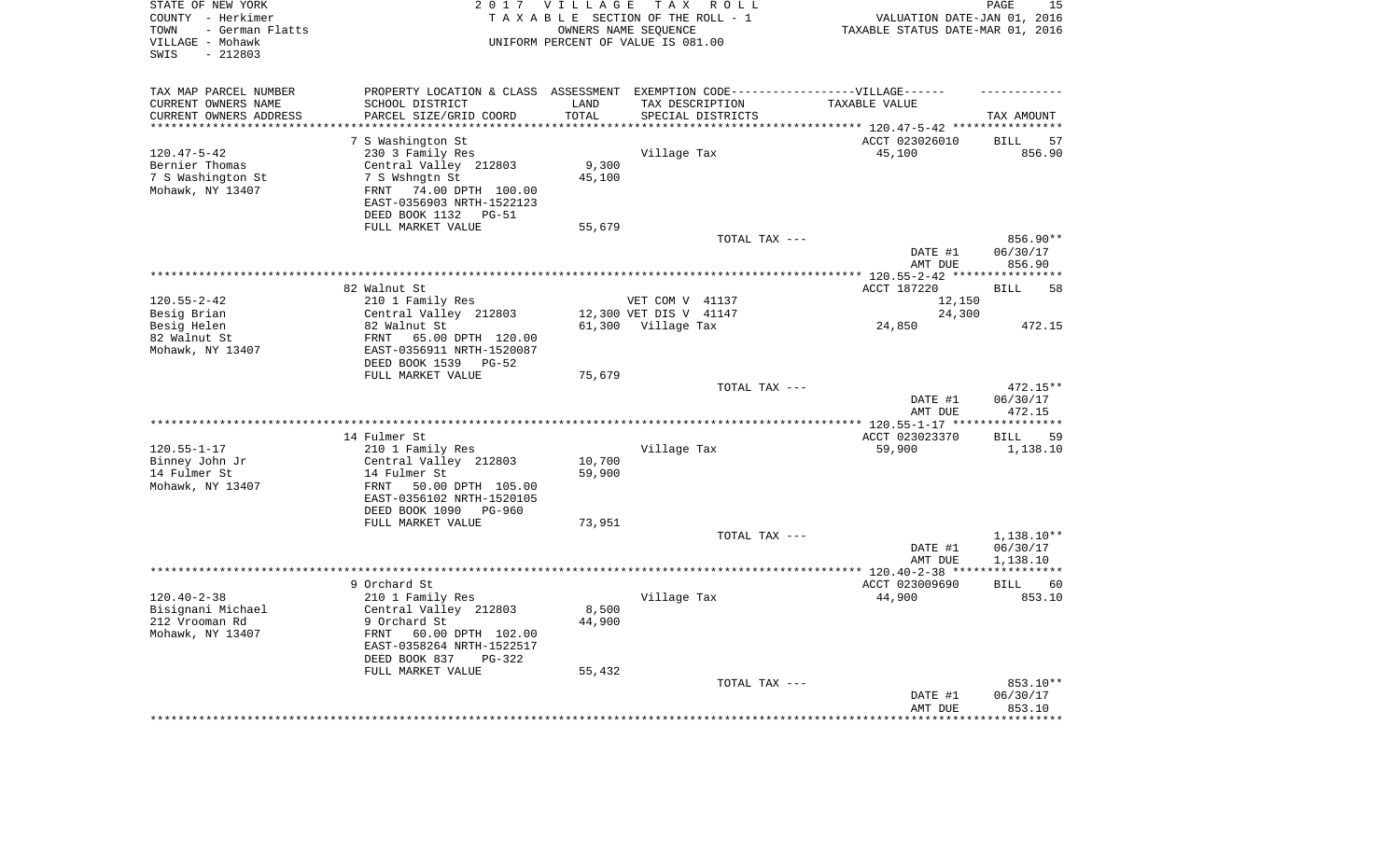| STATE OF NEW YORK<br>COUNTY - Herkimer<br>- German Flatts<br>TOWN<br>VILLAGE - Mohawk<br>$-212803$<br>SWIS |                                                                                                  | 2017 VILLAGE      | T A X<br>R O L L<br>TAXABLE SECTION OF THE ROLL - 1<br>OWNERS NAME SEQUENCE<br>UNIFORM PERCENT OF VALUE IS 081.00 | VALUATION DATE-JAN 01, 2016<br>TAXABLE STATUS DATE-MAR 01, 2016 | PAGE<br>16              |
|------------------------------------------------------------------------------------------------------------|--------------------------------------------------------------------------------------------------|-------------------|-------------------------------------------------------------------------------------------------------------------|-----------------------------------------------------------------|-------------------------|
| TAX MAP PARCEL NUMBER                                                                                      |                                                                                                  |                   | PROPERTY LOCATION & CLASS ASSESSMENT EXEMPTION CODE-----------------VILLAGE------                                 |                                                                 |                         |
| CURRENT OWNERS NAME<br>CURRENT OWNERS ADDRESS                                                              | SCHOOL DISTRICT<br>PARCEL SIZE/GRID COORD                                                        | LAND<br>TOTAL     | TAX DESCRIPTION<br>SPECIAL DISTRICTS                                                                              | TAXABLE VALUE                                                   | TAX AMOUNT              |
| *********************                                                                                      |                                                                                                  | * * * * * * * * * | ************************************* 120.39-3-18 *****************                                               |                                                                 |                         |
|                                                                                                            | 9 Warren St                                                                                      |                   |                                                                                                                   | ACCT 023006810                                                  | <b>BILL</b><br>61       |
| $120.39 - 3 - 18$                                                                                          | 210 1 Family Res                                                                                 |                   | Village Tax                                                                                                       | 24,400                                                          | 463.60                  |
| Blais Richard                                                                                              | Central Valley 212803                                                                            | 5,300             | XC491 Water relevy                                                                                                | 541.86 MT M                                                     | 541.86                  |
| Blais Grace                                                                                                | 9 Warren St                                                                                      | 24,400            |                                                                                                                   |                                                                 |                         |
| 9 Warren St<br>Mohawk, NY 13407                                                                            | 41.00 DPTH 130.00<br>FRNT<br>EAST-0357243 NRTH-1522747                                           |                   |                                                                                                                   |                                                                 |                         |
|                                                                                                            | DEED BOOK 867<br>$PG-258$<br>FULL MARKET VALUE                                                   | 30,123            |                                                                                                                   |                                                                 |                         |
|                                                                                                            |                                                                                                  |                   | TOTAL TAX ---                                                                                                     |                                                                 | $1,005.46**$            |
|                                                                                                            |                                                                                                  |                   |                                                                                                                   | DATE #1<br>AMT DUE                                              | 06/30/17<br>1,005.46    |
|                                                                                                            |                                                                                                  |                   | *******************************                                                                                   | ********* 120.47-4-25 ***                                       | * * * * * * * * * * *   |
|                                                                                                            | 8 Grove St                                                                                       |                   |                                                                                                                   | ACCT 023027210                                                  | <b>BILL</b><br>62       |
| $120.47 - 4 - 25$                                                                                          | 210 1 Family Res                                                                                 |                   | Village Tax                                                                                                       | 62,000                                                          | 1,178.00                |
| Blum Carol<br>8 Grove St                                                                                   | Central Valley 212803<br>8 Grove St                                                              | 7,700<br>62,000   |                                                                                                                   |                                                                 |                         |
| Mohawk, NY 13407                                                                                           | FRNT<br>50.00 DPTH 100.00                                                                        |                   |                                                                                                                   |                                                                 |                         |
|                                                                                                            | EAST-0356266 NRTH-1522008<br>DEED BOOK 1245<br>PG-506                                            |                   |                                                                                                                   |                                                                 |                         |
|                                                                                                            | FULL MARKET VALUE                                                                                | 76,543            |                                                                                                                   |                                                                 |                         |
|                                                                                                            |                                                                                                  |                   | TOTAL TAX ---                                                                                                     | DATE #1                                                         | 1,178.00**<br>06/30/17  |
|                                                                                                            |                                                                                                  |                   | **********************                                                                                            | AMT DUE                                                         | 1,178.00                |
|                                                                                                            | 2 Spring St                                                                                      |                   |                                                                                                                   | ***** 120.55-1-49 **<br>ACCT 023022650                          | <b>BILL</b><br>63       |
| $120.55 - 1 - 49$                                                                                          | 210 1 Family Res                                                                                 |                   | Village Tax                                                                                                       | 75,400                                                          | 1,432.60                |
| Boepple Alton                                                                                              | Central Valley 212803                                                                            | 13,200            |                                                                                                                   |                                                                 |                         |
| Boepple Joyce                                                                                              | 2 Spring St                                                                                      | 75,400            |                                                                                                                   |                                                                 |                         |
| 2 Spring St<br>Mohawk, NY 13407                                                                            | FRNT<br>85.00 DPTH 143.00<br>EAST-0355862 NRTH-1519905                                           |                   |                                                                                                                   |                                                                 |                         |
|                                                                                                            | DEED BOOK 1284<br>$PG-234$                                                                       |                   |                                                                                                                   |                                                                 |                         |
|                                                                                                            | FULL MARKET VALUE                                                                                | 93,086            |                                                                                                                   |                                                                 |                         |
|                                                                                                            |                                                                                                  |                   | TOTAL TAX ---                                                                                                     |                                                                 | $1,432.60**$            |
|                                                                                                            |                                                                                                  |                   |                                                                                                                   | DATE #1                                                         | 06/30/17                |
|                                                                                                            |                                                                                                  |                   |                                                                                                                   | AMT DUE<br>*************** 120.39-2-35 ***                      | 1,432.60<br>*********** |
|                                                                                                            | 7 N Otsego St                                                                                    |                   |                                                                                                                   | ACCT 023005520                                                  | <b>BILL</b><br>64       |
| $120.39 - 2 - 35$                                                                                          | 210 1 Family Res                                                                                 |                   | Village Tax                                                                                                       | 31,600                                                          | 600.40                  |
| Bongiorno Deborah<br>7 N Otsego St<br>Mohawk, NY 13407                                                     | Central Valley 212803<br>7 N Otsego St<br>50.00 DPTH 133.20<br>FRNT<br>EAST-0356935 NRTH-1522671 | 6,700<br>31,600   |                                                                                                                   |                                                                 |                         |
|                                                                                                            | DEED BOOK 1114<br>$PG-261$<br>FULL MARKET VALUE                                                  | 39,012            |                                                                                                                   |                                                                 |                         |
|                                                                                                            |                                                                                                  |                   | TOTAL TAX ---                                                                                                     |                                                                 | $600.40**$              |
|                                                                                                            |                                                                                                  |                   |                                                                                                                   | DATE #1<br>AMT DUE                                              | 06/30/17<br>600.40      |
|                                                                                                            |                                                                                                  |                   |                                                                                                                   |                                                                 | ********                |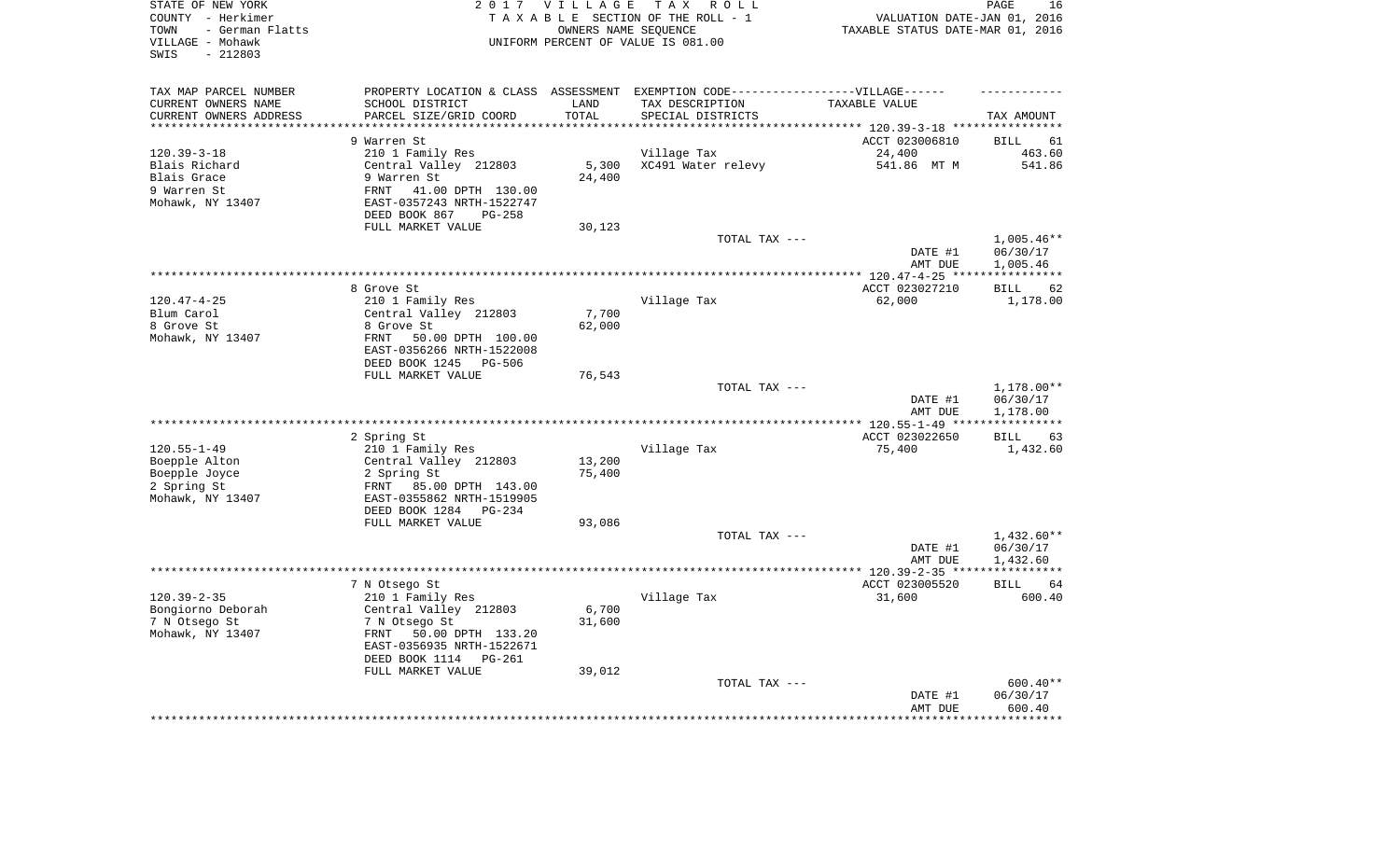| STATE OF NEW YORK<br>COUNTY - Herkimer<br>- German Flatts<br>TOWN<br>VILLAGE - Mohawk<br>SWIS<br>$-212803$ |                                                        | 2017 VILLAGE | T A X<br>R O L L<br>TAXABLE SECTION OF THE ROLL - 1<br>OWNERS NAME SEQUENCE<br>UNIFORM PERCENT OF VALUE IS 081.00 | VALUATION DATE-JAN 01, 2016<br>TAXABLE STATUS DATE-MAR 01, 2016 | PAGE<br>17         |
|------------------------------------------------------------------------------------------------------------|--------------------------------------------------------|--------------|-------------------------------------------------------------------------------------------------------------------|-----------------------------------------------------------------|--------------------|
| TAX MAP PARCEL NUMBER                                                                                      |                                                        |              | PROPERTY LOCATION & CLASS ASSESSMENT EXEMPTION CODE-----------------VILLAGE------                                 |                                                                 |                    |
| CURRENT OWNERS NAME                                                                                        | SCHOOL DISTRICT                                        | LAND         | TAX DESCRIPTION                                                                                                   | TAXABLE VALUE                                                   |                    |
| CURRENT OWNERS ADDRESS<br>**********************                                                           | PARCEL SIZE/GRID COORD                                 | TOTAL        | SPECIAL DISTRICTS                                                                                                 |                                                                 | TAX AMOUNT         |
|                                                                                                            | 76 W Main St                                           |              |                                                                                                                   | ACCT 1601                                                       | BILL<br>65         |
| $120.47 - 2 - 46$                                                                                          | 210 1 Family Res                                       |              | Village Tax                                                                                                       | 45,900                                                          | 872.10             |
| Bongiorno Deborah                                                                                          | Central Valley 212803                                  | 12,000       |                                                                                                                   |                                                                 |                    |
| 7 Otsego St                                                                                                | 76 W Main St                                           | 45,900       |                                                                                                                   |                                                                 |                    |
| Mohawk, NY 13407                                                                                           | FRNT<br>60.00 DPTH 120.00<br>EAST-0355779 NRTH-1522304 |              |                                                                                                                   |                                                                 |                    |
| PRIOR OWNER ON 3/01/2016                                                                                   | DEED BOOK 2017 PG-1601                                 |              |                                                                                                                   |                                                                 |                    |
| Crouch Thomas                                                                                              | FULL MARKET VALUE                                      | 56,667       |                                                                                                                   |                                                                 |                    |
|                                                                                                            |                                                        |              | TOTAL TAX ---                                                                                                     |                                                                 | 872.10**           |
|                                                                                                            |                                                        |              |                                                                                                                   | DATE #1<br>AMT DUE                                              | 06/30/17<br>872.10 |
|                                                                                                            |                                                        |              |                                                                                                                   |                                                                 |                    |
|                                                                                                            | 11 N Washington St                                     |              |                                                                                                                   | ACCT 023005250                                                  | <b>BILL</b><br>66  |
| $120.39 - 2 - 17$                                                                                          | 210 1 Family Res                                       |              | VET WAR V 41127                                                                                                   | 5,250                                                           |                    |
| Bongiorno Nicholas                                                                                         | Central Valley 212803                                  | 6,300        | Village Tax                                                                                                       | 29,750                                                          | 565.25             |
| Attn: Dom & Betty Bongiorno                                                                                | 11 N Washton St                                        | 35,000       |                                                                                                                   |                                                                 |                    |
| 11 N Washington St<br>Mohawk, NY 13407                                                                     | Life Use D & B Bongiorno                               |              |                                                                                                                   |                                                                 |                    |
|                                                                                                            | 57.00 DPTH 100.00<br>FRNT<br>EAST-0356647 NRTH-1522831 |              |                                                                                                                   |                                                                 |                    |
|                                                                                                            | DEED BOOK 791<br>$PG-30$                               |              |                                                                                                                   |                                                                 |                    |
|                                                                                                            | FULL MARKET VALUE                                      | 43,210       |                                                                                                                   |                                                                 |                    |
|                                                                                                            |                                                        |              | TOTAL TAX ---                                                                                                     |                                                                 | $565.25**$         |
|                                                                                                            |                                                        |              |                                                                                                                   | DATE #1<br>AMT DUE                                              | 06/30/17<br>565.25 |
|                                                                                                            | 29 Brookside Dr                                        |              |                                                                                                                   | *************** 120.47-1-72 ****************<br>ACCT 023031230  | <b>BILL</b><br>67  |
| $120.47 - 1 - 72$                                                                                          | 210 1 Family Res                                       |              | VET COM V 41137                                                                                                   | 12,150                                                          |                    |
| Bonnell Molly                                                                                              | Central Valley 212803                                  | 19,000       | Village Tax                                                                                                       | 87,950                                                          | 1,671.05           |
| 29 Brookside Dr                                                                                            | 29 Brookside Dr                                        | 100,100      |                                                                                                                   |                                                                 |                    |
| Mohawk, NY 13407                                                                                           | FRNT 213.60 DPTH 120.00                                |              |                                                                                                                   |                                                                 |                    |
|                                                                                                            | EAST-0355458 NRTH-1520629                              |              |                                                                                                                   |                                                                 |                    |
| PRIOR OWNER ON 3/01/2016<br>Vosler Stephen                                                                 | DEED BOOK 1622<br>PG-162<br>FULL MARKET VALUE          | 123,580      |                                                                                                                   |                                                                 |                    |
|                                                                                                            |                                                        |              | TOTAL TAX ---                                                                                                     |                                                                 | $1,671.05**$       |
|                                                                                                            |                                                        |              |                                                                                                                   | DATE #1                                                         | 06/30/17           |
|                                                                                                            |                                                        |              |                                                                                                                   | AMT DUE                                                         | 1,671.05           |
|                                                                                                            |                                                        |              |                                                                                                                   |                                                                 |                    |
|                                                                                                            | 43 Columbia St                                         |              |                                                                                                                   | ACCT 023020250                                                  | <b>BILL</b><br>68  |
| $120.47 - 7 - 19$<br>Booth Andrew                                                                          | 210 1 Family Res<br>Central Valley 212803              | 9,000        | Village Tax                                                                                                       | 72,408                                                          | 1,375.75           |
| Booth Kimmerle                                                                                             | 43 Columbia St                                         | 72,408       |                                                                                                                   |                                                                 |                    |
| 43 Columbia St                                                                                             | FRNT<br>60.00 DPTH 112.00                              |              |                                                                                                                   |                                                                 |                    |
| Mohawk, NY 13407                                                                                           | EAST-0356984 NRTH-1521165                              |              |                                                                                                                   |                                                                 |                    |
|                                                                                                            | DEED BOOK 699<br>PG-199                                |              |                                                                                                                   |                                                                 |                    |
|                                                                                                            | FULL MARKET VALUE                                      | 89,393       | TOTAL TAX ---                                                                                                     |                                                                 | $1,375.75**$       |
|                                                                                                            |                                                        |              |                                                                                                                   | DATE #1                                                         | 06/30/17           |
|                                                                                                            |                                                        |              |                                                                                                                   | AMT DUE                                                         | 1,375.75           |
|                                                                                                            |                                                        |              |                                                                                                                   |                                                                 |                    |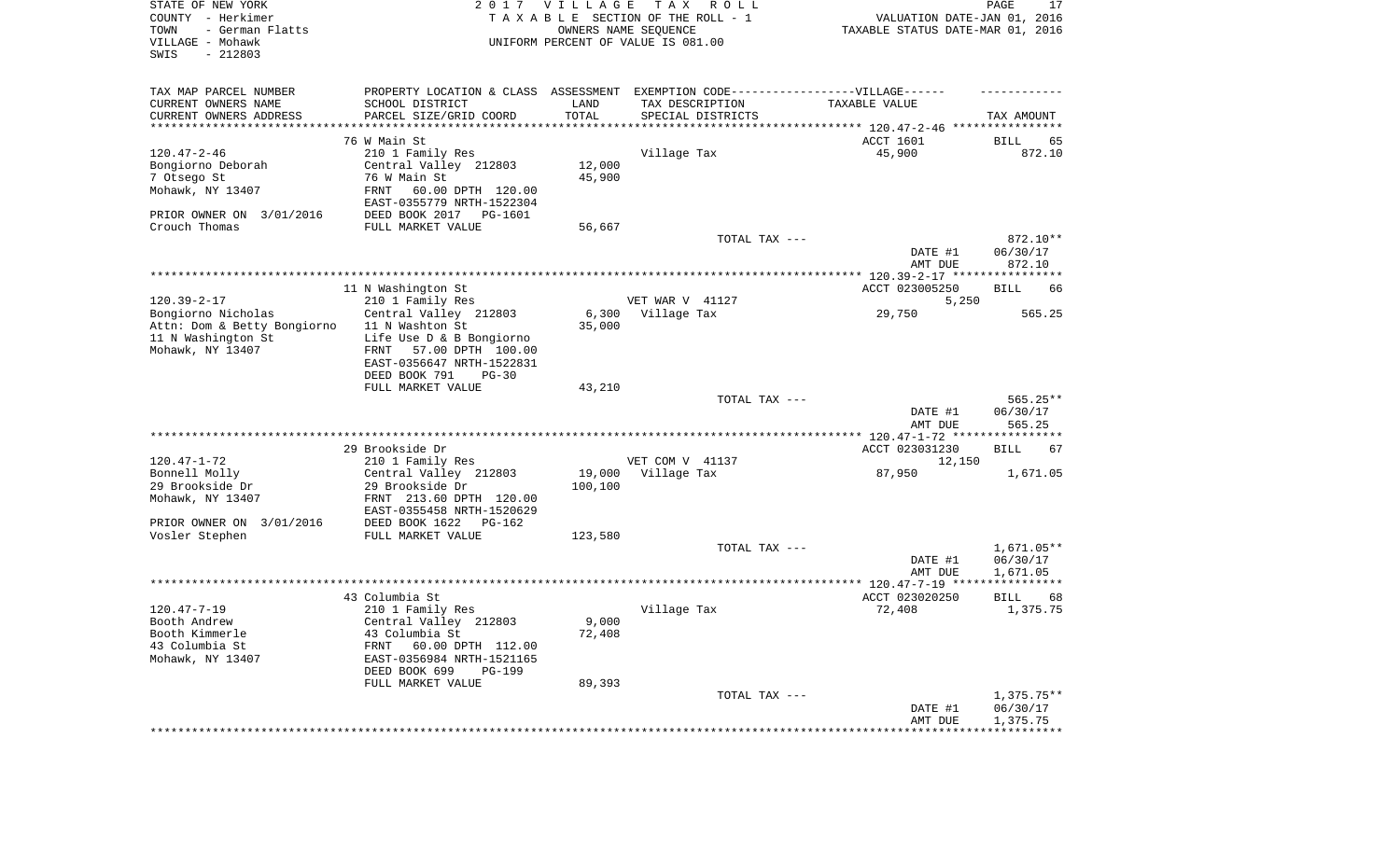| STATE OF NEW YORK<br>COUNTY - Herkimer<br>- German Flatts<br>TOWN<br>VILLAGE - Mohawk<br>$-212803$<br>SWIS |                                                                                   | 2017 VILLAGE        | TAX ROLL<br>TAXABLE SECTION OF THE ROLL - 1<br>OWNERS NAME SEQUENCE<br>UNIFORM PERCENT OF VALUE IS 081.00 | VALUATION DATE-JAN 01, 2016<br>TAXABLE STATUS DATE-MAR 01, 2016 | 18<br>PAGE                    |
|------------------------------------------------------------------------------------------------------------|-----------------------------------------------------------------------------------|---------------------|-----------------------------------------------------------------------------------------------------------|-----------------------------------------------------------------|-------------------------------|
| TAX MAP PARCEL NUMBER                                                                                      | PROPERTY LOCATION & CLASS ASSESSMENT EXEMPTION CODE-----------------VILLAGE------ |                     |                                                                                                           |                                                                 |                               |
| CURRENT OWNERS NAME                                                                                        | SCHOOL DISTRICT                                                                   | LAND                | TAX DESCRIPTION                                                                                           | TAXABLE VALUE                                                   |                               |
| CURRENT OWNERS ADDRESS<br>*********************                                                            | PARCEL SIZE/GRID COORD<br>**********************                                  | TOTAL<br>********** | SPECIAL DISTRICTS                                                                                         |                                                                 | TAX AMOUNT                    |
|                                                                                                            |                                                                                   |                     |                                                                                                           |                                                                 |                               |
| $120.47 - 1 - 77.1$                                                                                        | 2 Brookside Dr<br>210 1 Family Res                                                |                     | Village Tax                                                                                               | ACCT 023031480<br>117,000                                       | <b>BILL</b><br>69<br>2,223.00 |
| Booth Michael                                                                                              | Central Valley 212803                                                             | 16,100              |                                                                                                           |                                                                 |                               |
| Booth Ellen                                                                                                | Brookside Dr                                                                      | 117,000             |                                                                                                           |                                                                 |                               |
| 2 Brookside Dr                                                                                             | ACRES<br>5.10                                                                     |                     |                                                                                                           |                                                                 |                               |
| Mohawk, NY 13407                                                                                           | EAST-0355113 NRTH-1520930                                                         |                     |                                                                                                           |                                                                 |                               |
|                                                                                                            | DEED BOOK 780<br>PG-303                                                           |                     |                                                                                                           |                                                                 |                               |
|                                                                                                            | FULL MARKET VALUE                                                                 | 144,444             |                                                                                                           |                                                                 |                               |
|                                                                                                            |                                                                                   |                     | TOTAL TAX ---                                                                                             |                                                                 | $2,223.00**$                  |
|                                                                                                            |                                                                                   |                     |                                                                                                           | DATE #1                                                         | 06/30/17                      |
|                                                                                                            |                                                                                   |                     |                                                                                                           | AMT DUE                                                         | 2,223.00                      |
|                                                                                                            |                                                                                   |                     |                                                                                                           | *** $120.55 - 2 - 15$ ****                                      | ***********                   |
|                                                                                                            | 3 Hillview Dr                                                                     |                     |                                                                                                           | ACCT 023019140                                                  | <b>BILL</b><br>70             |
| $120.55 - 2 - 15$<br>Bosch Harry                                                                           | 210 1 Family Res<br>Central Valley 212803                                         | 21,600              | Village Tax                                                                                               | 88,200                                                          | 1,675.80                      |
| Hyde Bosch Elizabeth                                                                                       | 3 Hill View Dr                                                                    | 88,200              |                                                                                                           |                                                                 |                               |
| 3 Hillview Dr                                                                                              | FRNT 120.00 DPTH 220.00                                                           |                     |                                                                                                           |                                                                 |                               |
| Mohawk, NY 13407                                                                                           | EAST-0357570 NRTH-1520046                                                         |                     |                                                                                                           |                                                                 |                               |
|                                                                                                            | DEED BOOK 1371<br>PG-936                                                          |                     |                                                                                                           |                                                                 |                               |
|                                                                                                            | FULL MARKET VALUE                                                                 | 108,889             |                                                                                                           |                                                                 |                               |
|                                                                                                            |                                                                                   |                     | TOTAL TAX ---                                                                                             |                                                                 | 1,675.80**                    |
|                                                                                                            |                                                                                   |                     |                                                                                                           | DATE #1                                                         | 06/30/17                      |
|                                                                                                            |                                                                                   |                     | ************************                                                                                  | AMT DUE                                                         | 1,675.80                      |
|                                                                                                            | 1 Harter St                                                                       |                     |                                                                                                           | *** 120.47-3-17 ***<br>ACCT 200887                              | <b>BILL</b><br>71             |
| $120.47 - 3 - 17$                                                                                          | 210 1 Family Res                                                                  |                     | Village Tax                                                                                               | 33,650                                                          | 639.35                        |
| Bottari Frank                                                                                              | Central Valley 212803                                                             | 5,500               |                                                                                                           |                                                                 |                               |
| 1 Harter St                                                                                                | 1 Harter St                                                                       | 33,650              |                                                                                                           |                                                                 |                               |
| Mohawk, NY 13407                                                                                           | FRNT 130.00 DPTH<br>88.00                                                         |                     |                                                                                                           |                                                                 |                               |
|                                                                                                            | EAST-0355524 NRTH-1521982                                                         |                     |                                                                                                           |                                                                 |                               |
| PRIOR OWNER ON 3/01/2016                                                                                   | DEED BOOK 1624 PG-491                                                             |                     |                                                                                                           |                                                                 |                               |
| JP Morgan Chase Bank Natl As                                                                               | FULL MARKET VALUE                                                                 | 41,543              |                                                                                                           |                                                                 |                               |
|                                                                                                            |                                                                                   |                     | TOTAL TAX ---                                                                                             |                                                                 | 639.35**                      |
|                                                                                                            |                                                                                   |                     |                                                                                                           | DATE #1                                                         | 06/30/17                      |
|                                                                                                            |                                                                                   |                     |                                                                                                           | AMT DUE                                                         | 639.35<br>**********          |
|                                                                                                            | Harter St                                                                         |                     |                                                                                                           | **************** 120.47-3-18 *****<br>ACCT 023028680            | <b>BILL</b><br>72             |
| $120.47 - 3 - 18$                                                                                          | 311 Res vac land                                                                  |                     | Village Tax                                                                                               | 1,000                                                           | 19.00                         |
| Bottari Frank                                                                                              | Central Valley 212803                                                             | 1,000               |                                                                                                           |                                                                 |                               |
| 1 Harter St                                                                                                | Harter St                                                                         | 1,000               |                                                                                                           |                                                                 |                               |
| Mohawk, NY 13407                                                                                           | FRNT<br>38.00 DPTH<br>88.00                                                       |                     |                                                                                                           |                                                                 |                               |
|                                                                                                            | EAST-0355516 NRTH-1521907                                                         |                     |                                                                                                           |                                                                 |                               |
| PRIOR OWNER ON 3/01/2016                                                                                   | DEED BOOK 1624<br><b>PG-491</b>                                                   |                     |                                                                                                           |                                                                 |                               |
| JP Morgan Chase Bank Natl As                                                                               | FULL MARKET VALUE                                                                 | 1,235               |                                                                                                           |                                                                 |                               |
|                                                                                                            |                                                                                   |                     | TOTAL TAX ---                                                                                             |                                                                 | $19.00**$                     |
|                                                                                                            |                                                                                   |                     |                                                                                                           | DATE #1                                                         | 06/30/17                      |
|                                                                                                            |                                                                                   |                     |                                                                                                           | AMT DUE                                                         | 19.00<br>*******              |
|                                                                                                            |                                                                                   |                     |                                                                                                           |                                                                 |                               |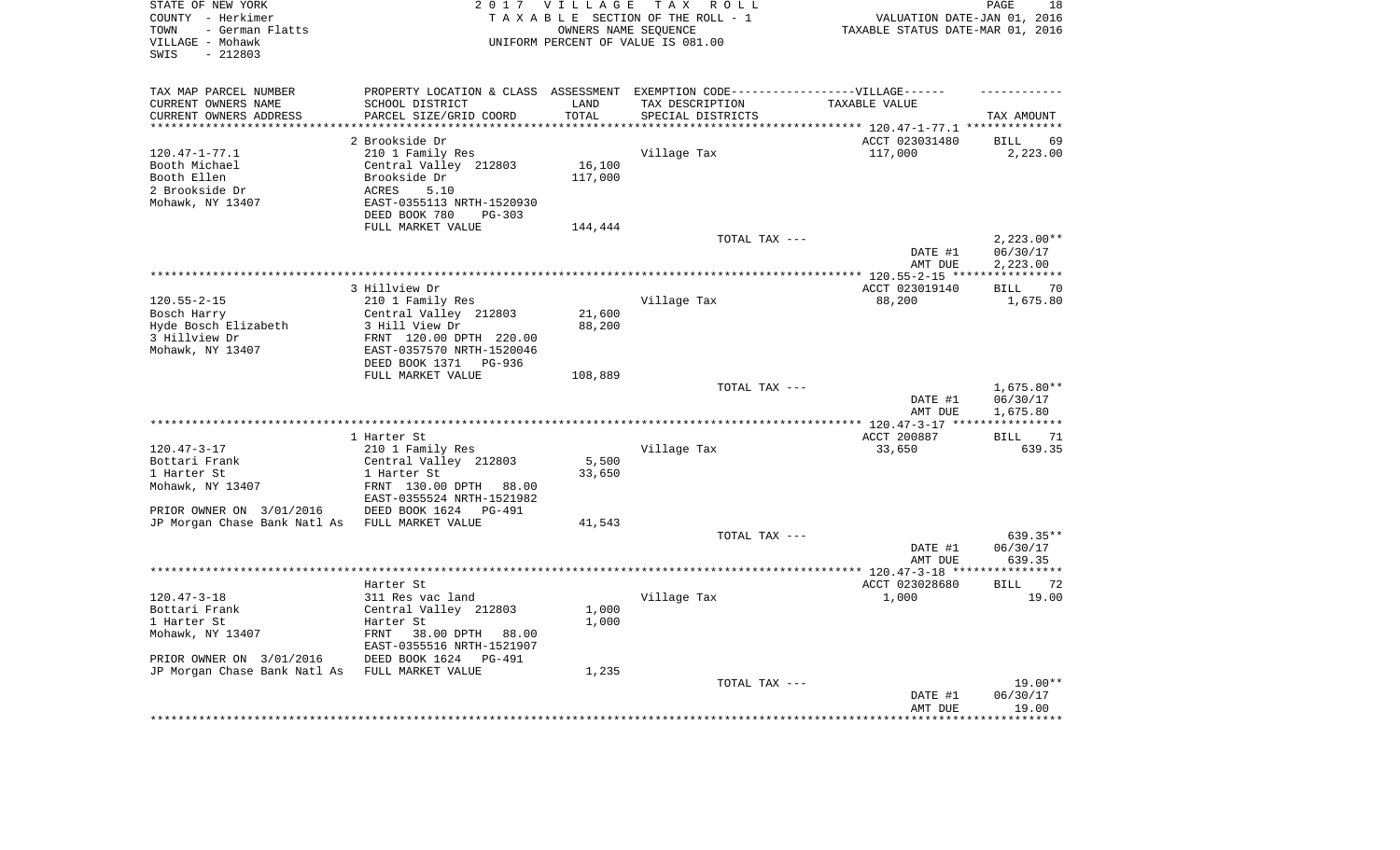| STATE OF NEW YORK<br>COUNTY - Herkimer<br>- German Flatts<br>TOWN<br>VILLAGE - Mohawk<br>SWIS<br>$-212803$ | 2017                                                                                                | <b>VILLAGE</b><br>OWNERS NAME SEQUENCE | T A X<br>R O L L<br>TAXABLE SECTION OF THE ROLL - 1<br>UNIFORM PERCENT OF VALUE IS 081.00 | VALUATION DATE-JAN 01, 2016<br>TAXABLE STATUS DATE-MAR 01, 2016 | PAGE<br>19               |
|------------------------------------------------------------------------------------------------------------|-----------------------------------------------------------------------------------------------------|----------------------------------------|-------------------------------------------------------------------------------------------|-----------------------------------------------------------------|--------------------------|
| TAX MAP PARCEL NUMBER<br>CURRENT OWNERS NAME                                                               | PROPERTY LOCATION & CLASS ASSESSMENT EXEMPTION CODE----------------VILLAGE------<br>SCHOOL DISTRICT | LAND                                   | TAX DESCRIPTION                                                                           | TAXABLE VALUE                                                   |                          |
| CURRENT OWNERS ADDRESS<br>********************                                                             | PARCEL SIZE/GRID COORD                                                                              | TOTAL                                  | SPECIAL DISTRICTS                                                                         |                                                                 | TAX AMOUNT               |
|                                                                                                            | 11 Bushnell St                                                                                      |                                        |                                                                                           | ACCT 023022290                                                  | 73<br>BILL               |
| $120.55 - 1 - 52$                                                                                          | 210 1 Family Res                                                                                    |                                        | Village Tax                                                                               | 74,549                                                          | 1,416.43                 |
| Boyle Claude                                                                                               | Central Valley 212803                                                                               | 14,400                                 |                                                                                           |                                                                 |                          |
| 11 Bushnell St                                                                                             | 11 Bushnell St                                                                                      | 74,549                                 |                                                                                           |                                                                 |                          |
| Mohawk, NY 13407                                                                                           | FRNT<br>75.00 DPTH 238.00<br>EAST-0356021 NRTH-1519427                                              |                                        |                                                                                           |                                                                 |                          |
|                                                                                                            | DEED BOOK 918<br>PG-448<br>FULL MARKET VALUE                                                        | 92,036                                 |                                                                                           |                                                                 |                          |
|                                                                                                            |                                                                                                     |                                        | TOTAL TAX ---                                                                             |                                                                 | $1,416.43**$             |
|                                                                                                            |                                                                                                     |                                        |                                                                                           | DATE #1<br>AMT DUE                                              | 06/30/17<br>1,416.43     |
|                                                                                                            |                                                                                                     |                                        |                                                                                           |                                                                 |                          |
|                                                                                                            | 69 W Main St.                                                                                       |                                        |                                                                                           | ACCT 023004320                                                  | 74<br>BILL               |
| $120.47 - 3 - 3$<br>Brandon Helen                                                                          | 210 1 Family Res<br>Central Valley 212803                                                           | 11,600                                 | Village Tax                                                                               | 28,300                                                          | 537.70                   |
| 80 E North St Apt 708                                                                                      | 69 W Main St                                                                                        | 28,300                                 |                                                                                           |                                                                 |                          |
| Ilion, NY 13357                                                                                            | FRNT<br>50.00 DPTH 189.20                                                                           |                                        |                                                                                           |                                                                 |                          |
|                                                                                                            | EAST-0355621 NRTH-1522072                                                                           |                                        |                                                                                           |                                                                 |                          |
|                                                                                                            | DEED BOOK 00647 PG-00960                                                                            |                                        |                                                                                           |                                                                 |                          |
|                                                                                                            | FULL MARKET VALUE                                                                                   | 34,938                                 |                                                                                           |                                                                 |                          |
|                                                                                                            |                                                                                                     |                                        | TOTAL TAX ---                                                                             | DATE #1                                                         | 537.70**<br>06/30/17     |
|                                                                                                            |                                                                                                     |                                        |                                                                                           | AMT DUE                                                         | 537.70                   |
|                                                                                                            |                                                                                                     |                                        |                                                                                           |                                                                 |                          |
|                                                                                                            | 60 Columbia St                                                                                      |                                        |                                                                                           | ACCT 023022020                                                  | <b>BILL</b><br>75        |
| $120.55 - 1 - 34$                                                                                          | 210 1 Family Res                                                                                    |                                        | Village Tax                                                                               | 70,500                                                          | 1,339.50                 |
| Brant John<br>Brant Beth                                                                                   | Central Valley 212803<br>60 Columbia St                                                             | 12,800<br>70,500                       |                                                                                           |                                                                 |                          |
| 60 Columbia St                                                                                             | 50.00 DPTH 150.00<br>FRNT                                                                           |                                        |                                                                                           |                                                                 |                          |
| Mohawk, NY 13407                                                                                           | EAST-0356342 NRTH-1519618                                                                           |                                        |                                                                                           |                                                                 |                          |
|                                                                                                            | DEED BOOK 710<br><b>PG-741</b>                                                                      |                                        |                                                                                           |                                                                 |                          |
|                                                                                                            | FULL MARKET VALUE                                                                                   | 87,037                                 |                                                                                           |                                                                 |                          |
|                                                                                                            |                                                                                                     |                                        | TOTAL TAX ---                                                                             | DATE #1                                                         | $1,339.50**$<br>06/30/17 |
|                                                                                                            |                                                                                                     |                                        |                                                                                           | AMT DUE                                                         | 1,339.50                 |
|                                                                                                            |                                                                                                     |                                        |                                                                                           |                                                                 |                          |
|                                                                                                            | 6 Grove St                                                                                          |                                        |                                                                                           | ACCT 023027180                                                  | BILL<br>76               |
| $120.47 - 4 - 26$                                                                                          | 210 1 Family Res                                                                                    |                                        | Village Tax                                                                               | 58,300                                                          | 1,107.70                 |
| Bray Judy<br>LaLonde Carole                                                                                | Central Valley 212803<br>6 Grove St                                                                 | 7,700<br>58,300                        |                                                                                           |                                                                 |                          |
| % Virginia Terricola                                                                                       | Life Use V Terricola                                                                                |                                        |                                                                                           |                                                                 |                          |
| 6 Grove St                                                                                                 | FRNT<br>50.00 DPTH 100.00                                                                           |                                        |                                                                                           |                                                                 |                          |
| Mohawk, NY 13407                                                                                           | EAST-0356265 NRTH-1522053                                                                           |                                        |                                                                                           |                                                                 |                          |
|                                                                                                            | DEED BOOK 1284 PG-600                                                                               |                                        |                                                                                           |                                                                 |                          |
|                                                                                                            | FULL MARKET VALUE                                                                                   | 71,975                                 | TOTAL TAX ---                                                                             |                                                                 | $1,107.70**$             |
|                                                                                                            |                                                                                                     |                                        |                                                                                           | DATE #1                                                         | 06/30/17                 |
|                                                                                                            |                                                                                                     |                                        |                                                                                           | AMT DUE                                                         | 1,107.70                 |
|                                                                                                            |                                                                                                     |                                        |                                                                                           | ************************************                            |                          |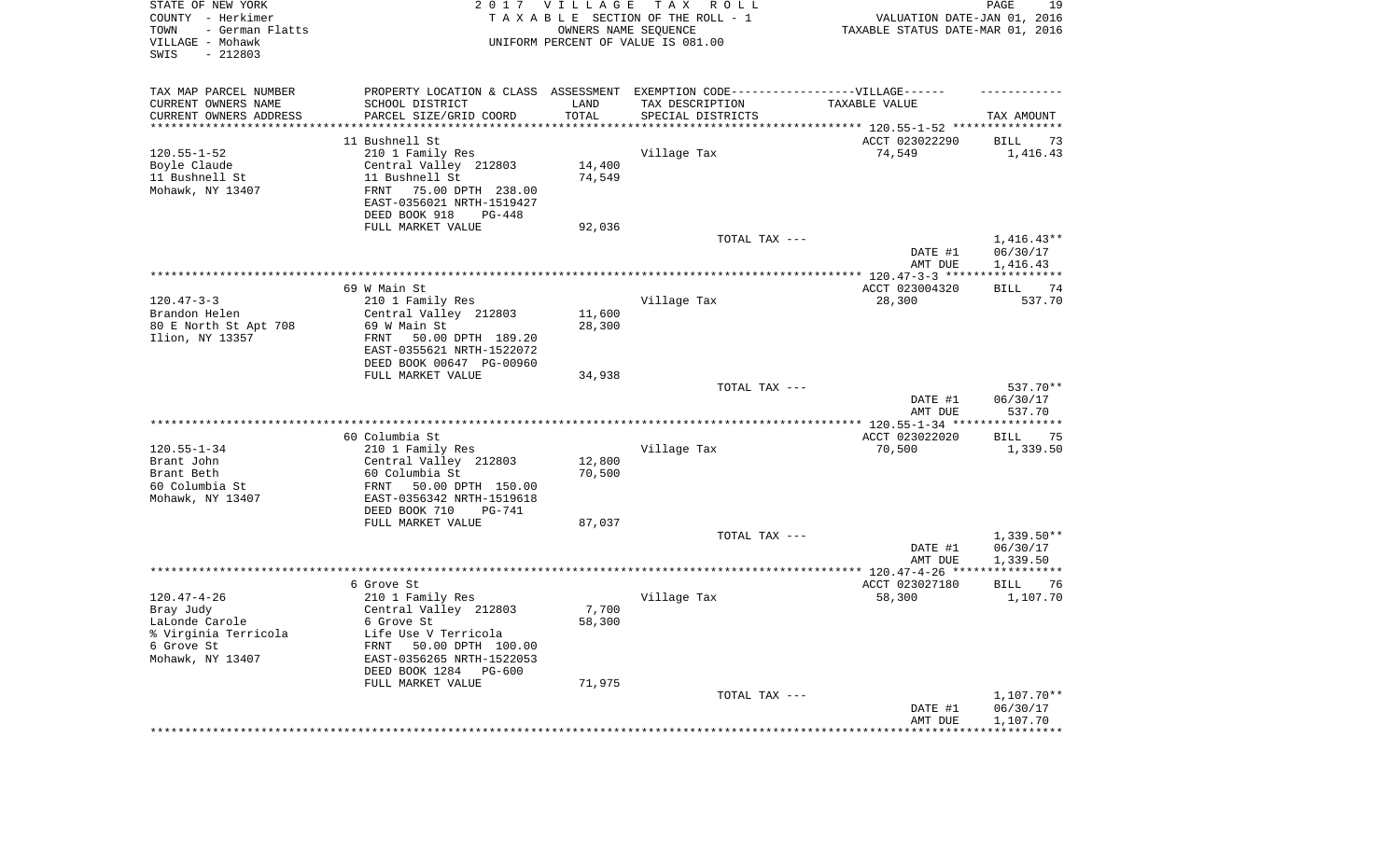| STATE OF NEW YORK<br>COUNTY - Herkimer<br>- German Flatts<br>TOWN<br>VILLAGE - Mohawk<br>SWIS<br>$-212803$ |                                                                                   | 2017 VILLAGE        | TAX ROLL<br>TAXABLE SECTION OF THE ROLL - 1<br>OWNERS NAME SEQUENCE<br>UNIFORM PERCENT OF VALUE IS 081.00 | VALUATION DATE-JAN 01, 2016<br>TAXABLE STATUS DATE-MAR 01, 2016 | PAGE<br>20               |
|------------------------------------------------------------------------------------------------------------|-----------------------------------------------------------------------------------|---------------------|-----------------------------------------------------------------------------------------------------------|-----------------------------------------------------------------|--------------------------|
| TAX MAP PARCEL NUMBER                                                                                      | PROPERTY LOCATION & CLASS ASSESSMENT EXEMPTION CODE-----------------VILLAGE------ |                     |                                                                                                           |                                                                 |                          |
| CURRENT OWNERS NAME                                                                                        | SCHOOL DISTRICT                                                                   | LAND                | TAX DESCRIPTION                                                                                           | TAXABLE VALUE                                                   |                          |
| CURRENT OWNERS ADDRESS<br>********************                                                             | PARCEL SIZE/GRID COORD<br>***********************                                 | TOTAL<br>********** | SPECIAL DISTRICTS                                                                                         |                                                                 | TAX AMOUNT               |
|                                                                                                            | 89 W Main St                                                                      |                     |                                                                                                           | ACCT 023004500                                                  | <b>BILL</b><br>77        |
| $120.47 - 1 - 51$                                                                                          | 210 1 Family Res                                                                  |                     | Village Tax                                                                                               | 46,900                                                          | 891.10                   |
| Bray Richard                                                                                               | Central Valley 212803                                                             | 9,600               |                                                                                                           |                                                                 |                          |
| Bray Judy                                                                                                  | 89 W Main St                                                                      | 46,900              |                                                                                                           |                                                                 |                          |
| 89 W Main St                                                                                               | 45.00 DPTH 105.00<br>FRNT                                                         |                     |                                                                                                           |                                                                 |                          |
| Mohawk, NY 13407                                                                                           | EAST-0355033 NRTH-1521975                                                         |                     |                                                                                                           |                                                                 |                          |
|                                                                                                            | DEED BOOK 810<br>PG-242                                                           |                     |                                                                                                           |                                                                 |                          |
|                                                                                                            | FULL MARKET VALUE                                                                 | 57,901              |                                                                                                           |                                                                 |                          |
|                                                                                                            |                                                                                   |                     | TOTAL TAX ---                                                                                             |                                                                 | 891.10**                 |
|                                                                                                            |                                                                                   |                     |                                                                                                           | DATE #1                                                         | 06/30/17                 |
|                                                                                                            |                                                                                   |                     |                                                                                                           | AMT DUE                                                         | 891.10                   |
|                                                                                                            |                                                                                   |                     | *************************************                                                                     | ******* 120.47-6-12 ****                                        | * * * * * * * * * * * *  |
|                                                                                                            | 7 Marshall Ave                                                                    |                     |                                                                                                           | ACCT 023011670                                                  | 78<br><b>BILL</b>        |
| $120.47 - 6 - 12$<br>Brebeck Theodore                                                                      | 210 1 Family Res<br>Central Valley 212803                                         | 9,500               | Village Tax                                                                                               | 49,900                                                          | 948.10                   |
| Brebeck Sharron                                                                                            | 7 Marshall Ave                                                                    | 49,900              |                                                                                                           |                                                                 |                          |
| 7 Marshall Ave                                                                                             | FRNT<br>40.00 DPTH 193.00                                                         |                     |                                                                                                           |                                                                 |                          |
| Mohawk, NY 13407                                                                                           | EAST-0357852 NRTH-1522345                                                         |                     |                                                                                                           |                                                                 |                          |
|                                                                                                            | DEED BOOK 00651 PG-00232                                                          |                     |                                                                                                           |                                                                 |                          |
|                                                                                                            | FULL MARKET VALUE                                                                 | 61,605              |                                                                                                           |                                                                 |                          |
|                                                                                                            |                                                                                   |                     | TOTAL TAX ---                                                                                             |                                                                 | 948.10**                 |
|                                                                                                            |                                                                                   |                     |                                                                                                           | DATE #1<br>AMT DUE                                              | 06/30/17<br>948.10       |
|                                                                                                            | ***************************                                                       |                     | *********************                                                                                     | *** 120.40-2-28 **                                              |                          |
|                                                                                                            | 25 Marshall Ave                                                                   |                     |                                                                                                           | ACCT 023011880                                                  | <b>BILL</b><br>79        |
| $120.40 - 2 - 28$                                                                                          | 210 1 Family Res                                                                  |                     | Village Tax                                                                                               | 73,900                                                          | 1,404.10                 |
| Breish Jeanette                                                                                            | Central Valley 212803                                                             | 5,000               |                                                                                                           |                                                                 |                          |
| 25 Marshall Ave                                                                                            | 25 Marshall Ave                                                                   | 73,900              |                                                                                                           |                                                                 |                          |
| Mohawk, NY 13407                                                                                           | FRNT<br>35.00 DPTH<br>85.00                                                       |                     |                                                                                                           |                                                                 |                          |
|                                                                                                            | EAST-0358559 NRTH-1522582                                                         |                     |                                                                                                           |                                                                 |                          |
|                                                                                                            | DEED BOOK 796<br>$PG - 250$                                                       |                     |                                                                                                           |                                                                 |                          |
|                                                                                                            | FULL MARKET VALUE                                                                 | 91,235              |                                                                                                           |                                                                 |                          |
|                                                                                                            |                                                                                   |                     | TOTAL TAX ---                                                                                             |                                                                 | $1,404.10**$             |
|                                                                                                            |                                                                                   |                     |                                                                                                           | DATE #1                                                         | 06/30/17                 |
|                                                                                                            |                                                                                   |                     |                                                                                                           | AMT DUE<br>*************** 120.55-3-25 ****                     | 1,404.10<br>************ |
|                                                                                                            | 1 Columbia Cir                                                                    |                     |                                                                                                           | ACCT 023022770                                                  | <b>BILL</b><br>80        |
| $120.55 - 3 - 25$                                                                                          | 210 1 Family Res                                                                  |                     | Village Tax                                                                                               | 71,145                                                          | 1,351.76                 |
| Brewer Francess                                                                                            | Central Valley 212803                                                             | 11,200              |                                                                                                           |                                                                 |                          |
| 1 Col Cir                                                                                                  | 1 Columbia Cr                                                                     | 71,145              |                                                                                                           |                                                                 |                          |
| Mohawk, NY 13407                                                                                           | FRNT<br>82.50 DPTH 100.00                                                         |                     |                                                                                                           |                                                                 |                          |
|                                                                                                            | EAST-0356496 NRTH-1519503                                                         |                     |                                                                                                           |                                                                 |                          |
|                                                                                                            | DEED BOOK 779<br>$PG-94$                                                          |                     |                                                                                                           |                                                                 |                          |
|                                                                                                            | FULL MARKET VALUE                                                                 | 87,833              |                                                                                                           |                                                                 |                          |
|                                                                                                            |                                                                                   |                     | TOTAL TAX ---                                                                                             |                                                                 | 1,351.76**               |
|                                                                                                            |                                                                                   |                     |                                                                                                           | DATE #1                                                         | 06/30/17                 |
|                                                                                                            |                                                                                   |                     |                                                                                                           | AMT DUE                                                         | 1,351.76                 |
|                                                                                                            |                                                                                   |                     |                                                                                                           |                                                                 |                          |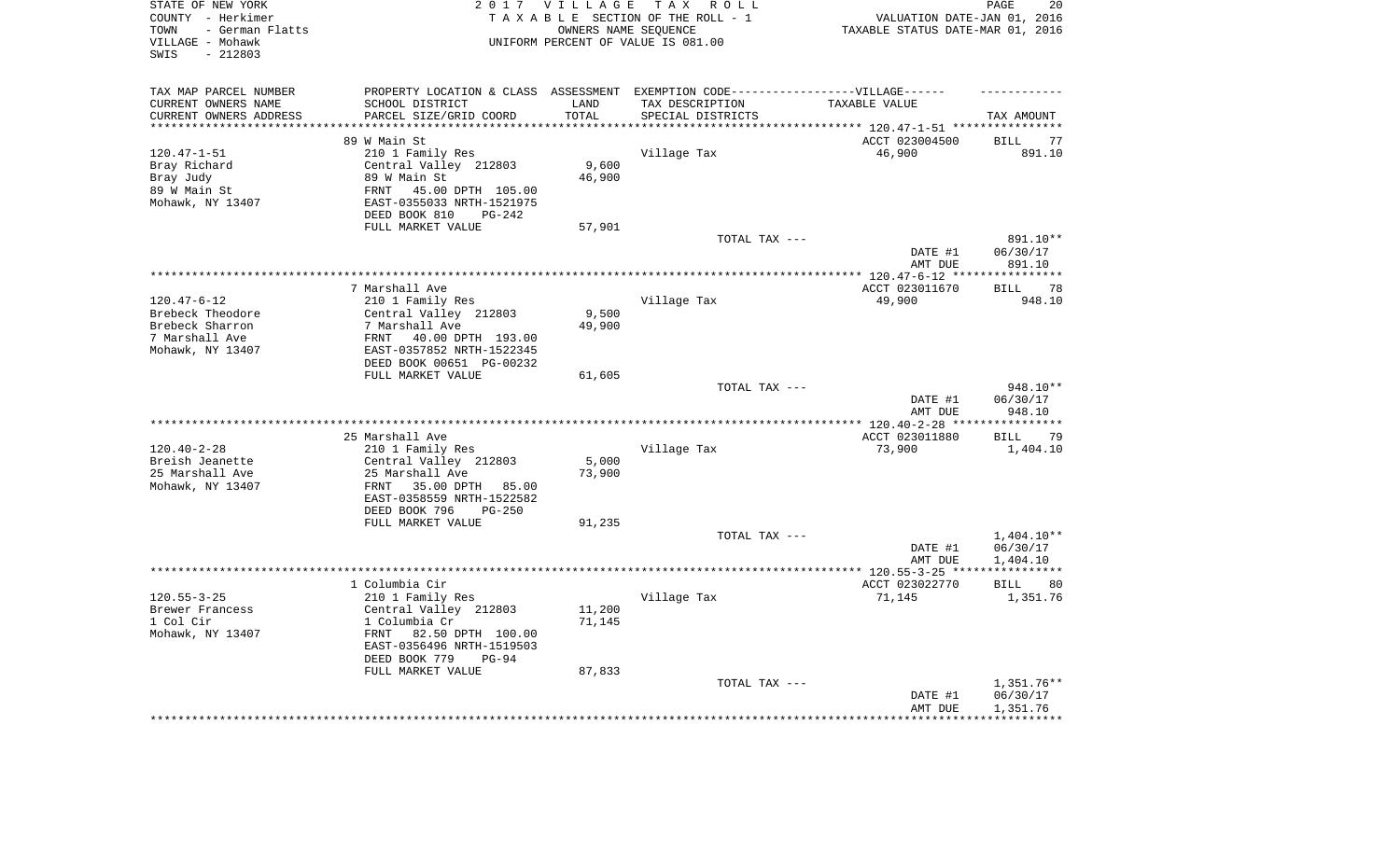| STATE OF NEW YORK<br>COUNTY - Herkimer<br>- German Flatts<br>TOWN<br>VILLAGE - Mohawk<br>$-212803$<br>SWIS |                                                      | 2017 VILLAGE  | TAX ROLL<br>TAXABLE SECTION OF THE ROLL - 1<br>OWNERS NAME SEOUENCE<br>UNIFORM PERCENT OF VALUE IS 081.00 | VALUATION DATE-JAN 01, 2016<br>TAXABLE STATUS DATE-MAR 01, 2016     | PAGE<br>21                        |
|------------------------------------------------------------------------------------------------------------|------------------------------------------------------|---------------|-----------------------------------------------------------------------------------------------------------|---------------------------------------------------------------------|-----------------------------------|
| TAX MAP PARCEL NUMBER                                                                                      |                                                      |               | PROPERTY LOCATION & CLASS ASSESSMENT EXEMPTION CODE-----------------VILLAGE------                         |                                                                     |                                   |
| CURRENT OWNERS NAME<br>CURRENT OWNERS ADDRESS                                                              | SCHOOL DISTRICT<br>PARCEL SIZE/GRID COORD            | LAND<br>TOTAL | TAX DESCRIPTION<br>SPECIAL DISTRICTS                                                                      | TAXABLE VALUE                                                       | TAX AMOUNT                        |
|                                                                                                            | 20 W Center St                                       |               |                                                                                                           | ************************* 120.47-4-15 ***********<br>ACCT 023025710 | <b>BILL</b><br>81                 |
| $120.47 - 4 - 15$                                                                                          | 210 1 Family Res                                     |               | Village Tax                                                                                               | 70,900                                                              | 1,347.10                          |
| Bridger Richard A                                                                                          | Central Valley 212803                                | 7,300         |                                                                                                           |                                                                     |                                   |
| Bridger Marilyn J                                                                                          | 20 W Center St                                       | 70,900        |                                                                                                           |                                                                     |                                   |
| 20 W Center St                                                                                             | 80.00 DPTH 60.00<br>FRNT                             |               |                                                                                                           |                                                                     |                                   |
| Mohawk, NY 13407                                                                                           | EAST-0356231 NRTH-1521242                            |               |                                                                                                           |                                                                     |                                   |
|                                                                                                            | DEED BOOK 00432 PG-00192                             |               |                                                                                                           |                                                                     |                                   |
|                                                                                                            | FULL MARKET VALUE                                    | 87,531        |                                                                                                           |                                                                     |                                   |
|                                                                                                            |                                                      |               | TOTAL TAX ---                                                                                             | DATE #1                                                             | $1,347.10**$<br>06/30/17          |
|                                                                                                            |                                                      |               |                                                                                                           | AMT DUE                                                             | 1,347.10                          |
|                                                                                                            |                                                      |               |                                                                                                           |                                                                     | * * * * * * * * * * * *           |
|                                                                                                            | 21 Brookside Dr                                      |               |                                                                                                           | ACCT 023031140                                                      | 82<br><b>BILL</b>                 |
| $120.47 - 1 - 69$                                                                                          | 210 1 Family Res                                     |               | Village Tax                                                                                               | 99,900                                                              | 1,898.10                          |
| Brien Robert                                                                                               | Central Valley 212803                                | 17,700        |                                                                                                           |                                                                     |                                   |
| Brien Elizabeth                                                                                            | 21 Brookside Dr                                      | 99,900        |                                                                                                           |                                                                     |                                   |
| 21 Brookside Dr<br>Mohawk, NY 13407                                                                        | FRNT 140.00 DPTH 120.00<br>EAST-0355418 NRTH-1521004 |               |                                                                                                           |                                                                     |                                   |
|                                                                                                            | DEED BOOK 00595 PG-00030                             |               |                                                                                                           |                                                                     |                                   |
|                                                                                                            | FULL MARKET VALUE                                    | 123,333       |                                                                                                           |                                                                     |                                   |
|                                                                                                            |                                                      |               | TOTAL TAX ---                                                                                             |                                                                     | 1,898.10**                        |
|                                                                                                            |                                                      |               |                                                                                                           | DATE #1                                                             | 06/30/17                          |
|                                                                                                            |                                                      |               | **************************                                                                                | AMT DUE                                                             | 1,898.10<br>* * * * * * * * * * * |
|                                                                                                            | 5 Fulmer St                                          |               |                                                                                                           | ** 120.55-1-27 ***<br>ACCT 179394                                   | <b>BILL</b><br>83                 |
| $120.55 - 1 - 27$                                                                                          | 210 1 Family Res                                     |               | Village Tax                                                                                               | 59,900                                                              | 1,138.10                          |
| Brinski Allison                                                                                            | Central Valley 212803                                | 11,600        |                                                                                                           |                                                                     |                                   |
| 5 Fulmer St                                                                                                | 5 Fulmer St                                          | 59,900        |                                                                                                           |                                                                     |                                   |
| Mohawk, NY 13407                                                                                           | FRNT<br>50.00 DPTH 124.10                            |               |                                                                                                           |                                                                     |                                   |
|                                                                                                            | EAST-0356262 NRTH-1519900                            |               |                                                                                                           |                                                                     |                                   |
|                                                                                                            | DEED BOOK 1491 PG-377                                |               |                                                                                                           |                                                                     |                                   |
|                                                                                                            | FULL MARKET VALUE                                    | 73,951        | TOTAL TAX ---                                                                                             |                                                                     | 1,138.10**                        |
|                                                                                                            |                                                      |               |                                                                                                           | DATE #1                                                             | 06/30/17                          |
|                                                                                                            |                                                      |               |                                                                                                           | AMT DUE                                                             | 1,138.10                          |
|                                                                                                            |                                                      |               |                                                                                                           |                                                                     | ***********                       |
|                                                                                                            | Fulmer St                                            |               |                                                                                                           |                                                                     | 84<br>BILL                        |
| $120.55 - 1 - 29.2$                                                                                        | 311 Res vac land                                     |               | Village Tax                                                                                               | 100                                                                 | 1.90                              |
| Brinski Allison<br>5 Fulmer St                                                                             | Central Valley 212803<br>smVL                        | 100<br>100    |                                                                                                           |                                                                     |                                   |
| Mohawk, NY 13407                                                                                           | <b>FRNT</b><br>8.00 DPTH<br>42.00                    |               |                                                                                                           |                                                                     |                                   |
|                                                                                                            | DEED BOOK 1491 PG-377                                |               |                                                                                                           |                                                                     |                                   |
|                                                                                                            | FULL MARKET VALUE                                    | 123           |                                                                                                           |                                                                     |                                   |
|                                                                                                            |                                                      |               | TOTAL TAX ---                                                                                             |                                                                     | $1.90**$                          |
|                                                                                                            |                                                      |               |                                                                                                           | DATE #1                                                             | 06/30/17                          |
|                                                                                                            |                                                      |               |                                                                                                           | AMT DUE                                                             | 1.90                              |
|                                                                                                            |                                                      |               |                                                                                                           |                                                                     |                                   |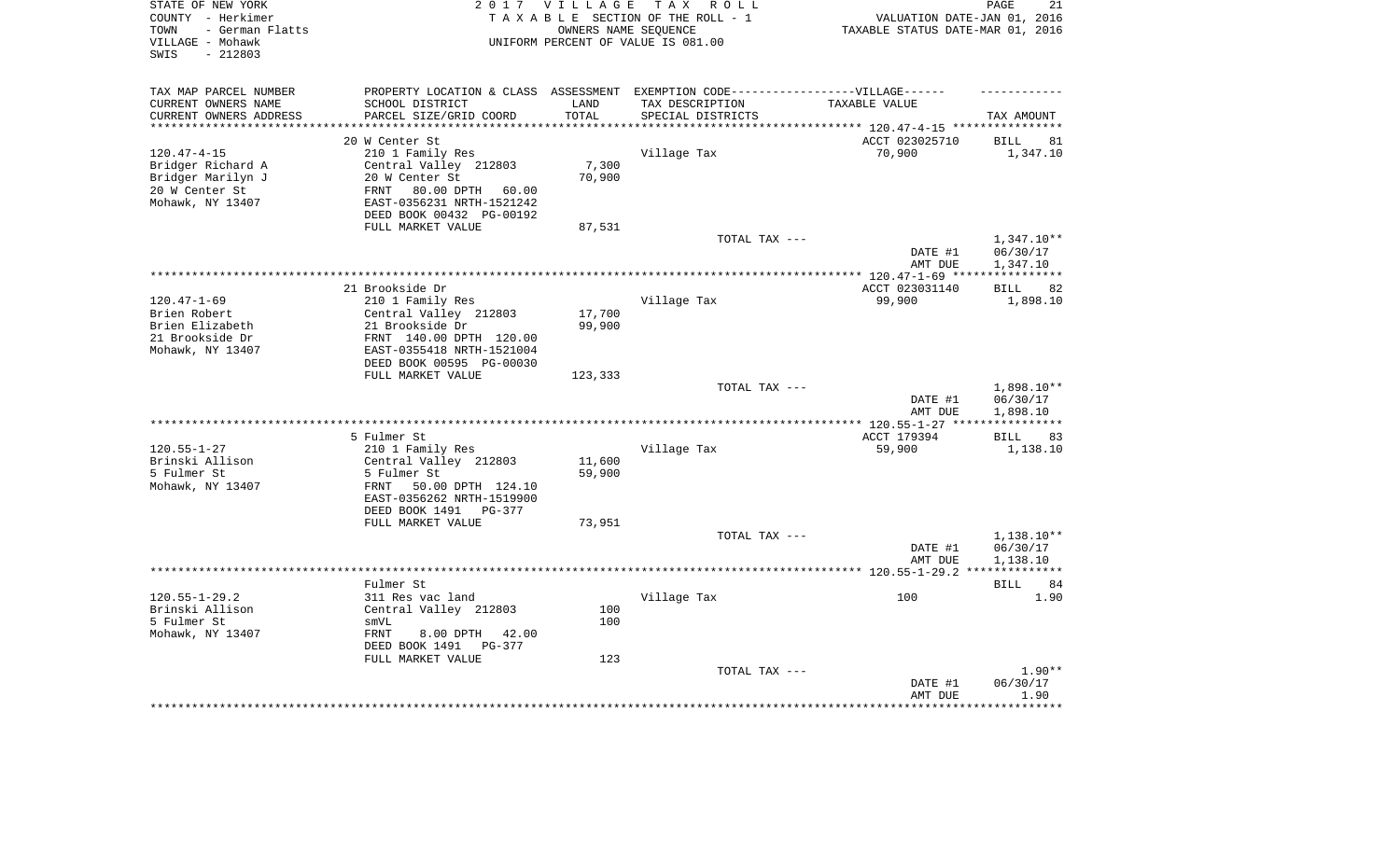| STATE OF NEW YORK<br>COUNTY - Herkimer<br>- German Flatts<br>TOWN<br>VILLAGE - Mohawk<br>SWIS<br>$-212803$ |                                                                                   | 2017 VILLAGE           | TAX ROLL<br>TAXABLE SECTION OF THE ROLL - 1<br>OWNERS NAME SEQUENCE<br>UNIFORM PERCENT OF VALUE IS 081.00 | VALUATION DATE-JAN 01, 2016<br>TAXABLE STATUS DATE-MAR 01, 2016 | PAGE<br>22                    |
|------------------------------------------------------------------------------------------------------------|-----------------------------------------------------------------------------------|------------------------|-----------------------------------------------------------------------------------------------------------|-----------------------------------------------------------------|-------------------------------|
| TAX MAP PARCEL NUMBER                                                                                      | PROPERTY LOCATION & CLASS ASSESSMENT EXEMPTION CODE-----------------VILLAGE------ |                        |                                                                                                           |                                                                 |                               |
| CURRENT OWNERS NAME                                                                                        | SCHOOL DISTRICT                                                                   | LAND                   | TAX DESCRIPTION                                                                                           | TAXABLE VALUE                                                   |                               |
| CURRENT OWNERS ADDRESS<br>*********************                                                            | PARCEL SIZE/GRID COORD<br>************************                                | TOTAL<br>************* | SPECIAL DISTRICTS                                                                                         |                                                                 | TAX AMOUNT                    |
|                                                                                                            | 4 Columbia Cir                                                                    |                        |                                                                                                           | ******************************* 120.55-3-19 *****************   |                               |
| $120.55 - 3 - 19$                                                                                          | 210 1 Family Res                                                                  |                        | Village Tax                                                                                               | ACCT 023022920<br>82,300                                        | <b>BILL</b><br>85<br>1,563.70 |
| Bronson William                                                                                            | Central Valley 212803                                                             | 9,600                  |                                                                                                           |                                                                 |                               |
| Bronson Nancy                                                                                              | 4 Columbia Cr                                                                     | 82,300                 |                                                                                                           |                                                                 |                               |
| 4 Columbia Cir                                                                                             | 75.00 DPTH 67.50<br>FRNT                                                          |                        |                                                                                                           |                                                                 |                               |
| Mohawk, NY 13407                                                                                           | EAST-0356547 NRTH-1519376                                                         |                        |                                                                                                           |                                                                 |                               |
|                                                                                                            | DEED BOOK 00600 PG-00259                                                          |                        |                                                                                                           |                                                                 |                               |
|                                                                                                            | FULL MARKET VALUE                                                                 | 101,605                |                                                                                                           |                                                                 |                               |
|                                                                                                            |                                                                                   |                        | TOTAL TAX ---                                                                                             |                                                                 | 1,563.70**                    |
|                                                                                                            |                                                                                   |                        |                                                                                                           | DATE #1                                                         | 06/30/17                      |
|                                                                                                            |                                                                                   |                        |                                                                                                           | AMT DUE<br>************ 120.47-1-58.1 ***************           | 1,563.70                      |
|                                                                                                            | 5 Brookside Dr                                                                    |                        |                                                                                                           | ACCT 023028830                                                  | <b>BILL</b><br>86             |
| $120.47 - 1 - 58.1$                                                                                        | 210 1 Family Res                                                                  |                        | VET WAR V 41127                                                                                           | 7,290                                                           |                               |
| Brooks Florence                                                                                            | Central Valley 212803                                                             | 13,500                 | Village Tax                                                                                               | 79,010                                                          | 1,501.19                      |
| 5 Brookside Dr                                                                                             | 5 Brookside Dr                                                                    | 86,300                 |                                                                                                           |                                                                 |                               |
| Mohawk, NY 13407                                                                                           | 0.65<br>ACRES                                                                     |                        |                                                                                                           |                                                                 |                               |
|                                                                                                            | EAST-0355289 NRTH-1521686                                                         |                        |                                                                                                           |                                                                 |                               |
|                                                                                                            | DEED BOOK 801<br>$PG-003$                                                         |                        |                                                                                                           |                                                                 |                               |
|                                                                                                            | FULL MARKET VALUE                                                                 | 106,543                | TOTAL TAX ---                                                                                             |                                                                 | 1,501.19**                    |
|                                                                                                            |                                                                                   |                        |                                                                                                           | DATE #1                                                         | 06/30/17                      |
|                                                                                                            |                                                                                   |                        |                                                                                                           | AMT DUE                                                         | 1,501.19                      |
|                                                                                                            |                                                                                   |                        | **********************                                                                                    | ****** 120.47-9-44.1                                            |                               |
|                                                                                                            | 32 E Center St                                                                    |                        |                                                                                                           | ACCT 023018510                                                  | 87<br><b>BILL</b>             |
| $120.47 - 9 - 44.1$                                                                                        | 210 1 Family Res                                                                  |                        | Village Tax                                                                                               | 62,000                                                          | 1,178.00                      |
| Brouillette Lisa Orilio                                                                                    | Central Valley 212803                                                             | 9,800                  |                                                                                                           |                                                                 |                               |
| 32 E Center St                                                                                             | 32 E Center St                                                                    | 62,000                 |                                                                                                           |                                                                 |                               |
| Mohawk, NY 13407                                                                                           | FRNT<br>65.00 DPTH 120.00<br>EAST-0357821 NRTH-1520905                            |                        |                                                                                                           |                                                                 |                               |
|                                                                                                            | DEED BOOK 827<br>PG-444                                                           |                        |                                                                                                           |                                                                 |                               |
|                                                                                                            | FULL MARKET VALUE                                                                 | 76,543                 |                                                                                                           |                                                                 |                               |
|                                                                                                            |                                                                                   |                        | TOTAL TAX ---                                                                                             |                                                                 | 1,178.00**                    |
|                                                                                                            |                                                                                   |                        |                                                                                                           | DATE #1                                                         | 06/30/17                      |
|                                                                                                            |                                                                                   |                        |                                                                                                           | AMT DUE                                                         | 1,178.00                      |
|                                                                                                            |                                                                                   |                        |                                                                                                           |                                                                 |                               |
|                                                                                                            | 5 Devendorf St                                                                    |                        |                                                                                                           | ACCT 023027570                                                  | <b>BILL</b><br>88             |
| $120.47 - 4 - 7$<br>Brown Diane                                                                            | 210 1 Family Res<br>Central Valley 212803                                         |                        | VET WAR V 41127<br>8,800 VET DIS V 41147                                                                  | 7,283<br>24,277                                                 |                               |
| Brown Edward                                                                                               | 5 Devendorf St                                                                    |                        | 48,553 Village Tax                                                                                        | 16,993                                                          | 322.87                        |
| 5 Devendorf St                                                                                             | FRNT 106.00 DPTH 128.00                                                           |                        |                                                                                                           |                                                                 |                               |
| Mohawk, NY 13407                                                                                           | EAST-0355956 NRTH-1521991                                                         |                        |                                                                                                           |                                                                 |                               |
|                                                                                                            | DEED BOOK 00628 PG-00109                                                          |                        |                                                                                                           |                                                                 |                               |
|                                                                                                            | FULL MARKET VALUE                                                                 | 59,942                 |                                                                                                           |                                                                 |                               |
|                                                                                                            |                                                                                   |                        | TOTAL TAX ---                                                                                             |                                                                 | 322.87**                      |
|                                                                                                            |                                                                                   |                        |                                                                                                           | DATE #1                                                         | 06/30/17                      |
|                                                                                                            |                                                                                   |                        |                                                                                                           | AMT DUE                                                         | 322.87                        |
|                                                                                                            |                                                                                   |                        |                                                                                                           |                                                                 |                               |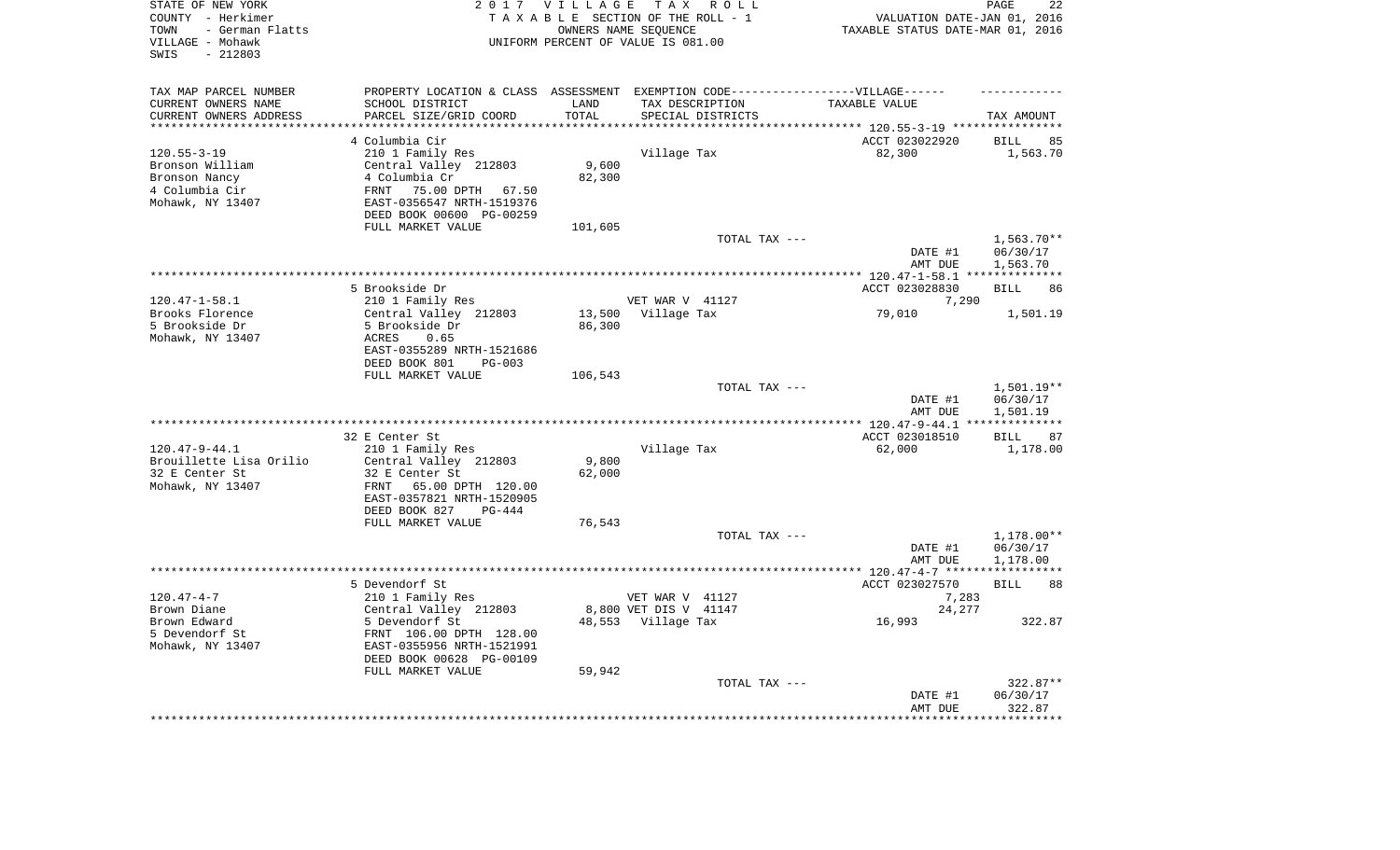| STATE OF NEW YORK<br>COUNTY - Herkimer<br>- German Flatts<br>TOWN<br>VILLAGE - Mohawk<br>$-212803$<br>SWIS |                                                                                   | 2017 VILLAGE<br>OWNERS NAME SEQUENCE | TAX ROLL<br>TAXABLE SECTION OF THE ROLL - 1<br>UNIFORM PERCENT OF VALUE IS 081.00 | VALUATION DATE-JAN 01, 2016<br>TAXABLE STATUS DATE-MAR 01, 2016 | 23<br>PAGE                    |
|------------------------------------------------------------------------------------------------------------|-----------------------------------------------------------------------------------|--------------------------------------|-----------------------------------------------------------------------------------|-----------------------------------------------------------------|-------------------------------|
| TAX MAP PARCEL NUMBER                                                                                      | PROPERTY LOCATION & CLASS ASSESSMENT EXEMPTION CODE-----------------VILLAGE------ |                                      |                                                                                   |                                                                 |                               |
| CURRENT OWNERS NAME                                                                                        | SCHOOL DISTRICT                                                                   | LAND                                 | TAX DESCRIPTION                                                                   | TAXABLE VALUE                                                   |                               |
| CURRENT OWNERS ADDRESS<br>********************                                                             | PARCEL SIZE/GRID COORD<br>************************                                | TOTAL<br>*********                   | SPECIAL DISTRICTS                                                                 | *************************** 120.55-3-9 *****                    | TAX AMOUNT<br>************    |
|                                                                                                            | 3786 State Route 168                                                              |                                      |                                                                                   | ACCT 194743                                                     | <b>BILL</b><br>89             |
| $120.55 - 3 - 9$                                                                                           | 210 1 Family Res                                                                  |                                      | Village Tax                                                                       | 62,500                                                          | 1,187.50                      |
| Brown Gregory                                                                                              | Central Valley 212803                                                             | 14,000                               |                                                                                   |                                                                 |                               |
| Brown Charlene                                                                                             | Hammond St                                                                        | 62,500                               |                                                                                   |                                                                 |                               |
| 432 Morris St                                                                                              | FRNT 100.00 DPTH 150.85                                                           |                                      |                                                                                   |                                                                 |                               |
| Albany, NY 12208                                                                                           | EAST-0356603 NRTH-1518632                                                         |                                      |                                                                                   |                                                                 |                               |
|                                                                                                            | DEED BOOK 1585 PG-97                                                              |                                      |                                                                                   |                                                                 |                               |
|                                                                                                            | FULL MARKET VALUE                                                                 | 77,160                               |                                                                                   |                                                                 |                               |
|                                                                                                            |                                                                                   |                                      | TOTAL TAX ---                                                                     | DATE #1                                                         | 1,187.50**                    |
|                                                                                                            |                                                                                   |                                      |                                                                                   | AMT DUE                                                         | 06/30/17<br>1,187.50          |
|                                                                                                            |                                                                                   |                                      |                                                                                   | ************ 120.47-8-8 *****                                   | * * * * * * * * * * *         |
|                                                                                                            | 17 Walnut St                                                                      |                                      |                                                                                   | ACCT 023016260                                                  | 90<br><b>BILL</b>             |
| $120.47 - 8 - 8$                                                                                           | 210 1 Family Res                                                                  |                                      | Village Tax                                                                       | 60,800                                                          | 1,155.20                      |
| Brown Herbert                                                                                              | Central Valley 212803                                                             | 11,100                               |                                                                                   |                                                                 |                               |
| Brown Kathleen                                                                                             | 17 Walnut St                                                                      | 60,800                               |                                                                                   |                                                                 |                               |
| 17 Walnut St                                                                                               | FRNT<br>62.00 DPTH 175.00                                                         |                                      |                                                                                   |                                                                 |                               |
| Mohawk, NY 13407                                                                                           | EAST-0357563 NRTH-1521825<br>DEED BOOK 00619 PG-00232                             |                                      |                                                                                   |                                                                 |                               |
|                                                                                                            | FULL MARKET VALUE                                                                 | 75,062                               |                                                                                   |                                                                 |                               |
|                                                                                                            |                                                                                   |                                      | TOTAL TAX ---                                                                     |                                                                 | $1,155.20**$                  |
|                                                                                                            |                                                                                   |                                      |                                                                                   | DATE #1<br>AMT DUE                                              | 06/30/17<br>1,155.20          |
|                                                                                                            |                                                                                   |                                      |                                                                                   | *** $120.47 - 1 - 38.1$                                         |                               |
|                                                                                                            | Marion St                                                                         |                                      |                                                                                   | ACCT 023029430                                                  | 91<br>BILL                    |
| $120.47 - 1 - 38.1$                                                                                        | 311 Res vac land                                                                  |                                      | Village Tax                                                                       | 14,500                                                          | 275.50                        |
| Brown Jeremy                                                                                               | Central Valley 212803                                                             | 14,500                               |                                                                                   |                                                                 |                               |
| Brown Karen<br>7 Marion St                                                                                 | Marion St                                                                         | 14,500                               |                                                                                   |                                                                 |                               |
| Mohawk, NY 13407                                                                                           | ACRES<br>7.70<br>EAST-0354755 NRTH-1520934                                        |                                      |                                                                                   |                                                                 |                               |
|                                                                                                            | DEED BOOK 906<br>PG-331                                                           |                                      |                                                                                   |                                                                 |                               |
|                                                                                                            | FULL MARKET VALUE                                                                 | 17,901                               |                                                                                   |                                                                 |                               |
|                                                                                                            |                                                                                   |                                      | TOTAL TAX ---                                                                     |                                                                 | $275.50**$                    |
|                                                                                                            |                                                                                   |                                      |                                                                                   | DATE #1                                                         | 06/30/17                      |
|                                                                                                            |                                                                                   |                                      |                                                                                   | AMT DUE                                                         | 275.50                        |
|                                                                                                            |                                                                                   |                                      |                                                                                   |                                                                 |                               |
| $120.47 - 1 - 40$                                                                                          | 7 Marion St<br>210 1 Family Res                                                   |                                      | Village Tax                                                                       | ACCT 023029340                                                  | <b>BILL</b><br>92<br>1,165.75 |
| Brown Jeremy                                                                                               | Central Valley 212803                                                             | 9,000                                |                                                                                   | 61,355                                                          |                               |
| Brown Karen                                                                                                | 7 Marion St S                                                                     | 61,355                               |                                                                                   |                                                                 |                               |
| 7 Marion St                                                                                                | 45.00 DPTH 180.00<br>FRNT                                                         |                                      |                                                                                   |                                                                 |                               |
| Mohawk, NY 13407                                                                                           | EAST-0354931 NRTH-1521427                                                         |                                      |                                                                                   |                                                                 |                               |
|                                                                                                            | DEED BOOK 900<br>PG-343                                                           |                                      |                                                                                   |                                                                 |                               |
|                                                                                                            | FULL MARKET VALUE                                                                 | 75,747                               |                                                                                   |                                                                 |                               |
|                                                                                                            |                                                                                   |                                      | TOTAL TAX ---                                                                     |                                                                 | $1,165.75**$                  |
|                                                                                                            |                                                                                   |                                      |                                                                                   | DATE #1<br>AMT DUE                                              | 06/30/17<br>1,165.75          |
|                                                                                                            |                                                                                   |                                      |                                                                                   |                                                                 |                               |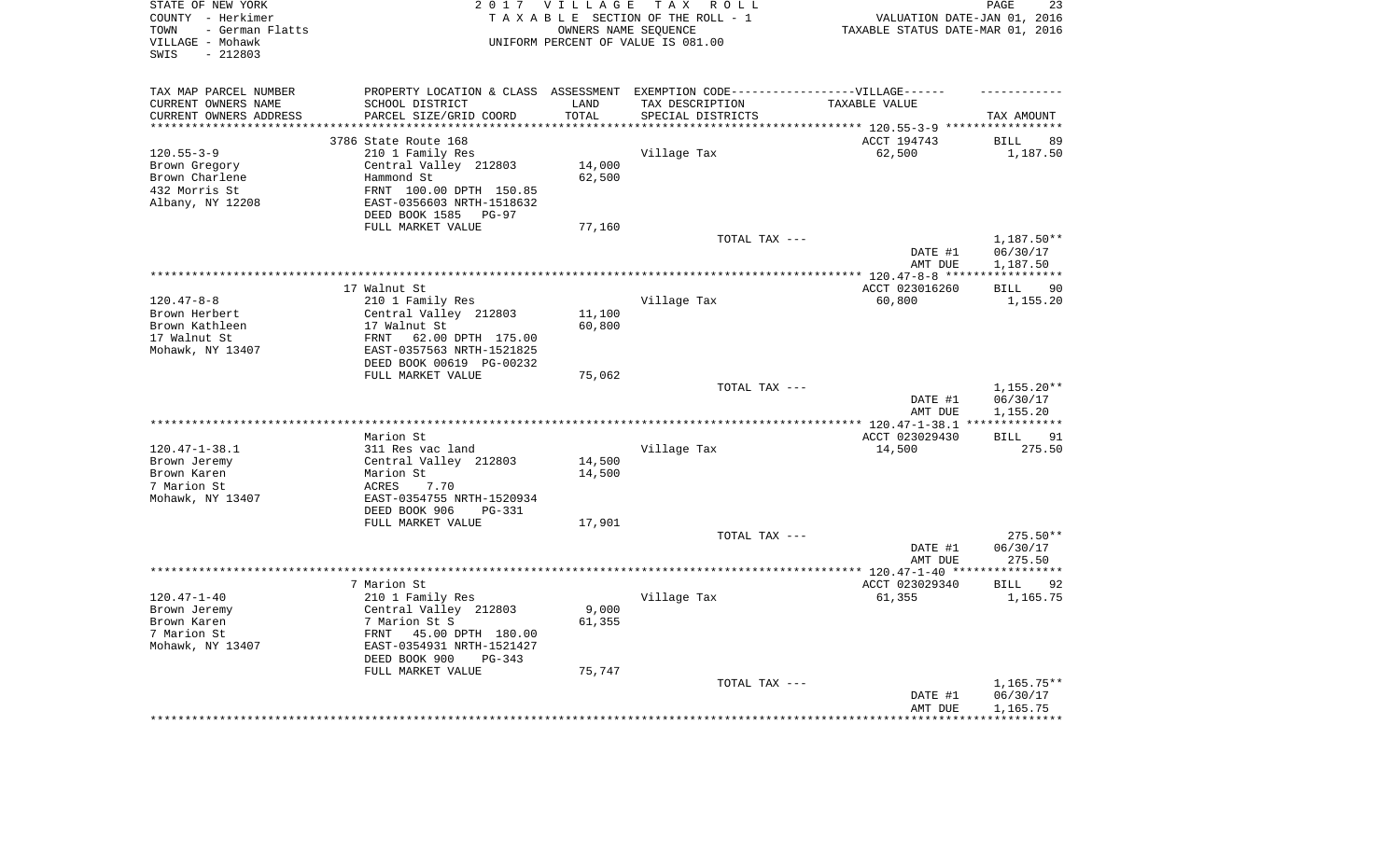| STATE OF NEW YORK<br>COUNTY - Herkimer<br>- German Flatts<br>TOWN<br>VILLAGE - Mohawk<br>SWIS<br>$-212803$ |                                                                                   | 2017 VILLAGE      | TAX ROLL<br>TAXABLE SECTION OF THE ROLL - 1<br>OWNERS NAME SEQUENCE<br>UNIFORM PERCENT OF VALUE IS 081.00 | VALUATION DATE-JAN 01, 2016<br>TAXABLE STATUS DATE-MAR 01, 2016 | PAGE<br>24            |
|------------------------------------------------------------------------------------------------------------|-----------------------------------------------------------------------------------|-------------------|-----------------------------------------------------------------------------------------------------------|-----------------------------------------------------------------|-----------------------|
| TAX MAP PARCEL NUMBER                                                                                      | PROPERTY LOCATION & CLASS ASSESSMENT EXEMPTION CODE-----------------VILLAGE------ |                   |                                                                                                           |                                                                 |                       |
| CURRENT OWNERS NAME                                                                                        | SCHOOL DISTRICT<br>PARCEL SIZE/GRID COORD                                         | LAND<br>TOTAL     | TAX DESCRIPTION                                                                                           | TAXABLE VALUE                                                   |                       |
| CURRENT OWNERS ADDRESS<br>*********************                                                            | ***************************                                                       | ***************   | SPECIAL DISTRICTS                                                                                         |                                                                 | TAX AMOUNT            |
|                                                                                                            | 60 Walnut St                                                                      |                   |                                                                                                           | ACCT 023017730                                                  | <b>BILL</b><br>93     |
| $120.47 - 7 - 38$                                                                                          | 210 1 Family Res                                                                  |                   | Village Tax                                                                                               | 75,800                                                          | 1,440.20              |
| Brown Kevin                                                                                                | Central Valley 212803                                                             | 10,300            |                                                                                                           |                                                                 |                       |
| Brown Sherrilyn                                                                                            | 60 Walnut St                                                                      | 75,800            |                                                                                                           |                                                                 |                       |
| 60 Walnut St                                                                                               | 60.00 DPTH 150.00<br>FRNT                                                         |                   |                                                                                                           |                                                                 |                       |
| Mohawk, NY 13407                                                                                           | EAST-0357027 NRTH-1520717                                                         |                   |                                                                                                           |                                                                 |                       |
|                                                                                                            | DEED BOOK 712<br>PG-125                                                           |                   |                                                                                                           |                                                                 |                       |
|                                                                                                            | FULL MARKET VALUE                                                                 | 93,580            | TOTAL TAX ---                                                                                             |                                                                 | $1,440.20**$          |
|                                                                                                            |                                                                                   |                   |                                                                                                           | DATE #1                                                         | 06/30/17              |
|                                                                                                            |                                                                                   |                   |                                                                                                           | AMT DUE                                                         | 1,440.20              |
|                                                                                                            |                                                                                   |                   |                                                                                                           |                                                                 | ***********           |
|                                                                                                            | Green St                                                                          |                   |                                                                                                           |                                                                 | 94<br><b>BILL</b>     |
| $120.48 - 1 - 66$                                                                                          | 314 Rural vac<10                                                                  |                   | Village Tax                                                                                               | 200                                                             | 3.80                  |
| Brown Philip                                                                                               | Central Valley 212803                                                             | 200               |                                                                                                           |                                                                 |                       |
| 163 Putts Hill Rd                                                                                          | ACRES<br>0.51                                                                     | 200               |                                                                                                           |                                                                 |                       |
| Mohawk, NY 13407                                                                                           | EAST-0358240 NRTH-1521445                                                         |                   |                                                                                                           |                                                                 |                       |
|                                                                                                            | DEED BOOK 1225 PG-938<br>FULL MARKET VALUE                                        | 247               |                                                                                                           |                                                                 |                       |
|                                                                                                            |                                                                                   |                   | TOTAL TAX ---                                                                                             |                                                                 | $3.80**$              |
|                                                                                                            |                                                                                   |                   |                                                                                                           | DATE #1<br>AMT DUE                                              | 06/30/17<br>3.80      |
|                                                                                                            |                                                                                   |                   |                                                                                                           |                                                                 | * * * * * * * * * * * |
|                                                                                                            | 95 E Main St                                                                      |                   |                                                                                                           | ACCT 184713                                                     | <b>BILL</b><br>95     |
| $120.40 - 1 - 3$                                                                                           | 421 Restaurant                                                                    |                   | Village Tax                                                                                               | 230,000                                                         | 4,370.00              |
| Brown Ronald<br>5640 State Route 5 St                                                                      | Central Valley 212803<br>95 E Main St                                             | 32,100<br>230,000 |                                                                                                           |                                                                 |                       |
| Herkimer, NY 13350                                                                                         | FRNT 200.94 DPTH 401.19                                                           |                   |                                                                                                           |                                                                 |                       |
|                                                                                                            | 0.75<br>ACRES                                                                     |                   |                                                                                                           |                                                                 |                       |
|                                                                                                            | EAST-0359416 NRTH-1523494                                                         |                   |                                                                                                           |                                                                 |                       |
|                                                                                                            | DEED BOOK 1524 PG-500                                                             |                   |                                                                                                           |                                                                 |                       |
|                                                                                                            | FULL MARKET VALUE                                                                 | 283,951           |                                                                                                           |                                                                 |                       |
|                                                                                                            |                                                                                   |                   | TOTAL TAX ---                                                                                             |                                                                 | $4,370.00**$          |
|                                                                                                            |                                                                                   |                   |                                                                                                           | DATE #1<br>AMT DUE                                              | 06/30/17<br>4,370.00  |
|                                                                                                            |                                                                                   |                   |                                                                                                           |                                                                 | ************          |
|                                                                                                            | 89 E Main St                                                                      |                   |                                                                                                           | ACCT 184713                                                     | <b>BILL</b><br>96     |
| $120.40 - 1 - 6$                                                                                           | 438 Parking lot                                                                   |                   | Village Tax                                                                                               | 12,400                                                          | 235.60                |
| Brown Ronald<br>5640 State Route 5 St                                                                      | Central Valley 212803<br>89 E Main St N                                           | 12,400<br>12,400  |                                                                                                           |                                                                 |                       |
| Herkimer, NY 13350                                                                                         | FRNT 86.38 DPTH 206.42<br>EAST-0359222 NRTH-1523444<br>DEED BOOK 1524<br>$PG-500$ |                   |                                                                                                           |                                                                 |                       |
|                                                                                                            | FULL MARKET VALUE                                                                 | 15,309            |                                                                                                           |                                                                 |                       |
|                                                                                                            |                                                                                   |                   | TOTAL TAX ---                                                                                             | DATE #1                                                         | 235.60**<br>06/30/17  |
|                                                                                                            |                                                                                   |                   |                                                                                                           | AMT DUE                                                         | 235.60<br>*******     |
|                                                                                                            |                                                                                   |                   |                                                                                                           |                                                                 |                       |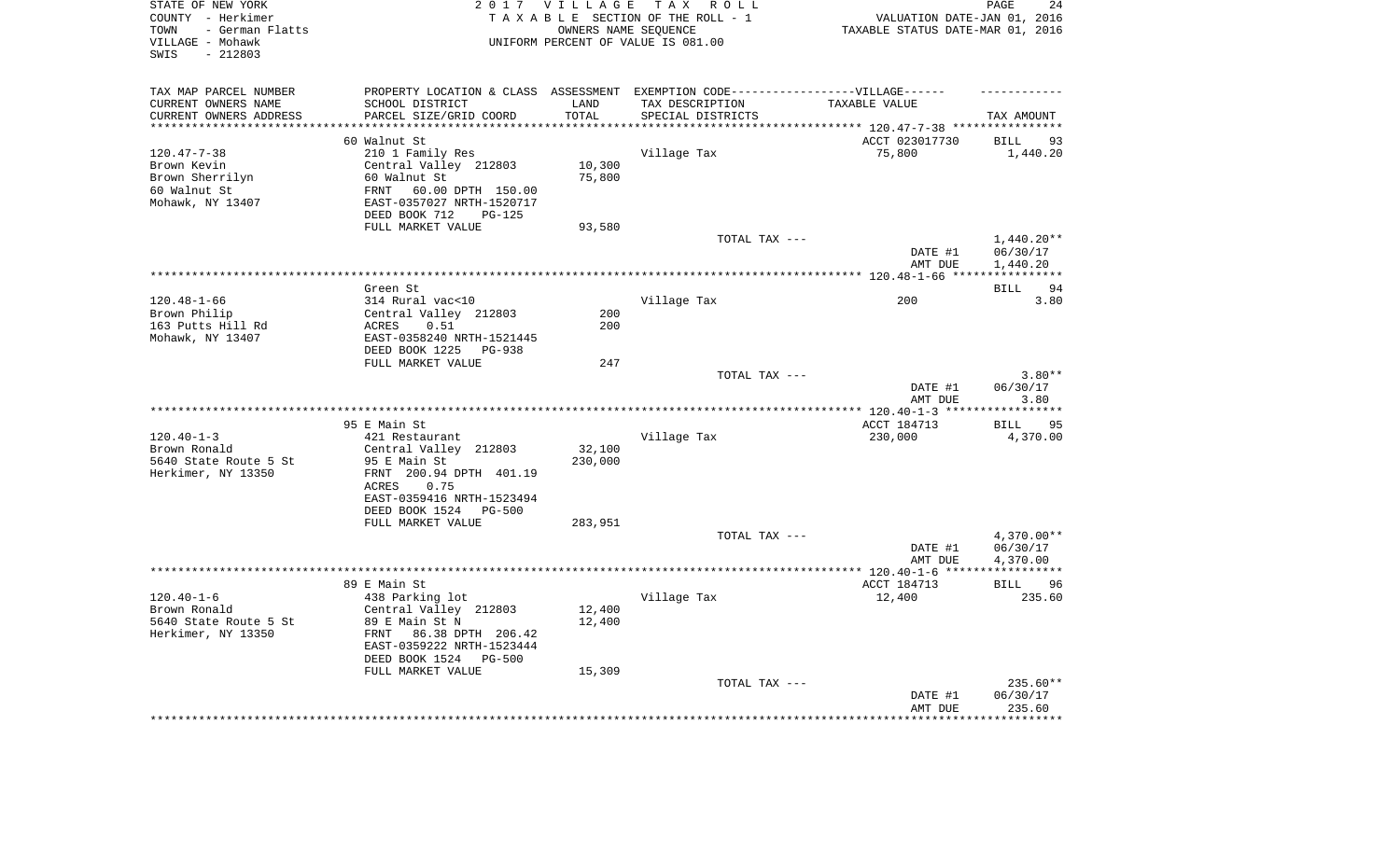| STATE OF NEW YORK<br>COUNTY - Herkimer<br>- German Flatts<br>TOWN<br>VILLAGE - Mohawk<br>$-212803$<br>SWIS |                                                      | 2017 VILLAGE        | TAX ROLL<br>TAXABLE SECTION OF THE ROLL - 1<br>OWNERS NAME SEQUENCE<br>UNIFORM PERCENT OF VALUE IS 081.00 | VALUATION DATE-JAN 01, 2016<br>TAXABLE STATUS DATE-MAR 01, 2016 | PAGE<br>25                    |
|------------------------------------------------------------------------------------------------------------|------------------------------------------------------|---------------------|-----------------------------------------------------------------------------------------------------------|-----------------------------------------------------------------|-------------------------------|
| TAX MAP PARCEL NUMBER                                                                                      |                                                      |                     | PROPERTY LOCATION & CLASS ASSESSMENT EXEMPTION CODE-----------------VILLAGE------                         |                                                                 |                               |
| CURRENT OWNERS NAME                                                                                        | SCHOOL DISTRICT                                      | LAND                | TAX DESCRIPTION                                                                                           | TAXABLE VALUE                                                   |                               |
| CURRENT OWNERS ADDRESS<br>*********************                                                            | PARCEL SIZE/GRID COORD<br>************************** | TOTAL<br>********** | SPECIAL DISTRICTS                                                                                         |                                                                 | TAX AMOUNT                    |
|                                                                                                            |                                                      |                     |                                                                                                           |                                                                 |                               |
| $120.47 - 5 - 14$                                                                                          | 25 S Richfield St<br>210 1 Family Res                |                     | Village Tax                                                                                               | ACCT 023027030<br>61,900                                        | <b>BILL</b><br>97<br>1,176.10 |
| Burdick Darrell                                                                                            | Central Valley 212803                                | 7,900               |                                                                                                           |                                                                 |                               |
| Burdick Gloria                                                                                             | 25 S Richfd St                                       | 61,900              |                                                                                                           |                                                                 |                               |
| 25 S Richfield St                                                                                          | 51.00 DPTH 102.00<br>FRNT                            |                     |                                                                                                           |                                                                 |                               |
| Mohawk, NY 13407                                                                                           | EAST-0356699 NRTH-1521574                            |                     |                                                                                                           |                                                                 |                               |
|                                                                                                            | DEED BOOK 826<br><b>PG-601</b>                       |                     |                                                                                                           |                                                                 |                               |
|                                                                                                            | FULL MARKET VALUE                                    | 76,420              |                                                                                                           |                                                                 |                               |
|                                                                                                            |                                                      |                     | TOTAL TAX ---                                                                                             |                                                                 | $1,176.10**$                  |
|                                                                                                            |                                                      |                     |                                                                                                           | DATE #1<br>AMT DUE                                              | 06/30/17<br>1,176.10          |
|                                                                                                            |                                                      |                     |                                                                                                           |                                                                 |                               |
|                                                                                                            | 48 W Main St                                         |                     |                                                                                                           | ACCT 196556                                                     | 98<br>BILL                    |
| $120.47 - 2 - 33$                                                                                          | 230 3 Family Res                                     |                     | VET WAR V 41127                                                                                           | 7,290                                                           |                               |
| Burdick Janice                                                                                             | Central Valley 212803                                |                     | 16,300 VET DIS V 41147                                                                                    | 20,975                                                          |                               |
| Tooke Ronald                                                                                               | L Use S & C Tooke                                    |                     | 83,900 Village Tax                                                                                        | 55,635                                                          | 1,057.07                      |
| 1037 S Pine Ln Apt A                                                                                       | FRNT 59.40 DPTH 115.40                               |                     |                                                                                                           |                                                                 |                               |
| Webster, NY 14580                                                                                          | EAST-0356439 NRTH-1522460<br>DEED BOOK 1596 PG-483   |                     |                                                                                                           |                                                                 |                               |
|                                                                                                            | FULL MARKET VALUE                                    | 103,580             |                                                                                                           |                                                                 |                               |
|                                                                                                            |                                                      |                     | TOTAL TAX ---                                                                                             |                                                                 | $1,057.07**$                  |
|                                                                                                            |                                                      |                     |                                                                                                           | DATE #1                                                         | 06/30/17                      |
|                                                                                                            |                                                      |                     |                                                                                                           | AMT DUE                                                         | 1,057.07                      |
|                                                                                                            |                                                      |                     |                                                                                                           |                                                                 | * * * * * * * * * * *         |
|                                                                                                            | 18 Grove St                                          |                     |                                                                                                           | ACCT 023027360                                                  | <b>BILL</b><br>-99            |
| $120.47 - 4 - 18$<br>Burns Katie                                                                           | 210 1 Family Res<br>Central Valley 212803            | 7,700               | Village Tax                                                                                               | 84,100                                                          | 1,597.90                      |
| 19 Grove St                                                                                                | 18 Grove St                                          | 84,100              |                                                                                                           |                                                                 |                               |
| Mohawk, NY 13407                                                                                           | FRNT<br>50.00 DPTH 100.00                            |                     |                                                                                                           |                                                                 |                               |
|                                                                                                            | EAST-0356298 NRTH-1521707                            |                     |                                                                                                           |                                                                 |                               |
|                                                                                                            | DEED BOOK 1248 PG-321                                |                     |                                                                                                           |                                                                 |                               |
|                                                                                                            | FULL MARKET VALUE                                    | 103,827             |                                                                                                           |                                                                 |                               |
|                                                                                                            |                                                      |                     | TOTAL TAX ---                                                                                             |                                                                 | 1,597.90**                    |
|                                                                                                            |                                                      |                     |                                                                                                           | DATE #1                                                         | 06/30/17                      |
|                                                                                                            |                                                      |                     |                                                                                                           | AMT DUE                                                         | 1,597.90<br>***********       |
|                                                                                                            | 29 S Richfield St                                    |                     |                                                                                                           | ACCT 023027090                                                  | BILL 100                      |
| $120.47 - 5 - 16$                                                                                          | 210 1 Family Res                                     |                     | Village Tax                                                                                               | 52,200                                                          | 991.80                        |
| Burns Melissa                                                                                              | Central Valley 212803                                | 7,100               | XC491 Water relevy                                                                                        | 586.94 MT M                                                     | 586.94                        |
| 29 S Richfield St                                                                                          | 29 S Richf'd St                                      | 52,200              |                                                                                                           |                                                                 |                               |
| Mohawk, NY 13407                                                                                           | FRNT<br>50.00 DPTH 85.00                             |                     |                                                                                                           |                                                                 |                               |
|                                                                                                            | EAST-0356699 NRTH-1521475                            |                     |                                                                                                           |                                                                 |                               |
|                                                                                                            | DEED BOOK 1337<br>PG-423<br>FULL MARKET VALUE        | 64,444              |                                                                                                           |                                                                 |                               |
|                                                                                                            |                                                      |                     | TOTAL TAX ---                                                                                             |                                                                 | 1,578.74**                    |
|                                                                                                            |                                                      |                     |                                                                                                           | DATE #1                                                         | 06/30/17                      |
|                                                                                                            |                                                      |                     |                                                                                                           | AMT DUE                                                         | 1,578.74                      |
|                                                                                                            |                                                      |                     |                                                                                                           |                                                                 | ***********                   |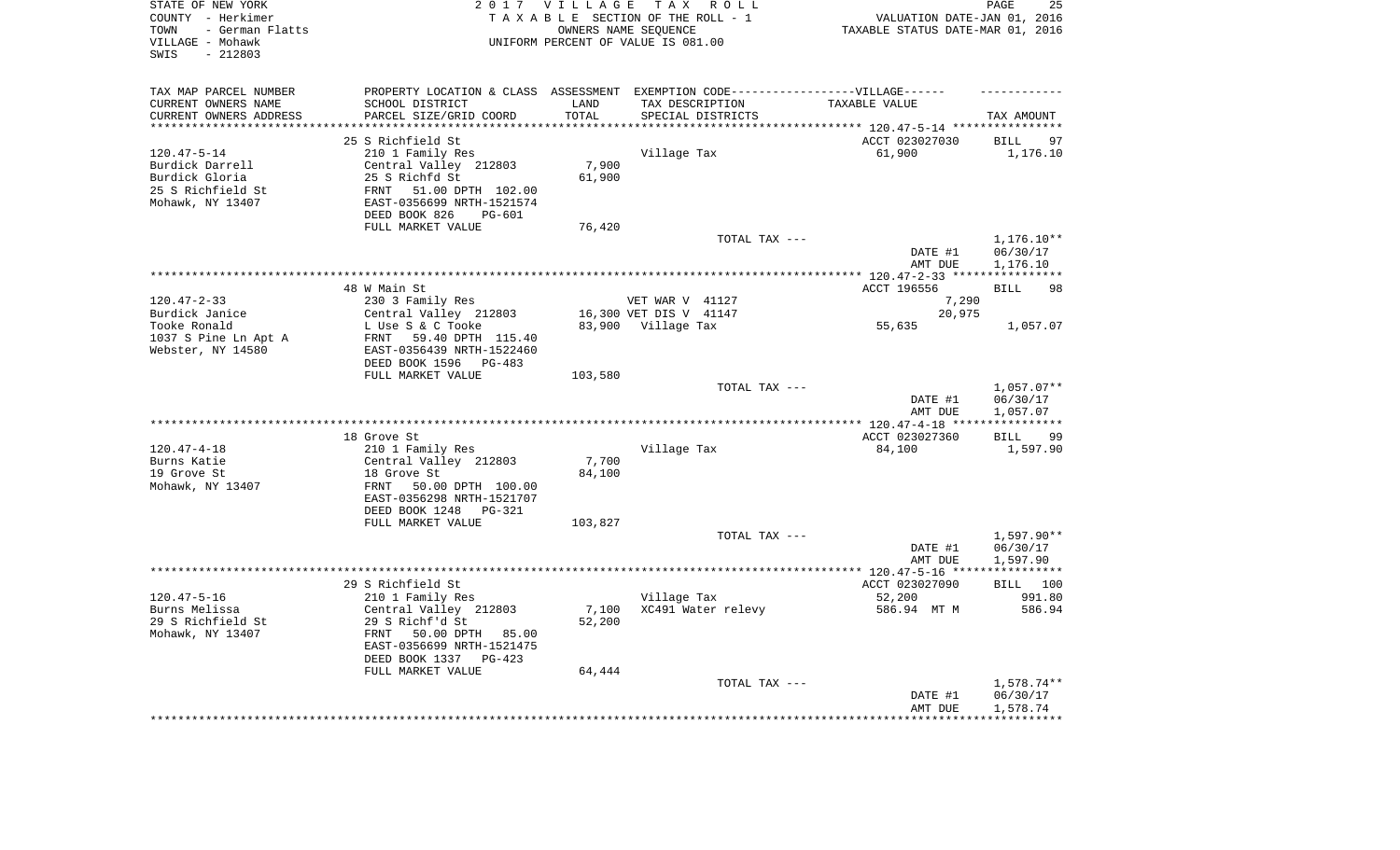| STATE OF NEW YORK<br>COUNTY - Herkimer<br>- German Flatts<br>TOWN<br>VILLAGE - Mohawk<br>$-212803$<br>SWIS |                                                       | 2017 VILLAGE    | TAX ROLL<br>TAXABLE SECTION OF THE ROLL - 1<br>OWNERS NAME SEQUENCE<br>UNIFORM PERCENT OF VALUE IS 081.00 | VALUATION DATE-JAN 01, 2016<br>TAXABLE STATUS DATE-MAR 01, 2016 | PAGE<br>26         |
|------------------------------------------------------------------------------------------------------------|-------------------------------------------------------|-----------------|-----------------------------------------------------------------------------------------------------------|-----------------------------------------------------------------|--------------------|
| TAX MAP PARCEL NUMBER<br>CURRENT OWNERS NAME                                                               | SCHOOL DISTRICT                                       | LAND            | PROPERTY LOCATION & CLASS ASSESSMENT EXEMPTION CODE-----------------VILLAGE------<br>TAX DESCRIPTION      | TAXABLE VALUE                                                   |                    |
| CURRENT OWNERS ADDRESS                                                                                     | PARCEL SIZE/GRID COORD                                | TOTAL           | SPECIAL DISTRICTS                                                                                         |                                                                 | TAX AMOUNT         |
| ***********************                                                                                    | ****************************                          | *************** |                                                                                                           |                                                                 |                    |
|                                                                                                            | 19 E Main St                                          |                 |                                                                                                           | ACCT 023007620                                                  | <b>BILL</b><br>101 |
| $120.39 - 3 - 43$<br>Butler Judith                                                                         | 210 1 Family Res<br>Central Valley 212803             | 9,200           | AGED-ALL<br>41800<br>Village Tax                                                                          | 25,750                                                          | 489.25             |
| 19 E Main St                                                                                               | 19 E Main St                                          | 51,500          |                                                                                                           | 25,750                                                          |                    |
| Mohawk, NY 13407                                                                                           | 40.00 DPTH 120.00<br>FRNT                             |                 |                                                                                                           |                                                                 |                    |
|                                                                                                            | EAST-0357532 NRTH-1522688<br>DEED BOOK 837<br>PG-391  |                 |                                                                                                           |                                                                 |                    |
|                                                                                                            | FULL MARKET VALUE                                     | 63,580          |                                                                                                           |                                                                 |                    |
|                                                                                                            |                                                       |                 | TOTAL TAX ---                                                                                             |                                                                 | 489.25**           |
|                                                                                                            |                                                       |                 |                                                                                                           | DATE #1<br>AMT DUE                                              | 06/30/17<br>489.25 |
|                                                                                                            |                                                       |                 |                                                                                                           |                                                                 |                    |
|                                                                                                            | 6 John St                                             |                 |                                                                                                           | ACCT 023023970                                                  | <b>BILL</b><br>102 |
| $120.47 - 3 - 70$                                                                                          | 210 1 Family Res                                      |                 | VET COM V 41137                                                                                           | 12,150                                                          |                    |
| Buttenschon Carolyn                                                                                        | Central Valley 212803                                 | 11,600          | Village Tax                                                                                               | 41,350                                                          | 785.65             |
| Buttenschon Robert                                                                                         | $4-6$ John St                                         | 53,500          |                                                                                                           |                                                                 |                    |
| 6 John St                                                                                                  | 90.00 DPTH 98.00<br>FRNT                              |                 |                                                                                                           |                                                                 |                    |
| Mohawk, NY 13407                                                                                           | EAST-0356083 NRTH-1521016<br>DEED BOOK 00664 PG-00207 |                 |                                                                                                           |                                                                 |                    |
|                                                                                                            | FULL MARKET VALUE                                     | 66,049          |                                                                                                           |                                                                 |                    |
|                                                                                                            |                                                       |                 | TOTAL TAX ---                                                                                             |                                                                 | 785.65**           |
|                                                                                                            |                                                       |                 |                                                                                                           | DATE #1<br>AMT DUE                                              | 06/30/17<br>785.65 |
|                                                                                                            |                                                       |                 |                                                                                                           |                                                                 | ***********        |
|                                                                                                            | 7 Burns Ave                                           |                 |                                                                                                           | ACCT 197394                                                     | 103<br>BILL        |
| $120.48 - 1 - 31$                                                                                          | 220 2 Family Res                                      |                 | Village Tax                                                                                               | 67,482                                                          | 1,282.16           |
| Cacciatore Jason & Brandy                                                                                  | Central Valley 212803                                 | 18,500          |                                                                                                           |                                                                 |                    |
| 7 Burns Ave<br>Mohawk, NY 13407                                                                            | FRNT 164.00 DPTH 135.67<br>EAST-0358829 NRTH-1522183  | 67,482          |                                                                                                           |                                                                 |                    |
|                                                                                                            | DEED BOOK 1601<br><b>PG-715</b>                       |                 |                                                                                                           |                                                                 |                    |
| PRIOR OWNER ON 3/01/2016                                                                                   | FULL MARKET VALUE                                     | 83,311          |                                                                                                           |                                                                 |                    |
| Cacciatore Shaun                                                                                           |                                                       |                 |                                                                                                           |                                                                 |                    |
|                                                                                                            |                                                       |                 | TOTAL TAX ---                                                                                             |                                                                 | $1,282.16**$       |
|                                                                                                            |                                                       |                 |                                                                                                           | DATE #1                                                         | 06/30/17           |
|                                                                                                            |                                                       |                 |                                                                                                           | AMT DUE                                                         | 1,282.16           |
|                                                                                                            | 54 Church St                                          |                 |                                                                                                           | ACCT 201678                                                     | BILL 104           |
| $120.47 - 8 - 40$                                                                                          | 210 1 Family Res                                      |                 | Village Tax                                                                                               | 50,000                                                          | 950.00             |
| Call Deborah                                                                                               | Central Valley 212803                                 | 9,300           |                                                                                                           |                                                                 |                    |
| 28 John St                                                                                                 | 54 Church St                                          | 50,000          |                                                                                                           |                                                                 |                    |
| Mohawk, NY 13407                                                                                           | FRNT<br>60.00 DPTH 120.00                             |                 |                                                                                                           |                                                                 |                    |
|                                                                                                            | EAST-0357475 NRTH-1520781                             |                 |                                                                                                           |                                                                 |                    |
| PRIOR OWNER ON 3/01/2016<br>Tenace Rebecca                                                                 | DEED BOOK 1629<br>PG-738<br>FULL MARKET VALUE         |                 |                                                                                                           |                                                                 |                    |
|                                                                                                            |                                                       | 61,728          | TOTAL TAX ---                                                                                             |                                                                 | 950.00**           |
|                                                                                                            |                                                       |                 |                                                                                                           | DATE #1                                                         | 06/30/17           |
|                                                                                                            |                                                       |                 |                                                                                                           | AMT DUE                                                         | 950.00             |
|                                                                                                            |                                                       |                 |                                                                                                           |                                                                 | ***********        |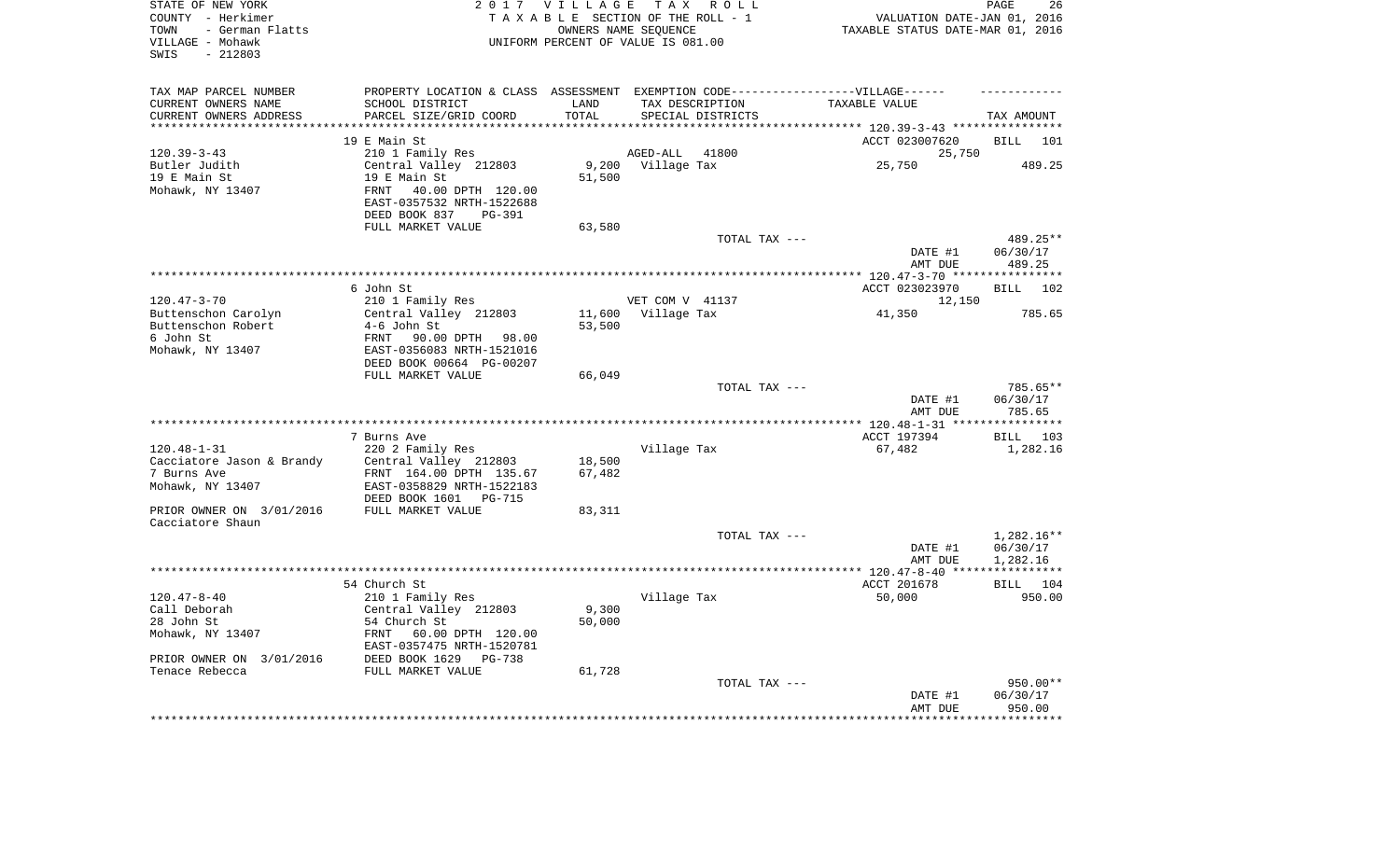| STATE OF NEW YORK<br>COUNTY - Herkimer<br>- German Flatts<br>TOWN<br>VILLAGE - Mohawk<br>$-212803$<br>SWIS |                                                                            | 2017 VILLAGE      | TAX ROLL<br>TAXABLE SECTION OF THE ROLL - 1<br>OWNERS NAME SEQUENCE<br>UNIFORM PERCENT OF VALUE IS 081.00 | VALUATION DATE-JAN 01, 2016<br>TAXABLE STATUS DATE-MAR 01, 2016 | PAGE<br>27               |
|------------------------------------------------------------------------------------------------------------|----------------------------------------------------------------------------|-------------------|-----------------------------------------------------------------------------------------------------------|-----------------------------------------------------------------|--------------------------|
| TAX MAP PARCEL NUMBER                                                                                      |                                                                            |                   | PROPERTY LOCATION & CLASS ASSESSMENT EXEMPTION CODE-----------------VILLAGE------                         |                                                                 |                          |
| CURRENT OWNERS NAME                                                                                        | SCHOOL DISTRICT                                                            | LAND              | TAX DESCRIPTION                                                                                           | TAXABLE VALUE                                                   |                          |
| CURRENT OWNERS ADDRESS<br>********************                                                             | PARCEL SIZE/GRID COORD<br>**********************                           | TOTAL<br>******** | SPECIAL DISTRICTS                                                                                         | **************************** 120.47-3-80 ****************       | TAX AMOUNT               |
|                                                                                                            | 28 John St                                                                 |                   |                                                                                                           | ACCT 023024270                                                  | BILL<br>105              |
| $120.47 - 3 - 80$                                                                                          | 210 1 Family Res                                                           |                   | Village Tax                                                                                               | 57,000                                                          | 1,083.00                 |
| Call Holden Deborah                                                                                        | Central Valley 212803                                                      | 10,600            |                                                                                                           |                                                                 |                          |
| 28 John St                                                                                                 | 28 John St                                                                 | 57,000            |                                                                                                           |                                                                 |                          |
| Mohawk, NY 13407                                                                                           | 50.00 DPTH 102.00<br><b>FRNT</b>                                           |                   |                                                                                                           |                                                                 |                          |
|                                                                                                            | EAST-0355946 NRTH-1520464                                                  |                   |                                                                                                           |                                                                 |                          |
|                                                                                                            | DEED BOOK 1143<br><b>PG-560</b>                                            |                   |                                                                                                           |                                                                 |                          |
|                                                                                                            | FULL MARKET VALUE                                                          | 70,370            |                                                                                                           |                                                                 |                          |
|                                                                                                            |                                                                            |                   | TOTAL TAX ---                                                                                             |                                                                 | $1,083.00**$             |
|                                                                                                            |                                                                            |                   |                                                                                                           | DATE #1                                                         | 06/30/17                 |
|                                                                                                            |                                                                            |                   |                                                                                                           | AMT DUE                                                         | 1,083.00<br>************ |
|                                                                                                            | $11-13$ E Main St                                                          |                   |                                                                                                           | *********** 120.39-3-41 ****<br>ACCT 023007560                  | 106<br>BILL              |
| $120.39 - 3 - 41$                                                                                          | 220 2 Family Res                                                           |                   | Village Tax                                                                                               | 43,900                                                          | 834.10                   |
| Callahan Maxine                                                                                            | Central Valley 212803                                                      | 11,900            |                                                                                                           |                                                                 |                          |
| 13 East Main St                                                                                            | $11-13$ E Main St                                                          | 43,900            |                                                                                                           |                                                                 |                          |
| Mohawk, NY 13407                                                                                           | FRNT<br>57.00 DPTH 120.00                                                  |                   |                                                                                                           |                                                                 |                          |
|                                                                                                            | EAST-0357450 NRTH-1522652                                                  |                   |                                                                                                           |                                                                 |                          |
|                                                                                                            | DEED BOOK 872<br>$PG-67$                                                   |                   |                                                                                                           |                                                                 |                          |
|                                                                                                            | FULL MARKET VALUE                                                          | 54,198            |                                                                                                           |                                                                 |                          |
|                                                                                                            |                                                                            |                   | TOTAL TAX ---                                                                                             |                                                                 | 834.10**                 |
|                                                                                                            |                                                                            |                   |                                                                                                           | DATE #1<br>AMT DUE                                              | 06/30/17<br>834.10       |
|                                                                                                            |                                                                            |                   |                                                                                                           | $**********120.39-3-47**$                                       | **********               |
|                                                                                                            | 4 Elizabeth St                                                             |                   |                                                                                                           | ACCT 023007020                                                  | 107<br>BILL              |
| $120.39 - 3 - 47$                                                                                          | 210 1 Family Res                                                           |                   | Village Tax                                                                                               | 34,900                                                          | 663.10                   |
| Callahan Susan                                                                                             | Central Valley 212803                                                      | 3,900             | XC491 Water relevy                                                                                        | 36.14 MT M                                                      | 36.14                    |
| 4 Elizabeth St                                                                                             | 4 Elizabeth St                                                             | 34,900            |                                                                                                           |                                                                 |                          |
| Mohawk, NY 13407                                                                                           | 44.00 DPTH<br>FRNT<br>60.00                                                |                   |                                                                                                           |                                                                 |                          |
|                                                                                                            | EAST-0357629 NRTH-1522821                                                  |                   |                                                                                                           |                                                                 |                          |
|                                                                                                            | DEED BOOK 1142 PG-231                                                      |                   |                                                                                                           |                                                                 |                          |
|                                                                                                            | FULL MARKET VALUE                                                          | 43,086            | TOTAL TAX ---                                                                                             |                                                                 | 699.24**                 |
|                                                                                                            |                                                                            |                   |                                                                                                           | DATE #1                                                         | 06/30/17                 |
|                                                                                                            |                                                                            |                   |                                                                                                           | AMT DUE                                                         | 699.24                   |
|                                                                                                            |                                                                            |                   |                                                                                                           | *************** 120.47-4-45 *****************                   |                          |
|                                                                                                            | 7 John St                                                                  |                   |                                                                                                           | ACCT 023024390                                                  | <b>BILL</b><br>108       |
| $120.47 - 4 - 45$                                                                                          | 210 1 Family Res                                                           |                   | VET WAR V 41127                                                                                           | 6,675                                                           |                          |
| Cambridge Paul & Nora<br>7 John St<br>Mohawk, NY 13407                                                     | Central Valley 212803<br>7 John St<br>FRNT 100.00 DPTH 152.50              | 44,500            | 14,400 Village Tax                                                                                        | 37,825                                                          | 718.68                   |
|                                                                                                            | EAST-0356220 NRTH-1520894<br>DEED BOOK 00521 PG-00230<br>FULL MARKET VALUE | 54,938            |                                                                                                           |                                                                 |                          |
|                                                                                                            |                                                                            |                   | TOTAL TAX ---                                                                                             |                                                                 | 718.68**                 |
|                                                                                                            |                                                                            |                   |                                                                                                           | DATE #1                                                         | 06/30/17                 |
|                                                                                                            |                                                                            |                   |                                                                                                           | AMT DUE                                                         | 718.68                   |
|                                                                                                            |                                                                            |                   |                                                                                                           |                                                                 | ********                 |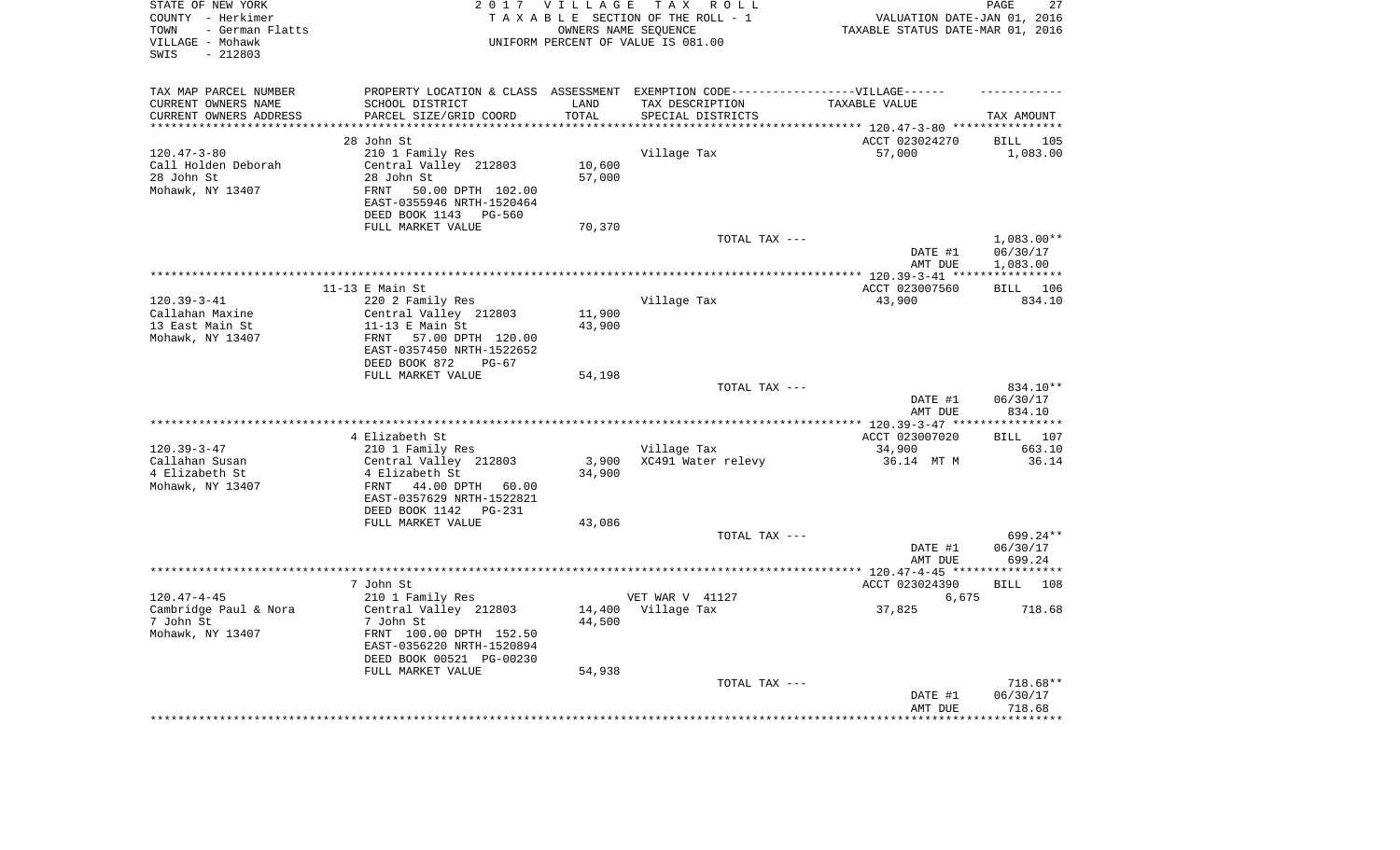| STATE OF NEW YORK<br>COUNTY - Herkimer<br>TOWN<br>- German Flatts<br>VILLAGE - Mohawk<br>SWIS<br>$-212803$                                   |                                                                                                                                                                                          | 2017 VILLAGE<br>OWNERS NAME SEQUENCE | T A X<br>R O L L<br>TAXABLE SECTION OF THE ROLL - 1<br>UNIFORM PERCENT OF VALUE IS 081.00 | VALUATION DATE-JAN 01, 2016<br>TAXABLE STATUS DATE-MAR 01, 2016 | PAGE<br>28                           |
|----------------------------------------------------------------------------------------------------------------------------------------------|------------------------------------------------------------------------------------------------------------------------------------------------------------------------------------------|--------------------------------------|-------------------------------------------------------------------------------------------|-----------------------------------------------------------------|--------------------------------------|
| TAX MAP PARCEL NUMBER<br>CURRENT OWNERS NAME<br>CURRENT OWNERS ADDRESS<br>*********************                                              | PROPERTY LOCATION & CLASS ASSESSMENT EXEMPTION CODE----------------VILLAGE------<br>SCHOOL DISTRICT<br>PARCEL SIZE/GRID COORD<br>******************                                      | LAND<br>TOTAL<br>***********         | TAX DESCRIPTION<br>SPECIAL DISTRICTS                                                      | TAXABLE VALUE                                                   | TAX AMOUNT                           |
|                                                                                                                                              | 10 Lock St                                                                                                                                                                               |                                      |                                                                                           | ACCT 183150                                                     | BILL<br>109                          |
| $120.47 - 2 - 2$<br>Campbell Shirley<br>% Stephen Soloyna<br>10 Lock St<br>Mohawk, NY 13407                                                  | 220 2 Family Res<br>Central Valley 212803<br>10 Lock St<br>Contract<br>FRNT 127.00 DPTH<br>96.00<br>EAST-0355491 NRTH-1522432<br>DEED BOOK 1514 PG-940                                   | 7,200<br>46,800                      | Village Tax                                                                               | 46,800                                                          | 889.20                               |
|                                                                                                                                              | FULL MARKET VALUE                                                                                                                                                                        | 57,778                               |                                                                                           |                                                                 |                                      |
|                                                                                                                                              |                                                                                                                                                                                          |                                      | TOTAL TAX ---                                                                             | DATE #1                                                         | 889.20**<br>06/30/17                 |
|                                                                                                                                              |                                                                                                                                                                                          |                                      |                                                                                           | AMT DUE                                                         | 889.20                               |
|                                                                                                                                              |                                                                                                                                                                                          |                                      |                                                                                           |                                                                 |                                      |
| $120.55 - 2 - 43$                                                                                                                            | 84 Walnut St<br>210 1 Family Res                                                                                                                                                         |                                      | Village Tax                                                                               | ACCT 023017970<br>65,847                                        | BILL 110<br>1,251.09                 |
| Carolyn & Norman McKnight Tr                                                                                                                 | Central Valley 212803                                                                                                                                                                    | 12,300                               |                                                                                           |                                                                 |                                      |
| 84 Walnut St<br>Mohawk, NY 13407                                                                                                             | 84 Walnut St<br>CLM Liv Trust<br>65.00 DPTH 120.00<br>FRNT<br>EAST-0356906 NRTH-1520021                                                                                                  | 65,847                               |                                                                                           |                                                                 |                                      |
|                                                                                                                                              | DEED BOOK 1204<br>PG-247<br>FULL MARKET VALUE                                                                                                                                            | 81,293                               |                                                                                           |                                                                 |                                      |
|                                                                                                                                              |                                                                                                                                                                                          |                                      | TOTAL TAX ---                                                                             | DATE #1<br>AMT DUE                                              | $1,251.09**$<br>06/30/17<br>1,251.09 |
|                                                                                                                                              |                                                                                                                                                                                          |                                      |                                                                                           |                                                                 |                                      |
| $120.47 - 7 - 35$<br>Casadonte John<br>Casadonte Shirley<br>68 Walnut St<br>Mohawk, NY 13407                                                 | 68 Walnut St<br>210 1 Family Res<br>Central Valley 212803<br>68 Walnut St<br>FRNT<br>94.00 DPTH 66.00<br>EAST-0357005 NRTH-1520516                                                       | 7,900<br>58,500                      | Village Tax                                                                               | ACCT 023017820<br>58,500                                        | BILL 111<br>1,111.50                 |
|                                                                                                                                              | DEED BOOK 1400<br>PG-583                                                                                                                                                                 |                                      |                                                                                           |                                                                 |                                      |
|                                                                                                                                              | FULL MARKET VALUE                                                                                                                                                                        | 72,222                               | TOTAL TAX ---                                                                             | DATE #1<br>AMT DUE                                              | $1,111.50**$<br>06/30/17<br>1,111.50 |
|                                                                                                                                              |                                                                                                                                                                                          |                                      |                                                                                           |                                                                 |                                      |
| $120.47 - 9 - 9$<br>Casadonte John<br>Pizzo Mary<br>Attn: Philomena & Joan Casadon L Use P & J Casadonte<br>19 Church St<br>Mohawk, NY 13407 | 19 Church St<br>210 1 Family Res<br>Central Valley 212803<br>19 Church St<br>FRNT 126.00 DPTH 120.00<br>EAST-0357884 NRTH-1521656<br>DEED BOOK 915<br><b>PG-438</b><br>FULL MARKET VALUE | 16,200<br>49,600<br>61,235           | Village Tax                                                                               | ACCT 023014580<br>49,600                                        | BILL 112<br>942.40                   |
|                                                                                                                                              |                                                                                                                                                                                          |                                      | TOTAL TAX ---                                                                             |                                                                 | 942.40**                             |
|                                                                                                                                              |                                                                                                                                                                                          |                                      |                                                                                           | DATE #1<br>AMT DUE                                              | 06/30/17<br>942.40<br>*********      |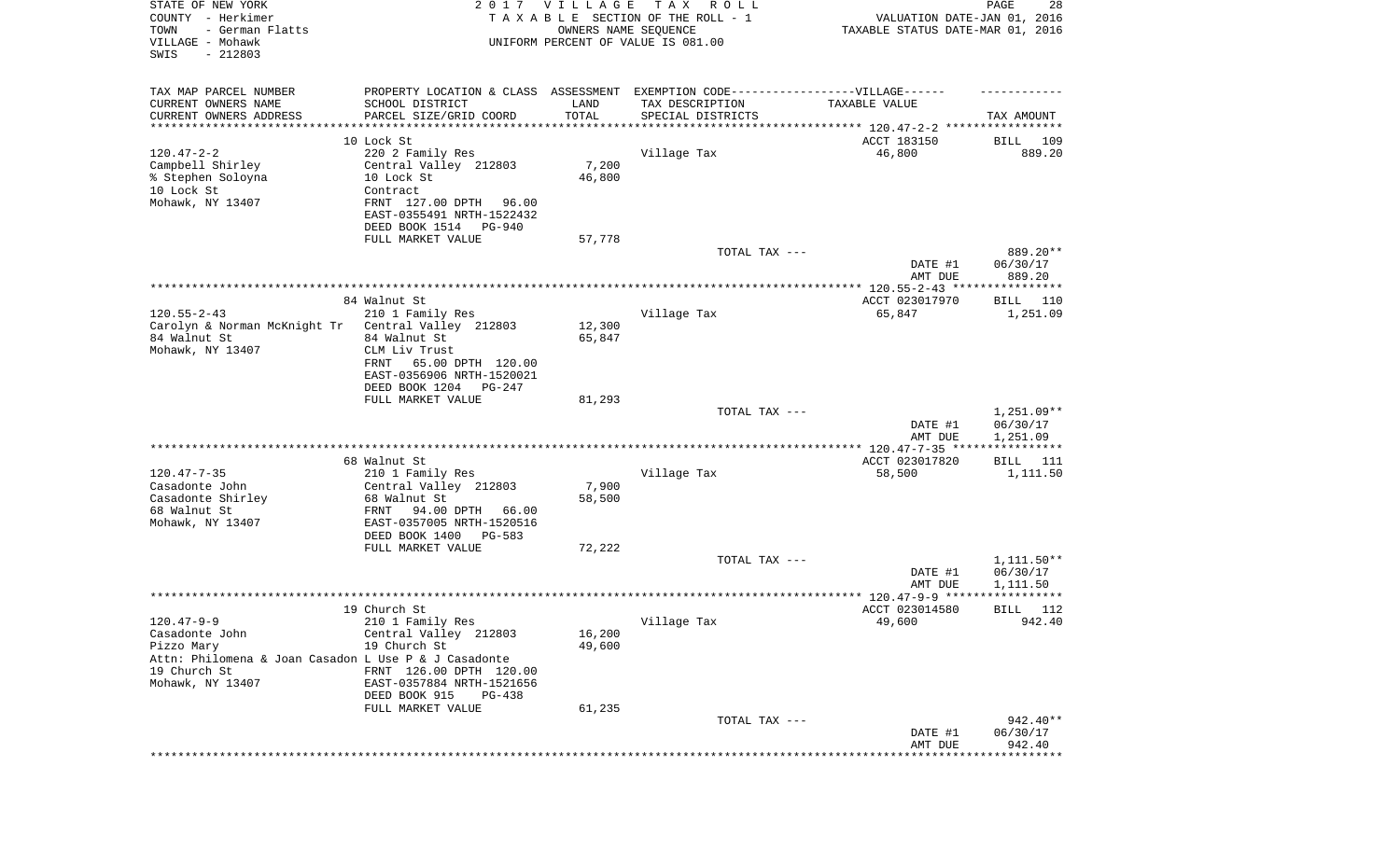| STATE OF NEW YORK<br>COUNTY - Herkimer<br>- German Flatts<br>TOWN<br>VILLAGE - Mohawk<br>$-212803$<br>SWIS |                                                                                   | 2017 VILLAGE         | TAX ROLL<br>TAXABLE SECTION OF THE ROLL - 1<br>OWNERS NAME SEQUENCE<br>UNIFORM PERCENT OF VALUE IS 081.00 | VALUATION DATE-JAN 01, 2016<br>TAXABLE STATUS DATE-MAR 01, 2016 | 29<br>PAGE          |
|------------------------------------------------------------------------------------------------------------|-----------------------------------------------------------------------------------|----------------------|-----------------------------------------------------------------------------------------------------------|-----------------------------------------------------------------|---------------------|
| TAX MAP PARCEL NUMBER                                                                                      | PROPERTY LOCATION & CLASS ASSESSMENT EXEMPTION CODE-----------------VILLAGE------ |                      |                                                                                                           |                                                                 |                     |
| CURRENT OWNERS NAME                                                                                        | SCHOOL DISTRICT                                                                   | LAND                 | TAX DESCRIPTION                                                                                           | TAXABLE VALUE                                                   |                     |
| CURRENT OWNERS ADDRESS<br>*********************                                                            | PARCEL SIZE/GRID COORD<br>***************************                             | TOTAL<br>*********** | SPECIAL DISTRICTS                                                                                         |                                                                 | TAX AMOUNT          |
|                                                                                                            |                                                                                   |                      |                                                                                                           |                                                                 |                     |
| $120.47 - 7 - 49$                                                                                          | 44 Walnut St<br>220 2 Family Res                                                  |                      | Village Tax                                                                                               | ACCT 023017550<br>47,500                                        | BILL 113<br>902.50  |
| Casale Anthony                                                                                             | Central Valley 212803                                                             | 6,800                |                                                                                                           |                                                                 |                     |
| Casale Joyce                                                                                               | 44 Walnut St W                                                                    | 47,500               |                                                                                                           |                                                                 |                     |
| 450 Putts Hill Rd                                                                                          | 74.80 DPTH 54.80<br>FRNT                                                          |                      |                                                                                                           |                                                                 |                     |
| Mohawk, NY 13407                                                                                           | EAST-0357216 NRTH-1521222<br>DEED BOOK 00579 PG-00736                             |                      |                                                                                                           |                                                                 |                     |
|                                                                                                            | FULL MARKET VALUE                                                                 | 58,642               |                                                                                                           |                                                                 |                     |
|                                                                                                            |                                                                                   |                      | TOTAL TAX ---                                                                                             |                                                                 | $902.50**$          |
|                                                                                                            |                                                                                   |                      |                                                                                                           | DATE #1<br>AMT DUE                                              | 06/30/17<br>902.50  |
|                                                                                                            |                                                                                   |                      |                                                                                                           | ************ 120.47-8-45 ****                                   | ************        |
|                                                                                                            | 20-22 E Center St                                                                 |                      |                                                                                                           | ACCT 023018390                                                  | 114<br><b>BILL</b>  |
| $120.47 - 8 - 45$                                                                                          | 220 2 Family Res                                                                  |                      | Village Tax                                                                                               | 45,800                                                          | 870.20              |
| Casale Anthony                                                                                             | Central Valley 212803                                                             | 10,100               |                                                                                                           |                                                                 |                     |
| Casale Joyce                                                                                               | $20-22$ E Center                                                                  | 45,800               |                                                                                                           |                                                                 |                     |
| 450 Putts Hill Rd<br>Mohawk, NY 13407                                                                      | FRNT 70.00 DPTH 120.00                                                            |                      |                                                                                                           |                                                                 |                     |
|                                                                                                            | EAST-0357503 NRTH-1520996<br>DEED BOOK 00656 PG-00877                             |                      |                                                                                                           |                                                                 |                     |
|                                                                                                            | FULL MARKET VALUE                                                                 | 56,543               |                                                                                                           |                                                                 |                     |
|                                                                                                            |                                                                                   |                      | TOTAL TAX ---                                                                                             |                                                                 | 870.20**            |
|                                                                                                            |                                                                                   |                      |                                                                                                           | DATE #1<br>AMT DUE                                              | 06/30/17<br>870.20  |
|                                                                                                            |                                                                                   |                      |                                                                                                           | ***************** 120.55-1-2 ***                                | * * * * * * * * * * |
|                                                                                                            | 21 Marmet St                                                                      |                      |                                                                                                           | ACCT 023023700                                                  | 115<br>BILL         |
| $120.55 - 1 - 2$                                                                                           | 210 1 Family Res                                                                  |                      | Village Tax                                                                                               | 25,000                                                          | 475.00              |
| Casale Vincent                                                                                             | Central Valley 212803                                                             | 10,700               |                                                                                                           |                                                                 |                     |
| Casale Amy                                                                                                 | 21 Marmet St                                                                      | 25,000               |                                                                                                           |                                                                 |                     |
| 19 Marmet St                                                                                               | FRNT<br>50.00 DPTH 105.00<br>EAST-0355866 NRTH-1520256                            |                      |                                                                                                           |                                                                 |                     |
| Mohawk, NY 13407                                                                                           | DEED BOOK 862<br><b>PG-718</b>                                                    |                      |                                                                                                           |                                                                 |                     |
|                                                                                                            | FULL MARKET VALUE                                                                 | 30,864               |                                                                                                           |                                                                 |                     |
|                                                                                                            |                                                                                   |                      | TOTAL TAX ---                                                                                             |                                                                 | 475.00**            |
|                                                                                                            |                                                                                   |                      |                                                                                                           | DATE #1                                                         | 06/30/17            |
|                                                                                                            |                                                                                   |                      |                                                                                                           | AMT DUE                                                         | 475.00              |
|                                                                                                            |                                                                                   |                      |                                                                                                           |                                                                 |                     |
|                                                                                                            | 19 Marmet St                                                                      |                      |                                                                                                           | ACCT 023023670                                                  | BILL 116            |
| $120.55 - 1 - 3$                                                                                           | 210 1 Family Res                                                                  |                      | Village Tax                                                                                               | 78,900                                                          | 1,499.10            |
| Casale Vincent                                                                                             | Central Valley 212803                                                             | 11,200               |                                                                                                           |                                                                 |                     |
| Casale Amy                                                                                                 | 19 Marmet St                                                                      | 78,900               |                                                                                                           |                                                                 |                     |
| 19 Marmet St<br>Mohawk, NY 13407                                                                           | FRNT<br>60.00 DPTH 105.00<br>EAST-0355918 NRTH-1520246                            |                      |                                                                                                           |                                                                 |                     |
|                                                                                                            | DEED BOOK 862<br><b>PG-718</b>                                                    |                      |                                                                                                           |                                                                 |                     |
|                                                                                                            | FULL MARKET VALUE                                                                 | 97,407               |                                                                                                           |                                                                 |                     |
|                                                                                                            |                                                                                   |                      | TOTAL TAX ---                                                                                             |                                                                 | $1,499.10**$        |
|                                                                                                            |                                                                                   |                      |                                                                                                           | DATE #1                                                         | 06/30/17            |
|                                                                                                            |                                                                                   |                      |                                                                                                           | AMT DUE                                                         | 1,499.10            |
|                                                                                                            |                                                                                   |                      |                                                                                                           |                                                                 | ***********         |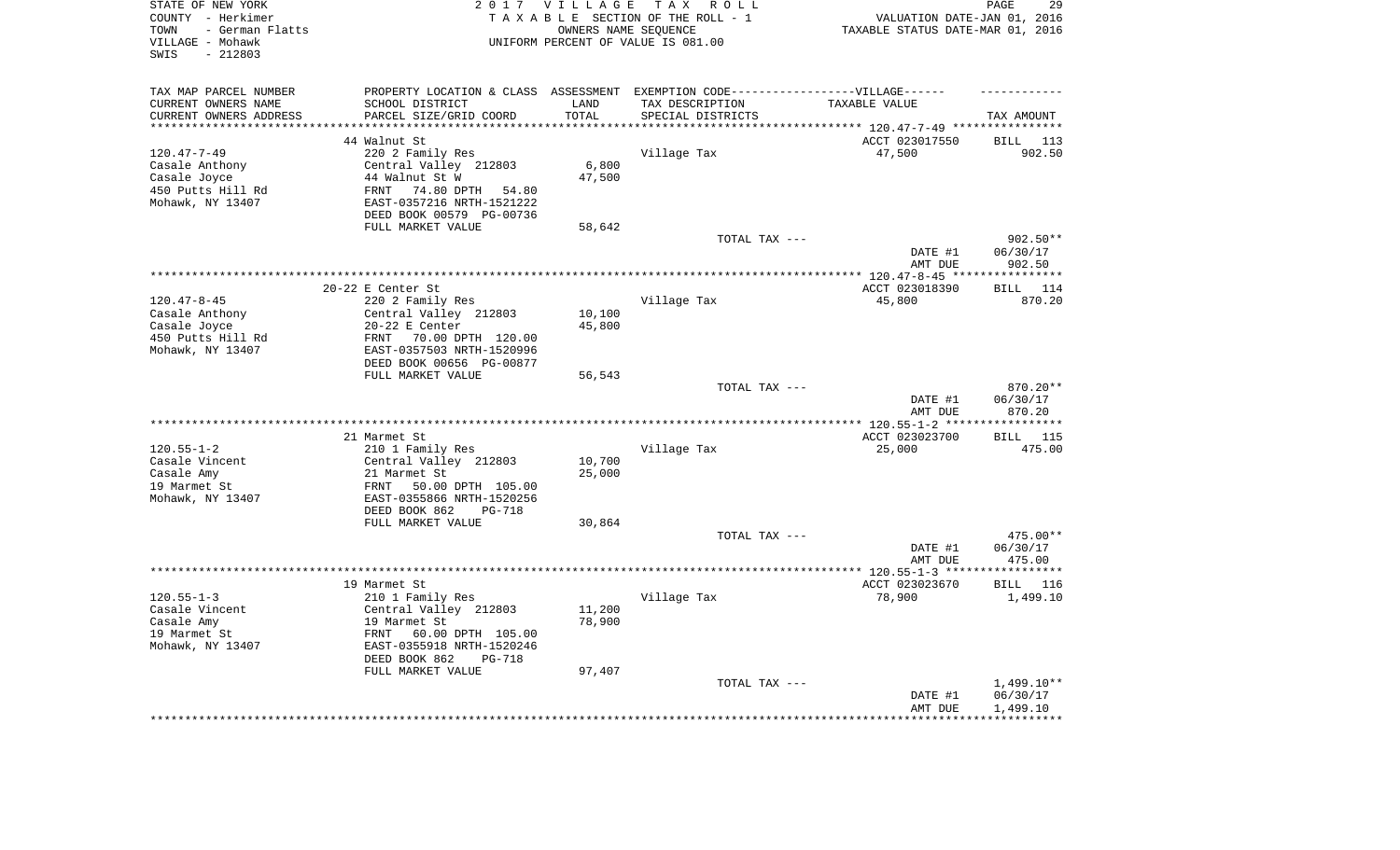| STATE OF NEW YORK<br>COUNTY - Herkimer<br>- German Flatts<br>TOWN<br>VILLAGE - Mohawk<br>SWIS<br>$-212803$ |                                                          | 2017 VILLAGE<br>OWNERS NAME SEQUENCE | T A X<br>R O L L<br>TAXABLE SECTION OF THE ROLL - 1<br>UNIFORM PERCENT OF VALUE IS 081.00 | VALUATION DATE-JAN 01, 2016<br>TAXABLE STATUS DATE-MAR 01, 2016 | $\mathop{\mathtt{PAGE}}$<br>30    |
|------------------------------------------------------------------------------------------------------------|----------------------------------------------------------|--------------------------------------|-------------------------------------------------------------------------------------------|-----------------------------------------------------------------|-----------------------------------|
| TAX MAP PARCEL NUMBER                                                                                      |                                                          |                                      | PROPERTY LOCATION & CLASS ASSESSMENT EXEMPTION CODE-----------------VILLAGE------         |                                                                 |                                   |
| CURRENT OWNERS NAME                                                                                        | SCHOOL DISTRICT                                          | LAND                                 | TAX DESCRIPTION                                                                           | TAXABLE VALUE                                                   |                                   |
| CURRENT OWNERS ADDRESS<br>*******************                                                              | PARCEL SIZE/GRID COORD                                   | TOTAL                                | SPECIAL DISTRICTS<br>********************************* 120.47-7-61 ****************       |                                                                 | TAX AMOUNT                        |
|                                                                                                            | 10 Walnut St                                             |                                      |                                                                                           | ACCT 023017190                                                  | BILL<br>117                       |
| $120.47 - 7 - 61$                                                                                          | 210 1 Family Res                                         |                                      | VET COM V 41137                                                                           | 12,150                                                          |                                   |
| Casey Donald                                                                                               | Central Valley 212803                                    | 11,600                               | Village Tax                                                                               | 57,850                                                          | 1,099.15                          |
| Casey Margaret                                                                                             | 10 Walnut St                                             | 70,000                               |                                                                                           |                                                                 |                                   |
| 10 Walnut St                                                                                               | W R1 2G Pl-Brn                                           |                                      |                                                                                           |                                                                 |                                   |
| Mohawk, NY 13407                                                                                           | 103x130                                                  |                                      |                                                                                           |                                                                 |                                   |
|                                                                                                            | FRNT 128.00 DPTH 117.00                                  |                                      |                                                                                           |                                                                 |                                   |
|                                                                                                            | EAST-0357402 NRTH-1521984<br>DEED BOOK 00625 PG-01022    |                                      |                                                                                           |                                                                 |                                   |
|                                                                                                            | FULL MARKET VALUE                                        | 86,420                               |                                                                                           |                                                                 |                                   |
|                                                                                                            |                                                          |                                      | TOTAL TAX ---                                                                             |                                                                 | $1,099.15**$                      |
|                                                                                                            |                                                          |                                      |                                                                                           | DATE #1                                                         | 06/30/17                          |
|                                                                                                            |                                                          |                                      |                                                                                           | AMT DUE                                                         | 1,099.15                          |
|                                                                                                            |                                                          |                                      |                                                                                           |                                                                 | ***********                       |
|                                                                                                            | 12 Marshall Ave                                          |                                      |                                                                                           | ACCT 023012360                                                  | BILL<br>118                       |
| $120.48 - 1 - 3$                                                                                           | 210 1 Family Res                                         |                                      | Village Tax                                                                               | 60,529                                                          | 1,150.05                          |
| Catlin Vincent Jr<br>Catlin Eleanor                                                                        | Central Valley 212803<br>12 Marshall Ave                 | 8,200<br>60,529                      |                                                                                           |                                                                 |                                   |
| 12 Marshall Ave                                                                                            | 50.00 DPTH 114.00<br>FRNT                                |                                      |                                                                                           |                                                                 |                                   |
| Mohawk, NY 13407                                                                                           | EAST-0358098 NRTH-1522249                                |                                      |                                                                                           |                                                                 |                                   |
|                                                                                                            | DEED BOOK 00571 PG-00437                                 |                                      |                                                                                           |                                                                 |                                   |
|                                                                                                            | FULL MARKET VALUE                                        | 74,727                               |                                                                                           |                                                                 |                                   |
|                                                                                                            |                                                          |                                      | TOTAL TAX ---                                                                             |                                                                 | $1,150.05**$                      |
|                                                                                                            |                                                          |                                      |                                                                                           | DATE #1                                                         | 06/30/17                          |
|                                                                                                            |                                                          |                                      |                                                                                           | AMT DUE                                                         | 1,150.05<br>* * * * * * * * * * * |
|                                                                                                            | 8 W Main St                                              |                                      |                                                                                           | ACCT 023001680                                                  | BILL<br>119                       |
| $120.39 - 3 - 11$                                                                                          | 481 Att row bldg                                         |                                      | Village Tax                                                                               | 68,100                                                          | 1,293.90                          |
| Ceneviva Vincent                                                                                           | Central Valley 212803                                    | 3,900                                |                                                                                           |                                                                 |                                   |
| Ceneviva Barbara                                                                                           | 8 W Main St                                              | 68,100                               |                                                                                           |                                                                 |                                   |
| 951 Robinson Rd                                                                                            | FRNT<br>19.00 DPTH 107.81                                |                                      |                                                                                           |                                                                 |                                   |
| Mohawk, NY 13407                                                                                           | EAST-0357177 NRTH-1522555                                |                                      |                                                                                           |                                                                 |                                   |
|                                                                                                            | DEED BOOK 906<br>$PG-250$                                |                                      |                                                                                           |                                                                 |                                   |
|                                                                                                            | FULL MARKET VALUE                                        | 84,074                               | TOTAL TAX ---                                                                             |                                                                 | $1,293.90**$                      |
|                                                                                                            |                                                          |                                      |                                                                                           | DATE #1                                                         | 06/30/17                          |
|                                                                                                            |                                                          |                                      |                                                                                           | AMT DUE                                                         | 1,293.90                          |
|                                                                                                            |                                                          |                                      |                                                                                           | ****************** 120.39-3-12 ****                             | * * * * * * * * * * *             |
|                                                                                                            | 6 W Main St                                              |                                      |                                                                                           | ACCT 023001650                                                  | 120<br>BILL                       |
| $120.39 - 3 - 12$                                                                                          | 481 Att row bldg                                         |                                      | Village Tax                                                                               | 69,400                                                          | 1,318.60                          |
| Ceneviva Vincent                                                                                           | Central Valley 212803                                    | 3,500                                |                                                                                           |                                                                 |                                   |
| Ceneviva Barbara                                                                                           | 6 W Main St                                              | 69,400                               |                                                                                           |                                                                 |                                   |
| 951 Robinson Rd<br>Mohawk, NY 13407                                                                        | 20.00 DPTH<br>FRNT<br>71.45<br>EAST-0357195 NRTH-1522554 |                                      |                                                                                           |                                                                 |                                   |
|                                                                                                            | DEED BOOK 906<br><b>PG-250</b>                           |                                      |                                                                                           |                                                                 |                                   |
|                                                                                                            | FULL MARKET VALUE                                        | 85,679                               |                                                                                           |                                                                 |                                   |
|                                                                                                            |                                                          |                                      | TOTAL TAX ---                                                                             |                                                                 | $1,318.60**$                      |
|                                                                                                            |                                                          |                                      |                                                                                           | DATE #1                                                         | 06/30/17                          |
|                                                                                                            |                                                          |                                      |                                                                                           | AMT DUE                                                         | 1,318.60                          |
|                                                                                                            |                                                          |                                      |                                                                                           |                                                                 |                                   |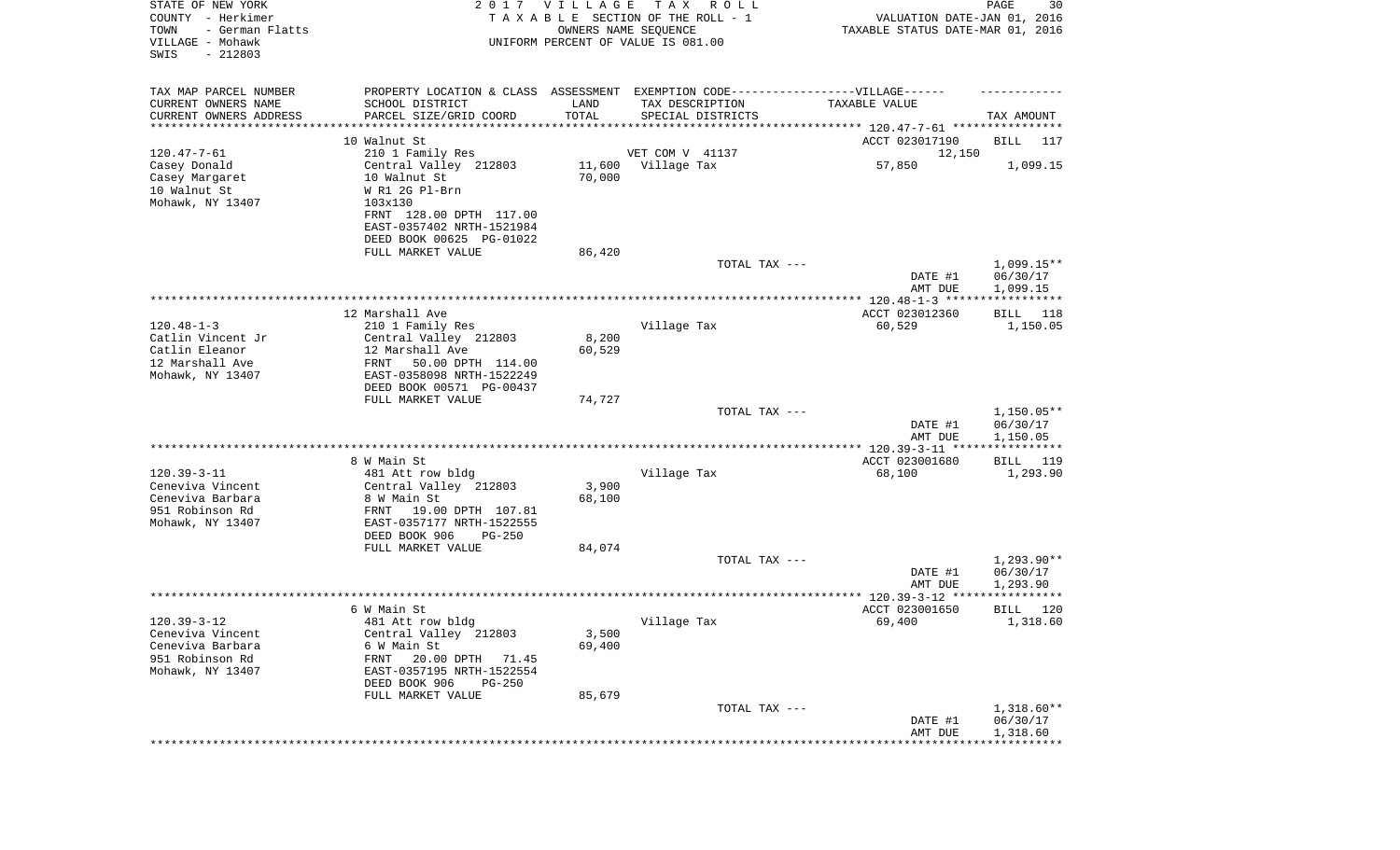| STATE OF NEW YORK<br>COUNTY - Herkimer<br>- German Flatts<br>TOWN<br>VILLAGE - Mohawk<br>SWIS<br>$-212803$ |                                                                                  | 2017 VILLAGE<br>OWNERS NAME SEQUENCE | T A X<br>R O L L<br>TAXABLE SECTION OF THE ROLL - 1<br>UNIFORM PERCENT OF VALUE IS 081.00 | VALUATION DATE-JAN 01, 2016<br>TAXABLE STATUS DATE-MAR 01, 2016 | PAGE<br>31               |
|------------------------------------------------------------------------------------------------------------|----------------------------------------------------------------------------------|--------------------------------------|-------------------------------------------------------------------------------------------|-----------------------------------------------------------------|--------------------------|
| TAX MAP PARCEL NUMBER                                                                                      | PROPERTY LOCATION & CLASS ASSESSMENT EXEMPTION CODE----------------VILLAGE------ |                                      |                                                                                           |                                                                 |                          |
| CURRENT OWNERS NAME                                                                                        | SCHOOL DISTRICT                                                                  | LAND<br>TOTAL                        | TAX DESCRIPTION                                                                           | TAXABLE VALUE                                                   |                          |
| CURRENT OWNERS ADDRESS<br>********************                                                             | PARCEL SIZE/GRID COORD                                                           | * * * * * * * * * * *                | SPECIAL DISTRICTS                                                                         |                                                                 | TAX AMOUNT               |
|                                                                                                            | 33 Columbia St                                                                   |                                      |                                                                                           | ACCT 179435                                                     | 121<br>BILL              |
| $120.47 - 7 - 14$                                                                                          | 411 Apartment                                                                    |                                      | Village Tax                                                                               | 93,900                                                          | 1,784.10                 |
| CF Group LLC                                                                                               | Central Valley 212803                                                            | 13,300                               |                                                                                           |                                                                 |                          |
| PO Box 172<br>Mohawk, NY 13407                                                                             | 33 Columbia St<br>FRNT 109.50 DPTH 183.00                                        | 93,900                               |                                                                                           |                                                                 |                          |
|                                                                                                            | EAST-0357114 NRTH-1521516                                                        |                                      |                                                                                           |                                                                 |                          |
|                                                                                                            | DEED BOOK 1491<br>PG-549                                                         |                                      |                                                                                           |                                                                 |                          |
|                                                                                                            | FULL MARKET VALUE                                                                | 115,926                              |                                                                                           |                                                                 |                          |
|                                                                                                            |                                                                                  |                                      | TOTAL TAX ---                                                                             | DATE #1                                                         | 1,784.10**<br>06/30/17   |
|                                                                                                            |                                                                                  |                                      |                                                                                           | AMT DUE                                                         | 1,784.10                 |
|                                                                                                            | 71 Walnut St                                                                     |                                      |                                                                                           | ACCT 023016950                                                  | BILL 122                 |
| $120.47 - 8 - 32$                                                                                          | 411 Apartment                                                                    |                                      | Village Tax                                                                               | 85,800                                                          | 1,630.20                 |
| CF Group LLC                                                                                               | Central Valley 212803                                                            | 10,800                               |                                                                                           |                                                                 |                          |
| PO Box 172<br>Mohawk, NY 13407                                                                             | 71 Walnut St<br>FRNT<br>55.00 DPTH 133.60                                        | 85,800                               |                                                                                           |                                                                 |                          |
|                                                                                                            | EAST-0357195 NRTH-1520542                                                        |                                      |                                                                                           |                                                                 |                          |
|                                                                                                            | DEED BOOK 1375<br>PG-671                                                         |                                      |                                                                                           |                                                                 |                          |
|                                                                                                            | FULL MARKET VALUE                                                                | 105,926                              |                                                                                           |                                                                 |                          |
|                                                                                                            |                                                                                  |                                      | TOTAL TAX ---                                                                             | DATE #1                                                         | $1,630.20**$<br>06/30/17 |
|                                                                                                            |                                                                                  |                                      |                                                                                           | AMT DUE                                                         | 1,630.20                 |
|                                                                                                            |                                                                                  |                                      |                                                                                           |                                                                 |                          |
|                                                                                                            | 78 Walnut St                                                                     |                                      |                                                                                           | ACCT 023017880                                                  | BILL 123                 |
| $120.55 - 2 - 40$                                                                                          | 210 1 Family Res                                                                 |                                      | Village Tax                                                                               | 79,900                                                          | 1,518.10                 |
| Chad Perry as Trustee<br>%Celia Perry                                                                      | Central Valley 212803<br>78 Walnut St W                                          | 12,500<br>79,900                     |                                                                                           |                                                                 |                          |
| 78 Walnut St                                                                                               | Life Use C Perry                                                                 |                                      |                                                                                           |                                                                 |                          |
| Mohawk, NY 13407                                                                                           | 70.00 DPTH 120.00<br>FRNT                                                        |                                      |                                                                                           |                                                                 |                          |
|                                                                                                            | EAST-0356922 NRTH-1520213                                                        |                                      |                                                                                           |                                                                 |                          |
|                                                                                                            | DEED BOOK 1200<br>PG-538                                                         |                                      |                                                                                           |                                                                 |                          |
|                                                                                                            | FULL MARKET VALUE                                                                | 98,642                               | TOTAL TAX ---                                                                             |                                                                 | $1,518.10**$             |
|                                                                                                            |                                                                                  |                                      |                                                                                           | DATE #1                                                         | 06/30/17                 |
|                                                                                                            |                                                                                  |                                      |                                                                                           | AMT DUE                                                         | 1,518.10                 |
|                                                                                                            |                                                                                  |                                      |                                                                                           |                                                                 |                          |
| $120.47 - 8 - 19$                                                                                          | 43 Walnut St                                                                     |                                      |                                                                                           | ACCT 023016590<br>49,000                                        | BILL<br>124<br>931.00    |
| Charles Larry                                                                                              | 210 1 Family Res<br>Central Valley 212803                                        | 7,500                                | Village Tax                                                                               |                                                                 |                          |
| 43 Walnut St                                                                                               | 43 Walnut St                                                                     | 49,000                               |                                                                                           |                                                                 |                          |
| Mohawk, NY 13407                                                                                           | FRNT<br>40.00 DPTH 150.00                                                        |                                      |                                                                                           |                                                                 |                          |
|                                                                                                            | EAST-0357372 NRTH-1521228                                                        |                                      |                                                                                           |                                                                 |                          |
|                                                                                                            | DEED BOOK 914<br><b>PG-294</b><br>FULL MARKET VALUE                              | 60,494                               |                                                                                           |                                                                 |                          |
|                                                                                                            |                                                                                  |                                      | TOTAL TAX ---                                                                             |                                                                 | 931.00**                 |
|                                                                                                            |                                                                                  |                                      |                                                                                           | DATE #1                                                         | 06/30/17                 |
|                                                                                                            |                                                                                  |                                      |                                                                                           | AMT DUE                                                         | 931.00                   |
|                                                                                                            |                                                                                  |                                      |                                                                                           | *********************                                           | **************           |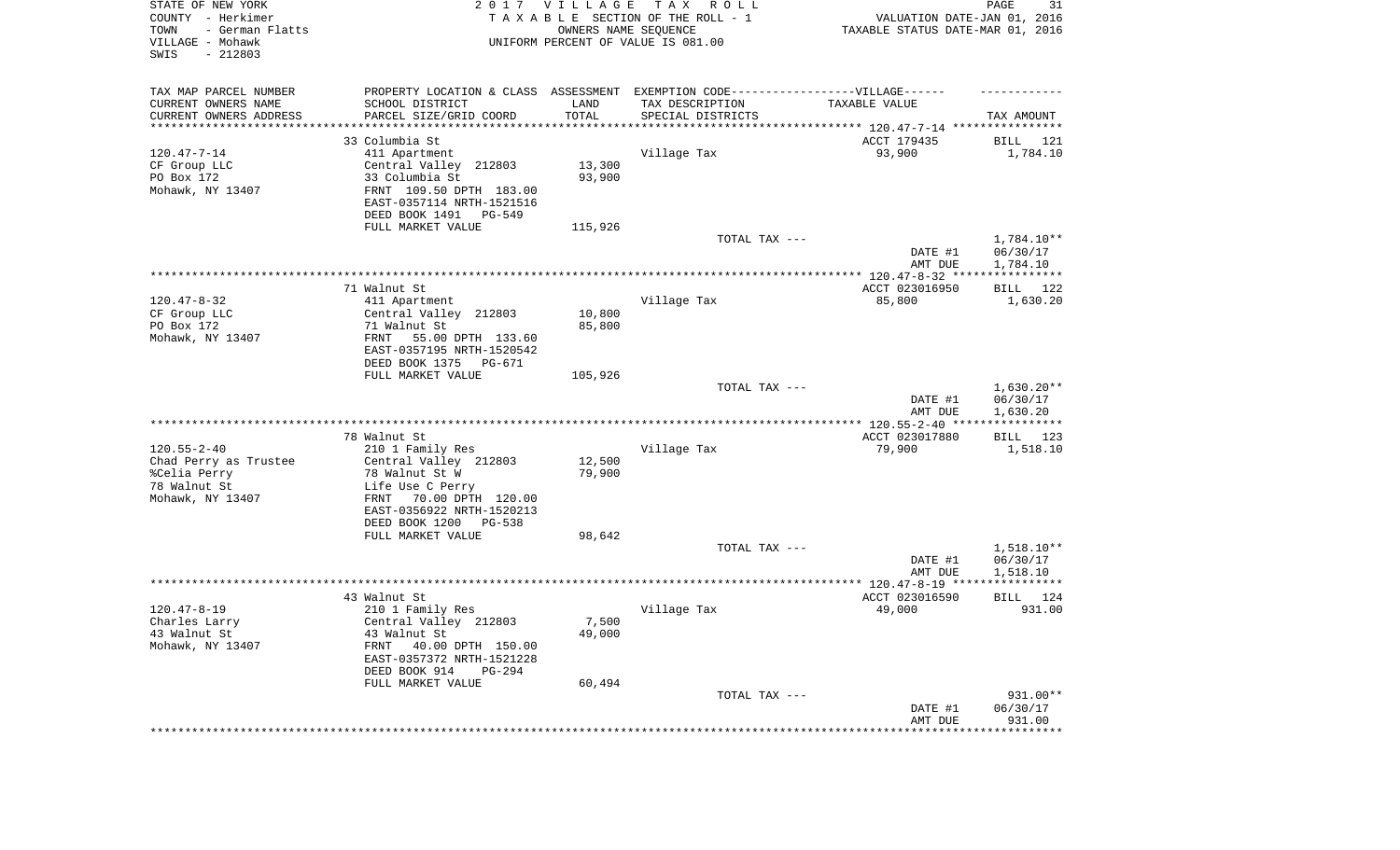| STATE OF NEW YORK<br>COUNTY - Herkimer<br>- German Flatts<br>TOWN<br>VILLAGE - Mohawk<br>$-212803$<br>SWIS |                                                       | 2017 VILLAGE       | TAX ROLL<br>TAXABLE SECTION OF THE ROLL - 1<br>OWNERS NAME SEQUENCE<br>UNIFORM PERCENT OF VALUE IS 081.00 | VALUATION DATE-JAN 01, 2016<br>TAXABLE STATUS DATE-MAR 01, 2016 | PAGE<br>32         |
|------------------------------------------------------------------------------------------------------------|-------------------------------------------------------|--------------------|-----------------------------------------------------------------------------------------------------------|-----------------------------------------------------------------|--------------------|
| TAX MAP PARCEL NUMBER                                                                                      |                                                       |                    | PROPERTY LOCATION & CLASS ASSESSMENT EXEMPTION CODE-----------------VILLAGE------                         |                                                                 |                    |
| CURRENT OWNERS NAME                                                                                        | SCHOOL DISTRICT                                       | LAND               | TAX DESCRIPTION                                                                                           | TAXABLE VALUE                                                   |                    |
| CURRENT OWNERS ADDRESS<br>********************                                                             | PARCEL SIZE/GRID COORD                                | TOTAL<br>********* | SPECIAL DISTRICTS                                                                                         |                                                                 | TAX AMOUNT         |
|                                                                                                            |                                                       |                    |                                                                                                           | **************************** 120.47-7-44 ****************       | 125                |
| $120.47 - 7 - 44$                                                                                          | 10 E Center St<br>210 1 Family Res                    |                    | VET WAR V 41127                                                                                           | ACCT 023018300<br>7,065                                         | <b>BILL</b>        |
| Cherry Joseph                                                                                              | Central Valley 212803                                 |                    | 10,600 Village Tax                                                                                        | 40,035                                                          | 760.67             |
| Cherry Dianne                                                                                              | 10 E Center St                                        | 47,100             | XC491 Water relevy                                                                                        | 256.62 MT M                                                     | 256.62             |
| 10 E Center St                                                                                             | 90.00 DPTH 120.00<br>FRNT                             |                    |                                                                                                           |                                                                 |                    |
| Mohawk, NY 13407                                                                                           | EAST-0357158 NRTH-1521083                             |                    |                                                                                                           |                                                                 |                    |
|                                                                                                            | DEED BOOK 00645 PG-00401                              |                    |                                                                                                           |                                                                 |                    |
|                                                                                                            | FULL MARKET VALUE                                     | 58,148             |                                                                                                           |                                                                 |                    |
|                                                                                                            |                                                       |                    | TOTAL TAX ---                                                                                             |                                                                 | 1,017.29**         |
|                                                                                                            |                                                       |                    |                                                                                                           | DATE #1                                                         | 06/30/17           |
|                                                                                                            |                                                       |                    |                                                                                                           | AMT DUE                                                         | 1,017.29           |
|                                                                                                            |                                                       |                    |                                                                                                           |                                                                 |                    |
|                                                                                                            | 3 Devendorf St                                        |                    |                                                                                                           | ACCT 023027540                                                  | BILL 126           |
| $120.47 - 4 - 6$<br>Childs James Jr                                                                        | 210 1 Family Res<br>Central Valley 212803             | 5,200              | Village Tax                                                                                               | 46,900                                                          | 891.10             |
| Childs Mary                                                                                                | 3 Devendorf St                                        | 46,900             |                                                                                                           |                                                                 |                    |
| 3 Devendorf St                                                                                             | FRNT 39.00 DPTH 73.70                                 |                    |                                                                                                           |                                                                 |                    |
| Mohawk, NY 13407                                                                                           | EAST-0355952 NRTH-1522058                             |                    |                                                                                                           |                                                                 |                    |
|                                                                                                            | DEED BOOK 856<br>$PG-97$                              |                    |                                                                                                           |                                                                 |                    |
|                                                                                                            | FULL MARKET VALUE                                     | 57,901             |                                                                                                           |                                                                 |                    |
|                                                                                                            |                                                       |                    | TOTAL TAX ---                                                                                             |                                                                 | 891.10**           |
|                                                                                                            |                                                       |                    |                                                                                                           | DATE #1<br>AMT DUE                                              | 06/30/17<br>891.10 |
|                                                                                                            |                                                       |                    |                                                                                                           | ******** 120.47-9-58 *****************                          |                    |
|                                                                                                            | 10 Green St                                           |                    |                                                                                                           | ACCT 023013950                                                  | 127<br>BILL        |
| $120.47 - 9 - 58$                                                                                          | 210 1 Family Res                                      |                    | VET COM V 41137                                                                                           | 12,150                                                          |                    |
| Childs James Sr                                                                                            | Central Valley 212803                                 | 6,800              | Village Tax                                                                                               | 41,611                                                          | 790.61             |
| Childs Mary                                                                                                | 10 Green St                                           | 53,761             |                                                                                                           |                                                                 |                    |
| 10 Green St                                                                                                | FRNT<br>40.00 DPTH 120.00                             |                    |                                                                                                           |                                                                 |                    |
| Mohawk, NY 13407                                                                                           | EAST-0358037 NRTH-1521771                             |                    |                                                                                                           |                                                                 |                    |
|                                                                                                            | DEED BOOK 797<br>PG-363                               |                    |                                                                                                           |                                                                 |                    |
|                                                                                                            | FULL MARKET VALUE                                     | 66,372             | TOTAL TAX ---                                                                                             |                                                                 | 790.61**           |
|                                                                                                            |                                                       |                    |                                                                                                           | DATE #1                                                         | 06/30/17           |
|                                                                                                            |                                                       |                    |                                                                                                           | AMT DUE                                                         | 790.61             |
|                                                                                                            |                                                       |                    |                                                                                                           |                                                                 |                    |
|                                                                                                            | 13-17 Green St                                        |                    |                                                                                                           | ACCT 023013290                                                  | BILL 128           |
| $120.48 - 1 - 53$                                                                                          | 210 1 Family Res                                      |                    | Village Tax                                                                                               | 65,500                                                          | 1,244.50           |
| Childs William Jr                                                                                          | Central Valley 212803                                 | 9,200              |                                                                                                           |                                                                 |                    |
| 15 Green St                                                                                                | 13-17 Green St                                        | 65,500             |                                                                                                           |                                                                 |                    |
| Mohawk, NY 13407                                                                                           | 83.00 DPTH 95.00<br>FRNT                              |                    |                                                                                                           |                                                                 |                    |
|                                                                                                            | EAST-0358150 NRTH-1521625<br>DEED BOOK 745<br>$PG-13$ |                    |                                                                                                           |                                                                 |                    |
|                                                                                                            | FULL MARKET VALUE                                     | 80,864             |                                                                                                           |                                                                 |                    |
|                                                                                                            |                                                       |                    | TOTAL TAX ---                                                                                             |                                                                 | 1,244.50**         |
|                                                                                                            |                                                       |                    |                                                                                                           | DATE #1                                                         | 06/30/17           |
|                                                                                                            |                                                       |                    |                                                                                                           | AMT DUE                                                         | 1,244.50           |
|                                                                                                            |                                                       |                    |                                                                                                           |                                                                 |                    |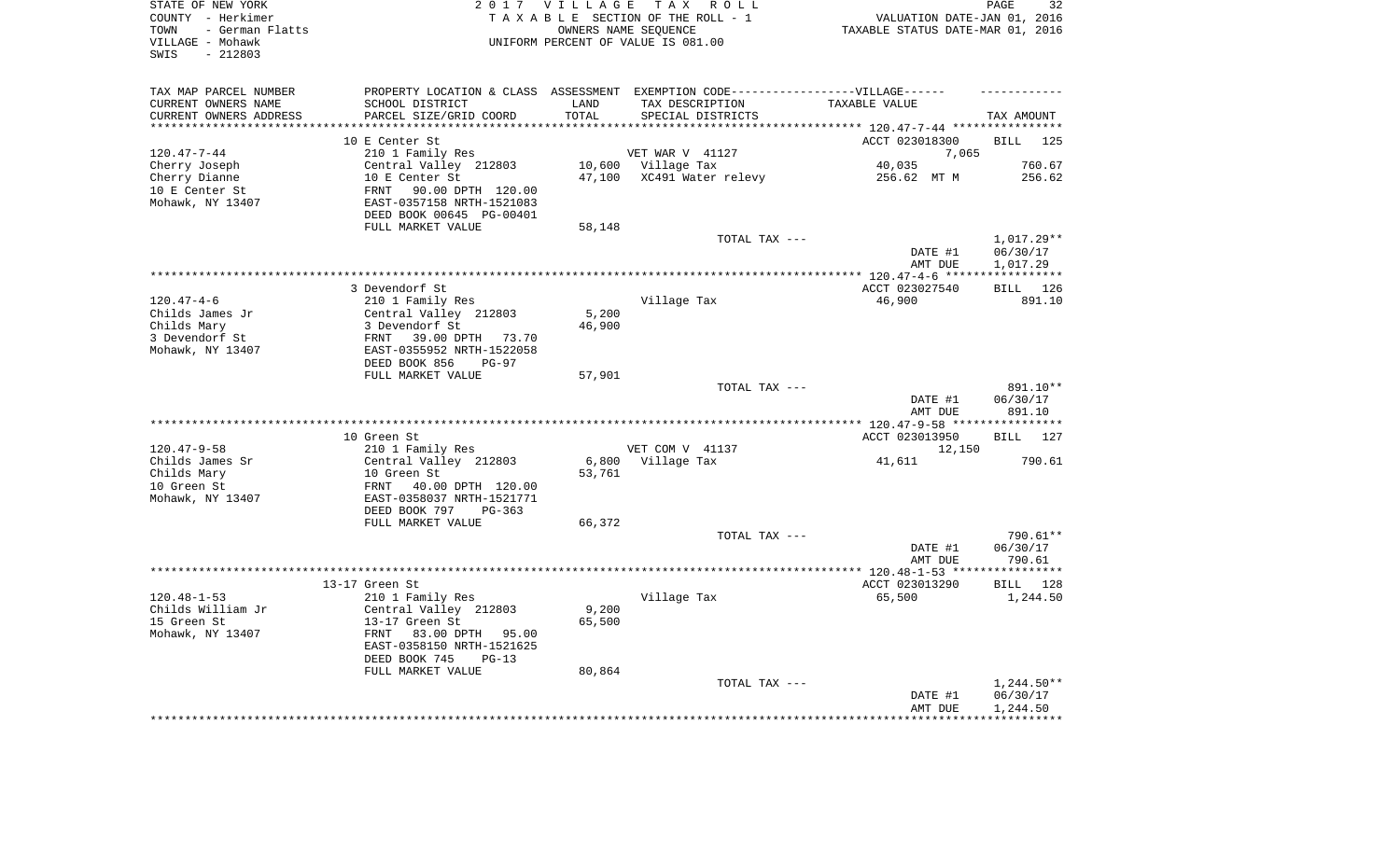| STATE OF NEW YORK<br>COUNTY - Herkimer<br>- German Flatts<br>TOWN<br>VILLAGE - Mohawk<br>$-212803$<br>SWIS |                                                                                   | 2017 VILLAGE<br>OWNERS NAME SEQUENCE | TAX ROLL<br>TAXABLE SECTION OF THE ROLL - 1<br>UNIFORM PERCENT OF VALUE IS 081.00 | VALUATION DATE-JAN 01, 2016<br>TAXABLE STATUS DATE-MAR 01, 2016 | 33<br>PAGE              |
|------------------------------------------------------------------------------------------------------------|-----------------------------------------------------------------------------------|--------------------------------------|-----------------------------------------------------------------------------------|-----------------------------------------------------------------|-------------------------|
| TAX MAP PARCEL NUMBER                                                                                      | PROPERTY LOCATION & CLASS ASSESSMENT EXEMPTION CODE-----------------VILLAGE------ |                                      |                                                                                   |                                                                 |                         |
| CURRENT OWNERS NAME<br>CURRENT OWNERS ADDRESS                                                              | SCHOOL DISTRICT<br>PARCEL SIZE/GRID COORD                                         | LAND<br>TOTAL                        | TAX DESCRIPTION<br>SPECIAL DISTRICTS                                              | TAXABLE VALUE                                                   |                         |
| **********************                                                                                     |                                                                                   |                                      |                                                                                   |                                                                 | TAX AMOUNT              |
|                                                                                                            | 8 E Main St                                                                       |                                      |                                                                                   | ACCT 023008520                                                  | BILL 129                |
| $120.47 - 6 - 1$                                                                                           | 450 Retail srvce                                                                  |                                      | Village Tax                                                                       | 126,100                                                         | 2,395.90                |
| Choice Properties Monticello Central Valley 212803                                                         |                                                                                   | 11,400                               |                                                                                   |                                                                 |                         |
| PO Box 960                                                                                                 | 8 E Main St                                                                       | 126,100                              |                                                                                   |                                                                 |                         |
| Rock Hill, NY 12775                                                                                        | 88.00 DPTH 116.37<br>FRNT                                                         |                                      |                                                                                   |                                                                 |                         |
|                                                                                                            | EAST-0357328 NRTH-1522422                                                         |                                      |                                                                                   |                                                                 |                         |
|                                                                                                            | DEED BOOK 1370 PG-253                                                             |                                      |                                                                                   |                                                                 |                         |
|                                                                                                            | FULL MARKET VALUE                                                                 | 155,679                              |                                                                                   |                                                                 |                         |
|                                                                                                            |                                                                                   |                                      | TOTAL TAX ---                                                                     |                                                                 | $2,395.90**$            |
|                                                                                                            |                                                                                   |                                      |                                                                                   | DATE #1                                                         | 06/30/17                |
|                                                                                                            |                                                                                   |                                      |                                                                                   | AMT DUE                                                         | 2,395.90                |
|                                                                                                            |                                                                                   |                                      |                                                                                   |                                                                 |                         |
|                                                                                                            | 26 Church St                                                                      |                                      |                                                                                   | ACCT 023015570                                                  | BILL 130                |
| $120.47 - 8 - 56$<br>Chrisman Heidi                                                                        | 210 1 Family Res                                                                  | 10,700                               | Village Tax                                                                       | 58,700                                                          | 1,115.30                |
| 26 Church St                                                                                               | Central Valley 212803<br>26 Church St                                             | 58,700                               |                                                                                   |                                                                 |                         |
| Mohawk, NY 13407                                                                                           | FRNT<br>60.00 DPTH 165.00                                                         |                                      |                                                                                   |                                                                 |                         |
|                                                                                                            | EAST-0320826 NRTH-1096979                                                         |                                      |                                                                                   |                                                                 |                         |
|                                                                                                            | DEED BOOK 1220<br>PG-184                                                          |                                      |                                                                                   |                                                                 |                         |
|                                                                                                            | FULL MARKET VALUE                                                                 | 72,469                               |                                                                                   |                                                                 |                         |
|                                                                                                            |                                                                                   |                                      | TOTAL TAX ---                                                                     |                                                                 | 1,115.30**              |
|                                                                                                            |                                                                                   |                                      |                                                                                   | DATE #1                                                         | 06/30/17                |
|                                                                                                            |                                                                                   |                                      |                                                                                   | AMT DUE                                                         | 1,115.30<br>*********** |
|                                                                                                            | 14 North St                                                                       |                                      |                                                                                   |                                                                 | BILL 131                |
| $120.39 - 1 - 21$                                                                                          | 210 1 Family Res                                                                  |                                      | Village Tax                                                                       | ACCT 023000540<br>49,200                                        | 934.80                  |
| Christensen Laurie                                                                                         | Central Valley 212803                                                             | 6,400                                |                                                                                   |                                                                 |                         |
| 14 North St                                                                                                | 14 North St                                                                       | 49,200                               |                                                                                   |                                                                 |                         |
| Mohawk, NY 13407                                                                                           | 40.00 DPTH 283.00<br>FRNT                                                         |                                      |                                                                                   |                                                                 |                         |
|                                                                                                            | EAST-0356189 NRTH-1522736                                                         |                                      |                                                                                   |                                                                 |                         |
|                                                                                                            | DEED BOOK 1341 PG-324                                                             |                                      |                                                                                   |                                                                 |                         |
|                                                                                                            | FULL MARKET VALUE                                                                 | 60,741                               |                                                                                   |                                                                 |                         |
|                                                                                                            |                                                                                   |                                      | TOTAL TAX ---                                                                     |                                                                 | 934.80**                |
|                                                                                                            |                                                                                   |                                      |                                                                                   | DATE #1                                                         | 06/30/17                |
|                                                                                                            |                                                                                   |                                      |                                                                                   | AMT DUE                                                         | 934.80                  |
|                                                                                                            |                                                                                   |                                      |                                                                                   |                                                                 |                         |
| $120.39 - 1 - 30$                                                                                          | 4 North St                                                                        |                                      |                                                                                   | ACCT 023000390                                                  | BILL 132                |
| Cirillo Paul                                                                                               | 210 1 Family Res<br>Central Valley 212803                                         | 4,200                                | Village Tax                                                                       | 46,900                                                          | 891.10                  |
| 4 North St                                                                                                 | 4 North St                                                                        | 46,900                               |                                                                                   |                                                                 |                         |
| Mohawk, NY 13407                                                                                           | FRNT<br>40.00 DPTH 83.00                                                          |                                      |                                                                                   |                                                                 |                         |
|                                                                                                            | EAST-0356405 NRTH-1522696                                                         |                                      |                                                                                   |                                                                 |                         |
|                                                                                                            | DEED BOOK 890<br>PG-496                                                           |                                      |                                                                                   |                                                                 |                         |
|                                                                                                            | FULL MARKET VALUE                                                                 | 57,901                               |                                                                                   |                                                                 |                         |
|                                                                                                            |                                                                                   |                                      | TOTAL TAX ---                                                                     |                                                                 | 891.10**                |
|                                                                                                            |                                                                                   |                                      |                                                                                   | DATE #1                                                         | 06/30/17                |
|                                                                                                            |                                                                                   |                                      |                                                                                   | AMT DUE                                                         | 891.10                  |
|                                                                                                            |                                                                                   |                                      |                                                                                   | *****************************                                   |                         |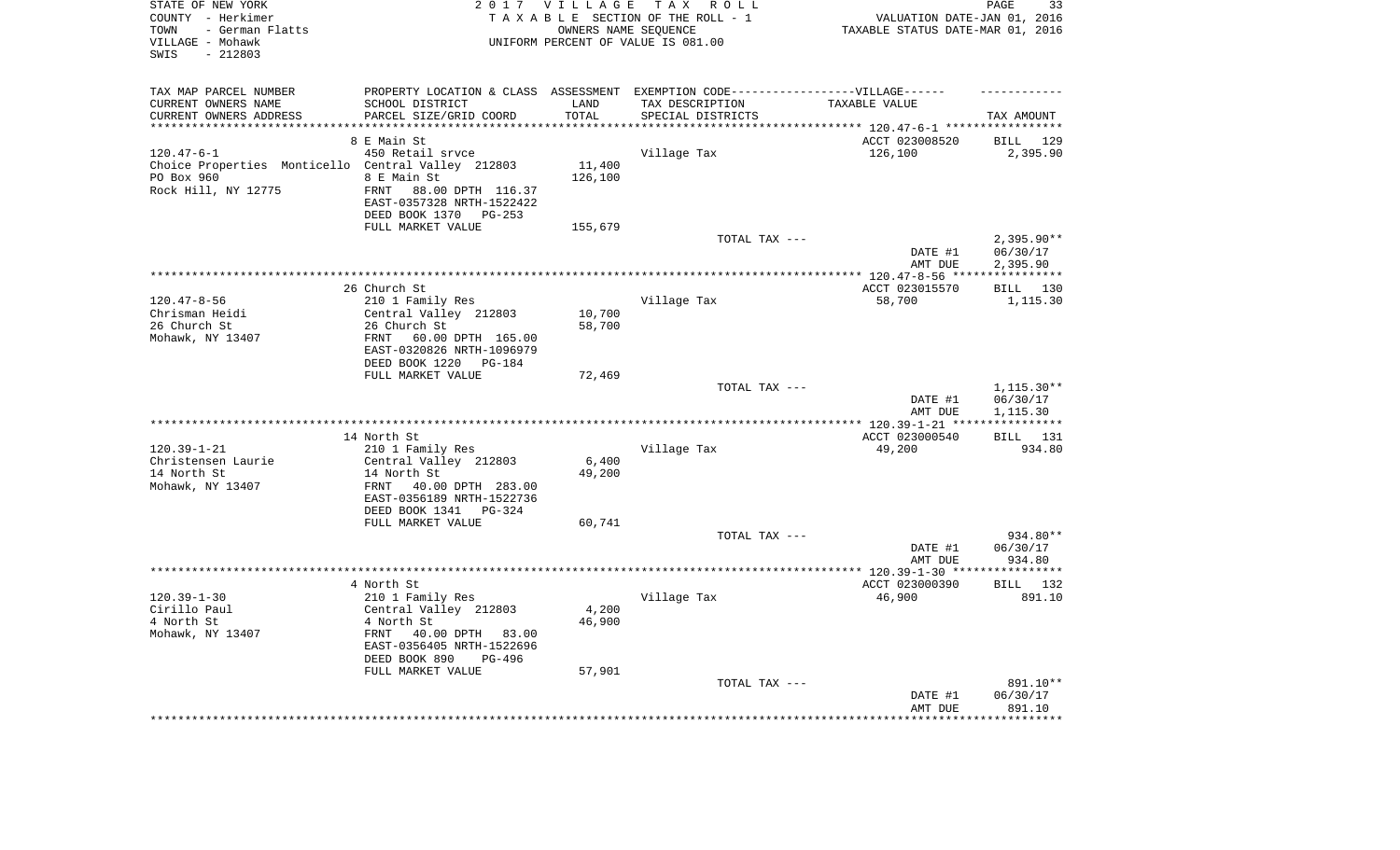| TAX MAP PARCEL NUMBER<br>PROPERTY LOCATION & CLASS ASSESSMENT EXEMPTION CODE----------------VILLAGE------<br>SCHOOL DISTRICT<br>CURRENT OWNERS NAME<br>LAND<br>TAX DESCRIPTION<br>TAXABLE VALUE<br>PARCEL SIZE/GRID COORD<br>TOTAL<br>CURRENT OWNERS ADDRESS<br>SPECIAL DISTRICTS<br>TAX AMOUNT<br>**********************<br>****************************<br>***********<br>26A E Main St<br>ACCT 197630<br>BILL 133<br>$120.40 - 2 - 48$<br>210 1 Family Res<br>Village Tax<br>24,500<br>465.50<br>Central Valley 212803<br>4,400<br>Claire Dekanek Rev Trust<br>Claire Dekanek Trustee<br>26a E Main St<br>24,500<br>33.00 DPTH<br>3370 Silverton Ave<br>FRNT<br>75.00<br>Wantagh, NY 11793<br>EAST-0357622 NRTH-1522451<br>DEED BOOK 1603<br>PG-275<br>PRIOR OWNER ON 3/01/2016<br>FULL MARKET VALUE<br>30,247<br>Dekanek Claire<br>TOTAL TAX ---<br>$465.50**$<br>DATE #1<br>06/30/17<br>465.50<br>AMT DUE<br>***********<br>18 Orchard St<br>ACCT 023010110<br>134<br>BILL<br>$120.48 - 1 - 14$<br>210 1 Family Res<br>Village Tax<br>45,099<br>856.88<br>Clanton Jason<br>Central Valley 212803<br>5,400<br>Clanton Dana Guido<br>18 Orchard St<br>45,099<br>18 Orchard St<br>30.00 DPTH 138.00<br>FRNT<br>Mohawk, NY 13407<br>EAST-0358224 NRTH-1522220<br>DEED BOOK 924<br>$PG-10$<br>FULL MARKET VALUE<br>55,678<br>856.88**<br>TOTAL TAX ---<br>DATE #1<br>06/30/17<br>856.88<br>AMT DUE<br>43 Green St<br>ACCT 023013620<br>BILL 135<br>$120.48 - 1 - 64$<br>210 1 Family Res<br>Village Tax<br>31,500<br>598.50<br>Clapper Chapman<br>Central Valley 212803<br>8,200<br>Clapper Sharon<br>43 Green St<br>31,500<br>PO Box 83<br><b>FRNT</b><br>42.00 DPTH 175.00<br>Mohawk, NY 13407<br>EAST-0358008 NRTH-1520941<br>DEED BOOK 933<br>$PG-449$<br>FULL MARKET VALUE<br>38,889<br>598.50**<br>TOTAL TAX ---<br>DATE #1<br>06/30/17<br>598.50<br>AMT DUE<br>***** 120.39-2-11 ***<br>* * * * * * * * *<br>36 W Main St<br>ACCT 023001980<br><b>BILL</b> 136<br>$120.39 - 2 - 11$<br>283 Res w/Comuse<br>Village Tax<br>63,500<br>1,206.50<br>Clapper Richard<br>Central Valley 212803<br>10,400<br>Clapper Donna<br>60.00 DPTH<br>63,500<br>FRNT<br>90.00<br>34 Green St<br>EAST-0356734 NRTH-1522470<br>Mohawk, NY 13407<br>DEED BOOK 817<br>$PG-484$<br>FULL MARKET VALUE<br>78,395<br>$1,206.50**$<br>TOTAL TAX ---<br>06/30/17<br>DATE #1<br>1,206.50<br>AMT DUE<br>************<br>****************** | STATE OF NEW YORK<br>COUNTY - Herkimer<br>- German Flatts<br>TOWN<br>VILLAGE - Mohawk<br>$-212803$<br>SWIS | 2 0 1 7 | <b>VILLAGE</b><br>OWNERS NAME SEQUENCE | TAX ROLL<br>TAXABLE SECTION OF THE ROLL - 1<br>UNIFORM PERCENT OF VALUE IS 081.00 | VALUATION DATE-JAN 01, 2016<br>TAXABLE STATUS DATE-MAR 01, 2016 | 34<br>PAGE |
|----------------------------------------------------------------------------------------------------------------------------------------------------------------------------------------------------------------------------------------------------------------------------------------------------------------------------------------------------------------------------------------------------------------------------------------------------------------------------------------------------------------------------------------------------------------------------------------------------------------------------------------------------------------------------------------------------------------------------------------------------------------------------------------------------------------------------------------------------------------------------------------------------------------------------------------------------------------------------------------------------------------------------------------------------------------------------------------------------------------------------------------------------------------------------------------------------------------------------------------------------------------------------------------------------------------------------------------------------------------------------------------------------------------------------------------------------------------------------------------------------------------------------------------------------------------------------------------------------------------------------------------------------------------------------------------------------------------------------------------------------------------------------------------------------------------------------------------------------------------------------------------------------------------------------------------------------------------------------------------------------------------------------------------------------------------------------------------------------------------------------------------------------------------------------------------------------------------------------------------------------------------------------------------------------------------------------------------------------------------------------------------------------------------------|------------------------------------------------------------------------------------------------------------|---------|----------------------------------------|-----------------------------------------------------------------------------------|-----------------------------------------------------------------|------------|
|                                                                                                                                                                                                                                                                                                                                                                                                                                                                                                                                                                                                                                                                                                                                                                                                                                                                                                                                                                                                                                                                                                                                                                                                                                                                                                                                                                                                                                                                                                                                                                                                                                                                                                                                                                                                                                                                                                                                                                                                                                                                                                                                                                                                                                                                                                                                                                                                                      |                                                                                                            |         |                                        |                                                                                   |                                                                 |            |
|                                                                                                                                                                                                                                                                                                                                                                                                                                                                                                                                                                                                                                                                                                                                                                                                                                                                                                                                                                                                                                                                                                                                                                                                                                                                                                                                                                                                                                                                                                                                                                                                                                                                                                                                                                                                                                                                                                                                                                                                                                                                                                                                                                                                                                                                                                                                                                                                                      |                                                                                                            |         |                                        |                                                                                   |                                                                 |            |
|                                                                                                                                                                                                                                                                                                                                                                                                                                                                                                                                                                                                                                                                                                                                                                                                                                                                                                                                                                                                                                                                                                                                                                                                                                                                                                                                                                                                                                                                                                                                                                                                                                                                                                                                                                                                                                                                                                                                                                                                                                                                                                                                                                                                                                                                                                                                                                                                                      |                                                                                                            |         |                                        |                                                                                   |                                                                 |            |
|                                                                                                                                                                                                                                                                                                                                                                                                                                                                                                                                                                                                                                                                                                                                                                                                                                                                                                                                                                                                                                                                                                                                                                                                                                                                                                                                                                                                                                                                                                                                                                                                                                                                                                                                                                                                                                                                                                                                                                                                                                                                                                                                                                                                                                                                                                                                                                                                                      |                                                                                                            |         |                                        |                                                                                   |                                                                 |            |
|                                                                                                                                                                                                                                                                                                                                                                                                                                                                                                                                                                                                                                                                                                                                                                                                                                                                                                                                                                                                                                                                                                                                                                                                                                                                                                                                                                                                                                                                                                                                                                                                                                                                                                                                                                                                                                                                                                                                                                                                                                                                                                                                                                                                                                                                                                                                                                                                                      |                                                                                                            |         |                                        |                                                                                   |                                                                 |            |
|                                                                                                                                                                                                                                                                                                                                                                                                                                                                                                                                                                                                                                                                                                                                                                                                                                                                                                                                                                                                                                                                                                                                                                                                                                                                                                                                                                                                                                                                                                                                                                                                                                                                                                                                                                                                                                                                                                                                                                                                                                                                                                                                                                                                                                                                                                                                                                                                                      |                                                                                                            |         |                                        |                                                                                   |                                                                 |            |
|                                                                                                                                                                                                                                                                                                                                                                                                                                                                                                                                                                                                                                                                                                                                                                                                                                                                                                                                                                                                                                                                                                                                                                                                                                                                                                                                                                                                                                                                                                                                                                                                                                                                                                                                                                                                                                                                                                                                                                                                                                                                                                                                                                                                                                                                                                                                                                                                                      |                                                                                                            |         |                                        |                                                                                   |                                                                 |            |
|                                                                                                                                                                                                                                                                                                                                                                                                                                                                                                                                                                                                                                                                                                                                                                                                                                                                                                                                                                                                                                                                                                                                                                                                                                                                                                                                                                                                                                                                                                                                                                                                                                                                                                                                                                                                                                                                                                                                                                                                                                                                                                                                                                                                                                                                                                                                                                                                                      |                                                                                                            |         |                                        |                                                                                   |                                                                 |            |
|                                                                                                                                                                                                                                                                                                                                                                                                                                                                                                                                                                                                                                                                                                                                                                                                                                                                                                                                                                                                                                                                                                                                                                                                                                                                                                                                                                                                                                                                                                                                                                                                                                                                                                                                                                                                                                                                                                                                                                                                                                                                                                                                                                                                                                                                                                                                                                                                                      |                                                                                                            |         |                                        |                                                                                   |                                                                 |            |
|                                                                                                                                                                                                                                                                                                                                                                                                                                                                                                                                                                                                                                                                                                                                                                                                                                                                                                                                                                                                                                                                                                                                                                                                                                                                                                                                                                                                                                                                                                                                                                                                                                                                                                                                                                                                                                                                                                                                                                                                                                                                                                                                                                                                                                                                                                                                                                                                                      |                                                                                                            |         |                                        |                                                                                   |                                                                 |            |
|                                                                                                                                                                                                                                                                                                                                                                                                                                                                                                                                                                                                                                                                                                                                                                                                                                                                                                                                                                                                                                                                                                                                                                                                                                                                                                                                                                                                                                                                                                                                                                                                                                                                                                                                                                                                                                                                                                                                                                                                                                                                                                                                                                                                                                                                                                                                                                                                                      |                                                                                                            |         |                                        |                                                                                   |                                                                 |            |
|                                                                                                                                                                                                                                                                                                                                                                                                                                                                                                                                                                                                                                                                                                                                                                                                                                                                                                                                                                                                                                                                                                                                                                                                                                                                                                                                                                                                                                                                                                                                                                                                                                                                                                                                                                                                                                                                                                                                                                                                                                                                                                                                                                                                                                                                                                                                                                                                                      |                                                                                                            |         |                                        |                                                                                   |                                                                 |            |
|                                                                                                                                                                                                                                                                                                                                                                                                                                                                                                                                                                                                                                                                                                                                                                                                                                                                                                                                                                                                                                                                                                                                                                                                                                                                                                                                                                                                                                                                                                                                                                                                                                                                                                                                                                                                                                                                                                                                                                                                                                                                                                                                                                                                                                                                                                                                                                                                                      |                                                                                                            |         |                                        |                                                                                   |                                                                 |            |
|                                                                                                                                                                                                                                                                                                                                                                                                                                                                                                                                                                                                                                                                                                                                                                                                                                                                                                                                                                                                                                                                                                                                                                                                                                                                                                                                                                                                                                                                                                                                                                                                                                                                                                                                                                                                                                                                                                                                                                                                                                                                                                                                                                                                                                                                                                                                                                                                                      |                                                                                                            |         |                                        |                                                                                   |                                                                 |            |
|                                                                                                                                                                                                                                                                                                                                                                                                                                                                                                                                                                                                                                                                                                                                                                                                                                                                                                                                                                                                                                                                                                                                                                                                                                                                                                                                                                                                                                                                                                                                                                                                                                                                                                                                                                                                                                                                                                                                                                                                                                                                                                                                                                                                                                                                                                                                                                                                                      |                                                                                                            |         |                                        |                                                                                   |                                                                 |            |
|                                                                                                                                                                                                                                                                                                                                                                                                                                                                                                                                                                                                                                                                                                                                                                                                                                                                                                                                                                                                                                                                                                                                                                                                                                                                                                                                                                                                                                                                                                                                                                                                                                                                                                                                                                                                                                                                                                                                                                                                                                                                                                                                                                                                                                                                                                                                                                                                                      |                                                                                                            |         |                                        |                                                                                   |                                                                 |            |
|                                                                                                                                                                                                                                                                                                                                                                                                                                                                                                                                                                                                                                                                                                                                                                                                                                                                                                                                                                                                                                                                                                                                                                                                                                                                                                                                                                                                                                                                                                                                                                                                                                                                                                                                                                                                                                                                                                                                                                                                                                                                                                                                                                                                                                                                                                                                                                                                                      |                                                                                                            |         |                                        |                                                                                   |                                                                 |            |
|                                                                                                                                                                                                                                                                                                                                                                                                                                                                                                                                                                                                                                                                                                                                                                                                                                                                                                                                                                                                                                                                                                                                                                                                                                                                                                                                                                                                                                                                                                                                                                                                                                                                                                                                                                                                                                                                                                                                                                                                                                                                                                                                                                                                                                                                                                                                                                                                                      |                                                                                                            |         |                                        |                                                                                   |                                                                 |            |
|                                                                                                                                                                                                                                                                                                                                                                                                                                                                                                                                                                                                                                                                                                                                                                                                                                                                                                                                                                                                                                                                                                                                                                                                                                                                                                                                                                                                                                                                                                                                                                                                                                                                                                                                                                                                                                                                                                                                                                                                                                                                                                                                                                                                                                                                                                                                                                                                                      |                                                                                                            |         |                                        |                                                                                   |                                                                 |            |
|                                                                                                                                                                                                                                                                                                                                                                                                                                                                                                                                                                                                                                                                                                                                                                                                                                                                                                                                                                                                                                                                                                                                                                                                                                                                                                                                                                                                                                                                                                                                                                                                                                                                                                                                                                                                                                                                                                                                                                                                                                                                                                                                                                                                                                                                                                                                                                                                                      |                                                                                                            |         |                                        |                                                                                   |                                                                 |            |
|                                                                                                                                                                                                                                                                                                                                                                                                                                                                                                                                                                                                                                                                                                                                                                                                                                                                                                                                                                                                                                                                                                                                                                                                                                                                                                                                                                                                                                                                                                                                                                                                                                                                                                                                                                                                                                                                                                                                                                                                                                                                                                                                                                                                                                                                                                                                                                                                                      |                                                                                                            |         |                                        |                                                                                   |                                                                 |            |
|                                                                                                                                                                                                                                                                                                                                                                                                                                                                                                                                                                                                                                                                                                                                                                                                                                                                                                                                                                                                                                                                                                                                                                                                                                                                                                                                                                                                                                                                                                                                                                                                                                                                                                                                                                                                                                                                                                                                                                                                                                                                                                                                                                                                                                                                                                                                                                                                                      |                                                                                                            |         |                                        |                                                                                   |                                                                 |            |
|                                                                                                                                                                                                                                                                                                                                                                                                                                                                                                                                                                                                                                                                                                                                                                                                                                                                                                                                                                                                                                                                                                                                                                                                                                                                                                                                                                                                                                                                                                                                                                                                                                                                                                                                                                                                                                                                                                                                                                                                                                                                                                                                                                                                                                                                                                                                                                                                                      |                                                                                                            |         |                                        |                                                                                   |                                                                 |            |
|                                                                                                                                                                                                                                                                                                                                                                                                                                                                                                                                                                                                                                                                                                                                                                                                                                                                                                                                                                                                                                                                                                                                                                                                                                                                                                                                                                                                                                                                                                                                                                                                                                                                                                                                                                                                                                                                                                                                                                                                                                                                                                                                                                                                                                                                                                                                                                                                                      |                                                                                                            |         |                                        |                                                                                   |                                                                 |            |
|                                                                                                                                                                                                                                                                                                                                                                                                                                                                                                                                                                                                                                                                                                                                                                                                                                                                                                                                                                                                                                                                                                                                                                                                                                                                                                                                                                                                                                                                                                                                                                                                                                                                                                                                                                                                                                                                                                                                                                                                                                                                                                                                                                                                                                                                                                                                                                                                                      |                                                                                                            |         |                                        |                                                                                   |                                                                 |            |
|                                                                                                                                                                                                                                                                                                                                                                                                                                                                                                                                                                                                                                                                                                                                                                                                                                                                                                                                                                                                                                                                                                                                                                                                                                                                                                                                                                                                                                                                                                                                                                                                                                                                                                                                                                                                                                                                                                                                                                                                                                                                                                                                                                                                                                                                                                                                                                                                                      |                                                                                                            |         |                                        |                                                                                   |                                                                 |            |
|                                                                                                                                                                                                                                                                                                                                                                                                                                                                                                                                                                                                                                                                                                                                                                                                                                                                                                                                                                                                                                                                                                                                                                                                                                                                                                                                                                                                                                                                                                                                                                                                                                                                                                                                                                                                                                                                                                                                                                                                                                                                                                                                                                                                                                                                                                                                                                                                                      |                                                                                                            |         |                                        |                                                                                   |                                                                 |            |
|                                                                                                                                                                                                                                                                                                                                                                                                                                                                                                                                                                                                                                                                                                                                                                                                                                                                                                                                                                                                                                                                                                                                                                                                                                                                                                                                                                                                                                                                                                                                                                                                                                                                                                                                                                                                                                                                                                                                                                                                                                                                                                                                                                                                                                                                                                                                                                                                                      |                                                                                                            |         |                                        |                                                                                   |                                                                 |            |
|                                                                                                                                                                                                                                                                                                                                                                                                                                                                                                                                                                                                                                                                                                                                                                                                                                                                                                                                                                                                                                                                                                                                                                                                                                                                                                                                                                                                                                                                                                                                                                                                                                                                                                                                                                                                                                                                                                                                                                                                                                                                                                                                                                                                                                                                                                                                                                                                                      |                                                                                                            |         |                                        |                                                                                   |                                                                 |            |
|                                                                                                                                                                                                                                                                                                                                                                                                                                                                                                                                                                                                                                                                                                                                                                                                                                                                                                                                                                                                                                                                                                                                                                                                                                                                                                                                                                                                                                                                                                                                                                                                                                                                                                                                                                                                                                                                                                                                                                                                                                                                                                                                                                                                                                                                                                                                                                                                                      |                                                                                                            |         |                                        |                                                                                   |                                                                 |            |
|                                                                                                                                                                                                                                                                                                                                                                                                                                                                                                                                                                                                                                                                                                                                                                                                                                                                                                                                                                                                                                                                                                                                                                                                                                                                                                                                                                                                                                                                                                                                                                                                                                                                                                                                                                                                                                                                                                                                                                                                                                                                                                                                                                                                                                                                                                                                                                                                                      |                                                                                                            |         |                                        |                                                                                   |                                                                 |            |
|                                                                                                                                                                                                                                                                                                                                                                                                                                                                                                                                                                                                                                                                                                                                                                                                                                                                                                                                                                                                                                                                                                                                                                                                                                                                                                                                                                                                                                                                                                                                                                                                                                                                                                                                                                                                                                                                                                                                                                                                                                                                                                                                                                                                                                                                                                                                                                                                                      |                                                                                                            |         |                                        |                                                                                   |                                                                 |            |
|                                                                                                                                                                                                                                                                                                                                                                                                                                                                                                                                                                                                                                                                                                                                                                                                                                                                                                                                                                                                                                                                                                                                                                                                                                                                                                                                                                                                                                                                                                                                                                                                                                                                                                                                                                                                                                                                                                                                                                                                                                                                                                                                                                                                                                                                                                                                                                                                                      |                                                                                                            |         |                                        |                                                                                   |                                                                 |            |
|                                                                                                                                                                                                                                                                                                                                                                                                                                                                                                                                                                                                                                                                                                                                                                                                                                                                                                                                                                                                                                                                                                                                                                                                                                                                                                                                                                                                                                                                                                                                                                                                                                                                                                                                                                                                                                                                                                                                                                                                                                                                                                                                                                                                                                                                                                                                                                                                                      |                                                                                                            |         |                                        |                                                                                   |                                                                 |            |
|                                                                                                                                                                                                                                                                                                                                                                                                                                                                                                                                                                                                                                                                                                                                                                                                                                                                                                                                                                                                                                                                                                                                                                                                                                                                                                                                                                                                                                                                                                                                                                                                                                                                                                                                                                                                                                                                                                                                                                                                                                                                                                                                                                                                                                                                                                                                                                                                                      |                                                                                                            |         |                                        |                                                                                   |                                                                 |            |
|                                                                                                                                                                                                                                                                                                                                                                                                                                                                                                                                                                                                                                                                                                                                                                                                                                                                                                                                                                                                                                                                                                                                                                                                                                                                                                                                                                                                                                                                                                                                                                                                                                                                                                                                                                                                                                                                                                                                                                                                                                                                                                                                                                                                                                                                                                                                                                                                                      |                                                                                                            |         |                                        |                                                                                   |                                                                 |            |
|                                                                                                                                                                                                                                                                                                                                                                                                                                                                                                                                                                                                                                                                                                                                                                                                                                                                                                                                                                                                                                                                                                                                                                                                                                                                                                                                                                                                                                                                                                                                                                                                                                                                                                                                                                                                                                                                                                                                                                                                                                                                                                                                                                                                                                                                                                                                                                                                                      |                                                                                                            |         |                                        |                                                                                   |                                                                 |            |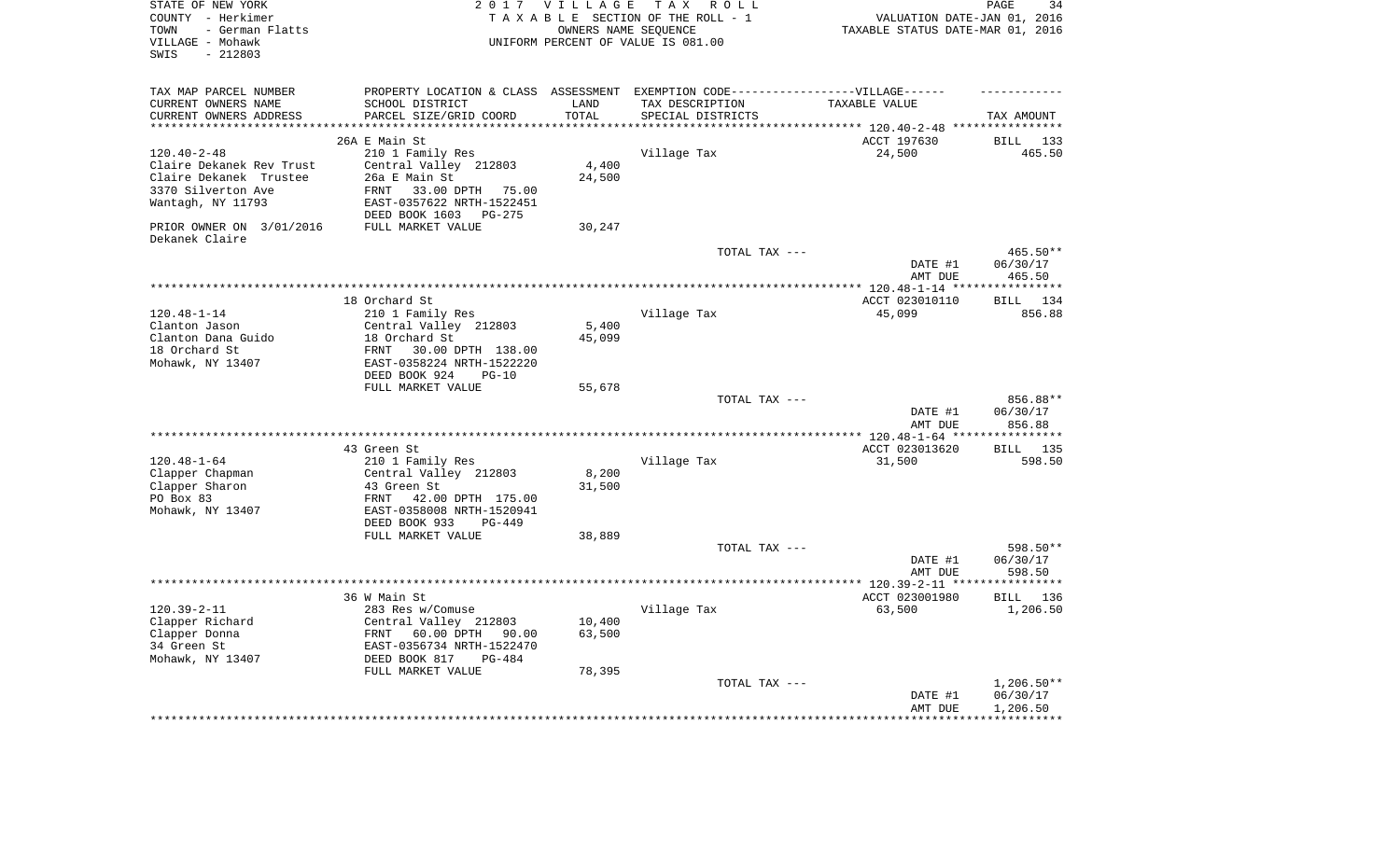| STATE OF NEW YORK<br>COUNTY - Herkimer<br>TOWN<br>- German Flatts<br>VILLAGE - Mohawk<br>SWIS<br>$-212803$ |                                                                                   | 2017 VILLAGE | T A X<br>R O L L<br>TAXABLE SECTION OF THE ROLL - 1<br>OWNERS NAME SEQUENCE<br>UNIFORM PERCENT OF VALUE IS 081.00 | VALUATION DATE-JAN 01, 2016<br>TAXABLE STATUS DATE-MAR 01, 2016 | PAGE<br>35         |
|------------------------------------------------------------------------------------------------------------|-----------------------------------------------------------------------------------|--------------|-------------------------------------------------------------------------------------------------------------------|-----------------------------------------------------------------|--------------------|
| TAX MAP PARCEL NUMBER                                                                                      | PROPERTY LOCATION & CLASS ASSESSMENT EXEMPTION CODE-----------------VILLAGE------ |              |                                                                                                                   |                                                                 |                    |
| CURRENT OWNERS NAME                                                                                        | SCHOOL DISTRICT                                                                   | LAND         | TAX DESCRIPTION                                                                                                   | TAXABLE VALUE                                                   |                    |
| CURRENT OWNERS ADDRESS<br>********************                                                             | PARCEL SIZE/GRID COORD<br>****************                                        | TOTAL        | SPECIAL DISTRICTS                                                                                                 |                                                                 | TAX AMOUNT         |
|                                                                                                            | 34 Green St                                                                       |              |                                                                                                                   | ACCT 023014250                                                  | BILL<br>137        |
| $120.47 - 9 - 48$                                                                                          | 210 1 Family Res                                                                  |              | VET COM V 41137                                                                                                   | 12,150                                                          |                    |
| Clapper Richard                                                                                            | Central Valley 212803                                                             | 9,300        | Village Tax                                                                                                       | 45,450                                                          | 863.55             |
| Tallman Donna                                                                                              | 34 Green St                                                                       | 57,600       |                                                                                                                   |                                                                 |                    |
| 34 Green St                                                                                                | FRNT<br>60.00 DPTH 120.00                                                         |              |                                                                                                                   |                                                                 |                    |
| Mohawk, NY 13407                                                                                           | EAST-0357900 NRTH-1521283                                                         |              |                                                                                                                   |                                                                 |                    |
|                                                                                                            | DEED BOOK 710<br>PG-453                                                           |              |                                                                                                                   |                                                                 |                    |
|                                                                                                            | FULL MARKET VALUE                                                                 | 71,111       |                                                                                                                   |                                                                 |                    |
|                                                                                                            |                                                                                   |              | TOTAL TAX ---                                                                                                     |                                                                 | 863.55**           |
|                                                                                                            |                                                                                   |              |                                                                                                                   | DATE #1                                                         | 06/30/17           |
|                                                                                                            |                                                                                   |              |                                                                                                                   | AMT DUE                                                         | 863.55             |
|                                                                                                            | 28 Green St                                                                       |              |                                                                                                                   | ACCT 023014160                                                  | BILL 138           |
| $120.47 - 9 - 51$                                                                                          | 210 1 Family Res                                                                  |              | Village Tax                                                                                                       | 56,400                                                          | 1,071.60           |
| Clapper Richard Jr                                                                                         | Central Valley 212803                                                             | 7,100        | XC491 Water relevy                                                                                                | 238.64 MT M                                                     | 238.64             |
| Clapper Linda                                                                                              | 28 Green St                                                                       | 56,400       |                                                                                                                   |                                                                 |                    |
| 28 Green St                                                                                                | partial on addition                                                               |              |                                                                                                                   |                                                                 |                    |
| Mohawk, NY 13407                                                                                           | FRNT 42.00 DPTH 120.00                                                            |              |                                                                                                                   |                                                                 |                    |
|                                                                                                            | EAST-0357942 NRTH-1521427                                                         |              |                                                                                                                   |                                                                 |                    |
|                                                                                                            | DEED BOOK 1108<br>PG-487                                                          |              |                                                                                                                   |                                                                 |                    |
|                                                                                                            | FULL MARKET VALUE                                                                 | 69,630       | TOTAL TAX ---                                                                                                     |                                                                 | $1,310.24**$       |
|                                                                                                            |                                                                                   |              |                                                                                                                   | DATE #1                                                         | 06/30/17           |
|                                                                                                            |                                                                                   |              |                                                                                                                   | AMT DUE                                                         | 1,310.24           |
|                                                                                                            |                                                                                   |              |                                                                                                                   | ************** 120.48-1-35 ****                                 | ************       |
|                                                                                                            | 32 Marshall Ave                                                                   |              |                                                                                                                   | ACCT 023012600                                                  | <b>BILL</b><br>139 |
| $120.48 - 1 - 35$                                                                                          | 210 1 Family Res                                                                  |              | Village Tax                                                                                                       | 54,600                                                          | 1,037.40           |
| Clark John                                                                                                 | Central Valley 212803                                                             | 8,500        |                                                                                                                   |                                                                 |                    |
| Clark Gloria                                                                                               | 32 Marshall Ave                                                                   | 54,600       |                                                                                                                   |                                                                 |                    |
| 32 Marshall Ave                                                                                            | FRNT<br>50.00 DPTH 120.00                                                         |              |                                                                                                                   |                                                                 |                    |
| Mohawk, NY 13407                                                                                           | EAST-0358743 NRTH-1522505                                                         |              |                                                                                                                   |                                                                 |                    |
|                                                                                                            | DEED BOOK 1229<br>PG-608<br>FULL MARKET VALUE                                     | 67,407       |                                                                                                                   |                                                                 |                    |
|                                                                                                            |                                                                                   |              | TOTAL TAX ---                                                                                                     |                                                                 | $1,037.40**$       |
|                                                                                                            |                                                                                   |              |                                                                                                                   | DATE #1                                                         | 06/30/17           |
|                                                                                                            |                                                                                   |              |                                                                                                                   | AMT DUE                                                         | 1,037.40           |
|                                                                                                            |                                                                                   |              |                                                                                                                   |                                                                 |                    |
|                                                                                                            | 6 W Center St                                                                     |              |                                                                                                                   | ACCT 023025680                                                  | 140<br>BILL        |
| $120.47 - 5 - 19$                                                                                          | 220 2 Family Res                                                                  |              | Village Tax                                                                                                       | 45,600                                                          | 866.40             |
| Collins Robert                                                                                             | Central Valley 212803                                                             | 7,500        |                                                                                                                   |                                                                 |                    |
| Collins Shawn                                                                                              | 6 W Center St                                                                     | 45,600       |                                                                                                                   |                                                                 |                    |
| PO Box 314                                                                                                 | 75.00 DPTH 63.30<br>FRNT                                                          |              |                                                                                                                   |                                                                 |                    |
| Mohawk, NY 13407                                                                                           | EAST-0356715 NRTH-1521295<br>DEED BOOK 1304 PG-890                                |              |                                                                                                                   |                                                                 |                    |
|                                                                                                            | FULL MARKET VALUE                                                                 | 56,296       |                                                                                                                   |                                                                 |                    |
|                                                                                                            |                                                                                   |              | TOTAL TAX ---                                                                                                     |                                                                 | 866.40**           |
|                                                                                                            |                                                                                   |              |                                                                                                                   | DATE #1                                                         | 06/30/17           |
|                                                                                                            |                                                                                   |              |                                                                                                                   | AMT DUE                                                         | 866.40             |
|                                                                                                            |                                                                                   |              |                                                                                                                   |                                                                 |                    |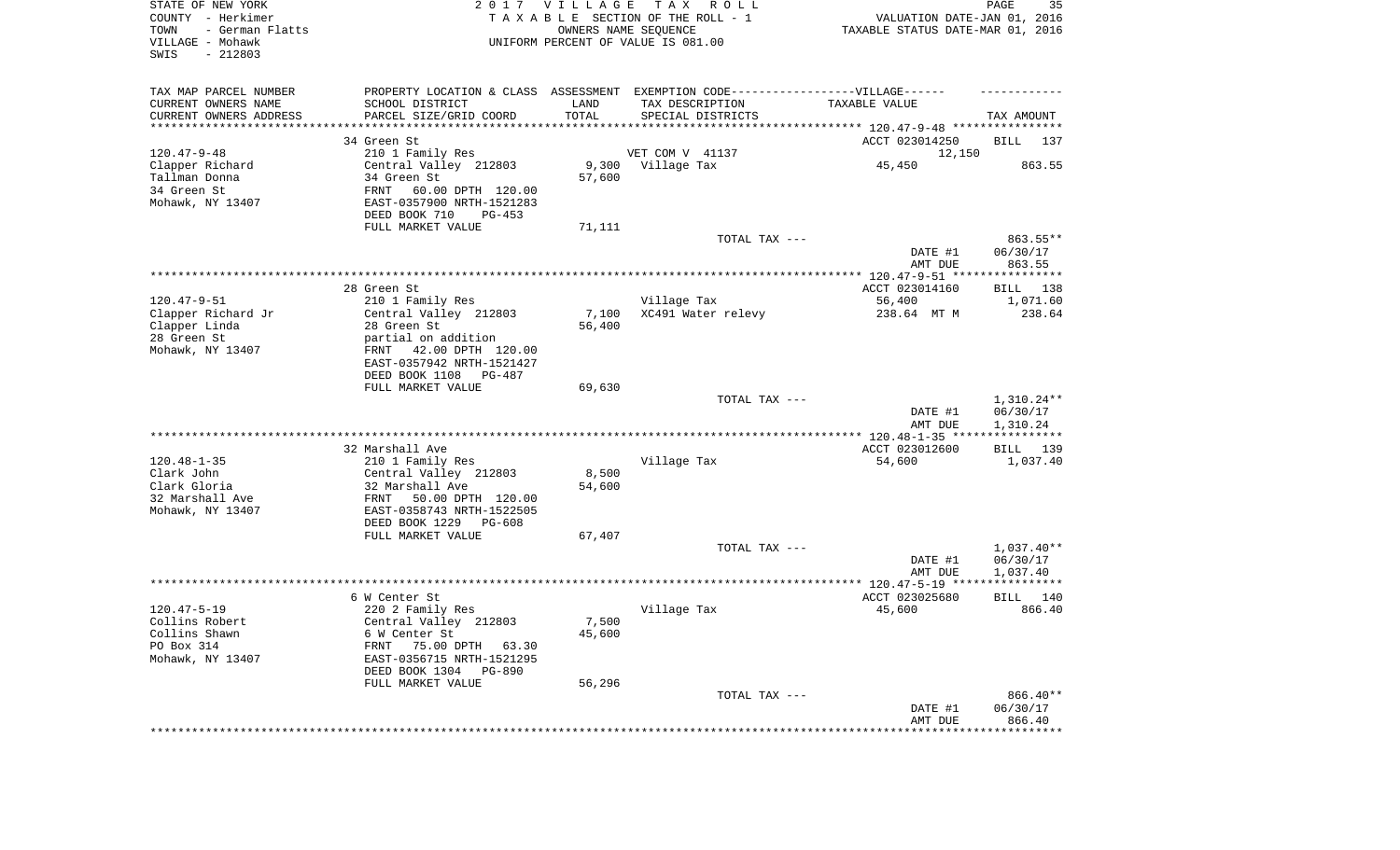| TAX MAP PARCEL NUMBER<br>PROPERTY LOCATION & CLASS ASSESSMENT EXEMPTION CODE----------------VILLAGE------<br>CURRENT OWNERS NAME<br>SCHOOL DISTRICT<br>LAND<br>TAX DESCRIPTION<br>TAXABLE VALUE<br>PARCEL SIZE/GRID COORD<br>CURRENT OWNERS ADDRESS<br>TOTAL<br>SPECIAL DISTRICTS<br>TAX AMOUNT<br>*********************<br>****************************<br>***********<br>8-10 West St<br>ACCT 023001410<br>BILL 141<br>$120.47 - 2 - 23$<br>220 2 Family Res<br>Village Tax<br>48,442<br>920.40<br>5,600<br>Collins Shelly<br>Central Valley 212803<br>Smith Bryan<br>8-10 West St<br>48,442<br>10 West St<br>57.00 DPTH 78.00<br>FRNT<br>Mohawk, NY 13357<br>EAST-0356141 NRTH-1522536<br>DEED BOOK 1310 PG-571<br>FULL MARKET VALUE<br>59,805<br>TOTAL TAX ---<br>$920.40**$<br>DATE #1<br>06/30/17<br>920.40<br>AMT DUE<br>9 Fulmer St<br>ACCT 023023070<br><b>BILL</b><br>142<br>$120.55 - 1 - 25$<br>210 1 Family Res<br>VET COM V 41137<br>12,150<br>Collis Arthur<br>Central Valley 212803<br>11,200<br>Village Tax<br>63,725<br>1,210.78<br>Collis Doris<br>75,875<br>9 Fulmer St<br>9 Fulmer St<br>FRNT<br>50.00 DPTH 115.70<br>Mohawk, NY 13407<br>EAST-0356115 NRTH-1519937<br>DEED BOOK 788<br><b>PG-481</b><br>FULL MARKET VALUE<br>93,673<br>TOTAL TAX ---<br>1,210.78**<br>DATE #1<br>06/30/17<br>AMT DUE<br>1,210.78<br>* * * * * * * * * * *<br>9 Canal St<br>ACCT 180610<br>BILL 143<br>$120.39 - 3 - 29.1$<br>311 Res vac land<br>Village Tax<br>11,900<br>226.10<br>Columbia Center LLC<br>Central Valley 212803<br>11,900<br>1021 Jordanville Rd<br>11,900<br>Canal St<br>Ilion, NY 13357<br>FRNT 241.10 DPTH 110.00<br>EAST-0357618 NRTH-1523038<br>DEED BOOK 1498 PG-863<br>FULL MARKET VALUE<br>14,691<br>226.10**<br>TOTAL TAX ---<br>DATE #1<br>06/30/17<br>226.10<br>AMT DUE<br>1 North St<br>ACCT 186311<br>BILL 144<br>$120.47 - 2 - 28$<br>Village Tax<br>220 2 Family Res<br>43,732<br>830.91<br>Conant Jeremy<br>Central Valley 212803<br>6,600<br>1 North St<br>1 North St E<br>43,732<br>Mohawk, NY 13407<br>FRNT<br>51.00 DPTH 125.00<br>EAST-0356369 NRTH-1522542<br>DEED BOOK 1533<br>PG-764<br>FULL MARKET VALUE<br>53,990<br>TOTAL TAX ---<br>830.91**<br>06/30/17<br>DATE #1<br>AMT DUE<br>830.91<br>* * * * * * * * * | STATE OF NEW YORK<br>COUNTY - Herkimer<br>- German Flatts<br>TOWN<br>VILLAGE - Mohawk<br>$-212803$<br>SWIS | 2017 VILLAGE<br>OWNERS NAME SEQUENCE | TAX ROLL<br>TAXABLE SECTION OF THE ROLL - 1<br>UNIFORM PERCENT OF VALUE IS 081.00 | VALUATION DATE-JAN 01, 2016<br>TAXABLE STATUS DATE-MAR 01, 2016 | PAGE<br>36 |
|------------------------------------------------------------------------------------------------------------------------------------------------------------------------------------------------------------------------------------------------------------------------------------------------------------------------------------------------------------------------------------------------------------------------------------------------------------------------------------------------------------------------------------------------------------------------------------------------------------------------------------------------------------------------------------------------------------------------------------------------------------------------------------------------------------------------------------------------------------------------------------------------------------------------------------------------------------------------------------------------------------------------------------------------------------------------------------------------------------------------------------------------------------------------------------------------------------------------------------------------------------------------------------------------------------------------------------------------------------------------------------------------------------------------------------------------------------------------------------------------------------------------------------------------------------------------------------------------------------------------------------------------------------------------------------------------------------------------------------------------------------------------------------------------------------------------------------------------------------------------------------------------------------------------------------------------------------------------------------------------------------------------------------------------------------------------------------------------------------------------------------------------------------------------------------------------------------------------------------------------------------------|------------------------------------------------------------------------------------------------------------|--------------------------------------|-----------------------------------------------------------------------------------|-----------------------------------------------------------------|------------|
|                                                                                                                                                                                                                                                                                                                                                                                                                                                                                                                                                                                                                                                                                                                                                                                                                                                                                                                                                                                                                                                                                                                                                                                                                                                                                                                                                                                                                                                                                                                                                                                                                                                                                                                                                                                                                                                                                                                                                                                                                                                                                                                                                                                                                                                                  |                                                                                                            |                                      |                                                                                   |                                                                 |            |
|                                                                                                                                                                                                                                                                                                                                                                                                                                                                                                                                                                                                                                                                                                                                                                                                                                                                                                                                                                                                                                                                                                                                                                                                                                                                                                                                                                                                                                                                                                                                                                                                                                                                                                                                                                                                                                                                                                                                                                                                                                                                                                                                                                                                                                                                  |                                                                                                            |                                      |                                                                                   |                                                                 |            |
|                                                                                                                                                                                                                                                                                                                                                                                                                                                                                                                                                                                                                                                                                                                                                                                                                                                                                                                                                                                                                                                                                                                                                                                                                                                                                                                                                                                                                                                                                                                                                                                                                                                                                                                                                                                                                                                                                                                                                                                                                                                                                                                                                                                                                                                                  |                                                                                                            |                                      |                                                                                   |                                                                 |            |
|                                                                                                                                                                                                                                                                                                                                                                                                                                                                                                                                                                                                                                                                                                                                                                                                                                                                                                                                                                                                                                                                                                                                                                                                                                                                                                                                                                                                                                                                                                                                                                                                                                                                                                                                                                                                                                                                                                                                                                                                                                                                                                                                                                                                                                                                  |                                                                                                            |                                      |                                                                                   |                                                                 |            |
|                                                                                                                                                                                                                                                                                                                                                                                                                                                                                                                                                                                                                                                                                                                                                                                                                                                                                                                                                                                                                                                                                                                                                                                                                                                                                                                                                                                                                                                                                                                                                                                                                                                                                                                                                                                                                                                                                                                                                                                                                                                                                                                                                                                                                                                                  |                                                                                                            |                                      |                                                                                   |                                                                 |            |
|                                                                                                                                                                                                                                                                                                                                                                                                                                                                                                                                                                                                                                                                                                                                                                                                                                                                                                                                                                                                                                                                                                                                                                                                                                                                                                                                                                                                                                                                                                                                                                                                                                                                                                                                                                                                                                                                                                                                                                                                                                                                                                                                                                                                                                                                  |                                                                                                            |                                      |                                                                                   |                                                                 |            |
|                                                                                                                                                                                                                                                                                                                                                                                                                                                                                                                                                                                                                                                                                                                                                                                                                                                                                                                                                                                                                                                                                                                                                                                                                                                                                                                                                                                                                                                                                                                                                                                                                                                                                                                                                                                                                                                                                                                                                                                                                                                                                                                                                                                                                                                                  |                                                                                                            |                                      |                                                                                   |                                                                 |            |
|                                                                                                                                                                                                                                                                                                                                                                                                                                                                                                                                                                                                                                                                                                                                                                                                                                                                                                                                                                                                                                                                                                                                                                                                                                                                                                                                                                                                                                                                                                                                                                                                                                                                                                                                                                                                                                                                                                                                                                                                                                                                                                                                                                                                                                                                  |                                                                                                            |                                      |                                                                                   |                                                                 |            |
|                                                                                                                                                                                                                                                                                                                                                                                                                                                                                                                                                                                                                                                                                                                                                                                                                                                                                                                                                                                                                                                                                                                                                                                                                                                                                                                                                                                                                                                                                                                                                                                                                                                                                                                                                                                                                                                                                                                                                                                                                                                                                                                                                                                                                                                                  |                                                                                                            |                                      |                                                                                   |                                                                 |            |
|                                                                                                                                                                                                                                                                                                                                                                                                                                                                                                                                                                                                                                                                                                                                                                                                                                                                                                                                                                                                                                                                                                                                                                                                                                                                                                                                                                                                                                                                                                                                                                                                                                                                                                                                                                                                                                                                                                                                                                                                                                                                                                                                                                                                                                                                  |                                                                                                            |                                      |                                                                                   |                                                                 |            |
|                                                                                                                                                                                                                                                                                                                                                                                                                                                                                                                                                                                                                                                                                                                                                                                                                                                                                                                                                                                                                                                                                                                                                                                                                                                                                                                                                                                                                                                                                                                                                                                                                                                                                                                                                                                                                                                                                                                                                                                                                                                                                                                                                                                                                                                                  |                                                                                                            |                                      |                                                                                   |                                                                 |            |
|                                                                                                                                                                                                                                                                                                                                                                                                                                                                                                                                                                                                                                                                                                                                                                                                                                                                                                                                                                                                                                                                                                                                                                                                                                                                                                                                                                                                                                                                                                                                                                                                                                                                                                                                                                                                                                                                                                                                                                                                                                                                                                                                                                                                                                                                  |                                                                                                            |                                      |                                                                                   |                                                                 |            |
|                                                                                                                                                                                                                                                                                                                                                                                                                                                                                                                                                                                                                                                                                                                                                                                                                                                                                                                                                                                                                                                                                                                                                                                                                                                                                                                                                                                                                                                                                                                                                                                                                                                                                                                                                                                                                                                                                                                                                                                                                                                                                                                                                                                                                                                                  |                                                                                                            |                                      |                                                                                   |                                                                 |            |
|                                                                                                                                                                                                                                                                                                                                                                                                                                                                                                                                                                                                                                                                                                                                                                                                                                                                                                                                                                                                                                                                                                                                                                                                                                                                                                                                                                                                                                                                                                                                                                                                                                                                                                                                                                                                                                                                                                                                                                                                                                                                                                                                                                                                                                                                  |                                                                                                            |                                      |                                                                                   |                                                                 |            |
|                                                                                                                                                                                                                                                                                                                                                                                                                                                                                                                                                                                                                                                                                                                                                                                                                                                                                                                                                                                                                                                                                                                                                                                                                                                                                                                                                                                                                                                                                                                                                                                                                                                                                                                                                                                                                                                                                                                                                                                                                                                                                                                                                                                                                                                                  |                                                                                                            |                                      |                                                                                   |                                                                 |            |
|                                                                                                                                                                                                                                                                                                                                                                                                                                                                                                                                                                                                                                                                                                                                                                                                                                                                                                                                                                                                                                                                                                                                                                                                                                                                                                                                                                                                                                                                                                                                                                                                                                                                                                                                                                                                                                                                                                                                                                                                                                                                                                                                                                                                                                                                  |                                                                                                            |                                      |                                                                                   |                                                                 |            |
|                                                                                                                                                                                                                                                                                                                                                                                                                                                                                                                                                                                                                                                                                                                                                                                                                                                                                                                                                                                                                                                                                                                                                                                                                                                                                                                                                                                                                                                                                                                                                                                                                                                                                                                                                                                                                                                                                                                                                                                                                                                                                                                                                                                                                                                                  |                                                                                                            |                                      |                                                                                   |                                                                 |            |
|                                                                                                                                                                                                                                                                                                                                                                                                                                                                                                                                                                                                                                                                                                                                                                                                                                                                                                                                                                                                                                                                                                                                                                                                                                                                                                                                                                                                                                                                                                                                                                                                                                                                                                                                                                                                                                                                                                                                                                                                                                                                                                                                                                                                                                                                  |                                                                                                            |                                      |                                                                                   |                                                                 |            |
|                                                                                                                                                                                                                                                                                                                                                                                                                                                                                                                                                                                                                                                                                                                                                                                                                                                                                                                                                                                                                                                                                                                                                                                                                                                                                                                                                                                                                                                                                                                                                                                                                                                                                                                                                                                                                                                                                                                                                                                                                                                                                                                                                                                                                                                                  |                                                                                                            |                                      |                                                                                   |                                                                 |            |
|                                                                                                                                                                                                                                                                                                                                                                                                                                                                                                                                                                                                                                                                                                                                                                                                                                                                                                                                                                                                                                                                                                                                                                                                                                                                                                                                                                                                                                                                                                                                                                                                                                                                                                                                                                                                                                                                                                                                                                                                                                                                                                                                                                                                                                                                  |                                                                                                            |                                      |                                                                                   |                                                                 |            |
|                                                                                                                                                                                                                                                                                                                                                                                                                                                                                                                                                                                                                                                                                                                                                                                                                                                                                                                                                                                                                                                                                                                                                                                                                                                                                                                                                                                                                                                                                                                                                                                                                                                                                                                                                                                                                                                                                                                                                                                                                                                                                                                                                                                                                                                                  |                                                                                                            |                                      |                                                                                   |                                                                 |            |
|                                                                                                                                                                                                                                                                                                                                                                                                                                                                                                                                                                                                                                                                                                                                                                                                                                                                                                                                                                                                                                                                                                                                                                                                                                                                                                                                                                                                                                                                                                                                                                                                                                                                                                                                                                                                                                                                                                                                                                                                                                                                                                                                                                                                                                                                  |                                                                                                            |                                      |                                                                                   |                                                                 |            |
|                                                                                                                                                                                                                                                                                                                                                                                                                                                                                                                                                                                                                                                                                                                                                                                                                                                                                                                                                                                                                                                                                                                                                                                                                                                                                                                                                                                                                                                                                                                                                                                                                                                                                                                                                                                                                                                                                                                                                                                                                                                                                                                                                                                                                                                                  |                                                                                                            |                                      |                                                                                   |                                                                 |            |
|                                                                                                                                                                                                                                                                                                                                                                                                                                                                                                                                                                                                                                                                                                                                                                                                                                                                                                                                                                                                                                                                                                                                                                                                                                                                                                                                                                                                                                                                                                                                                                                                                                                                                                                                                                                                                                                                                                                                                                                                                                                                                                                                                                                                                                                                  |                                                                                                            |                                      |                                                                                   |                                                                 |            |
|                                                                                                                                                                                                                                                                                                                                                                                                                                                                                                                                                                                                                                                                                                                                                                                                                                                                                                                                                                                                                                                                                                                                                                                                                                                                                                                                                                                                                                                                                                                                                                                                                                                                                                                                                                                                                                                                                                                                                                                                                                                                                                                                                                                                                                                                  |                                                                                                            |                                      |                                                                                   |                                                                 |            |
|                                                                                                                                                                                                                                                                                                                                                                                                                                                                                                                                                                                                                                                                                                                                                                                                                                                                                                                                                                                                                                                                                                                                                                                                                                                                                                                                                                                                                                                                                                                                                                                                                                                                                                                                                                                                                                                                                                                                                                                                                                                                                                                                                                                                                                                                  |                                                                                                            |                                      |                                                                                   |                                                                 |            |
|                                                                                                                                                                                                                                                                                                                                                                                                                                                                                                                                                                                                                                                                                                                                                                                                                                                                                                                                                                                                                                                                                                                                                                                                                                                                                                                                                                                                                                                                                                                                                                                                                                                                                                                                                                                                                                                                                                                                                                                                                                                                                                                                                                                                                                                                  |                                                                                                            |                                      |                                                                                   |                                                                 |            |
|                                                                                                                                                                                                                                                                                                                                                                                                                                                                                                                                                                                                                                                                                                                                                                                                                                                                                                                                                                                                                                                                                                                                                                                                                                                                                                                                                                                                                                                                                                                                                                                                                                                                                                                                                                                                                                                                                                                                                                                                                                                                                                                                                                                                                                                                  |                                                                                                            |                                      |                                                                                   |                                                                 |            |
|                                                                                                                                                                                                                                                                                                                                                                                                                                                                                                                                                                                                                                                                                                                                                                                                                                                                                                                                                                                                                                                                                                                                                                                                                                                                                                                                                                                                                                                                                                                                                                                                                                                                                                                                                                                                                                                                                                                                                                                                                                                                                                                                                                                                                                                                  |                                                                                                            |                                      |                                                                                   |                                                                 |            |
|                                                                                                                                                                                                                                                                                                                                                                                                                                                                                                                                                                                                                                                                                                                                                                                                                                                                                                                                                                                                                                                                                                                                                                                                                                                                                                                                                                                                                                                                                                                                                                                                                                                                                                                                                                                                                                                                                                                                                                                                                                                                                                                                                                                                                                                                  |                                                                                                            |                                      |                                                                                   |                                                                 |            |
|                                                                                                                                                                                                                                                                                                                                                                                                                                                                                                                                                                                                                                                                                                                                                                                                                                                                                                                                                                                                                                                                                                                                                                                                                                                                                                                                                                                                                                                                                                                                                                                                                                                                                                                                                                                                                                                                                                                                                                                                                                                                                                                                                                                                                                                                  |                                                                                                            |                                      |                                                                                   |                                                                 |            |
|                                                                                                                                                                                                                                                                                                                                                                                                                                                                                                                                                                                                                                                                                                                                                                                                                                                                                                                                                                                                                                                                                                                                                                                                                                                                                                                                                                                                                                                                                                                                                                                                                                                                                                                                                                                                                                                                                                                                                                                                                                                                                                                                                                                                                                                                  |                                                                                                            |                                      |                                                                                   |                                                                 |            |
|                                                                                                                                                                                                                                                                                                                                                                                                                                                                                                                                                                                                                                                                                                                                                                                                                                                                                                                                                                                                                                                                                                                                                                                                                                                                                                                                                                                                                                                                                                                                                                                                                                                                                                                                                                                                                                                                                                                                                                                                                                                                                                                                                                                                                                                                  |                                                                                                            |                                      |                                                                                   |                                                                 |            |
|                                                                                                                                                                                                                                                                                                                                                                                                                                                                                                                                                                                                                                                                                                                                                                                                                                                                                                                                                                                                                                                                                                                                                                                                                                                                                                                                                                                                                                                                                                                                                                                                                                                                                                                                                                                                                                                                                                                                                                                                                                                                                                                                                                                                                                                                  |                                                                                                            |                                      |                                                                                   |                                                                 |            |
|                                                                                                                                                                                                                                                                                                                                                                                                                                                                                                                                                                                                                                                                                                                                                                                                                                                                                                                                                                                                                                                                                                                                                                                                                                                                                                                                                                                                                                                                                                                                                                                                                                                                                                                                                                                                                                                                                                                                                                                                                                                                                                                                                                                                                                                                  |                                                                                                            |                                      |                                                                                   |                                                                 |            |
|                                                                                                                                                                                                                                                                                                                                                                                                                                                                                                                                                                                                                                                                                                                                                                                                                                                                                                                                                                                                                                                                                                                                                                                                                                                                                                                                                                                                                                                                                                                                                                                                                                                                                                                                                                                                                                                                                                                                                                                                                                                                                                                                                                                                                                                                  |                                                                                                            |                                      |                                                                                   |                                                                 |            |
|                                                                                                                                                                                                                                                                                                                                                                                                                                                                                                                                                                                                                                                                                                                                                                                                                                                                                                                                                                                                                                                                                                                                                                                                                                                                                                                                                                                                                                                                                                                                                                                                                                                                                                                                                                                                                                                                                                                                                                                                                                                                                                                                                                                                                                                                  |                                                                                                            |                                      |                                                                                   |                                                                 |            |
|                                                                                                                                                                                                                                                                                                                                                                                                                                                                                                                                                                                                                                                                                                                                                                                                                                                                                                                                                                                                                                                                                                                                                                                                                                                                                                                                                                                                                                                                                                                                                                                                                                                                                                                                                                                                                                                                                                                                                                                                                                                                                                                                                                                                                                                                  |                                                                                                            |                                      |                                                                                   |                                                                 |            |
|                                                                                                                                                                                                                                                                                                                                                                                                                                                                                                                                                                                                                                                                                                                                                                                                                                                                                                                                                                                                                                                                                                                                                                                                                                                                                                                                                                                                                                                                                                                                                                                                                                                                                                                                                                                                                                                                                                                                                                                                                                                                                                                                                                                                                                                                  |                                                                                                            |                                      |                                                                                   |                                                                 |            |
|                                                                                                                                                                                                                                                                                                                                                                                                                                                                                                                                                                                                                                                                                                                                                                                                                                                                                                                                                                                                                                                                                                                                                                                                                                                                                                                                                                                                                                                                                                                                                                                                                                                                                                                                                                                                                                                                                                                                                                                                                                                                                                                                                                                                                                                                  |                                                                                                            |                                      |                                                                                   |                                                                 |            |
|                                                                                                                                                                                                                                                                                                                                                                                                                                                                                                                                                                                                                                                                                                                                                                                                                                                                                                                                                                                                                                                                                                                                                                                                                                                                                                                                                                                                                                                                                                                                                                                                                                                                                                                                                                                                                                                                                                                                                                                                                                                                                                                                                                                                                                                                  |                                                                                                            |                                      |                                                                                   |                                                                 |            |
|                                                                                                                                                                                                                                                                                                                                                                                                                                                                                                                                                                                                                                                                                                                                                                                                                                                                                                                                                                                                                                                                                                                                                                                                                                                                                                                                                                                                                                                                                                                                                                                                                                                                                                                                                                                                                                                                                                                                                                                                                                                                                                                                                                                                                                                                  |                                                                                                            |                                      |                                                                                   |                                                                 |            |
|                                                                                                                                                                                                                                                                                                                                                                                                                                                                                                                                                                                                                                                                                                                                                                                                                                                                                                                                                                                                                                                                                                                                                                                                                                                                                                                                                                                                                                                                                                                                                                                                                                                                                                                                                                                                                                                                                                                                                                                                                                                                                                                                                                                                                                                                  |                                                                                                            |                                      |                                                                                   |                                                                 |            |
|                                                                                                                                                                                                                                                                                                                                                                                                                                                                                                                                                                                                                                                                                                                                                                                                                                                                                                                                                                                                                                                                                                                                                                                                                                                                                                                                                                                                                                                                                                                                                                                                                                                                                                                                                                                                                                                                                                                                                                                                                                                                                                                                                                                                                                                                  |                                                                                                            |                                      |                                                                                   |                                                                 |            |
|                                                                                                                                                                                                                                                                                                                                                                                                                                                                                                                                                                                                                                                                                                                                                                                                                                                                                                                                                                                                                                                                                                                                                                                                                                                                                                                                                                                                                                                                                                                                                                                                                                                                                                                                                                                                                                                                                                                                                                                                                                                                                                                                                                                                                                                                  |                                                                                                            |                                      |                                                                                   |                                                                 |            |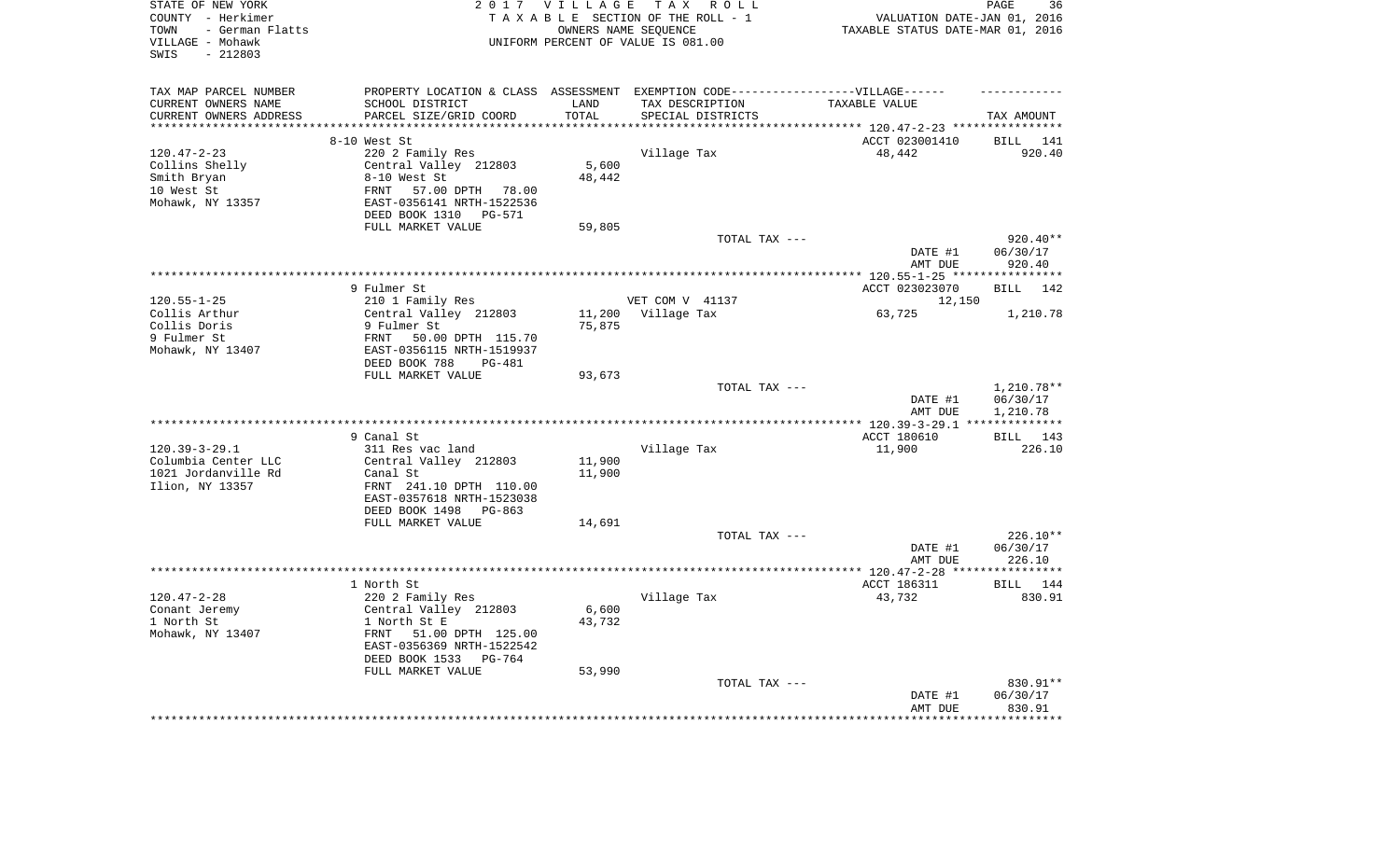| STATE OF NEW YORK<br>COUNTY - Herkimer<br>- German Flatts<br>TOWN<br>VILLAGE - Mohawk<br>$-212803$<br>SWIS | 2 0 1 7                                                | <b>VILLAGE</b><br>OWNERS NAME SEQUENCE | TAX ROLL<br>TAXABLE SECTION OF THE ROLL - 1<br>UNIFORM PERCENT OF VALUE IS 081.00 | VALUATION DATE-JAN 01, 2016<br>TAXABLE STATUS DATE-MAR 01, 2016 | 37<br>PAGE               |
|------------------------------------------------------------------------------------------------------------|--------------------------------------------------------|----------------------------------------|-----------------------------------------------------------------------------------|-----------------------------------------------------------------|--------------------------|
| TAX MAP PARCEL NUMBER                                                                                      |                                                        |                                        | PROPERTY LOCATION & CLASS ASSESSMENT EXEMPTION CODE-----------------VILLAGE------ |                                                                 |                          |
| CURRENT OWNERS NAME                                                                                        | SCHOOL DISTRICT                                        | LAND                                   | TAX DESCRIPTION                                                                   | TAXABLE VALUE                                                   |                          |
| CURRENT OWNERS ADDRESS<br>*********************                                                            | PARCEL SIZE/GRID COORD<br>***************************  | TOTAL<br>**********                    | SPECIAL DISTRICTS                                                                 |                                                                 | TAX AMOUNT               |
|                                                                                                            | 22 Fulmer St                                           |                                        |                                                                                   | ACCT 023023490                                                  | BILL 145                 |
| $120.55 - 1 - 21$                                                                                          | 210 1 Family Res                                       |                                        | Village Tax                                                                       | 76,900                                                          | 1,461.10                 |
| Conant Paul                                                                                                | Central Valley 212803                                  | 14,300                                 |                                                                                   |                                                                 |                          |
| Conant Cathy                                                                                               | 22 Fulmer St                                           | 76,900                                 |                                                                                   |                                                                 |                          |
| 22 Fulmer St                                                                                               | FRNT 161.80 DPTH 105.00                                |                                        |                                                                                   |                                                                 |                          |
| Mohawk, NY 13407                                                                                           | EAST-0355811 NRTH-1520165                              |                                        |                                                                                   |                                                                 |                          |
|                                                                                                            | DEED BOOK 851<br>$PG-450$                              |                                        |                                                                                   |                                                                 |                          |
|                                                                                                            | FULL MARKET VALUE                                      | 94,938                                 |                                                                                   |                                                                 |                          |
|                                                                                                            |                                                        |                                        | TOTAL TAX ---                                                                     |                                                                 | $1,461.10**$             |
|                                                                                                            |                                                        |                                        |                                                                                   | DATE #1                                                         | 06/30/17                 |
|                                                                                                            |                                                        |                                        |                                                                                   | AMT DUE                                                         | 1,461.10<br>***********  |
|                                                                                                            | 127 W Main St                                          |                                        |                                                                                   | ACCT 023004770                                                  | 146<br>BILL              |
| $120.46 - 2 - 29$                                                                                          | 483 Converted Re                                       |                                        | Village Tax                                                                       | 121,100                                                         | 2,300.90                 |
| Conigilaro Joseph                                                                                          | Central Valley 212803                                  | 9,600                                  |                                                                                   |                                                                 |                          |
| Conigliaro Carol                                                                                           | 127 W Main St                                          | 121,100                                |                                                                                   |                                                                 |                          |
| 1121 Herkimer Rd                                                                                           | FRNT 120.00 DPTH 92.00                                 |                                        |                                                                                   |                                                                 |                          |
| Utica, NY 13502                                                                                            | EAST-0353862 NRTH-1521824                              |                                        |                                                                                   |                                                                 |                          |
|                                                                                                            | DEED BOOK 1229<br>$PG-97$                              |                                        |                                                                                   |                                                                 |                          |
|                                                                                                            | FULL MARKET VALUE                                      | 149,506                                |                                                                                   |                                                                 |                          |
|                                                                                                            |                                                        |                                        | TOTAL TAX ---                                                                     | DATE #1                                                         | $2,300.90**$<br>06/30/17 |
|                                                                                                            |                                                        |                                        |                                                                                   | AMT DUE                                                         | 2,300.90                 |
|                                                                                                            |                                                        |                                        |                                                                                   |                                                                 | * * * * * * * * * * *    |
|                                                                                                            | 81 Walnut St                                           |                                        |                                                                                   | ACCT 023017070                                                  | BILL 147                 |
| $120.55 - 2 - 36$                                                                                          | 210 1 Family Res                                       |                                        | Village Tax                                                                       | 63,700                                                          | 1,210.30                 |
| Conte Carolyn                                                                                              | Central Valley 212803                                  | 12,600                                 |                                                                                   |                                                                 |                          |
| 81 Walnut St                                                                                               | 81 Walnut St                                           | 63,700                                 |                                                                                   |                                                                 |                          |
| Mohawk, NY 13407                                                                                           | 70.00 DPTH 126.85<br>FRNT                              |                                        |                                                                                   |                                                                 |                          |
|                                                                                                            | EAST-0357087 NRTH-1520032<br>DEED BOOK 1342 PG-866     |                                        |                                                                                   |                                                                 |                          |
|                                                                                                            | FULL MARKET VALUE                                      | 78,642                                 |                                                                                   |                                                                 |                          |
|                                                                                                            |                                                        |                                        | TOTAL TAX ---                                                                     |                                                                 | $1,210.30**$             |
|                                                                                                            |                                                        |                                        |                                                                                   | DATE #1                                                         | 06/30/17                 |
|                                                                                                            |                                                        |                                        |                                                                                   | AMT DUE                                                         | 1,210.30                 |
|                                                                                                            |                                                        |                                        |                                                                                   |                                                                 | ***********              |
|                                                                                                            | 30 E Center St                                         |                                        |                                                                                   | ACCT 023018480                                                  | BILL 148                 |
| $120.47 - 9 - 43$                                                                                          | 210 1 Family Res                                       |                                        | Village Tax                                                                       | 36,000                                                          | 684.00                   |
| Cook Kenneth R                                                                                             | Central Valley 212803                                  | 8,500                                  |                                                                                   |                                                                 |                          |
| Cook Helen                                                                                                 | 30 E Center St                                         | 36,000                                 |                                                                                   |                                                                 |                          |
| 30 E Center St<br>Mohawk, NY 13407                                                                         | 50.00 DPTH 120.00<br>FRNT<br>EAST-0357764 NRTH-1520923 |                                        |                                                                                   |                                                                 |                          |
|                                                                                                            | DEED BOOK 00579 PG-00586                               |                                        |                                                                                   |                                                                 |                          |
|                                                                                                            | FULL MARKET VALUE                                      | 44,444                                 |                                                                                   |                                                                 |                          |
|                                                                                                            |                                                        |                                        | TOTAL TAX ---                                                                     |                                                                 | 684.00**                 |
|                                                                                                            |                                                        |                                        |                                                                                   | DATE #1                                                         | 06/30/17                 |
|                                                                                                            |                                                        |                                        |                                                                                   | AMT DUE                                                         | 684.00                   |
|                                                                                                            |                                                        |                                        |                                                                                   | ****************                                                | ************             |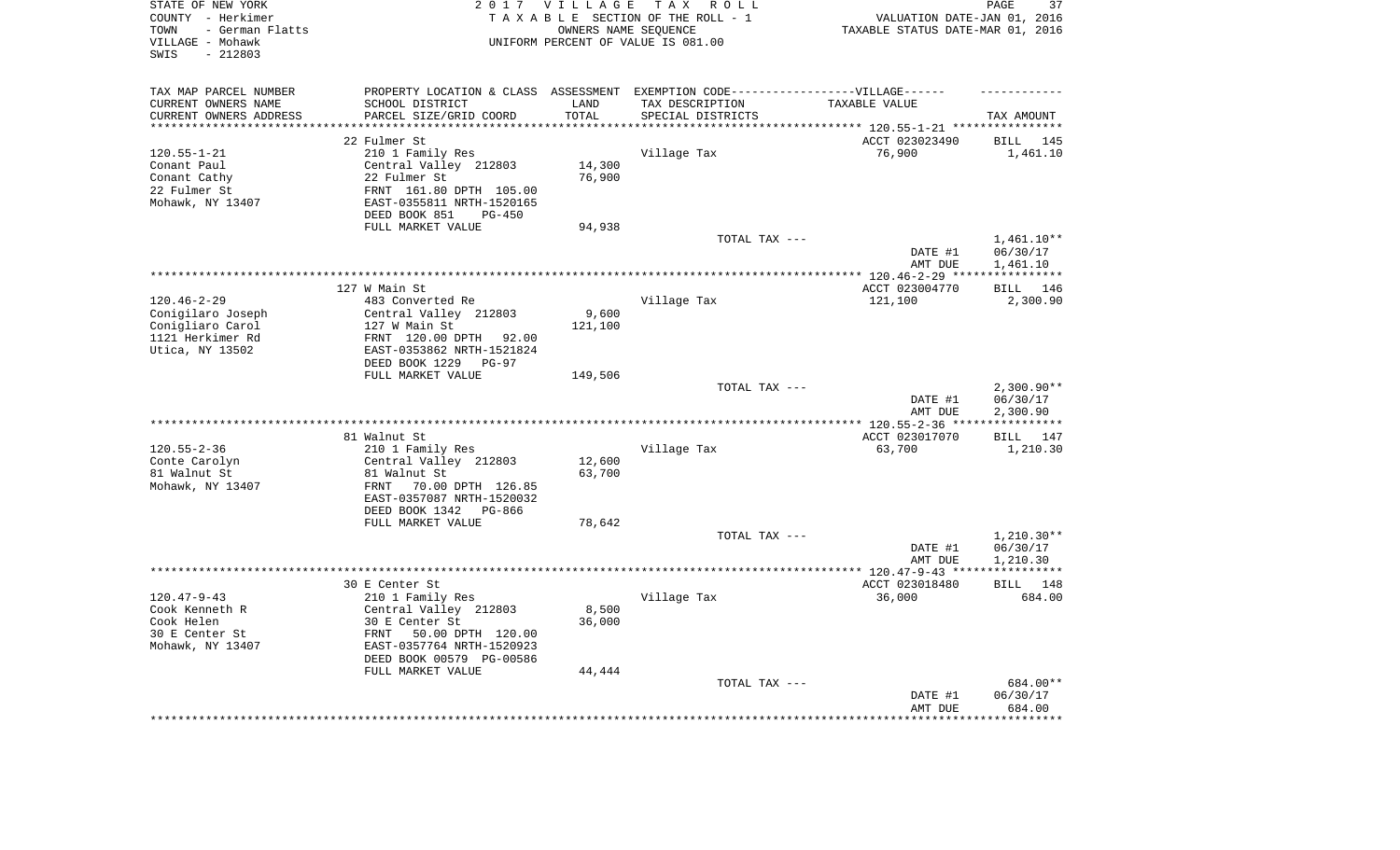| STATE OF NEW YORK<br>COUNTY - Herkimer<br>- German Flatts<br>TOWN<br>VILLAGE - Mohawk<br>SWIS<br>$-212803$ | 2 0 1 7                                                                           | <b>VILLAGE</b><br>OWNERS NAME SEQUENCE | T A X<br>R O L L<br>TAXABLE SECTION OF THE ROLL - 1<br>UNIFORM PERCENT OF VALUE IS 081.00 | VALUATION DATE-JAN 01, 2016<br>TAXABLE STATUS DATE-MAR 01, 2016 | PAGE<br>38               |
|------------------------------------------------------------------------------------------------------------|-----------------------------------------------------------------------------------|----------------------------------------|-------------------------------------------------------------------------------------------|-----------------------------------------------------------------|--------------------------|
| TAX MAP PARCEL NUMBER                                                                                      | PROPERTY LOCATION & CLASS ASSESSMENT EXEMPTION CODE-----------------VILLAGE------ |                                        |                                                                                           |                                                                 |                          |
| CURRENT OWNERS NAME                                                                                        | SCHOOL DISTRICT                                                                   | LAND                                   | TAX DESCRIPTION                                                                           | TAXABLE VALUE                                                   |                          |
| CURRENT OWNERS ADDRESS<br>*********************                                                            | PARCEL SIZE/GRID COORD                                                            | TOTAL                                  | SPECIAL DISTRICTS                                                                         |                                                                 | TAX AMOUNT               |
|                                                                                                            | 8 Canal St                                                                        |                                        |                                                                                           | ACCT 023006540                                                  | 149<br>BILL              |
| $120.39 - 3 - 46$                                                                                          | 220 2 Family Res                                                                  |                                        | Village Tax                                                                               | 19,050                                                          | 361.95                   |
| Cool Clay                                                                                                  | Central Valley 212803                                                             | 7,100                                  |                                                                                           |                                                                 |                          |
| 324 Third Ave                                                                                              | 8 Canal St                                                                        | 19,050                                 |                                                                                           |                                                                 |                          |
| Frankfort, NY 13340                                                                                        | FRNT<br>60.00 DPTH 120.00<br>EAST-0357517 NRTH-1522807                            |                                        |                                                                                           |                                                                 |                          |
|                                                                                                            | DEED BOOK 1166<br>PG-111                                                          |                                        |                                                                                           |                                                                 |                          |
|                                                                                                            | FULL MARKET VALUE                                                                 | 23,519                                 |                                                                                           |                                                                 |                          |
|                                                                                                            |                                                                                   |                                        | TOTAL TAX ---                                                                             |                                                                 | 361.95**                 |
|                                                                                                            |                                                                                   |                                        |                                                                                           | DATE #1                                                         | 06/30/17                 |
|                                                                                                            |                                                                                   |                                        |                                                                                           | AMT DUE                                                         | 361.95                   |
|                                                                                                            | 17 E Center St                                                                    |                                        |                                                                                           | ACCT 023018180                                                  | BILL 150                 |
| $120.47 - 8 - 49$                                                                                          | 210 1 Family Res                                                                  |                                        | Village Tax                                                                               | 74,200                                                          | 1,409.80                 |
| Cool Ryan                                                                                                  | Central Valley 212803<br>17 E Center St                                           | 8,100                                  |                                                                                           |                                                                 |                          |
| Cool Anne<br>17 E Center St                                                                                | FRNT<br>60.00 DPTH<br>90.00                                                       | 74,200                                 |                                                                                           |                                                                 |                          |
| Mohawk, NY 13407                                                                                           | EAST-0357595 NRTH-1521130                                                         |                                        |                                                                                           |                                                                 |                          |
|                                                                                                            | DEED BOOK 928<br><b>PG-107</b>                                                    |                                        |                                                                                           |                                                                 |                          |
|                                                                                                            | FULL MARKET VALUE                                                                 | 91,605                                 |                                                                                           |                                                                 |                          |
|                                                                                                            |                                                                                   |                                        | TOTAL TAX ---                                                                             | DATE #1                                                         | $1,409.80**$<br>06/30/17 |
|                                                                                                            |                                                                                   |                                        |                                                                                           | AMT DUE                                                         | 1,409.80                 |
|                                                                                                            |                                                                                   |                                        |                                                                                           |                                                                 |                          |
|                                                                                                            | 124 W Main St                                                                     |                                        |                                                                                           | ACCT 023002880                                                  | BILL 151                 |
| $120.46 - 1 - 29$<br>Cool Toni Lee                                                                         | 210 1 Family Res<br>Central Valley 212803                                         | 9,000                                  | Village Tax                                                                               | 41,300                                                          | 784.70                   |
| 124 W Main St                                                                                              | 124 W Main St                                                                     | 41,300                                 |                                                                                           |                                                                 |                          |
| Mohawk, NY 13407                                                                                           | 50.00 DPTH 110.00<br>FRNT                                                         |                                        |                                                                                           |                                                                 |                          |
|                                                                                                            | EAST-0354602 NRTH-1522038                                                         |                                        |                                                                                           |                                                                 |                          |
|                                                                                                            | DEED BOOK 1396<br>PG-482                                                          |                                        |                                                                                           |                                                                 |                          |
|                                                                                                            | FULL MARKET VALUE                                                                 | 50,988                                 | TOTAL TAX ---                                                                             |                                                                 | 784.70**                 |
|                                                                                                            |                                                                                   |                                        |                                                                                           | DATE #1                                                         | 06/30/17                 |
|                                                                                                            |                                                                                   |                                        |                                                                                           | AMT DUE                                                         | 784.70                   |
|                                                                                                            |                                                                                   |                                        |                                                                                           |                                                                 |                          |
| $120.55 - 2 - 6$                                                                                           | 18 Henry St<br>210 1 Family Res                                                   |                                        | VET COM V 41137                                                                           | ACCT 184211<br>12,150                                           | BILL 152                 |
| Cormia Barbara                                                                                             | Central Valley 212803                                                             | 12,000                                 | Village Tax                                                                               | 57,487                                                          | 1,092.25                 |
| Sidelko Elizabeth                                                                                          | 18 Henry St                                                                       | 69,637                                 |                                                                                           |                                                                 |                          |
| Ann Osley                                                                                                  | Life Use Ann Osley                                                                |                                        |                                                                                           |                                                                 |                          |
| 18 Henry St<br>Mohawk, NY 13407                                                                            | FRNT 58.70 DPTH 120.00<br>EAST-0357218 NRTH-1520311                               |                                        |                                                                                           |                                                                 |                          |
|                                                                                                            | DEED BOOK 1521<br>PG-516                                                          |                                        |                                                                                           |                                                                 |                          |
|                                                                                                            | FULL MARKET VALUE                                                                 | 85,972                                 |                                                                                           |                                                                 |                          |
|                                                                                                            |                                                                                   |                                        | TOTAL TAX ---                                                                             |                                                                 | $1,092.25**$             |
|                                                                                                            |                                                                                   |                                        |                                                                                           | DATE #1<br>AMT DUE                                              | 06/30/17                 |
|                                                                                                            |                                                                                   |                                        |                                                                                           | **********************************                              | 1,092.25                 |
|                                                                                                            |                                                                                   |                                        |                                                                                           |                                                                 |                          |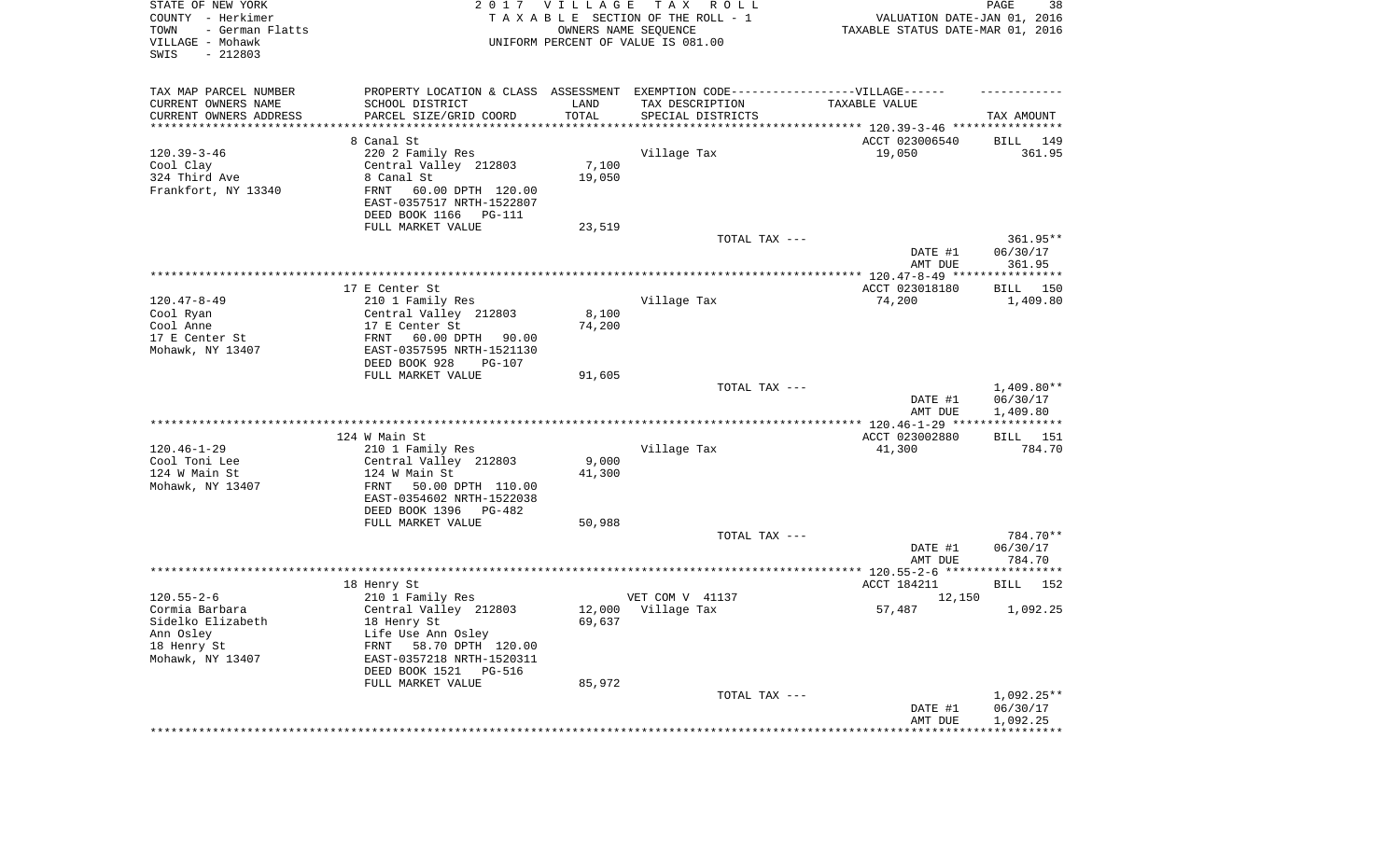| STATE OF NEW YORK<br>COUNTY - Herkimer<br>TOWN<br>- German Flatts<br>VILLAGE - Mohawk<br>SWIS<br>$-212803$ | 2017                                                                             | <b>VILLAGE</b><br>OWNERS NAME SEQUENCE | T A X<br>R O L L<br>TAXABLE SECTION OF THE ROLL - 1<br>UNIFORM PERCENT OF VALUE IS 081.00 | VALUATION DATE-JAN 01, 2016<br>TAXABLE STATUS DATE-MAR 01, 2016     | 39<br>PAGE                     |
|------------------------------------------------------------------------------------------------------------|----------------------------------------------------------------------------------|----------------------------------------|-------------------------------------------------------------------------------------------|---------------------------------------------------------------------|--------------------------------|
| TAX MAP PARCEL NUMBER                                                                                      | PROPERTY LOCATION & CLASS ASSESSMENT EXEMPTION CODE----------------VILLAGE------ |                                        |                                                                                           |                                                                     |                                |
| CURRENT OWNERS NAME                                                                                        | SCHOOL DISTRICT                                                                  | LAND                                   | TAX DESCRIPTION                                                                           | TAXABLE VALUE                                                       |                                |
| CURRENT OWNERS ADDRESS<br>*********************                                                            | PARCEL SIZE/GRID COORD                                                           | TOTAL<br>* * * * * * * * * * *         | SPECIAL DISTRICTS                                                                         | ************************************* 120.40-2-64 ***************** | TAX AMOUNT                     |
|                                                                                                            | 68 E Main St                                                                     |                                        |                                                                                           | ACCT 023009180                                                      | BILL<br>153                    |
| $120.40 - 2 - 64$                                                                                          | 411 Apartment                                                                    |                                        | Village Tax                                                                               | 45,000                                                              | 855.00                         |
| Corrigan Christine                                                                                         | Central Valley 212803                                                            | 16,100                                 |                                                                                           |                                                                     |                                |
| E Lake Rd                                                                                                  | 68 E Main St                                                                     | 45,000                                 |                                                                                           |                                                                     |                                |
| Richfield Springs, NY 13439                                                                                | FRNT<br>82.00 DPTH 237.50                                                        |                                        |                                                                                           |                                                                     |                                |
|                                                                                                            | EAST-0358776 NRTH-1522951                                                        |                                        |                                                                                           |                                                                     |                                |
|                                                                                                            | DEED BOOK 825<br>PG-215                                                          |                                        |                                                                                           |                                                                     |                                |
|                                                                                                            | FULL MARKET VALUE                                                                | 55,556                                 |                                                                                           |                                                                     |                                |
|                                                                                                            |                                                                                  |                                        | TOTAL TAX ---                                                                             | DATE #1<br>AMT DUE                                                  | 855.00**<br>06/30/17<br>855.00 |
|                                                                                                            |                                                                                  |                                        |                                                                                           |                                                                     |                                |
|                                                                                                            | 70-72 E Main St                                                                  |                                        |                                                                                           | ACCT 023009210                                                      | BILL<br>154                    |
| $120.40 - 2 - 65$                                                                                          | 483 Converted Re                                                                 |                                        | Village Tax                                                                               | 62,500                                                              | 1,187.50                       |
| Corrigan Christine                                                                                         | Central Valley 212803                                                            | 14,900                                 |                                                                                           |                                                                     |                                |
| E Lake Rd                                                                                                  | 70-72 E Main St                                                                  | 62,500                                 |                                                                                           |                                                                     |                                |
| Richfield Springs, NY 13439                                                                                | 60.00 DPTH 237.00<br>FRNT                                                        |                                        |                                                                                           |                                                                     |                                |
|                                                                                                            | EAST-0358845 NRTH-1522976<br>DEED BOOK 830<br>PG-497                             |                                        |                                                                                           |                                                                     |                                |
|                                                                                                            | FULL MARKET VALUE                                                                | 77,160                                 |                                                                                           |                                                                     |                                |
|                                                                                                            |                                                                                  |                                        | TOTAL TAX ---                                                                             |                                                                     | 1,187.50**                     |
|                                                                                                            |                                                                                  |                                        |                                                                                           | DATE #1                                                             | 06/30/17                       |
|                                                                                                            |                                                                                  |                                        |                                                                                           | AMT DUE                                                             | 1,187.50                       |
|                                                                                                            |                                                                                  |                                        |                                                                                           |                                                                     |                                |
|                                                                                                            | 19 W Center St                                                                   |                                        |                                                                                           | ACCT 023025440                                                      | BILL 155                       |
| $120.47 - 4 - 41$                                                                                          | 220 2 Family Res                                                                 |                                        | Village Tax                                                                               | 45,555                                                              | 865.55                         |
| Corvo Michael<br>19 W Center St                                                                            | Central Valley 212803<br>19 W Center St                                          | 10,800<br>45,555                       |                                                                                           |                                                                     |                                |
| Mohawk, NY 13407                                                                                           | 50.00 DPTH 112.00<br>FRNT                                                        |                                        |                                                                                           |                                                                     |                                |
|                                                                                                            | EAST-0356262 NRTH-1521110                                                        |                                        |                                                                                           |                                                                     |                                |
|                                                                                                            | DEED BOOK 916<br>PG-392                                                          |                                        |                                                                                           |                                                                     |                                |
|                                                                                                            | FULL MARKET VALUE                                                                | 56,241                                 |                                                                                           |                                                                     |                                |
|                                                                                                            |                                                                                  |                                        | TOTAL TAX ---                                                                             |                                                                     | 865.55**                       |
|                                                                                                            |                                                                                  |                                        |                                                                                           | DATE #1                                                             | 06/30/17                       |
|                                                                                                            |                                                                                  |                                        |                                                                                           | AMT DUE                                                             | 865.55                         |
|                                                                                                            | 32 Firman St                                                                     |                                        |                                                                                           | ACCT 023025110                                                      |                                |
| $120.47 - 3 - 57$                                                                                          | 210 1 Family Res                                                                 |                                        | Village Tax                                                                               | 69,400                                                              | BILL<br>156<br>1,318.60        |
| Countryman Alan                                                                                            | Central Valley 212803                                                            | 13,900                                 |                                                                                           |                                                                     |                                |
| Jensen Elaine                                                                                              | 32 Firman St                                                                     | 69,400                                 |                                                                                           |                                                                     |                                |
| Attn: Joyce Countryman                                                                                     | WR1 GL8                                                                          |                                        |                                                                                           |                                                                     |                                |
| 32 Firman St                                                                                               | Life Use Joyce Countryman                                                        |                                        |                                                                                           |                                                                     |                                |
| Mohawk, NY 13407                                                                                           | FRNT 100.00 DPTH 172.00                                                          |                                        |                                                                                           |                                                                     |                                |
|                                                                                                            | EAST-0355630 NRTH-1520358                                                        |                                        |                                                                                           |                                                                     |                                |
|                                                                                                            | DEED BOOK 888<br>PG-375                                                          |                                        |                                                                                           |                                                                     |                                |
|                                                                                                            | FULL MARKET VALUE                                                                | 85,679                                 |                                                                                           |                                                                     |                                |
|                                                                                                            |                                                                                  |                                        | TOTAL TAX ---                                                                             | DATE #1                                                             | $1,318.60**$<br>06/30/17       |
|                                                                                                            |                                                                                  |                                        |                                                                                           | AMT DUE                                                             | 1,318.60                       |
|                                                                                                            |                                                                                  |                                        |                                                                                           |                                                                     |                                |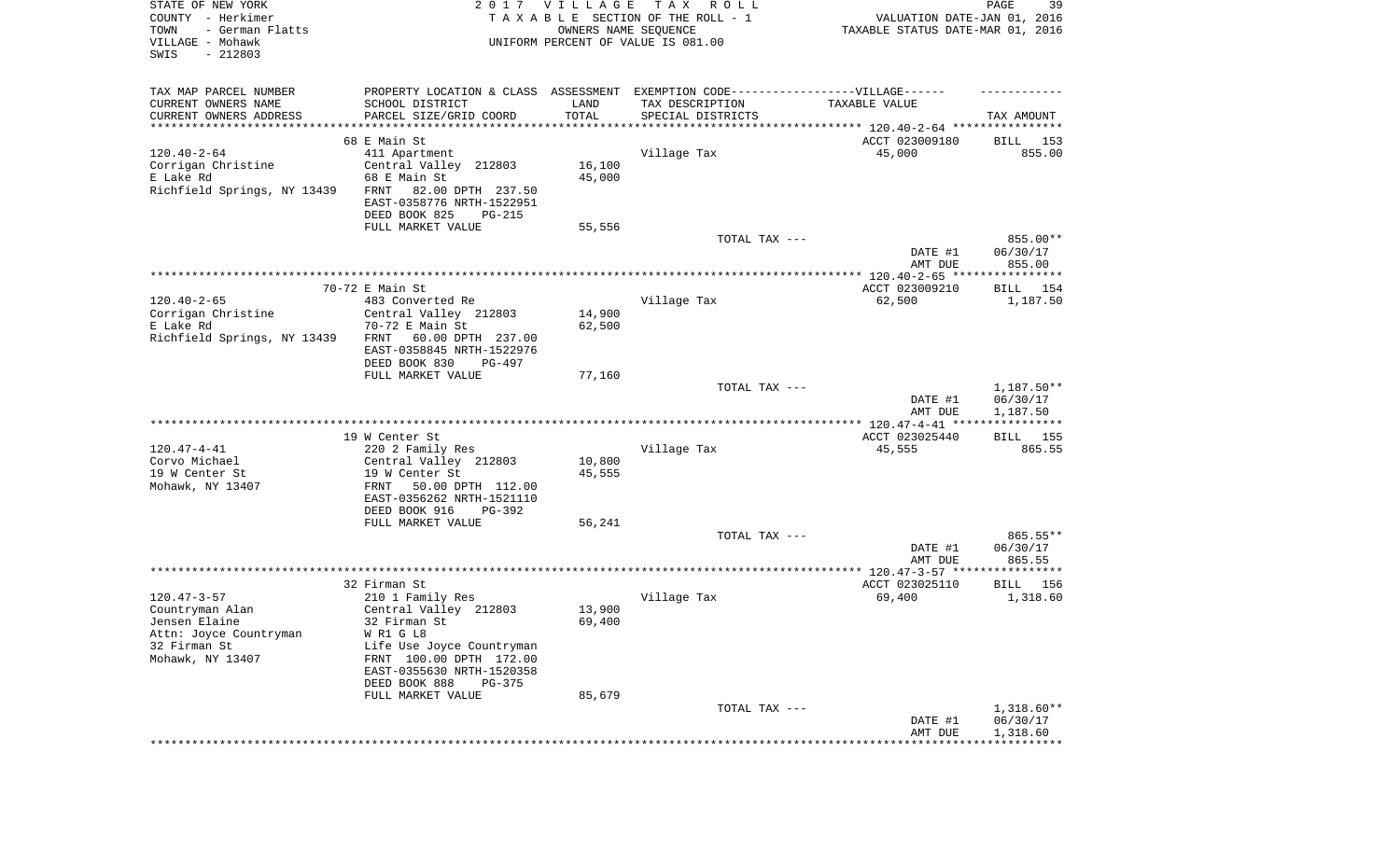| STATE OF NEW YORK<br>COUNTY - Herkimer<br>TOWN<br>- German Flatts<br>VILLAGE - Mohawk<br>SWIS<br>$-212803$ |                                                                                  | 2017 VILLAGE | T A X<br>R O L L<br>TAXABLE SECTION OF THE ROLL - 1<br>OWNERS NAME SEQUENCE<br>UNIFORM PERCENT OF VALUE IS 081.00 | VALUATION DATE-JAN 01, 2016<br>TAXABLE STATUS DATE-MAR 01, 2016 | PAGE<br>40         |
|------------------------------------------------------------------------------------------------------------|----------------------------------------------------------------------------------|--------------|-------------------------------------------------------------------------------------------------------------------|-----------------------------------------------------------------|--------------------|
| TAX MAP PARCEL NUMBER                                                                                      | PROPERTY LOCATION & CLASS ASSESSMENT EXEMPTION CODE----------------VILLAGE------ |              |                                                                                                                   |                                                                 |                    |
| CURRENT OWNERS NAME                                                                                        | SCHOOL DISTRICT                                                                  | LAND         | TAX DESCRIPTION                                                                                                   | TAXABLE VALUE                                                   |                    |
| CURRENT OWNERS ADDRESS<br>*********************                                                            | PARCEL SIZE/GRID COORD                                                           | TOTAL        | SPECIAL DISTRICTS                                                                                                 |                                                                 | TAX AMOUNT         |
|                                                                                                            | 56 Marshall Ave                                                                  |              |                                                                                                                   |                                                                 |                    |
| $120.48 - 1 - 45$                                                                                          | 210 1 Family Res                                                                 |              | VET WAR V 41127                                                                                                   | ACCT 023012960<br>6,855                                         | BILL<br>157        |
| Coveleski James                                                                                            | Central Valley 212803                                                            | 5,000        | Village Tax                                                                                                       | 38,845                                                          | 738.06             |
| Coveleski Brenda                                                                                           | 56 Marshall Ave                                                                  | 45,700       |                                                                                                                   |                                                                 |                    |
| Attn: Santa Rose Coveleski                                                                                 | Life Use Sr Coveleski                                                            |              |                                                                                                                   |                                                                 |                    |
| 56 Marshall Ave                                                                                            | FRNT<br>48.00 DPTH 22.00                                                         |              |                                                                                                                   |                                                                 |                    |
| Mohawk, NY 13407                                                                                           | EAST-0359243 NRTH-1522771                                                        |              |                                                                                                                   |                                                                 |                    |
|                                                                                                            | DEED BOOK 903<br>PG-328                                                          |              |                                                                                                                   |                                                                 |                    |
|                                                                                                            | FULL MARKET VALUE                                                                | 56,420       |                                                                                                                   |                                                                 |                    |
|                                                                                                            |                                                                                  |              | TOTAL TAX ---                                                                                                     |                                                                 | 738.06**           |
|                                                                                                            |                                                                                  |              |                                                                                                                   | DATE #1<br>AMT DUE                                              | 06/30/17<br>738.06 |
|                                                                                                            |                                                                                  |              |                                                                                                                   |                                                                 |                    |
|                                                                                                            | 25 E Center St                                                                   |              |                                                                                                                   | ACCT 170837                                                     | BILL 158           |
| $120.47 - 9 - 45$                                                                                          | 210 1 Family Res                                                                 |              | Village Tax                                                                                                       | 38,300                                                          | 727.70             |
| Coveleski Stanley                                                                                          | Central Valley 212803                                                            | 11,400       |                                                                                                                   |                                                                 |                    |
| 25 E Center St                                                                                             | 25 E Center St                                                                   | 38,300       |                                                                                                                   |                                                                 |                    |
| Mohawk, NY 13407                                                                                           | FRNT 120.00 DPTH 122.00                                                          |              |                                                                                                                   |                                                                 |                    |
|                                                                                                            | EAST-0357845 NRTH-1521085                                                        |              |                                                                                                                   |                                                                 |                    |
|                                                                                                            | DEED BOOK 1435<br>PG-356<br>FULL MARKET VALUE                                    |              |                                                                                                                   |                                                                 |                    |
|                                                                                                            |                                                                                  | 47,284       | TOTAL TAX ---                                                                                                     |                                                                 | 727.70**           |
|                                                                                                            |                                                                                  |              |                                                                                                                   | DATE #1                                                         | 06/30/17           |
|                                                                                                            |                                                                                  |              |                                                                                                                   | AMT DUE                                                         | 727.70             |
|                                                                                                            |                                                                                  |              |                                                                                                                   | **************** 120.55-2-9 *****************                   |                    |
|                                                                                                            | 26 Henry St                                                                      |              |                                                                                                                   | ACCT 023018990                                                  | BILL<br>159        |
| $120.55 - 2 - 9$                                                                                           | 210 1 Family Res                                                                 |              | VET COM V 41137                                                                                                   | 12,150                                                          |                    |
| Cramer David                                                                                               | Central Valley 212803                                                            |              | 12,800 VET DIS V 41147                                                                                            | 24,300                                                          |                    |
| Cramer Linda<br>26 Henry St                                                                                | 26 Henry St<br>FRNT<br>75.00 DPTH 120.00                                         |              | 97,200 Village Tax                                                                                                | 60,750                                                          | 1,154.25           |
| Mohawk, NY 13407                                                                                           | EAST-0357476 NRTH-1520247                                                        |              |                                                                                                                   |                                                                 |                    |
|                                                                                                            | DEED BOOK 00639 PG-00725                                                         |              |                                                                                                                   |                                                                 |                    |
|                                                                                                            | FULL MARKET VALUE                                                                | 120,000      |                                                                                                                   |                                                                 |                    |
|                                                                                                            |                                                                                  |              | TOTAL TAX ---                                                                                                     |                                                                 | $1,154.25**$       |
|                                                                                                            |                                                                                  |              |                                                                                                                   | DATE #1                                                         | 06/30/17           |
|                                                                                                            |                                                                                  |              |                                                                                                                   | AMT DUE                                                         | 1,154.25           |
|                                                                                                            |                                                                                  |              |                                                                                                                   |                                                                 |                    |
| $120.39 - 3 - 30$                                                                                          | 7 Canal St<br>210 1 Family Res                                                   |              |                                                                                                                   | ACCT 201643                                                     | 160<br>BILL        |
| Crane Kevin John                                                                                           | Central Valley 212803                                                            | 4,300        | Village Tax                                                                                                       | 20,000                                                          | 380.00             |
| 433 N Main St                                                                                              | 7 Canal St                                                                       | 20,000       |                                                                                                                   |                                                                 |                    |
| Herkimer, NY 13350                                                                                         | FRNT<br>38.00 DPTH 100.00                                                        |              |                                                                                                                   |                                                                 |                    |
|                                                                                                            | EAST-0357468 NRTH-1522960                                                        |              |                                                                                                                   |                                                                 |                    |
| PRIOR OWNER ON 3/01/2016                                                                                   | DEED BOOK 1629 PG-489                                                            |              |                                                                                                                   |                                                                 |                    |
| F&DTr Street Development LLC                                                                               | FULL MARKET VALUE                                                                | 24,691       |                                                                                                                   |                                                                 |                    |
|                                                                                                            |                                                                                  |              | TOTAL TAX ---                                                                                                     |                                                                 | 380.00**           |
|                                                                                                            |                                                                                  |              |                                                                                                                   | DATE #1                                                         | 06/30/17           |
|                                                                                                            |                                                                                  |              |                                                                                                                   | AMT DUE                                                         | 380.00             |
|                                                                                                            |                                                                                  |              |                                                                                                                   |                                                                 |                    |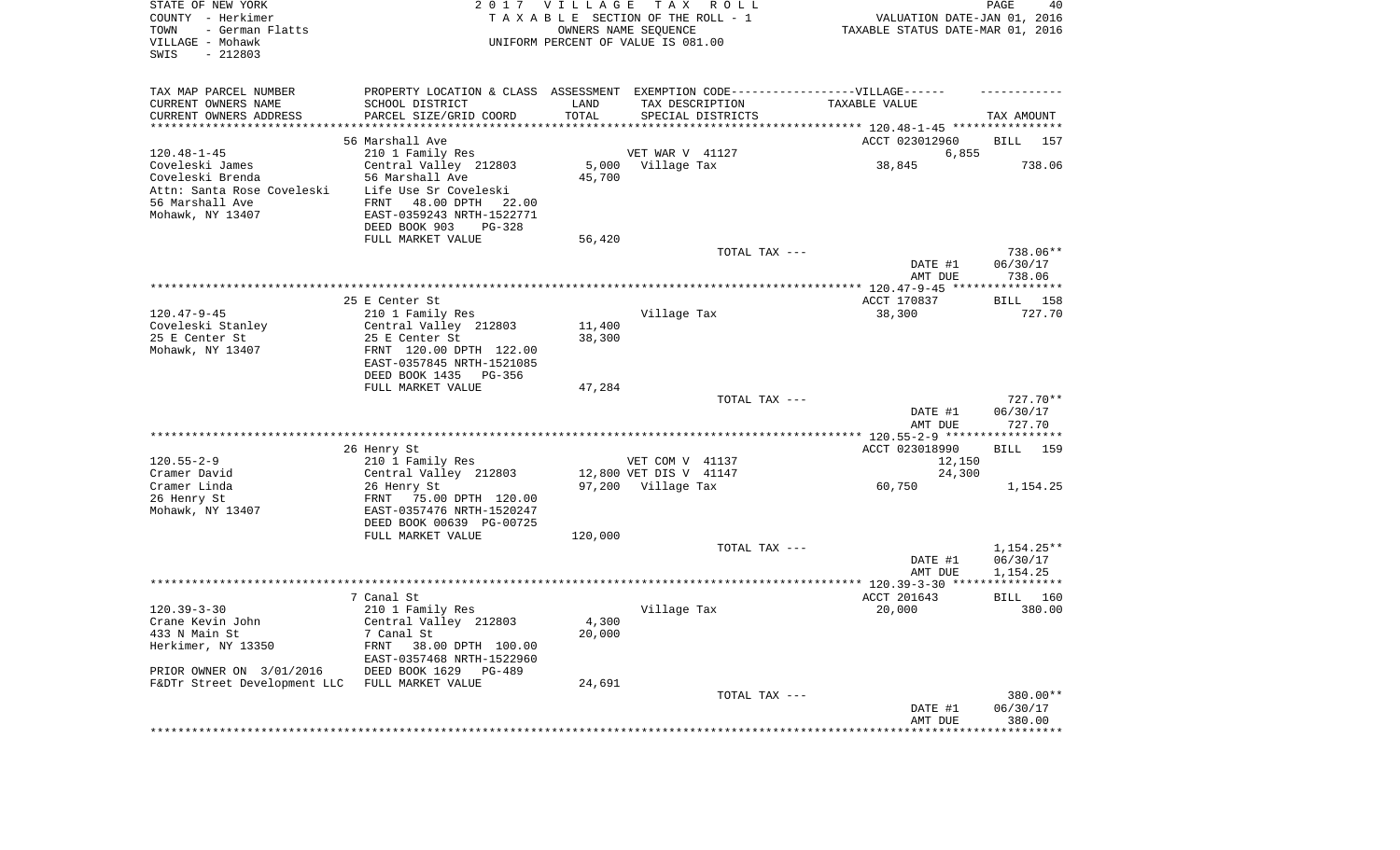| STATE OF NEW YORK<br>COUNTY - Herkimer<br>TOWN<br>- German Flatts<br>VILLAGE - Mohawk<br>SWIS<br>$-212803$ |                                                                                   | 2017 VILLAGE<br>OWNERS NAME SEQUENCE | TAX ROLL<br>TAXABLE SECTION OF THE ROLL - 1<br>UNIFORM PERCENT OF VALUE IS 081.00 | VALUATION DATE-JAN 01, 2016<br>TAXABLE STATUS DATE-MAR 01, 2016 | PAGE<br>41         |
|------------------------------------------------------------------------------------------------------------|-----------------------------------------------------------------------------------|--------------------------------------|-----------------------------------------------------------------------------------|-----------------------------------------------------------------|--------------------|
| TAX MAP PARCEL NUMBER                                                                                      | PROPERTY LOCATION & CLASS ASSESSMENT EXEMPTION CODE-----------------VILLAGE------ |                                      |                                                                                   |                                                                 |                    |
| CURRENT OWNERS NAME                                                                                        | SCHOOL DISTRICT                                                                   | LAND<br>TOTAL                        | TAX DESCRIPTION                                                                   | TAXABLE VALUE                                                   |                    |
| CURRENT OWNERS ADDRESS<br>***********************                                                          | PARCEL SIZE/GRID COORD<br>************************                                |                                      | SPECIAL DISTRICTS                                                                 |                                                                 | TAX AMOUNT         |
|                                                                                                            | 72-74 Columbia St                                                                 |                                      |                                                                                   | ACCT 023022170                                                  | BILL<br>161        |
| $120.55 - 1 - 57$                                                                                          | 230 3 Family Res                                                                  |                                      | Village Tax                                                                       | 56,100                                                          | 1,065.90           |
| Crewell Ronald                                                                                             | Central Valley 212803                                                             | 16,700                               |                                                                                   |                                                                 |                    |
| Crewell Kathy                                                                                              | 72-74 Columbia                                                                    | 56,100                               |                                                                                   |                                                                 |                    |
| 72 Columbia St<br>Mohawk, NY 13407                                                                         | FRNT<br>78.40 DPTH 270.90<br>EAST-0356204 NRTH-1519340                            |                                      |                                                                                   |                                                                 |                    |
|                                                                                                            | DEED BOOK 935<br>PG-326                                                           |                                      |                                                                                   |                                                                 |                    |
|                                                                                                            | FULL MARKET VALUE                                                                 | 69,259                               |                                                                                   |                                                                 |                    |
|                                                                                                            |                                                                                   |                                      | TOTAL TAX ---                                                                     |                                                                 | $1,065.90**$       |
|                                                                                                            |                                                                                   |                                      |                                                                                   | DATE #1                                                         | 06/30/17           |
|                                                                                                            |                                                                                   |                                      |                                                                                   | AMT DUE                                                         | 1,065.90           |
|                                                                                                            | 5 Petrie Ave                                                                      |                                      |                                                                                   | ACCT 023028800                                                  | 162<br>BILL        |
| $120.47 - 1 - 57$                                                                                          | 210 1 Family Res                                                                  |                                      | Village Tax                                                                       | 54,400                                                          | 1,033.60           |
| Crim Agnes                                                                                                 | Central Valley 212803                                                             | 11,800                               |                                                                                   |                                                                 |                    |
| 5 Petrie Ave                                                                                               | 5 Petrie Ave E                                                                    | 54,400                               |                                                                                   |                                                                 |                    |
| Mohawk, NY 13407                                                                                           | FRNT<br>43.80 DPTH 186.50<br>EAST-0355287 NRTH-1521909                            |                                      |                                                                                   |                                                                 |                    |
|                                                                                                            | DEED BOOK 816<br>PG-681                                                           |                                      |                                                                                   |                                                                 |                    |
|                                                                                                            | FULL MARKET VALUE                                                                 | 67,160                               |                                                                                   |                                                                 |                    |
|                                                                                                            |                                                                                   |                                      | TOTAL TAX ---                                                                     |                                                                 | $1,033.60**$       |
|                                                                                                            |                                                                                   |                                      |                                                                                   | DATE #1                                                         | 06/30/17           |
|                                                                                                            |                                                                                   |                                      |                                                                                   | AMT DUE                                                         | 1,033.60           |
|                                                                                                            | 10 N Richfield St                                                                 |                                      |                                                                                   | ACCT 023001140                                                  | BILL 163           |
| $120.39 - 2 - 4$                                                                                           | 210 1 Family Res                                                                  |                                      | Village Tax                                                                       | 49,200                                                          | 934.80             |
| Crisino Joseph Jr                                                                                          | Central Valley 212803                                                             | 5,300                                |                                                                                   |                                                                 |                    |
| 10 N Richfield St                                                                                          | 10 N Richfield                                                                    | 49,200                               |                                                                                   |                                                                 |                    |
| Mohawk, NY 13407                                                                                           | FRNT<br>60.00 DPTH<br>68.00<br>EAST-0356559 NRTH-1522700                          |                                      |                                                                                   |                                                                 |                    |
|                                                                                                            | DEED BOOK 855<br>PG-332                                                           |                                      |                                                                                   |                                                                 |                    |
|                                                                                                            | FULL MARKET VALUE                                                                 | 60,741                               |                                                                                   |                                                                 |                    |
|                                                                                                            |                                                                                   |                                      | TOTAL TAX ---                                                                     |                                                                 | 934.80**           |
|                                                                                                            |                                                                                   |                                      |                                                                                   | DATE #1                                                         | 06/30/17           |
|                                                                                                            |                                                                                   |                                      |                                                                                   | AMT DUE                                                         | 934.80             |
|                                                                                                            | $42-44$ W Main St                                                                 |                                      |                                                                                   | ACCT 023002070                                                  | 164<br>BILL        |
| $120.39 - 2 - 8$                                                                                           | 220 2 Family Res                                                                  |                                      | VET WAR V 41127                                                                   | 7,290                                                           |                    |
| Crisino Joseph Jr et a                                                                                     | Central Valley 212803                                                             | 10,900                               | Village Tax                                                                       | 50,910                                                          | 967.29             |
| Attn: J & C Crisino                                                                                        | 42-44 W Main St                                                                   | 58,200                               |                                                                                   |                                                                 |                    |
| $42-44$ W Main St<br>Mohawk, NY 13407                                                                      | Life Use J & C Crisino<br>60.00 DPTH 100.00<br>FRNT                               |                                      |                                                                                   |                                                                 |                    |
|                                                                                                            | EAST-0356598 NRTH-1522446                                                         |                                      |                                                                                   |                                                                 |                    |
|                                                                                                            | DEED BOOK 1077 PG-175                                                             |                                      |                                                                                   |                                                                 |                    |
|                                                                                                            | FULL MARKET VALUE                                                                 | 71,852                               |                                                                                   |                                                                 |                    |
|                                                                                                            |                                                                                   |                                      | TOTAL TAX ---                                                                     |                                                                 | $967.29**$         |
|                                                                                                            |                                                                                   |                                      |                                                                                   | DATE #1<br>AMT DUE                                              | 06/30/17<br>967.29 |
|                                                                                                            |                                                                                   |                                      |                                                                                   | **********************************                              |                    |
|                                                                                                            |                                                                                   |                                      |                                                                                   |                                                                 |                    |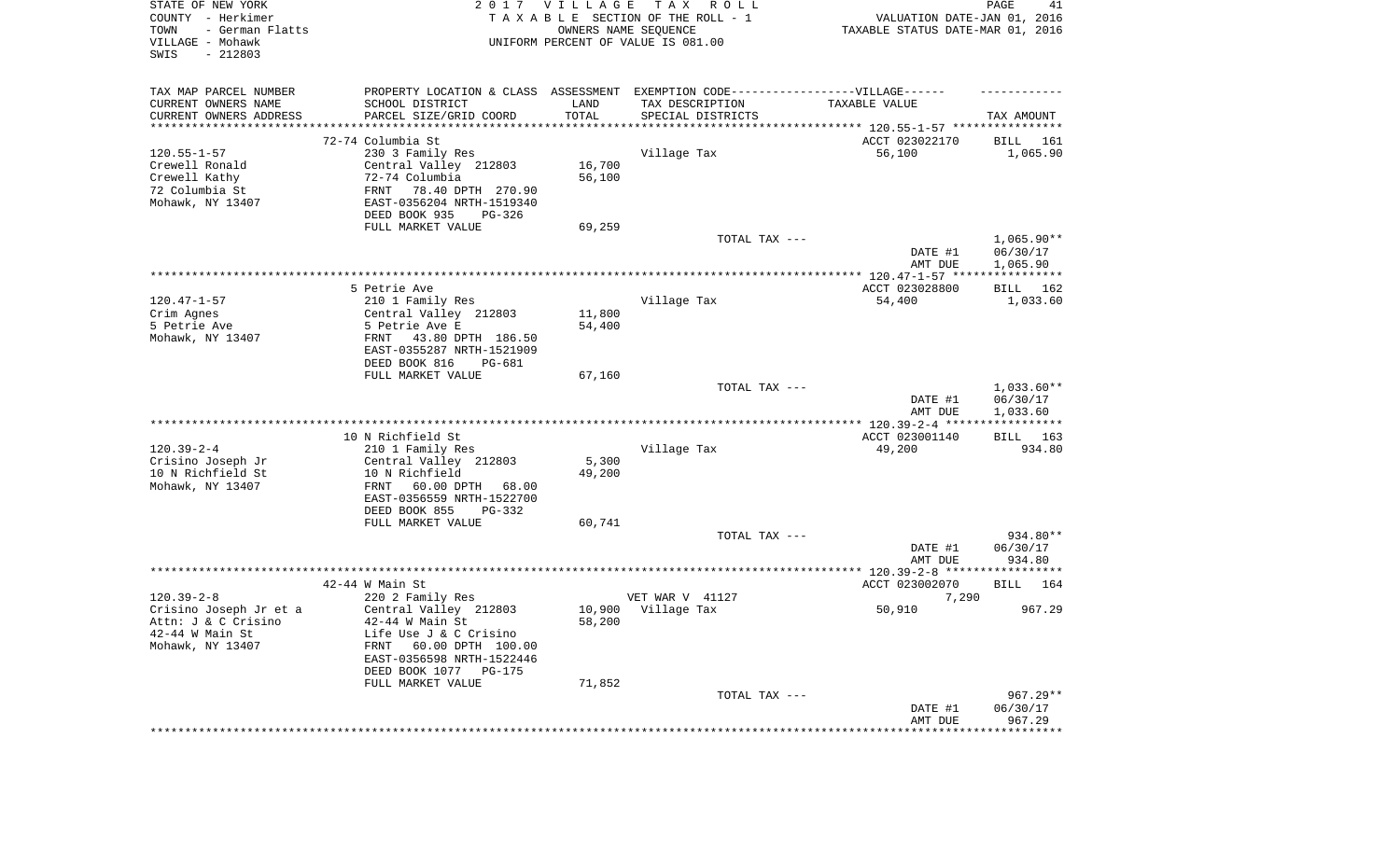| STATE OF NEW YORK<br>COUNTY - Herkimer<br>- German Flatts<br>TOWN<br>VILLAGE - Mohawk<br>$-212803$<br>SWIS |                                                                                                      | 2017 VILLAGE<br>OWNERS NAME SEQUENCE | TAX ROLL<br>TAXABLE SECTION OF THE ROLL - 1<br>UNIFORM PERCENT OF VALUE IS 081.00 | VALUATION DATE-JAN 01, 2016<br>TAXABLE STATUS DATE-MAR 01, 2016 | 42<br>PAGE            |
|------------------------------------------------------------------------------------------------------------|------------------------------------------------------------------------------------------------------|--------------------------------------|-----------------------------------------------------------------------------------|-----------------------------------------------------------------|-----------------------|
| TAX MAP PARCEL NUMBER<br>CURRENT OWNERS NAME                                                               | PROPERTY LOCATION & CLASS ASSESSMENT EXEMPTION CODE-----------------VILLAGE------<br>SCHOOL DISTRICT | LAND                                 | TAX DESCRIPTION                                                                   | TAXABLE VALUE                                                   |                       |
| CURRENT OWNERS ADDRESS                                                                                     | PARCEL SIZE/GRID COORD                                                                               | TOTAL                                | SPECIAL DISTRICTS                                                                 |                                                                 | TAX AMOUNT            |
| **********************                                                                                     |                                                                                                      |                                      |                                                                                   |                                                                 |                       |
|                                                                                                            | 111 W Main St                                                                                        |                                      |                                                                                   | ACCT 023004650                                                  | BILL 165              |
| $120.46 - 2 - 54$                                                                                          | 421 Restaurant                                                                                       |                                      | Village Tax                                                                       | 129,000                                                         | 2,451.00              |
| Cristiano Antonio                                                                                          | Central Valley 212803                                                                                | 17,000                               |                                                                                   |                                                                 |                       |
| 9431 Chapman Rd                                                                                            | 111 W Main St S                                                                                      | 129,000                              |                                                                                   |                                                                 |                       |
| New Hartford, NY 13413                                                                                     | 77.90 DPTH 161.20<br><b>FRNT</b>                                                                     |                                      |                                                                                   |                                                                 |                       |
|                                                                                                            | EAST-0354420 NRTH-1521788                                                                            |                                      |                                                                                   |                                                                 |                       |
|                                                                                                            | DEED BOOK 925<br>$PG-430$                                                                            |                                      |                                                                                   |                                                                 |                       |
|                                                                                                            | FULL MARKET VALUE                                                                                    | 159,259                              |                                                                                   |                                                                 |                       |
|                                                                                                            |                                                                                                      |                                      | TOTAL TAX ---                                                                     |                                                                 | $2,451.00**$          |
|                                                                                                            |                                                                                                      |                                      |                                                                                   | DATE #1<br>AMT DUE                                              | 06/30/17<br>2,451.00  |
|                                                                                                            |                                                                                                      |                                      |                                                                                   |                                                                 |                       |
|                                                                                                            | 122 W Main St                                                                                        |                                      |                                                                                   | ACCT 182768                                                     | BILL 166              |
| $120.47 - 1 - 1$                                                                                           | 210 1 Family Res                                                                                     |                                      | Village Tax                                                                       | 52,700                                                          | 1,001.30              |
| Crossway James                                                                                             | Central Valley 212803                                                                                | 12,100                               | XC491 Water relevy                                                                | 461.36 MT M                                                     | 461.36                |
| 122 W Main St                                                                                              | 122 W Main St                                                                                        | 52,700                               |                                                                                   |                                                                 |                       |
| Mohawk, NY 13407                                                                                           | 70.00 DPTH 113.00<br>FRNT                                                                            |                                      |                                                                                   |                                                                 |                       |
|                                                                                                            | EAST-0354656 NRTH-1522064                                                                            |                                      |                                                                                   |                                                                 |                       |
|                                                                                                            | DEED BOOK 1512<br>PG-523                                                                             |                                      |                                                                                   |                                                                 |                       |
|                                                                                                            | FULL MARKET VALUE                                                                                    | 65,062                               |                                                                                   |                                                                 |                       |
|                                                                                                            |                                                                                                      |                                      | TOTAL TAX ---                                                                     |                                                                 | 1,462.66**            |
|                                                                                                            |                                                                                                      |                                      |                                                                                   | DATE #1<br>AMT DUE                                              | 06/30/17<br>1,462.66  |
|                                                                                                            |                                                                                                      |                                      |                                                                                   |                                                                 | * * * * * * * * * * * |
|                                                                                                            | 65 Church St                                                                                         |                                      |                                                                                   | ACCT 023015090                                                  | BILL 167              |
| $120.47 - 9 - 27$                                                                                          | 210 1 Family Res                                                                                     |                                      | Village Tax                                                                       | 37,500                                                          | 712.50                |
| Crouch Jason                                                                                               | Central Valley 212803                                                                                | 8,800                                |                                                                                   |                                                                 |                       |
| 4353 Poseidon Cir                                                                                          | 65 Church St                                                                                         | 37,500                               |                                                                                   |                                                                 |                       |
| Liverpool, NY 13090                                                                                        | 54.00 DPTH 120.00<br>FRNT                                                                            |                                      |                                                                                   |                                                                 |                       |
|                                                                                                            | EAST-0357630 NRTH-1520742                                                                            |                                      |                                                                                   |                                                                 |                       |
|                                                                                                            | DEED BOOK 1104 PG-787                                                                                |                                      |                                                                                   |                                                                 |                       |
|                                                                                                            | FULL MARKET VALUE                                                                                    | 46,296                               |                                                                                   |                                                                 |                       |
|                                                                                                            |                                                                                                      |                                      | TOTAL TAX ---                                                                     |                                                                 | $712.50**$            |
|                                                                                                            |                                                                                                      |                                      |                                                                                   | DATE #1<br>AMT DUE                                              | 06/30/17<br>712.50    |
|                                                                                                            |                                                                                                      |                                      |                                                                                   |                                                                 |                       |
|                                                                                                            | 18 Cary Ave                                                                                          |                                      |                                                                                   | ACCT 023030000                                                  | BILL 168              |
| $120.47 - 1 - 15$                                                                                          | 210 1 Family Res                                                                                     |                                      | Village Tax                                                                       | 65,550                                                          | 1,245.45              |
| Cryer George                                                                                               | Central Valley 212803                                                                                | 9,400                                |                                                                                   |                                                                 |                       |
| Cryer Roseann                                                                                              | 18 Cary Ave                                                                                          | 65,550                               |                                                                                   |                                                                 |                       |
| 18 Cary Ave                                                                                                | FRNT 100.00 DPTH<br>88.20                                                                            |                                      |                                                                                   |                                                                 |                       |
| Mohawk, NY 13407                                                                                           | EAST-0354521 NRTH-1521409                                                                            |                                      |                                                                                   |                                                                 |                       |
|                                                                                                            | DEED BOOK 872<br>$PG-689$                                                                            |                                      |                                                                                   |                                                                 |                       |
|                                                                                                            | FULL MARKET VALUE                                                                                    | 80,926                               |                                                                                   |                                                                 |                       |
|                                                                                                            |                                                                                                      |                                      | TOTAL TAX ---                                                                     |                                                                 | $1,245.45**$          |
|                                                                                                            |                                                                                                      |                                      |                                                                                   | DATE #1<br>AMT DUE                                              | 06/30/17<br>1,245.45  |
|                                                                                                            |                                                                                                      |                                      |                                                                                   | ******************                                              | ************          |
|                                                                                                            |                                                                                                      |                                      |                                                                                   |                                                                 |                       |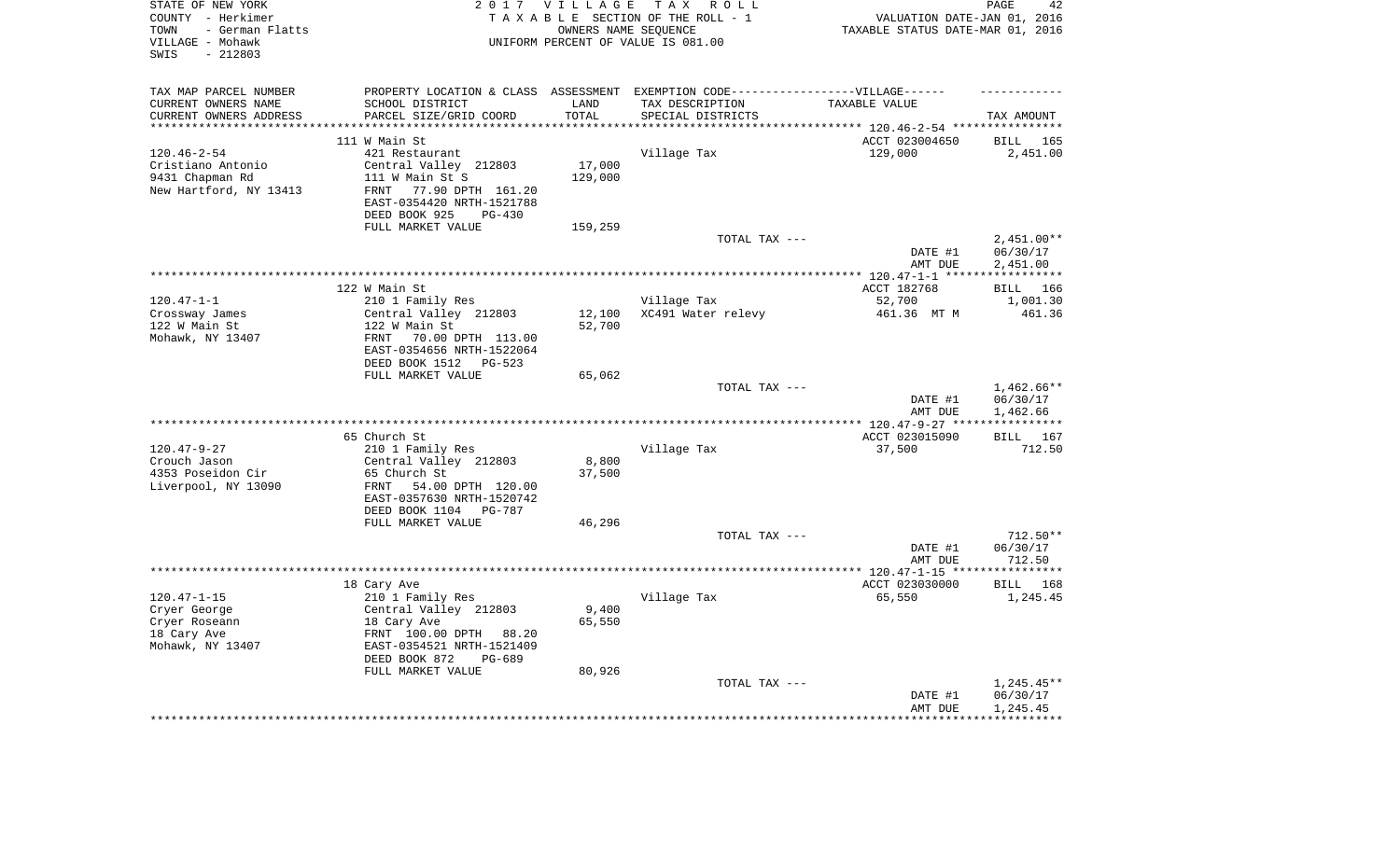| STATE OF NEW YORK<br>COUNTY - Herkimer<br>TOWN<br>- German Flatts<br>VILLAGE - Mohawk<br>SWIS<br>$-212803$ |                                                                                   | 2017 VILLAGE<br>OWNERS NAME SEQUENCE | TAX ROLL<br>TAXABLE SECTION OF THE ROLL - 1<br>UNIFORM PERCENT OF VALUE IS 081.00 | VALUATION DATE-JAN 01, 2016<br>TAXABLE STATUS DATE-MAR 01, 2016 | PAGE<br>43              |
|------------------------------------------------------------------------------------------------------------|-----------------------------------------------------------------------------------|--------------------------------------|-----------------------------------------------------------------------------------|-----------------------------------------------------------------|-------------------------|
| TAX MAP PARCEL NUMBER                                                                                      | PROPERTY LOCATION & CLASS ASSESSMENT EXEMPTION CODE-----------------VILLAGE------ |                                      |                                                                                   |                                                                 |                         |
| CURRENT OWNERS NAME                                                                                        | SCHOOL DISTRICT                                                                   | LAND                                 | TAX DESCRIPTION                                                                   | TAXABLE VALUE                                                   |                         |
| CURRENT OWNERS ADDRESS<br>**********************                                                           | PARCEL SIZE/GRID COORD<br>************************                                | TOTAL<br>***********                 | SPECIAL DISTRICTS                                                                 |                                                                 | TAX AMOUNT              |
|                                                                                                            | 17 Cary Ave                                                                       |                                      |                                                                                   | ACCT 023029790                                                  | BILL<br>169             |
| $120.47 - 1 - 16.1$                                                                                        | 311 Res vac land                                                                  |                                      | Village Tax                                                                       | 700                                                             | 13.30                   |
| Cryer George                                                                                               | Central Valley 212803                                                             | 700                                  |                                                                                   |                                                                 |                         |
| Cryer Roseann                                                                                              | 17 Cary Ave                                                                       | 700                                  |                                                                                   |                                                                 |                         |
| 18 Cary Ave                                                                                                | FRNT<br>20.00 DPTH                                                                |                                      |                                                                                   |                                                                 |                         |
| Mohawk, NY 13407                                                                                           | ACRES<br>1.40                                                                     |                                      |                                                                                   |                                                                 |                         |
|                                                                                                            | EAST-0354531 NRTH-1521215                                                         |                                      |                                                                                   |                                                                 |                         |
|                                                                                                            | DEED BOOK 872<br>PG-685<br>FULL MARKET VALUE                                      | 864                                  |                                                                                   |                                                                 |                         |
|                                                                                                            |                                                                                   |                                      | TOTAL TAX ---                                                                     |                                                                 | $13.30**$               |
|                                                                                                            |                                                                                   |                                      |                                                                                   | DATE #1                                                         | 06/30/17                |
|                                                                                                            |                                                                                   |                                      |                                                                                   | AMT DUE                                                         | 13.30                   |
|                                                                                                            |                                                                                   |                                      |                                                                                   |                                                                 |                         |
| $120.48 - 1 - 6$                                                                                           | 6 Marshall Ave                                                                    |                                      |                                                                                   | ACCT 023012270                                                  | BILL 170                |
| Cullen Beth                                                                                                | 210 1 Family Res<br>Central Valley 212803                                         | 6,400                                | Village Tax<br>XC491 Water relevy                                                 | 46,800<br>360.56 MT M                                           | 889.20<br>360.56        |
| Cullen Edward                                                                                              | 6 Marshall Ave                                                                    | 46,800                               |                                                                                   |                                                                 |                         |
| 6 Marshall Ave                                                                                             | 68.00 DPTH<br>FRNT<br>53.00                                                       |                                      |                                                                                   |                                                                 |                         |
| Mohawk, NY 13407                                                                                           | EAST-0357967 NRTH-1522229                                                         |                                      |                                                                                   |                                                                 |                         |
|                                                                                                            | DEED BOOK 1246<br>PG-977                                                          |                                      |                                                                                   |                                                                 |                         |
|                                                                                                            | FULL MARKET VALUE                                                                 | 57,778                               |                                                                                   |                                                                 | 1,249.76**              |
|                                                                                                            |                                                                                   |                                      | TOTAL TAX ---                                                                     | DATE #1                                                         | 06/30/17                |
|                                                                                                            |                                                                                   |                                      |                                                                                   | AMT DUE                                                         | 1,249.76                |
|                                                                                                            |                                                                                   |                                      |                                                                                   | *************** 120.55-1-56 ****                                | * * * * * * * * * * * * |
|                                                                                                            | 70 Columbia St                                                                    |                                      |                                                                                   | ACCT 201103                                                     | <b>BILL</b><br>171      |
| $120.55 - 1 - 56$                                                                                          | 210 1 Family Res                                                                  |                                      | Village Tax                                                                       | 57,400                                                          | 1,090.60                |
| Culver Melinda<br>70 Columbia St                                                                           | Central Valley 212803<br>70 Columbia St                                           | 11,500<br>57,400                     |                                                                                   |                                                                 |                         |
| Mohawk, NY 13407                                                                                           | FRNT<br>50.20 DPTH 120.30                                                         |                                      |                                                                                   |                                                                 |                         |
|                                                                                                            | EAST-0356281 NRTH-1519392                                                         |                                      |                                                                                   |                                                                 |                         |
| PRIOR OWNER ON 3/01/2016                                                                                   | DEED BOOK 1625<br>PG-794                                                          |                                      |                                                                                   |                                                                 |                         |
| Mcguire Timothy                                                                                            | FULL MARKET VALUE                                                                 | 70,864                               |                                                                                   |                                                                 |                         |
|                                                                                                            |                                                                                   |                                      | TOTAL TAX ---                                                                     |                                                                 | $1,090.60**$            |
|                                                                                                            |                                                                                   |                                      |                                                                                   | DATE #1<br>AMT DUE                                              | 06/30/17<br>1,090.60    |
|                                                                                                            |                                                                                   |                                      |                                                                                   |                                                                 |                         |
|                                                                                                            | 10 Firman St                                                                      |                                      |                                                                                   | ACCT 023024780                                                  | BILL<br>172             |
| $120.47 - 3 - 47$                                                                                          | 210 1 Family Res                                                                  |                                      | Village Tax                                                                       | 64,080                                                          | 1,217.52                |
| Currie Eleanor                                                                                             | Central Valley 212803                                                             | 10,800                               |                                                                                   |                                                                 |                         |
| Paul Currie                                                                                                | 10 Firman St                                                                      | 64,080                               |                                                                                   |                                                                 |                         |
| % Paul Currie Jr<br>191 Meadow View Hts                                                                    | Life Use Eleanor Currie<br>50.00 DPTH 107.00                                      |                                      |                                                                                   |                                                                 |                         |
| Norwich, NY 13815                                                                                          | FRNT<br>EAST-0355797 NRTH-1520916                                                 |                                      |                                                                                   |                                                                 |                         |
|                                                                                                            | DEED BOOK 910<br>$PG-543$                                                         |                                      |                                                                                   |                                                                 |                         |
|                                                                                                            | FULL MARKET VALUE                                                                 | 79,111                               |                                                                                   |                                                                 |                         |
|                                                                                                            |                                                                                   |                                      | TOTAL TAX ---                                                                     |                                                                 | $1,217.52**$            |
|                                                                                                            |                                                                                   |                                      |                                                                                   | DATE #1                                                         | 06/30/17                |
|                                                                                                            |                                                                                   |                                      |                                                                                   | AMT DUE                                                         | 1,217.52                |
|                                                                                                            |                                                                                   |                                      |                                                                                   |                                                                 |                         |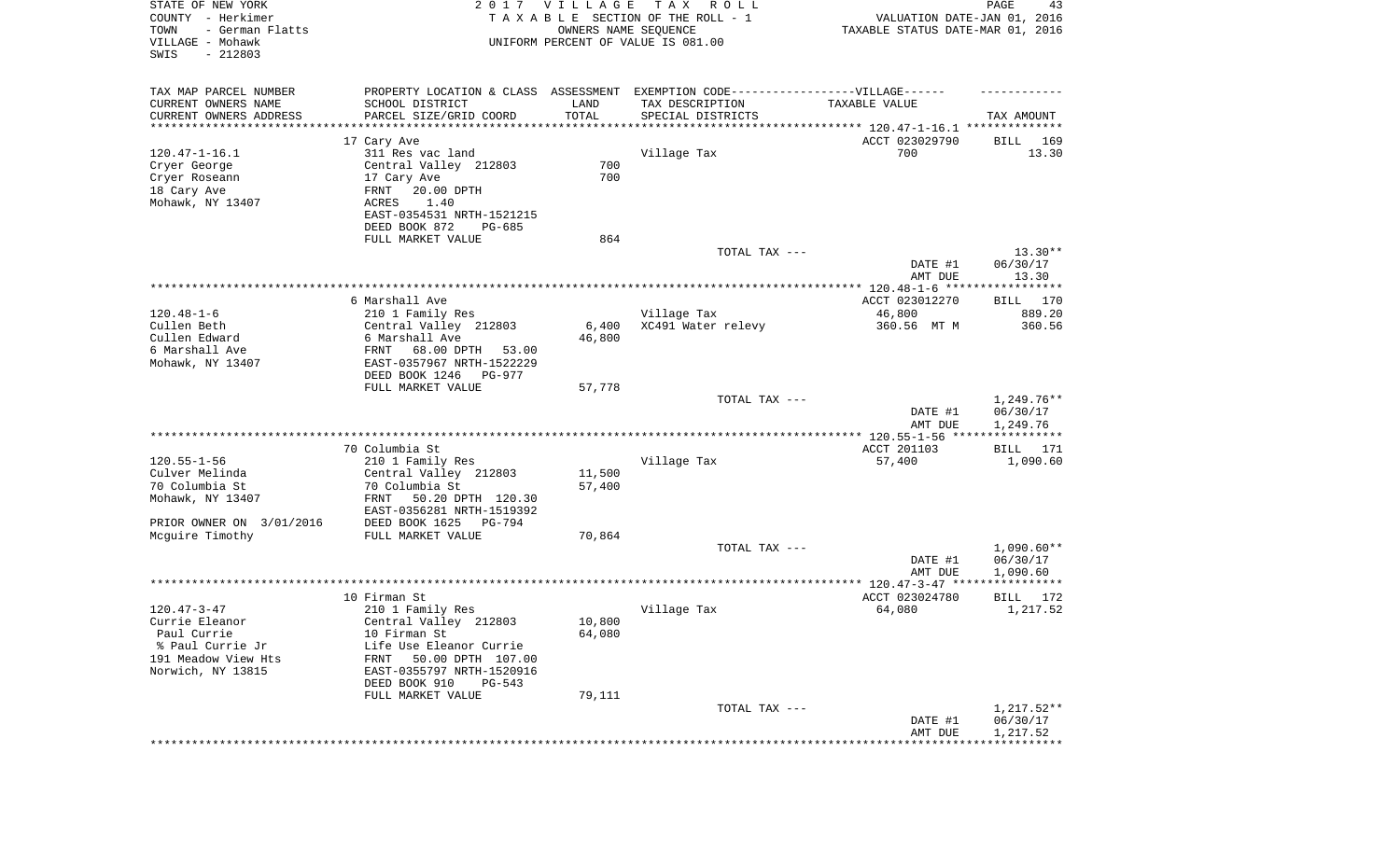| STATE OF NEW YORK<br>COUNTY - Herkimer<br>TOWN<br>- German Flatts<br>VILLAGE - Mohawk<br>SWIS<br>$-212803$ |                                                                                  | 2017 VILLAGE<br>OWNERS NAME SEQUENCE | TAX ROLL<br>TAXABLE SECTION OF THE ROLL - 1<br>UNIFORM PERCENT OF VALUE IS 081.00 | VALUATION DATE-JAN 01, 2016<br>TAXABLE STATUS DATE-MAR 01, 2016 | PAGE<br>44            |
|------------------------------------------------------------------------------------------------------------|----------------------------------------------------------------------------------|--------------------------------------|-----------------------------------------------------------------------------------|-----------------------------------------------------------------|-----------------------|
| TAX MAP PARCEL NUMBER                                                                                      | PROPERTY LOCATION & CLASS ASSESSMENT EXEMPTION CODE----------------VILLAGE------ |                                      |                                                                                   |                                                                 |                       |
| CURRENT OWNERS NAME                                                                                        | SCHOOL DISTRICT                                                                  | LAND                                 | TAX DESCRIPTION                                                                   | TAXABLE VALUE                                                   |                       |
| CURRENT OWNERS ADDRESS<br>***********************                                                          | PARCEL SIZE/GRID COORD<br>***********************                                | TOTAL<br>***********                 | SPECIAL DISTRICTS                                                                 | ********************************* 120.47-3-48 ****************  | TAX AMOUNT            |
|                                                                                                            | Firman St                                                                        |                                      |                                                                                   | ACCT 023024810                                                  | 173<br>BILL           |
| $120.47 - 3 - 48$                                                                                          | 311 Res vac land                                                                 |                                      | Village Tax                                                                       | 8,000                                                           | 152.00                |
| Currie Eleanor & Paul Jr                                                                                   | Central Valley 212803                                                            | 8,000                                |                                                                                   |                                                                 |                       |
| Currie Colleen                                                                                             | Firman St                                                                        | 8,000                                |                                                                                   |                                                                 |                       |
| % Paul Currie Jr                                                                                           | Life Use Eleanor Currie                                                          |                                      |                                                                                   |                                                                 |                       |
| 191 Meadow View Hts                                                                                        | 50.00 DPTH 107.00<br>FRNT                                                        |                                      |                                                                                   |                                                                 |                       |
| Norwich, NY 13815                                                                                          | EAST-0355780 NRTH-1520867                                                        |                                      |                                                                                   |                                                                 |                       |
|                                                                                                            | DEED BOOK 910<br>PG-543                                                          |                                      |                                                                                   |                                                                 |                       |
|                                                                                                            | FULL MARKET VALUE                                                                | 9,877                                | TOTAL TAX ---                                                                     |                                                                 | 152.00**              |
|                                                                                                            |                                                                                  |                                      |                                                                                   | DATE #1                                                         | 06/30/17              |
|                                                                                                            |                                                                                  |                                      |                                                                                   | AMT DUE                                                         | 152.00                |
|                                                                                                            |                                                                                  |                                      |                                                                                   |                                                                 |                       |
|                                                                                                            | Firman St Rear                                                                   |                                      |                                                                                   | ACCT 023024840                                                  | BILL 174              |
| $120.47 - 3 - 39$                                                                                          | 311 Res vac land                                                                 |                                      | Village Tax                                                                       | 800                                                             | 15.20                 |
| Currie Eleanor & Paul Jr Jr                                                                                | Central Valley 212803                                                            | 800                                  |                                                                                   |                                                                 |                       |
| Currie Colleen<br>% Paul Currie Jr                                                                         | Firman St Rear                                                                   | 800                                  |                                                                                   |                                                                 |                       |
| 191 Meadow View Hts                                                                                        | Life Use Eleanor Currie<br>FRNT 410.00 DPTH<br>98.30                             |                                      |                                                                                   |                                                                 |                       |
| Norwich, NY 13815                                                                                          | EAST-0355700 NRTH-1520911                                                        |                                      |                                                                                   |                                                                 |                       |
|                                                                                                            | DEED BOOK 910<br>$PG-543$                                                        |                                      |                                                                                   |                                                                 |                       |
|                                                                                                            | FULL MARKET VALUE                                                                | 988                                  |                                                                                   |                                                                 |                       |
|                                                                                                            |                                                                                  |                                      | TOTAL TAX ---                                                                     |                                                                 | $15.20**$             |
|                                                                                                            |                                                                                  |                                      |                                                                                   | DATE #1                                                         | 06/30/17              |
|                                                                                                            |                                                                                  |                                      |                                                                                   | AMT DUE                                                         | 15.20                 |
|                                                                                                            | 4 Johnson Ave                                                                    |                                      |                                                                                   | ACCT 023019500                                                  | BILL 175              |
| $120.55 - 2 - 33$                                                                                          | 210 1 Family Res                                                                 |                                      | Village Tax                                                                       | 79,900                                                          | 1,518.10              |
| Cusworth Daniel                                                                                            | Central Valley 212803                                                            | 12,800                               |                                                                                   |                                                                 |                       |
| Cusworth Vicki                                                                                             | 4 Johnson Ave                                                                    | 79,900                               |                                                                                   |                                                                 |                       |
| 4 Johnson Ave                                                                                              | FRNT<br>75.00 DPTH 122.30                                                        |                                      |                                                                                   |                                                                 |                       |
| Mohawk, NY 13407                                                                                           | EAST-0356942 NRTH-1519794                                                        |                                      |                                                                                   |                                                                 |                       |
|                                                                                                            | DEED BOOK 943<br>PG-362                                                          |                                      |                                                                                   |                                                                 |                       |
|                                                                                                            | FULL MARKET VALUE                                                                | 98,642                               | TOTAL TAX ---                                                                     |                                                                 | $1,518.10**$          |
|                                                                                                            |                                                                                  |                                      |                                                                                   | DATE #1                                                         | 06/30/17              |
|                                                                                                            |                                                                                  |                                      |                                                                                   | AMT DUE                                                         | 1,518.10              |
|                                                                                                            |                                                                                  |                                      |                                                                                   |                                                                 |                       |
|                                                                                                            | 49 W Main St                                                                     |                                      |                                                                                   | ACCT 023004050                                                  | 176<br>BILL           |
| $120.47 - 4 - 4$                                                                                           | 220 2 Family Res                                                                 |                                      | Village Tax                                                                       | 44,284                                                          | 841.40                |
| Cusworth Mark                                                                                              | Central Valley 212803                                                            | 13,000                               |                                                                                   |                                                                 |                       |
| 49 W Main St                                                                                               | 49 W Main St                                                                     | 44,284                               |                                                                                   |                                                                 |                       |
| Mohawk, NY 13407                                                                                           | 91.00 DPTH 115.00<br>FRNT<br>EAST-0356109 NRTH-1522183                           |                                      |                                                                                   |                                                                 |                       |
|                                                                                                            | DEED BOOK 822<br>$PG-225$                                                        |                                      |                                                                                   |                                                                 |                       |
|                                                                                                            | FULL MARKET VALUE                                                                | 54,672                               |                                                                                   |                                                                 |                       |
|                                                                                                            |                                                                                  |                                      | TOTAL TAX ---                                                                     |                                                                 | 841.40**              |
|                                                                                                            |                                                                                  |                                      |                                                                                   | DATE #1                                                         | 06/30/17              |
|                                                                                                            |                                                                                  |                                      |                                                                                   | AMT DUE                                                         | 841.40                |
|                                                                                                            |                                                                                  |                                      |                                                                                   |                                                                 | * * * * * * * * * * * |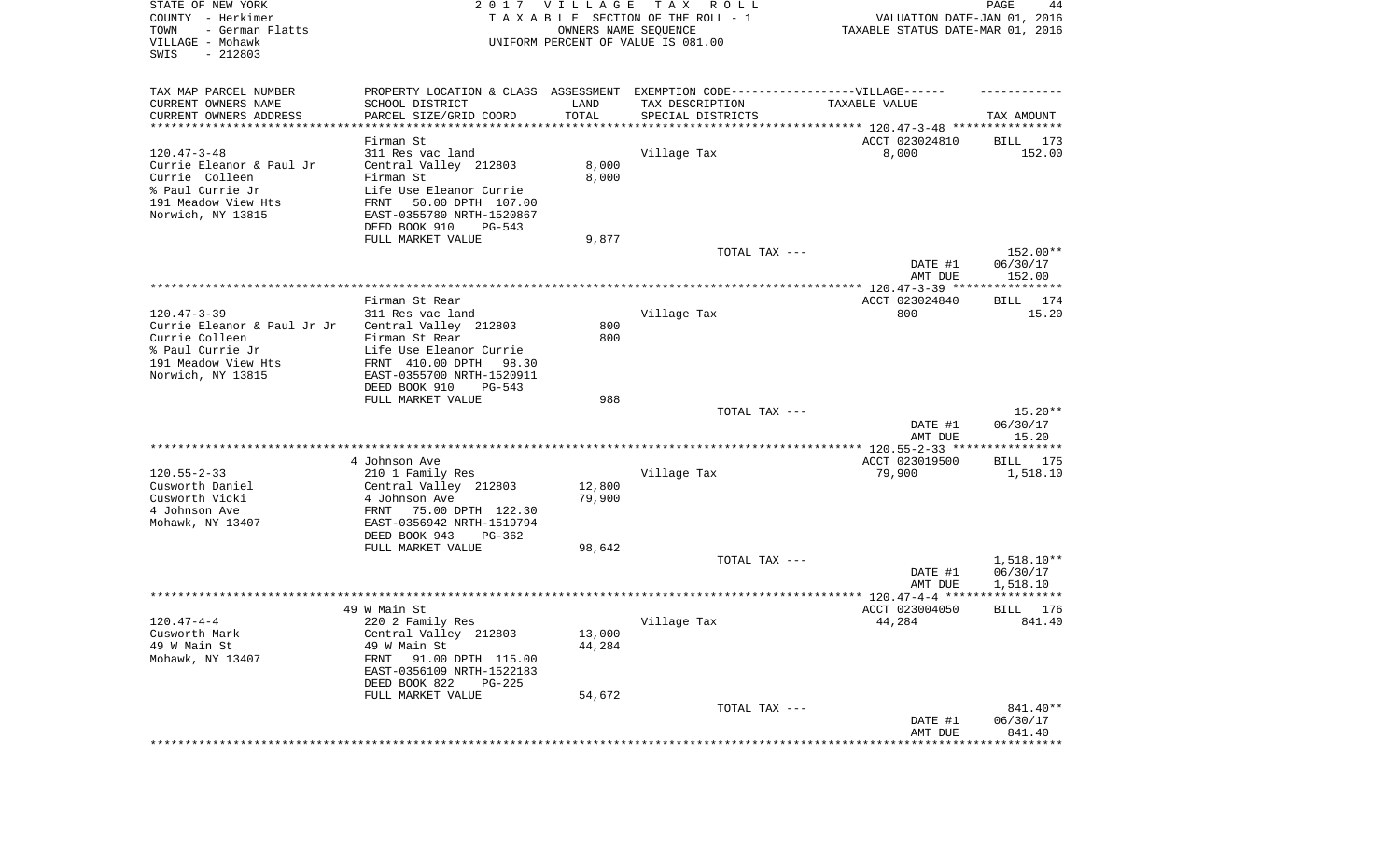| STATE OF NEW YORK<br>COUNTY - Herkimer<br>- German Flatts<br>TOWN<br>VILLAGE - Mohawk<br>$-212803$<br>SWIS |                                                | 2017 VILLAGE      | T A X<br>R O L L<br>TAXABLE SECTION OF THE ROLL - 1<br>OWNERS NAME SEQUENCE<br>UNIFORM PERCENT OF VALUE IS 081.00 | VALUATION DATE-JAN 01, 2016<br>TAXABLE STATUS DATE-MAR 01, 2016 | PAGE<br>45                            |
|------------------------------------------------------------------------------------------------------------|------------------------------------------------|-------------------|-------------------------------------------------------------------------------------------------------------------|-----------------------------------------------------------------|---------------------------------------|
| TAX MAP PARCEL NUMBER                                                                                      |                                                |                   | PROPERTY LOCATION & CLASS ASSESSMENT EXEMPTION CODE-----------------VILLAGE------                                 |                                                                 |                                       |
| CURRENT OWNERS NAME                                                                                        | SCHOOL DISTRICT                                | LAND              | TAX DESCRIPTION                                                                                                   | TAXABLE VALUE                                                   |                                       |
| CURRENT OWNERS ADDRESS<br>********************                                                             | PARCEL SIZE/GRID COORD<br>******************** | TOTAL<br>******** | SPECIAL DISTRICTS                                                                                                 |                                                                 | TAX AMOUNT<br>* * * * * * * * * * * * |
|                                                                                                            |                                                |                   |                                                                                                                   | ************************** 120.47-8-1 *****<br>ACCT 023011220   | <b>BILL</b><br>177                    |
| $120.47 - 8 - 1$                                                                                           | 14 Michigan St<br>210 1 Family Res             |                   | Village Tax                                                                                                       | 64,300                                                          | 1,221.70                              |
| Daly Catherine                                                                                             | Central Valley 212803                          | 8,100             |                                                                                                                   |                                                                 |                                       |
| 14 Michigan St                                                                                             | 14 Michigan St                                 | 64,300            |                                                                                                                   |                                                                 |                                       |
| Mohawk, NY 13407                                                                                           | 60.00 DPTH<br>FRNT<br>90.00                    |                   |                                                                                                                   |                                                                 |                                       |
|                                                                                                            | EAST-0357582 NRTH-1522149                      |                   |                                                                                                                   |                                                                 |                                       |
|                                                                                                            | DEED BOOK 709<br><b>PG-411</b>                 |                   |                                                                                                                   |                                                                 |                                       |
|                                                                                                            | FULL MARKET VALUE                              | 79,383            |                                                                                                                   |                                                                 |                                       |
|                                                                                                            |                                                |                   | TOTAL TAX ---                                                                                                     |                                                                 | 1,221.70**                            |
|                                                                                                            |                                                |                   |                                                                                                                   | DATE #1                                                         | 06/30/17                              |
|                                                                                                            |                                                |                   |                                                                                                                   | AMT DUE                                                         | 1,221.70                              |
|                                                                                                            | 16-18 S Washington St                          |                   |                                                                                                                   | ***** 120.47-5-31 **<br>ACCT 168729                             | 178<br><b>BILL</b>                    |
| $120.47 - 5 - 31$                                                                                          | 220 2 Family Res                               |                   | Village Tax                                                                                                       | 45,800                                                          | 870.20                                |
| Dandrea Nicholas                                                                                           | Central Valley 212803                          | 10,200            |                                                                                                                   |                                                                 |                                       |
| 18 S Washington St                                                                                         | 16-18 S Wsnngtn                                | 45,800            |                                                                                                                   |                                                                 |                                       |
| Mohawk, NY 13407                                                                                           | FRNT 67.60 DPTH 124.00                         |                   |                                                                                                                   |                                                                 |                                       |
|                                                                                                            | EAST-0356772 NRTH-1521865                      |                   |                                                                                                                   |                                                                 |                                       |
|                                                                                                            | DEED BOOK 1421<br>PG-805                       |                   |                                                                                                                   |                                                                 |                                       |
|                                                                                                            | FULL MARKET VALUE                              | 56,543            |                                                                                                                   |                                                                 |                                       |
|                                                                                                            |                                                |                   | TOTAL TAX ---                                                                                                     |                                                                 | 870.20**                              |
|                                                                                                            |                                                |                   |                                                                                                                   | DATE #1<br>AMT DUE                                              | 06/30/17<br>870.20                    |
|                                                                                                            |                                                |                   |                                                                                                                   | $* 120.47 - 9 - 19 **$                                          | *********                             |
|                                                                                                            | 45 Church St                                   |                   |                                                                                                                   | ACCT 181076                                                     | 179<br>BILL                           |
| $120.47 - 9 - 19$                                                                                          | 210 1 Family Res                               |                   | Village Tax                                                                                                       | 49,365                                                          | 937.94                                |
| Darling Joshua                                                                                             | Central Valley 212803                          | 9,300             |                                                                                                                   |                                                                 |                                       |
| Archer Victoria                                                                                            | 45 Church St                                   | 49,365            |                                                                                                                   |                                                                 |                                       |
| 45 Church St                                                                                               | FRNT<br>60.00 DPTH 120.00                      |                   |                                                                                                                   |                                                                 |                                       |
| Mohawk, NY 13407                                                                                           | EAST-0357748 NRTH-1521191                      |                   |                                                                                                                   |                                                                 |                                       |
|                                                                                                            | DEED BOOK 1501<br>PG-981                       |                   |                                                                                                                   |                                                                 |                                       |
|                                                                                                            | FULL MARKET VALUE                              | 60,944            | TOTAL TAX ---                                                                                                     |                                                                 | 937.94**                              |
|                                                                                                            |                                                |                   |                                                                                                                   | DATE #1                                                         | 06/30/17                              |
|                                                                                                            |                                                |                   |                                                                                                                   | AMT DUE                                                         | 937.94                                |
| *******************                                                                                        |                                                |                   |                                                                                                                   | ********** 120.55-1-1 ***                                       | * * * * * * * * *                     |
|                                                                                                            | 25 Marmet St                                   |                   |                                                                                                                   | ACCT 023023730                                                  | <b>BILL</b><br>180                    |
| $120.55 - 1 - 1$                                                                                           | 210 1 Family Res                               |                   | VET WAR V 41127                                                                                                   | 6,750                                                           |                                       |
| Darrow Albert                                                                                              | Central Valley 212803                          | 12,600            | Village Tax                                                                                                       | 38,250                                                          | 726.75                                |
| Darrow Elizabeth                                                                                           | 25 Marmet St                                   | 45,000            |                                                                                                                   |                                                                 |                                       |
| 25 Marmet St                                                                                               | FRNT 100.00 DPTH 105.00                        |                   |                                                                                                                   |                                                                 |                                       |
| Mohawk, NY 13407                                                                                           | EAST-0355789 NRTH-1520279                      |                   |                                                                                                                   |                                                                 |                                       |
|                                                                                                            | DEED BOOK 00658 PG-00559<br>FULL MARKET VALUE  | 55,556            |                                                                                                                   |                                                                 |                                       |
|                                                                                                            |                                                |                   | TOTAL TAX ---                                                                                                     |                                                                 | 726.75**                              |
|                                                                                                            |                                                |                   |                                                                                                                   | DATE #1                                                         | 06/30/17                              |
|                                                                                                            |                                                |                   |                                                                                                                   | AMT DUE                                                         | 726.75                                |
|                                                                                                            |                                                |                   |                                                                                                                   |                                                                 |                                       |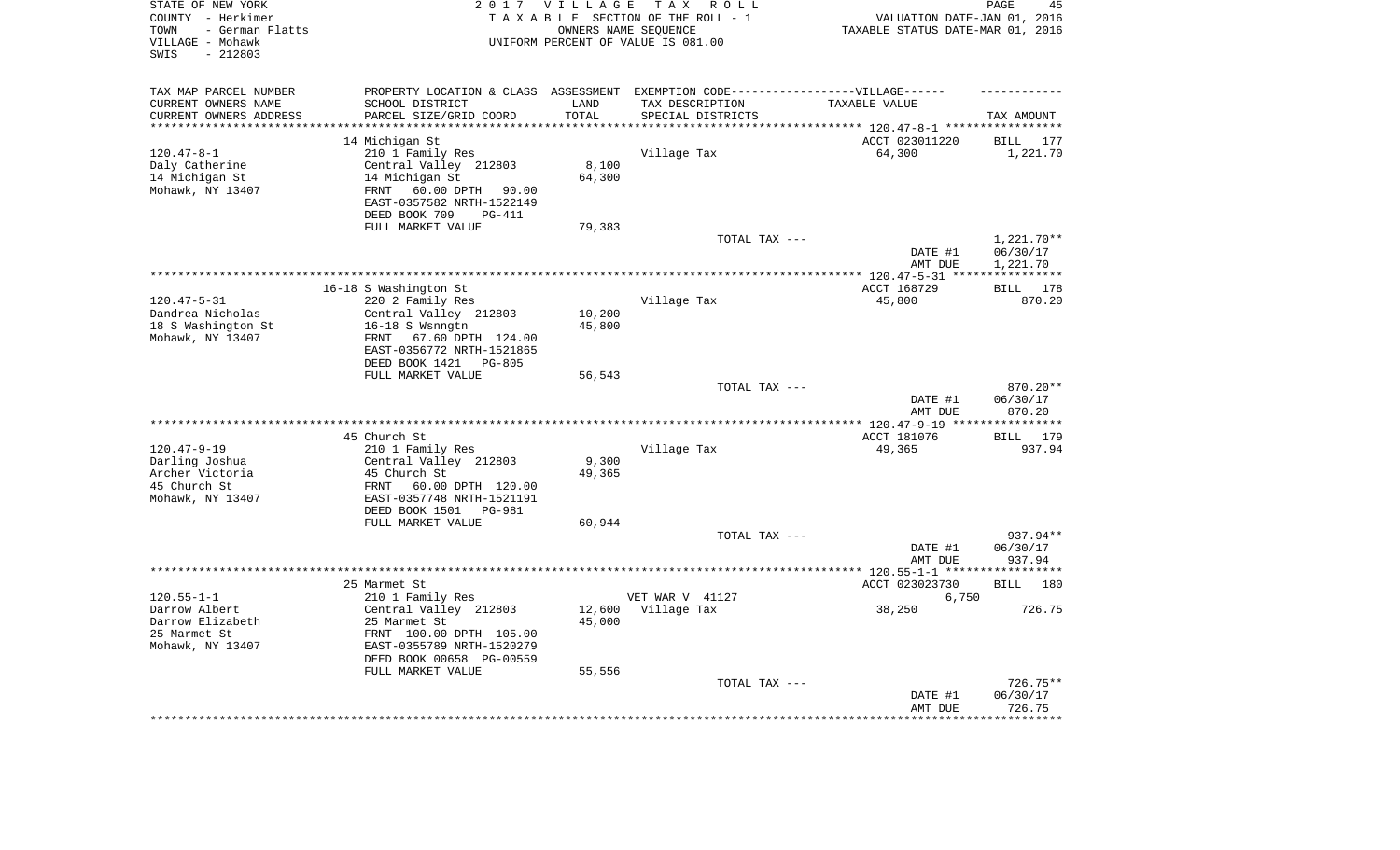| STATE OF NEW YORK<br>COUNTY - Herkimer<br>- German Flatts<br>TOWN<br>VILLAGE - Mohawk<br>SWIS<br>$-212803$ |                                                       | 2017 VILLAGE<br>OWNERS NAME SEQUENCE | T A X<br>R O L L<br>TAXABLE SECTION OF THE ROLL - 1<br>UNIFORM PERCENT OF VALUE IS 081.00 | VALUATION DATE-JAN 01, 2016<br>TAXABLE STATUS DATE-MAR 01, 2016 | PAGE<br>46            |
|------------------------------------------------------------------------------------------------------------|-------------------------------------------------------|--------------------------------------|-------------------------------------------------------------------------------------------|-----------------------------------------------------------------|-----------------------|
| TAX MAP PARCEL NUMBER                                                                                      |                                                       |                                      | PROPERTY LOCATION & CLASS ASSESSMENT EXEMPTION CODE----------------VILLAGE------          |                                                                 |                       |
| CURRENT OWNERS NAME<br>CURRENT OWNERS ADDRESS                                                              | SCHOOL DISTRICT<br>PARCEL SIZE/GRID COORD             | LAND<br>TOTAL                        | TAX DESCRIPTION<br>SPECIAL DISTRICTS                                                      | TAXABLE VALUE                                                   | TAX AMOUNT            |
| **********************                                                                                     |                                                       |                                      |                                                                                           |                                                                 |                       |
|                                                                                                            | 5 Marmet St                                           |                                      |                                                                                           | ACCT 192343                                                     | 181<br>BILL           |
| $120.55 - 1 - 7$                                                                                           | 210 1 Family Res                                      |                                      | Village Tax                                                                               | 74,000                                                          | 1,406.00              |
| David Arndt & Alfred KupiecTr Central Valley 212803                                                        |                                                       | 12,600                               |                                                                                           |                                                                 |                       |
| Lois Arndt Irr Trust                                                                                       | 5 Marmet St                                           | 74,000                               |                                                                                           |                                                                 |                       |
| 5 Marmet St<br>Mohawk, NY 13407                                                                            | FRNT 100.00 DPTH 105.00<br>EAST-0356293 NRTH-1520169  |                                      |                                                                                           |                                                                 |                       |
|                                                                                                            | DEED BOOK 1570<br>PG-19234                            |                                      |                                                                                           |                                                                 |                       |
|                                                                                                            | FULL MARKET VALUE                                     | 91,358                               |                                                                                           |                                                                 |                       |
|                                                                                                            |                                                       |                                      | TOTAL TAX ---                                                                             |                                                                 | $1,406.00**$          |
|                                                                                                            |                                                       |                                      |                                                                                           | DATE #1                                                         | 06/30/17              |
|                                                                                                            |                                                       |                                      |                                                                                           | AMT DUE                                                         | 1,406.00              |
|                                                                                                            | 11 North St                                           |                                      |                                                                                           | ACCT 023000210                                                  | BILL 182              |
| $120.47 - 2 - 24$                                                                                          | 210 1 Family Res                                      |                                      | Village Tax                                                                               | 39,900                                                          | 758.10                |
| David Roberta                                                                                              | Central Valley 212803                                 | 4,900                                |                                                                                           |                                                                 |                       |
| 11 North St                                                                                                | 11 North St                                           | 39,900                               |                                                                                           |                                                                 |                       |
| Mohawk, NY 13407                                                                                           | FRNT<br>60.00 DPTH<br>57.00                           |                                      |                                                                                           |                                                                 |                       |
|                                                                                                            | EAST-0356202 NRTH-1522541<br>DEED BOOK 1232<br>PG-106 |                                      |                                                                                           |                                                                 |                       |
|                                                                                                            | FULL MARKET VALUE                                     | 49,259                               |                                                                                           |                                                                 |                       |
|                                                                                                            |                                                       |                                      | TOTAL TAX ---                                                                             |                                                                 | 758.10**              |
|                                                                                                            |                                                       |                                      |                                                                                           | DATE #1                                                         | 06/30/17              |
|                                                                                                            |                                                       |                                      |                                                                                           | AMT DUE                                                         | 758.10                |
|                                                                                                            |                                                       |                                      |                                                                                           |                                                                 |                       |
| $120.39 - 2 - 5$                                                                                           | 8 N Richfield St<br>210 1 Family Res                  |                                      | VET WAR V 41127                                                                           | ACCT 1076<br>7,290                                              | BILL<br>183           |
| Davis Brooke                                                                                               | Central Valley 212803                                 | 6,500                                | Village Tax                                                                               | 46,510                                                          | 883.69                |
| Newman Kody                                                                                                | 8 N Richfd St                                         | 53,800                               |                                                                                           |                                                                 |                       |
| 8 N Richfield St                                                                                           | Life Use Jean Brant                                   |                                      |                                                                                           |                                                                 |                       |
| Mohawk, NY 13407                                                                                           | 60.00 DPTH 100.00<br>FRNT                             |                                      |                                                                                           |                                                                 |                       |
|                                                                                                            | EAST-0356582 NRTH-1522641                             |                                      |                                                                                           |                                                                 |                       |
| PRIOR OWNER ON 3/01/2016<br>Mohler Penny                                                                   | DEED BOOK 2017<br>PG-1076<br>FULL MARKET VALUE        | 66,420                               |                                                                                           |                                                                 |                       |
|                                                                                                            |                                                       |                                      | TOTAL TAX ---                                                                             |                                                                 | 883.69**              |
|                                                                                                            |                                                       |                                      |                                                                                           | DATE #1                                                         | 06/30/17              |
|                                                                                                            |                                                       |                                      |                                                                                           | AMT DUE                                                         | 883.69                |
|                                                                                                            |                                                       |                                      |                                                                                           |                                                                 |                       |
| $120.48 - 1 - 10$                                                                                          | 25 Michigan St<br>210 1 Family Res                    |                                      |                                                                                           | ACCT 023010980<br>38,000                                        | 184<br>BILL<br>722.00 |
| Davis Jane                                                                                                 | Central Valley 212803                                 | $6,000$                              | Village Tax                                                                               |                                                                 |                       |
| 25 Michigan St                                                                                             | 25 Michigan St                                        | 38,000                               |                                                                                           |                                                                 |                       |
| Mohawk, NY 13407                                                                                           | 50.00 DPTH 73.00<br>FRNT                              |                                      |                                                                                           |                                                                 |                       |
|                                                                                                            | EAST-0358032 NRTH-1522158                             |                                      |                                                                                           |                                                                 |                       |
|                                                                                                            | DEED BOOK 818<br><b>PG-505</b>                        |                                      |                                                                                           |                                                                 |                       |
|                                                                                                            | FULL MARKET VALUE                                     | 46,914                               | TOTAL TAX ---                                                                             |                                                                 | 722.00**              |
|                                                                                                            |                                                       |                                      |                                                                                           | DATE #1                                                         | 06/30/17              |
|                                                                                                            |                                                       |                                      |                                                                                           | AMT DUE                                                         | 722.00                |
|                                                                                                            |                                                       |                                      |                                                                                           | *****************                                               | **************        |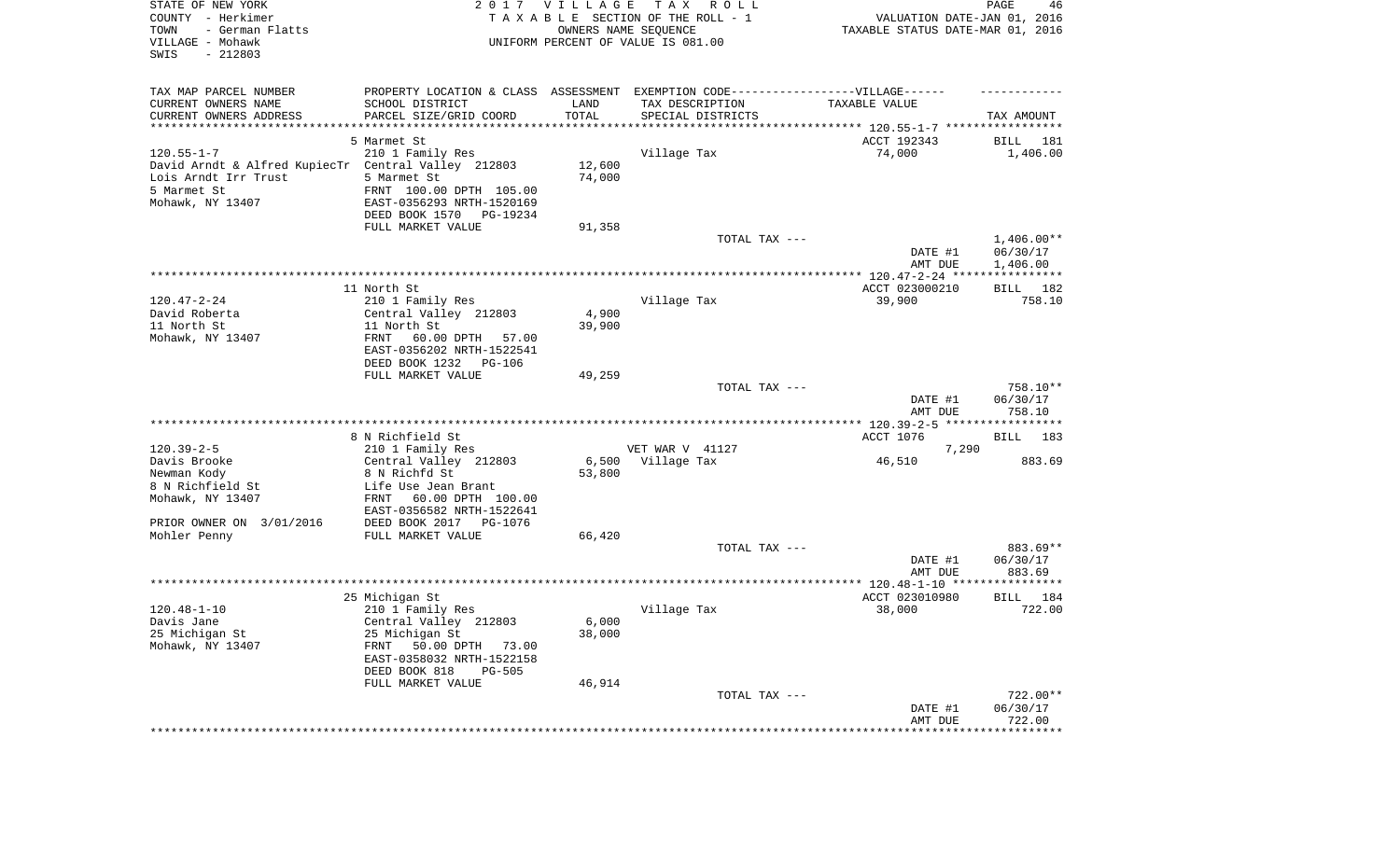| STATE OF NEW YORK       |                                                                                   | 2017 VILLAGE | TAX ROLL                           |                                           | PAGE<br>47                   |
|-------------------------|-----------------------------------------------------------------------------------|--------------|------------------------------------|-------------------------------------------|------------------------------|
| COUNTY - Herkimer       |                                                                                   |              | TAXABLE SECTION OF THE ROLL - 1    | VALUATION DATE-JAN 01, 2016               |                              |
| - German Flatts<br>TOWN |                                                                                   |              | OWNERS NAME SEOUENCE               | TAXABLE STATUS DATE-MAR 01, 2016          |                              |
| VILLAGE - Mohawk        |                                                                                   |              | UNIFORM PERCENT OF VALUE IS 081.00 |                                           |                              |
| $-212803$<br>SWIS       |                                                                                   |              |                                    |                                           |                              |
|                         |                                                                                   |              |                                    |                                           |                              |
| TAX MAP PARCEL NUMBER   | PROPERTY LOCATION & CLASS ASSESSMENT EXEMPTION CODE-----------------VILLAGE------ |              |                                    |                                           |                              |
| CURRENT OWNERS NAME     | SCHOOL DISTRICT                                                                   | LAND         | TAX DESCRIPTION                    | TAXABLE VALUE                             |                              |
| CURRENT OWNERS ADDRESS  | PARCEL SIZE/GRID COORD                                                            | TOTAL        | SPECIAL DISTRICTS                  |                                           | TAX AMOUNT                   |
|                         |                                                                                   |              |                                    | *********** 120.46-2-24 ***************** |                              |
| $120.46 - 2 - 24$       | 5 Warren Rd<br>210 1 Family Res                                                   |              |                                    | ACCT 023032070                            | <b>BILL</b><br>185<br>712.50 |
| Davis Leslie            | Central Valley 212803                                                             | 9,300        | Village Tax                        | 37,500                                    |                              |
| Davis Doris             | 5 Warren Rd E                                                                     | 37,500       |                                    |                                           |                              |
| %Milton Davis           | FRNT<br>60.00 DPTH 120.00                                                         |              |                                    |                                           |                              |
| 295 E Clark St          | EAST-0353696 NRTH-1521672                                                         |              |                                    |                                           |                              |
| Ilion, NY 13365         | DEED BOOK 00550 PG-00818                                                          |              |                                    |                                           |                              |
|                         | FULL MARKET VALUE                                                                 | 46,296       |                                    |                                           |                              |
|                         |                                                                                   |              | TOTAL TAX ---                      |                                           | 712.50**                     |
|                         |                                                                                   |              |                                    | DATE #1                                   | 06/30/17                     |
|                         |                                                                                   |              |                                    | AMT DUE                                   | 712.50                       |
|                         |                                                                                   |              | ********************************** | *********** 120.55-3-32 **                | **********                   |
|                         | 93 Columbia St                                                                    |              |                                    | ACCT 023020910                            | BILL 186                     |
| $120.55 - 3 - 32$       | 210 1 Family Res                                                                  |              | Village Tax                        | 56,600                                    | 1,075.40                     |
| Dawley Stanton          | Central Valley 212803                                                             | 9,400        |                                    |                                           |                              |
| Dawley Deborah          | 93 Columbia St                                                                    | 56,600       |                                    |                                           |                              |
| 93 Columbia St          | 40.00 DPTH 125.00<br>FRNT                                                         |              |                                    |                                           |                              |
| Mohawk, NY 13407        | EAST-0356635 NRTH-1519957                                                         |              |                                    |                                           |                              |
|                         | DEED BOOK 708<br>PG-961                                                           |              |                                    |                                           |                              |
|                         | FULL MARKET VALUE                                                                 | 69,877       |                                    |                                           |                              |
|                         |                                                                                   |              | TOTAL TAX ---                      |                                           | $1,075.40**$                 |
|                         |                                                                                   |              |                                    | DATE #1                                   | 06/30/17                     |
|                         |                                                                                   |              | ***********************            | AMT DUE                                   | 1,075.40<br>***********      |
|                         | 41/2 Otsego St                                                                    |              |                                    | ** $120.47 - 5 - 40.2$ *                  | BILL 187                     |
| $120.47 - 5 - 40.2$     | 312 Vac w/imprv                                                                   |              | Village Tax                        | 12,400                                    | 235.60                       |
| DDKeeler LLC            | Central Valley 212803                                                             | 400          |                                    |                                           |                              |
| 2 Hillview Dr           | 33.00 DPTH<br>FRNT<br>46.50                                                       | 12,400       |                                    |                                           |                              |
| Mohawk, NY 13407        | EAST-0356947 NRTH-1522322                                                         |              |                                    |                                           |                              |
|                         | DEED BOOK 1377<br>$PG-550$                                                        |              |                                    |                                           |                              |
|                         | FULL MARKET VALUE                                                                 | 15,309       |                                    |                                           |                              |
|                         |                                                                                   |              | TOTAL TAX ---                      |                                           | 235.60**                     |
|                         |                                                                                   |              |                                    | DATE #1                                   | 06/30/17                     |
|                         |                                                                                   |              |                                    | AMT DUE                                   | 235.60                       |
|                         |                                                                                   |              |                                    |                                           |                              |
|                         | S Otsego St                                                                       |              |                                    | ACCT 023025770                            | BILL 188                     |
| $120.47 - 5 - 55$       | 438 Parking lot                                                                   |              | Village Tax                        | 13,900                                    | 264.10                       |
| DDKeeler LLC            | Central Valley 212803                                                             | 11,200       |                                    |                                           |                              |
| 2 Hillview Dr           | S Otsego St                                                                       | 13,900       |                                    |                                           |                              |
| Mohawk, NY 13407        | 68.00 DPTH 100.00<br>FRNT                                                         |              |                                    |                                           |                              |
|                         | EAST-0356987 NRTH-1522256                                                         |              |                                    |                                           |                              |
|                         | DEED BOOK 1377 PG-550                                                             |              |                                    |                                           |                              |
|                         | FULL MARKET VALUE                                                                 | 17,160       |                                    |                                           |                              |
|                         |                                                                                   |              | TOTAL TAX ---                      |                                           | 264.10**                     |
|                         |                                                                                   |              |                                    | DATE #1                                   | 06/30/17                     |
|                         |                                                                                   |              |                                    | AMT DUE                                   | 264.10                       |
|                         |                                                                                   |              |                                    |                                           |                              |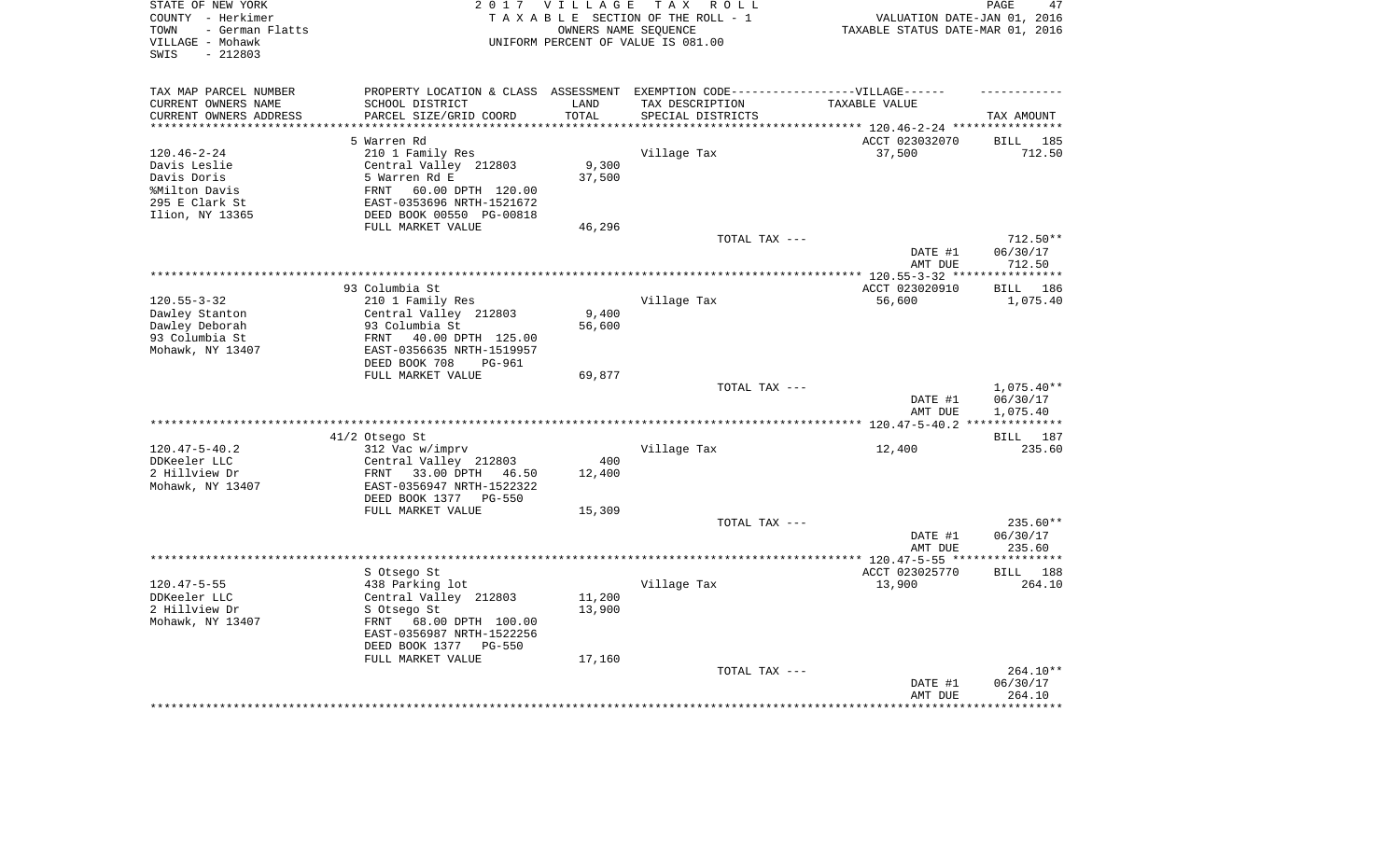| STATE OF NEW YORK<br>COUNTY - Herkimer<br>- German Flatts<br>TOWN<br>VILLAGE - Mohawk<br>$-212803$<br>SWIS |                                                       | 2017 VILLAGE<br>OWNERS NAME SEQUENCE | T A X<br>R O L L<br>TAXABLE SECTION OF THE ROLL - 1<br>UNIFORM PERCENT OF VALUE IS 081.00 | VALUATION DATE-JAN 01, 2016<br>TAXABLE STATUS DATE-MAR 01, 2016 | PAGE<br>48            |
|------------------------------------------------------------------------------------------------------------|-------------------------------------------------------|--------------------------------------|-------------------------------------------------------------------------------------------|-----------------------------------------------------------------|-----------------------|
| TAX MAP PARCEL NUMBER                                                                                      |                                                       |                                      | PROPERTY LOCATION & CLASS ASSESSMENT EXEMPTION CODE----------------VILLAGE------          |                                                                 |                       |
| CURRENT OWNERS NAME                                                                                        | SCHOOL DISTRICT                                       | LAND                                 | TAX DESCRIPTION                                                                           | TAXABLE VALUE                                                   |                       |
| CURRENT OWNERS ADDRESS<br>********************                                                             | PARCEL SIZE/GRID COORD                                | TOTAL                                | SPECIAL DISTRICTS<br>********************************* 120.47-5-56 ****************       |                                                                 | TAX AMOUNT            |
|                                                                                                            | 2 S Otsego St                                         |                                      |                                                                                           | ACCT 023025740                                                  | 189<br>BILL           |
| $120.47 - 5 - 56$                                                                                          | 482 Det row bldg                                      |                                      | Village Tax                                                                               | 88,100                                                          | 1,673.90              |
| DDKeeler LLC                                                                                               | Central Valley 212803                                 | 7,600                                |                                                                                           |                                                                 |                       |
| 2 Hillview Dr                                                                                              | 2 S Otsego St                                         | 88,100                               |                                                                                           |                                                                 |                       |
| Mohawk, NY 13407                                                                                           | FRNT<br>45.00 DPTH<br>65.00                           |                                      |                                                                                           |                                                                 |                       |
|                                                                                                            | EAST-0356997 NRTH-1522314                             |                                      |                                                                                           |                                                                 |                       |
|                                                                                                            | DEED BOOK 1377 PG-550                                 |                                      |                                                                                           |                                                                 |                       |
|                                                                                                            | FULL MARKET VALUE                                     | 108,765                              | TOTAL TAX ---                                                                             |                                                                 | $1,673.90**$          |
|                                                                                                            |                                                       |                                      |                                                                                           | DATE #1<br>AMT DUE                                              | 06/30/17<br>1,673.90  |
|                                                                                                            |                                                       |                                      |                                                                                           |                                                                 |                       |
|                                                                                                            | 72 W Main St                                          |                                      |                                                                                           | ACCT 023002430                                                  | 190<br>BILL           |
| $120.47 - 2 - 45$                                                                                          | 220 2 Family Res                                      |                                      | Village Tax                                                                               | 43,100                                                          | 818.90                |
| Debora Marrone as Trustee                                                                                  | Central Valley 212803                                 | 12,000                               |                                                                                           |                                                                 |                       |
| R & J Gloo Irr Trust<br>60 Douglas St                                                                      | 72 W Main St<br>life use R & J Gloo                   | 43,100                               |                                                                                           |                                                                 |                       |
| Little Falls, NY 13365                                                                                     | 60.00 DPTH 120.00<br>FRNT                             |                                      |                                                                                           |                                                                 |                       |
|                                                                                                            | EAST-0355840 NRTH-1522327                             |                                      |                                                                                           |                                                                 |                       |
|                                                                                                            | DEED BOOK 1398<br>PG-372                              |                                      |                                                                                           |                                                                 |                       |
|                                                                                                            | FULL MARKET VALUE                                     | 53,210                               |                                                                                           |                                                                 |                       |
|                                                                                                            |                                                       |                                      | TOTAL TAX ---                                                                             |                                                                 | 818.90**              |
|                                                                                                            |                                                       |                                      |                                                                                           | DATE #1                                                         | 06/30/17<br>818.90    |
|                                                                                                            |                                                       |                                      |                                                                                           | AMT DUE<br>*********** 120.47-7-24 *****************            |                       |
|                                                                                                            | 55 Columbia St                                        |                                      |                                                                                           | ACCT 023020400                                                  | 191<br>BILL           |
| $120.47 - 7 - 24$                                                                                          | 230 3 Family Res                                      |                                      | Village Tax                                                                               | 54,900                                                          | 1,043.10              |
| Debora Marrone Trustee                                                                                     | Central Valley 212803                                 | 10,300                               |                                                                                           |                                                                 |                       |
| Richard & Josephine Gloo IrrTr 55 Columbia St                                                              |                                                       | 54,900                               |                                                                                           |                                                                 |                       |
| 60 Douglas St                                                                                              | L Use R & J Gloo                                      |                                      |                                                                                           |                                                                 |                       |
| Little Falls, NY 13365                                                                                     | FRNT<br>60.00 DPTH 150.00                             |                                      |                                                                                           |                                                                 |                       |
|                                                                                                            | EAST-0356912 NRTH-1520870<br>DEED BOOK 1398<br>PG-361 |                                      |                                                                                           |                                                                 |                       |
|                                                                                                            | FULL MARKET VALUE                                     | 67,778                               |                                                                                           |                                                                 |                       |
|                                                                                                            |                                                       |                                      | TOTAL TAX ---                                                                             |                                                                 | $1,043.10**$          |
|                                                                                                            |                                                       |                                      |                                                                                           | DATE #1                                                         | 06/30/17              |
|                                                                                                            |                                                       |                                      |                                                                                           | AMT DUE                                                         | 1,043.10              |
|                                                                                                            |                                                       |                                      |                                                                                           |                                                                 | *****                 |
| $120.47 - 9 - 23$                                                                                          | 28 E Center St<br>210 1 Family Res                    |                                      |                                                                                           | ACCT 023018450<br>49,500                                        | 192<br>BILL<br>940.50 |
| Decker Bernard                                                                                             | Central Valley 212803                                 | 6,800                                | Village Tax                                                                               |                                                                 |                       |
| Decker Kathleen                                                                                            | 28 E Center St                                        | 49,500                               |                                                                                           |                                                                 |                       |
| 28 E Center St                                                                                             | FRNT<br>64.00 DPTH<br>60.00                           |                                      |                                                                                           |                                                                 |                       |
| Mohawk, NY 13407                                                                                           | EAST-0357716 NRTH-1520968                             |                                      |                                                                                           |                                                                 |                       |
|                                                                                                            | DEED BOOK 832<br>PG-246                               |                                      |                                                                                           |                                                                 |                       |
|                                                                                                            | FULL MARKET VALUE                                     | 61,111                               |                                                                                           |                                                                 |                       |
|                                                                                                            |                                                       |                                      | TOTAL TAX ---                                                                             |                                                                 | 940.50**              |
|                                                                                                            |                                                       |                                      |                                                                                           | DATE #1<br>AMT DUE                                              | 06/30/17<br>940.50    |
|                                                                                                            |                                                       |                                      |                                                                                           |                                                                 |                       |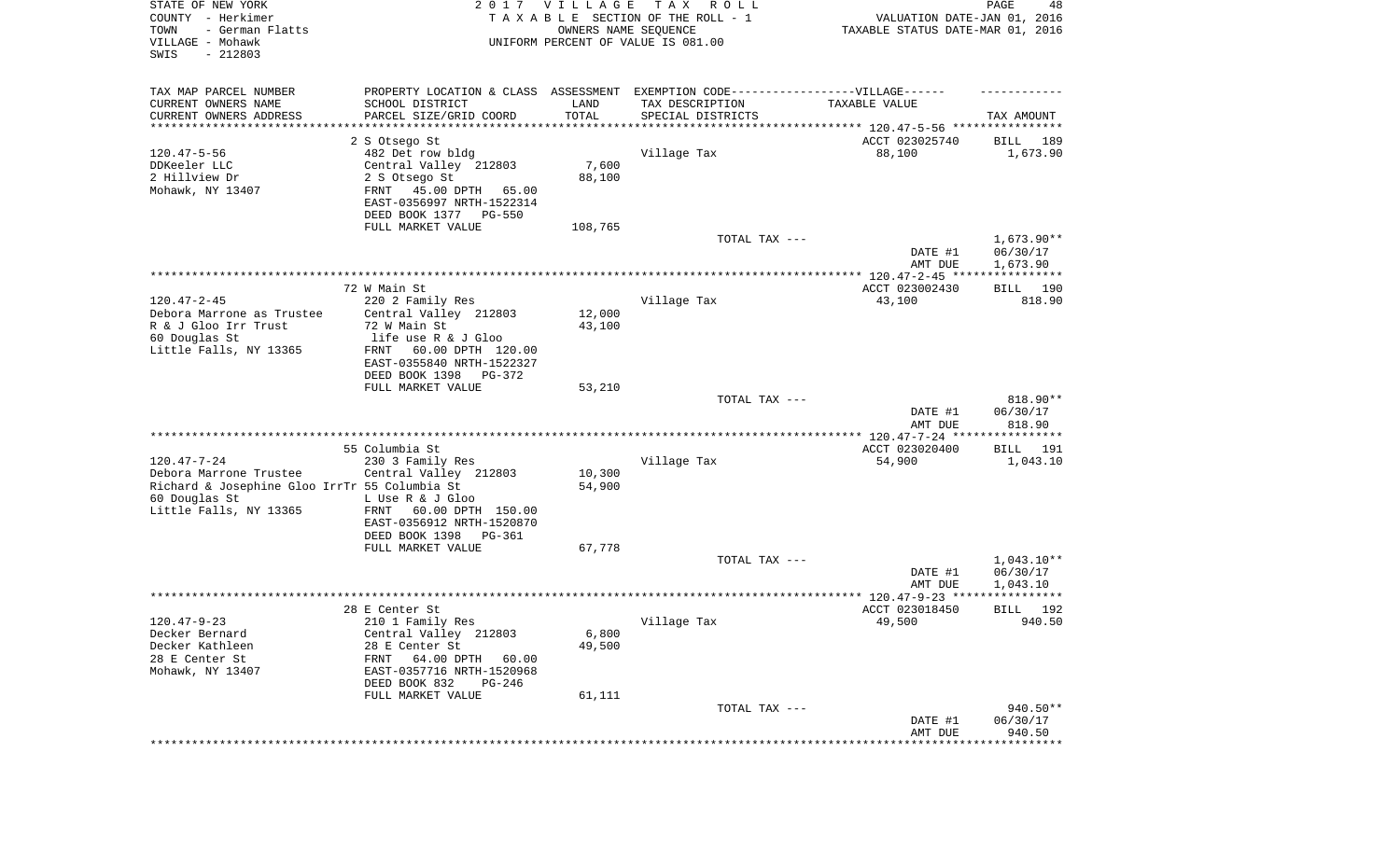| STATE OF NEW YORK<br>COUNTY - Herkimer<br>- German Flatts<br>TOWN<br>VILLAGE - Mohawk<br>$-212803$<br>SWIS |                                  | 2017 VILLAGE     | T A X<br>R O L L<br>TAXABLE SECTION OF THE ROLL - 1<br>OWNERS NAME SEQUENCE<br>UNIFORM PERCENT OF VALUE IS 081.00 | VALUATION DATE-JAN 01, 2016<br>TAXABLE STATUS DATE-MAR 01, 2016 | PAGE<br>49                     |
|------------------------------------------------------------------------------------------------------------|----------------------------------|------------------|-------------------------------------------------------------------------------------------------------------------|-----------------------------------------------------------------|--------------------------------|
| TAX MAP PARCEL NUMBER                                                                                      |                                  |                  | PROPERTY LOCATION & CLASS ASSESSMENT EXEMPTION CODE-----------------VILLAGE------                                 |                                                                 |                                |
| CURRENT OWNERS NAME                                                                                        | SCHOOL DISTRICT                  | LAND             | TAX DESCRIPTION                                                                                                   | TAXABLE VALUE                                                   |                                |
| CURRENT OWNERS ADDRESS<br>********************                                                             | PARCEL SIZE/GRID COORD           | TOTAL<br>******* | SPECIAL DISTRICTS                                                                                                 |                                                                 | TAX AMOUNT                     |
|                                                                                                            |                                  |                  |                                                                                                                   |                                                                 |                                |
| $120.40 - 1 - 27$                                                                                          | 51 E Main St<br>483 Converted Re |                  | Village Tax                                                                                                       | ACCT 023007980<br>91,550                                        | <b>BILL</b><br>193<br>1,739.45 |
| Deepak Buch                                                                                                | Central Valley 212803            | 16,600           |                                                                                                                   |                                                                 |                                |
| Shivji Trust                                                                                               | 51 E Main St                     | 91,550           |                                                                                                                   |                                                                 |                                |
| 104 Stonebridge Ct                                                                                         | 60.00 DPTH 322.00<br>FRNT        |                  |                                                                                                                   |                                                                 |                                |
| New Hartford, NY 13413                                                                                     | EAST-0358245 NRTH-1523089        |                  |                                                                                                                   |                                                                 |                                |
|                                                                                                            | DEED BOOK 852<br>PG-641          |                  |                                                                                                                   |                                                                 |                                |
|                                                                                                            | FULL MARKET VALUE                | 113,025          |                                                                                                                   |                                                                 |                                |
|                                                                                                            |                                  |                  | TOTAL TAX ---                                                                                                     |                                                                 | 1,739.45**                     |
|                                                                                                            |                                  |                  |                                                                                                                   | DATE #1<br>AMT DUE                                              | 06/30/17<br>1,739.45           |
|                                                                                                            |                                  |                  |                                                                                                                   | ***** 120.39-1-1.1 ****************                             |                                |
|                                                                                                            | Casey Flatts                     |                  |                                                                                                                   | ACCT 023006330                                                  | <b>BILL</b><br>194             |
| $120.39 - 1 - 1.1$                                                                                         | 312 Vac w/imprv                  |                  | AGRIC 10 Y 42100                                                                                                  | 500                                                             |                                |
| Degristina Carl                                                                                            | Central Valley 212803            | 5,110            | Village Tax                                                                                                       | 14,610                                                          | 277.59                         |
| Degristina Florence                                                                                        | Casey Flatts                     | 15,110           |                                                                                                                   |                                                                 |                                |
| 800 State Route 5S                                                                                         | ACRES 50.00                      |                  |                                                                                                                   |                                                                 |                                |
| Mohawk, NY 13407                                                                                           | EAST-0356090 NRTH-1523676        |                  |                                                                                                                   |                                                                 |                                |
|                                                                                                            | DEED BOOK 839<br><b>PG-505</b>   |                  |                                                                                                                   |                                                                 |                                |
|                                                                                                            | FULL MARKET VALUE                | 18,654           | TOTAL TAX ---                                                                                                     |                                                                 | $277.59**$                     |
|                                                                                                            |                                  |                  |                                                                                                                   | DATE #1                                                         | 06/30/17                       |
|                                                                                                            |                                  |                  |                                                                                                                   | AMT DUE<br>$* 120.39 - 1 - 10 * *$                              | 277.59                         |
|                                                                                                            | Casey Flatts                     |                  |                                                                                                                   | ACCT 023006300                                                  | 195<br><b>BILL</b>             |
| $120.39 - 1 - 10$                                                                                          | 105 Vac farmland                 |                  | Village Tax                                                                                                       | 500                                                             | 9.50                           |
| Degristina Florence                                                                                        | Central Valley 212803            | 500              |                                                                                                                   |                                                                 |                                |
| Degristina Carl                                                                                            | Casey Flatts                     | 500              |                                                                                                                   |                                                                 |                                |
| 800 State Route 5S                                                                                         | FRNT 195.00 DPTH 234.20          |                  |                                                                                                                   |                                                                 |                                |
| Mohawk, NY 13407                                                                                           | EAST-0356072 NRTH-1523094        |                  |                                                                                                                   |                                                                 |                                |
|                                                                                                            | DEED BOOK 835<br>$PG-19$         |                  |                                                                                                                   |                                                                 |                                |
|                                                                                                            | FULL MARKET VALUE                | 617              |                                                                                                                   |                                                                 |                                |
|                                                                                                            |                                  |                  | TOTAL TAX ---                                                                                                     |                                                                 | $9.50**$                       |
|                                                                                                            |                                  |                  |                                                                                                                   | DATE #1                                                         | 06/30/17                       |
|                                                                                                            |                                  |                  |                                                                                                                   | AMT DUE                                                         | 9.50<br>*******                |
|                                                                                                            | 35 Marshall Ave                  |                  |                                                                                                                   | ********* 120.40-2-23 ***<br>ACCT 023012030                     | BILL 196                       |
| $120.40 - 2 - 23$                                                                                          | 210 1 Family Res                 |                  | Village Tax                                                                                                       | 46,800                                                          | 889.20                         |
| DeLosSantos Victoria                                                                                       | Central Valley 212803            | 6,700            |                                                                                                                   |                                                                 |                                |
| 35 Marshall Ave                                                                                            | 35 Marshall Ave                  | 46,800           |                                                                                                                   |                                                                 |                                |
| Mohawk, NY 13407                                                                                           | FRNT<br>42.00 DPTH 106.00        |                  |                                                                                                                   |                                                                 |                                |
|                                                                                                            | EAST-0358813 NRTH-1522706        |                  |                                                                                                                   |                                                                 |                                |
|                                                                                                            | DEED BOOK 1313<br>$PG-852$       |                  |                                                                                                                   |                                                                 |                                |
|                                                                                                            | FULL MARKET VALUE                | 57,778           |                                                                                                                   |                                                                 |                                |
|                                                                                                            |                                  |                  | TOTAL TAX ---                                                                                                     |                                                                 | 889.20**                       |
|                                                                                                            |                                  |                  |                                                                                                                   | DATE #1                                                         | 06/30/17                       |
|                                                                                                            |                                  |                  |                                                                                                                   | AMT DUE                                                         | 889.20                         |
|                                                                                                            |                                  |                  |                                                                                                                   |                                                                 |                                |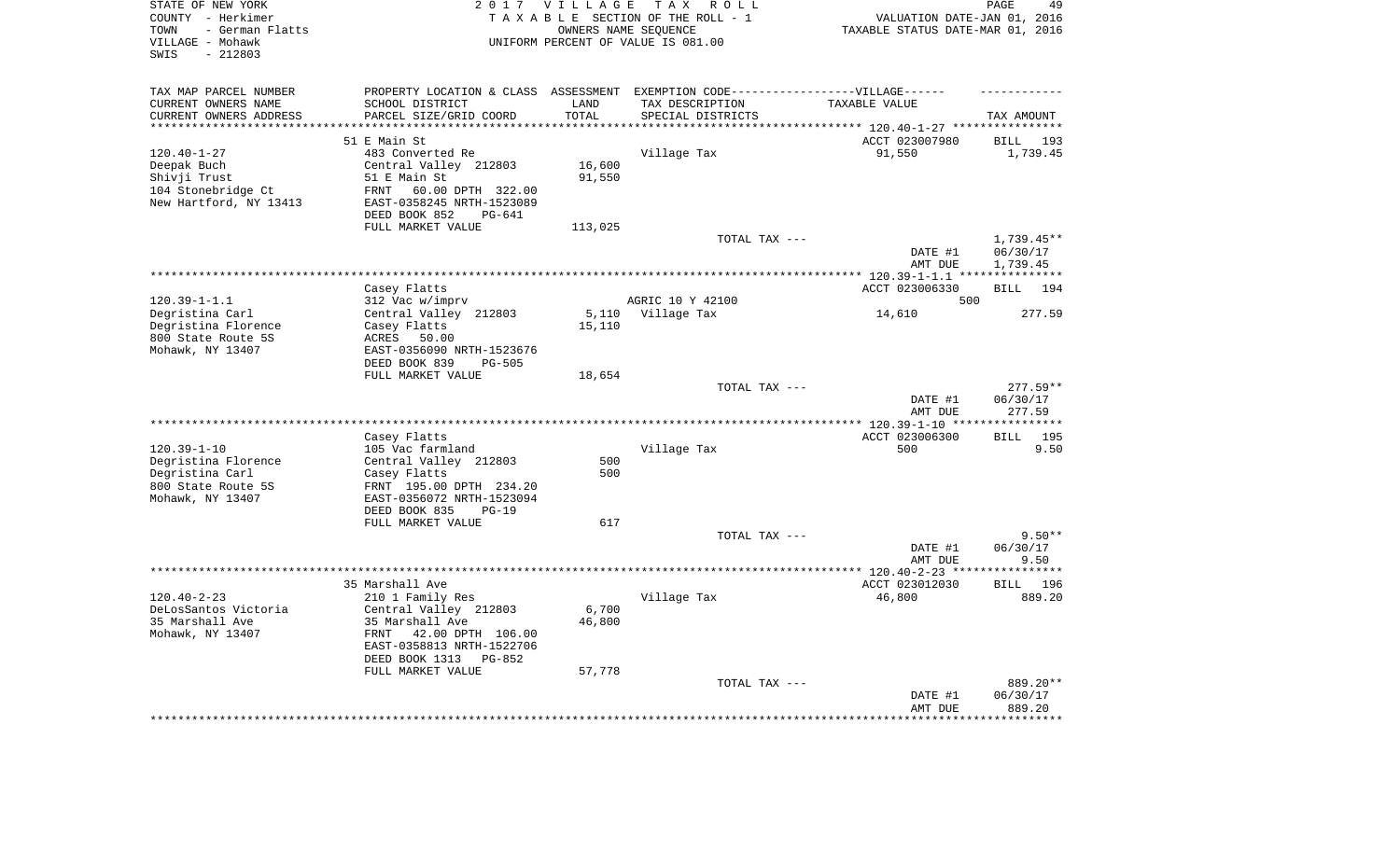| STATE OF NEW YORK<br>COUNTY - Herkimer<br>- German Flatts<br>TOWN<br>VILLAGE - Mohawk<br>$-212803$<br>SWIS |                                                       | 2017 VILLAGE<br>OWNERS NAME SEQUENCE | TAX ROLL<br>TAXABLE SECTION OF THE ROLL - 1<br>UNIFORM PERCENT OF VALUE IS 081.00 | VALUATION DATE-JAN 01, 2016<br>TAXABLE STATUS DATE-MAR 01, 2016 | PAGE<br>50               |
|------------------------------------------------------------------------------------------------------------|-------------------------------------------------------|--------------------------------------|-----------------------------------------------------------------------------------|-----------------------------------------------------------------|--------------------------|
| TAX MAP PARCEL NUMBER                                                                                      |                                                       |                                      | PROPERTY LOCATION & CLASS ASSESSMENT EXEMPTION CODE-----------------VILLAGE------ |                                                                 |                          |
| CURRENT OWNERS NAME                                                                                        | SCHOOL DISTRICT                                       | LAND                                 | TAX DESCRIPTION                                                                   | TAXABLE VALUE                                                   |                          |
| CURRENT OWNERS ADDRESS<br>*********************                                                            | PARCEL SIZE/GRID COORD<br>**************************  | TOTAL<br>**********                  | SPECIAL DISTRICTS                                                                 |                                                                 | TAX AMOUNT               |
|                                                                                                            | 6 Marmet St                                           |                                      |                                                                                   | ACCT 023023790                                                  | BILL 197                 |
| $120.47 - 4 - 51$                                                                                          | 210 1 Family Res                                      |                                      | Village Tax                                                                       | 58,500                                                          | 1,111.50                 |
| Derella Joseph                                                                                             | Central Valley 212803                                 | 12,700                               |                                                                                   |                                                                 |                          |
| Derella Rose Ann                                                                                           | 6 Marmet St                                           | 58,500                               |                                                                                   |                                                                 |                          |
| 6 Marmet St                                                                                                | FRNT 100.00 DPTH 107.00                               |                                      |                                                                                   |                                                                 |                          |
| Mohawk, NY 13407                                                                                           | EAST-0356331 NRTH-1520320<br>DEED BOOK 00652 PG-00319 |                                      |                                                                                   |                                                                 |                          |
|                                                                                                            | FULL MARKET VALUE                                     | 72,222                               |                                                                                   |                                                                 |                          |
|                                                                                                            |                                                       |                                      | TOTAL TAX ---                                                                     |                                                                 | 1,111.50**               |
|                                                                                                            |                                                       |                                      |                                                                                   | DATE #1<br>AMT DUE                                              | 06/30/17<br>1,111.50     |
|                                                                                                            |                                                       |                                      |                                                                                   |                                                                 |                          |
|                                                                                                            | 9 Marshall Ave                                        |                                      |                                                                                   | ACCT 023011700                                                  | <b>BILL</b><br>198       |
| $120.47 - 6 - 11$                                                                                          | 210 1 Family Res                                      |                                      | VET COM V 41137                                                                   | 9,750                                                           |                          |
| Derosa John<br>Derosa Audrey                                                                               | Central Valley 212803<br>9 Marshall Ave               | 6,200<br>39,000                      | Village Tax                                                                       | 29,250                                                          | 555.75                   |
| 9 Marshall Ave                                                                                             | 40.00 DPTH 100.00<br>FRNT                             |                                      |                                                                                   |                                                                 |                          |
| Mohawk, NY 13407                                                                                           | EAST-0357907 NRTH-1522333<br>DEED BOOK 00494 PG-00390 |                                      |                                                                                   |                                                                 |                          |
|                                                                                                            | FULL MARKET VALUE                                     | 48,148                               |                                                                                   |                                                                 |                          |
|                                                                                                            |                                                       |                                      | TOTAL TAX ---                                                                     |                                                                 | 555.75**                 |
|                                                                                                            |                                                       |                                      |                                                                                   | DATE #1<br>AMT DUE                                              | 06/30/17<br>555.75       |
|                                                                                                            |                                                       |                                      |                                                                                   |                                                                 | * * * * * * * * * * *    |
|                                                                                                            | 86 Church St                                          |                                      |                                                                                   | ACCT 023016110                                                  | 199<br>BILL              |
| $120.55 - 2 - 30$                                                                                          | 210 1 Family Res                                      |                                      | Village Tax                                                                       | 73,800                                                          | 1,402.20                 |
| Derosa John                                                                                                | Central Valley 212803                                 | 10,300                               |                                                                                   |                                                                 |                          |
| Derosa Bonnie<br>84 Church St                                                                              | 86 Church St                                          | 73,800                               |                                                                                   |                                                                 |                          |
| Mohawk, NY 13407                                                                                           | FRNT 109.00 DPTH 71.30<br>EAST-0357188 NRTH-1519691   |                                      |                                                                                   |                                                                 |                          |
|                                                                                                            | DEED BOOK 00657 PG-00394                              |                                      |                                                                                   |                                                                 |                          |
|                                                                                                            | FULL MARKET VALUE                                     | 91,111                               |                                                                                   |                                                                 |                          |
|                                                                                                            |                                                       |                                      | TOTAL TAX ---                                                                     |                                                                 | $1,402.20**$             |
|                                                                                                            |                                                       |                                      |                                                                                   | DATE #1                                                         | 06/30/17                 |
|                                                                                                            |                                                       |                                      |                                                                                   | AMT DUE                                                         | 1,402.20                 |
|                                                                                                            |                                                       |                                      |                                                                                   |                                                                 | ************             |
|                                                                                                            | 18 Marshall Ave                                       |                                      |                                                                                   | ACCT 023012420                                                  | BILL<br>200              |
| $120.48 - 1 - 24$                                                                                          | 210 1 Family Res                                      | 7,300                                | Village Tax                                                                       | 58,000                                                          | 1,102.00                 |
| Derosa Timothy<br>18 Marshall Ave                                                                          | Central Valley 212803<br>18 Marshall Ave              | 58,000                               |                                                                                   |                                                                 |                          |
| Mohawk, NY 13407                                                                                           | 45.00 DPTH 110.00<br>FRNT                             |                                      |                                                                                   |                                                                 |                          |
|                                                                                                            | EAST-0358393 NRTH-1522363                             |                                      |                                                                                   |                                                                 |                          |
|                                                                                                            | DEED BOOK 882<br>$PG-203$                             |                                      |                                                                                   |                                                                 |                          |
|                                                                                                            | FULL MARKET VALUE                                     | 71,605                               |                                                                                   |                                                                 |                          |
|                                                                                                            |                                                       |                                      | TOTAL TAX ---                                                                     |                                                                 | $1,102.00**$             |
|                                                                                                            |                                                       |                                      |                                                                                   | DATE #1                                                         | 06/30/17                 |
|                                                                                                            |                                                       |                                      |                                                                                   | AMT DUE                                                         | 1,102.00<br>************ |
|                                                                                                            |                                                       |                                      |                                                                                   |                                                                 |                          |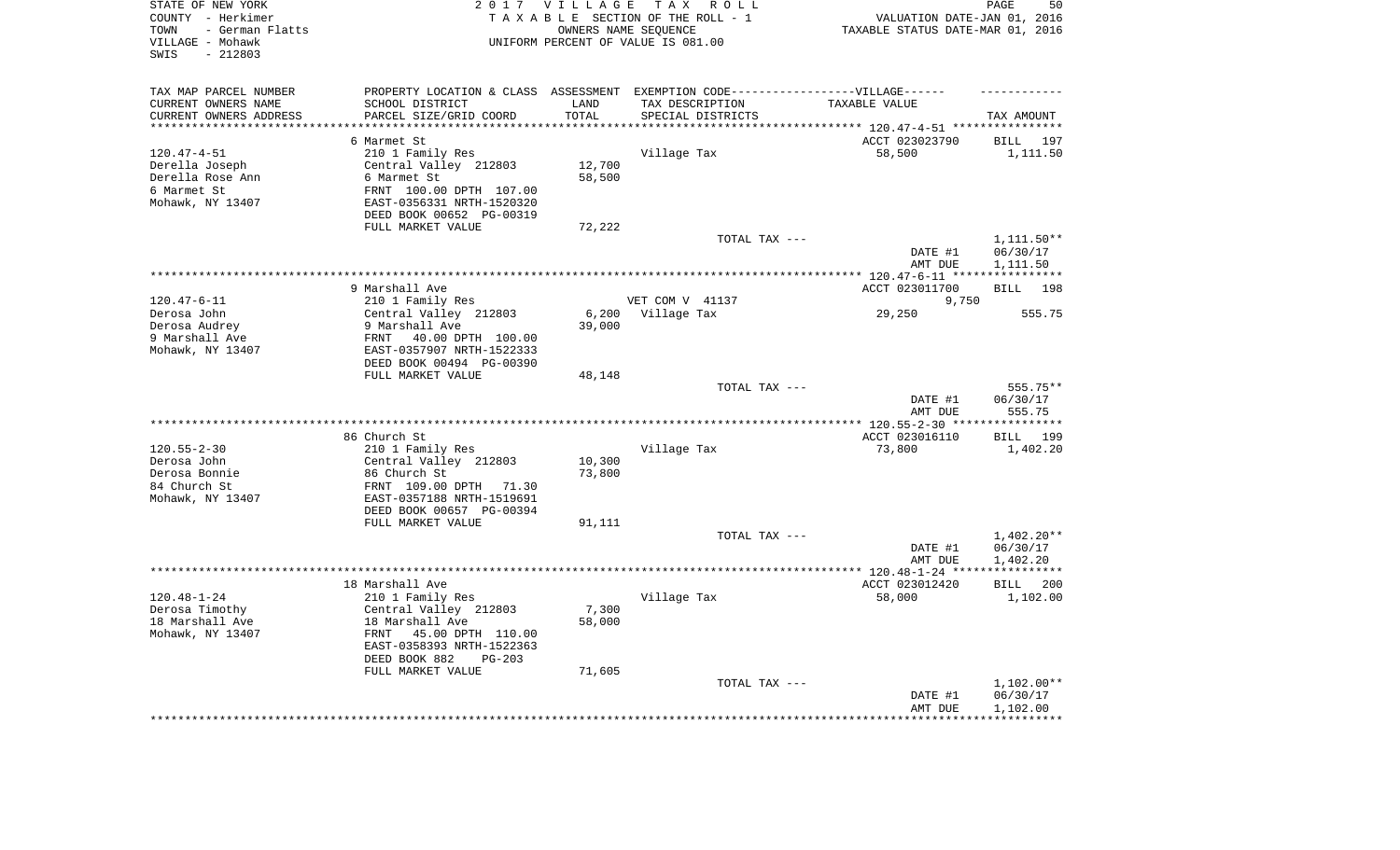| STATE OF NEW YORK<br>COUNTY - Herkimer<br>- German Flatts<br>TOWN<br>VILLAGE - Mohawk<br>$-212803$<br>SWIS |                                                                                   | 2017 VILLAGE      | T A X<br>R O L L<br>TAXABLE SECTION OF THE ROLL - 1<br>OWNERS NAME SEQUENCE<br>UNIFORM PERCENT OF VALUE IS 081.00 | VALUATION DATE-JAN 01, 2016<br>TAXABLE STATUS DATE-MAR 01, 2016 | PAGE<br>51                     |
|------------------------------------------------------------------------------------------------------------|-----------------------------------------------------------------------------------|-------------------|-------------------------------------------------------------------------------------------------------------------|-----------------------------------------------------------------|--------------------------------|
| TAX MAP PARCEL NUMBER                                                                                      | PROPERTY LOCATION & CLASS ASSESSMENT EXEMPTION CODE-----------------VILLAGE------ |                   |                                                                                                                   |                                                                 |                                |
| CURRENT OWNERS NAME                                                                                        | SCHOOL DISTRICT                                                                   | LAND              | TAX DESCRIPTION                                                                                                   | TAXABLE VALUE                                                   |                                |
| CURRENT OWNERS ADDRESS<br>********************                                                             | PARCEL SIZE/GRID COORD<br>*******************                                     | TOTAL<br>******** | SPECIAL DISTRICTS                                                                                                 |                                                                 | TAX AMOUNT                     |
|                                                                                                            |                                                                                   |                   |                                                                                                                   |                                                                 |                                |
|                                                                                                            | 39 Columbia St                                                                    |                   |                                                                                                                   | ACCT 023020190                                                  | <b>BILL</b><br>201             |
| $120.47 - 7 - 17$<br>DesJardins Ronald                                                                     | 220 2 Family Res<br>Central Valley 212803                                         | 9,100             | Village Tax                                                                                                       | 53,350                                                          | 1,013.65                       |
| 1164 Shoemaker Rd                                                                                          | 39 Columbia St                                                                    | 53,350            |                                                                                                                   |                                                                 |                                |
| Mohawk, NY 13357                                                                                           | 57.00 DPTH 120.00<br><b>FRNT</b>                                                  |                   |                                                                                                                   |                                                                 |                                |
|                                                                                                            | EAST-0357026 NRTH-1521328                                                         |                   |                                                                                                                   |                                                                 |                                |
|                                                                                                            | DEED BOOK 1293<br>PG-424                                                          |                   |                                                                                                                   |                                                                 |                                |
|                                                                                                            | FULL MARKET VALUE                                                                 | 65,864            |                                                                                                                   |                                                                 |                                |
|                                                                                                            |                                                                                   |                   | TOTAL TAX ---                                                                                                     |                                                                 | 1,013.65**                     |
|                                                                                                            |                                                                                   |                   |                                                                                                                   | DATE #1                                                         | 06/30/17                       |
|                                                                                                            |                                                                                   |                   |                                                                                                                   | AMT DUE                                                         | 1,013.65                       |
|                                                                                                            |                                                                                   |                   |                                                                                                                   | ************ 120.39-2-13 *****************                      |                                |
|                                                                                                            | 3 N Washington St                                                                 |                   |                                                                                                                   | ACCT 023005130                                                  | 202<br><b>BILL</b>             |
| $120.39 - 2 - 13$<br>Dibble Charles                                                                        | 210 1 Family Res<br>Central Valley 212803                                         |                   | VET WAR V 41127<br>Village Tax                                                                                    | 7,290<br>44,710                                                 |                                |
| 3 North Washington St                                                                                      | 3 N Wshngtn St                                                                    | 6,100<br>52,000   |                                                                                                                   |                                                                 | 849.49                         |
| Mohawk, NY 13407                                                                                           | 55.00 DPTH 100.00<br>FRNT                                                         |                   |                                                                                                                   |                                                                 |                                |
|                                                                                                            | EAST-0356686 NRTH-1522603                                                         |                   |                                                                                                                   |                                                                 |                                |
|                                                                                                            | DEED BOOK 674<br>$PG-80$                                                          |                   |                                                                                                                   |                                                                 |                                |
|                                                                                                            | FULL MARKET VALUE                                                                 | 64,198            |                                                                                                                   |                                                                 |                                |
|                                                                                                            |                                                                                   |                   | TOTAL TAX ---                                                                                                     |                                                                 | 849.49**                       |
|                                                                                                            |                                                                                   |                   |                                                                                                                   | DATE #1                                                         | 06/30/17                       |
|                                                                                                            |                                                                                   |                   |                                                                                                                   | AMT DUE                                                         | 849.49<br>*********            |
|                                                                                                            | 55 E Main St                                                                      |                   |                                                                                                                   | ** $120.40 - 1 - 25$ **<br>ACCT 023008040                       | 203<br>BILL                    |
| $120.40 - 1 - 25$                                                                                          | 480 Mult-use bld                                                                  |                   | Village Tax                                                                                                       | 48,000                                                          | 912.00                         |
| Diedrich Clyde                                                                                             | Central Valley 212803                                                             | 10,100            |                                                                                                                   |                                                                 |                                |
| 55 E Main St                                                                                               | 55 E Main St                                                                      | 48,000            |                                                                                                                   |                                                                 |                                |
| Mohawk, NY 13407                                                                                           | FRNT<br>60.00 DPTH<br>85.00                                                       |                   |                                                                                                                   |                                                                 |                                |
|                                                                                                            | EAST-0358372 NRTH-1523012                                                         |                   |                                                                                                                   |                                                                 |                                |
|                                                                                                            | DEED BOOK 791<br>$PG-303$                                                         |                   |                                                                                                                   |                                                                 |                                |
|                                                                                                            | FULL MARKET VALUE                                                                 | 59,259            |                                                                                                                   |                                                                 |                                |
|                                                                                                            |                                                                                   |                   | TOTAL TAX ---                                                                                                     |                                                                 | 912.00**                       |
|                                                                                                            |                                                                                   |                   |                                                                                                                   | DATE #1                                                         | 06/30/17                       |
|                                                                                                            |                                                                                   |                   |                                                                                                                   | AMT DUE                                                         | 912.00                         |
|                                                                                                            |                                                                                   |                   |                                                                                                                   | ************ 120.55-2-10 ****                                   | *********                      |
| $120.55 - 2 - 10$                                                                                          | 28 Henry St<br>210 1 Family Res                                                   |                   | Village Tax                                                                                                       | ACCT 023019020<br>64,554                                        | <b>BILL</b><br>204<br>1,226.53 |
| Diedrich Clyde                                                                                             | Central Valley 212803                                                             | 12,800            |                                                                                                                   |                                                                 |                                |
| Diedrich Tricia                                                                                            | 28 Henry St                                                                       | 64,554            |                                                                                                                   |                                                                 |                                |
| 28 Henry St                                                                                                | FRNT 75.00 DPTH 120.00                                                            |                   |                                                                                                                   |                                                                 |                                |
| Mohawk, NY 13407                                                                                           | EAST-0357549 NRTH-1520233                                                         |                   |                                                                                                                   |                                                                 |                                |
|                                                                                                            | DEED BOOK 900<br><b>PG-524</b>                                                    |                   |                                                                                                                   |                                                                 |                                |
|                                                                                                            | FULL MARKET VALUE                                                                 | 79,696            |                                                                                                                   |                                                                 |                                |
|                                                                                                            |                                                                                   |                   | TOTAL TAX ---                                                                                                     |                                                                 | $1,226.53**$                   |
|                                                                                                            |                                                                                   |                   |                                                                                                                   | DATE #1                                                         | 06/30/17                       |
|                                                                                                            |                                                                                   |                   |                                                                                                                   | AMT DUE                                                         | 1,226.53                       |
|                                                                                                            |                                                                                   |                   |                                                                                                                   |                                                                 |                                |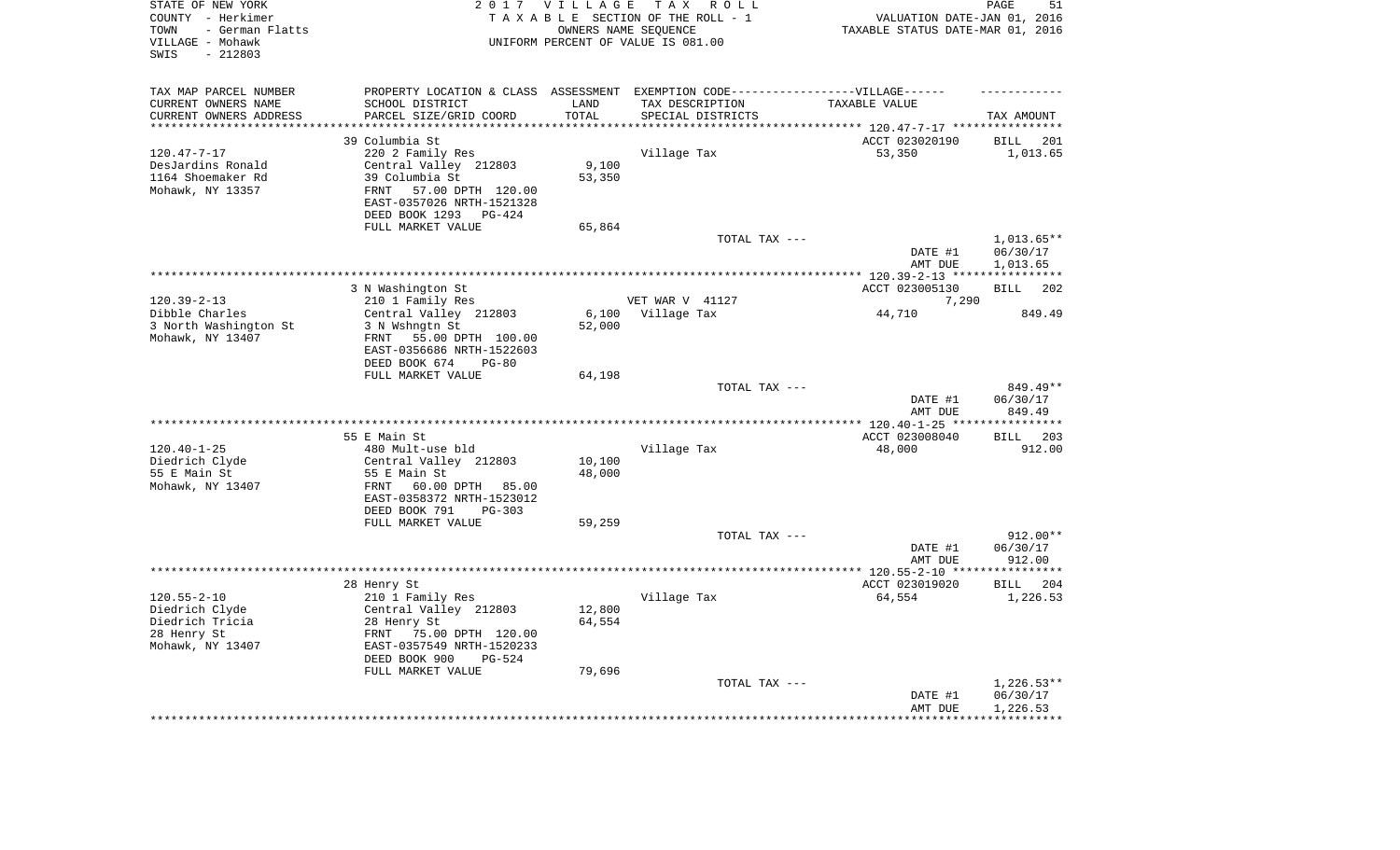| STATE OF NEW YORK<br>COUNTY - Herkimer<br>- German Flatts<br>TOWN<br>VILLAGE - Mohawk<br>$-212803$<br>SWIS |                                                        | 2017 VILLAGE       | TAX ROLL<br>TAXABLE SECTION OF THE ROLL - 1<br>OWNERS NAME SEQUENCE<br>UNIFORM PERCENT OF VALUE IS 081.00 | VALUATION DATE-JAN 01, 2016<br>TAXABLE STATUS DATE-MAR 01, 2016 | PAGE<br>52                        |
|------------------------------------------------------------------------------------------------------------|--------------------------------------------------------|--------------------|-----------------------------------------------------------------------------------------------------------|-----------------------------------------------------------------|-----------------------------------|
| TAX MAP PARCEL NUMBER                                                                                      |                                                        |                    | PROPERTY LOCATION & CLASS ASSESSMENT EXEMPTION CODE-----------------VILLAGE------                         |                                                                 |                                   |
| CURRENT OWNERS NAME                                                                                        | SCHOOL DISTRICT                                        | LAND               | TAX DESCRIPTION                                                                                           | TAXABLE VALUE                                                   |                                   |
| CURRENT OWNERS ADDRESS<br>********************                                                             | PARCEL SIZE/GRID COORD<br>********************         | TOTAL<br>********* | SPECIAL DISTRICTS                                                                                         |                                                                 | TAX AMOUNT                        |
|                                                                                                            | 20 North St                                            |                    |                                                                                                           |                                                                 |                                   |
| $120.39 - 1 - 18$                                                                                          | 210 1 Family Res                                       |                    | Village Tax                                                                                               | ACCT 023000630<br>46,700                                        | <b>BILL</b><br>205<br>887.30      |
| Digeorgio Patrick                                                                                          | Central Valley 212803                                  | 6,300              | XC491 Water relevy                                                                                        | 557.96 MT M                                                     | 557.96                            |
| Digeorgio Barbara                                                                                          | 20 North St                                            | 46,700             |                                                                                                           |                                                                 |                                   |
| 20 North St                                                                                                | 40.00 DPTH 235.00<br>FRNT                              |                    |                                                                                                           |                                                                 |                                   |
| Mohawk, NY 13407                                                                                           | EAST-0356048 NRTH-1522697                              |                    |                                                                                                           |                                                                 |                                   |
|                                                                                                            | DEED BOOK 824<br>PG-576                                |                    |                                                                                                           |                                                                 |                                   |
|                                                                                                            | FULL MARKET VALUE                                      | 57,654             |                                                                                                           |                                                                 |                                   |
|                                                                                                            |                                                        |                    | TOTAL TAX ---                                                                                             |                                                                 | $1,445.26**$                      |
|                                                                                                            |                                                        |                    |                                                                                                           | DATE #1                                                         | 06/30/17                          |
|                                                                                                            |                                                        |                    |                                                                                                           | AMT DUE<br>********* 120.46-1-18 ***                            | 1,445.26<br>* * * * * * * * * * * |
|                                                                                                            | W Main St                                              |                    |                                                                                                           | ACCT 023003240                                                  | 206<br><b>BILL</b>                |
| $120.46 - 1 - 18$                                                                                          | 484 1 use sm bld                                       |                    | Village Tax                                                                                               | 55,800                                                          | 1,060.20                          |
| Dinardo Joseph                                                                                             | Central Valley 212803                                  | 20,400             |                                                                                                           |                                                                 |                                   |
| Attn: %Back Break Acres                                                                                    | W Main St                                              | 55,800             |                                                                                                           |                                                                 |                                   |
| 395 E Main                                                                                                 | FRNT 500.00 DPTH 88.00                                 |                    |                                                                                                           |                                                                 |                                   |
| Ilion, NY 13357                                                                                            | EAST-0353195 NRTH-1522036                              |                    |                                                                                                           |                                                                 |                                   |
|                                                                                                            | DEED BOOK 845<br>$PG-56$                               |                    |                                                                                                           |                                                                 |                                   |
|                                                                                                            | FULL MARKET VALUE                                      | 68,889             | TOTAL TAX ---                                                                                             |                                                                 | $1,060.20**$                      |
|                                                                                                            |                                                        |                    |                                                                                                           | DATE #1                                                         | 06/30/17                          |
|                                                                                                            |                                                        |                    |                                                                                                           | AMT DUE                                                         | 1,060.20                          |
|                                                                                                            | ***********                                            |                    |                                                                                                           | **** 120.47-9-26 **                                             | * * * * * * * * * * *             |
|                                                                                                            | 63 Church St                                           |                    |                                                                                                           | ACCT 023015060                                                  | 207<br>BILL                       |
| $120.47 - 9 - 26$                                                                                          | 220 2 Family Res                                       |                    | Village Tax                                                                                               | 51,100                                                          | 970.90                            |
| Domion Gail                                                                                                | Central Valley 212803                                  | 9,300              |                                                                                                           |                                                                 |                                   |
| 63 Church St                                                                                               | 63 Church St                                           | 51,100             |                                                                                                           |                                                                 |                                   |
| Mohawk, NY 13407                                                                                           | FRNT<br>60.00 DPTH 120.00<br>EAST-0357647 NRTH-1520797 |                    |                                                                                                           |                                                                 |                                   |
|                                                                                                            | DEED BOOK 701<br>$PG-612$                              |                    |                                                                                                           |                                                                 |                                   |
|                                                                                                            | FULL MARKET VALUE                                      | 63,086             |                                                                                                           |                                                                 |                                   |
|                                                                                                            |                                                        |                    | TOTAL TAX ---                                                                                             |                                                                 | 970.90**                          |
|                                                                                                            |                                                        |                    |                                                                                                           | DATE #1                                                         | 06/30/17                          |
|                                                                                                            |                                                        |                    |                                                                                                           | AMT DUE                                                         | 970.90                            |
|                                                                                                            |                                                        |                    |                                                                                                           | ************* 120.47-9-32 ****                                  | **********                        |
| $120.47 - 9 - 32$                                                                                          | 79 Church St<br>210 1 Family Res                       |                    | Village Tax                                                                                               | ACCT 023015220<br>70,000                                        | <b>BILL</b><br>208<br>1,330.00    |
| Doremus Fred & Judith                                                                                      | Central Valley 212803                                  | 11,000             |                                                                                                           |                                                                 |                                   |
| 79 Church St                                                                                               | 79 Church St                                           | 70,000             |                                                                                                           |                                                                 |                                   |
| Mohawk, NY 13407                                                                                           | FRNT 118.48 DPTH 106.00                                |                    |                                                                                                           |                                                                 |                                   |
|                                                                                                            | EAST-0357534 NRTH-1520394                              |                    |                                                                                                           |                                                                 |                                   |
|                                                                                                            | DEED BOOK 1270<br>$PG-109$                             |                    |                                                                                                           |                                                                 |                                   |
|                                                                                                            | FULL MARKET VALUE                                      | 86,420             |                                                                                                           |                                                                 |                                   |
|                                                                                                            |                                                        |                    | TOTAL TAX ---                                                                                             |                                                                 | $1,330.00**$                      |
|                                                                                                            |                                                        |                    |                                                                                                           | DATE #1<br>AMT DUE                                              | 06/30/17<br>1,330.00              |
|                                                                                                            |                                                        |                    |                                                                                                           |                                                                 | ********                          |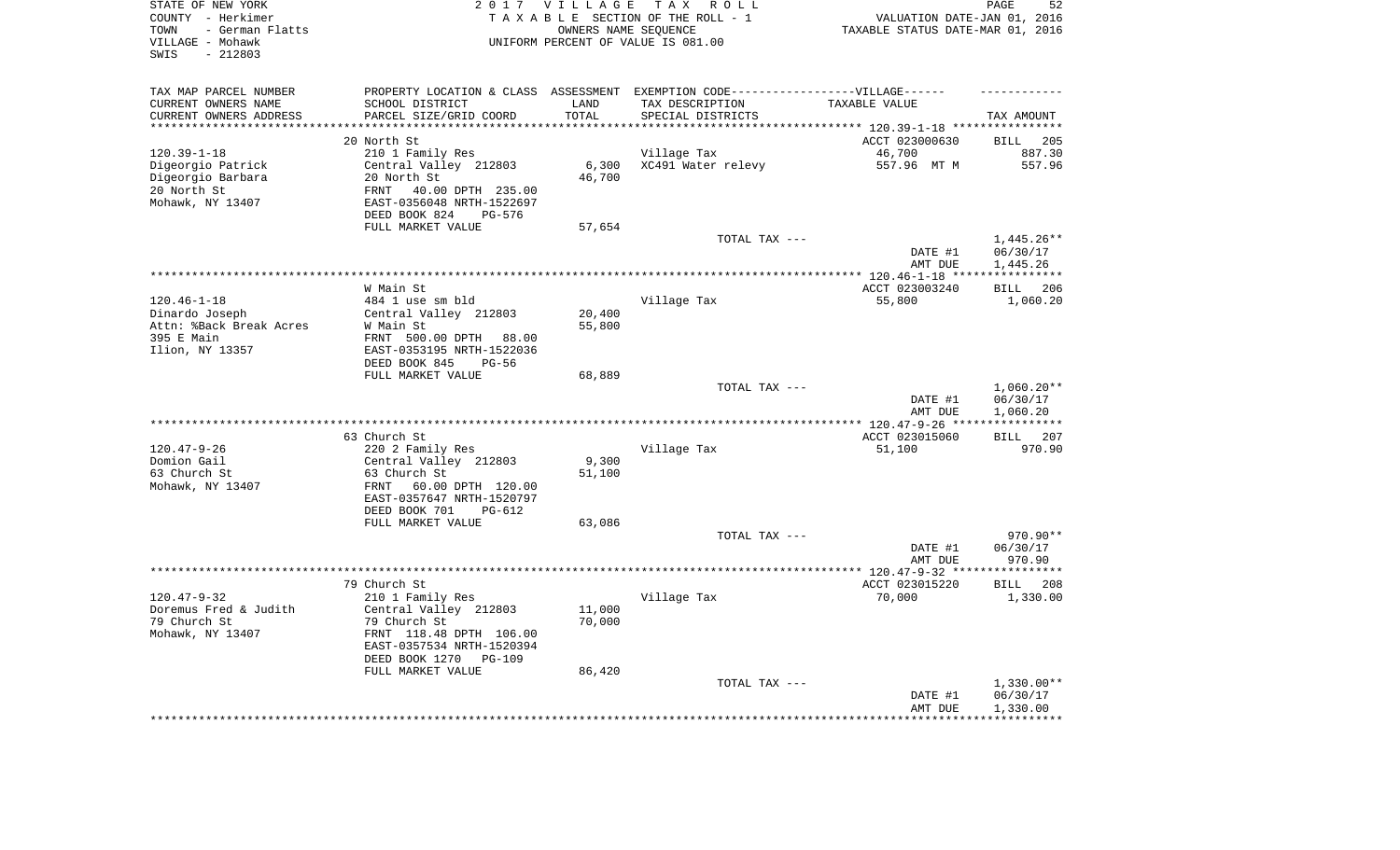| STATE OF NEW YORK<br>COUNTY - Herkimer<br>- German Flatts<br>TOWN<br>VILLAGE - Mohawk<br>SWIS<br>$-212803$ |                                                                                   | 2017 VILLAGE       | TAX ROLL<br>TAXABLE SECTION OF THE ROLL - 1<br>OWNERS NAME SEQUENCE<br>UNIFORM PERCENT OF VALUE IS 081.00 | VALUATION DATE-JAN 01, 2016<br>TAXABLE STATUS DATE-MAR 01, 2016 | PAGE<br>53            |
|------------------------------------------------------------------------------------------------------------|-----------------------------------------------------------------------------------|--------------------|-----------------------------------------------------------------------------------------------------------|-----------------------------------------------------------------|-----------------------|
| TAX MAP PARCEL NUMBER                                                                                      | PROPERTY LOCATION & CLASS ASSESSMENT EXEMPTION CODE-----------------VILLAGE------ |                    |                                                                                                           |                                                                 |                       |
| CURRENT OWNERS NAME                                                                                        | SCHOOL DISTRICT                                                                   | LAND               | TAX DESCRIPTION                                                                                           | TAXABLE VALUE                                                   |                       |
| CURRENT OWNERS ADDRESS<br>********************                                                             | PARCEL SIZE/GRID COORD<br>***********************                                 | TOTAL<br>********* | SPECIAL DISTRICTS                                                                                         |                                                                 | TAX AMOUNT            |
|                                                                                                            | 41 Catherine St                                                                   |                    |                                                                                                           | ACCT 168551                                                     | <b>BILL</b><br>209    |
| $120.46 - 2 - 71$                                                                                          | 210 1 Family Res                                                                  |                    | Village Tax                                                                                               | 35,000                                                          | 665.00                |
| Douglas Philip                                                                                             | Central Valley 212803                                                             | 12,200             |                                                                                                           |                                                                 |                       |
| 41 Catherine St                                                                                            | 41 Catherine St                                                                   | 35,000             |                                                                                                           |                                                                 |                       |
| Mohawk, NY 13407                                                                                           | 45.00 DPTH 183.00<br>FRNT                                                         |                    |                                                                                                           |                                                                 |                       |
|                                                                                                            | EAST-0354369 NRTH-1520820                                                         |                    |                                                                                                           |                                                                 |                       |
|                                                                                                            | DEED BOOK 1420<br><b>PG-241</b>                                                   |                    |                                                                                                           |                                                                 |                       |
|                                                                                                            | FULL MARKET VALUE                                                                 | 43,210             |                                                                                                           |                                                                 |                       |
|                                                                                                            |                                                                                   |                    | TOTAL TAX ---                                                                                             |                                                                 | 665.00**              |
|                                                                                                            |                                                                                   |                    |                                                                                                           | DATE #1                                                         | 06/30/17              |
|                                                                                                            |                                                                                   |                    | **************************************                                                                    | AMT DUE<br>*** 120.46-2-78 ***                                  | 665.00<br>*********** |
|                                                                                                            | Catherine St                                                                      |                    |                                                                                                           | ACCT 168551                                                     | 210<br><b>BILL</b>    |
| $120.46 - 2 - 78$                                                                                          | 312 Vac w/imprv                                                                   |                    | Village Tax                                                                                               | 9,000                                                           | 171.00                |
| Douglas Philip                                                                                             | Central Valley 212803                                                             | 2,000              |                                                                                                           |                                                                 |                       |
| 41 Catherine St                                                                                            | East Of Catherine St                                                              | 9,000              |                                                                                                           |                                                                 |                       |
| Mohawk, NY 13407                                                                                           | ACRES<br>2.00                                                                     |                    |                                                                                                           |                                                                 |                       |
|                                                                                                            | EAST-0354444 NRTH-1520705                                                         |                    |                                                                                                           |                                                                 |                       |
|                                                                                                            | DEED BOOK 1420<br>PG-241                                                          |                    |                                                                                                           |                                                                 |                       |
|                                                                                                            | FULL MARKET VALUE                                                                 | 11,111             | TOTAL TAX ---                                                                                             |                                                                 | 171.00**              |
|                                                                                                            |                                                                                   |                    |                                                                                                           | DATE #1                                                         | 06/30/17              |
|                                                                                                            |                                                                                   |                    |                                                                                                           | AMT DUE                                                         | 171.00                |
|                                                                                                            | *****************************                                                     |                    | **********************                                                                                    | $** 120.39 - 3 - 27 **$                                         | **********            |
|                                                                                                            | 13 Johnson St                                                                     |                    |                                                                                                           | ACCT 023005940                                                  | 211<br>BILL           |
| $120.39 - 3 - 27$                                                                                          | 446 Cold storage                                                                  |                    | Village Tax                                                                                               | 8,400                                                           | 159.60                |
| Drabent Berdella                                                                                           | Central Valley 212803                                                             | 5,500              |                                                                                                           |                                                                 |                       |
| 31 Walnut St                                                                                               | 13 Johnson St<br>FRNT 122.00 DPTH 102.00                                          | 8,400              |                                                                                                           |                                                                 |                       |
| Mohawk, NY 13407                                                                                           | EAST-0357247 NRTH-1523068                                                         |                    |                                                                                                           |                                                                 |                       |
|                                                                                                            | DEED BOOK 888<br>$PG-134$                                                         |                    |                                                                                                           |                                                                 |                       |
|                                                                                                            | FULL MARKET VALUE                                                                 | 10,370             |                                                                                                           |                                                                 |                       |
|                                                                                                            |                                                                                   |                    | TOTAL TAX ---                                                                                             |                                                                 | 159.60**              |
|                                                                                                            |                                                                                   |                    |                                                                                                           | DATE #1                                                         | 06/30/17              |
|                                                                                                            |                                                                                   |                    |                                                                                                           | AMT DUE                                                         | 159.60                |
|                                                                                                            |                                                                                   |                    |                                                                                                           | ************ 120.40-1-39 *****                                  | **********            |
|                                                                                                            | Casey Flatts                                                                      |                    |                                                                                                           | ACCT 023006150                                                  | BILL<br>212           |
| $120.40 - 1 - 39$<br>Drabent Berdella                                                                      | 330 Vacant comm<br>Central Valley 212803                                          | 6,300              | Village Tax                                                                                               | 6,300                                                           | 119.70                |
| 31 Walnut St                                                                                               | Casey Flats                                                                       | 6,300              |                                                                                                           |                                                                 |                       |
| Mohawk, NY 13407                                                                                           | ACRES<br>3.50                                                                     |                    |                                                                                                           |                                                                 |                       |
|                                                                                                            | EAST-0357828 NRTH-1523431                                                         |                    |                                                                                                           |                                                                 |                       |
|                                                                                                            | DEED BOOK 888<br>$PG-134$                                                         |                    |                                                                                                           |                                                                 |                       |
|                                                                                                            | FULL MARKET VALUE                                                                 | 7,778              |                                                                                                           |                                                                 |                       |
|                                                                                                            |                                                                                   |                    | TOTAL TAX ---                                                                                             |                                                                 | $119.70**$            |
|                                                                                                            |                                                                                   |                    |                                                                                                           | DATE #1                                                         | 06/30/17              |
|                                                                                                            |                                                                                   |                    |                                                                                                           | AMT DUE                                                         | 119.70<br>*******     |
|                                                                                                            |                                                                                   |                    |                                                                                                           |                                                                 |                       |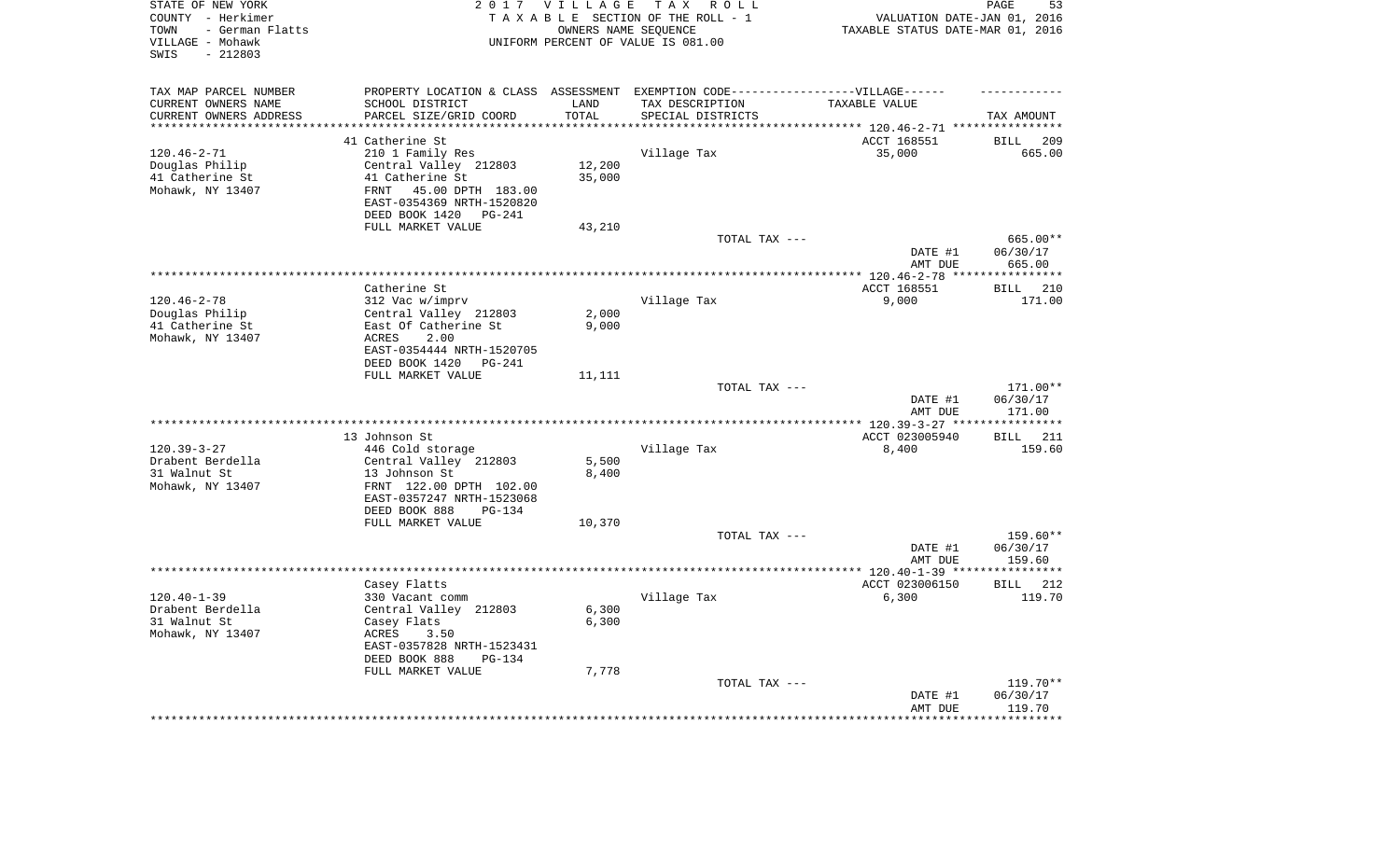| STATE OF NEW YORK<br>COUNTY - Herkimer<br>- German Flatts<br>TOWN<br>VILLAGE - Mohawk<br>$-212803$<br>SWIS |                                                       | 2017 VILLAGE    | TAX ROLL<br>TAXABLE SECTION OF THE ROLL - 1<br>OWNERS NAME SEQUENCE<br>UNIFORM PERCENT OF VALUE IS 081.00 | VALUATION DATE-JAN 01, 2016<br>TAXABLE STATUS DATE-MAR 01, 2016 | PAGE<br>54               |
|------------------------------------------------------------------------------------------------------------|-------------------------------------------------------|-----------------|-----------------------------------------------------------------------------------------------------------|-----------------------------------------------------------------|--------------------------|
| TAX MAP PARCEL NUMBER<br>CURRENT OWNERS NAME                                                               | SCHOOL DISTRICT                                       | LAND            | PROPERTY LOCATION & CLASS ASSESSMENT EXEMPTION CODE-----------------VILLAGE------<br>TAX DESCRIPTION      | TAXABLE VALUE                                                   |                          |
| CURRENT OWNERS ADDRESS                                                                                     | PARCEL SIZE/GRID COORD                                | TOTAL           | SPECIAL DISTRICTS                                                                                         |                                                                 | TAX AMOUNT               |
| *********************                                                                                      | ***************************                           | ***********     |                                                                                                           |                                                                 |                          |
|                                                                                                            | 31 Walnut St                                          |                 |                                                                                                           | ACCT 023016470                                                  | <b>BILL</b><br>213       |
| $120.47 - 8 - 15$<br>Drabent Berdella                                                                      | 210 1 Family Res<br>Central Valley 212803             |                 | VET WAR V 41127<br>Village Tax                                                                            | 7,290                                                           | 1,069.89                 |
| Drabent Robert                                                                                             | 31 Walnut St                                          | 7,900<br>63,600 |                                                                                                           | 56,310                                                          |                          |
| 31 Walnut St                                                                                               | 42.00 DPTH 150.00<br><b>FRNT</b>                      |                 |                                                                                                           |                                                                 |                          |
| Mohawk, NY 13407                                                                                           | EAST-0357433 NRTH-1521443<br>DEED BOOK 00574 PG-00168 |                 |                                                                                                           |                                                                 |                          |
|                                                                                                            | FULL MARKET VALUE                                     | 78,519          |                                                                                                           |                                                                 |                          |
|                                                                                                            |                                                       |                 | TOTAL TAX ---                                                                                             |                                                                 | $1,069.89**$             |
|                                                                                                            |                                                       |                 |                                                                                                           | DATE #1                                                         | 06/30/17                 |
|                                                                                                            |                                                       |                 |                                                                                                           | AMT DUE                                                         | 1,069.89                 |
|                                                                                                            |                                                       |                 |                                                                                                           |                                                                 |                          |
|                                                                                                            | 13 Orchard St                                         |                 |                                                                                                           | ACCT 023009750                                                  | <b>BILL</b><br>214       |
| $120.48 - 1 - 23$                                                                                          | 210 1 Family Res                                      | 7,700           | Village Tax                                                                                               | 69,778                                                          | 1,325.78                 |
| Drabent Nancy<br>Wallace James Jr                                                                          | Central Valley 212803<br>13 Orchard St                | 69,778          |                                                                                                           |                                                                 |                          |
| 13 Orchard St                                                                                              | FRNT<br>55.00 DPTH 88.00                              |                 |                                                                                                           |                                                                 |                          |
| Mohawk, NY 13407                                                                                           | EAST-0358318 NRTH-1522365                             |                 |                                                                                                           |                                                                 |                          |
|                                                                                                            | DEED BOOK 916<br>$PG-423$<br>FULL MARKET VALUE        | 86,146          |                                                                                                           |                                                                 |                          |
|                                                                                                            |                                                       |                 | TOTAL TAX ---                                                                                             |                                                                 | 1,325.78**               |
|                                                                                                            |                                                       |                 |                                                                                                           | DATE #1<br>AMT DUE                                              | 06/30/17<br>1,325.78     |
|                                                                                                            |                                                       |                 |                                                                                                           |                                                                 | ***********              |
|                                                                                                            | 15 Warren St                                          |                 |                                                                                                           | ACCT 023006870                                                  | 215<br>BILL              |
| $120.39 - 3 - 20$                                                                                          | 210 1 Family Res                                      |                 | Village Tax                                                                                               | 47,100                                                          | 894.90                   |
| Drabent Robert                                                                                             | Central Valley 212803                                 | 4,900           |                                                                                                           |                                                                 |                          |
| Drabent Berdella                                                                                           | 15 Warren St                                          | 47,100          |                                                                                                           |                                                                 |                          |
| 31 Walnut St                                                                                               | FRNT 100.00 DPTH 146.65                               |                 |                                                                                                           |                                                                 |                          |
| Mohawk, NY 13407                                                                                           | EAST-0357293 NRTH-1522881<br>DEED BOOK 764            |                 |                                                                                                           |                                                                 |                          |
|                                                                                                            | $PG-650$<br>FULL MARKET VALUE                         | 58,148          |                                                                                                           |                                                                 |                          |
|                                                                                                            |                                                       |                 | TOTAL TAX ---                                                                                             |                                                                 | 894.90**                 |
|                                                                                                            |                                                       |                 |                                                                                                           | DATE #1                                                         | 06/30/17                 |
|                                                                                                            |                                                       |                 |                                                                                                           | AMT DUE                                                         | 894.90                   |
|                                                                                                            |                                                       |                 |                                                                                                           |                                                                 |                          |
|                                                                                                            | 14-18 Johnson St                                      |                 |                                                                                                           | ACCT 023006060                                                  | <b>BILL</b><br>216       |
| $120.39 - 3 - 22$                                                                                          | 411 Apartment                                         |                 | Village Tax                                                                                               | 59,300                                                          | 1,126.70                 |
| Drabent Robert<br>Drabent Berdella                                                                         | Central Valley 212803<br>14-18 Johnson S              | 4,800<br>59,300 |                                                                                                           |                                                                 |                          |
| 31 Walnut St                                                                                               | FRNT<br>78.00 DPTH 35.50                              |                 |                                                                                                           |                                                                 |                          |
| Mohawk, NY 13407                                                                                           | EAST-0357321 NRTH-1522949                             |                 |                                                                                                           |                                                                 |                          |
|                                                                                                            | DEED BOOK 778<br>$PG-547$                             |                 |                                                                                                           |                                                                 |                          |
|                                                                                                            | FULL MARKET VALUE                                     | 73,210          |                                                                                                           |                                                                 |                          |
|                                                                                                            |                                                       |                 | TOTAL TAX ---                                                                                             |                                                                 | 1,126.70**               |
|                                                                                                            |                                                       |                 |                                                                                                           | DATE #1                                                         | 06/30/17                 |
|                                                                                                            |                                                       |                 |                                                                                                           | AMT DUE<br>*************                                        | 1,126.70<br>************ |
|                                                                                                            |                                                       |                 |                                                                                                           |                                                                 |                          |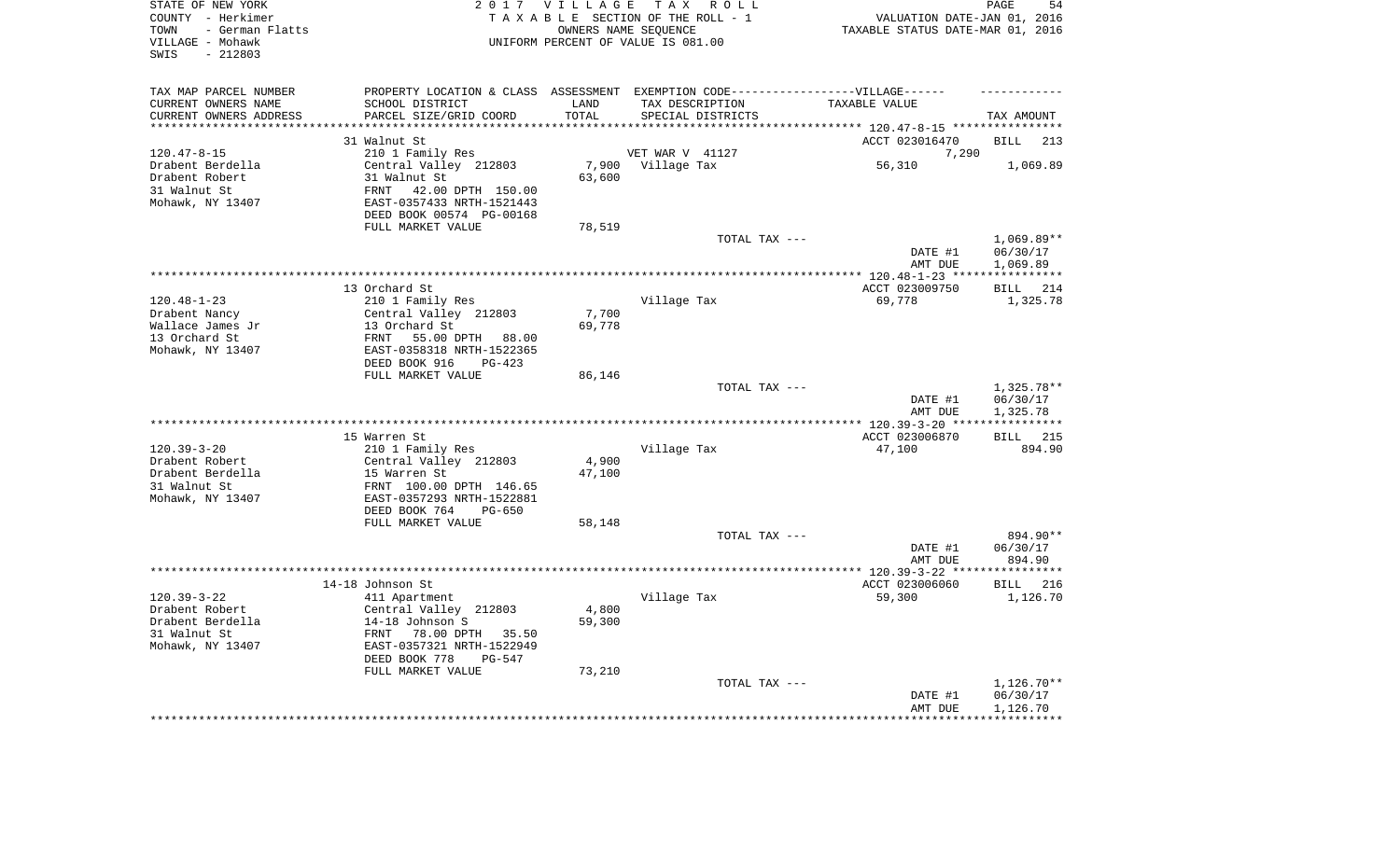| STATE OF NEW YORK<br>COUNTY - Herkimer<br>- German Flatts<br>TOWN<br>VILLAGE - Mohawk<br>$-212803$<br>SWIS |                   | 2017 VILLAGE               | TAX ROLL<br>TAXABLE SECTION OF THE ROLL - 1<br>OWNERS NAME SEQUENCE<br>UNIFORM PERCENT OF VALUE IS 081.00 |               | VALUATION DATE-JAN 01, 2016<br>TAXABLE STATUS DATE-MAR 01, 2016                   | PAGE                          | 55            |
|------------------------------------------------------------------------------------------------------------|-------------------|----------------------------|-----------------------------------------------------------------------------------------------------------|---------------|-----------------------------------------------------------------------------------|-------------------------------|---------------|
| TAX MAP PARCEL NUMBER                                                                                      |                   |                            |                                                                                                           |               | PROPERTY LOCATION & CLASS ASSESSMENT EXEMPTION CODE-----------------VILLAGE------ |                               |               |
| CURRENT OWNERS NAME<br>SCHOOL DISTRICT                                                                     |                   | LAND                       | TAX DESCRIPTION                                                                                           |               | TAXABLE VALUE                                                                     |                               |               |
| CURRENT OWNERS ADDRESS<br>PARCEL SIZE/GRID COORD<br>********************                                   |                   | TOTAL<br>* * * * * * * * * | SPECIAL DISTRICTS                                                                                         |               |                                                                                   | TAX AMOUNT                    |               |
|                                                                                                            |                   |                            |                                                                                                           |               | ******************************** 120.39-3-23 *****************                    |                               |               |
| 10 Johnson St                                                                                              |                   |                            |                                                                                                           |               | ACCT 023006030                                                                    | <b>BILL</b>                   | 217           |
| $120.39 - 3 - 23$<br>330 Vacant comm<br>Drabent Robert<br>Central Valley 212803                            |                   | 4,100                      | Village Tax                                                                                               |               | 4,100                                                                             |                               | 77.90         |
| Drabent Berdella<br>10 Johnson St                                                                          |                   | 4,100                      |                                                                                                           |               |                                                                                   |                               |               |
| 31 Walnut St<br>FRNT                                                                                       | 95.00 DPTH 60.00  |                            |                                                                                                           |               |                                                                                   |                               |               |
| Mohawk, NY 13407<br>EAST-0357235 NRTH-1522924                                                              |                   |                            |                                                                                                           |               |                                                                                   |                               |               |
| DEED BOOK 778                                                                                              | $PG-547$          |                            |                                                                                                           |               |                                                                                   |                               |               |
| FULL MARKET VALUE                                                                                          |                   | 5,062                      |                                                                                                           |               |                                                                                   |                               |               |
|                                                                                                            |                   |                            |                                                                                                           | TOTAL TAX --- |                                                                                   |                               | $77.90**$     |
|                                                                                                            |                   |                            |                                                                                                           |               | DATE #1                                                                           | 06/30/17                      |               |
|                                                                                                            |                   |                            |                                                                                                           |               | AMT DUE                                                                           |                               | 77.90         |
|                                                                                                            |                   |                            |                                                                                                           |               | *********** 120.47-8-16 ***                                                       | * * * * * * * * * * *         |               |
| 33 Walnut St<br>$120.47 - 8 - 16$<br>311 Res vac land                                                      |                   |                            | Village Tax                                                                                               |               | ACCT 023016500<br>5,500                                                           | <b>BILL</b>                   | 218<br>104.50 |
| Drabent Robert<br>Central Valley 212803                                                                    |                   | 5,500                      |                                                                                                           |               |                                                                                   |                               |               |
| Drabent Berdella<br>33 Walnut St                                                                           |                   | 5,500                      |                                                                                                           |               |                                                                                   |                               |               |
| 31 Walnut St<br>FRNT                                                                                       | 50.00 DPTH 150.00 |                            |                                                                                                           |               |                                                                                   |                               |               |
| Mohawk, NY 13407<br>EAST-0357422 NRTH-1521401                                                              |                   |                            |                                                                                                           |               |                                                                                   |                               |               |
| DEED BOOK 00574 PG-00168                                                                                   |                   |                            |                                                                                                           |               |                                                                                   |                               |               |
| FULL MARKET VALUE                                                                                          |                   | 6,790                      |                                                                                                           |               |                                                                                   |                               |               |
|                                                                                                            |                   |                            |                                                                                                           | TOTAL TAX --- |                                                                                   |                               | 104.50**      |
|                                                                                                            |                   |                            |                                                                                                           |               | DATE #1                                                                           | 06/30/17                      |               |
|                                                                                                            |                   |                            | ********************                                                                                      |               | AMT DUE<br>*** $120.47 - 8 - 17$ **                                               | 104.50<br>* * * * * * * * * * |               |
| 35 Walnut St                                                                                               |                   |                            |                                                                                                           |               | ACCT 023016530                                                                    | <b>BILL</b> 219               |               |
| $120.47 - 8 - 17$<br>311 Res vac land                                                                      |                   |                            | Village Tax                                                                                               |               | 7,000                                                                             |                               | 133.00        |
| Drabent Robert<br>Central Valley 212803                                                                    |                   | 7,000                      |                                                                                                           |               |                                                                                   |                               |               |
| Drabent Berdella<br>35 Walnut St                                                                           |                   | 7,000                      |                                                                                                           |               |                                                                                   |                               |               |
| 31 Walnut St<br>FRNT                                                                                       | 60.00 DPTH 150.00 |                            |                                                                                                           |               |                                                                                   |                               |               |
| Mohawk, NY 13407<br>EAST-0357403 NRTH-1521350                                                              |                   |                            |                                                                                                           |               |                                                                                   |                               |               |
| DEED BOOK 00574 PG-00168                                                                                   |                   |                            |                                                                                                           |               |                                                                                   |                               |               |
| FULL MARKET VALUE                                                                                          |                   | 8,642                      |                                                                                                           |               |                                                                                   |                               |               |
|                                                                                                            |                   |                            |                                                                                                           | TOTAL TAX --- |                                                                                   |                               | 133.00**      |
|                                                                                                            |                   |                            |                                                                                                           |               | DATE #1                                                                           | 06/30/17                      |               |
|                                                                                                            |                   |                            |                                                                                                           |               | AMT DUE                                                                           | 133.00                        |               |
| 76 Columbia St                                                                                             |                   |                            |                                                                                                           |               | ACCT 023022200                                                                    | <b>BILL</b>                   | 220           |
| $120.55 - 1 - 58$<br>210 1 Family Res                                                                      |                   |                            | VET COM V 41137                                                                                           |               | 12,150                                                                            |                               |               |
| Drake Larry<br>Central Valley 212803                                                                       |                   |                            | 15,900 VET DIS V 41147                                                                                    |               | 24,300                                                                            |                               |               |
| 76 Columbia St<br>76 Columbia St                                                                           |                   |                            | 99,000 Village Tax                                                                                        |               | 62,550                                                                            |                               | 1,188.45      |
| Mohawk, NY 13407<br>FRNT 100.00 DPTH 275.00                                                                |                   |                            |                                                                                                           |               |                                                                                   |                               |               |
| EAST-0356204 NRTH-1519250                                                                                  |                   |                            |                                                                                                           |               |                                                                                   |                               |               |
| DEED BOOK 1578                                                                                             | PG-774            |                            |                                                                                                           |               |                                                                                   |                               |               |
| FULL MARKET VALUE                                                                                          |                   | 122,222                    |                                                                                                           |               |                                                                                   |                               |               |
|                                                                                                            |                   |                            |                                                                                                           | TOTAL TAX --- |                                                                                   | 1,188.45**                    |               |
|                                                                                                            |                   |                            |                                                                                                           |               | DATE #1<br>AMT DUE                                                                | 06/30/17<br>1,188.45          |               |
|                                                                                                            |                   |                            |                                                                                                           |               |                                                                                   |                               |               |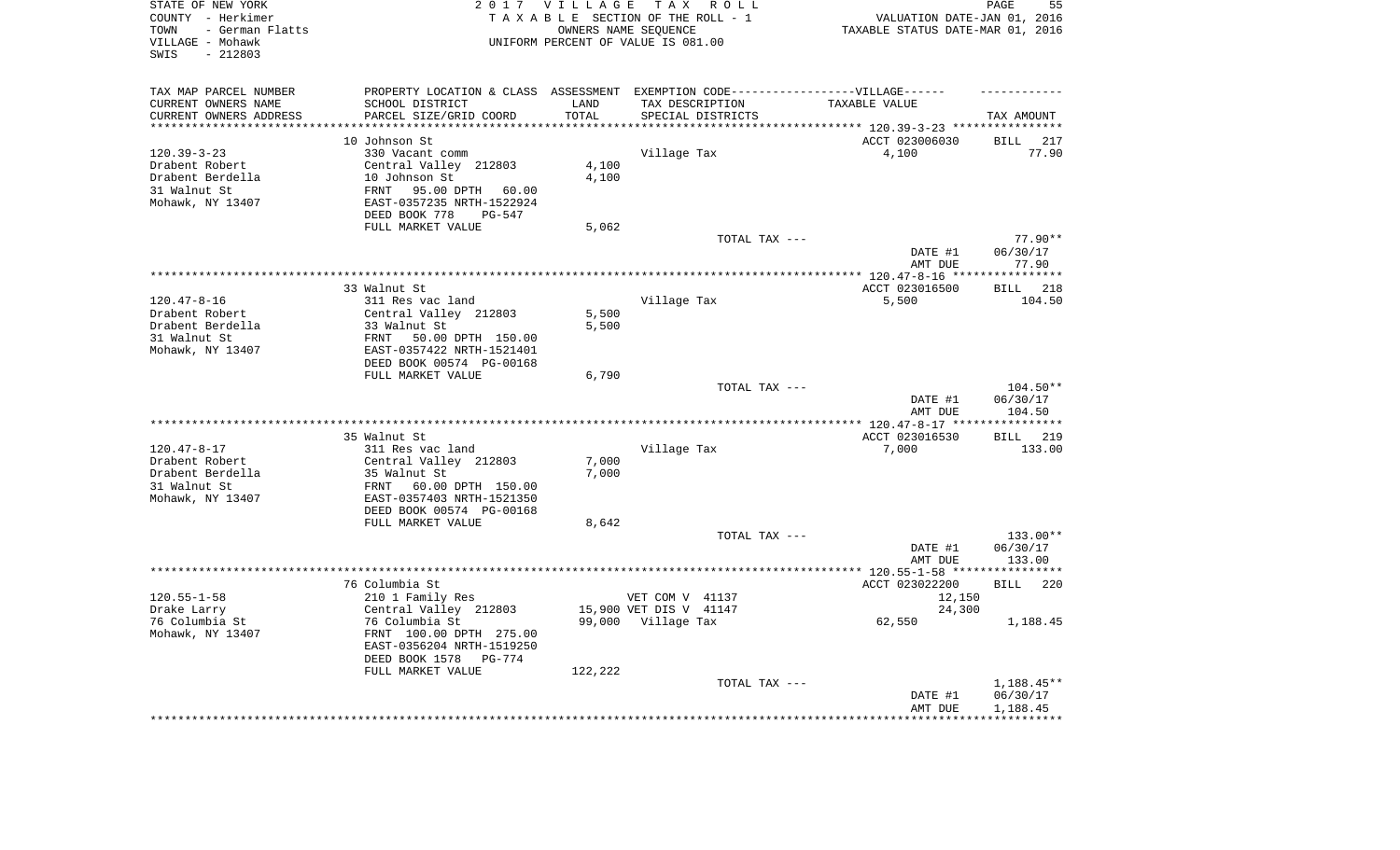| TAX MAP PARCEL NUMBER<br>PROPERTY LOCATION & CLASS ASSESSMENT EXEMPTION CODE----------------VILLAGE------<br>CURRENT OWNERS NAME<br>SCHOOL DISTRICT<br>TAX DESCRIPTION<br>LAND<br>TAXABLE VALUE<br>PARCEL SIZE/GRID COORD<br>TOTAL<br>CURRENT OWNERS ADDRESS<br>SPECIAL DISTRICTS<br>TAX AMOUNT<br>**********************<br>****************************<br>***********<br>16 Canal St<br>ACCT 023006630<br><b>BILL</b><br>221<br>210 1 Family Res<br>$120.39 - 3 - 51$<br>Village Tax<br>33,300<br>632.70<br>Central Valley 212803<br>7,100<br>Drobot John<br>Drobot Ellena<br>16 Canal St<br>33,300<br>16 Canal St<br>60.00 DPTH 120.00<br><b>FRNT</b><br>Mohawk, NY 13407<br>EAST-0357727 NRTH-1522896<br>DEED BOOK 826<br>$PG-443$<br>FULL MARKET VALUE<br>41,111<br>TOTAL TAX ---<br>632.70**<br>DATE #1<br>06/30/17<br>AMT DUE<br>632.70<br>222<br>15 W Center St<br>ACCT 023025380<br><b>BILL</b><br>$120.47 - 4 - 39$<br>210 1 Family Res<br>Village Tax<br>50,100<br>951.90<br>Drumm Richard<br>Central Valley 212803<br>11,300<br>XC491 Water relevy<br>541.86 MT M<br>541.86<br>50,100<br>Drumm Kathy<br>15 W Center St<br>15 W Center St<br>FRNT<br>55.00 DPTH 116.00<br>Mohawk, NY 13407<br>EAST-0356374 NRTH-1521122<br>DEED BOOK 00631 PG-00172<br>FULL MARKET VALUE<br>61,852<br>$1,493.76**$<br>TOTAL TAX ---<br>06/30/17<br>DATE #1<br>1,493.76<br>AMT DUE<br>* * * * * * * * * * *<br>24 Devendorf St<br>BILL 223<br>ACCT 023028080<br>$120.47 - 3 - 29$<br>210 1 Family Res<br>Village Tax<br>55,000<br>1,045.00<br>Drury Carolyn<br>Central Valley 212803<br>8,500<br>XC491 Water relevy<br>90.47 MT M<br>90.47<br>24 Devendorf St<br>24 Devendorf St<br>55,000<br>Mohawk, NY 13407<br>50.00 DPTH 120.00<br>FRNT<br>EAST-0355721 NRTH-1521612<br>DEED BOOK 1077<br>PG-315<br>FULL MARKET VALUE<br>67,901<br>$1,135.47**$<br>TOTAL TAX ---<br>DATE #1<br>06/30/17<br>AMT DUE<br>1,135.47<br>************<br>9 Cary Ave<br>ACCT 174068<br>224<br>BILL<br>$120.47 - 1 - 20$<br>210 1 Family Res<br>Village Tax<br>52,000<br>988.00<br>7,200<br>Duga Steven<br>Central Valley 212803<br>9 Cary Ave<br>9 Cary Ave<br>52,000<br>Mohawk, NY 13407<br>FRNT<br>50.00 DPTH<br>87.30<br>EAST-0354698 NRTH-1521597<br>DEED BOOK 1455<br>PG-678<br>FULL MARKET VALUE<br>64,198<br>988.00**<br>TOTAL TAX ---<br>DATE #1<br>06/30/17<br>988.00<br>AMT DUE<br>************<br>***************** | STATE OF NEW YORK<br>COUNTY - Herkimer<br>- German Flatts<br>TOWN<br>VILLAGE - Mohawk<br>$-212803$<br>SWIS | 2 0 1 7 | VILLAGE<br>OWNERS NAME SEQUENCE | TAX ROLL<br>TAXABLE SECTION OF THE ROLL - 1<br>UNIFORM PERCENT OF VALUE IS 081.00 | VALUATION DATE-JAN 01, 2016<br>TAXABLE STATUS DATE-MAR 01, 2016 | 56<br>PAGE |
|-------------------------------------------------------------------------------------------------------------------------------------------------------------------------------------------------------------------------------------------------------------------------------------------------------------------------------------------------------------------------------------------------------------------------------------------------------------------------------------------------------------------------------------------------------------------------------------------------------------------------------------------------------------------------------------------------------------------------------------------------------------------------------------------------------------------------------------------------------------------------------------------------------------------------------------------------------------------------------------------------------------------------------------------------------------------------------------------------------------------------------------------------------------------------------------------------------------------------------------------------------------------------------------------------------------------------------------------------------------------------------------------------------------------------------------------------------------------------------------------------------------------------------------------------------------------------------------------------------------------------------------------------------------------------------------------------------------------------------------------------------------------------------------------------------------------------------------------------------------------------------------------------------------------------------------------------------------------------------------------------------------------------------------------------------------------------------------------------------------------------------------------------------------------------------------------------------------------------------------------------------------------------------------------------------------------------------------------------------------------------------------------------------|------------------------------------------------------------------------------------------------------------|---------|---------------------------------|-----------------------------------------------------------------------------------|-----------------------------------------------------------------|------------|
|                                                                                                                                                                                                                                                                                                                                                                                                                                                                                                                                                                                                                                                                                                                                                                                                                                                                                                                                                                                                                                                                                                                                                                                                                                                                                                                                                                                                                                                                                                                                                                                                                                                                                                                                                                                                                                                                                                                                                                                                                                                                                                                                                                                                                                                                                                                                                                                                       |                                                                                                            |         |                                 |                                                                                   |                                                                 |            |
|                                                                                                                                                                                                                                                                                                                                                                                                                                                                                                                                                                                                                                                                                                                                                                                                                                                                                                                                                                                                                                                                                                                                                                                                                                                                                                                                                                                                                                                                                                                                                                                                                                                                                                                                                                                                                                                                                                                                                                                                                                                                                                                                                                                                                                                                                                                                                                                                       |                                                                                                            |         |                                 |                                                                                   |                                                                 |            |
|                                                                                                                                                                                                                                                                                                                                                                                                                                                                                                                                                                                                                                                                                                                                                                                                                                                                                                                                                                                                                                                                                                                                                                                                                                                                                                                                                                                                                                                                                                                                                                                                                                                                                                                                                                                                                                                                                                                                                                                                                                                                                                                                                                                                                                                                                                                                                                                                       |                                                                                                            |         |                                 |                                                                                   |                                                                 |            |
|                                                                                                                                                                                                                                                                                                                                                                                                                                                                                                                                                                                                                                                                                                                                                                                                                                                                                                                                                                                                                                                                                                                                                                                                                                                                                                                                                                                                                                                                                                                                                                                                                                                                                                                                                                                                                                                                                                                                                                                                                                                                                                                                                                                                                                                                                                                                                                                                       |                                                                                                            |         |                                 |                                                                                   |                                                                 |            |
|                                                                                                                                                                                                                                                                                                                                                                                                                                                                                                                                                                                                                                                                                                                                                                                                                                                                                                                                                                                                                                                                                                                                                                                                                                                                                                                                                                                                                                                                                                                                                                                                                                                                                                                                                                                                                                                                                                                                                                                                                                                                                                                                                                                                                                                                                                                                                                                                       |                                                                                                            |         |                                 |                                                                                   |                                                                 |            |
|                                                                                                                                                                                                                                                                                                                                                                                                                                                                                                                                                                                                                                                                                                                                                                                                                                                                                                                                                                                                                                                                                                                                                                                                                                                                                                                                                                                                                                                                                                                                                                                                                                                                                                                                                                                                                                                                                                                                                                                                                                                                                                                                                                                                                                                                                                                                                                                                       |                                                                                                            |         |                                 |                                                                                   |                                                                 |            |
|                                                                                                                                                                                                                                                                                                                                                                                                                                                                                                                                                                                                                                                                                                                                                                                                                                                                                                                                                                                                                                                                                                                                                                                                                                                                                                                                                                                                                                                                                                                                                                                                                                                                                                                                                                                                                                                                                                                                                                                                                                                                                                                                                                                                                                                                                                                                                                                                       |                                                                                                            |         |                                 |                                                                                   |                                                                 |            |
|                                                                                                                                                                                                                                                                                                                                                                                                                                                                                                                                                                                                                                                                                                                                                                                                                                                                                                                                                                                                                                                                                                                                                                                                                                                                                                                                                                                                                                                                                                                                                                                                                                                                                                                                                                                                                                                                                                                                                                                                                                                                                                                                                                                                                                                                                                                                                                                                       |                                                                                                            |         |                                 |                                                                                   |                                                                 |            |
|                                                                                                                                                                                                                                                                                                                                                                                                                                                                                                                                                                                                                                                                                                                                                                                                                                                                                                                                                                                                                                                                                                                                                                                                                                                                                                                                                                                                                                                                                                                                                                                                                                                                                                                                                                                                                                                                                                                                                                                                                                                                                                                                                                                                                                                                                                                                                                                                       |                                                                                                            |         |                                 |                                                                                   |                                                                 |            |
|                                                                                                                                                                                                                                                                                                                                                                                                                                                                                                                                                                                                                                                                                                                                                                                                                                                                                                                                                                                                                                                                                                                                                                                                                                                                                                                                                                                                                                                                                                                                                                                                                                                                                                                                                                                                                                                                                                                                                                                                                                                                                                                                                                                                                                                                                                                                                                                                       |                                                                                                            |         |                                 |                                                                                   |                                                                 |            |
|                                                                                                                                                                                                                                                                                                                                                                                                                                                                                                                                                                                                                                                                                                                                                                                                                                                                                                                                                                                                                                                                                                                                                                                                                                                                                                                                                                                                                                                                                                                                                                                                                                                                                                                                                                                                                                                                                                                                                                                                                                                                                                                                                                                                                                                                                                                                                                                                       |                                                                                                            |         |                                 |                                                                                   |                                                                 |            |
|                                                                                                                                                                                                                                                                                                                                                                                                                                                                                                                                                                                                                                                                                                                                                                                                                                                                                                                                                                                                                                                                                                                                                                                                                                                                                                                                                                                                                                                                                                                                                                                                                                                                                                                                                                                                                                                                                                                                                                                                                                                                                                                                                                                                                                                                                                                                                                                                       |                                                                                                            |         |                                 |                                                                                   |                                                                 |            |
|                                                                                                                                                                                                                                                                                                                                                                                                                                                                                                                                                                                                                                                                                                                                                                                                                                                                                                                                                                                                                                                                                                                                                                                                                                                                                                                                                                                                                                                                                                                                                                                                                                                                                                                                                                                                                                                                                                                                                                                                                                                                                                                                                                                                                                                                                                                                                                                                       |                                                                                                            |         |                                 |                                                                                   |                                                                 |            |
|                                                                                                                                                                                                                                                                                                                                                                                                                                                                                                                                                                                                                                                                                                                                                                                                                                                                                                                                                                                                                                                                                                                                                                                                                                                                                                                                                                                                                                                                                                                                                                                                                                                                                                                                                                                                                                                                                                                                                                                                                                                                                                                                                                                                                                                                                                                                                                                                       |                                                                                                            |         |                                 |                                                                                   |                                                                 |            |
|                                                                                                                                                                                                                                                                                                                                                                                                                                                                                                                                                                                                                                                                                                                                                                                                                                                                                                                                                                                                                                                                                                                                                                                                                                                                                                                                                                                                                                                                                                                                                                                                                                                                                                                                                                                                                                                                                                                                                                                                                                                                                                                                                                                                                                                                                                                                                                                                       |                                                                                                            |         |                                 |                                                                                   |                                                                 |            |
|                                                                                                                                                                                                                                                                                                                                                                                                                                                                                                                                                                                                                                                                                                                                                                                                                                                                                                                                                                                                                                                                                                                                                                                                                                                                                                                                                                                                                                                                                                                                                                                                                                                                                                                                                                                                                                                                                                                                                                                                                                                                                                                                                                                                                                                                                                                                                                                                       |                                                                                                            |         |                                 |                                                                                   |                                                                 |            |
|                                                                                                                                                                                                                                                                                                                                                                                                                                                                                                                                                                                                                                                                                                                                                                                                                                                                                                                                                                                                                                                                                                                                                                                                                                                                                                                                                                                                                                                                                                                                                                                                                                                                                                                                                                                                                                                                                                                                                                                                                                                                                                                                                                                                                                                                                                                                                                                                       |                                                                                                            |         |                                 |                                                                                   |                                                                 |            |
|                                                                                                                                                                                                                                                                                                                                                                                                                                                                                                                                                                                                                                                                                                                                                                                                                                                                                                                                                                                                                                                                                                                                                                                                                                                                                                                                                                                                                                                                                                                                                                                                                                                                                                                                                                                                                                                                                                                                                                                                                                                                                                                                                                                                                                                                                                                                                                                                       |                                                                                                            |         |                                 |                                                                                   |                                                                 |            |
|                                                                                                                                                                                                                                                                                                                                                                                                                                                                                                                                                                                                                                                                                                                                                                                                                                                                                                                                                                                                                                                                                                                                                                                                                                                                                                                                                                                                                                                                                                                                                                                                                                                                                                                                                                                                                                                                                                                                                                                                                                                                                                                                                                                                                                                                                                                                                                                                       |                                                                                                            |         |                                 |                                                                                   |                                                                 |            |
|                                                                                                                                                                                                                                                                                                                                                                                                                                                                                                                                                                                                                                                                                                                                                                                                                                                                                                                                                                                                                                                                                                                                                                                                                                                                                                                                                                                                                                                                                                                                                                                                                                                                                                                                                                                                                                                                                                                                                                                                                                                                                                                                                                                                                                                                                                                                                                                                       |                                                                                                            |         |                                 |                                                                                   |                                                                 |            |
|                                                                                                                                                                                                                                                                                                                                                                                                                                                                                                                                                                                                                                                                                                                                                                                                                                                                                                                                                                                                                                                                                                                                                                                                                                                                                                                                                                                                                                                                                                                                                                                                                                                                                                                                                                                                                                                                                                                                                                                                                                                                                                                                                                                                                                                                                                                                                                                                       |                                                                                                            |         |                                 |                                                                                   |                                                                 |            |
|                                                                                                                                                                                                                                                                                                                                                                                                                                                                                                                                                                                                                                                                                                                                                                                                                                                                                                                                                                                                                                                                                                                                                                                                                                                                                                                                                                                                                                                                                                                                                                                                                                                                                                                                                                                                                                                                                                                                                                                                                                                                                                                                                                                                                                                                                                                                                                                                       |                                                                                                            |         |                                 |                                                                                   |                                                                 |            |
|                                                                                                                                                                                                                                                                                                                                                                                                                                                                                                                                                                                                                                                                                                                                                                                                                                                                                                                                                                                                                                                                                                                                                                                                                                                                                                                                                                                                                                                                                                                                                                                                                                                                                                                                                                                                                                                                                                                                                                                                                                                                                                                                                                                                                                                                                                                                                                                                       |                                                                                                            |         |                                 |                                                                                   |                                                                 |            |
|                                                                                                                                                                                                                                                                                                                                                                                                                                                                                                                                                                                                                                                                                                                                                                                                                                                                                                                                                                                                                                                                                                                                                                                                                                                                                                                                                                                                                                                                                                                                                                                                                                                                                                                                                                                                                                                                                                                                                                                                                                                                                                                                                                                                                                                                                                                                                                                                       |                                                                                                            |         |                                 |                                                                                   |                                                                 |            |
|                                                                                                                                                                                                                                                                                                                                                                                                                                                                                                                                                                                                                                                                                                                                                                                                                                                                                                                                                                                                                                                                                                                                                                                                                                                                                                                                                                                                                                                                                                                                                                                                                                                                                                                                                                                                                                                                                                                                                                                                                                                                                                                                                                                                                                                                                                                                                                                                       |                                                                                                            |         |                                 |                                                                                   |                                                                 |            |
|                                                                                                                                                                                                                                                                                                                                                                                                                                                                                                                                                                                                                                                                                                                                                                                                                                                                                                                                                                                                                                                                                                                                                                                                                                                                                                                                                                                                                                                                                                                                                                                                                                                                                                                                                                                                                                                                                                                                                                                                                                                                                                                                                                                                                                                                                                                                                                                                       |                                                                                                            |         |                                 |                                                                                   |                                                                 |            |
|                                                                                                                                                                                                                                                                                                                                                                                                                                                                                                                                                                                                                                                                                                                                                                                                                                                                                                                                                                                                                                                                                                                                                                                                                                                                                                                                                                                                                                                                                                                                                                                                                                                                                                                                                                                                                                                                                                                                                                                                                                                                                                                                                                                                                                                                                                                                                                                                       |                                                                                                            |         |                                 |                                                                                   |                                                                 |            |
|                                                                                                                                                                                                                                                                                                                                                                                                                                                                                                                                                                                                                                                                                                                                                                                                                                                                                                                                                                                                                                                                                                                                                                                                                                                                                                                                                                                                                                                                                                                                                                                                                                                                                                                                                                                                                                                                                                                                                                                                                                                                                                                                                                                                                                                                                                                                                                                                       |                                                                                                            |         |                                 |                                                                                   |                                                                 |            |
|                                                                                                                                                                                                                                                                                                                                                                                                                                                                                                                                                                                                                                                                                                                                                                                                                                                                                                                                                                                                                                                                                                                                                                                                                                                                                                                                                                                                                                                                                                                                                                                                                                                                                                                                                                                                                                                                                                                                                                                                                                                                                                                                                                                                                                                                                                                                                                                                       |                                                                                                            |         |                                 |                                                                                   |                                                                 |            |
|                                                                                                                                                                                                                                                                                                                                                                                                                                                                                                                                                                                                                                                                                                                                                                                                                                                                                                                                                                                                                                                                                                                                                                                                                                                                                                                                                                                                                                                                                                                                                                                                                                                                                                                                                                                                                                                                                                                                                                                                                                                                                                                                                                                                                                                                                                                                                                                                       |                                                                                                            |         |                                 |                                                                                   |                                                                 |            |
|                                                                                                                                                                                                                                                                                                                                                                                                                                                                                                                                                                                                                                                                                                                                                                                                                                                                                                                                                                                                                                                                                                                                                                                                                                                                                                                                                                                                                                                                                                                                                                                                                                                                                                                                                                                                                                                                                                                                                                                                                                                                                                                                                                                                                                                                                                                                                                                                       |                                                                                                            |         |                                 |                                                                                   |                                                                 |            |
|                                                                                                                                                                                                                                                                                                                                                                                                                                                                                                                                                                                                                                                                                                                                                                                                                                                                                                                                                                                                                                                                                                                                                                                                                                                                                                                                                                                                                                                                                                                                                                                                                                                                                                                                                                                                                                                                                                                                                                                                                                                                                                                                                                                                                                                                                                                                                                                                       |                                                                                                            |         |                                 |                                                                                   |                                                                 |            |
|                                                                                                                                                                                                                                                                                                                                                                                                                                                                                                                                                                                                                                                                                                                                                                                                                                                                                                                                                                                                                                                                                                                                                                                                                                                                                                                                                                                                                                                                                                                                                                                                                                                                                                                                                                                                                                                                                                                                                                                                                                                                                                                                                                                                                                                                                                                                                                                                       |                                                                                                            |         |                                 |                                                                                   |                                                                 |            |
|                                                                                                                                                                                                                                                                                                                                                                                                                                                                                                                                                                                                                                                                                                                                                                                                                                                                                                                                                                                                                                                                                                                                                                                                                                                                                                                                                                                                                                                                                                                                                                                                                                                                                                                                                                                                                                                                                                                                                                                                                                                                                                                                                                                                                                                                                                                                                                                                       |                                                                                                            |         |                                 |                                                                                   |                                                                 |            |
|                                                                                                                                                                                                                                                                                                                                                                                                                                                                                                                                                                                                                                                                                                                                                                                                                                                                                                                                                                                                                                                                                                                                                                                                                                                                                                                                                                                                                                                                                                                                                                                                                                                                                                                                                                                                                                                                                                                                                                                                                                                                                                                                                                                                                                                                                                                                                                                                       |                                                                                                            |         |                                 |                                                                                   |                                                                 |            |
|                                                                                                                                                                                                                                                                                                                                                                                                                                                                                                                                                                                                                                                                                                                                                                                                                                                                                                                                                                                                                                                                                                                                                                                                                                                                                                                                                                                                                                                                                                                                                                                                                                                                                                                                                                                                                                                                                                                                                                                                                                                                                                                                                                                                                                                                                                                                                                                                       |                                                                                                            |         |                                 |                                                                                   |                                                                 |            |
|                                                                                                                                                                                                                                                                                                                                                                                                                                                                                                                                                                                                                                                                                                                                                                                                                                                                                                                                                                                                                                                                                                                                                                                                                                                                                                                                                                                                                                                                                                                                                                                                                                                                                                                                                                                                                                                                                                                                                                                                                                                                                                                                                                                                                                                                                                                                                                                                       |                                                                                                            |         |                                 |                                                                                   |                                                                 |            |
|                                                                                                                                                                                                                                                                                                                                                                                                                                                                                                                                                                                                                                                                                                                                                                                                                                                                                                                                                                                                                                                                                                                                                                                                                                                                                                                                                                                                                                                                                                                                                                                                                                                                                                                                                                                                                                                                                                                                                                                                                                                                                                                                                                                                                                                                                                                                                                                                       |                                                                                                            |         |                                 |                                                                                   |                                                                 |            |
|                                                                                                                                                                                                                                                                                                                                                                                                                                                                                                                                                                                                                                                                                                                                                                                                                                                                                                                                                                                                                                                                                                                                                                                                                                                                                                                                                                                                                                                                                                                                                                                                                                                                                                                                                                                                                                                                                                                                                                                                                                                                                                                                                                                                                                                                                                                                                                                                       |                                                                                                            |         |                                 |                                                                                   |                                                                 |            |
|                                                                                                                                                                                                                                                                                                                                                                                                                                                                                                                                                                                                                                                                                                                                                                                                                                                                                                                                                                                                                                                                                                                                                                                                                                                                                                                                                                                                                                                                                                                                                                                                                                                                                                                                                                                                                                                                                                                                                                                                                                                                                                                                                                                                                                                                                                                                                                                                       |                                                                                                            |         |                                 |                                                                                   |                                                                 |            |
|                                                                                                                                                                                                                                                                                                                                                                                                                                                                                                                                                                                                                                                                                                                                                                                                                                                                                                                                                                                                                                                                                                                                                                                                                                                                                                                                                                                                                                                                                                                                                                                                                                                                                                                                                                                                                                                                                                                                                                                                                                                                                                                                                                                                                                                                                                                                                                                                       |                                                                                                            |         |                                 |                                                                                   |                                                                 |            |
|                                                                                                                                                                                                                                                                                                                                                                                                                                                                                                                                                                                                                                                                                                                                                                                                                                                                                                                                                                                                                                                                                                                                                                                                                                                                                                                                                                                                                                                                                                                                                                                                                                                                                                                                                                                                                                                                                                                                                                                                                                                                                                                                                                                                                                                                                                                                                                                                       |                                                                                                            |         |                                 |                                                                                   |                                                                 |            |
|                                                                                                                                                                                                                                                                                                                                                                                                                                                                                                                                                                                                                                                                                                                                                                                                                                                                                                                                                                                                                                                                                                                                                                                                                                                                                                                                                                                                                                                                                                                                                                                                                                                                                                                                                                                                                                                                                                                                                                                                                                                                                                                                                                                                                                                                                                                                                                                                       |                                                                                                            |         |                                 |                                                                                   |                                                                 |            |
|                                                                                                                                                                                                                                                                                                                                                                                                                                                                                                                                                                                                                                                                                                                                                                                                                                                                                                                                                                                                                                                                                                                                                                                                                                                                                                                                                                                                                                                                                                                                                                                                                                                                                                                                                                                                                                                                                                                                                                                                                                                                                                                                                                                                                                                                                                                                                                                                       |                                                                                                            |         |                                 |                                                                                   |                                                                 |            |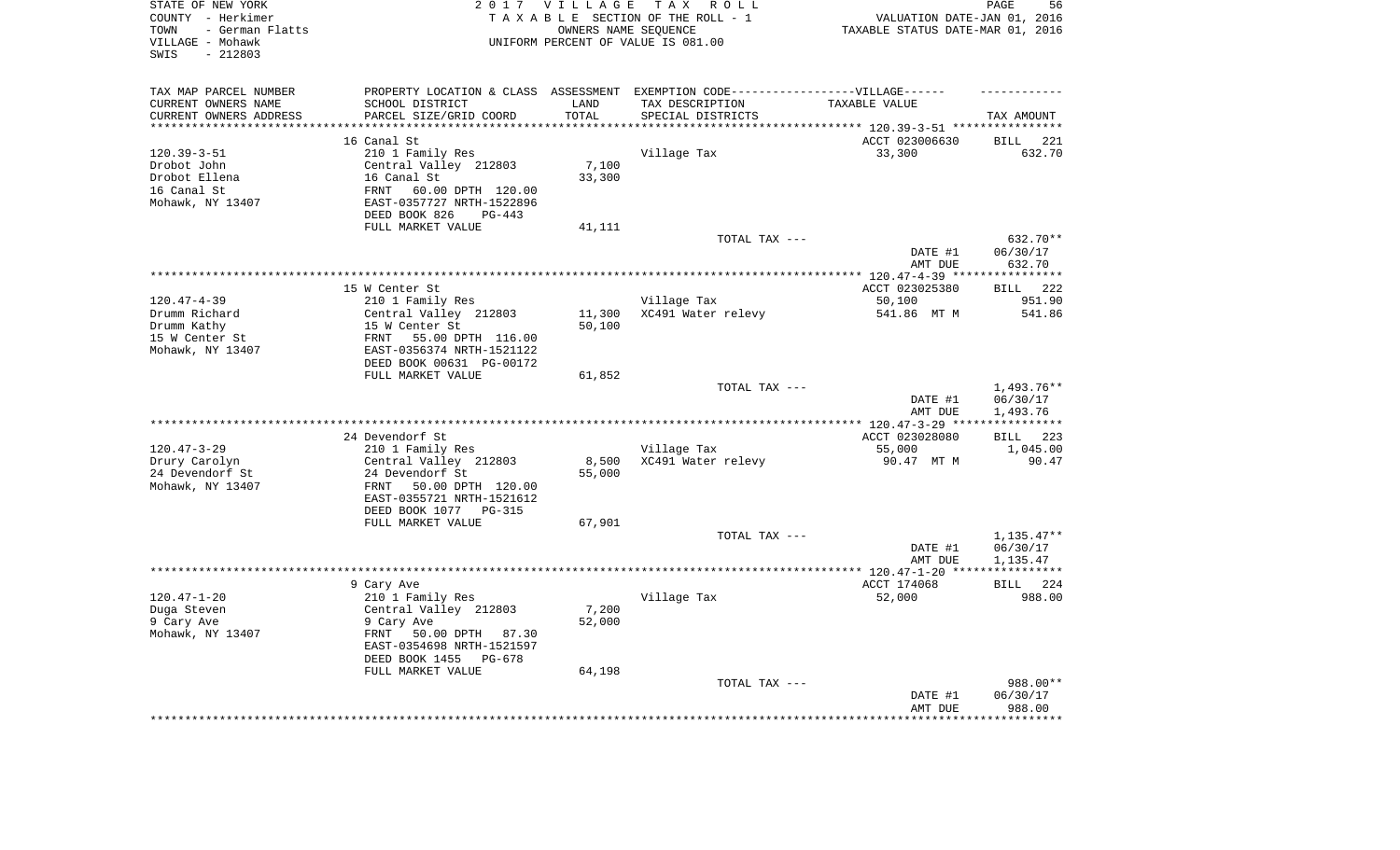| STATE OF NEW YORK<br>COUNTY - Herkimer<br>- German Flatts<br>TOWN<br>VILLAGE - Mohawk<br>$-212803$<br>SWIS | 2 0 1 7                                                                           | <b>VILLAGE</b><br>OWNERS NAME SEQUENCE | TAX ROLL<br>TAXABLE SECTION OF THE ROLL - 1<br>UNIFORM PERCENT OF VALUE IS 081.00 | VALUATION DATE-JAN 01, 2016<br>TAXABLE STATUS DATE-MAR 01, 2016 | PAGE<br>57            |
|------------------------------------------------------------------------------------------------------------|-----------------------------------------------------------------------------------|----------------------------------------|-----------------------------------------------------------------------------------|-----------------------------------------------------------------|-----------------------|
| TAX MAP PARCEL NUMBER                                                                                      | PROPERTY LOCATION & CLASS ASSESSMENT EXEMPTION CODE-----------------VILLAGE------ |                                        |                                                                                   |                                                                 |                       |
| CURRENT OWNERS NAME                                                                                        | SCHOOL DISTRICT                                                                   | LAND                                   | TAX DESCRIPTION                                                                   | TAXABLE VALUE                                                   |                       |
| CURRENT OWNERS ADDRESS                                                                                     | PARCEL SIZE/GRID COORD<br>***************************                             | TOTAL<br>**************                | SPECIAL DISTRICTS                                                                 |                                                                 | TAX AMOUNT            |
| **********************                                                                                     |                                                                                   |                                        |                                                                                   |                                                                 |                       |
|                                                                                                            | 26 North St                                                                       |                                        |                                                                                   | ACCT 023000720                                                  | <b>BILL</b><br>225    |
| $120.39 - 1 - 15$                                                                                          | 210 1 Family Res<br>Central Valley 212803                                         | 6,700                                  | Village Tax                                                                       | 46,600                                                          | 885.40                |
| Dunckel Betsey<br>Korce Barbara                                                                            | 26 North St                                                                       | 46,600                                 |                                                                                   |                                                                 |                       |
| 26 North St                                                                                                | 43.00 DPTH 200.00<br>FRNT                                                         |                                        |                                                                                   |                                                                 |                       |
| Mohawk, NY 13407                                                                                           | EAST-0355926 NRTH-1522658<br>DEED BOOK 1144 PG-564                                |                                        |                                                                                   |                                                                 |                       |
|                                                                                                            | FULL MARKET VALUE                                                                 | 57,531                                 |                                                                                   |                                                                 |                       |
|                                                                                                            |                                                                                   |                                        | TOTAL TAX ---                                                                     |                                                                 | 885.40**              |
|                                                                                                            |                                                                                   |                                        |                                                                                   | DATE #1<br>AMT DUE                                              | 06/30/17<br>885.40    |
|                                                                                                            |                                                                                   |                                        |                                                                                   |                                                                 |                       |
|                                                                                                            | Warren Rd                                                                         |                                        |                                                                                   | ACCT 023032250                                                  | 226<br><b>BILL</b>    |
| $120.46 - 2 - 17$                                                                                          | 311 Res vac land                                                                  |                                        | Village Tax                                                                       | 2,300                                                           | 43.70                 |
| Dunckel Martin                                                                                             | Central Valley 212803                                                             | 2,300                                  |                                                                                   |                                                                 |                       |
| 982 Warren Rd                                                                                              | 27 Warren Rd                                                                      | 2,300                                  |                                                                                   |                                                                 |                       |
| Mohawk, NY 13407                                                                                           | FRNT<br>20.00 DPTH 120.00                                                         |                                        |                                                                                   |                                                                 |                       |
|                                                                                                            | EAST-0353584 NRTH-1521267<br>DEED BOOK 787<br>PG-683                              |                                        |                                                                                   |                                                                 |                       |
|                                                                                                            | FULL MARKET VALUE                                                                 | 2,840                                  |                                                                                   |                                                                 |                       |
|                                                                                                            |                                                                                   |                                        | TOTAL TAX ---                                                                     |                                                                 | 43.70**               |
|                                                                                                            |                                                                                   |                                        |                                                                                   | DATE #1                                                         | 06/30/17              |
|                                                                                                            |                                                                                   |                                        |                                                                                   | AMT DUE                                                         | 43.70                 |
|                                                                                                            |                                                                                   |                                        |                                                                                   |                                                                 | * * * * * * * * * * * |
|                                                                                                            | 54 Marshall Ave                                                                   |                                        |                                                                                   | ACCT 023012930                                                  | BILL 227              |
| $120.48 - 1 - 44$<br>Dunckel Scott                                                                         | 210 1 Family Res                                                                  |                                        | Village Tax                                                                       | 25,000                                                          | 475.00                |
| Dunckel Tina                                                                                               | Central Valley 212803<br>54 Marshall Ave                                          | 5,300<br>25,000                        |                                                                                   |                                                                 |                       |
| 54 Marshall Ave                                                                                            | 60.00 DPTH<br>FRNT<br>55.00                                                       |                                        |                                                                                   |                                                                 |                       |
| Mohawk, NY 13407                                                                                           | EAST-0359202 NRTH-1522737                                                         |                                        |                                                                                   |                                                                 |                       |
|                                                                                                            | DEED BOOK 1399<br>$PG-650$                                                        |                                        |                                                                                   |                                                                 |                       |
|                                                                                                            | FULL MARKET VALUE                                                                 | 30,864                                 |                                                                                   |                                                                 |                       |
|                                                                                                            |                                                                                   |                                        | TOTAL TAX ---                                                                     |                                                                 | 475.00**              |
|                                                                                                            |                                                                                   |                                        |                                                                                   | DATE #1                                                         | 06/30/17              |
| ********************                                                                                       |                                                                                   |                                        |                                                                                   | AMT DUE                                                         | 475.00<br>*********** |
|                                                                                                            | 14 N Richfield St                                                                 |                                        |                                                                                   | ACCT 023001200                                                  | BILL 228              |
| $120.39 - 2 - 2$                                                                                           | 210 1 Family Res                                                                  |                                        | Village Tax                                                                       | 23,000                                                          | 437.00                |
| Dunn Donald                                                                                                | Central Valley 212803                                                             | 6,500                                  |                                                                                   |                                                                 |                       |
| Dunn Loretta                                                                                               | 14 N Richfield                                                                    | 23,000                                 |                                                                                   |                                                                 |                       |
| 14 N Richfield St                                                                                          | 60.00 DPTH 100.00<br>FRNT                                                         |                                        |                                                                                   |                                                                 |                       |
| Mohawk, NY 13407                                                                                           | EAST-0356545 NRTH-1522818                                                         |                                        |                                                                                   |                                                                 |                       |
|                                                                                                            | DEED BOOK 00616 PG-00283                                                          |                                        |                                                                                   |                                                                 |                       |
|                                                                                                            | FULL MARKET VALUE                                                                 | 28,395                                 |                                                                                   |                                                                 |                       |
|                                                                                                            |                                                                                   |                                        | TOTAL TAX ---                                                                     |                                                                 | 437.00**              |
|                                                                                                            |                                                                                   |                                        |                                                                                   | DATE #1<br>AMT DUE                                              | 06/30/17<br>437.00    |
|                                                                                                            |                                                                                   |                                        |                                                                                   |                                                                 | ***********           |
|                                                                                                            |                                                                                   |                                        |                                                                                   |                                                                 |                       |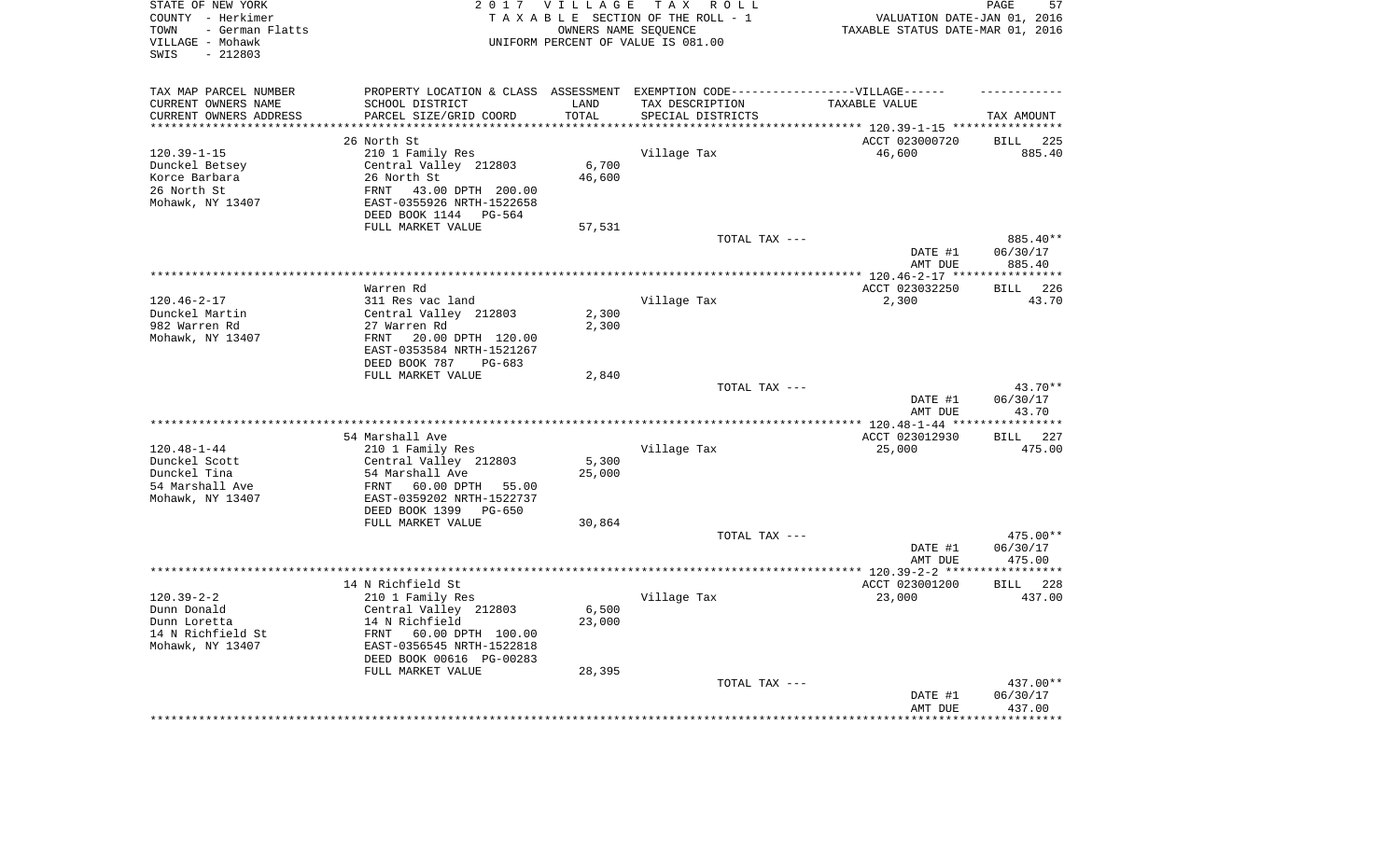| STATE OF NEW YORK<br>COUNTY - Herkimer<br>TOWN<br>- German Flatts<br>VILLAGE - Mohawk<br>SWIS<br>$-212803$ |                                                                                                      | 2017 VILLAGE<br>OWNERS NAME SEQUENCE | T A X<br>R O L L<br>TAXABLE SECTION OF THE ROLL - 1<br>UNIFORM PERCENT OF VALUE IS 081.00 | VALUATION DATE-JAN 01, 2016<br>TAXABLE STATUS DATE-MAR 01, 2016 | PAGE<br>58               |
|------------------------------------------------------------------------------------------------------------|------------------------------------------------------------------------------------------------------|--------------------------------------|-------------------------------------------------------------------------------------------|-----------------------------------------------------------------|--------------------------|
| TAX MAP PARCEL NUMBER<br>CURRENT OWNERS NAME                                                               | PROPERTY LOCATION & CLASS ASSESSMENT EXEMPTION CODE-----------------VILLAGE------<br>SCHOOL DISTRICT | LAND                                 | TAX DESCRIPTION                                                                           | TAXABLE VALUE                                                   |                          |
| CURRENT OWNERS ADDRESS                                                                                     | PARCEL SIZE/GRID COORD                                                                               | TOTAL                                | SPECIAL DISTRICTS                                                                         |                                                                 | TAX AMOUNT               |
| ********************                                                                                       | ******************                                                                                   |                                      |                                                                                           |                                                                 |                          |
|                                                                                                            | 20 Green St                                                                                          |                                      | VET WAR V 41127                                                                           | ACCT 023014040                                                  | 229<br>BILL              |
| $120.47 - 9 - 55$<br>Dunn Timothy                                                                          | 210 1 Family Res<br>Central Valley 212803                                                            | 10,200                               | Village Tax                                                                               | 7,290<br>56,710                                                 | 1,077.49                 |
| Dunn Pearl                                                                                                 | 20 Green St                                                                                          | 64,000                               |                                                                                           |                                                                 |                          |
| 20 Green St                                                                                                | FRNT 120.00 DPTH 120.00                                                                              |                                      |                                                                                           |                                                                 |                          |
| Mohawk, NY 13407                                                                                           | EAST-0358003 NRTH-1521636                                                                            |                                      |                                                                                           |                                                                 |                          |
|                                                                                                            | DEED BOOK 00614 PG-00819                                                                             |                                      |                                                                                           |                                                                 |                          |
|                                                                                                            | FULL MARKET VALUE                                                                                    | 79,012                               |                                                                                           |                                                                 |                          |
|                                                                                                            |                                                                                                      |                                      | TOTAL TAX ---                                                                             | DATE #1                                                         | $1,077.49**$<br>06/30/17 |
|                                                                                                            |                                                                                                      |                                      |                                                                                           | AMT DUE                                                         | 1,077.49                 |
|                                                                                                            | 12 Green St                                                                                          |                                      |                                                                                           | ACCT 953                                                        | 230<br>BILL              |
| $120.47 - 9 - 57$                                                                                          | 311 Res vac land                                                                                     |                                      | Village Tax                                                                               | 9,300                                                           | 176.70                   |
| Dunn Timothy                                                                                               | Central Valley 212803                                                                                | 9,300                                |                                                                                           |                                                                 |                          |
| Dunn Pearl                                                                                                 | 12-14 Green St                                                                                       | 9,300                                |                                                                                           |                                                                 |                          |
| 20 Green St                                                                                                | 60.00 DPTH 120.00<br>FRNT<br>EAST-0358023 NRTH-1521723                                               |                                      |                                                                                           |                                                                 |                          |
| Mohawk, NY 13407                                                                                           | DEED BOOK 2017 PG-953                                                                                |                                      |                                                                                           |                                                                 |                          |
| PRIOR OWNER ON 3/01/2016<br>F & D TR Street Develop. LLC                                                   | FULL MARKET VALUE                                                                                    | 11,481                               |                                                                                           |                                                                 |                          |
|                                                                                                            |                                                                                                      |                                      | TOTAL TAX ---                                                                             |                                                                 | 176.70**                 |
|                                                                                                            |                                                                                                      |                                      |                                                                                           | DATE #1<br>AMT DUE                                              | 06/30/17<br>176.70       |
|                                                                                                            |                                                                                                      |                                      |                                                                                           | ************* 120.39-1-4 ******************                     |                          |
| $120.39 - 1 - 4$                                                                                           | 2 Towpath Ln<br>312 Vac w/imprv                                                                      |                                      | Village Tax                                                                               | ACCT 023006120                                                  | 231<br>BILL<br>193.80    |
| Dunnavant James                                                                                            | Central Valley 212803                                                                                | 7,200                                |                                                                                           | 10,200                                                          |                          |
| 4 Towpath Ln                                                                                               | Casey Flatts                                                                                         | 10,200                               |                                                                                           |                                                                 |                          |
| Mohawk, NY 13407                                                                                           | FRNT<br>80.30 DPTH<br>99.10                                                                          |                                      |                                                                                           |                                                                 |                          |
|                                                                                                            | EAST-0357219 NRTH-1523249                                                                            |                                      |                                                                                           |                                                                 |                          |
|                                                                                                            | DEED BOOK 928<br>PG-238                                                                              |                                      |                                                                                           |                                                                 |                          |
|                                                                                                            | FULL MARKET VALUE                                                                                    | 12,593                               | TOTAL TAX ---                                                                             |                                                                 | 193.80**                 |
|                                                                                                            |                                                                                                      |                                      |                                                                                           | DATE #1                                                         | 06/30/17                 |
|                                                                                                            |                                                                                                      |                                      |                                                                                           | AMT DUE                                                         | 193.80                   |
|                                                                                                            |                                                                                                      |                                      |                                                                                           |                                                                 |                          |
|                                                                                                            | 4 Towpath Ln                                                                                         |                                      |                                                                                           | ACCT 023006090                                                  | 232<br>BILL              |
| $120.39 - 1 - 5$                                                                                           | 210 1 Family Res                                                                                     |                                      | Village Tax                                                                               | 41,400                                                          | 786.60                   |
| Dunnavant James<br>Dougherty JoAnn                                                                         | Central Valley 212803<br>Casey Flatts                                                                | 10,500<br>41,400                     |                                                                                           |                                                                 |                          |
| 4 Towpath Ln                                                                                               | partial                                                                                              |                                      |                                                                                           |                                                                 |                          |
| Mohawk, NY 13407                                                                                           | FRNT 127.60 DPTH 161.70                                                                              |                                      |                                                                                           |                                                                 |                          |
|                                                                                                            | EAST-0357119 NRTH-1523252                                                                            |                                      |                                                                                           |                                                                 |                          |
|                                                                                                            | DEED BOOK 1180<br>PG-894                                                                             |                                      |                                                                                           |                                                                 |                          |
|                                                                                                            | FULL MARKET VALUE                                                                                    | 51,111                               | TOTAL TAX ---                                                                             |                                                                 | 786.60**                 |
|                                                                                                            |                                                                                                      |                                      |                                                                                           | DATE #1                                                         | 06/30/17                 |
|                                                                                                            |                                                                                                      |                                      |                                                                                           | AMT DUE                                                         | 786.60                   |
|                                                                                                            |                                                                                                      |                                      |                                                                                           |                                                                 | ************             |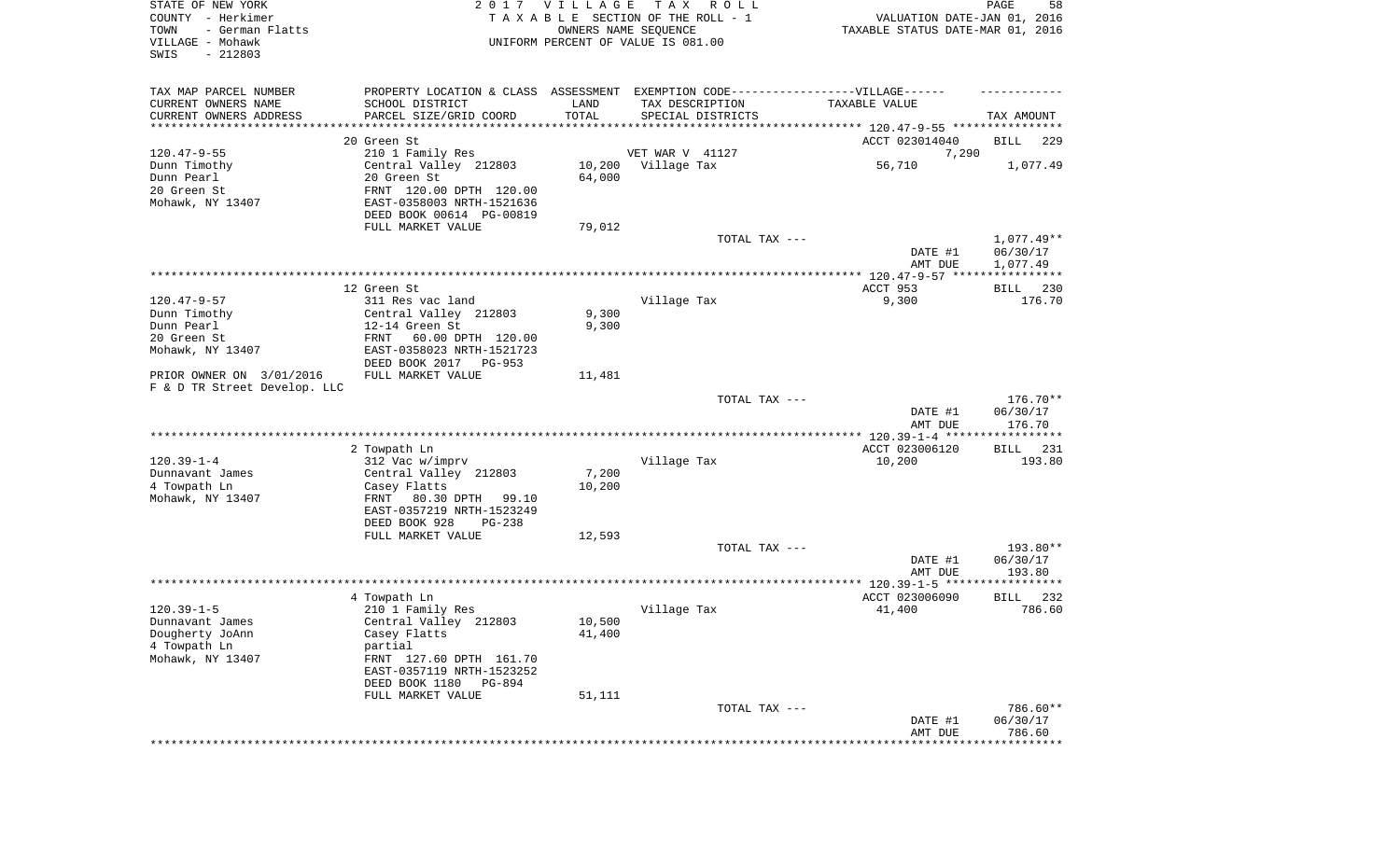| STATE OF NEW YORK<br>COUNTY - Herkimer<br>- German Flatts<br>TOWN<br>VILLAGE - Mohawk<br>$-212803$<br>SWIS |                                                        | 2017 VILLAGE       | T A X<br>R O L L<br>TAXABLE SECTION OF THE ROLL - 1<br>OWNERS NAME SEQUENCE<br>UNIFORM PERCENT OF VALUE IS 081.00 | VALUATION DATE-JAN 01, 2016<br>TAXABLE STATUS DATE-MAR 01, 2016 | PAGE<br>59                           |
|------------------------------------------------------------------------------------------------------------|--------------------------------------------------------|--------------------|-------------------------------------------------------------------------------------------------------------------|-----------------------------------------------------------------|--------------------------------------|
| TAX MAP PARCEL NUMBER                                                                                      |                                                        |                    | PROPERTY LOCATION & CLASS ASSESSMENT EXEMPTION CODE-----------------VILLAGE------                                 |                                                                 |                                      |
| CURRENT OWNERS NAME                                                                                        | SCHOOL DISTRICT                                        | LAND               | TAX DESCRIPTION                                                                                                   | TAXABLE VALUE                                                   |                                      |
| CURRENT OWNERS ADDRESS<br>********************                                                             | PARCEL SIZE/GRID COORD                                 | TOTAL<br>********* | SPECIAL DISTRICTS                                                                                                 | *************************** 120.47-1-60 ****************        | TAX AMOUNT                           |
|                                                                                                            | 12 Brookside Dr                                        |                    |                                                                                                                   | ACCT 930                                                        | <b>BILL</b><br>233                   |
| $120.47 - 1 - 60$                                                                                          | 210 1 Family Res                                       |                    | Village Tax                                                                                                       | 124,500                                                         | 2,365.50                             |
| Durante Kendra                                                                                             | Central Valley 212803                                  | 21,200             |                                                                                                                   |                                                                 |                                      |
| 12 Brookside Dr                                                                                            | 12 Brookside Dr                                        | 124,500            |                                                                                                                   |                                                                 |                                      |
| Mohawk, NY 13407                                                                                           | FRNT 160.00 DPTH 193.00<br>EAST-0355203 NRTH-1521310   |                    |                                                                                                                   |                                                                 |                                      |
| PRIOR OWNER ON 3/01/2016                                                                                   | DEED BOOK 2017<br>$PG-930$                             |                    |                                                                                                                   |                                                                 |                                      |
| Lamanna Raymond                                                                                            | FULL MARKET VALUE                                      | 153,704            |                                                                                                                   |                                                                 |                                      |
|                                                                                                            |                                                        |                    | TOTAL TAX ---                                                                                                     | DATE #1<br>AMT DUE                                              | $2,365.50**$<br>06/30/17<br>2,365.50 |
|                                                                                                            |                                                        |                    |                                                                                                                   | ************* 120.55-1-43 *****************                     |                                      |
|                                                                                                            | 4 Garden St                                            |                    |                                                                                                                   | ACCT 023022500                                                  | 234<br><b>BILL</b>                   |
| $120.55 - 1 - 43$                                                                                          | 210 1 Family Res                                       |                    | Village Tax                                                                                                       | 69,000                                                          | 1,311.00                             |
| Dutcher Judy                                                                                               | Central Valley 212803                                  | 12,400             |                                                                                                                   |                                                                 |                                      |
| 4 Garden St<br>Mohawk, NY 13407                                                                            | 4 Garden St<br>FRNT 103.50 DPTH 100.00                 | 69,000             |                                                                                                                   |                                                                 |                                      |
|                                                                                                            | EAST-0356108 NRTH-1519829<br>DEED BOOK 00622 PG-00383  |                    |                                                                                                                   |                                                                 |                                      |
|                                                                                                            | FULL MARKET VALUE                                      | 85,185             |                                                                                                                   |                                                                 |                                      |
|                                                                                                            |                                                        |                    | TOTAL TAX ---                                                                                                     |                                                                 | $1,311.00**$                         |
|                                                                                                            |                                                        |                    |                                                                                                                   | DATE #1<br>AMT DUE                                              | 06/30/17<br>1,311.00                 |
|                                                                                                            |                                                        |                    |                                                                                                                   | ********* 120.47-7-56 **                                        | * * * * * * * * * * *                |
|                                                                                                            | 30 Walnut St                                           |                    |                                                                                                                   | ACCT 023017340                                                  | <b>BILL</b> 235                      |
| $120.47 - 7 - 56$<br>Dygert Clarence                                                                       | 210 1 Family Res<br>Central Valley 212803              | 9,600              | Village Tax<br>XC491 Water relevy                                                                                 | 60,400<br>955.94 MT M                                           | 1,147.60<br>955.94                   |
| Dygert Sandra                                                                                              | 30 Walnut St                                           | 60,400             |                                                                                                                   |                                                                 |                                      |
| 30 Walnut St<br>Mohawk, NY 13407                                                                           | 64.00 DPTH 119.00<br>FRNT<br>EAST-0357263 NRTH-1521570 |                    |                                                                                                                   |                                                                 |                                      |
|                                                                                                            | DEED BOOK 881<br>$PG-325$                              |                    |                                                                                                                   |                                                                 |                                      |
|                                                                                                            | FULL MARKET VALUE                                      | 74,568             |                                                                                                                   |                                                                 |                                      |
|                                                                                                            |                                                        |                    | TOTAL TAX ---                                                                                                     |                                                                 | $2,103.54**$<br>06/30/17             |
|                                                                                                            |                                                        |                    |                                                                                                                   | DATE #1<br>AMT DUE                                              | 2,103.54                             |
|                                                                                                            |                                                        |                    |                                                                                                                   |                                                                 |                                      |
|                                                                                                            | 31 Marshall Ave                                        |                    |                                                                                                                   | ACCT 023011970                                                  | <b>BILL</b><br>236                   |
| $120.40 - 2 - 25$                                                                                          | 210 1 Family Res                                       |                    | VET COM V 41137                                                                                                   | 12,150                                                          |                                      |
| Dygert William                                                                                             | Central Valley 212803                                  |                    | 10,200 VET DIS V 41147                                                                                            | 10,000                                                          |                                      |
| Dygert Mary<br>% Mohawk Homestead                                                                          | 31 Marshall Ave<br>FRNT<br>55.00 DPTH 162.50           |                    | 50,000 Village Tax                                                                                                | 27,850                                                          | 529.15                               |
| 62 E Main St<br>Mohawk, NY 13407                                                                           | EAST-0358697 NRTH-1522691<br>DEED BOOK 00522 PG-00403  |                    |                                                                                                                   |                                                                 |                                      |
|                                                                                                            | FULL MARKET VALUE                                      | 61,728             |                                                                                                                   |                                                                 |                                      |
|                                                                                                            |                                                        |                    | TOTAL TAX ---                                                                                                     |                                                                 | 529.15**                             |
|                                                                                                            |                                                        |                    |                                                                                                                   | DATE #1                                                         | 06/30/17                             |
|                                                                                                            |                                                        |                    |                                                                                                                   | AMT DUE                                                         | 529.15                               |
|                                                                                                            |                                                        |                    |                                                                                                                   |                                                                 |                                      |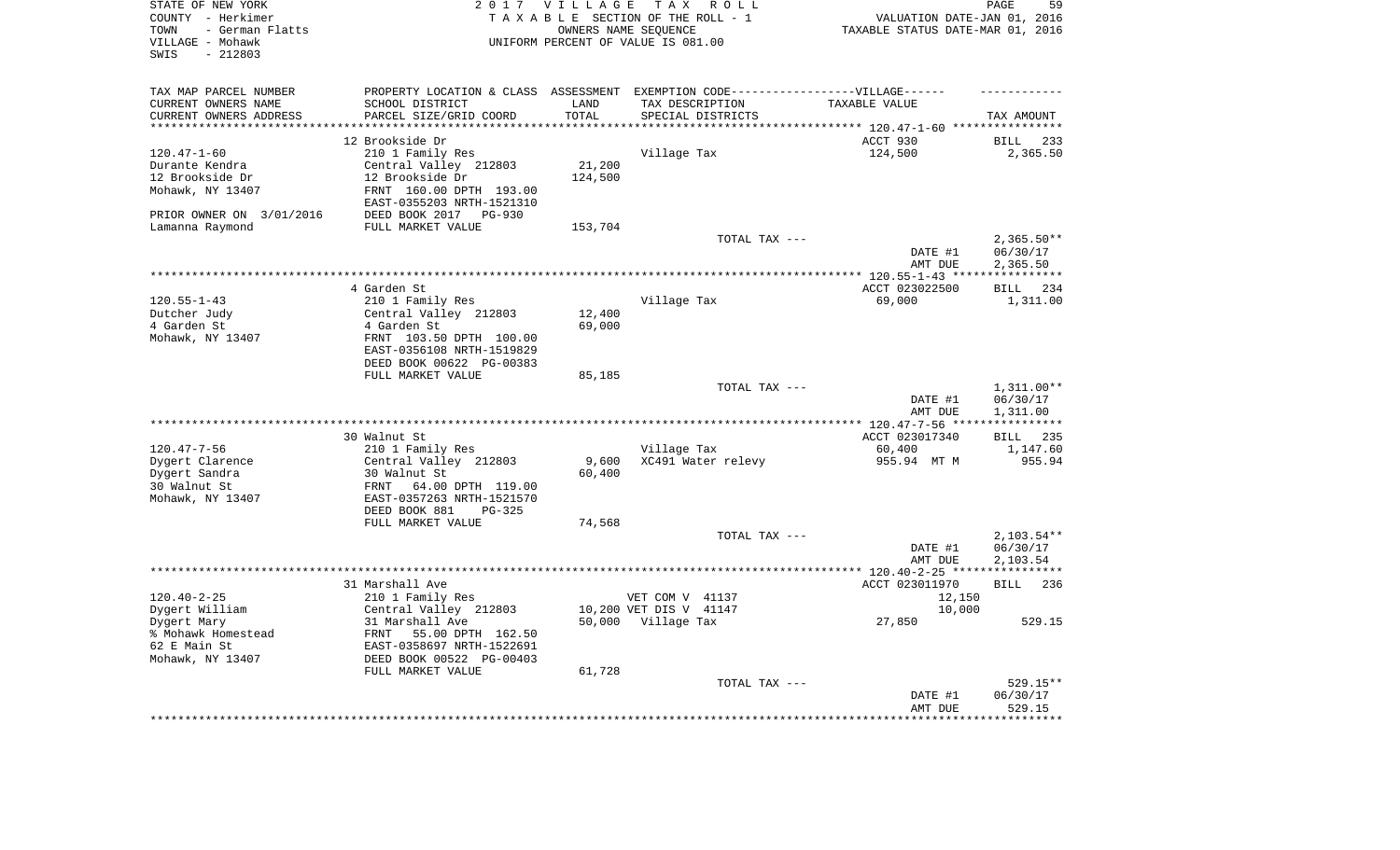| STATE OF NEW YORK<br>COUNTY - Herkimer<br>- German Flatts<br>TOWN<br>VILLAGE - Mohawk<br>$-212803$<br>SWIS |                                                         | 2017 VILLAGE<br>OWNERS NAME SEQUENCE | TAX ROLL<br>TAXABLE SECTION OF THE ROLL - 1<br>UNIFORM PERCENT OF VALUE IS 081.00 | VALUATION DATE-JAN 01, 2016<br>TAXABLE STATUS DATE-MAR 01, 2016 | 60<br>PAGE             |
|------------------------------------------------------------------------------------------------------------|---------------------------------------------------------|--------------------------------------|-----------------------------------------------------------------------------------|-----------------------------------------------------------------|------------------------|
| TAX MAP PARCEL NUMBER                                                                                      |                                                         |                                      | PROPERTY LOCATION & CLASS ASSESSMENT EXEMPTION CODE-----------------VILLAGE------ |                                                                 |                        |
| CURRENT OWNERS NAME                                                                                        | SCHOOL DISTRICT                                         | LAND                                 | TAX DESCRIPTION                                                                   | TAXABLE VALUE                                                   |                        |
| CURRENT OWNERS ADDRESS<br>**********************                                                           | PARCEL SIZE/GRID COORD<br>***************************** | TOTAL<br>****************            | SPECIAL DISTRICTS                                                                 |                                                                 | TAX AMOUNT             |
|                                                                                                            |                                                         |                                      |                                                                                   |                                                                 |                        |
|                                                                                                            | 7 New York St                                           |                                      |                                                                                   | ACCT 195440                                                     | BILL<br>237            |
| $120.40 - 1 - 22$<br>Eagle One Property Manag LLC                                                          | 220 2 Family Res<br>Central Valley 212803               | 4,300                                | Village Tax                                                                       | 41,600                                                          | 790.40                 |
| 10 New York St                                                                                             | 7 New York St                                           | 41,600                               |                                                                                   |                                                                 |                        |
| Mohawk, NY 13407                                                                                           | 36.00 DPTH 60.00<br>FRNT                                |                                      |                                                                                   |                                                                 |                        |
|                                                                                                            | EAST-0358324 NRTH-1523138                               |                                      |                                                                                   |                                                                 |                        |
|                                                                                                            | DEED BOOK 1589<br>PG-487                                |                                      |                                                                                   |                                                                 |                        |
|                                                                                                            | FULL MARKET VALUE                                       | 51,358                               |                                                                                   |                                                                 |                        |
|                                                                                                            |                                                         |                                      | TOTAL TAX ---                                                                     |                                                                 | 790.40**               |
|                                                                                                            |                                                         |                                      |                                                                                   | DATE #1                                                         | 06/30/17               |
|                                                                                                            |                                                         |                                      |                                                                                   | AMT DUE                                                         | 790.40<br>************ |
|                                                                                                            | 46-48 Marshall Ave                                      |                                      |                                                                                   | ACCT 023012840                                                  | 238<br><b>BILL</b>     |
| $120.48 - 1 - 41$                                                                                          | 230 3 Family Res                                        |                                      | Village Tax                                                                       | 48,500                                                          | 921.50                 |
| Eaker Charles                                                                                              | Central Valley 212803                                   | 9,500                                |                                                                                   |                                                                 |                        |
| Eaker Shannon                                                                                              | 46-48 Marshall                                          | 48,500                               |                                                                                   |                                                                 |                        |
| 48 Marshall Ave                                                                                            | 60.00 DPTH 140.00<br>FRNT                               |                                      |                                                                                   |                                                                 |                        |
| Mohawk, NY 13407                                                                                           | EAST-0359051 NRTH-1522634                               |                                      |                                                                                   |                                                                 |                        |
|                                                                                                            | DEED BOOK 1377 PG-100                                   |                                      |                                                                                   |                                                                 |                        |
|                                                                                                            | FULL MARKET VALUE                                       | 59,877                               |                                                                                   |                                                                 |                        |
|                                                                                                            |                                                         |                                      | TOTAL TAX ---                                                                     | DATE #1                                                         | 921.50**<br>06/30/17   |
|                                                                                                            |                                                         |                                      |                                                                                   | AMT DUE                                                         | 921.50                 |
|                                                                                                            | **************************                              |                                      | **********************                                                            | *** 120.46-2-66 **                                              | * * * * * * * * * *    |
|                                                                                                            | 31 Catherine St                                         |                                      |                                                                                   | ACCT 186099                                                     | BILL 239               |
| $120.46 - 2 - 66$<br>Eaker Valerie                                                                         | 210 1 Family Res<br>Central Valley 212803               | 5,600                                | Village Tax<br>XC491 Water relevy                                                 | 44,000<br>141.68 MT M                                           | 836.00<br>141.68       |
| 31 Catherine St                                                                                            | 31 Catherine St                                         | 44,000                               |                                                                                   |                                                                 |                        |
| Mohawk, NY 13407                                                                                           | FRNT 33.70 DPTH 111.25                                  |                                      |                                                                                   |                                                                 |                        |
|                                                                                                            | EAST-0354341 NRTH-1521051                               |                                      |                                                                                   |                                                                 |                        |
|                                                                                                            | DEED BOOK 1532 PG-654                                   |                                      |                                                                                   |                                                                 |                        |
|                                                                                                            | FULL MARKET VALUE                                       | 54,321                               |                                                                                   |                                                                 |                        |
|                                                                                                            |                                                         |                                      | TOTAL TAX ---                                                                     |                                                                 | 977.68**               |
|                                                                                                            |                                                         |                                      |                                                                                   | DATE #1                                                         | 06/30/17               |
|                                                                                                            |                                                         |                                      |                                                                                   | AMT DUE<br>**************** 120.47-2-18 ******                  | 977.68<br>**********   |
|                                                                                                            | 17 North St                                             |                                      |                                                                                   | ACCT 197110                                                     | 240<br>BILL            |
| $120.47 - 2 - 18$                                                                                          | 210 1 Family Res                                        |                                      | VET WAR V 41127                                                                   | 7,290                                                           |                        |
| Earl & Nancy Pratt Trustees                                                                                | Central Valley 212803                                   |                                      | 6,300 Village Tax                                                                 | 46,410                                                          | 881.79                 |
| 17 North St                                                                                                | 17 North St                                             | 53,700                               |                                                                                   |                                                                 |                        |
| Mohawk, NY 13407                                                                                           | FRNT<br>50.00 DPTH 118.00                               |                                      |                                                                                   |                                                                 |                        |
|                                                                                                            | EAST-0355941 NRTH-1522464                               |                                      |                                                                                   |                                                                 |                        |
| PRIOR OWNER ON 3/01/2016                                                                                   | DEED BOOK 1599<br>$PG-688$                              |                                      |                                                                                   |                                                                 |                        |
| Pratt Earl                                                                                                 | FULL MARKET VALUE                                       | 66,296                               | TOTAL TAX ---                                                                     |                                                                 | 881.79**               |
|                                                                                                            |                                                         |                                      |                                                                                   | DATE #1                                                         | 06/30/17               |
|                                                                                                            |                                                         |                                      |                                                                                   | AMT DUE                                                         | 881.79                 |
|                                                                                                            |                                                         |                                      |                                                                                   |                                                                 | ********               |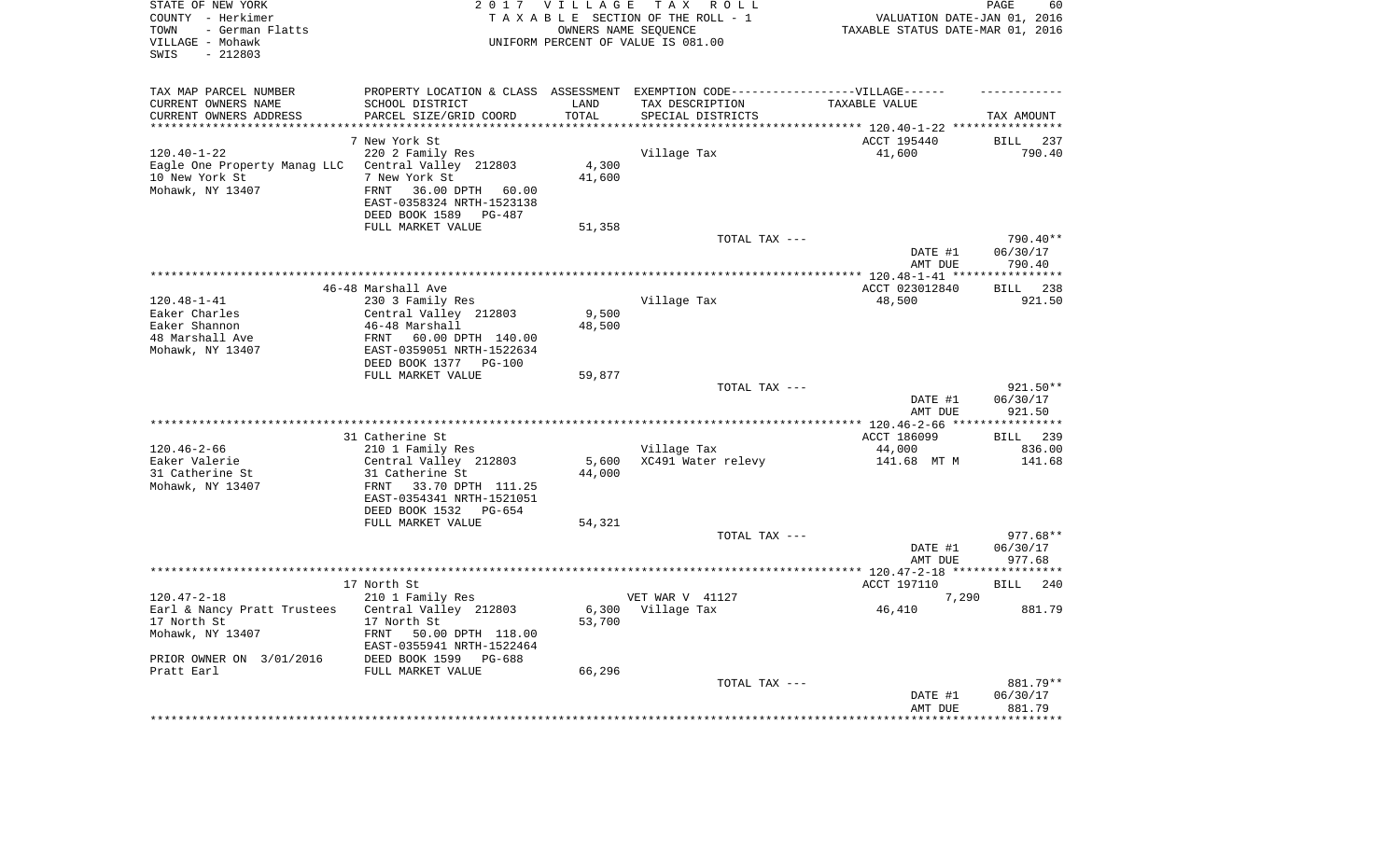| STATE OF NEW YORK<br>COUNTY - Herkimer<br>TOWN<br>- German Flatts<br>VILLAGE - Mohawk<br>SWIS<br>$-212803$ |                                                       | 2017 VILLAGE<br>OWNERS NAME SEQUENCE | TAX ROLL<br>TAXABLE SECTION OF THE ROLL - 1<br>UNIFORM PERCENT OF VALUE IS 081.00 | VALUATION DATE-JAN 01, 2016<br>TAXABLE STATUS DATE-MAR 01, 2016 | PAGE<br>61           |
|------------------------------------------------------------------------------------------------------------|-------------------------------------------------------|--------------------------------------|-----------------------------------------------------------------------------------|-----------------------------------------------------------------|----------------------|
| TAX MAP PARCEL NUMBER                                                                                      |                                                       |                                      | PROPERTY LOCATION & CLASS ASSESSMENT EXEMPTION CODE----------------VILLAGE------  |                                                                 |                      |
| CURRENT OWNERS NAME                                                                                        | SCHOOL DISTRICT                                       | LAND                                 | TAX DESCRIPTION                                                                   | TAXABLE VALUE                                                   |                      |
| CURRENT OWNERS ADDRESS<br>*********************                                                            | PARCEL SIZE/GRID COORD<br>***********************     | TOTAL<br>***********                 | SPECIAL DISTRICTS                                                                 |                                                                 | TAX AMOUNT           |
|                                                                                                            | 15 Catherine St                                       |                                      |                                                                                   | ACCT 023030120                                                  | BILL<br>241          |
| $120.46 - 2 - 59$                                                                                          | 210 1 Family Res                                      |                                      | Village Tax                                                                       | 56,000                                                          | 1,064.00             |
| Edick Christopher                                                                                          | Central Valley 212803                                 | 7,600                                | XC491 Water relevy                                                                | 361.54 MT M                                                     | 361.54               |
| Edick Brenda                                                                                               | 15 Catherine St                                       | 56,000                               |                                                                                   |                                                                 |                      |
| 15 Catherine St                                                                                            | FRNT<br>45.00 DPTH 120.00                             |                                      |                                                                                   |                                                                 |                      |
| Mohawk, NY 13407                                                                                           | EAST-0354428 NRTH-1521425                             |                                      |                                                                                   |                                                                 |                      |
|                                                                                                            | DEED BOOK 855<br>PG-340<br>FULL MARKET VALUE          | 69,136                               |                                                                                   |                                                                 |                      |
|                                                                                                            |                                                       |                                      | TOTAL TAX ---                                                                     |                                                                 | $1,425.54**$         |
|                                                                                                            |                                                       |                                      |                                                                                   | DATE #1<br>AMT DUE                                              | 06/30/17<br>1,425.54 |
|                                                                                                            |                                                       |                                      |                                                                                   |                                                                 |                      |
|                                                                                                            | 6 West St                                             |                                      |                                                                                   | ACCT 023001380                                                  | 242<br>BILL          |
| $120.47 - 2 - 22$                                                                                          | 210 1 Family Res                                      |                                      | Village Tax                                                                       | 42,100                                                          | 799.90               |
| Edmunds Lisa                                                                                               | Central Valley 212803                                 | 3,200                                |                                                                                   |                                                                 |                      |
| 6 West St<br>Mohawk, NY 13407                                                                              | 6 West St<br>includes part of lot 21                  | 42,100                               |                                                                                   |                                                                 |                      |
|                                                                                                            | FRNT<br>25.00 DPTH 124.00                             |                                      |                                                                                   |                                                                 |                      |
|                                                                                                            | EAST-0356169 NRTH-1522497                             |                                      |                                                                                   |                                                                 |                      |
|                                                                                                            | DEED BOOK 1174 PG-709                                 |                                      |                                                                                   |                                                                 |                      |
|                                                                                                            | FULL MARKET VALUE                                     | 51,975                               |                                                                                   |                                                                 |                      |
|                                                                                                            |                                                       |                                      | TOTAL TAX ---                                                                     | DATE #1                                                         | 799.90**<br>06/30/17 |
|                                                                                                            |                                                       |                                      |                                                                                   | AMT DUE<br>************* 120.47-6-16 *****************          | 799.90               |
|                                                                                                            | 17 Michigan St                                        |                                      |                                                                                   | ACCT 185831                                                     | BILL<br>243          |
| $120.47 - 6 - 16$                                                                                          | 210 1 Family Res                                      |                                      | Village Tax                                                                       | 53,150                                                          | 1,009.85             |
| Edward Loomis Trustee                                                                                      | Central Valley 212803                                 | 10,800                               |                                                                                   |                                                                 |                      |
| Edward Loomis Trust                                                                                        | 17 Michigan St                                        | 53,150                               |                                                                                   |                                                                 |                      |
| 17 Michigan St                                                                                             | FRNT<br>68.00 DPTH 140.00                             |                                      |                                                                                   |                                                                 |                      |
| Mohawk, NY 13407                                                                                           | EAST-0357706 NRTH-1522275<br>DEED BOOK 1531<br>PG-139 |                                      |                                                                                   |                                                                 |                      |
|                                                                                                            | FULL MARKET VALUE                                     | 65,617                               |                                                                                   |                                                                 |                      |
|                                                                                                            |                                                       |                                      | TOTAL TAX ---                                                                     |                                                                 | $1,009.85**$         |
|                                                                                                            |                                                       |                                      |                                                                                   | DATE #1                                                         | 06/30/17             |
|                                                                                                            |                                                       |                                      |                                                                                   | AMT DUE                                                         | 1,009.85             |
|                                                                                                            | 7 Columbia Cir                                        |                                      |                                                                                   | ACCT 023022860                                                  | 244<br>BILL          |
| $120.55 - 3 - 22$                                                                                          | 210 1 Family Res                                      |                                      | Village Tax                                                                       | 80,000                                                          | 1,520.00             |
| Eisenhut Gregory                                                                                           | Central Valley 212803                                 | 17,200                               |                                                                                   |                                                                 |                      |
| Eisenhut Kathleen                                                                                          | 7 Columbia Cr                                         | 80,000                               |                                                                                   |                                                                 |                      |
| 7 Columbia Cir                                                                                             | FRNT<br>52.00 DPTH 154.30                             |                                      |                                                                                   |                                                                 |                      |
| Mohawk, NY 13407                                                                                           | EAST-0356754 NRTH-1519465                             |                                      |                                                                                   |                                                                 |                      |
|                                                                                                            | DEED BOOK 678<br><b>PG-709</b><br>FULL MARKET VALUE   |                                      |                                                                                   |                                                                 |                      |
|                                                                                                            |                                                       | 98,765                               | TOTAL TAX ---                                                                     |                                                                 | $1,520.00**$         |
|                                                                                                            |                                                       |                                      |                                                                                   | DATE #1                                                         | 06/30/17             |
|                                                                                                            |                                                       |                                      |                                                                                   | AMT DUE                                                         | 1,520.00             |
|                                                                                                            |                                                       |                                      |                                                                                   | *************************************                           |                      |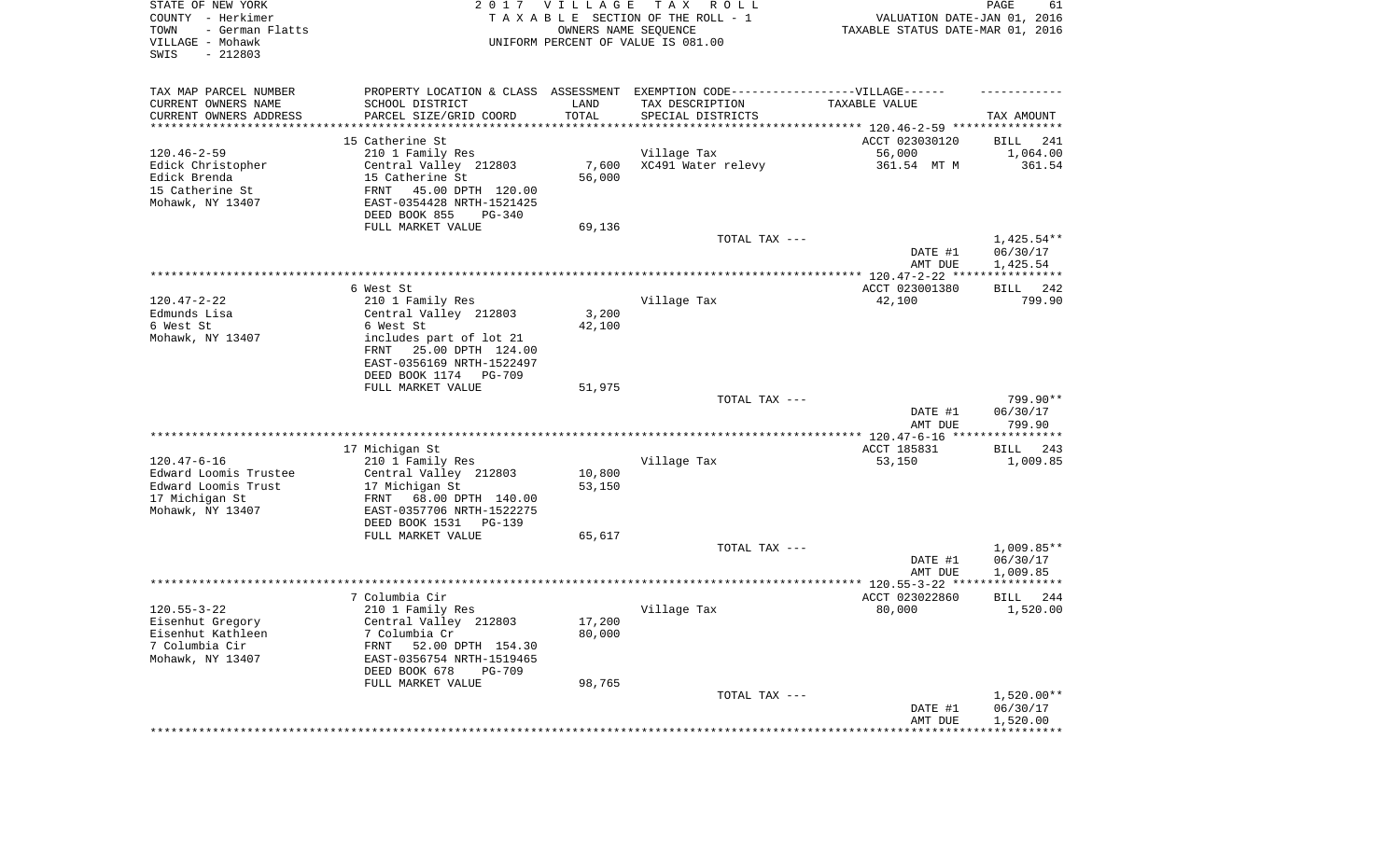| STATE OF NEW YORK<br>COUNTY - Herkimer<br>- German Flatts<br>TOWN<br>VILLAGE - Mohawk<br>$-212803$<br>SWIS |                                                                                   | 2017 VILLAGE               | TAX ROLL<br>TAXABLE SECTION OF THE ROLL - 1<br>OWNERS NAME SEQUENCE<br>UNIFORM PERCENT OF VALUE IS 081.00 | VALUATION DATE-JAN 01, 2016<br>TAXABLE STATUS DATE-MAR 01, 2016          | PAGE<br>62         |
|------------------------------------------------------------------------------------------------------------|-----------------------------------------------------------------------------------|----------------------------|-----------------------------------------------------------------------------------------------------------|--------------------------------------------------------------------------|--------------------|
| TAX MAP PARCEL NUMBER                                                                                      | PROPERTY LOCATION & CLASS ASSESSMENT EXEMPTION CODE-----------------VILLAGE------ |                            |                                                                                                           |                                                                          |                    |
| CURRENT OWNERS NAME                                                                                        | SCHOOL DISTRICT                                                                   | LAND                       | TAX DESCRIPTION                                                                                           | TAXABLE VALUE                                                            |                    |
| CURRENT OWNERS ADDRESS<br>********************                                                             | PARCEL SIZE/GRID COORD                                                            | TOTAL<br>* * * * * * * * * | SPECIAL DISTRICTS                                                                                         |                                                                          | TAX AMOUNT         |
|                                                                                                            | 2 Church St                                                                       |                            |                                                                                                           | **************************** 120.47-8-66 ****************<br>ACCT 167818 | <b>BILL</b><br>245 |
| $120.47 - 8 - 66$                                                                                          | 210 1 Family Res                                                                  |                            | Village Tax                                                                                               | 61,100                                                                   | 1,160.90           |
| Eisert Eric                                                                                                | Central Valley 212803                                                             | 6,800                      |                                                                                                           |                                                                          |                    |
| Eisert Debra                                                                                               | 2 Church St                                                                       | 61,100                     |                                                                                                           |                                                                          |                    |
| 2 Church St                                                                                                | 40.00 DPTH 120.00<br>FRNT                                                         |                            |                                                                                                           |                                                                          |                    |
| Mohawk, NY 13407                                                                                           | EAST-0357811 NRTH-1522010                                                         |                            |                                                                                                           |                                                                          |                    |
|                                                                                                            | DEED BOOK 1415 PG-505                                                             |                            |                                                                                                           |                                                                          |                    |
|                                                                                                            | FULL MARKET VALUE                                                                 | 75,432                     |                                                                                                           |                                                                          |                    |
|                                                                                                            |                                                                                   |                            | TOTAL TAX ---                                                                                             |                                                                          | $1,160.90**$       |
|                                                                                                            |                                                                                   |                            |                                                                                                           | DATE #1                                                                  | 06/30/17           |
|                                                                                                            |                                                                                   |                            |                                                                                                           | AMT DUE                                                                  | 1,160.90           |
|                                                                                                            |                                                                                   |                            |                                                                                                           | ******** 120.47-3-55 ****                                                | ***********        |
|                                                                                                            | 28 Firman St                                                                      |                            |                                                                                                           | ACCT 023025050                                                           | 246<br><b>BILL</b> |
| $120.47 - 3 - 55$<br>Eldred Linn H                                                                         | 210 1 Family Res                                                                  |                            | Village Tax                                                                                               | 51,000                                                                   | 969.00             |
| Eldred Jean Leslie K                                                                                       | Central Valley 212803<br>28 Firman St                                             | 14,100<br>51,000           |                                                                                                           |                                                                          |                    |
| 28 Firman St                                                                                               | FRNT<br>50.00 DPTH 223.00                                                         |                            |                                                                                                           |                                                                          |                    |
| Mohawk, NY 13407                                                                                           | EAST-0355646 NRTH-1520489                                                         |                            |                                                                                                           |                                                                          |                    |
|                                                                                                            | DEED BOOK 00546 PG-00038                                                          |                            |                                                                                                           |                                                                          |                    |
|                                                                                                            | FULL MARKET VALUE                                                                 | 62,963                     |                                                                                                           |                                                                          |                    |
|                                                                                                            |                                                                                   |                            | TOTAL TAX ---                                                                                             |                                                                          | 969.00**           |
|                                                                                                            |                                                                                   |                            |                                                                                                           | DATE #1<br>AMT DUE                                                       | 06/30/17<br>969.00 |
|                                                                                                            |                                                                                   |                            | *******************                                                                                       | *** 120.47-7-30 **                                                       |                    |
|                                                                                                            | 69 Columbia St                                                                    |                            |                                                                                                           | ACCT 023020580                                                           | 247<br>BILL        |
| $120.47 - 7 - 30$                                                                                          | 210 1 Family Res                                                                  |                            | VET WAR V 41127                                                                                           | 6,135                                                                    |                    |
| Elthorp Donald                                                                                             | Central Valley 212803                                                             | 6,900                      | Village Tax                                                                                               | 34,765                                                                   | 660.54             |
| Elthorp Carol<br>69 Columbia St                                                                            | 69 Columbia St<br>43.00 DPTH 108.00<br>FRNT                                       | 40,900                     |                                                                                                           |                                                                          |                    |
| Mohawk, NY 13407                                                                                           | EAST-0356798 NRTH-1520582                                                         |                            |                                                                                                           |                                                                          |                    |
|                                                                                                            | DEED BOOK 00625 PG-00774                                                          |                            |                                                                                                           |                                                                          |                    |
|                                                                                                            | FULL MARKET VALUE                                                                 | 50,494                     |                                                                                                           |                                                                          |                    |
|                                                                                                            |                                                                                   |                            | TOTAL TAX ---                                                                                             |                                                                          | 660.54**           |
|                                                                                                            |                                                                                   |                            |                                                                                                           | DATE #1                                                                  | 06/30/17           |
|                                                                                                            |                                                                                   |                            |                                                                                                           | AMT DUE                                                                  | 660.54             |
|                                                                                                            |                                                                                   |                            |                                                                                                           |                                                                          |                    |
|                                                                                                            | 83 Columbia St                                                                    |                            |                                                                                                           | ACCT 023020760                                                           | BILL<br>248        |
| $120.55 - 2 - 50$                                                                                          | 210 1 Family Res                                                                  |                            | Village Tax                                                                                               | 50,700                                                                   | 963.30             |
| Elthorp Tanya                                                                                              | Central Valley 212803                                                             | 9,400                      |                                                                                                           |                                                                          |                    |
| 83 Columbia St                                                                                             | 83 Columbia St                                                                    | 50,700                     |                                                                                                           |                                                                          |                    |
| Mohawk, NY 13407                                                                                           | FRNT<br>40.00 DPTH 125.00                                                         |                            |                                                                                                           |                                                                          |                    |
|                                                                                                            | EAST-0356702 NRTH-1520186                                                         |                            |                                                                                                           |                                                                          |                    |
|                                                                                                            | DEED BOOK 1393<br>PG-439<br>FULL MARKET VALUE                                     | 62,593                     |                                                                                                           |                                                                          |                    |
|                                                                                                            |                                                                                   |                            | TOTAL TAX ---                                                                                             |                                                                          | 963.30**           |
|                                                                                                            |                                                                                   |                            |                                                                                                           | DATE #1                                                                  | 06/30/17           |
|                                                                                                            |                                                                                   |                            |                                                                                                           | AMT DUE                                                                  | 963.30             |
|                                                                                                            |                                                                                   |                            |                                                                                                           |                                                                          | * * * * * * * *    |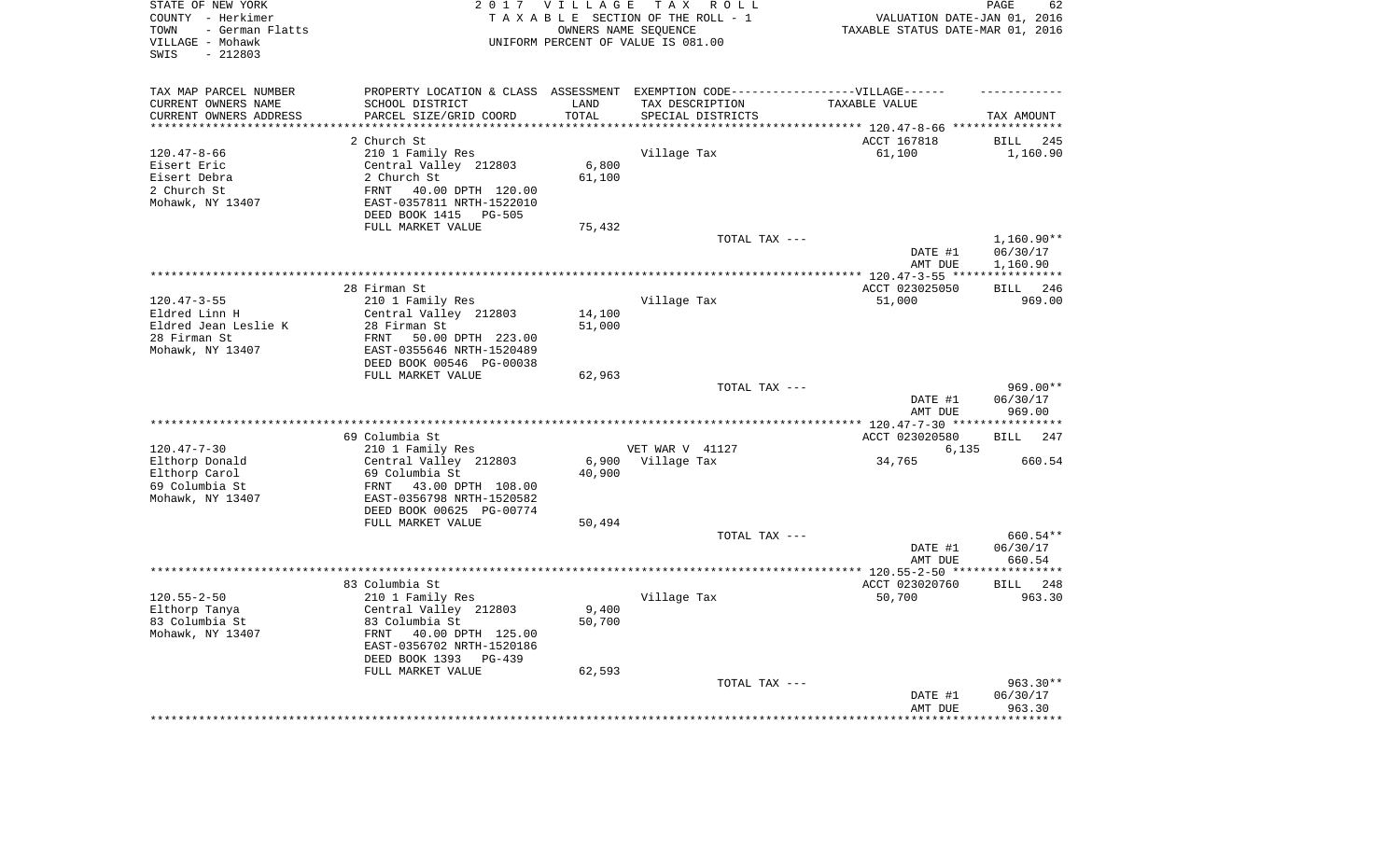| STATE OF NEW YORK<br>COUNTY - Herkimer<br>- German Flatts<br>TOWN<br>VILLAGE - Mohawk<br>$-212803$<br>SWIS | 2 0 1 7                                                | VILLAGE<br>OWNERS NAME SEQUENCE | TAX ROLL<br>TAXABLE SECTION OF THE ROLL - 1<br>UNIFORM PERCENT OF VALUE IS 081.00 | VALUATION DATE-JAN 01, 2016<br>TAXABLE STATUS DATE-MAR 01, 2016 | 63<br>PAGE                     |
|------------------------------------------------------------------------------------------------------------|--------------------------------------------------------|---------------------------------|-----------------------------------------------------------------------------------|-----------------------------------------------------------------|--------------------------------|
| TAX MAP PARCEL NUMBER                                                                                      |                                                        |                                 | PROPERTY LOCATION & CLASS ASSESSMENT EXEMPTION CODE----------------VILLAGE------  |                                                                 |                                |
| CURRENT OWNERS NAME                                                                                        | SCHOOL DISTRICT                                        | LAND                            | TAX DESCRIPTION                                                                   | TAXABLE VALUE                                                   |                                |
| CURRENT OWNERS ADDRESS                                                                                     | PARCEL SIZE/GRID COORD<br>**************************** | TOTAL<br>***************        | SPECIAL DISTRICTS                                                                 |                                                                 | TAX AMOUNT                     |
| **********************                                                                                     |                                                        |                                 |                                                                                   |                                                                 |                                |
|                                                                                                            | 53 Walnut St                                           |                                 |                                                                                   | ACCT 023016710                                                  | <b>BILL</b><br>249             |
| $120.47 - 8 - 25$                                                                                          | 210 1 Family Res<br>Central Valley 212803              | 9,400                           | Village Tax                                                                       | 53,500                                                          | 1,016.50                       |
| Elthorp William<br>Elthorp Carolyn                                                                         | 53 Walnut St                                           | 53,500                          |                                                                                   |                                                                 |                                |
| 53 Walnut St                                                                                               | 50.00 DPTH 150.00<br>FRNT                              |                                 |                                                                                   |                                                                 |                                |
| Mohawk, NY 13407                                                                                           | EAST-0357298 NRTH-1520961                              |                                 |                                                                                   |                                                                 |                                |
|                                                                                                            | DEED BOOK 735<br>$PG-348$                              |                                 |                                                                                   |                                                                 |                                |
|                                                                                                            | FULL MARKET VALUE                                      | 66,049                          |                                                                                   |                                                                 |                                |
|                                                                                                            |                                                        |                                 | TOTAL TAX ---                                                                     |                                                                 | $1,016.50**$                   |
|                                                                                                            |                                                        |                                 |                                                                                   | DATE #1                                                         | 06/30/17                       |
|                                                                                                            |                                                        |                                 |                                                                                   | AMT DUE                                                         | 1,016.50                       |
|                                                                                                            |                                                        |                                 |                                                                                   |                                                                 | ************                   |
|                                                                                                            | 48 E Main St                                           |                                 |                                                                                   | ACCT 023009000                                                  | 250<br><b>BILL</b>             |
| $120.40 - 2 - 57$                                                                                          | $215$ 1 Fam Res w/                                     |                                 | Village Tax                                                                       | 100,000                                                         | 1,900.00                       |
| Enea Harry Jr<br>24 W Monroe St                                                                            | Central Valley 212803<br>48 E Main St                  | 15,100<br>100,000               |                                                                                   |                                                                 |                                |
| Little Falls, NY 13365                                                                                     | FRNT 120.00 DPTH 136.00                                |                                 |                                                                                   |                                                                 |                                |
|                                                                                                            | EAST-0358179 NRTH-1522748                              |                                 |                                                                                   |                                                                 |                                |
|                                                                                                            | DEED BOOK 940<br>PG-666                                |                                 |                                                                                   |                                                                 |                                |
|                                                                                                            | FULL MARKET VALUE                                      | 123,457                         |                                                                                   |                                                                 |                                |
|                                                                                                            |                                                        |                                 | TOTAL TAX ---                                                                     |                                                                 | $1,900.00**$                   |
|                                                                                                            |                                                        |                                 |                                                                                   | DATE #1                                                         | 06/30/17                       |
|                                                                                                            |                                                        |                                 |                                                                                   | AMT DUE                                                         | 1,900.00                       |
|                                                                                                            |                                                        |                                 |                                                                                   |                                                                 | * * * * * * * * * * *          |
|                                                                                                            | 36 S Washington St                                     |                                 |                                                                                   | ACCT 023026610                                                  | 251<br><b>BILL</b>             |
| $120.47 - 5 - 22$<br>Engells Grant                                                                         | 220 2 Family Res<br>Central Valley 212803              | 9,900                           | Village Tax                                                                       | 47,090                                                          | 894.71                         |
| Engells Marian                                                                                             | 36 S Wsgngtn St                                        | 47,090                          |                                                                                   |                                                                 |                                |
| 36 S Washington St                                                                                         | 60.00 DPTH 129.00<br>FRNT                              |                                 |                                                                                   |                                                                 |                                |
| Mohawk, NY 13407                                                                                           | EAST-0356803 NRTH-1521364                              |                                 |                                                                                   |                                                                 |                                |
|                                                                                                            | DEED BOOK 772<br>$PG-263$                              |                                 |                                                                                   |                                                                 |                                |
|                                                                                                            | FULL MARKET VALUE                                      | 58,136                          |                                                                                   |                                                                 |                                |
|                                                                                                            |                                                        |                                 | TOTAL TAX ---                                                                     |                                                                 | 894.71**                       |
|                                                                                                            |                                                        |                                 |                                                                                   | DATE #1                                                         | 06/30/17                       |
|                                                                                                            |                                                        |                                 |                                                                                   | AMT DUE                                                         | 894.71                         |
|                                                                                                            |                                                        |                                 |                                                                                   |                                                                 |                                |
| $120.47 - 7 - 37$                                                                                          | 62 Walnut St<br>210 1 Family Res                       |                                 | Village Tax                                                                       | ACCT 199009<br>60,276                                           | 252<br><b>BILL</b><br>1,145.24 |
| Etienne Peter                                                                                              | Central Valley 212803                                  | 8,500                           |                                                                                   |                                                                 |                                |
| 62 Walnut St                                                                                               | 62 Walnut St                                           | 60,276                          |                                                                                   |                                                                 |                                |
| Mohawk, NY 13407                                                                                           | FRNT<br>60.00 DPTH 100.00                              |                                 |                                                                                   |                                                                 |                                |
|                                                                                                            | EAST-0357019 NRTH-1520662                              |                                 |                                                                                   |                                                                 |                                |
| PRIOR OWNER ON 3/01/2016                                                                                   | DEED BOOK 1612<br>$PG-57$                              |                                 |                                                                                   |                                                                 |                                |
| Etienne Rebecca                                                                                            | FULL MARKET VALUE                                      | 74,415                          |                                                                                   |                                                                 |                                |
|                                                                                                            |                                                        |                                 | TOTAL TAX ---                                                                     |                                                                 | $1,145.24**$                   |
|                                                                                                            |                                                        |                                 |                                                                                   | DATE #1                                                         | 06/30/17                       |
|                                                                                                            |                                                        |                                 |                                                                                   | AMT DUE<br>*****************                                    | 1,145.24<br>************       |
|                                                                                                            |                                                        |                                 |                                                                                   |                                                                 |                                |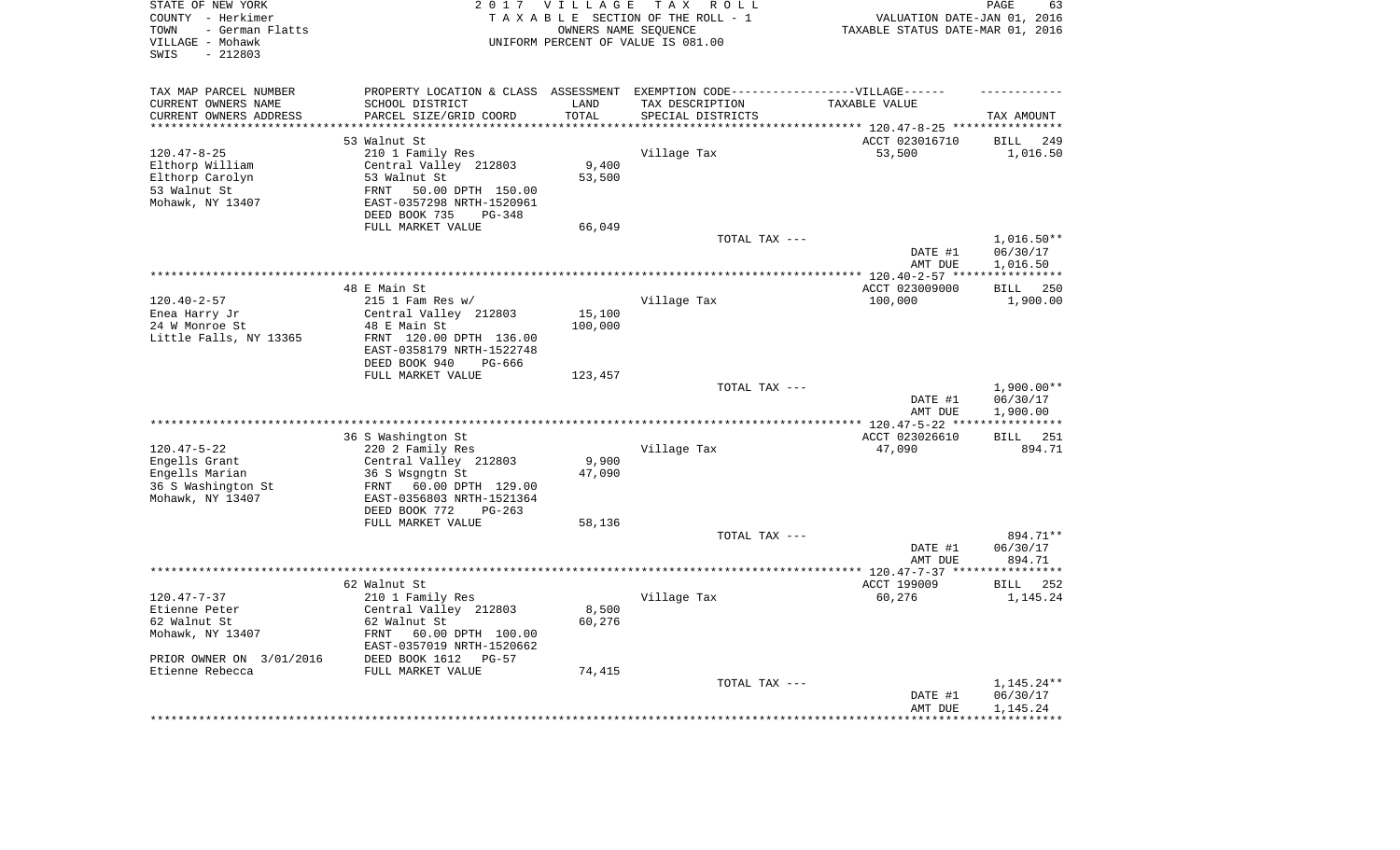| STATE OF NEW YORK<br>COUNTY - Herkimer<br>TOWN<br>- German Flatts<br>VILLAGE - Mohawk<br>SWIS<br>$-212803$ |                                                                                  | 2017 VILLAGE<br>OWNERS NAME SEQUENCE | T A X<br>R O L L<br>TAXABLE SECTION OF THE ROLL - 1<br>UNIFORM PERCENT OF VALUE IS 081.00 | VALUATION DATE-JAN 01, 2016<br>TAXABLE STATUS DATE-MAR 01, 2016 | PAGE<br>64            |
|------------------------------------------------------------------------------------------------------------|----------------------------------------------------------------------------------|--------------------------------------|-------------------------------------------------------------------------------------------|-----------------------------------------------------------------|-----------------------|
| TAX MAP PARCEL NUMBER                                                                                      | PROPERTY LOCATION & CLASS ASSESSMENT EXEMPTION CODE----------------VILLAGE------ |                                      |                                                                                           |                                                                 |                       |
| CURRENT OWNERS NAME                                                                                        | SCHOOL DISTRICT                                                                  | LAND                                 | TAX DESCRIPTION                                                                           | TAXABLE VALUE                                                   |                       |
| CURRENT OWNERS ADDRESS                                                                                     | PARCEL SIZE/GRID COORD<br>******************                                     | TOTAL<br>**********                  | SPECIAL DISTRICTS                                                                         |                                                                 | TAX AMOUNT            |
| *********************                                                                                      |                                                                                  |                                      |                                                                                           | ********************************** 120.47-1-58.3 ************** |                       |
| $120.47 - 1 - 58.3$                                                                                        | 7 Petrie Ave                                                                     |                                      | Village Tax                                                                               | ACCT 023028820<br>38,700                                        | BILL<br>253<br>735.30 |
| Evans Mark                                                                                                 | 210 1 Family Res<br>Central Valley 212803                                        | 16,800                               |                                                                                           |                                                                 |                       |
| Dunham Tamika                                                                                              | 7 Petrie Ave                                                                     | 38,700                               |                                                                                           |                                                                 |                       |
| 7 Petrie Ave                                                                                               | FRNT<br>93.00 DPTH 288.00                                                        |                                      |                                                                                           |                                                                 |                       |
| Mohawk, NY 13407                                                                                           | 0.81<br>ACRES                                                                    |                                      |                                                                                           |                                                                 |                       |
|                                                                                                            | EAST-0355278 NRTH-1521815                                                        |                                      |                                                                                           |                                                                 |                       |
|                                                                                                            | DEED BOOK 848<br>$PG-258$                                                        |                                      |                                                                                           |                                                                 |                       |
|                                                                                                            | FULL MARKET VALUE                                                                | 47,778                               |                                                                                           |                                                                 |                       |
|                                                                                                            |                                                                                  |                                      | TOTAL TAX ---                                                                             |                                                                 | 735.30**              |
|                                                                                                            |                                                                                  |                                      |                                                                                           | DATE #1<br>AMT DUE                                              | 06/30/17<br>735.30    |
|                                                                                                            | 11 Steele St                                                                     |                                      |                                                                                           | ACCT 023029130                                                  | BILL 254              |
| $120.47 - 1 - 47$                                                                                          | 210 1 Family Res                                                                 |                                      | Village Tax                                                                               | 51,000                                                          | 969.00                |
| Evans Robert                                                                                               | Central Valley 212803                                                            | 7,000                                |                                                                                           |                                                                 |                       |
| 11 Steele St                                                                                               | 11 Steele St                                                                     | 51,000                               |                                                                                           |                                                                 |                       |
| Mohawk, NY 13407                                                                                           | FRNT<br>40.00 DPTH 136.90                                                        |                                      |                                                                                           |                                                                 |                       |
|                                                                                                            | EAST-0355079 NRTH-1521763                                                        |                                      |                                                                                           |                                                                 |                       |
|                                                                                                            | DEED BOOK 779<br>PG-382                                                          |                                      |                                                                                           |                                                                 |                       |
|                                                                                                            | FULL MARKET VALUE                                                                | 62,963                               | TOTAL TAX ---                                                                             |                                                                 | 969.00**              |
|                                                                                                            |                                                                                  |                                      |                                                                                           | DATE #1<br>AMT DUE                                              | 06/30/17<br>969.00    |
|                                                                                                            |                                                                                  |                                      |                                                                                           | **************** 120.40-2-15 *****************                  |                       |
|                                                                                                            | 8 Bellinger St                                                                   |                                      |                                                                                           | ACCT 178019                                                     | 255<br>BILL           |
| $120.40 - 2 - 15$                                                                                          | 220 2 Family Res                                                                 |                                      | Village Tax                                                                               | 44,200                                                          | 839.80                |
| Everson Stanley                                                                                            | Central Valley 212803                                                            | 10,600                               |                                                                                           |                                                                 |                       |
| Terns Cathy                                                                                                | 8 Bellinger St                                                                   | 44,200                               |                                                                                           |                                                                 |                       |
| 27 Marshall Ave                                                                                            | FRNT<br>56.00 DPTH 180.00                                                        |                                      |                                                                                           |                                                                 |                       |
| Mohawk, NY 13407                                                                                           | EAST-0359015 NRTH-1522874                                                        |                                      |                                                                                           |                                                                 |                       |
|                                                                                                            | DEED BOOK 1482<br>PG-442<br>FULL MARKET VALUE                                    | 54,568                               |                                                                                           |                                                                 |                       |
|                                                                                                            |                                                                                  |                                      | TOTAL TAX ---                                                                             |                                                                 | 839.80**              |
|                                                                                                            |                                                                                  |                                      |                                                                                           | DATE #1                                                         | 06/30/17              |
|                                                                                                            |                                                                                  |                                      |                                                                                           | AMT DUE                                                         | 839.80                |
|                                                                                                            |                                                                                  |                                      |                                                                                           |                                                                 |                       |
|                                                                                                            | 27 Marshall Ave                                                                  |                                      |                                                                                           | ACCT 023011910                                                  | 256<br>BILL           |
| $120.40 - 2 - 27$                                                                                          | 210 1 Family Res                                                                 |                                      | VET COM V 41137                                                                           | 12,150                                                          |                       |
| Everson Stanley                                                                                            | Central Valley 212803                                                            |                                      | 9,300 Village Tax                                                                         | 51,450                                                          | 977.55                |
| 27 Marshall Ave                                                                                            | 27 Marshall Ave                                                                  | 63,600                               |                                                                                           |                                                                 |                       |
| Mohawk, NY 13407                                                                                           | FRNT<br>60.00 DPTH 120.00<br>EAST-0358600 NRTH-1522611                           |                                      |                                                                                           |                                                                 |                       |
|                                                                                                            | DEED BOOK 884<br>$PG-520$                                                        |                                      |                                                                                           |                                                                 |                       |
|                                                                                                            | FULL MARKET VALUE                                                                | 78,519                               |                                                                                           |                                                                 |                       |
|                                                                                                            |                                                                                  |                                      | TOTAL TAX ---                                                                             |                                                                 | $977.55**$            |
|                                                                                                            |                                                                                  |                                      |                                                                                           | DATE #1                                                         | 06/30/17              |
|                                                                                                            |                                                                                  |                                      |                                                                                           | AMT DUE                                                         | 977.55                |
|                                                                                                            |                                                                                  |                                      |                                                                                           | ***********************************                             |                       |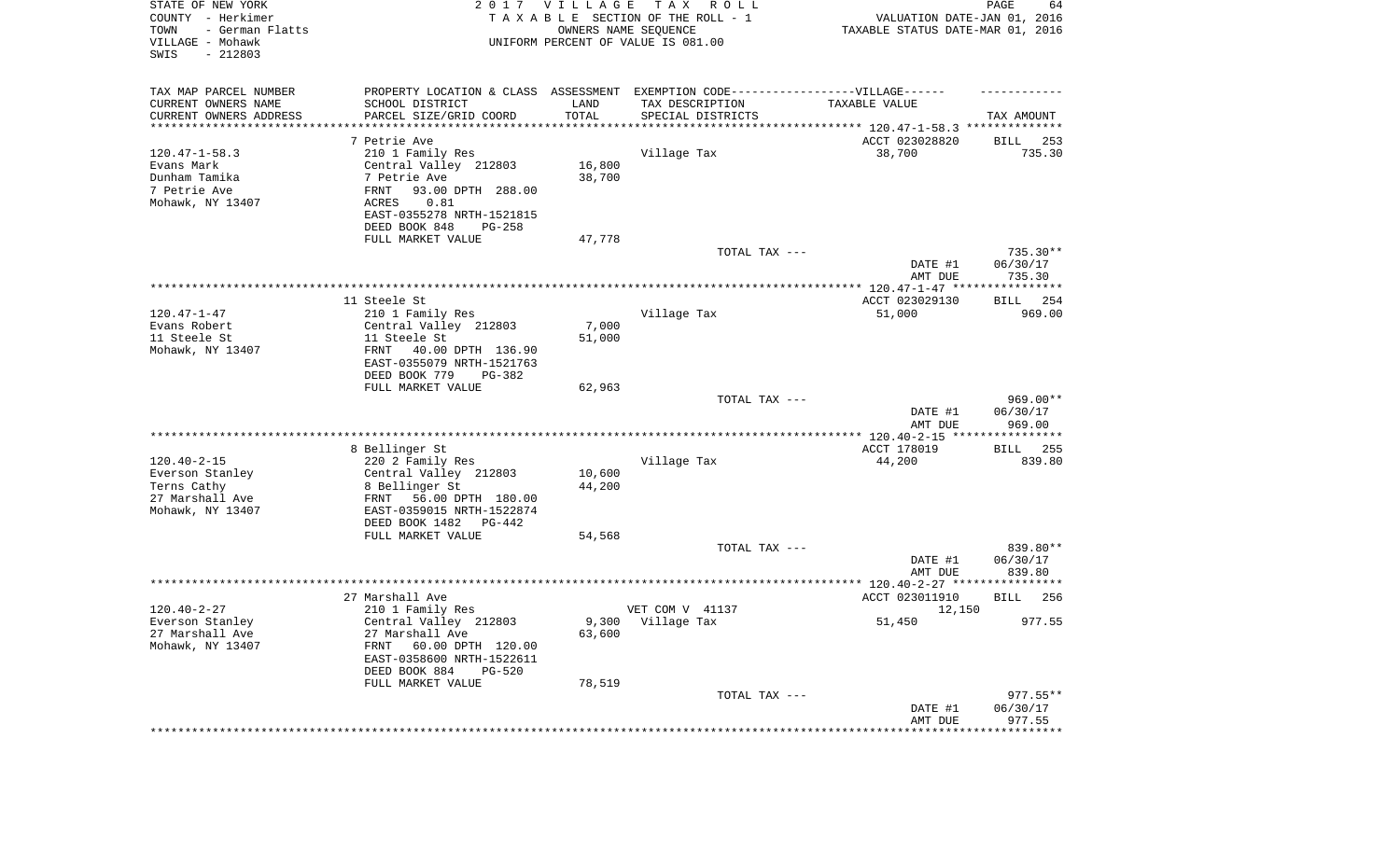| STATE OF NEW YORK<br>COUNTY - Herkimer<br>TOWN<br>- German Flatts<br>VILLAGE - Mohawk<br>SWIS<br>$-212803$ |                                                                                  | 2017 VILLAGE<br>OWNERS NAME SEQUENCE | TAX ROLL<br>TAXABLE SECTION OF THE ROLL - 1<br>UNIFORM PERCENT OF VALUE IS 081.00 | VALUATION DATE-JAN 01, 2016<br>TAXABLE STATUS DATE-MAR 01, 2016 | PAGE<br>65                                  |
|------------------------------------------------------------------------------------------------------------|----------------------------------------------------------------------------------|--------------------------------------|-----------------------------------------------------------------------------------|-----------------------------------------------------------------|---------------------------------------------|
| TAX MAP PARCEL NUMBER                                                                                      | PROPERTY LOCATION & CLASS ASSESSMENT EXEMPTION CODE----------------VILLAGE------ |                                      |                                                                                   |                                                                 |                                             |
| CURRENT OWNERS NAME                                                                                        | SCHOOL DISTRICT                                                                  | LAND                                 | TAX DESCRIPTION                                                                   | TAXABLE VALUE                                                   |                                             |
| CURRENT OWNERS ADDRESS<br>*********************                                                            | PARCEL SIZE/GRID COORD<br>******************                                     | TOTAL<br>* * * * * * * * * * *       | SPECIAL DISTRICTS                                                                 |                                                                 | TAX AMOUNT                                  |
|                                                                                                            | 4 Marion St                                                                      |                                      |                                                                                   | ACCT 023029490                                                  | 257<br>BILL                                 |
| $120.47 - 1 - 34$                                                                                          | 210 1 Family Res                                                                 |                                      | Village Tax                                                                       | 45,300                                                          | 860.70                                      |
| Eysaman Timothy                                                                                            | Central Valley 212803                                                            | 9,000                                |                                                                                   |                                                                 |                                             |
| Eysaman Sandra                                                                                             | 4 Marion St                                                                      | 45,300                               |                                                                                   |                                                                 |                                             |
| 4 Marion St<br>Mohawk, NY 13407                                                                            | FRNT<br>45.00 DPTH 180.00                                                        |                                      |                                                                                   |                                                                 |                                             |
|                                                                                                            | EAST-0354831 NRTH-1521623<br>DEED BOOK 673<br>PG-348                             |                                      |                                                                                   |                                                                 |                                             |
|                                                                                                            | FULL MARKET VALUE                                                                | 55,926                               |                                                                                   |                                                                 |                                             |
|                                                                                                            |                                                                                  |                                      | TOTAL TAX ---                                                                     |                                                                 | 860.70**                                    |
|                                                                                                            |                                                                                  |                                      |                                                                                   | DATE #1                                                         | 06/30/17                                    |
|                                                                                                            |                                                                                  |                                      |                                                                                   | AMT DUE                                                         | 860.70                                      |
|                                                                                                            | 102 E Main St                                                                    |                                      |                                                                                   | ACCT 023009420                                                  | BILL<br>258                                 |
| $120.40 - 2 - 5$                                                                                           | 416 Mfg hsing pk                                                                 |                                      | Village Tax                                                                       | 263,500                                                         | 5,006.50                                    |
| Fahy Michael                                                                                               | Central Valley 212803                                                            | 21,700                               |                                                                                   |                                                                 |                                             |
| Paratore Salvatore                                                                                         | 102 E Main St                                                                    | 263,500                              |                                                                                   |                                                                 |                                             |
| 292 Pine Grove Rd                                                                                          | FRNT<br>78.84 DPTH                                                               |                                      |                                                                                   |                                                                 |                                             |
| E Herkimer, NY 13350                                                                                       | ACRES<br>2.40                                                                    |                                      |                                                                                   |                                                                 |                                             |
|                                                                                                            | EAST-0359713 NRTH-1523335<br>DEED BOOK 759<br>$PG-279$                           |                                      |                                                                                   |                                                                 |                                             |
|                                                                                                            | FULL MARKET VALUE                                                                | 325,309                              |                                                                                   |                                                                 |                                             |
|                                                                                                            |                                                                                  |                                      | TOTAL TAX ---                                                                     |                                                                 | $5,006.50**$                                |
|                                                                                                            |                                                                                  |                                      |                                                                                   | DATE #1                                                         | 06/30/17                                    |
|                                                                                                            |                                                                                  |                                      |                                                                                   | AMT DUE                                                         | 5,006.50                                    |
|                                                                                                            | E Main St                                                                        |                                      |                                                                                   | ************* 120.40-2-73.2 **<br>ACCT 023009425                | * * * * * * * * * * *<br><b>BILL</b><br>259 |
| $120.40 - 2 - 73.2$                                                                                        | 311 Res vac land                                                                 |                                      | Village Tax                                                                       | 400                                                             | 7.60                                        |
| Fahy Michael                                                                                               | Central Valley 212803                                                            | 400                                  |                                                                                   |                                                                 |                                             |
| Paratore Salvatore                                                                                         | E Main St Rear                                                                   | 400                                  |                                                                                   |                                                                 |                                             |
| 292 Pine Grove Rd                                                                                          | FRNT 284.30 DPTH<br>62.00                                                        |                                      |                                                                                   |                                                                 |                                             |
| Herkimer, NY 13350                                                                                         | EAST-0359758 NRTH-1523157                                                        |                                      |                                                                                   |                                                                 |                                             |
|                                                                                                            | DEED BOOK 759<br>PG-279<br>FULL MARKET VALUE                                     | 494                                  |                                                                                   |                                                                 |                                             |
|                                                                                                            |                                                                                  |                                      | TOTAL TAX ---                                                                     |                                                                 | $7.60**$                                    |
|                                                                                                            |                                                                                  |                                      |                                                                                   | DATE #1                                                         | 06/30/17                                    |
|                                                                                                            |                                                                                  |                                      |                                                                                   | AMT DUE                                                         | 7.60                                        |
|                                                                                                            |                                                                                  |                                      |                                                                                   |                                                                 | **********                                  |
| $120.48 - 1 - 2$                                                                                           | 14 Marshall Ave<br>210 1 Family Res                                              |                                      |                                                                                   | ACCT 1225                                                       | 260<br>BILL                                 |
| Federal Natl Mortgage Assn                                                                                 | Central Valley 212803                                                            | 6,900                                | Village Tax                                                                       | 46,000                                                          | 874.00                                      |
| 14221 Dallas Parkway Ste 1000 14 Marshall Ave                                                              |                                                                                  | 46,000                               |                                                                                   |                                                                 |                                             |
| Dallas, TX 75240                                                                                           | FRNT<br>40.00 DPTH 114.00                                                        |                                      |                                                                                   |                                                                 |                                             |
|                                                                                                            | EAST-0358142 NRTH-1522266                                                        |                                      |                                                                                   |                                                                 |                                             |
| PRIOR OWNER ON 3/01/2016                                                                                   | DEED BOOK 2017 PG-1225                                                           |                                      |                                                                                   |                                                                 |                                             |
| Salvagni Jason                                                                                             | FULL MARKET VALUE                                                                | 56,790                               | TOTAL TAX ---                                                                     |                                                                 | 874.00**                                    |
|                                                                                                            |                                                                                  |                                      |                                                                                   | DATE #1                                                         | 06/30/17                                    |
|                                                                                                            |                                                                                  |                                      |                                                                                   | AMT DUE                                                         | 874.00                                      |
|                                                                                                            |                                                                                  |                                      |                                                                                   | *************************************                           |                                             |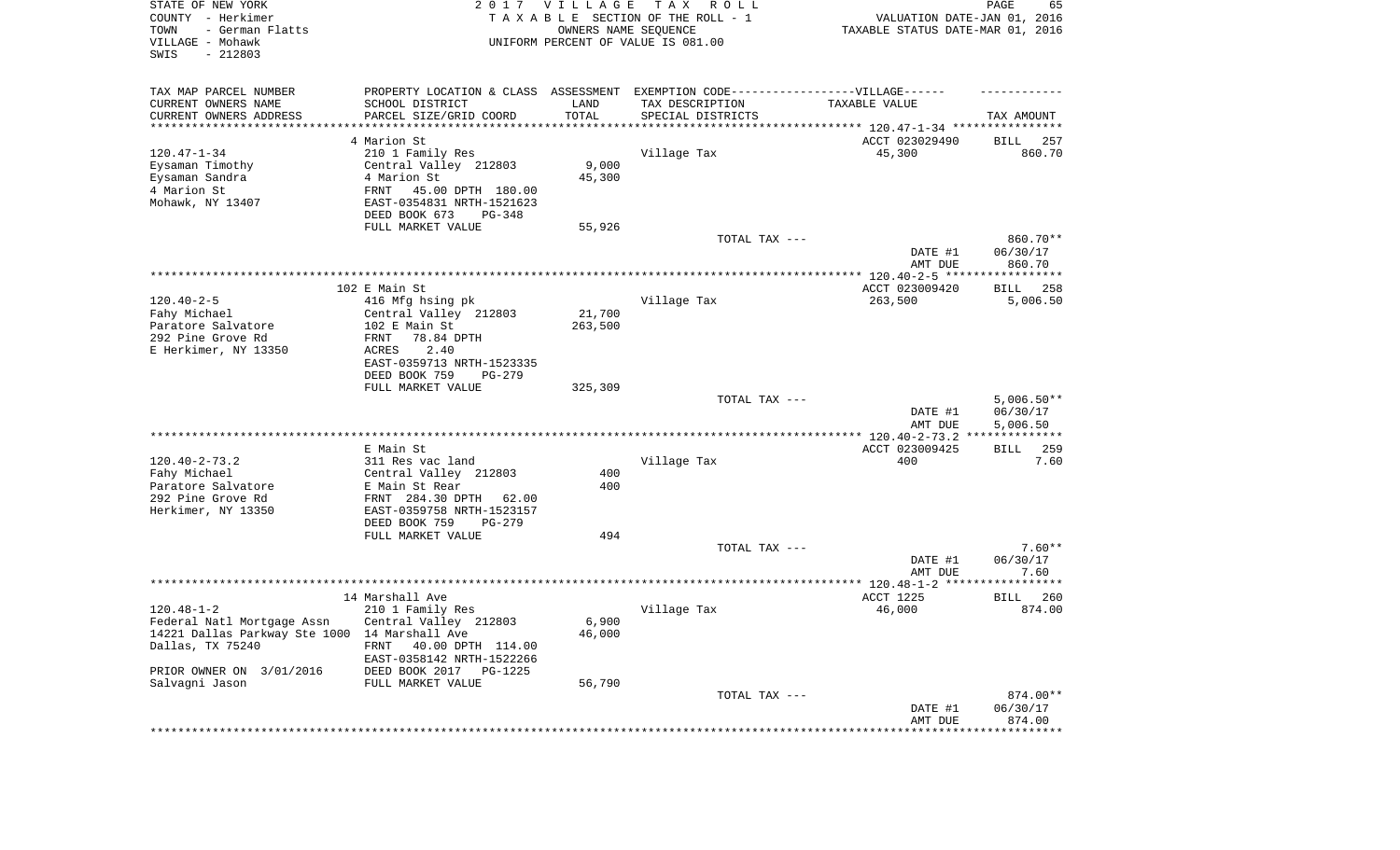| STATE OF NEW YORK<br>COUNTY - Herkimer<br>- German Flatts<br>TOWN<br>VILLAGE - Mohawk<br>$-212803$<br>SWIS |                                                        | 2017 VILLAGE     | TAX ROLL<br>TAXABLE SECTION OF THE ROLL - 1<br>OWNERS NAME SEQUENCE<br>UNIFORM PERCENT OF VALUE IS 081.00 | VALUATION DATE-JAN 01, 2016<br>TAXABLE STATUS DATE-MAR 01, 2016 | PAGE<br>66               |
|------------------------------------------------------------------------------------------------------------|--------------------------------------------------------|------------------|-----------------------------------------------------------------------------------------------------------|-----------------------------------------------------------------|--------------------------|
| TAX MAP PARCEL NUMBER<br>CURRENT OWNERS NAME                                                               | SCHOOL DISTRICT                                        | LAND             | PROPERTY LOCATION & CLASS ASSESSMENT EXEMPTION CODE-----------------VILLAGE------<br>TAX DESCRIPTION      | TAXABLE VALUE                                                   |                          |
| CURRENT OWNERS ADDRESS                                                                                     | PARCEL SIZE/GRID COORD                                 | TOTAL            | SPECIAL DISTRICTS                                                                                         |                                                                 | TAX AMOUNT               |
| **********************                                                                                     |                                                        |                  |                                                                                                           |                                                                 |                          |
|                                                                                                            | 67 Columbia St                                         |                  |                                                                                                           | ACCT 023020550                                                  | <b>BILL</b><br>261       |
| $120.47 - 7 - 29$<br>Feeney Patricia M                                                                     | 210 1 Family Res<br>Central Valley 212803              | 4,700            | Village Tax<br>XC491 Water relevy                                                                         | 35,500<br>242.04 MT M                                           | 674.50<br>242.04         |
| 67 Columbia St                                                                                             | 67 Columbia St                                         | 35,500           |                                                                                                           |                                                                 |                          |
| Mohawk, NY 13407                                                                                           | 25.00 DPTH 150.00<br>FRNT                              |                  |                                                                                                           |                                                                 |                          |
|                                                                                                            | EAST-0356839 NRTH-1520606                              |                  |                                                                                                           |                                                                 |                          |
|                                                                                                            | DEED BOOK 840<br>$PG-410$                              |                  |                                                                                                           |                                                                 |                          |
|                                                                                                            | FULL MARKET VALUE                                      | 43,827           |                                                                                                           |                                                                 |                          |
|                                                                                                            |                                                        |                  | TOTAL TAX ---                                                                                             |                                                                 | 916.54**                 |
|                                                                                                            |                                                        |                  |                                                                                                           | DATE #1                                                         | 06/30/17                 |
|                                                                                                            |                                                        |                  |                                                                                                           | AMT DUE                                                         | 916.54                   |
|                                                                                                            | 62 W Main St                                           |                  |                                                                                                           | ACCT 172085                                                     | 262<br>BILL              |
| $120.47 - 2 - 41$                                                                                          | 210 1 Family Res                                       |                  | Village Tax                                                                                               | 59,000                                                          | 1,121.00                 |
| Ferlo Kennedy Caroline                                                                                     | Central Valley 212803                                  | 10,000           |                                                                                                           |                                                                 |                          |
| 62 W Main St                                                                                               | 62 W Main St                                           | 59,000           |                                                                                                           |                                                                 |                          |
| Mohawk, NY 13407                                                                                           | FRNT<br>50.00 DPTH 90.00                               |                  |                                                                                                           |                                                                 |                          |
|                                                                                                            | EAST-0356068 NRTH-1522352                              |                  |                                                                                                           |                                                                 |                          |
|                                                                                                            | DEED BOOK 1443 PG-245                                  |                  |                                                                                                           |                                                                 |                          |
|                                                                                                            | FULL MARKET VALUE                                      | 72,840           |                                                                                                           |                                                                 |                          |
|                                                                                                            |                                                        |                  | TOTAL TAX ---                                                                                             | DATE #1                                                         | 1,121.00**<br>06/30/17   |
|                                                                                                            |                                                        |                  |                                                                                                           | AMT DUE                                                         | 1,121.00                 |
|                                                                                                            |                                                        |                  |                                                                                                           |                                                                 | ***********              |
|                                                                                                            | 70 W Main St                                           |                  |                                                                                                           | ACCT 023002400                                                  | 263<br><b>BILL</b>       |
| $120.47 - 2 - 44$                                                                                          | 210 1 Family Res                                       |                  | Village Tax                                                                                               | 46,000                                                          | 874.00                   |
| Ferlo Morgan Erin                                                                                          | Central Valley 212803                                  | 9,600            |                                                                                                           |                                                                 |                          |
| 70 W Main St                                                                                               | 70 W Main St                                           | 46,000           |                                                                                                           |                                                                 |                          |
| Mohawk, NY 13407                                                                                           | 40.00 DPTH 130.00<br>FRNT                              |                  |                                                                                                           |                                                                 |                          |
|                                                                                                            | EAST-0355896 NRTH-1522345<br>DEED BOOK 924<br>$PG-364$ |                  |                                                                                                           |                                                                 |                          |
|                                                                                                            | FULL MARKET VALUE                                      | 56,790           |                                                                                                           |                                                                 |                          |
|                                                                                                            |                                                        |                  | TOTAL TAX ---                                                                                             |                                                                 | 874.00**                 |
|                                                                                                            |                                                        |                  |                                                                                                           | DATE #1                                                         | 06/30/17                 |
|                                                                                                            |                                                        |                  |                                                                                                           | AMT DUE                                                         | 874.00                   |
|                                                                                                            |                                                        |                  |                                                                                                           |                                                                 |                          |
|                                                                                                            | 11 Fulmer St                                           |                  |                                                                                                           | ACCT 023023100                                                  | <b>BILL</b><br>264       |
| $120.55 - 1 - 24$                                                                                          | 210 1 Family Res                                       |                  | Village Tax                                                                                               | 77,400                                                          | 1,470.60                 |
| Ferreira Louis<br>11 Fulmer St                                                                             | Central Valley 212803<br>11 Fulmer St                  | 12,800<br>77,400 |                                                                                                           |                                                                 |                          |
| Mohawk, NY 13407                                                                                           | FRNT 100.00 DPTH 112.96                                |                  |                                                                                                           |                                                                 |                          |
|                                                                                                            | EAST-0356043 NRTH-1519958                              |                  |                                                                                                           |                                                                 |                          |
|                                                                                                            | DEED BOOK 709<br><b>PG-510</b>                         |                  |                                                                                                           |                                                                 |                          |
|                                                                                                            | FULL MARKET VALUE                                      | 95,556           |                                                                                                           |                                                                 |                          |
|                                                                                                            |                                                        |                  | TOTAL TAX ---                                                                                             |                                                                 | $1,470.60**$             |
|                                                                                                            |                                                        |                  |                                                                                                           | DATE #1                                                         | 06/30/17                 |
|                                                                                                            |                                                        |                  |                                                                                                           | AMT DUE<br>*****************                                    | 1,470.60<br>************ |
|                                                                                                            |                                                        |                  |                                                                                                           |                                                                 |                          |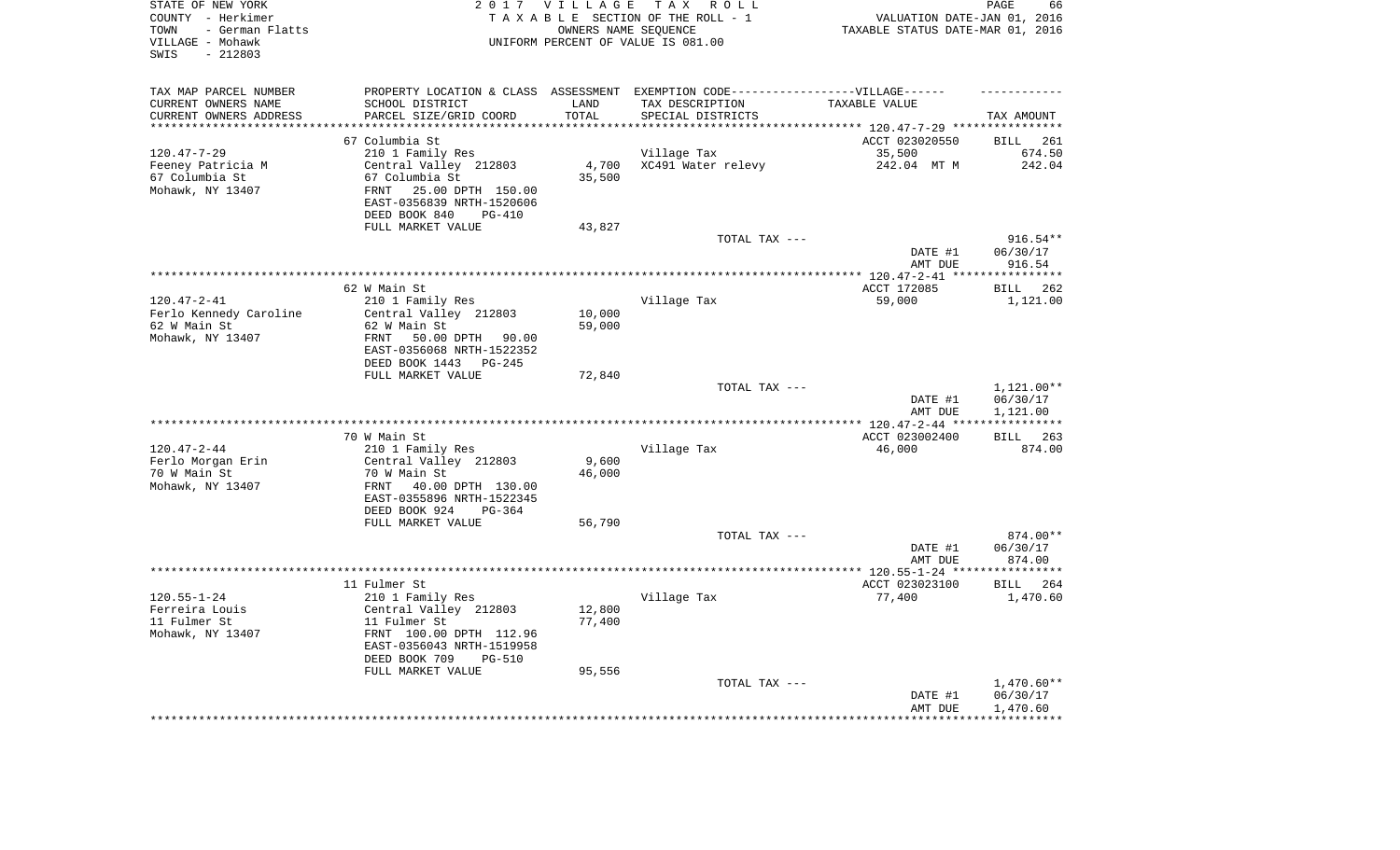| STATE OF NEW YORK<br>COUNTY - Herkimer<br>TOWN<br>- German Flatts<br>VILLAGE - Mohawk<br>SWIS<br>$-212803$ |                                                                                                      | 2017 VILLAGE<br>OWNERS NAME SEQUENCE | T A X<br>R O L L<br>TAXABLE SECTION OF THE ROLL - 1<br>UNIFORM PERCENT OF VALUE IS 081.00 | VALUATION DATE-JAN 01, 2016<br>TAXABLE STATUS DATE-MAR 01, 2016 | PAGE<br>67                           |
|------------------------------------------------------------------------------------------------------------|------------------------------------------------------------------------------------------------------|--------------------------------------|-------------------------------------------------------------------------------------------|-----------------------------------------------------------------|--------------------------------------|
| TAX MAP PARCEL NUMBER<br>CURRENT OWNERS NAME                                                               | PROPERTY LOCATION & CLASS ASSESSMENT EXEMPTION CODE-----------------VILLAGE------<br>SCHOOL DISTRICT | LAND                                 | TAX DESCRIPTION                                                                           | TAXABLE VALUE                                                   |                                      |
| CURRENT OWNERS ADDRESS<br>*********************                                                            | PARCEL SIZE/GRID COORD<br>***********************                                                    | TOTAL                                | SPECIAL DISTRICTS                                                                         |                                                                 | TAX AMOUNT                           |
|                                                                                                            | 16 Marmet St                                                                                         |                                      |                                                                                           |                                                                 |                                      |
| $120.47 - 4 - 48$                                                                                          | 210 1 Family Res                                                                                     |                                      | Village Tax                                                                               | ACCT 023023880<br>68,700                                        | 265<br>BILL<br>1,305.30              |
| Finnigan James                                                                                             | Central Valley 212803                                                                                | 10,800                               |                                                                                           |                                                                 |                                      |
| Oswald Mary                                                                                                | 16 Marmet St                                                                                         | 68,700                               |                                                                                           |                                                                 |                                      |
| 16 Marmet St                                                                                               | FRNT<br>50.00 DPTH 107.00                                                                            |                                      |                                                                                           |                                                                 |                                      |
| Mohawk, NY 13407                                                                                           | EAST-0356107 NRTH-1520368                                                                            |                                      |                                                                                           |                                                                 |                                      |
|                                                                                                            | DEED BOOK 1386 PG-357                                                                                |                                      |                                                                                           |                                                                 |                                      |
|                                                                                                            | FULL MARKET VALUE                                                                                    | 84,815                               |                                                                                           |                                                                 |                                      |
|                                                                                                            |                                                                                                      |                                      | TOTAL TAX ---                                                                             | DATE #1<br>AMT DUE                                              | $1,305.30**$<br>06/30/17<br>1,305.30 |
|                                                                                                            |                                                                                                      |                                      |                                                                                           |                                                                 |                                      |
|                                                                                                            | 55 W Main St                                                                                         |                                      |                                                                                           | ACCT 023004110                                                  | 266<br>BILL                          |
| $120.47 - 4 - 2$                                                                                           | 220 2 Family Res                                                                                     |                                      | Village Tax                                                                               | 44,900                                                          | 853.10                               |
| Fischer Ryan                                                                                               | Central Valley 212803                                                                                | 6,600                                |                                                                                           |                                                                 |                                      |
| Fischer Craig                                                                                              | 55 W Main St                                                                                         | 44,900                               |                                                                                           |                                                                 |                                      |
| 117 Walnut Ave                                                                                             | 35.00 DPTH<br>FRNT<br>80.00                                                                          |                                      |                                                                                           |                                                                 |                                      |
| E Herkimer, NY 13350                                                                                       | EAST-0355958 NRTH-1522172<br>DEED BOOK 854<br>$PG-35$                                                |                                      |                                                                                           |                                                                 |                                      |
|                                                                                                            | FULL MARKET VALUE                                                                                    | 55,432                               |                                                                                           |                                                                 |                                      |
|                                                                                                            |                                                                                                      |                                      | TOTAL TAX ---                                                                             | DATE #1                                                         | 853.10**<br>06/30/17                 |
|                                                                                                            |                                                                                                      |                                      |                                                                                           | AMT DUE                                                         | 853.10                               |
| $120.55 - 1 - 10$                                                                                          | 44 Columbia St<br>210 1 Family Res                                                                   |                                      | AGED-ALL<br>41800                                                                         | ACCT 795<br>36,277                                              | BILL<br>267                          |
| Fisher Edward                                                                                              | Central Valley 212803                                                                                | 13,000                               | Village Tax                                                                               | 36,277                                                          | 689.26                               |
| Fisher Gail                                                                                                | 44 Columbia St                                                                                       | 72,554                               |                                                                                           |                                                                 |                                      |
| % Camille Fisher                                                                                           | L Use Camille Fisher                                                                                 |                                      |                                                                                           |                                                                 |                                      |
| 44 Columbia St                                                                                             | FRNT 96.80 DPTH 105.50                                                                               |                                      |                                                                                           |                                                                 |                                      |
| Mohawk, NY 13407                                                                                           | EAST-0356472 NRTH-1520022                                                                            |                                      |                                                                                           |                                                                 |                                      |
| PRIOR OWNER ON 3/01/2016                                                                                   | DEED BOOK 2017 PG-795<br>FULL MARKET VALUE                                                           | 89,573                               |                                                                                           |                                                                 |                                      |
| Fisher Edward                                                                                              |                                                                                                      |                                      |                                                                                           |                                                                 |                                      |
|                                                                                                            |                                                                                                      |                                      | TOTAL TAX ---                                                                             |                                                                 | 689.26**                             |
|                                                                                                            |                                                                                                      |                                      |                                                                                           | DATE #1                                                         | 06/30/17                             |
|                                                                                                            |                                                                                                      |                                      |                                                                                           | AMT DUE                                                         | 689.26                               |
|                                                                                                            |                                                                                                      |                                      |                                                                                           |                                                                 | * * * * * *                          |
|                                                                                                            | 23 Brookside Dr<br>210 1 Family Res                                                                  |                                      |                                                                                           | ACCT 180503<br>113,500                                          | BILL<br>268<br>2,156.50              |
| 120.47-1-70<br>Fisher Michael                                                                              | Central Valley 212803                                                                                | 17,500                               | Village Tax                                                                               |                                                                 |                                      |
| 23 Brookside Dr                                                                                            | 23 Brookside Dr                                                                                      | 113,500                              |                                                                                           |                                                                 |                                      |
| Mohawk, NY 13407                                                                                           | FRNT 100.00 DPTH 120.00                                                                              |                                      |                                                                                           |                                                                 |                                      |
|                                                                                                            | EAST-0355428 NRTH-1520888                                                                            |                                      |                                                                                           |                                                                 |                                      |
|                                                                                                            | DEED BOOK 1498 PG-195                                                                                |                                      |                                                                                           |                                                                 |                                      |
|                                                                                                            | FULL MARKET VALUE                                                                                    | 140,123                              | TOTAL TAX ---                                                                             |                                                                 | $2,156.50**$                         |
|                                                                                                            |                                                                                                      |                                      |                                                                                           | DATE #1                                                         | 06/30/17                             |
|                                                                                                            |                                                                                                      |                                      |                                                                                           | AMT DUE                                                         | 2,156.50                             |
|                                                                                                            |                                                                                                      |                                      |                                                                                           |                                                                 |                                      |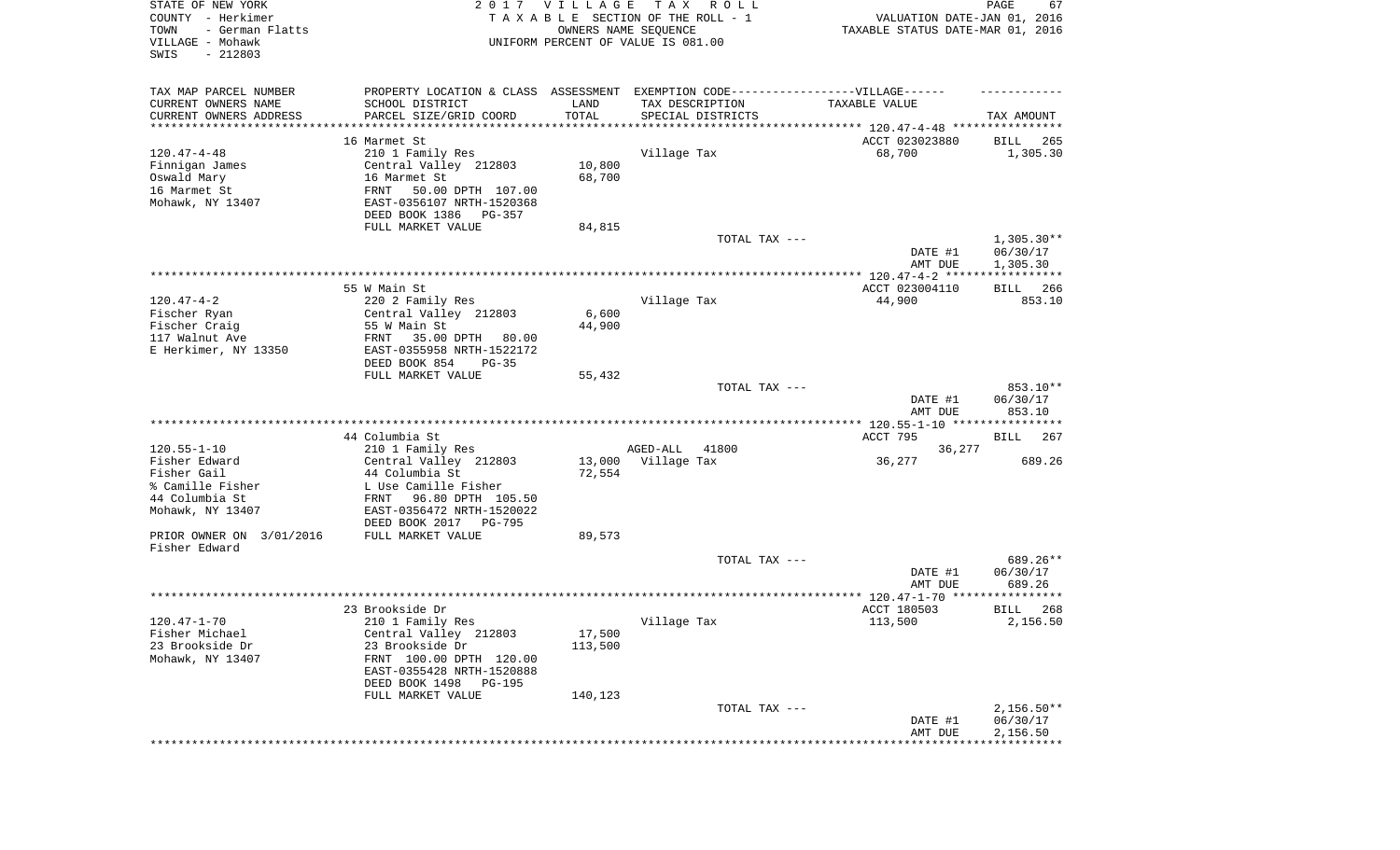| STATE OF NEW YORK<br>COUNTY - Herkimer<br>- German Flatts<br>TOWN<br>VILLAGE - Mohawk<br>$-212803$<br>SWIS |                                                                                   | 2017 VILLAGE  | T A X<br>R O L L<br>TAXABLE SECTION OF THE ROLL - 1<br>OWNERS NAME SEQUENCE<br>UNIFORM PERCENT OF VALUE IS 081.00 | VALUATION DATE-JAN 01, 2016<br>TAXABLE STATUS DATE-MAR 01, 2016 | PAGE<br>68                     |
|------------------------------------------------------------------------------------------------------------|-----------------------------------------------------------------------------------|---------------|-------------------------------------------------------------------------------------------------------------------|-----------------------------------------------------------------|--------------------------------|
| TAX MAP PARCEL NUMBER                                                                                      | PROPERTY LOCATION & CLASS ASSESSMENT EXEMPTION CODE-----------------VILLAGE------ |               |                                                                                                                   |                                                                 |                                |
| CURRENT OWNERS NAME                                                                                        | SCHOOL DISTRICT<br>PARCEL SIZE/GRID COORD                                         | LAND<br>TOTAL | TAX DESCRIPTION                                                                                                   | TAXABLE VALUE                                                   |                                |
| CURRENT OWNERS ADDRESS<br>********************                                                             |                                                                                   | ********      | SPECIAL DISTRICTS                                                                                                 | *************************** 120.55-1-15 ****************        | TAX AMOUNT                     |
|                                                                                                            | 10 Fulmer St                                                                      |               |                                                                                                                   | ACCT 202689                                                     | <b>BILL</b><br>269             |
| $120.55 - 1 - 15$                                                                                          | 210 1 Family Res                                                                  |               | Village Tax                                                                                                       | 61,128                                                          | 1,161.43                       |
| Fitch Natalie                                                                                              | Central Valley 212803                                                             | 10,700        |                                                                                                                   |                                                                 |                                |
| 143 S Third Ave                                                                                            | 10 Fulmer St                                                                      | 61,128        |                                                                                                                   |                                                                 |                                |
| Ilion, NY 13357                                                                                            | <b>FRNT</b><br>50.00 DPTH 105.00<br>EAST-0356204 NRTH-1520085                     |               |                                                                                                                   |                                                                 |                                |
| PRIOR OWNER ON 3/01/2016                                                                                   | DEED BOOK 2016<br>PG-2689                                                         |               |                                                                                                                   |                                                                 |                                |
| Freddie Mac Loan Mort Corp                                                                                 | FULL MARKET VALUE                                                                 | 75,467        |                                                                                                                   |                                                                 |                                |
|                                                                                                            |                                                                                   |               | TOTAL TAX ---                                                                                                     |                                                                 | $1,161.43**$                   |
|                                                                                                            |                                                                                   |               |                                                                                                                   | DATE #1                                                         | 06/30/17                       |
|                                                                                                            |                                                                                   |               | ************************************                                                                              | AMT DUE<br>******* 120.39-3-31 ***                              | 1,161.43<br>***********        |
|                                                                                                            | 3 Canal St                                                                        |               |                                                                                                                   | ACCT 188122                                                     | 270<br><b>BILL</b>             |
| $120.39 - 3 - 31$                                                                                          | 220 2 Family Res                                                                  |               | Village Tax                                                                                                       | 44,300                                                          | 841.70                         |
| Flanagan Bertram                                                                                           | Central Valley 212803                                                             | 5,600         |                                                                                                                   |                                                                 |                                |
| 210 Shoemaker Rd                                                                                           | 3 Canal St                                                                        | 44,300        |                                                                                                                   |                                                                 |                                |
| Mohawk, NY 13407                                                                                           | FRNT<br>40.00 DPTH 100.00                                                         |               |                                                                                                                   |                                                                 |                                |
|                                                                                                            | EAST-0357434 NRTH-1522938                                                         |               |                                                                                                                   |                                                                 |                                |
|                                                                                                            | DEED BOOK 1544<br>PG-810                                                          |               |                                                                                                                   |                                                                 |                                |
|                                                                                                            | FULL MARKET VALUE                                                                 | 54,691        |                                                                                                                   |                                                                 |                                |
|                                                                                                            |                                                                                   |               | TOTAL TAX ---                                                                                                     | DATE #1<br>AMT DUE                                              | 841.70**<br>06/30/17<br>841.70 |
|                                                                                                            |                                                                                   |               |                                                                                                                   | ** 120.40-2-70 **                                               | *********                      |
|                                                                                                            | 78 E Main St                                                                      |               |                                                                                                                   | ACCT 192855                                                     | 271<br>BILL                    |
| $120.40 - 2 - 70$                                                                                          | 210 1 Family Res                                                                  |               | Village Tax                                                                                                       | 54,100                                                          | 1,027.90                       |
| Flannagan Robert                                                                                           | Central Valley 212803                                                             | 12,000        |                                                                                                                   |                                                                 |                                |
| 78 E Main St                                                                                               | 78 E Main St                                                                      | 54,100        |                                                                                                                   |                                                                 |                                |
| Mohawk, NY 13407                                                                                           | FRNT<br>60.00 DPTH 120.00<br>EAST-0358993 NRTH-1523085                            |               |                                                                                                                   |                                                                 |                                |
|                                                                                                            | DEED BOOK 1573<br>PG-218                                                          |               |                                                                                                                   |                                                                 |                                |
|                                                                                                            | FULL MARKET VALUE                                                                 | 66,790        |                                                                                                                   |                                                                 |                                |
|                                                                                                            |                                                                                   |               | TOTAL TAX ---                                                                                                     |                                                                 | $1,027.90**$                   |
|                                                                                                            |                                                                                   |               |                                                                                                                   | DATE #1                                                         | 06/30/17                       |
|                                                                                                            |                                                                                   |               |                                                                                                                   | AMT DUE                                                         | 1,027.90                       |
|                                                                                                            |                                                                                   |               |                                                                                                                   | ************ 120.47-2-16 ****                                   | * * * * * * * * * * *          |
|                                                                                                            | 21 North St                                                                       |               |                                                                                                                   | ACCT 023000330                                                  | 272<br><b>BILL</b>             |
| $120.47 - 2 - 16$<br>Fleming James                                                                         | 210 1 Family Res<br>Central Valley 212803                                         | 5,000         | Village Tax                                                                                                       | 45,417                                                          | 862.92                         |
| Fleming Kim                                                                                                | 21 North St                                                                       | 45,417        |                                                                                                                   |                                                                 |                                |
| 21 North St                                                                                                | FRNT<br>40.00 DPTH 115.00                                                         |               |                                                                                                                   |                                                                 |                                |
| Mohawk, NY 13407                                                                                           | EAST-0355871 NRTH-1522449                                                         |               |                                                                                                                   |                                                                 |                                |
|                                                                                                            | DEED BOOK 820<br>$PG-413$                                                         |               |                                                                                                                   |                                                                 |                                |
|                                                                                                            | FULL MARKET VALUE                                                                 | 56,070        |                                                                                                                   |                                                                 |                                |
|                                                                                                            |                                                                                   |               | TOTAL TAX ---                                                                                                     |                                                                 | 862.92**                       |
|                                                                                                            |                                                                                   |               |                                                                                                                   | DATE #1                                                         | 06/30/17                       |
|                                                                                                            |                                                                                   |               |                                                                                                                   | AMT DUE                                                         | 862.92<br>********             |
|                                                                                                            |                                                                                   |               |                                                                                                                   |                                                                 |                                |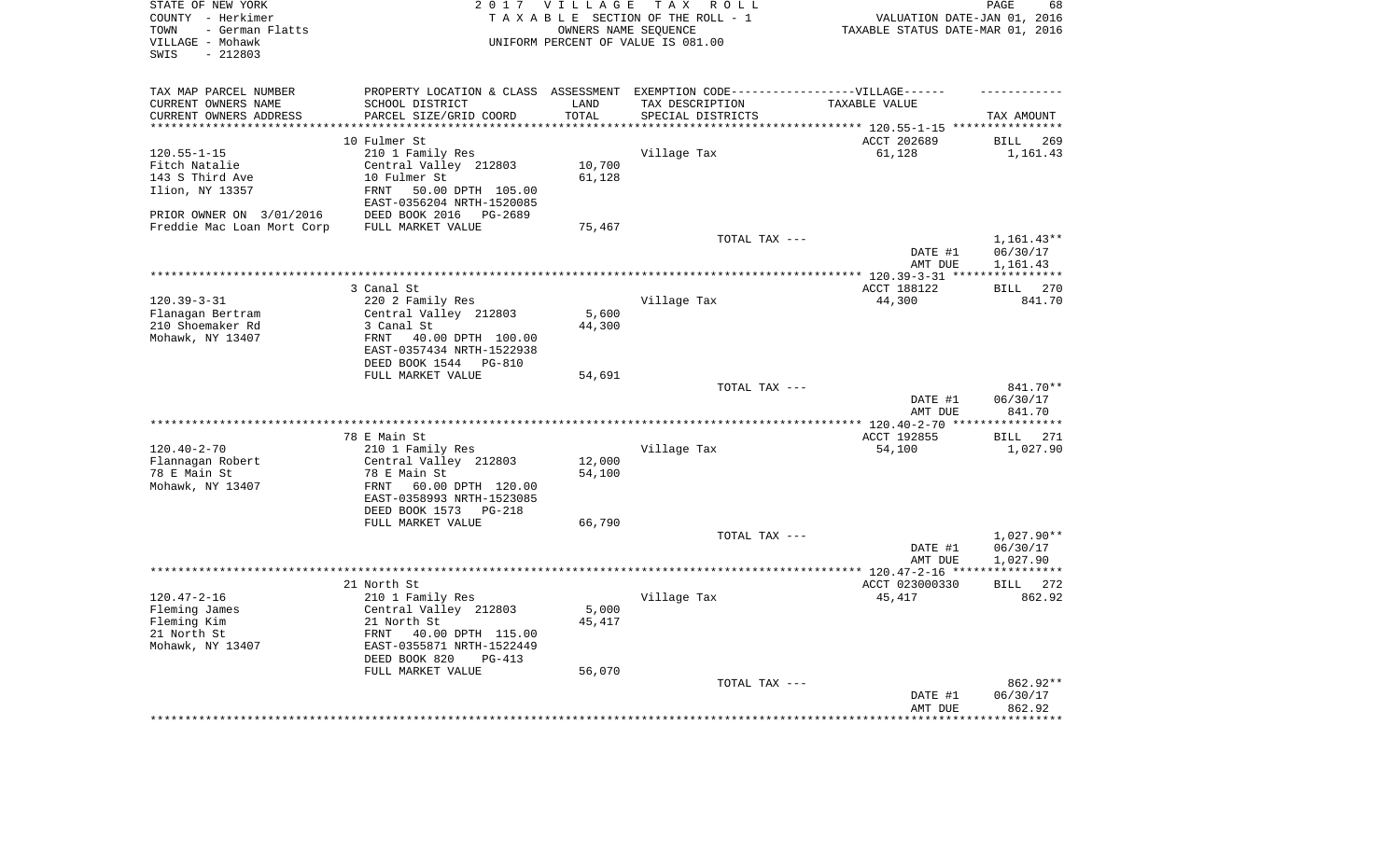| STATE OF NEW YORK<br>COUNTY - Herkimer<br>TOWN<br>- German Flatts<br>VILLAGE - Mohawk<br>SWIS<br>$-212803$ |                                                                                   | 2017 VILLAGE    | TAX ROLL<br>TAXABLE SECTION OF THE ROLL - 1<br>OWNERS NAME SEQUENCE<br>UNIFORM PERCENT OF VALUE IS 081.00 | VALUATION DATE-JAN 01, 2016<br>TAXABLE STATUS DATE-MAR 01, 2016 | PAGE<br>69               |
|------------------------------------------------------------------------------------------------------------|-----------------------------------------------------------------------------------|-----------------|-----------------------------------------------------------------------------------------------------------|-----------------------------------------------------------------|--------------------------|
| TAX MAP PARCEL NUMBER                                                                                      | PROPERTY LOCATION & CLASS ASSESSMENT EXEMPTION CODE-----------------VILLAGE------ |                 |                                                                                                           |                                                                 |                          |
| CURRENT OWNERS NAME<br>CURRENT OWNERS ADDRESS                                                              | SCHOOL DISTRICT<br>PARCEL SIZE/GRID COORD                                         | LAND<br>TOTAL   | TAX DESCRIPTION<br>SPECIAL DISTRICTS                                                                      | TAXABLE VALUE                                                   | TAX AMOUNT               |
| ********************                                                                                       |                                                                                   |                 |                                                                                                           |                                                                 |                          |
|                                                                                                            | 83 Walnut St                                                                      |                 |                                                                                                           | ACCT 023017100                                                  | BILL<br>273              |
| $120.55 - 2 - 35$                                                                                          | 210 1 Family Res                                                                  |                 | VET WAR V 41127                                                                                           | 7,290                                                           |                          |
| Fleming Kim et al                                                                                          | Central Valley 212803                                                             | 11,600          | Village Tax                                                                                               | 66,910                                                          | 1,271.29                 |
| Attn: A & R Fazio<br>83 Walnut St                                                                          | 83 Walnut St<br>Life Use A & R Fazio                                              | 74,200          |                                                                                                           |                                                                 |                          |
| Mohawk, NY 13407                                                                                           | FRNT 126.15 DPTH 93.10                                                            |                 |                                                                                                           |                                                                 |                          |
|                                                                                                            | EAST-0357053 NRTH-1519933                                                         |                 |                                                                                                           |                                                                 |                          |
|                                                                                                            | DEED BOOK 1075<br>PG-774                                                          |                 |                                                                                                           |                                                                 |                          |
|                                                                                                            | FULL MARKET VALUE                                                                 | 91,605          |                                                                                                           |                                                                 |                          |
|                                                                                                            |                                                                                   |                 | TOTAL TAX ---                                                                                             | DATE #1                                                         | $1,271.29**$<br>06/30/17 |
|                                                                                                            |                                                                                   |                 |                                                                                                           | AMT DUE                                                         | 1,271.29                 |
|                                                                                                            |                                                                                   |                 |                                                                                                           |                                                                 |                          |
|                                                                                                            | 8 Green St                                                                        |                 |                                                                                                           | ACCT 023013920                                                  | 274<br>BILL              |
| $120.47 - 9 - 59$<br>Foley Jill                                                                            | 210 1 Family Res<br>Central Valley 212803                                         | 6,800           | VET WAR V 41127<br>Village Tax                                                                            | 7,290<br>56,910                                                 | 1,081.29                 |
| Foley Kristen                                                                                              | 8 Green St W                                                                      | 64,200          |                                                                                                           |                                                                 |                          |
| 8 Green St                                                                                                 | L Use R Foley                                                                     |                 |                                                                                                           |                                                                 |                          |
| Mohawk, NY 13407                                                                                           | FRNT 40.00 DPTH 120.00                                                            |                 |                                                                                                           |                                                                 |                          |
|                                                                                                            | EAST-0358047 NRTH-1521813<br>DEED BOOK 1354<br>PG-295                             |                 |                                                                                                           |                                                                 |                          |
|                                                                                                            | FULL MARKET VALUE                                                                 | 79,259          |                                                                                                           |                                                                 |                          |
|                                                                                                            |                                                                                   |                 | TOTAL TAX ---                                                                                             |                                                                 | $1,081.29**$             |
|                                                                                                            |                                                                                   |                 |                                                                                                           | DATE #1                                                         | 06/30/17                 |
|                                                                                                            |                                                                                   |                 |                                                                                                           | AMT DUE                                                         | 1,081.29<br>***********  |
|                                                                                                            | 10 New York St                                                                    |                 |                                                                                                           | ACCT 023007410                                                  | 275<br>BILL              |
| $120.40 - 1 - 38$                                                                                          | 442 MiniWhseSelf                                                                  |                 | Village Tax                                                                                               | 338,700                                                         | 6,435.30                 |
| Foor Donald                                                                                                | Central Valley 212803                                                             | 19,400          |                                                                                                           |                                                                 |                          |
| 10 New York St                                                                                             | 8 Storage Units/sm bldg<br>ACRES<br>3.00                                          | 338,700         |                                                                                                           |                                                                 |                          |
| Mohawk, NY 13407                                                                                           | EAST-0358409 NRTH-1523533                                                         |                 |                                                                                                           |                                                                 |                          |
|                                                                                                            | DEED BOOK 905<br>PG-602                                                           |                 |                                                                                                           |                                                                 |                          |
|                                                                                                            | FULL MARKET VALUE                                                                 | 418,148         |                                                                                                           |                                                                 |                          |
|                                                                                                            |                                                                                   |                 | TOTAL TAX ---                                                                                             |                                                                 | $6,435.30**$             |
|                                                                                                            |                                                                                   |                 |                                                                                                           | DATE #1<br>AMT DUE                                              | 06/30/17<br>6,435.30     |
|                                                                                                            |                                                                                   |                 |                                                                                                           |                                                                 | ******                   |
|                                                                                                            | W Main St                                                                         |                 |                                                                                                           | ACCT 023003215                                                  | 276<br>BILL              |
| $120.46 - 1 - 19.2$<br>Foor Donald                                                                         | 444 Lumber yd/ml                                                                  |                 | Village Tax                                                                                               | 23,700                                                          | 450.30                   |
| 156 W Main St                                                                                              | Central Valley 212803<br>W Main St                                                | 9,100<br>23,700 |                                                                                                           |                                                                 |                          |
| Mohawk, NY 13407                                                                                           | 70.00 DPTH<br>65.00<br>FRNT                                                       |                 |                                                                                                           |                                                                 |                          |
|                                                                                                            | EAST-0353498 NRTH-1521995                                                         |                 |                                                                                                           |                                                                 |                          |
|                                                                                                            | DEED BOOK 864<br>PG-281                                                           |                 |                                                                                                           |                                                                 |                          |
|                                                                                                            | FULL MARKET VALUE                                                                 | 29,259          | TOTAL TAX ---                                                                                             |                                                                 | 450.30**                 |
|                                                                                                            |                                                                                   |                 |                                                                                                           | DATE #1                                                         | 06/30/17                 |
|                                                                                                            |                                                                                   |                 |                                                                                                           | AMT DUE                                                         | 450.30                   |
|                                                                                                            |                                                                                   |                 |                                                                                                           |                                                                 | *********                |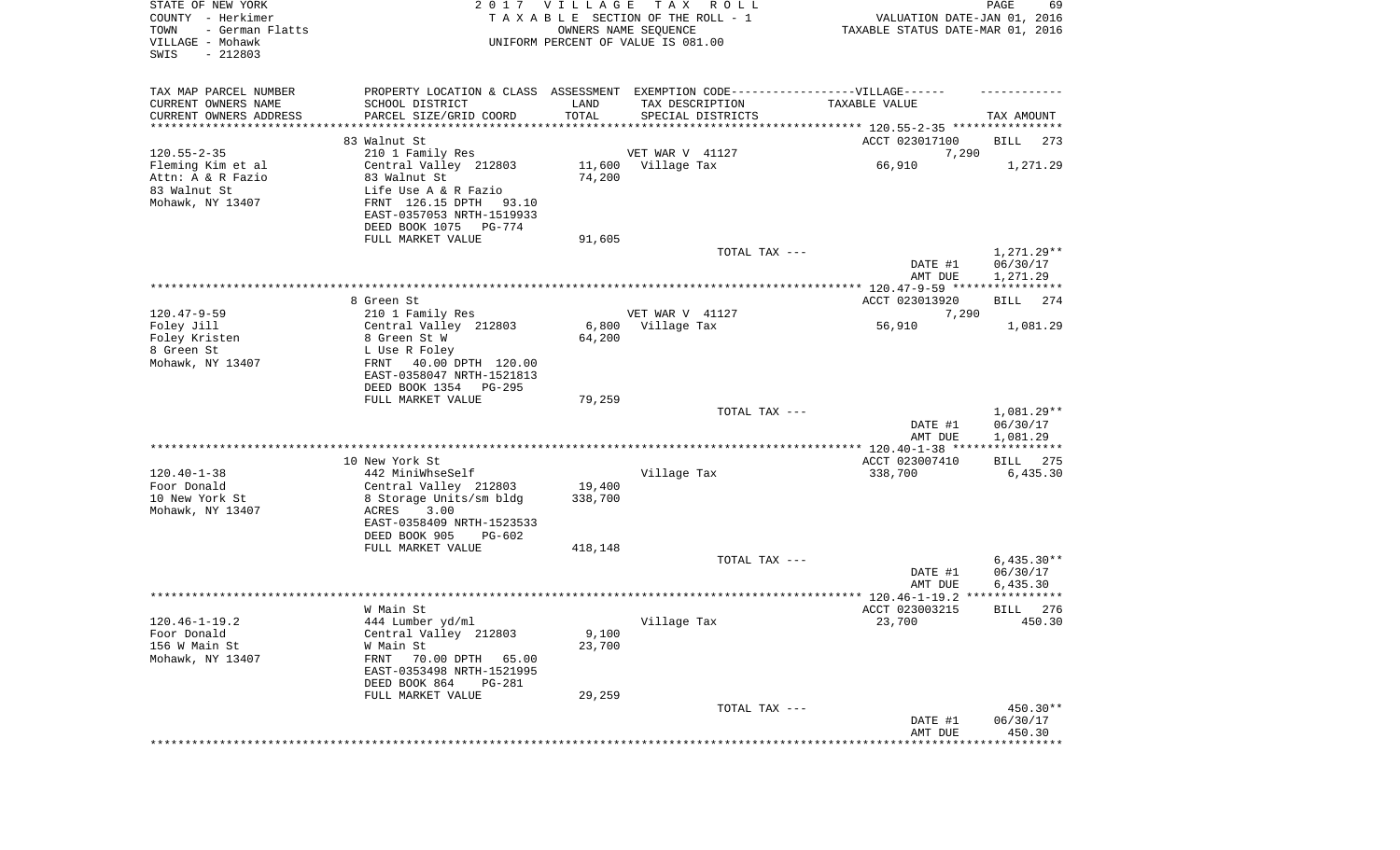| STATE OF NEW YORK<br>COUNTY - Herkimer<br>- German Flatts<br>TOWN<br>VILLAGE - Mohawk<br>$-212803$<br>SWIS | 2 0 1 7                                                                           | VILLAGE | TAX ROLL<br>TAXABLE SECTION OF THE ROLL - 1<br>OWNERS NAME SEQUENCE<br>UNIFORM PERCENT OF VALUE IS 081.00 | VALUATION DATE-JAN 01, 2016<br>TAXABLE STATUS DATE-MAR 01, 2016 | 70<br>PAGE                        |
|------------------------------------------------------------------------------------------------------------|-----------------------------------------------------------------------------------|---------|-----------------------------------------------------------------------------------------------------------|-----------------------------------------------------------------|-----------------------------------|
| TAX MAP PARCEL NUMBER                                                                                      | PROPERTY LOCATION & CLASS ASSESSMENT EXEMPTION CODE-----------------VILLAGE------ |         |                                                                                                           |                                                                 |                                   |
| CURRENT OWNERS NAME                                                                                        | SCHOOL DISTRICT                                                                   | LAND    | TAX DESCRIPTION                                                                                           | TAXABLE VALUE                                                   |                                   |
| CURRENT OWNERS ADDRESS<br>**********************                                                           | PARCEL SIZE/GRID COORD                                                            | TOTAL   | SPECIAL DISTRICTS                                                                                         |                                                                 | TAX AMOUNT                        |
|                                                                                                            |                                                                                   |         |                                                                                                           |                                                                 |                                   |
| $120.46 - 1 - 19.3$                                                                                        | W Main St<br>330 Vacant comm                                                      |         | Village Tax                                                                                               | 500                                                             | BILL<br>277<br>9.50               |
| Foor Donald                                                                                                | Central Valley 212803                                                             | 500     |                                                                                                           |                                                                 |                                   |
| 156 W Main St                                                                                              | W Main St                                                                         | 500     |                                                                                                           |                                                                 |                                   |
| Mohawk, NY 13407                                                                                           | FRNT<br>50.00 DPTH<br>63.00                                                       |         |                                                                                                           |                                                                 |                                   |
|                                                                                                            | EAST-0353697 NRTH-1521987                                                         |         |                                                                                                           |                                                                 |                                   |
|                                                                                                            | DEED BOOK 868<br>$PG-373$<br>FULL MARKET VALUE                                    | 617     |                                                                                                           |                                                                 |                                   |
|                                                                                                            |                                                                                   |         | TOTAL TAX ---                                                                                             |                                                                 | $9.50**$                          |
|                                                                                                            |                                                                                   |         |                                                                                                           | DATE #1                                                         | 06/30/17                          |
|                                                                                                            |                                                                                   |         |                                                                                                           | AMT DUE                                                         | 9.50                              |
|                                                                                                            |                                                                                   |         |                                                                                                           | *********** 120.46-1-20 ****                                    | **********                        |
|                                                                                                            | 156 W Main St                                                                     |         |                                                                                                           | ACCT 023003180                                                  | 278<br>BILL                       |
| $120.46 - 1 - 20$<br>Foor Donald                                                                           | 439 Sm park gar<br>Central Valley 212803                                          | 10,700  | Village Tax                                                                                               | 73,500                                                          | 1,396.50                          |
| 156 West Main St                                                                                           | W Main St                                                                         | 73,500  |                                                                                                           |                                                                 |                                   |
| Mohawk, NY 13407                                                                                           | FRNT 102.00 DPTH 86.93                                                            |         |                                                                                                           |                                                                 |                                   |
|                                                                                                            | EAST-0353773 NRTH-1521977                                                         |         |                                                                                                           |                                                                 |                                   |
|                                                                                                            | DEED BOOK 669<br>PG-481                                                           |         |                                                                                                           |                                                                 |                                   |
|                                                                                                            | FULL MARKET VALUE                                                                 | 90,741  |                                                                                                           |                                                                 |                                   |
|                                                                                                            |                                                                                   |         | TOTAL TAX ---                                                                                             | DATE #1                                                         | $1,396.50**$<br>06/30/17          |
|                                                                                                            |                                                                                   |         |                                                                                                           | AMT DUE                                                         | 1,396.50                          |
|                                                                                                            | W Main St                                                                         |         |                                                                                                           | $***$ 120.46-1-24 ***                                           | * * * * * * * * * * *<br>BILL 279 |
| $120.46 - 1 - 24$                                                                                          | 484 1 use sm bld                                                                  |         | Village Tax                                                                                               | ACCT 023003030<br>24,600                                        | 467.40                            |
| Foor Donald                                                                                                | Central Valley 212803                                                             | 9,600   |                                                                                                           |                                                                 |                                   |
| 156 W Main St                                                                                              | 140 W Main                                                                        | 24,600  |                                                                                                           |                                                                 |                                   |
| Mohawk, NY 13407                                                                                           | FRNT<br>81.00 DPTH 68.14                                                          |         |                                                                                                           |                                                                 |                                   |
|                                                                                                            | EAST-0354229 NRTH-1521952                                                         |         |                                                                                                           |                                                                 |                                   |
|                                                                                                            | DEED BOOK 705<br>$PG-68$                                                          |         |                                                                                                           |                                                                 |                                   |
|                                                                                                            | FULL MARKET VALUE                                                                 | 30,370  |                                                                                                           |                                                                 |                                   |
|                                                                                                            |                                                                                   |         | TOTAL TAX ---                                                                                             |                                                                 | $467.40**$                        |
|                                                                                                            |                                                                                   |         |                                                                                                           | DATE #1<br>AMT DUE                                              | 06/30/17<br>467.40                |
|                                                                                                            |                                                                                   |         |                                                                                                           |                                                                 |                                   |
|                                                                                                            | 132 W Main St                                                                     |         |                                                                                                           | ACCT 023003000                                                  | BILL 280                          |
| $120.46 - 1 - 25$                                                                                          | 484 1 use sm bld                                                                  |         | Village Tax                                                                                               | 64,100                                                          | 1,217.90                          |
| Foor Donald                                                                                                | Central Valley 212803                                                             | 8,900   |                                                                                                           |                                                                 |                                   |
| 156 W Main St                                                                                              | 132 W Main St                                                                     | 64,100  |                                                                                                           |                                                                 |                                   |
| Mohawk, NY 13407                                                                                           | FRNT 70.00 DPTH 63.70                                                             |         |                                                                                                           |                                                                 |                                   |
|                                                                                                            | EAST-0354307 NRTH-1521958<br>$PG-487$                                             |         |                                                                                                           |                                                                 |                                   |
|                                                                                                            | DEED BOOK 940<br>FULL MARKET VALUE                                                | 79,136  |                                                                                                           |                                                                 |                                   |
|                                                                                                            |                                                                                   |         | TOTAL TAX ---                                                                                             |                                                                 | 1,217.90**                        |
|                                                                                                            |                                                                                   |         |                                                                                                           | DATE #1                                                         | 06/30/17                          |
|                                                                                                            |                                                                                   |         |                                                                                                           | AMT DUE                                                         | 1,217.90                          |
|                                                                                                            |                                                                                   |         |                                                                                                           |                                                                 |                                   |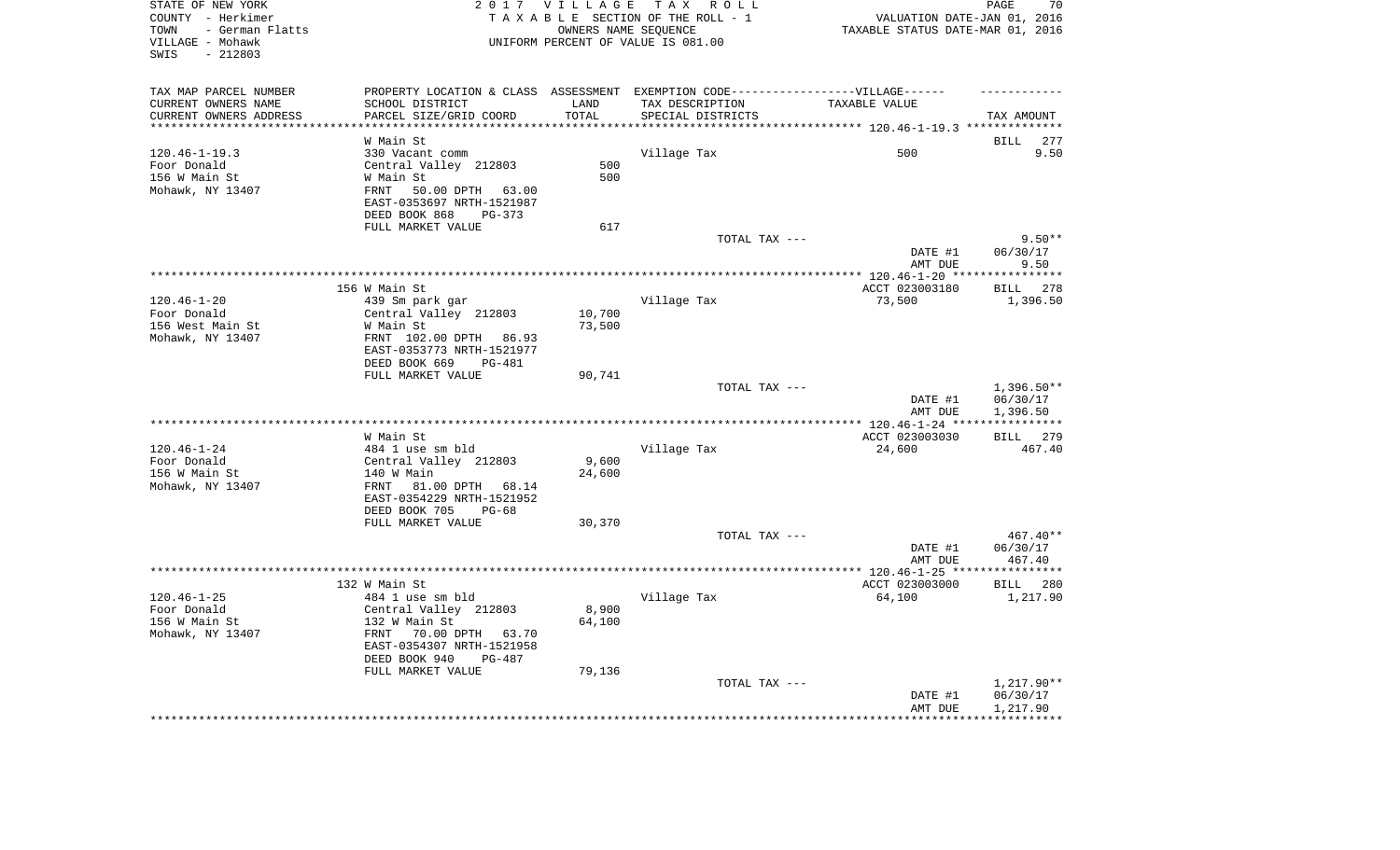| STATE OF NEW YORK<br>COUNTY - Herkimer<br>- German Flatts<br>TOWN<br>VILLAGE - Mohawk<br>$-212803$<br>SWIS | 2 0 1 7                                                                           | <b>VILLAGE</b><br>OWNERS NAME SEQUENCE | TAX ROLL<br>TAXABLE SECTION OF THE ROLL - 1<br>UNIFORM PERCENT OF VALUE IS 081.00 | VALUATION DATE-JAN 01, 2016<br>TAXABLE STATUS DATE-MAR 01, 2016 | PAGE<br>71                                  |
|------------------------------------------------------------------------------------------------------------|-----------------------------------------------------------------------------------|----------------------------------------|-----------------------------------------------------------------------------------|-----------------------------------------------------------------|---------------------------------------------|
| TAX MAP PARCEL NUMBER                                                                                      | PROPERTY LOCATION & CLASS ASSESSMENT EXEMPTION CODE-----------------VILLAGE------ |                                        |                                                                                   |                                                                 |                                             |
| CURRENT OWNERS NAME                                                                                        | SCHOOL DISTRICT                                                                   | LAND                                   | TAX DESCRIPTION                                                                   | TAXABLE VALUE                                                   |                                             |
| CURRENT OWNERS ADDRESS<br>*********************                                                            | PARCEL SIZE/GRID COORD<br>***********************                                 | TOTAL<br>**********                    | SPECIAL DISTRICTS                                                                 |                                                                 | TAX AMOUNT                                  |
|                                                                                                            | 15 S Washington St                                                                |                                        |                                                                                   | ACCT 174000                                                     | <b>BILL</b><br>281                          |
| $120.47 - 5 - 45$                                                                                          | 220 2 Family Res                                                                  |                                        | Village Tax                                                                       | 54,000                                                          | 1,026.00                                    |
| Forbes Christopher                                                                                         | Central Valley 212803                                                             | 8,100                                  |                                                                                   |                                                                 |                                             |
| 15 S Washington St                                                                                         | 15 S Washington                                                                   | 54,000                                 |                                                                                   |                                                                 |                                             |
| Mohawk, NY 13407                                                                                           | 55.00 DPTH 100.00<br>FRNT                                                         |                                        |                                                                                   |                                                                 |                                             |
|                                                                                                            | EAST-0356911 NRTH-1521971                                                         |                                        |                                                                                   |                                                                 |                                             |
|                                                                                                            | DEED BOOK 1455<br><b>PG-257</b>                                                   |                                        |                                                                                   |                                                                 |                                             |
|                                                                                                            | FULL MARKET VALUE                                                                 | 66,667                                 |                                                                                   |                                                                 |                                             |
|                                                                                                            |                                                                                   |                                        | TOTAL TAX ---                                                                     |                                                                 | $1,026.00**$                                |
|                                                                                                            |                                                                                   |                                        |                                                                                   | DATE #1                                                         | 06/30/17                                    |
|                                                                                                            |                                                                                   |                                        | *************************************                                             | AMT DUE                                                         | 1,026.00                                    |
|                                                                                                            |                                                                                   |                                        |                                                                                   | ******* 120.40-2-49 ****<br>ACCT 023008790                      | * * * * * * * * * * *<br>282<br><b>BILL</b> |
| $120.40 - 2 - 49$                                                                                          | 30 E Main St<br>411 Apartment                                                     |                                        | Village Tax                                                                       | 75,000                                                          | 1,425.00                                    |
| Forbes Daniel                                                                                              | Central Valley 212803                                                             | 17,500                                 |                                                                                   |                                                                 |                                             |
| 30 E Main St                                                                                               | 30 E Main St                                                                      | 75,000                                 |                                                                                   |                                                                 |                                             |
| Mohawk, NY 13407                                                                                           | 81.00 DPTH 300.00<br>FRNT                                                         |                                        |                                                                                   |                                                                 |                                             |
|                                                                                                            | EAST-0357672 NRTH-1522491                                                         |                                        |                                                                                   |                                                                 |                                             |
|                                                                                                            | DEED BOOK 924<br>$PG-13$                                                          |                                        |                                                                                   |                                                                 |                                             |
|                                                                                                            | FULL MARKET VALUE                                                                 | 92,593                                 |                                                                                   |                                                                 |                                             |
|                                                                                                            |                                                                                   |                                        | TOTAL TAX ---                                                                     |                                                                 | $1,425.00**$                                |
|                                                                                                            |                                                                                   |                                        |                                                                                   | DATE #1                                                         | 06/30/17                                    |
|                                                                                                            |                                                                                   |                                        | ***********************                                                           | AMT DUE<br>*** $120.40 - 2 - 50.1$                              | 1,425.00                                    |
|                                                                                                            | 32 E Main St                                                                      |                                        |                                                                                   | ACCT 023008820                                                  | 283<br><b>BILL</b>                          |
| $120.40 - 2 - 50.1$                                                                                        | 500 Rec & Entert                                                                  |                                        | Village Tax                                                                       | 90,000                                                          | 1,710.00                                    |
| Forbes Daniel                                                                                              | Central Valley 212803                                                             | 15,600                                 |                                                                                   |                                                                 |                                             |
| Forbes Susan                                                                                               | E Main St S                                                                       | 90,000                                 |                                                                                   |                                                                 |                                             |
| 30 E Main St                                                                                               | FRNT<br>76.00 DPTH 204.00                                                         |                                        |                                                                                   |                                                                 |                                             |
| Mohawk, NY 13407                                                                                           | EAST-0357743 NRTH-1522533                                                         |                                        |                                                                                   |                                                                 |                                             |
|                                                                                                            | DEED BOOK 924<br>$PG-17$                                                          |                                        |                                                                                   |                                                                 |                                             |
|                                                                                                            | FULL MARKET VALUE                                                                 | 111,111                                |                                                                                   |                                                                 |                                             |
|                                                                                                            |                                                                                   |                                        | TOTAL TAX ---                                                                     |                                                                 | $1,710.00**$                                |
|                                                                                                            |                                                                                   |                                        |                                                                                   | DATE #1                                                         | 06/30/17                                    |
| **********************                                                                                     |                                                                                   |                                        |                                                                                   | AMT DUE<br>**************** 120.46-2-31 ****                    | 1,710.00<br>************                    |
|                                                                                                            | 4 Pettingill St                                                                   |                                        |                                                                                   | ACCT 023031590                                                  | BILL 284                                    |
| $120.46 - 2 - 31$                                                                                          | 210 1 Family Res                                                                  |                                        | Village Tax                                                                       | 50,900                                                          | 967.10                                      |
| Forbes Timothy                                                                                             | Central Valley 212803                                                             | 8,500                                  |                                                                                   |                                                                 |                                             |
| Forbes Cheryl                                                                                              | 4 Pettingill St                                                                   | 50,900                                 |                                                                                   |                                                                 |                                             |
| 4 Pettingill St                                                                                            | 50.00 DPTH 120.00<br>FRNT                                                         |                                        |                                                                                   |                                                                 |                                             |
| Mohawk, NY 13407                                                                                           | EAST-0353817 NRTH-1521711                                                         |                                        |                                                                                   |                                                                 |                                             |
|                                                                                                            | DEED BOOK 786<br>$PG-360$                                                         |                                        |                                                                                   |                                                                 |                                             |
|                                                                                                            | FULL MARKET VALUE                                                                 | 62,840                                 |                                                                                   |                                                                 |                                             |
|                                                                                                            |                                                                                   |                                        | TOTAL TAX ---                                                                     | DATE #1                                                         | 967.10**<br>06/30/17                        |
|                                                                                                            |                                                                                   |                                        |                                                                                   | AMT DUE                                                         | 967.10                                      |
|                                                                                                            |                                                                                   |                                        |                                                                                   |                                                                 | ********                                    |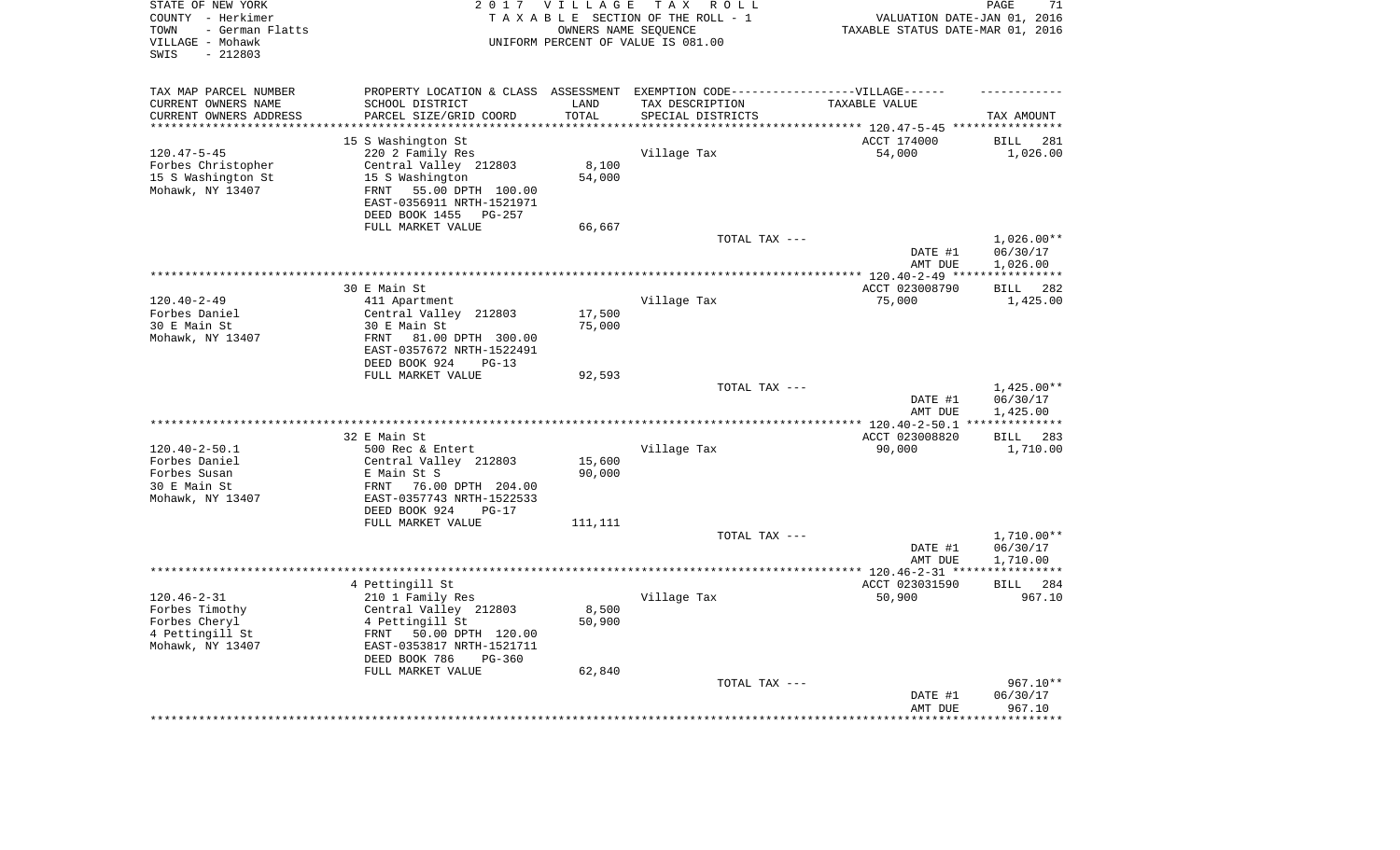| STATE OF NEW YORK<br>COUNTY - Herkimer<br>- German Flatts<br>TOWN<br>VILLAGE - Mohawk<br>$-212803$<br>SWIS |                                                        | 2017 VILLAGE<br>OWNERS NAME SEQUENCE | TAX ROLL<br>TAXABLE SECTION OF THE ROLL - 1<br>UNIFORM PERCENT OF VALUE IS 081.00 | VALUATION DATE-JAN 01, 2016<br>TAXABLE STATUS DATE-MAR 01, 2016 | 72<br>PAGE                           |
|------------------------------------------------------------------------------------------------------------|--------------------------------------------------------|--------------------------------------|-----------------------------------------------------------------------------------|-----------------------------------------------------------------|--------------------------------------|
| TAX MAP PARCEL NUMBER                                                                                      |                                                        |                                      | PROPERTY LOCATION & CLASS ASSESSMENT EXEMPTION CODE-----------------VILLAGE------ |                                                                 |                                      |
| CURRENT OWNERS NAME                                                                                        | SCHOOL DISTRICT                                        | LAND                                 | TAX DESCRIPTION                                                                   | TAXABLE VALUE                                                   |                                      |
| CURRENT OWNERS ADDRESS<br>**********************                                                           | PARCEL SIZE/GRID COORD<br>**************************** | TOTAL<br>***************             | SPECIAL DISTRICTS                                                                 |                                                                 | TAX AMOUNT                           |
|                                                                                                            | 59 W Main St                                           |                                      |                                                                                   | ACCT 192680                                                     | BILL<br>285                          |
| $120.47 - 3 - 8$                                                                                           | 210 1 Family Res                                       |                                      | Village Tax                                                                       | 25,000                                                          | 475.00                               |
| Franco Ralph                                                                                               | Central Valley 212803                                  | 11,900                               |                                                                                   |                                                                 |                                      |
| Marchese Franco Tammy                                                                                      | 59 W Main St                                           | 25,000                               |                                                                                   |                                                                 |                                      |
| 140 Marginal Rd                                                                                            | 58.00 DPTH 120.00<br>FRNT                              |                                      |                                                                                   |                                                                 |                                      |
| Herkimer, NY 13350                                                                                         | EAST-0355842 NRTH-1522128<br>DEED BOOK 1572 PG-80      |                                      |                                                                                   |                                                                 |                                      |
|                                                                                                            | FULL MARKET VALUE                                      | 30,864                               |                                                                                   |                                                                 |                                      |
|                                                                                                            |                                                        |                                      | TOTAL TAX ---                                                                     |                                                                 | 475.00**                             |
|                                                                                                            |                                                        |                                      |                                                                                   | DATE #1<br>AMT DUE                                              | 06/30/17<br>475.00                   |
|                                                                                                            |                                                        |                                      |                                                                                   |                                                                 |                                      |
|                                                                                                            | 7 Bushnell St                                          |                                      |                                                                                   | ACCT 023022260                                                  | 286<br><b>BILL</b>                   |
| $120.55 - 1 - 53$                                                                                          | 210 1 Family Res                                       |                                      | VET COM V 41137                                                                   | 12,150                                                          |                                      |
| Frank & Mary Cushman Trust                                                                                 | Central Valley 212803                                  | 12,200                               | Village Tax                                                                       | 56,350                                                          | 1,070.65                             |
| % Mary Cushman<br>7 Bushnell St                                                                            | 7 Bushnell St<br>FRNT 95.00 DPTH 98.00                 | 68,500                               |                                                                                   |                                                                 |                                      |
| Mohawk, NY 13407                                                                                           | EAST-0356132 NRTH-1519451                              |                                      |                                                                                   |                                                                 |                                      |
|                                                                                                            | DEED BOOK 1202 PG-749                                  |                                      |                                                                                   |                                                                 |                                      |
|                                                                                                            | FULL MARKET VALUE                                      | 84,568                               |                                                                                   |                                                                 |                                      |
|                                                                                                            |                                                        |                                      | TOTAL TAX ---                                                                     | DATE #1<br>AMT DUE                                              | $1,070.65**$<br>06/30/17<br>1,070.65 |
|                                                                                                            |                                                        |                                      |                                                                                   |                                                                 | ***********                          |
|                                                                                                            | W Main St                                              |                                      |                                                                                   | ACCT 023004720                                                  | 287<br>BILL                          |
| $120.46 - 2 - 39.2$                                                                                        | 311 Res vac land                                       |                                      | Village Tax                                                                       | 120                                                             | 2.28                                 |
| Frank Richard                                                                                              | Central Valley 212803                                  | 120                                  |                                                                                   |                                                                 |                                      |
| Frank Barbara                                                                                              | W Main St Rear                                         | 120                                  |                                                                                   |                                                                 |                                      |
| 393 Warren Rd                                                                                              | FRNT 152.00 DPTH 37.20                                 |                                      |                                                                                   |                                                                 |                                      |
| Mohawk, NY 13407                                                                                           | EAST-0354113 NRTH-1521720                              |                                      |                                                                                   |                                                                 |                                      |
|                                                                                                            | DEED BOOK 747<br>$PG-202$                              |                                      |                                                                                   |                                                                 |                                      |
|                                                                                                            | FULL MARKET VALUE                                      | 148                                  |                                                                                   |                                                                 | $2.28**$                             |
|                                                                                                            |                                                        |                                      | TOTAL TAX ---                                                                     | DATE #1                                                         | 06/30/17                             |
|                                                                                                            |                                                        |                                      |                                                                                   | AMT DUE                                                         | 2.28                                 |
|                                                                                                            |                                                        |                                      |                                                                                   |                                                                 |                                      |
|                                                                                                            | 123 W Main St                                          |                                      |                                                                                   | ACCT 023004710                                                  | BILL<br>288                          |
| $120.46 - 2 - 42$                                                                                          | 433 Auto body                                          |                                      | Village Tax                                                                       | 100,000                                                         | 1,900.00                             |
| Frank Richard                                                                                              | Central Valley 212803                                  | 13,200                               |                                                                                   |                                                                 |                                      |
| Frank Barbara                                                                                              | 123 W Main St                                          | 100,000                              |                                                                                   |                                                                 |                                      |
| 393 Warren Rd                                                                                              | 90.00 DPTH 122.00<br>FRNT                              |                                      |                                                                                   |                                                                 |                                      |
| Mohawk, NY 13407                                                                                           | EAST-0354074 NRTH-1521800                              |                                      |                                                                                   |                                                                 |                                      |
|                                                                                                            | DEED BOOK 806<br>PG-605<br>FULL MARKET VALUE           | 123,457                              |                                                                                   |                                                                 |                                      |
|                                                                                                            |                                                        |                                      | TOTAL TAX ---                                                                     |                                                                 | $1,900.00**$                         |
|                                                                                                            |                                                        |                                      |                                                                                   | DATE #1                                                         | 06/30/17                             |
|                                                                                                            |                                                        |                                      |                                                                                   | AMT DUE                                                         | 1,900.00                             |
|                                                                                                            |                                                        |                                      |                                                                                   | *****************                                               | ************                         |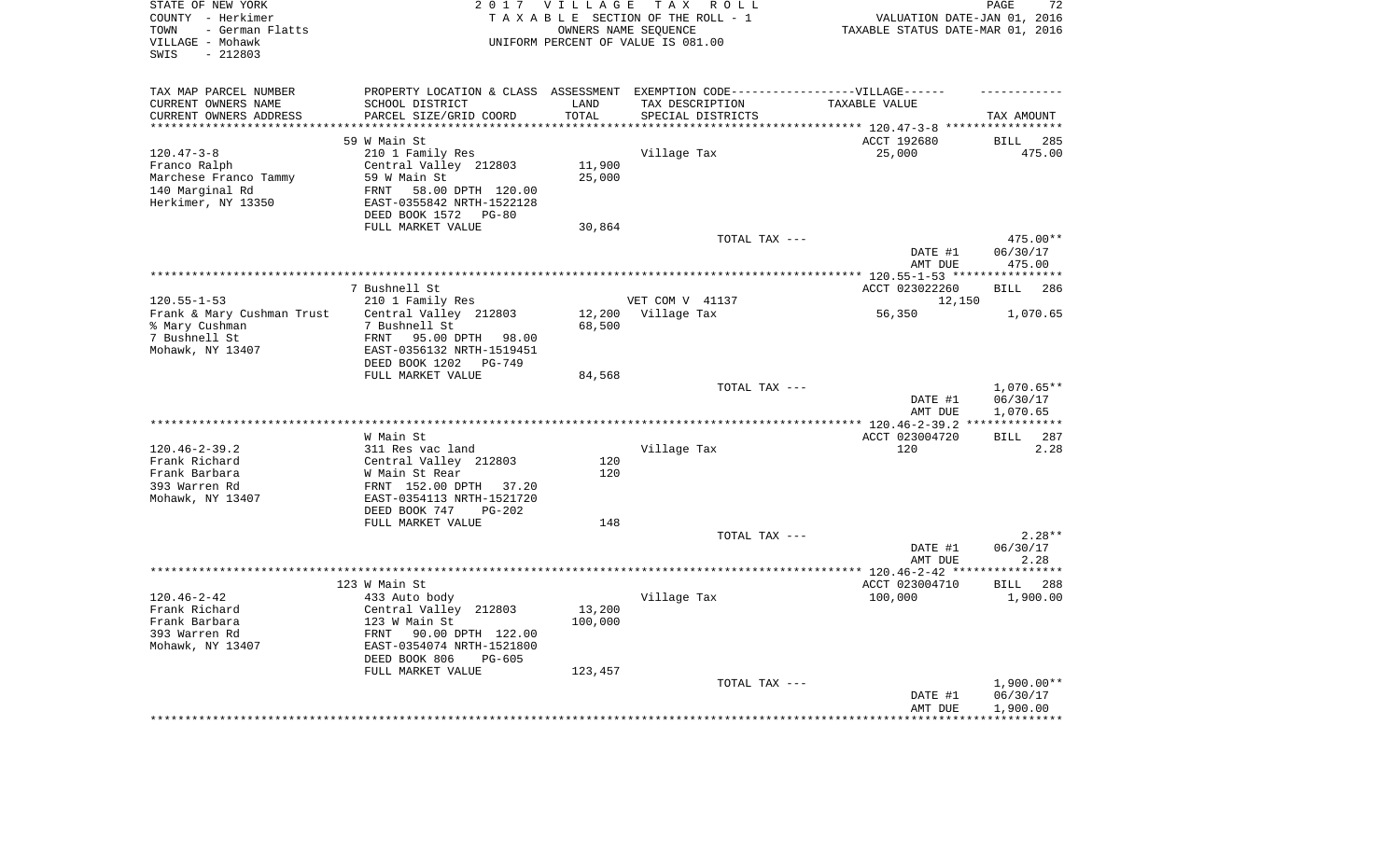| STATE OF NEW YORK<br>COUNTY - Herkimer<br>TOWN<br>- German Flatts<br>VILLAGE - Mohawk<br>SWIS<br>$-212803$ |                                                                                                      | 2017 VILLAGE<br>OWNERS NAME SEQUENCE | T A X<br>R O L L<br>TAXABLE SECTION OF THE ROLL - 1<br>UNIFORM PERCENT OF VALUE IS 081.00 | VALUATION DATE-JAN 01, 2016<br>TAXABLE STATUS DATE-MAR 01, 2016 | PAGE<br>73               |
|------------------------------------------------------------------------------------------------------------|------------------------------------------------------------------------------------------------------|--------------------------------------|-------------------------------------------------------------------------------------------|-----------------------------------------------------------------|--------------------------|
| TAX MAP PARCEL NUMBER<br>CURRENT OWNERS NAME                                                               | PROPERTY LOCATION & CLASS ASSESSMENT EXEMPTION CODE-----------------VILLAGE------<br>SCHOOL DISTRICT | LAND                                 | TAX DESCRIPTION                                                                           | TAXABLE VALUE                                                   |                          |
| CURRENT OWNERS ADDRESS<br>*********************                                                            | PARCEL SIZE/GRID COORD                                                                               | TOTAL                                | SPECIAL DISTRICTS                                                                         | ********************************* 120.46-1-22 ****************  | TAX AMOUNT               |
|                                                                                                            | W Main St                                                                                            |                                      |                                                                                           | ACCT 188710                                                     | BILL<br>289              |
| $120.46 - 1 - 22$                                                                                          | 311 Res vac land                                                                                     |                                      | Village Tax                                                                               | 6,400                                                           | 121.60                   |
| Frank Thomas                                                                                               | Central Valley 212803                                                                                | 6,400                                |                                                                                           |                                                                 |                          |
| 125 W Main St                                                                                              | W Main St                                                                                            | 6,400                                |                                                                                           |                                                                 |                          |
| Mohawk, NY 13407                                                                                           | Lot<br><b>FRNT</b><br>50.00 DPTH<br>68.00                                                            |                                      |                                                                                           |                                                                 |                          |
|                                                                                                            | EAST-0354017 NRTH-1521959                                                                            |                                      |                                                                                           |                                                                 |                          |
|                                                                                                            | DEED BOOK 1548<br>PG-114                                                                             |                                      |                                                                                           |                                                                 |                          |
|                                                                                                            | FULL MARKET VALUE                                                                                    | 7,901                                |                                                                                           |                                                                 |                          |
|                                                                                                            |                                                                                                      |                                      | TOTAL TAX ---                                                                             |                                                                 | 121.60**                 |
|                                                                                                            |                                                                                                      |                                      |                                                                                           | DATE #1<br>AMT DUE                                              | 06/30/17<br>121.60       |
|                                                                                                            |                                                                                                      |                                      |                                                                                           |                                                                 |                          |
|                                                                                                            | Pettingill St                                                                                        |                                      |                                                                                           | ACCT 023031520                                                  | BILL 290                 |
| $120.46 - 2 - 39.3$                                                                                        | 311 Res vac land                                                                                     |                                      | Village Tax                                                                               | 3,800                                                           | 72.20                    |
| Frank Thomas<br>125 W Main St                                                                              | Central Valley 212803<br>Pettingill St                                                               | 3,800<br>3,800                       |                                                                                           |                                                                 |                          |
| Mohawk, NY 13407                                                                                           | 42.00 DPTH<br>FRNT<br>82.60                                                                          |                                      |                                                                                           |                                                                 |                          |
|                                                                                                            | EAST-0353983 NRTH-1521705                                                                            |                                      |                                                                                           |                                                                 |                          |
|                                                                                                            | DEED BOOK 1387<br>PG-938                                                                             |                                      |                                                                                           |                                                                 |                          |
|                                                                                                            | FULL MARKET VALUE                                                                                    | 4,691                                | TOTAL TAX ---                                                                             |                                                                 | $72.20**$                |
|                                                                                                            |                                                                                                      |                                      |                                                                                           | DATE #1                                                         | 06/30/17                 |
|                                                                                                            |                                                                                                      |                                      |                                                                                           | AMT DUE<br>*************** 120.46-2-41 *****************        | 72.20                    |
|                                                                                                            | 125 W Main St                                                                                        |                                      |                                                                                           | ACCT 023004740                                                  | 291<br>BILL              |
| $120.46 - 2 - 41$                                                                                          | 484 1 use sm bld                                                                                     |                                      | Village Tax                                                                               | 64,000                                                          | 1,216.00                 |
| Frank Thomas                                                                                               | Central Valley 212803                                                                                | 11,500                               |                                                                                           |                                                                 |                          |
| 125 W Main St<br>Mohawk, NY 13407                                                                          | 125 W Main St<br>FRNT<br>50.00 DPTH 121.85                                                           | 64,000                               |                                                                                           |                                                                 |                          |
|                                                                                                            | EAST-0353993 NRTH-1521807                                                                            |                                      |                                                                                           |                                                                 |                          |
|                                                                                                            | DEED BOOK 1387<br>PG-938                                                                             |                                      |                                                                                           |                                                                 |                          |
|                                                                                                            | FULL MARKET VALUE                                                                                    | 79,012                               |                                                                                           |                                                                 |                          |
|                                                                                                            |                                                                                                      |                                      | TOTAL TAX ---                                                                             | DATE #1                                                         | $1,216.00**$<br>06/30/17 |
|                                                                                                            |                                                                                                      |                                      |                                                                                           | AMT DUE                                                         | 1,216.00                 |
|                                                                                                            |                                                                                                      |                                      |                                                                                           |                                                                 |                          |
|                                                                                                            | 87 W Main St                                                                                         |                                      |                                                                                           | ACCT 023004470                                                  | 292<br><b>BILL</b>       |
| $120.47 - 1 - 52$                                                                                          | 330 Vacant comm                                                                                      |                                      | Village Tax                                                                               | 6,300                                                           | 119.70                   |
| Franklin Terry<br>3539 State Route 168                                                                     | Central Valley 212803<br>87 W Main St                                                                | 6,300<br>6,300                       |                                                                                           |                                                                 |                          |
| Mohawk, NY 13407                                                                                           | 40.00 DPTH 105.00<br>FRNT                                                                            |                                      |                                                                                           |                                                                 |                          |
|                                                                                                            | EAST-0355079 NRTH-1521982                                                                            |                                      |                                                                                           |                                                                 |                          |
|                                                                                                            | DEED BOOK 1330<br>PG-319                                                                             |                                      |                                                                                           |                                                                 |                          |
|                                                                                                            | FULL MARKET VALUE                                                                                    | 7,778                                |                                                                                           |                                                                 |                          |
|                                                                                                            |                                                                                                      |                                      | TOTAL TAX ---                                                                             | DATE #1                                                         | $119.70**$<br>06/30/17   |
|                                                                                                            |                                                                                                      |                                      |                                                                                           | AMT DUE                                                         | 119.70                   |
|                                                                                                            |                                                                                                      |                                      |                                                                                           | ******************                                              | **************           |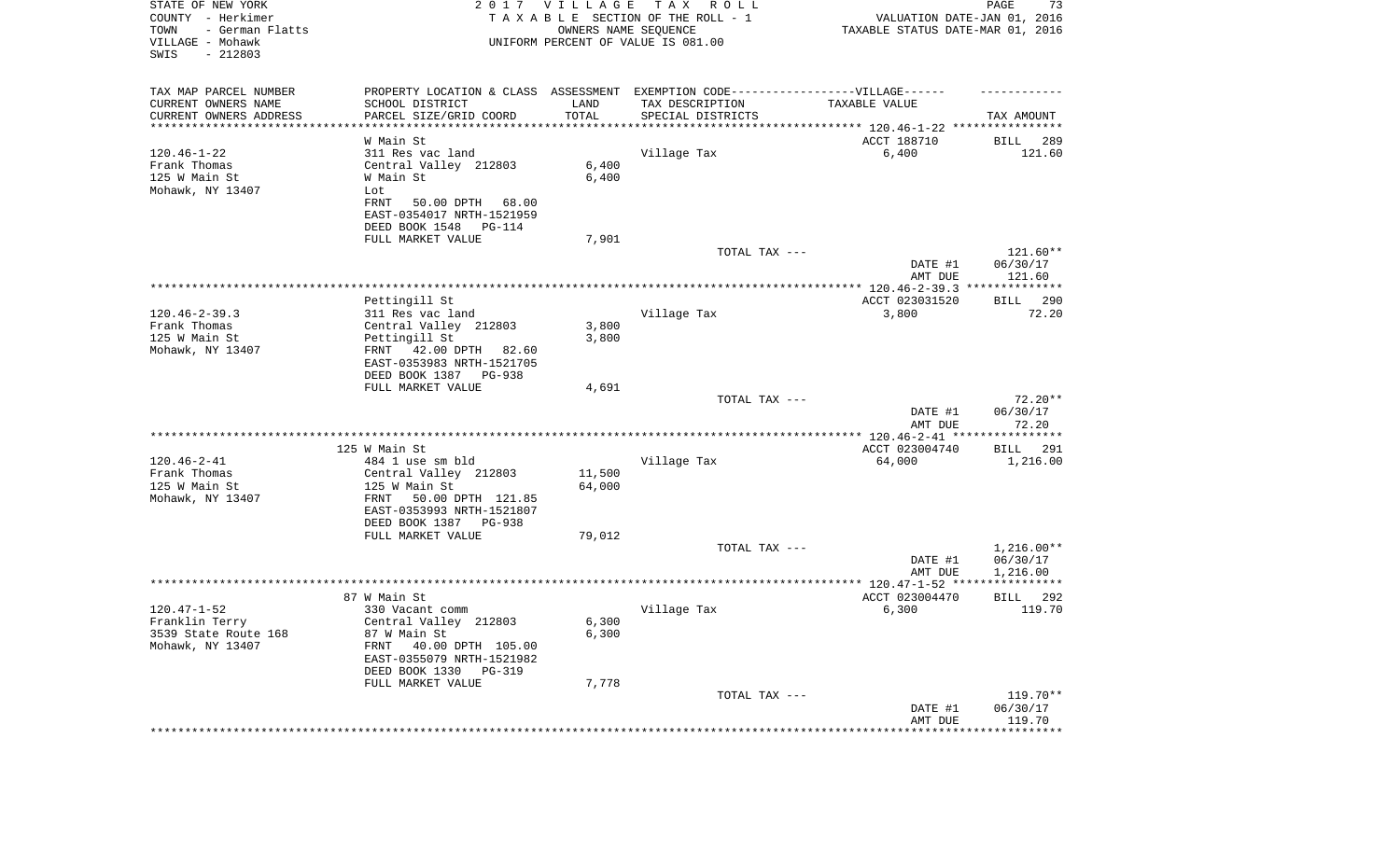| STATE OF NEW YORK<br>COUNTY - Herkimer<br>- German Flatts<br>TOWN<br>VILLAGE - Mohawk<br>$-212803$<br>SWIS | 2 0 1 7                                                                           | VILLAGE                | TAX ROLL<br>TAXABLE SECTION OF THE ROLL - 1<br>OWNERS NAME SEQUENCE<br>UNIFORM PERCENT OF VALUE IS 081.00 | VALUATION DATE-JAN 01, 2016<br>TAXABLE STATUS DATE-MAR 01, 2016    | PAGE<br>74                   |
|------------------------------------------------------------------------------------------------------------|-----------------------------------------------------------------------------------|------------------------|-----------------------------------------------------------------------------------------------------------|--------------------------------------------------------------------|------------------------------|
| TAX MAP PARCEL NUMBER                                                                                      | PROPERTY LOCATION & CLASS ASSESSMENT EXEMPTION CODE-----------------VILLAGE------ |                        |                                                                                                           |                                                                    |                              |
| CURRENT OWNERS NAME                                                                                        | SCHOOL DISTRICT                                                                   | LAND                   | TAX DESCRIPTION                                                                                           | TAXABLE VALUE                                                      |                              |
| CURRENT OWNERS ADDRESS<br>**********************                                                           | PARCEL SIZE/GRID COORD<br>****************************                            | TOTAL<br>************* | SPECIAL DISTRICTS                                                                                         | .************************************ 120.47-1-53 **************** | TAX AMOUNT                   |
|                                                                                                            | 83-85 W Main St                                                                   |                        |                                                                                                           | ACCT 023004440                                                     | <b>BILL</b><br>293           |
| $120.47 - 1 - 53$                                                                                          | 312 Vac w/imprv                                                                   |                        | Village Tax                                                                                               | 36,600                                                             | 695.40                       |
| Franklin Terry                                                                                             | Central Valley 212803                                                             | 13,500                 |                                                                                                           |                                                                    |                              |
| 3539 State Route 168                                                                                       | 83-85 W Main St                                                                   | 36,600                 |                                                                                                           |                                                                    |                              |
| Mohawk, NY 13407                                                                                           | FRNT 117.70 DPTH 116.00                                                           |                        |                                                                                                           |                                                                    |                              |
|                                                                                                            | EAST-0355139 NRTH-1522000                                                         |                        |                                                                                                           |                                                                    |                              |
|                                                                                                            | DEED BOOK 1330<br><b>PG-319</b>                                                   |                        |                                                                                                           |                                                                    |                              |
|                                                                                                            | FULL MARKET VALUE                                                                 | 45,185                 |                                                                                                           |                                                                    |                              |
|                                                                                                            |                                                                                   |                        | TOTAL TAX ---                                                                                             |                                                                    | 695.40**                     |
|                                                                                                            |                                                                                   |                        |                                                                                                           | DATE #1                                                            | 06/30/17                     |
|                                                                                                            |                                                                                   |                        |                                                                                                           | AMT DUE                                                            | 695.40                       |
|                                                                                                            |                                                                                   |                        |                                                                                                           | *********** 120.47-7-11 ****                                       | ***********                  |
|                                                                                                            | 23 Columbia St                                                                    |                        |                                                                                                           | ACCT 023020010                                                     | 294<br><b>BILL</b>           |
| $120.47 - 7 - 11$                                                                                          | 411 Apartment<br>Central Valley 212803                                            | 13,700                 | Village Tax                                                                                               | 93,900                                                             | 1,784.10                     |
| Frederick Larry<br>Cox Michael                                                                             | 23 Columbia St                                                                    | 93,900                 |                                                                                                           |                                                                    |                              |
| 12 Chestnut Ln                                                                                             | FRNT 113.70 DPTH 202.00                                                           |                        |                                                                                                           |                                                                    |                              |
| Niskayuna, NY 12309                                                                                        | EAST-0357199 NRTH-1521806                                                         |                        |                                                                                                           |                                                                    |                              |
|                                                                                                            | DEED BOOK 1121<br>PG-518                                                          |                        |                                                                                                           |                                                                    |                              |
|                                                                                                            | FULL MARKET VALUE                                                                 | 115,926                |                                                                                                           |                                                                    |                              |
|                                                                                                            |                                                                                   |                        | TOTAL TAX ---                                                                                             | DATE #1                                                            | 1,784.10**<br>06/30/17       |
|                                                                                                            |                                                                                   |                        |                                                                                                           | AMT DUE                                                            | 1,784.10                     |
|                                                                                                            | 3 Marshall Ave                                                                    |                        |                                                                                                           | ** 120.47-6-14 **<br>ACCT 023011610                                | 295<br>BILL                  |
| $120.47 - 6 - 14$                                                                                          | 210 1 Family Res                                                                  |                        | Village Tax                                                                                               | 47,200                                                             | 896.80                       |
| Frederick Larry Jr                                                                                         | Central Valley 212803                                                             | 10,400                 |                                                                                                           |                                                                    |                              |
| Cox Michael                                                                                                | 3 Marshall Ave                                                                    | 47,200                 |                                                                                                           |                                                                    |                              |
| 12 Chestnut Ln                                                                                             | FRNT<br>51.02 DPTH 199.20                                                         |                        |                                                                                                           |                                                                    |                              |
| Niskayuna, NY 12301                                                                                        | EAST-0357797 NRTH-1522333                                                         |                        |                                                                                                           |                                                                    |                              |
|                                                                                                            | DEED BOOK 1312<br>$PG-65$                                                         |                        |                                                                                                           |                                                                    |                              |
|                                                                                                            | FULL MARKET VALUE                                                                 | 58,272                 |                                                                                                           |                                                                    |                              |
|                                                                                                            |                                                                                   |                        | TOTAL TAX ---                                                                                             |                                                                    | 896.80**                     |
|                                                                                                            |                                                                                   |                        |                                                                                                           | DATE #1                                                            | 06/30/17                     |
|                                                                                                            |                                                                                   |                        |                                                                                                           | AMT DUE                                                            | 896.80<br>*********          |
|                                                                                                            | 21 W Main St                                                                      |                        |                                                                                                           | *************** 120.47-5-57 ****<br>ACCT 187332                    |                              |
| $120.47 - 5 - 57$                                                                                          | 481 Att row bldg                                                                  |                        | Village Tax                                                                                               | 30,000                                                             | <b>BILL</b><br>296<br>570.00 |
| Fresco Mark                                                                                                | Central Valley 212803                                                             | 3,100                  |                                                                                                           |                                                                    |                              |
| 113 Elm St                                                                                                 | 21 W Main St                                                                      | 30,000                 |                                                                                                           |                                                                    |                              |
| Ilion, NY 13357                                                                                            | FRNT<br>20.00 DPTH<br>55.00                                                       |                        |                                                                                                           |                                                                    |                              |
|                                                                                                            | EAST-0356933 NRTH-1522367                                                         |                        |                                                                                                           |                                                                    |                              |
|                                                                                                            | DEED BOOK 1539<br>$PG-670$                                                        |                        |                                                                                                           |                                                                    |                              |
|                                                                                                            | FULL MARKET VALUE                                                                 | 37,037                 |                                                                                                           |                                                                    |                              |
|                                                                                                            |                                                                                   |                        | TOTAL TAX ---                                                                                             |                                                                    | 570.00**                     |
|                                                                                                            |                                                                                   |                        |                                                                                                           | DATE #1                                                            | 06/30/17                     |
|                                                                                                            |                                                                                   |                        |                                                                                                           | AMT DUE                                                            | 570.00<br>*******            |
|                                                                                                            |                                                                                   |                        |                                                                                                           |                                                                    |                              |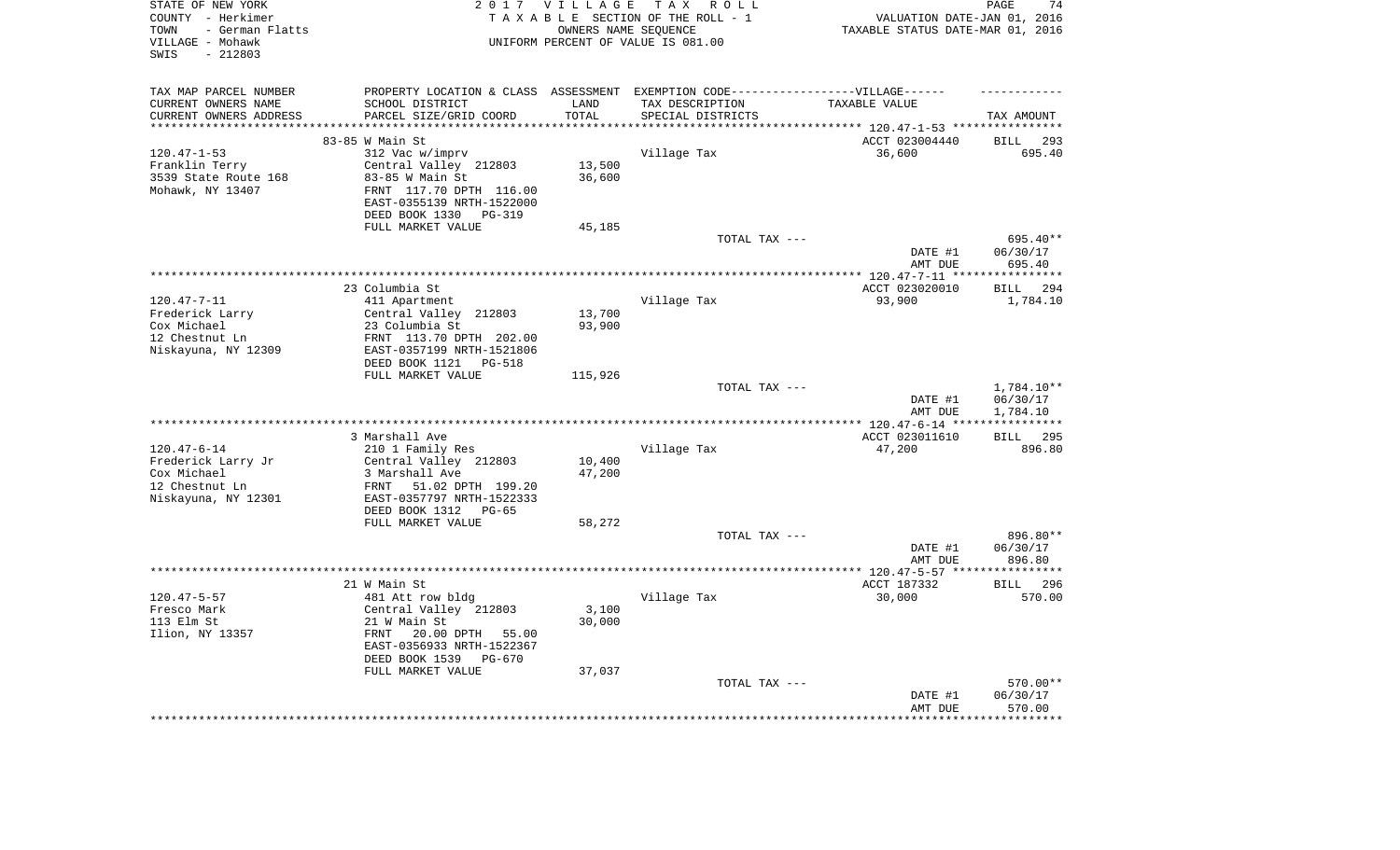| TAX MAP PARCEL NUMBER<br>PROPERTY LOCATION & CLASS ASSESSMENT EXEMPTION CODE-----------------VILLAGE------<br>CURRENT OWNERS NAME<br>SCHOOL DISTRICT<br>LAND<br>TAX DESCRIPTION<br>TAXABLE VALUE<br>CURRENT OWNERS ADDRESS<br>PARCEL SIZE/GRID COORD<br>TOTAL<br>SPECIAL DISTRICTS<br>TAX AMOUNT<br>*********************<br>***************************<br>**************<br>ACCT 023030150<br>17 Catherine St<br><b>BILL</b><br>297<br>$120.46 - 2 - 60$<br>210 1 Family Res<br>VET COM V 41137<br>12,150<br>Central Valley 212803<br>Frey Richard<br>10,500 Village Tax<br>39,650<br>753.35<br>17 Cath St<br>51,800<br>Frey Mary Ann<br>17 Catherine St<br>FRNT<br>95.00 DPTH 115.00<br>Mohawk, NY 13407<br>EAST-0354406 NRTH-1521350<br>DEED BOOK 915<br>PG-379<br>FULL MARKET VALUE<br>63,951<br>TOTAL TAX ---<br>753.35**<br>DATE #1<br>06/30/17<br>AMT DUE<br>753.35<br>*********** 120.55-1-42 *****************<br>3 Garden St<br>ACCT 180372<br><b>BILL</b><br>298<br>$120.55 - 1 - 42$<br>210 1 Family Res<br>VET COM V 41137<br>12,150<br>Central Valley 212803<br>Friemann Russell<br>10,200<br>Village Tax<br>57,850<br>1,099.15<br>Friemann Barbara<br>3 Garden St<br>70,000<br>3 Garden St<br>FRNT<br>54.60 DPTH 90.00<br>Mohawk, NY 13407<br>EAST-0356258 NRTH-1519814<br>DEED BOOK 1497 PG-263<br>FULL MARKET VALUE<br>86,420<br>TOTAL TAX ---<br>$1,099.15**$<br>DATE #1<br>06/30/17<br>1,099.15<br>AMT DUE<br>** 120.48-1-11 **<br>* * * * * * * * * * *<br>27 Michigan St<br>ACCT 023011010<br>299<br>BILL<br>$120.48 - 1 - 11$<br>220 2 Family Res<br>Village Tax<br>28,600<br>543.40<br>Fuentes Celio<br>Central Valley 212803<br>5,000<br>42 Pine St B<br>28,600<br>27 Michigan St<br>Rochester, NH 03867<br>FRNT<br>37.00 DPTH 77.00<br>EAST-0358071 NRTH-1522150<br>DEED BOOK 1118 PG-331<br>FULL MARKET VALUE<br>35,309<br>543.40**<br>TOTAL TAX ---<br>06/30/17<br>DATE #1<br>543.40<br>AMT DUE<br>**************** 120.47-2-29 *****<br>**********<br>5 N Richfield St<br>ACCT 023000900<br>BILL 300<br>$120.47 - 2 - 29$<br>210 1 Family Res<br>Village Tax<br>43,100<br>818.90<br>5,600<br>Fuhrer Gregory<br>Central Valley 212803<br>5 N Richfield St<br>5 N Richfd St<br>43,100<br>47.50 DPTH 100.00<br>Mohawk, NY 13407<br>FRNT<br>EAST-0356439 NRTH-1522594<br>DEED BOOK 1365<br><b>PG-575</b><br>FULL MARKET VALUE<br>53,210<br>TOTAL TAX ---<br>818.90**<br>06/30/17<br>DATE #1<br>818.90<br>AMT DUE<br>****** | STATE OF NEW YORK<br>COUNTY - Herkimer<br>- German Flatts<br>TOWN<br>VILLAGE - Mohawk<br>$-212803$<br>SWIS | 2017 VILLAGE | TAX ROLL<br>TAXABLE SECTION OF THE ROLL - 1<br>OWNERS NAME SEQUENCE<br>UNIFORM PERCENT OF VALUE IS 081.00 | VALUATION DATE-JAN 01, 2016<br>TAXABLE STATUS DATE-MAR 01, 2016 | PAGE<br>75 |
|-----------------------------------------------------------------------------------------------------------------------------------------------------------------------------------------------------------------------------------------------------------------------------------------------------------------------------------------------------------------------------------------------------------------------------------------------------------------------------------------------------------------------------------------------------------------------------------------------------------------------------------------------------------------------------------------------------------------------------------------------------------------------------------------------------------------------------------------------------------------------------------------------------------------------------------------------------------------------------------------------------------------------------------------------------------------------------------------------------------------------------------------------------------------------------------------------------------------------------------------------------------------------------------------------------------------------------------------------------------------------------------------------------------------------------------------------------------------------------------------------------------------------------------------------------------------------------------------------------------------------------------------------------------------------------------------------------------------------------------------------------------------------------------------------------------------------------------------------------------------------------------------------------------------------------------------------------------------------------------------------------------------------------------------------------------------------------------------------------------------------------------------------------------------------------------------------------------------------------------------------------------------------------------------------------------------------------------------------------------------------------------------------------------------------------------------------------|------------------------------------------------------------------------------------------------------------|--------------|-----------------------------------------------------------------------------------------------------------|-----------------------------------------------------------------|------------|
|                                                                                                                                                                                                                                                                                                                                                                                                                                                                                                                                                                                                                                                                                                                                                                                                                                                                                                                                                                                                                                                                                                                                                                                                                                                                                                                                                                                                                                                                                                                                                                                                                                                                                                                                                                                                                                                                                                                                                                                                                                                                                                                                                                                                                                                                                                                                                                                                                                                     |                                                                                                            |              |                                                                                                           |                                                                 |            |
|                                                                                                                                                                                                                                                                                                                                                                                                                                                                                                                                                                                                                                                                                                                                                                                                                                                                                                                                                                                                                                                                                                                                                                                                                                                                                                                                                                                                                                                                                                                                                                                                                                                                                                                                                                                                                                                                                                                                                                                                                                                                                                                                                                                                                                                                                                                                                                                                                                                     |                                                                                                            |              |                                                                                                           |                                                                 |            |
|                                                                                                                                                                                                                                                                                                                                                                                                                                                                                                                                                                                                                                                                                                                                                                                                                                                                                                                                                                                                                                                                                                                                                                                                                                                                                                                                                                                                                                                                                                                                                                                                                                                                                                                                                                                                                                                                                                                                                                                                                                                                                                                                                                                                                                                                                                                                                                                                                                                     |                                                                                                            |              |                                                                                                           |                                                                 |            |
|                                                                                                                                                                                                                                                                                                                                                                                                                                                                                                                                                                                                                                                                                                                                                                                                                                                                                                                                                                                                                                                                                                                                                                                                                                                                                                                                                                                                                                                                                                                                                                                                                                                                                                                                                                                                                                                                                                                                                                                                                                                                                                                                                                                                                                                                                                                                                                                                                                                     |                                                                                                            |              |                                                                                                           |                                                                 |            |
|                                                                                                                                                                                                                                                                                                                                                                                                                                                                                                                                                                                                                                                                                                                                                                                                                                                                                                                                                                                                                                                                                                                                                                                                                                                                                                                                                                                                                                                                                                                                                                                                                                                                                                                                                                                                                                                                                                                                                                                                                                                                                                                                                                                                                                                                                                                                                                                                                                                     |                                                                                                            |              |                                                                                                           |                                                                 |            |
|                                                                                                                                                                                                                                                                                                                                                                                                                                                                                                                                                                                                                                                                                                                                                                                                                                                                                                                                                                                                                                                                                                                                                                                                                                                                                                                                                                                                                                                                                                                                                                                                                                                                                                                                                                                                                                                                                                                                                                                                                                                                                                                                                                                                                                                                                                                                                                                                                                                     |                                                                                                            |              |                                                                                                           |                                                                 |            |
|                                                                                                                                                                                                                                                                                                                                                                                                                                                                                                                                                                                                                                                                                                                                                                                                                                                                                                                                                                                                                                                                                                                                                                                                                                                                                                                                                                                                                                                                                                                                                                                                                                                                                                                                                                                                                                                                                                                                                                                                                                                                                                                                                                                                                                                                                                                                                                                                                                                     |                                                                                                            |              |                                                                                                           |                                                                 |            |
|                                                                                                                                                                                                                                                                                                                                                                                                                                                                                                                                                                                                                                                                                                                                                                                                                                                                                                                                                                                                                                                                                                                                                                                                                                                                                                                                                                                                                                                                                                                                                                                                                                                                                                                                                                                                                                                                                                                                                                                                                                                                                                                                                                                                                                                                                                                                                                                                                                                     |                                                                                                            |              |                                                                                                           |                                                                 |            |
|                                                                                                                                                                                                                                                                                                                                                                                                                                                                                                                                                                                                                                                                                                                                                                                                                                                                                                                                                                                                                                                                                                                                                                                                                                                                                                                                                                                                                                                                                                                                                                                                                                                                                                                                                                                                                                                                                                                                                                                                                                                                                                                                                                                                                                                                                                                                                                                                                                                     |                                                                                                            |              |                                                                                                           |                                                                 |            |
|                                                                                                                                                                                                                                                                                                                                                                                                                                                                                                                                                                                                                                                                                                                                                                                                                                                                                                                                                                                                                                                                                                                                                                                                                                                                                                                                                                                                                                                                                                                                                                                                                                                                                                                                                                                                                                                                                                                                                                                                                                                                                                                                                                                                                                                                                                                                                                                                                                                     |                                                                                                            |              |                                                                                                           |                                                                 |            |
|                                                                                                                                                                                                                                                                                                                                                                                                                                                                                                                                                                                                                                                                                                                                                                                                                                                                                                                                                                                                                                                                                                                                                                                                                                                                                                                                                                                                                                                                                                                                                                                                                                                                                                                                                                                                                                                                                                                                                                                                                                                                                                                                                                                                                                                                                                                                                                                                                                                     |                                                                                                            |              |                                                                                                           |                                                                 |            |
|                                                                                                                                                                                                                                                                                                                                                                                                                                                                                                                                                                                                                                                                                                                                                                                                                                                                                                                                                                                                                                                                                                                                                                                                                                                                                                                                                                                                                                                                                                                                                                                                                                                                                                                                                                                                                                                                                                                                                                                                                                                                                                                                                                                                                                                                                                                                                                                                                                                     |                                                                                                            |              |                                                                                                           |                                                                 |            |
|                                                                                                                                                                                                                                                                                                                                                                                                                                                                                                                                                                                                                                                                                                                                                                                                                                                                                                                                                                                                                                                                                                                                                                                                                                                                                                                                                                                                                                                                                                                                                                                                                                                                                                                                                                                                                                                                                                                                                                                                                                                                                                                                                                                                                                                                                                                                                                                                                                                     |                                                                                                            |              |                                                                                                           |                                                                 |            |
|                                                                                                                                                                                                                                                                                                                                                                                                                                                                                                                                                                                                                                                                                                                                                                                                                                                                                                                                                                                                                                                                                                                                                                                                                                                                                                                                                                                                                                                                                                                                                                                                                                                                                                                                                                                                                                                                                                                                                                                                                                                                                                                                                                                                                                                                                                                                                                                                                                                     |                                                                                                            |              |                                                                                                           |                                                                 |            |
|                                                                                                                                                                                                                                                                                                                                                                                                                                                                                                                                                                                                                                                                                                                                                                                                                                                                                                                                                                                                                                                                                                                                                                                                                                                                                                                                                                                                                                                                                                                                                                                                                                                                                                                                                                                                                                                                                                                                                                                                                                                                                                                                                                                                                                                                                                                                                                                                                                                     |                                                                                                            |              |                                                                                                           |                                                                 |            |
|                                                                                                                                                                                                                                                                                                                                                                                                                                                                                                                                                                                                                                                                                                                                                                                                                                                                                                                                                                                                                                                                                                                                                                                                                                                                                                                                                                                                                                                                                                                                                                                                                                                                                                                                                                                                                                                                                                                                                                                                                                                                                                                                                                                                                                                                                                                                                                                                                                                     |                                                                                                            |              |                                                                                                           |                                                                 |            |
|                                                                                                                                                                                                                                                                                                                                                                                                                                                                                                                                                                                                                                                                                                                                                                                                                                                                                                                                                                                                                                                                                                                                                                                                                                                                                                                                                                                                                                                                                                                                                                                                                                                                                                                                                                                                                                                                                                                                                                                                                                                                                                                                                                                                                                                                                                                                                                                                                                                     |                                                                                                            |              |                                                                                                           |                                                                 |            |
|                                                                                                                                                                                                                                                                                                                                                                                                                                                                                                                                                                                                                                                                                                                                                                                                                                                                                                                                                                                                                                                                                                                                                                                                                                                                                                                                                                                                                                                                                                                                                                                                                                                                                                                                                                                                                                                                                                                                                                                                                                                                                                                                                                                                                                                                                                                                                                                                                                                     |                                                                                                            |              |                                                                                                           |                                                                 |            |
|                                                                                                                                                                                                                                                                                                                                                                                                                                                                                                                                                                                                                                                                                                                                                                                                                                                                                                                                                                                                                                                                                                                                                                                                                                                                                                                                                                                                                                                                                                                                                                                                                                                                                                                                                                                                                                                                                                                                                                                                                                                                                                                                                                                                                                                                                                                                                                                                                                                     |                                                                                                            |              |                                                                                                           |                                                                 |            |
|                                                                                                                                                                                                                                                                                                                                                                                                                                                                                                                                                                                                                                                                                                                                                                                                                                                                                                                                                                                                                                                                                                                                                                                                                                                                                                                                                                                                                                                                                                                                                                                                                                                                                                                                                                                                                                                                                                                                                                                                                                                                                                                                                                                                                                                                                                                                                                                                                                                     |                                                                                                            |              |                                                                                                           |                                                                 |            |
|                                                                                                                                                                                                                                                                                                                                                                                                                                                                                                                                                                                                                                                                                                                                                                                                                                                                                                                                                                                                                                                                                                                                                                                                                                                                                                                                                                                                                                                                                                                                                                                                                                                                                                                                                                                                                                                                                                                                                                                                                                                                                                                                                                                                                                                                                                                                                                                                                                                     |                                                                                                            |              |                                                                                                           |                                                                 |            |
|                                                                                                                                                                                                                                                                                                                                                                                                                                                                                                                                                                                                                                                                                                                                                                                                                                                                                                                                                                                                                                                                                                                                                                                                                                                                                                                                                                                                                                                                                                                                                                                                                                                                                                                                                                                                                                                                                                                                                                                                                                                                                                                                                                                                                                                                                                                                                                                                                                                     |                                                                                                            |              |                                                                                                           |                                                                 |            |
|                                                                                                                                                                                                                                                                                                                                                                                                                                                                                                                                                                                                                                                                                                                                                                                                                                                                                                                                                                                                                                                                                                                                                                                                                                                                                                                                                                                                                                                                                                                                                                                                                                                                                                                                                                                                                                                                                                                                                                                                                                                                                                                                                                                                                                                                                                                                                                                                                                                     |                                                                                                            |              |                                                                                                           |                                                                 |            |
|                                                                                                                                                                                                                                                                                                                                                                                                                                                                                                                                                                                                                                                                                                                                                                                                                                                                                                                                                                                                                                                                                                                                                                                                                                                                                                                                                                                                                                                                                                                                                                                                                                                                                                                                                                                                                                                                                                                                                                                                                                                                                                                                                                                                                                                                                                                                                                                                                                                     |                                                                                                            |              |                                                                                                           |                                                                 |            |
|                                                                                                                                                                                                                                                                                                                                                                                                                                                                                                                                                                                                                                                                                                                                                                                                                                                                                                                                                                                                                                                                                                                                                                                                                                                                                                                                                                                                                                                                                                                                                                                                                                                                                                                                                                                                                                                                                                                                                                                                                                                                                                                                                                                                                                                                                                                                                                                                                                                     |                                                                                                            |              |                                                                                                           |                                                                 |            |
|                                                                                                                                                                                                                                                                                                                                                                                                                                                                                                                                                                                                                                                                                                                                                                                                                                                                                                                                                                                                                                                                                                                                                                                                                                                                                                                                                                                                                                                                                                                                                                                                                                                                                                                                                                                                                                                                                                                                                                                                                                                                                                                                                                                                                                                                                                                                                                                                                                                     |                                                                                                            |              |                                                                                                           |                                                                 |            |
|                                                                                                                                                                                                                                                                                                                                                                                                                                                                                                                                                                                                                                                                                                                                                                                                                                                                                                                                                                                                                                                                                                                                                                                                                                                                                                                                                                                                                                                                                                                                                                                                                                                                                                                                                                                                                                                                                                                                                                                                                                                                                                                                                                                                                                                                                                                                                                                                                                                     |                                                                                                            |              |                                                                                                           |                                                                 |            |
|                                                                                                                                                                                                                                                                                                                                                                                                                                                                                                                                                                                                                                                                                                                                                                                                                                                                                                                                                                                                                                                                                                                                                                                                                                                                                                                                                                                                                                                                                                                                                                                                                                                                                                                                                                                                                                                                                                                                                                                                                                                                                                                                                                                                                                                                                                                                                                                                                                                     |                                                                                                            |              |                                                                                                           |                                                                 |            |
|                                                                                                                                                                                                                                                                                                                                                                                                                                                                                                                                                                                                                                                                                                                                                                                                                                                                                                                                                                                                                                                                                                                                                                                                                                                                                                                                                                                                                                                                                                                                                                                                                                                                                                                                                                                                                                                                                                                                                                                                                                                                                                                                                                                                                                                                                                                                                                                                                                                     |                                                                                                            |              |                                                                                                           |                                                                 |            |
|                                                                                                                                                                                                                                                                                                                                                                                                                                                                                                                                                                                                                                                                                                                                                                                                                                                                                                                                                                                                                                                                                                                                                                                                                                                                                                                                                                                                                                                                                                                                                                                                                                                                                                                                                                                                                                                                                                                                                                                                                                                                                                                                                                                                                                                                                                                                                                                                                                                     |                                                                                                            |              |                                                                                                           |                                                                 |            |
|                                                                                                                                                                                                                                                                                                                                                                                                                                                                                                                                                                                                                                                                                                                                                                                                                                                                                                                                                                                                                                                                                                                                                                                                                                                                                                                                                                                                                                                                                                                                                                                                                                                                                                                                                                                                                                                                                                                                                                                                                                                                                                                                                                                                                                                                                                                                                                                                                                                     |                                                                                                            |              |                                                                                                           |                                                                 |            |
|                                                                                                                                                                                                                                                                                                                                                                                                                                                                                                                                                                                                                                                                                                                                                                                                                                                                                                                                                                                                                                                                                                                                                                                                                                                                                                                                                                                                                                                                                                                                                                                                                                                                                                                                                                                                                                                                                                                                                                                                                                                                                                                                                                                                                                                                                                                                                                                                                                                     |                                                                                                            |              |                                                                                                           |                                                                 |            |
|                                                                                                                                                                                                                                                                                                                                                                                                                                                                                                                                                                                                                                                                                                                                                                                                                                                                                                                                                                                                                                                                                                                                                                                                                                                                                                                                                                                                                                                                                                                                                                                                                                                                                                                                                                                                                                                                                                                                                                                                                                                                                                                                                                                                                                                                                                                                                                                                                                                     |                                                                                                            |              |                                                                                                           |                                                                 |            |
|                                                                                                                                                                                                                                                                                                                                                                                                                                                                                                                                                                                                                                                                                                                                                                                                                                                                                                                                                                                                                                                                                                                                                                                                                                                                                                                                                                                                                                                                                                                                                                                                                                                                                                                                                                                                                                                                                                                                                                                                                                                                                                                                                                                                                                                                                                                                                                                                                                                     |                                                                                                            |              |                                                                                                           |                                                                 |            |
|                                                                                                                                                                                                                                                                                                                                                                                                                                                                                                                                                                                                                                                                                                                                                                                                                                                                                                                                                                                                                                                                                                                                                                                                                                                                                                                                                                                                                                                                                                                                                                                                                                                                                                                                                                                                                                                                                                                                                                                                                                                                                                                                                                                                                                                                                                                                                                                                                                                     |                                                                                                            |              |                                                                                                           |                                                                 |            |
|                                                                                                                                                                                                                                                                                                                                                                                                                                                                                                                                                                                                                                                                                                                                                                                                                                                                                                                                                                                                                                                                                                                                                                                                                                                                                                                                                                                                                                                                                                                                                                                                                                                                                                                                                                                                                                                                                                                                                                                                                                                                                                                                                                                                                                                                                                                                                                                                                                                     |                                                                                                            |              |                                                                                                           |                                                                 |            |
|                                                                                                                                                                                                                                                                                                                                                                                                                                                                                                                                                                                                                                                                                                                                                                                                                                                                                                                                                                                                                                                                                                                                                                                                                                                                                                                                                                                                                                                                                                                                                                                                                                                                                                                                                                                                                                                                                                                                                                                                                                                                                                                                                                                                                                                                                                                                                                                                                                                     |                                                                                                            |              |                                                                                                           |                                                                 |            |
|                                                                                                                                                                                                                                                                                                                                                                                                                                                                                                                                                                                                                                                                                                                                                                                                                                                                                                                                                                                                                                                                                                                                                                                                                                                                                                                                                                                                                                                                                                                                                                                                                                                                                                                                                                                                                                                                                                                                                                                                                                                                                                                                                                                                                                                                                                                                                                                                                                                     |                                                                                                            |              |                                                                                                           |                                                                 |            |
|                                                                                                                                                                                                                                                                                                                                                                                                                                                                                                                                                                                                                                                                                                                                                                                                                                                                                                                                                                                                                                                                                                                                                                                                                                                                                                                                                                                                                                                                                                                                                                                                                                                                                                                                                                                                                                                                                                                                                                                                                                                                                                                                                                                                                                                                                                                                                                                                                                                     |                                                                                                            |              |                                                                                                           |                                                                 |            |
|                                                                                                                                                                                                                                                                                                                                                                                                                                                                                                                                                                                                                                                                                                                                                                                                                                                                                                                                                                                                                                                                                                                                                                                                                                                                                                                                                                                                                                                                                                                                                                                                                                                                                                                                                                                                                                                                                                                                                                                                                                                                                                                                                                                                                                                                                                                                                                                                                                                     |                                                                                                            |              |                                                                                                           |                                                                 |            |
|                                                                                                                                                                                                                                                                                                                                                                                                                                                                                                                                                                                                                                                                                                                                                                                                                                                                                                                                                                                                                                                                                                                                                                                                                                                                                                                                                                                                                                                                                                                                                                                                                                                                                                                                                                                                                                                                                                                                                                                                                                                                                                                                                                                                                                                                                                                                                                                                                                                     |                                                                                                            |              |                                                                                                           |                                                                 |            |
|                                                                                                                                                                                                                                                                                                                                                                                                                                                                                                                                                                                                                                                                                                                                                                                                                                                                                                                                                                                                                                                                                                                                                                                                                                                                                                                                                                                                                                                                                                                                                                                                                                                                                                                                                                                                                                                                                                                                                                                                                                                                                                                                                                                                                                                                                                                                                                                                                                                     |                                                                                                            |              |                                                                                                           |                                                                 |            |
|                                                                                                                                                                                                                                                                                                                                                                                                                                                                                                                                                                                                                                                                                                                                                                                                                                                                                                                                                                                                                                                                                                                                                                                                                                                                                                                                                                                                                                                                                                                                                                                                                                                                                                                                                                                                                                                                                                                                                                                                                                                                                                                                                                                                                                                                                                                                                                                                                                                     |                                                                                                            |              |                                                                                                           |                                                                 |            |
|                                                                                                                                                                                                                                                                                                                                                                                                                                                                                                                                                                                                                                                                                                                                                                                                                                                                                                                                                                                                                                                                                                                                                                                                                                                                                                                                                                                                                                                                                                                                                                                                                                                                                                                                                                                                                                                                                                                                                                                                                                                                                                                                                                                                                                                                                                                                                                                                                                                     |                                                                                                            |              |                                                                                                           |                                                                 |            |
|                                                                                                                                                                                                                                                                                                                                                                                                                                                                                                                                                                                                                                                                                                                                                                                                                                                                                                                                                                                                                                                                                                                                                                                                                                                                                                                                                                                                                                                                                                                                                                                                                                                                                                                                                                                                                                                                                                                                                                                                                                                                                                                                                                                                                                                                                                                                                                                                                                                     |                                                                                                            |              |                                                                                                           |                                                                 |            |
|                                                                                                                                                                                                                                                                                                                                                                                                                                                                                                                                                                                                                                                                                                                                                                                                                                                                                                                                                                                                                                                                                                                                                                                                                                                                                                                                                                                                                                                                                                                                                                                                                                                                                                                                                                                                                                                                                                                                                                                                                                                                                                                                                                                                                                                                                                                                                                                                                                                     |                                                                                                            |              |                                                                                                           |                                                                 |            |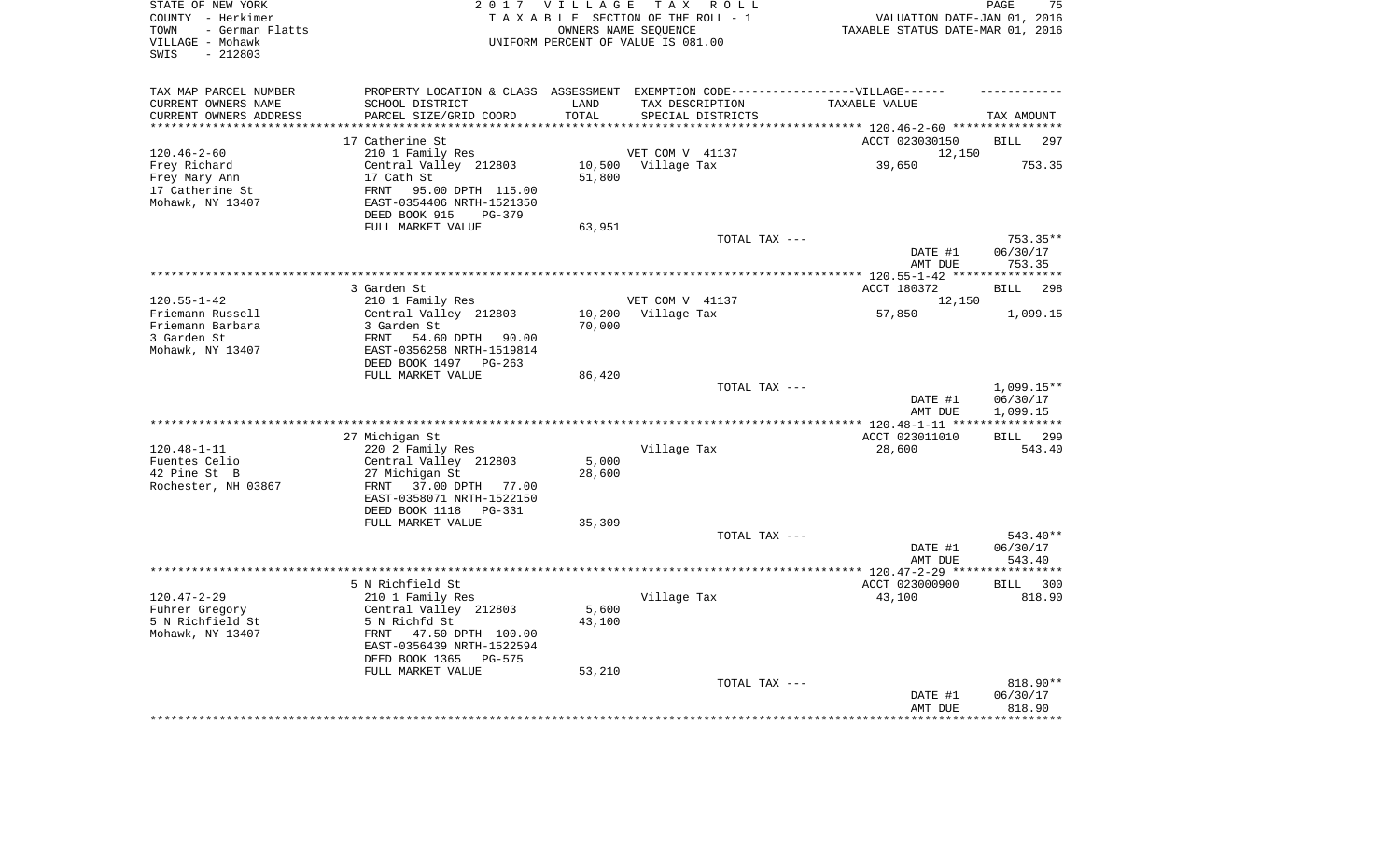| STATE OF NEW YORK<br>COUNTY - Herkimer<br>- German Flatts<br>TOWN<br>VILLAGE - Mohawk<br>$-212803$<br>SWIS |                                                                                   | 2017 VILLAGE<br>OWNERS NAME SEQUENCE | TAX ROLL<br>TAXABLE SECTION OF THE ROLL - 1<br>UNIFORM PERCENT OF VALUE IS 081.00 | VALUATION DATE-JAN 01, 2016<br>TAXABLE STATUS DATE-MAR 01, 2016 | 76<br>PAGE             |
|------------------------------------------------------------------------------------------------------------|-----------------------------------------------------------------------------------|--------------------------------------|-----------------------------------------------------------------------------------|-----------------------------------------------------------------|------------------------|
| TAX MAP PARCEL NUMBER                                                                                      | PROPERTY LOCATION & CLASS ASSESSMENT EXEMPTION CODE-----------------VILLAGE------ |                                      |                                                                                   |                                                                 |                        |
| CURRENT OWNERS NAME                                                                                        | SCHOOL DISTRICT                                                                   | LAND<br>TOTAL                        | TAX DESCRIPTION                                                                   | TAXABLE VALUE                                                   |                        |
| CURRENT OWNERS ADDRESS<br>*********************                                                            | PARCEL SIZE/GRID COORD<br>**************************                              | *********                            | SPECIAL DISTRICTS                                                                 |                                                                 | TAX AMOUNT             |
|                                                                                                            | 29 Church St                                                                      |                                      |                                                                                   | ACCT 187771                                                     | <b>BILL</b><br>301     |
| $120.47 - 9 - 12$                                                                                          | 210 1 Family Res                                                                  |                                      | Village Tax                                                                       | 37,500                                                          | 712.50                 |
| Fuller Carlotta                                                                                            | Central Valley 212803                                                             | 6,800                                |                                                                                   |                                                                 |                        |
| 308 Downey Ave                                                                                             | 29 Church St                                                                      | 37,500                               |                                                                                   |                                                                 |                        |
| Herkimer, NY 13350                                                                                         | 40.00 DPTH 120.00<br><b>FRNT</b>                                                  |                                      |                                                                                   |                                                                 |                        |
|                                                                                                            | EAST-0357847 NRTH-1521521<br>DEED BOOK 1542<br>PG-505                             |                                      |                                                                                   |                                                                 |                        |
|                                                                                                            | FULL MARKET VALUE                                                                 | 46,296                               |                                                                                   |                                                                 |                        |
|                                                                                                            |                                                                                   |                                      | TOTAL TAX ---                                                                     |                                                                 | $712.50**$             |
|                                                                                                            |                                                                                   |                                      |                                                                                   | DATE #1<br>AMT DUE                                              | 06/30/17<br>712.50     |
|                                                                                                            |                                                                                   |                                      |                                                                                   | ******* 120.46-2-46 **                                          | **********             |
|                                                                                                            | 16 Catherine St                                                                   |                                      |                                                                                   | ACCT 179785                                                     | 302<br><b>BILL</b>     |
| $120.46 - 2 - 46$                                                                                          | 210 1 Family Res                                                                  |                                      | Village Tax                                                                       | 53,500                                                          | 1,016.50               |
| Fuller Shawn                                                                                               | Central Valley 212803                                                             | 11,800                               |                                                                                   |                                                                 |                        |
| 16 Catherine St                                                                                            | 16 Catherine St                                                                   | 53,500                               |                                                                                   |                                                                 |                        |
| Mohawk, NY 13407                                                                                           | FRNT<br>95.05 DPTH 173.04                                                         |                                      |                                                                                   |                                                                 |                        |
|                                                                                                            | EAST-0354243 NRTH-1521410                                                         |                                      |                                                                                   |                                                                 |                        |
|                                                                                                            | DEED BOOK 1493<br>PG-635                                                          |                                      |                                                                                   |                                                                 |                        |
|                                                                                                            | FULL MARKET VALUE                                                                 | 66,049                               | TOTAL TAX ---                                                                     |                                                                 | $1,016.50**$           |
|                                                                                                            |                                                                                   |                                      |                                                                                   | DATE #1<br>AMT DUE                                              | 06/30/17<br>1,016.50   |
|                                                                                                            |                                                                                   |                                      |                                                                                   | ******* 120.48-1-42 **                                          | ***********            |
|                                                                                                            | 50 Marshall Ave                                                                   |                                      |                                                                                   | ACCT 023012870                                                  | 303<br>BILL            |
| $120.48 - 1 - 42$                                                                                          | 210 1 Family Res                                                                  |                                      | Village Tax                                                                       | 42,000                                                          | 798.00                 |
| Gage David                                                                                                 | Central Valley 212803                                                             | 8,300                                |                                                                                   |                                                                 |                        |
| Gage Cornelia                                                                                              | Marshall Ave                                                                      | 42,000                               |                                                                                   |                                                                 |                        |
| 50 Marshall Ave                                                                                            | FRNT<br>60.00 DPTH 110.00                                                         |                                      |                                                                                   |                                                                 |                        |
| Mohawk, NY 13407                                                                                           | EAST-0359100 NRTH-1522668                                                         |                                      |                                                                                   |                                                                 |                        |
|                                                                                                            | DEED BOOK 844<br>$PG-545$                                                         |                                      |                                                                                   |                                                                 |                        |
|                                                                                                            | FULL MARKET VALUE                                                                 | 51,852                               |                                                                                   |                                                                 |                        |
|                                                                                                            |                                                                                   |                                      | TOTAL TAX ---                                                                     | DATE #1                                                         | 798.00**<br>06/30/17   |
|                                                                                                            |                                                                                   |                                      |                                                                                   | AMT DUE                                                         | 798.00                 |
|                                                                                                            |                                                                                   |                                      |                                                                                   |                                                                 | ***********            |
|                                                                                                            | 15 Marmet St                                                                      |                                      |                                                                                   | ACCT 023023610                                                  | <b>BILL</b><br>304     |
| $120.55 - 1 - 5$                                                                                           | 210 1 Family Res                                                                  |                                      | Village Tax                                                                       | 56,700                                                          | 1,077.30               |
| Gage Susan                                                                                                 | Central Valley 212803                                                             | 8,900                                |                                                                                   |                                                                 |                        |
| 15 Marmet St                                                                                               | 15 Marmet St                                                                      | 56,700                               |                                                                                   |                                                                 |                        |
| Mohawk, NY 13407                                                                                           | FRNT<br>50.00 DPTH 105.00                                                         |                                      |                                                                                   |                                                                 |                        |
|                                                                                                            | EAST-0356119 NRTH-1520207                                                         |                                      |                                                                                   |                                                                 |                        |
|                                                                                                            | DEED BOOK 1302<br>$PG-285$                                                        |                                      |                                                                                   |                                                                 |                        |
|                                                                                                            | FULL MARKET VALUE                                                                 | 70,000                               |                                                                                   |                                                                 |                        |
|                                                                                                            |                                                                                   |                                      | TOTAL TAX ---                                                                     | DATE #1                                                         | 1,077.30**<br>06/30/17 |
|                                                                                                            |                                                                                   |                                      |                                                                                   | AMT DUE                                                         | 1,077.30               |
|                                                                                                            |                                                                                   |                                      |                                                                                   |                                                                 | **********             |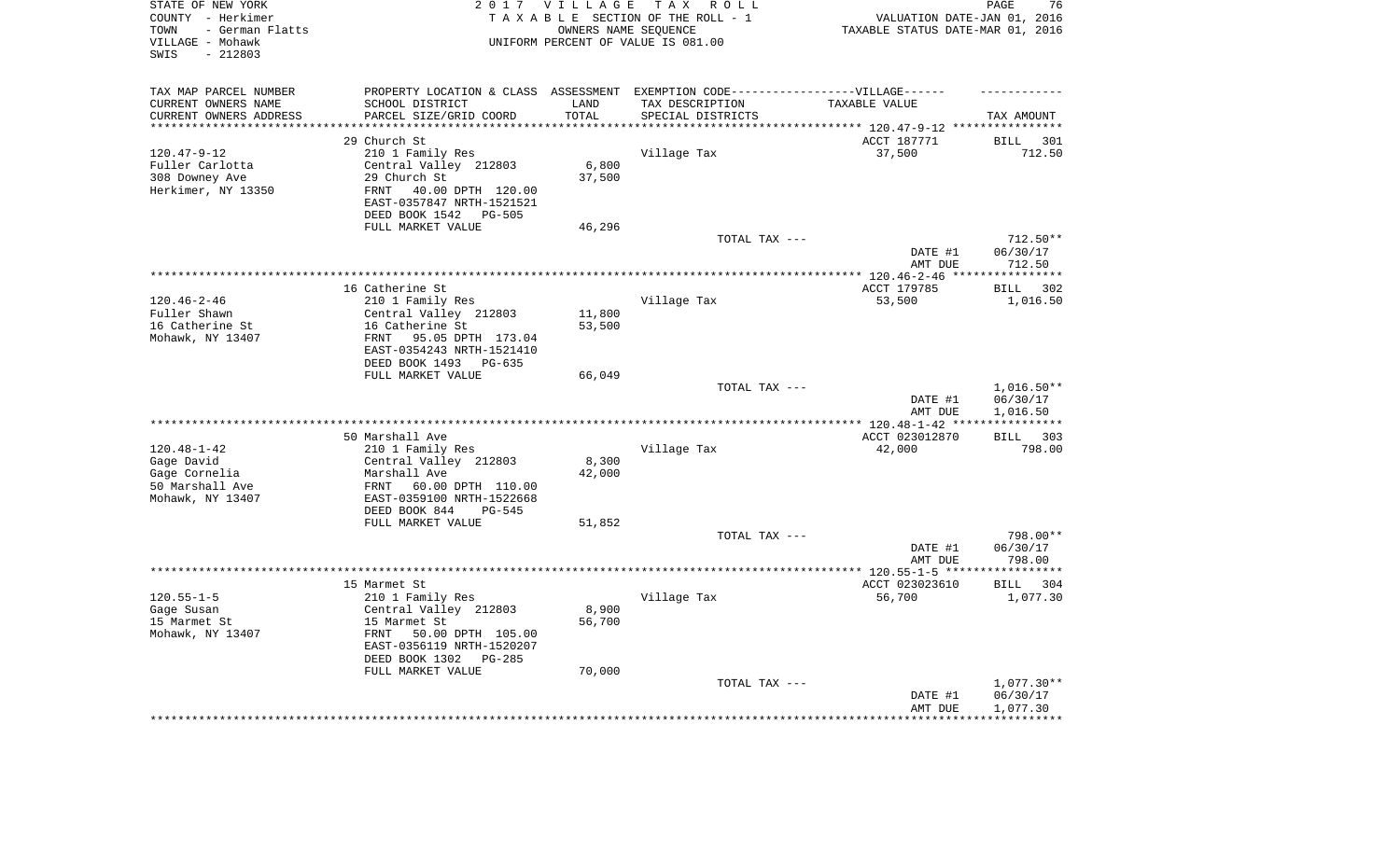| STATE OF NEW YORK<br>COUNTY - Herkimer<br>- German Flatts<br>TOWN<br>VILLAGE - Mohawk<br>SWIS<br>$-212803$ |                                                                                   | 2017 VILLAGE | T A X<br>R O L L<br>TAXABLE SECTION OF THE ROLL - 1<br>OWNERS NAME SEQUENCE<br>UNIFORM PERCENT OF VALUE IS 081.00 | VALUATION DATE-JAN 01, 2016<br>TAXABLE STATUS DATE-MAR 01, 2016 | PAGE<br>77           |
|------------------------------------------------------------------------------------------------------------|-----------------------------------------------------------------------------------|--------------|-------------------------------------------------------------------------------------------------------------------|-----------------------------------------------------------------|----------------------|
| TAX MAP PARCEL NUMBER                                                                                      | PROPERTY LOCATION & CLASS ASSESSMENT EXEMPTION CODE-----------------VILLAGE------ |              |                                                                                                                   |                                                                 |                      |
| CURRENT OWNERS NAME                                                                                        | SCHOOL DISTRICT                                                                   | LAND         | TAX DESCRIPTION                                                                                                   | TAXABLE VALUE                                                   |                      |
| CURRENT OWNERS ADDRESS<br>**********************                                                           | PARCEL SIZE/GRID COORD                                                            | TOTAL        | SPECIAL DISTRICTS                                                                                                 |                                                                 | TAX AMOUNT           |
|                                                                                                            | 4 W Center St                                                                     |              |                                                                                                                   | ACCT 198221                                                     | 305<br>BILL          |
| $120.47 - 5 - 20$                                                                                          | 210 1 Family Res                                                                  |              | Village Tax                                                                                                       | 46,200                                                          | 877.80               |
| Gaherty Jasewicz Sally                                                                                     | Central Valley 212803                                                             | 4,600        |                                                                                                                   |                                                                 |                      |
| 4 W Center St                                                                                              | 4 W Center St                                                                     | 46,200       |                                                                                                                   |                                                                 |                      |
| Mohawk, NY 13407                                                                                           | FRNT<br>36.00 DPTH 66.70                                                          |              |                                                                                                                   |                                                                 |                      |
|                                                                                                            | EAST-0356768 NRTH-1521302                                                         |              |                                                                                                                   |                                                                 |                      |
| PRIOR OWNER ON 3/01/2016                                                                                   | DEED BOOK 1607<br>PG-174                                                          |              |                                                                                                                   |                                                                 |                      |
| Gaherty Lillian                                                                                            | FULL MARKET VALUE                                                                 | 57,037       |                                                                                                                   |                                                                 |                      |
|                                                                                                            |                                                                                   |              | TOTAL TAX ---                                                                                                     |                                                                 | 877.80**<br>06/30/17 |
|                                                                                                            |                                                                                   |              |                                                                                                                   | DATE #1<br>AMT DUE                                              | 877.80               |
|                                                                                                            |                                                                                   |              |                                                                                                                   |                                                                 |                      |
|                                                                                                            | 5 Garden St                                                                       |              |                                                                                                                   | ACCT 023022590                                                  | BILL<br>306          |
| $120.55 - 1 - 41$                                                                                          | 210 1 Family Res                                                                  |              | VET WAR V 41127                                                                                                   | 7,290                                                           |                      |
| Gaherty Lillian                                                                                            | Central Valley 212803                                                             | 11,100       | Village Tax                                                                                                       | 68,110                                                          | 1,294.09             |
| 5 Garden St                                                                                                | 5 Garden St                                                                       | 75,400       |                                                                                                                   |                                                                 |                      |
| Mohawk, NY 13407                                                                                           | 75.00 DPTH<br>FRNT<br>90.00                                                       |              |                                                                                                                   |                                                                 |                      |
|                                                                                                            | EAST-0356242 NRTH-1519754<br>DEED BOOK 1232<br>PG-863                             |              |                                                                                                                   |                                                                 |                      |
|                                                                                                            | FULL MARKET VALUE                                                                 | 93,086       |                                                                                                                   |                                                                 |                      |
|                                                                                                            |                                                                                   |              | TOTAL TAX ---                                                                                                     |                                                                 | 1,294.09**           |
|                                                                                                            |                                                                                   |              |                                                                                                                   | DATE #1                                                         | 06/30/17             |
|                                                                                                            |                                                                                   |              |                                                                                                                   | AMT DUE                                                         | 1,294.09             |
|                                                                                                            |                                                                                   |              |                                                                                                                   |                                                                 |                      |
|                                                                                                            | 23 Henry St                                                                       |              |                                                                                                                   | ACCT 023018750                                                  | BILL<br>307          |
| $120.47 - 9 - 34$                                                                                          | 210 1 Family Res<br>Central Valley 212803                                         | 10,300       | Village Tax                                                                                                       | 58,200                                                          | 1,105.80             |
| Gallagher Anne<br>23 Henry St                                                                              | 23 Henry St                                                                       | 58,200       |                                                                                                                   |                                                                 |                      |
| Mohawk, NY 13407                                                                                           | Life Use G Gallagher                                                              |              |                                                                                                                   |                                                                 |                      |
|                                                                                                            | FRNT<br>58.48 DPTH 180.00                                                         |              |                                                                                                                   |                                                                 |                      |
|                                                                                                            | EAST-0357684 NRTH-1520390                                                         |              |                                                                                                                   |                                                                 |                      |
|                                                                                                            | DEED BOOK 892<br>PG-475                                                           |              |                                                                                                                   |                                                                 |                      |
|                                                                                                            | FULL MARKET VALUE                                                                 | 71,852       |                                                                                                                   |                                                                 |                      |
|                                                                                                            |                                                                                   |              | TOTAL TAX ---                                                                                                     |                                                                 | $1,105.80**$         |
|                                                                                                            |                                                                                   |              |                                                                                                                   | DATE #1<br>AMT DUE                                              | 06/30/17<br>1,105.80 |
|                                                                                                            |                                                                                   |              |                                                                                                                   |                                                                 |                      |
|                                                                                                            | 8 John St                                                                         |              |                                                                                                                   | ACCT 023024000                                                  | 308<br>BILL          |
| $120.47 - 3 - 71$                                                                                          | 210 1 Family Res                                                                  |              | Village Tax                                                                                                       | 32,600                                                          | 619.40               |
| Garbera Francis                                                                                            | Central Valley 212803                                                             |              | 8,000 XC491 Water relevy                                                                                          | 413.06 MT M                                                     | 413.06               |
| Garbera Mattie                                                                                             | 8 John St                                                                         | 32,600       |                                                                                                                   |                                                                 |                      |
| 8 John St                                                                                                  | FRNT<br>50.00 DPTH 98.00                                                          |              |                                                                                                                   |                                                                 |                      |
| Mohawk, NY 13407                                                                                           | EAST-0356068 NRTH-1520947                                                         |              |                                                                                                                   |                                                                 |                      |
|                                                                                                            | DEED BOOK 919<br>$PG-624$<br>FULL MARKET VALUE                                    | 40,247       |                                                                                                                   |                                                                 |                      |
|                                                                                                            |                                                                                   |              | TOTAL TAX ---                                                                                                     |                                                                 | $1,032.46**$         |
|                                                                                                            |                                                                                   |              |                                                                                                                   | DATE #1                                                         | 06/30/17             |
|                                                                                                            |                                                                                   |              |                                                                                                                   | AMT DUE                                                         | 1,032.46             |
|                                                                                                            |                                                                                   |              |                                                                                                                   |                                                                 |                      |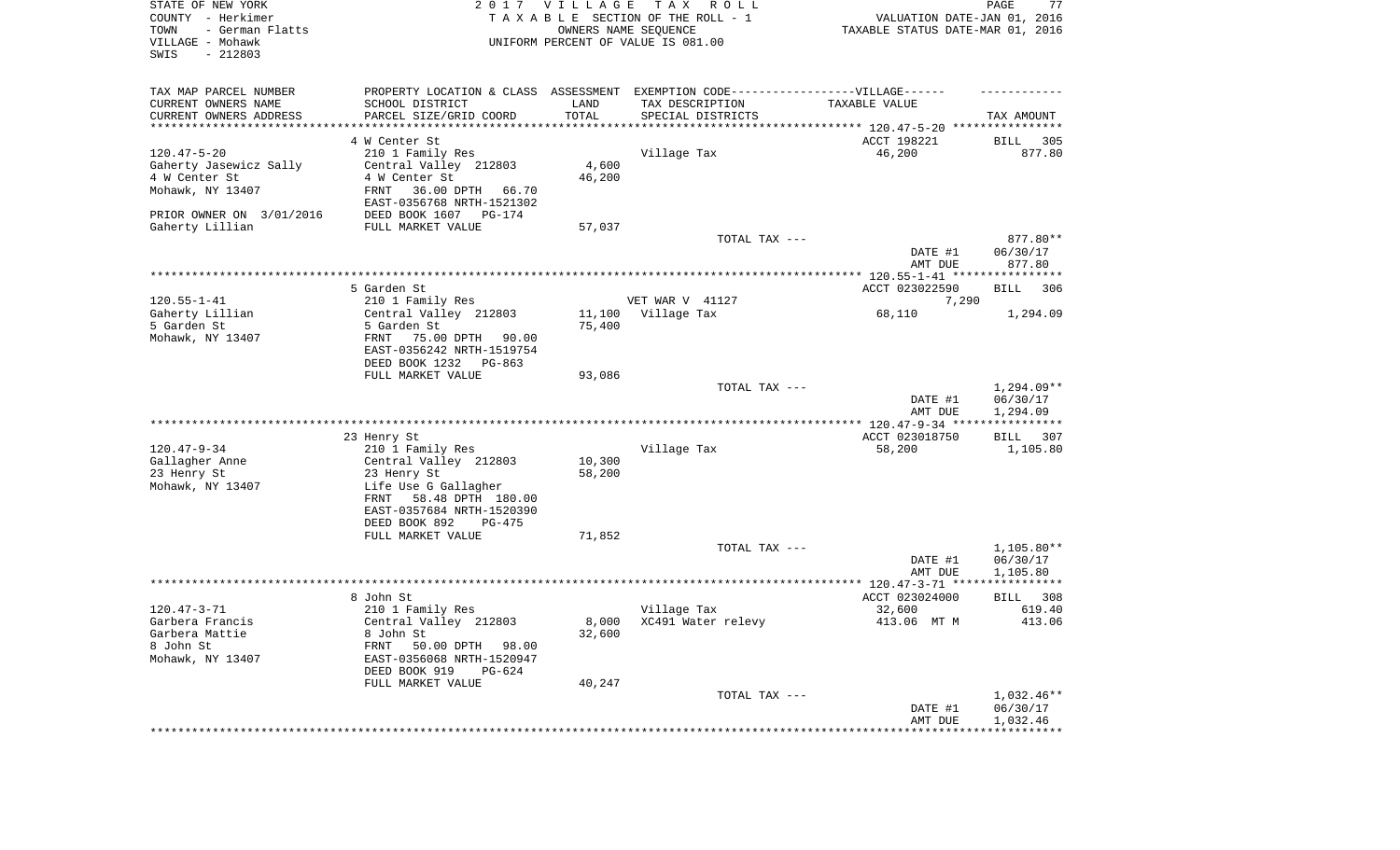| STATE OF NEW YORK<br>COUNTY - Herkimer<br>- German Flatts<br>TOWN<br>VILLAGE - Mohawk<br>$-212803$<br>SWIS | 2 0 1 7                                                                           | VILLAGE<br>OWNERS NAME SEQUENCE | TAX ROLL<br>TAXABLE SECTION OF THE ROLL - 1<br>UNIFORM PERCENT OF VALUE IS 081.00 | VALUATION DATE-JAN 01, 2016<br>TAXABLE STATUS DATE-MAR 01, 2016 | 78<br>PAGE              |
|------------------------------------------------------------------------------------------------------------|-----------------------------------------------------------------------------------|---------------------------------|-----------------------------------------------------------------------------------|-----------------------------------------------------------------|-------------------------|
| TAX MAP PARCEL NUMBER                                                                                      | PROPERTY LOCATION & CLASS ASSESSMENT EXEMPTION CODE-----------------VILLAGE------ |                                 |                                                                                   |                                                                 |                         |
| CURRENT OWNERS NAME                                                                                        | SCHOOL DISTRICT                                                                   | LAND                            | TAX DESCRIPTION                                                                   | TAXABLE VALUE                                                   |                         |
| CURRENT OWNERS ADDRESS<br>*********************                                                            | PARCEL SIZE/GRID COORD<br>***********************                                 | TOTAL<br>*********              | SPECIAL DISTRICTS                                                                 |                                                                 | TAX AMOUNT              |
|                                                                                                            | 28 Orchard St                                                                     |                                 |                                                                                   | ACCT 023010200                                                  | <b>BILL</b><br>309      |
| $120.48 - 1 - 17$                                                                                          | 220 2 Family Res                                                                  |                                 | Village Tax                                                                       | 42,800                                                          | 813.20                  |
| Garcia Heriberto Jr                                                                                        | Central Valley 212803                                                             | 6,600                           |                                                                                   |                                                                 |                         |
| 28 Orchard St                                                                                              | 28 Orchard St                                                                     | 42,800                          |                                                                                   |                                                                 |                         |
| Mohawk, NY 13407                                                                                           | FRNT 129.00 DPTH<br>96.50                                                         |                                 |                                                                                   |                                                                 |                         |
|                                                                                                            | EAST-0358299 NRTH-1522082<br>DEED BOOK 1348<br>PG-291                             |                                 |                                                                                   |                                                                 |                         |
|                                                                                                            | FULL MARKET VALUE                                                                 | 52,840                          |                                                                                   |                                                                 |                         |
|                                                                                                            |                                                                                   |                                 | TOTAL TAX ---                                                                     |                                                                 | $813.20**$              |
|                                                                                                            |                                                                                   |                                 |                                                                                   | DATE #1<br>AMT DUE                                              | 06/30/17<br>813.20      |
|                                                                                                            |                                                                                   |                                 |                                                                                   |                                                                 | * * * * * * * * * * * * |
|                                                                                                            | 75 E Main St                                                                      |                                 |                                                                                   | ACCT 192053                                                     | 310<br><b>BILL</b>      |
| $120.40 - 1 - 13$                                                                                          | 411 Apartment                                                                     |                                 | Village Tax                                                                       | 86,600                                                          | 1,645.40                |
| Gauthier Annette                                                                                           | Central Valley 212803                                                             | 16,800                          |                                                                                   |                                                                 |                         |
| 783 Kingdom Rd                                                                                             | 75 E Main St W                                                                    | 86,600                          |                                                                                   |                                                                 |                         |
| Mohawk, NY 13407                                                                                           | 91.00 DPTH 330.00<br>FRNT                                                         |                                 |                                                                                   |                                                                 |                         |
|                                                                                                            | EAST-0358802 NRTH-1523298<br>DEED BOOK 1568<br>PG-662                             |                                 |                                                                                   |                                                                 |                         |
|                                                                                                            | FULL MARKET VALUE                                                                 | 106,914                         |                                                                                   |                                                                 |                         |
|                                                                                                            |                                                                                   |                                 | TOTAL TAX ---                                                                     |                                                                 | $1,645.40**$            |
|                                                                                                            |                                                                                   |                                 |                                                                                   | DATE #1<br>AMT DUE                                              | 06/30/17<br>1,645.40    |
|                                                                                                            |                                                                                   |                                 |                                                                                   |                                                                 | * * * * * * * * * * *   |
|                                                                                                            | 29 Columbia St                                                                    |                                 |                                                                                   | ACCT 179809                                                     | 311<br><b>BILL</b>      |
| $120.47 - 7 - 13$                                                                                          | 411 Apartment                                                                     |                                 | Village Tax                                                                       | 50,000                                                          | 950.00                  |
| Gauthier Jeffrey                                                                                           | Central Valley 212803                                                             | 10,200                          |                                                                                   |                                                                 |                         |
| Gauthier Pamela                                                                                            | 29 Columbia St                                                                    | 50,000                          |                                                                                   |                                                                 |                         |
| 1352 Travis Rd                                                                                             | FRNT<br>65.00 DPTH 132.70                                                         |                                 |                                                                                   |                                                                 |                         |
| Mohawk, NY 13407                                                                                           | EAST-0357110 NRTH-1521609<br>DEED BOOK 1493<br><b>PG-841</b>                      |                                 |                                                                                   |                                                                 |                         |
|                                                                                                            | FULL MARKET VALUE                                                                 | 61,728                          |                                                                                   |                                                                 |                         |
|                                                                                                            |                                                                                   |                                 | TOTAL TAX ---                                                                     |                                                                 | 950.00**                |
|                                                                                                            |                                                                                   |                                 |                                                                                   | DATE #1                                                         | 06/30/17                |
|                                                                                                            |                                                                                   |                                 |                                                                                   | AMT DUE                                                         | 950.00                  |
|                                                                                                            |                                                                                   |                                 |                                                                                   |                                                                 | ************            |
|                                                                                                            | 37 Columbia St                                                                    |                                 |                                                                                   | ACCT 023020160                                                  | 312<br>BILL             |
| $120.47 - 7 - 16$                                                                                          | 210 1 Family Res                                                                  |                                 | Village Tax                                                                       | 30,900                                                          | 587.10                  |
| Gauthier Larrie                                                                                            | Central Valley 212803                                                             | 10,500                          |                                                                                   |                                                                 |                         |
| Gauthier Jacquene<br>37 Columbia St                                                                        | 37 Columbia St                                                                    | 30,900                          |                                                                                   |                                                                 |                         |
| Mohawk, NY 13407                                                                                           | 62.00 DPTH 150.00<br>FRNT<br>EAST-0357054 NRTH-1521383                            |                                 |                                                                                   |                                                                 |                         |
|                                                                                                            | DEED BOOK 1090<br>$PG-279$                                                        |                                 |                                                                                   |                                                                 |                         |
|                                                                                                            | FULL MARKET VALUE                                                                 | 38,148                          |                                                                                   |                                                                 |                         |
|                                                                                                            |                                                                                   |                                 | TOTAL TAX ---                                                                     |                                                                 | 587.10**                |
|                                                                                                            |                                                                                   |                                 |                                                                                   | DATE #1                                                         | 06/30/17                |
|                                                                                                            |                                                                                   |                                 |                                                                                   | AMT DUE                                                         | 587.10                  |
|                                                                                                            |                                                                                   |                                 |                                                                                   |                                                                 | ***********             |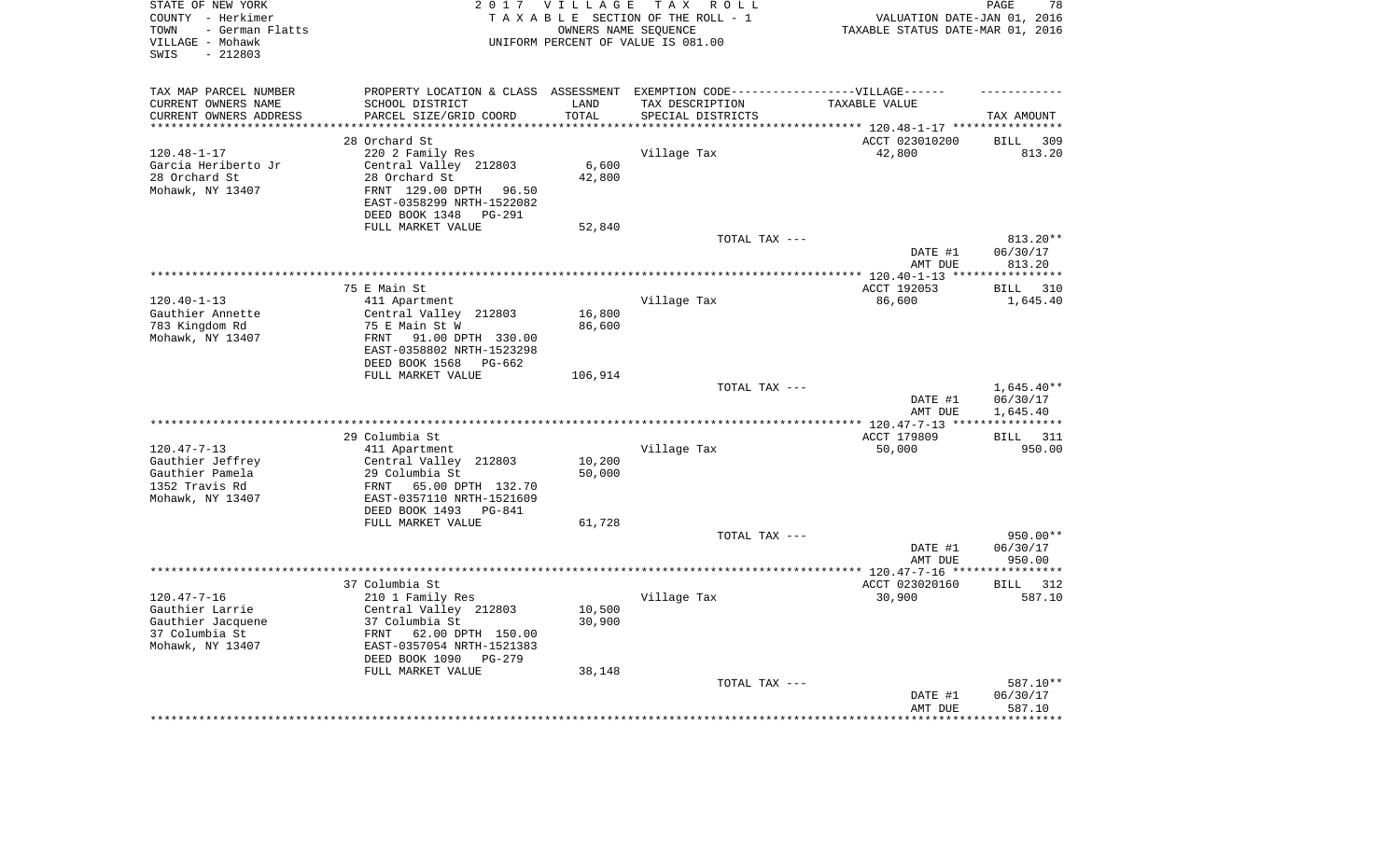| STATE OF NEW YORK<br>COUNTY - Herkimer<br>- German Flatts<br>TOWN<br>VILLAGE - Mohawk<br>$-212803$<br>SWIS |                                                                     | 2017 VILLAGE<br>OWNERS NAME SEQUENCE | T A X<br>R O L L<br>TAXABLE SECTION OF THE ROLL - 1<br>UNIFORM PERCENT OF VALUE IS 081.00            | VALUATION DATE-JAN 01, 2016<br>TAXABLE STATUS DATE-MAR 01, 2016 | PAGE<br>79                         |
|------------------------------------------------------------------------------------------------------------|---------------------------------------------------------------------|--------------------------------------|------------------------------------------------------------------------------------------------------|-----------------------------------------------------------------|------------------------------------|
| TAX MAP PARCEL NUMBER<br>CURRENT OWNERS NAME                                                               | SCHOOL DISTRICT                                                     | LAND                                 | PROPERTY LOCATION & CLASS ASSESSMENT EXEMPTION CODE-----------------VILLAGE------<br>TAX DESCRIPTION | TAXABLE VALUE                                                   |                                    |
| CURRENT OWNERS ADDRESS                                                                                     | PARCEL SIZE/GRID COORD                                              | TOTAL                                | SPECIAL DISTRICTS                                                                                    |                                                                 | TAX AMOUNT                         |
| *********************                                                                                      | ***********************                                             | *********                            | ************************************** 120.47-8-39 *****************                                 |                                                                 |                                    |
|                                                                                                            | 56 Church St                                                        |                                      |                                                                                                      | ACCT 177678                                                     | <b>BILL</b><br>313                 |
| $120.47 - 8 - 39$                                                                                          | 210 1 Family Res                                                    |                                      | Village Tax                                                                                          | 51,646                                                          | 981.27                             |
| Gay David                                                                                                  | Central Valley 212803                                               | 9,300                                |                                                                                                      |                                                                 |                                    |
| 56 Church St                                                                                               | 56 Church St                                                        | 51,646                               |                                                                                                      |                                                                 |                                    |
| Mohawk, NY 13407                                                                                           | 60.00 DPTH 120.00<br><b>FRNT</b><br>EAST-0357458 NRTH-1520722       |                                      |                                                                                                      |                                                                 |                                    |
|                                                                                                            | DEED BOOK 1480<br>$PG-403$                                          |                                      |                                                                                                      |                                                                 |                                    |
|                                                                                                            | FULL MARKET VALUE                                                   | 63,760                               | TOTAL TAX ---                                                                                        |                                                                 | 981.27**                           |
|                                                                                                            |                                                                     |                                      |                                                                                                      | DATE #1                                                         | 06/30/17                           |
|                                                                                                            |                                                                     |                                      |                                                                                                      | AMT DUE                                                         | 981.27                             |
|                                                                                                            |                                                                     |                                      |                                                                                                      |                                                                 | * * * * * * * * * * *              |
|                                                                                                            | 4 Michigan St                                                       |                                      |                                                                                                      | ACCT 178011                                                     | 314<br><b>BILL</b>                 |
| $120.47 - 7 - 2$                                                                                           | 210 1 Family Res                                                    |                                      | Village Tax                                                                                          | 53,000                                                          | 1,007.00                           |
| GDJ Properties LLC                                                                                         | Central Valley 212803                                               | 4,200                                |                                                                                                      |                                                                 |                                    |
| 629 Robinson Rd<br>Mohawk, NY 13407                                                                        | 4 Michigan St<br>FRNT<br>35.00 DPTH 60.00                           | 53,000                               |                                                                                                      |                                                                 |                                    |
|                                                                                                            | EAST-0357331 NRTH-1522230                                           |                                      |                                                                                                      |                                                                 |                                    |
|                                                                                                            | DEED BOOK 1482<br>PG-393<br>FULL MARKET VALUE                       | 65,432                               |                                                                                                      |                                                                 |                                    |
|                                                                                                            |                                                                     |                                      | TOTAL TAX ---                                                                                        |                                                                 | $1,007.00**$                       |
|                                                                                                            |                                                                     |                                      |                                                                                                      | DATE #1<br>AMT DUE                                              | 06/30/17<br>1,007.00               |
|                                                                                                            |                                                                     |                                      |                                                                                                      |                                                                 | ***********                        |
|                                                                                                            | 11 Charles St                                                       |                                      |                                                                                                      | ACCT 023028440                                                  | 315<br>BILL                        |
| $120.47 - 3 - 21$                                                                                          | 210 1 Family Res                                                    |                                      | Village Tax                                                                                          | 79,800                                                          | 1,516.20                           |
| Gebo Joan                                                                                                  | Central Valley 212803                                               | 11,400                               |                                                                                                      |                                                                 |                                    |
| Gebo Robert Jr                                                                                             | 11 Charles St                                                       | 79,800                               |                                                                                                      |                                                                 |                                    |
| 273 Shoemaker Rd<br>Mohawk, NY 13407                                                                       | 30.00 DPTH 140.00<br>FRNT<br>EAST-0355594 NRTH-1521657              |                                      |                                                                                                      |                                                                 |                                    |
|                                                                                                            | DEED BOOK 1090<br>PG-435                                            |                                      |                                                                                                      |                                                                 |                                    |
|                                                                                                            | FULL MARKET VALUE                                                   | 98,519                               |                                                                                                      |                                                                 |                                    |
|                                                                                                            |                                                                     |                                      | TOTAL TAX ---                                                                                        |                                                                 | $1,516.20**$                       |
|                                                                                                            |                                                                     |                                      |                                                                                                      | DATE #1<br>AMT DUE                                              | 06/30/17<br>1,516.20               |
|                                                                                                            |                                                                     |                                      |                                                                                                      |                                                                 | ***********                        |
|                                                                                                            | 13 Charles St                                                       |                                      |                                                                                                      | ACCT 023028470                                                  | 316<br>BILL                        |
| $120.47 - 3 - 20$                                                                                          | 210 1 Family Res                                                    |                                      | Village Tax                                                                                          | 53,400                                                          | 1,014.60                           |
| Gebo Robert<br>273 Shoemaker Rd<br>Mohawk, NY 13407                                                        | Central Valley 212803<br>13 Charles St<br>89.00 DPTH 134.20<br>FRNT | 10,400<br>53,400                     |                                                                                                      |                                                                 |                                    |
|                                                                                                            | EAST-0355514 NRTH-1521714<br>DEED BOOK 1112<br>PG-661               |                                      |                                                                                                      |                                                                 |                                    |
|                                                                                                            | FULL MARKET VALUE                                                   | 65,926                               |                                                                                                      |                                                                 |                                    |
|                                                                                                            |                                                                     |                                      | TOTAL TAX ---                                                                                        | DATE #1<br>AMT DUE                                              | 1,014.60**<br>06/30/17<br>1,014.60 |
|                                                                                                            |                                                                     |                                      |                                                                                                      |                                                                 | **********                         |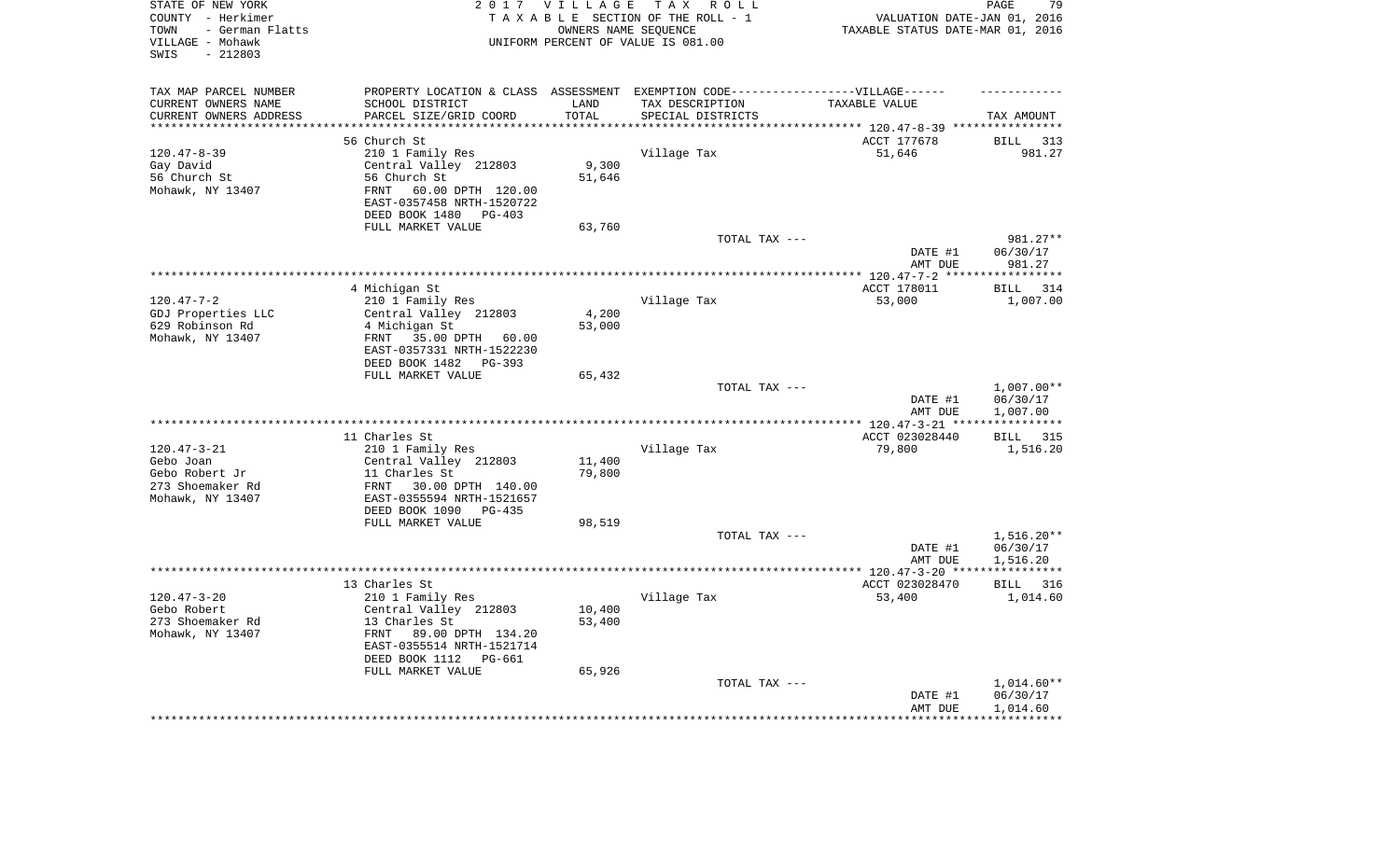| STATE OF NEW YORK<br>COUNTY - Herkimer<br>- German Flatts<br>TOWN<br>VILLAGE - Mohawk<br>$-212803$<br>SWIS | 2 0 1 7                                                                           | <b>VILLAGE</b>         | T A X<br>R O L L<br>TAXABLE SECTION OF THE ROLL - 1<br>OWNERS NAME SEQUENCE<br>UNIFORM PERCENT OF VALUE IS 081.00 | VALUATION DATE-JAN 01, 2016<br>TAXABLE STATUS DATE-MAR 01, 2016 | 80<br>PAGE                        |
|------------------------------------------------------------------------------------------------------------|-----------------------------------------------------------------------------------|------------------------|-------------------------------------------------------------------------------------------------------------------|-----------------------------------------------------------------|-----------------------------------|
| TAX MAP PARCEL NUMBER                                                                                      | PROPERTY LOCATION & CLASS ASSESSMENT EXEMPTION CODE-----------------VILLAGE------ |                        |                                                                                                                   |                                                                 |                                   |
| CURRENT OWNERS NAME                                                                                        | SCHOOL DISTRICT                                                                   | LAND                   | TAX DESCRIPTION                                                                                                   | TAXABLE VALUE                                                   |                                   |
| CURRENT OWNERS ADDRESS<br>**********************                                                           | PARCEL SIZE/GRID COORD<br>***********************                                 | TOTAL<br>************* | SPECIAL DISTRICTS                                                                                                 |                                                                 | TAX AMOUNT                        |
|                                                                                                            | Charles St                                                                        |                        |                                                                                                                   | ACCT 023028475                                                  | BILL<br>317                       |
| $120.47 - 3 - 30.2$                                                                                        | 311 Res vac land                                                                  |                        | Village Tax                                                                                                       | 4,000                                                           | 76.00                             |
| Gebo Robert                                                                                                | Central Valley 212803                                                             | 4,000                  |                                                                                                                   |                                                                 |                                   |
| 273 Shoemaker Rd                                                                                           | Charles St                                                                        | 4,000                  |                                                                                                                   |                                                                 |                                   |
| Mohawk, NY 13407                                                                                           | <b>FRNT</b><br>9.00 DPTH 134.20                                                   |                        |                                                                                                                   |                                                                 |                                   |
|                                                                                                            | EAST-0355479 NRTH-1521679<br>DEED BOOK 1112<br>PG-661                             |                        |                                                                                                                   |                                                                 |                                   |
|                                                                                                            | FULL MARKET VALUE                                                                 | 4,938                  |                                                                                                                   |                                                                 |                                   |
|                                                                                                            |                                                                                   |                        | TOTAL TAX ---                                                                                                     |                                                                 | $76.00**$                         |
|                                                                                                            |                                                                                   |                        |                                                                                                                   | DATE #1<br>AMT DUE                                              | 06/30/17<br>76.00                 |
|                                                                                                            | .                                                                                 |                        |                                                                                                                   | ********** 120.48-1-58.1                                        | **************                    |
|                                                                                                            | 29 Green St                                                                       |                        |                                                                                                                   | ACCT 023013440                                                  | 318<br><b>BILL</b>                |
| $120.48 - 1 - 58.1$                                                                                        | 210 1 Family Res                                                                  |                        | Village Tax                                                                                                       | 36,800                                                          | 699.20                            |
| Gerhardt Ward                                                                                              | Central Valley 212803                                                             | 10,200                 |                                                                                                                   |                                                                 |                                   |
| 110 Elm St                                                                                                 | 29 Green St                                                                       | 36,800                 |                                                                                                                   |                                                                 |                                   |
| Ilion, NY 13357                                                                                            | FRNT<br>80.00 DPTH 143.42                                                         |                        |                                                                                                                   |                                                                 |                                   |
|                                                                                                            | EAST-0358065 NRTH-1521260                                                         |                        |                                                                                                                   |                                                                 |                                   |
|                                                                                                            | DEED BOOK 1408<br>PG-657                                                          |                        |                                                                                                                   |                                                                 |                                   |
|                                                                                                            | FULL MARKET VALUE                                                                 | 45,432                 |                                                                                                                   |                                                                 |                                   |
|                                                                                                            |                                                                                   |                        | TOTAL TAX ---                                                                                                     | DATE #1                                                         | 699.20**<br>06/30/17              |
|                                                                                                            |                                                                                   |                        |                                                                                                                   | AMT DUE<br>** $120.55 - 1 - 40$ **                              | 699.20<br>*********               |
|                                                                                                            | 9 Garden St                                                                       |                        |                                                                                                                   | ACCT 023022620                                                  | 319<br>BILL                       |
| $120.55 - 1 - 40$                                                                                          | 210 1 Family Res                                                                  |                        | Village Tax                                                                                                       | 80,000                                                          | 1,520.00                          |
| Gerhardt Wayne                                                                                             | Central Valley 212803                                                             | 11,500                 |                                                                                                                   |                                                                 |                                   |
| 9 Garden St                                                                                                | 9 Garden St                                                                       | 80,000                 |                                                                                                                   |                                                                 |                                   |
| Mohawk, NY 13407                                                                                           | FRNT<br>90.00 DPTH<br>90.00                                                       |                        |                                                                                                                   |                                                                 |                                   |
|                                                                                                            | EAST-0356219 NRTH-1519671                                                         |                        |                                                                                                                   |                                                                 |                                   |
|                                                                                                            | DEED BOOK 823<br>$PG-676$                                                         |                        |                                                                                                                   |                                                                 |                                   |
|                                                                                                            | FULL MARKET VALUE                                                                 | 98,765                 |                                                                                                                   |                                                                 |                                   |
|                                                                                                            |                                                                                   |                        | TOTAL TAX ---                                                                                                     |                                                                 | $1,520.00**$                      |
|                                                                                                            |                                                                                   |                        |                                                                                                                   | DATE #1                                                         | 06/30/17                          |
|                                                                                                            |                                                                                   |                        |                                                                                                                   | AMT DUE<br>***************** 120.55-1-28 ****                   | 1,520.00<br>* * * * * * * * * * * |
|                                                                                                            | 48 Columbia St                                                                    |                        |                                                                                                                   | ACCT 023021840                                                  | BILL 320                          |
| $120.55 - 1 - 28$                                                                                          | 210 1 Family Res                                                                  |                        | Village Tax                                                                                                       | 72,100                                                          | 1,369.90                          |
| Giarrusso Rodney                                                                                           | Central Valley 212803                                                             | 13,500                 |                                                                                                                   |                                                                 |                                   |
| Giarrusso Kehli                                                                                            | 48 Columbia St                                                                    | 72,100                 |                                                                                                                   |                                                                 |                                   |
| 48 Columbia St                                                                                             | FRNT<br>48.26 DPTH 199.85                                                         |                        |                                                                                                                   |                                                                 |                                   |
| Mohawk, NY 13407                                                                                           | EAST-0356412 NRTH-1519913                                                         |                        |                                                                                                                   |                                                                 |                                   |
|                                                                                                            | DEED BOOK 1117<br>$PG-453$                                                        |                        |                                                                                                                   |                                                                 |                                   |
|                                                                                                            | FULL MARKET VALUE                                                                 | 89,012                 |                                                                                                                   |                                                                 |                                   |
|                                                                                                            |                                                                                   |                        | TOTAL TAX ---                                                                                                     | DATE #1                                                         | $1,369.90**$<br>06/30/17          |
|                                                                                                            |                                                                                   |                        |                                                                                                                   | AMT DUE                                                         | 1,369.90                          |
|                                                                                                            |                                                                                   |                        |                                                                                                                   |                                                                 |                                   |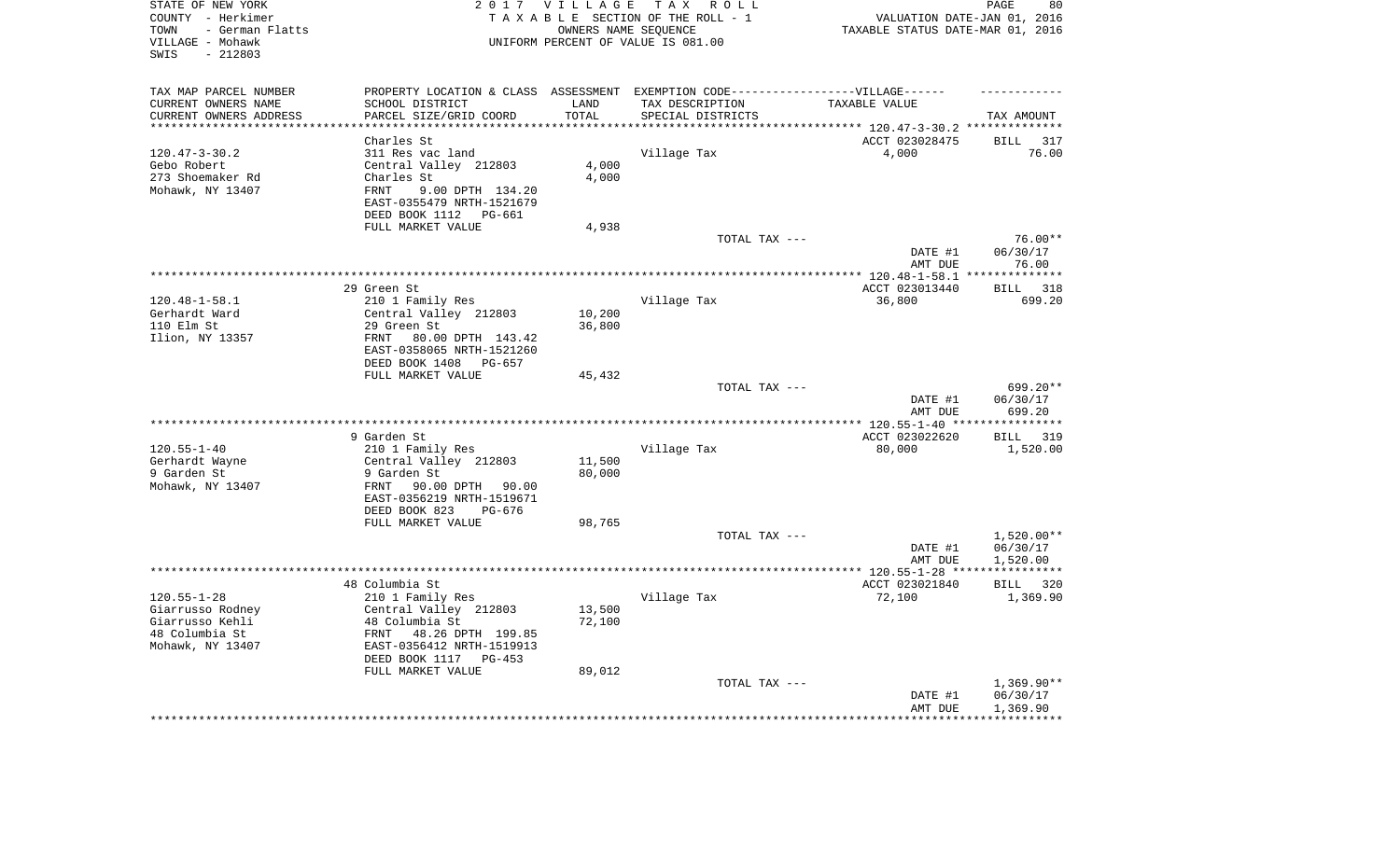| STATE OF NEW YORK<br>COUNTY - Herkimer<br>- German Flatts<br>TOWN<br>VILLAGE - Mohawk<br>$-212803$<br>SWIS |                                                        | 2017 VILLAGE             | T A X<br>R O L L<br>TAXABLE SECTION OF THE ROLL - 1<br>OWNERS NAME SEQUENCE<br>UNIFORM PERCENT OF VALUE IS 081.00 | VALUATION DATE-JAN 01, 2016<br>TAXABLE STATUS DATE-MAR 01, 2016 | PAGE<br>81               |
|------------------------------------------------------------------------------------------------------------|--------------------------------------------------------|--------------------------|-------------------------------------------------------------------------------------------------------------------|-----------------------------------------------------------------|--------------------------|
| TAX MAP PARCEL NUMBER                                                                                      |                                                        |                          | PROPERTY LOCATION & CLASS ASSESSMENT EXEMPTION CODE-----------------VILLAGE------                                 |                                                                 |                          |
| CURRENT OWNERS NAME                                                                                        | SCHOOL DISTRICT                                        | LAND                     | TAX DESCRIPTION                                                                                                   | TAXABLE VALUE                                                   |                          |
| CURRENT OWNERS ADDRESS<br>********************                                                             | PARCEL SIZE/GRID COORD                                 | TOTAL<br>* * * * * * * * | SPECIAL DISTRICTS                                                                                                 | *************************** 120.47-3-11 ****************        | TAX AMOUNT               |
|                                                                                                            | 8 Devendorf St                                         |                          |                                                                                                                   | ACCT 023027870                                                  | <b>BILL</b><br>321       |
| $120.47 - 3 - 11$                                                                                          | 210 1 Family Res                                       |                          | Village Tax                                                                                                       | 54,800                                                          | 1,041.20                 |
| Gilbert Darrell                                                                                            | Central Valley 212803                                  | 6,200                    |                                                                                                                   |                                                                 |                          |
| 629 Robinson Rd                                                                                            | 8 Devendorf St                                         | 54,800                   |                                                                                                                   |                                                                 |                          |
| Mohawk, NY 13407                                                                                           | 30.00 DPTH 213.00<br>FRNT                              |                          |                                                                                                                   |                                                                 |                          |
|                                                                                                            | EAST-0355786 NRTH-1521954                              |                          |                                                                                                                   |                                                                 |                          |
|                                                                                                            | DEED BOOK 836<br>$PG-28$                               |                          |                                                                                                                   |                                                                 |                          |
|                                                                                                            | FULL MARKET VALUE                                      | 67,654                   | TOTAL TAX ---                                                                                                     |                                                                 | 1,041.20**               |
|                                                                                                            |                                                        |                          |                                                                                                                   | DATE #1                                                         | 06/30/17                 |
|                                                                                                            |                                                        |                          |                                                                                                                   | AMT DUE                                                         | 1,041.20                 |
|                                                                                                            |                                                        |                          | *******************************                                                                                   | ******** 120.47-8-30 ***                                        | ***********              |
|                                                                                                            | 67 Walnut St                                           |                          |                                                                                                                   | ACCT 023016890                                                  | 322<br><b>BILL</b>       |
| $120.47 - 8 - 30$                                                                                          | 210 1 Family Res                                       |                          | Village Tax                                                                                                       | 41,900                                                          | 796.10                   |
| Glogowski John                                                                                             | Central Valley 212803                                  | 10,300                   |                                                                                                                   |                                                                 |                          |
| 67 Walnut St                                                                                               | 67 Walnut St                                           | 41,900                   |                                                                                                                   |                                                                 |                          |
| Mohawk, NY 13407                                                                                           | FRNT<br>60.00 DPTH 150.00<br>EAST-0357217 NRTH-1520665 |                          |                                                                                                                   |                                                                 |                          |
|                                                                                                            | DEED BOOK 1211<br>PG-856                               |                          |                                                                                                                   |                                                                 |                          |
|                                                                                                            | FULL MARKET VALUE                                      | 51,728                   |                                                                                                                   |                                                                 |                          |
|                                                                                                            |                                                        |                          | TOTAL TAX ---                                                                                                     |                                                                 | 796.10**                 |
|                                                                                                            |                                                        |                          |                                                                                                                   | DATE #1                                                         | 06/30/17                 |
|                                                                                                            |                                                        |                          |                                                                                                                   | AMT DUE                                                         | 796.10                   |
|                                                                                                            |                                                        |                          |                                                                                                                   | * $120.47 - 4 - 38$ **                                          | *********                |
|                                                                                                            | 13 W Center St                                         |                          |                                                                                                                   | ACCT 192235                                                     | 323<br>BILL              |
| $120.47 - 4 - 38$<br>Glogowski Steve                                                                       | 210 1 Family Res<br>Central Valley 212803              | 11,800                   | Village Tax                                                                                                       | 63,922                                                          | 1,214.52                 |
| Glogowski Judith                                                                                           | 13 W Center St                                         | 63,922                   |                                                                                                                   |                                                                 |                          |
| 13 W Center St                                                                                             | FRNT<br>55.00 DPTH 122.00                              |                          |                                                                                                                   |                                                                 |                          |
| Mohawk, NY 13407                                                                                           | EAST-0356431 NRTH-1521122                              |                          |                                                                                                                   |                                                                 |                          |
|                                                                                                            | DEED BOOK 1569<br>PG-671                               |                          |                                                                                                                   |                                                                 |                          |
|                                                                                                            | FULL MARKET VALUE                                      | 78,916                   |                                                                                                                   |                                                                 |                          |
|                                                                                                            |                                                        |                          | TOTAL TAX ---                                                                                                     |                                                                 | 1,214.52**               |
|                                                                                                            |                                                        |                          |                                                                                                                   | DATE #1                                                         | 06/30/17                 |
| ********************                                                                                       |                                                        |                          |                                                                                                                   | AMT DUE<br>*********** 120.55-3-16 ****                         | 1,214.52<br>************ |
|                                                                                                            | 5 Hammond St                                           |                          |                                                                                                                   | ACCT 023021150                                                  | <b>BILL</b><br>324       |
| $120.55 - 3 - 16$                                                                                          | 210 1 Family Res                                       |                          | VET WAR V 41127                                                                                                   | 7,290                                                           |                          |
| Gloo Donald                                                                                                | Central Valley 212803                                  | 18,100                   | Village Tax                                                                                                       | 74,673                                                          | 1,418.79                 |
| Gloo Joan                                                                                                  | 5 Hammond St                                           | 81,963                   |                                                                                                                   |                                                                 |                          |
| 5 Hammond St                                                                                               | FRNT 133.00 DPTH 270.00                                |                          |                                                                                                                   |                                                                 |                          |
| Mohawk, NY 13407                                                                                           | EAST-0356498 NRTH-1519145                              |                          |                                                                                                                   |                                                                 |                          |
|                                                                                                            | DEED BOOK 00517 PG-00580                               |                          |                                                                                                                   |                                                                 |                          |
|                                                                                                            | FULL MARKET VALUE                                      | 101,189                  | TOTAL TAX ---                                                                                                     |                                                                 | 1,418.79**               |
|                                                                                                            |                                                        |                          |                                                                                                                   | DATE #1                                                         | 06/30/17                 |
|                                                                                                            |                                                        |                          |                                                                                                                   | AMT DUE                                                         | 1,418.79                 |
|                                                                                                            |                                                        |                          |                                                                                                                   |                                                                 |                          |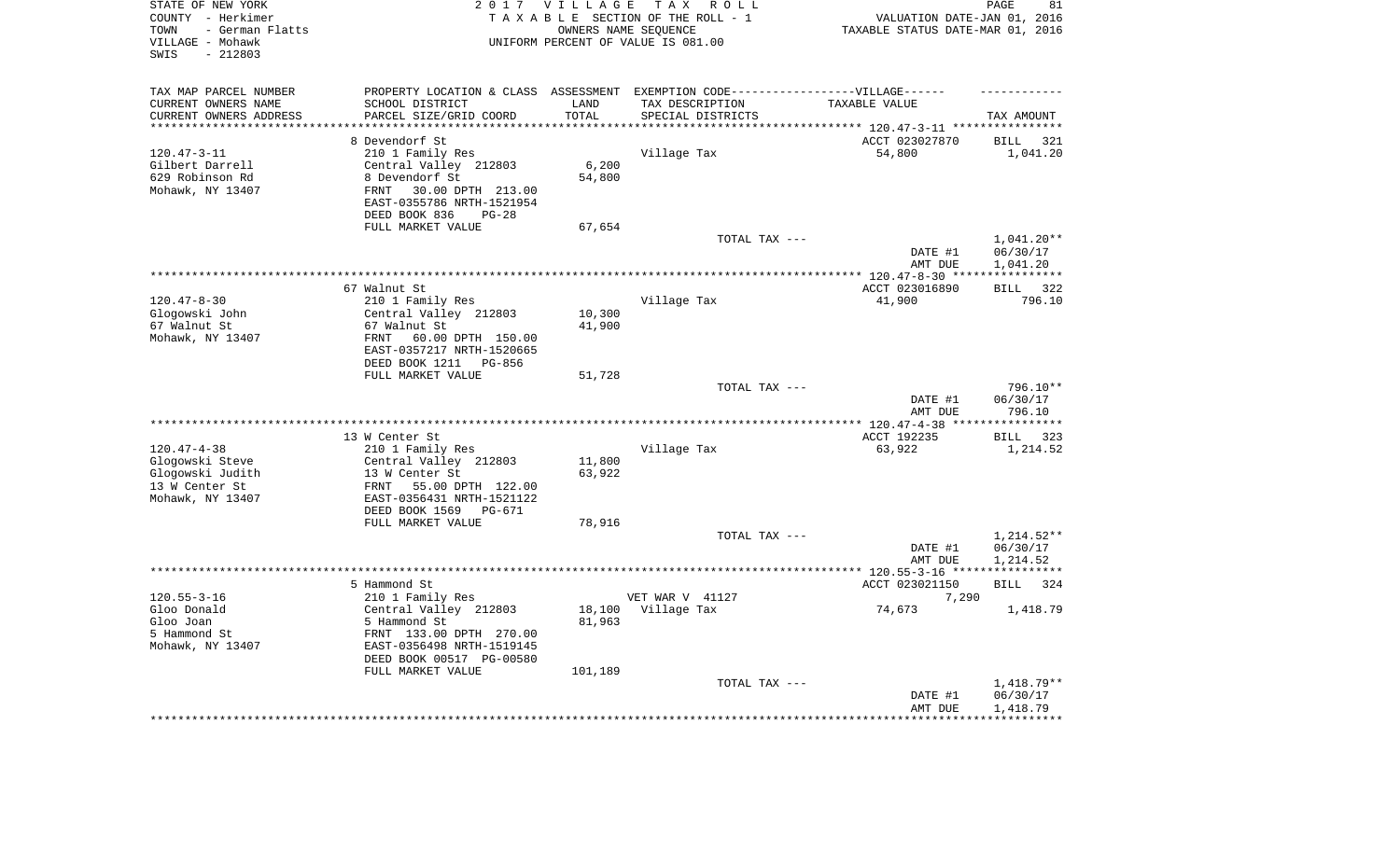| STATE OF NEW YORK<br>COUNTY - Herkimer<br>- German Flatts<br>TOWN<br>VILLAGE - Mohawk<br>$-212803$<br>SWIS | 2017 VILLAGE<br>TAXABLE SECTION OF THE ROLL - 1<br>UNIFORM PERCENT OF VALUE IS 081.00 | TAX ROLL<br>OWNERS NAME SEQUENCE                                                  | VALUATION DATE-JAN 01, 2016<br>TAXABLE STATUS DATE-MAR 01, 2016            | PAGE<br>82           |
|------------------------------------------------------------------------------------------------------------|---------------------------------------------------------------------------------------|-----------------------------------------------------------------------------------|----------------------------------------------------------------------------|----------------------|
| TAX MAP PARCEL NUMBER                                                                                      |                                                                                       | PROPERTY LOCATION & CLASS ASSESSMENT EXEMPTION CODE-----------------VILLAGE------ |                                                                            |                      |
| CURRENT OWNERS NAME<br>SCHOOL DISTRICT                                                                     | LAND                                                                                  | TAX DESCRIPTION                                                                   | TAXABLE VALUE                                                              |                      |
| CURRENT OWNERS ADDRESS<br>PARCEL SIZE/GRID COORD<br>********************                                   | TOTAL<br>******                                                                       | SPECIAL DISTRICTS                                                                 |                                                                            | TAX AMOUNT           |
| 17 Columbia St                                                                                             |                                                                                       |                                                                                   | *************************** 120.47-7-9 *****************<br>ACCT 023019950 | <b>BILL</b><br>325   |
| $120.47 - 7 - 9$<br>210 1 Family Res                                                                       |                                                                                       | VET COM V 41137                                                                   | 12,150                                                                     |                      |
| Goldsmith Margaret<br>Central Valley 212803                                                                | 11,000                                                                                | Village Tax                                                                       | 42,850                                                                     | 814.15               |
| Berrie Michael<br>17 Columbia St                                                                           | 55,000                                                                                |                                                                                   |                                                                            |                      |
| 17 Columbia St<br><b>FRNT</b><br>56.00 DPTH 202.00                                                         |                                                                                       |                                                                                   |                                                                            |                      |
| Mohawk, NY 13407<br>EAST-0357227 NRTH-1521932                                                              |                                                                                       |                                                                                   |                                                                            |                      |
| DEED BOOK 754                                                                                              | $PG-230$                                                                              |                                                                                   |                                                                            |                      |
| FULL MARKET VALUE                                                                                          | 67,901                                                                                |                                                                                   |                                                                            |                      |
|                                                                                                            |                                                                                       | TOTAL TAX ---                                                                     |                                                                            | 814.15**             |
|                                                                                                            |                                                                                       |                                                                                   | DATE #1                                                                    | 06/30/17<br>814.15   |
|                                                                                                            |                                                                                       |                                                                                   | AMT DUE<br>********* 120.47-4-20 ***                                       | ***********          |
| 14 Grove St                                                                                                |                                                                                       |                                                                                   | ACCT 023027300                                                             | 326<br><b>BILL</b>   |
| $120.47 - 4 - 20$<br>210 1 Family Res                                                                      |                                                                                       | Village Tax                                                                       | 80,700                                                                     | 1,533.30             |
| Central Valley 212803<br>Goldstein Ronald Jr                                                               | 7,700                                                                                 |                                                                                   |                                                                            |                      |
| Goldstein Norma<br>14 Grove St                                                                             | 80,700                                                                                |                                                                                   |                                                                            |                      |
| 14 Grove St<br>FRNT<br>50.00 DPTH 100.00                                                                   |                                                                                       |                                                                                   |                                                                            |                      |
| Mohawk, NY 13407<br>EAST-0356289 NRTH-1521809                                                              |                                                                                       |                                                                                   |                                                                            |                      |
| DEED BOOK 933<br>FULL MARKET VALUE                                                                         | $PG-335$<br>99,630                                                                    |                                                                                   |                                                                            |                      |
|                                                                                                            |                                                                                       | TOTAL TAX ---                                                                     |                                                                            | $1,533.30**$         |
|                                                                                                            |                                                                                       |                                                                                   | DATE #1                                                                    | 06/30/17             |
|                                                                                                            |                                                                                       |                                                                                   | AMT DUE                                                                    | 1,533.30             |
| *************************                                                                                  |                                                                                       |                                                                                   | $* 120.55 - 3 - 26$ **                                                     |                      |
| 109 Columbia St                                                                                            |                                                                                       |                                                                                   | ACCT 023021090                                                             | <b>BILL</b><br>327   |
| $120.55 - 3 - 26$<br>220 2 Family Res                                                                      |                                                                                       | Village Tax                                                                       | 77,600                                                                     | 1,474.40             |
| Goodale Gregory<br>Central Valley 212803                                                                   | 15,600                                                                                |                                                                                   |                                                                            |                      |
| Goodale Denise<br>109 Columbia St<br>109 Columbia St<br>FRNT<br>94.23 DPTH 175.00                          | 77,600                                                                                |                                                                                   |                                                                            |                      |
| Mohawk, NY 13407<br>EAST-0356558 NRTH-1519586                                                              |                                                                                       |                                                                                   |                                                                            |                      |
| DEED BOOK 685                                                                                              | $PG-996$                                                                              |                                                                                   |                                                                            |                      |
| FULL MARKET VALUE                                                                                          | 95,802                                                                                |                                                                                   |                                                                            |                      |
|                                                                                                            |                                                                                       | TOTAL TAX ---                                                                     |                                                                            | $1,474.40**$         |
|                                                                                                            |                                                                                       |                                                                                   | DATE #1                                                                    | 06/30/17             |
|                                                                                                            |                                                                                       |                                                                                   | AMT DUE                                                                    | 1,474.40             |
|                                                                                                            |                                                                                       |                                                                                   | ************** 120.47-4-50 *****                                           | ***********          |
| 10 Marmet St<br>$120.47 - 4 - 50$<br>210 1 Family Res                                                      |                                                                                       | Village Tax                                                                       | ACCT 175244<br>68,200                                                      | BILL 328<br>1,295.80 |
| Goodale Zachary<br>Central Valley 212803                                                                   | 10,800                                                                                |                                                                                   |                                                                            |                      |
| 10 Marmet St<br>10 Marmet St                                                                               | 68,200                                                                                |                                                                                   |                                                                            |                      |
| Mohawk, NY 13407<br>FRNT<br>50.00 DPTH 107.00                                                              |                                                                                       |                                                                                   |                                                                            |                      |
| EAST-0356252 NRTH-1520336                                                                                  |                                                                                       |                                                                                   |                                                                            |                      |
| DEED BOOK 1463                                                                                             | PG-756                                                                                |                                                                                   |                                                                            |                      |
| FULL MARKET VALUE                                                                                          | 84,198                                                                                |                                                                                   |                                                                            |                      |
|                                                                                                            |                                                                                       | TOTAL TAX ---                                                                     |                                                                            | 1,295.80**           |
|                                                                                                            |                                                                                       |                                                                                   | DATE #1<br>AMT DUE                                                         | 06/30/17<br>1,295.80 |
|                                                                                                            |                                                                                       |                                                                                   |                                                                            |                      |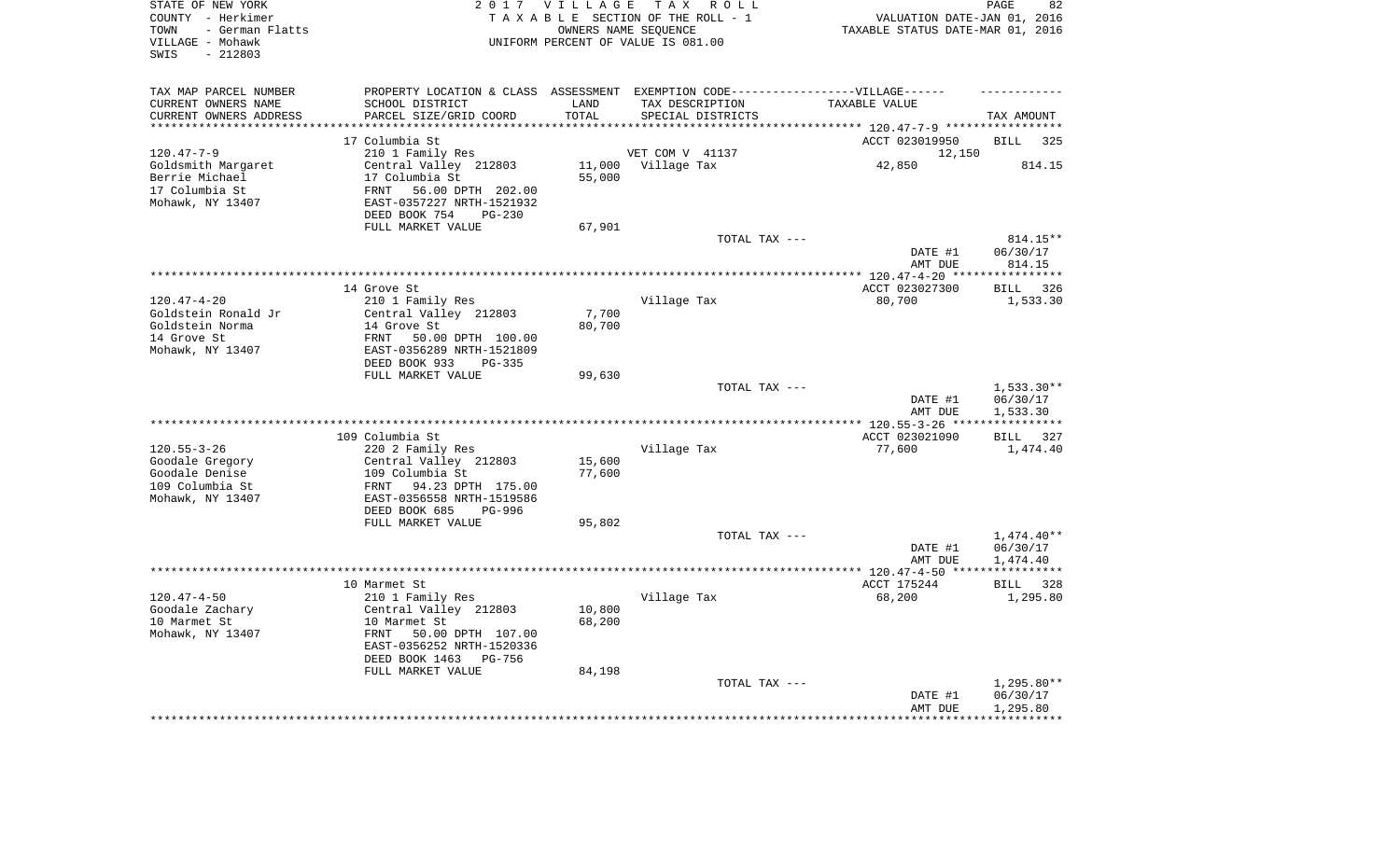| STATE OF NEW YORK<br>COUNTY - Herkimer<br>- German Flatts<br>TOWN<br>VILLAGE - Mohawk<br>$-212803$<br>SWIS |                                                             | 2017 VILLAGE<br>OWNERS NAME SEQUENCE | T A X<br>R O L L<br>TAXABLE SECTION OF THE ROLL - 1<br>UNIFORM PERCENT OF VALUE IS 081.00 | VALUATION DATE-JAN 01, 2016<br>TAXABLE STATUS DATE-MAR 01, 2016 | PAGE<br>83                      |
|------------------------------------------------------------------------------------------------------------|-------------------------------------------------------------|--------------------------------------|-------------------------------------------------------------------------------------------|-----------------------------------------------------------------|---------------------------------|
| TAX MAP PARCEL NUMBER                                                                                      |                                                             |                                      | PROPERTY LOCATION & CLASS ASSESSMENT EXEMPTION CODE-----------------VILLAGE------         |                                                                 |                                 |
| CURRENT OWNERS NAME                                                                                        | SCHOOL DISTRICT                                             | LAND                                 | TAX DESCRIPTION                                                                           | TAXABLE VALUE                                                   |                                 |
| CURRENT OWNERS ADDRESS<br>*********************                                                            | PARCEL SIZE/GRID COORD<br>***********************           | TOTAL<br>*********                   | SPECIAL DISTRICTS                                                                         |                                                                 | TAX AMOUNT                      |
|                                                                                                            |                                                             |                                      |                                                                                           | *********************************55-2-45 *****************      |                                 |
|                                                                                                            | 5 Johnson Ave                                               |                                      |                                                                                           | ACCT 023019410                                                  | <b>BILL</b><br>329              |
| $120.55 - 2 - 45$<br>Goodson Barbara                                                                       | 210 1 Family Res<br>Central Valley 212803                   | 14,200                               | Village Tax                                                                               | 58,200                                                          | 1,105.80                        |
| 5 Johnson Ave                                                                                              | 5 Johnson Ave N                                             | 58,200                               |                                                                                           |                                                                 |                                 |
| Mohawk, NY 13407                                                                                           | 88.90 DPTH 157.50<br><b>FRNT</b>                            |                                      |                                                                                           |                                                                 |                                 |
|                                                                                                            | EAST-0356812 NRTH-1520057                                   |                                      |                                                                                           |                                                                 |                                 |
|                                                                                                            | DEED BOOK 1131<br>$PG-215$<br>FULL MARKET VALUE             | 71,852                               |                                                                                           |                                                                 |                                 |
|                                                                                                            |                                                             |                                      | TOTAL TAX ---                                                                             |                                                                 | 1,105.80**                      |
|                                                                                                            |                                                             |                                      |                                                                                           | DATE #1                                                         | 06/30/17                        |
|                                                                                                            |                                                             |                                      |                                                                                           | AMT DUE                                                         | 1,105.80                        |
|                                                                                                            | 6 Garden St                                                 |                                      |                                                                                           | ACCT 023022530                                                  | <b>BILL</b><br>330              |
| $120.55 - 1 - 44$                                                                                          | 210 1 Family Res                                            |                                      | VET WAR V 41127                                                                           | 7,290                                                           |                                 |
| Graham Thomas                                                                                              | Central Valley 212803                                       | 12,300                               | Village Tax                                                                               | 71,778                                                          | 1,363.78                        |
| Graham Donna                                                                                               | 6 Garden St W                                               | 79,068                               |                                                                                           |                                                                 |                                 |
| 6 Garden St                                                                                                | FRNT 100.00 DPTH 100.00                                     |                                      |                                                                                           |                                                                 |                                 |
| Mohawk, NY 13407                                                                                           | EAST-0356078 NRTH-1519727<br>DEED BOOK 756<br><b>PG-111</b> |                                      |                                                                                           |                                                                 |                                 |
|                                                                                                            | FULL MARKET VALUE                                           | 97,615                               |                                                                                           |                                                                 |                                 |
|                                                                                                            |                                                             |                                      | TOTAL TAX ---                                                                             |                                                                 | 1,363.78**                      |
|                                                                                                            |                                                             |                                      |                                                                                           | DATE #1                                                         | 06/30/17                        |
|                                                                                                            |                                                             |                                      |                                                                                           | AMT DUE                                                         | 1,363.78<br>* * * * * * * * * * |
|                                                                                                            | 6 Fisher Ave                                                |                                      |                                                                                           | ACCT 023019650                                                  | 331<br>BILL                     |
| $120.55 - 3 - 4$                                                                                           | 210 1 Family Res                                            |                                      | Village Tax                                                                               | 71,300                                                          | 1,354.70                        |
| Gray James                                                                                                 | Central Valley 212803                                       | 14,500                               |                                                                                           |                                                                 |                                 |
| 6 Fisher Ave                                                                                               | 6 Fisher Ave                                                | 71,300                               |                                                                                           |                                                                 |                                 |
| Mohawk, NY 13407                                                                                           | 93.00 DPTH 160.83<br>FRNT                                   |                                      |                                                                                           |                                                                 |                                 |
|                                                                                                            | EAST-0356713 NRTH-1519754                                   |                                      |                                                                                           |                                                                 |                                 |
|                                                                                                            | DEED BOOK 1279<br><b>PG-890</b>                             |                                      |                                                                                           |                                                                 |                                 |
|                                                                                                            | FULL MARKET VALUE                                           | 88,025                               |                                                                                           |                                                                 |                                 |
|                                                                                                            |                                                             |                                      | TOTAL TAX ---                                                                             |                                                                 | $1,354.70**$                    |
|                                                                                                            |                                                             |                                      |                                                                                           | DATE #1<br>AMT DUE                                              | 06/30/17<br>1,354.70            |
|                                                                                                            |                                                             |                                      |                                                                                           |                                                                 | ************                    |
|                                                                                                            | 38 W Main St                                                |                                      |                                                                                           | ACCT 023002010                                                  | BILL 332                        |
| $120.39 - 2 - 10$                                                                                          | 210 1 Family Res                                            |                                      | Village Tax                                                                               | 50,000                                                          | 950.00                          |
| Gray Robert                                                                                                | Central Valley 212803                                       | 9,200                                |                                                                                           |                                                                 |                                 |
| Feehan Ellen                                                                                               | 38 W Main St                                                | 50,000                               |                                                                                           |                                                                 |                                 |
| 12650 Pleasant Ridge Dr                                                                                    | 45.00 DPTH 100.00<br>FRNT                                   |                                      |                                                                                           |                                                                 |                                 |
| Walker, LA 70785                                                                                           | EAST-0356682 NRTH-1522460                                   |                                      |                                                                                           |                                                                 |                                 |
|                                                                                                            | DEED BOOK 1117<br><b>PG-518</b>                             |                                      |                                                                                           |                                                                 |                                 |
|                                                                                                            | FULL MARKET VALUE                                           | 61,728                               |                                                                                           |                                                                 | 950.00**                        |
|                                                                                                            |                                                             |                                      | TOTAL TAX ---                                                                             | DATE #1                                                         | 06/30/17                        |
|                                                                                                            |                                                             |                                      |                                                                                           | AMT DUE                                                         | 950.00                          |
|                                                                                                            |                                                             |                                      |                                                                                           | ************                                                    | *********                       |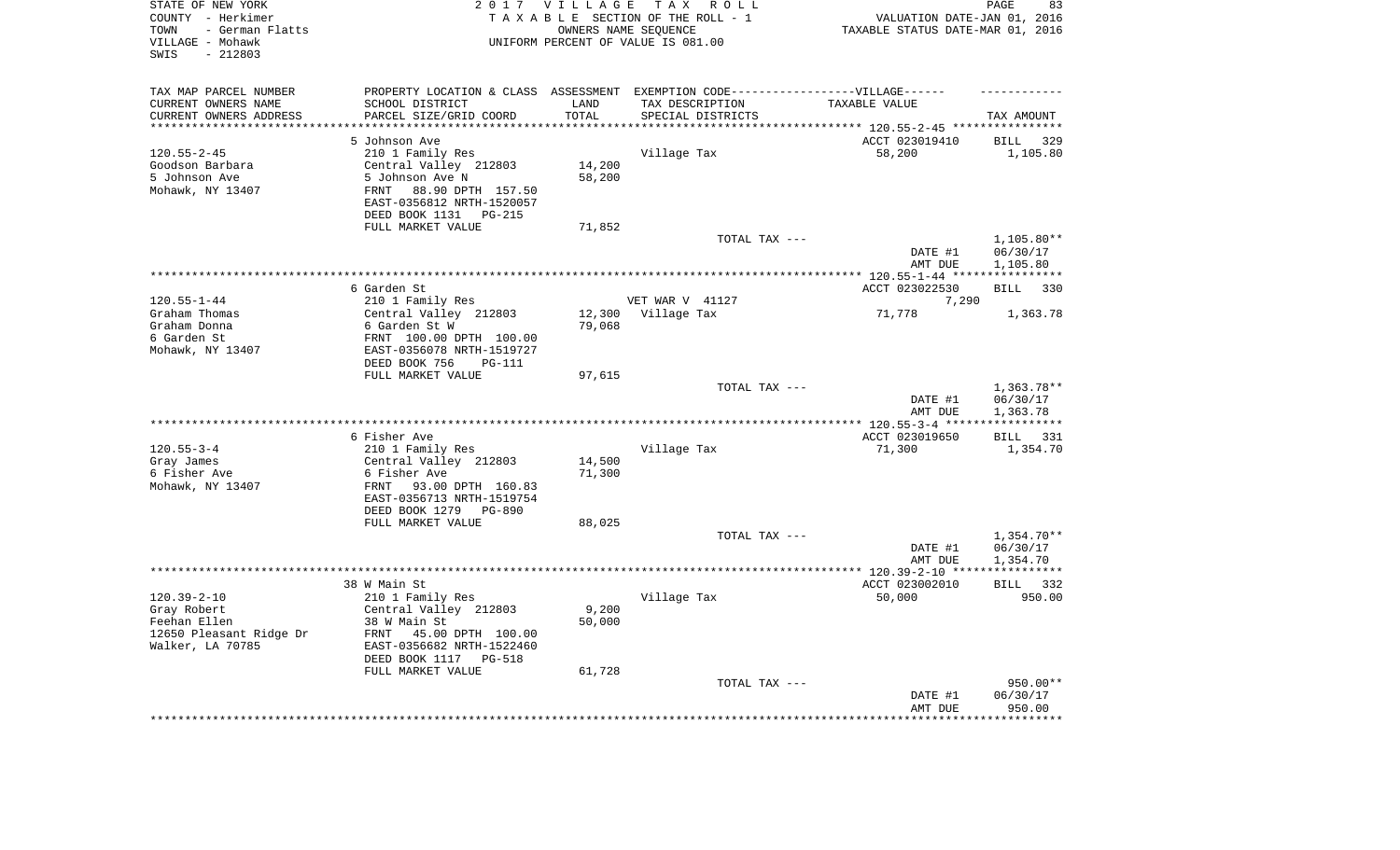| STATE OF NEW YORK<br>COUNTY - Herkimer<br>TOWN<br>- German Flatts<br>VILLAGE - Mohawk<br>SWIS<br>$-212803$ |                                                                                   | 2017 VILLAGE    | T A X<br>R O L L<br>TAXABLE SECTION OF THE ROLL - 1<br>OWNERS NAME SEQUENCE<br>UNIFORM PERCENT OF VALUE IS 081.00 | VALUATION DATE-JAN 01, 2016<br>TAXABLE STATUS DATE-MAR 01, 2016 | PAGE<br>84            |
|------------------------------------------------------------------------------------------------------------|-----------------------------------------------------------------------------------|-----------------|-------------------------------------------------------------------------------------------------------------------|-----------------------------------------------------------------|-----------------------|
| TAX MAP PARCEL NUMBER                                                                                      | PROPERTY LOCATION & CLASS ASSESSMENT EXEMPTION CODE-----------------VILLAGE------ |                 |                                                                                                                   |                                                                 |                       |
| CURRENT OWNERS NAME<br>CURRENT OWNERS ADDRESS                                                              | SCHOOL DISTRICT<br>PARCEL SIZE/GRID COORD                                         | LAND<br>TOTAL   | TAX DESCRIPTION<br>SPECIAL DISTRICTS                                                                              | TAXABLE VALUE                                                   | TAX AMOUNT            |
| **********************                                                                                     |                                                                                   |                 |                                                                                                                   |                                                                 |                       |
|                                                                                                            | 6 Erie St                                                                         |                 |                                                                                                                   | ACCT 023001560                                                  | BILL<br>333           |
| $120.47 - 2 - 14$                                                                                          | 210 1 Family Res                                                                  |                 | Village Tax                                                                                                       | 43,500                                                          | 826.50                |
| Green Mark                                                                                                 | Central Valley 212803                                                             | 7,100           |                                                                                                                   |                                                                 |                       |
| 6 Erie St                                                                                                  | 6 Erie St                                                                         | 43,500          |                                                                                                                   |                                                                 |                       |
| Mohawk, NY 13407                                                                                           | FRNT<br>60.00 DPTH 120.00                                                         |                 |                                                                                                                   |                                                                 |                       |
|                                                                                                            | EAST-0355784 NRTH-1522464<br>DEED BOOK 923<br><b>PG-301</b>                       |                 |                                                                                                                   |                                                                 |                       |
|                                                                                                            | FULL MARKET VALUE                                                                 | 53,704          |                                                                                                                   |                                                                 |                       |
|                                                                                                            |                                                                                   |                 | TOTAL TAX ---                                                                                                     |                                                                 | 826.50**              |
|                                                                                                            |                                                                                   |                 |                                                                                                                   | DATE #1                                                         | 06/30/17              |
|                                                                                                            |                                                                                   |                 |                                                                                                                   | AMT DUE                                                         | 826.50                |
|                                                                                                            |                                                                                   |                 |                                                                                                                   |                                                                 |                       |
| $120.39 - 3 - 49$                                                                                          | 8 Elizabeth St<br>210 1 Family Res                                                |                 | Village Tax                                                                                                       | ACCT 023006570<br>25,000                                        | BILL<br>334<br>475.00 |
| Greene Edward                                                                                              | Central Valley 212803                                                             | 5,000           | XC491 Water relevy                                                                                                | 328.98 MT M                                                     | 328.98                |
| 100 W Main St Apt 102                                                                                      | 10-12 Canal St                                                                    | 25,000          |                                                                                                                   |                                                                 |                       |
| Ilion, NY 13357                                                                                            | Life Use Vena Greene                                                              |                 |                                                                                                                   |                                                                 |                       |
|                                                                                                            | 60.00 DPTH<br>FRNT<br>60.00                                                       |                 |                                                                                                                   |                                                                 |                       |
|                                                                                                            | EAST-0357604 NRTH-1522883                                                         |                 |                                                                                                                   |                                                                 |                       |
|                                                                                                            | DEED BOOK 861<br>PG-322<br>FULL MARKET VALUE                                      | 30,864          |                                                                                                                   |                                                                 |                       |
|                                                                                                            |                                                                                   |                 | TOTAL TAX ---                                                                                                     |                                                                 | 803.98**              |
|                                                                                                            |                                                                                   |                 |                                                                                                                   | DATE #1<br>AMT DUE                                              | 06/30/17<br>803.98    |
|                                                                                                            |                                                                                   |                 |                                                                                                                   | ***************** 120.47-5-13 *****************                 |                       |
|                                                                                                            | 23 S Richfield St                                                                 |                 |                                                                                                                   | ACCT 023027000                                                  | BILL<br>335           |
| $120.47 - 5 - 13$                                                                                          | 210 1 Family Res                                                                  |                 | Village Tax                                                                                                       | 65,500                                                          | 1,244.50              |
| Greene Richard<br>Greene Mary                                                                              | Central Valley 212803<br>23 S Richfd St                                           | 7,900<br>65,500 |                                                                                                                   |                                                                 |                       |
| 23 S Richfield St                                                                                          | FRNT<br>51.00 DPTH 102.00                                                         |                 |                                                                                                                   |                                                                 |                       |
| Mohawk, NY 13407                                                                                           | EAST-0356695 NRTH-1521622                                                         |                 |                                                                                                                   |                                                                 |                       |
|                                                                                                            | DEED BOOK 00655 PG-00183                                                          |                 |                                                                                                                   |                                                                 |                       |
|                                                                                                            | FULL MARKET VALUE                                                                 | 80,864          |                                                                                                                   |                                                                 |                       |
|                                                                                                            |                                                                                   |                 | TOTAL TAX ---                                                                                                     |                                                                 | $1,244.50**$          |
|                                                                                                            |                                                                                   |                 |                                                                                                                   | DATE #1<br>AMT DUE                                              | 06/30/17<br>1,244.50  |
|                                                                                                            |                                                                                   |                 |                                                                                                                   |                                                                 |                       |
|                                                                                                            | 4 West St                                                                         |                 |                                                                                                                   | ACCT 643                                                        | 336<br>BILL           |
| $120.47 - 2 - 21$                                                                                          | 210 1 Family Res                                                                  |                 | Village Tax                                                                                                       | 50,600                                                          | 961.40                |
| Greene Stacey                                                                                              | Central Valley 212803                                                             |                 | 4,200 XC491 Water relevy                                                                                          | 110.20 MT M                                                     | 110.20                |
| 4 West St<br>Mohawk, NY 13407                                                                              | 4 West St<br>FRNT<br>33.00 DPTH 118.05                                            | 50,600          |                                                                                                                   |                                                                 |                       |
|                                                                                                            | EAST-0356175 NRTH-1522468                                                         |                 |                                                                                                                   |                                                                 |                       |
| PRIOR OWNER ON 3/01/2016                                                                                   | DEED BOOK 2017 PG-643                                                             |                 |                                                                                                                   |                                                                 |                       |
| Taylor Bernard Jr                                                                                          | FULL MARKET VALUE                                                                 | 62,469          |                                                                                                                   |                                                                 |                       |
|                                                                                                            |                                                                                   |                 | TOTAL TAX ---                                                                                                     |                                                                 | $1,071.60**$          |
|                                                                                                            |                                                                                   |                 |                                                                                                                   | DATE #1                                                         | 06/30/17              |
|                                                                                                            |                                                                                   |                 |                                                                                                                   | AMT DUE                                                         | 1,071.60              |
|                                                                                                            |                                                                                   |                 |                                                                                                                   |                                                                 |                       |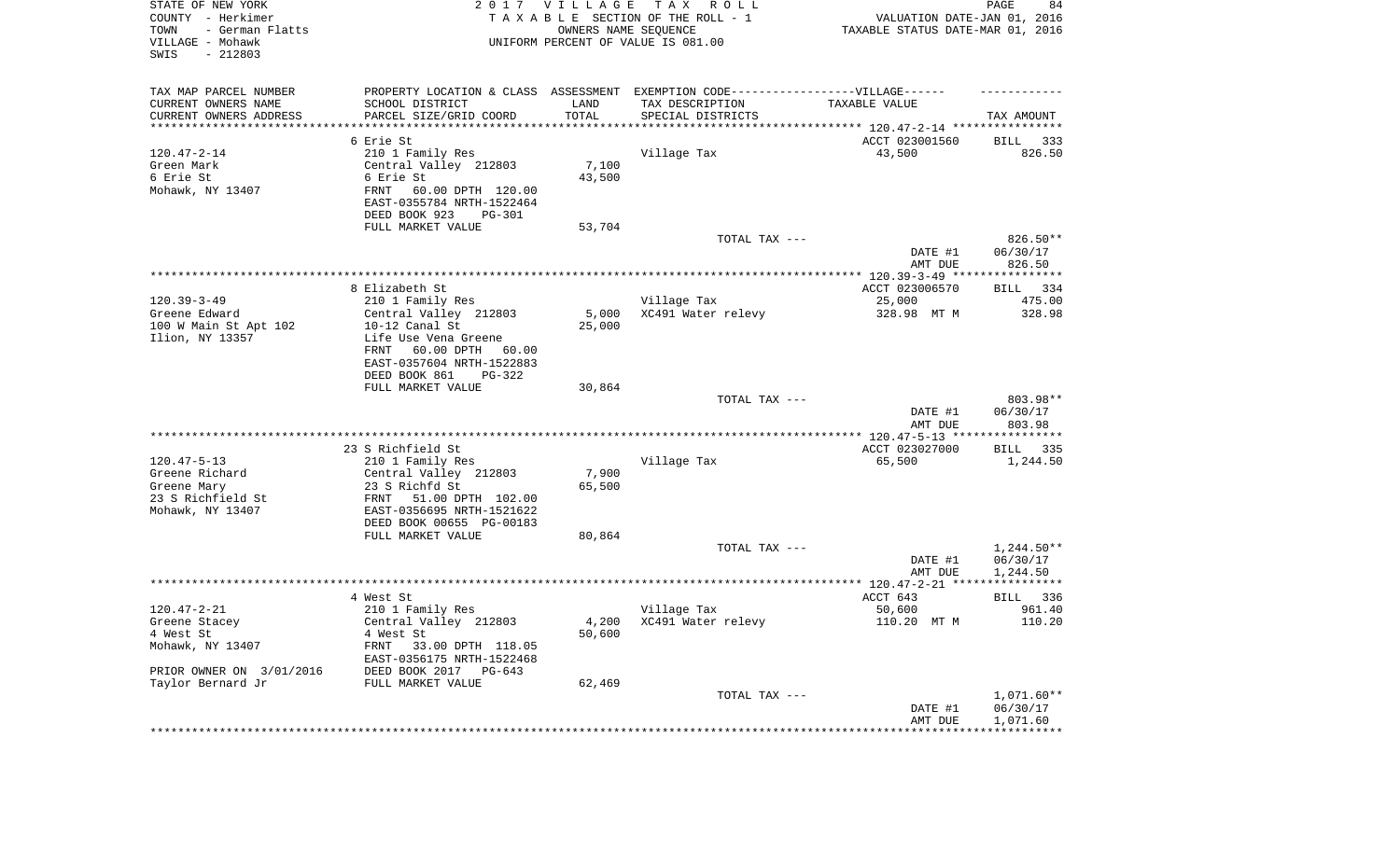| STATE OF NEW YORK<br>COUNTY - Herkimer<br>- German Flatts<br>TOWN<br>VILLAGE - Mohawk<br>$-212803$<br>SWIS |                                                        | 2017 VILLAGE | TAX ROLL<br>TAXABLE SECTION OF THE ROLL - 1<br>OWNERS NAME SEQUENCE<br>UNIFORM PERCENT OF VALUE IS 081.00 | VALUATION DATE-JAN 01, 2016<br>TAXABLE STATUS DATE-MAR 01, 2016 | PAGE<br>85             |
|------------------------------------------------------------------------------------------------------------|--------------------------------------------------------|--------------|-----------------------------------------------------------------------------------------------------------|-----------------------------------------------------------------|------------------------|
| TAX MAP PARCEL NUMBER                                                                                      |                                                        |              | PROPERTY LOCATION & CLASS ASSESSMENT EXEMPTION CODE-----------------VILLAGE------                         |                                                                 |                        |
| CURRENT OWNERS NAME                                                                                        | SCHOOL DISTRICT                                        | LAND         | TAX DESCRIPTION                                                                                           | TAXABLE VALUE                                                   |                        |
| CURRENT OWNERS ADDRESS<br>**********************                                                           | PARCEL SIZE/GRID COORD                                 | TOTAL        | SPECIAL DISTRICTS                                                                                         |                                                                 | TAX AMOUNT             |
|                                                                                                            | 16 Firman St                                           |              |                                                                                                           | ACCT 023024900                                                  | 337<br><b>BILL</b>     |
| $120.47 - 3 - 50$                                                                                          | 210 1 Family Res                                       |              | VET COM V 41137                                                                                           | 12,150                                                          |                        |
| Gressel Francis                                                                                            | Central Valley 212803                                  | 10,800       | Village Tax                                                                                               | 50,150                                                          | 952.85                 |
| Gressel Myra                                                                                               | 16 Firman St W                                         | 62,300       |                                                                                                           |                                                                 |                        |
| 16 Firman St                                                                                               | 50.00 DPTH 107.00<br>FRNT                              |              |                                                                                                           |                                                                 |                        |
| Mohawk, NY 13407                                                                                           | EAST-0355756 NRTH-1520767                              |              |                                                                                                           |                                                                 |                        |
|                                                                                                            | DEED BOOK 927<br>PG-121                                |              |                                                                                                           |                                                                 |                        |
|                                                                                                            | FULL MARKET VALUE                                      | 76,914       |                                                                                                           |                                                                 |                        |
|                                                                                                            |                                                        |              | TOTAL TAX ---                                                                                             |                                                                 | 952.85**               |
|                                                                                                            |                                                        |              |                                                                                                           | DATE #1                                                         | 06/30/17               |
|                                                                                                            |                                                        |              |                                                                                                           | AMT DUE                                                         | 952.85<br>************ |
|                                                                                                            | 13-15 Marshall Ave                                     |              |                                                                                                           | ACCT 023011790                                                  | 338<br><b>BILL</b>     |
| $120.47 - 6 - 8$                                                                                           | 220 2 Family Res                                       |              | Village Tax                                                                                               | 42,158                                                          | 801.00                 |
| Gressler Christopher & Cara                                                                                | Central Valley 212803                                  | 9,300        |                                                                                                           |                                                                 |                        |
| 13-15 Marshall Ave                                                                                         | 13-15 Marshall                                         | 42,158       |                                                                                                           |                                                                 |                        |
| Mohawk, NY 13407                                                                                           | FRNT 60.00 DPTH 120.00                                 |              |                                                                                                           |                                                                 |                        |
|                                                                                                            | EAST-0357987 NRTH-1522371                              |              |                                                                                                           |                                                                 |                        |
|                                                                                                            | DEED BOOK 1259<br>PG-444                               |              |                                                                                                           |                                                                 |                        |
|                                                                                                            | FULL MARKET VALUE                                      | 52,047       | TOTAL TAX ---                                                                                             |                                                                 | 801.00**               |
|                                                                                                            |                                                        |              |                                                                                                           | DATE #1                                                         | 06/30/17               |
|                                                                                                            |                                                        |              |                                                                                                           | AMT DUE                                                         | 801.00                 |
|                                                                                                            |                                                        |              |                                                                                                           |                                                                 | * * * * * * * * * * *  |
|                                                                                                            | 1 Columbia St                                          |              |                                                                                                           | ACCT 023019740                                                  | 339<br>BILL            |
| $120.47 - 6 - 21$                                                                                          | 483 Converted Re                                       |              | Village Tax                                                                                               | 74,200                                                          | 1,409.80               |
| Grey Vincent Jr                                                                                            | Central Valley 212803                                  | 9,800        |                                                                                                           |                                                                 |                        |
| Grey Nancy<br>1 Columbia St                                                                                | 1 Columbia St                                          | 74,200       |                                                                                                           |                                                                 |                        |
| Mohawk, NY 13407                                                                                           | 40.00 DPTH 136.20<br>FRNT<br>EAST-0357310 NRTH-1522347 |              |                                                                                                           |                                                                 |                        |
|                                                                                                            | DEED BOOK 769<br>$PG-454$                              |              |                                                                                                           |                                                                 |                        |
|                                                                                                            | FULL MARKET VALUE                                      | 91,605       |                                                                                                           |                                                                 |                        |
|                                                                                                            |                                                        |              | TOTAL TAX ---                                                                                             |                                                                 | $1,409.80**$           |
|                                                                                                            |                                                        |              |                                                                                                           | DATE #1                                                         | 06/30/17               |
|                                                                                                            |                                                        |              |                                                                                                           | AMT DUE                                                         | 1,409.80               |
|                                                                                                            |                                                        |              |                                                                                                           |                                                                 | ************           |
|                                                                                                            | 61 E Main St                                           |              |                                                                                                           | ACCT 023008100                                                  | 340<br>BILL            |
| $120.40 - 1 - 16$<br>Griffith Marsha                                                                       | 220 2 Family Res<br>Central Valley 212803              | 15,200       | Village Tax                                                                                               | 45,450                                                          | 863.55                 |
| 61 E Main St                                                                                               | 61 E Main St N                                         | 45,450       |                                                                                                           |                                                                 |                        |
| Mohawk, NY 13407                                                                                           | FRNT<br>60.00 DPTH 252.00                              |              |                                                                                                           |                                                                 |                        |
|                                                                                                            | EAST-0358493 NRTH-1523177                              |              |                                                                                                           |                                                                 |                        |
|                                                                                                            | DEED BOOK 1323<br>$PG-273$                             |              |                                                                                                           |                                                                 |                        |
|                                                                                                            | FULL MARKET VALUE                                      | 56,111       |                                                                                                           |                                                                 |                        |
|                                                                                                            |                                                        |              | TOTAL TAX ---                                                                                             |                                                                 | 863.55**               |
|                                                                                                            |                                                        |              |                                                                                                           | DATE #1                                                         | 06/30/17<br>863.55     |
|                                                                                                            |                                                        |              |                                                                                                           | AMT DUE<br>***************                                      | ************           |
|                                                                                                            |                                                        |              |                                                                                                           |                                                                 |                        |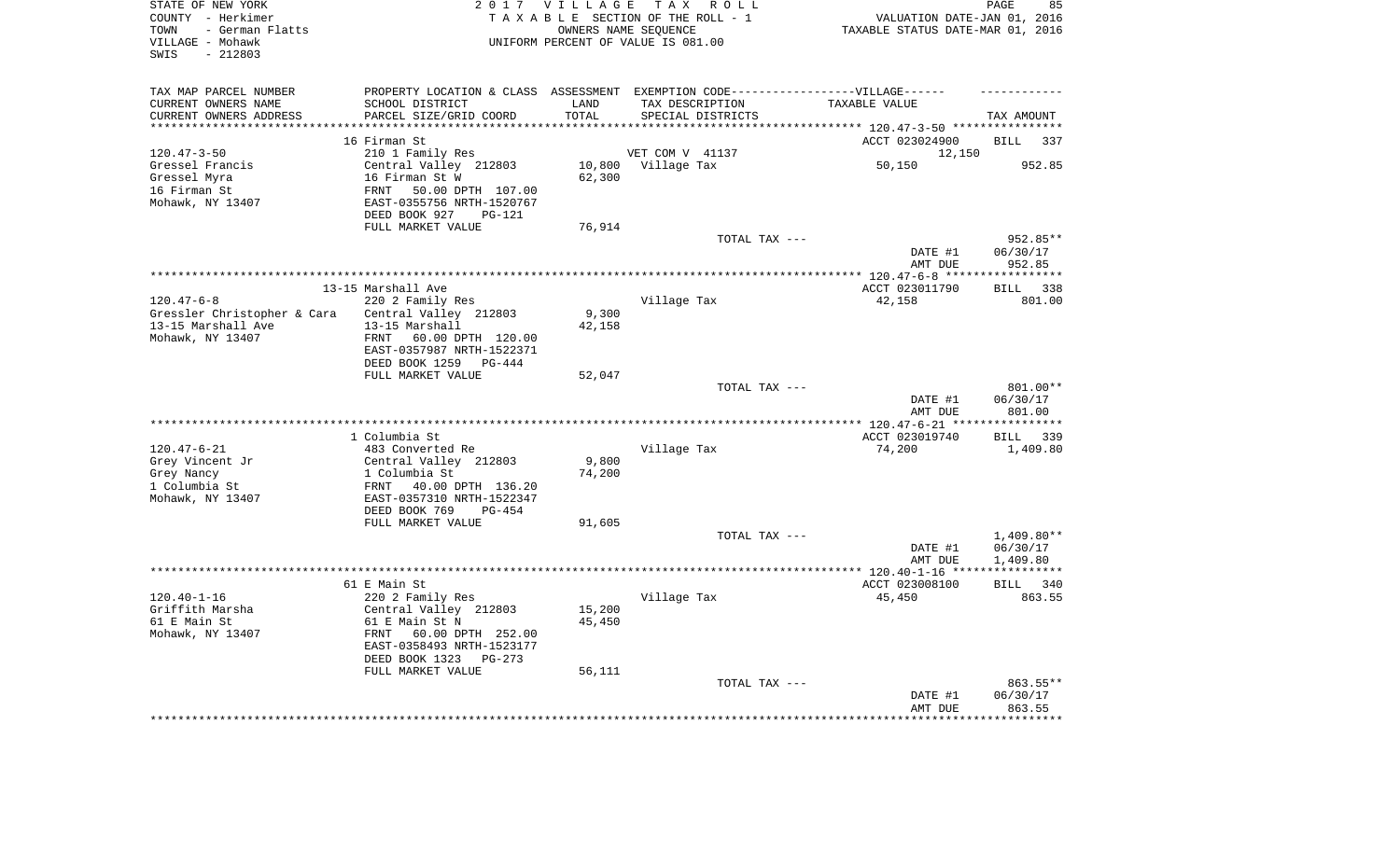| STATE OF NEW YORK<br>COUNTY - Herkimer<br>- German Flatts<br>TOWN<br>VILLAGE - Mohawk<br>$-212803$<br>SWIS |                                                                                   | 2017 VILLAGE      | TAX ROLL<br>TAXABLE SECTION OF THE ROLL - 1<br>OWNERS NAME SEQUENCE<br>UNIFORM PERCENT OF VALUE IS 081.00 | VALUATION DATE-JAN 01, 2016<br>TAXABLE STATUS DATE-MAR 01, 2016 | PAGE<br>86                  |
|------------------------------------------------------------------------------------------------------------|-----------------------------------------------------------------------------------|-------------------|-----------------------------------------------------------------------------------------------------------|-----------------------------------------------------------------|-----------------------------|
| TAX MAP PARCEL NUMBER                                                                                      | PROPERTY LOCATION & CLASS ASSESSMENT EXEMPTION CODE-----------------VILLAGE------ |                   |                                                                                                           |                                                                 |                             |
| CURRENT OWNERS NAME<br>CURRENT OWNERS ADDRESS                                                              | SCHOOL DISTRICT<br>PARCEL SIZE/GRID COORD                                         | LAND<br>TOTAL     | TAX DESCRIPTION<br>SPECIAL DISTRICTS                                                                      | TAXABLE VALUE                                                   | TAX AMOUNT                  |
| *********************                                                                                      | ***********************                                                           | * * * * * * * * * |                                                                                                           | **************************** 120.55-2-31 ****************       |                             |
|                                                                                                            | 10 Johnson Ave                                                                    |                   |                                                                                                           | ACCT 176560                                                     | <b>BILL</b><br>341          |
| $120.55 - 2 - 31$                                                                                          | 210 1 Family Res                                                                  |                   | VET WAR V 41127                                                                                           | 7,290                                                           |                             |
| Grogan James                                                                                               | Central Valley 212803                                                             | 15,300            | Village Tax                                                                                               | 70,110                                                          | 1,332.09                    |
| Grogan Stephanie Ann                                                                                       | 10 Johnson Ave                                                                    | 77,400            |                                                                                                           |                                                                 |                             |
| 10 Johnson Ave                                                                                             | FRNT<br>95.00 DPTH 152.00                                                         |                   |                                                                                                           |                                                                 |                             |
| Mohawk, NY 13407                                                                                           | EAST-0357107 NRTH-1519703                                                         |                   |                                                                                                           |                                                                 |                             |
|                                                                                                            | DEED BOOK 1472<br>$PG-463$                                                        |                   |                                                                                                           |                                                                 |                             |
|                                                                                                            | FULL MARKET VALUE                                                                 | 95,556            |                                                                                                           |                                                                 |                             |
|                                                                                                            |                                                                                   |                   | TOTAL TAX ---                                                                                             |                                                                 | 1,332.09**                  |
|                                                                                                            |                                                                                   |                   |                                                                                                           | DATE #1                                                         | 06/30/17                    |
|                                                                                                            |                                                                                   |                   |                                                                                                           | AMT DUE                                                         | 1,332.09                    |
|                                                                                                            | 48 Walnut St                                                                      |                   |                                                                                                           | ****** 120.47-7-43 *****************<br>ACCT 023017580          | <b>BILL</b><br>342          |
| $120.47 - 7 - 43$                                                                                          | 210 1 Family Res                                                                  |                   | Village Tax                                                                                               | 50,689                                                          | 963.09                      |
| Grower Audrey                                                                                              | Central Valley 212803                                                             | 10,300            |                                                                                                           |                                                                 |                             |
| 437 County Highway 140                                                                                     | 48 Walnut St                                                                      | 50,689            |                                                                                                           |                                                                 |                             |
| St Johnsville, NY 13452                                                                                    | FRNT<br>60.00 DPTH 150.00                                                         |                   |                                                                                                           |                                                                 |                             |
|                                                                                                            | EAST-0357105 NRTH-1521003                                                         |                   |                                                                                                           |                                                                 |                             |
|                                                                                                            | DEED BOOK 1276<br>PG-886                                                          |                   |                                                                                                           |                                                                 |                             |
|                                                                                                            | FULL MARKET VALUE                                                                 | 62,579            |                                                                                                           |                                                                 |                             |
|                                                                                                            |                                                                                   |                   | TOTAL TAX ---                                                                                             |                                                                 | 963.09**                    |
|                                                                                                            |                                                                                   |                   |                                                                                                           | DATE #1                                                         | 06/30/17                    |
|                                                                                                            |                                                                                   |                   |                                                                                                           | AMT DUE                                                         | 963.09                      |
|                                                                                                            |                                                                                   |                   |                                                                                                           | ***** 120.46-2-73 ****                                          | **********                  |
| $120.46 - 2 - 73$                                                                                          | 45 Catherine St                                                                   |                   |                                                                                                           | ACCT 023030570                                                  | <b>BILL</b><br>343          |
| Gruendike Norma                                                                                            | 210 1 Family Res<br>Central Valley 212803                                         |                   | VET COM V 41137<br>7,100 VET DIS V 41147                                                                  | 12,150<br>15,994                                                |                             |
| Attn: N & H Beauchamp                                                                                      | 45 Catherine St                                                                   |                   | 53,314 Village Tax                                                                                        | 25,170                                                          | 478.23                      |
| 45 Catherine St                                                                                            | L Use N & H Beauchamp                                                             |                   |                                                                                                           |                                                                 |                             |
| Mohawk, NY 13407                                                                                           | FRNT 45.00 DPTH 105.70                                                            |                   |                                                                                                           |                                                                 |                             |
|                                                                                                            | EAST-0354273 NRTH-1520759                                                         |                   |                                                                                                           |                                                                 |                             |
|                                                                                                            | DEED BOOK 894<br>$PG-14$                                                          |                   |                                                                                                           |                                                                 |                             |
|                                                                                                            | FULL MARKET VALUE                                                                 | 65,820            |                                                                                                           |                                                                 |                             |
|                                                                                                            |                                                                                   |                   | TOTAL TAX ---                                                                                             |                                                                 | 478.23**                    |
|                                                                                                            |                                                                                   |                   |                                                                                                           | DATE #1                                                         | 06/30/17                    |
|                                                                                                            |                                                                                   |                   |                                                                                                           | AMT DUE                                                         | 478.23                      |
|                                                                                                            |                                                                                   |                   | ************************                                                                                  | ********** 120.46-2-86 **                                       |                             |
| $120.46 - 2 - 86$                                                                                          | Catherine St<br>311 Res vac land                                                  |                   | Village Tax                                                                                               | 3,700                                                           | <b>BILL</b><br>344<br>70.30 |
| Guido Daniel                                                                                               | Central Valley 212803                                                             | 3,700             |                                                                                                           |                                                                 |                             |
| Guido Salvatore                                                                                            | 48.00 DPTH<br>FRNT<br>90.00                                                       | 3,700             |                                                                                                           |                                                                 |                             |
| 35 Catherine St                                                                                            | EAST-0354334 NRTH-1520662                                                         |                   |                                                                                                           |                                                                 |                             |
| Mohawk, NY 13407                                                                                           | DEED BOOK 1382<br>$PG-739$                                                        |                   |                                                                                                           |                                                                 |                             |
|                                                                                                            | FULL MARKET VALUE                                                                 | 4,568             |                                                                                                           |                                                                 |                             |
|                                                                                                            |                                                                                   |                   | TOTAL TAX ---                                                                                             |                                                                 | $70.30**$                   |
|                                                                                                            |                                                                                   |                   |                                                                                                           | DATE #1                                                         | 06/30/17                    |
|                                                                                                            |                                                                                   |                   |                                                                                                           | AMT DUE                                                         | 70.30                       |
|                                                                                                            |                                                                                   |                   |                                                                                                           |                                                                 | ******                      |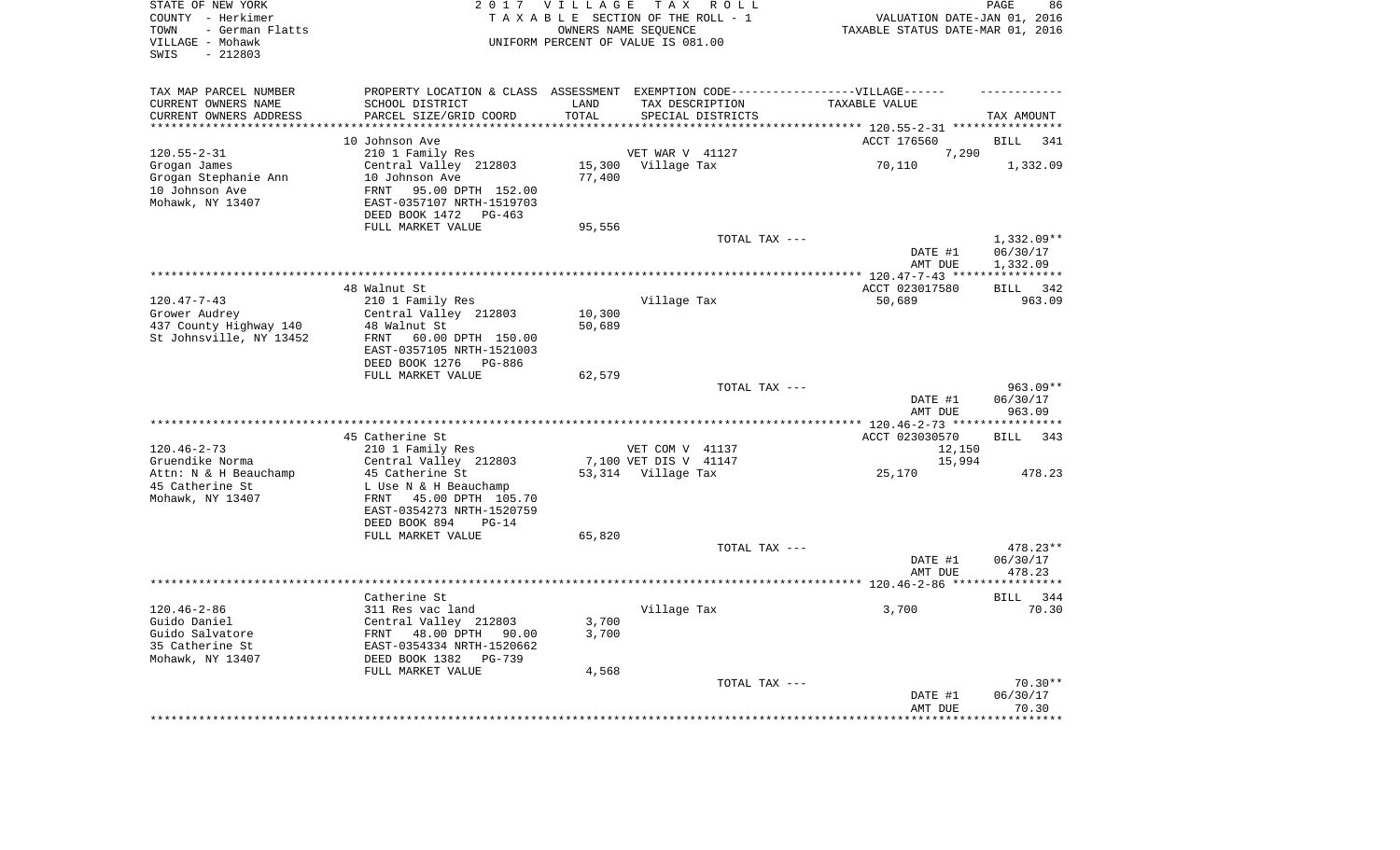| STATE OF NEW YORK<br>COUNTY - Herkimer<br>- German Flatts<br>TOWN<br>VILLAGE - Mohawk<br>$-212803$<br>SWIS | 2 0 1 7                                                                           | <b>VILLAGE</b><br>OWNERS NAME SEQUENCE | T A X<br>R O L L<br>TAXABLE SECTION OF THE ROLL - 1<br>UNIFORM PERCENT OF VALUE IS 081.00 | VALUATION DATE-JAN 01, 2016<br>TAXABLE STATUS DATE-MAR 01, 2016 | 87<br>PAGE                     |
|------------------------------------------------------------------------------------------------------------|-----------------------------------------------------------------------------------|----------------------------------------|-------------------------------------------------------------------------------------------|-----------------------------------------------------------------|--------------------------------|
| TAX MAP PARCEL NUMBER                                                                                      | PROPERTY LOCATION & CLASS ASSESSMENT EXEMPTION CODE-----------------VILLAGE------ |                                        |                                                                                           |                                                                 |                                |
| CURRENT OWNERS NAME                                                                                        | SCHOOL DISTRICT                                                                   | LAND                                   | TAX DESCRIPTION                                                                           | TAXABLE VALUE                                                   |                                |
| CURRENT OWNERS ADDRESS<br>********************                                                             | PARCEL SIZE/GRID COORD<br>**********************                                  | TOTAL<br>*********                     | SPECIAL DISTRICTS                                                                         |                                                                 | TAX AMOUNT                     |
|                                                                                                            | 49 Catherine St                                                                   |                                        |                                                                                           |                                                                 | <b>BILL</b><br>345             |
| $120.46 - 4 - 17$                                                                                          | 210 1 Family Res                                                                  |                                        | Village Tax                                                                               | 63,000                                                          | 1,197.00                       |
| Guido Daniel                                                                                               | Central Valley 212803                                                             | 6,900                                  |                                                                                           |                                                                 |                                |
| Guido Salvatore                                                                                            | Inc lot 18- 90'                                                                   | 63,000                                 |                                                                                           |                                                                 |                                |
| 35 Catherine St                                                                                            | 90.00 DPTH 157.00<br>FRNT                                                         |                                        |                                                                                           |                                                                 |                                |
| Mohawk, NY 13407                                                                                           | EAST-0317450 NRTH-1096102                                                         |                                        |                                                                                           |                                                                 |                                |
|                                                                                                            | DEED BOOK 1382<br>PG-739                                                          |                                        |                                                                                           |                                                                 |                                |
|                                                                                                            | FULL MARKET VALUE                                                                 | 77,778                                 |                                                                                           |                                                                 |                                |
|                                                                                                            |                                                                                   |                                        | TOTAL TAX ---                                                                             |                                                                 | 1,197.00**                     |
|                                                                                                            |                                                                                   |                                        |                                                                                           | DATE #1                                                         | 06/30/17                       |
|                                                                                                            |                                                                                   |                                        | **************************************                                                    | AMT DUE                                                         | 1,197.00<br>***********        |
|                                                                                                            | 17 W Center St                                                                    |                                        |                                                                                           | ******* 120.47-4-40 ****<br>ACCT 023025410                      | 346<br><b>BILL</b>             |
| $120.47 - 4 - 40$                                                                                          | 210 1 Family Res                                                                  |                                        | Village Tax                                                                               | 44,000                                                          | 836.00                         |
| Guido Daniel                                                                                               | Central Valley 212803                                                             | 11,000                                 |                                                                                           |                                                                 |                                |
| Guido Salvatore                                                                                            | 17 W Center St                                                                    | 44,000                                 |                                                                                           |                                                                 |                                |
| 35 Catherine St                                                                                            | 60.00 DPTH 106.00<br>FRNT                                                         |                                        |                                                                                           |                                                                 |                                |
| Mohawk, NY 13407                                                                                           | EAST-0356318 NRTH-1521117                                                         |                                        |                                                                                           |                                                                 |                                |
|                                                                                                            | DEED BOOK 729<br>$PG-222$                                                         |                                        |                                                                                           |                                                                 |                                |
|                                                                                                            | FULL MARKET VALUE                                                                 | 54,321                                 |                                                                                           |                                                                 |                                |
|                                                                                                            |                                                                                   |                                        | TOTAL TAX ---                                                                             | DATE #1<br>AMT DUE                                              | 836.00**<br>06/30/17<br>836.00 |
|                                                                                                            |                                                                                   |                                        |                                                                                           | *** 120.39-2-6 ***                                              |                                |
|                                                                                                            | 6 N Richfield St                                                                  |                                        |                                                                                           | ACCT 023001080                                                  | 347<br><b>BILL</b>             |
| $120.39 - 2 - 6$                                                                                           | 210 1 Family Res                                                                  |                                        | Village Tax                                                                               | 43,500                                                          | 826.50                         |
| Guido Dominick Jr                                                                                          | Central Valley 212803                                                             | 6,500                                  |                                                                                           |                                                                 |                                |
| 141 Ward Rd                                                                                                | 6 N Rchfld St                                                                     | 43,500                                 |                                                                                           |                                                                 |                                |
| Mohawk, NY 13407                                                                                           | FRNT<br>60.00 DPTH 100.00                                                         |                                        |                                                                                           |                                                                 |                                |
|                                                                                                            | EAST-0356592 NRTH-1522581                                                         |                                        |                                                                                           |                                                                 |                                |
|                                                                                                            | DEED BOOK 1095<br>PG-854                                                          |                                        |                                                                                           |                                                                 |                                |
|                                                                                                            | FULL MARKET VALUE                                                                 | 53,704                                 |                                                                                           |                                                                 |                                |
|                                                                                                            |                                                                                   |                                        | TOTAL TAX ---                                                                             |                                                                 | 826.50**                       |
|                                                                                                            |                                                                                   |                                        |                                                                                           | DATE #1<br>AMT DUE                                              | 06/30/17<br>826.50             |
| ********************                                                                                       |                                                                                   |                                        |                                                                                           | ************ 120.47-5-37 ****                                   | * * * * * * * * * *            |
|                                                                                                            | 4 S Washington St                                                                 |                                        |                                                                                           | ACCT 023026160                                                  | <b>BILL</b><br>348             |
| $120.47 - 5 - 37$                                                                                          | 220 2 Family Res                                                                  |                                        | Village Tax                                                                               | 47,000                                                          | 893.00                         |
| Guido Laura                                                                                                | Central Valley 212803                                                             | 8,500                                  |                                                                                           |                                                                 |                                |
| 176 Folts Rd                                                                                               | 4 S Washton St                                                                    | 47,000                                 |                                                                                           |                                                                 |                                |
| Herkimer, NY 13350                                                                                         | FRNT<br>60.00 DPTH 100.00                                                         |                                        |                                                                                           |                                                                 |                                |
|                                                                                                            | EAST-0356737 NRTH-1522233                                                         |                                        |                                                                                           |                                                                 |                                |
|                                                                                                            | DEED BOOK 1095<br><b>PG-850</b>                                                   |                                        |                                                                                           |                                                                 |                                |
|                                                                                                            | FULL MARKET VALUE                                                                 | 58,025                                 | TOTAL TAX ---                                                                             |                                                                 | 893.00**                       |
|                                                                                                            |                                                                                   |                                        |                                                                                           | DATE #1                                                         | 06/30/17                       |
|                                                                                                            |                                                                                   |                                        |                                                                                           | AMT DUE                                                         | 893.00                         |
|                                                                                                            |                                                                                   |                                        |                                                                                           |                                                                 | ********                       |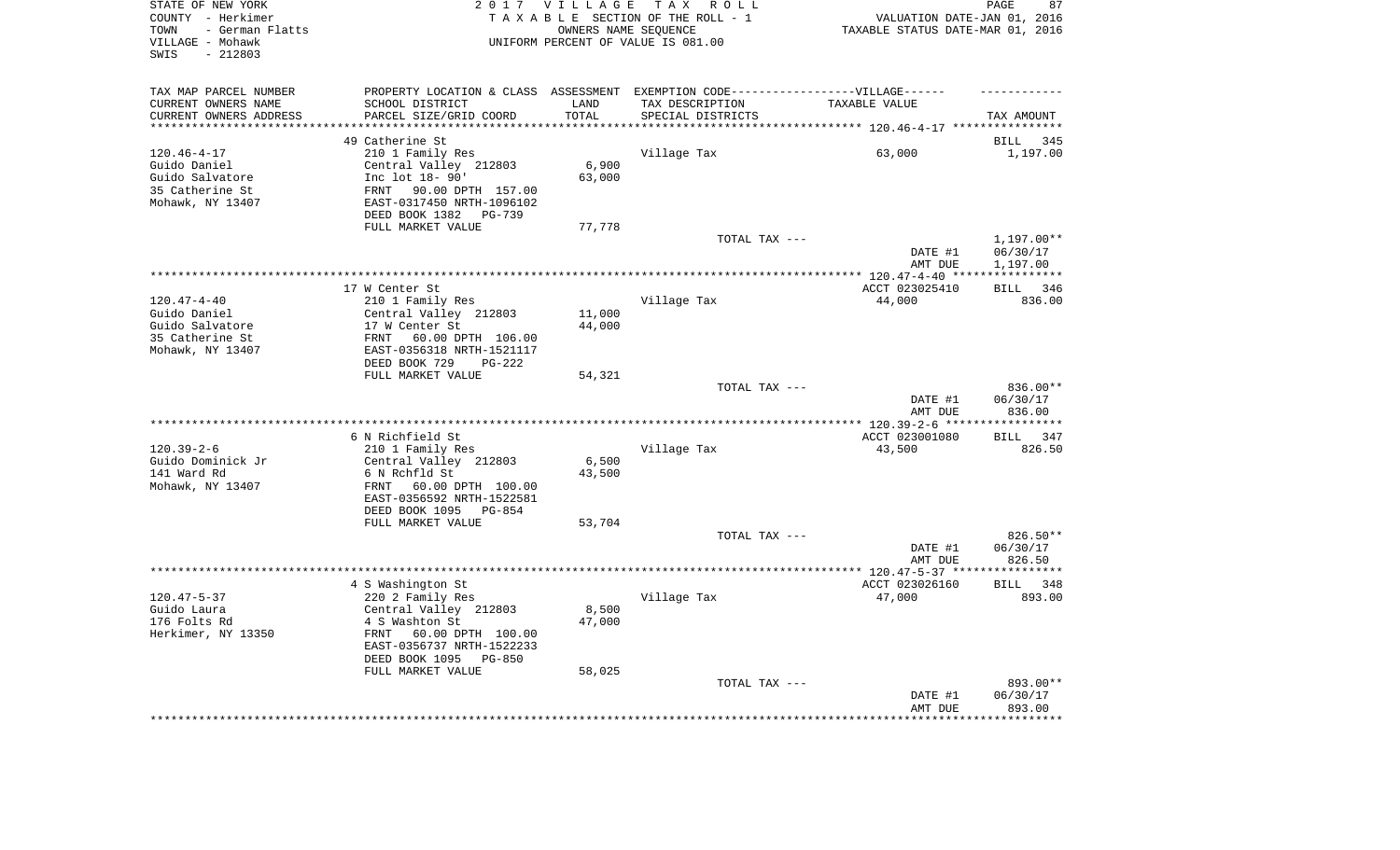| STATE OF NEW YORK<br>COUNTY - Herkimer<br>- German Flatts<br>TOWN<br>VILLAGE - Mohawk<br>SWIS<br>$-212803$ |                                                        | 2017 VILLAGE<br>OWNERS NAME SEQUENCE | T A X<br>R O L L<br>TAXABLE SECTION OF THE ROLL - 1<br>UNIFORM PERCENT OF VALUE IS 081.00 | VALUATION DATE-JAN 01, 2016<br>TAXABLE STATUS DATE-MAR 01, 2016 | PAGE<br>88                     |
|------------------------------------------------------------------------------------------------------------|--------------------------------------------------------|--------------------------------------|-------------------------------------------------------------------------------------------|-----------------------------------------------------------------|--------------------------------|
| TAX MAP PARCEL NUMBER                                                                                      |                                                        |                                      | PROPERTY LOCATION & CLASS ASSESSMENT EXEMPTION CODE----------------VILLAGE------          |                                                                 |                                |
| CURRENT OWNERS NAME                                                                                        | SCHOOL DISTRICT                                        | LAND                                 | TAX DESCRIPTION                                                                           | TAXABLE VALUE                                                   |                                |
| CURRENT OWNERS ADDRESS<br>********************                                                             | PARCEL SIZE/GRID COORD                                 | TOTAL                                | SPECIAL DISTRICTS                                                                         |                                                                 | TAX AMOUNT                     |
|                                                                                                            | 35 Catherine St                                        |                                      |                                                                                           | ACCT 023030420                                                  | 349<br>BILL                    |
| $120.46 - 2 - 68$                                                                                          | 210 1 Family Res                                       |                                      | Village Tax                                                                               | 43,500                                                          | 826.50                         |
| Guido Salvatore                                                                                            | Central Valley 212803                                  | 7,300                                |                                                                                           |                                                                 |                                |
| Guido Daniel                                                                                               | 35 Catherine St                                        | 43,500                               |                                                                                           |                                                                 |                                |
| 35 Catherine St<br>Mohawk, NY 13407                                                                        | FRNT<br>45.00 DPTH 110.20<br>EAST-0354324 NRTH-1520981 |                                      |                                                                                           |                                                                 |                                |
|                                                                                                            | DEED BOOK 00658 PG-00981                               |                                      |                                                                                           |                                                                 |                                |
|                                                                                                            | FULL MARKET VALUE                                      | 53,704                               |                                                                                           |                                                                 |                                |
|                                                                                                            |                                                        |                                      | TOTAL TAX ---                                                                             | DATE #1<br>AMT DUE                                              | 826.50**<br>06/30/17<br>826.50 |
|                                                                                                            |                                                        |                                      |                                                                                           |                                                                 |                                |
|                                                                                                            | Catherine St                                           |                                      |                                                                                           | ACCT 023030945                                                  | BILL<br>350                    |
| $120.46 - 2 - 80$                                                                                          | 311 Res vac land                                       |                                      | Village Tax                                                                               | 5,200                                                           | 98.80                          |
| Guido Salvatore                                                                                            | Central Valley 212803                                  | 5,200                                |                                                                                           |                                                                 |                                |
| Guido Daniel<br>35 Catherine St                                                                            | Catherine St W<br>Historical Line                      | 5,200                                |                                                                                           |                                                                 |                                |
| Mohawk, NY 13407                                                                                           | 52.00 DPTH 100.00<br>FRNT                              |                                      |                                                                                           |                                                                 |                                |
|                                                                                                            | EAST-0352934 NRTH-1521852                              |                                      |                                                                                           |                                                                 |                                |
|                                                                                                            | DEED BOOK 911<br><b>PG-590</b>                         |                                      |                                                                                           |                                                                 |                                |
|                                                                                                            | FULL MARKET VALUE                                      | 6,420                                | TOTAL TAX ---                                                                             |                                                                 | 98.80**                        |
|                                                                                                            |                                                        |                                      |                                                                                           | DATE #1<br>AMT DUE                                              | 06/30/17<br>98.80              |
|                                                                                                            |                                                        |                                      |                                                                                           | *************** 120.47-1-50 *****************                   |                                |
|                                                                                                            | 91 W Main St                                           |                                      |                                                                                           | ACCT 023004530                                                  | 351<br>BILL                    |
| $120.47 - 1 - 50$                                                                                          | 220 2 Family Res                                       |                                      | Village Tax                                                                               | 47,300                                                          | 898.70                         |
| Guido Salvatore                                                                                            | Central Valley 212803<br>91 W Main St                  | 10,700                               |                                                                                           |                                                                 |                                |
| Guido Daniel<br>35 Catherine St                                                                            | 50.00 DPTH 105.00<br>FRNT                              | 47,300                               |                                                                                           |                                                                 |                                |
| Mohawk, NY 13407                                                                                           | EAST-0354988 NRTH-1521962                              |                                      |                                                                                           |                                                                 |                                |
|                                                                                                            | DEED BOOK 00658 PG-00984                               |                                      |                                                                                           |                                                                 |                                |
|                                                                                                            | FULL MARKET VALUE                                      | 58,395                               |                                                                                           |                                                                 |                                |
|                                                                                                            |                                                        |                                      | TOTAL TAX ---                                                                             | DATE #1                                                         | 898.70**<br>06/30/17           |
|                                                                                                            |                                                        |                                      |                                                                                           | AMT DUE                                                         | 898.70                         |
|                                                                                                            |                                                        |                                      |                                                                                           |                                                                 |                                |
|                                                                                                            | 7 Catherine St                                         |                                      |                                                                                           | ACCT 023030060                                                  | BILL<br>352                    |
| $120.46 - 2 - 57$                                                                                          | 220 2 Family Res                                       |                                      | Village Tax                                                                               | 50,300                                                          | 955.70                         |
| Guido Salvatore Jr<br>Guido Daniel                                                                         | Central Valley 212803<br>7 Catherine St                | 11,900<br>50,300                     |                                                                                           |                                                                 |                                |
| 35 Catherine St                                                                                            | FRNT<br>90.00 DPTH 162.00                              |                                      |                                                                                           |                                                                 |                                |
| Mohawk, NY 13407                                                                                           | EAST-0354445 NRTH-1521591                              |                                      |                                                                                           |                                                                 |                                |
|                                                                                                            | DEED BOOK 697<br>PG-854                                |                                      |                                                                                           |                                                                 |                                |
|                                                                                                            | FULL MARKET VALUE                                      | 62,099                               | TOTAL TAX ---                                                                             |                                                                 | 955.70**                       |
|                                                                                                            |                                                        |                                      |                                                                                           | DATE #1                                                         | 06/30/17                       |
|                                                                                                            |                                                        |                                      |                                                                                           | AMT DUE                                                         | 955.70                         |
|                                                                                                            |                                                        |                                      |                                                                                           | *********************                                           | **************                 |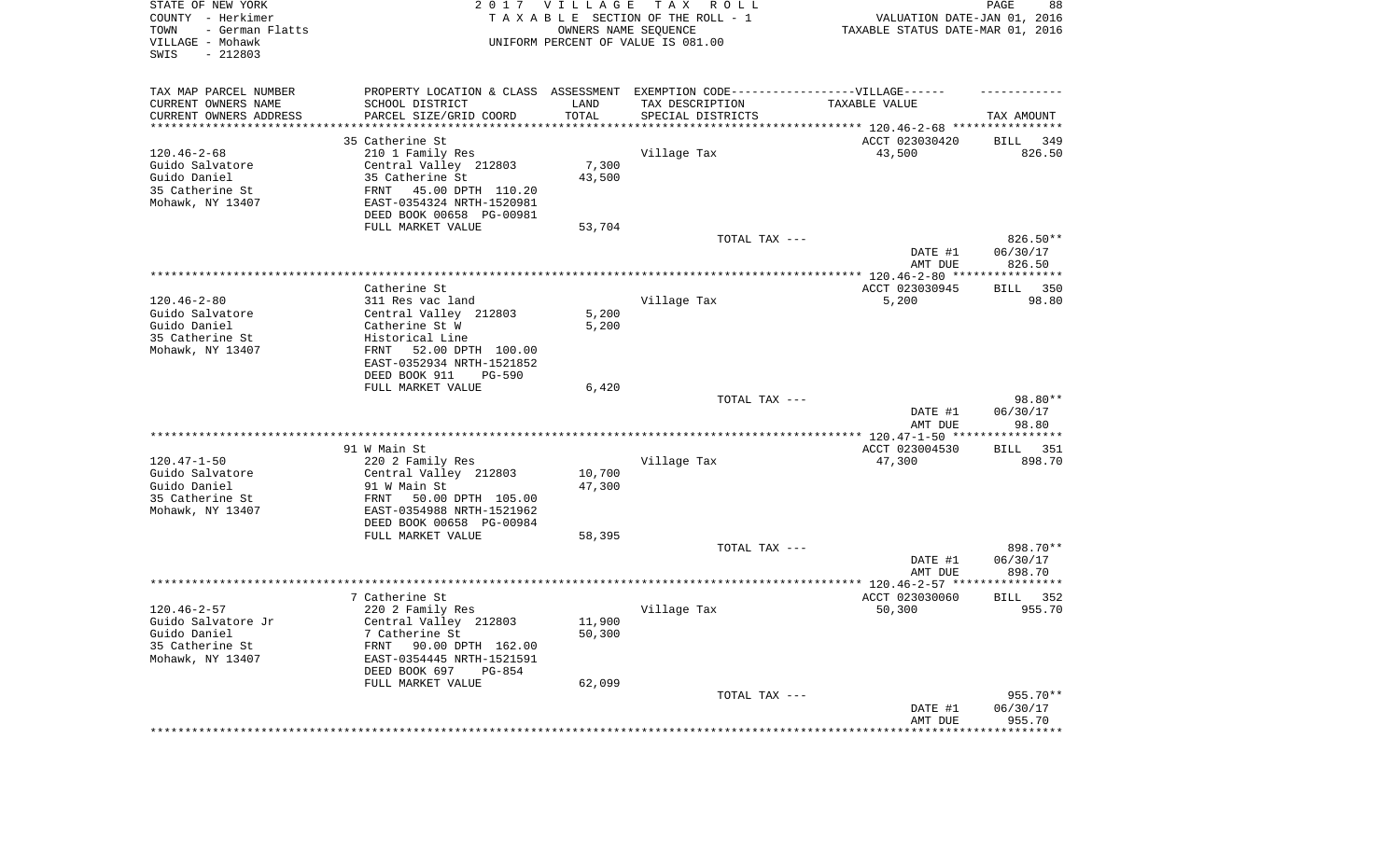| STATE OF NEW YORK<br>COUNTY - Herkimer<br>- German Flatts<br>TOWN<br>VILLAGE - Mohawk<br>$-212803$<br>SWIS |                                                                                   | 2017 VILLAGE        | TAX ROLL<br>TAXABLE SECTION OF THE ROLL - 1<br>OWNERS NAME SEQUENCE<br>UNIFORM PERCENT OF VALUE IS 081.00 | VALUATION DATE-JAN 01, 2016<br>TAXABLE STATUS DATE-MAR 01, 2016      | 89<br>PAGE                     |
|------------------------------------------------------------------------------------------------------------|-----------------------------------------------------------------------------------|---------------------|-----------------------------------------------------------------------------------------------------------|----------------------------------------------------------------------|--------------------------------|
| TAX MAP PARCEL NUMBER                                                                                      | PROPERTY LOCATION & CLASS ASSESSMENT EXEMPTION CODE-----------------VILLAGE------ |                     |                                                                                                           |                                                                      |                                |
| CURRENT OWNERS NAME                                                                                        | SCHOOL DISTRICT                                                                   | LAND                | TAX DESCRIPTION                                                                                           | TAXABLE VALUE                                                        |                                |
| CURRENT OWNERS ADDRESS<br>**********************                                                           | PARCEL SIZE/GRID COORD<br>**********************                                  | TOTAL<br>********** | SPECIAL DISTRICTS                                                                                         |                                                                      | TAX AMOUNT                     |
|                                                                                                            |                                                                                   |                     |                                                                                                           | ************************************** 120.46-2-53 ***************** |                                |
|                                                                                                            | Catherine St                                                                      |                     |                                                                                                           | ACCT 023030935                                                       | <b>BILL</b><br>353             |
| $120.46 - 2 - 53$<br>Guido Steven                                                                          | 311 Res vac land<br>Central Valley 212803                                         | 4,500               | Village Tax                                                                                               | 4,500                                                                | 85.50                          |
| 165 Monroe St                                                                                              | Catherine St                                                                      | 4,500               |                                                                                                           |                                                                      |                                |
| Massapequa Park, NY 11762                                                                                  | FRNT 180.00 DPTH 110.00                                                           |                     |                                                                                                           |                                                                      |                                |
|                                                                                                            | EAST-0354162 NRTH-1520940<br>DEED BOOK 1395 PG-88                                 |                     |                                                                                                           |                                                                      |                                |
|                                                                                                            | FULL MARKET VALUE                                                                 | 5,556               |                                                                                                           |                                                                      |                                |
|                                                                                                            |                                                                                   |                     | TOTAL TAX ---                                                                                             |                                                                      | 85.50**                        |
|                                                                                                            |                                                                                   |                     |                                                                                                           | DATE #1<br>AMT DUE                                                   | 06/30/17<br>85.50              |
|                                                                                                            |                                                                                   |                     |                                                                                                           | ******* 120.46-2-70 ***                                              | *******                        |
|                                                                                                            | 39 Catherine St                                                                   |                     |                                                                                                           | ACCT 023030480                                                       | 354<br><b>BILL</b>             |
| $120.46 - 2 - 70$                                                                                          | 220 2 Family Res                                                                  |                     | Village Tax                                                                                               | 36,000                                                               | 684.00                         |
| Guido Steven                                                                                               | Central Valley 212803                                                             | 7,300               |                                                                                                           |                                                                      |                                |
| 165 Monroe St                                                                                              | 39 Catherine St                                                                   | 36,000              |                                                                                                           |                                                                      |                                |
| Massapequa Park, NY 11762                                                                                  | 45.00 DPTH 108.40<br>FRNT<br>EAST-0354307 NRTH-1520894                            |                     |                                                                                                           |                                                                      |                                |
|                                                                                                            | DEED BOOK 1395 PG-88                                                              |                     |                                                                                                           |                                                                      |                                |
|                                                                                                            | FULL MARKET VALUE                                                                 | 44,444              |                                                                                                           |                                                                      |                                |
|                                                                                                            |                                                                                   |                     | TOTAL TAX ---                                                                                             | DATE #1<br>AMT DUE                                                   | 684.00**<br>06/30/17<br>684.00 |
|                                                                                                            |                                                                                   |                     | ********************                                                                                      | *** 120.48-1-22 ***                                                  |                                |
|                                                                                                            | 15 Orchard St                                                                     |                     |                                                                                                           | ACCT 023009780                                                       | <b>BILL</b><br>355             |
| $120.48 - 1 - 22$                                                                                          | 210 1 Family Res                                                                  |                     | VET WAR V 41127                                                                                           | 6,750                                                                |                                |
| Guile Duane                                                                                                | Central Valley 212803                                                             | 7,700               | Village Tax                                                                                               | 38,250                                                               | 726.75                         |
| Guile Sharon                                                                                               | 15 Orchard St                                                                     | 45,000              |                                                                                                           |                                                                      |                                |
| 15 Orchard St                                                                                              | FRNT<br>55.00 DPTH<br>88.00                                                       |                     |                                                                                                           |                                                                      |                                |
| Mohawk, NY 13407                                                                                           | EAST-0358337 NRTH-1522314                                                         |                     |                                                                                                           |                                                                      |                                |
|                                                                                                            | DEED BOOK 940<br>$PG-122$<br>FULL MARKET VALUE                                    |                     |                                                                                                           |                                                                      |                                |
|                                                                                                            |                                                                                   | 55,556              | TOTAL TAX ---                                                                                             |                                                                      | 726.75**                       |
|                                                                                                            |                                                                                   |                     |                                                                                                           | DATE #1                                                              | 06/30/17                       |
|                                                                                                            |                                                                                   |                     |                                                                                                           | AMT DUE                                                              | 726.75                         |
|                                                                                                            |                                                                                   |                     |                                                                                                           | ************ 120.47-3-33 *****************                           |                                |
|                                                                                                            | 32 Devendorf St                                                                   |                     |                                                                                                           | ACCT 023028200                                                       | <b>BILL</b><br>356             |
| $120.47 - 3 - 33$                                                                                          | 210 1 Family Res                                                                  |                     | VET WAR V 41127                                                                                           | 7,290                                                                |                                |
| Gydesen Richard                                                                                            | Central Valley 212803                                                             | 10,600              | Village Tax                                                                                               | 51,210                                                               | 972.99                         |
| Gydesen Pamela                                                                                             | 32 Devendorf St                                                                   | 58,500              |                                                                                                           |                                                                      |                                |
| 32 Devendorf St                                                                                            | FRNT 50.00 DPTH 286.00                                                            |                     |                                                                                                           |                                                                      |                                |
| Mohawk, NY 13407                                                                                           | EAST-0355588 NRTH-1521437<br>$PG-242$                                             |                     |                                                                                                           |                                                                      |                                |
|                                                                                                            | DEED BOOK 702<br>FULL MARKET VALUE                                                | 72,222              |                                                                                                           |                                                                      |                                |
|                                                                                                            |                                                                                   |                     | TOTAL TAX ---                                                                                             |                                                                      | 972.99**                       |
|                                                                                                            |                                                                                   |                     |                                                                                                           | DATE #1                                                              | 06/30/17                       |
|                                                                                                            |                                                                                   |                     |                                                                                                           | AMT DUE                                                              | 972.99                         |
|                                                                                                            |                                                                                   |                     |                                                                                                           |                                                                      | ********                       |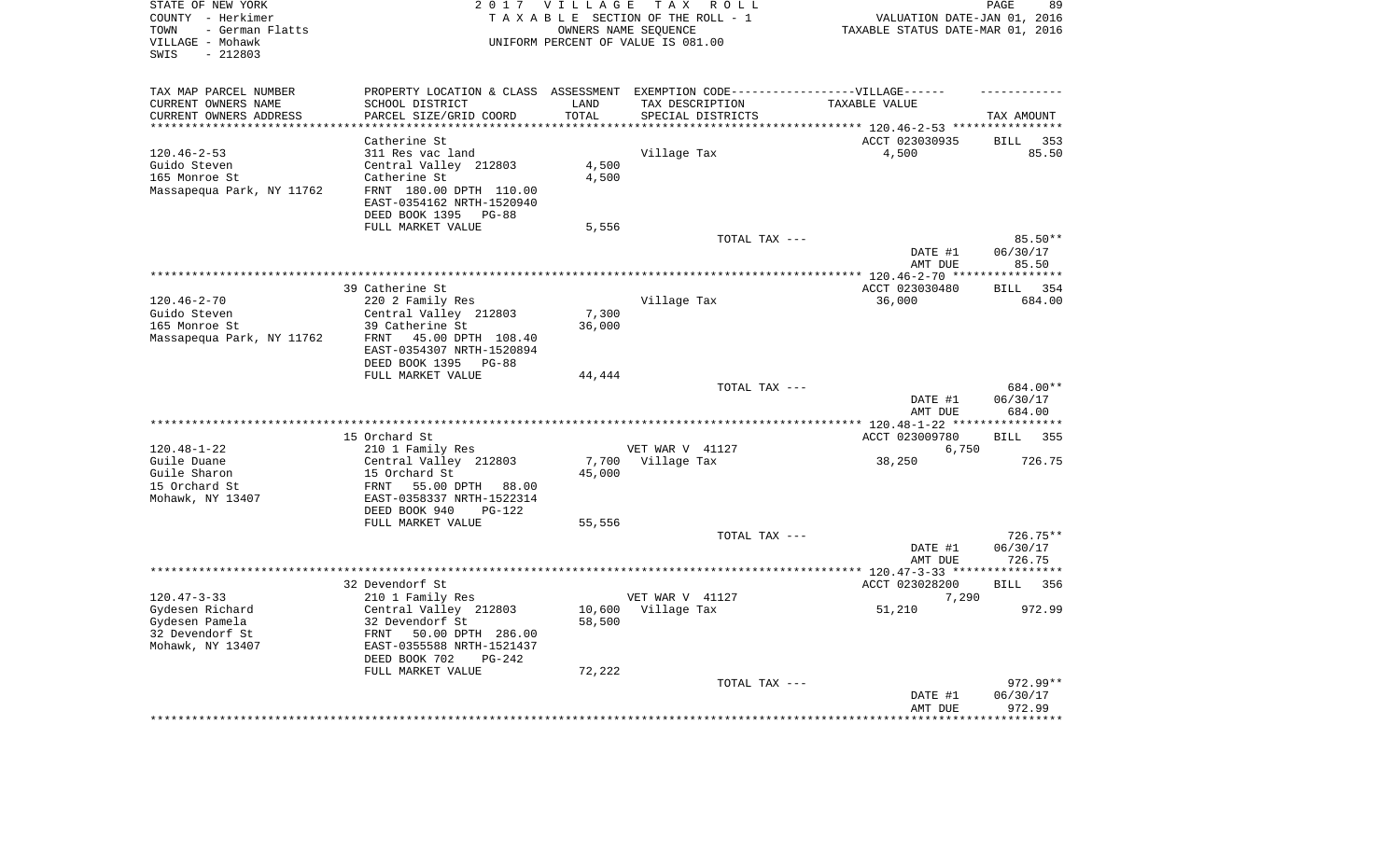| STATE OF NEW YORK<br>COUNTY - Herkimer<br>- German Flatts<br>TOWN<br>VILLAGE - Mohawk<br>$-212803$<br>SWIS |                                                       | 2017 VILLAGE      | T A X<br>R O L L<br>TAXABLE SECTION OF THE ROLL - 1<br>OWNERS NAME SEQUENCE<br>UNIFORM PERCENT OF VALUE IS 081.00 | VALUATION DATE-JAN 01, 2016<br>TAXABLE STATUS DATE-MAR 01, 2016 | PAGE<br>90                   |
|------------------------------------------------------------------------------------------------------------|-------------------------------------------------------|-------------------|-------------------------------------------------------------------------------------------------------------------|-----------------------------------------------------------------|------------------------------|
| TAX MAP PARCEL NUMBER                                                                                      |                                                       |                   | PROPERTY LOCATION & CLASS ASSESSMENT EXEMPTION CODE-----------------VILLAGE------                                 |                                                                 |                              |
| CURRENT OWNERS NAME                                                                                        | SCHOOL DISTRICT                                       | LAND              | TAX DESCRIPTION                                                                                                   | TAXABLE VALUE                                                   |                              |
| CURRENT OWNERS ADDRESS<br>********************                                                             | PARCEL SIZE/GRID COORD<br>********************        | TOTAL<br>******** | SPECIAL DISTRICTS                                                                                                 |                                                                 | TAX AMOUNT<br>************   |
|                                                                                                            | 37 Catherine St                                       |                   |                                                                                                                   | ************************** 120.46-2-69 ****                     |                              |
| $120.46 - 2 - 69$                                                                                          | 210 1 Family Res                                      |                   | Village Tax                                                                                                       | ACCT 023030450<br>25,700                                        | <b>BILL</b><br>357<br>488.30 |
| Hadcock Richard & Elizabeth                                                                                | Central Valley 212803                                 | 7,300             |                                                                                                                   |                                                                 |                              |
| 37 Catherine St                                                                                            | 37 Cath St                                            | 25,700            |                                                                                                                   |                                                                 |                              |
| Mohawk, NY 13407                                                                                           | FRNT<br>45.00 DPTH 109.50                             |                   |                                                                                                                   |                                                                 |                              |
|                                                                                                            | EAST-0354314 NRTH-1520938                             |                   |                                                                                                                   |                                                                 |                              |
|                                                                                                            | DEED BOOK 00516 PG-00526                              |                   |                                                                                                                   |                                                                 |                              |
|                                                                                                            | FULL MARKET VALUE                                     | 31,728            |                                                                                                                   |                                                                 |                              |
|                                                                                                            |                                                       |                   | TOTAL TAX ---                                                                                                     |                                                                 | 488.30**                     |
|                                                                                                            |                                                       |                   |                                                                                                                   | DATE #1                                                         | 06/30/17                     |
|                                                                                                            |                                                       |                   |                                                                                                                   | AMT DUE<br>*********** 120.47-3-30.1 ***************            | 488.30                       |
|                                                                                                            | 26 Devendorf St                                       |                   |                                                                                                                   | ACCT 023028110                                                  | BILL 358                     |
| $120.47 - 3 - 30.1$                                                                                        | 210 1 Family Res                                      |                   | Village Tax                                                                                                       | 58,773                                                          | 1,116.69                     |
| Haefele Robert                                                                                             | Central Valley 212803                                 | 13,800            |                                                                                                                   |                                                                 |                              |
| Haefele Mary                                                                                               | 26 Devendorf St                                       | 58,773            |                                                                                                                   |                                                                 |                              |
| 26 Devendorf St                                                                                            | FRNT<br>50.00 DPTH 255.00                             |                   |                                                                                                                   |                                                                 |                              |
| Mohawk, NY 13407                                                                                           | EAST-0355538 NRTH-1521586                             |                   |                                                                                                                   |                                                                 |                              |
|                                                                                                            | DEED BOOK 00637 PG-00420                              |                   |                                                                                                                   |                                                                 |                              |
|                                                                                                            | FULL MARKET VALUE                                     | 72,559            | TOTAL TAX ---                                                                                                     |                                                                 | $1,116.69**$                 |
|                                                                                                            |                                                       |                   |                                                                                                                   | DATE #1<br>AMT DUE                                              | 06/30/17<br>1,116.69         |
|                                                                                                            |                                                       |                   |                                                                                                                   | ******* 120.47-8-21 ****                                        |                              |
|                                                                                                            | 11 E Center St                                        |                   |                                                                                                                   | ACCT 023018090                                                  | 359<br>BILL                  |
| $120.47 - 8 - 21$                                                                                          | 210 1 Family Res                                      |                   | VET WAR V 41127                                                                                                   | 7,290                                                           |                              |
| Hagadorn Debra Hall                                                                                        | Central Valley 212803                                 | 7,100             | Village Tax                                                                                                       | 41,810                                                          | 794.39                       |
| 11 E Center St                                                                                             | 11 E Center St                                        | 49,100            |                                                                                                                   |                                                                 |                              |
| Mohawk, NY 13407                                                                                           | 70.00 DPTH 60.00<br>FRNT<br>EAST-0357395 NRTH-1521171 |                   |                                                                                                                   |                                                                 |                              |
|                                                                                                            | DEED BOOK 790<br>PG-281                               |                   |                                                                                                                   |                                                                 |                              |
|                                                                                                            | FULL MARKET VALUE                                     | 60,617            |                                                                                                                   |                                                                 |                              |
|                                                                                                            |                                                       |                   | TOTAL TAX ---                                                                                                     |                                                                 | 794.39**                     |
|                                                                                                            |                                                       |                   |                                                                                                                   | DATE #1                                                         | 06/30/17                     |
|                                                                                                            |                                                       |                   |                                                                                                                   | AMT DUE                                                         | 794.39                       |
|                                                                                                            |                                                       |                   |                                                                                                                   |                                                                 |                              |
|                                                                                                            | 5 Henry St                                            |                   |                                                                                                                   | ACCT 023018600                                                  | <b>BILL</b><br>360           |
| $120.47 - 7 - 34$<br>Haggerty James                                                                        | 210 1 Family Res<br>Central Valley 212803             |                   | VET COM V 41137<br>9,600 VET DIS V 41147                                                                          | 12,150<br>13,950                                                |                              |
| Haggerty Rosaria                                                                                           | 5 Henry St                                            |                   | 55,800 Village Tax                                                                                                | 29,700                                                          | 564.30                       |
| 5 Henry St                                                                                                 | FRNT 86.00 DPTH 106.00                                |                   |                                                                                                                   |                                                                 |                              |
| Mohawk, NY 13407                                                                                           | EAST-0356933 NRTH-1520537                             |                   |                                                                                                                   |                                                                 |                              |
|                                                                                                            | DEED BOOK 774<br>$PG-474$                             |                   |                                                                                                                   |                                                                 |                              |
|                                                                                                            | FULL MARKET VALUE                                     | 68,889            |                                                                                                                   |                                                                 |                              |
|                                                                                                            |                                                       |                   | TOTAL TAX ---                                                                                                     |                                                                 | 564.30**                     |
|                                                                                                            |                                                       |                   |                                                                                                                   | DATE #1<br>AMT DUE                                              | 06/30/17<br>564.30           |
|                                                                                                            |                                                       |                   |                                                                                                                   |                                                                 |                              |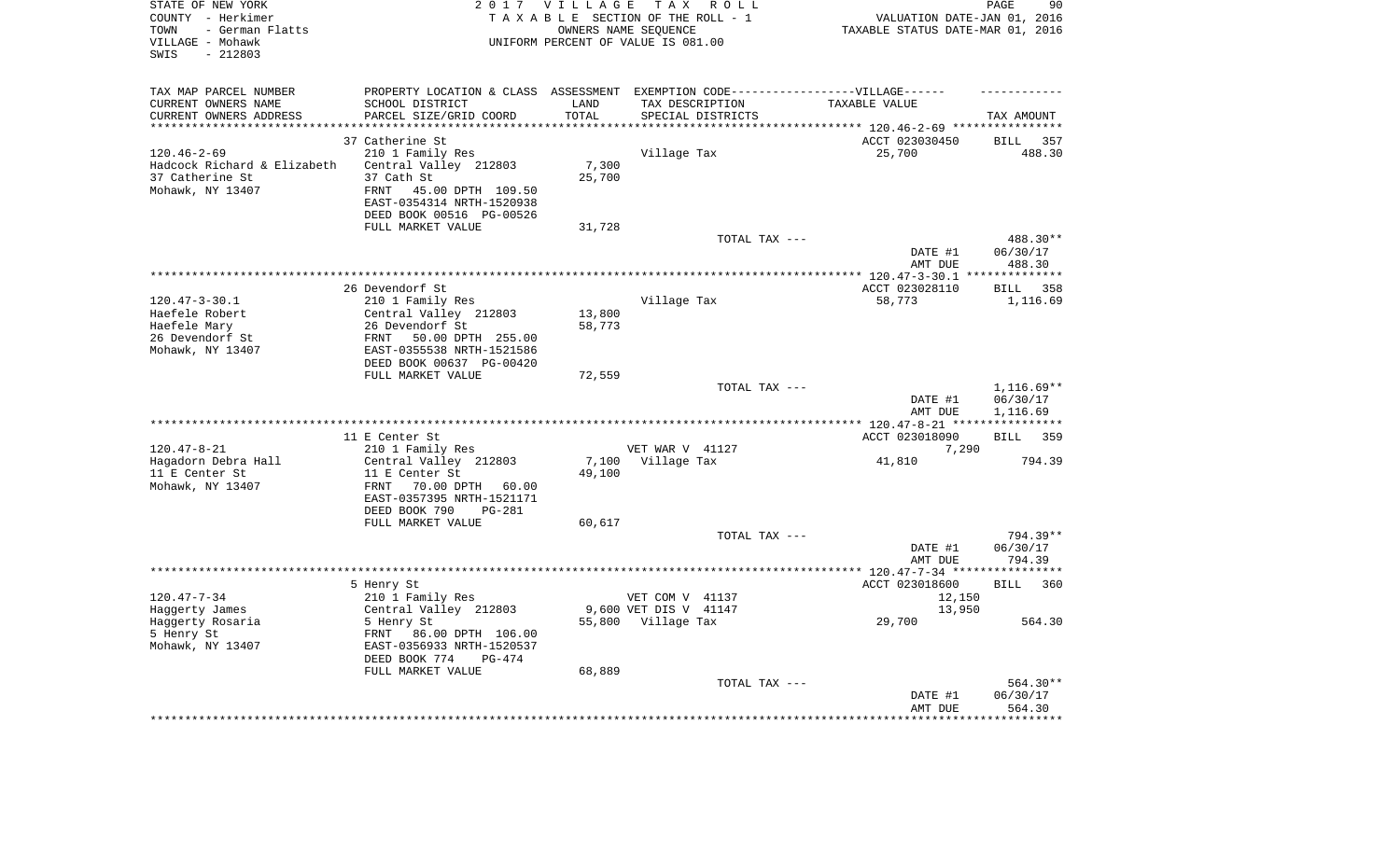| STATE OF NEW YORK<br>COUNTY - Herkimer<br>- German Flatts<br>TOWN<br>VILLAGE - Mohawk<br>$-212803$<br>SWIS |                                                                                   | 2017 VILLAGE<br>OWNERS NAME SEQUENCE | TAX ROLL<br>TAXABLE SECTION OF THE ROLL - 1<br>UNIFORM PERCENT OF VALUE IS 081.00 | VALUATION DATE-JAN 01, 2016<br>TAXABLE STATUS DATE-MAR 01, 2016 | 91<br>PAGE              |
|------------------------------------------------------------------------------------------------------------|-----------------------------------------------------------------------------------|--------------------------------------|-----------------------------------------------------------------------------------|-----------------------------------------------------------------|-------------------------|
| TAX MAP PARCEL NUMBER                                                                                      | PROPERTY LOCATION & CLASS ASSESSMENT EXEMPTION CODE-----------------VILLAGE------ |                                      |                                                                                   |                                                                 |                         |
| CURRENT OWNERS NAME                                                                                        | SCHOOL DISTRICT                                                                   | LAND                                 | TAX DESCRIPTION                                                                   | TAXABLE VALUE                                                   |                         |
| CURRENT OWNERS ADDRESS<br>*********************                                                            | PARCEL SIZE/GRID COORD<br>*************************                               | TOTAL<br>***********                 | SPECIAL DISTRICTS                                                                 |                                                                 | TAX AMOUNT              |
|                                                                                                            | 4 Fulton St                                                                       |                                      |                                                                                   | ACCT 191350                                                     | BILL<br>361             |
| $120.40 - 2 - 32$                                                                                          | 210 1 Family Res                                                                  |                                      | Village Tax                                                                       | 46,100                                                          | 875.90                  |
| Hailston Cindy                                                                                             | Central Valley 212803                                                             | 8,500                                |                                                                                   |                                                                 |                         |
| 4 Fulton St                                                                                                | 4 Fulton St W                                                                     | 46,100                               |                                                                                   |                                                                 |                         |
| Mohawk, NY 13407                                                                                           | 60.00 DPTH 100.00<br>FRNT                                                         |                                      |                                                                                   |                                                                 |                         |
|                                                                                                            | EAST-0358310 NRTH-1522665                                                         |                                      |                                                                                   |                                                                 |                         |
|                                                                                                            | DEED BOOK 1564 PG-211                                                             |                                      |                                                                                   |                                                                 |                         |
|                                                                                                            | FULL MARKET VALUE                                                                 | 56,914                               |                                                                                   |                                                                 |                         |
|                                                                                                            |                                                                                   |                                      | TOTAL TAX ---                                                                     |                                                                 | 875.90**                |
|                                                                                                            |                                                                                   |                                      |                                                                                   | DATE #1                                                         | 06/30/17<br>875.90      |
|                                                                                                            |                                                                                   |                                      |                                                                                   | AMT DUE<br>************ 120.47-7-57 ****                        | ************            |
|                                                                                                            | 24 Walnut St                                                                      |                                      |                                                                                   | ACCT 023017310                                                  | 362<br><b>BILL</b>      |
| $120.47 - 7 - 57$                                                                                          | 210 1 Family Res                                                                  |                                      | Village Tax                                                                       | 79,100                                                          | 1,502.90                |
| Hall Dayton                                                                                                | Central Valley 212803                                                             | 11,500                               |                                                                                   |                                                                 |                         |
| Hall Carol                                                                                                 | 24 Walnut St                                                                      | 79,100                               |                                                                                   |                                                                 |                         |
| 24 Walnut St                                                                                               | FRNT 118.00 DPTH 119.00                                                           |                                      |                                                                                   |                                                                 |                         |
| Mohawk, NY 13407                                                                                           | EAST-0357305 NRTH-1521654                                                         |                                      |                                                                                   |                                                                 |                         |
|                                                                                                            | DEED BOOK 1130<br>PG-21                                                           |                                      |                                                                                   |                                                                 |                         |
|                                                                                                            | FULL MARKET VALUE                                                                 | 97,654                               | TOTAL TAX ---                                                                     |                                                                 | 1,502.90**              |
|                                                                                                            |                                                                                   |                                      |                                                                                   | DATE #1                                                         | 06/30/17                |
|                                                                                                            |                                                                                   |                                      |                                                                                   | AMT DUE                                                         | 1,502.90                |
|                                                                                                            |                                                                                   |                                      |                                                                                   |                                                                 | * * * * * * * * * * *   |
|                                                                                                            | 62 Church St                                                                      |                                      |                                                                                   | ACCT 023015930                                                  | BILL 363                |
| $120.47 - 8 - 37$                                                                                          | 210 1 Family Res                                                                  |                                      | Village Tax                                                                       | 66,937                                                          | 1,271.80                |
| Hall Eric & Christine                                                                                      | Central Valley 212803                                                             | 12,200                               |                                                                                   |                                                                 |                         |
| 62 Church St                                                                                               | 62 Church St                                                                      | 66,937                               |                                                                                   |                                                                 |                         |
| Mohawk, NY 13407                                                                                           | FRNT 100.00 DPTH 151.30<br>EAST-0357407 NRTH-1520588                              |                                      |                                                                                   |                                                                 |                         |
|                                                                                                            | DEED BOOK 1286 PG-280                                                             |                                      |                                                                                   |                                                                 |                         |
|                                                                                                            | FULL MARKET VALUE                                                                 | 82,638                               |                                                                                   |                                                                 |                         |
|                                                                                                            |                                                                                   |                                      | TOTAL TAX ---                                                                     |                                                                 | 1,271.80**              |
|                                                                                                            |                                                                                   |                                      |                                                                                   | DATE #1                                                         | 06/30/17                |
|                                                                                                            |                                                                                   |                                      |                                                                                   | AMT DUE                                                         | 1,271.80                |
|                                                                                                            |                                                                                   |                                      |                                                                                   |                                                                 |                         |
|                                                                                                            | 21 Catherine St                                                                   |                                      |                                                                                   | ACCT 023030180                                                  | BILL 364                |
| $120.46 - 2 - 61$                                                                                          | 210 1 Family Res                                                                  |                                      | Village Tax                                                                       | 53,400                                                          | 1,014.60                |
| Hall Philip<br>Hall Brown Melissa                                                                          | Central Valley 212803<br>21 Catherine St                                          | 10,300<br>53,400                     |                                                                                   |                                                                 |                         |
| 21 Catherine St                                                                                            | FRNT 85.00 DPTH 115.00                                                            |                                      |                                                                                   |                                                                 |                         |
| Mohawk, NY 13407                                                                                           | EAST-0354384 NRTH-1521261                                                         |                                      |                                                                                   |                                                                 |                         |
|                                                                                                            | DEED BOOK 1346<br>PG-102                                                          |                                      |                                                                                   |                                                                 |                         |
|                                                                                                            | FULL MARKET VALUE                                                                 | 65,926                               |                                                                                   |                                                                 |                         |
|                                                                                                            |                                                                                   |                                      | TOTAL TAX ---                                                                     |                                                                 | 1,014.60**              |
|                                                                                                            |                                                                                   |                                      |                                                                                   | DATE #1                                                         | 06/30/17                |
|                                                                                                            |                                                                                   |                                      |                                                                                   | AMT DUE                                                         | 1,014.60<br>*********** |
|                                                                                                            |                                                                                   |                                      |                                                                                   |                                                                 |                         |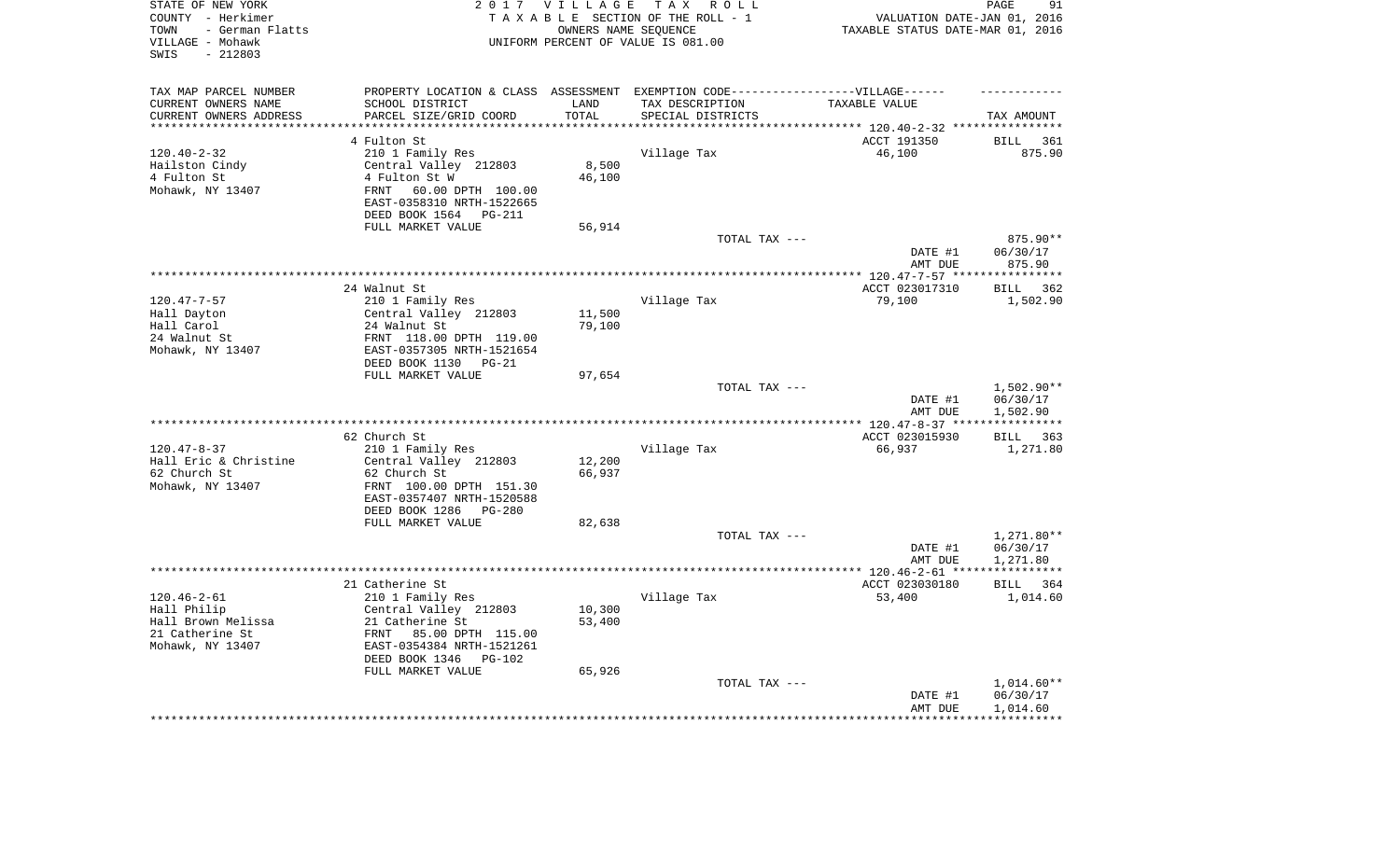| STATE OF NEW YORK<br>COUNTY - Herkimer<br>- German Flatts<br>TOWN<br>VILLAGE - Mohawk<br>$-212803$<br>SWIS |                                                    | 2017 VILLAGE     | TAX ROLL<br>TAXABLE SECTION OF THE ROLL - 1<br>OWNERS NAME SEQUENCE<br>UNIFORM PERCENT OF VALUE IS 081.00 | VALUATION DATE-JAN 01, 2016<br>TAXABLE STATUS DATE-MAR 01, 2016 | 92<br>PAGE                            |
|------------------------------------------------------------------------------------------------------------|----------------------------------------------------|------------------|-----------------------------------------------------------------------------------------------------------|-----------------------------------------------------------------|---------------------------------------|
| TAX MAP PARCEL NUMBER                                                                                      |                                                    |                  | PROPERTY LOCATION & CLASS ASSESSMENT EXEMPTION CODE-----------------VILLAGE------                         |                                                                 |                                       |
| CURRENT OWNERS NAME                                                                                        | SCHOOL DISTRICT                                    | LAND             | TAX DESCRIPTION                                                                                           | TAXABLE VALUE                                                   |                                       |
| CURRENT OWNERS ADDRESS<br>********************                                                             | PARCEL SIZE/GRID COORD                             | TOTAL<br>******* | SPECIAL DISTRICTS                                                                                         | ******************************* 120.39-1-29 ****                | TAX AMOUNT<br>* * * * * * * * * * * * |
|                                                                                                            | 7 N Richfield St                                   |                  |                                                                                                           | ACCT 023000930                                                  | <b>BILL</b><br>365                    |
| $120.39 - 1 - 29$                                                                                          | 210 1 Family Res                                   |                  | Village Tax                                                                                               | 43,500                                                          | 826.50                                |
| Ham Jasper                                                                                                 | Central Valley 212803                              | 4,600            | XC491 Water relevy                                                                                        | 374.46 MT M                                                     | 374.46                                |
| Ham Sandra                                                                                                 | 7 N Richfd St                                      | 43,500           |                                                                                                           |                                                                 |                                       |
| 7 N Richfield St                                                                                           | 60.00 DPTH<br>FRNT<br>80.00                        |                  |                                                                                                           |                                                                 |                                       |
| Mohawk, NY 13407                                                                                           | EAST-0356409 NRTH-1522767                          |                  |                                                                                                           |                                                                 |                                       |
|                                                                                                            | DEED BOOK 1225<br>PG-267                           |                  |                                                                                                           |                                                                 |                                       |
|                                                                                                            | FULL MARKET VALUE                                  | 53,704           |                                                                                                           |                                                                 |                                       |
|                                                                                                            |                                                    |                  | TOTAL TAX ---                                                                                             |                                                                 | 1,200.96**                            |
|                                                                                                            |                                                    |                  |                                                                                                           | DATE #1                                                         | 06/30/17                              |
|                                                                                                            |                                                    |                  |                                                                                                           | AMT DUE<br>******* 120.55-2-2<br>***                            | 1,200.96<br>* * * * * * * * * * *     |
|                                                                                                            | 6 Henry St                                         |                  |                                                                                                           | ACCT 190068                                                     | <b>BILL</b><br>366                    |
| $120.55 - 2 - 2$                                                                                           | 210 1 Family Res                                   |                  | Village Tax                                                                                               | 51,900                                                          | 986.10                                |
| Hammond Mark                                                                                               | Central Valley 212803                              | 10,800           |                                                                                                           |                                                                 |                                       |
| 6 Henry St                                                                                                 | 6 Henry St                                         | 51,900           |                                                                                                           |                                                                 |                                       |
| Mohawk, NY 13407                                                                                           | FRNT<br>60.00 DPTH 97.50                           |                  |                                                                                                           |                                                                 |                                       |
|                                                                                                            | EAST-0356879 NRTH-1520409<br>DEED BOOK 1556 PG-328 |                  |                                                                                                           |                                                                 |                                       |
|                                                                                                            | FULL MARKET VALUE                                  | 64,074           |                                                                                                           |                                                                 |                                       |
|                                                                                                            |                                                    |                  | TOTAL TAX ---                                                                                             |                                                                 | 986.10**                              |
|                                                                                                            |                                                    |                  |                                                                                                           | DATE #1<br>AMT DUE                                              | 06/30/17<br>986.10                    |
|                                                                                                            |                                                    |                  |                                                                                                           | ** $120.47 - 1 - 43$ **                                         | **********                            |
|                                                                                                            | 1 Marion St                                        |                  |                                                                                                           | ACCT 023029250                                                  | <b>BILL</b><br>367                    |
| $120.47 - 1 - 43$                                                                                          | 210 1 Family Res                                   |                  | Village Tax                                                                                               | 45,300                                                          | 860.70                                |
| Hancock James                                                                                              | Central Valley 212803                              | 6,200            |                                                                                                           |                                                                 |                                       |
| Hancock Janet<br>1 Marion St                                                                               | 1 Marion St<br>FRNT<br>63.00 DPTH 150.00           | 45,300           |                                                                                                           |                                                                 |                                       |
| Mohawk, NY 13407                                                                                           | EAST-0355049 NRTH-1521500                          |                  |                                                                                                           |                                                                 |                                       |
|                                                                                                            | DEED BOOK 829<br>PG-568                            |                  |                                                                                                           |                                                                 |                                       |
|                                                                                                            | FULL MARKET VALUE                                  | 55,926           |                                                                                                           |                                                                 |                                       |
|                                                                                                            |                                                    |                  | TOTAL TAX ---                                                                                             |                                                                 | 860.70**                              |
|                                                                                                            |                                                    |                  |                                                                                                           | DATE #1                                                         | 06/30/17                              |
|                                                                                                            |                                                    |                  |                                                                                                           | AMT DUE                                                         | 860.70                                |
| ******************                                                                                         |                                                    |                  |                                                                                                           | ************** 120.55-2-22 *****                                | **********                            |
| $120.55 - 2 - 22$                                                                                          | 82 Church St<br>210 1 Family Res                   |                  | Village Tax                                                                                               | ACCT 023016080<br>75,448                                        | BILL 368<br>1,433.51                  |
| Hannon Patrick                                                                                             | Central Valley 212803                              | 12,700           |                                                                                                           |                                                                 |                                       |
| Hannon Jean                                                                                                | 82 Church St                                       | 75,448           |                                                                                                           |                                                                 |                                       |
| 82 Church St                                                                                               | FRNT 120.00 DPTH 97.50                             |                  |                                                                                                           |                                                                 |                                       |
| Mohawk, NY 13407                                                                                           | EAST-0357218 NRTH-1519865                          |                  |                                                                                                           |                                                                 |                                       |
|                                                                                                            | DEED BOOK 00625 PG-00889                           |                  |                                                                                                           |                                                                 |                                       |
|                                                                                                            | FULL MARKET VALUE                                  | 93,146           |                                                                                                           |                                                                 |                                       |
|                                                                                                            |                                                    |                  | TOTAL TAX ---                                                                                             | DATE #1                                                         | 1,433.51**<br>06/30/17                |
|                                                                                                            |                                                    |                  |                                                                                                           | AMT DUE                                                         | 1,433.51                              |
|                                                                                                            |                                                    |                  |                                                                                                           |                                                                 |                                       |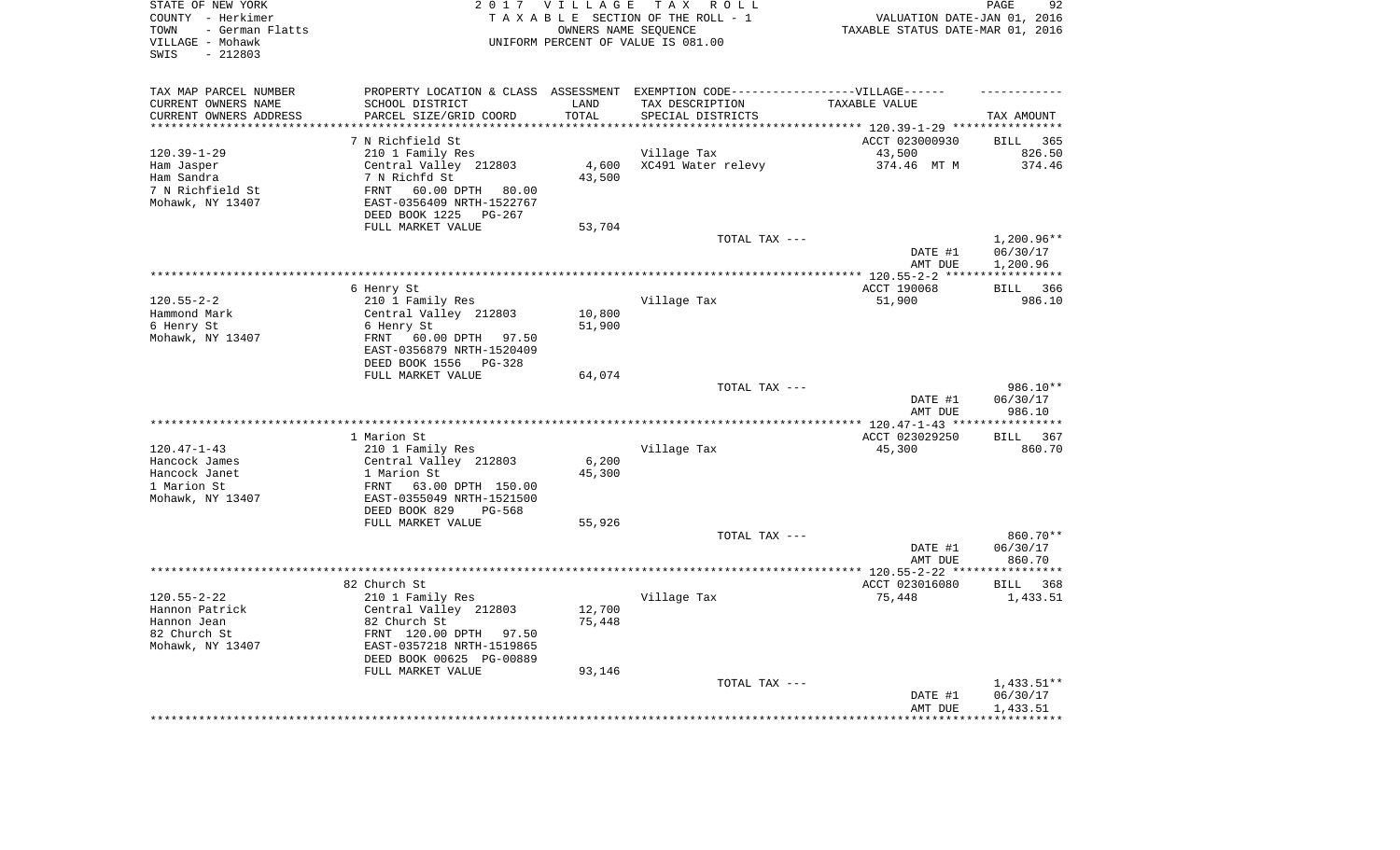| STATE OF NEW YORK<br>COUNTY - Herkimer<br>- German Flatts<br>TOWN<br>VILLAGE - Mohawk<br>$-212803$<br>SWIS |                                                        | 2017 VILLAGE | TAX ROLL<br>TAXABLE SECTION OF THE ROLL - 1<br>OWNERS NAME SEQUENCE<br>UNIFORM PERCENT OF VALUE IS 081.00 | VALUATION DATE-JAN 01, 2016<br>TAXABLE STATUS DATE-MAR 01, 2016 | PAGE<br>93                   |
|------------------------------------------------------------------------------------------------------------|--------------------------------------------------------|--------------|-----------------------------------------------------------------------------------------------------------|-----------------------------------------------------------------|------------------------------|
| TAX MAP PARCEL NUMBER<br>CURRENT OWNERS NAME                                                               | SCHOOL DISTRICT                                        | LAND         | PROPERTY LOCATION & CLASS ASSESSMENT EXEMPTION CODE-----------------VILLAGE------<br>TAX DESCRIPTION      | TAXABLE VALUE                                                   |                              |
| CURRENT OWNERS ADDRESS                                                                                     | PARCEL SIZE/GRID COORD                                 | TOTAL        | SPECIAL DISTRICTS                                                                                         |                                                                 | TAX AMOUNT                   |
| **********************                                                                                     |                                                        |              |                                                                                                           |                                                                 |                              |
| $120.47 - 9 - 63$                                                                                          | 36 Michigan St                                         |              |                                                                                                           | ACCT 023011460                                                  | 369<br><b>BILL</b><br>917.70 |
| Harrod Brian                                                                                               | 210 1 Family Res<br>Central Valley 212803              | 9,300        | Village Tax<br>XC491 Water relevy                                                                         | 48,300<br>140.32 MT M                                           | 140.32                       |
| Harrod Kimberly                                                                                            | 36 Michigan St                                         | 48,300       |                                                                                                           |                                                                 |                              |
| 36 Michigan St                                                                                             | 60.00 DPTH 120.00<br>FRNT                              |              |                                                                                                           |                                                                 |                              |
| Mohawk, NY 13407                                                                                           | EAST-0358065 NRTH-1522003                              |              |                                                                                                           |                                                                 |                              |
|                                                                                                            | DEED BOOK 1244<br><b>PG-700</b>                        |              |                                                                                                           |                                                                 |                              |
|                                                                                                            | FULL MARKET VALUE                                      | 59,630       |                                                                                                           |                                                                 |                              |
|                                                                                                            |                                                        |              | TOTAL TAX ---                                                                                             |                                                                 | 1,058.02**                   |
|                                                                                                            |                                                        |              |                                                                                                           | DATE #1                                                         | 06/30/17                     |
|                                                                                                            |                                                        |              |                                                                                                           | AMT DUE                                                         | 1,058.02                     |
|                                                                                                            | 3 E Center St                                          |              |                                                                                                           | ACCT 023018030                                                  | <b>BILL</b><br>370           |
| $120.47 - 7 - 47$                                                                                          | 210 1 Family Res                                       |              | Village Tax                                                                                               | 56,900                                                          | 1,081.10                     |
| Harrod Elizabeth                                                                                           | Central Valley 212803                                  | 9,200        |                                                                                                           |                                                                 |                              |
| 3 E Center St                                                                                              | 3 E Center St                                          | 56,900       |                                                                                                           |                                                                 |                              |
| Mohawk, NY 13407                                                                                           | 60.00 DPTH 119.80<br>FRNT                              |              |                                                                                                           |                                                                 |                              |
|                                                                                                            | EAST-0357104 NRTH-1521277                              |              |                                                                                                           |                                                                 |                              |
|                                                                                                            | DEED BOOK 896<br>$PG-218$                              |              |                                                                                                           |                                                                 |                              |
|                                                                                                            | FULL MARKET VALUE                                      | 70,247       |                                                                                                           |                                                                 |                              |
|                                                                                                            |                                                        |              | TOTAL TAX ---                                                                                             | DATE #1                                                         | 1,081.10**<br>06/30/17       |
|                                                                                                            |                                                        |              |                                                                                                           | AMT DUE                                                         | 1,081.10                     |
|                                                                                                            |                                                        |              |                                                                                                           |                                                                 | ***********                  |
|                                                                                                            | 12 Fulmer St                                           |              |                                                                                                           | ACCT 023023340                                                  | <b>BILL</b><br>371           |
| $120.55 - 1 - 16$                                                                                          | 210 1 Family Res                                       |              | Village Tax                                                                                               | 50,000                                                          | 950.00                       |
| Hart Tom Et Al                                                                                             | Central Valley 212803                                  | 10,700       |                                                                                                           |                                                                 |                              |
| 12 Fulmer St                                                                                               | 12 Fulmer St                                           | 50,000       |                                                                                                           |                                                                 |                              |
| Mohawk, NY 13407                                                                                           | 50.00 DPTH 105.00<br>FRNT                              |              |                                                                                                           |                                                                 |                              |
|                                                                                                            | EAST-0356154 NRTH-1520093<br>DEED BOOK 869<br>$PG-303$ |              |                                                                                                           |                                                                 |                              |
|                                                                                                            | FULL MARKET VALUE                                      | 61,728       |                                                                                                           |                                                                 |                              |
|                                                                                                            |                                                        |              | TOTAL TAX ---                                                                                             |                                                                 | 950.00**                     |
|                                                                                                            |                                                        |              |                                                                                                           | DATE #1                                                         | 06/30/17                     |
|                                                                                                            |                                                        |              |                                                                                                           | AMT DUE                                                         | 950.00                       |
|                                                                                                            |                                                        |              |                                                                                                           |                                                                 |                              |
|                                                                                                            | 4 Hillview Dr                                          |              |                                                                                                           | ACCT 199012                                                     | BILL 372                     |
| $120.55 - 2 - 24$                                                                                          | 210 1 Family Res                                       |              | Village Tax                                                                                               | 84,200                                                          | 1,599.80                     |
| Harter Daniel                                                                                              | Central Valley 212803                                  | 21,600       |                                                                                                           |                                                                 |                              |
| 4 Hillview Dr<br>Mohawk, NY 13407                                                                          | 4 Hill View Dr<br>FRNT 120.00 DPTH 236.42              | 84,200       |                                                                                                           |                                                                 |                              |
|                                                                                                            | EAST-0357501 NRTH-1519784                              |              |                                                                                                           |                                                                 |                              |
| PRIOR OWNER ON 3/01/2016                                                                                   | DEED BOOK 1612<br>$PG-85$                              |              |                                                                                                           |                                                                 |                              |
| Harter Daniel                                                                                              | FULL MARKET VALUE                                      | 103,951      |                                                                                                           |                                                                 |                              |
|                                                                                                            |                                                        |              | TOTAL TAX ---                                                                                             |                                                                 | 1,599.80**                   |
|                                                                                                            |                                                        |              |                                                                                                           | DATE #1                                                         | 06/30/17                     |
|                                                                                                            |                                                        |              |                                                                                                           | AMT DUE                                                         | 1,599.80                     |
|                                                                                                            |                                                        |              |                                                                                                           | *****************                                               | ************                 |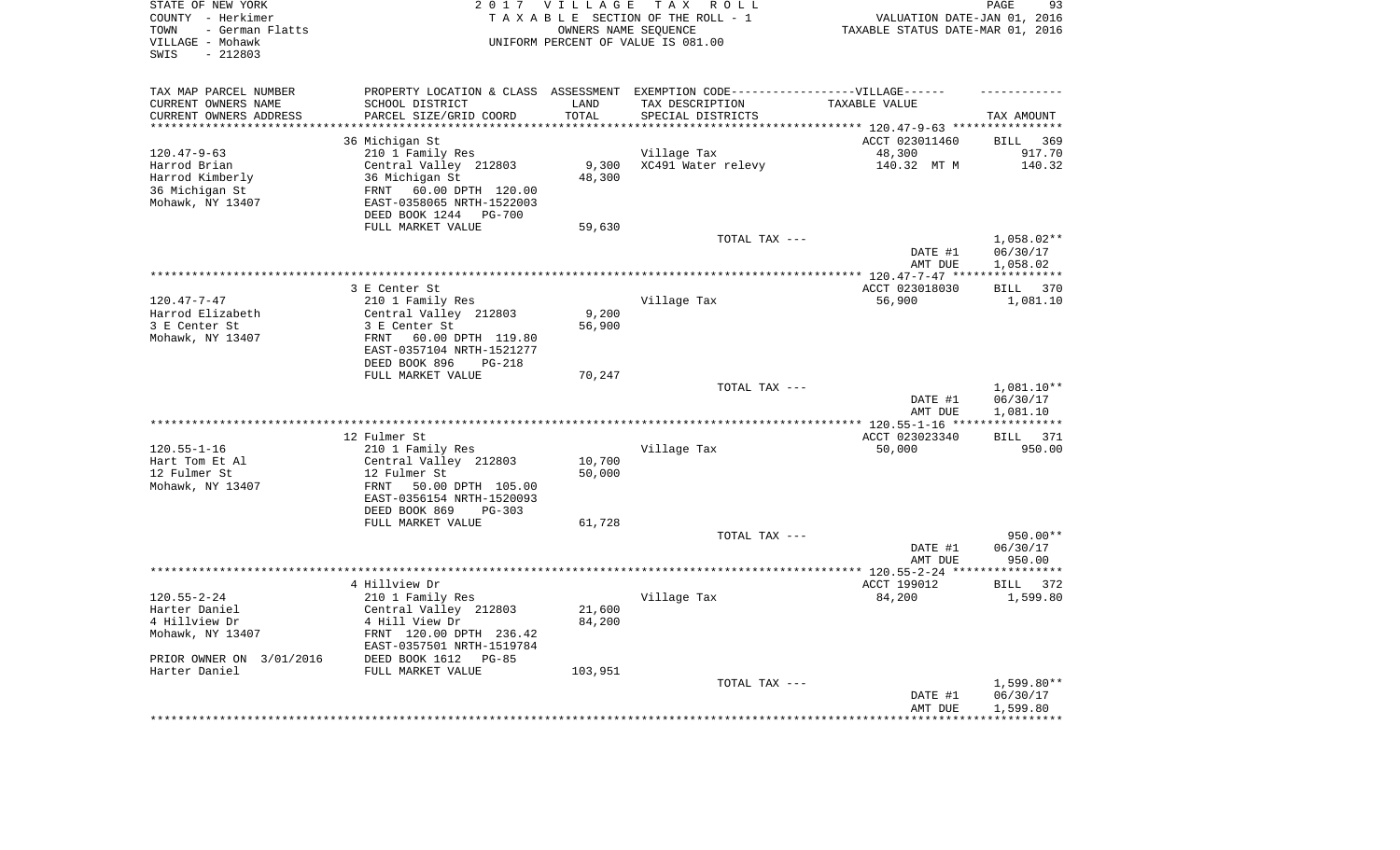| STATE OF NEW YORK<br>COUNTY - Herkimer<br>- German Flatts<br>TOWN<br>VILLAGE - Mohawk<br>$-212803$<br>SWIS |                                                | 2017 VILLAGE       | T A X<br>R O L L<br>TAXABLE SECTION OF THE ROLL - 1<br>OWNERS NAME SEQUENCE<br>UNIFORM PERCENT OF VALUE IS 081.00 | VALUATION DATE-JAN 01, 2016<br>TAXABLE STATUS DATE-MAR 01, 2016 | PAGE<br>94              |
|------------------------------------------------------------------------------------------------------------|------------------------------------------------|--------------------|-------------------------------------------------------------------------------------------------------------------|-----------------------------------------------------------------|-------------------------|
| TAX MAP PARCEL NUMBER                                                                                      |                                                |                    | PROPERTY LOCATION & CLASS ASSESSMENT EXEMPTION CODE-----------------VILLAGE------                                 |                                                                 |                         |
| CURRENT OWNERS NAME                                                                                        | SCHOOL DISTRICT                                | LAND               | TAX DESCRIPTION                                                                                                   | TAXABLE VALUE                                                   |                         |
| CURRENT OWNERS ADDRESS<br>*******************                                                              | PARCEL SIZE/GRID COORD                         | TOTAL<br>********* | SPECIAL DISTRICTS                                                                                                 |                                                                 | TAX AMOUNT              |
|                                                                                                            | 25 Brookside Dr                                |                    |                                                                                                                   | ACCT 191228                                                     | <b>BILL</b><br>373      |
| $120.47 - 1 - 71$                                                                                          | 210 1 Family Res                               |                    | Village Tax                                                                                                       | 118,700                                                         | 2,255.30                |
| Hartman Timothy                                                                                            | Central Valley 212803                          | 17,500             |                                                                                                                   |                                                                 |                         |
| Hartman Kayla                                                                                              | 25 Brookside Dr                                | 118,700            |                                                                                                                   |                                                                 |                         |
| 25 Brookside Dr                                                                                            | FRNT 100.00 DPTH 120.00                        |                    |                                                                                                                   |                                                                 |                         |
| Mohawk, NY 13407                                                                                           | EAST-0355434 NRTH-1520795                      |                    |                                                                                                                   |                                                                 |                         |
|                                                                                                            | DEED BOOK 1563<br>$PG-373$                     |                    |                                                                                                                   |                                                                 |                         |
|                                                                                                            | FULL MARKET VALUE                              | 146,543            | TOTAL TAX ---                                                                                                     |                                                                 | $2,255.30**$            |
|                                                                                                            |                                                |                    |                                                                                                                   | DATE #1                                                         | 06/30/17                |
|                                                                                                            |                                                |                    |                                                                                                                   | AMT DUE                                                         | 2,255.30                |
|                                                                                                            |                                                |                    |                                                                                                                   | *********** 120.47-8-53 ****                                    | * * * * * * * * * * * * |
|                                                                                                            | 36 Church St                                   |                    |                                                                                                                   | ACCT 175373                                                     | BILL 374                |
| $120.47 - 8 - 53$                                                                                          | 210 1 Family Res                               |                    | Village Tax                                                                                                       | 55,800                                                          | 1,060.20                |
| Harvey Marissa<br>36 Church St                                                                             | Central Valley 212803<br>36 Church St          | 9,300<br>55,800    |                                                                                                                   |                                                                 |                         |
| Mohawk, NY 13407                                                                                           | FRNT<br>45.00 DPTH 196.00                      |                    |                                                                                                                   |                                                                 |                         |
|                                                                                                            | EAST-0357603 NRTH-1521368                      |                    |                                                                                                                   |                                                                 |                         |
|                                                                                                            | DEED BOOK 1464<br>PG-745                       |                    |                                                                                                                   |                                                                 |                         |
|                                                                                                            | FULL MARKET VALUE                              | 68,889             |                                                                                                                   |                                                                 |                         |
|                                                                                                            |                                                |                    | TOTAL TAX ---                                                                                                     |                                                                 | $1,060.20**$            |
|                                                                                                            |                                                |                    |                                                                                                                   | DATE #1<br>AMT DUE                                              | 06/30/17<br>1,060.20    |
|                                                                                                            |                                                |                    |                                                                                                                   | ******* 120.47-3-27 ****                                        |                         |
|                                                                                                            | 20 Devendorf St                                |                    |                                                                                                                   | ACCT 023028020                                                  | 375<br><b>BILL</b>      |
| $120.47 - 3 - 27$                                                                                          | 210 1 Family Res                               |                    | VET COM V 41137                                                                                                   | 12,150                                                          |                         |
| Harvey Robert                                                                                              | Central Valley 212803                          |                    | 7,100 VET DIS V 41147                                                                                             | 8,100                                                           |                         |
| Harvey Naomi                                                                                               | 20 Devendorf St<br>FRNT                        |                    | 54,000 Village Tax                                                                                                | 33,750                                                          | 641.25                  |
| 20 Devendorf St<br>Mohawk, NY 13407                                                                        | 45.00 DPTH 105.00<br>EAST-0355747 NRTH-1521702 |                    |                                                                                                                   |                                                                 |                         |
|                                                                                                            | DEED BOOK 00649 PG-00237                       |                    |                                                                                                                   |                                                                 |                         |
|                                                                                                            | FULL MARKET VALUE                              | 66,667             |                                                                                                                   |                                                                 |                         |
|                                                                                                            |                                                |                    | TOTAL TAX ---                                                                                                     |                                                                 | 641.25**                |
|                                                                                                            |                                                |                    |                                                                                                                   | DATE #1                                                         | 06/30/17                |
|                                                                                                            |                                                |                    |                                                                                                                   | AMT DUE                                                         | 641.25                  |
|                                                                                                            | 12 N Washington St                             |                    |                                                                                                                   | ACCT 023005430                                                  | <b>BILL</b><br>376      |
| $120.39 - 2 - 24$                                                                                          | 210 1 Family Res                               |                    | VET WAR V 41127                                                                                                   | 6,150                                                           |                         |
| Harwick Walter                                                                                             | Central Valley 212803                          |                    | 3,400 Village Tax                                                                                                 | 34,850                                                          | 662.15                  |
| Harwick Janet                                                                                              | 12 N Wshngtn St                                | 41,000             | XC491 Water relevy                                                                                                | 454.92 MT M                                                     | 454.92                  |
| 12 N Washington St                                                                                         | 30.00 DPTH 95.00<br>FRNT                       |                    |                                                                                                                   |                                                                 |                         |
| Mohawk, NY 13407                                                                                           | EAST-0356806 NRTH-1522733                      |                    |                                                                                                                   |                                                                 |                         |
|                                                                                                            | DEED BOOK 741<br>$PG-336$<br>FULL MARKET VALUE | 50,617             |                                                                                                                   |                                                                 |                         |
|                                                                                                            |                                                |                    | TOTAL TAX ---                                                                                                     |                                                                 | 1,117.07**              |
|                                                                                                            |                                                |                    |                                                                                                                   | DATE #1                                                         | 06/30/17                |
|                                                                                                            |                                                |                    |                                                                                                                   | AMT DUE                                                         | 1,117.07                |
|                                                                                                            |                                                |                    |                                                                                                                   |                                                                 |                         |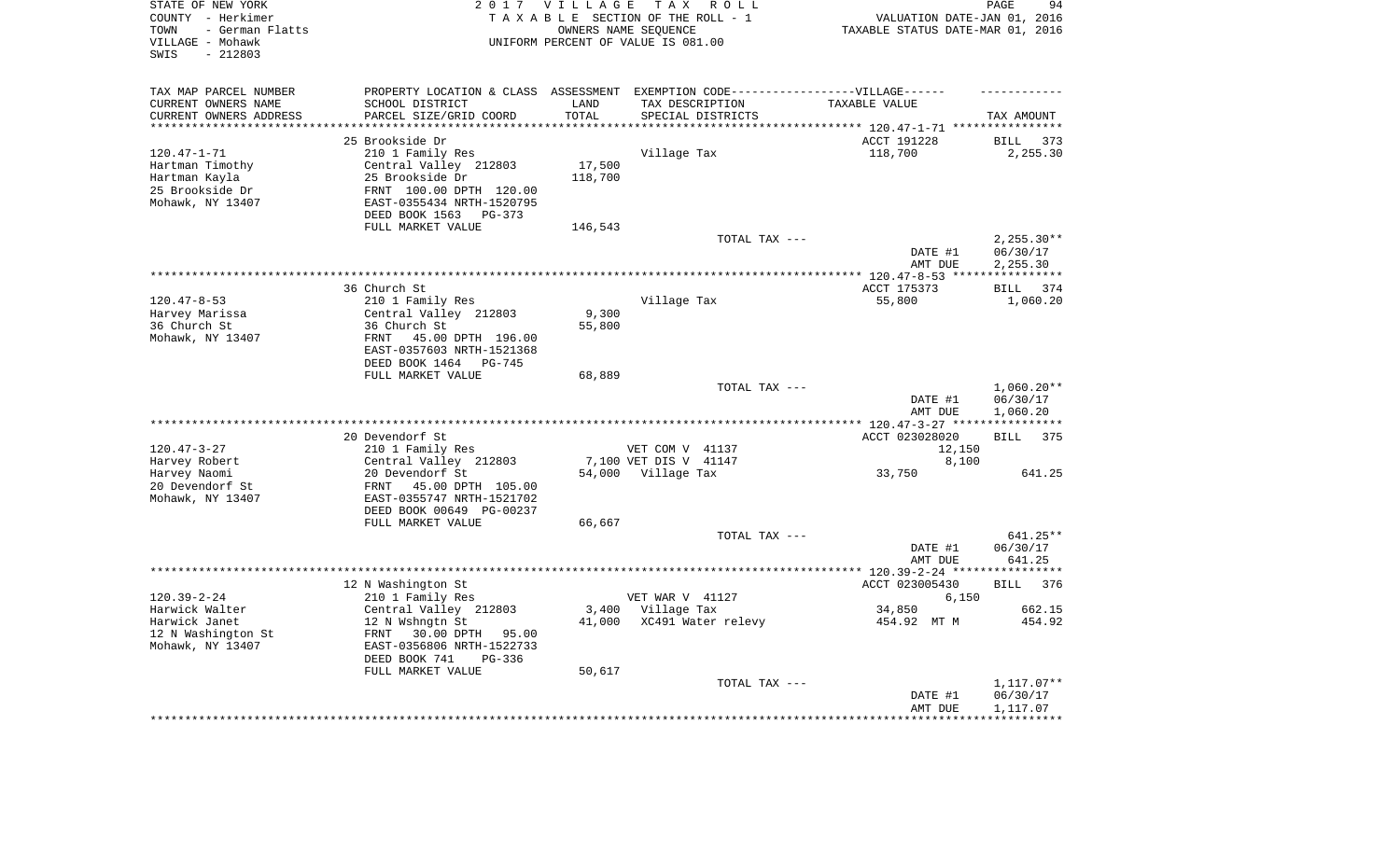| TAX MAP PARCEL NUMBER<br>PROPERTY LOCATION & CLASS ASSESSMENT EXEMPTION CODE-----------------VILLAGE------<br>CURRENT OWNERS NAME<br>SCHOOL DISTRICT<br>LAND<br>TAX DESCRIPTION<br>TAXABLE VALUE<br>TOTAL<br>CURRENT OWNERS ADDRESS<br>PARCEL SIZE/GRID COORD<br>SPECIAL DISTRICTS<br>TAX AMOUNT<br>*********************<br>**************************<br>***************<br>4 Carver St<br>ACCT 191991<br><b>BILL</b><br>377<br>7,290<br>$120.47 - 4 - 22$<br>210 1 Family Res<br>VET WAR V 41127<br>8,000<br>Village Tax<br>830.49<br>Hassett Edward<br>Central Valley 212803<br>43,710<br>Hassett Shirley<br>4 Carver St<br>51,000<br>FRNT 100.00 DPTH 105.00<br>4 Carver St<br>Mohawk, NY 13407<br>EAST-0356054 NRTH-1521950<br>DEED BOOK 1568<br>$PG-221$<br>FULL MARKET VALUE<br>62,963<br>TOTAL TAX ---<br>830.49**<br>DATE #1<br>06/30/17<br>AMT DUE<br>830.49<br>********** 120.47-5-18 *****<br>**********<br>33 S Richfield St<br>ACCT 023027150<br>378<br><b>BILL</b><br>$120.47 - 5 - 18$<br>52,900<br>210 1 Family Res<br>Village Tax<br>1,005.10<br>Hassett Michael & Jade<br>Central Valley 212803<br>7,600<br>33 S Richfield St<br>33 S Richfield<br>52,900<br>Mohawk, NY 13407<br>FRNT<br>63.30 DPTH 75.00<br>EAST-0356705 NRTH-1521355<br>DEED BOOK 1263<br>PG-317<br>FULL MARKET VALUE<br>65,309<br>TOTAL TAX ---<br>$1,005.10**$<br>DATE #1<br>06/30/17<br>AMT DUE<br>1,005.10<br>* * * * * * * * * * *<br>76 E Main St<br>ACCT 023009270<br>379<br>BILL<br>$120.40 - 2 - 67$<br>Village Tax<br>35,900<br>210 1 Family Res<br>682.10<br>Hawkins Lynn<br>Central Valley 212803<br>14,900<br>Hawkins James<br>76 E Main St<br>35,900<br>76 E Main St<br>FRNT<br>60.00 DPTH 237.00<br>Mohawk, NY 13407<br>EAST-0358953 NRTH-1523016<br>DEED BOOK 940<br>$PG-4$<br>FULL MARKET VALUE<br>44,321<br>682.10**<br>TOTAL TAX ---<br>DATE #1<br>06/30/17<br>AMT DUE<br>682.10<br>*******************<br>10 E Main St<br>ACCT 184629<br><b>BILL</b><br>380<br>$120.47 - 6 - 2$<br>283 Res w/Comuse<br>Village Tax<br>56,600<br>1,075.40<br>He Lin Dan<br>Central Valley 212803<br>5,000<br>10 E Main St<br>Dong Wen Fang<br>56,600<br>27.00 DPTH 89.00<br>10 E Main St<br>FRNT<br>Mohawk, NY 13407<br>EAST-0357385 NRTH-1522452<br>DEED BOOK 1523<br>PG-984<br>FULL MARKET VALUE<br>69,877<br>TOTAL TAX ---<br>$1,075.40**$<br>06/30/17<br>DATE #1<br>AMT DUE<br>1,075.40<br>******** | STATE OF NEW YORK<br>COUNTY - Herkimer<br>- German Flatts<br>TOWN<br>VILLAGE - Mohawk<br>$-212803$<br>SWIS | 2017 VILLAGE | TAX ROLL<br>TAXABLE SECTION OF THE ROLL - 1<br>OWNERS NAME SEQUENCE<br>UNIFORM PERCENT OF VALUE IS 081.00 | VALUATION DATE-JAN 01, 2016<br>TAXABLE STATUS DATE-MAR 01, 2016 | PAGE<br>95 |
|--------------------------------------------------------------------------------------------------------------------------------------------------------------------------------------------------------------------------------------------------------------------------------------------------------------------------------------------------------------------------------------------------------------------------------------------------------------------------------------------------------------------------------------------------------------------------------------------------------------------------------------------------------------------------------------------------------------------------------------------------------------------------------------------------------------------------------------------------------------------------------------------------------------------------------------------------------------------------------------------------------------------------------------------------------------------------------------------------------------------------------------------------------------------------------------------------------------------------------------------------------------------------------------------------------------------------------------------------------------------------------------------------------------------------------------------------------------------------------------------------------------------------------------------------------------------------------------------------------------------------------------------------------------------------------------------------------------------------------------------------------------------------------------------------------------------------------------------------------------------------------------------------------------------------------------------------------------------------------------------------------------------------------------------------------------------------------------------------------------------------------------------------------------------------------------------------------------------------------------------------------------------------------------------------------------------------------------------------------------------------------------------------|------------------------------------------------------------------------------------------------------------|--------------|-----------------------------------------------------------------------------------------------------------|-----------------------------------------------------------------|------------|
|                                                                                                                                                                                                                                                                                                                                                                                                                                                                                                                                                                                                                                                                                                                                                                                                                                                                                                                                                                                                                                                                                                                                                                                                                                                                                                                                                                                                                                                                                                                                                                                                                                                                                                                                                                                                                                                                                                                                                                                                                                                                                                                                                                                                                                                                                                                                                                                                  |                                                                                                            |              |                                                                                                           |                                                                 |            |
|                                                                                                                                                                                                                                                                                                                                                                                                                                                                                                                                                                                                                                                                                                                                                                                                                                                                                                                                                                                                                                                                                                                                                                                                                                                                                                                                                                                                                                                                                                                                                                                                                                                                                                                                                                                                                                                                                                                                                                                                                                                                                                                                                                                                                                                                                                                                                                                                  |                                                                                                            |              |                                                                                                           |                                                                 |            |
|                                                                                                                                                                                                                                                                                                                                                                                                                                                                                                                                                                                                                                                                                                                                                                                                                                                                                                                                                                                                                                                                                                                                                                                                                                                                                                                                                                                                                                                                                                                                                                                                                                                                                                                                                                                                                                                                                                                                                                                                                                                                                                                                                                                                                                                                                                                                                                                                  |                                                                                                            |              |                                                                                                           |                                                                 |            |
|                                                                                                                                                                                                                                                                                                                                                                                                                                                                                                                                                                                                                                                                                                                                                                                                                                                                                                                                                                                                                                                                                                                                                                                                                                                                                                                                                                                                                                                                                                                                                                                                                                                                                                                                                                                                                                                                                                                                                                                                                                                                                                                                                                                                                                                                                                                                                                                                  |                                                                                                            |              |                                                                                                           |                                                                 |            |
|                                                                                                                                                                                                                                                                                                                                                                                                                                                                                                                                                                                                                                                                                                                                                                                                                                                                                                                                                                                                                                                                                                                                                                                                                                                                                                                                                                                                                                                                                                                                                                                                                                                                                                                                                                                                                                                                                                                                                                                                                                                                                                                                                                                                                                                                                                                                                                                                  |                                                                                                            |              |                                                                                                           |                                                                 |            |
|                                                                                                                                                                                                                                                                                                                                                                                                                                                                                                                                                                                                                                                                                                                                                                                                                                                                                                                                                                                                                                                                                                                                                                                                                                                                                                                                                                                                                                                                                                                                                                                                                                                                                                                                                                                                                                                                                                                                                                                                                                                                                                                                                                                                                                                                                                                                                                                                  |                                                                                                            |              |                                                                                                           |                                                                 |            |
|                                                                                                                                                                                                                                                                                                                                                                                                                                                                                                                                                                                                                                                                                                                                                                                                                                                                                                                                                                                                                                                                                                                                                                                                                                                                                                                                                                                                                                                                                                                                                                                                                                                                                                                                                                                                                                                                                                                                                                                                                                                                                                                                                                                                                                                                                                                                                                                                  |                                                                                                            |              |                                                                                                           |                                                                 |            |
|                                                                                                                                                                                                                                                                                                                                                                                                                                                                                                                                                                                                                                                                                                                                                                                                                                                                                                                                                                                                                                                                                                                                                                                                                                                                                                                                                                                                                                                                                                                                                                                                                                                                                                                                                                                                                                                                                                                                                                                                                                                                                                                                                                                                                                                                                                                                                                                                  |                                                                                                            |              |                                                                                                           |                                                                 |            |
|                                                                                                                                                                                                                                                                                                                                                                                                                                                                                                                                                                                                                                                                                                                                                                                                                                                                                                                                                                                                                                                                                                                                                                                                                                                                                                                                                                                                                                                                                                                                                                                                                                                                                                                                                                                                                                                                                                                                                                                                                                                                                                                                                                                                                                                                                                                                                                                                  |                                                                                                            |              |                                                                                                           |                                                                 |            |
|                                                                                                                                                                                                                                                                                                                                                                                                                                                                                                                                                                                                                                                                                                                                                                                                                                                                                                                                                                                                                                                                                                                                                                                                                                                                                                                                                                                                                                                                                                                                                                                                                                                                                                                                                                                                                                                                                                                                                                                                                                                                                                                                                                                                                                                                                                                                                                                                  |                                                                                                            |              |                                                                                                           |                                                                 |            |
|                                                                                                                                                                                                                                                                                                                                                                                                                                                                                                                                                                                                                                                                                                                                                                                                                                                                                                                                                                                                                                                                                                                                                                                                                                                                                                                                                                                                                                                                                                                                                                                                                                                                                                                                                                                                                                                                                                                                                                                                                                                                                                                                                                                                                                                                                                                                                                                                  |                                                                                                            |              |                                                                                                           |                                                                 |            |
|                                                                                                                                                                                                                                                                                                                                                                                                                                                                                                                                                                                                                                                                                                                                                                                                                                                                                                                                                                                                                                                                                                                                                                                                                                                                                                                                                                                                                                                                                                                                                                                                                                                                                                                                                                                                                                                                                                                                                                                                                                                                                                                                                                                                                                                                                                                                                                                                  |                                                                                                            |              |                                                                                                           |                                                                 |            |
|                                                                                                                                                                                                                                                                                                                                                                                                                                                                                                                                                                                                                                                                                                                                                                                                                                                                                                                                                                                                                                                                                                                                                                                                                                                                                                                                                                                                                                                                                                                                                                                                                                                                                                                                                                                                                                                                                                                                                                                                                                                                                                                                                                                                                                                                                                                                                                                                  |                                                                                                            |              |                                                                                                           |                                                                 |            |
|                                                                                                                                                                                                                                                                                                                                                                                                                                                                                                                                                                                                                                                                                                                                                                                                                                                                                                                                                                                                                                                                                                                                                                                                                                                                                                                                                                                                                                                                                                                                                                                                                                                                                                                                                                                                                                                                                                                                                                                                                                                                                                                                                                                                                                                                                                                                                                                                  |                                                                                                            |              |                                                                                                           |                                                                 |            |
|                                                                                                                                                                                                                                                                                                                                                                                                                                                                                                                                                                                                                                                                                                                                                                                                                                                                                                                                                                                                                                                                                                                                                                                                                                                                                                                                                                                                                                                                                                                                                                                                                                                                                                                                                                                                                                                                                                                                                                                                                                                                                                                                                                                                                                                                                                                                                                                                  |                                                                                                            |              |                                                                                                           |                                                                 |            |
|                                                                                                                                                                                                                                                                                                                                                                                                                                                                                                                                                                                                                                                                                                                                                                                                                                                                                                                                                                                                                                                                                                                                                                                                                                                                                                                                                                                                                                                                                                                                                                                                                                                                                                                                                                                                                                                                                                                                                                                                                                                                                                                                                                                                                                                                                                                                                                                                  |                                                                                                            |              |                                                                                                           |                                                                 |            |
|                                                                                                                                                                                                                                                                                                                                                                                                                                                                                                                                                                                                                                                                                                                                                                                                                                                                                                                                                                                                                                                                                                                                                                                                                                                                                                                                                                                                                                                                                                                                                                                                                                                                                                                                                                                                                                                                                                                                                                                                                                                                                                                                                                                                                                                                                                                                                                                                  |                                                                                                            |              |                                                                                                           |                                                                 |            |
|                                                                                                                                                                                                                                                                                                                                                                                                                                                                                                                                                                                                                                                                                                                                                                                                                                                                                                                                                                                                                                                                                                                                                                                                                                                                                                                                                                                                                                                                                                                                                                                                                                                                                                                                                                                                                                                                                                                                                                                                                                                                                                                                                                                                                                                                                                                                                                                                  |                                                                                                            |              |                                                                                                           |                                                                 |            |
|                                                                                                                                                                                                                                                                                                                                                                                                                                                                                                                                                                                                                                                                                                                                                                                                                                                                                                                                                                                                                                                                                                                                                                                                                                                                                                                                                                                                                                                                                                                                                                                                                                                                                                                                                                                                                                                                                                                                                                                                                                                                                                                                                                                                                                                                                                                                                                                                  |                                                                                                            |              |                                                                                                           |                                                                 |            |
|                                                                                                                                                                                                                                                                                                                                                                                                                                                                                                                                                                                                                                                                                                                                                                                                                                                                                                                                                                                                                                                                                                                                                                                                                                                                                                                                                                                                                                                                                                                                                                                                                                                                                                                                                                                                                                                                                                                                                                                                                                                                                                                                                                                                                                                                                                                                                                                                  |                                                                                                            |              |                                                                                                           |                                                                 |            |
|                                                                                                                                                                                                                                                                                                                                                                                                                                                                                                                                                                                                                                                                                                                                                                                                                                                                                                                                                                                                                                                                                                                                                                                                                                                                                                                                                                                                                                                                                                                                                                                                                                                                                                                                                                                                                                                                                                                                                                                                                                                                                                                                                                                                                                                                                                                                                                                                  |                                                                                                            |              |                                                                                                           |                                                                 |            |
|                                                                                                                                                                                                                                                                                                                                                                                                                                                                                                                                                                                                                                                                                                                                                                                                                                                                                                                                                                                                                                                                                                                                                                                                                                                                                                                                                                                                                                                                                                                                                                                                                                                                                                                                                                                                                                                                                                                                                                                                                                                                                                                                                                                                                                                                                                                                                                                                  |                                                                                                            |              |                                                                                                           |                                                                 |            |
|                                                                                                                                                                                                                                                                                                                                                                                                                                                                                                                                                                                                                                                                                                                                                                                                                                                                                                                                                                                                                                                                                                                                                                                                                                                                                                                                                                                                                                                                                                                                                                                                                                                                                                                                                                                                                                                                                                                                                                                                                                                                                                                                                                                                                                                                                                                                                                                                  |                                                                                                            |              |                                                                                                           |                                                                 |            |
|                                                                                                                                                                                                                                                                                                                                                                                                                                                                                                                                                                                                                                                                                                                                                                                                                                                                                                                                                                                                                                                                                                                                                                                                                                                                                                                                                                                                                                                                                                                                                                                                                                                                                                                                                                                                                                                                                                                                                                                                                                                                                                                                                                                                                                                                                                                                                                                                  |                                                                                                            |              |                                                                                                           |                                                                 |            |
|                                                                                                                                                                                                                                                                                                                                                                                                                                                                                                                                                                                                                                                                                                                                                                                                                                                                                                                                                                                                                                                                                                                                                                                                                                                                                                                                                                                                                                                                                                                                                                                                                                                                                                                                                                                                                                                                                                                                                                                                                                                                                                                                                                                                                                                                                                                                                                                                  |                                                                                                            |              |                                                                                                           |                                                                 |            |
|                                                                                                                                                                                                                                                                                                                                                                                                                                                                                                                                                                                                                                                                                                                                                                                                                                                                                                                                                                                                                                                                                                                                                                                                                                                                                                                                                                                                                                                                                                                                                                                                                                                                                                                                                                                                                                                                                                                                                                                                                                                                                                                                                                                                                                                                                                                                                                                                  |                                                                                                            |              |                                                                                                           |                                                                 |            |
|                                                                                                                                                                                                                                                                                                                                                                                                                                                                                                                                                                                                                                                                                                                                                                                                                                                                                                                                                                                                                                                                                                                                                                                                                                                                                                                                                                                                                                                                                                                                                                                                                                                                                                                                                                                                                                                                                                                                                                                                                                                                                                                                                                                                                                                                                                                                                                                                  |                                                                                                            |              |                                                                                                           |                                                                 |            |
|                                                                                                                                                                                                                                                                                                                                                                                                                                                                                                                                                                                                                                                                                                                                                                                                                                                                                                                                                                                                                                                                                                                                                                                                                                                                                                                                                                                                                                                                                                                                                                                                                                                                                                                                                                                                                                                                                                                                                                                                                                                                                                                                                                                                                                                                                                                                                                                                  |                                                                                                            |              |                                                                                                           |                                                                 |            |
|                                                                                                                                                                                                                                                                                                                                                                                                                                                                                                                                                                                                                                                                                                                                                                                                                                                                                                                                                                                                                                                                                                                                                                                                                                                                                                                                                                                                                                                                                                                                                                                                                                                                                                                                                                                                                                                                                                                                                                                                                                                                                                                                                                                                                                                                                                                                                                                                  |                                                                                                            |              |                                                                                                           |                                                                 |            |
|                                                                                                                                                                                                                                                                                                                                                                                                                                                                                                                                                                                                                                                                                                                                                                                                                                                                                                                                                                                                                                                                                                                                                                                                                                                                                                                                                                                                                                                                                                                                                                                                                                                                                                                                                                                                                                                                                                                                                                                                                                                                                                                                                                                                                                                                                                                                                                                                  |                                                                                                            |              |                                                                                                           |                                                                 |            |
|                                                                                                                                                                                                                                                                                                                                                                                                                                                                                                                                                                                                                                                                                                                                                                                                                                                                                                                                                                                                                                                                                                                                                                                                                                                                                                                                                                                                                                                                                                                                                                                                                                                                                                                                                                                                                                                                                                                                                                                                                                                                                                                                                                                                                                                                                                                                                                                                  |                                                                                                            |              |                                                                                                           |                                                                 |            |
|                                                                                                                                                                                                                                                                                                                                                                                                                                                                                                                                                                                                                                                                                                                                                                                                                                                                                                                                                                                                                                                                                                                                                                                                                                                                                                                                                                                                                                                                                                                                                                                                                                                                                                                                                                                                                                                                                                                                                                                                                                                                                                                                                                                                                                                                                                                                                                                                  |                                                                                                            |              |                                                                                                           |                                                                 |            |
|                                                                                                                                                                                                                                                                                                                                                                                                                                                                                                                                                                                                                                                                                                                                                                                                                                                                                                                                                                                                                                                                                                                                                                                                                                                                                                                                                                                                                                                                                                                                                                                                                                                                                                                                                                                                                                                                                                                                                                                                                                                                                                                                                                                                                                                                                                                                                                                                  |                                                                                                            |              |                                                                                                           |                                                                 |            |
|                                                                                                                                                                                                                                                                                                                                                                                                                                                                                                                                                                                                                                                                                                                                                                                                                                                                                                                                                                                                                                                                                                                                                                                                                                                                                                                                                                                                                                                                                                                                                                                                                                                                                                                                                                                                                                                                                                                                                                                                                                                                                                                                                                                                                                                                                                                                                                                                  |                                                                                                            |              |                                                                                                           |                                                                 |            |
|                                                                                                                                                                                                                                                                                                                                                                                                                                                                                                                                                                                                                                                                                                                                                                                                                                                                                                                                                                                                                                                                                                                                                                                                                                                                                                                                                                                                                                                                                                                                                                                                                                                                                                                                                                                                                                                                                                                                                                                                                                                                                                                                                                                                                                                                                                                                                                                                  |                                                                                                            |              |                                                                                                           |                                                                 |            |
|                                                                                                                                                                                                                                                                                                                                                                                                                                                                                                                                                                                                                                                                                                                                                                                                                                                                                                                                                                                                                                                                                                                                                                                                                                                                                                                                                                                                                                                                                                                                                                                                                                                                                                                                                                                                                                                                                                                                                                                                                                                                                                                                                                                                                                                                                                                                                                                                  |                                                                                                            |              |                                                                                                           |                                                                 |            |
|                                                                                                                                                                                                                                                                                                                                                                                                                                                                                                                                                                                                                                                                                                                                                                                                                                                                                                                                                                                                                                                                                                                                                                                                                                                                                                                                                                                                                                                                                                                                                                                                                                                                                                                                                                                                                                                                                                                                                                                                                                                                                                                                                                                                                                                                                                                                                                                                  |                                                                                                            |              |                                                                                                           |                                                                 |            |
|                                                                                                                                                                                                                                                                                                                                                                                                                                                                                                                                                                                                                                                                                                                                                                                                                                                                                                                                                                                                                                                                                                                                                                                                                                                                                                                                                                                                                                                                                                                                                                                                                                                                                                                                                                                                                                                                                                                                                                                                                                                                                                                                                                                                                                                                                                                                                                                                  |                                                                                                            |              |                                                                                                           |                                                                 |            |
|                                                                                                                                                                                                                                                                                                                                                                                                                                                                                                                                                                                                                                                                                                                                                                                                                                                                                                                                                                                                                                                                                                                                                                                                                                                                                                                                                                                                                                                                                                                                                                                                                                                                                                                                                                                                                                                                                                                                                                                                                                                                                                                                                                                                                                                                                                                                                                                                  |                                                                                                            |              |                                                                                                           |                                                                 |            |
|                                                                                                                                                                                                                                                                                                                                                                                                                                                                                                                                                                                                                                                                                                                                                                                                                                                                                                                                                                                                                                                                                                                                                                                                                                                                                                                                                                                                                                                                                                                                                                                                                                                                                                                                                                                                                                                                                                                                                                                                                                                                                                                                                                                                                                                                                                                                                                                                  |                                                                                                            |              |                                                                                                           |                                                                 |            |
|                                                                                                                                                                                                                                                                                                                                                                                                                                                                                                                                                                                                                                                                                                                                                                                                                                                                                                                                                                                                                                                                                                                                                                                                                                                                                                                                                                                                                                                                                                                                                                                                                                                                                                                                                                                                                                                                                                                                                                                                                                                                                                                                                                                                                                                                                                                                                                                                  |                                                                                                            |              |                                                                                                           |                                                                 |            |
|                                                                                                                                                                                                                                                                                                                                                                                                                                                                                                                                                                                                                                                                                                                                                                                                                                                                                                                                                                                                                                                                                                                                                                                                                                                                                                                                                                                                                                                                                                                                                                                                                                                                                                                                                                                                                                                                                                                                                                                                                                                                                                                                                                                                                                                                                                                                                                                                  |                                                                                                            |              |                                                                                                           |                                                                 |            |
|                                                                                                                                                                                                                                                                                                                                                                                                                                                                                                                                                                                                                                                                                                                                                                                                                                                                                                                                                                                                                                                                                                                                                                                                                                                                                                                                                                                                                                                                                                                                                                                                                                                                                                                                                                                                                                                                                                                                                                                                                                                                                                                                                                                                                                                                                                                                                                                                  |                                                                                                            |              |                                                                                                           |                                                                 |            |
|                                                                                                                                                                                                                                                                                                                                                                                                                                                                                                                                                                                                                                                                                                                                                                                                                                                                                                                                                                                                                                                                                                                                                                                                                                                                                                                                                                                                                                                                                                                                                                                                                                                                                                                                                                                                                                                                                                                                                                                                                                                                                                                                                                                                                                                                                                                                                                                                  |                                                                                                            |              |                                                                                                           |                                                                 |            |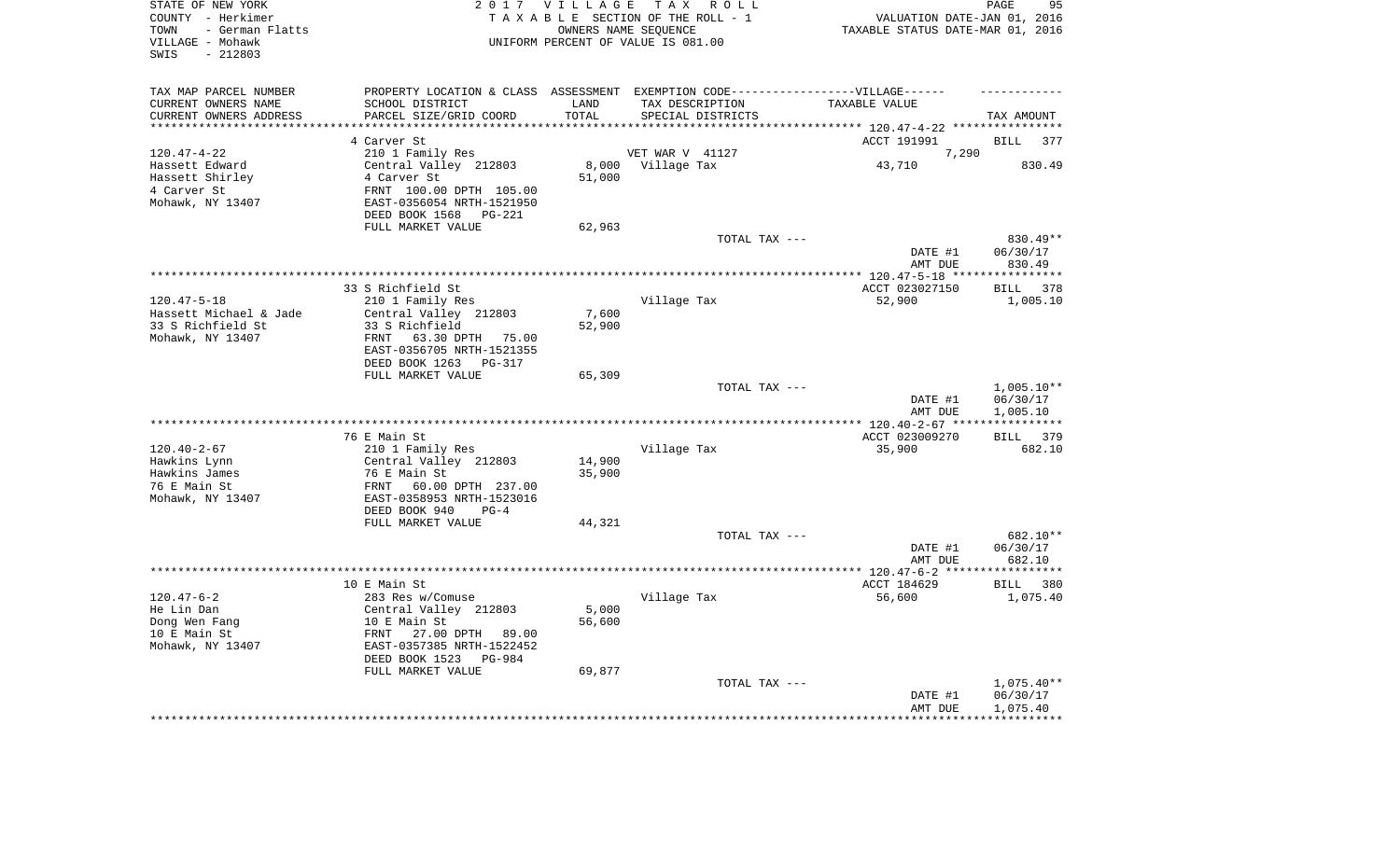| STATE OF NEW YORK<br>COUNTY - Herkimer<br>- German Flatts<br>TOWN<br>VILLAGE - Mohawk<br>$-212803$<br>SWIS | 2 0 1 7                                                                           | <b>VILLAGE</b><br>OWNERS NAME SEQUENCE | T A X<br>R O L L<br>TAXABLE SECTION OF THE ROLL - 1<br>UNIFORM PERCENT OF VALUE IS 081.00 | VALUATION DATE-JAN 01, 2016<br>TAXABLE STATUS DATE-MAR 01, 2016 | 96<br>PAGE         |
|------------------------------------------------------------------------------------------------------------|-----------------------------------------------------------------------------------|----------------------------------------|-------------------------------------------------------------------------------------------|-----------------------------------------------------------------|--------------------|
| TAX MAP PARCEL NUMBER                                                                                      | PROPERTY LOCATION & CLASS ASSESSMENT EXEMPTION CODE-----------------VILLAGE------ |                                        |                                                                                           |                                                                 |                    |
| CURRENT OWNERS NAME                                                                                        | SCHOOL DISTRICT                                                                   | LAND                                   | TAX DESCRIPTION                                                                           | TAXABLE VALUE                                                   |                    |
| CURRENT OWNERS ADDRESS<br>*********************                                                            | PARCEL SIZE/GRID COORD<br>************************                                | TOTAL<br>*********                     | SPECIAL DISTRICTS                                                                         |                                                                 | TAX AMOUNT         |
|                                                                                                            |                                                                                   |                                        |                                                                                           |                                                                 |                    |
|                                                                                                            | 34 Devendorf St                                                                   |                                        |                                                                                           | ACCT 023028230                                                  | <b>BILL</b><br>381 |
| $120.47 - 3 - 34$<br>Healey Richard & Emma                                                                 | 210 1 Family Res<br>Central Valley 212803                                         | 10,600                                 | Village Tax                                                                               | 38,500                                                          | 731.50             |
| 34 Devendorf St                                                                                            | 34 Devendorf St                                                                   | 38,500                                 |                                                                                           |                                                                 |                    |
| Mohawk, NY 13407                                                                                           | 50.00 DPTH 268.00<br><b>FRNT</b>                                                  |                                        |                                                                                           |                                                                 |                    |
|                                                                                                            | EAST-0355584 NRTH-1521389<br>DEED BOOK 923<br>$PG-477$                            |                                        |                                                                                           |                                                                 |                    |
|                                                                                                            | FULL MARKET VALUE                                                                 | 47,531                                 |                                                                                           |                                                                 |                    |
|                                                                                                            |                                                                                   |                                        | TOTAL TAX ---                                                                             |                                                                 | 731.50**           |
|                                                                                                            |                                                                                   |                                        |                                                                                           | DATE #1                                                         | 06/30/17           |
|                                                                                                            |                                                                                   |                                        |                                                                                           | AMT DUE                                                         | 731.50             |
|                                                                                                            |                                                                                   |                                        |                                                                                           |                                                                 | ************       |
|                                                                                                            | 5 N Washington St                                                                 |                                        |                                                                                           | ACCT 023005160                                                  | 382<br><b>BILL</b> |
| $120.39 - 2 - 14$                                                                                          | 220 2 Family Res                                                                  |                                        | Village Tax                                                                               | 32,300                                                          | 613.70             |
| Heiland John                                                                                               | Central Valley 212803                                                             | 6,700                                  |                                                                                           |                                                                 |                    |
| Heiland Sheila                                                                                             | 5 N Wshngtn W                                                                     | 32,300                                 |                                                                                           |                                                                 |                    |
| 5 N Washington St                                                                                          | 64.00 DPTH 100.00<br>FRNT                                                         |                                        |                                                                                           |                                                                 |                    |
| Mohawk, NY 13407                                                                                           | EAST-0356676 NRTH-1522657<br>DEED BOOK 792<br><b>PG-401</b>                       |                                        |                                                                                           |                                                                 |                    |
|                                                                                                            | FULL MARKET VALUE                                                                 | 39,877                                 |                                                                                           |                                                                 |                    |
|                                                                                                            |                                                                                   |                                        | TOTAL TAX ---                                                                             |                                                                 | $613.70**$         |
|                                                                                                            |                                                                                   |                                        |                                                                                           | DATE #1<br>AMT DUE                                              | 06/30/17<br>613.70 |
|                                                                                                            |                                                                                   |                                        |                                                                                           |                                                                 | **********         |
|                                                                                                            | 22 Devendorf St                                                                   |                                        |                                                                                           | ACCT 023028050                                                  | 383<br><b>BILL</b> |
| $120.47 - 3 - 28$                                                                                          | 210 1 Family Res                                                                  |                                        | Village Tax                                                                               | 50,000                                                          | 950.00             |
| Hein Crystal                                                                                               | Central Valley 212803                                                             | 8,500                                  |                                                                                           |                                                                 |                    |
| 22 Devendorf St                                                                                            | 22 Devendorf St                                                                   | 50,000                                 |                                                                                           |                                                                 |                    |
| Mohawk, NY 13407                                                                                           | FRNT<br>50.00 DPTH 120.00                                                         |                                        |                                                                                           |                                                                 |                    |
|                                                                                                            | EAST-0355733 NRTH-1521657<br>DEED BOOK 1162<br>$PG-89$                            |                                        |                                                                                           |                                                                 |                    |
|                                                                                                            | FULL MARKET VALUE                                                                 | 61,728                                 |                                                                                           |                                                                 |                    |
|                                                                                                            |                                                                                   |                                        | TOTAL TAX ---                                                                             |                                                                 | 950.00**           |
|                                                                                                            |                                                                                   |                                        |                                                                                           | DATE #1                                                         | 06/30/17           |
|                                                                                                            |                                                                                   |                                        |                                                                                           | AMT DUE                                                         | 950.00             |
|                                                                                                            |                                                                                   |                                        |                                                                                           |                                                                 | ************       |
|                                                                                                            | 10 Murphy Ln                                                                      |                                        |                                                                                           | ACCT 023000030                                                  | 384<br><b>BILL</b> |
| $120.39 - 2 - 19$                                                                                          | 210 1 Family Res                                                                  |                                        | Village Tax                                                                               | 16,100                                                          | 305.90             |
| Helmer Fern                                                                                                | Central Valley 212803                                                             | 4,800                                  |                                                                                           |                                                                 |                    |
| 77 Church St                                                                                               | Murphy Lane<br>43.00 DPTH                                                         | 16,100                                 |                                                                                           |                                                                 |                    |
| Mohawk, NY 13407                                                                                           | FRNT<br>90.00<br>EAST-0356792 NRTH-1522921                                        |                                        |                                                                                           |                                                                 |                    |
|                                                                                                            | DEED BOOK 780<br>$PG-469$                                                         |                                        |                                                                                           |                                                                 |                    |
|                                                                                                            | FULL MARKET VALUE                                                                 | 19,877                                 |                                                                                           |                                                                 |                    |
|                                                                                                            |                                                                                   |                                        | TOTAL TAX ---                                                                             |                                                                 | 305.90**           |
|                                                                                                            |                                                                                   |                                        |                                                                                           | DATE #1                                                         | 06/30/17           |
|                                                                                                            |                                                                                   |                                        |                                                                                           | AMT DUE                                                         | 305.90             |
|                                                                                                            |                                                                                   |                                        |                                                                                           | *************                                                   | ************       |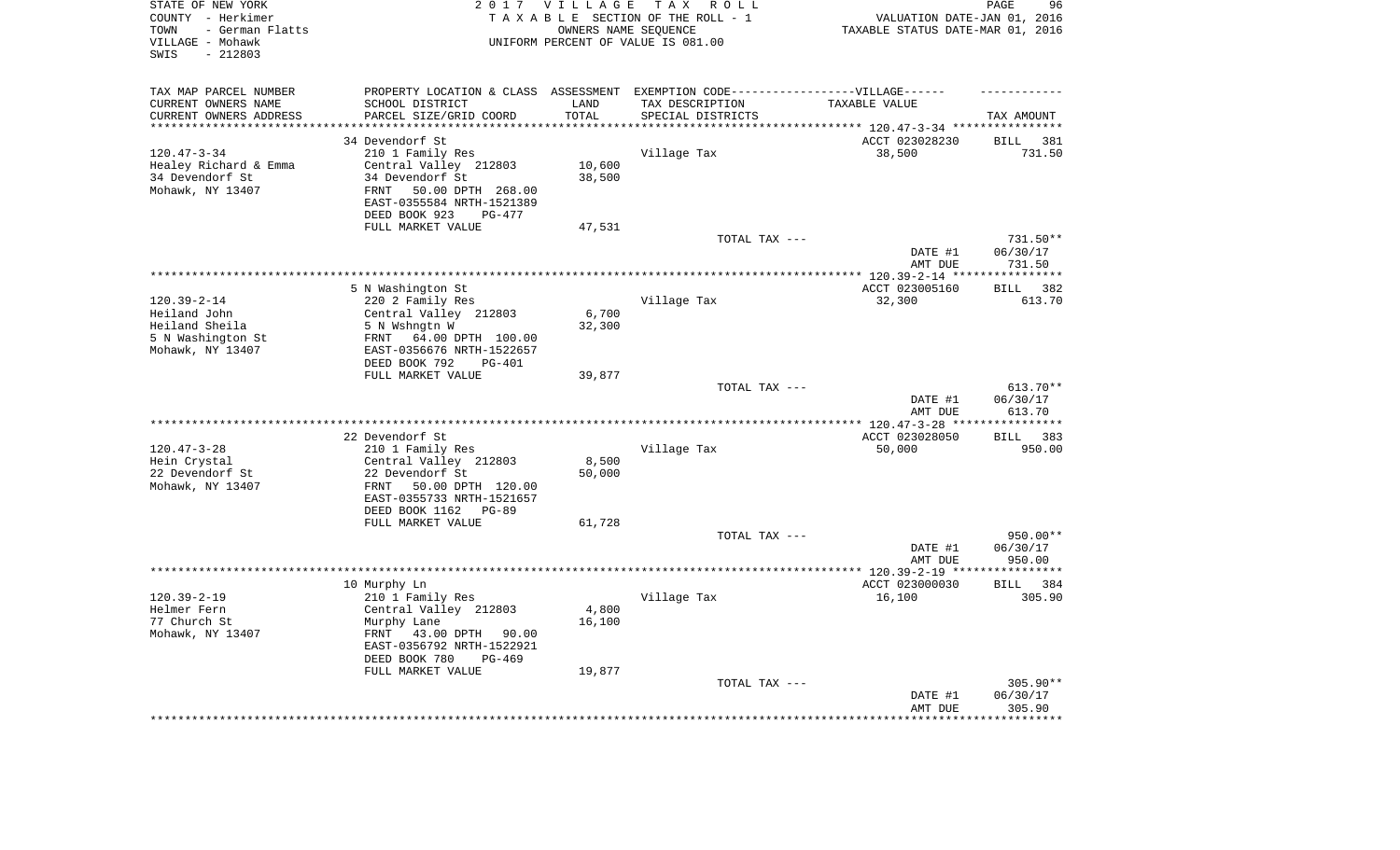| STATE OF NEW YORK<br>COUNTY - Herkimer<br>- German Flatts<br>TOWN<br>VILLAGE - Mohawk<br>$-212803$<br>SWIS |                                                        | 2017 VILLAGE     | TAX ROLL<br>TAXABLE SECTION OF THE ROLL - 1<br>OWNERS NAME SEOUENCE<br>UNIFORM PERCENT OF VALUE IS 081.00 | VALUATION DATE-JAN 01, 2016<br>TAXABLE STATUS DATE-MAR 01, 2016 | PAGE<br>97             |
|------------------------------------------------------------------------------------------------------------|--------------------------------------------------------|------------------|-----------------------------------------------------------------------------------------------------------|-----------------------------------------------------------------|------------------------|
|                                                                                                            |                                                        |                  |                                                                                                           |                                                                 |                        |
| TAX MAP PARCEL NUMBER                                                                                      |                                                        |                  | PROPERTY LOCATION & CLASS ASSESSMENT EXEMPTION CODE-----------------VILLAGE------                         |                                                                 |                        |
| CURRENT OWNERS NAME                                                                                        | SCHOOL DISTRICT                                        | LAND             | TAX DESCRIPTION                                                                                           | TAXABLE VALUE                                                   |                        |
| CURRENT OWNERS ADDRESS                                                                                     | PARCEL SIZE/GRID COORD                                 | TOTAL<br>******* | SPECIAL DISTRICTS                                                                                         |                                                                 | TAX AMOUNT             |
|                                                                                                            | 19 Henry St                                            |                  |                                                                                                           | ********* 120.47-8-36 ***********<br>ACCT 023018690             | 385<br>BILL            |
| $120.47 - 8 - 36$                                                                                          | 220 2 Family Res                                       |                  | Village Tax                                                                                               | 58,100                                                          | 1,103.90               |
| Helmer Fern                                                                                                | Central Valley 212803                                  | 13,300           |                                                                                                           |                                                                 |                        |
| 77 Church St                                                                                               | 94.00 DPTH 163.00<br>FRNT                              | 58,100           |                                                                                                           |                                                                 |                        |
| Mohawk, NY 13407                                                                                           | EAST-0357398 NRTH-1520468                              |                  |                                                                                                           |                                                                 |                        |
|                                                                                                            | DEED BOOK 1529 PG-934                                  |                  |                                                                                                           |                                                                 |                        |
|                                                                                                            | FULL MARKET VALUE                                      | 71,728           |                                                                                                           |                                                                 |                        |
|                                                                                                            |                                                        |                  | TOTAL TAX ---                                                                                             | DATE #1                                                         | 1,103.90**<br>06/30/17 |
|                                                                                                            |                                                        |                  |                                                                                                           | AMT DUE                                                         | 1,103.90               |
|                                                                                                            |                                                        |                  |                                                                                                           |                                                                 | ************           |
|                                                                                                            | 24 E Center St                                         |                  |                                                                                                           | ACCT 023018420                                                  | BILL 386               |
| $120.47 - 8 - 44$                                                                                          | 220 2 Family Res                                       |                  | Village Tax                                                                                               | 45,721                                                          | 868.70                 |
| Helmer Fern<br>77 Church St                                                                                | Central Valley 212803<br>24 E Center St                | 8,500            |                                                                                                           |                                                                 |                        |
| Mohawk, NY 13407                                                                                           | FRNT 50.00 DPTH 120.00                                 | 45,721           |                                                                                                           |                                                                 |                        |
|                                                                                                            | EAST-0357562 NRTH-1520978                              |                  |                                                                                                           |                                                                 |                        |
|                                                                                                            | DEED BOOK 1529 PG-934                                  |                  |                                                                                                           |                                                                 |                        |
|                                                                                                            | FULL MARKET VALUE                                      | 56,446           |                                                                                                           |                                                                 |                        |
|                                                                                                            |                                                        |                  | TOTAL TAX ---                                                                                             |                                                                 | 868.70**               |
|                                                                                                            |                                                        |                  |                                                                                                           | DATE #1<br>AMT DUE                                              | 06/30/17<br>868.70     |
|                                                                                                            |                                                        |                  |                                                                                                           |                                                                 |                        |
|                                                                                                            | 71 Church St                                           |                  |                                                                                                           | ACCT 023015180                                                  | BILL 387               |
| $120.47 - 9 - 30$                                                                                          | 220 2 Family Res                                       |                  | Village Tax                                                                                               | 46,000                                                          | 874.00                 |
| Helmer Fern                                                                                                | Central Valley 212803                                  | 13,200           |                                                                                                           |                                                                 |                        |
| 77 Church St                                                                                               | 71 Church St                                           | 46,000           |                                                                                                           |                                                                 |                        |
| Mohawk, NY 13407                                                                                           | 90.00 DPTH 237.50<br>FRNT<br>EAST-0357630 NRTH-1520541 |                  |                                                                                                           |                                                                 |                        |
|                                                                                                            | DEED BOOK 1529<br>PG-934                               |                  |                                                                                                           |                                                                 |                        |
|                                                                                                            | FULL MARKET VALUE                                      | 56,790           |                                                                                                           |                                                                 |                        |
|                                                                                                            |                                                        |                  | TOTAL TAX ---                                                                                             |                                                                 | 874.00**               |
|                                                                                                            |                                                        |                  |                                                                                                           | DATE #1                                                         | 06/30/17               |
|                                                                                                            |                                                        |                  | ************************                                                                                  | AMT DUE                                                         | 874.00                 |
|                                                                                                            | 77 Church St                                           |                  |                                                                                                           | **** 120.47-9-31 **<br>ACCT 185596                              | *********<br>BILL 388  |
| $120.47 - 9 - 31$                                                                                          | 210 1 Family Res                                       |                  | Village Tax                                                                                               | 57,597                                                          | 1,094.34               |
| Helmer Fern                                                                                                | Central Valley 212803                                  | 10,200           |                                                                                                           |                                                                 |                        |
| 77 Church St                                                                                               | 77 Church St                                           | 57,597           |                                                                                                           |                                                                 |                        |
| Mohawk, NY 13407                                                                                           | 74.00 DPTH 120.10<br>FRNT                              |                  |                                                                                                           |                                                                 |                        |
|                                                                                                            | EAST-0357558 NRTH-1520474                              |                  |                                                                                                           |                                                                 |                        |
|                                                                                                            | DEED BOOK 1529<br>PG-934<br>FULL MARKET VALUE          |                  |                                                                                                           |                                                                 |                        |
|                                                                                                            |                                                        | 71,107           | TOTAL TAX ---                                                                                             |                                                                 | 1,094.34**             |
|                                                                                                            |                                                        |                  |                                                                                                           | DATE #1                                                         | 06/30/17               |
|                                                                                                            |                                                        |                  |                                                                                                           | AMT DUE                                                         | 1,094.34               |
|                                                                                                            |                                                        |                  |                                                                                                           |                                                                 |                        |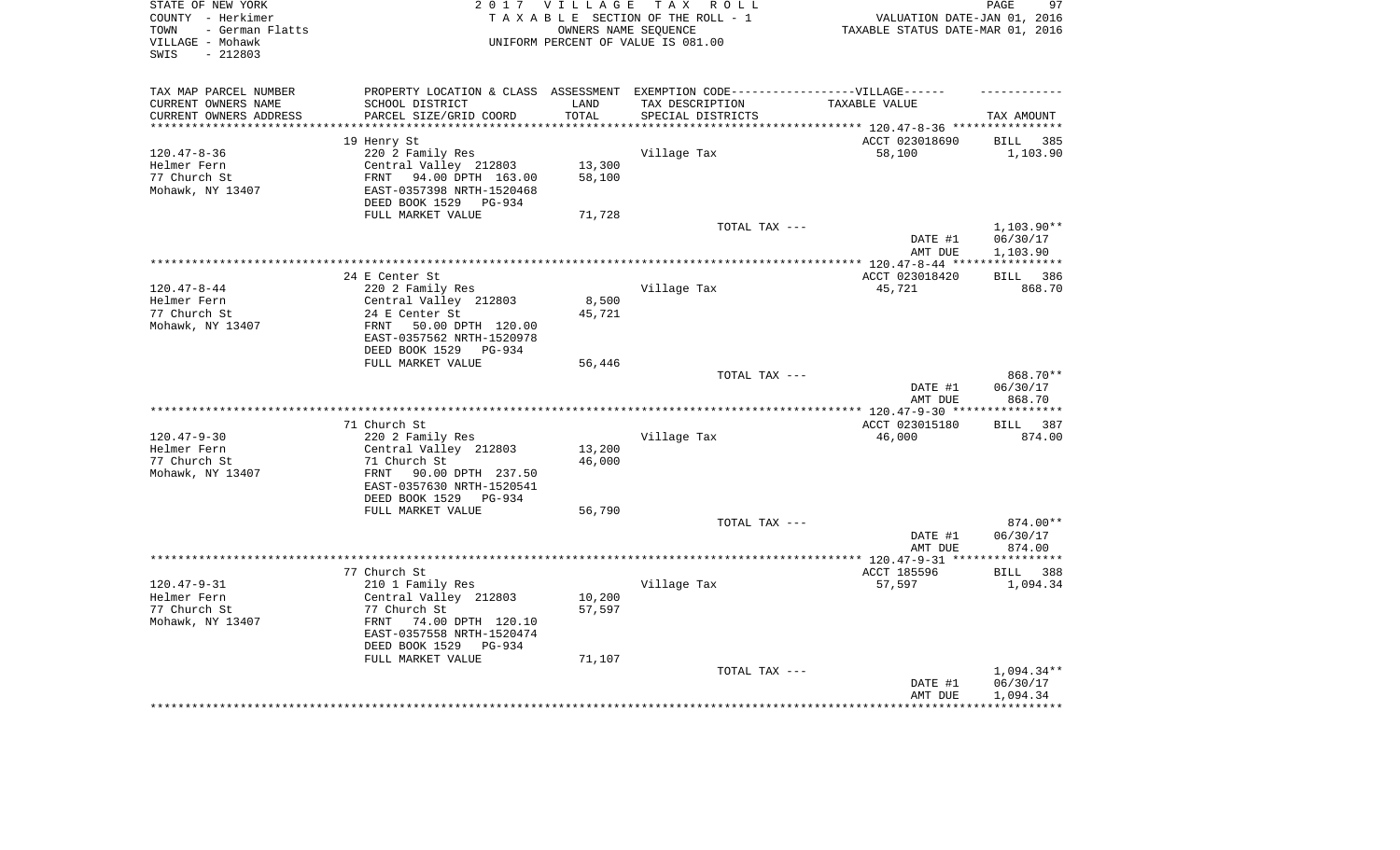| STATE OF NEW YORK<br>COUNTY - Herkimer<br>TOWN<br>- German Flatts<br>VILLAGE - Mohawk<br>SWIS<br>$-212803$ |                                                                                   | 2017 VILLAGE<br>OWNERS NAME SEQUENCE | T A X<br>R O L L<br>TAXABLE SECTION OF THE ROLL - 1<br>UNIFORM PERCENT OF VALUE IS 081.00 | VALUATION DATE-JAN 01, 2016<br>TAXABLE STATUS DATE-MAR 01, 2016 | PAGE<br>98           |
|------------------------------------------------------------------------------------------------------------|-----------------------------------------------------------------------------------|--------------------------------------|-------------------------------------------------------------------------------------------|-----------------------------------------------------------------|----------------------|
| TAX MAP PARCEL NUMBER                                                                                      | PROPERTY LOCATION & CLASS ASSESSMENT EXEMPTION CODE-----------------VILLAGE------ |                                      |                                                                                           |                                                                 |                      |
| CURRENT OWNERS NAME                                                                                        | SCHOOL DISTRICT                                                                   | LAND                                 | TAX DESCRIPTION                                                                           | TAXABLE VALUE                                                   |                      |
| CURRENT OWNERS ADDRESS<br>*********************                                                            | PARCEL SIZE/GRID COORD                                                            | TOTAL                                | SPECIAL DISTRICTS                                                                         |                                                                 | TAX AMOUNT           |
|                                                                                                            | 40 Michigan St                                                                    |                                      |                                                                                           | ACCT 023011520                                                  | 389<br>BILL          |
| $120.48 - 1 - 48$                                                                                          | 220 2 Family Res                                                                  |                                      | Village Tax                                                                               | 52,800                                                          | 1,003.20             |
| Helmer James                                                                                               | Central Valley 212803                                                             | 8,900                                |                                                                                           |                                                                 |                      |
| Helmer Karen                                                                                               | 40 Michigan St                                                                    | 52,800                               |                                                                                           |                                                                 |                      |
| 40 Michigan St                                                                                             | FRNT 89.00 DPTH 80.00                                                             |                                      |                                                                                           |                                                                 |                      |
| Mohawk, NY 13407                                                                                           | EAST-0358245 NRTH-1521977                                                         |                                      |                                                                                           |                                                                 |                      |
|                                                                                                            | DEED BOOK 00647 PG-00556                                                          |                                      |                                                                                           |                                                                 |                      |
|                                                                                                            | FULL MARKET VALUE                                                                 | 65,185                               | TOTAL TAX ---                                                                             |                                                                 | $1,003.20**$         |
|                                                                                                            |                                                                                   |                                      |                                                                                           | DATE #1<br>AMT DUE                                              | 06/30/17<br>1,003.20 |
|                                                                                                            |                                                                                   |                                      |                                                                                           |                                                                 |                      |
|                                                                                                            | 9 New York St                                                                     |                                      |                                                                                           | ACCT 023007290                                                  | 390<br>BILL          |
| $120.40 - 1 - 21$                                                                                          | 210 1 Family Res                                                                  |                                      | Village Tax                                                                               | 49,200                                                          | 934.80               |
| Hennings James<br>Hennings Marie                                                                           | Central Valley 212803<br>9 N Y St                                                 | 8,000<br>49,200                      |                                                                                           |                                                                 |                      |
| 9 New York St                                                                                              | FRNT 110.00 DPTH<br>67.00                                                         |                                      |                                                                                           |                                                                 |                      |
| Mohawk, NY 13407                                                                                           | EAST-0358297 NRTH-1523210                                                         |                                      |                                                                                           |                                                                 |                      |
|                                                                                                            | DEED BOOK 00624 PG-00979                                                          |                                      |                                                                                           |                                                                 |                      |
|                                                                                                            | FULL MARKET VALUE                                                                 | 60,741                               |                                                                                           |                                                                 |                      |
|                                                                                                            |                                                                                   |                                      | TOTAL TAX ---                                                                             | DATE #1                                                         | 934.80**<br>06/30/17 |
|                                                                                                            |                                                                                   |                                      |                                                                                           | AMT DUE                                                         | 934.80               |
|                                                                                                            |                                                                                   |                                      |                                                                                           |                                                                 |                      |
|                                                                                                            | 14 Orchard St                                                                     |                                      |                                                                                           | ACCT 023010080                                                  | <b>BILL</b><br>- 391 |
| $120.48 - 1 - 1$                                                                                           | 210 1 Family Res                                                                  |                                      | Village Tax                                                                               | 68,968                                                          | 1,310.39             |
| Henschke Barbara                                                                                           | Central Valley 212803                                                             | 9,700                                |                                                                                           |                                                                 |                      |
| 14 Orchard St<br>Mohawk, NY 13407                                                                          | 14 Orchard St<br>FRNT 112.00 DPTH 90.00                                           | 68,968                               |                                                                                           |                                                                 |                      |
|                                                                                                            | EAST-0358203 NRTH-1522288                                                         |                                      |                                                                                           |                                                                 |                      |
|                                                                                                            | DEED BOOK 680<br><b>PG-170</b>                                                    |                                      |                                                                                           |                                                                 |                      |
|                                                                                                            | FULL MARKET VALUE                                                                 | 85,146                               |                                                                                           |                                                                 |                      |
|                                                                                                            |                                                                                   |                                      | TOTAL TAX ---                                                                             |                                                                 | $1,310.39**$         |
|                                                                                                            |                                                                                   |                                      |                                                                                           | DATE #1                                                         | 06/30/17             |
|                                                                                                            |                                                                                   |                                      |                                                                                           | AMT DUE                                                         | 1,310.39             |
|                                                                                                            | 2 Fulmer St                                                                       |                                      |                                                                                           | ACCT 190394                                                     | 392<br>BILL          |
| $120.55 - 1 - 11$                                                                                          | 210 1 Family Res                                                                  |                                      | VET WAR V 41127                                                                           | 7,290                                                           |                      |
| Herkel Carol                                                                                               | Central Valley 212803                                                             |                                      | 18,600 VET WAR V 41127                                                                    | 7,290                                                           |                      |
| 2 Fulmer St                                                                                                | 2 Fulmer St                                                                       |                                      | 65,000 Village Tax                                                                        | 50,420                                                          | 957.98               |
| Mohawk, NY 13407                                                                                           | L Use S Bachorik<br>FRNT 107.00 DPTH 105.00                                       |                                      |                                                                                           |                                                                 |                      |
|                                                                                                            | EAST-0356378 NRTH-1520049                                                         |                                      |                                                                                           |                                                                 |                      |
|                                                                                                            | DEED BOOK 1558<br>PG-244                                                          |                                      |                                                                                           |                                                                 |                      |
|                                                                                                            | FULL MARKET VALUE                                                                 | 80,247                               |                                                                                           |                                                                 |                      |
|                                                                                                            |                                                                                   |                                      | TOTAL TAX ---                                                                             |                                                                 | 957.98**             |
|                                                                                                            |                                                                                   |                                      |                                                                                           | DATE #1                                                         | 06/30/17             |
|                                                                                                            |                                                                                   |                                      |                                                                                           | AMT DUE                                                         | 957.98               |
|                                                                                                            |                                                                                   |                                      |                                                                                           |                                                                 |                      |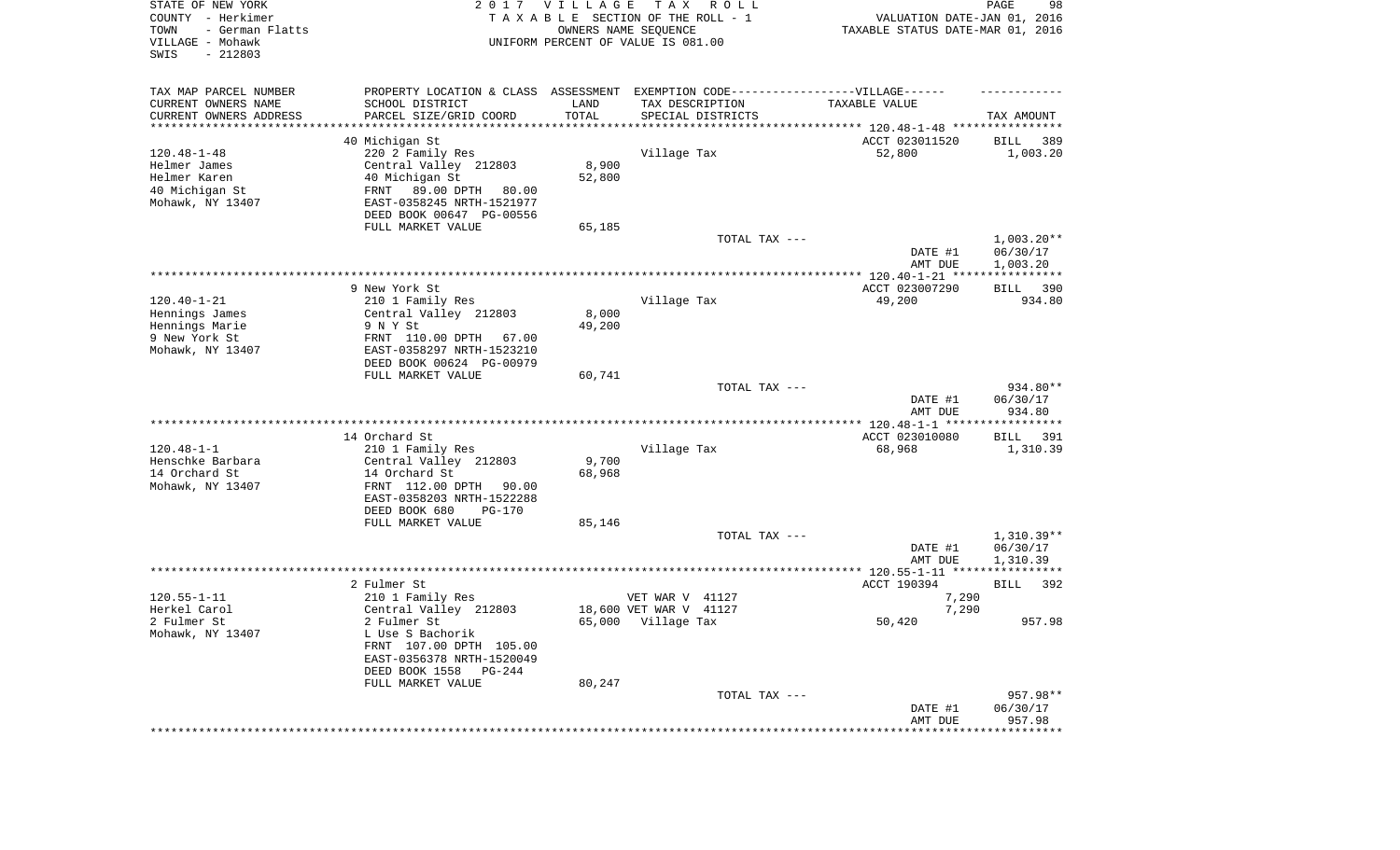| STATE OF NEW YORK<br>COUNTY - Herkimer<br>- German Flatts<br>TOWN<br>VILLAGE - Mohawk<br>SWIS<br>$-212803$ |                                                                                  | 2017 VILLAGE<br>OWNERS NAME SEQUENCE | T A X<br>R O L L<br>TAXABLE SECTION OF THE ROLL - 1<br>UNIFORM PERCENT OF VALUE IS 081.00 | VALUATION DATE-JAN 01, 2016<br>TAXABLE STATUS DATE-MAR 01, 2016 | 99<br>PAGE            |
|------------------------------------------------------------------------------------------------------------|----------------------------------------------------------------------------------|--------------------------------------|-------------------------------------------------------------------------------------------|-----------------------------------------------------------------|-----------------------|
| TAX MAP PARCEL NUMBER                                                                                      | PROPERTY LOCATION & CLASS ASSESSMENT EXEMPTION CODE----------------VILLAGE------ |                                      |                                                                                           |                                                                 |                       |
| CURRENT OWNERS NAME                                                                                        | SCHOOL DISTRICT                                                                  | LAND                                 | TAX DESCRIPTION                                                                           | TAXABLE VALUE                                                   |                       |
| CURRENT OWNERS ADDRESS<br>**********************                                                           | PARCEL SIZE/GRID COORD                                                           | TOTAL                                | SPECIAL DISTRICTS                                                                         |                                                                 | TAX AMOUNT            |
|                                                                                                            | W Main St                                                                        |                                      |                                                                                           | ACCT 023003100                                                  | BILL<br>393           |
| $120.38 - 1 - 1.1$                                                                                         | 853 Sewage                                                                       |                                      | Village Tax                                                                               | 33,200                                                          | 630.80                |
| Herkimer Cty Sewer Dist                                                                                    | Central Valley 212803                                                            | 33,200                               |                                                                                           |                                                                 |                       |
| 106 W Main St                                                                                              | W Main St N                                                                      | 33,200                               |                                                                                           |                                                                 |                       |
| Mohawk, NY 13407                                                                                           | Sewer Plant Land<br>14.5 A                                                       |                                      |                                                                                           |                                                                 |                       |
|                                                                                                            | ACRES<br>20.40                                                                   |                                      |                                                                                           |                                                                 |                       |
|                                                                                                            | EAST-0317928 NRTH-1098401                                                        |                                      |                                                                                           |                                                                 |                       |
|                                                                                                            | DEED BOOK 00397 PG-00243                                                         |                                      |                                                                                           |                                                                 |                       |
|                                                                                                            | FULL MARKET VALUE                                                                | 40,988                               | TOTAL TAX ---                                                                             |                                                                 | 630.80**              |
|                                                                                                            |                                                                                  |                                      |                                                                                           | DATE #1                                                         | 06/30/17              |
|                                                                                                            |                                                                                  |                                      |                                                                                           | AMT DUE                                                         | 630.80                |
|                                                                                                            |                                                                                  |                                      |                                                                                           |                                                                 |                       |
| $120.47 - 1 - 5$                                                                                           | W Main St<br>853 Sewage                                                          |                                      | Village Tax                                                                               | ACCT 023002730<br>7,800                                         | 394<br>BILL<br>148.20 |
| Herkimer Cty Sewer Dist                                                                                    | Central Valley 212803                                                            | 7,800                                |                                                                                           |                                                                 |                       |
| 106 W Main St                                                                                              | W Main St                                                                        | 7,800                                |                                                                                           |                                                                 |                       |
| Mohawk, NY 13407                                                                                           | 40.00 DPTH 170.00<br>FRNT                                                        |                                      |                                                                                           |                                                                 |                       |
|                                                                                                            | EAST-0354923 NRTH-1522150<br>DEED BOOK 00354 PG-00562                            |                                      |                                                                                           |                                                                 |                       |
|                                                                                                            | FULL MARKET VALUE                                                                | 9,630                                |                                                                                           |                                                                 |                       |
|                                                                                                            |                                                                                  |                                      | TOTAL TAX ---                                                                             |                                                                 | 148.20**              |
|                                                                                                            |                                                                                  |                                      |                                                                                           | DATE #1                                                         | 06/30/17              |
|                                                                                                            |                                                                                  |                                      |                                                                                           | AMT DUE                                                         | 148.20                |
|                                                                                                            | 30 John St                                                                       |                                      |                                                                                           | ACCT 023024300                                                  | BILL<br>395           |
| $120.47 - 3 - 81$                                                                                          | 210 1 Family Res                                                                 |                                      | Village Tax                                                                               | 70,000                                                          | 1,330.00              |
| Herlehy Timothy                                                                                            | Central Valley 212803                                                            | 11,900                               |                                                                                           |                                                                 |                       |
| Herlehy Jane<br>30 John St                                                                                 | 30 John St W<br>FRNT                                                             | 70,000                               |                                                                                           |                                                                 |                       |
| Mohawk, NY 13407                                                                                           | 85.10 DPTH 100.00<br>EAST-0355925 NRTH-1520396                                   |                                      |                                                                                           |                                                                 |                       |
|                                                                                                            | DEED BOOK 00663 PG-00937                                                         |                                      |                                                                                           |                                                                 |                       |
|                                                                                                            | FULL MARKET VALUE                                                                | 86,420                               |                                                                                           |                                                                 |                       |
|                                                                                                            |                                                                                  |                                      | TOTAL TAX ---                                                                             |                                                                 | $1,330.00**$          |
|                                                                                                            |                                                                                  |                                      |                                                                                           | DATE #1<br>AMT DUE                                              | 06/30/17<br>1,330.00  |
|                                                                                                            |                                                                                  |                                      |                                                                                           |                                                                 | *****                 |
|                                                                                                            | 7 Warren St                                                                      |                                      |                                                                                           | ACCT 023006780                                                  | 396<br>BILL           |
| $120.39 - 3 - 17$                                                                                          | 210 1 Family Res                                                                 |                                      | VET WAR V 41127                                                                           | 5,550                                                           |                       |
| Herringshaw David<br>Herringshaw Nancy                                                                     | Central Valley 212803<br>7 Warren St                                             | 4,800<br>37,000                      | Village Tax<br>XC491 Water relevy                                                         | 31,450<br>538.64 MT M                                           | 597.55<br>538.64      |
| 7 Warren St                                                                                                | 39.70 DPTH 115.00<br>FRNT                                                        |                                      |                                                                                           |                                                                 |                       |
| Mohawk, NY 13407                                                                                           | EAST-0357239 NRTH-1522707                                                        |                                      |                                                                                           |                                                                 |                       |
|                                                                                                            | DEED BOOK 682<br>PG-727                                                          |                                      |                                                                                           |                                                                 |                       |
|                                                                                                            | FULL MARKET VALUE                                                                | 45,679                               | TOTAL TAX ---                                                                             |                                                                 | 1,136.19**            |
|                                                                                                            |                                                                                  |                                      |                                                                                           | DATE #1                                                         | 06/30/17              |
|                                                                                                            |                                                                                  |                                      |                                                                                           | AMT DUE                                                         | 1,136.19              |
|                                                                                                            |                                                                                  |                                      |                                                                                           |                                                                 |                       |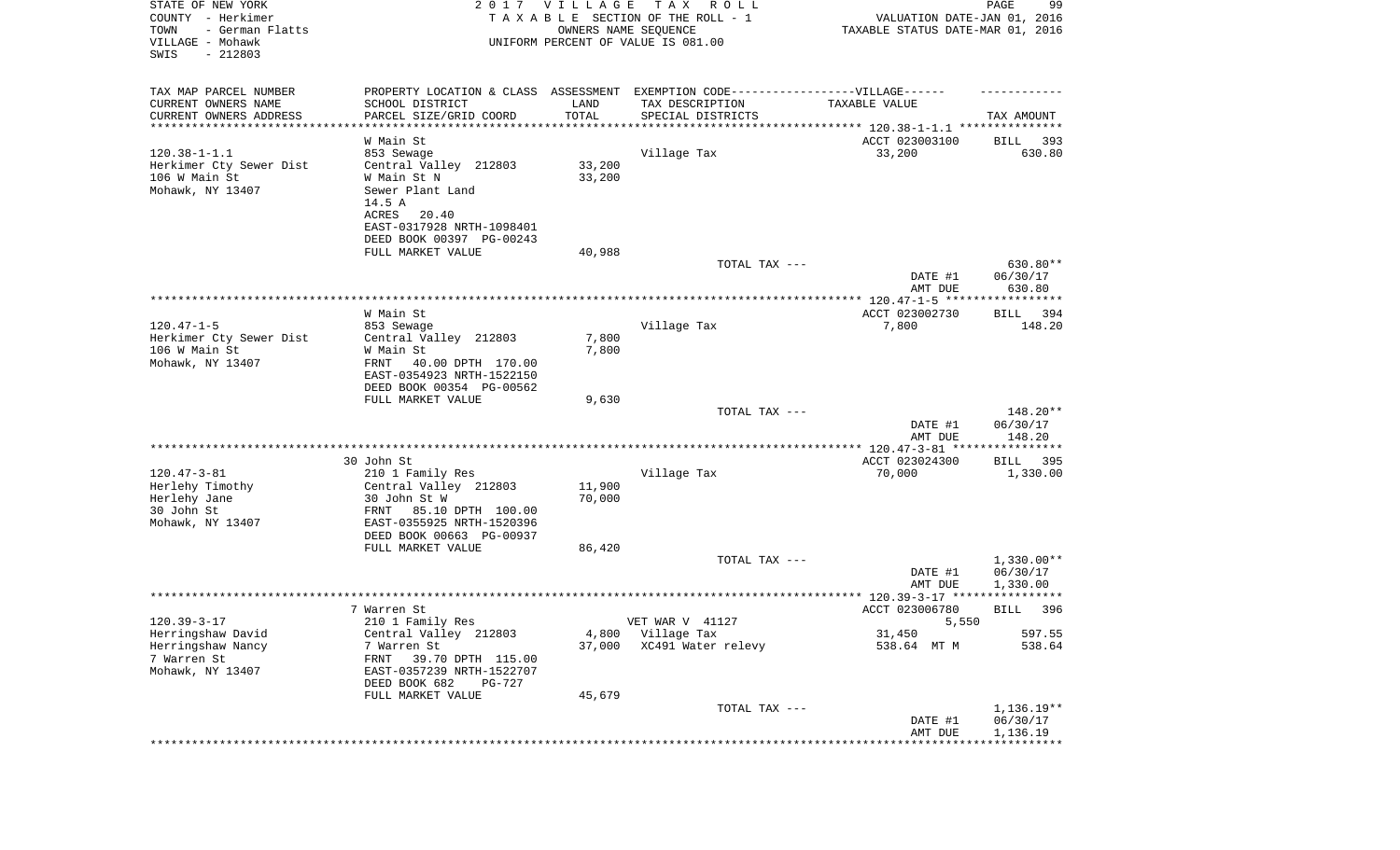| STATE OF NEW YORK<br>COUNTY - Herkimer<br>TOWN<br>- German Flatts<br>VILLAGE - Mohawk<br>SWIS<br>$-212803$ |                                                                                                      | 2017 VILLAGE<br>OWNERS NAME SEQUENCE | T A X<br>R O L L<br>TAXABLE SECTION OF THE ROLL - 1<br>UNIFORM PERCENT OF VALUE IS 081.00 | VALUATION DATE-JAN 01, 2016<br>TAXABLE STATUS DATE-MAR 01, 2016 | 100<br>PAGE              |
|------------------------------------------------------------------------------------------------------------|------------------------------------------------------------------------------------------------------|--------------------------------------|-------------------------------------------------------------------------------------------|-----------------------------------------------------------------|--------------------------|
| TAX MAP PARCEL NUMBER<br>CURRENT OWNERS NAME                                                               | PROPERTY LOCATION & CLASS ASSESSMENT EXEMPTION CODE-----------------VILLAGE------<br>SCHOOL DISTRICT | LAND                                 | TAX DESCRIPTION                                                                           | TAXABLE VALUE                                                   |                          |
| CURRENT OWNERS ADDRESS<br>*********************                                                            | PARCEL SIZE/GRID COORD                                                                               | TOTAL<br>* * * * * * * * * * *       | SPECIAL DISTRICTS                                                                         |                                                                 | TAX AMOUNT               |
|                                                                                                            | 3 Petrie Ave                                                                                         |                                      |                                                                                           | ACCT 023028770                                                  | 397<br>BILL              |
| $120.47 - 1 - 56$                                                                                          | 210 1 Family Res                                                                                     |                                      | Village Tax                                                                               | 54,000                                                          | 1,026.00                 |
| Herringshaw Rosa                                                                                           | Central Valley 212803                                                                                | 6,000                                |                                                                                           |                                                                 |                          |
| 3 Petrie Ave                                                                                               | 3 Petrie Ave                                                                                         | 54,000                               |                                                                                           |                                                                 |                          |
| Mohawk, NY 13407                                                                                           | FRNT<br>38.80 DPTH 105.70<br>EAST-0355252 NRTH-1521962                                               |                                      |                                                                                           |                                                                 |                          |
|                                                                                                            | DEED BOOK 1159<br>PG-285<br>FULL MARKET VALUE                                                        | 66,667                               |                                                                                           |                                                                 |                          |
|                                                                                                            |                                                                                                      |                                      | TOTAL TAX ---                                                                             |                                                                 | $1,026.00**$             |
|                                                                                                            |                                                                                                      |                                      |                                                                                           | DATE #1<br>AMT DUE                                              | 06/30/17<br>1,026.00     |
|                                                                                                            |                                                                                                      |                                      |                                                                                           |                                                                 |                          |
|                                                                                                            | 50 Columbia St                                                                                       |                                      |                                                                                           | ACCT 023021870                                                  | 398<br>BILL              |
| $120.55 - 1 - 29.1$                                                                                        | 210 1 Family Res                                                                                     |                                      | Village Tax                                                                               | 63,300                                                          | 1,202.70                 |
| Herringshaw Russell<br>50 Columbia St                                                                      | Central Valley 212803<br>50 Columbia St                                                              | 11,000<br>63,300                     |                                                                                           |                                                                 |                          |
| Mohawk, NY 13407                                                                                           | 40.00 DPTH 189.00<br>FRNT                                                                            |                                      |                                                                                           |                                                                 |                          |
|                                                                                                            | EAST-0356384 NRTH-1519875                                                                            |                                      |                                                                                           |                                                                 |                          |
|                                                                                                            | DEED BOOK 1083<br>PG-703                                                                             |                                      |                                                                                           |                                                                 |                          |
|                                                                                                            | FULL MARKET VALUE                                                                                    | 78,148                               |                                                                                           |                                                                 |                          |
|                                                                                                            |                                                                                                      |                                      | TOTAL TAX ---                                                                             | DATE #1                                                         | $1,202.70**$<br>06/30/17 |
|                                                                                                            |                                                                                                      |                                      |                                                                                           | AMT DUE                                                         | 1,202.70                 |
|                                                                                                            | 5 S Washington St                                                                                    |                                      |                                                                                           | ACCT 023025980                                                  | <b>BILL</b><br>399       |
| $120.47 - 5 - 41$                                                                                          | 230 3 Family Res                                                                                     |                                      | Village Tax                                                                               | 43,700                                                          | 830.30                   |
| Hess Michael                                                                                               | Central Valley 212803                                                                                | 7,300                                |                                                                                           |                                                                 |                          |
| PO Box 271                                                                                                 | 5 S Wshngtn St                                                                                       | 43,700                               |                                                                                           |                                                                 |                          |
| Inlet, NY 13360                                                                                            | easement from Casey 1/200                                                                            |                                      |                                                                                           |                                                                 |                          |
|                                                                                                            | FRNT<br>48.00 DPTH 95.00<br>EAST-0356891 NRTH-1522184                                                |                                      |                                                                                           |                                                                 |                          |
|                                                                                                            | DEED BOOK 661<br>$PG-933$                                                                            |                                      |                                                                                           |                                                                 |                          |
|                                                                                                            | FULL MARKET VALUE                                                                                    | 53,951                               |                                                                                           |                                                                 |                          |
|                                                                                                            |                                                                                                      |                                      | TOTAL TAX ---                                                                             |                                                                 | 830.30**                 |
|                                                                                                            |                                                                                                      |                                      |                                                                                           | DATE #1                                                         | 06/30/17                 |
|                                                                                                            |                                                                                                      |                                      |                                                                                           | AMT DUE                                                         | 830.30<br>**********     |
|                                                                                                            | 28 S Washington St                                                                                   |                                      |                                                                                           | ACCT 023026490                                                  | BILL<br>400              |
| $120.47 - 5 - 26$                                                                                          | 210 1 Family Res                                                                                     |                                      | Village Tax                                                                               | 53,300                                                          | 1,012.70                 |
| Hess Patricia                                                                                              | Central Valley 212803                                                                                | 7,900                                |                                                                                           |                                                                 |                          |
| 28 S Washington St                                                                                         | 28 S Wshngtn St                                                                                      | 53,300                               |                                                                                           |                                                                 |                          |
| Mohawk, NY 13407                                                                                           | FRNT<br>51.00 DPTH 103.00<br>EAST-0356797 NRTH-1521580                                               |                                      |                                                                                           |                                                                 |                          |
|                                                                                                            | DEED BOOK 859<br>$PG-429$                                                                            |                                      |                                                                                           |                                                                 |                          |
|                                                                                                            | FULL MARKET VALUE                                                                                    | 65,802                               |                                                                                           |                                                                 |                          |
|                                                                                                            |                                                                                                      |                                      | TOTAL TAX ---                                                                             |                                                                 | 1,012.70**               |
|                                                                                                            |                                                                                                      |                                      |                                                                                           | DATE #1                                                         | 06/30/17                 |
|                                                                                                            |                                                                                                      |                                      |                                                                                           | AMT DUE<br>**********************************                   | 1,012.70                 |
|                                                                                                            |                                                                                                      |                                      |                                                                                           |                                                                 |                          |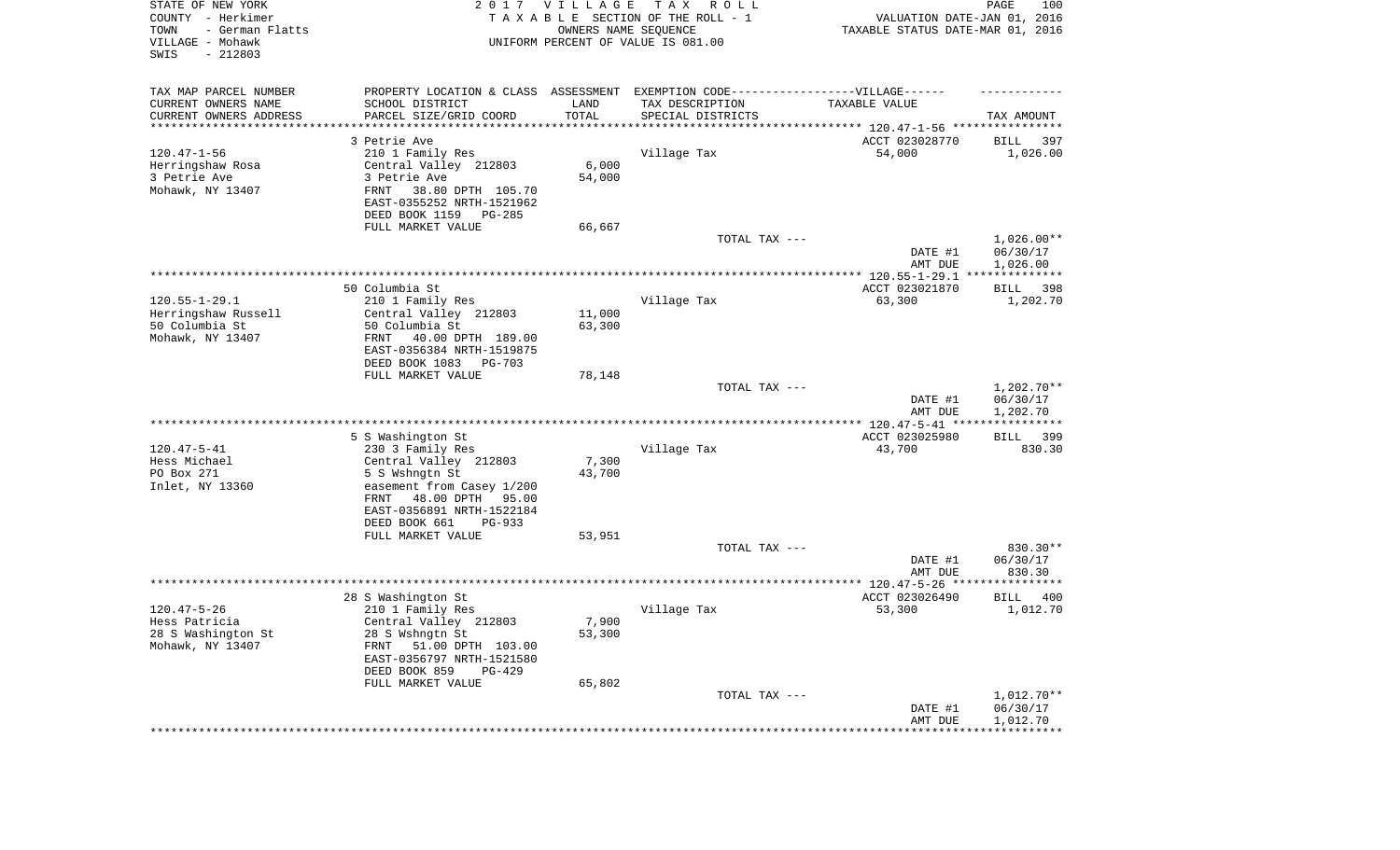| STATE OF NEW YORK<br>COUNTY - Herkimer<br>- German Flatts<br>TOWN<br>VILLAGE - Mohawk<br>$-212803$<br>SWIS |                                                                                   | 2017 VILLAGE       | TAX ROLL<br>TAXABLE SECTION OF THE ROLL - 1<br>OWNERS NAME SEQUENCE<br>UNIFORM PERCENT OF VALUE IS 081.00 | VALUATION DATE-JAN 01, 2016<br>TAXABLE STATUS DATE-MAR 01, 2016 | 101<br>PAGE             |
|------------------------------------------------------------------------------------------------------------|-----------------------------------------------------------------------------------|--------------------|-----------------------------------------------------------------------------------------------------------|-----------------------------------------------------------------|-------------------------|
| TAX MAP PARCEL NUMBER                                                                                      | PROPERTY LOCATION & CLASS ASSESSMENT EXEMPTION CODE-----------------VILLAGE------ |                    |                                                                                                           |                                                                 |                         |
| CURRENT OWNERS NAME                                                                                        | SCHOOL DISTRICT                                                                   | LAND               | TAX DESCRIPTION                                                                                           | TAXABLE VALUE                                                   |                         |
| CURRENT OWNERS ADDRESS<br>********************                                                             | PARCEL SIZE/GRID COORD                                                            | TOTAL<br>********* | SPECIAL DISTRICTS                                                                                         |                                                                 | TAX AMOUNT              |
|                                                                                                            | 9 N Otsego St                                                                     |                    |                                                                                                           | ACCT 183144                                                     | <b>BILL</b><br>401      |
| $120.39 - 2 - 36$                                                                                          | 210 1 Family Res                                                                  |                    | Village Tax                                                                                               | 36,600                                                          | 695.40                  |
| Heston Elmer                                                                                               | Central Valley 212803                                                             | $6\,,700$          |                                                                                                           |                                                                 |                         |
| Heston Patricia                                                                                            | 9 N Otsego St                                                                     | 36,600             |                                                                                                           |                                                                 |                         |
| 9 N Otsego St                                                                                              | 50.00 DPTH 132.00<br>FRNT                                                         |                    |                                                                                                           |                                                                 |                         |
| Mohawk, NY 13407                                                                                           | EAST-0356929 NRTH-1522719                                                         |                    |                                                                                                           |                                                                 |                         |
|                                                                                                            | DEED BOOK 1514 PG-897                                                             |                    |                                                                                                           |                                                                 |                         |
|                                                                                                            | FULL MARKET VALUE                                                                 | 45,185             |                                                                                                           |                                                                 |                         |
|                                                                                                            |                                                                                   |                    | TOTAL TAX ---                                                                                             | DATE #1                                                         | 695.40**<br>06/30/17    |
|                                                                                                            |                                                                                   |                    |                                                                                                           | AMT DUE                                                         | 695.40                  |
|                                                                                                            |                                                                                   |                    |                                                                                                           | ******** 120.39-1-17 ***                                        | * * * * * * * * * * * * |
|                                                                                                            | 22 North St                                                                       |                    |                                                                                                           | ACCT 023000660                                                  | 402<br><b>BILL</b>      |
| $120.39 - 1 - 17$                                                                                          | 210 1 Family Res                                                                  |                    | Village Tax                                                                                               | 46,700                                                          | 887.30                  |
| Heston Keith                                                                                               | Central Valley 212803                                                             | 6,800              |                                                                                                           |                                                                 |                         |
| Snyder Tracie                                                                                              | 22 North St                                                                       | 46,700             |                                                                                                           |                                                                 |                         |
| 22 North St                                                                                                | FRNT<br>43.00 DPTH 228.00                                                         |                    |                                                                                                           |                                                                 |                         |
| Mohawk, NY 13407                                                                                           | EAST-0356008 NRTH-1522685<br>DEED BOOK 1226<br>PG-83                              |                    |                                                                                                           |                                                                 |                         |
|                                                                                                            | FULL MARKET VALUE                                                                 | 57,654             |                                                                                                           |                                                                 |                         |
|                                                                                                            |                                                                                   |                    | TOTAL TAX ---                                                                                             |                                                                 | 887.30**                |
|                                                                                                            |                                                                                   |                    |                                                                                                           | DATE #1<br>AMT DUE                                              | 06/30/17<br>887.30      |
|                                                                                                            |                                                                                   |                    | ********************                                                                                      | *** 120.40-1-28 **                                              |                         |
|                                                                                                            | 47 E Main St                                                                      |                    |                                                                                                           | ACCT 186361                                                     | 403<br><b>BILL</b>      |
| $120.40 - 1 - 28$                                                                                          | 210 1 Family Res                                                                  |                    | Village Tax                                                                                               | 80,000                                                          | 1,520.00                |
| Hicks Richard                                                                                              | Central Valley 212803                                                             | 17,500             |                                                                                                           |                                                                 |                         |
| PO Box 10512                                                                                               | 47 E Main St                                                                      | 80,000             |                                                                                                           |                                                                 |                         |
| Marina Delray, CA 90295                                                                                    | FRNT 110.00 DPTH 340.00<br>EAST-0358147 NRTH-1523040                              |                    |                                                                                                           |                                                                 |                         |
|                                                                                                            | DEED BOOK 1534 PG-97                                                              |                    |                                                                                                           |                                                                 |                         |
|                                                                                                            | FULL MARKET VALUE                                                                 | 98,765             |                                                                                                           |                                                                 |                         |
|                                                                                                            |                                                                                   |                    | TOTAL TAX ---                                                                                             |                                                                 | $1,520.00**$            |
|                                                                                                            |                                                                                   |                    |                                                                                                           | DATE #1                                                         | 06/30/17                |
|                                                                                                            |                                                                                   |                    |                                                                                                           | AMT DUE                                                         | 1,520.00                |
|                                                                                                            |                                                                                   |                    |                                                                                                           |                                                                 |                         |
|                                                                                                            | 60 W Main St                                                                      |                    |                                                                                                           | ACCT 023002280                                                  | BILL<br>404             |
| $120.47 - 2 - 38$<br>Hilts Donald                                                                          | 210 1 Family Res<br>Central Valley 212803                                         | 9,400              | Village Tax                                                                                               | 56,600                                                          | 1,075.40                |
| Hilts Michele                                                                                              | 60 W Main St                                                                      | 56,600             |                                                                                                           |                                                                 |                         |
| 60 W Main St                                                                                               | FRNT<br>50.00 DPTH 81.00                                                          |                    |                                                                                                           |                                                                 |                         |
| Mohawk, NY 13407                                                                                           | EAST-0356158 NRTH-1522361                                                         |                    |                                                                                                           |                                                                 |                         |
|                                                                                                            | DEED BOOK 826<br>PG-387                                                           |                    |                                                                                                           |                                                                 |                         |
|                                                                                                            | FULL MARKET VALUE                                                                 | 69,877             |                                                                                                           |                                                                 |                         |
|                                                                                                            |                                                                                   |                    | TOTAL TAX ---                                                                                             |                                                                 | $1,075.40**$            |
|                                                                                                            |                                                                                   |                    |                                                                                                           | DATE #1                                                         | 06/30/17                |
|                                                                                                            |                                                                                   |                    |                                                                                                           | AMT DUE                                                         | 1,075.40                |
|                                                                                                            |                                                                                   |                    |                                                                                                           |                                                                 |                         |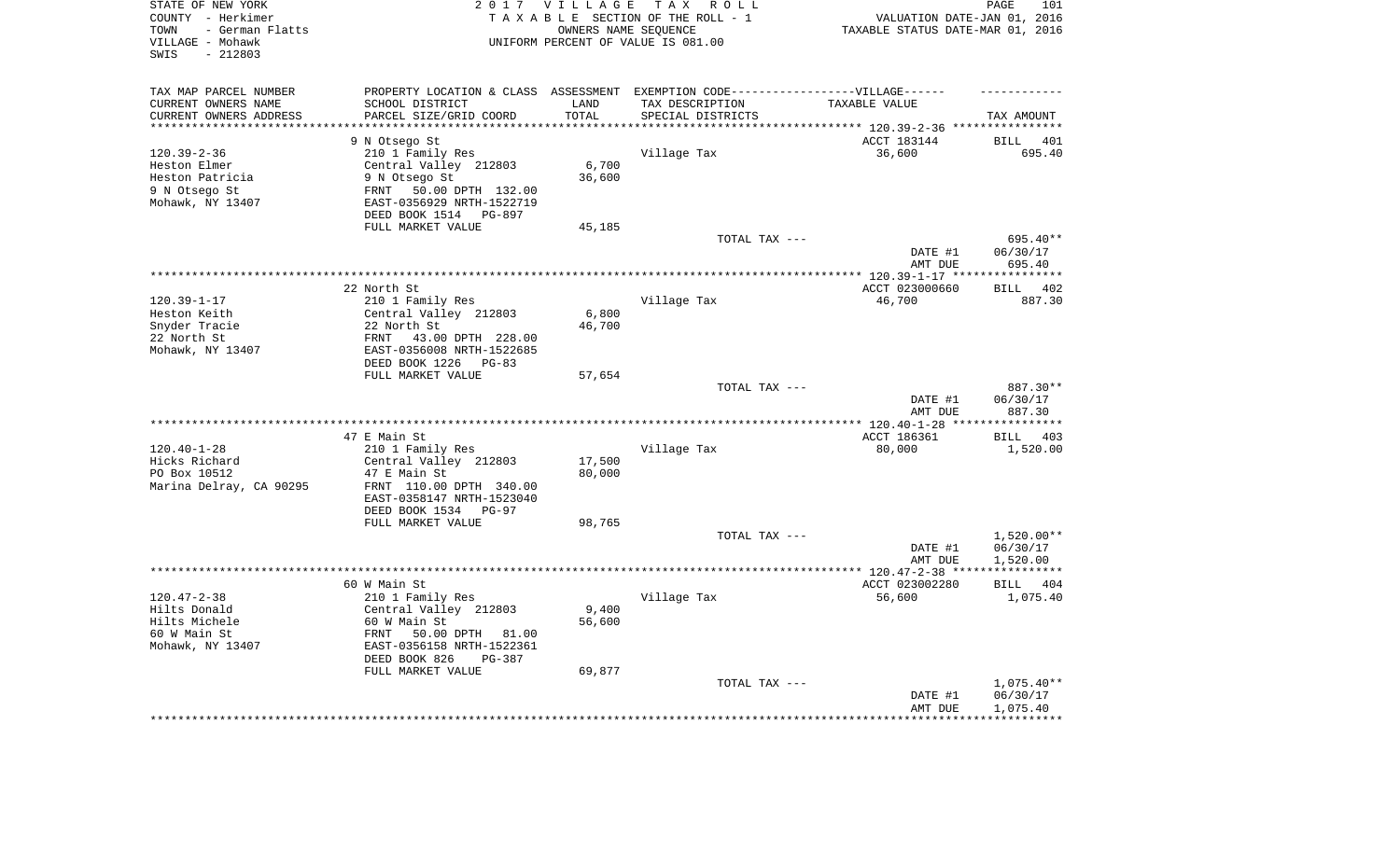| STATE OF NEW YORK<br>COUNTY - Herkimer<br>- German Flatts<br>TOWN<br>VILLAGE - Mohawk<br>SWIS<br>$-212803$ |                                                    | 2017 VILLAGE<br>OWNERS NAME SEQUENCE | TAX ROLL<br>TAXABLE SECTION OF THE ROLL - 1<br>UNIFORM PERCENT OF VALUE IS 081.00 | TAXABLE STATUS DATE-MAR 01, 2016                          | 102<br>PAGE<br>VALUATION DATE-JAN 01, 2016 |
|------------------------------------------------------------------------------------------------------------|----------------------------------------------------|--------------------------------------|-----------------------------------------------------------------------------------|-----------------------------------------------------------|--------------------------------------------|
| TAX MAP PARCEL NUMBER                                                                                      |                                                    |                                      | PROPERTY LOCATION & CLASS ASSESSMENT EXEMPTION CODE-----------------VILLAGE------ |                                                           |                                            |
| CURRENT OWNERS NAME                                                                                        | SCHOOL DISTRICT                                    | LAND                                 | TAX DESCRIPTION                                                                   | TAXABLE VALUE                                             |                                            |
| CURRENT OWNERS ADDRESS<br>*********************                                                            | PARCEL SIZE/GRID COORD<br>************************ | TOTAL<br>***********                 | SPECIAL DISTRICTS                                                                 |                                                           | TAX AMOUNT                                 |
| 10 Bellinger St                                                                                            |                                                    |                                      |                                                                                   | ACCT 171217                                               | <b>BILL</b><br>405                         |
| $120.40 - 2 - 16$                                                                                          | 220 2 Family Res                                   |                                      | Village Tax                                                                       | 45,800                                                    | 870.20                                     |
| Hilts Kirk                                                                                                 | Central Valley 212803                              | 7,700                                |                                                                                   |                                                           |                                            |
| 320 Bell Hill Rd                                                                                           | 10 Bellinger St                                    | 45,800                               |                                                                                   |                                                           |                                            |
| Ilion, NY 13357<br>FRNT                                                                                    | 44.00 DPTH 128.00                                  |                                      |                                                                                   |                                                           |                                            |
|                                                                                                            | EAST-0359080 NRTH-1522846                          |                                      |                                                                                   |                                                           |                                            |
|                                                                                                            | DEED BOOK 1437<br>PG-918                           |                                      |                                                                                   |                                                           |                                            |
|                                                                                                            | FULL MARKET VALUE                                  | 56,543                               |                                                                                   |                                                           |                                            |
|                                                                                                            |                                                    |                                      | TOTAL TAX ---                                                                     |                                                           | 870.20**                                   |
|                                                                                                            |                                                    |                                      |                                                                                   | DATE #1                                                   | 06/30/17                                   |
|                                                                                                            |                                                    |                                      |                                                                                   | AMT DUE                                                   | 870.20                                     |
| 16 S Otsego St                                                                                             |                                                    |                                      |                                                                                   | ******** 120.47-5-53 *****************<br>ACCT 023025830  | 406<br><b>BILL</b>                         |
| $120.47 - 5 - 53$                                                                                          | 230 3 Family Res                                   |                                      | Village Tax                                                                       | 43,914                                                    | 834.37                                     |
| Hilts Kirk                                                                                                 | Central Valley 212803                              | 8,400                                |                                                                                   |                                                           |                                            |
| Hilts Jamie                                                                                                | 16 S Otsego St                                     | 43,914                               |                                                                                   |                                                           |                                            |
| 320 Bell Hill Rd<br>FRNT                                                                                   | 40.50 DPTH 96.00                                   |                                      |                                                                                   |                                                           |                                            |
| Ilion, NY 13357                                                                                            | EAST-0356996 NRTH-1522129                          |                                      |                                                                                   |                                                           |                                            |
|                                                                                                            | DEED BOOK 1315 PG-475                              |                                      |                                                                                   |                                                           |                                            |
|                                                                                                            | FULL MARKET VALUE                                  | 54,215                               |                                                                                   |                                                           |                                            |
|                                                                                                            |                                                    |                                      | TOTAL TAX ---                                                                     |                                                           | 834.37**                                   |
|                                                                                                            |                                                    |                                      |                                                                                   | DATE #1                                                   | 06/30/17                                   |
|                                                                                                            |                                                    |                                      | ***********************                                                           | AMT DUE<br>** 120.46-2-55 **                              | 834.37<br>* * * * * * * * * *              |
| 105 W Main St                                                                                              |                                                    |                                      |                                                                                   | ACCT 023004620                                            | BILL 407                                   |
| $120.46 - 2 - 55$                                                                                          | 422 Diner/lunch                                    |                                      | Village Tax                                                                       | 100,000                                                   | 1,900.00                                   |
| Hilts Richard                                                                                              | Central Valley 212803                              | 14,800                               | XC491 Water relevy                                                                | 139.48 MT M                                               | 139.48                                     |
| 521 Doe Rd                                                                                                 | 105 W Main St                                      | 100,000                              |                                                                                   |                                                           |                                            |
| Waterville, NY 13480                                                                                       | FRNT 150.00 DPTH 121.60                            |                                      |                                                                                   |                                                           |                                            |
|                                                                                                            | EAST-0354517 NRTH-1521843                          |                                      |                                                                                   |                                                           |                                            |
|                                                                                                            | DEED BOOK 1175 PG-540                              |                                      |                                                                                   |                                                           |                                            |
|                                                                                                            | FULL MARKET VALUE                                  | 123,457                              |                                                                                   |                                                           |                                            |
|                                                                                                            |                                                    |                                      | TOTAL TAX ---                                                                     |                                                           | $2,039.48**$                               |
|                                                                                                            |                                                    |                                      |                                                                                   | DATE #1                                                   | 06/30/17                                   |
| ********************                                                                                       |                                                    |                                      |                                                                                   | AMT DUE<br>**************** 120.47-3-13 ***************** | 2,039.48                                   |
| 14 Devendorf St                                                                                            |                                                    |                                      |                                                                                   | ACCT 196954                                               | BILL 408                                   |
| $120.47 - 3 - 13$                                                                                          | 210 1 Family Res                                   |                                      | Village Tax                                                                       | 45,600                                                    | 866.40                                     |
| Hoag Jennie                                                                                                | Central Valley 212803                              | 7,700                                |                                                                                   |                                                           |                                            |
| 14 Devendorf St                                                                                            | 14 Devendorf St                                    | 45,600                               |                                                                                   |                                                           |                                            |
| Mohawk, NY 13407                                                                                           | FRNT 115.50 DPTH 62.00                             |                                      |                                                                                   |                                                           |                                            |
|                                                                                                            | EAST-0355783 NRTH-1521855                          |                                      |                                                                                   |                                                           |                                            |
|                                                                                                            | DEED BOOK 1598<br>$PG-712$                         |                                      |                                                                                   |                                                           |                                            |
|                                                                                                            | FULL MARKET VALUE                                  | 56,296                               |                                                                                   |                                                           |                                            |
|                                                                                                            |                                                    |                                      | TOTAL TAX ---                                                                     |                                                           | 866.40**                                   |
|                                                                                                            |                                                    |                                      |                                                                                   | DATE #1<br>AMT DUE                                        | 06/30/17<br>866.40                         |
|                                                                                                            |                                                    |                                      |                                                                                   |                                                           | ********                                   |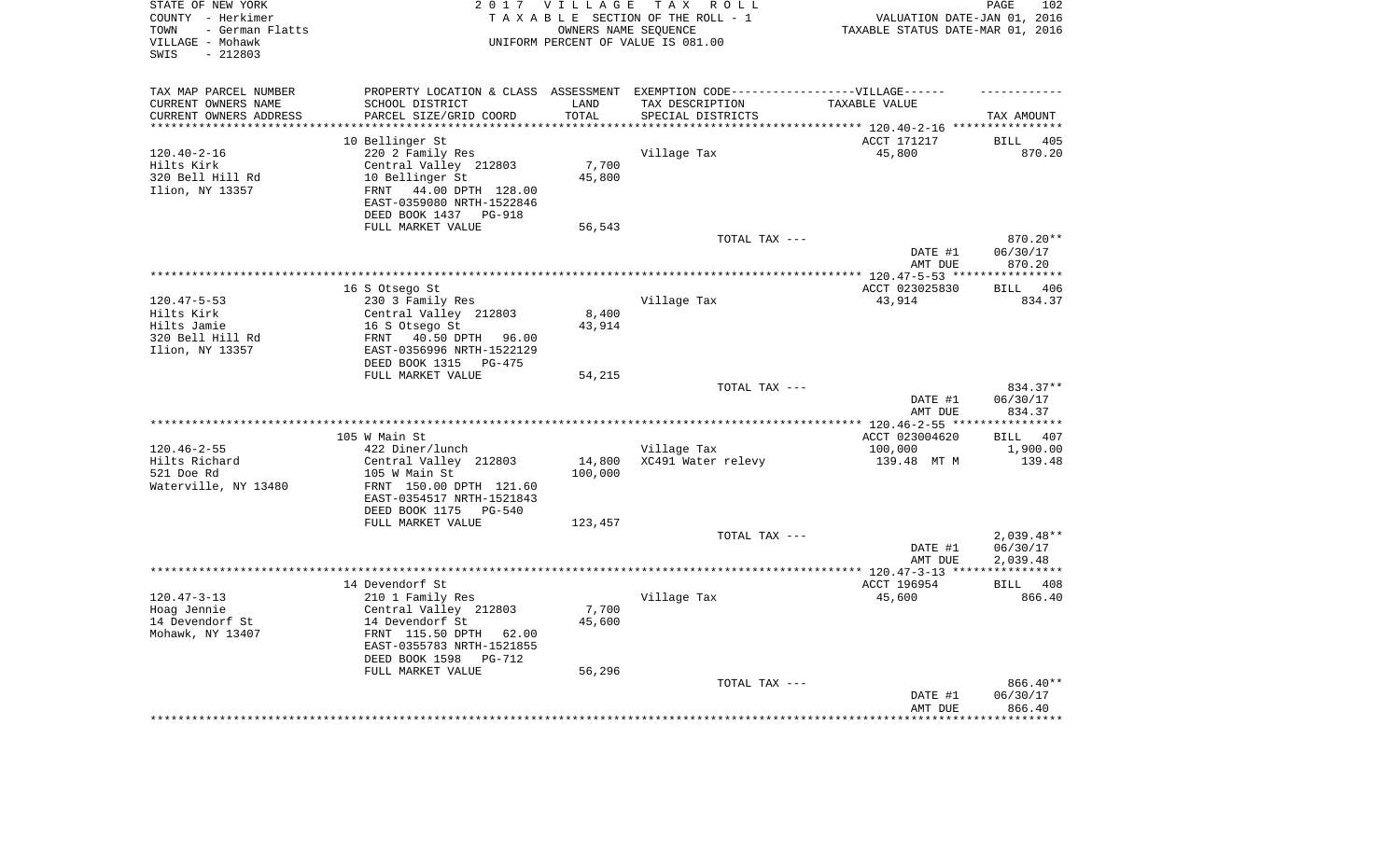| STATE OF NEW YORK<br>COUNTY - Herkimer<br>- German Flatts<br>TOWN<br>VILLAGE - Mohawk<br>$-212803$<br>SWIS |                                                                                   |                      | 2017 VILLAGE TAX ROLL<br>TAXABLE SECTION OF THE ROLL - 1<br>OWNERS NAME SEQUENCE<br>UNIFORM PERCENT OF VALUE IS 081.00 | VALUATION DATE-JAN 01, 2016<br>TAXABLE STATUS DATE-MAR 01, 2016             | PAGE<br>103            |
|------------------------------------------------------------------------------------------------------------|-----------------------------------------------------------------------------------|----------------------|------------------------------------------------------------------------------------------------------------------------|-----------------------------------------------------------------------------|------------------------|
| TAX MAP PARCEL NUMBER                                                                                      | PROPERTY LOCATION & CLASS ASSESSMENT EXEMPTION CODE-----------------VILLAGE------ |                      |                                                                                                                        |                                                                             |                        |
| CURRENT OWNERS NAME                                                                                        | SCHOOL DISTRICT                                                                   | LAND                 | TAX DESCRIPTION                                                                                                        | TAXABLE VALUE                                                               |                        |
| CURRENT OWNERS ADDRESS<br>**********************                                                           | PARCEL SIZE/GRID COORD                                                            | TOTAL<br>*********** | SPECIAL DISTRICTS                                                                                                      |                                                                             | TAX AMOUNT             |
|                                                                                                            | 63-65 E Main St                                                                   |                      |                                                                                                                        | **************************** 120.40-1-15 ****************<br>ACCT 023008130 | <b>BILL</b><br>409     |
| $120.40 - 1 - 15$                                                                                          | 220 2 Family Res                                                                  |                      | Village Tax                                                                                                            | 57,100                                                                      | 1,084.90               |
| Hoke Brenda                                                                                                | Central Valley 212803                                                             | 17,100               |                                                                                                                        |                                                                             |                        |
| 107 Traylors Gate Cir                                                                                      | 63-65 E Main St                                                                   | 57,100               |                                                                                                                        |                                                                             |                        |
| Irmo, SC 29063                                                                                             | FRNT 100.00 DPTH 345.00                                                           |                      |                                                                                                                        |                                                                             |                        |
|                                                                                                            | EAST-0358562 NRTH-1523208                                                         |                      |                                                                                                                        |                                                                             |                        |
|                                                                                                            | DEED BOOK 936<br>PG-694                                                           |                      |                                                                                                                        |                                                                             |                        |
|                                                                                                            | FULL MARKET VALUE                                                                 | 70,494               |                                                                                                                        |                                                                             |                        |
|                                                                                                            |                                                                                   |                      | TOTAL TAX ---                                                                                                          | DATE #1                                                                     | 1,084.90**<br>06/30/17 |
|                                                                                                            |                                                                                   |                      |                                                                                                                        | AMT DUE                                                                     | 1,084.90               |
|                                                                                                            |                                                                                   |                      |                                                                                                                        |                                                                             |                        |
|                                                                                                            | 5 Church St                                                                       |                      |                                                                                                                        | ACCT 023014430                                                              | BILL 410               |
| $120.47 - 9 - 4$                                                                                           | 210 1 Family Res                                                                  |                      | Village Tax                                                                                                            | 23,500                                                                      | 446.50                 |
| Hoke John                                                                                                  | Central Valley 212803                                                             | 5,300                |                                                                                                                        |                                                                             |                        |
| Hoke Norma                                                                                                 | 5 Church St                                                                       | 23,500               |                                                                                                                        |                                                                             |                        |
| 5 Church St<br>Mohawk, NY 13407                                                                            | 31.00 DPTH 120.00<br>FRNT<br>EAST-0357967 NRTH-1521955                            |                      |                                                                                                                        |                                                                             |                        |
|                                                                                                            | DEED BOOK 00662 PG-00568                                                          |                      |                                                                                                                        |                                                                             |                        |
|                                                                                                            | FULL MARKET VALUE                                                                 | 29,012               |                                                                                                                        |                                                                             |                        |
|                                                                                                            |                                                                                   |                      | TOTAL TAX ---                                                                                                          |                                                                             | 446.50**               |
|                                                                                                            |                                                                                   |                      |                                                                                                                        | DATE #1<br>AMT DUE                                                          | 06/30/17<br>446.50     |
|                                                                                                            |                                                                                   |                      |                                                                                                                        | *********** 120.47-5-15 *****************                                   |                        |
|                                                                                                            | 27 S Richfield St                                                                 |                      |                                                                                                                        | ACCT 023027060                                                              | BILL 411               |
| $120.47 - 5 - 15$<br>Hoke Philip & Jeanette                                                                | 210 1 Family Res                                                                  | 7,100                | VET COM V 41137<br>Village Tax                                                                                         | 12,150                                                                      | 945.25                 |
| Smith Donald                                                                                               | Central Valley 212803<br>27 S Richfield                                           | 61,900               |                                                                                                                        | 49,750                                                                      |                        |
| 27 S Richfield St                                                                                          | FRNT 50.00 DPTH 85.00                                                             |                      |                                                                                                                        |                                                                             |                        |
| Mohawk, NY 13407                                                                                           | EAST-0356699 NRTH-1521524                                                         |                      |                                                                                                                        |                                                                             |                        |
|                                                                                                            | DEED BOOK 1136 PG-466                                                             |                      |                                                                                                                        |                                                                             |                        |
|                                                                                                            | FULL MARKET VALUE                                                                 | 76,420               |                                                                                                                        |                                                                             |                        |
|                                                                                                            |                                                                                   |                      | TOTAL TAX ---                                                                                                          |                                                                             | 945.25**               |
|                                                                                                            |                                                                                   |                      |                                                                                                                        | DATE #1                                                                     | 06/30/17               |
|                                                                                                            |                                                                                   |                      |                                                                                                                        | AMT DUE                                                                     | 945.25                 |
|                                                                                                            | 16 John St                                                                        |                      |                                                                                                                        | ACCT 172763                                                                 | <b>BILL</b><br>412     |
| $120.47 - 3 - 75$                                                                                          | 210 1 Family Res                                                                  |                      | VET COM V 41137                                                                                                        | 12,150                                                                      |                        |
| Holden Jason                                                                                               | Central Valley 212803                                                             |                      | 11,300 Village Tax                                                                                                     | 61,600                                                                      | 1,170.40               |
| 16 John St                                                                                                 | 16 John St                                                                        | 73,750               |                                                                                                                        |                                                                             |                        |
| Mohawk, NY 13407                                                                                           | FRNT<br>50.00 DPTH 115.00                                                         |                      |                                                                                                                        |                                                                             |                        |
|                                                                                                            | EAST-0356017 NRTH-1520757                                                         |                      |                                                                                                                        |                                                                             |                        |
|                                                                                                            | DEED BOOK 1447<br><b>PG-401</b><br>FULL MARKET VALUE                              | 91,049               |                                                                                                                        |                                                                             |                        |
|                                                                                                            |                                                                                   |                      | TOTAL TAX ---                                                                                                          |                                                                             | $1,170.40**$           |
|                                                                                                            |                                                                                   |                      |                                                                                                                        | DATE #1                                                                     | 06/30/17               |
|                                                                                                            |                                                                                   |                      |                                                                                                                        | AMT DUE                                                                     | 1,170.40               |
|                                                                                                            |                                                                                   |                      |                                                                                                                        |                                                                             |                        |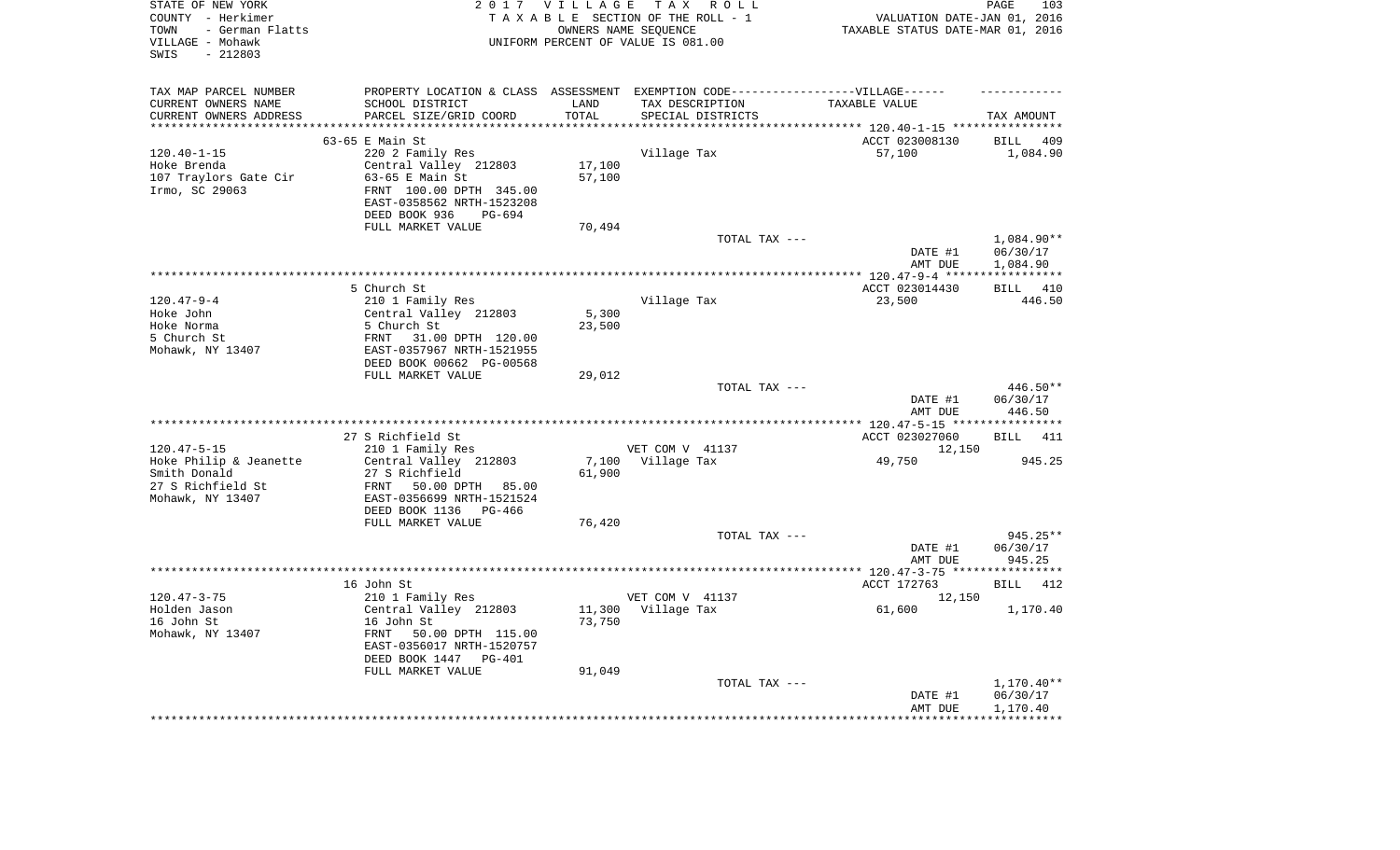| STATE OF NEW YORK<br>COUNTY - Herkimer<br>- German Flatts<br>TOWN<br>VILLAGE - Mohawk<br>$-212803$<br>SWIS |                                                         | 2017 VILLAGE<br>OWNERS NAME SEQUENCE | TAX ROLL<br>TAXABLE SECTION OF THE ROLL - 1<br>UNIFORM PERCENT OF VALUE IS 081.00                    | VALUATION DATE-JAN 01, 2016<br>TAXABLE STATUS DATE-MAR 01, 2016 | PAGE<br>104           |
|------------------------------------------------------------------------------------------------------------|---------------------------------------------------------|--------------------------------------|------------------------------------------------------------------------------------------------------|-----------------------------------------------------------------|-----------------------|
| TAX MAP PARCEL NUMBER<br>CURRENT OWNERS NAME                                                               | SCHOOL DISTRICT                                         | LAND                                 | PROPERTY LOCATION & CLASS ASSESSMENT EXEMPTION CODE-----------------VILLAGE------<br>TAX DESCRIPTION | TAXABLE VALUE                                                   |                       |
| CURRENT OWNERS ADDRESS                                                                                     | PARCEL SIZE/GRID COORD                                  | TOTAL                                | SPECIAL DISTRICTS                                                                                    |                                                                 | TAX AMOUNT            |
| *********************                                                                                      | ***************************                             | **********                           |                                                                                                      |                                                                 |                       |
|                                                                                                            | 28 Devendorf St                                         |                                      |                                                                                                      | ACCT 023028140                                                  | <b>BILL</b><br>413    |
| $120.47 - 3 - 31$<br>Holden Trevor                                                                         | 210 1 Family Res                                        | 9,500                                | Village Tax                                                                                          | 44,000                                                          | 836.00                |
| Holden Mary                                                                                                | Central Valley 212803<br>28 Devendorf St                | 44,000                               |                                                                                                      |                                                                 |                       |
| 28 Devendorf St                                                                                            | 50.00 DPTH 195.00<br>FRNT                               |                                      |                                                                                                      |                                                                 |                       |
| Mohawk, NY 13407                                                                                           | EAST-0355670 NRTH-1521513<br>DEED BOOK 1174<br>$PG-922$ |                                      |                                                                                                      |                                                                 |                       |
|                                                                                                            | FULL MARKET VALUE                                       | 54,321                               |                                                                                                      |                                                                 |                       |
|                                                                                                            |                                                         |                                      | TOTAL TAX ---                                                                                        |                                                                 | 836.00**              |
|                                                                                                            |                                                         |                                      |                                                                                                      | DATE #1<br>AMT DUE                                              | 06/30/17<br>836.00    |
|                                                                                                            |                                                         |                                      |                                                                                                      |                                                                 | ***********           |
|                                                                                                            | 14 Brookside Dr                                         |                                      |                                                                                                      | ACCT 023031370                                                  | 414<br>BILL           |
| $120.47 - 1 - 77.2$                                                                                        | 210 1 Family Res                                        |                                      | Village Tax                                                                                          | 115,900                                                         | 2,202.10              |
| Holk Theodore<br>Holk Deborah                                                                              | Central Valley 212803                                   | 21,400<br>115,900                    |                                                                                                      |                                                                 |                       |
| 14 Brookside Dr                                                                                            | FRNT 222.90 DPTH 180.00<br>EAST-0355226 NRTH-1521122    |                                      |                                                                                                      |                                                                 |                       |
| Mohawk, NY 13407                                                                                           | DEED BOOK 942<br>$PG-91$                                |                                      |                                                                                                      |                                                                 |                       |
|                                                                                                            | FULL MARKET VALUE                                       | 143,086                              |                                                                                                      |                                                                 |                       |
|                                                                                                            |                                                         |                                      | TOTAL TAX ---                                                                                        |                                                                 | $2,202.10**$          |
|                                                                                                            |                                                         |                                      |                                                                                                      | DATE #1<br>AMT DUE                                              | 06/30/17<br>2,202.10  |
|                                                                                                            |                                                         |                                      |                                                                                                      |                                                                 | ************          |
|                                                                                                            | 161 W Main St                                           |                                      |                                                                                                      | ACCT 192321                                                     | 415<br>BILL           |
| $120.46 - 2 - 1$                                                                                           | 210 1 Family Res                                        |                                      | Village Tax                                                                                          | 47,500                                                          | 902.50                |
| Holleran Darlene<br>380 E Main St                                                                          | Central Valley 212803<br>161 W Main St                  | 6,000<br>47,500                      |                                                                                                      |                                                                 |                       |
| Ilion, NY 13357                                                                                            | FRNT<br>90.00 DPTH 222.00                               |                                      |                                                                                                      |                                                                 |                       |
|                                                                                                            | EAST-0352980 NRTH-1521840                               |                                      |                                                                                                      |                                                                 |                       |
|                                                                                                            | DEED BOOK 1570<br>$PG-25$                               |                                      |                                                                                                      |                                                                 |                       |
|                                                                                                            | FULL MARKET VALUE                                       | 58,642                               |                                                                                                      |                                                                 |                       |
|                                                                                                            |                                                         |                                      | TOTAL TAX ---                                                                                        |                                                                 | 902.50**              |
|                                                                                                            |                                                         |                                      |                                                                                                      | DATE #1                                                         | 06/30/17              |
|                                                                                                            |                                                         |                                      |                                                                                                      | AMT DUE                                                         | 902.50<br>*********** |
|                                                                                                            | 155 W Main St                                           |                                      |                                                                                                      | ACCT 023005040                                                  | 416<br>BILL           |
| $120.46 - 2 - 2$                                                                                           | 210 1 Family Res                                        |                                      | Village Tax                                                                                          | 113,000                                                         | 2,147.00              |
| Holleran David                                                                                             | Central Valley 212803                                   | 40,900                               |                                                                                                      |                                                                 |                       |
| Holleran Darlene                                                                                           | 155 W Main St                                           | 113,000                              |                                                                                                      |                                                                 |                       |
| 380 E Main St                                                                                              | FRNT 303.50 DPTH                                        |                                      |                                                                                                      |                                                                 |                       |
| Ilion, NY 13357                                                                                            | ACRES<br>4.10                                           |                                      |                                                                                                      |                                                                 |                       |
|                                                                                                            | EAST-0353203 NRTH-1521693                               |                                      |                                                                                                      |                                                                 |                       |
|                                                                                                            | DEED BOOK 755<br>$PG-7$                                 |                                      |                                                                                                      |                                                                 |                       |
|                                                                                                            | FULL MARKET VALUE                                       | 139,506                              | TOTAL TAX ---                                                                                        |                                                                 | $2,147.00**$          |
|                                                                                                            |                                                         |                                      |                                                                                                      | DATE #1                                                         | 06/30/17              |
|                                                                                                            |                                                         |                                      |                                                                                                      | AMT DUE                                                         | 2,147.00              |
|                                                                                                            |                                                         |                                      |                                                                                                      | **************                                                  | ************          |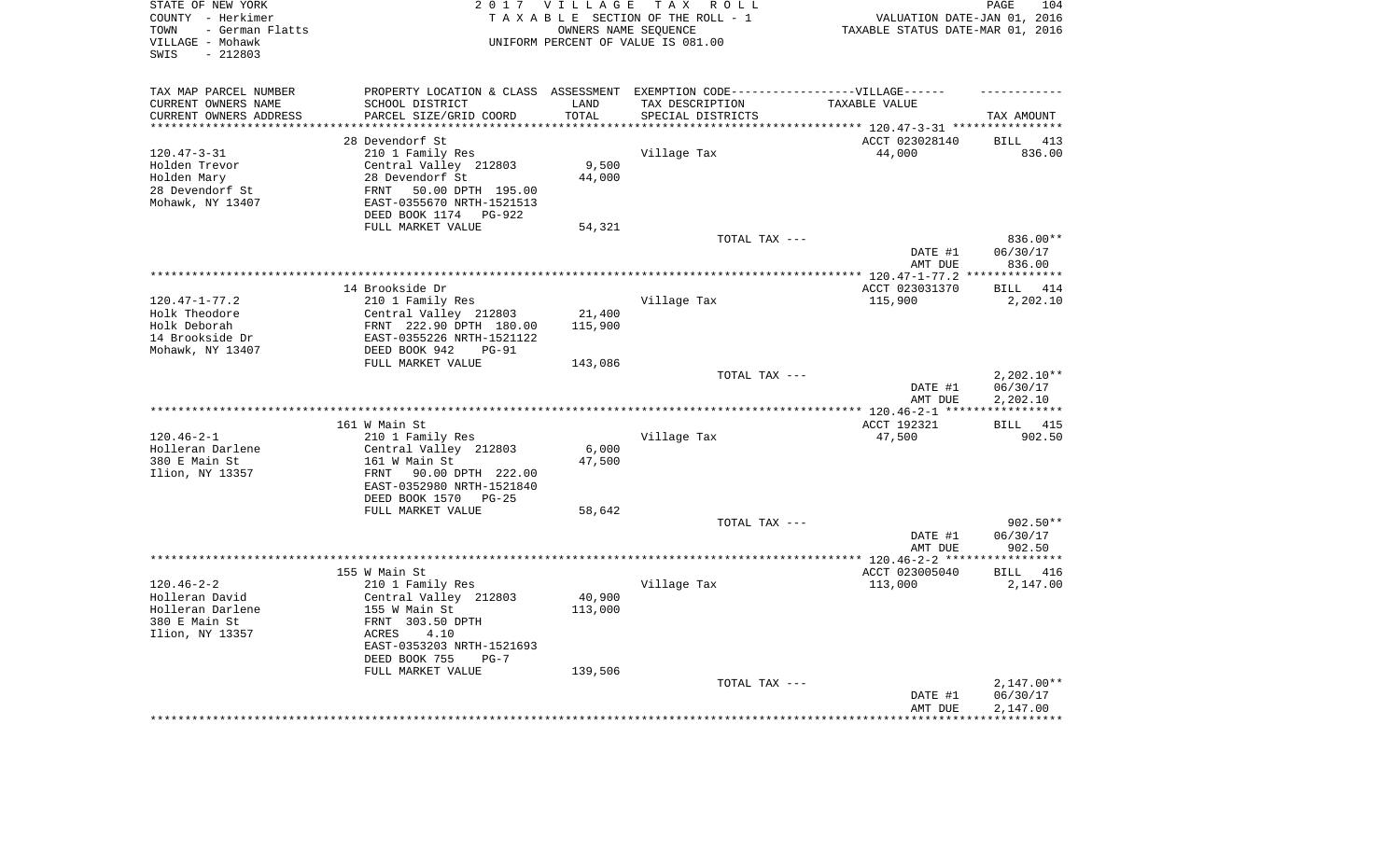| STATE OF NEW YORK<br>COUNTY - Herkimer<br>- German Flatts<br>TOWN<br>VILLAGE - Mohawk<br>$-212803$<br>SWIS |                                               | 2017 VILLAGE<br>OWNERS NAME SEQUENCE | T A X<br>R O L L<br>TAXABLE SECTION OF THE ROLL - 1<br>UNIFORM PERCENT OF VALUE IS 081.00 | VALUATION DATE-JAN 01, 2016<br>TAXABLE STATUS DATE-MAR 01, 2016 | 105<br>PAGE           |
|------------------------------------------------------------------------------------------------------------|-----------------------------------------------|--------------------------------------|-------------------------------------------------------------------------------------------|-----------------------------------------------------------------|-----------------------|
| TAX MAP PARCEL NUMBER                                                                                      |                                               |                                      | PROPERTY LOCATION & CLASS ASSESSMENT EXEMPTION CODE----------------VILLAGE------          |                                                                 |                       |
| CURRENT OWNERS NAME                                                                                        | SCHOOL DISTRICT                               | LAND                                 | TAX DESCRIPTION                                                                           | TAXABLE VALUE                                                   |                       |
| CURRENT OWNERS ADDRESS<br>**********************                                                           | PARCEL SIZE/GRID COORD                        | TOTAL                                | SPECIAL DISTRICTS                                                                         |                                                                 | TAX AMOUNT            |
|                                                                                                            | 12 Charles St                                 |                                      |                                                                                           | ACCT 182667                                                     | <b>BILL</b><br>417    |
| $120.47 - 3 - 19$                                                                                          | 210 1 Family Res                              |                                      | Village Tax                                                                               | 40,000                                                          | 760.00                |
| Holleran Joseph                                                                                            | Central Valley 212803                         | 9,500                                |                                                                                           |                                                                 |                       |
| Jasper Melissa                                                                                             | 12 Charles St                                 | 40,000                               |                                                                                           |                                                                 |                       |
| 380 E Main St                                                                                              | FRNT 120.00 DPTH<br>85.00                     |                                      |                                                                                           |                                                                 |                       |
| Ilion, NY 13357                                                                                            | EAST-0355535 NRTH-1521843                     |                                      |                                                                                           |                                                                 |                       |
|                                                                                                            | DEED BOOK 1511 PG-907                         |                                      |                                                                                           |                                                                 |                       |
|                                                                                                            | FULL MARKET VALUE                             | 49,383                               |                                                                                           |                                                                 |                       |
|                                                                                                            |                                               |                                      | TOTAL TAX ---                                                                             | DATE #1                                                         | 760.00**<br>06/30/17  |
|                                                                                                            |                                               |                                      |                                                                                           | AMT DUE                                                         | 760.00                |
|                                                                                                            |                                               |                                      |                                                                                           |                                                                 |                       |
|                                                                                                            | 8 Lock St                                     |                                      |                                                                                           | ACCT 023002625                                                  | <b>BILL</b><br>418    |
| $120.47 - 2 - 3$                                                                                           | 210 1 Family Res                              |                                      | Village Tax                                                                               | 36,000                                                          | 684.00                |
| Homa Therese                                                                                               | Central Valley 212803                         | 3,800                                |                                                                                           |                                                                 |                       |
| Sterling Lance<br>8 Lock St                                                                                | 8 Lock St<br>FRNT<br>33.00 DPTH 98.00         | 36,000                               |                                                                                           |                                                                 |                       |
| Mohawk, NY 13407                                                                                           | EAST-0355508 NRTH-1522367                     |                                      |                                                                                           |                                                                 |                       |
|                                                                                                            | DEED BOOK 1272 PG-97                          |                                      |                                                                                           |                                                                 |                       |
|                                                                                                            | FULL MARKET VALUE                             | 44,444                               |                                                                                           |                                                                 |                       |
|                                                                                                            |                                               |                                      | TOTAL TAX ---                                                                             |                                                                 | 684.00**              |
|                                                                                                            |                                               |                                      |                                                                                           | DATE #1                                                         | 06/30/17              |
|                                                                                                            |                                               |                                      |                                                                                           | AMT DUE                                                         | 684.00<br>*********** |
|                                                                                                            | 5 Spring St                                   |                                      |                                                                                           | ACCT 023022740                                                  | 419<br><b>BILL</b>    |
| $120.55 - 1 - 47$                                                                                          | 210 1 Family Res                              |                                      | Village Tax                                                                               | 71,500                                                          | 1,358.50              |
| Honaker David & Monica                                                                                     | Central Valley 212803                         | 11,500                               |                                                                                           |                                                                 |                       |
| 5 Spring St                                                                                                | 5 Spring St                                   | 71,500                               |                                                                                           |                                                                 |                       |
| Mohawk, NY 13407                                                                                           | FRNT 100.00 DPTH<br>90.00                     |                                      |                                                                                           |                                                                 |                       |
|                                                                                                            | EAST-0355997 NRTH-1519757                     |                                      |                                                                                           |                                                                 |                       |
|                                                                                                            | DEED BOOK 1247<br>PG-672<br>FULL MARKET VALUE | 88,272                               |                                                                                           |                                                                 |                       |
|                                                                                                            |                                               |                                      | TOTAL TAX ---                                                                             |                                                                 | $1,358.50**$          |
|                                                                                                            |                                               |                                      |                                                                                           | DATE #1                                                         | 06/30/17              |
|                                                                                                            |                                               |                                      |                                                                                           | AMT DUE                                                         | 1,358.50              |
|                                                                                                            |                                               |                                      |                                                                                           |                                                                 | ************          |
| $120.55 - 2 - 51$                                                                                          | 81 Columbia St                                |                                      |                                                                                           | ACCT 200119                                                     | BILL<br>420           |
| Hoover Greece LLC                                                                                          | 210 1 Family Res<br>Central Valley 212803     | 9,400                                | Village Tax                                                                               | 40,000                                                          | 760.00                |
| 105 N Prospect St                                                                                          | 81 Columbia St                                | 40,000                               |                                                                                           |                                                                 |                       |
| Herkimer, NY 13350                                                                                         | FRNT<br>40.00 DPTH 125.00                     |                                      |                                                                                           |                                                                 |                       |
|                                                                                                            | EAST-0356712 NRTH-1520227                     |                                      |                                                                                           |                                                                 |                       |
| PRIOR OWNER ON 3/01/2016                                                                                   | DEED BOOK 1619<br>$PG-321$                    |                                      |                                                                                           |                                                                 |                       |
| Metro Loft Apartments Inc                                                                                  | FULL MARKET VALUE                             | 49,383                               |                                                                                           |                                                                 |                       |
|                                                                                                            |                                               |                                      | TOTAL TAX ---                                                                             | DATE #1                                                         | 760.00**<br>06/30/17  |
|                                                                                                            |                                               |                                      |                                                                                           | AMT DUE                                                         | 760.00                |
|                                                                                                            |                                               |                                      |                                                                                           | ****************                                                | ************          |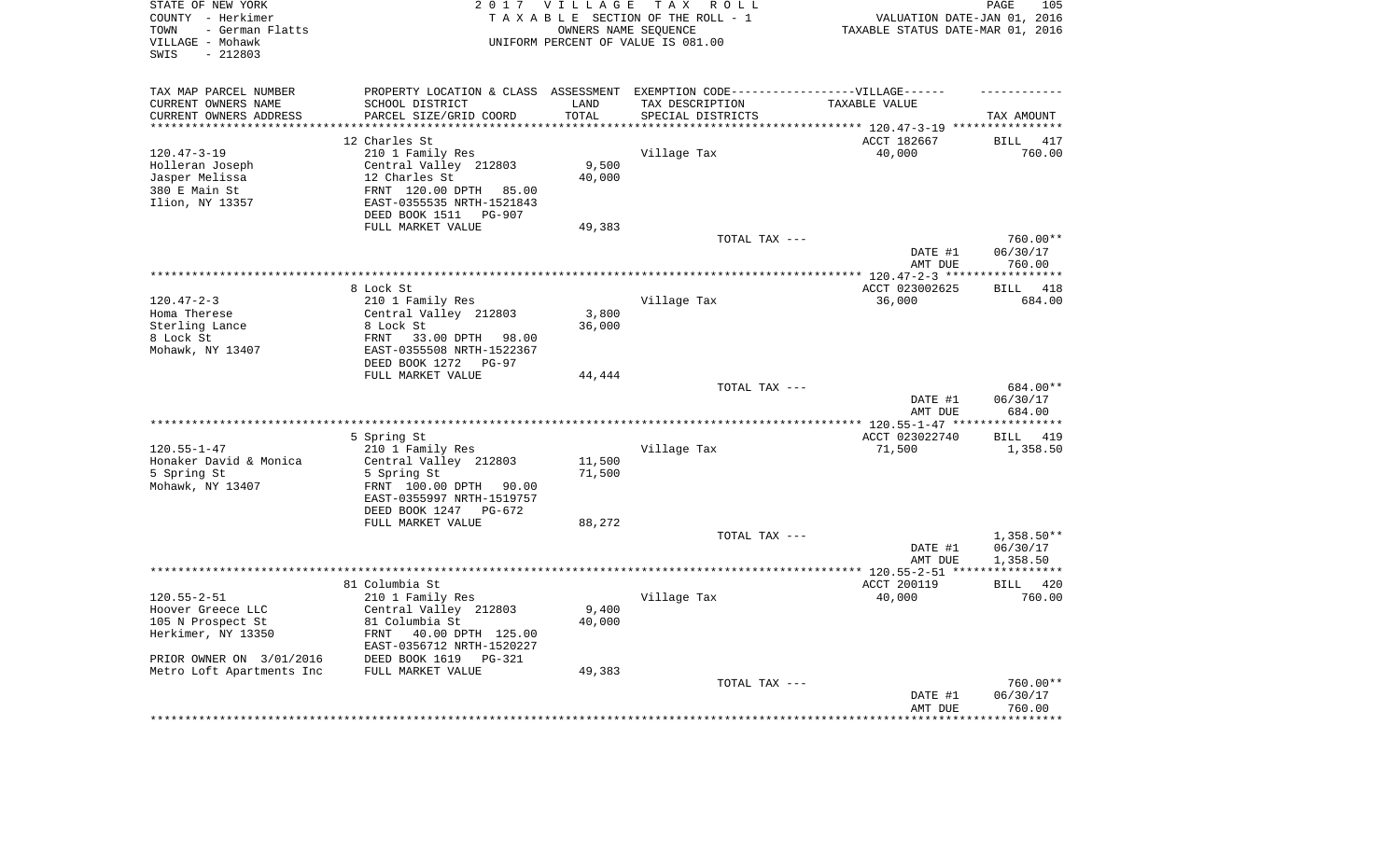| STATE OF NEW YORK<br>COUNTY - Herkimer<br>- German Flatts<br>TOWN<br>VILLAGE - Mohawk<br>SWIS<br>$-212803$ |                                                                                  | 2017 VILLAGE<br>OWNERS NAME SEQUENCE | T A X<br>R O L L<br>TAXABLE SECTION OF THE ROLL - 1<br>UNIFORM PERCENT OF VALUE IS 081.00 | VALUATION DATE-JAN 01, 2016<br>TAXABLE STATUS DATE-MAR 01, 2016 | PAGE<br>106                                   |
|------------------------------------------------------------------------------------------------------------|----------------------------------------------------------------------------------|--------------------------------------|-------------------------------------------------------------------------------------------|-----------------------------------------------------------------|-----------------------------------------------|
| TAX MAP PARCEL NUMBER                                                                                      | PROPERTY LOCATION & CLASS ASSESSMENT EXEMPTION CODE----------------VILLAGE------ |                                      |                                                                                           |                                                                 |                                               |
| CURRENT OWNERS NAME                                                                                        | SCHOOL DISTRICT                                                                  | LAND                                 | TAX DESCRIPTION                                                                           | TAXABLE VALUE                                                   |                                               |
| CURRENT OWNERS ADDRESS<br>********************                                                             | PARCEL SIZE/GRID COORD                                                           | TOTAL                                | SPECIAL DISTRICTS                                                                         |                                                                 | TAX AMOUNT                                    |
|                                                                                                            | 13 Michigan St                                                                   |                                      |                                                                                           | ACCT 023010800                                                  | 421<br>BILL                                   |
| $120.47 - 6 - 18$                                                                                          | 210 1 Family Res                                                                 |                                      | Village Tax                                                                               | 54,427                                                          | 1,034.11                                      |
| Hoskey Ronald                                                                                              | Central Valley 212803                                                            | 10,200                               |                                                                                           |                                                                 |                                               |
| Hoskey Dorothy                                                                                             | 13 Michigan St                                                                   | 54,427                               |                                                                                           |                                                                 |                                               |
| 13 Michigan St                                                                                             | FRNT<br>64.00 DPTH 140.00                                                        |                                      |                                                                                           |                                                                 |                                               |
| Mohawk, NY 13407                                                                                           | EAST-0357610 NRTH-1522298<br>DEED BOOK 669<br>PG-102                             |                                      |                                                                                           |                                                                 |                                               |
|                                                                                                            | FULL MARKET VALUE                                                                | 67,194                               |                                                                                           |                                                                 |                                               |
|                                                                                                            |                                                                                  |                                      | TOTAL TAX ---                                                                             | DATE #1                                                         | 1,034.11**<br>06/30/17                        |
|                                                                                                            |                                                                                  |                                      |                                                                                           | AMT DUE                                                         | 1,034.11                                      |
|                                                                                                            | 95 Columbia St                                                                   |                                      |                                                                                           | ACCT 023020940                                                  | 422<br>BILL                                   |
| $120.55 - 3 - 31$                                                                                          | 210 1 Family Res                                                                 |                                      | Village Tax                                                                               | 56,800                                                          | 1,079.20                                      |
| Hotaling Frank                                                                                             | Central Valley 212803                                                            | 12,900                               |                                                                                           |                                                                 |                                               |
| 95 Columbia St                                                                                             | 95 Columbia St                                                                   | 56,800                               |                                                                                           |                                                                 |                                               |
| Mohawk, NY 13407                                                                                           | L Use Cynthia Hotaling<br>60.00 DPTH 125.00<br>FRNT                              |                                      |                                                                                           |                                                                 |                                               |
|                                                                                                            | EAST-0356623 NRTH-1519917                                                        |                                      |                                                                                           |                                                                 |                                               |
|                                                                                                            | DEED BOOK 1400<br>PG-165                                                         |                                      |                                                                                           |                                                                 |                                               |
|                                                                                                            | FULL MARKET VALUE                                                                | 70,123                               |                                                                                           |                                                                 |                                               |
|                                                                                                            |                                                                                  |                                      | TOTAL TAX ---                                                                             |                                                                 | $1,079.20**$                                  |
|                                                                                                            |                                                                                  |                                      |                                                                                           | DATE #1<br>AMT DUE<br>************* 120.47-3-37 ****            | 06/30/17<br>1,079.20<br>* * * * * * * * * * * |
|                                                                                                            | 44 Devendorf St                                                                  |                                      |                                                                                           | ACCT 023028320                                                  | <b>BILL</b><br>423                            |
| $120.47 - 3 - 37$                                                                                          | 220 2 Family Res                                                                 |                                      | Village Tax                                                                               | 67,500                                                          | 1,282.50                                      |
| Hughes Thomas                                                                                              | Central Valley 212803                                                            | 21,400                               |                                                                                           |                                                                 |                                               |
| 44 Devendorf St                                                                                            | 44 Devendorf St                                                                  | 67,500                               |                                                                                           |                                                                 |                                               |
| Mohawk, NY 13407                                                                                           | ACRES<br>1.05<br>EAST-0355575 NRTH-1521116                                       |                                      |                                                                                           |                                                                 |                                               |
|                                                                                                            | DEED BOOK 943<br>$PG-238$                                                        |                                      |                                                                                           |                                                                 |                                               |
|                                                                                                            | FULL MARKET VALUE                                                                | 83,333                               |                                                                                           |                                                                 |                                               |
|                                                                                                            |                                                                                  |                                      | TOTAL TAX ---                                                                             |                                                                 | $1,282.50**$                                  |
|                                                                                                            |                                                                                  |                                      |                                                                                           | DATE #1                                                         | 06/30/17                                      |
| ************************************                                                                       |                                                                                  |                                      |                                                                                           | AMT DUE                                                         | 1,282.50                                      |
|                                                                                                            | 25 Canal St                                                                      |                                      |                                                                                           | ACCT 177116                                                     | BILL<br>424                                   |
| $120.40 - 1 - 37$                                                                                          | 710 Manufacture                                                                  |                                      | Village Tax                                                                               | 1125,050                                                        | 21,375.95                                     |
| Hummel Harrison III                                                                                        | Central Valley 212803                                                            | 29,200                               |                                                                                           |                                                                 |                                               |
| Hummel Judith                                                                                              | 25 Canal St                                                                      | 1125,050                             |                                                                                           |                                                                 |                                               |
| 25 Canal St<br>Mohawk, NY 13407                                                                            | FRNT 270.50 DPTH<br>ACRES<br>1.60                                                |                                      |                                                                                           |                                                                 |                                               |
|                                                                                                            | EAST-0357888 NRTH-1523132                                                        |                                      |                                                                                           |                                                                 |                                               |
|                                                                                                            | DEED BOOK 1476<br>PG-526                                                         |                                      |                                                                                           |                                                                 |                                               |
|                                                                                                            | FULL MARKET VALUE                                                                | 1388,951                             |                                                                                           |                                                                 |                                               |
|                                                                                                            |                                                                                  |                                      | TOTAL TAX ---                                                                             |                                                                 | 21,375.95**                                   |
|                                                                                                            |                                                                                  |                                      |                                                                                           | DATE #1<br>AMT DUE                                              | 06/30/17<br>21,375.95                         |
|                                                                                                            |                                                                                  |                                      |                                                                                           |                                                                 | * * * * * * * *                               |
|                                                                                                            |                                                                                  |                                      |                                                                                           |                                                                 |                                               |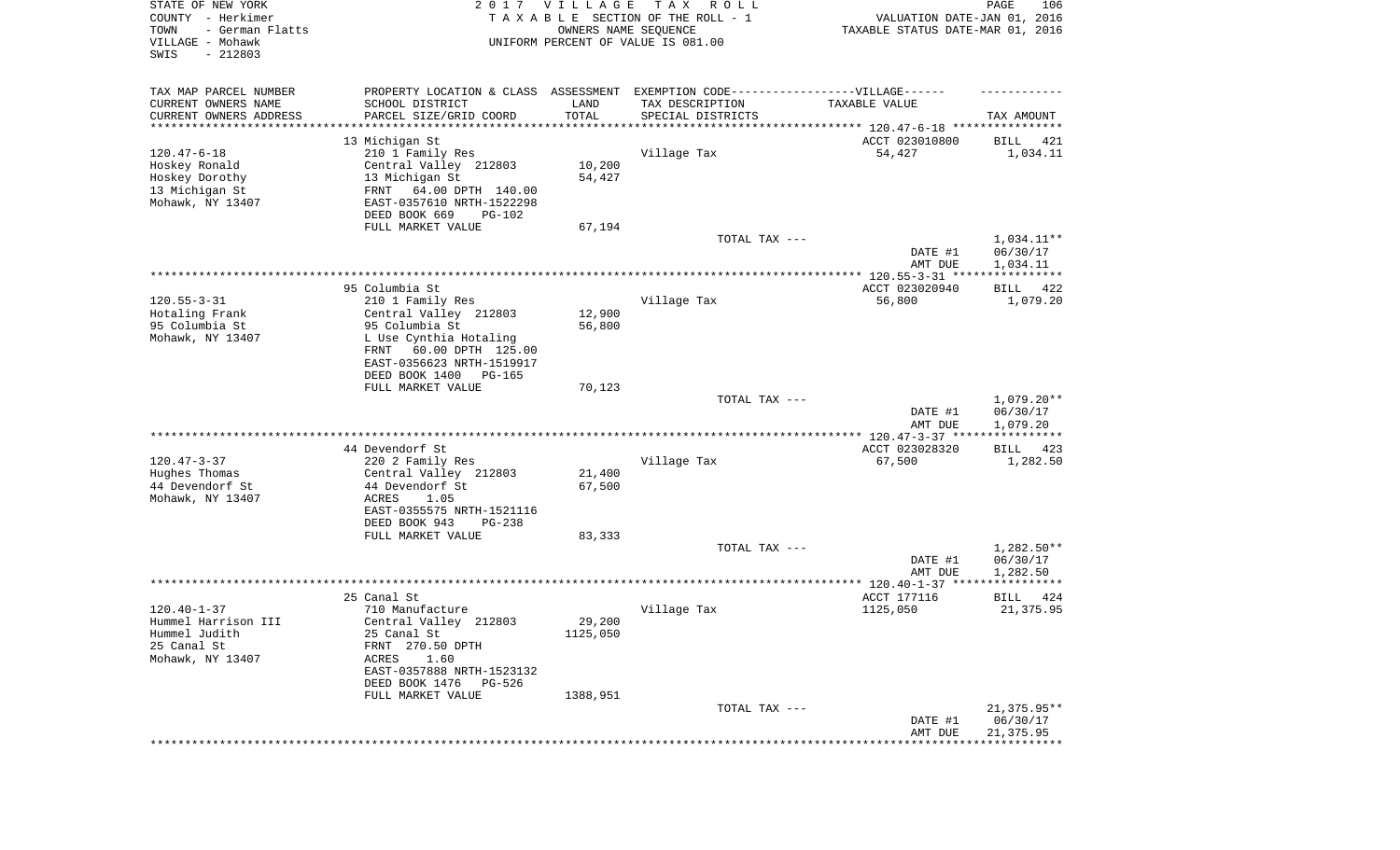| STATE OF NEW YORK<br>COUNTY - Herkimer<br>- German Flatts<br>TOWN<br>VILLAGE - Mohawk<br>$-212803$<br>SWIS |                                                        | 2017 VILLAGE              | TAX ROLL<br>TAXABLE SECTION OF THE ROLL - 1<br>OWNERS NAME SEQUENCE<br>UNIFORM PERCENT OF VALUE IS 081.00 | VALUATION DATE-JAN 01, 2016<br>TAXABLE STATUS DATE-MAR 01, 2016 | PAGE<br>107             |
|------------------------------------------------------------------------------------------------------------|--------------------------------------------------------|---------------------------|-----------------------------------------------------------------------------------------------------------|-----------------------------------------------------------------|-------------------------|
| TAX MAP PARCEL NUMBER<br>CURRENT OWNERS NAME                                                               | SCHOOL DISTRICT                                        | LAND                      | PROPERTY LOCATION & CLASS ASSESSMENT EXEMPTION CODE-----------------VILLAGE------<br>TAX DESCRIPTION      | TAXABLE VALUE                                                   |                         |
| CURRENT OWNERS ADDRESS<br>**********************                                                           | PARCEL SIZE/GRID COORD<br>**************************** | TOTAL<br>**************** | SPECIAL DISTRICTS                                                                                         |                                                                 | TAX AMOUNT              |
|                                                                                                            |                                                        |                           |                                                                                                           |                                                                 |                         |
| $120.46 - 2 - 20$                                                                                          | 17 Warren Rd<br>280 Res Multiple                       |                           | Village Tax                                                                                               | ACCT 023032190<br>67,800                                        | BILL<br>425<br>1,288.20 |
| Hunt Andy et al                                                                                            | Central Valley 212803                                  | 4,000                     | XC491 Water relevy                                                                                        | 1,279.06 MT M                                                   | 1,279.06                |
| 1 Newton St                                                                                                | 17 Warren Rd                                           | 67,800                    |                                                                                                           |                                                                 |                         |
| Mohawk, NY 13407                                                                                           | 28.00 DPTH 120.00<br>FRNT                              |                           |                                                                                                           |                                                                 |                         |
|                                                                                                            | EAST-0353645 NRTH-1521485                              |                           |                                                                                                           |                                                                 |                         |
|                                                                                                            | DEED BOOK 1286<br>PG-603                               |                           |                                                                                                           |                                                                 |                         |
|                                                                                                            | FULL MARKET VALUE                                      | 83,704                    |                                                                                                           |                                                                 |                         |
|                                                                                                            |                                                        |                           | TOTAL TAX ---                                                                                             | DATE #1                                                         | $2,567.26**$            |
|                                                                                                            |                                                        |                           |                                                                                                           | AMT DUE                                                         | 06/30/17<br>2,567.26    |
|                                                                                                            |                                                        |                           |                                                                                                           |                                                                 |                         |
|                                                                                                            | 101 W Main St                                          |                           |                                                                                                           | ACCT 184529                                                     | <b>BILL</b><br>426      |
| $120.47 - 1 - 8$                                                                                           | 484 1 use sm bld                                       |                           | Village Tax                                                                                               | 66,100                                                          | 1,255.90                |
| Hunt Irrevocable Trust                                                                                     | Central Valley 212803                                  | 14,000                    |                                                                                                           |                                                                 |                         |
| 101 W Main St                                                                                              | 101 W Main St                                          | 66,100                    |                                                                                                           |                                                                 |                         |
| Mohawk, NY 13407                                                                                           | FRNT<br>83.50 DPTH 121.60                              |                           |                                                                                                           |                                                                 |                         |
|                                                                                                            | EAST-0354629 NRTH-1521866<br>DEED BOOK 1523 PG-404     |                           |                                                                                                           |                                                                 |                         |
|                                                                                                            | FULL MARKET VALUE                                      | 81,605                    |                                                                                                           |                                                                 |                         |
|                                                                                                            |                                                        |                           | TOTAL TAX ---                                                                                             |                                                                 | $1,255.90**$            |
|                                                                                                            |                                                        |                           |                                                                                                           | DATE #1                                                         | 06/30/17                |
|                                                                                                            |                                                        |                           |                                                                                                           | AMT DUE                                                         | 1,255.90                |
|                                                                                                            |                                                        |                           |                                                                                                           |                                                                 | ***********             |
|                                                                                                            | 41 Columbia St                                         |                           |                                                                                                           | ACCT 023020220                                                  | BILL 427                |
| $120.47 - 7 - 18$                                                                                          | 280 Res Multiple                                       |                           | Village Tax                                                                                               | 73,000                                                          | 1,387.00                |
| Hunt Randel<br>Hunt Dawn                                                                                   | Central Valley 212803<br>41 Columbia St                | 9,300<br>73,000           |                                                                                                           |                                                                 |                         |
| 41 Columbia St                                                                                             | FRNT<br>60.00 DPTH 120.00                              |                           |                                                                                                           |                                                                 |                         |
| Mohawk, NY 13407                                                                                           | EAST-0357005 NRTH-1521275                              |                           |                                                                                                           |                                                                 |                         |
|                                                                                                            | DEED BOOK 1204<br>PG-862                               |                           |                                                                                                           |                                                                 |                         |
|                                                                                                            | FULL MARKET VALUE                                      | 90,123                    |                                                                                                           |                                                                 |                         |
|                                                                                                            |                                                        |                           | TOTAL TAX ---                                                                                             |                                                                 | $1,387.00**$            |
|                                                                                                            |                                                        |                           |                                                                                                           | DATE #1                                                         | 06/30/17                |
|                                                                                                            |                                                        |                           |                                                                                                           | AMT DUE                                                         | 1,387.00                |
|                                                                                                            | 43 Marshall Ave                                        |                           |                                                                                                           | ACCT 023012150                                                  | BILL 428                |
| $120.40 - 2 - 19$                                                                                          | 210 1 Family Res                                       |                           | Village Tax                                                                                               | 49,700                                                          | 944.30                  |
| Hunt William III                                                                                           | Central Valley 212803                                  | 8,700                     |                                                                                                           |                                                                 |                         |
| Hunt Susan                                                                                                 | 43 Marshall Ave                                        | 49,700                    |                                                                                                           |                                                                 |                         |
| 43 Marshall Ave                                                                                            | FRNT 45.00 DPTH 106.00                                 |                           |                                                                                                           |                                                                 |                         |
| Mohawk, NY 13407                                                                                           | EAST-0358993 NRTH-1522774                              |                           |                                                                                                           |                                                                 |                         |
|                                                                                                            | DEED BOOK 725<br>$PG-134$                              |                           |                                                                                                           |                                                                 |                         |
|                                                                                                            | FULL MARKET VALUE                                      | 61,358                    | TOTAL TAX ---                                                                                             |                                                                 | 944.30**                |
|                                                                                                            |                                                        |                           |                                                                                                           | DATE #1                                                         | 06/30/17                |
|                                                                                                            |                                                        |                           |                                                                                                           | AMT DUE                                                         | 944.30                  |
|                                                                                                            |                                                        |                           |                                                                                                           |                                                                 | ***********             |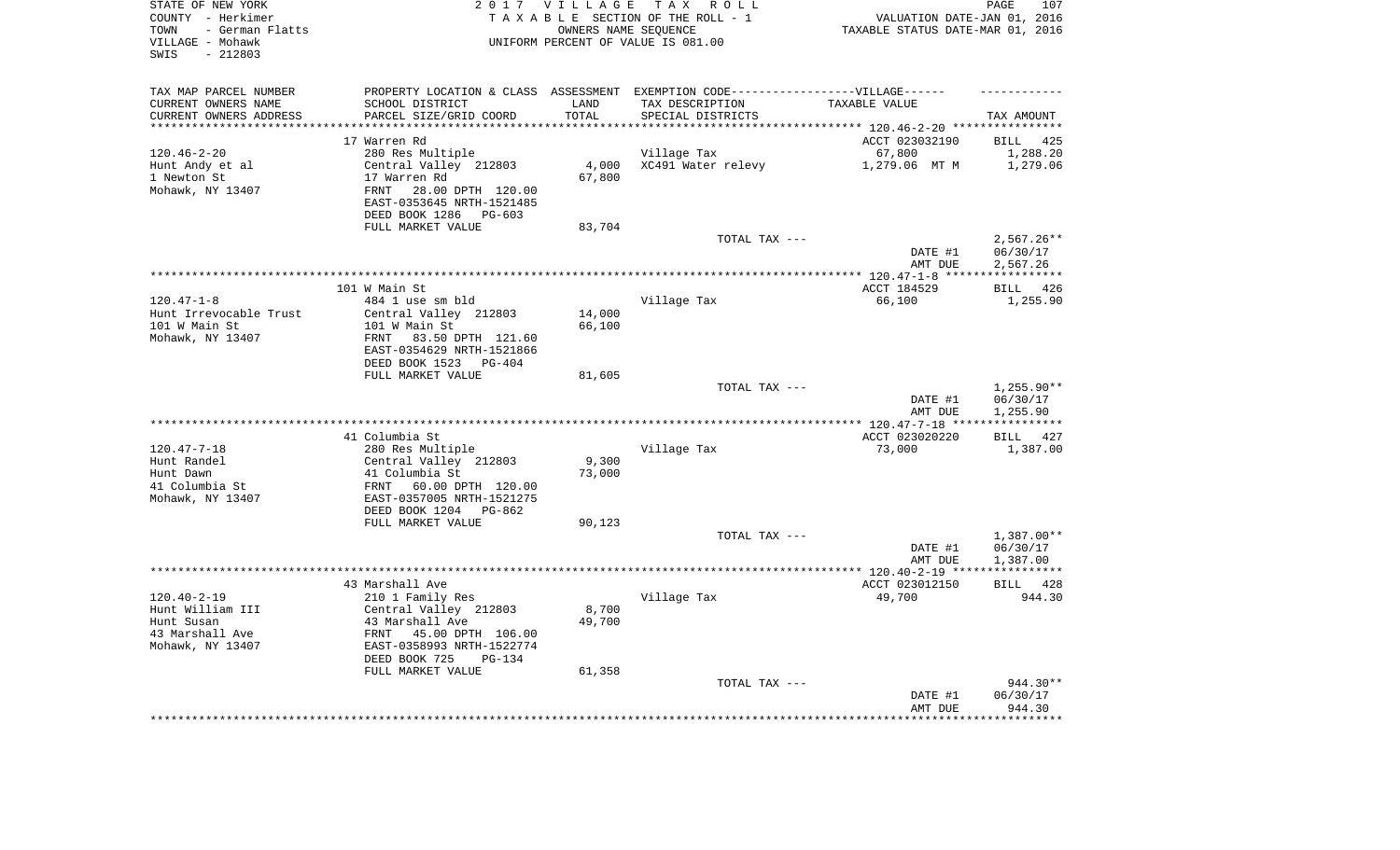| STATE OF NEW YORK<br>COUNTY - Herkimer<br>- German Flatts<br>TOWN<br>VILLAGE - Mohawk<br>$-212803$<br>SWIS | 2 0 1 7                                                                           | VILLAGE               | T A X<br>R O L L<br>TAXABLE SECTION OF THE ROLL - 1<br>OWNERS NAME SEQUENCE<br>UNIFORM PERCENT OF VALUE IS 081.00 | VALUATION DATE-JAN 01, 2016<br>TAXABLE STATUS DATE-MAR 01, 2016 | 108<br>PAGE                  |
|------------------------------------------------------------------------------------------------------------|-----------------------------------------------------------------------------------|-----------------------|-------------------------------------------------------------------------------------------------------------------|-----------------------------------------------------------------|------------------------------|
| TAX MAP PARCEL NUMBER                                                                                      | PROPERTY LOCATION & CLASS ASSESSMENT EXEMPTION CODE-----------------VILLAGE------ |                       |                                                                                                                   |                                                                 |                              |
| CURRENT OWNERS NAME                                                                                        | SCHOOL DISTRICT                                                                   | LAND                  | TAX DESCRIPTION                                                                                                   | TAXABLE VALUE                                                   |                              |
| CURRENT OWNERS ADDRESS<br>*********************                                                            | PARCEL SIZE/GRID COORD<br>***********************                                 | TOTAL<br>************ | SPECIAL DISTRICTS                                                                                                 |                                                                 | TAX AMOUNT                   |
|                                                                                                            | 17 N Otsego St                                                                    |                       |                                                                                                                   | ACCT 180251                                                     | <b>BILL</b><br>429           |
| $120.39 - 2 - 21$                                                                                          | 230 3 Family Res                                                                  |                       | Village Tax                                                                                                       | 45,000                                                          | 855.00                       |
| Hyde James                                                                                                 | Central Valley 212803                                                             | 7,900                 |                                                                                                                   |                                                                 |                              |
| Hyde Margaret                                                                                              | 17 N Otsego St                                                                    | 45,000                |                                                                                                                   |                                                                 |                              |
| PO Box 12                                                                                                  | FRNT 100.00 DPTH 117.00                                                           |                       |                                                                                                                   |                                                                 |                              |
| Mohawk, NY 13407                                                                                           | EAST-0356922 NRTH-1522950                                                         |                       |                                                                                                                   |                                                                 |                              |
|                                                                                                            | DEED BOOK 1496<br>PG-484                                                          |                       |                                                                                                                   |                                                                 |                              |
|                                                                                                            | FULL MARKET VALUE                                                                 | 55,556                |                                                                                                                   |                                                                 |                              |
|                                                                                                            |                                                                                   |                       | TOTAL TAX ---                                                                                                     |                                                                 | 855.00**                     |
|                                                                                                            |                                                                                   |                       |                                                                                                                   | DATE #1                                                         | 06/30/17                     |
|                                                                                                            |                                                                                   |                       |                                                                                                                   | AMT DUE                                                         | 855.00                       |
|                                                                                                            | 11 N Otsego St                                                                    |                       |                                                                                                                   | ******* 120.39-2-37 ****<br>ACCT 195817                         | * * * * * * * * * * *<br>430 |
| $120.39 - 2 - 37$                                                                                          | 411 Apartment                                                                     |                       | Village Tax                                                                                                       | 75,000                                                          | BILL<br>1,425.00             |
| Hyde James                                                                                                 | Central Valley 212803                                                             | 7,700                 |                                                                                                                   |                                                                 |                              |
| Hyde Margaret                                                                                              | 11 N Otsego St                                                                    | 75,000                |                                                                                                                   |                                                                 |                              |
| PO Box 12                                                                                                  | FRNT<br>63.00 DPTH 133.00                                                         |                       |                                                                                                                   |                                                                 |                              |
| Mohawk, NY 13407                                                                                           | EAST-0356923 NRTH-1522775                                                         |                       |                                                                                                                   |                                                                 |                              |
|                                                                                                            | DEED BOOK 1591<br>PG-831                                                          |                       |                                                                                                                   |                                                                 |                              |
|                                                                                                            | FULL MARKET VALUE                                                                 | 92,593                |                                                                                                                   |                                                                 |                              |
|                                                                                                            |                                                                                   |                       | TOTAL TAX ---                                                                                                     | DATE #1                                                         | $1,425.00**$<br>06/30/17     |
|                                                                                                            |                                                                                   |                       |                                                                                                                   | AMT DUE<br>** $120.39 - 2 - 38$                                 | 1,425.00                     |
|                                                                                                            | 13 N Otsego St                                                                    |                       |                                                                                                                   | ACCT 195817                                                     | 431<br><b>BILL</b>           |
| $120.39 - 2 - 38$                                                                                          | 311 Res vac land                                                                  |                       | Village Tax                                                                                                       | 3,300                                                           | 62.70                        |
| Hyde James                                                                                                 | Central Valley 212803                                                             | 3,300                 |                                                                                                                   |                                                                 |                              |
| Hyde Margaret                                                                                              | 13 N Otsego St                                                                    | 3,300                 |                                                                                                                   |                                                                 |                              |
| PO Box 12                                                                                                  | FRNT<br>45.00 DPTH 134.00                                                         |                       |                                                                                                                   |                                                                 |                              |
| Mohawk, NY 13407                                                                                           | EAST-0356912 NRTH-1522829                                                         |                       |                                                                                                                   |                                                                 |                              |
|                                                                                                            | DEED BOOK 1591<br>PG-831                                                          |                       |                                                                                                                   |                                                                 |                              |
|                                                                                                            | FULL MARKET VALUE                                                                 | 4,074                 |                                                                                                                   |                                                                 |                              |
|                                                                                                            |                                                                                   |                       | TOTAL TAX ---                                                                                                     |                                                                 | 62.70**                      |
|                                                                                                            |                                                                                   |                       |                                                                                                                   | DATE #1<br>AMT DUE                                              | 06/30/17<br>62.70            |
|                                                                                                            |                                                                                   |                       |                                                                                                                   | *************** 120.40-2-72 ****                                | ********                     |
|                                                                                                            | 80-84 E Main St                                                                   |                       |                                                                                                                   | ACCT 023009330                                                  | BILL 432                     |
| $120.40 - 2 - 72$                                                                                          | 311 Res vac land                                                                  |                       | Village Tax                                                                                                       | 15,600                                                          | 296.40                       |
| Hyde James                                                                                                 | Central Valley 212803                                                             | 15,600                |                                                                                                                   |                                                                 |                              |
| Hyde Jean                                                                                                  | $80-84$ E Main St                                                                 | 15,600                |                                                                                                                   |                                                                 |                              |
| 5 Burns Ave                                                                                                | FRNT 118.00 DPTH 185.00                                                           |                       |                                                                                                                   |                                                                 |                              |
| Mohawk, NY 13407                                                                                           | EAST-0359129 NRTH-1523128                                                         |                       |                                                                                                                   |                                                                 |                              |
|                                                                                                            | DEED BOOK 833<br>$PG-177$                                                         |                       |                                                                                                                   |                                                                 |                              |
|                                                                                                            | FULL MARKET VALUE                                                                 | 19,259                | TOTAL TAX ---                                                                                                     |                                                                 | $296.40**$                   |
|                                                                                                            |                                                                                   |                       |                                                                                                                   | DATE #1                                                         | 06/30/17                     |
|                                                                                                            |                                                                                   |                       |                                                                                                                   | AMT DUE                                                         | 296.40                       |
|                                                                                                            |                                                                                   |                       |                                                                                                                   |                                                                 | * * * * * * *                |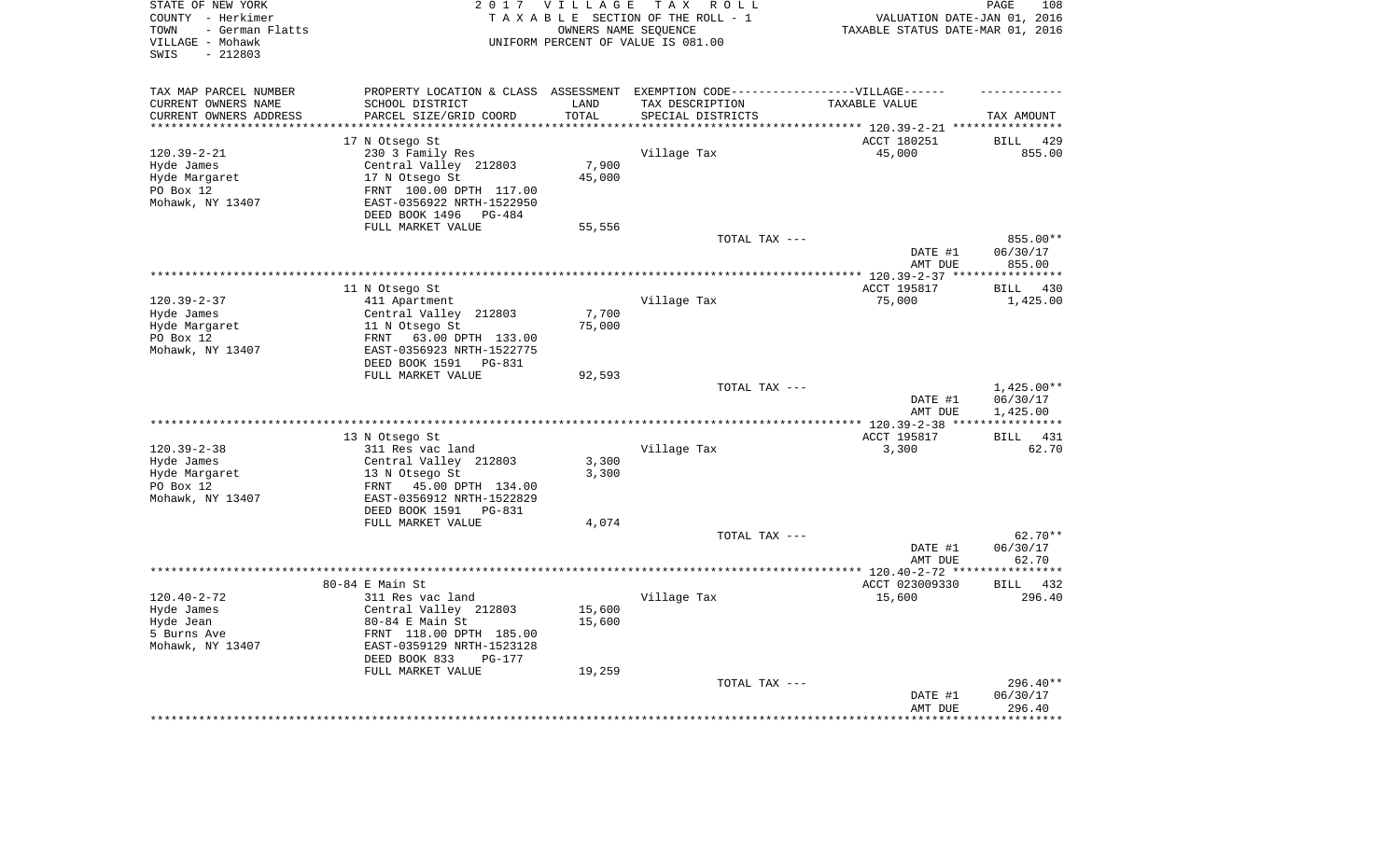| STATE OF NEW YORK<br>COUNTY - Herkimer<br>- German Flatts<br>TOWN<br>VILLAGE - Mohawk<br>SWIS<br>$-212803$ | 2017                                                  | <b>VILLAGE</b><br>OWNERS NAME SEQUENCE | T A X<br>R O L L<br>TAXABLE SECTION OF THE ROLL - 1<br>UNIFORM PERCENT OF VALUE IS 081.00 | VALUATION DATE-JAN 01, 2016<br>TAXABLE STATUS DATE-MAR 01, 2016 | PAGE<br>109            |
|------------------------------------------------------------------------------------------------------------|-------------------------------------------------------|----------------------------------------|-------------------------------------------------------------------------------------------|-----------------------------------------------------------------|------------------------|
| TAX MAP PARCEL NUMBER                                                                                      | PROPERTY LOCATION & CLASS ASSESSMENT                  |                                        | EXEMPTION CODE-----------------VILLAGE------                                              |                                                                 |                        |
| CURRENT OWNERS NAME                                                                                        | SCHOOL DISTRICT                                       | LAND                                   | TAX DESCRIPTION                                                                           | TAXABLE VALUE                                                   |                        |
| CURRENT OWNERS ADDRESS<br>*********************                                                            | PARCEL SIZE/GRID COORD<br>*********************       | TOTAL<br>**************                | SPECIAL DISTRICTS                                                                         |                                                                 | TAX AMOUNT             |
|                                                                                                            | 22 Michigan St                                        |                                        |                                                                                           | ACCT 401                                                        | BILL<br>433            |
| $120.47 - 8 - 69$                                                                                          | 411 Apartment                                         |                                        | Village Tax                                                                               | 88,900                                                          | 1,689.10               |
| Hyde James                                                                                                 | Central Valley 212803                                 | 10,200                                 |                                                                                           |                                                                 |                        |
| Hyde Margaret                                                                                              | 22 Michigan St                                        | 88,900                                 |                                                                                           |                                                                 |                        |
| PO Box 12                                                                                                  | FRNT<br>60.00 DPTH 144.00                             |                                        |                                                                                           |                                                                 |                        |
| Mohawk, NY 13407                                                                                           | EAST-0357732 NRTH-1522086<br>DEED BOOK 2017<br>PG-401 |                                        |                                                                                           |                                                                 |                        |
| PRIOR OWNER ON 3/01/2016<br>Hyde Robert                                                                    | FULL MARKET VALUE                                     | 109,753                                |                                                                                           |                                                                 |                        |
|                                                                                                            |                                                       |                                        | TOTAL TAX ---                                                                             |                                                                 | $1,689.10**$           |
|                                                                                                            |                                                       |                                        |                                                                                           | DATE #1<br>AMT DUE                                              | 06/30/17<br>1,689.10   |
|                                                                                                            |                                                       |                                        |                                                                                           |                                                                 |                        |
| $120.47 - 6 - 9$                                                                                           | 11 Marshall Ave<br>210 1 Family Res                   |                                        | Village Tax                                                                               | ACCT 023011760<br>27,000                                        | BILL 434<br>513.00     |
| Hyde Robert                                                                                                | Central Valley 212803                                 | 5,400                                  |                                                                                           |                                                                 |                        |
| Hyde Jean                                                                                                  | 11 Marshall Ave                                       | 27,000                                 |                                                                                           |                                                                 |                        |
| 5 Burns Ave                                                                                                | 35.00 DPTH 100.00<br>FRNT                             |                                        |                                                                                           |                                                                 |                        |
| Mohawk, NY 13407                                                                                           | EAST-0357940 NRTH-1522338                             |                                        |                                                                                           |                                                                 |                        |
|                                                                                                            | DEED BOOK 00608 PG-00700                              |                                        |                                                                                           |                                                                 |                        |
|                                                                                                            | FULL MARKET VALUE                                     | 33,333                                 | TOTAL TAX ---                                                                             |                                                                 | 513.00**               |
|                                                                                                            |                                                       |                                        |                                                                                           | DATE #1<br>AMT DUE                                              | 06/30/17<br>513.00     |
|                                                                                                            |                                                       |                                        |                                                                                           | **************** 120.47-6-10 *****************                  |                        |
|                                                                                                            | 11A-B Marshall Ave                                    |                                        |                                                                                           | ACCT 023011730                                                  | BILL<br>435            |
| $120.47 - 6 - 10$<br>Hyde Robert                                                                           | 411 Apartment<br>Central Valley 212803                | 9,500                                  | Village Tax                                                                               | 60,000                                                          | 1,140.00               |
| Hyde Jean                                                                                                  | 11a-B Marshal A                                       | 60,000                                 |                                                                                           |                                                                 |                        |
| 5 Burns Ave                                                                                                | 93.00 DPTH<br>FRNT<br>97.00                           |                                        |                                                                                           |                                                                 |                        |
| Mohawk, NY 13407                                                                                           | EAST-0357877 NRTH-1522423                             |                                        |                                                                                           |                                                                 |                        |
|                                                                                                            | DEED BOOK 00640 PG-00753                              |                                        |                                                                                           |                                                                 |                        |
|                                                                                                            | FULL MARKET VALUE                                     | 74,074                                 |                                                                                           |                                                                 |                        |
|                                                                                                            |                                                       |                                        | TOTAL TAX ---                                                                             | DATE #1                                                         | 1,140.00**<br>06/30/17 |
|                                                                                                            |                                                       |                                        |                                                                                           | AMT DUE                                                         | 1,140.00               |
|                                                                                                            |                                                       |                                        |                                                                                           |                                                                 |                        |
|                                                                                                            | 5 Marshall Ave                                        |                                        |                                                                                           | ACCT 023011640                                                  | 436<br>BILL            |
| $120.47 - 6 - 13$                                                                                          | 210 1 Family Res                                      |                                        | Village Tax                                                                               | 35,000                                                          | 665.00                 |
| Hyde Robert<br>Hyde Jean                                                                                   | Central Valley 212803<br>5 Marshall Ave               | $5,400$<br>35,000                      |                                                                                           |                                                                 |                        |
| 5 Burns Ave                                                                                                | FRNT<br>37.00 DPTH 90.00                              |                                        |                                                                                           |                                                                 |                        |
| Mohawk, NY 13407                                                                                           | EAST-0357838 NRTH-1522288                             |                                        |                                                                                           |                                                                 |                        |
|                                                                                                            | DEED BOOK 821<br>PG-122                               |                                        |                                                                                           |                                                                 |                        |
|                                                                                                            | FULL MARKET VALUE                                     | 43,210                                 |                                                                                           |                                                                 |                        |
|                                                                                                            |                                                       |                                        | TOTAL TAX ---                                                                             | DATE #1                                                         | 665.00**<br>06/30/17   |
|                                                                                                            |                                                       |                                        |                                                                                           | AMT DUE                                                         | 665.00                 |
|                                                                                                            |                                                       |                                        |                                                                                           |                                                                 |                        |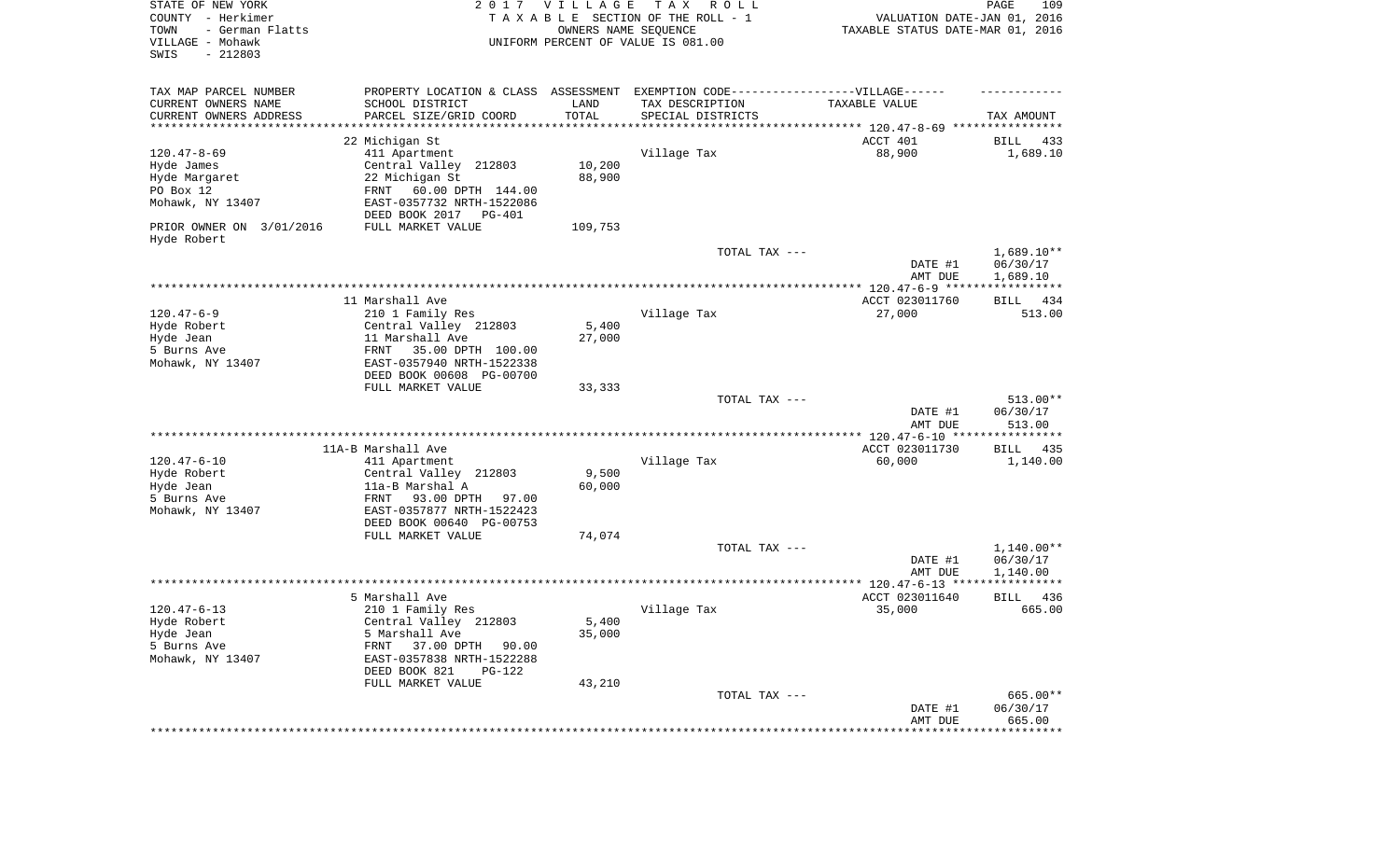| STATE OF NEW YORK<br>COUNTY - Herkimer<br>- German Flatts<br>TOWN<br>VILLAGE - Mohawk<br>$-212803$<br>SWIS |                                                                                   | 2017 VILLAGE      | T A X<br>R O L L<br>TAXABLE SECTION OF THE ROLL - 1<br>OWNERS NAME SEQUENCE<br>UNIFORM PERCENT OF VALUE IS 081.00 | VALUATION DATE-JAN 01, 2016<br>TAXABLE STATUS DATE-MAR 01, 2016 | PAGE<br>110             |
|------------------------------------------------------------------------------------------------------------|-----------------------------------------------------------------------------------|-------------------|-------------------------------------------------------------------------------------------------------------------|-----------------------------------------------------------------|-------------------------|
| TAX MAP PARCEL NUMBER                                                                                      | PROPERTY LOCATION & CLASS ASSESSMENT EXEMPTION CODE-----------------VILLAGE------ |                   |                                                                                                                   |                                                                 |                         |
| CURRENT OWNERS NAME                                                                                        | SCHOOL DISTRICT                                                                   | LAND              | TAX DESCRIPTION                                                                                                   | TAXABLE VALUE                                                   |                         |
| CURRENT OWNERS ADDRESS<br>********************                                                             | PARCEL SIZE/GRID COORD                                                            | TOTAL<br>******** | SPECIAL DISTRICTS                                                                                                 |                                                                 | TAX AMOUNT              |
|                                                                                                            | 1 Marshall Ave                                                                    |                   |                                                                                                                   | ACCT 023011580                                                  | <b>BILL</b><br>437      |
| $120.47 - 6 - 15$                                                                                          | 312 Vac w/imprv                                                                   |                   | Village Tax                                                                                                       | 8,800                                                           | 167.20                  |
| Hyde Robert                                                                                                | Central Valley 212803                                                             | 5,700             |                                                                                                                   |                                                                 |                         |
| Hyde Jean                                                                                                  | 1 Marshall Ave                                                                    | 8,800             |                                                                                                                   |                                                                 |                         |
| 5 Burns Ave                                                                                                | 70.00 DPTH 140.00<br>FRNT                                                         |                   |                                                                                                                   |                                                                 |                         |
| Mohawk, NY 13407                                                                                           | EAST-0357760 NRTH-1522265                                                         |                   |                                                                                                                   |                                                                 |                         |
|                                                                                                            | DEED BOOK 763<br>PG-476                                                           |                   |                                                                                                                   |                                                                 |                         |
|                                                                                                            | FULL MARKET VALUE                                                                 | 10,864            |                                                                                                                   |                                                                 |                         |
|                                                                                                            |                                                                                   |                   | TOTAL TAX ---                                                                                                     |                                                                 | 167.20**                |
|                                                                                                            |                                                                                   |                   |                                                                                                                   | DATE #1                                                         | 06/30/17                |
|                                                                                                            |                                                                                   |                   |                                                                                                                   | AMT DUE                                                         | 167.20                  |
|                                                                                                            |                                                                                   |                   |                                                                                                                   | *** $120.47 - 8 - 65$ ***                                       | ***********             |
|                                                                                                            | 4 Church St                                                                       |                   |                                                                                                                   | ACCT 023015300                                                  | 438<br><b>BILL</b>      |
| $120.47 - 8 - 65$<br>Hyde Robert                                                                           | 411 Apartment<br>Central Valley 212803                                            | 11,000            | Village Tax                                                                                                       | 125,000                                                         | 2,375.00                |
| 5 Burns Ave                                                                                                | 4 Church St                                                                       | 125,000           |                                                                                                                   |                                                                 |                         |
| Mohawk, NY 13407                                                                                           | FRNT<br>63.00 DPTH 170.00                                                         |                   |                                                                                                                   |                                                                 |                         |
|                                                                                                            | EAST-0357770 NRTH-1521961                                                         |                   |                                                                                                                   |                                                                 |                         |
|                                                                                                            | DEED BOOK 670<br>PG-661                                                           |                   |                                                                                                                   |                                                                 |                         |
|                                                                                                            | FULL MARKET VALUE                                                                 | 154,321           |                                                                                                                   |                                                                 |                         |
|                                                                                                            |                                                                                   |                   | TOTAL TAX ---                                                                                                     |                                                                 | $2,375.00**$            |
|                                                                                                            |                                                                                   |                   |                                                                                                                   | DATE #1                                                         | 06/30/17                |
|                                                                                                            | **************************************                                            |                   |                                                                                                                   | AMT DUE                                                         | 2,375.00<br>*********** |
|                                                                                                            | 21 Michigan St                                                                    |                   |                                                                                                                   | **** 120.48-1-8 ***<br>ACCT 023010920                           | BILL 439                |
| $120.48 - 1 - 8$                                                                                           | 210 1 Family Res                                                                  |                   | Village Tax                                                                                                       | 38,500                                                          | 731.50                  |
| Hyde Robert                                                                                                | Central Valley 212803                                                             | 4,800             |                                                                                                                   |                                                                 |                         |
| Hyde Jean                                                                                                  | 21 Michigan St                                                                    | 38,500            |                                                                                                                   |                                                                 |                         |
| 5 Burns Ave                                                                                                | 43.00 DPTH 61.90<br>FRNT                                                          |                   |                                                                                                                   |                                                                 |                         |
| Mohawk, NY 13407                                                                                           | EAST-0357941 NRTH-1522176                                                         |                   |                                                                                                                   |                                                                 |                         |
|                                                                                                            | DEED BOOK 690<br>PG-166                                                           |                   |                                                                                                                   |                                                                 |                         |
|                                                                                                            | FULL MARKET VALUE                                                                 | 47,531            |                                                                                                                   |                                                                 |                         |
|                                                                                                            |                                                                                   |                   | TOTAL TAX ---                                                                                                     |                                                                 | 731.50**                |
|                                                                                                            |                                                                                   |                   |                                                                                                                   | DATE #1                                                         | 06/30/17                |
|                                                                                                            |                                                                                   |                   |                                                                                                                   | AMT DUE                                                         | 731.50                  |
|                                                                                                            | 5 Burns Ave                                                                       |                   |                                                                                                                   | ACCT 023013110                                                  | <b>BILL</b><br>440      |
| $120.48 - 1 - 32$                                                                                          | 210 1 Family Res                                                                  |                   | VET WAR V 41127                                                                                                   | 7,290                                                           |                         |
| Hyde Robert                                                                                                | Central Valley 212803                                                             | 22,400            | Village Tax                                                                                                       | 82,310                                                          | 1,563.89                |
| Hyde Jean                                                                                                  | 5 Burns Ave                                                                       | 89,600            |                                                                                                                   |                                                                 |                         |
| 5 Burns Ave                                                                                                | FRNT 180.00 DPTH 305.00                                                           |                   |                                                                                                                   |                                                                 |                         |
| Mohawk, NY 13407                                                                                           | EAST-0358789 NRTH-1522368                                                         |                   |                                                                                                                   |                                                                 |                         |
|                                                                                                            | DEED BOOK 869<br><b>PG-508</b>                                                    |                   |                                                                                                                   |                                                                 |                         |
|                                                                                                            | FULL MARKET VALUE                                                                 | 110,617           |                                                                                                                   |                                                                 |                         |
|                                                                                                            |                                                                                   |                   | TOTAL TAX ---                                                                                                     |                                                                 | 1,563.89**              |
|                                                                                                            |                                                                                   |                   |                                                                                                                   | DATE #1                                                         | 06/30/17                |
|                                                                                                            |                                                                                   |                   |                                                                                                                   | AMT DUE                                                         | 1,563.89                |
|                                                                                                            |                                                                                   |                   |                                                                                                                   |                                                                 |                         |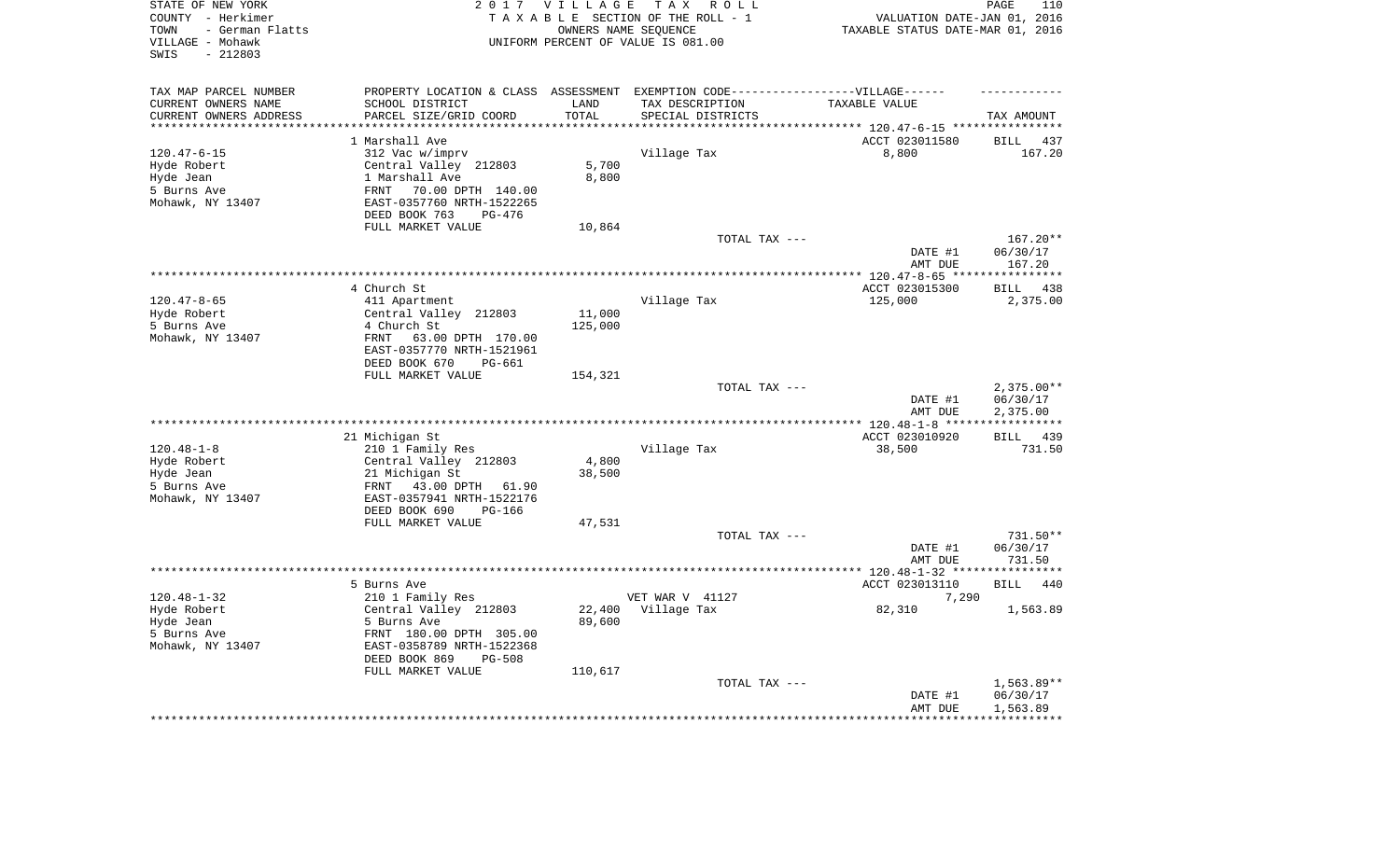| TAX MAP PARCEL NUMBER<br>PROPERTY LOCATION & CLASS ASSESSMENT EXEMPTION CODE-----------------VILLAGE------<br>CURRENT OWNERS NAME<br>SCHOOL DISTRICT<br>LAND<br>TAX DESCRIPTION<br>TAXABLE VALUE<br>PARCEL SIZE/GRID COORD<br>CURRENT OWNERS ADDRESS<br>TOTAL<br>SPECIAL DISTRICTS<br>TAX AMOUNT<br>********************<br>*********<br>***********************<br>28 Brookside Dr<br>ACCT 185904<br><b>BILL</b><br>441<br>$120.47 - 1 - 74$<br>210 1 Family Res<br>Village Tax<br>80,600<br>1,531.40<br>15,800<br>Incze Maria<br>Central Valley 212803<br>28 Brookside Dr<br>28 Brookside Dr<br>80,600<br>Mohawk, NY 13407<br>54.60 DPTH 127.00<br>FRNT<br>EAST-0355308 NRTH-1520483<br>DEED BOOK 1531<br><b>PG-527</b><br>FULL MARKET VALUE<br>99,506<br>TOTAL TAX ---<br>$1,531.40**$<br>DATE #1<br>06/30/17<br>1,531.40<br>AMT DUE<br>******* 120.46-2-52 ****<br>ACCT 023030930<br>442<br>Catherine St<br><b>BILL</b><br>$120.46 - 2 - 52$<br>311 Res vac land<br>Village Tax<br>4,000<br>76.00<br>4,000<br>Ingerham Joseph<br>Central Valley 212803<br>4,000<br>Ingerham Valerie<br>Catherine St<br>2 Pettingill St<br>FRNT 135.00 DPTH 100.00<br>Mohawk, NY 13407<br>EAST-0354194 NRTH-1521074<br>DEED BOOK 677<br>$PG-439$<br>4,938<br>FULL MARKET VALUE<br>TOTAL TAX ---<br>$76.00**$<br>DATE #1<br>06/30/17<br>76.00<br>AMT DUE<br>*********************<br>*********<br>*** $120.47 - 8 - 62$ **<br>12 Church St<br>ACCT 023015390<br>443<br><b>BILL</b><br>$120.47 - 8 - 62$<br>210 1 Family Res<br>Village Tax<br>45,000<br>855.00<br>Innes Ronald<br>Central Valley 212803<br>11,000<br>12 Church St<br>12 Church St W<br>45,000<br>Mohawk, NY 13407<br>FRNT<br>93.00 DPTH 170.00<br>EAST-0357742 NRTH-1521839<br>DEED BOOK 912<br>$PG-259$<br>FULL MARKET VALUE<br>55,556<br>855.00**<br>TOTAL TAX ---<br>DATE #1<br>06/30/17<br>AMT DUE<br>855.00<br>*************** 120.46-2-72 ****<br>***********<br>43 Catherine St<br>ACCT 023030540<br><b>BILL</b><br>444<br>$120.46 - 2 - 72$<br>210 1 Family Res<br>Village Tax<br>57,000<br>1,083.00<br>7,200<br>Jackson Dinardo, Podevin Chris Central Valley 212803<br>43 Catherine St<br>43 Catherine St<br>57,000<br>Mohawk, NY 13407<br>FRNT<br>45.00 DPTH 106.40<br>EAST-0354283 NRTH-1520803<br>DEED BOOK 934<br>$PG-462$<br>FULL MARKET VALUE<br>70,370<br>$1,083.00**$<br>TOTAL TAX ---<br>06/30/17<br>DATE #1<br>1,083.00<br>AMT DUE | STATE OF NEW YORK<br>COUNTY - Herkimer<br>- German Flatts<br>TOWN<br>VILLAGE - Mohawk<br>$-212803$<br>SWIS | 2 0 1 7 | VILLAGE<br>OWNERS NAME SEQUENCE | TAX ROLL<br>TAXABLE SECTION OF THE ROLL - 1<br>UNIFORM PERCENT OF VALUE IS 081.00 | VALUATION DATE-JAN 01, 2016<br>TAXABLE STATUS DATE-MAR 01, 2016 | 111<br>PAGE |
|----------------------------------------------------------------------------------------------------------------------------------------------------------------------------------------------------------------------------------------------------------------------------------------------------------------------------------------------------------------------------------------------------------------------------------------------------------------------------------------------------------------------------------------------------------------------------------------------------------------------------------------------------------------------------------------------------------------------------------------------------------------------------------------------------------------------------------------------------------------------------------------------------------------------------------------------------------------------------------------------------------------------------------------------------------------------------------------------------------------------------------------------------------------------------------------------------------------------------------------------------------------------------------------------------------------------------------------------------------------------------------------------------------------------------------------------------------------------------------------------------------------------------------------------------------------------------------------------------------------------------------------------------------------------------------------------------------------------------------------------------------------------------------------------------------------------------------------------------------------------------------------------------------------------------------------------------------------------------------------------------------------------------------------------------------------------------------------------------------------------------------------------------------------------------------------------------------------------------------------------------------------------------------------------------------------------------------------------------------------------------------------------------------|------------------------------------------------------------------------------------------------------------|---------|---------------------------------|-----------------------------------------------------------------------------------|-----------------------------------------------------------------|-------------|
|                                                                                                                                                                                                                                                                                                                                                                                                                                                                                                                                                                                                                                                                                                                                                                                                                                                                                                                                                                                                                                                                                                                                                                                                                                                                                                                                                                                                                                                                                                                                                                                                                                                                                                                                                                                                                                                                                                                                                                                                                                                                                                                                                                                                                                                                                                                                                                                                          |                                                                                                            |         |                                 |                                                                                   |                                                                 |             |
|                                                                                                                                                                                                                                                                                                                                                                                                                                                                                                                                                                                                                                                                                                                                                                                                                                                                                                                                                                                                                                                                                                                                                                                                                                                                                                                                                                                                                                                                                                                                                                                                                                                                                                                                                                                                                                                                                                                                                                                                                                                                                                                                                                                                                                                                                                                                                                                                          |                                                                                                            |         |                                 |                                                                                   |                                                                 |             |
|                                                                                                                                                                                                                                                                                                                                                                                                                                                                                                                                                                                                                                                                                                                                                                                                                                                                                                                                                                                                                                                                                                                                                                                                                                                                                                                                                                                                                                                                                                                                                                                                                                                                                                                                                                                                                                                                                                                                                                                                                                                                                                                                                                                                                                                                                                                                                                                                          |                                                                                                            |         |                                 |                                                                                   |                                                                 |             |
|                                                                                                                                                                                                                                                                                                                                                                                                                                                                                                                                                                                                                                                                                                                                                                                                                                                                                                                                                                                                                                                                                                                                                                                                                                                                                                                                                                                                                                                                                                                                                                                                                                                                                                                                                                                                                                                                                                                                                                                                                                                                                                                                                                                                                                                                                                                                                                                                          |                                                                                                            |         |                                 |                                                                                   |                                                                 |             |
|                                                                                                                                                                                                                                                                                                                                                                                                                                                                                                                                                                                                                                                                                                                                                                                                                                                                                                                                                                                                                                                                                                                                                                                                                                                                                                                                                                                                                                                                                                                                                                                                                                                                                                                                                                                                                                                                                                                                                                                                                                                                                                                                                                                                                                                                                                                                                                                                          |                                                                                                            |         |                                 |                                                                                   |                                                                 |             |
|                                                                                                                                                                                                                                                                                                                                                                                                                                                                                                                                                                                                                                                                                                                                                                                                                                                                                                                                                                                                                                                                                                                                                                                                                                                                                                                                                                                                                                                                                                                                                                                                                                                                                                                                                                                                                                                                                                                                                                                                                                                                                                                                                                                                                                                                                                                                                                                                          |                                                                                                            |         |                                 |                                                                                   |                                                                 |             |
|                                                                                                                                                                                                                                                                                                                                                                                                                                                                                                                                                                                                                                                                                                                                                                                                                                                                                                                                                                                                                                                                                                                                                                                                                                                                                                                                                                                                                                                                                                                                                                                                                                                                                                                                                                                                                                                                                                                                                                                                                                                                                                                                                                                                                                                                                                                                                                                                          |                                                                                                            |         |                                 |                                                                                   |                                                                 |             |
|                                                                                                                                                                                                                                                                                                                                                                                                                                                                                                                                                                                                                                                                                                                                                                                                                                                                                                                                                                                                                                                                                                                                                                                                                                                                                                                                                                                                                                                                                                                                                                                                                                                                                                                                                                                                                                                                                                                                                                                                                                                                                                                                                                                                                                                                                                                                                                                                          |                                                                                                            |         |                                 |                                                                                   |                                                                 |             |
|                                                                                                                                                                                                                                                                                                                                                                                                                                                                                                                                                                                                                                                                                                                                                                                                                                                                                                                                                                                                                                                                                                                                                                                                                                                                                                                                                                                                                                                                                                                                                                                                                                                                                                                                                                                                                                                                                                                                                                                                                                                                                                                                                                                                                                                                                                                                                                                                          |                                                                                                            |         |                                 |                                                                                   |                                                                 |             |
|                                                                                                                                                                                                                                                                                                                                                                                                                                                                                                                                                                                                                                                                                                                                                                                                                                                                                                                                                                                                                                                                                                                                                                                                                                                                                                                                                                                                                                                                                                                                                                                                                                                                                                                                                                                                                                                                                                                                                                                                                                                                                                                                                                                                                                                                                                                                                                                                          |                                                                                                            |         |                                 |                                                                                   |                                                                 |             |
|                                                                                                                                                                                                                                                                                                                                                                                                                                                                                                                                                                                                                                                                                                                                                                                                                                                                                                                                                                                                                                                                                                                                                                                                                                                                                                                                                                                                                                                                                                                                                                                                                                                                                                                                                                                                                                                                                                                                                                                                                                                                                                                                                                                                                                                                                                                                                                                                          |                                                                                                            |         |                                 |                                                                                   |                                                                 |             |
|                                                                                                                                                                                                                                                                                                                                                                                                                                                                                                                                                                                                                                                                                                                                                                                                                                                                                                                                                                                                                                                                                                                                                                                                                                                                                                                                                                                                                                                                                                                                                                                                                                                                                                                                                                                                                                                                                                                                                                                                                                                                                                                                                                                                                                                                                                                                                                                                          |                                                                                                            |         |                                 |                                                                                   |                                                                 |             |
|                                                                                                                                                                                                                                                                                                                                                                                                                                                                                                                                                                                                                                                                                                                                                                                                                                                                                                                                                                                                                                                                                                                                                                                                                                                                                                                                                                                                                                                                                                                                                                                                                                                                                                                                                                                                                                                                                                                                                                                                                                                                                                                                                                                                                                                                                                                                                                                                          |                                                                                                            |         |                                 |                                                                                   |                                                                 |             |
|                                                                                                                                                                                                                                                                                                                                                                                                                                                                                                                                                                                                                                                                                                                                                                                                                                                                                                                                                                                                                                                                                                                                                                                                                                                                                                                                                                                                                                                                                                                                                                                                                                                                                                                                                                                                                                                                                                                                                                                                                                                                                                                                                                                                                                                                                                                                                                                                          |                                                                                                            |         |                                 |                                                                                   |                                                                 |             |
|                                                                                                                                                                                                                                                                                                                                                                                                                                                                                                                                                                                                                                                                                                                                                                                                                                                                                                                                                                                                                                                                                                                                                                                                                                                                                                                                                                                                                                                                                                                                                                                                                                                                                                                                                                                                                                                                                                                                                                                                                                                                                                                                                                                                                                                                                                                                                                                                          |                                                                                                            |         |                                 |                                                                                   |                                                                 |             |
|                                                                                                                                                                                                                                                                                                                                                                                                                                                                                                                                                                                                                                                                                                                                                                                                                                                                                                                                                                                                                                                                                                                                                                                                                                                                                                                                                                                                                                                                                                                                                                                                                                                                                                                                                                                                                                                                                                                                                                                                                                                                                                                                                                                                                                                                                                                                                                                                          |                                                                                                            |         |                                 |                                                                                   |                                                                 |             |
|                                                                                                                                                                                                                                                                                                                                                                                                                                                                                                                                                                                                                                                                                                                                                                                                                                                                                                                                                                                                                                                                                                                                                                                                                                                                                                                                                                                                                                                                                                                                                                                                                                                                                                                                                                                                                                                                                                                                                                                                                                                                                                                                                                                                                                                                                                                                                                                                          |                                                                                                            |         |                                 |                                                                                   |                                                                 |             |
|                                                                                                                                                                                                                                                                                                                                                                                                                                                                                                                                                                                                                                                                                                                                                                                                                                                                                                                                                                                                                                                                                                                                                                                                                                                                                                                                                                                                                                                                                                                                                                                                                                                                                                                                                                                                                                                                                                                                                                                                                                                                                                                                                                                                                                                                                                                                                                                                          |                                                                                                            |         |                                 |                                                                                   |                                                                 |             |
|                                                                                                                                                                                                                                                                                                                                                                                                                                                                                                                                                                                                                                                                                                                                                                                                                                                                                                                                                                                                                                                                                                                                                                                                                                                                                                                                                                                                                                                                                                                                                                                                                                                                                                                                                                                                                                                                                                                                                                                                                                                                                                                                                                                                                                                                                                                                                                                                          |                                                                                                            |         |                                 |                                                                                   |                                                                 |             |
|                                                                                                                                                                                                                                                                                                                                                                                                                                                                                                                                                                                                                                                                                                                                                                                                                                                                                                                                                                                                                                                                                                                                                                                                                                                                                                                                                                                                                                                                                                                                                                                                                                                                                                                                                                                                                                                                                                                                                                                                                                                                                                                                                                                                                                                                                                                                                                                                          |                                                                                                            |         |                                 |                                                                                   |                                                                 |             |
|                                                                                                                                                                                                                                                                                                                                                                                                                                                                                                                                                                                                                                                                                                                                                                                                                                                                                                                                                                                                                                                                                                                                                                                                                                                                                                                                                                                                                                                                                                                                                                                                                                                                                                                                                                                                                                                                                                                                                                                                                                                                                                                                                                                                                                                                                                                                                                                                          |                                                                                                            |         |                                 |                                                                                   |                                                                 |             |
|                                                                                                                                                                                                                                                                                                                                                                                                                                                                                                                                                                                                                                                                                                                                                                                                                                                                                                                                                                                                                                                                                                                                                                                                                                                                                                                                                                                                                                                                                                                                                                                                                                                                                                                                                                                                                                                                                                                                                                                                                                                                                                                                                                                                                                                                                                                                                                                                          |                                                                                                            |         |                                 |                                                                                   |                                                                 |             |
|                                                                                                                                                                                                                                                                                                                                                                                                                                                                                                                                                                                                                                                                                                                                                                                                                                                                                                                                                                                                                                                                                                                                                                                                                                                                                                                                                                                                                                                                                                                                                                                                                                                                                                                                                                                                                                                                                                                                                                                                                                                                                                                                                                                                                                                                                                                                                                                                          |                                                                                                            |         |                                 |                                                                                   |                                                                 |             |
|                                                                                                                                                                                                                                                                                                                                                                                                                                                                                                                                                                                                                                                                                                                                                                                                                                                                                                                                                                                                                                                                                                                                                                                                                                                                                                                                                                                                                                                                                                                                                                                                                                                                                                                                                                                                                                                                                                                                                                                                                                                                                                                                                                                                                                                                                                                                                                                                          |                                                                                                            |         |                                 |                                                                                   |                                                                 |             |
|                                                                                                                                                                                                                                                                                                                                                                                                                                                                                                                                                                                                                                                                                                                                                                                                                                                                                                                                                                                                                                                                                                                                                                                                                                                                                                                                                                                                                                                                                                                                                                                                                                                                                                                                                                                                                                                                                                                                                                                                                                                                                                                                                                                                                                                                                                                                                                                                          |                                                                                                            |         |                                 |                                                                                   |                                                                 |             |
|                                                                                                                                                                                                                                                                                                                                                                                                                                                                                                                                                                                                                                                                                                                                                                                                                                                                                                                                                                                                                                                                                                                                                                                                                                                                                                                                                                                                                                                                                                                                                                                                                                                                                                                                                                                                                                                                                                                                                                                                                                                                                                                                                                                                                                                                                                                                                                                                          |                                                                                                            |         |                                 |                                                                                   |                                                                 |             |
|                                                                                                                                                                                                                                                                                                                                                                                                                                                                                                                                                                                                                                                                                                                                                                                                                                                                                                                                                                                                                                                                                                                                                                                                                                                                                                                                                                                                                                                                                                                                                                                                                                                                                                                                                                                                                                                                                                                                                                                                                                                                                                                                                                                                                                                                                                                                                                                                          |                                                                                                            |         |                                 |                                                                                   |                                                                 |             |
|                                                                                                                                                                                                                                                                                                                                                                                                                                                                                                                                                                                                                                                                                                                                                                                                                                                                                                                                                                                                                                                                                                                                                                                                                                                                                                                                                                                                                                                                                                                                                                                                                                                                                                                                                                                                                                                                                                                                                                                                                                                                                                                                                                                                                                                                                                                                                                                                          |                                                                                                            |         |                                 |                                                                                   |                                                                 |             |
|                                                                                                                                                                                                                                                                                                                                                                                                                                                                                                                                                                                                                                                                                                                                                                                                                                                                                                                                                                                                                                                                                                                                                                                                                                                                                                                                                                                                                                                                                                                                                                                                                                                                                                                                                                                                                                                                                                                                                                                                                                                                                                                                                                                                                                                                                                                                                                                                          |                                                                                                            |         |                                 |                                                                                   |                                                                 |             |
|                                                                                                                                                                                                                                                                                                                                                                                                                                                                                                                                                                                                                                                                                                                                                                                                                                                                                                                                                                                                                                                                                                                                                                                                                                                                                                                                                                                                                                                                                                                                                                                                                                                                                                                                                                                                                                                                                                                                                                                                                                                                                                                                                                                                                                                                                                                                                                                                          |                                                                                                            |         |                                 |                                                                                   |                                                                 |             |
|                                                                                                                                                                                                                                                                                                                                                                                                                                                                                                                                                                                                                                                                                                                                                                                                                                                                                                                                                                                                                                                                                                                                                                                                                                                                                                                                                                                                                                                                                                                                                                                                                                                                                                                                                                                                                                                                                                                                                                                                                                                                                                                                                                                                                                                                                                                                                                                                          |                                                                                                            |         |                                 |                                                                                   |                                                                 |             |
|                                                                                                                                                                                                                                                                                                                                                                                                                                                                                                                                                                                                                                                                                                                                                                                                                                                                                                                                                                                                                                                                                                                                                                                                                                                                                                                                                                                                                                                                                                                                                                                                                                                                                                                                                                                                                                                                                                                                                                                                                                                                                                                                                                                                                                                                                                                                                                                                          |                                                                                                            |         |                                 |                                                                                   |                                                                 |             |
|                                                                                                                                                                                                                                                                                                                                                                                                                                                                                                                                                                                                                                                                                                                                                                                                                                                                                                                                                                                                                                                                                                                                                                                                                                                                                                                                                                                                                                                                                                                                                                                                                                                                                                                                                                                                                                                                                                                                                                                                                                                                                                                                                                                                                                                                                                                                                                                                          |                                                                                                            |         |                                 |                                                                                   |                                                                 |             |
|                                                                                                                                                                                                                                                                                                                                                                                                                                                                                                                                                                                                                                                                                                                                                                                                                                                                                                                                                                                                                                                                                                                                                                                                                                                                                                                                                                                                                                                                                                                                                                                                                                                                                                                                                                                                                                                                                                                                                                                                                                                                                                                                                                                                                                                                                                                                                                                                          |                                                                                                            |         |                                 |                                                                                   |                                                                 |             |
|                                                                                                                                                                                                                                                                                                                                                                                                                                                                                                                                                                                                                                                                                                                                                                                                                                                                                                                                                                                                                                                                                                                                                                                                                                                                                                                                                                                                                                                                                                                                                                                                                                                                                                                                                                                                                                                                                                                                                                                                                                                                                                                                                                                                                                                                                                                                                                                                          |                                                                                                            |         |                                 |                                                                                   |                                                                 |             |
|                                                                                                                                                                                                                                                                                                                                                                                                                                                                                                                                                                                                                                                                                                                                                                                                                                                                                                                                                                                                                                                                                                                                                                                                                                                                                                                                                                                                                                                                                                                                                                                                                                                                                                                                                                                                                                                                                                                                                                                                                                                                                                                                                                                                                                                                                                                                                                                                          |                                                                                                            |         |                                 |                                                                                   |                                                                 |             |
|                                                                                                                                                                                                                                                                                                                                                                                                                                                                                                                                                                                                                                                                                                                                                                                                                                                                                                                                                                                                                                                                                                                                                                                                                                                                                                                                                                                                                                                                                                                                                                                                                                                                                                                                                                                                                                                                                                                                                                                                                                                                                                                                                                                                                                                                                                                                                                                                          |                                                                                                            |         |                                 |                                                                                   |                                                                 |             |
|                                                                                                                                                                                                                                                                                                                                                                                                                                                                                                                                                                                                                                                                                                                                                                                                                                                                                                                                                                                                                                                                                                                                                                                                                                                                                                                                                                                                                                                                                                                                                                                                                                                                                                                                                                                                                                                                                                                                                                                                                                                                                                                                                                                                                                                                                                                                                                                                          |                                                                                                            |         |                                 |                                                                                   |                                                                 |             |
|                                                                                                                                                                                                                                                                                                                                                                                                                                                                                                                                                                                                                                                                                                                                                                                                                                                                                                                                                                                                                                                                                                                                                                                                                                                                                                                                                                                                                                                                                                                                                                                                                                                                                                                                                                                                                                                                                                                                                                                                                                                                                                                                                                                                                                                                                                                                                                                                          |                                                                                                            |         |                                 |                                                                                   |                                                                 |             |
|                                                                                                                                                                                                                                                                                                                                                                                                                                                                                                                                                                                                                                                                                                                                                                                                                                                                                                                                                                                                                                                                                                                                                                                                                                                                                                                                                                                                                                                                                                                                                                                                                                                                                                                                                                                                                                                                                                                                                                                                                                                                                                                                                                                                                                                                                                                                                                                                          |                                                                                                            |         |                                 |                                                                                   |                                                                 |             |
|                                                                                                                                                                                                                                                                                                                                                                                                                                                                                                                                                                                                                                                                                                                                                                                                                                                                                                                                                                                                                                                                                                                                                                                                                                                                                                                                                                                                                                                                                                                                                                                                                                                                                                                                                                                                                                                                                                                                                                                                                                                                                                                                                                                                                                                                                                                                                                                                          |                                                                                                            |         |                                 |                                                                                   |                                                                 |             |
|                                                                                                                                                                                                                                                                                                                                                                                                                                                                                                                                                                                                                                                                                                                                                                                                                                                                                                                                                                                                                                                                                                                                                                                                                                                                                                                                                                                                                                                                                                                                                                                                                                                                                                                                                                                                                                                                                                                                                                                                                                                                                                                                                                                                                                                                                                                                                                                                          |                                                                                                            |         |                                 |                                                                                   |                                                                 |             |
|                                                                                                                                                                                                                                                                                                                                                                                                                                                                                                                                                                                                                                                                                                                                                                                                                                                                                                                                                                                                                                                                                                                                                                                                                                                                                                                                                                                                                                                                                                                                                                                                                                                                                                                                                                                                                                                                                                                                                                                                                                                                                                                                                                                                                                                                                                                                                                                                          |                                                                                                            |         |                                 |                                                                                   |                                                                 |             |
|                                                                                                                                                                                                                                                                                                                                                                                                                                                                                                                                                                                                                                                                                                                                                                                                                                                                                                                                                                                                                                                                                                                                                                                                                                                                                                                                                                                                                                                                                                                                                                                                                                                                                                                                                                                                                                                                                                                                                                                                                                                                                                                                                                                                                                                                                                                                                                                                          |                                                                                                            |         |                                 |                                                                                   |                                                                 |             |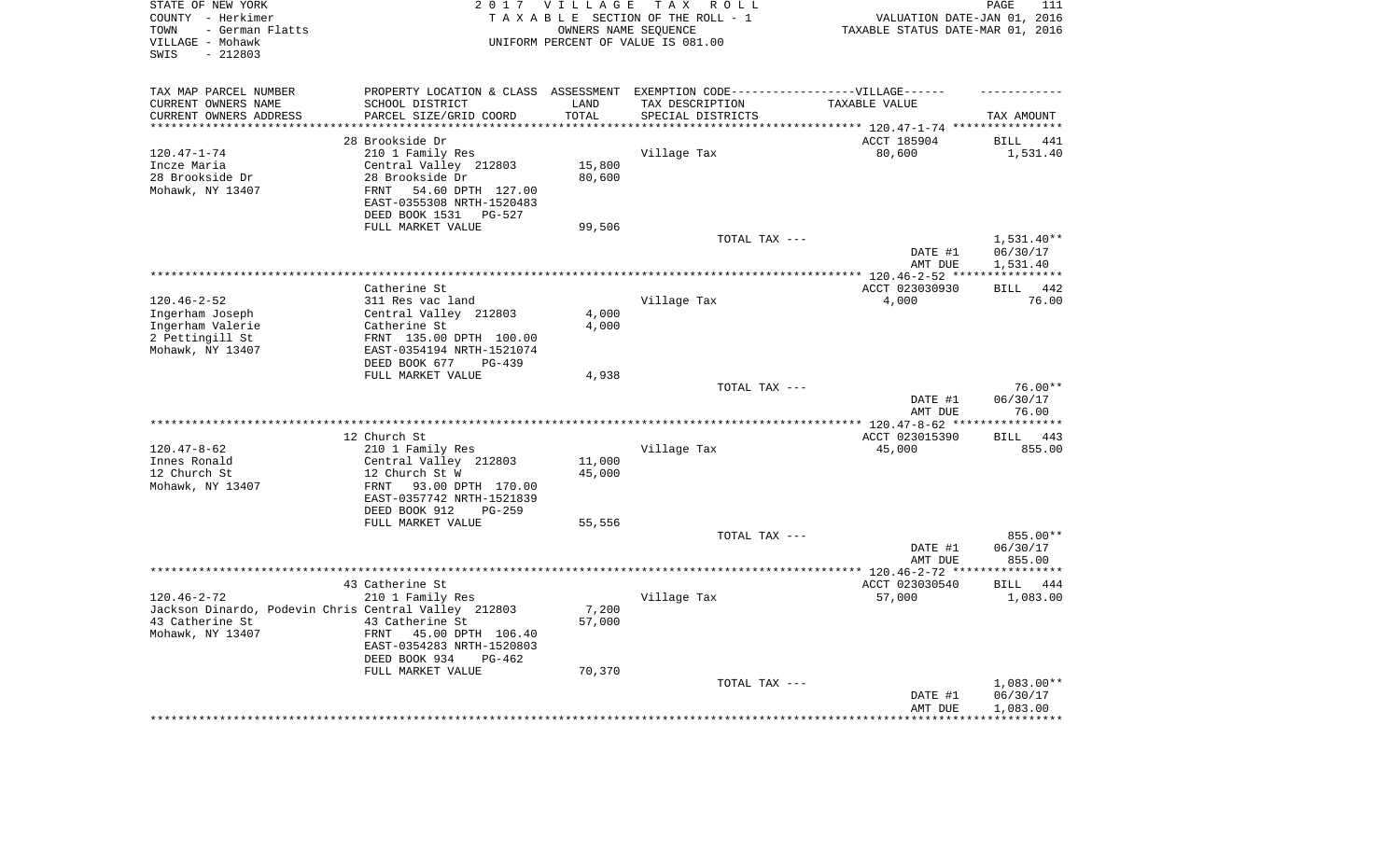| TAX MAP PARCEL NUMBER<br>PROPERTY LOCATION & CLASS ASSESSMENT EXEMPTION CODE-----------------VILLAGE------<br>SCHOOL DISTRICT<br>CURRENT OWNERS NAME<br>LAND<br>TAX DESCRIPTION<br>TAXABLE VALUE<br>PARCEL SIZE/GRID COORD<br>TOTAL<br>CURRENT OWNERS ADDRESS<br>SPECIAL DISTRICTS<br>TAX AMOUNT<br>*********************<br>********<br>150 W Main St<br>ACCT 023003150<br><b>BILL</b><br>445<br>$120.46 - 1 - 21.1$<br>484 1 use sm bld<br>Village Tax<br>49,700<br>944.30<br>Jackson Gary & Colleen<br>Central Valley 212803<br>10,200<br>PO Box 135<br>49,700<br>W Main St<br>Ilion, NY 13357<br>FRNT 120.00 DPTH<br>65.00<br>EAST-0353889 NRTH-1521970<br>DEED BOOK 1257<br>PG-493<br>FULL MARKET VALUE<br>61,358<br>TOTAL TAX ---<br>944.30**<br>DATE #1<br>06/30/17<br>944.30<br>AMT DUE<br>************ 120.46-1-21.2<br>***********<br>ACCT 023003155<br>446<br>W Main St<br><b>BILL</b><br>$120.46 - 1 - 21.2$<br>484 1 use sm bld<br>Village Tax<br>11,500<br>218.50<br>Jackson Gary & Colleen<br>Central Valley 212803<br>1,900<br>PO Box 135<br>11,500<br>W Main St<br>Ilion, NY 13357<br>FRNT 120.00 DPTH 16.00<br>EAST-0353877 NRTH-1522008<br>DEED BOOK 1257 PG-493<br>FULL MARKET VALUE<br>14,198<br>TOTAL TAX ---<br>218.50**<br>DATE #1<br>06/30/17<br>AMT DUE<br>218.50<br>*********************<br>*********<br>*** $120.47 - 1 - 33$ **<br>2 Marion St<br>ACCT 023029460<br>447<br><b>BILL</b><br>$120.47 - 1 - 33$<br>210 1 Family Res<br>Village Tax<br>55,200<br>1,048.80<br>Jacquays Alberts Jessica<br>Central Valley 212803<br>6,700<br>Jacquays Alberts Sarah<br>55,200<br>2 Marion St<br>2 Marion St<br>FRNT<br>45.00 DPTH<br>90.00<br>Mohawk, NY 13407<br>EAST-0354879 NRTH-1521591<br>DEED BOOK 1403 PG-749<br>FULL MARKET VALUE<br>68,148<br>TOTAL TAX ---<br>$1,048.80**$<br>DATE #1<br>06/30/17<br>AMT DUE<br>1,048.80<br>*************** 120.39-3-50 ****<br>***********<br>14 Canal St<br>ACCT 023006600<br><b>BILL</b><br>448<br>$120.39 - 3 - 50$<br>210 1 Family Res<br>Village Tax<br>29,600<br>562.40<br>7,100<br>Jacquays Georgiann<br>Central Valley 212803<br>14 Canal St<br>14 Canal St<br>29,600<br>Mohawk, NY 13407<br>FRNT<br>60.00 DPTH 120.00<br>EAST-0357668 NRTH-1522875<br>DEED BOOK 700<br>$PG-22$<br>FULL MARKET VALUE<br>36,543<br>TOTAL TAX ---<br>562.40**<br>06/30/17<br>DATE #1<br>562.40<br>AMT DUE<br>******** | STATE OF NEW YORK<br>COUNTY - Herkimer<br>- German Flatts<br>TOWN<br>VILLAGE - Mohawk<br>$-212803$<br>SWIS | 2017 VILLAGE | TAX ROLL<br>TAXABLE SECTION OF THE ROLL - 1<br>OWNERS NAME SEQUENCE<br>UNIFORM PERCENT OF VALUE IS 081.00 | VALUATION DATE-JAN 01, 2016<br>TAXABLE STATUS DATE-MAR 01, 2016 | PAGE<br>112 |
|-------------------------------------------------------------------------------------------------------------------------------------------------------------------------------------------------------------------------------------------------------------------------------------------------------------------------------------------------------------------------------------------------------------------------------------------------------------------------------------------------------------------------------------------------------------------------------------------------------------------------------------------------------------------------------------------------------------------------------------------------------------------------------------------------------------------------------------------------------------------------------------------------------------------------------------------------------------------------------------------------------------------------------------------------------------------------------------------------------------------------------------------------------------------------------------------------------------------------------------------------------------------------------------------------------------------------------------------------------------------------------------------------------------------------------------------------------------------------------------------------------------------------------------------------------------------------------------------------------------------------------------------------------------------------------------------------------------------------------------------------------------------------------------------------------------------------------------------------------------------------------------------------------------------------------------------------------------------------------------------------------------------------------------------------------------------------------------------------------------------------------------------------------------------------------------------------------------------------------------------------------------------------------------------------------------------------------------------------------------------------------|------------------------------------------------------------------------------------------------------------|--------------|-----------------------------------------------------------------------------------------------------------|-----------------------------------------------------------------|-------------|
|                                                                                                                                                                                                                                                                                                                                                                                                                                                                                                                                                                                                                                                                                                                                                                                                                                                                                                                                                                                                                                                                                                                                                                                                                                                                                                                                                                                                                                                                                                                                                                                                                                                                                                                                                                                                                                                                                                                                                                                                                                                                                                                                                                                                                                                                                                                                                                               |                                                                                                            |              |                                                                                                           |                                                                 |             |
|                                                                                                                                                                                                                                                                                                                                                                                                                                                                                                                                                                                                                                                                                                                                                                                                                                                                                                                                                                                                                                                                                                                                                                                                                                                                                                                                                                                                                                                                                                                                                                                                                                                                                                                                                                                                                                                                                                                                                                                                                                                                                                                                                                                                                                                                                                                                                                               |                                                                                                            |              |                                                                                                           |                                                                 |             |
|                                                                                                                                                                                                                                                                                                                                                                                                                                                                                                                                                                                                                                                                                                                                                                                                                                                                                                                                                                                                                                                                                                                                                                                                                                                                                                                                                                                                                                                                                                                                                                                                                                                                                                                                                                                                                                                                                                                                                                                                                                                                                                                                                                                                                                                                                                                                                                               |                                                                                                            |              |                                                                                                           |                                                                 |             |
|                                                                                                                                                                                                                                                                                                                                                                                                                                                                                                                                                                                                                                                                                                                                                                                                                                                                                                                                                                                                                                                                                                                                                                                                                                                                                                                                                                                                                                                                                                                                                                                                                                                                                                                                                                                                                                                                                                                                                                                                                                                                                                                                                                                                                                                                                                                                                                               |                                                                                                            |              |                                                                                                           |                                                                 |             |
|                                                                                                                                                                                                                                                                                                                                                                                                                                                                                                                                                                                                                                                                                                                                                                                                                                                                                                                                                                                                                                                                                                                                                                                                                                                                                                                                                                                                                                                                                                                                                                                                                                                                                                                                                                                                                                                                                                                                                                                                                                                                                                                                                                                                                                                                                                                                                                               |                                                                                                            |              |                                                                                                           |                                                                 |             |
|                                                                                                                                                                                                                                                                                                                                                                                                                                                                                                                                                                                                                                                                                                                                                                                                                                                                                                                                                                                                                                                                                                                                                                                                                                                                                                                                                                                                                                                                                                                                                                                                                                                                                                                                                                                                                                                                                                                                                                                                                                                                                                                                                                                                                                                                                                                                                                               |                                                                                                            |              |                                                                                                           |                                                                 |             |
|                                                                                                                                                                                                                                                                                                                                                                                                                                                                                                                                                                                                                                                                                                                                                                                                                                                                                                                                                                                                                                                                                                                                                                                                                                                                                                                                                                                                                                                                                                                                                                                                                                                                                                                                                                                                                                                                                                                                                                                                                                                                                                                                                                                                                                                                                                                                                                               |                                                                                                            |              |                                                                                                           |                                                                 |             |
|                                                                                                                                                                                                                                                                                                                                                                                                                                                                                                                                                                                                                                                                                                                                                                                                                                                                                                                                                                                                                                                                                                                                                                                                                                                                                                                                                                                                                                                                                                                                                                                                                                                                                                                                                                                                                                                                                                                                                                                                                                                                                                                                                                                                                                                                                                                                                                               |                                                                                                            |              |                                                                                                           |                                                                 |             |
|                                                                                                                                                                                                                                                                                                                                                                                                                                                                                                                                                                                                                                                                                                                                                                                                                                                                                                                                                                                                                                                                                                                                                                                                                                                                                                                                                                                                                                                                                                                                                                                                                                                                                                                                                                                                                                                                                                                                                                                                                                                                                                                                                                                                                                                                                                                                                                               |                                                                                                            |              |                                                                                                           |                                                                 |             |
|                                                                                                                                                                                                                                                                                                                                                                                                                                                                                                                                                                                                                                                                                                                                                                                                                                                                                                                                                                                                                                                                                                                                                                                                                                                                                                                                                                                                                                                                                                                                                                                                                                                                                                                                                                                                                                                                                                                                                                                                                                                                                                                                                                                                                                                                                                                                                                               |                                                                                                            |              |                                                                                                           |                                                                 |             |
|                                                                                                                                                                                                                                                                                                                                                                                                                                                                                                                                                                                                                                                                                                                                                                                                                                                                                                                                                                                                                                                                                                                                                                                                                                                                                                                                                                                                                                                                                                                                                                                                                                                                                                                                                                                                                                                                                                                                                                                                                                                                                                                                                                                                                                                                                                                                                                               |                                                                                                            |              |                                                                                                           |                                                                 |             |
|                                                                                                                                                                                                                                                                                                                                                                                                                                                                                                                                                                                                                                                                                                                                                                                                                                                                                                                                                                                                                                                                                                                                                                                                                                                                                                                                                                                                                                                                                                                                                                                                                                                                                                                                                                                                                                                                                                                                                                                                                                                                                                                                                                                                                                                                                                                                                                               |                                                                                                            |              |                                                                                                           |                                                                 |             |
|                                                                                                                                                                                                                                                                                                                                                                                                                                                                                                                                                                                                                                                                                                                                                                                                                                                                                                                                                                                                                                                                                                                                                                                                                                                                                                                                                                                                                                                                                                                                                                                                                                                                                                                                                                                                                                                                                                                                                                                                                                                                                                                                                                                                                                                                                                                                                                               |                                                                                                            |              |                                                                                                           |                                                                 |             |
|                                                                                                                                                                                                                                                                                                                                                                                                                                                                                                                                                                                                                                                                                                                                                                                                                                                                                                                                                                                                                                                                                                                                                                                                                                                                                                                                                                                                                                                                                                                                                                                                                                                                                                                                                                                                                                                                                                                                                                                                                                                                                                                                                                                                                                                                                                                                                                               |                                                                                                            |              |                                                                                                           |                                                                 |             |
|                                                                                                                                                                                                                                                                                                                                                                                                                                                                                                                                                                                                                                                                                                                                                                                                                                                                                                                                                                                                                                                                                                                                                                                                                                                                                                                                                                                                                                                                                                                                                                                                                                                                                                                                                                                                                                                                                                                                                                                                                                                                                                                                                                                                                                                                                                                                                                               |                                                                                                            |              |                                                                                                           |                                                                 |             |
|                                                                                                                                                                                                                                                                                                                                                                                                                                                                                                                                                                                                                                                                                                                                                                                                                                                                                                                                                                                                                                                                                                                                                                                                                                                                                                                                                                                                                                                                                                                                                                                                                                                                                                                                                                                                                                                                                                                                                                                                                                                                                                                                                                                                                                                                                                                                                                               |                                                                                                            |              |                                                                                                           |                                                                 |             |
|                                                                                                                                                                                                                                                                                                                                                                                                                                                                                                                                                                                                                                                                                                                                                                                                                                                                                                                                                                                                                                                                                                                                                                                                                                                                                                                                                                                                                                                                                                                                                                                                                                                                                                                                                                                                                                                                                                                                                                                                                                                                                                                                                                                                                                                                                                                                                                               |                                                                                                            |              |                                                                                                           |                                                                 |             |
|                                                                                                                                                                                                                                                                                                                                                                                                                                                                                                                                                                                                                                                                                                                                                                                                                                                                                                                                                                                                                                                                                                                                                                                                                                                                                                                                                                                                                                                                                                                                                                                                                                                                                                                                                                                                                                                                                                                                                                                                                                                                                                                                                                                                                                                                                                                                                                               |                                                                                                            |              |                                                                                                           |                                                                 |             |
|                                                                                                                                                                                                                                                                                                                                                                                                                                                                                                                                                                                                                                                                                                                                                                                                                                                                                                                                                                                                                                                                                                                                                                                                                                                                                                                                                                                                                                                                                                                                                                                                                                                                                                                                                                                                                                                                                                                                                                                                                                                                                                                                                                                                                                                                                                                                                                               |                                                                                                            |              |                                                                                                           |                                                                 |             |
|                                                                                                                                                                                                                                                                                                                                                                                                                                                                                                                                                                                                                                                                                                                                                                                                                                                                                                                                                                                                                                                                                                                                                                                                                                                                                                                                                                                                                                                                                                                                                                                                                                                                                                                                                                                                                                                                                                                                                                                                                                                                                                                                                                                                                                                                                                                                                                               |                                                                                                            |              |                                                                                                           |                                                                 |             |
|                                                                                                                                                                                                                                                                                                                                                                                                                                                                                                                                                                                                                                                                                                                                                                                                                                                                                                                                                                                                                                                                                                                                                                                                                                                                                                                                                                                                                                                                                                                                                                                                                                                                                                                                                                                                                                                                                                                                                                                                                                                                                                                                                                                                                                                                                                                                                                               |                                                                                                            |              |                                                                                                           |                                                                 |             |
|                                                                                                                                                                                                                                                                                                                                                                                                                                                                                                                                                                                                                                                                                                                                                                                                                                                                                                                                                                                                                                                                                                                                                                                                                                                                                                                                                                                                                                                                                                                                                                                                                                                                                                                                                                                                                                                                                                                                                                                                                                                                                                                                                                                                                                                                                                                                                                               |                                                                                                            |              |                                                                                                           |                                                                 |             |
|                                                                                                                                                                                                                                                                                                                                                                                                                                                                                                                                                                                                                                                                                                                                                                                                                                                                                                                                                                                                                                                                                                                                                                                                                                                                                                                                                                                                                                                                                                                                                                                                                                                                                                                                                                                                                                                                                                                                                                                                                                                                                                                                                                                                                                                                                                                                                                               |                                                                                                            |              |                                                                                                           |                                                                 |             |
|                                                                                                                                                                                                                                                                                                                                                                                                                                                                                                                                                                                                                                                                                                                                                                                                                                                                                                                                                                                                                                                                                                                                                                                                                                                                                                                                                                                                                                                                                                                                                                                                                                                                                                                                                                                                                                                                                                                                                                                                                                                                                                                                                                                                                                                                                                                                                                               |                                                                                                            |              |                                                                                                           |                                                                 |             |
|                                                                                                                                                                                                                                                                                                                                                                                                                                                                                                                                                                                                                                                                                                                                                                                                                                                                                                                                                                                                                                                                                                                                                                                                                                                                                                                                                                                                                                                                                                                                                                                                                                                                                                                                                                                                                                                                                                                                                                                                                                                                                                                                                                                                                                                                                                                                                                               |                                                                                                            |              |                                                                                                           |                                                                 |             |
|                                                                                                                                                                                                                                                                                                                                                                                                                                                                                                                                                                                                                                                                                                                                                                                                                                                                                                                                                                                                                                                                                                                                                                                                                                                                                                                                                                                                                                                                                                                                                                                                                                                                                                                                                                                                                                                                                                                                                                                                                                                                                                                                                                                                                                                                                                                                                                               |                                                                                                            |              |                                                                                                           |                                                                 |             |
|                                                                                                                                                                                                                                                                                                                                                                                                                                                                                                                                                                                                                                                                                                                                                                                                                                                                                                                                                                                                                                                                                                                                                                                                                                                                                                                                                                                                                                                                                                                                                                                                                                                                                                                                                                                                                                                                                                                                                                                                                                                                                                                                                                                                                                                                                                                                                                               |                                                                                                            |              |                                                                                                           |                                                                 |             |
|                                                                                                                                                                                                                                                                                                                                                                                                                                                                                                                                                                                                                                                                                                                                                                                                                                                                                                                                                                                                                                                                                                                                                                                                                                                                                                                                                                                                                                                                                                                                                                                                                                                                                                                                                                                                                                                                                                                                                                                                                                                                                                                                                                                                                                                                                                                                                                               |                                                                                                            |              |                                                                                                           |                                                                 |             |
|                                                                                                                                                                                                                                                                                                                                                                                                                                                                                                                                                                                                                                                                                                                                                                                                                                                                                                                                                                                                                                                                                                                                                                                                                                                                                                                                                                                                                                                                                                                                                                                                                                                                                                                                                                                                                                                                                                                                                                                                                                                                                                                                                                                                                                                                                                                                                                               |                                                                                                            |              |                                                                                                           |                                                                 |             |
|                                                                                                                                                                                                                                                                                                                                                                                                                                                                                                                                                                                                                                                                                                                                                                                                                                                                                                                                                                                                                                                                                                                                                                                                                                                                                                                                                                                                                                                                                                                                                                                                                                                                                                                                                                                                                                                                                                                                                                                                                                                                                                                                                                                                                                                                                                                                                                               |                                                                                                            |              |                                                                                                           |                                                                 |             |
|                                                                                                                                                                                                                                                                                                                                                                                                                                                                                                                                                                                                                                                                                                                                                                                                                                                                                                                                                                                                                                                                                                                                                                                                                                                                                                                                                                                                                                                                                                                                                                                                                                                                                                                                                                                                                                                                                                                                                                                                                                                                                                                                                                                                                                                                                                                                                                               |                                                                                                            |              |                                                                                                           |                                                                 |             |
|                                                                                                                                                                                                                                                                                                                                                                                                                                                                                                                                                                                                                                                                                                                                                                                                                                                                                                                                                                                                                                                                                                                                                                                                                                                                                                                                                                                                                                                                                                                                                                                                                                                                                                                                                                                                                                                                                                                                                                                                                                                                                                                                                                                                                                                                                                                                                                               |                                                                                                            |              |                                                                                                           |                                                                 |             |
|                                                                                                                                                                                                                                                                                                                                                                                                                                                                                                                                                                                                                                                                                                                                                                                                                                                                                                                                                                                                                                                                                                                                                                                                                                                                                                                                                                                                                                                                                                                                                                                                                                                                                                                                                                                                                                                                                                                                                                                                                                                                                                                                                                                                                                                                                                                                                                               |                                                                                                            |              |                                                                                                           |                                                                 |             |
|                                                                                                                                                                                                                                                                                                                                                                                                                                                                                                                                                                                                                                                                                                                                                                                                                                                                                                                                                                                                                                                                                                                                                                                                                                                                                                                                                                                                                                                                                                                                                                                                                                                                                                                                                                                                                                                                                                                                                                                                                                                                                                                                                                                                                                                                                                                                                                               |                                                                                                            |              |                                                                                                           |                                                                 |             |
|                                                                                                                                                                                                                                                                                                                                                                                                                                                                                                                                                                                                                                                                                                                                                                                                                                                                                                                                                                                                                                                                                                                                                                                                                                                                                                                                                                                                                                                                                                                                                                                                                                                                                                                                                                                                                                                                                                                                                                                                                                                                                                                                                                                                                                                                                                                                                                               |                                                                                                            |              |                                                                                                           |                                                                 |             |
|                                                                                                                                                                                                                                                                                                                                                                                                                                                                                                                                                                                                                                                                                                                                                                                                                                                                                                                                                                                                                                                                                                                                                                                                                                                                                                                                                                                                                                                                                                                                                                                                                                                                                                                                                                                                                                                                                                                                                                                                                                                                                                                                                                                                                                                                                                                                                                               |                                                                                                            |              |                                                                                                           |                                                                 |             |
|                                                                                                                                                                                                                                                                                                                                                                                                                                                                                                                                                                                                                                                                                                                                                                                                                                                                                                                                                                                                                                                                                                                                                                                                                                                                                                                                                                                                                                                                                                                                                                                                                                                                                                                                                                                                                                                                                                                                                                                                                                                                                                                                                                                                                                                                                                                                                                               |                                                                                                            |              |                                                                                                           |                                                                 |             |
|                                                                                                                                                                                                                                                                                                                                                                                                                                                                                                                                                                                                                                                                                                                                                                                                                                                                                                                                                                                                                                                                                                                                                                                                                                                                                                                                                                                                                                                                                                                                                                                                                                                                                                                                                                                                                                                                                                                                                                                                                                                                                                                                                                                                                                                                                                                                                                               |                                                                                                            |              |                                                                                                           |                                                                 |             |
|                                                                                                                                                                                                                                                                                                                                                                                                                                                                                                                                                                                                                                                                                                                                                                                                                                                                                                                                                                                                                                                                                                                                                                                                                                                                                                                                                                                                                                                                                                                                                                                                                                                                                                                                                                                                                                                                                                                                                                                                                                                                                                                                                                                                                                                                                                                                                                               |                                                                                                            |              |                                                                                                           |                                                                 |             |
|                                                                                                                                                                                                                                                                                                                                                                                                                                                                                                                                                                                                                                                                                                                                                                                                                                                                                                                                                                                                                                                                                                                                                                                                                                                                                                                                                                                                                                                                                                                                                                                                                                                                                                                                                                                                                                                                                                                                                                                                                                                                                                                                                                                                                                                                                                                                                                               |                                                                                                            |              |                                                                                                           |                                                                 |             |
|                                                                                                                                                                                                                                                                                                                                                                                                                                                                                                                                                                                                                                                                                                                                                                                                                                                                                                                                                                                                                                                                                                                                                                                                                                                                                                                                                                                                                                                                                                                                                                                                                                                                                                                                                                                                                                                                                                                                                                                                                                                                                                                                                                                                                                                                                                                                                                               |                                                                                                            |              |                                                                                                           |                                                                 |             |
|                                                                                                                                                                                                                                                                                                                                                                                                                                                                                                                                                                                                                                                                                                                                                                                                                                                                                                                                                                                                                                                                                                                                                                                                                                                                                                                                                                                                                                                                                                                                                                                                                                                                                                                                                                                                                                                                                                                                                                                                                                                                                                                                                                                                                                                                                                                                                                               |                                                                                                            |              |                                                                                                           |                                                                 |             |
|                                                                                                                                                                                                                                                                                                                                                                                                                                                                                                                                                                                                                                                                                                                                                                                                                                                                                                                                                                                                                                                                                                                                                                                                                                                                                                                                                                                                                                                                                                                                                                                                                                                                                                                                                                                                                                                                                                                                                                                                                                                                                                                                                                                                                                                                                                                                                                               |                                                                                                            |              |                                                                                                           |                                                                 |             |
|                                                                                                                                                                                                                                                                                                                                                                                                                                                                                                                                                                                                                                                                                                                                                                                                                                                                                                                                                                                                                                                                                                                                                                                                                                                                                                                                                                                                                                                                                                                                                                                                                                                                                                                                                                                                                                                                                                                                                                                                                                                                                                                                                                                                                                                                                                                                                                               |                                                                                                            |              |                                                                                                           |                                                                 |             |
|                                                                                                                                                                                                                                                                                                                                                                                                                                                                                                                                                                                                                                                                                                                                                                                                                                                                                                                                                                                                                                                                                                                                                                                                                                                                                                                                                                                                                                                                                                                                                                                                                                                                                                                                                                                                                                                                                                                                                                                                                                                                                                                                                                                                                                                                                                                                                                               |                                                                                                            |              |                                                                                                           |                                                                 |             |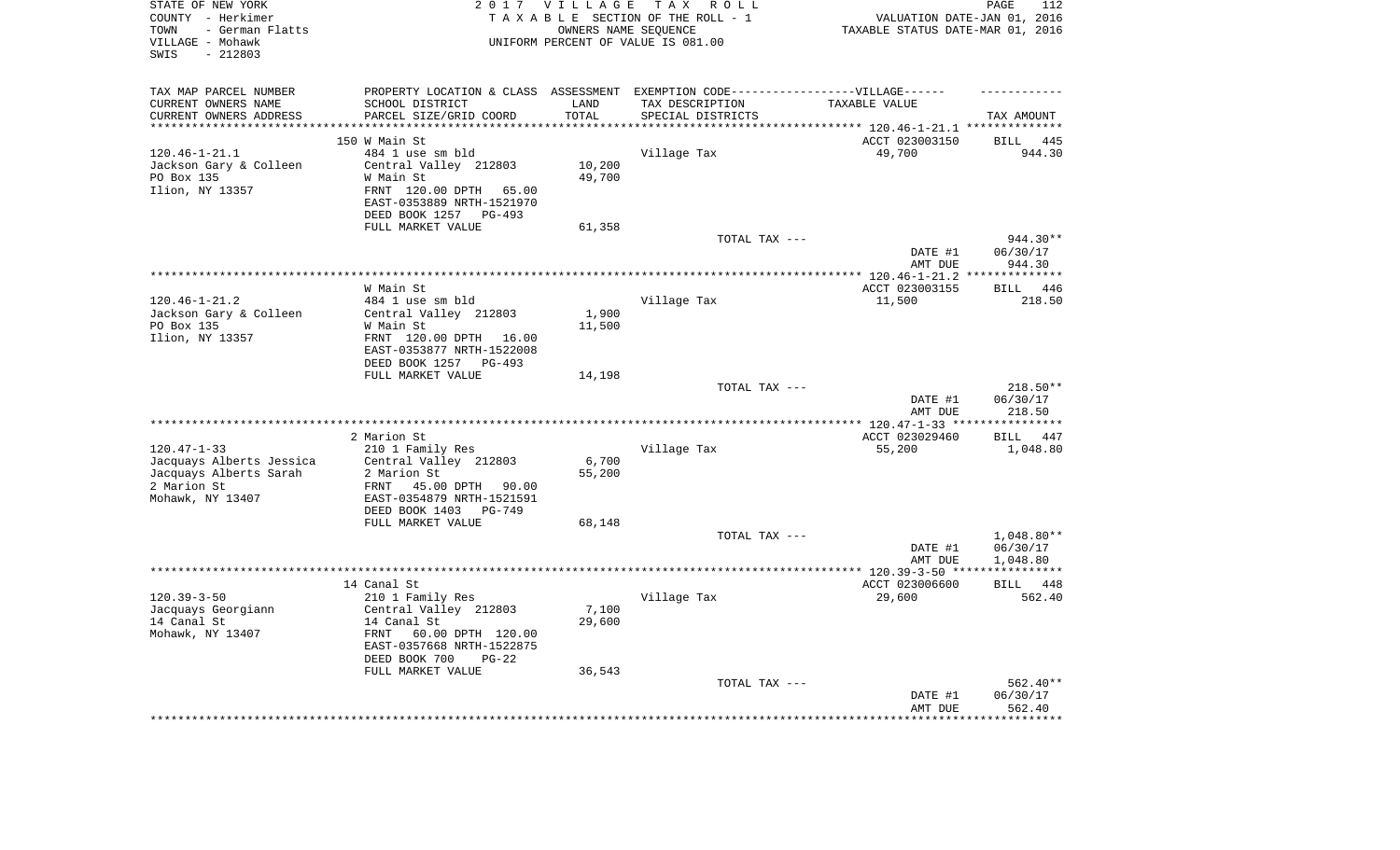| STATE OF NEW YORK<br>COUNTY - Herkimer<br>- German Flatts<br>TOWN<br>VILLAGE - Mohawk<br>SWIS<br>$-212803$ |                                                  | 2017 VILLAGE<br>OWNERS NAME SEQUENCE | T A X<br>R O L L<br>TAXABLE SECTION OF THE ROLL - 1<br>UNIFORM PERCENT OF VALUE IS 081.00 | VALUATION DATE-JAN 01, 2016<br>TAXABLE STATUS DATE-MAR 01, 2016 | PAGE<br>113          |
|------------------------------------------------------------------------------------------------------------|--------------------------------------------------|--------------------------------------|-------------------------------------------------------------------------------------------|-----------------------------------------------------------------|----------------------|
| TAX MAP PARCEL NUMBER                                                                                      |                                                  |                                      | PROPERTY LOCATION & CLASS ASSESSMENT EXEMPTION CODE----------------VILLAGE------          |                                                                 |                      |
| CURRENT OWNERS NAME                                                                                        | SCHOOL DISTRICT                                  | LAND                                 | TAX DESCRIPTION                                                                           | TAXABLE VALUE                                                   |                      |
| CURRENT OWNERS ADDRESS<br>*********************                                                            | PARCEL SIZE/GRID COORD                           | TOTAL                                | SPECIAL DISTRICTS                                                                         |                                                                 | TAX AMOUNT           |
|                                                                                                            | 17 Cary Ave                                      |                                      |                                                                                           |                                                                 | 449<br>BILL          |
| $120.47 - 1 - 16.2$                                                                                        | 210 1 Family Res                                 |                                      | Village Tax                                                                               | 77,200                                                          | 1,466.80             |
| Jacquays Michael                                                                                           | Central Valley 212803                            | 11,300                               |                                                                                           |                                                                 |                      |
| 17 Cary Ave                                                                                                | 17 Cary Ave                                      | 77,200                               |                                                                                           |                                                                 |                      |
| Mohawk, NY 13407                                                                                           | FRNT 111.00 DPTH<br>ACRES<br>0.50                |                                      |                                                                                           |                                                                 |                      |
|                                                                                                            | EAST-0354648 NRTH-1521368                        |                                      |                                                                                           |                                                                 |                      |
|                                                                                                            | DEED BOOK 858<br>$PG-363$                        |                                      |                                                                                           |                                                                 |                      |
|                                                                                                            | FULL MARKET VALUE                                | 95,309                               |                                                                                           |                                                                 |                      |
|                                                                                                            |                                                  |                                      | TOTAL TAX ---                                                                             |                                                                 | $1,466.80**$         |
|                                                                                                            |                                                  |                                      |                                                                                           | DATE #1<br>AMT DUE                                              | 06/30/17<br>1,466.80 |
|                                                                                                            |                                                  |                                      |                                                                                           |                                                                 |                      |
|                                                                                                            | Marion St                                        |                                      |                                                                                           |                                                                 | BILL<br>450          |
| $120.47 - 1 - 38.2$                                                                                        | 311 Res vac land                                 |                                      | Village Tax                                                                               | 500                                                             | 9.50                 |
| Jacquays Michael<br>17 Cary Ave                                                                            | Central Valley 212803<br>FRNT 140.00 DPTH 187.00 | 500<br>500                           |                                                                                           |                                                                 |                      |
| Mohawk, NY 13407                                                                                           | ACRES<br>0.25                                    |                                      |                                                                                           |                                                                 |                      |
|                                                                                                            | EAST-0354740 NRTH-1521345                        |                                      |                                                                                           |                                                                 |                      |
|                                                                                                            | DEED BOOK 1296<br>PG-239                         |                                      |                                                                                           |                                                                 |                      |
|                                                                                                            | FULL MARKET VALUE                                | 617                                  | TOTAL TAX ---                                                                             |                                                                 | $9.50**$             |
|                                                                                                            |                                                  |                                      |                                                                                           | DATE #1<br>AMT DUE                                              | 06/30/17<br>9.50     |
|                                                                                                            |                                                  |                                      |                                                                                           | **************** 120.48-1-18 *****************                  |                      |
|                                                                                                            | 23 Orchard St                                    |                                      |                                                                                           | ACCT 023009900                                                  | BILL<br>451          |
| $120.48 - 1 - 18$                                                                                          | 210 1 Family Res                                 |                                      | Village Tax                                                                               | 48,900                                                          | 929.10               |
| Johnson Michael<br>Johnson Jean                                                                            | Central Valley 212803<br>23 Orchard St           | 10,400<br>48,900                     |                                                                                           |                                                                 |                      |
| 23 Orchard St                                                                                              | 50.00 DPTH 200.00<br>FRNT                        |                                      |                                                                                           |                                                                 |                      |
| Mohawk, NY 13407                                                                                           | EAST-0358469 NRTH-1522161                        |                                      |                                                                                           |                                                                 |                      |
|                                                                                                            | DEED BOOK 00616 PG-00199                         |                                      |                                                                                           |                                                                 |                      |
|                                                                                                            | FULL MARKET VALUE                                | 60,370                               | TOTAL TAX ---                                                                             |                                                                 | 929.10**             |
|                                                                                                            |                                                  |                                      |                                                                                           | DATE #1                                                         | 06/30/17             |
|                                                                                                            |                                                  |                                      |                                                                                           | AMT DUE                                                         | 929.10               |
|                                                                                                            |                                                  |                                      |                                                                                           |                                                                 |                      |
|                                                                                                            | 38 S Washington St                               |                                      |                                                                                           | ACCT 023026640                                                  | 452<br>BILL          |
| $120.47 - 5 - 21$<br>Johnson Woodus Jr                                                                     | 230 3 Family Res<br>Central Valley 212803        | 8,700                                | Village Tax                                                                               | 42,000                                                          | 798.00               |
| 123 First Ave                                                                                              | 38 S Wshngtn St                                  | 42,000                               |                                                                                           |                                                                 |                      |
| Herkimer, NY 13350                                                                                         | FRNT<br>66.70 DPTH 93.00                         |                                      |                                                                                           |                                                                 |                      |
|                                                                                                            | EAST-0356828 NRTH-1521303                        |                                      |                                                                                           |                                                                 |                      |
|                                                                                                            | DEED BOOK 714<br>PG-206                          |                                      |                                                                                           |                                                                 |                      |
|                                                                                                            | FULL MARKET VALUE                                | 51,852                               | TOTAL TAX ---                                                                             |                                                                 | 798.00**             |
|                                                                                                            |                                                  |                                      |                                                                                           | DATE #1                                                         | 06/30/17             |
|                                                                                                            |                                                  |                                      |                                                                                           | AMT DUE                                                         | 798.00               |
|                                                                                                            |                                                  |                                      |                                                                                           | ***********************************                             |                      |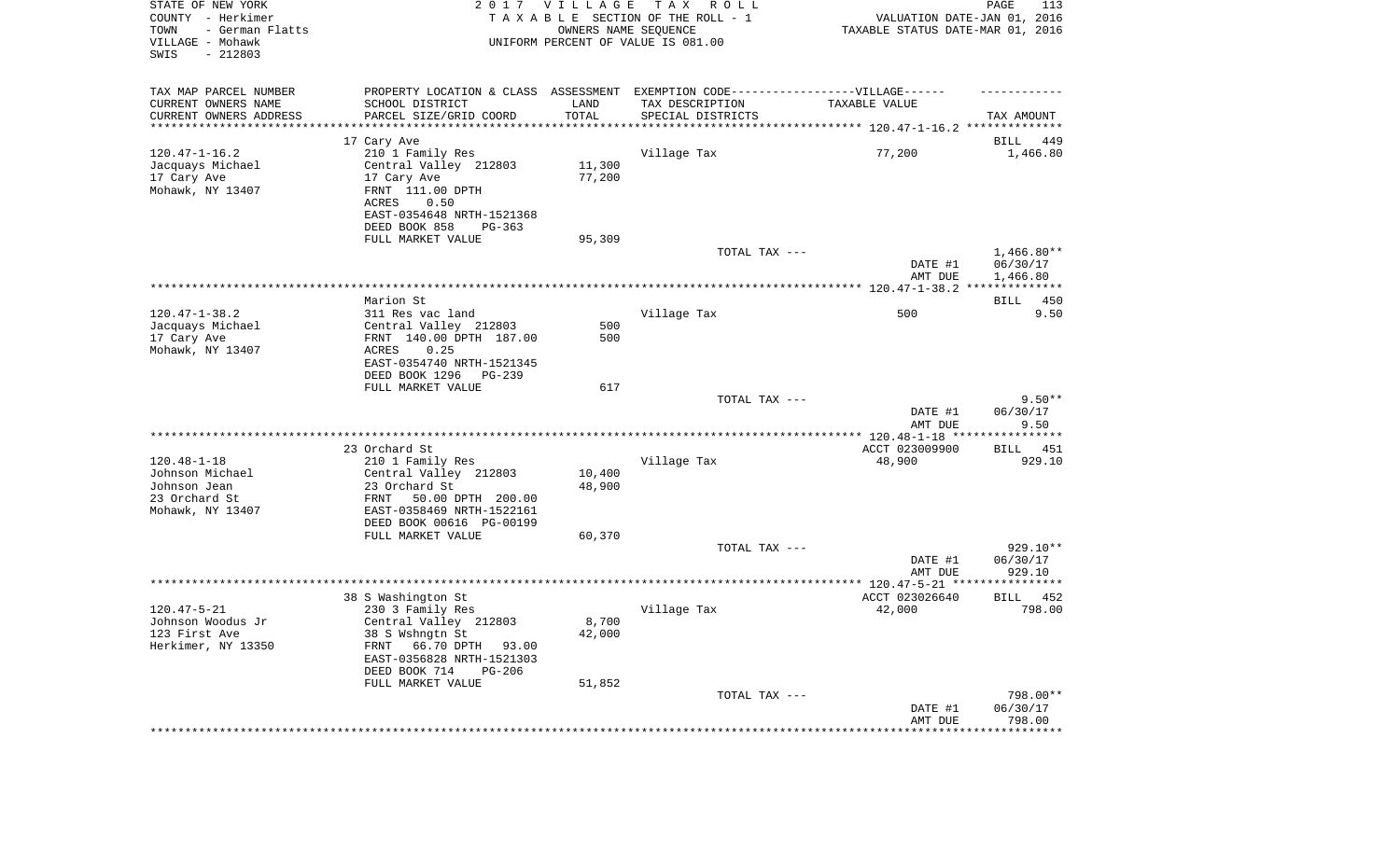| STATE OF NEW YORK<br>COUNTY - Herkimer<br>TOWN<br>- German Flatts<br>VILLAGE - Mohawk<br>SWIS<br>$-212803$ |                                                        | 2017 VILLAGE<br>OWNERS NAME SEQUENCE | T A X<br>R O L L<br>TAXABLE SECTION OF THE ROLL - 1<br>UNIFORM PERCENT OF VALUE IS 081.00 | VALUATION DATE-JAN 01, 2016<br>TAXABLE STATUS DATE-MAR 01, 2016 | PAGE<br>114              |
|------------------------------------------------------------------------------------------------------------|--------------------------------------------------------|--------------------------------------|-------------------------------------------------------------------------------------------|-----------------------------------------------------------------|--------------------------|
| TAX MAP PARCEL NUMBER                                                                                      |                                                        |                                      | PROPERTY LOCATION & CLASS ASSESSMENT EXEMPTION CODE-----------------VILLAGE------         |                                                                 |                          |
| CURRENT OWNERS NAME<br>CURRENT OWNERS ADDRESS                                                              | SCHOOL DISTRICT<br>PARCEL SIZE/GRID COORD              | LAND<br>TOTAL                        | TAX DESCRIPTION<br>SPECIAL DISTRICTS                                                      | TAXABLE VALUE                                                   | TAX AMOUNT               |
| *********************                                                                                      |                                                        |                                      |                                                                                           |                                                                 |                          |
|                                                                                                            | 19 S Richfield St                                      |                                      |                                                                                           | ACCT 023026940                                                  | BILL 453                 |
| $120.47 - 5 - 11$                                                                                          | 210 1 Family Res                                       |                                      | Village Tax                                                                               | 60,708                                                          | 1,153.45                 |
| Jones Daniel                                                                                               | Central Valley 212803                                  | 8,800                                |                                                                                           |                                                                 |                          |
| Jones Pamela                                                                                               | 19 S Richfield                                         | 60,708                               |                                                                                           |                                                                 |                          |
| 19 S Richfield St<br>Mohawk, NY 13407                                                                      | FRNT<br>63.00 DPTH 102.00<br>EAST-0356683 NRTH-1521733 |                                      |                                                                                           |                                                                 |                          |
|                                                                                                            | DEED BOOK 705<br>PG-294                                |                                      |                                                                                           |                                                                 |                          |
|                                                                                                            | FULL MARKET VALUE                                      | 74,948                               | TOTAL TAX ---                                                                             |                                                                 | $1,153.45**$             |
|                                                                                                            |                                                        |                                      |                                                                                           | DATE #1<br>AMT DUE                                              | 06/30/17<br>1,153.45     |
|                                                                                                            |                                                        |                                      |                                                                                           |                                                                 |                          |
|                                                                                                            | 54 Columbia St                                         |                                      |                                                                                           | ACCT 023021930                                                  | BILL<br>454              |
| $120.55 - 1 - 31$                                                                                          | 411 Apartment                                          |                                      | Village Tax                                                                               | 67,400                                                          | 1,280.60                 |
| Jones Donald<br>Jones Ann                                                                                  | Central Valley 212803                                  | 13,400                               |                                                                                           |                                                                 |                          |
| 54 Columbia St                                                                                             | 54 Columbia St<br>60.00 DPTH 153.00<br>FRNT            | 67,400                               |                                                                                           |                                                                 |                          |
| Mohawk, NY 13407                                                                                           | EAST-0356381 NRTH-1519778                              |                                      |                                                                                           |                                                                 |                          |
|                                                                                                            | DEED BOOK 712<br>$PG-133$                              |                                      |                                                                                           |                                                                 |                          |
|                                                                                                            | FULL MARKET VALUE                                      | 83,210                               |                                                                                           |                                                                 |                          |
|                                                                                                            |                                                        |                                      | TOTAL TAX ---                                                                             | DATE #1                                                         | $1,280.60**$<br>06/30/17 |
|                                                                                                            |                                                        |                                      |                                                                                           | AMT DUE                                                         | 1,280.60                 |
|                                                                                                            | 128 W Main St                                          |                                      |                                                                                           | ACCT 202342                                                     | BILL 455                 |
| $120.46 - 1 - 27$                                                                                          | 210 1 Family Res                                       |                                      | Village Tax                                                                               | 55,000                                                          | 1,045.00                 |
| Jones Harold Jr                                                                                            | Central Valley 212803                                  | 11,000                               |                                                                                           |                                                                 |                          |
| 176 S Fifth Ave                                                                                            | 128 W Main St                                          | 55,000                               |                                                                                           |                                                                 |                          |
| Ilion, NY 13357                                                                                            | 60.00 DPTH 108.00<br>FRNT<br>EAST-0354496 NRTH-1522015 |                                      |                                                                                           |                                                                 |                          |
| PRIOR OWNER ON 3/01/2016                                                                                   | DEED BOOK 2016<br>PG-2342                              |                                      |                                                                                           |                                                                 |                          |
| Helen McGowan Living Trust                                                                                 | FULL MARKET VALUE                                      | 67,901                               |                                                                                           |                                                                 |                          |
|                                                                                                            |                                                        |                                      | TOTAL TAX ---                                                                             |                                                                 | $1,045.00**$             |
|                                                                                                            |                                                        |                                      |                                                                                           | DATE #1<br>AMT DUE                                              | 06/30/17<br>1,045.00     |
|                                                                                                            |                                                        |                                      |                                                                                           |                                                                 |                          |
|                                                                                                            | 2 Pettingill St                                        |                                      |                                                                                           | ACCT 173144                                                     | BILL 456                 |
| $120.46 - 2 - 30$                                                                                          | 210 1 Family Res                                       |                                      | Village Tax                                                                               | 49,200                                                          | 934.80                   |
| Joseph & Robyn Ingerham Rv T                                                                               | Central Valley 212803                                  | 8,600                                |                                                                                           |                                                                 |                          |
| % Valerie Ingerham<br>2 Pettingill St                                                                      | 2 Pettingill St<br>Life Use V Ingerham                 | 49,200                               |                                                                                           |                                                                 |                          |
| Mohawk, NY 13407                                                                                           | 53.00 DPTH 118.10<br>FRNT                              |                                      |                                                                                           |                                                                 |                          |
|                                                                                                            | EAST-0353845 NRTH-1521763                              |                                      |                                                                                           |                                                                 |                          |
|                                                                                                            | DEED BOOK 1449 PG-812                                  |                                      |                                                                                           |                                                                 |                          |
|                                                                                                            | FULL MARKET VALUE                                      | 60,741                               |                                                                                           |                                                                 |                          |
|                                                                                                            |                                                        |                                      | TOTAL TAX ---                                                                             | DATE #1                                                         | 934.80**<br>06/30/17     |
|                                                                                                            |                                                        |                                      |                                                                                           | AMT DUE                                                         | 934.80                   |
|                                                                                                            |                                                        |                                      |                                                                                           | ***********************************                             |                          |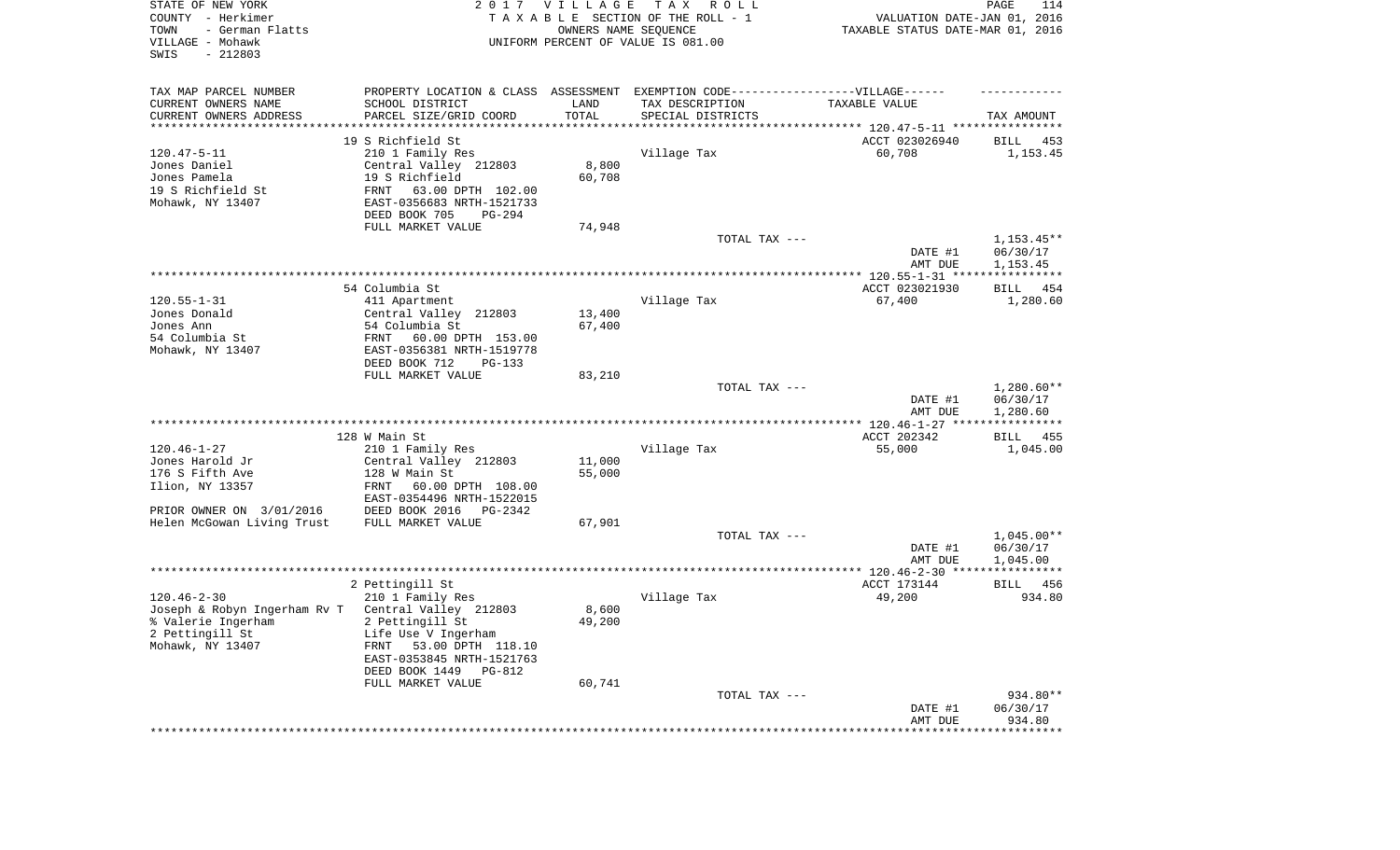| STATE OF NEW YORK<br>COUNTY - Herkimer<br>- German Flatts<br>TOWN<br>VILLAGE - Mohawk<br>$-212803$<br>SWIS |                                                                                                                                                                    | 2017 VILLAGE<br>OWNERS NAME SEOUENCE | TAX ROLL<br>TAXABLE SECTION OF THE ROLL - 1<br>UNIFORM PERCENT OF VALUE IS 081.00 | VALUATION DATE-JAN 01, 2016<br>TAXABLE STATUS DATE-MAR 01, 2016 | PAGE<br>115                                       |
|------------------------------------------------------------------------------------------------------------|--------------------------------------------------------------------------------------------------------------------------------------------------------------------|--------------------------------------|-----------------------------------------------------------------------------------|-----------------------------------------------------------------|---------------------------------------------------|
| TAX MAP PARCEL NUMBER<br>CURRENT OWNERS NAME                                                               | PROPERTY LOCATION & CLASS ASSESSMENT EXEMPTION CODE-----------------VILLAGE------<br>SCHOOL DISTRICT                                                               | LAND                                 | TAX DESCRIPTION                                                                   | TAXABLE VALUE                                                   |                                                   |
| CURRENT OWNERS ADDRESS                                                                                     | PARCEL SIZE/GRID COORD                                                                                                                                             | TOTAL<br>********                    | SPECIAL DISTRICTS                                                                 | *********** 120.47-5-43 ***********                             | TAX AMOUNT                                        |
|                                                                                                            | 11 S Washington St                                                                                                                                                 |                                      |                                                                                   | ACCT 023026040                                                  | <b>BILL</b><br>457                                |
| $120.47 - 5 - 43$<br>Jouben Pamela<br>11 S Washington St<br>Mohawk, NY 13407                               | 210 1 Family Res<br>Central Valley 212803<br>11 S Wsgngtn St<br>FRNT 46.00 DPTH 100.00<br>EAST-0356906 NRTH-1522065<br>DEED BOOK 1329 PG-981                       | 7,100<br>65,000                      | Village Tax                                                                       | 65,000                                                          | 1,235.00                                          |
|                                                                                                            | FULL MARKET VALUE                                                                                                                                                  | 80,247                               | TOTAL TAX ---                                                                     |                                                                 | $1,235.00**$                                      |
|                                                                                                            |                                                                                                                                                                    |                                      |                                                                                   | DATE #1<br>AMT DUE                                              | 06/30/17<br>1,235.00                              |
|                                                                                                            | 49 Church St                                                                                                                                                       |                                      | ***********************************                                               | **************** 120.47-9-20 ***<br>ACCT 023014910              | ***********<br><b>BILL</b><br>458                 |
| $120.47 - 9 - 20$<br>Joyce Kevin<br>Joyce Julie<br>49 Church St<br>Mohawk, NY 13407                        | 210 1 Family Res<br>Central Valley 212803<br>49 Church St<br>FRNT<br>60.00 DPTH 120.00<br>EAST-0357734 NRTH-1521132<br>DEED BOOK 1372 PG-258                       | 9,300<br>53,400                      | Village Tax                                                                       | 53,400                                                          | 1,014.60                                          |
|                                                                                                            | FULL MARKET VALUE                                                                                                                                                  | 65,926                               |                                                                                   |                                                                 |                                                   |
|                                                                                                            |                                                                                                                                                                    |                                      | TOTAL TAX ---                                                                     | DATE #1<br>AMT DUE                                              | 1,014.60**<br>06/30/17<br>1,014.60<br>*********** |
|                                                                                                            | 1 Firman St                                                                                                                                                        |                                      |                                                                                   | ACCT 169974                                                     | <b>BILL</b><br>459                                |
| $120.47 - 3 - 67$<br>Juby Wade<br>105 John St<br>Ilion, NY 13357                                           | 210 1 Family Res<br>Central Valley 212803<br>FRNT 116.20 DPTH 75.05<br>EAST-0355983 NRTH-1521117                                                                   | 10,300<br>49,000                     | Village Tax                                                                       | 49,000                                                          | 931.00                                            |
|                                                                                                            | DEED BOOK 1429<br><b>PG-710</b><br>FULL MARKET VALUE                                                                                                               | 60,494                               |                                                                                   |                                                                 |                                                   |
|                                                                                                            |                                                                                                                                                                    |                                      | TOTAL TAX ---                                                                     | DATE #1<br>AMT DUE                                              | 931.00**<br>06/30/17<br>931.00                    |
|                                                                                                            |                                                                                                                                                                    |                                      |                                                                                   |                                                                 | ***********                                       |
| $120.55 - 1 - 45$<br>Judd Lucas<br>10 Bushnell St<br>Mohawk, NY 13407                                      | 10 Bushnell St<br>210 1 Family Res<br>Central Valley 212803<br>10 Bushnell St<br>89.00 DPTH 105.00<br>FRNT<br>EAST-0356064 NRTH-1519627<br>DEED BOOK 927<br>PG-466 | 12,200<br>67,200                     | Village Tax                                                                       | ACCT 023022440<br>67,200                                        | <b>BILL</b><br>460<br>1,276.80                    |
|                                                                                                            | FULL MARKET VALUE                                                                                                                                                  | 82,963                               | TOTAL TAX ---                                                                     | DATE #1<br>AMT DUE                                              | $1,276.80**$<br>06/30/17<br>1,276.80              |
|                                                                                                            |                                                                                                                                                                    |                                      |                                                                                   |                                                                 |                                                   |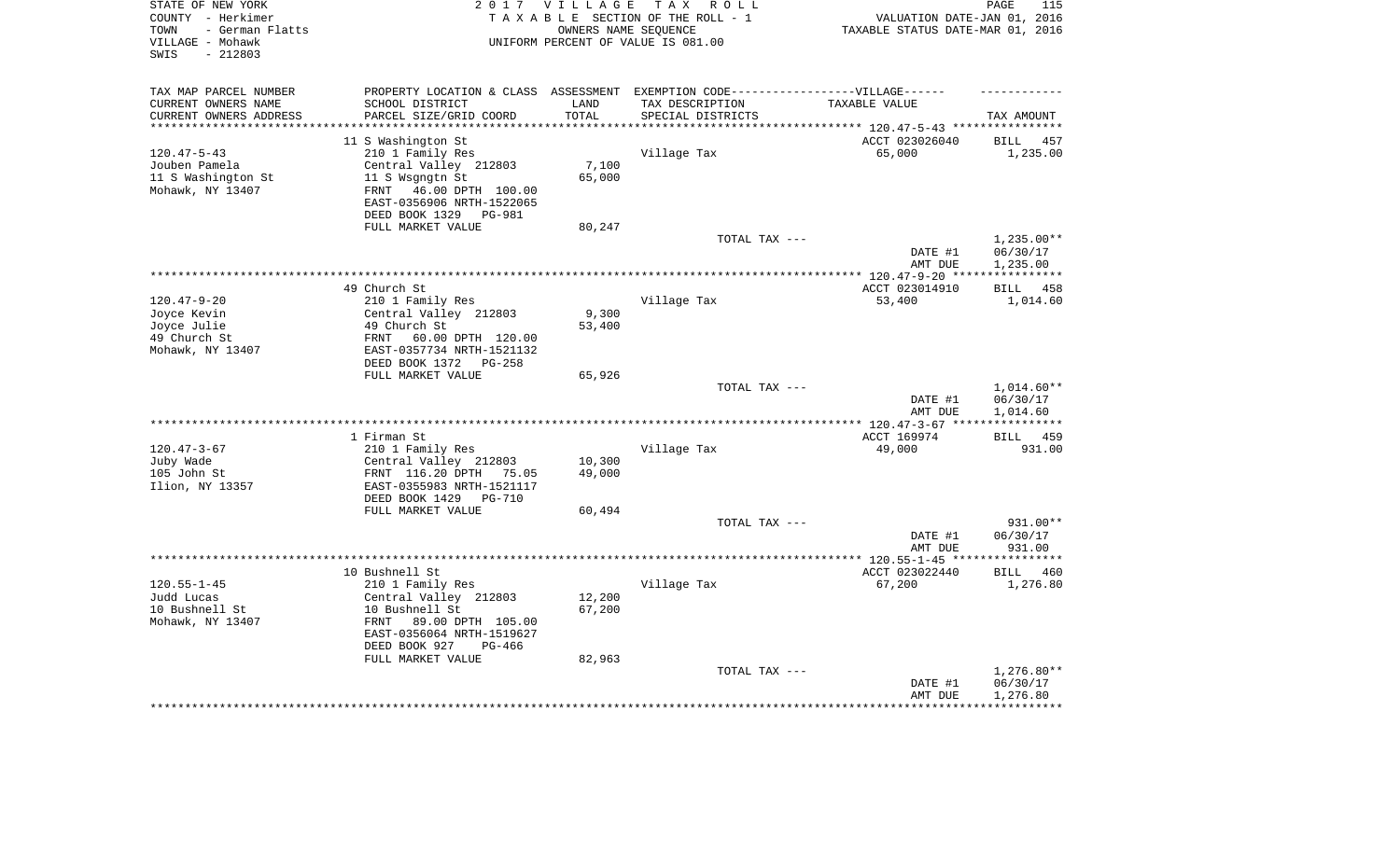| STATE OF NEW YORK<br>COUNTY - Herkimer<br>TOWN<br>- German Flatts<br>VILLAGE - Mohawk<br>SWIS<br>$-212803$ |                                                       | 2017 VILLAGE<br>OWNERS NAME SEQUENCE | T A X<br>R O L L<br>TAXABLE SECTION OF THE ROLL - 1<br>UNIFORM PERCENT OF VALUE IS 081.00 | VALUATION DATE-JAN 01, 2016<br>TAXABLE STATUS DATE-MAR 01, 2016 | PAGE<br>116          |
|------------------------------------------------------------------------------------------------------------|-------------------------------------------------------|--------------------------------------|-------------------------------------------------------------------------------------------|-----------------------------------------------------------------|----------------------|
| TAX MAP PARCEL NUMBER                                                                                      |                                                       |                                      | PROPERTY LOCATION & CLASS ASSESSMENT EXEMPTION CODE-----------------VILLAGE------         |                                                                 |                      |
| CURRENT OWNERS NAME<br>CURRENT OWNERS ADDRESS                                                              | SCHOOL DISTRICT<br>PARCEL SIZE/GRID COORD             | LAND<br>TOTAL                        | TAX DESCRIPTION<br>SPECIAL DISTRICTS                                                      | TAXABLE VALUE                                                   | TAX AMOUNT           |
| **********************                                                                                     |                                                       |                                      |                                                                                           |                                                                 |                      |
|                                                                                                            | 3 Henry St                                            |                                      |                                                                                           | ACCT 023018570                                                  | BILL<br>461          |
| $120.47 - 7 - 33$                                                                                          | 210 1 Family Res                                      |                                      | Village Tax                                                                               | 45,326                                                          | 861.19               |
| Kalka Barbara                                                                                              | Central Valley 212803                                 | 5,600                                | XC491 Water relevy                                                                        | 100.78 MT M                                                     | 100.78               |
| 3 Henry St                                                                                                 | 3 Henry St                                            | 45,326                               |                                                                                           |                                                                 |                      |
| Mohawk, NY 13407                                                                                           | FRNT<br>40.00 DPTH 81.00<br>EAST-0356873 NRTH-1520543 |                                      |                                                                                           |                                                                 |                      |
|                                                                                                            | DEED BOOK 846<br>PG-540                               |                                      |                                                                                           |                                                                 |                      |
|                                                                                                            | FULL MARKET VALUE                                     | 55,958                               |                                                                                           |                                                                 |                      |
|                                                                                                            |                                                       |                                      | TOTAL TAX ---                                                                             | DATE #1                                                         | 961.97**<br>06/30/17 |
|                                                                                                            |                                                       |                                      |                                                                                           | AMT DUE                                                         | 961.97               |
|                                                                                                            | 4 Marmet St                                           |                                      |                                                                                           | ACCT 175745                                                     | 462<br>BILL          |
| $120.47 - 4 - 52$                                                                                          | 210 1 Family Res                                      |                                      | Village Tax                                                                               | 51,000                                                          | 969.00               |
| Kane Kathryn                                                                                               | Central Valley 212803                                 | 12,000                               |                                                                                           |                                                                 |                      |
| 4 Marmet St                                                                                                | 4 Marmet St                                           | 51,000                               |                                                                                           |                                                                 |                      |
| Mohawk, NY 13407                                                                                           | FRNT<br>75.00 DPTH 107.00                             |                                      |                                                                                           |                                                                 |                      |
|                                                                                                            | EAST-0356410 NRTH-1520304<br>DEED BOOK 1467<br>PG-254 |                                      |                                                                                           |                                                                 |                      |
|                                                                                                            | FULL MARKET VALUE                                     | 62,963                               |                                                                                           |                                                                 |                      |
|                                                                                                            |                                                       |                                      | TOTAL TAX ---                                                                             |                                                                 | $969.00**$           |
|                                                                                                            |                                                       |                                      |                                                                                           | DATE #1                                                         | 06/30/17             |
|                                                                                                            |                                                       |                                      |                                                                                           | AMT DUE                                                         | 969.00               |
|                                                                                                            | 11 Warren Rd                                          |                                      |                                                                                           | ACCT 023032160                                                  | BILL 463             |
| $120.46 - 2 - 21$                                                                                          | 210 1 Family Res                                      |                                      | Village Tax                                                                               | 50,200                                                          | 953.80               |
| Kaples William                                                                                             | Central Valley 212803                                 | 7,100                                |                                                                                           |                                                                 |                      |
| Kaples Joyce                                                                                               | 11 Warren Rd                                          | 50,200                               |                                                                                           |                                                                 |                      |
| 11 Warren Rd                                                                                               | FRNT<br>42.00 DPTH 120.00                             |                                      |                                                                                           |                                                                 |                      |
| Mohawk, NY 13407                                                                                           | EAST-0353654 NRTH-1521516<br>DEED BOOK 00584 PG-00228 |                                      |                                                                                           |                                                                 |                      |
|                                                                                                            | FULL MARKET VALUE                                     | 61,975                               |                                                                                           |                                                                 |                      |
|                                                                                                            |                                                       |                                      | TOTAL TAX ---                                                                             |                                                                 | 953.80**             |
|                                                                                                            |                                                       |                                      |                                                                                           | DATE #1                                                         | 06/30/17             |
|                                                                                                            |                                                       |                                      |                                                                                           | AMT DUE                                                         | 953.80               |
|                                                                                                            | 10 W Main St                                          |                                      |                                                                                           | ACCT 185723                                                     | BILL<br>464          |
| $120.39 - 3 - 10$                                                                                          | 481 Att row bldg                                      |                                      | Village Tax                                                                               | 90,000                                                          | 1,710.00             |
| Kara & Travis Robinson Truste Central Valley 212803                                                        |                                                       | 11,200                               |                                                                                           |                                                                 |                      |
| Kim & Cheryl Robinson Irr Tr 10 W Main St                                                                  |                                                       | 90,000                               |                                                                                           |                                                                 |                      |
| 71 S Third Ave                                                                                             | Life Use D Robinson                                   |                                      |                                                                                           |                                                                 |                      |
| Ilion, NY 13357                                                                                            | FRNT 43.47 DPTH 123.50<br>EAST-0357140 NRTH-1522564   |                                      |                                                                                           |                                                                 |                      |
|                                                                                                            | DEED BOOK 1530 PG-567                                 |                                      |                                                                                           |                                                                 |                      |
|                                                                                                            | FULL MARKET VALUE                                     | 111,111                              |                                                                                           |                                                                 |                      |
|                                                                                                            |                                                       |                                      | TOTAL TAX ---                                                                             |                                                                 | 1,710.00**           |
|                                                                                                            |                                                       |                                      |                                                                                           | DATE #1<br>AMT DUE                                              | 06/30/17<br>1,710.00 |
|                                                                                                            |                                                       |                                      |                                                                                           |                                                                 |                      |
|                                                                                                            |                                                       |                                      |                                                                                           |                                                                 |                      |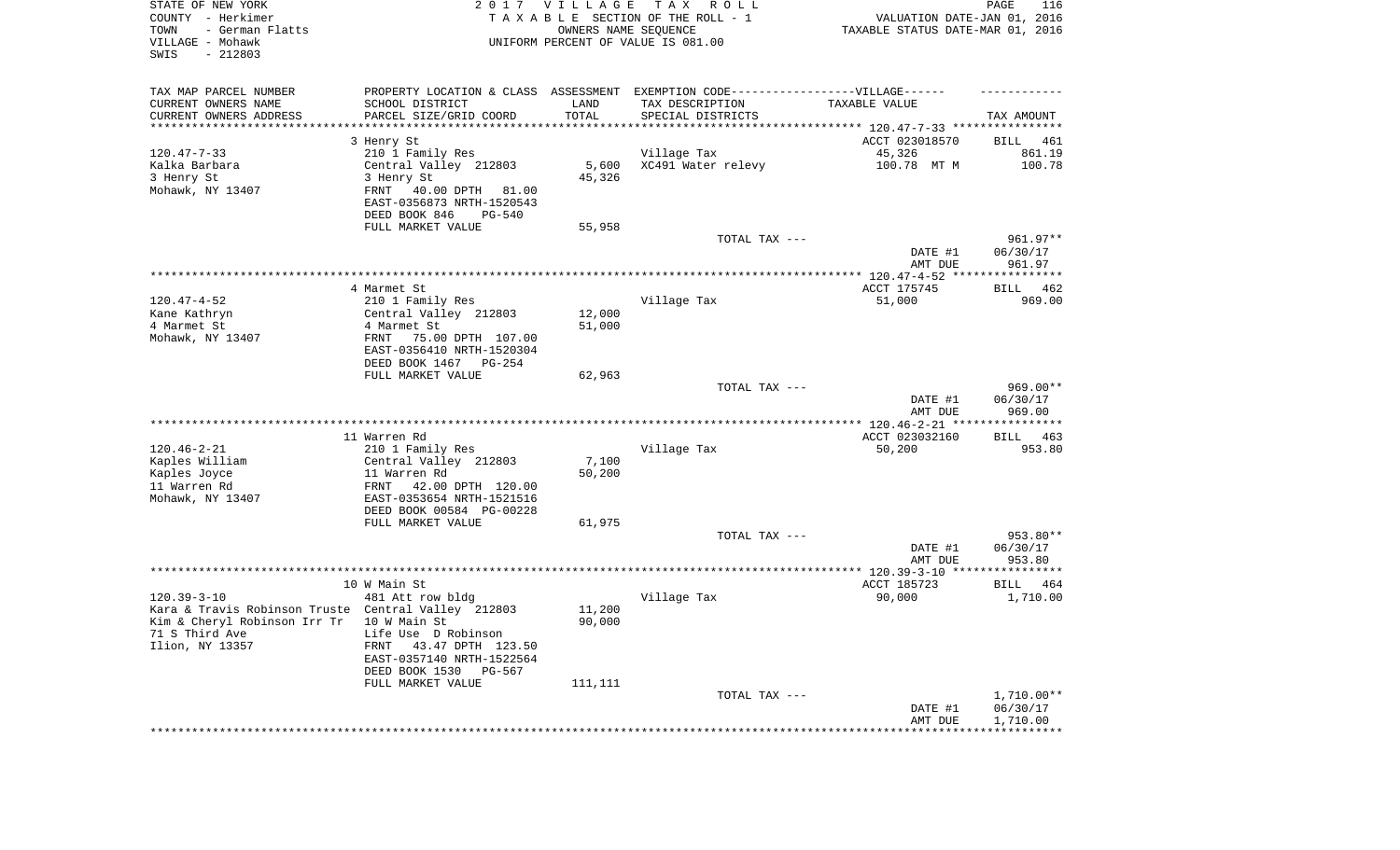| STATE OF NEW YORK<br>COUNTY - Herkimer<br>TOWN<br>- German Flatts<br>VILLAGE - Mohawk<br>SWIS<br>$-212803$ |                                                    | 2017 VILLAGE<br>OWNERS NAME SEQUENCE | T A X<br>R O L L<br>TAXABLE SECTION OF THE ROLL - 1<br>UNIFORM PERCENT OF VALUE IS 081.00 | VALUATION DATE-JAN 01, 2016<br>TAXABLE STATUS DATE-MAR 01, 2016 | PAGE<br>117           |
|------------------------------------------------------------------------------------------------------------|----------------------------------------------------|--------------------------------------|-------------------------------------------------------------------------------------------|-----------------------------------------------------------------|-----------------------|
| TAX MAP PARCEL NUMBER                                                                                      |                                                    |                                      | PROPERTY LOCATION & CLASS ASSESSMENT EXEMPTION CODE----------------VILLAGE------          |                                                                 |                       |
| CURRENT OWNERS NAME                                                                                        | SCHOOL DISTRICT                                    | LAND                                 | TAX DESCRIPTION                                                                           | TAXABLE VALUE                                                   |                       |
| CURRENT OWNERS ADDRESS<br>*********************                                                            | PARCEL SIZE/GRID COORD<br>**********************   | TOTAL                                | SPECIAL DISTRICTS                                                                         |                                                                 | TAX AMOUNT            |
|                                                                                                            | 13 Brookside Dr                                    |                                      |                                                                                           | ACCT 023031050                                                  | BILL<br>465           |
| $120.47 - 1 - 66$                                                                                          | 210 1 Family Res                                   |                                      | Village Tax                                                                               | 89,500                                                          | 1,700.50              |
| Kazmir & Eleanor Karpowich                                                                                 | Central Valley 212803                              | 14,500                               |                                                                                           |                                                                 |                       |
| Irrev Trust<br>13 Brookside Dr                                                                             | 13 Brookside Dr<br>Greg Karpowich Trustee          | 89,500                               |                                                                                           |                                                                 |                       |
| Mohawk, NY 13407                                                                                           | 79.00 DPTH 120.00<br>FRNT                          |                                      |                                                                                           |                                                                 |                       |
|                                                                                                            | EAST-0355393 NRTH-1521316                          |                                      |                                                                                           |                                                                 |                       |
|                                                                                                            | DEED BOOK 1379<br>PG-510                           |                                      |                                                                                           |                                                                 |                       |
|                                                                                                            | FULL MARKET VALUE                                  | 110,494                              | TOTAL TAX ---                                                                             |                                                                 | $1,700.50**$          |
|                                                                                                            |                                                    |                                      |                                                                                           | DATE #1<br>AMT DUE                                              | 06/30/17<br>1,700.50  |
|                                                                                                            |                                                    |                                      |                                                                                           |                                                                 |                       |
|                                                                                                            | 25 Walnut St                                       |                                      |                                                                                           | ACCT 023016380                                                  | BILL<br>466           |
| $120.47 - 8 - 12$<br>Keeler Donald Jr                                                                      | 210 1 Family Res<br>Central Valley 212803          | 12,000                               | VET WAR V 41127<br>Village Tax                                                            | 7,290<br>72,010                                                 | 1,368.19              |
| Keeler Ernestine                                                                                           | 25 Walnut St                                       | 79,300                               |                                                                                           |                                                                 |                       |
| 25 Walnut St                                                                                               | FRNT<br>65.00 DPTH 180.00                          |                                      |                                                                                           |                                                                 |                       |
| Mohawk, NY 13407                                                                                           | EAST-0357491 NRTH-1521592<br>DEED BOOK 794         |                                      |                                                                                           |                                                                 |                       |
|                                                                                                            | PG-296<br>FULL MARKET VALUE                        | 97,901                               |                                                                                           |                                                                 |                       |
|                                                                                                            |                                                    |                                      | TOTAL TAX ---                                                                             |                                                                 | $1,368.19**$          |
|                                                                                                            |                                                    |                                      |                                                                                           | DATE #1<br>AMT DUE                                              | 06/30/17<br>1,368.19  |
|                                                                                                            | 2 Hillview Dr                                      |                                      |                                                                                           | *************** 120.55-2-23 ****************<br>ACCT 023019230  |                       |
| $120.55 - 2 - 23$                                                                                          | 210 1 Family Res                                   |                                      | Village Tax                                                                               | 112,700                                                         | BILL 467<br>2,141.30  |
| Keeler Richard                                                                                             | Central Valley 212803                              | 22,000                               |                                                                                           |                                                                 |                       |
| 2 Hillview Dr                                                                                              | 2 Hill View Dr                                     | 112,700                              |                                                                                           |                                                                 |                       |
| Mohawk, NY 13407                                                                                           | FRNT 120.00 DPTH 260.77                            |                                      |                                                                                           |                                                                 |                       |
|                                                                                                            | EAST-0357375 NRTH-1519805<br>DEED BOOK 1204 PG-421 |                                      |                                                                                           |                                                                 |                       |
|                                                                                                            | FULL MARKET VALUE                                  | 139,136                              |                                                                                           |                                                                 |                       |
|                                                                                                            |                                                    |                                      | TOTAL TAX ---                                                                             |                                                                 | $2,141.30**$          |
|                                                                                                            |                                                    |                                      |                                                                                           | DATE #1                                                         | 06/30/17              |
|                                                                                                            |                                                    |                                      |                                                                                           | AMT DUE                                                         | 2,141.30              |
|                                                                                                            | Firman St                                          |                                      |                                                                                           | ACCT 023024685                                                  | 468<br><b>BILL</b>    |
| $120.47 - 3 - 38$                                                                                          | 311 Res vac land                                   |                                      | Village Tax                                                                               | 1,100                                                           | 20.90                 |
| Kehl John                                                                                                  | Central Valley 212803                              | 1,100                                |                                                                                           |                                                                 |                       |
| Kehl Jody<br>26 Firman St                                                                                  | Firman St Rear<br>ACRES<br>1.20                    | 1,100                                |                                                                                           |                                                                 |                       |
| Mohawk, NY 13407                                                                                           | EAST-0355569 NRTH-1520833                          |                                      |                                                                                           |                                                                 |                       |
|                                                                                                            | DEED BOOK 896<br>PG-214                            |                                      |                                                                                           |                                                                 |                       |
|                                                                                                            | FULL MARKET VALUE                                  | 1,358                                |                                                                                           |                                                                 |                       |
|                                                                                                            |                                                    |                                      | TOTAL TAX ---                                                                             | DATE #1                                                         | $20.90**$<br>06/30/17 |
|                                                                                                            |                                                    |                                      |                                                                                           | AMT DUE                                                         | 20.90                 |
|                                                                                                            |                                                    |                                      |                                                                                           | *******************                                             | **************        |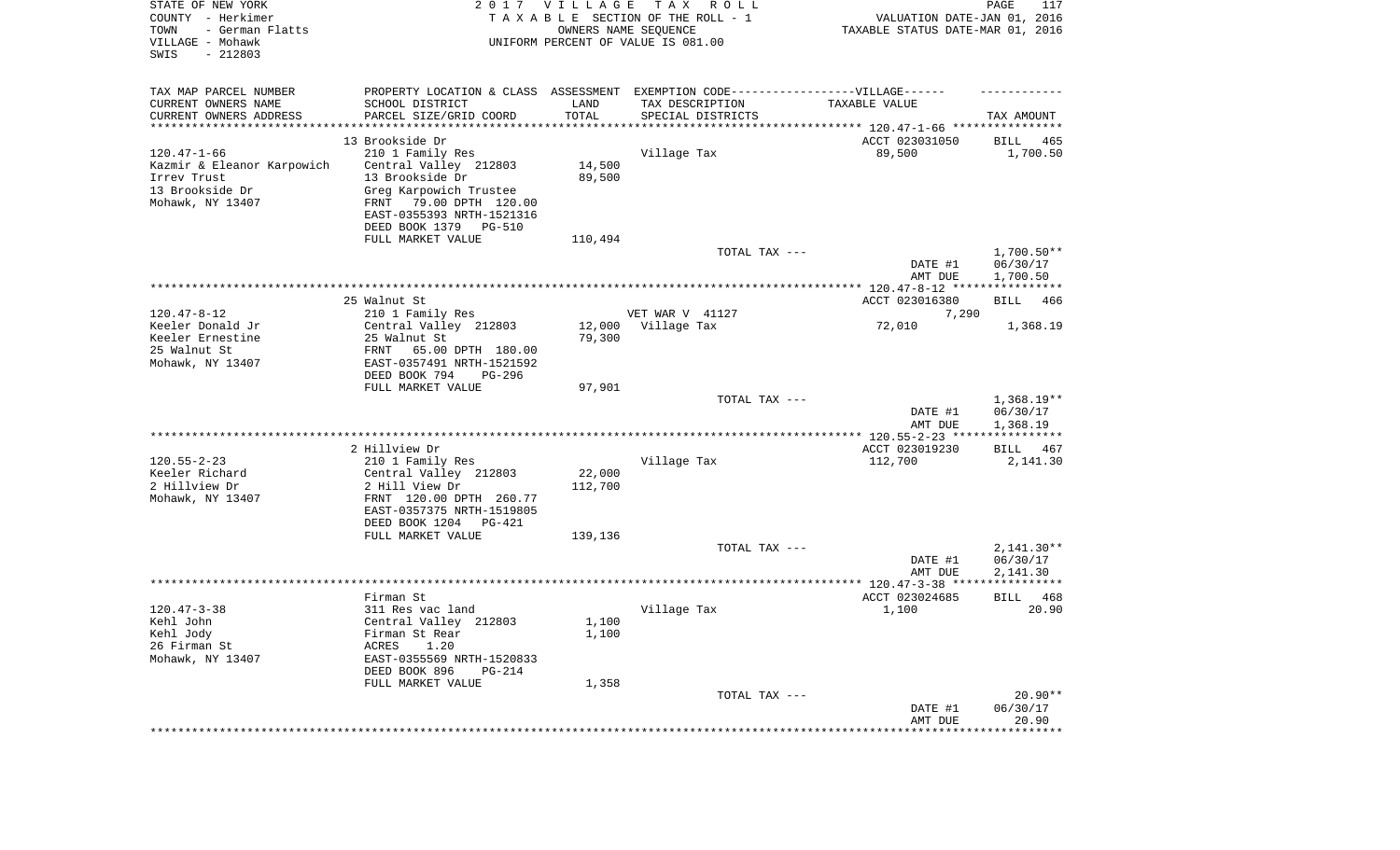| STATE OF NEW YORK<br>COUNTY - Herkimer<br>- German Flatts<br>TOWN<br>VILLAGE - Mohawk<br>$-212803$<br>SWIS |                                                                                   | 2017 VILLAGE<br>OWNERS NAME SEQUENCE | TAX ROLL<br>TAXABLE SECTION OF THE ROLL - 1<br>UNIFORM PERCENT OF VALUE IS 081.00 | VALUATION DATE-JAN 01, 2016<br>TAXABLE STATUS DATE-MAR 01, 2016 | 118<br>PAGE                        |
|------------------------------------------------------------------------------------------------------------|-----------------------------------------------------------------------------------|--------------------------------------|-----------------------------------------------------------------------------------|-----------------------------------------------------------------|------------------------------------|
| TAX MAP PARCEL NUMBER                                                                                      | PROPERTY LOCATION & CLASS ASSESSMENT EXEMPTION CODE-----------------VILLAGE------ |                                      |                                                                                   |                                                                 |                                    |
| CURRENT OWNERS NAME                                                                                        | SCHOOL DISTRICT                                                                   | LAND                                 | TAX DESCRIPTION                                                                   | TAXABLE VALUE                                                   |                                    |
| CURRENT OWNERS ADDRESS                                                                                     | PARCEL SIZE/GRID COORD<br>****************************                            | TOTAL<br>***************             | SPECIAL DISTRICTS                                                                 |                                                                 | TAX AMOUNT                         |
| **********************                                                                                     |                                                                                   |                                      |                                                                                   |                                                                 |                                    |
| $120.47 - 3 - 54$                                                                                          | 26 Firman St<br>210 1 Family Res                                                  |                                      | Village Tax                                                                       | ACCT 023025020                                                  | BILL<br>469                        |
| Kehl John                                                                                                  | Central Valley 212803                                                             | 16,600                               |                                                                                   | 74,500                                                          | 1,415.50                           |
| Kehl Jody                                                                                                  | 26 Firman St                                                                      | 74,500                               |                                                                                   |                                                                 |                                    |
| 26 Firman St                                                                                               | 95.00 DPTH 250.00<br>FRNT                                                         |                                      |                                                                                   |                                                                 |                                    |
| Mohawk, NY 13407                                                                                           | EAST-0355645 NRTH-1520565<br>DEED BOOK 815<br>$PG-198$                            |                                      |                                                                                   |                                                                 |                                    |
|                                                                                                            | FULL MARKET VALUE                                                                 | 91,975                               |                                                                                   |                                                                 |                                    |
|                                                                                                            |                                                                                   |                                      | TOTAL TAX ---                                                                     |                                                                 | $1,415.50**$                       |
|                                                                                                            |                                                                                   |                                      |                                                                                   | DATE #1<br>AMT DUE                                              | 06/30/17<br>1,415.50               |
|                                                                                                            |                                                                                   |                                      |                                                                                   |                                                                 |                                    |
|                                                                                                            | 30-32 Michigan St                                                                 |                                      |                                                                                   | ACCT 023011400                                                  | 470<br><b>BILL</b>                 |
| $120.47 - 9 - 1$                                                                                           | 220 2 Family Res                                                                  |                                      | Village Tax                                                                       | 34,800                                                          | 661.20                             |
| Kelly James                                                                                                | Central Valley 212803                                                             | 6,500                                |                                                                                   |                                                                 |                                    |
| Kelly Joseph                                                                                               | 30-32 Michigan                                                                    | 34,800                               |                                                                                   |                                                                 |                                    |
| 159 Woodland Dr                                                                                            | 60.00 DPTH 60.00<br>FRNT                                                          |                                      |                                                                                   |                                                                 |                                    |
| E Islip, NY 11730                                                                                          | EAST-0357963 NRTH-1522063<br>DEED BOOK 1310<br>PG-441                             |                                      |                                                                                   |                                                                 |                                    |
|                                                                                                            | FULL MARKET VALUE                                                                 | 42,963                               |                                                                                   |                                                                 |                                    |
|                                                                                                            |                                                                                   |                                      | TOTAL TAX ---                                                                     | DATE #1                                                         | 661.20**<br>06/30/17               |
|                                                                                                            |                                                                                   |                                      |                                                                                   | AMT DUE                                                         | 661.20                             |
|                                                                                                            |                                                                                   |                                      |                                                                                   |                                                                 | ***********                        |
|                                                                                                            | 14 W Main St                                                                      |                                      |                                                                                   | ACCT 195533                                                     | 471<br>BILL                        |
| $120.39 - 3 - 8$<br>Kelly Patricia                                                                         | 481 Att row bldg<br>Central Valley 212803                                         | 6,400                                | Village Tax                                                                       | 60,000                                                          | 1,140.00                           |
| 1419 Barringer Rd                                                                                          | 14 W Main St N                                                                    | 60,000                               |                                                                                   |                                                                 |                                    |
| Ilion, NY 13357                                                                                            | 27.00 DPTH 128.00<br>FRNT<br>EAST-0357107 NRTH-1522550                            |                                      |                                                                                   |                                                                 |                                    |
|                                                                                                            | DEED BOOK 1590<br>$PG-1$                                                          |                                      |                                                                                   |                                                                 |                                    |
|                                                                                                            | FULL MARKET VALUE                                                                 | 74,074                               |                                                                                   |                                                                 |                                    |
|                                                                                                            |                                                                                   |                                      | TOTAL TAX ---                                                                     |                                                                 | $1,140.00**$                       |
|                                                                                                            |                                                                                   |                                      |                                                                                   | DATE #1                                                         | 06/30/17                           |
|                                                                                                            |                                                                                   |                                      |                                                                                   | AMT DUE                                                         | 1,140.00                           |
|                                                                                                            | 30 Grove St                                                                       |                                      |                                                                                   | ACCT 023027420                                                  | 472                                |
| $120.47 - 4 - 16$                                                                                          | 210 1 Family Res                                                                  |                                      | Village Tax                                                                       | 53,000                                                          | BILL<br>1,007.00                   |
| Kennedy John                                                                                               | Central Valley 212803                                                             | 9,300                                | XC491 Water relevy                                                                | 509.66 MT M                                                     | 509.66                             |
| 2706 State Route 28                                                                                        | 30 Grove St                                                                       | 53,000                               |                                                                                   |                                                                 |                                    |
| Mohawk, NY 13407                                                                                           | FRNT<br>60.00 DPTH 120.00<br>EAST-0356332 NRTH-1521252                            |                                      |                                                                                   |                                                                 |                                    |
|                                                                                                            | DEED BOOK 1148<br>PG-944                                                          |                                      |                                                                                   |                                                                 |                                    |
|                                                                                                            | FULL MARKET VALUE                                                                 | 65,432                               |                                                                                   |                                                                 |                                    |
|                                                                                                            |                                                                                   |                                      | TOTAL TAX ---                                                                     | DATE #1<br>AMT DUE                                              | 1,516.66**<br>06/30/17<br>1,516.66 |
|                                                                                                            |                                                                                   |                                      |                                                                                   | ********************                                            | ************                       |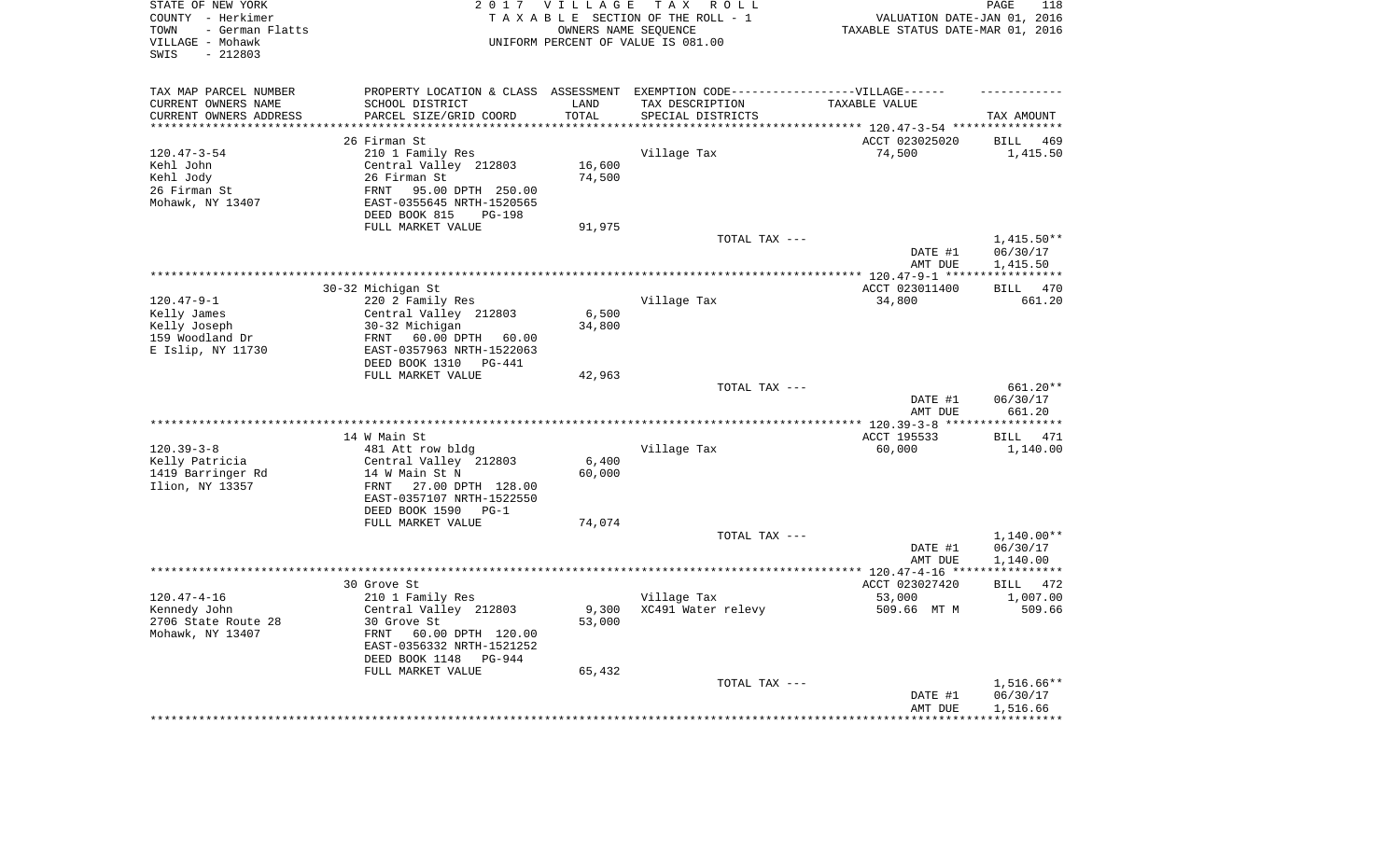| STATE OF NEW YORK<br>COUNTY - Herkimer<br>TOWN<br>- German Flatts<br>VILLAGE - Mohawk<br>$-212803$<br>SWIS |                                              | 2017 VILLAGE | T A X<br>R O L L<br>TAXABLE SECTION OF THE ROLL - 1<br>OWNERS NAME SEQUENCE<br>UNIFORM PERCENT OF VALUE IS 081.00 | VALUATION DATE-JAN 01, 2016<br>TAXABLE STATUS DATE-MAR 01, 2016 | PAGE<br>119        |
|------------------------------------------------------------------------------------------------------------|----------------------------------------------|--------------|-------------------------------------------------------------------------------------------------------------------|-----------------------------------------------------------------|--------------------|
| TAX MAP PARCEL NUMBER                                                                                      |                                              |              | PROPERTY LOCATION & CLASS ASSESSMENT EXEMPTION CODE-----------------VILLAGE------                                 |                                                                 |                    |
| CURRENT OWNERS NAME                                                                                        | SCHOOL DISTRICT                              | LAND         | TAX DESCRIPTION                                                                                                   | TAXABLE VALUE                                                   |                    |
| CURRENT OWNERS ADDRESS<br>*********************                                                            | PARCEL SIZE/GRID COORD                       | TOTAL        | SPECIAL DISTRICTS                                                                                                 |                                                                 | TAX AMOUNT         |
|                                                                                                            | 5 Pettingill St                              |              |                                                                                                                   | ACCT 023031500                                                  | BILL<br>473        |
| $120.46 - 2 - 40$                                                                                          | 210 1 Family Res                             |              | Village Tax                                                                                                       | 47,000                                                          | 893.00             |
| Kennedy Stuart                                                                                             | Central Valley 212803                        | 8,100        |                                                                                                                   |                                                                 |                    |
| 5 Pettingill St                                                                                            | 5 Pettingill St                              | 47,000       |                                                                                                                   |                                                                 |                    |
| Mohawk, NY 13407                                                                                           | 75.00 DPTH<br>FRNT<br>82.60                  |              |                                                                                                                   |                                                                 |                    |
|                                                                                                            | ACRES<br>0.14                                |              |                                                                                                                   |                                                                 |                    |
|                                                                                                            | EAST-0353965 NRTH-1521648                    |              |                                                                                                                   |                                                                 |                    |
|                                                                                                            | DEED BOOK 874<br>PG-104<br>FULL MARKET VALUE | 58,025       |                                                                                                                   |                                                                 |                    |
|                                                                                                            |                                              |              | TOTAL TAX ---                                                                                                     |                                                                 | 893.00**           |
|                                                                                                            |                                              |              |                                                                                                                   | DATE #1<br>AMT DUE                                              | 06/30/17<br>893.00 |
|                                                                                                            |                                              |              |                                                                                                                   |                                                                 |                    |
|                                                                                                            | 9 Steele St                                  |              |                                                                                                                   | ACCT 023029100                                                  | 474<br>BILL        |
| $120.47 - 1 - 48$<br>Kenyon Fred                                                                           | 210 1 Family Res<br>Central Valley 212803    | 7,500        | VET COM V 41137<br>Village Tax                                                                                    | 12,150<br>39,150                                                | 743.85             |
| Kenyon Susan                                                                                               | 9 Steele St E                                | 51,300       |                                                                                                                   |                                                                 |                    |
| 9 Steele St                                                                                                | FRNT<br>40.00 DPTH 157.60                    |              |                                                                                                                   |                                                                 |                    |
| Mohawk, NY 13407                                                                                           | EAST-0355078 NRTH-1521805                    |              |                                                                                                                   |                                                                 |                    |
|                                                                                                            | DEED BOOK 00596 PG-00482                     |              |                                                                                                                   |                                                                 |                    |
|                                                                                                            | FULL MARKET VALUE                            | 63,333       |                                                                                                                   |                                                                 | 743.85**           |
|                                                                                                            |                                              |              | TOTAL TAX ---                                                                                                     | DATE #1<br>AMT DUE                                              | 06/30/17<br>743.85 |
|                                                                                                            |                                              |              |                                                                                                                   | **************** 120.55-1-46 *****************                  |                    |
|                                                                                                            | 14 Bushnell St                               |              |                                                                                                                   | ACCT 023022470                                                  | BILL<br>475        |
| $120.55 - 1 - 46$                                                                                          | 210 1 Family Res                             |              | VET COM V 41137                                                                                                   | 12,150                                                          |                    |
| Kenyon Fred P Betty J                                                                                      | Central Valley 212803                        | 12,200       | Village Tax                                                                                                       | 56,310                                                          | 1,069.89           |
| 14 Bushnell St<br>Mohawk, NY 13407                                                                         | 14 Bushnell St<br>FRNT<br>89.00 DPTH 105.00  | 68,460       |                                                                                                                   |                                                                 |                    |
|                                                                                                            | EAST-0355980 NRTH-1519651                    |              |                                                                                                                   |                                                                 |                    |
|                                                                                                            | DEED BOOK 00429 PG-00584                     |              |                                                                                                                   |                                                                 |                    |
|                                                                                                            | FULL MARKET VALUE                            | 84,519       |                                                                                                                   |                                                                 |                    |
|                                                                                                            |                                              |              | TOTAL TAX ---                                                                                                     |                                                                 | $1,069.89**$       |
|                                                                                                            |                                              |              |                                                                                                                   | DATE #1                                                         | 06/30/17           |
|                                                                                                            |                                              |              |                                                                                                                   | AMT DUE                                                         | 1,069.89           |
|                                                                                                            | 50 Walnut St                                 |              |                                                                                                                   | ACCT 023017610                                                  | 476<br><b>BILL</b> |
| $120.47 - 7 - 42$                                                                                          | 210 1 Family Res                             |              | Village Tax                                                                                                       | 49,500                                                          | 940.50             |
| King Marcia                                                                                                | Central Valley 212803                        | 11,200       |                                                                                                                   |                                                                 |                    |
| 50 Walnut St                                                                                               | 50 Walnut St                                 | 49,500       |                                                                                                                   |                                                                 |                    |
| Mohawk, NY 13407                                                                                           | FRNT<br>70.00 DPTH 150.00                    |              |                                                                                                                   |                                                                 |                    |
|                                                                                                            | EAST-0357091 NRTH-1520947<br>DEED BOOK 788   |              |                                                                                                                   |                                                                 |                    |
|                                                                                                            | PG-286<br>FULL MARKET VALUE                  | 61,111       |                                                                                                                   |                                                                 |                    |
|                                                                                                            |                                              |              | TOTAL TAX ---                                                                                                     |                                                                 | 940.50**           |
|                                                                                                            |                                              |              |                                                                                                                   | DATE #1                                                         | 06/30/17           |
|                                                                                                            |                                              |              |                                                                                                                   | AMT DUE                                                         | 940.50             |
|                                                                                                            |                                              |              | ***************************                                                                                       | *****************                                               | **************     |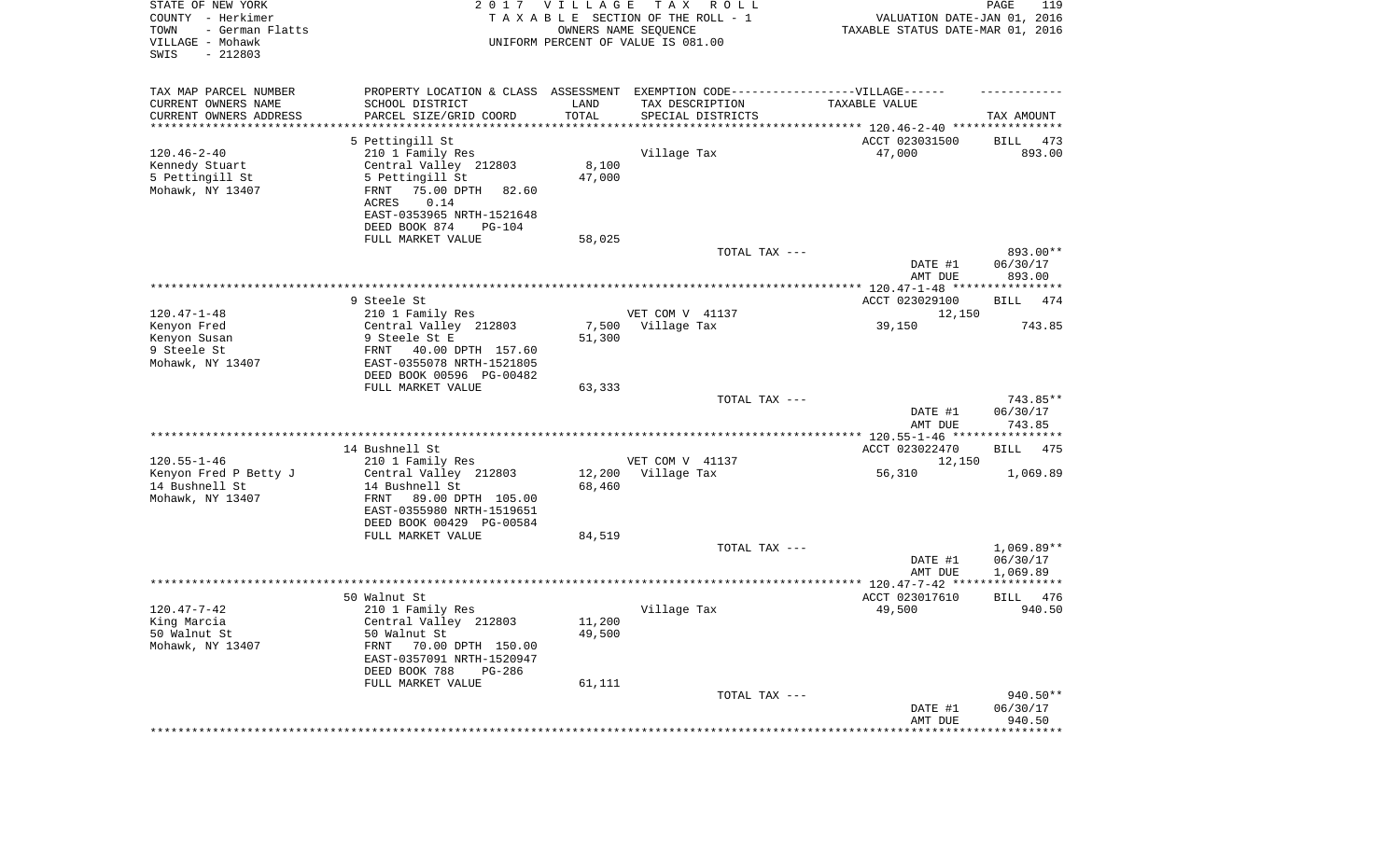| STATE OF NEW YORK<br>COUNTY - Herkimer<br>- German Flatts<br>TOWN<br>VILLAGE - Mohawk<br>$-212803$<br>SWIS |                                                                                   | 2017 VILLAGE       | TAX ROLL<br>TAXABLE SECTION OF THE ROLL - 1<br>OWNERS NAME SEQUENCE<br>UNIFORM PERCENT OF VALUE IS 081.00 | VALUATION DATE-JAN 01, 2016<br>TAXABLE STATUS DATE-MAR 01, 2016 | 120<br>PAGE           |
|------------------------------------------------------------------------------------------------------------|-----------------------------------------------------------------------------------|--------------------|-----------------------------------------------------------------------------------------------------------|-----------------------------------------------------------------|-----------------------|
| TAX MAP PARCEL NUMBER                                                                                      | PROPERTY LOCATION & CLASS ASSESSMENT EXEMPTION CODE-----------------VILLAGE------ |                    |                                                                                                           |                                                                 |                       |
| CURRENT OWNERS NAME                                                                                        | SCHOOL DISTRICT                                                                   | LAND               | TAX DESCRIPTION                                                                                           | TAXABLE VALUE                                                   |                       |
| CURRENT OWNERS ADDRESS<br>********************                                                             | PARCEL SIZE/GRID COORD<br>***********************                                 | TOTAL<br>********* | SPECIAL DISTRICTS                                                                                         |                                                                 | TAX AMOUNT            |
|                                                                                                            |                                                                                   |                    |                                                                                                           |                                                                 |                       |
|                                                                                                            | 11 Marmet St                                                                      |                    |                                                                                                           | ACCT 023023580                                                  | <b>BILL</b><br>477    |
| $120.55 - 1 - 6$<br>Kirsteuer Donald                                                                       | 210 1 Family Res<br>Central Valley 212803                                         | 12,600             | Village Tax                                                                                               | 79,800                                                          | 1,516.20              |
| 24 Norwood Ave                                                                                             | 11 Marmet St                                                                      | 79,800             |                                                                                                           |                                                                 |                       |
| Clifton, NJ 07011                                                                                          | FRNT 100.00 DPTH 105.00                                                           |                    |                                                                                                           |                                                                 |                       |
|                                                                                                            | EAST-0356196 NRTH-1520189<br>DEED BOOK 1324 PG-830                                |                    |                                                                                                           |                                                                 |                       |
|                                                                                                            | FULL MARKET VALUE                                                                 | 98,519             |                                                                                                           |                                                                 |                       |
|                                                                                                            |                                                                                   |                    | TOTAL TAX ---                                                                                             |                                                                 | $1,516.20**$          |
|                                                                                                            |                                                                                   |                    |                                                                                                           | DATE #1<br>AMT DUE                                              | 06/30/17<br>1,516.20  |
|                                                                                                            |                                                                                   |                    | **********************************                                                                        | *** $120.40 - 2 - 43$ ***                                       | * * * * * * * * * * * |
|                                                                                                            | 8 Orchard St                                                                      |                    |                                                                                                           | ACCT 193373                                                     | 478<br><b>BILL</b>    |
| $120.40 - 2 - 43$                                                                                          | 210 1 Family Res                                                                  |                    | Village Tax                                                                                               | 49,000                                                          | 931.00                |
| Klayer Walter III                                                                                          | Central Valley 212803                                                             | 9,200              |                                                                                                           |                                                                 |                       |
| Klayer Jennifer                                                                                            | 8 Orchard St                                                                      | 49,000             |                                                                                                           |                                                                 |                       |
| 8 Orchard St                                                                                               | 58.00 DPTH 120.00<br>FRNT                                                         |                    |                                                                                                           |                                                                 |                       |
| Mohawk, NY 13407                                                                                           | EAST-0358094 NRTH-1522502<br>DEED BOOK 1576<br>PG-344                             |                    |                                                                                                           |                                                                 |                       |
|                                                                                                            | FULL MARKET VALUE                                                                 | 60,494             |                                                                                                           |                                                                 |                       |
|                                                                                                            |                                                                                   |                    | TOTAL TAX ---                                                                                             | DATE #1                                                         | 931.00**<br>06/30/17  |
|                                                                                                            |                                                                                   |                    |                                                                                                           | AMT DUE<br>$***$ 120.47-9-42 **                                 | 931.00                |
|                                                                                                            | 46 Green St                                                                       |                    |                                                                                                           | ACCT 195274                                                     | 479<br><b>BILL</b>    |
| $120.47 - 9 - 42$                                                                                          | 210 1 Family Res                                                                  |                    | Village Tax                                                                                               | 39,500                                                          | 750.50                |
| Knight Keriann                                                                                             | Central Valley 212803                                                             | 12,800             |                                                                                                           |                                                                 |                       |
| 46 Green St                                                                                                | 46 Green St                                                                       | 39,500             |                                                                                                           |                                                                 |                       |
| Mohawk, NY 13407                                                                                           | FRNT 186.00 DPTH 115.00                                                           |                    |                                                                                                           |                                                                 |                       |
|                                                                                                            | EAST-0357757 NRTH-1520766                                                         |                    |                                                                                                           |                                                                 |                       |
|                                                                                                            | DEED BOOK 1588<br>PG-402                                                          |                    |                                                                                                           |                                                                 |                       |
|                                                                                                            | FULL MARKET VALUE                                                                 | 48,765             |                                                                                                           |                                                                 |                       |
|                                                                                                            |                                                                                   |                    | TOTAL TAX ---                                                                                             |                                                                 | 750.50**              |
|                                                                                                            |                                                                                   |                    |                                                                                                           | DATE #1                                                         | 06/30/17              |
| ********************                                                                                       |                                                                                   |                    |                                                                                                           | AMT DUE<br>**************** 120.47-1-76 *****                   | 750.50<br>*********** |
|                                                                                                            | 22 Brookside Dr                                                                   |                    |                                                                                                           | ACCT 023031410                                                  | <b>BILL</b><br>480    |
| $120.47 - 1 - 76$                                                                                          | 210 1 Family Res                                                                  |                    | Village Tax                                                                                               | 84,655                                                          | 1,608.45              |
| Knox Cornelia                                                                                              | Central Valley 212803                                                             | 17,200             |                                                                                                           |                                                                 |                       |
| PO Box 24                                                                                                  | 22 Brookside Dr                                                                   | 84,655             |                                                                                                           |                                                                 |                       |
| Mohawk, NY 13407                                                                                           | FRNT<br>80.00 DPTH 150.00                                                         |                    |                                                                                                           |                                                                 |                       |
|                                                                                                            | EAST-0355267 NRTH-1520743                                                         |                    |                                                                                                           |                                                                 |                       |
|                                                                                                            | DEED BOOK 1265<br>$PG-105$                                                        |                    |                                                                                                           |                                                                 |                       |
|                                                                                                            | FULL MARKET VALUE                                                                 | 104,512            |                                                                                                           |                                                                 |                       |
|                                                                                                            |                                                                                   |                    | TOTAL TAX ---                                                                                             |                                                                 | $1,608.45**$          |
|                                                                                                            |                                                                                   |                    |                                                                                                           | DATE #1<br>AMT DUE                                              | 06/30/17<br>1,608.45  |
|                                                                                                            |                                                                                   |                    |                                                                                                           |                                                                 |                       |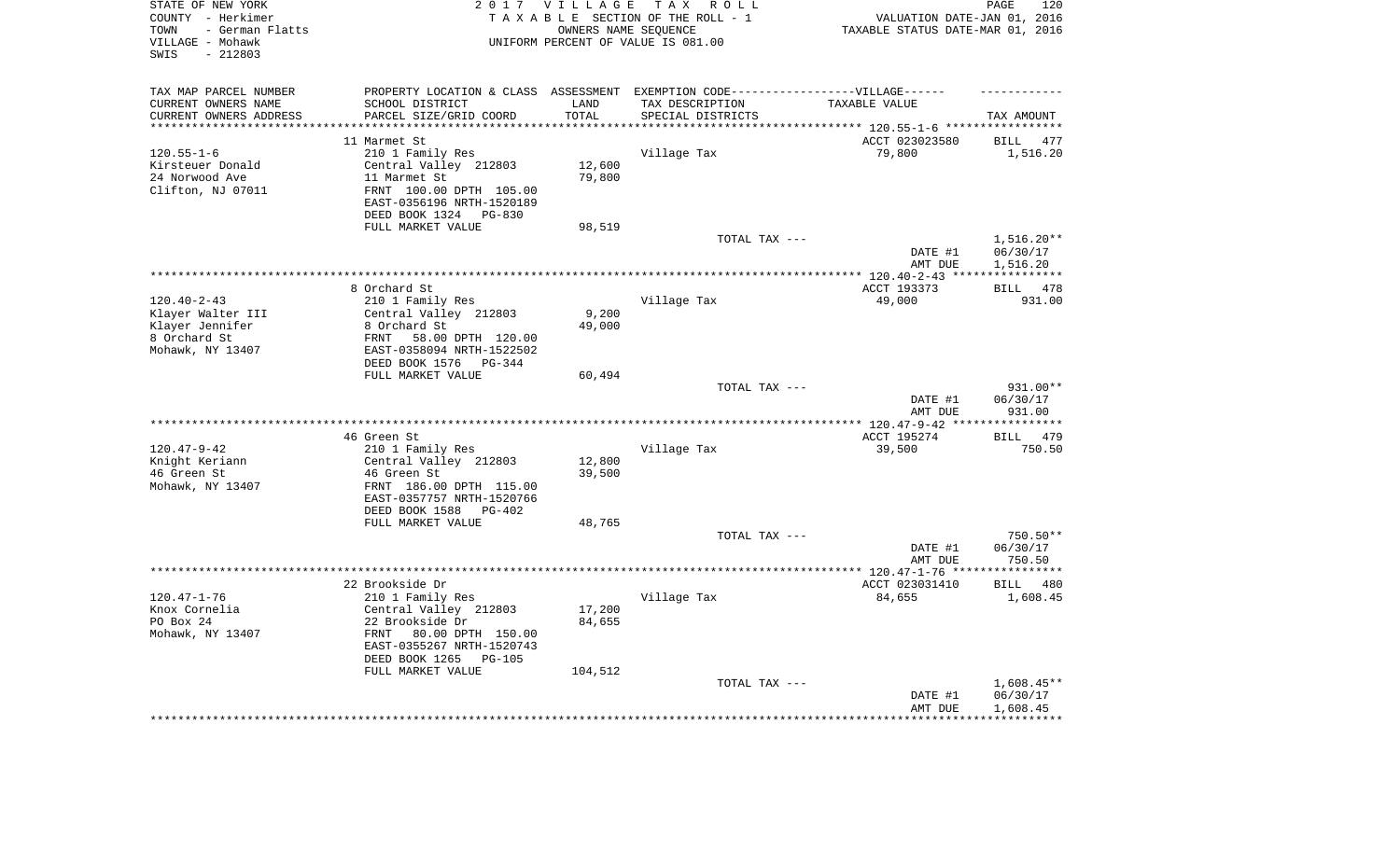| STATE OF NEW YORK<br>COUNTY - Herkimer<br>- German Flatts<br>TOWN<br>VILLAGE - Mohawk<br>$-212803$<br>SWIS |                                                        | 2017 VILLAGE       | TAX ROLL<br>TAXABLE SECTION OF THE ROLL - 1<br>OWNERS NAME SEQUENCE<br>UNIFORM PERCENT OF VALUE IS 081.00 | VALUATION DATE-JAN 01, 2016<br>TAXABLE STATUS DATE-MAR 01, 2016 | PAGE<br>121          |
|------------------------------------------------------------------------------------------------------------|--------------------------------------------------------|--------------------|-----------------------------------------------------------------------------------------------------------|-----------------------------------------------------------------|----------------------|
| TAX MAP PARCEL NUMBER                                                                                      |                                                        |                    | PROPERTY LOCATION & CLASS ASSESSMENT EXEMPTION CODE-----------------VILLAGE------                         |                                                                 |                      |
| CURRENT OWNERS NAME                                                                                        | SCHOOL DISTRICT                                        | LAND               | TAX DESCRIPTION                                                                                           | TAXABLE VALUE                                                   |                      |
| CURRENT OWNERS ADDRESS<br>*********************                                                            | PARCEL SIZE/GRID COORD                                 | TOTAL<br>********* | SPECIAL DISTRICTS                                                                                         |                                                                 | TAX AMOUNT           |
|                                                                                                            | Brookside Dr                                           |                    |                                                                                                           | *************************** 120.47-1-77.3 **************        | <b>BILL</b><br>481   |
| $120.47 - 1 - 77.3$                                                                                        | 311 Res vac land                                       |                    | Village Tax                                                                                               | 5,700                                                           | 108.30               |
| Knox Cornelia                                                                                              | Central Valley 212803                                  | 5,700              |                                                                                                           |                                                                 |                      |
| PO Box 24                                                                                                  | Brookside Dr                                           | 5,700              |                                                                                                           |                                                                 |                      |
| Mohawk, NY 13407                                                                                           | FRNT 222.90 DPTH 150.00<br>EAST-0355257 NRTH-1520899   |                    |                                                                                                           |                                                                 |                      |
|                                                                                                            | DEED BOOK 1265<br><b>PG-105</b>                        |                    |                                                                                                           |                                                                 |                      |
|                                                                                                            | FULL MARKET VALUE                                      | 7,037              | TOTAL TAX ---                                                                                             |                                                                 | 108.30**             |
|                                                                                                            |                                                        |                    |                                                                                                           | DATE #1<br>AMT DUE                                              | 06/30/17<br>108.30   |
|                                                                                                            |                                                        |                    |                                                                                                           | *********** 120.47-9-3 ******************                       |                      |
|                                                                                                            | 3 Church St                                            |                    |                                                                                                           | ACCT 023014400                                                  | <b>BILL</b><br>482   |
| $120.47 - 9 - 3$                                                                                           | 220 2 Family Res                                       |                    | Village Tax                                                                                               | 32,440                                                          | 616.36               |
| Kolar Kimberley<br>3 Church St                                                                             | Central Valley 212803<br>3 Church St                   | 6,100<br>32,440    | XC491 Water relevy                                                                                        | 873.52 MT M                                                     | 873.52               |
| Mohawk, NY 13407                                                                                           | FRNT<br>53.00 DPTH 60.00<br>EAST-0357948 NRTH-1522008  |                    |                                                                                                           |                                                                 |                      |
|                                                                                                            | DEED BOOK 1392 PG-853                                  |                    |                                                                                                           |                                                                 |                      |
|                                                                                                            | FULL MARKET VALUE                                      | 40,049             |                                                                                                           |                                                                 |                      |
|                                                                                                            |                                                        |                    | TOTAL TAX ---                                                                                             |                                                                 | 1,489.88**           |
|                                                                                                            |                                                        |                    |                                                                                                           | DATE #1<br>AMT DUE                                              | 06/30/17<br>1,489.88 |
|                                                                                                            |                                                        |                    |                                                                                                           | ********* 120.46-2-34 **                                        |                      |
|                                                                                                            | 3 Newton St                                            |                    |                                                                                                           | ACCT 023031710                                                  | BILL 483             |
| $120.46 - 2 - 34$                                                                                          | 210 1 Family Res                                       |                    | Village Tax                                                                                               | 40,700                                                          | 773.30               |
| Kraszewski Stanley<br>PO Box 262                                                                           | Central Valley 212803<br>3 Newton St                   | 10,600<br>40,700   | XC491 Water relevy                                                                                        | 519.32 MT M                                                     | 519.32               |
| Mohawk, NY 13407                                                                                           | 90.00 DPTH 120.00<br>FRNT<br>EAST-0353759 NRTH-1521501 |                    |                                                                                                           |                                                                 |                      |
|                                                                                                            | DEED BOOK 909<br>PG-328                                |                    |                                                                                                           |                                                                 |                      |
|                                                                                                            | FULL MARKET VALUE                                      | 50,247             |                                                                                                           |                                                                 |                      |
|                                                                                                            |                                                        |                    | TOTAL TAX ---                                                                                             |                                                                 | $1,292.62**$         |
|                                                                                                            |                                                        |                    |                                                                                                           | DATE #1<br>AMT DUE                                              | 06/30/17<br>1,292.62 |
|                                                                                                            |                                                        |                    |                                                                                                           |                                                                 |                      |
|                                                                                                            | 61 Walnut St                                           |                    |                                                                                                           | ACCT 023016830                                                  | <b>BILL</b><br>484   |
| $120.47 - 8 - 28$                                                                                          | 210 1 Family Res                                       |                    | Village Tax                                                                                               | 55,948                                                          | 1,063.01             |
| Kryshchuk Chester<br>Countryman Diana                                                                      | Central Valley 212803<br>61 Walnut St E                | 10,300<br>55,948   |                                                                                                           |                                                                 |                      |
| 61 Walnut St                                                                                               | 60.00 DPTH 150.00<br>FRNT                              |                    |                                                                                                           |                                                                 |                      |
| Mohawk, NY 13407                                                                                           | EAST-0357248 NRTH-1520784                              |                    |                                                                                                           |                                                                 |                      |
|                                                                                                            | DEED BOOK 00651 PG-00792<br>FULL MARKET VALUE          | 69,072             |                                                                                                           |                                                                 |                      |
|                                                                                                            |                                                        |                    | TOTAL TAX ---                                                                                             |                                                                 | $1,063.01**$         |
|                                                                                                            |                                                        |                    |                                                                                                           | DATE #1                                                         | 06/30/17             |
|                                                                                                            |                                                        |                    |                                                                                                           | AMT DUE                                                         | 1,063.01             |
|                                                                                                            |                                                        |                    |                                                                                                           |                                                                 |                      |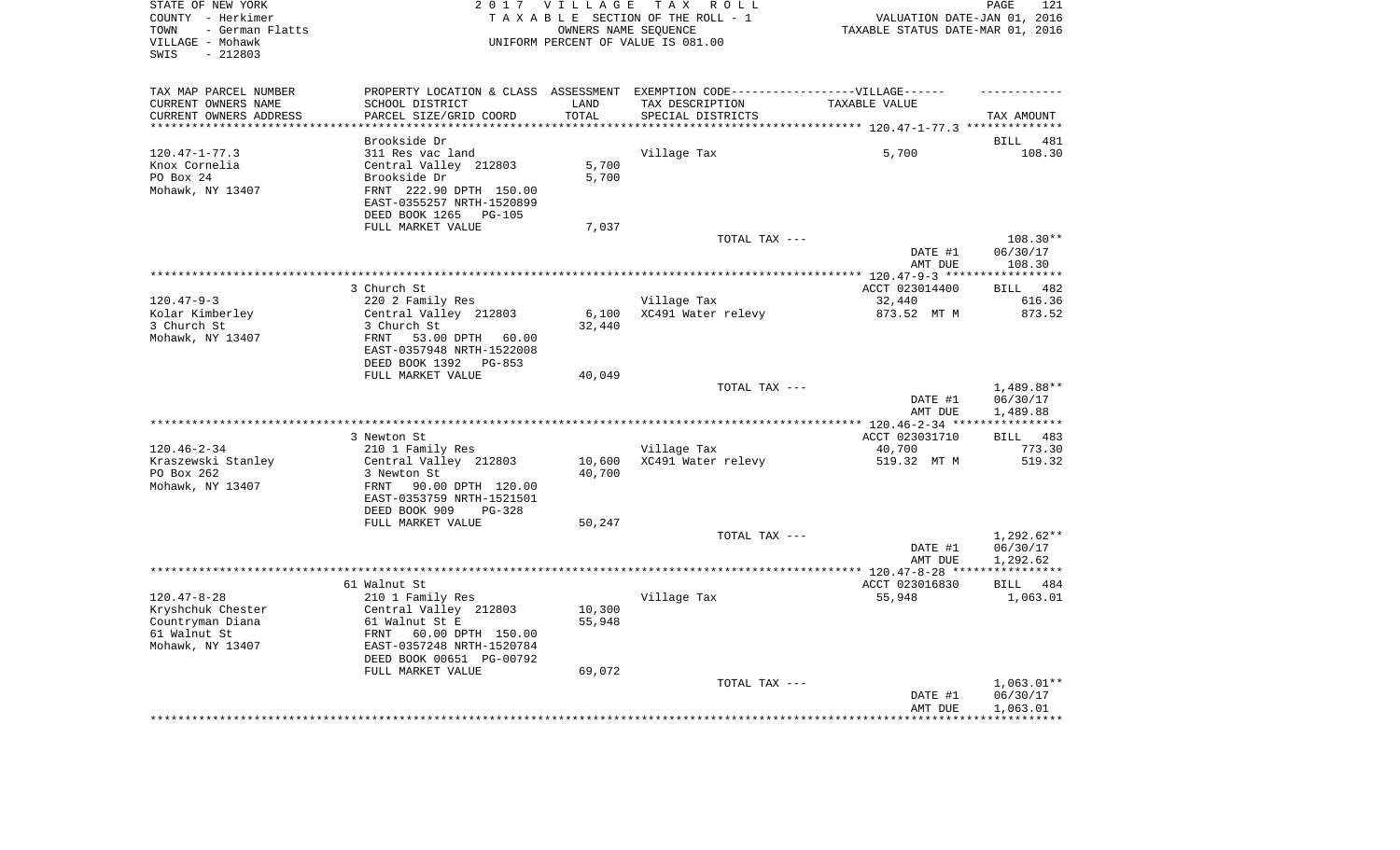| STATE OF NEW YORK<br>COUNTY - Herkimer<br>- German Flatts<br>TOWN<br>VILLAGE - Mohawk<br>$-212803$<br>SWIS | 2 0 1 7                                                                           | <b>VILLAGE</b>      | TAX ROLL<br>TAXABLE SECTION OF THE ROLL - 1<br>OWNERS NAME SEQUENCE<br>UNIFORM PERCENT OF VALUE IS 081.00 | VALUATION DATE-JAN 01, 2016<br>TAXABLE STATUS DATE-MAR 01, 2016    | PAGE<br>122                  |
|------------------------------------------------------------------------------------------------------------|-----------------------------------------------------------------------------------|---------------------|-----------------------------------------------------------------------------------------------------------|--------------------------------------------------------------------|------------------------------|
| TAX MAP PARCEL NUMBER                                                                                      | PROPERTY LOCATION & CLASS ASSESSMENT EXEMPTION CODE-----------------VILLAGE------ |                     |                                                                                                           |                                                                    |                              |
| CURRENT OWNERS NAME                                                                                        | SCHOOL DISTRICT                                                                   | LAND                | TAX DESCRIPTION                                                                                           | TAXABLE VALUE                                                      |                              |
| CURRENT OWNERS ADDRESS<br>*********************                                                            | PARCEL SIZE/GRID COORD<br>**************************                              | TOTAL<br>********** | SPECIAL DISTRICTS                                                                                         | .************************************ 120.39-2-1 ***************** | TAX AMOUNT                   |
|                                                                                                            | 16 N Richfield St                                                                 |                     |                                                                                                           | ACCT 023001230                                                     | <b>BILL</b><br>485           |
| $120.39 - 2 - 1$                                                                                           | 210 1 Family Res                                                                  |                     | Village Tax                                                                                               | 47,700                                                             | 906.30                       |
| Kubecka Barbara                                                                                            | Central Valley 212803                                                             | 5,500               |                                                                                                           |                                                                    |                              |
| Ray Majewicz                                                                                               | 16 N Richfield                                                                    | 47,700              |                                                                                                           |                                                                    |                              |
| PO Box 64                                                                                                  | 66.52 DPTH 66.36<br>FRNT                                                          |                     |                                                                                                           |                                                                    |                              |
| Herkimer, NY 13350                                                                                         | EAST-0356514 NRTH-1522890                                                         |                     |                                                                                                           |                                                                    |                              |
|                                                                                                            | DEED BOOK 1200<br>PG-396                                                          |                     |                                                                                                           |                                                                    |                              |
|                                                                                                            | FULL MARKET VALUE                                                                 | 58,889              |                                                                                                           |                                                                    |                              |
|                                                                                                            |                                                                                   |                     | TOTAL TAX ---                                                                                             |                                                                    | $906.30**$                   |
|                                                                                                            |                                                                                   |                     |                                                                                                           | DATE #1                                                            | 06/30/17                     |
|                                                                                                            |                                                                                   |                     |                                                                                                           | AMT DUE                                                            | 906.30                       |
|                                                                                                            |                                                                                   |                     |                                                                                                           | ********** 120.46-2-65 ****                                        | ***********                  |
| $120.46 - 2 - 65$                                                                                          | 29 Catherine St<br>210 1 Family Res                                               |                     | Village Tax                                                                                               | ACCT 190344<br>43,900                                              | 486<br><b>BILL</b><br>834.10 |
| LaFountain Carol                                                                                           | Central Valley 212803                                                             | 5,600               |                                                                                                           |                                                                    |                              |
| Moore Timothy                                                                                              | 29 Catherine St                                                                   | 43,900              |                                                                                                           |                                                                    |                              |
| 29 Catherine St                                                                                            | 33.70 DPTH 113.20<br>FRNT                                                         |                     |                                                                                                           |                                                                    |                              |
| Mohawk, NY 13407                                                                                           | EAST-0354349 NRTH-1521083                                                         |                     |                                                                                                           |                                                                    |                              |
|                                                                                                            | DEED BOOK 1557<br>PG-972                                                          |                     |                                                                                                           |                                                                    |                              |
|                                                                                                            | FULL MARKET VALUE                                                                 | 54,198              |                                                                                                           |                                                                    |                              |
|                                                                                                            |                                                                                   |                     | TOTAL TAX ---                                                                                             | DATE #1                                                            | 834.10**<br>06/30/17         |
|                                                                                                            |                                                                                   |                     |                                                                                                           | AMT DUE<br>** $120.40 - 2 - 34$ **                                 | 834.10<br>*********          |
|                                                                                                            | 12 Fulton St                                                                      |                     |                                                                                                           | ACCT 023010410                                                     | 487<br>BILL                  |
| $120.40 - 2 - 34$                                                                                          | 210 1 Family Res                                                                  |                     | Village Tax                                                                                               | 44,800                                                             | 851.20                       |
| Lalonde Robert                                                                                             | Central Valley 212803                                                             | 8,200               |                                                                                                           |                                                                    |                              |
| Lalonde Christine                                                                                          | 12 Fulton St                                                                      | 44,800              |                                                                                                           |                                                                    |                              |
| 12 Fulton St                                                                                               | FRNT<br>60.00 DPTH 103.00                                                         |                     |                                                                                                           |                                                                    |                              |
| Mohawk, NY 13407                                                                                           | EAST-0358355 NRTH-1522553                                                         |                     |                                                                                                           |                                                                    |                              |
|                                                                                                            | DEED BOOK 716<br>$PG-73$                                                          |                     |                                                                                                           |                                                                    |                              |
|                                                                                                            | FULL MARKET VALUE                                                                 | 55,309              |                                                                                                           |                                                                    |                              |
|                                                                                                            |                                                                                   |                     | TOTAL TAX ---                                                                                             |                                                                    | 851.20**                     |
|                                                                                                            |                                                                                   |                     |                                                                                                           | DATE #1<br>AMT DUE                                                 | 06/30/17<br>851.20           |
|                                                                                                            |                                                                                   |                     |                                                                                                           | *************** 120.47-9-28 ****                                   | *********                    |
|                                                                                                            | 67 Church St                                                                      |                     |                                                                                                           | ACCT 171446                                                        | <b>BILL</b><br>488           |
| $120.47 - 9 - 28$                                                                                          | 210 1 Family Res                                                                  |                     | Village Tax                                                                                               | 45,000                                                             | 855.00                       |
| Lamanna Anthony                                                                                            | Central Valley 212803                                                             | 9,500               |                                                                                                           |                                                                    |                              |
| 67 Church St                                                                                               | 67 Church St                                                                      | 45,000              |                                                                                                           |                                                                    |                              |
| Mohawk, NY 13407                                                                                           | FRNT<br>62.00 DPTH 120.00                                                         |                     |                                                                                                           |                                                                    |                              |
|                                                                                                            | EAST-0357620 NRTH-1520685                                                         |                     |                                                                                                           |                                                                    |                              |
|                                                                                                            | DEED BOOK 1439<br><b>PG-519</b>                                                   |                     |                                                                                                           |                                                                    |                              |
|                                                                                                            | FULL MARKET VALUE                                                                 | 55,556              |                                                                                                           |                                                                    |                              |
|                                                                                                            |                                                                                   |                     | TOTAL TAX ---                                                                                             | DATE #1                                                            | 855.00**<br>06/30/17         |
|                                                                                                            |                                                                                   |                     |                                                                                                           | AMT DUE                                                            | 855.00                       |
|                                                                                                            |                                                                                   |                     |                                                                                                           |                                                                    | * * * * * * *                |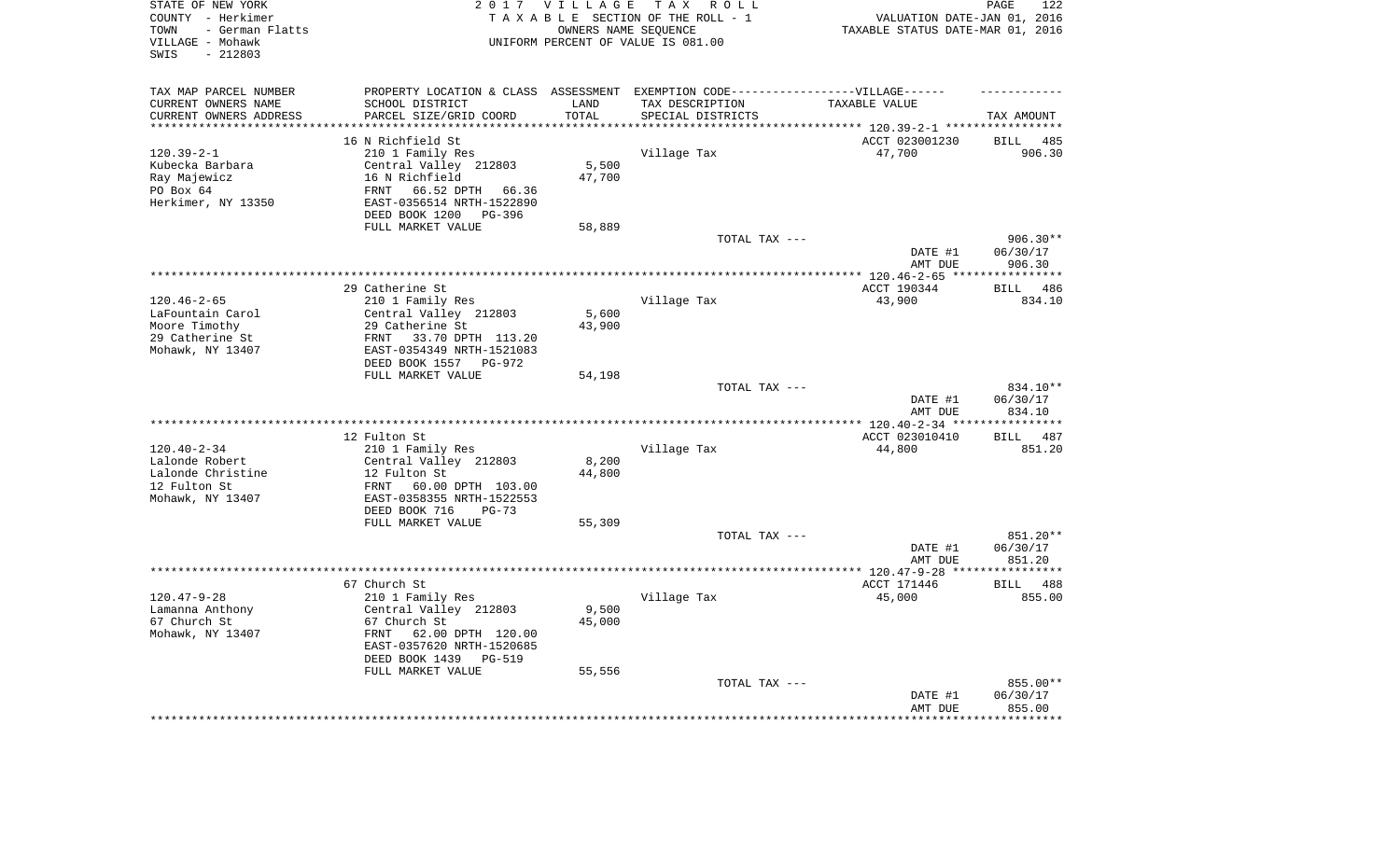| STATE OF NEW YORK<br>COUNTY - Herkimer<br>- German Flatts<br>TOWN<br>VILLAGE - Mohawk<br>$-212803$<br>SWIS |                                                                                   | 2017 VILLAGE      | TAX ROLL<br>TAXABLE SECTION OF THE ROLL - 1<br>OWNERS NAME SEQUENCE<br>UNIFORM PERCENT OF VALUE IS 081.00 | VALUATION DATE-JAN 01, 2016<br>TAXABLE STATUS DATE-MAR 01, 2016 | PAGE<br>123                  |
|------------------------------------------------------------------------------------------------------------|-----------------------------------------------------------------------------------|-------------------|-----------------------------------------------------------------------------------------------------------|-----------------------------------------------------------------|------------------------------|
| TAX MAP PARCEL NUMBER                                                                                      | PROPERTY LOCATION & CLASS ASSESSMENT EXEMPTION CODE-----------------VILLAGE------ |                   |                                                                                                           |                                                                 |                              |
| CURRENT OWNERS NAME                                                                                        | SCHOOL DISTRICT                                                                   | LAND              | TAX DESCRIPTION                                                                                           | TAXABLE VALUE                                                   |                              |
| CURRENT OWNERS ADDRESS<br>*********************                                                            | PARCEL SIZE/GRID COORD<br>*********************                                   | TOTAL<br>******** | SPECIAL DISTRICTS                                                                                         |                                                                 | TAX AMOUNT                   |
|                                                                                                            |                                                                                   |                   |                                                                                                           | ********************************* 120.47-9-41 ***************** |                              |
| $120.47 - 9 - 41$                                                                                          | Green St<br>311 Res vac land                                                      |                   | Village Tax                                                                                               | ACCT 023014370<br>7,900                                         | <b>BILL</b><br>489<br>150.10 |
| Lamanna Anthony                                                                                            | Central Valley 212803                                                             | 7,900             |                                                                                                           |                                                                 |                              |
| 67 Church St                                                                                               | Green St                                                                          | 7,900             |                                                                                                           |                                                                 |                              |
| Mohawk, NY 13407                                                                                           | FRNT 108.00 DPTH 115.00                                                           |                   |                                                                                                           |                                                                 |                              |
|                                                                                                            | EAST-0357717 NRTH-1520621                                                         |                   |                                                                                                           |                                                                 |                              |
|                                                                                                            | DEED BOOK 1439<br>PG-519                                                          |                   |                                                                                                           |                                                                 |                              |
|                                                                                                            | FULL MARKET VALUE                                                                 | 9,753             |                                                                                                           |                                                                 |                              |
|                                                                                                            |                                                                                   |                   | TOTAL TAX ---                                                                                             |                                                                 | 150.10**                     |
|                                                                                                            |                                                                                   |                   |                                                                                                           | DATE #1                                                         | 06/30/17                     |
|                                                                                                            |                                                                                   |                   |                                                                                                           | AMT DUE<br>************ 120.47-1-46 *****************           | 150.10                       |
|                                                                                                            | 13 Steele St                                                                      |                   |                                                                                                           | ACCT 023029160                                                  | 490<br>BILL                  |
| $120.47 - 1 - 46$                                                                                          | 210 1 Family Res                                                                  |                   | Village Tax                                                                                               | 50,500                                                          | 959.50                       |
| Landry Laurie                                                                                              | Central Valley 212803                                                             | 6,600             |                                                                                                           |                                                                 |                              |
| 13 Steele St                                                                                               | 13 Steele St E                                                                    | 50,500            |                                                                                                           |                                                                 |                              |
| Mohawk, NY 13407                                                                                           | FRNT<br>40.00 DPTH 114.30                                                         |                   |                                                                                                           |                                                                 |                              |
|                                                                                                            | EAST-0355085 NRTH-1521723                                                         |                   |                                                                                                           |                                                                 |                              |
|                                                                                                            | DEED BOOK 905<br>PG-287                                                           |                   |                                                                                                           |                                                                 |                              |
|                                                                                                            | FULL MARKET VALUE                                                                 | 62,346            | TOTAL TAX ---                                                                                             |                                                                 | 959.50**                     |
|                                                                                                            |                                                                                   |                   |                                                                                                           | DATE #1                                                         | 06/30/17                     |
|                                                                                                            |                                                                                   |                   | *******************                                                                                       | AMT DUE                                                         | 959.50                       |
|                                                                                                            | 45 Columbia St                                                                    |                   |                                                                                                           | ***** 120.47-7-20 ****<br>ACCT 196821                           | 491<br><b>BILL</b>           |
| $120.47 - 7 - 20$                                                                                          | 210 1 Family Res                                                                  |                   | VET WAR V 41127                                                                                           | 7,290                                                           |                              |
| Lane Clifford & Donna                                                                                      | Central Valley 212803                                                             | 9,300             | Village Tax                                                                                               | 82,860                                                          | 1,574.34                     |
| 45 Columbia St                                                                                             | 45 Columbia St                                                                    | 90,150            |                                                                                                           |                                                                 |                              |
| Mohawk, NY 13407                                                                                           | FRNT<br>60.00 DPTH 150.00                                                         |                   |                                                                                                           |                                                                 |                              |
|                                                                                                            | EAST-0356978 NRTH-1521105                                                         |                   |                                                                                                           |                                                                 |                              |
|                                                                                                            | DEED BOOK 1597 PG-985                                                             |                   |                                                                                                           |                                                                 |                              |
|                                                                                                            | FULL MARKET VALUE                                                                 | 111,296           |                                                                                                           |                                                                 |                              |
|                                                                                                            |                                                                                   |                   | TOTAL TAX ---                                                                                             | DATE #1                                                         | 1,574.34**<br>06/30/17       |
|                                                                                                            |                                                                                   |                   |                                                                                                           | AMT DUE                                                         | 1,574.34                     |
|                                                                                                            |                                                                                   |                   |                                                                                                           |                                                                 |                              |
|                                                                                                            | 2 John St                                                                         |                   |                                                                                                           | ACCT 191108                                                     | BILL<br>492                  |
| $120.47 - 3 - 69$                                                                                          | 210 1 Family Res                                                                  |                   | Village Tax                                                                                               | 74,200                                                          | 1,409.80                     |
| LaPorte Diane                                                                                              | Central Valley 212803                                                             | 9,900             |                                                                                                           |                                                                 |                              |
| 2 John St                                                                                                  | 2 John St                                                                         | 74,200            |                                                                                                           |                                                                 |                              |
| Mohawk, NY 13407                                                                                           | FRNT 116.20 DPTH 67.50                                                            |                   |                                                                                                           |                                                                 |                              |
|                                                                                                            | EAST-0356102 NRTH-1521108<br>$PG - 580$                                           |                   |                                                                                                           |                                                                 |                              |
|                                                                                                            | DEED BOOK 1562<br>FULL MARKET VALUE                                               | 91,605            |                                                                                                           |                                                                 |                              |
|                                                                                                            |                                                                                   |                   | TOTAL TAX ---                                                                                             |                                                                 | $1,409.80**$                 |
|                                                                                                            |                                                                                   |                   |                                                                                                           | DATE #1                                                         | 06/30/17                     |
|                                                                                                            |                                                                                   |                   |                                                                                                           | AMT DUE                                                         | 1,409.80                     |
|                                                                                                            |                                                                                   |                   |                                                                                                           |                                                                 |                              |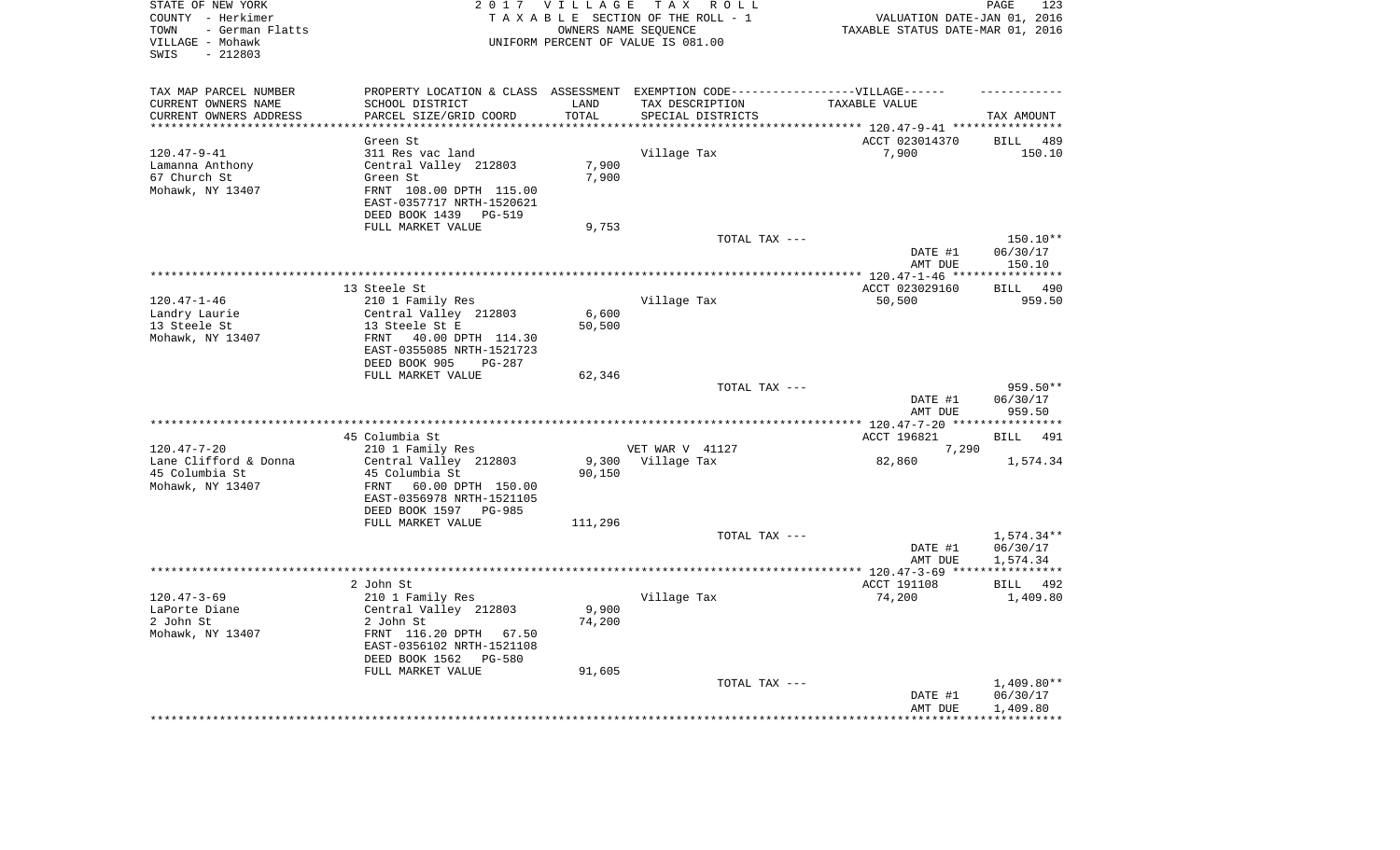| STATE OF NEW YORK<br>COUNTY - Herkimer<br>- German Flatts<br>TOWN<br>VILLAGE - Mohawk<br>$-212803$<br>SWIS |                                                    | 2017 VILLAGE      | TAX ROLL<br>TAXABLE SECTION OF THE ROLL - 1<br>OWNERS NAME SEQUENCE<br>UNIFORM PERCENT OF VALUE IS 081.00 | VALUATION DATE-JAN 01, 2016<br>TAXABLE STATUS DATE-MAR 01, 2016 | PAGE<br>124                    |
|------------------------------------------------------------------------------------------------------------|----------------------------------------------------|-------------------|-----------------------------------------------------------------------------------------------------------|-----------------------------------------------------------------|--------------------------------|
| TAX MAP PARCEL NUMBER                                                                                      |                                                    |                   | PROPERTY LOCATION & CLASS ASSESSMENT EXEMPTION CODE-----------------VILLAGE------                         |                                                                 |                                |
| CURRENT OWNERS NAME                                                                                        | SCHOOL DISTRICT                                    | LAND              | TAX DESCRIPTION                                                                                           | TAXABLE VALUE                                                   |                                |
| CURRENT OWNERS ADDRESS<br>********************                                                             | PARCEL SIZE/GRID COORD<br>************************ | TOTAL<br>******** | SPECIAL DISTRICTS                                                                                         |                                                                 | TAX AMOUNT                     |
|                                                                                                            |                                                    |                   | ************************************* 120.47-9-33 ****************                                        |                                                                 |                                |
| $120.47 - 9 - 33$                                                                                          | 21 Henry St<br>210 1 Family Res                    |                   | Village Tax                                                                                               | ACCT 023018720<br>65,300                                        | <b>BILL</b><br>493<br>1,240.70 |
| Laporte Orbano                                                                                             | Central Valley 212803                              | 9,300             |                                                                                                           |                                                                 |                                |
| Laporte Ruth                                                                                               | 21 Henry St                                        | 65,300            |                                                                                                           |                                                                 |                                |
| 21 Henry St                                                                                                | 60.00 DPTH 120.00<br>FRNT                          |                   |                                                                                                           |                                                                 |                                |
| Mohawk, NY 13407                                                                                           | EAST-0357623 NRTH-1520383                          |                   |                                                                                                           |                                                                 |                                |
|                                                                                                            | DEED BOOK 673<br>PG-825                            |                   |                                                                                                           |                                                                 |                                |
|                                                                                                            | FULL MARKET VALUE                                  | 80,617            |                                                                                                           |                                                                 |                                |
|                                                                                                            |                                                    |                   | TOTAL TAX ---                                                                                             |                                                                 | $1,240.70**$                   |
|                                                                                                            |                                                    |                   |                                                                                                           | DATE #1                                                         | 06/30/17                       |
|                                                                                                            |                                                    |                   |                                                                                                           | AMT DUE                                                         | 1,240.70                       |
|                                                                                                            |                                                    |                   |                                                                                                           | ************ 120.47-5-10 ****                                   | * * * * * * * * * * *          |
|                                                                                                            | 17 S Richfield St                                  |                   |                                                                                                           | ACCT 023026910                                                  | 494<br><b>BILL</b>             |
| $120.47 - 5 - 10$                                                                                          | 210 1 Family Res                                   |                   | Village Tax                                                                                               | 63,835                                                          | 1,212.87                       |
| Lasher Larraine Foley<br>17 S Richfield St                                                                 | Central Valley 212803<br>17 S Richfd St            | 8,800<br>63,835   |                                                                                                           |                                                                 |                                |
| Mohawk, NY 13407                                                                                           | FRNT<br>63.00 DPTH 102.00                          |                   |                                                                                                           |                                                                 |                                |
|                                                                                                            | EAST-0356678 NRTH-1521797                          |                   |                                                                                                           |                                                                 |                                |
|                                                                                                            | DEED BOOK 778<br>PG-696                            |                   |                                                                                                           |                                                                 |                                |
|                                                                                                            | FULL MARKET VALUE                                  | 78,809            |                                                                                                           |                                                                 |                                |
|                                                                                                            |                                                    |                   | TOTAL TAX ---                                                                                             |                                                                 | 1,212.87**                     |
|                                                                                                            |                                                    |                   |                                                                                                           | DATE #1                                                         | 06/30/17                       |
|                                                                                                            |                                                    |                   |                                                                                                           | AMT DUE                                                         | 1,212.87                       |
|                                                                                                            |                                                    |                   |                                                                                                           | ***************** 120.47-7-7 ***                                | ***********                    |
|                                                                                                            | 13 Columbia St                                     |                   |                                                                                                           | ACCT 189115                                                     | 495<br><b>BILL</b>             |
| $120.47 - 7 - 7$<br>Lawrence Kenneth Jr                                                                    | 311 Res vac land<br>Central Valley 212803          | 6,500             | Village Tax                                                                                               | 6,500                                                           | 123.50                         |
| 15 Columbia St                                                                                             | 13 Columbia St                                     | 6,500             |                                                                                                           |                                                                 |                                |
| Mohawk, NY 13407                                                                                           | 50.00 DPTH 186.00<br>FRNT                          |                   |                                                                                                           |                                                                 |                                |
|                                                                                                            | EAST-0357260 NRTH-1522072                          |                   |                                                                                                           |                                                                 |                                |
|                                                                                                            | DEED BOOK 1550<br><b>PG-760</b>                    |                   |                                                                                                           |                                                                 |                                |
|                                                                                                            | FULL MARKET VALUE                                  | 8,025             |                                                                                                           |                                                                 |                                |
|                                                                                                            |                                                    |                   | TOTAL TAX ---                                                                                             |                                                                 | $123.50**$                     |
|                                                                                                            |                                                    |                   |                                                                                                           | DATE #1                                                         | 06/30/17                       |
|                                                                                                            |                                                    |                   |                                                                                                           | AMT DUE                                                         | 123.50                         |
|                                                                                                            |                                                    |                   |                                                                                                           |                                                                 | **********                     |
| $120.47 - 7 - 8$                                                                                           | 15 Columbia St                                     |                   |                                                                                                           | ACCT 189115                                                     | <b>BILL</b><br>496             |
| Lawrence Kenneth Jr                                                                                        | 220 2 Family Res<br>Central Valley 212803          | 12,800            | Village Tax                                                                                               | 82,400                                                          | 1,565.60                       |
| 15 Columbia St                                                                                             | 15 Columbia St                                     | 82,400            |                                                                                                           |                                                                 |                                |
| Mohawk, NY 13407                                                                                           | 94.00 DPTH 186.00<br>FRNT                          |                   |                                                                                                           |                                                                 |                                |
|                                                                                                            | EAST-0357249 NRTH-1522001                          |                   |                                                                                                           |                                                                 |                                |
|                                                                                                            | DEED BOOK 1550<br><b>PG-760</b>                    |                   |                                                                                                           |                                                                 |                                |
|                                                                                                            | FULL MARKET VALUE                                  | 101,728           |                                                                                                           |                                                                 |                                |
|                                                                                                            |                                                    |                   | TOTAL TAX ---                                                                                             |                                                                 | 1,565.60**                     |
|                                                                                                            |                                                    |                   |                                                                                                           | DATE #1                                                         | 06/30/17                       |
|                                                                                                            |                                                    |                   |                                                                                                           | AMT DUE                                                         | 1,565.60                       |
|                                                                                                            |                                                    |                   |                                                                                                           |                                                                 | **********                     |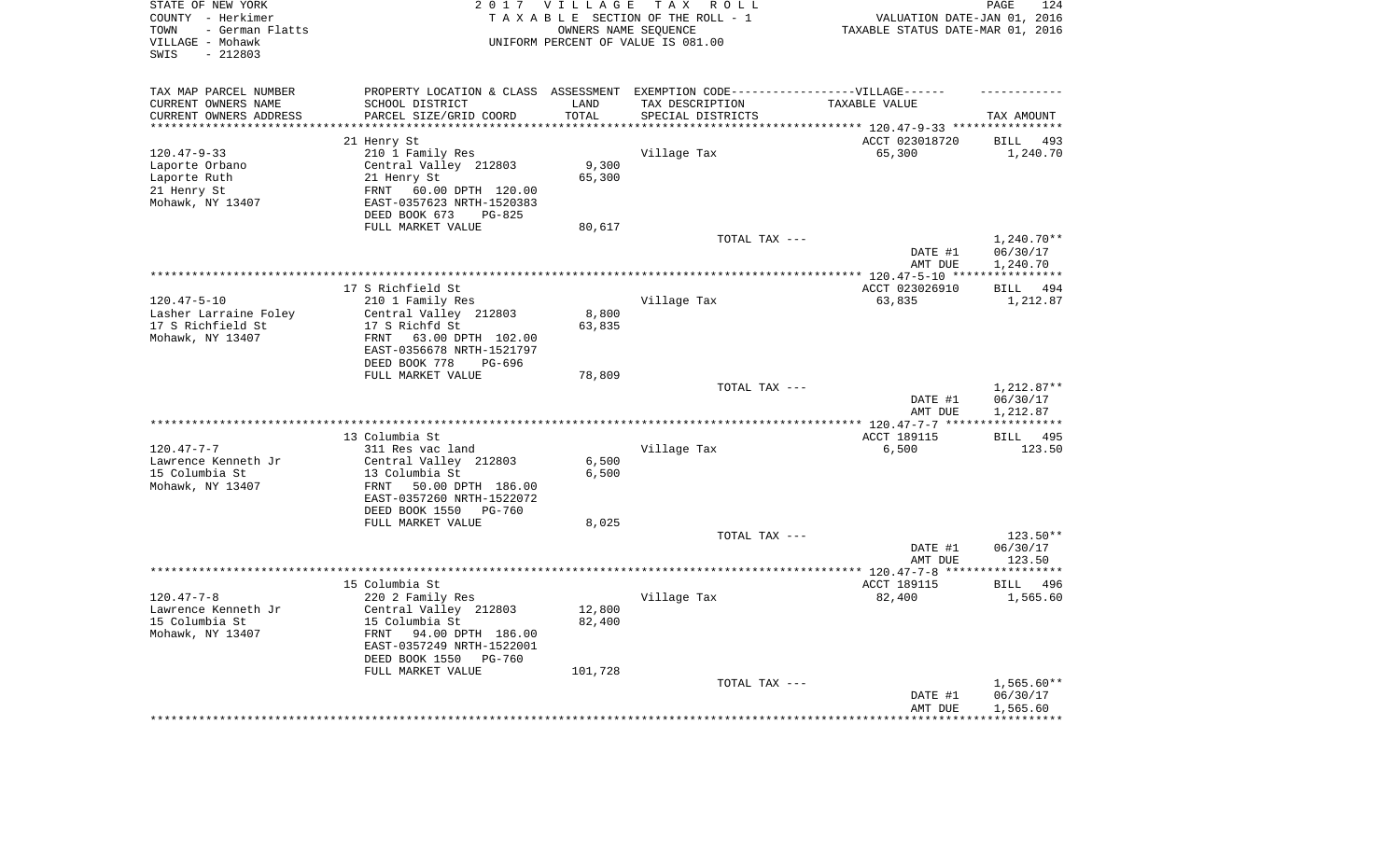| STATE OF NEW YORK<br>COUNTY - Herkimer<br>- German Flatts<br>TOWN<br>VILLAGE - Mohawk<br>$-212803$<br>SWIS |                                                                                   | 2017 VILLAGE        | TAX ROLL<br>TAXABLE SECTION OF THE ROLL - 1<br>OWNERS NAME SEQUENCE<br>UNIFORM PERCENT OF VALUE IS 081.00 | VALUATION DATE-JAN 01, 2016<br>TAXABLE STATUS DATE-MAR 01, 2016                     | 125<br>PAGE                          |
|------------------------------------------------------------------------------------------------------------|-----------------------------------------------------------------------------------|---------------------|-----------------------------------------------------------------------------------------------------------|-------------------------------------------------------------------------------------|--------------------------------------|
| TAX MAP PARCEL NUMBER                                                                                      | PROPERTY LOCATION & CLASS ASSESSMENT EXEMPTION CODE-----------------VILLAGE------ |                     |                                                                                                           |                                                                                     |                                      |
| CURRENT OWNERS NAME                                                                                        | SCHOOL DISTRICT                                                                   | LAND                | TAX DESCRIPTION                                                                                           | TAXABLE VALUE                                                                       |                                      |
| CURRENT OWNERS ADDRESS<br>********************                                                             | PARCEL SIZE/GRID COORD                                                            | TOTAL<br>********** | SPECIAL DISTRICTS                                                                                         |                                                                                     | TAX AMOUNT                           |
|                                                                                                            | 69 Church St                                                                      |                     |                                                                                                           | ************************************** 120.47-9-29 *****************<br>ACCT 194663 | <b>BILL</b><br>497                   |
| $120.47 - 9 - 29$                                                                                          | 210 1 Family Res                                                                  |                     | Village Tax                                                                                               | 66,200                                                                              | 1,257.80                             |
| Lawrence Sara                                                                                              | Central Valley 212803                                                             | 9,300               |                                                                                                           |                                                                                     |                                      |
| 69 Church St                                                                                               | 69 Church St                                                                      | 66,200              |                                                                                                           |                                                                                     |                                      |
| Mohawk, NY 13407                                                                                           | 60.00 DPTH 120.00<br>FRNT                                                         |                     |                                                                                                           |                                                                                     |                                      |
|                                                                                                            | EAST-0357600 NRTH-1520632                                                         |                     |                                                                                                           |                                                                                     |                                      |
|                                                                                                            | DEED BOOK 1584 PG-635                                                             |                     |                                                                                                           |                                                                                     |                                      |
|                                                                                                            | FULL MARKET VALUE                                                                 | 81,728              |                                                                                                           |                                                                                     |                                      |
|                                                                                                            |                                                                                   |                     | TOTAL TAX ---                                                                                             |                                                                                     | 1,257.80**                           |
|                                                                                                            |                                                                                   |                     |                                                                                                           | DATE #1                                                                             | 06/30/17                             |
|                                                                                                            |                                                                                   |                     |                                                                                                           | AMT DUE<br>************ 120.55-2-16 ****                                            | 1,257.80<br>***********              |
|                                                                                                            | 1 Hillview Dr                                                                     |                     |                                                                                                           | ACCT 023019110                                                                      | <b>BILL</b><br>498                   |
| $120.55 - 2 - 16$                                                                                          | 210 1 Family Res                                                                  |                     | Village Tax                                                                                               | 85,400                                                                              | 1,622.60                             |
| Lawton Kenneth                                                                                             | Central Valley 212803                                                             | 21,600              |                                                                                                           |                                                                                     |                                      |
| Lawton Barbara                                                                                             | 1 Hill View Dr                                                                    | 85,400              |                                                                                                           |                                                                                     |                                      |
| 1 Hill View Dr                                                                                             | FRNT 120.00 DPTH 220.00                                                           |                     |                                                                                                           |                                                                                     |                                      |
| Mohawk, NY 13407                                                                                           | EAST-0357455 NRTH-1520081                                                         |                     |                                                                                                           |                                                                                     |                                      |
|                                                                                                            | DEED BOOK 00656 PG-00621                                                          |                     |                                                                                                           |                                                                                     |                                      |
|                                                                                                            | FULL MARKET VALUE                                                                 | 105,432             |                                                                                                           |                                                                                     |                                      |
|                                                                                                            |                                                                                   |                     | TOTAL TAX ---                                                                                             | DATE #1<br>AMT DUE                                                                  | $1,622.60**$<br>06/30/17<br>1,622.60 |
|                                                                                                            |                                                                                   |                     |                                                                                                           | *** 120.47-5-62 ***                                                                 | * * * * * * * * * * *                |
|                                                                                                            | 12 Columbia St                                                                    |                     |                                                                                                           | ACCT 197113                                                                         | 499<br>BILL                          |
| $120.47 - 5 - 62$                                                                                          | 426 Fast food                                                                     |                     | Village Tax                                                                                               | 101,100                                                                             | 1,920.90                             |
| LCRE Mohawk LLC                                                                                            | Central Valley 212803                                                             | 10,700              |                                                                                                           |                                                                                     |                                      |
| 138 Hunt Valley Rd                                                                                         | 12 Columbia St                                                                    | 101,100             |                                                                                                           |                                                                                     |                                      |
| Oneida, NY 13421                                                                                           | FRNT 139.00 DPTH 88.56                                                            |                     |                                                                                                           |                                                                                     |                                      |
|                                                                                                            | EAST-0357124 NRTH-1522226                                                         |                     |                                                                                                           |                                                                                     |                                      |
| PRIOR OWNER ON 3/01/2016<br>Grimaldi Jon                                                                   | DEED BOOK 1599 PG-718<br>FULL MARKET VALUE                                        | 124,815             |                                                                                                           |                                                                                     |                                      |
|                                                                                                            |                                                                                   |                     | TOTAL TAX ---                                                                                             |                                                                                     | $1,920.90**$                         |
|                                                                                                            |                                                                                   |                     |                                                                                                           | DATE #1                                                                             | 06/30/17                             |
|                                                                                                            |                                                                                   |                     |                                                                                                           | AMT DUE                                                                             | 1,920.90                             |
|                                                                                                            |                                                                                   |                     |                                                                                                           |                                                                                     |                                      |
|                                                                                                            | 6 Orchard St                                                                      |                     |                                                                                                           | ACCT 184916                                                                         | BILL<br>500                          |
| $120.40 - 2 - 42$                                                                                          | 210 1 Family Res                                                                  |                     | Village Tax                                                                                               | 72,600                                                                              | 1,379.40                             |
| Lebert Paul                                                                                                | Central Valley 212803                                                             | 9,300               |                                                                                                           |                                                                                     |                                      |
| 6 Orchard St                                                                                               | 6 Orchard St                                                                      | 72,600              |                                                                                                           |                                                                                     |                                      |
| Mohawk, NY 13407                                                                                           | 60.00 DPTH 120.00<br>FRNT<br>EAST-0358071 NRTH-1522554                            |                     |                                                                                                           |                                                                                     |                                      |
|                                                                                                            | DEED BOOK 1525<br><b>PG-751</b>                                                   |                     |                                                                                                           |                                                                                     |                                      |
|                                                                                                            | FULL MARKET VALUE                                                                 | 89,630              |                                                                                                           |                                                                                     |                                      |
|                                                                                                            |                                                                                   |                     | TOTAL TAX ---                                                                                             |                                                                                     | $1,379.40**$                         |
|                                                                                                            |                                                                                   |                     |                                                                                                           | DATE #1                                                                             | 06/30/17                             |
|                                                                                                            |                                                                                   |                     |                                                                                                           | AMT DUE                                                                             | 1,379.40                             |
|                                                                                                            |                                                                                   |                     |                                                                                                           |                                                                                     |                                      |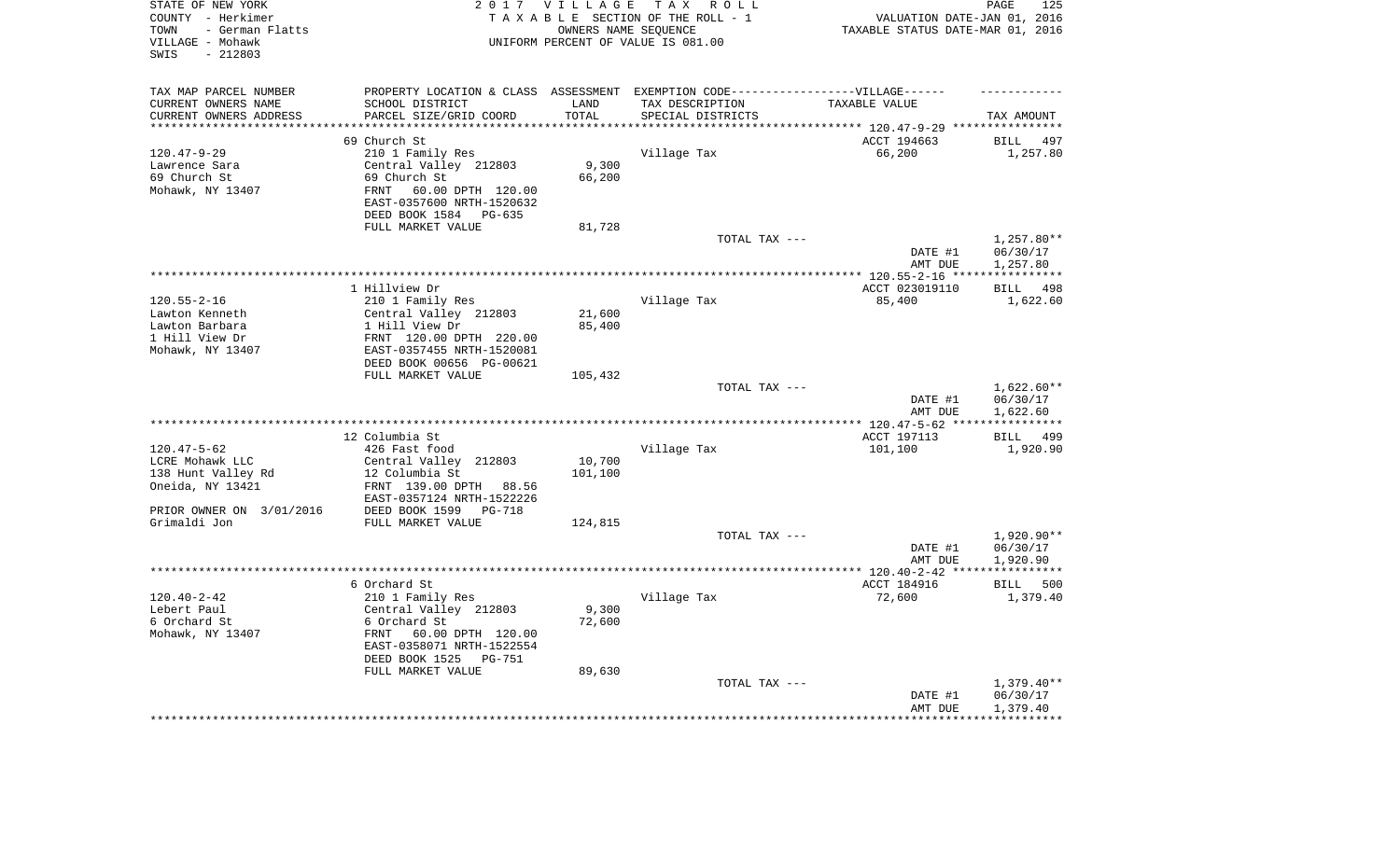| STATE OF NEW YORK<br>COUNTY - Herkimer<br>- German Flatts<br>TOWN<br>VILLAGE - Mohawk<br>SWIS<br>$-212803$ |                                                                                   | 2017 VILLAGE<br>OWNERS NAME SEQUENCE | T A X<br>R O L L<br>TAXABLE SECTION OF THE ROLL - 1<br>UNIFORM PERCENT OF VALUE IS 081.00 | VALUATION DATE-JAN 01, 2016<br>TAXABLE STATUS DATE-MAR 01, 2016 | PAGE<br>126              |
|------------------------------------------------------------------------------------------------------------|-----------------------------------------------------------------------------------|--------------------------------------|-------------------------------------------------------------------------------------------|-----------------------------------------------------------------|--------------------------|
| TAX MAP PARCEL NUMBER                                                                                      | PROPERTY LOCATION & CLASS ASSESSMENT EXEMPTION CODE-----------------VILLAGE------ |                                      |                                                                                           |                                                                 |                          |
| CURRENT OWNERS NAME                                                                                        | SCHOOL DISTRICT                                                                   | LAND                                 | TAX DESCRIPTION                                                                           | TAXABLE VALUE                                                   |                          |
| CURRENT OWNERS ADDRESS<br>*********************                                                            | PARCEL SIZE/GRID COORD                                                            | TOTAL<br>* * * * * * * * * * *       | SPECIAL DISTRICTS                                                                         | ********************************* 120.47-2-39 ****************  | TAX AMOUNT               |
|                                                                                                            | 2 West St                                                                         |                                      |                                                                                           | ACCT 023001320                                                  | BILL<br>501              |
| $120.47 - 2 - 39$                                                                                          | 220 2 Family Res                                                                  |                                      | Village Tax                                                                               | 45,265                                                          | 860.04                   |
| Leclair Aimee                                                                                              | Central Valley 212803                                                             | 4,000                                | XC491 Water relevy                                                                        | 45.79 MT M                                                      | 45.79                    |
| 2 West St                                                                                                  | 2 West St                                                                         | 45,265                               |                                                                                           |                                                                 |                          |
| Mohawk, NY 13407                                                                                           | E R2 Cpt                                                                          |                                      |                                                                                           |                                                                 |                          |
|                                                                                                            | FRNT<br>49.00 DPTH<br>50.00                                                       |                                      |                                                                                           |                                                                 |                          |
|                                                                                                            | EAST-0356147 NRTH-1522420                                                         |                                      |                                                                                           |                                                                 |                          |
|                                                                                                            | DEED BOOK 867<br>PG-189                                                           |                                      |                                                                                           |                                                                 |                          |
|                                                                                                            | FULL MARKET VALUE                                                                 | 55,883                               | TOTAL TAX ---                                                                             |                                                                 | $905.83**$               |
|                                                                                                            |                                                                                   |                                      |                                                                                           | DATE #1                                                         | 06/30/17                 |
|                                                                                                            |                                                                                   |                                      |                                                                                           | AMT DUE                                                         | 905.83                   |
|                                                                                                            |                                                                                   |                                      |                                                                                           |                                                                 |                          |
|                                                                                                            | 25 W Center St                                                                    |                                      |                                                                                           | ACCT 023025500                                                  | BILL<br>502              |
| $120.47 - 3 - 68$                                                                                          | 210 1 Family Res                                                                  |                                      | Village Tax                                                                               | 81,100                                                          | 1,540.90                 |
| LeClair Coveleski Sandra                                                                                   | Central Valley 212803                                                             | 11,600                               |                                                                                           |                                                                 |                          |
| 25 W Center St<br>Mohawk, NY 13407                                                                         | 25 W Center St<br>56.00 DPTH 115.00<br>FRNT                                       | 81,100                               |                                                                                           |                                                                 |                          |
|                                                                                                            | EAST-0356040 NRTH-1521112                                                         |                                      |                                                                                           |                                                                 |                          |
|                                                                                                            | DEED BOOK 1359<br>PG-772                                                          |                                      |                                                                                           |                                                                 |                          |
|                                                                                                            | FULL MARKET VALUE                                                                 | 100,123                              |                                                                                           |                                                                 |                          |
|                                                                                                            |                                                                                   |                                      | TOTAL TAX ---                                                                             |                                                                 | 1,540.90**               |
|                                                                                                            |                                                                                   |                                      |                                                                                           | DATE #1                                                         | 06/30/17                 |
|                                                                                                            |                                                                                   |                                      |                                                                                           | AMT DUE                                                         | 1,540.90                 |
|                                                                                                            | 10 Cary Ave                                                                       |                                      |                                                                                           | ACCT 023029850                                                  | 503<br>BILL              |
| $120.47 - 1 - 10$                                                                                          | 210 1 Family Res                                                                  |                                      | Village Tax                                                                               | 53,223                                                          | 1,011.24                 |
| Leclair John                                                                                               | Central Valley 212803                                                             | 8,700                                | XC491 Water relevy                                                                        | 538.64 MT M                                                     | 538.64                   |
| Leclair Joanne                                                                                             | 10 Cary Ave                                                                       | 53,223                               |                                                                                           |                                                                 |                          |
| 10 Cary Ave                                                                                                | FRNT 75.00 DPTH<br>87.30                                                          |                                      |                                                                                           |                                                                 |                          |
| Mohawk, NY 13407                                                                                           | EAST-0354588 NRTH-1521685                                                         |                                      |                                                                                           |                                                                 |                          |
|                                                                                                            | DEED BOOK 768<br>PG-610<br>FULL MARKET VALUE                                      | 65,707                               |                                                                                           |                                                                 |                          |
|                                                                                                            |                                                                                   |                                      | TOTAL TAX ---                                                                             |                                                                 | 1,549.88**               |
|                                                                                                            |                                                                                   |                                      |                                                                                           | DATE #1                                                         | 06/30/17                 |
|                                                                                                            |                                                                                   |                                      |                                                                                           | AMT DUE                                                         | 1,549.88                 |
|                                                                                                            |                                                                                   |                                      |                                                                                           |                                                                 |                          |
|                                                                                                            | 33 Green St                                                                       |                                      |                                                                                           | ACCT 193454                                                     | 504<br>BILL              |
| $120.48 - 1 - 59$                                                                                          | 220 2 Family Res                                                                  |                                      | Village Tax                                                                               | 41,000                                                          | 779.00                   |
| Lee Duncan<br>301 Highmount Ter                                                                            | Central Valley 212803<br>33 Green St                                              | 9,800<br>41,000                      |                                                                                           |                                                                 |                          |
| Upper Nyack, NY 10960                                                                                      | FRNT<br>52.00 DPTH 155.00                                                         |                                      |                                                                                           |                                                                 |                          |
|                                                                                                            | EAST-0358057 NRTH-1521184                                                         |                                      |                                                                                           |                                                                 |                          |
|                                                                                                            | DEED BOOK 1576<br><b>PG-810</b>                                                   |                                      |                                                                                           |                                                                 |                          |
|                                                                                                            | FULL MARKET VALUE                                                                 | 50,617                               |                                                                                           |                                                                 |                          |
|                                                                                                            |                                                                                   |                                      | TOTAL TAX ---                                                                             |                                                                 | 779.00**                 |
|                                                                                                            |                                                                                   |                                      |                                                                                           | DATE #1                                                         | 06/30/17                 |
|                                                                                                            |                                                                                   |                                      |                                                                                           | AMT DUE                                                         | 779.00<br>************** |
|                                                                                                            |                                                                                   |                                      |                                                                                           |                                                                 |                          |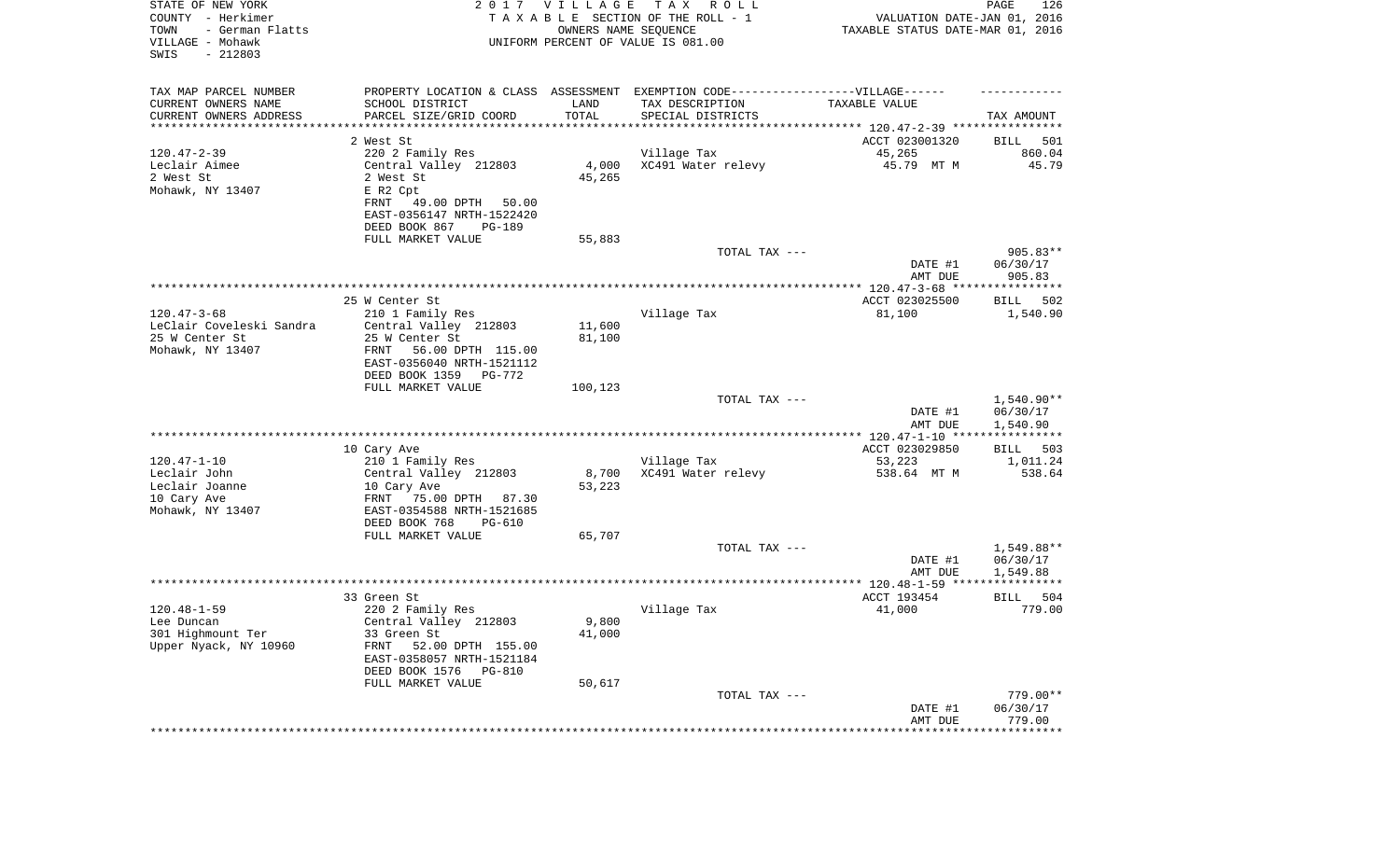| STATE OF NEW YORK<br>COUNTY - Herkimer<br>- German Flatts<br>TOWN<br>VILLAGE - Mohawk<br>$-212803$<br>SWIS | 2 0 1 7                                                                           | VILLAGE             | TAX ROLL<br>TAXABLE SECTION OF THE ROLL - 1<br>OWNERS NAME SEQUENCE<br>UNIFORM PERCENT OF VALUE IS 081.00 | VALUATION DATE-JAN 01, 2016<br>TAXABLE STATUS DATE-MAR 01, 2016 | 127<br>PAGE                    |
|------------------------------------------------------------------------------------------------------------|-----------------------------------------------------------------------------------|---------------------|-----------------------------------------------------------------------------------------------------------|-----------------------------------------------------------------|--------------------------------|
| TAX MAP PARCEL NUMBER                                                                                      | PROPERTY LOCATION & CLASS ASSESSMENT EXEMPTION CODE-----------------VILLAGE------ |                     |                                                                                                           |                                                                 |                                |
| CURRENT OWNERS NAME                                                                                        | SCHOOL DISTRICT                                                                   | LAND                | TAX DESCRIPTION                                                                                           | TAXABLE VALUE                                                   |                                |
| CURRENT OWNERS ADDRESS<br>*********************                                                            | PARCEL SIZE/GRID COORD<br>**************************                              | TOTAL<br>********** | SPECIAL DISTRICTS                                                                                         |                                                                 | TAX AMOUNT                     |
|                                                                                                            | 47 Catherine St                                                                   |                     |                                                                                                           |                                                                 |                                |
| $120.46 - 2 - 74$                                                                                          | 210 1 Family Res                                                                  |                     | Village Tax                                                                                               | ACCT 023030600<br>61,600                                        | <b>BILL</b><br>505<br>1,170.40 |
| Lee Paul                                                                                                   | Central Valley 212803                                                             | 4,800               |                                                                                                           |                                                                 |                                |
| Lee Nancy                                                                                                  | 47 Catherine St                                                                   | 61,600              |                                                                                                           |                                                                 |                                |
| 47 Catherine St                                                                                            | 45.00 DPTH 182.20<br>FRNT                                                         |                     |                                                                                                           |                                                                 |                                |
| Mohawk, NY 13407                                                                                           | EAST-0354322 NRTH-1520705                                                         |                     |                                                                                                           |                                                                 |                                |
|                                                                                                            | DEED BOOK 814<br>PG-237                                                           |                     |                                                                                                           |                                                                 |                                |
|                                                                                                            | FULL MARKET VALUE                                                                 | 76,049              |                                                                                                           |                                                                 |                                |
|                                                                                                            |                                                                                   |                     | TOTAL TAX ---                                                                                             |                                                                 | 1,170.40**                     |
|                                                                                                            |                                                                                   |                     |                                                                                                           | DATE #1                                                         | 06/30/17                       |
|                                                                                                            |                                                                                   |                     |                                                                                                           | AMT DUE                                                         | 1,170.40                       |
|                                                                                                            |                                                                                   |                     |                                                                                                           | ******* 120.47-5-23 ***                                         | * * * * * * * * * * *          |
| $120.47 - 5 - 23$                                                                                          | 34 S Washington St<br>210 1 Family Res                                            |                     | Village Tax                                                                                               | ACCT 023026580<br>61,600                                        | <b>BILL</b><br>506<br>1,170.40 |
| Leve Jacqueline                                                                                            | Central Valley 212803                                                             | 8,800               |                                                                                                           |                                                                 |                                |
| Leve Stephen                                                                                               | W R1 Shed                                                                         | 61,600              |                                                                                                           |                                                                 |                                |
| 34 S Washington St                                                                                         | FRNT<br>63.30 DPTH 102.00                                                         |                     |                                                                                                           |                                                                 |                                |
| Mohawk, NY 13407                                                                                           | EAST-0356812 NRTH-1521426                                                         |                     |                                                                                                           |                                                                 |                                |
|                                                                                                            | DEED BOOK 1146 PG-525                                                             |                     |                                                                                                           |                                                                 |                                |
|                                                                                                            | FULL MARKET VALUE                                                                 | 76,049              |                                                                                                           |                                                                 |                                |
|                                                                                                            |                                                                                   |                     | TOTAL TAX ---                                                                                             |                                                                 | 1,170.40**                     |
|                                                                                                            |                                                                                   |                     |                                                                                                           | DATE #1                                                         | 06/30/17                       |
|                                                                                                            |                                                                                   |                     | *********************                                                                                     | AMT DUE                                                         | 1,170.40                       |
|                                                                                                            | 80 W Main St                                                                      |                     |                                                                                                           | *** $120.47 - 2 - 9$ ***<br>ACCT 023002520                      | 507<br><b>BILL</b>             |
| $120.47 - 2 - 9$                                                                                           | 210 1 Family Res                                                                  |                     | Village Tax                                                                                               | 42,200                                                          | 801.80                         |
| Lewandroski Ann                                                                                            | Central Valley 212803                                                             | 7,000               |                                                                                                           |                                                                 |                                |
| 3772 State Route 168                                                                                       | 80 W Main St                                                                      | 42,200              |                                                                                                           |                                                                 |                                |
| Mohawk, NY 13407                                                                                           | FRNT<br>30.00 DPTH 121.80                                                         |                     |                                                                                                           |                                                                 |                                |
|                                                                                                            | EAST-0355637 NRTH-1522270                                                         |                     |                                                                                                           |                                                                 |                                |
|                                                                                                            | DEED BOOK 861<br>$PG-10$                                                          |                     |                                                                                                           |                                                                 |                                |
|                                                                                                            | FULL MARKET VALUE                                                                 | 52,099              |                                                                                                           |                                                                 |                                |
|                                                                                                            |                                                                                   |                     | TOTAL TAX ---                                                                                             |                                                                 | 801.80**                       |
|                                                                                                            |                                                                                   |                     |                                                                                                           | DATE #1                                                         | 06/30/17                       |
| *******************                                                                                        |                                                                                   |                     |                                                                                                           | AMT DUE<br>**************** 120.47-8-23 ****                    | 801.80<br>**********           |
|                                                                                                            | 16 E Center St                                                                    |                     |                                                                                                           | ACCT 023018330                                                  | <b>BILL</b><br>508             |
| $120.47 - 8 - 23$                                                                                          | 210 1 Family Res                                                                  |                     | Village Tax                                                                                               | 39,933                                                          | 758.73                         |
| Lewis Richard                                                                                              | Central Valley 212803                                                             | 6,500               |                                                                                                           |                                                                 |                                |
| 16 E Center St                                                                                             | 16 E Center St                                                                    | 39,933              |                                                                                                           |                                                                 |                                |
| Mohawk, NY 13407                                                                                           | FRNT<br>60.00 DPTH<br>60.00                                                       |                     |                                                                                                           |                                                                 |                                |
|                                                                                                            | EAST-0357374 NRTH-1521063                                                         |                     |                                                                                                           |                                                                 |                                |
|                                                                                                            | DEED BOOK 924<br>$PG-478$                                                         |                     |                                                                                                           |                                                                 |                                |
|                                                                                                            | FULL MARKET VALUE                                                                 | 49,300              |                                                                                                           |                                                                 |                                |
|                                                                                                            |                                                                                   |                     | TOTAL TAX ---                                                                                             | DATE #1                                                         | 758.73**<br>06/30/17           |
|                                                                                                            |                                                                                   |                     |                                                                                                           | AMT DUE                                                         | 758.73                         |
|                                                                                                            |                                                                                   |                     |                                                                                                           |                                                                 | ********                       |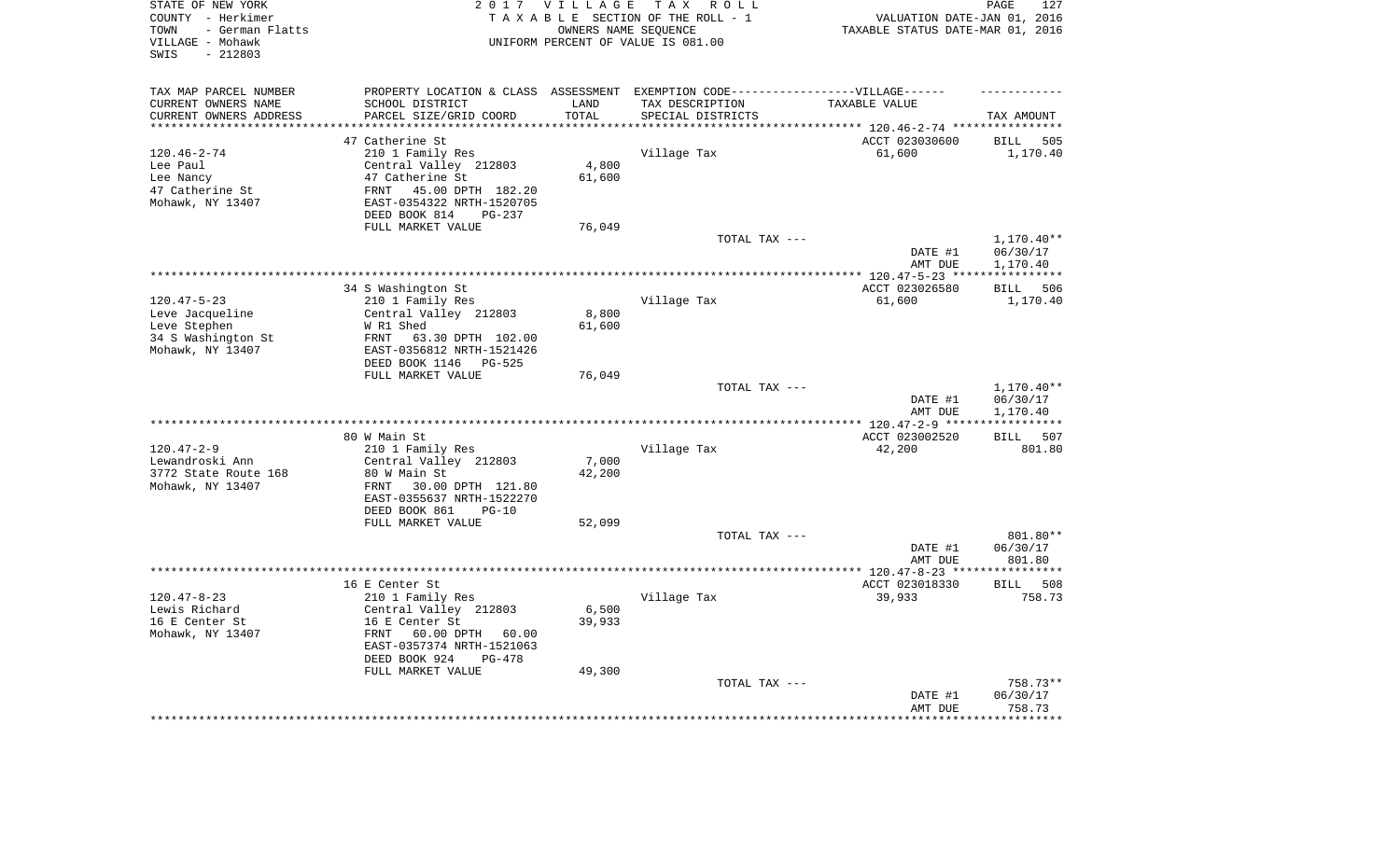| STATE OF NEW YORK<br>COUNTY - Herkimer<br>- German Flatts<br>TOWN<br>VILLAGE - Mohawk<br>SWIS<br>$-212803$ |                                                                                  | 2017 VILLAGE      | TAX ROLL<br>TAXABLE SECTION OF THE ROLL - 1<br>OWNERS NAME SEQUENCE<br>UNIFORM PERCENT OF VALUE IS 081.00 | VALUATION DATE-JAN 01, 2016<br>TAXABLE STATUS DATE-MAR 01, 2016 | 128<br>PAGE                                       |
|------------------------------------------------------------------------------------------------------------|----------------------------------------------------------------------------------|-------------------|-----------------------------------------------------------------------------------------------------------|-----------------------------------------------------------------|---------------------------------------------------|
| TAX MAP PARCEL NUMBER                                                                                      | PROPERTY LOCATION & CLASS ASSESSMENT EXEMPTION CODE----------------VILLAGE------ |                   |                                                                                                           |                                                                 |                                                   |
| CURRENT OWNERS NAME                                                                                        | SCHOOL DISTRICT                                                                  | LAND              | TAX DESCRIPTION                                                                                           | TAXABLE VALUE                                                   |                                                   |
| CURRENT OWNERS ADDRESS                                                                                     | PARCEL SIZE/GRID COORD                                                           | TOTAL             | SPECIAL DISTRICTS                                                                                         |                                                                 | TAX AMOUNT                                        |
| **********************                                                                                     |                                                                                  |                   |                                                                                                           |                                                                 |                                                   |
|                                                                                                            | 145 W Main St                                                                    |                   |                                                                                                           | ACCT 023004950                                                  | 509<br><b>BILL</b>                                |
| $120.46 - 2 - 5$                                                                                           | 220 2 Family Res                                                                 | 9,200             | Village Tax                                                                                               | 51,200                                                          | 972.80                                            |
| LiBritz Hopson Kimberly<br>388 E Main St                                                                   | Central Valley 212803<br>145 W Main St                                           | 51,200            |                                                                                                           |                                                                 |                                                   |
| Ilion, NY 13357                                                                                            | 40.00 DPTH 120.00<br>FRNT                                                        |                   |                                                                                                           |                                                                 |                                                   |
|                                                                                                            | EAST-0353422 NRTH-1521854                                                        |                   |                                                                                                           |                                                                 |                                                   |
|                                                                                                            | DEED BOOK 827<br><b>PG-110</b><br>FULL MARKET VALUE                              |                   |                                                                                                           |                                                                 |                                                   |
|                                                                                                            |                                                                                  | 63,210            | TOTAL TAX ---                                                                                             |                                                                 | 972.80**                                          |
|                                                                                                            |                                                                                  |                   |                                                                                                           | DATE #1                                                         | 06/30/17                                          |
|                                                                                                            |                                                                                  |                   |                                                                                                           | AMT DUE                                                         | 972.80                                            |
|                                                                                                            |                                                                                  |                   |                                                                                                           |                                                                 |                                                   |
|                                                                                                            | 141 W Main St                                                                    |                   |                                                                                                           | ACCT 023004920                                                  | 510<br><b>BILL</b>                                |
| $120.46 - 2 - 6$                                                                                           | 311 Res vac land                                                                 |                   | Village Tax                                                                                               | 3,500                                                           | 66.50                                             |
| LiBritz Hopson Kimberly                                                                                    | Central Valley 212803                                                            | 3,500             |                                                                                                           |                                                                 |                                                   |
| 388 E Main St                                                                                              | 141 W Main St                                                                    | 3,500             |                                                                                                           |                                                                 |                                                   |
| Ilion, NY 13357                                                                                            | FRNT<br>50.00 DPTH 120.00                                                        |                   |                                                                                                           |                                                                 |                                                   |
|                                                                                                            | EAST-0353467 NRTH-1521850                                                        |                   |                                                                                                           |                                                                 |                                                   |
|                                                                                                            | DEED BOOK 827<br><b>PG-110</b>                                                   |                   |                                                                                                           |                                                                 |                                                   |
|                                                                                                            | FULL MARKET VALUE                                                                | 4,321             | TOTAL TAX ---                                                                                             |                                                                 | 66.50**                                           |
|                                                                                                            |                                                                                  |                   |                                                                                                           | DATE #1<br>AMT DUE                                              | 06/30/17<br>66.50                                 |
|                                                                                                            |                                                                                  |                   |                                                                                                           | ***************** 120.46-2-7 ***                                | **********                                        |
|                                                                                                            | 139 W Main St                                                                    |                   |                                                                                                           | ACCT 023004890                                                  | 511<br><b>BILL</b>                                |
| $120.46 - 2 - 7$                                                                                           | 311 Res vac land                                                                 |                   | Village Tax                                                                                               | 3,500                                                           | 66.50                                             |
| LiBritz Hopson Kimberly                                                                                    | Central Valley 212803                                                            | 3,500             |                                                                                                           |                                                                 |                                                   |
| 388 E Main St                                                                                              | 139 W Main St                                                                    | 3,500             |                                                                                                           |                                                                 |                                                   |
| Ilion, NY 13357                                                                                            | FRNT<br>50.00 DPTH 120.00                                                        |                   |                                                                                                           |                                                                 |                                                   |
|                                                                                                            | EAST-0353515 NRTH-1521851                                                        |                   |                                                                                                           |                                                                 |                                                   |
|                                                                                                            | DEED BOOK 827<br><b>PG-110</b>                                                   |                   |                                                                                                           |                                                                 |                                                   |
|                                                                                                            | FULL MARKET VALUE                                                                | 4,321             |                                                                                                           |                                                                 |                                                   |
|                                                                                                            |                                                                                  |                   | TOTAL TAX ---                                                                                             | DATE #1                                                         | $66.50**$<br>06/30/17                             |
|                                                                                                            |                                                                                  |                   |                                                                                                           | AMT DUE                                                         | 66.50                                             |
|                                                                                                            |                                                                                  |                   |                                                                                                           |                                                                 | ***********                                       |
|                                                                                                            | 94 W Main St                                                                     |                   |                                                                                                           | ACCT 174002                                                     | <b>BILL</b><br>512                                |
| $120.47 - 1 - 7$                                                                                           | 431 Auto dealer                                                                  |                   | Village Tax                                                                                               | 220,000                                                         | 4,180.00                                          |
| Light's Rental Properties<br>20 Harden Blvd<br>Camden, NY 13316                                            | Central Valley 212803<br>94 W Main St<br>ACRES<br>1.00                           | 21,400<br>220,000 |                                                                                                           |                                                                 |                                                   |
|                                                                                                            | EAST-0355152 NRTH-1522224<br>DEED BOOK 1455<br>$PG-271$                          |                   |                                                                                                           |                                                                 |                                                   |
|                                                                                                            | FULL MARKET VALUE                                                                | 271,605           |                                                                                                           |                                                                 |                                                   |
|                                                                                                            |                                                                                  |                   | TOTAL TAX ---                                                                                             | DATE #1<br>AMT DUE                                              | 4,180.00**<br>06/30/17<br>4,180.00<br>*********** |
|                                                                                                            |                                                                                  |                   |                                                                                                           |                                                                 |                                                   |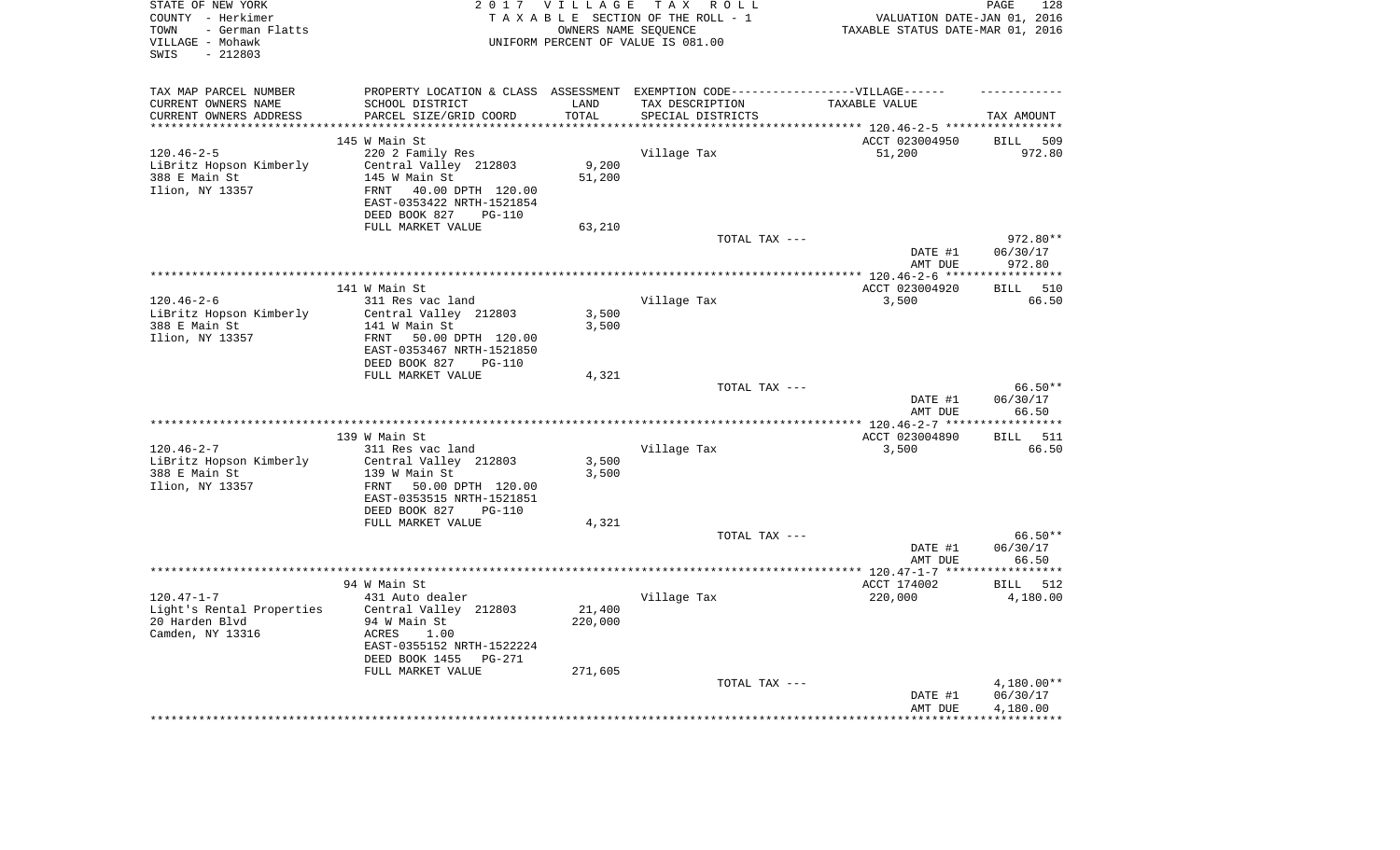| STATE OF NEW YORK<br>COUNTY - Herkimer<br>- German Flatts<br>TOWN<br>VILLAGE - Mohawk<br>$-212803$<br>SWIS | 2 0 1 7                                                                           | VILLAGE            | TAX ROLL<br>TAXABLE SECTION OF THE ROLL - 1<br>OWNERS NAME SEQUENCE<br>UNIFORM PERCENT OF VALUE IS 081.00 | VALUATION DATE-JAN 01, 2016<br>TAXABLE STATUS DATE-MAR 01, 2016 | PAGE<br>129          |
|------------------------------------------------------------------------------------------------------------|-----------------------------------------------------------------------------------|--------------------|-----------------------------------------------------------------------------------------------------------|-----------------------------------------------------------------|----------------------|
| TAX MAP PARCEL NUMBER                                                                                      | PROPERTY LOCATION & CLASS ASSESSMENT EXEMPTION CODE-----------------VILLAGE------ |                    |                                                                                                           |                                                                 |                      |
| CURRENT OWNERS NAME                                                                                        | SCHOOL DISTRICT                                                                   | LAND               | TAX DESCRIPTION                                                                                           | TAXABLE VALUE                                                   |                      |
| CURRENT OWNERS ADDRESS<br>*********************                                                            | PARCEL SIZE/GRID COORD                                                            | TOTAL<br>********* | SPECIAL DISTRICTS                                                                                         |                                                                 | TAX AMOUNT           |
|                                                                                                            | 1 W Main St                                                                       |                    |                                                                                                           | ACCT 023003780                                                  | <b>BILL</b><br>513   |
| $120.47 - 5 - 60$                                                                                          | 486 Mini-mart                                                                     |                    | Village Tax                                                                                               | 294,900                                                         | 5,603.10             |
| LMB Properties                                                                                             | Central Valley 212803                                                             | 16,300             |                                                                                                           |                                                                 |                      |
| Attn: Fastrac Markets                                                                                      | 1 W Main St                                                                       | 294,900            |                                                                                                           |                                                                 |                      |
| 6500 New Venture Gear Dr                                                                                   | FRNT 104.00 DPTH 89.00                                                            |                    |                                                                                                           |                                                                 |                      |
| E Syracuse, NY 13057                                                                                       | EAST-0357139 NRTH-1522386                                                         |                    |                                                                                                           |                                                                 |                      |
|                                                                                                            | DEED BOOK 744<br>$PG-121$                                                         |                    |                                                                                                           |                                                                 |                      |
|                                                                                                            | FULL MARKET VALUE                                                                 | 364,074            |                                                                                                           |                                                                 |                      |
|                                                                                                            |                                                                                   |                    | TOTAL TAX ---                                                                                             |                                                                 | $5,603.10**$         |
|                                                                                                            |                                                                                   |                    |                                                                                                           | DATE #1                                                         | 06/30/17             |
|                                                                                                            |                                                                                   |                    |                                                                                                           | AMT DUE                                                         | 5,603.10             |
|                                                                                                            | ***********                                                                       |                    |                                                                                                           | *********** 120.47-5-61 ****                                    | ***********          |
|                                                                                                            | 8 Columbia St                                                                     |                    |                                                                                                           | ACCT 023021420                                                  | 514<br><b>BILL</b>   |
| $120.47 - 5 - 61$<br>LMB Properties                                                                        | 330 Vacant comm<br>Central Valley 212803                                          | 7,700              | Village Tax                                                                                               | 7,700                                                           | 146.30               |
| Fastrac Markets                                                                                            | 8 Columbia St                                                                     | 7,700              |                                                                                                           |                                                                 |                      |
| 6500 New Venture Gear Dr                                                                                   | 37.00 DPTH 88.56<br>FRNT                                                          |                    |                                                                                                           |                                                                 |                      |
| E Syracuse, NY 13057                                                                                       | EAST-0357132 NRTH-1522301                                                         |                    |                                                                                                           |                                                                 |                      |
|                                                                                                            | DEED BOOK 816<br>$PG-44$                                                          |                    |                                                                                                           |                                                                 |                      |
|                                                                                                            | FULL MARKET VALUE                                                                 | 9,506              |                                                                                                           |                                                                 |                      |
|                                                                                                            |                                                                                   |                    | TOTAL TAX ---                                                                                             |                                                                 | 146.30**             |
|                                                                                                            |                                                                                   |                    |                                                                                                           | DATE #1                                                         | 06/30/17             |
|                                                                                                            |                                                                                   |                    | ************************                                                                                  | AMT DUE                                                         | 146.30<br>********** |
|                                                                                                            | 91 Columbia St                                                                    |                    |                                                                                                           | ********* 120.55-3-1 ****<br>ACCT 023020880                     | <b>BILL</b> 515      |
| $120.55 - 3 - 1$                                                                                           | 210 1 Family Res                                                                  |                    | Village Tax                                                                                               | 59,800                                                          | 1,136.20             |
| Looman Ainslee                                                                                             | Central Valley 212803                                                             | 5,700              |                                                                                                           |                                                                 |                      |
| 91 Columbia St                                                                                             | 91 Columbia St                                                                    | 59,800             |                                                                                                           |                                                                 |                      |
| Mohawk, NY 13407                                                                                           | 40.00 DPTH 125.00<br>FRNT                                                         |                    |                                                                                                           |                                                                 |                      |
|                                                                                                            | EAST-0356629 NRTH-1520000                                                         |                    |                                                                                                           |                                                                 |                      |
|                                                                                                            | DEED BOOK 1385<br>PG-396                                                          |                    |                                                                                                           |                                                                 |                      |
|                                                                                                            | FULL MARKET VALUE                                                                 | 73,827             |                                                                                                           |                                                                 |                      |
|                                                                                                            |                                                                                   |                    | TOTAL TAX ---                                                                                             |                                                                 | $1,136.20**$         |
|                                                                                                            |                                                                                   |                    |                                                                                                           | DATE #1                                                         | 06/30/17             |
|                                                                                                            |                                                                                   |                    |                                                                                                           | AMT DUE                                                         | 1,136.20             |
|                                                                                                            | 41 E Main St                                                                      |                    |                                                                                                           | ACCT 191729                                                     | BILL 516             |
| $120.40 - 1 - 31$                                                                                          | 220 2 Family Res                                                                  |                    | Village Tax                                                                                               | 59,900                                                          | 1,138.10             |
| Looman Cayenne                                                                                             | Central Valley 212803                                                             | 12,000             |                                                                                                           |                                                                 |                      |
| 41 E Main St                                                                                               | 41 E Main St                                                                      | 59,900             |                                                                                                           |                                                                 |                      |
| Mohawk, NY 13407                                                                                           | 60.00 DPTH 120.00<br>FRNT                                                         |                    |                                                                                                           |                                                                 |                      |
|                                                                                                            | EAST-0358042 NRTH-1522898                                                         |                    |                                                                                                           |                                                                 |                      |
|                                                                                                            | DEED BOOK 1566<br>$PG-623$                                                        |                    |                                                                                                           |                                                                 |                      |
|                                                                                                            | FULL MARKET VALUE                                                                 | 73,951             |                                                                                                           |                                                                 |                      |
|                                                                                                            |                                                                                   |                    | TOTAL TAX ---                                                                                             |                                                                 | 1,138.10**           |
|                                                                                                            |                                                                                   |                    |                                                                                                           | DATE #1                                                         | 06/30/17             |
|                                                                                                            |                                                                                   |                    |                                                                                                           | AMT DUE                                                         | 1,138.10             |
|                                                                                                            |                                                                                   |                    |                                                                                                           |                                                                 |                      |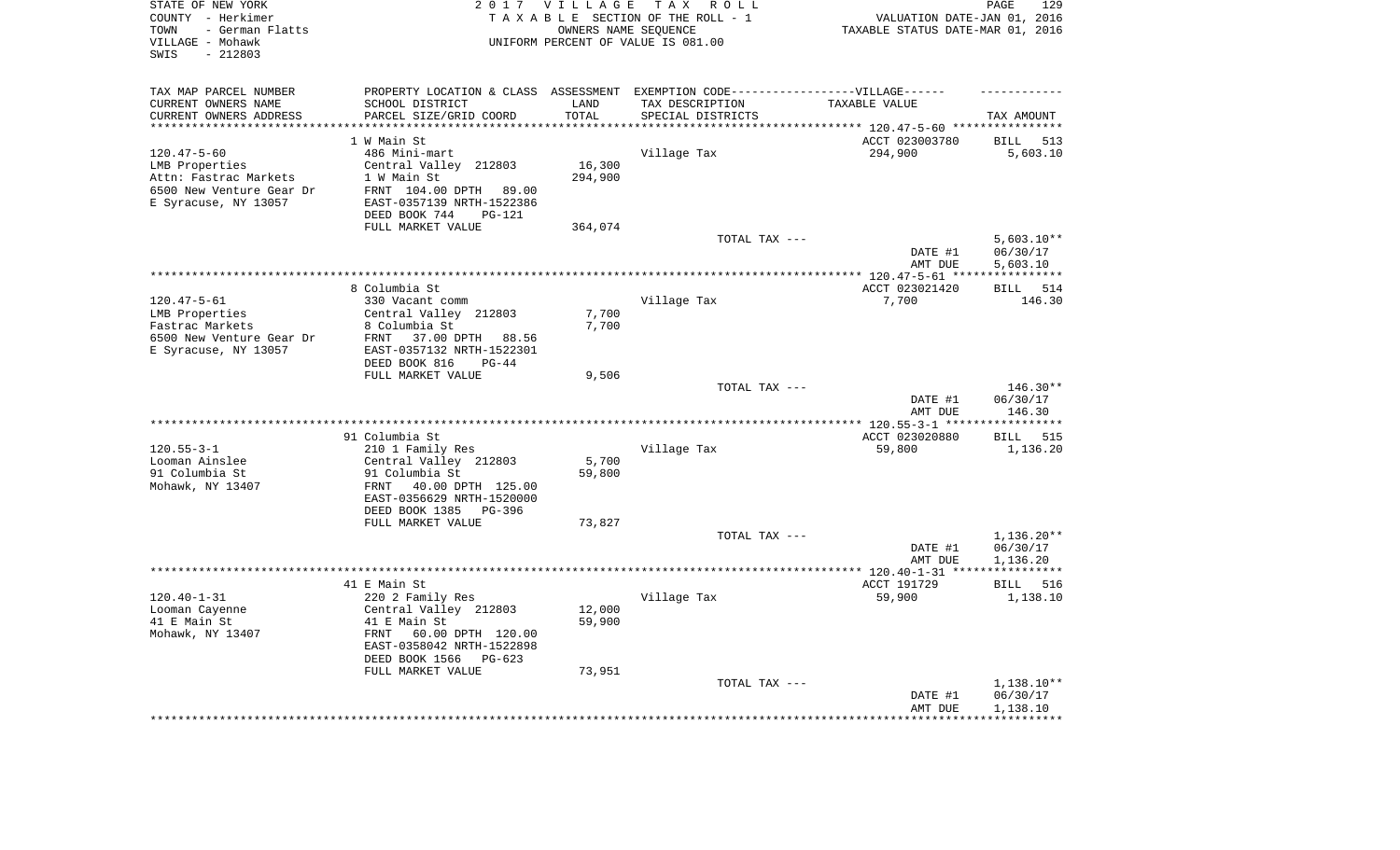| STATE OF NEW YORK<br>COUNTY - Herkimer<br>TOWN<br>- German Flatts<br>VILLAGE - Mohawk<br>SWIS<br>$-212803$ |                                                                                  | 2017 VILLAGE | T A X<br>R O L L<br>TAXABLE SECTION OF THE ROLL - 1<br>OWNERS NAME SEQUENCE<br>UNIFORM PERCENT OF VALUE IS 081.00 | VALUATION DATE-JAN 01, 2016<br>TAXABLE STATUS DATE-MAR 01, 2016 | PAGE<br>130              |
|------------------------------------------------------------------------------------------------------------|----------------------------------------------------------------------------------|--------------|-------------------------------------------------------------------------------------------------------------------|-----------------------------------------------------------------|--------------------------|
| TAX MAP PARCEL NUMBER                                                                                      | PROPERTY LOCATION & CLASS ASSESSMENT EXEMPTION CODE----------------VILLAGE------ |              |                                                                                                                   |                                                                 |                          |
| CURRENT OWNERS NAME                                                                                        | SCHOOL DISTRICT                                                                  | LAND         | TAX DESCRIPTION                                                                                                   | TAXABLE VALUE                                                   |                          |
| CURRENT OWNERS ADDRESS<br>********************                                                             | PARCEL SIZE/GRID COORD                                                           | TOTAL        | SPECIAL DISTRICTS                                                                                                 |                                                                 | TAX AMOUNT               |
|                                                                                                            | 38 Walnut St                                                                     |              |                                                                                                                   | ACCT 167552                                                     | BILL<br>517              |
| $120.47 - 7 - 52$                                                                                          | 210 1 Family Res                                                                 |              | VET COM V 41137                                                                                                   | 12,150                                                          |                          |
| Loomis Kathleen et al                                                                                      | Central Valley 212803                                                            |              | 11,400 Village Tax                                                                                                | 54,350                                                          | 1,032.65                 |
| % Charles Sterling                                                                                         | 38 Walnut St                                                                     | 66,500       |                                                                                                                   |                                                                 |                          |
| 38 Walnut St                                                                                               | Life Use C Sterling                                                              |              |                                                                                                                   |                                                                 |                          |
| Mohawk, NY 13407                                                                                           | 60.00 DPTH 150.00<br>FRNT                                                        |              |                                                                                                                   |                                                                 |                          |
|                                                                                                            | EAST-0357212 NRTH-1521402                                                        |              |                                                                                                                   |                                                                 |                          |
|                                                                                                            | DEED BOOK 1413 PG-722                                                            |              |                                                                                                                   |                                                                 |                          |
|                                                                                                            | FULL MARKET VALUE                                                                | 82,099       |                                                                                                                   |                                                                 |                          |
|                                                                                                            |                                                                                  |              | TOTAL TAX ---                                                                                                     | DATE #1                                                         | $1,032.65**$<br>06/30/17 |
|                                                                                                            |                                                                                  |              |                                                                                                                   | AMT DUE                                                         | 1,032.65                 |
|                                                                                                            |                                                                                  |              |                                                                                                                   |                                                                 |                          |
|                                                                                                            | 11 Green St                                                                      |              |                                                                                                                   | ACCT 023013260                                                  | BILL 518                 |
| $120.48 - 1 - 52$                                                                                          | 210 1 Family Res                                                                 |              | Village Tax                                                                                                       | 32,000                                                          | 608.00                   |
| Loomis Laurie Anne                                                                                         | Central Valley 212803                                                            | 8,100        |                                                                                                                   |                                                                 |                          |
| 11 Green St                                                                                                | 11 Green St                                                                      | 32,000       |                                                                                                                   |                                                                 |                          |
| Mohawk, NY 13407                                                                                           | FRNT<br>60.00 DPTH<br>92.00                                                      |              |                                                                                                                   |                                                                 |                          |
|                                                                                                            | EAST-0358168 NRTH-1521694<br>DEED BOOK 787<br>PG-556                             |              |                                                                                                                   |                                                                 |                          |
|                                                                                                            | FULL MARKET VALUE                                                                | 39,506       |                                                                                                                   |                                                                 |                          |
|                                                                                                            |                                                                                  |              | TOTAL TAX ---                                                                                                     |                                                                 | 608.00**                 |
|                                                                                                            |                                                                                  |              |                                                                                                                   | DATE #1                                                         | 06/30/17                 |
|                                                                                                            |                                                                                  |              |                                                                                                                   | AMT DUE                                                         | 608.00                   |
|                                                                                                            |                                                                                  |              |                                                                                                                   | ************** 120.48-1-36 *****************                    |                          |
|                                                                                                            | 34 Marshall Ave                                                                  |              |                                                                                                                   | ACCT 023012660                                                  | 519<br>BILL              |
| $120.48 - 1 - 36$<br>Loomis Robbin                                                                         | 210 1 Family Res<br>Central Valley 212803                                        | 9,300        | Village Tax                                                                                                       | 46,477                                                          | 883.06                   |
| 34 Marshall Ave                                                                                            | 34 Marshall Ave                                                                  | 46,477       |                                                                                                                   |                                                                 |                          |
| Mohawk, NY 13407                                                                                           | FRNT<br>60.00 DPTH 120.00                                                        |              |                                                                                                                   |                                                                 |                          |
|                                                                                                            | EAST-0358794 NRTH-1522522                                                        |              |                                                                                                                   |                                                                 |                          |
|                                                                                                            | DEED BOOK 903<br>PG-656                                                          |              |                                                                                                                   |                                                                 |                          |
|                                                                                                            | FULL MARKET VALUE                                                                | 57,379       |                                                                                                                   |                                                                 |                          |
|                                                                                                            |                                                                                  |              | TOTAL TAX ---                                                                                                     |                                                                 | 883.06**                 |
|                                                                                                            |                                                                                  |              |                                                                                                                   | DATE #1                                                         | 06/30/17                 |
|                                                                                                            |                                                                                  |              |                                                                                                                   | AMT DUE                                                         | 883.06                   |
|                                                                                                            | 29 Michigan St                                                                   |              |                                                                                                                   | ACCT 181106                                                     | 520<br>BILL              |
| $120.48 - 1 - 12$                                                                                          | 210 1 Family Res                                                                 |              | Village Tax                                                                                                       | 46,100                                                          | 875.90                   |
| Loomis Ronald                                                                                              | Central Valley 212803                                                            | 8,700        |                                                                                                                   |                                                                 |                          |
| Loomis Pamela                                                                                              | 29 Michigan St                                                                   | 46,100       |                                                                                                                   |                                                                 |                          |
| 29 Michigan St                                                                                             | 65.00 DPTH 115.77<br>FRNT                                                        |              |                                                                                                                   |                                                                 |                          |
| Mohawk, NY 13407                                                                                           | EAST-0358122 NRTH-1522146                                                        |              |                                                                                                                   |                                                                 |                          |
|                                                                                                            | DEED BOOK 1502<br><b>PG-170</b>                                                  |              |                                                                                                                   |                                                                 |                          |
|                                                                                                            | FULL MARKET VALUE                                                                | 56,914       | TOTAL TAX ---                                                                                                     |                                                                 | 875.90**                 |
|                                                                                                            |                                                                                  |              |                                                                                                                   | DATE #1                                                         | 06/30/17                 |
|                                                                                                            |                                                                                  |              |                                                                                                                   | AMT DUE                                                         | 875.90                   |
|                                                                                                            |                                                                                  |              |                                                                                                                   | ***********************************                             |                          |
|                                                                                                            |                                                                                  |              |                                                                                                                   |                                                                 |                          |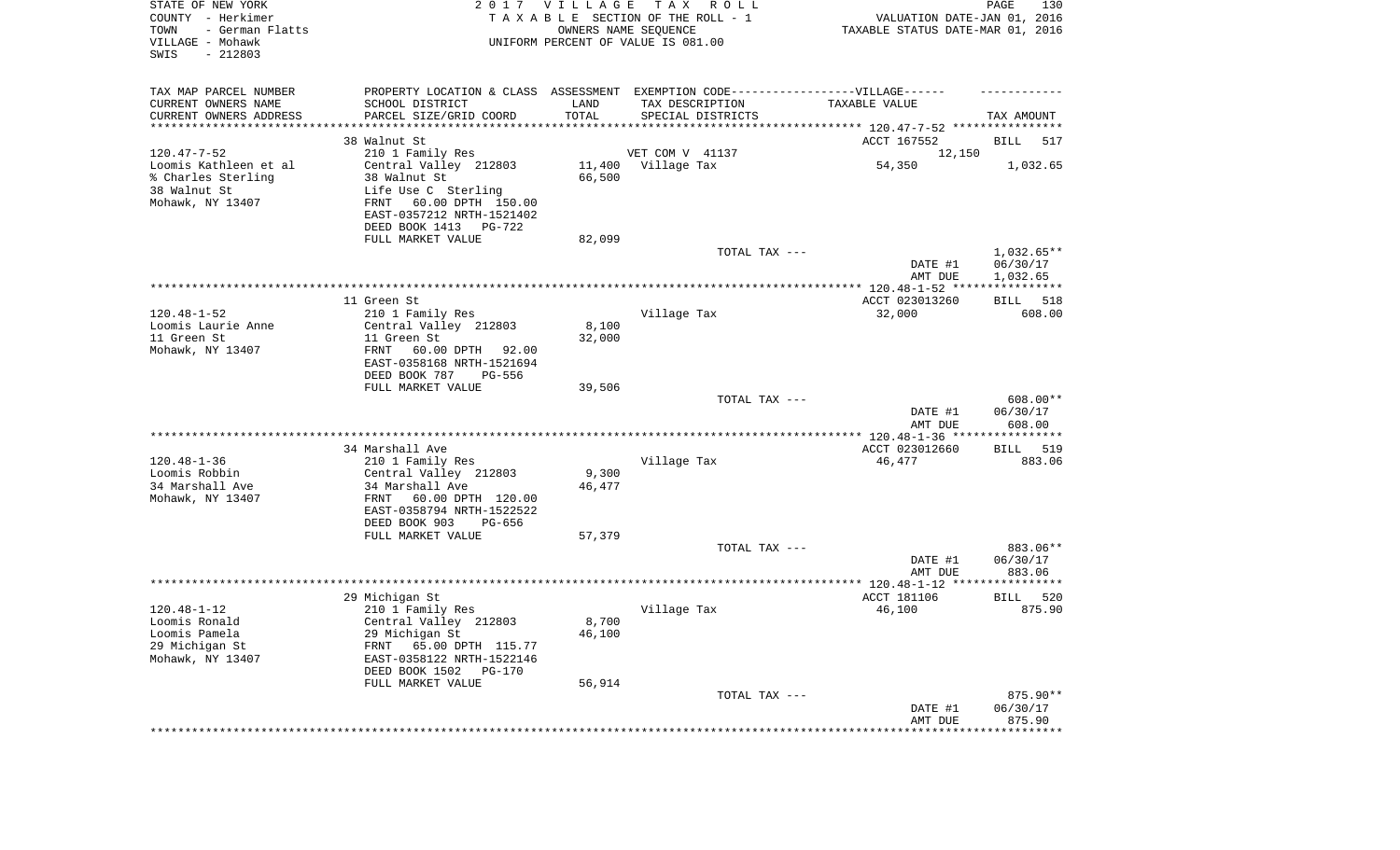| STATE OF NEW YORK<br>COUNTY - Herkimer<br>- German Flatts<br>TOWN<br>VILLAGE - Mohawk<br>$-212803$<br>SWIS |                                                    | 2017 VILLAGE<br>OWNERS NAME SEOUENCE | T A X<br>R O L L<br>TAXABLE SECTION OF THE ROLL - 1<br>UNIFORM PERCENT OF VALUE IS 081.00 | VALUATION DATE-JAN 01, 2016<br>TAXABLE STATUS DATE-MAR 01, 2016 | PAGE<br>131                  |
|------------------------------------------------------------------------------------------------------------|----------------------------------------------------|--------------------------------------|-------------------------------------------------------------------------------------------|-----------------------------------------------------------------|------------------------------|
| TAX MAP PARCEL NUMBER                                                                                      | PROPERTY LOCATION & CLASS                          | ASSESSMENT                           | EXEMPTION CODE------------------VILLAGE------                                             |                                                                 |                              |
| CURRENT OWNERS NAME                                                                                        | SCHOOL DISTRICT                                    | LAND                                 | TAX DESCRIPTION                                                                           | TAXABLE VALUE                                                   |                              |
| CURRENT OWNERS ADDRESS<br>***********************                                                          | PARCEL SIZE/GRID COORD                             | TOTAL                                | SPECIAL DISTRICTS                                                                         |                                                                 | TAX AMOUNT                   |
|                                                                                                            | 69 Walnut St                                       |                                      |                                                                                           | ACCT 023016920                                                  | BILL<br>521                  |
| $120.47 - 8 - 31$                                                                                          | 210 1 Family Res                                   |                                      | Village Tax                                                                               | 57,700                                                          | 1,096.30                     |
| Loomis William                                                                                             | Central Valley 212803                              | 10,300                               |                                                                                           |                                                                 |                              |
| Loomis Kathleen                                                                                            | 69 Walnut St                                       | 57,700                               |                                                                                           |                                                                 |                              |
| 69 Walnut St                                                                                               | 60.00 DPTH 150.00<br>FRNT                          |                                      |                                                                                           |                                                                 |                              |
| Mohawk, NY 13407                                                                                           | EAST-0357198 NRTH-1520609                          |                                      |                                                                                           |                                                                 |                              |
|                                                                                                            | DEED BOOK 731<br>PG-124                            |                                      |                                                                                           |                                                                 |                              |
|                                                                                                            | FULL MARKET VALUE                                  | 71,235                               |                                                                                           |                                                                 |                              |
|                                                                                                            |                                                    |                                      | TOTAL TAX ---                                                                             |                                                                 | $1,096.30**$                 |
|                                                                                                            |                                                    |                                      |                                                                                           | DATE #1<br>AMT DUE                                              | 06/30/17<br>1,096.30<br>**** |
|                                                                                                            | 29 W Center St                                     |                                      |                                                                                           |                                                                 | *****<br>522                 |
| $120.47 - 3 - 43$                                                                                          | 210 1 Family Res                                   |                                      | Village Tax                                                                               | ACCT 023025530<br>73,400                                        | <b>BILL</b><br>1,394.60      |
| Loopman Robert                                                                                             | Central Valley 212803                              | 11,600                               |                                                                                           |                                                                 |                              |
| Loopman Frances                                                                                            | 29 W Center St                                     | 73,400                               |                                                                                           |                                                                 |                              |
| 29 W Center St                                                                                             | 56.00 DPTH 116.40<br>FRNT                          |                                      |                                                                                           |                                                                 |                              |
| Mohawk, NY 13407                                                                                           | EAST-0355873 NRTH-1521129                          |                                      |                                                                                           |                                                                 |                              |
|                                                                                                            | FULL MARKET VALUE                                  | 90,617                               |                                                                                           |                                                                 |                              |
|                                                                                                            |                                                    |                                      | TOTAL TAX ---                                                                             |                                                                 | 1,394.60**                   |
|                                                                                                            |                                                    |                                      |                                                                                           | DATE #1<br>AMT DUE                                              | 06/30/17<br>1,394.60         |
|                                                                                                            |                                                    | *********                            |                                                                                           | ** $120.46 - 2 - 82$                                            |                              |
| $120.46 - 2 - 82$                                                                                          | 20 Warren Rd                                       |                                      |                                                                                           |                                                                 | 523<br><b>BILL</b>           |
| Lopez Jose                                                                                                 | 210 1 Family Res<br>Central Valley 212803          | 11,200                               | Village Tax                                                                               | 65,400                                                          | 1,242.60                     |
| Lopez Tina                                                                                                 | 20 Warren Rd                                       | 65,400                               |                                                                                           |                                                                 |                              |
| 20 Warren Rd                                                                                               | <b>FRNT</b><br>72.00 DPTH 185.00                   |                                      |                                                                                           |                                                                 |                              |
| Mohawk, NY 13407                                                                                           | EAST-0353426 NRTH-1521389                          |                                      |                                                                                           |                                                                 |                              |
|                                                                                                            | DEED BOOK 1249<br>$PG-145$                         |                                      |                                                                                           |                                                                 |                              |
|                                                                                                            | FULL MARKET VALUE                                  | 80,741                               |                                                                                           |                                                                 |                              |
|                                                                                                            |                                                    |                                      | TOTAL TAX ---                                                                             |                                                                 | 1,242.60**                   |
|                                                                                                            |                                                    |                                      |                                                                                           | DATE #1                                                         | 06/30/17                     |
|                                                                                                            |                                                    |                                      |                                                                                           | AMT DUE                                                         | 1,242.60                     |
|                                                                                                            |                                                    |                                      |                                                                                           | *********** 120.39-2-12 **                                      |                              |
|                                                                                                            | 1 N Washington St                                  |                                      |                                                                                           | ACCT 023005100                                                  | <b>BILL</b><br>524           |
| $120.39 - 2 - 12$<br>Louis Judith                                                                          | 220 2 Family Res                                   | 7,100                                | Village Tax                                                                               | 41,400                                                          | 786.60                       |
| Frederick Larry Jr                                                                                         | Central Valley 212803<br>FRNT<br>69.60 DPTH 100.00 | 41,400                               |                                                                                           |                                                                 |                              |
| 88 West St                                                                                                 | EAST-0356696 NRTH-1522544                          |                                      |                                                                                           |                                                                 |                              |
| Ilion, NY 13357                                                                                            | DEED BOOK 914<br>PG-641                            |                                      |                                                                                           |                                                                 |                              |
|                                                                                                            | FULL MARKET VALUE                                  | 51,111                               |                                                                                           |                                                                 |                              |
|                                                                                                            |                                                    |                                      | TOTAL TAX ---                                                                             |                                                                 | 786.60**                     |
|                                                                                                            |                                                    |                                      |                                                                                           | DATE #1                                                         | 06/30/17                     |
|                                                                                                            |                                                    |                                      |                                                                                           | AMT DUE                                                         | 786.60                       |
|                                                                                                            |                                                    |                                      |                                                                                           |                                                                 | ********                     |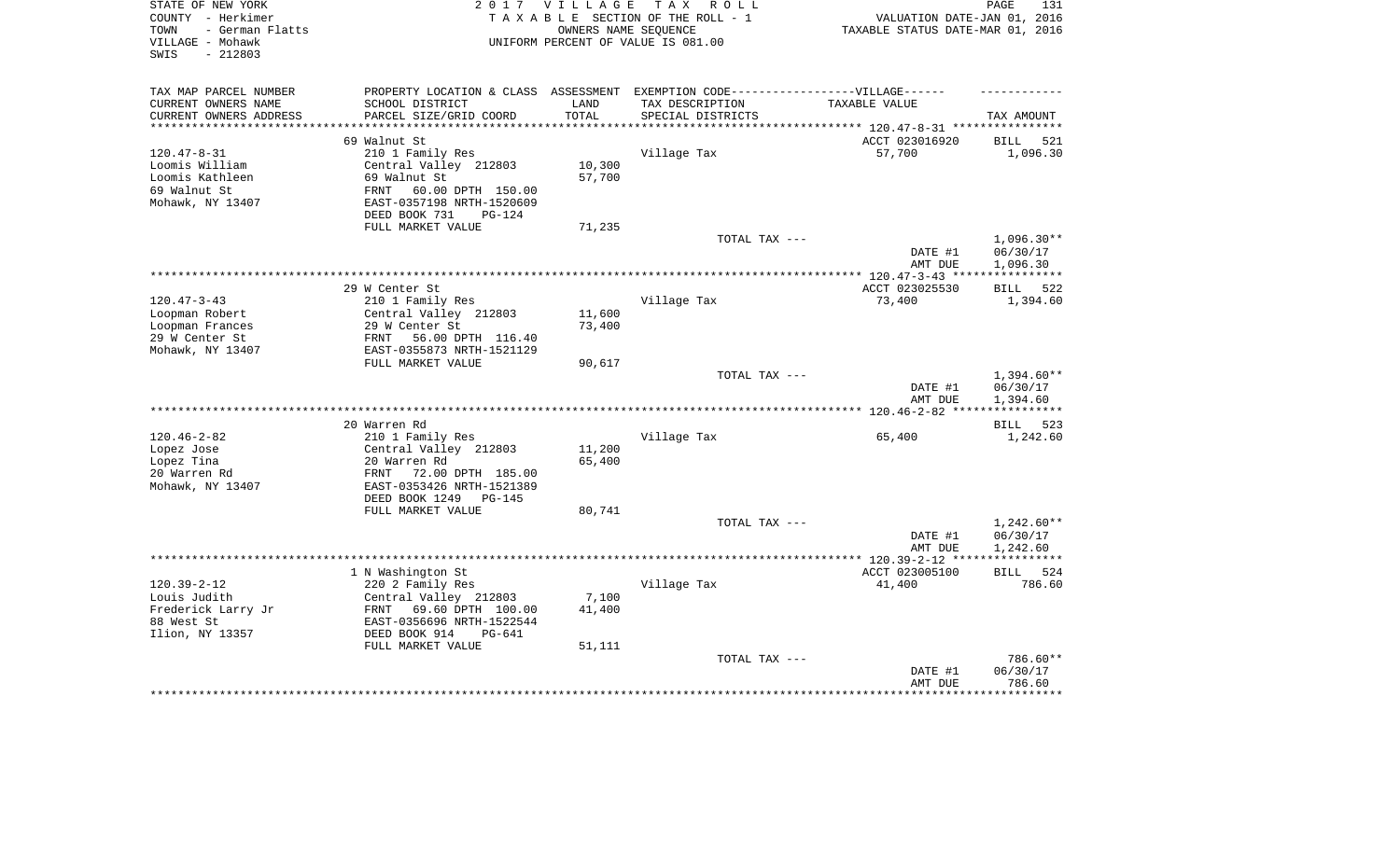| STATE OF NEW YORK<br>COUNTY - Herkimer<br>TOWN<br>- German Flatts<br>VILLAGE - Mohawk<br>SWIS<br>$-212803$ |                                                                                   | 2017 VILLAGE | T A X<br>R O L L<br>TAXABLE SECTION OF THE ROLL - 1<br>OWNERS NAME SEQUENCE<br>UNIFORM PERCENT OF VALUE IS 081.00 | VALUATION DATE-JAN 01, 2016<br>TAXABLE STATUS DATE-MAR 01, 2016             | PAGE<br>132              |
|------------------------------------------------------------------------------------------------------------|-----------------------------------------------------------------------------------|--------------|-------------------------------------------------------------------------------------------------------------------|-----------------------------------------------------------------------------|--------------------------|
| TAX MAP PARCEL NUMBER                                                                                      | PROPERTY LOCATION & CLASS ASSESSMENT EXEMPTION CODE-----------------VILLAGE------ |              |                                                                                                                   |                                                                             |                          |
| CURRENT OWNERS NAME                                                                                        | SCHOOL DISTRICT                                                                   | LAND         | TAX DESCRIPTION                                                                                                   | TAXABLE VALUE                                                               |                          |
| CURRENT OWNERS ADDRESS                                                                                     | PARCEL SIZE/GRID COORD                                                            | TOTAL        | SPECIAL DISTRICTS                                                                                                 |                                                                             | TAX AMOUNT               |
| ********************                                                                                       |                                                                                   |              |                                                                                                                   |                                                                             |                          |
| $120.48 - 1 - 40$                                                                                          | 44 Marshall Ave                                                                   |              | Village Tax                                                                                                       | ACCT 023012810<br>47,700                                                    | 525<br>BILL<br>906.30    |
| Lowell Erik                                                                                                | 210 1 Family Res<br>Central Valley 212803                                         | 9,700        |                                                                                                                   |                                                                             |                          |
| Edick Kelly                                                                                                | 44 Marshall Ave                                                                   | 47,700       |                                                                                                                   |                                                                             |                          |
| 44 Marshall Ave                                                                                            | S R1 1G                                                                           |              |                                                                                                                   |                                                                             |                          |
| Mohawk, NY 13407                                                                                           | 55.00 DPTH 120.00<br>FRNT                                                         |              |                                                                                                                   |                                                                             |                          |
|                                                                                                            | EAST-0359001 NRTH-1522605                                                         |              |                                                                                                                   |                                                                             |                          |
|                                                                                                            | DEED BOOK 1406<br>PG-51                                                           |              |                                                                                                                   |                                                                             |                          |
|                                                                                                            | FULL MARKET VALUE                                                                 | 58,889       |                                                                                                                   |                                                                             |                          |
|                                                                                                            |                                                                                   |              | TOTAL TAX ---                                                                                                     |                                                                             | $906.30**$               |
|                                                                                                            |                                                                                   |              |                                                                                                                   | DATE #1<br>AMT DUE                                                          | 06/30/17<br>906.30       |
|                                                                                                            | 77 Columbia St                                                                    |              |                                                                                                                   | ACCT 199521                                                                 | BILL 526                 |
| $120.55 - 2 - 53$                                                                                          | 210 1 Family Res                                                                  |              | VET COM V 41137                                                                                                   | 11,375                                                                      |                          |
| Lundquist Mark                                                                                             | Central Valley 212803                                                             | 10,400       | Village Tax                                                                                                       | 34,125                                                                      | 648.38                   |
| 409 Rock Hill Rd                                                                                           | 77 Columbia St                                                                    | 45,500       |                                                                                                                   |                                                                             |                          |
| Mohawk, NY 13407                                                                                           | 45.00 DPTH 120.00<br>FRNT<br>EAST-0356747 NRTH-1520332                            |              |                                                                                                                   |                                                                             |                          |
|                                                                                                            | DEED BOOK 1615<br>PG-147                                                          |              |                                                                                                                   |                                                                             |                          |
|                                                                                                            | FULL MARKET VALUE                                                                 | 56,173       |                                                                                                                   |                                                                             |                          |
|                                                                                                            |                                                                                   |              | TOTAL TAX ---                                                                                                     | DATE #1                                                                     | 648.38**<br>06/30/17     |
|                                                                                                            | 2 Carver St                                                                       |              |                                                                                                                   | AMT DUE<br>**************** 120.47-4-23 *****************<br>ACCT 023027450 | 648.38<br>BILL<br>527    |
| $120.47 - 4 - 23$                                                                                          | 210 1 Family Res                                                                  |              | VET WAR V 41127                                                                                                   | 7,290                                                                       |                          |
| Luther Robert D                                                                                            | Central Valley 212803                                                             | 9,600        | Village Tax                                                                                                       | 47,493                                                                      | 902.37                   |
| Luther Virginia T                                                                                          | 2 Carver St                                                                       | 54,783       |                                                                                                                   |                                                                             |                          |
| 2 Carver St                                                                                                | FRNT<br>75.00 DPTH 100.00                                                         |              |                                                                                                                   |                                                                             |                          |
| Mohawk, NY 13407                                                                                           | EAST-0356159 NRTH-1521973                                                         |              |                                                                                                                   |                                                                             |                          |
|                                                                                                            | DEED BOOK 00464 PG-00637                                                          |              |                                                                                                                   |                                                                             |                          |
|                                                                                                            | FULL MARKET VALUE                                                                 | 67,633       |                                                                                                                   |                                                                             |                          |
|                                                                                                            |                                                                                   |              | TOTAL TAX ---                                                                                                     |                                                                             | $902.37**$               |
|                                                                                                            |                                                                                   |              |                                                                                                                   | DATE #1                                                                     | 06/30/17                 |
|                                                                                                            |                                                                                   |              |                                                                                                                   | AMT DUE                                                                     | 902.37                   |
|                                                                                                            | 17 Brookside Dr                                                                   |              |                                                                                                                   | ACCT 023031110                                                              | 528<br>BILL              |
| $120.47 - 1 - 68$                                                                                          | 210 1 Family Res                                                                  |              | VET WAR V 41127                                                                                                   | 7,290                                                                       |                          |
| Lynch Robert                                                                                               | Central Valley 212803                                                             |              | 17,600 Village Tax                                                                                                | 80,910                                                                      | 1,537.29                 |
| Lynch Colleen                                                                                              | 17 Brookside Dr                                                                   | 88,200       |                                                                                                                   |                                                                             |                          |
| 17 Brookside Dr                                                                                            | FRNT 125.00 DPTH 120.00                                                           |              |                                                                                                                   |                                                                             |                          |
| Mohawk, NY 13407                                                                                           | EAST-0355406 NRTH-1521134                                                         |              |                                                                                                                   |                                                                             |                          |
|                                                                                                            | DEED BOOK 750<br>PG-289                                                           |              |                                                                                                                   |                                                                             |                          |
|                                                                                                            | FULL MARKET VALUE                                                                 | 108,889      |                                                                                                                   |                                                                             |                          |
|                                                                                                            |                                                                                   |              | TOTAL TAX ---                                                                                                     | DATE #1                                                                     | $1,537.29**$<br>06/30/17 |
|                                                                                                            |                                                                                   |              |                                                                                                                   | AMT DUE                                                                     | 1,537.29                 |
|                                                                                                            |                                                                                   |              |                                                                                                                   |                                                                             |                          |
|                                                                                                            |                                                                                   |              |                                                                                                                   |                                                                             |                          |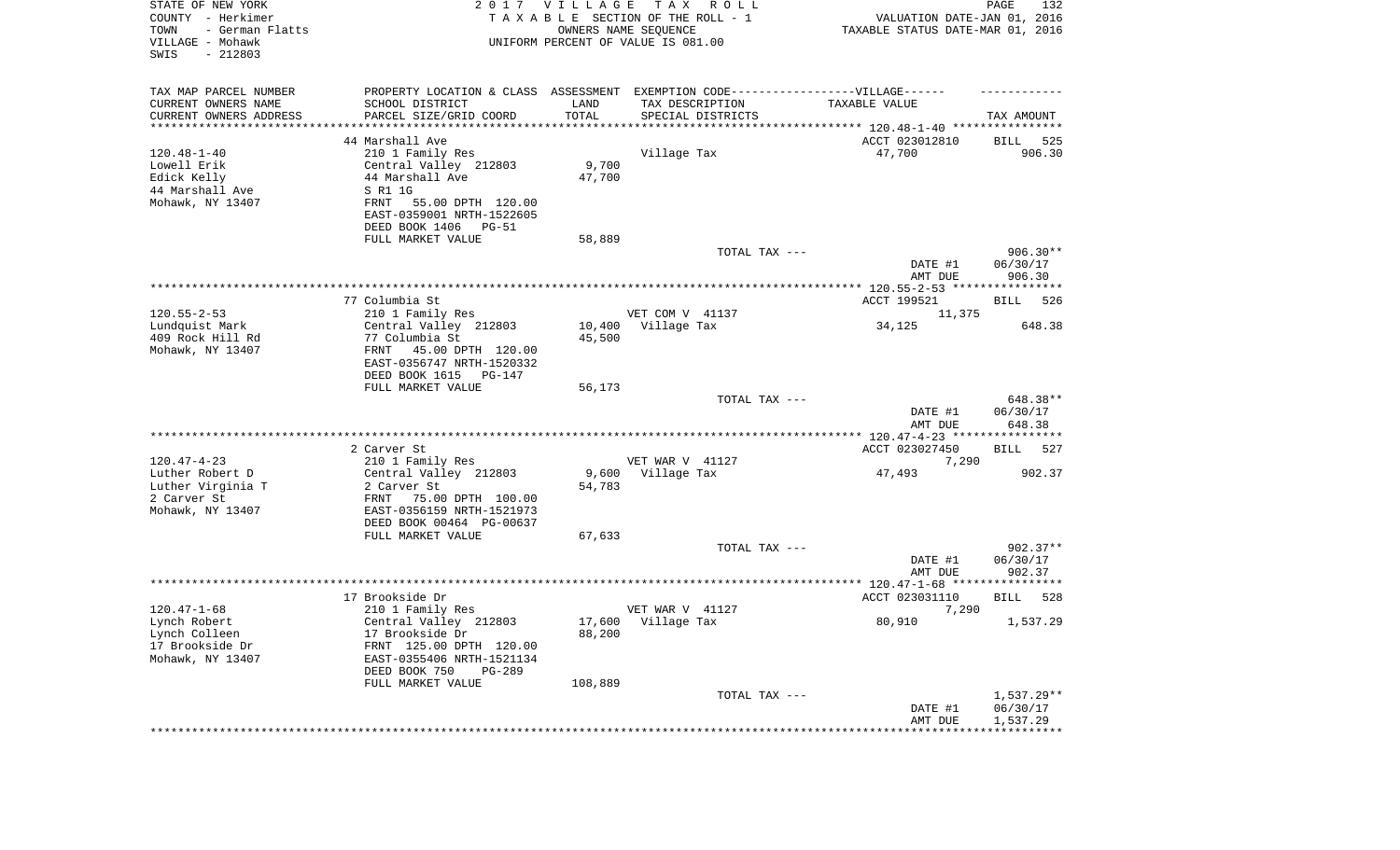| STATE OF NEW YORK<br>COUNTY - Herkimer<br>- German Flatts<br>TOWN<br>VILLAGE - Mohawk<br>$-212803$<br>SWIS |                                                                                   | 2017 VILLAGE        | TAX ROLL<br>TAXABLE SECTION OF THE ROLL - 1<br>OWNERS NAME SEQUENCE<br>UNIFORM PERCENT OF VALUE IS 081.00 | VALUATION DATE-JAN 01, 2016<br>TAXABLE STATUS DATE-MAR 01, 2016      | PAGE<br>133           |
|------------------------------------------------------------------------------------------------------------|-----------------------------------------------------------------------------------|---------------------|-----------------------------------------------------------------------------------------------------------|----------------------------------------------------------------------|-----------------------|
| TAX MAP PARCEL NUMBER                                                                                      | PROPERTY LOCATION & CLASS ASSESSMENT EXEMPTION CODE-----------------VILLAGE------ |                     |                                                                                                           |                                                                      |                       |
| CURRENT OWNERS NAME                                                                                        | SCHOOL DISTRICT                                                                   | LAND                | TAX DESCRIPTION                                                                                           | TAXABLE VALUE                                                        |                       |
| CURRENT OWNERS ADDRESS<br>*********************                                                            | PARCEL SIZE/GRID COORD<br>***********************                                 | TOTAL<br>********** | SPECIAL DISTRICTS                                                                                         |                                                                      | TAX AMOUNT            |
|                                                                                                            |                                                                                   |                     |                                                                                                           | ************************************** 120.48-1-43 ***************** |                       |
|                                                                                                            | 52 Marshall Ave                                                                   |                     |                                                                                                           | ACCT 023012900                                                       | <b>BILL</b><br>529    |
| $120.48 - 1 - 43$                                                                                          | 220 2 Family Res                                                                  | 6,500               | Village Tax                                                                                               | 60,300                                                               | 1,145.70              |
| Lynch Teresa<br>52 Marshall Ave                                                                            | Central Valley 212803<br>52 Marshall Ave                                          | 60,300              |                                                                                                           |                                                                      |                       |
| Mohawk, NY 13407                                                                                           | 60.00 DPTH 120.00<br>FRNT                                                         |                     |                                                                                                           |                                                                      |                       |
|                                                                                                            | EAST-0359152 NRTH-1522706                                                         |                     |                                                                                                           |                                                                      |                       |
|                                                                                                            | DEED BOOK 921<br>PG-555<br>FULL MARKET VALUE                                      | 74,444              |                                                                                                           |                                                                      |                       |
|                                                                                                            |                                                                                   |                     | TOTAL TAX ---                                                                                             |                                                                      | $1,145.70**$          |
|                                                                                                            |                                                                                   |                     |                                                                                                           | DATE #1<br>AMT DUE                                                   | 06/30/17<br>1,145.70  |
|                                                                                                            |                                                                                   |                     | *************************************                                                                     | *** 120.47-7-5 *****                                                 | ***********           |
|                                                                                                            | 9 Columbia St                                                                     |                     |                                                                                                           | ACCT 023019830                                                       | 530<br><b>BILL</b>    |
| $120.47 - 7 - 5$                                                                                           | 311 Res vac land                                                                  |                     | Village Tax                                                                                               | 5,100                                                                | 96.90                 |
| Lynch William                                                                                              | Central Valley 212803                                                             | 5,100               |                                                                                                           |                                                                      |                       |
| Lynch Ina                                                                                                  | 9 Columbia St                                                                     | 5,100               |                                                                                                           |                                                                      |                       |
| 11 Columbia St                                                                                             | 31.10 DPTH 110.00<br>FRNT                                                         |                     |                                                                                                           |                                                                      |                       |
| Mohawk, NY 13407                                                                                           | EAST-0357248 NRTH-1522154<br>DEED BOOK 827<br>$PG-57$                             |                     |                                                                                                           |                                                                      |                       |
|                                                                                                            | FULL MARKET VALUE                                                                 | 6,296               |                                                                                                           |                                                                      |                       |
|                                                                                                            |                                                                                   |                     | TOTAL TAX ---                                                                                             | DATE #1                                                              | $96.90**$<br>06/30/17 |
|                                                                                                            |                                                                                   |                     |                                                                                                           | AMT DUE                                                              | 96.90                 |
|                                                                                                            | ****************************                                                      |                     | ***********************                                                                                   | *** 120.47-7-6 ***                                                   | ********              |
|                                                                                                            | 11 Columbia St                                                                    |                     |                                                                                                           | ACCT 023019860                                                       | 531<br><b>BILL</b>    |
| $120.47 - 7 - 6$<br>Lynch William                                                                          | 210 1 Family Res                                                                  | 9,500               | Village Tax                                                                                               | 66,600                                                               | 1,265.40              |
| Lynch Ina                                                                                                  | Central Valley 212803<br>11 Columbia St                                           | 66,600              |                                                                                                           |                                                                      |                       |
| 11 Columbia St                                                                                             | FRNT<br>31.17 DPTH 186.00                                                         |                     |                                                                                                           |                                                                      |                       |
| Mohawk, NY 13407                                                                                           | EAST-0357328 NRTH-1522113                                                         |                     |                                                                                                           |                                                                      |                       |
|                                                                                                            | DEED BOOK 756<br>$PG-310$                                                         |                     |                                                                                                           |                                                                      |                       |
|                                                                                                            | FULL MARKET VALUE                                                                 | 82,222              |                                                                                                           |                                                                      |                       |
|                                                                                                            |                                                                                   |                     | TOTAL TAX ---                                                                                             |                                                                      | $1,265.40**$          |
|                                                                                                            |                                                                                   |                     |                                                                                                           | DATE #1                                                              | 06/30/17              |
|                                                                                                            |                                                                                   |                     |                                                                                                           | AMT DUE                                                              | 1,265.40              |
|                                                                                                            |                                                                                   |                     |                                                                                                           | **************** 120.47-1-21 *****************                       |                       |
|                                                                                                            | 7 Cary Ave                                                                        |                     |                                                                                                           | ACCT 023029640                                                       | <b>BILL</b><br>532    |
| $120.47 - 1 - 21$                                                                                          | 312 Vac w/imprv                                                                   |                     | Village Tax                                                                                               | 5,700                                                                | 108.30                |
| Mabbett Andrea                                                                                             | Central Valley 212803                                                             | 4,700               |                                                                                                           |                                                                      |                       |
| 5 Cary Ave<br>Mohawk, NY 13407                                                                             | 7 Cary Ave<br>FRNT<br>50.00 DPTH 87.30                                            | 5,700               |                                                                                                           |                                                                      |                       |
|                                                                                                            | EAST-0354716 NRTH-1521644                                                         |                     |                                                                                                           |                                                                      |                       |
|                                                                                                            | DEED BOOK 936<br>PG-565                                                           |                     |                                                                                                           |                                                                      |                       |
|                                                                                                            | FULL MARKET VALUE                                                                 | 7,037               |                                                                                                           |                                                                      |                       |
|                                                                                                            |                                                                                   |                     | TOTAL TAX ---                                                                                             |                                                                      | 108.30**              |
|                                                                                                            |                                                                                   |                     |                                                                                                           | DATE #1                                                              | 06/30/17              |
|                                                                                                            |                                                                                   |                     |                                                                                                           | AMT DUE                                                              | 108.30                |
|                                                                                                            |                                                                                   |                     |                                                                                                           |                                                                      | ********              |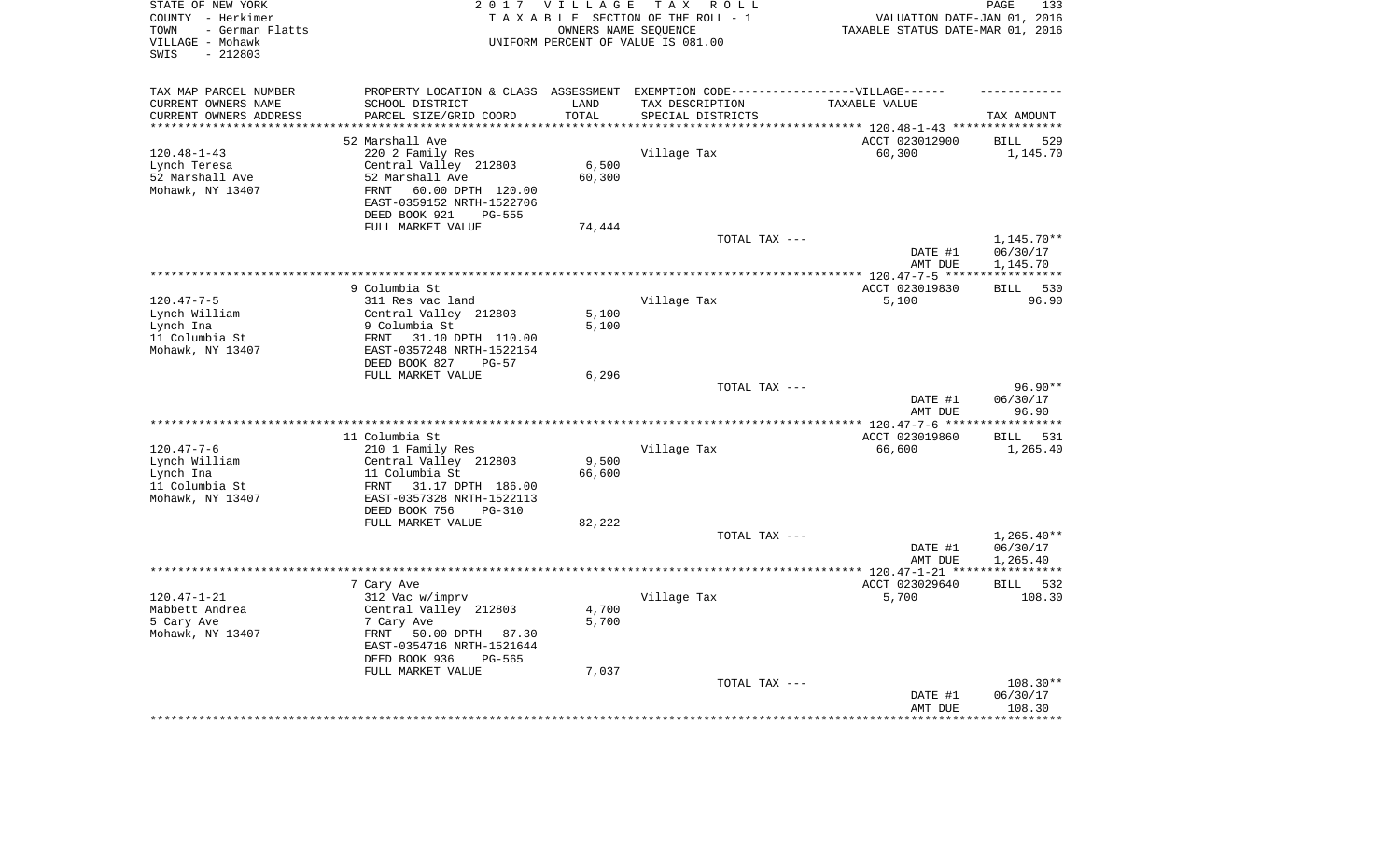| STATE OF NEW YORK<br>COUNTY - Herkimer<br>- German Flatts<br>TOWN<br>VILLAGE - Mohawk<br>$-212803$<br>SWIS |                                                | 2017 VILLAGE       | TAX ROLL<br>TAXABLE SECTION OF THE ROLL - 1<br>OWNERS NAME SEQUENCE<br>UNIFORM PERCENT OF VALUE IS 081.00 | VALUATION DATE-JAN 01, 2016<br>TAXABLE STATUS DATE-MAR 01, 2016 | PAGE<br>134            |
|------------------------------------------------------------------------------------------------------------|------------------------------------------------|--------------------|-----------------------------------------------------------------------------------------------------------|-----------------------------------------------------------------|------------------------|
| TAX MAP PARCEL NUMBER                                                                                      |                                                |                    | PROPERTY LOCATION & CLASS ASSESSMENT EXEMPTION CODE-----------------VILLAGE------                         |                                                                 |                        |
| CURRENT OWNERS NAME                                                                                        | SCHOOL DISTRICT                                | LAND               | TAX DESCRIPTION                                                                                           | TAXABLE VALUE                                                   |                        |
| CURRENT OWNERS ADDRESS<br>********************                                                             | PARCEL SIZE/GRID COORD<br>******************** | TOTAL<br>********* | SPECIAL DISTRICTS                                                                                         |                                                                 | TAX AMOUNT             |
|                                                                                                            |                                                |                    |                                                                                                           |                                                                 |                        |
|                                                                                                            | 5 Cary Ave                                     |                    |                                                                                                           | ACCT 023029610                                                  | <b>BILL</b><br>533     |
| $120.47 - 1 - 22$                                                                                          | 210 1 Family Res                               | 7,200              | Village Tax                                                                                               | 54,600                                                          | 1,037.40               |
| Mabbett Andrea<br>5 Cary Ave                                                                               | Central Valley 212803<br>5 Cary Ave            | 54,600             |                                                                                                           |                                                                 |                        |
| Mohawk, NY 13407                                                                                           | 50.00 DPTH 87.30<br>FRNT                       |                    |                                                                                                           |                                                                 |                        |
|                                                                                                            | EAST-0354725 NRTH-1521692<br>PG-565            |                    |                                                                                                           |                                                                 |                        |
|                                                                                                            | DEED BOOK 936<br>FULL MARKET VALUE             | 67,407             |                                                                                                           |                                                                 |                        |
|                                                                                                            |                                                |                    | TOTAL TAX ---                                                                                             |                                                                 | $1,037.40**$           |
|                                                                                                            |                                                |                    |                                                                                                           | DATE #1<br>AMT DUE                                              | 06/30/17<br>1,037.40   |
|                                                                                                            | *****************                              |                    | ***********************************                                                                       | ********** 120.47-1-23 ****                                     | ***********            |
|                                                                                                            | 3 Cary Ave                                     |                    |                                                                                                           | ACCT 023029580                                                  | 534<br><b>BILL</b>     |
| $120.47 - 1 - 23$                                                                                          | 311 Res vac land                               |                    | Village Tax                                                                                               | 4,700                                                           | 89.30                  |
| Mabbett Andrea                                                                                             | Central Valley 212803                          | 4,700              |                                                                                                           |                                                                 |                        |
| 5 Cary Ave                                                                                                 | 3 Cary Ave                                     | 4,700              |                                                                                                           |                                                                 |                        |
| Mohawk, NY 13407                                                                                           | 50.00 DPTH 87.30<br>FRNT                       |                    |                                                                                                           |                                                                 |                        |
|                                                                                                            | EAST-0354737 NRTH-1521738                      |                    |                                                                                                           |                                                                 |                        |
|                                                                                                            | DEED BOOK 936<br>PG-565                        |                    |                                                                                                           |                                                                 |                        |
|                                                                                                            | FULL MARKET VALUE                              | 5,802              | TOTAL TAX ---                                                                                             |                                                                 | $89.30**$              |
|                                                                                                            |                                                |                    |                                                                                                           | DATE #1                                                         | 06/30/17               |
|                                                                                                            |                                                |                    |                                                                                                           | AMT DUE                                                         | 89.30                  |
|                                                                                                            |                                                |                    |                                                                                                           | *** $120.47 - 1 - 28$ **                                        | * * * * * * * * *      |
|                                                                                                            | 10 Steele St                                   |                    |                                                                                                           | ACCT 023028920                                                  | 535<br>BILL            |
| $120.47 - 1 - 28$                                                                                          | 210 1 Family Res                               |                    | Village Tax                                                                                               | 68,200                                                          | 1,295.80               |
| Mabbett Daniel                                                                                             | Central Valley 212803                          | 15,500             |                                                                                                           |                                                                 |                        |
| Mabbett Denise                                                                                             | 10 Steele St                                   | 68,200             |                                                                                                           |                                                                 |                        |
| 10 Steele St                                                                                               | FRNT 120.00 DPTH 192.60                        |                    |                                                                                                           |                                                                 |                        |
| Mohawk, NY 13407                                                                                           | EAST-0354872 NRTH-1521749                      |                    |                                                                                                           |                                                                 |                        |
|                                                                                                            | DEED BOOK 756<br>$PG-47$<br>FULL MARKET VALUE  |                    |                                                                                                           |                                                                 |                        |
|                                                                                                            |                                                | 84,198             | TOTAL TAX ---                                                                                             |                                                                 | $1,295.80**$           |
|                                                                                                            |                                                |                    |                                                                                                           | DATE #1                                                         | 06/30/17               |
|                                                                                                            |                                                |                    |                                                                                                           | AMT DUE                                                         | 1,295.80               |
| *********************                                                                                      |                                                |                    |                                                                                                           | ************* 120.48-1-29 ****                                  | * * * * * * * * * * *  |
|                                                                                                            | 6 Burns Ave                                    |                    |                                                                                                           | ACCT 175851                                                     | BILL<br>536            |
| $120.48 - 1 - 29$                                                                                          | 210 1 Family Res                               |                    | Village Tax                                                                                               | 68,500                                                          | 1,301.50               |
| Mabbett Daryl                                                                                              | Central Valley 212803                          | 18,000             |                                                                                                           |                                                                 |                        |
| Smithson Candace                                                                                           | 6 Burns Ave                                    | 68,500             |                                                                                                           |                                                                 |                        |
| 6 Burns Ave                                                                                                | FRNT 100.00 DPTH 129.80                        |                    |                                                                                                           |                                                                 |                        |
| Mohawk, NY 13407                                                                                           | EAST-0358632 NRTH-1522199                      |                    |                                                                                                           |                                                                 |                        |
|                                                                                                            | DEED BOOK 1467<br><b>PG-818</b>                |                    |                                                                                                           |                                                                 |                        |
|                                                                                                            | FULL MARKET VALUE                              | 84,568             |                                                                                                           |                                                                 |                        |
|                                                                                                            |                                                |                    | TOTAL TAX ---                                                                                             | DATE #1                                                         | 1,301.50**<br>06/30/17 |
|                                                                                                            |                                                |                    |                                                                                                           | AMT DUE                                                         | 1,301.50               |
|                                                                                                            |                                                |                    |                                                                                                           |                                                                 |                        |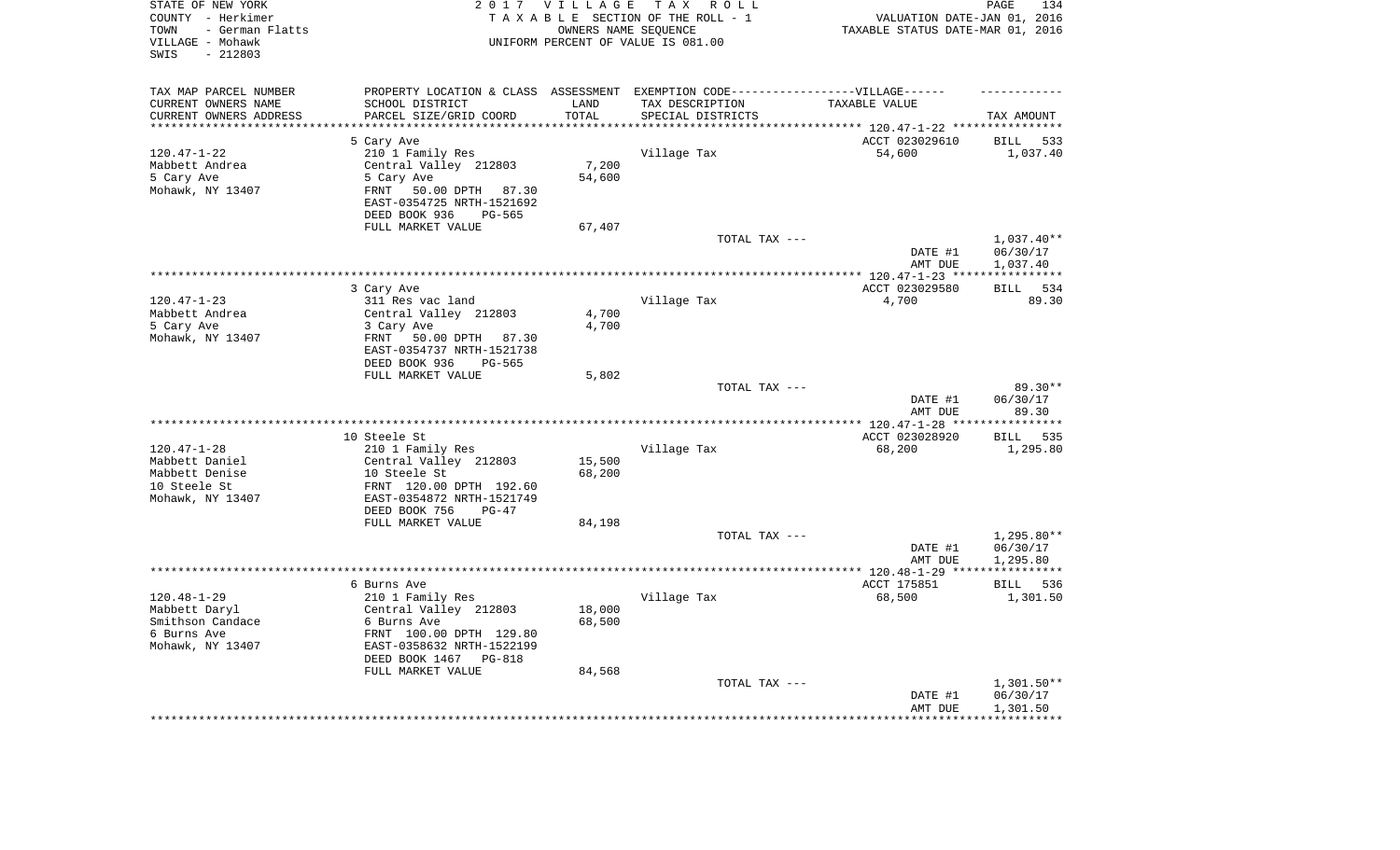| STATE OF NEW YORK<br>COUNTY - Herkimer<br>- German Flatts<br>TOWN<br>VILLAGE - Mohawk<br>$-212803$<br>SWIS |                                                        | 2017 VILLAGE             | TAX ROLL<br>TAXABLE SECTION OF THE ROLL - 1<br>OWNERS NAME SEQUENCE<br>UNIFORM PERCENT OF VALUE IS 081.00 | VALUATION DATE-JAN 01, 2016<br>TAXABLE STATUS DATE-MAR 01, 2016 | PAGE<br>135              |
|------------------------------------------------------------------------------------------------------------|--------------------------------------------------------|--------------------------|-----------------------------------------------------------------------------------------------------------|-----------------------------------------------------------------|--------------------------|
| TAX MAP PARCEL NUMBER                                                                                      |                                                        |                          | PROPERTY LOCATION & CLASS ASSESSMENT EXEMPTION CODE----------------VILLAGE------                          |                                                                 |                          |
| CURRENT OWNERS NAME                                                                                        | SCHOOL DISTRICT                                        | LAND                     | TAX DESCRIPTION                                                                                           | TAXABLE VALUE                                                   |                          |
| CURRENT OWNERS ADDRESS                                                                                     | PARCEL SIZE/GRID COORD<br>**************************   | TOTAL<br>*************** | SPECIAL DISTRICTS                                                                                         |                                                                 | TAX AMOUNT               |
| *********************                                                                                      |                                                        |                          |                                                                                                           |                                                                 |                          |
|                                                                                                            | 45 Marshall Ave                                        |                          |                                                                                                           | ACCT 180105                                                     | <b>BILL</b><br>537       |
| $120.40 - 2 - 18$                                                                                          | 210 1 Family Res                                       |                          | Village Tax                                                                                               | 34,400                                                          | 653.60                   |
| Macrina Mark<br>Macrina Katie                                                                              | Central Valley 212803<br>45 Marshall Ave               | 5,200<br>34,400          | XC491 Water relevy                                                                                        | 141.48 MT M                                                     | 141.48                   |
| 45 Marshall Ave                                                                                            | 39.80 DPTH<br>FRNT<br>71.00                            |                          |                                                                                                           |                                                                 |                          |
| Mohawk, NY 13407                                                                                           | EAST-0359038 NRTH-1522777                              |                          |                                                                                                           |                                                                 |                          |
|                                                                                                            | DEED BOOK 1495<br>PG-665<br>FULL MARKET VALUE          | 42,469                   |                                                                                                           |                                                                 |                          |
|                                                                                                            |                                                        |                          | TOTAL TAX ---                                                                                             |                                                                 | 795.08**                 |
|                                                                                                            |                                                        |                          |                                                                                                           | DATE #1<br>AMT DUE                                              | 06/30/17<br>795.08       |
|                                                                                                            |                                                        |                          |                                                                                                           | ********* 120.55-2-20                                           | **********               |
|                                                                                                            | 80 Church St                                           |                          |                                                                                                           | ACCT 197888                                                     | 538<br><b>BILL</b>       |
| $120.55 - 2 - 20$                                                                                          | 210 1 Family Res                                       |                          | Village Tax                                                                                               | 71,059                                                          | 1,350.12                 |
| Madison Rachel                                                                                             | Central Valley 212803                                  | 15,200                   |                                                                                                           |                                                                 |                          |
| 80 Church St                                                                                               | 80 Church St                                           | 71,059                   |                                                                                                           |                                                                 |                          |
| Mohawk, NY 13407                                                                                           | FRNT<br>88.00 DPTH 176.00                              |                          |                                                                                                           |                                                                 |                          |
|                                                                                                            | EAST-0357217 NRTH-1519970                              |                          |                                                                                                           |                                                                 |                          |
| PRIOR OWNER ON 3/01/2016                                                                                   | DEED BOOK 1604 PG-811                                  |                          |                                                                                                           |                                                                 |                          |
| DV Pellegrino Trustee                                                                                      | FULL MARKET VALUE                                      | 87,727                   |                                                                                                           |                                                                 |                          |
|                                                                                                            |                                                        |                          | TOTAL TAX ---                                                                                             | DATE #1                                                         | $1,350.12**$<br>06/30/17 |
|                                                                                                            |                                                        |                          |                                                                                                           | AMT DUE<br>***** $120.47 - 4 - 24$ **                           | 1,350.12                 |
|                                                                                                            | 10 Grove St                                            |                          |                                                                                                           | ACCT 023027240                                                  | BILL 539                 |
| $120.47 - 4 - 24$                                                                                          | 210 1 Family Res                                       |                          | Village Tax                                                                                               | 60,300                                                          | 1,145.70                 |
| Maharajh Harry Louie                                                                                       | Central Valley 212803                                  | 8,700                    |                                                                                                           |                                                                 |                          |
| 10 Grove St                                                                                                | 10 Grove St                                            | 60,300                   |                                                                                                           |                                                                 |                          |
| Mohawk, NY 13407                                                                                           | FRNT<br>50.00 DPTH 125.00<br>EAST-0356274 NRTH-1521956 |                          |                                                                                                           |                                                                 |                          |
|                                                                                                            | DEED BOOK 1403 PG-328                                  |                          |                                                                                                           |                                                                 |                          |
|                                                                                                            | FULL MARKET VALUE                                      | 74,444                   |                                                                                                           |                                                                 |                          |
|                                                                                                            |                                                        |                          | TOTAL TAX ---                                                                                             |                                                                 | 1,145.70**               |
|                                                                                                            |                                                        |                          |                                                                                                           | DATE #1                                                         | 06/30/17                 |
|                                                                                                            |                                                        |                          |                                                                                                           | AMT DUE                                                         | 1,145.70                 |
|                                                                                                            |                                                        |                          |                                                                                                           |                                                                 | ************             |
|                                                                                                            | 4 E Center St                                          |                          |                                                                                                           | ACCT 182048                                                     | BILL 540                 |
| $120.47 - 7 - 46$                                                                                          | 210 1 Family Res                                       |                          | Village Tax                                                                                               | 46,900                                                          | 891.10                   |
| Maida Kimberly                                                                                             | Central Valley 212803<br>4 E Center St                 | 4,500<br>46,900          |                                                                                                           |                                                                 |                          |
| 4 E Center St<br>Mohawk, NY 13357                                                                          | 38.00 DPTH 60.00<br>FRNT                               |                          |                                                                                                           |                                                                 |                          |
|                                                                                                            | EAST-0357046 NRTH-1521150                              |                          |                                                                                                           |                                                                 |                          |
|                                                                                                            | DEED BOOK 1507<br>PG-956                               |                          |                                                                                                           |                                                                 |                          |
|                                                                                                            | FULL MARKET VALUE                                      | 57,901                   |                                                                                                           |                                                                 |                          |
|                                                                                                            |                                                        |                          | TOTAL TAX ---                                                                                             |                                                                 | 891.10**                 |
|                                                                                                            |                                                        |                          |                                                                                                           | DATE #1                                                         | 06/30/17                 |
|                                                                                                            |                                                        |                          |                                                                                                           | AMT DUE                                                         | 891.10                   |
|                                                                                                            |                                                        |                          |                                                                                                           |                                                                 | *******                  |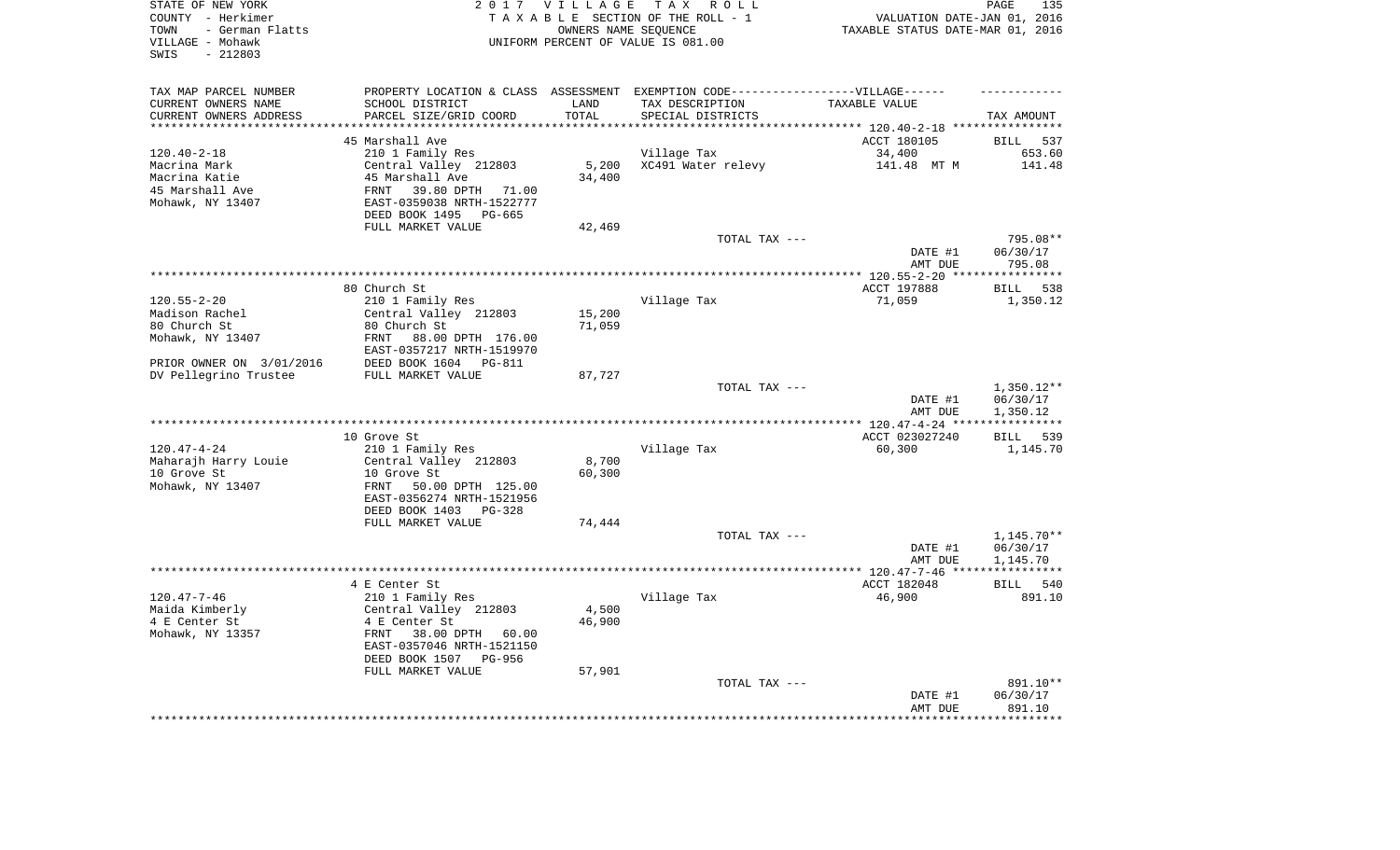| STATE OF NEW YORK<br>COUNTY - Herkimer<br>- German Flatts<br>TOWN<br>VILLAGE - Mohawk<br>SWIS<br>$-212803$ |                                                                                                      | 2017 VILLAGE<br>OWNERS NAME SEQUENCE | T A X<br>R O L L<br>TAXABLE SECTION OF THE ROLL - 1<br>UNIFORM PERCENT OF VALUE IS 081.00 | VALUATION DATE-JAN 01, 2016<br>TAXABLE STATUS DATE-MAR 01, 2016 | PAGE<br>136                    |
|------------------------------------------------------------------------------------------------------------|------------------------------------------------------------------------------------------------------|--------------------------------------|-------------------------------------------------------------------------------------------|-----------------------------------------------------------------|--------------------------------|
| TAX MAP PARCEL NUMBER<br>CURRENT OWNERS NAME                                                               | PROPERTY LOCATION & CLASS ASSESSMENT EXEMPTION CODE-----------------VILLAGE------<br>SCHOOL DISTRICT | LAND                                 | TAX DESCRIPTION                                                                           | TAXABLE VALUE                                                   |                                |
| CURRENT OWNERS ADDRESS<br>********************                                                             | PARCEL SIZE/GRID COORD<br>*******************                                                        | TOTAL                                | SPECIAL DISTRICTS                                                                         |                                                                 | TAX AMOUNT                     |
|                                                                                                            | 3 N Richfield St                                                                                     |                                      |                                                                                           | ACCT 023000870                                                  | 541<br>BILL                    |
| $120.47 - 2 - 30$<br>Maine Eric<br>Maine Kathleen                                                          | 210 1 Family Res<br>Central Valley 212803<br>3 N Richfield S                                         | 5,600<br>47,100                      | Village Tax                                                                               | 47,100                                                          | 894.90                         |
| 3 N Richfield St<br>Mohawk, NY 13407                                                                       | 47.50 DPTH 100.00<br>FRNT<br>EAST-0356445 NRTH-1522544<br>DEED BOOK 922<br>PG-155                    |                                      |                                                                                           |                                                                 |                                |
|                                                                                                            | FULL MARKET VALUE                                                                                    | 58,148                               |                                                                                           |                                                                 |                                |
|                                                                                                            |                                                                                                      |                                      | TOTAL TAX ---                                                                             | DATE #1<br>AMT DUE                                              | 894.90**<br>06/30/17<br>894.90 |
|                                                                                                            |                                                                                                      |                                      |                                                                                           |                                                                 |                                |
|                                                                                                            | 7 W Center St                                                                                        |                                      |                                                                                           | ACCT 023025260                                                  | 542<br>BILL                    |
| $120.47 - 4 - 35$<br>Maltby Margaret                                                                       | 220 2 Family Res<br>Central Valley 212803                                                            | 12,700                               | Village Tax                                                                               | 39,376                                                          | 748.14                         |
| 7 W Center St                                                                                              | 7 W Center St                                                                                        | 39,376                               |                                                                                           |                                                                 |                                |
| Mohawk, NY 13407                                                                                           | 60.00 DPTH 150.00<br>FRNT<br>EAST-0356607 NRTH-1521133<br>DEED BOOK 00610 PG-00685                   |                                      |                                                                                           |                                                                 |                                |
|                                                                                                            | FULL MARKET VALUE                                                                                    | 48,612                               |                                                                                           |                                                                 |                                |
|                                                                                                            |                                                                                                      |                                      | TOTAL TAX ---                                                                             | DATE #1                                                         | 748.14**<br>06/30/17           |
|                                                                                                            | Hammond St                                                                                           |                                      |                                                                                           | AMT DUE<br>ACCT 201607                                          | 748.14<br>BILL<br>543          |
| $120.55 - 3 - 33$                                                                                          | 311 Res vac land                                                                                     |                                      | Village Tax                                                                               | 1,500                                                           | 28.50                          |
| March Jesse<br>1012 Quince Orchard Rd                                                                      | Central Valley 212803<br>Hammond St                                                                  | 1,500<br>1,500                       |                                                                                           |                                                                 |                                |
| Gaithersburg, MD 28708                                                                                     | Lot<br>FRNT<br>68.00 DPTH 604.00                                                                     |                                      |                                                                                           |                                                                 |                                |
| PRIOR OWNER ON 3/01/2016<br>March Claudette                                                                | ACRES<br>0.17<br>EAST-0356393 NRTH-1518837<br>DEED BOOK 1629<br>PG-239                               |                                      |                                                                                           |                                                                 |                                |
|                                                                                                            | FULL MARKET VALUE                                                                                    | 1,852                                |                                                                                           |                                                                 |                                |
|                                                                                                            |                                                                                                      |                                      | TOTAL TAX ---                                                                             | DATE #1                                                         | 28.50**<br>06/30/17            |
|                                                                                                            |                                                                                                      |                                      |                                                                                           | AMT DUE                                                         | 28.50<br>*******               |
|                                                                                                            | 21 W Center St                                                                                       |                                      |                                                                                           | ACCT 023025470                                                  | 544<br>BILL                    |
| 120.47-4-42                                                                                                | 220 2 Family Res                                                                                     |                                      | VET WAR V 41127                                                                           | 7,290                                                           |                                |
| March Owen<br>March Barbara                                                                                | Central Valley 212803<br>21 W Center St                                                              | 11,300<br>52,400                     | Village Tax                                                                               | 45,110                                                          | 857.09                         |
| 21 W Center St<br>Mohawk, NY 13407                                                                         | 52.00 DPTH 112.00<br>FRNT<br>EAST-0356212 NRTH-1521100                                               |                                      |                                                                                           |                                                                 |                                |
|                                                                                                            | DEED BOOK 698<br>PG-402<br>FULL MARKET VALUE                                                         | 64,691                               |                                                                                           |                                                                 |                                |
|                                                                                                            |                                                                                                      |                                      | TOTAL TAX ---                                                                             | DATE #1<br>AMT DUE                                              | 857.09**<br>06/30/17<br>857.09 |
|                                                                                                            |                                                                                                      |                                      |                                                                                           | ****************************                                    |                                |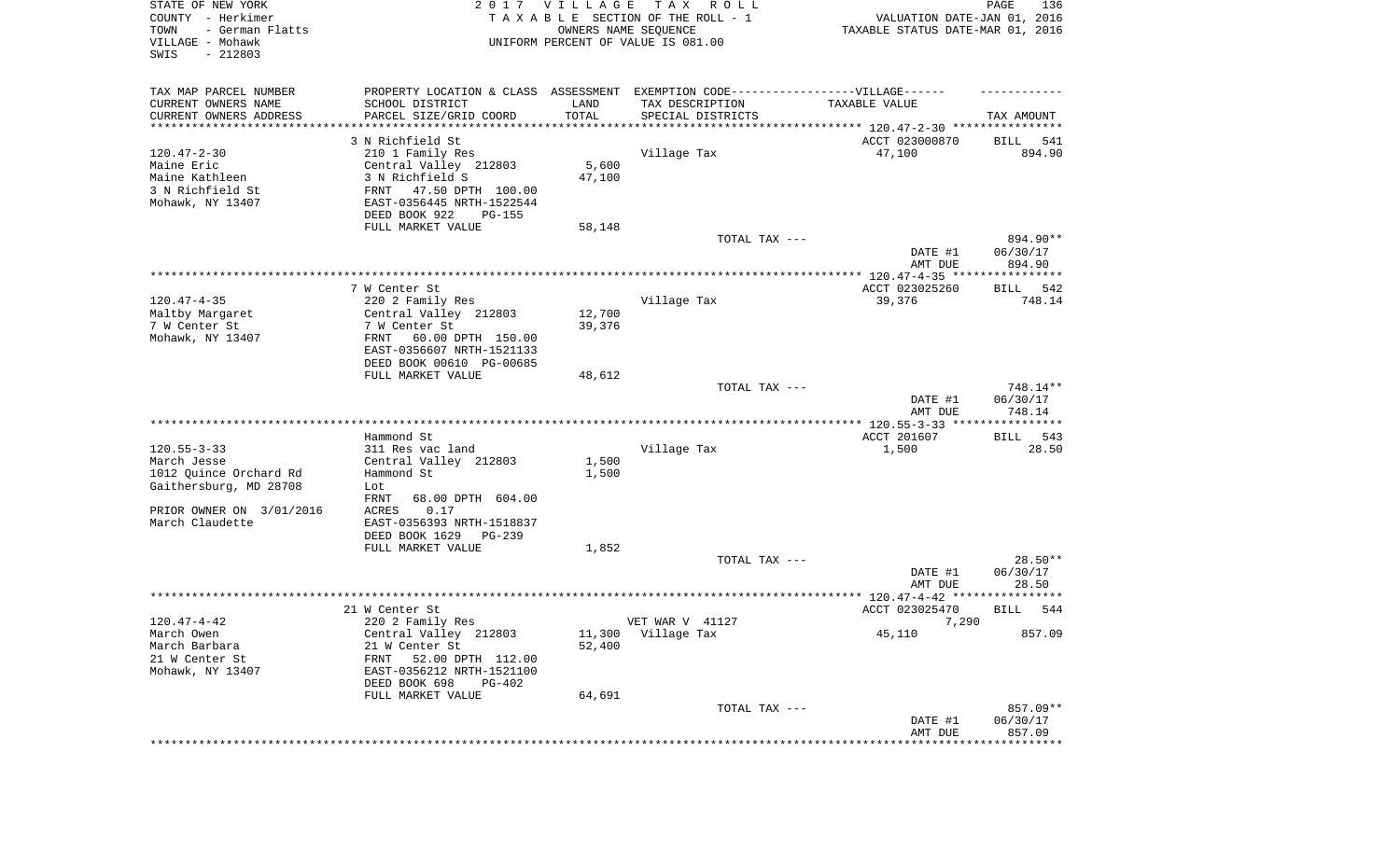| STATE OF NEW YORK<br>COUNTY - Herkimer<br>- German Flatts<br>TOWN<br>VILLAGE - Mohawk<br>$-212803$<br>SWIS | 2 0 1 7                                                                           | VILLAGE | TAX ROLL<br>TAXABLE SECTION OF THE ROLL - 1<br>OWNERS NAME SEQUENCE<br>UNIFORM PERCENT OF VALUE IS 081.00 | VALUATION DATE-JAN 01, 2016<br>TAXABLE STATUS DATE-MAR 01, 2016 | 137<br>PAGE        |
|------------------------------------------------------------------------------------------------------------|-----------------------------------------------------------------------------------|---------|-----------------------------------------------------------------------------------------------------------|-----------------------------------------------------------------|--------------------|
| TAX MAP PARCEL NUMBER                                                                                      | PROPERTY LOCATION & CLASS ASSESSMENT EXEMPTION CODE-----------------VILLAGE------ |         |                                                                                                           |                                                                 |                    |
| CURRENT OWNERS NAME                                                                                        | SCHOOL DISTRICT                                                                   | LAND    | TAX DESCRIPTION                                                                                           | TAXABLE VALUE                                                   |                    |
| CURRENT OWNERS ADDRESS                                                                                     | PARCEL SIZE/GRID COORD                                                            | TOTAL   | SPECIAL DISTRICTS                                                                                         |                                                                 | TAX AMOUNT         |
| ********************                                                                                       |                                                                                   | ******* |                                                                                                           | ************************** 120.47-4-43 *****************        |                    |
|                                                                                                            | John St                                                                           |         |                                                                                                           | ACCT 023024330                                                  | 545<br><b>BILL</b> |
| $120.47 - 4 - 43$                                                                                          | 311 Res vac land                                                                  |         | Village Tax                                                                                               | 9,100                                                           | 172.90             |
| March Owen                                                                                                 | Central Valley 212803                                                             | 9,100   |                                                                                                           |                                                                 |                    |
| March Barbara                                                                                              | John St<br>FRNT                                                                   | 9,100   |                                                                                                           |                                                                 |                    |
| 21 W Center St<br>Mohawk, NY 13407                                                                         | 45.00 DPTH 127.00<br>EAST-0356236 NRTH-1521019                                    |         |                                                                                                           |                                                                 |                    |
|                                                                                                            | DEED BOOK 698<br>$PG-402$                                                         |         |                                                                                                           |                                                                 |                    |
|                                                                                                            | FULL MARKET VALUE                                                                 | 11,235  |                                                                                                           |                                                                 |                    |
|                                                                                                            |                                                                                   |         | TOTAL TAX ---                                                                                             |                                                                 | 172.90**           |
|                                                                                                            |                                                                                   |         |                                                                                                           | DATE #1                                                         | 06/30/17           |
|                                                                                                            |                                                                                   |         |                                                                                                           | AMT DUE                                                         | 172.90             |
|                                                                                                            |                                                                                   |         |                                                                                                           |                                                                 |                    |
|                                                                                                            | 18 North St                                                                       |         |                                                                                                           | ACCT 023000600                                                  | 546<br>BILL        |
| $120.39 - 1 - 19$                                                                                          | 210 1 Family Res                                                                  |         | Village Tax                                                                                               | 44,800                                                          | 851.20             |
| March Rankins Joanne Lee                                                                                   | Central Valley 212803                                                             | 8,000   |                                                                                                           |                                                                 |                    |
| 18 North St                                                                                                | 18 North St                                                                       | 44,800  |                                                                                                           |                                                                 |                    |
| Mohawk, NY 13407                                                                                           | FRNT<br>50.00 DPTH 252.00                                                         |         |                                                                                                           |                                                                 |                    |
|                                                                                                            | EAST-0356095 NRTH-1522712<br>DEED BOOK 764<br>$PG-117$                            |         |                                                                                                           |                                                                 |                    |
|                                                                                                            | FULL MARKET VALUE                                                                 | 55,309  |                                                                                                           |                                                                 |                    |
|                                                                                                            |                                                                                   |         | TOTAL TAX ---                                                                                             |                                                                 | 851.20**           |
|                                                                                                            |                                                                                   |         |                                                                                                           | DATE #1<br>AMT DUE                                              | 06/30/17<br>851.20 |
|                                                                                                            |                                                                                   |         |                                                                                                           |                                                                 |                    |
|                                                                                                            | 13 S Washington St                                                                |         |                                                                                                           | ACCT 188184                                                     | 547<br>BILL        |
| $120.47 - 5 - 44$                                                                                          | 210 1 Family Res                                                                  |         | Village Tax                                                                                               | 40,000                                                          | 760.00             |
| Marineau Martin                                                                                            | Central Valley 212803                                                             | 6,500   |                                                                                                           |                                                                 |                    |
| Foley Jill                                                                                                 | 13 S Wshntn St                                                                    | 40,000  |                                                                                                           |                                                                 |                    |
| 13 S Washington St                                                                                         | 42.00 DPTH 100.00<br>FRNT                                                         |         |                                                                                                           |                                                                 |                    |
| Mohawk, NY 13407                                                                                           | EAST-0356911 NRTH-1522024                                                         |         |                                                                                                           |                                                                 |                    |
|                                                                                                            | DEED BOOK 1545<br>PG-191<br>FULL MARKET VALUE                                     | 49,383  |                                                                                                           |                                                                 |                    |
|                                                                                                            |                                                                                   |         | TOTAL TAX ---                                                                                             |                                                                 | 760.00**           |
|                                                                                                            |                                                                                   |         |                                                                                                           | DATE #1                                                         | 06/30/17           |
|                                                                                                            |                                                                                   |         |                                                                                                           | AMT DUE                                                         | 760.00             |
|                                                                                                            |                                                                                   |         |                                                                                                           |                                                                 |                    |
|                                                                                                            | 4 Ann St                                                                          |         |                                                                                                           | ACCT 023007110                                                  | <b>BILL</b><br>548 |
| $120.40 - 1 - 33$                                                                                          | 210 1 Family Res                                                                  |         | VET WAR V 41127                                                                                           | 7,290                                                           |                    |
| Markey James                                                                                               | Central Valley 212803                                                             |         | 13,900 VET DIS V 41147                                                                                    | 9,945                                                           |                    |
| Markey Donna                                                                                               | 4 Ann St                                                                          |         | 66,300 Village Tax                                                                                        | 49,065                                                          | 932.24             |
| 4 Ann St                                                                                                   | FRNT 105.00 DPTH 120.00                                                           |         |                                                                                                           |                                                                 |                    |
| Mohawk, NY 13407                                                                                           | EAST-0357971 NRTH-1522905                                                         |         |                                                                                                           |                                                                 |                    |
|                                                                                                            | DEED BOOK 00601 PG-00414                                                          |         |                                                                                                           |                                                                 |                    |
|                                                                                                            | FULL MARKET VALUE                                                                 | 81,852  |                                                                                                           |                                                                 |                    |
|                                                                                                            |                                                                                   |         | TOTAL TAX ---                                                                                             |                                                                 | 932.24**           |
|                                                                                                            |                                                                                   |         |                                                                                                           | DATE #1<br>AMT DUE                                              | 06/30/17<br>932.24 |
|                                                                                                            |                                                                                   |         |                                                                                                           |                                                                 | * * * * * * * * *  |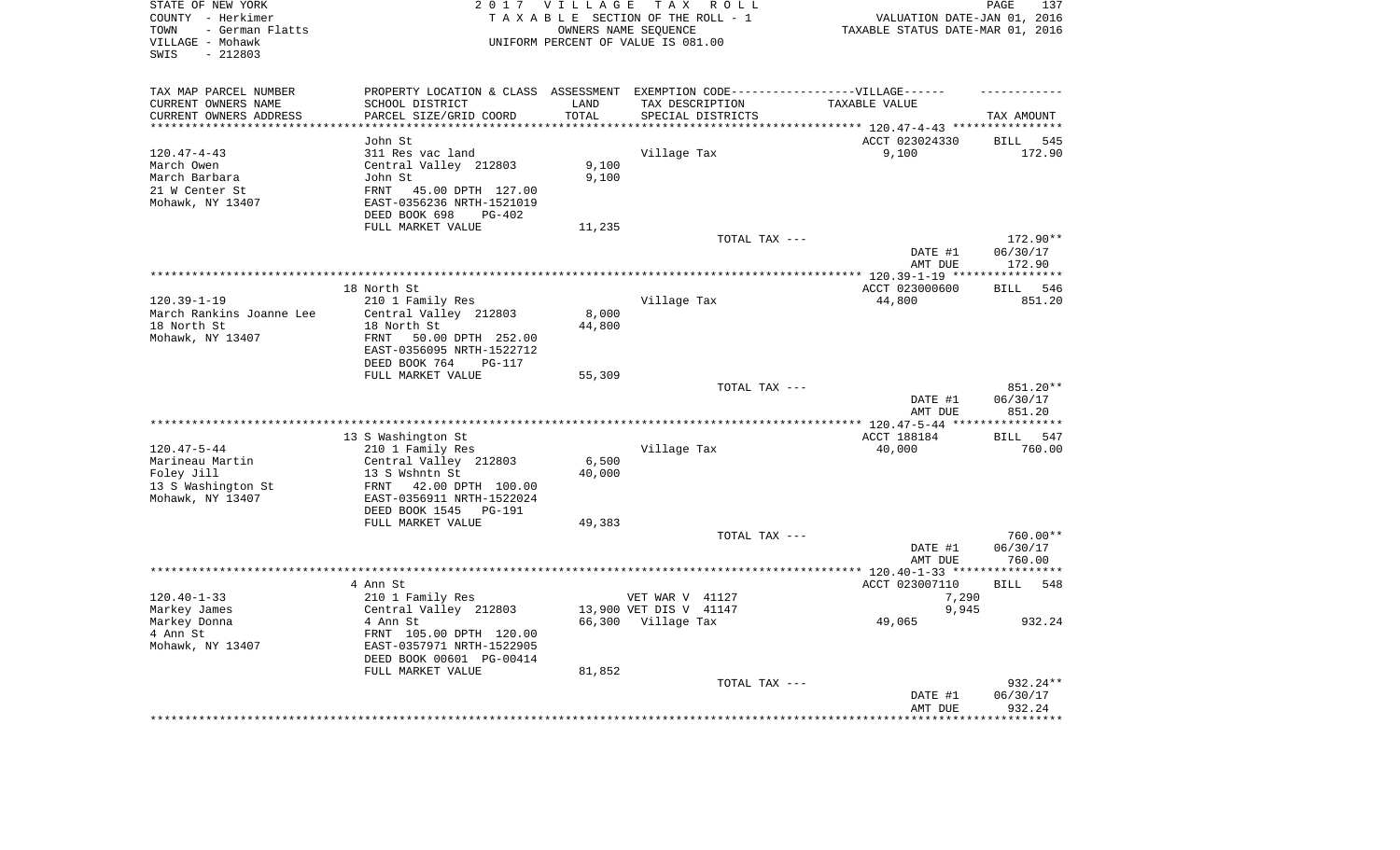| STATE OF NEW YORK<br>COUNTY - Herkimer<br>- German Flatts<br>TOWN<br>VILLAGE - Mohawk<br>$-212803$<br>SWIS | 2 0 1 7                                                                           | VILLAGE                | TAX ROLL<br>TAXABLE SECTION OF THE ROLL - 1<br>OWNERS NAME SEQUENCE<br>UNIFORM PERCENT OF VALUE IS 081.00 | VALUATION DATE-JAN 01, 2016<br>TAXABLE STATUS DATE-MAR 01, 2016 | 138<br>PAGE          |
|------------------------------------------------------------------------------------------------------------|-----------------------------------------------------------------------------------|------------------------|-----------------------------------------------------------------------------------------------------------|-----------------------------------------------------------------|----------------------|
| TAX MAP PARCEL NUMBER                                                                                      | PROPERTY LOCATION & CLASS ASSESSMENT EXEMPTION CODE-----------------VILLAGE------ |                        |                                                                                                           |                                                                 |                      |
| CURRENT OWNERS NAME                                                                                        | SCHOOL DISTRICT                                                                   | LAND                   | TAX DESCRIPTION                                                                                           | TAXABLE VALUE                                                   |                      |
| CURRENT OWNERS ADDRESS<br>**********************                                                           | PARCEL SIZE/GRID COORD<br>**********************                                  | TOTAL<br>************* | SPECIAL DISTRICTS                                                                                         |                                                                 | TAX AMOUNT           |
|                                                                                                            | Petrie Ave                                                                        |                        |                                                                                                           | ACCT 023028750                                                  | <b>BILL</b><br>549   |
| $120.47 - 1 - 55$                                                                                          | 311 Res vac land                                                                  |                        | Village Tax                                                                                               | 800                                                             | 15.20                |
| Markwardt Kristin                                                                                          | Central Valley 212803                                                             | 800                    |                                                                                                           |                                                                 |                      |
| 1 Petrie Ave                                                                                               | Petrie Ave E                                                                      | 800                    |                                                                                                           |                                                                 |                      |
| Mohawk, NY 13407                                                                                           | 61.00 DPTH 105.20<br>FRNT<br>EAST-0355315 NRTH-1521984                            |                        |                                                                                                           |                                                                 |                      |
|                                                                                                            | DEED BOOK 862<br>PG-669                                                           |                        |                                                                                                           |                                                                 |                      |
|                                                                                                            | FULL MARKET VALUE                                                                 | 988                    |                                                                                                           |                                                                 |                      |
|                                                                                                            |                                                                                   |                        | TOTAL TAX ---                                                                                             |                                                                 | $15.20**$            |
|                                                                                                            |                                                                                   |                        |                                                                                                           | DATE #1<br>AMT DUE                                              | 06/30/17<br>15.20    |
|                                                                                                            |                                                                                   |                        |                                                                                                           |                                                                 | ***********          |
|                                                                                                            | 15 Firman St                                                                      |                        |                                                                                                           | ACCT 171341                                                     | 550<br><b>BILL</b>   |
| $120.47 - 3 - 62$                                                                                          | 210 1 Family Res                                                                  |                        | Village Tax                                                                                               | 77,000                                                          | 1,463.00             |
| Markwardt-Good Dianne                                                                                      | Central Valley 212803                                                             | 11,300                 |                                                                                                           |                                                                 |                      |
| 15 Firman St                                                                                               | 15 Firman St                                                                      | 77,000                 |                                                                                                           |                                                                 |                      |
| Mohawk, NY 13407                                                                                           | FRNT<br>75.00 DPTH 102.00                                                         |                        |                                                                                                           |                                                                 |                      |
|                                                                                                            | EAST-0355916 NRTH-1520767<br>DEED BOOK 1438<br>PG-681                             |                        |                                                                                                           |                                                                 |                      |
|                                                                                                            | FULL MARKET VALUE                                                                 | 95,062                 |                                                                                                           |                                                                 |                      |
|                                                                                                            |                                                                                   |                        | TOTAL TAX ---                                                                                             |                                                                 | $1,463.00**$         |
|                                                                                                            |                                                                                   |                        |                                                                                                           | DATE #1<br>AMT DUE                                              | 06/30/17<br>1,463.00 |
|                                                                                                            |                                                                                   |                        | **********************                                                                                    | ************* 120.47-8-52 ****                                  |                      |
|                                                                                                            | 38 Church St                                                                      |                        |                                                                                                           | ACCT 186030                                                     | 551<br><b>BILL</b>   |
| $120.47 - 8 - 52$<br>Marlowe Katie                                                                         | 210 1 Family Res<br>Central Valley 212803                                         | 10,800                 | Village Tax                                                                                               | 55,000                                                          | 1,045.00             |
| 38 Church St                                                                                               | 38 Church St                                                                      | 55,000                 |                                                                                                           |                                                                 |                      |
| Mohawk, NY 13407                                                                                           | 54.50 DPTH 197.00<br>FRNT                                                         |                        |                                                                                                           |                                                                 |                      |
|                                                                                                            | EAST-0357591 NRTH-1521318                                                         |                        |                                                                                                           |                                                                 |                      |
|                                                                                                            | DEED BOOK 1532<br>PG-161                                                          |                        |                                                                                                           |                                                                 |                      |
|                                                                                                            | FULL MARKET VALUE                                                                 | 67,901                 |                                                                                                           |                                                                 |                      |
|                                                                                                            |                                                                                   |                        | TOTAL TAX ---                                                                                             |                                                                 | $1,045.00**$         |
|                                                                                                            |                                                                                   |                        |                                                                                                           | DATE #1<br>AMT DUE                                              | 06/30/17<br>1,045.00 |
|                                                                                                            |                                                                                   |                        |                                                                                                           |                                                                 |                      |
|                                                                                                            | 76 Church St                                                                      |                        |                                                                                                           | ACCT 196655                                                     | BILL 552             |
| $120.55 - 2 - 18$                                                                                          | 210 1 Family Res                                                                  |                        | Village Tax                                                                                               | 72,200                                                          | 1,371.80             |
| Marmet Matthew                                                                                             | Central Valley 212803                                                             | 15,600                 |                                                                                                           |                                                                 |                      |
| Marmet Shawna                                                                                              | 76 Church St                                                                      | 72,200                 |                                                                                                           |                                                                 |                      |
| 76 Church St<br>Mohawk, NY 13407                                                                           | FRNT 75.00 DPTH 210.00<br>EAST-0357255 NRTH-1520123                               |                        |                                                                                                           |                                                                 |                      |
|                                                                                                            | DEED BOOK 1596<br>PG-936                                                          |                        |                                                                                                           |                                                                 |                      |
|                                                                                                            | FULL MARKET VALUE                                                                 | 89,136                 |                                                                                                           |                                                                 |                      |
|                                                                                                            |                                                                                   |                        | TOTAL TAX ---                                                                                             |                                                                 | 1,371.80**           |
|                                                                                                            |                                                                                   |                        |                                                                                                           | DATE #1                                                         | 06/30/17             |
|                                                                                                            |                                                                                   |                        |                                                                                                           | AMT DUE                                                         | 1,371.80             |
|                                                                                                            |                                                                                   |                        |                                                                                                           |                                                                 |                      |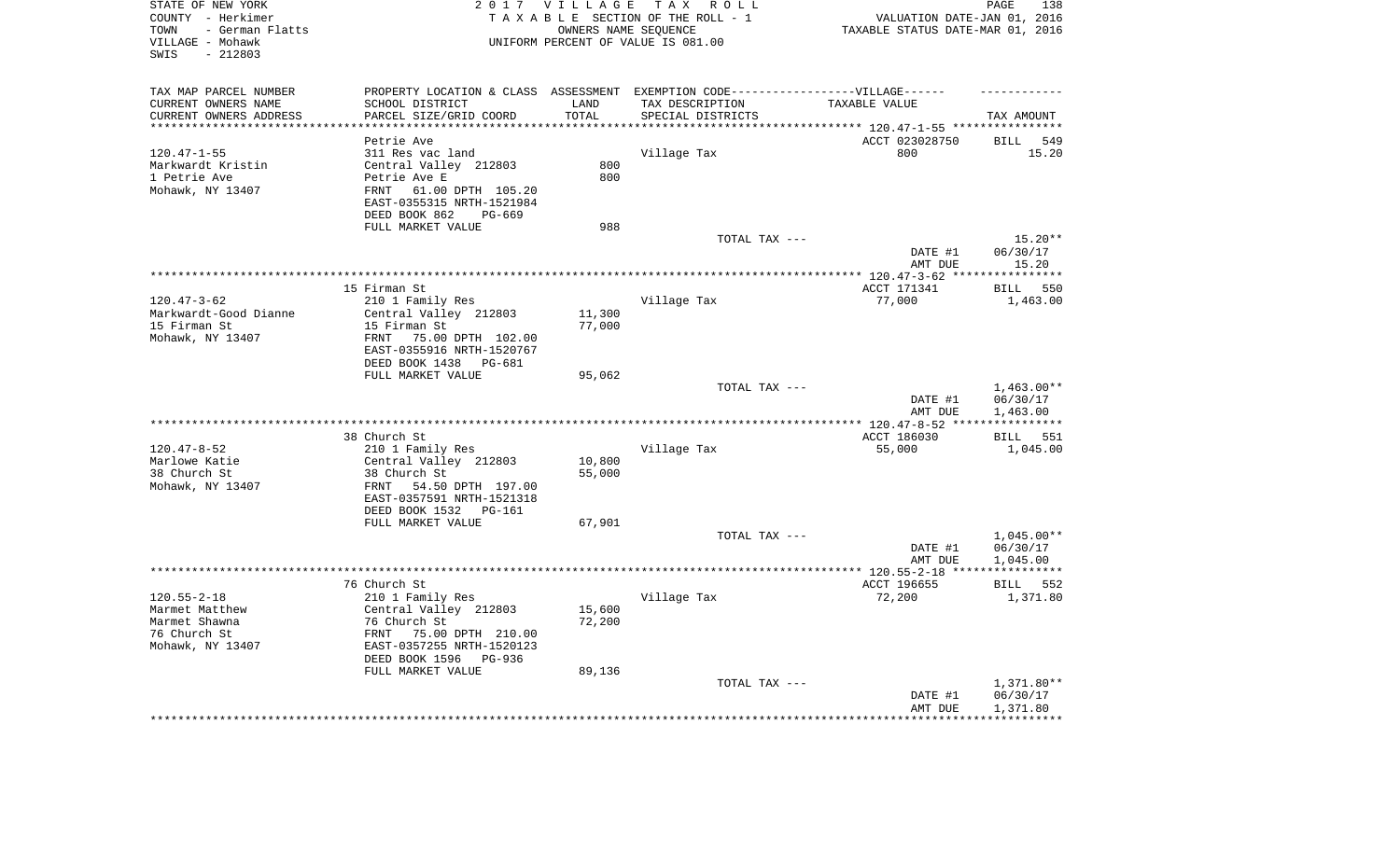| STATE OF NEW YORK<br>COUNTY - Herkimer<br>- German Flatts<br>TOWN<br>VILLAGE - Mohawk<br>$-212803$<br>SWIS |                                                                                   | 2017 VILLAGE               | TAX ROLL<br>TAXABLE SECTION OF THE ROLL - 1<br>OWNERS NAME SEQUENCE<br>UNIFORM PERCENT OF VALUE IS 081.00 | VALUATION DATE-JAN 01, 2016<br>TAXABLE STATUS DATE-MAR 01, 2016 | PAGE<br>139        |
|------------------------------------------------------------------------------------------------------------|-----------------------------------------------------------------------------------|----------------------------|-----------------------------------------------------------------------------------------------------------|-----------------------------------------------------------------|--------------------|
| TAX MAP PARCEL NUMBER                                                                                      | PROPERTY LOCATION & CLASS ASSESSMENT EXEMPTION CODE-----------------VILLAGE------ |                            |                                                                                                           |                                                                 |                    |
| CURRENT OWNERS NAME                                                                                        | SCHOOL DISTRICT                                                                   | LAND                       | TAX DESCRIPTION                                                                                           | TAXABLE VALUE                                                   |                    |
| CURRENT OWNERS ADDRESS<br>********************                                                             | PARCEL SIZE/GRID COORD<br>*********************                                   | TOTAL<br>* * * * * * * * * | SPECIAL DISTRICTS                                                                                         |                                                                 | TAX AMOUNT         |
|                                                                                                            |                                                                                   |                            |                                                                                                           | **************************** 120.39-2-3 *****************       |                    |
|                                                                                                            | 12 N Richfield St                                                                 |                            |                                                                                                           | ACCT 023001170                                                  | <b>BILL</b><br>553 |
| $120.39 - 2 - 3$                                                                                           | 210 1 Family Res                                                                  | 6,500                      | VET COM V 41137                                                                                           | 11,300<br>33,900                                                | 644.10             |
| Marquissee Gordon<br>Hildebrandt K B                                                                       | Central Valley 212803<br>12 N Richfield                                           | 45,200                     | Village Tax                                                                                               |                                                                 |                    |
| 12 N Richfield St                                                                                          | 60.00 DPTH 100.00<br>FRNT                                                         |                            |                                                                                                           |                                                                 |                    |
| Mohawk, NY 13407                                                                                           | EAST-0356556 NRTH-1522759                                                         |                            |                                                                                                           |                                                                 |                    |
|                                                                                                            | DEED BOOK 00596 PG-00382                                                          |                            |                                                                                                           |                                                                 |                    |
|                                                                                                            | FULL MARKET VALUE                                                                 | 55,802                     |                                                                                                           |                                                                 |                    |
|                                                                                                            |                                                                                   |                            | TOTAL TAX ---                                                                                             |                                                                 | 644.10**           |
|                                                                                                            |                                                                                   |                            |                                                                                                           | DATE #1                                                         | 06/30/17           |
|                                                                                                            |                                                                                   |                            |                                                                                                           | AMT DUE                                                         | 644.10             |
|                                                                                                            |                                                                                   |                            |                                                                                                           | *** $120.47 - 8 - 46$ ***                                       | ******             |
|                                                                                                            | 18 E Center St                                                                    |                            |                                                                                                           | ACCT 023018360                                                  | 554<br><b>BILL</b> |
| $120.47 - 8 - 46$                                                                                          | 210 1 Family Res                                                                  |                            | Village Tax                                                                                               | 48,783                                                          | 926.88             |
| Marquissee Mark                                                                                            | Central Valley 212803                                                             | 10,400                     |                                                                                                           |                                                                 |                    |
| Marquissee Amy<br>18 E Center St                                                                           | 18 E Center St<br>80.00 DPTH 120.00<br>FRNT                                       | 48,783                     |                                                                                                           |                                                                 |                    |
| Mohawk, NY 13407                                                                                           | EAST-0357427 NRTH-1521013                                                         |                            |                                                                                                           |                                                                 |                    |
|                                                                                                            | DEED BOOK 857<br>$PG-239$                                                         |                            |                                                                                                           |                                                                 |                    |
|                                                                                                            | FULL MARKET VALUE                                                                 | 60,226                     |                                                                                                           |                                                                 |                    |
|                                                                                                            |                                                                                   |                            | TOTAL TAX ---                                                                                             |                                                                 | 926.88**           |
|                                                                                                            |                                                                                   |                            |                                                                                                           | DATE #1                                                         | 06/30/17           |
|                                                                                                            |                                                                                   |                            |                                                                                                           | AMT DUE                                                         | 926.88             |
|                                                                                                            |                                                                                   |                            |                                                                                                           | ** 120.47-5-12 **                                               | **********         |
|                                                                                                            | 21 S Richfield St                                                                 |                            |                                                                                                           | ACCT 023026970                                                  | <b>BILL</b><br>555 |
| $120.47 - 5 - 12$                                                                                          | 210 1 Family Res                                                                  |                            | Village Tax                                                                                               | 62,800                                                          | 1,193.20           |
| Marriott Anne Rovazzi<br>21 S Richfield St                                                                 | Central Valley 212803<br>21 S Richfld E                                           | 7,900<br>62,800            |                                                                                                           |                                                                 |                    |
| Mohawk, NY 13407                                                                                           | FRNT<br>51.00 DPTH 102.00                                                         |                            |                                                                                                           |                                                                 |                    |
|                                                                                                            | EAST-0356691 NRTH-1521678                                                         |                            |                                                                                                           |                                                                 |                    |
|                                                                                                            | DEED BOOK 686<br><b>PG-978</b>                                                    |                            |                                                                                                           |                                                                 |                    |
|                                                                                                            | FULL MARKET VALUE                                                                 | 77,531                     |                                                                                                           |                                                                 |                    |
|                                                                                                            |                                                                                   |                            | TOTAL TAX ---                                                                                             |                                                                 | 1,193.20**         |
|                                                                                                            |                                                                                   |                            |                                                                                                           | DATE #1                                                         | 06/30/17           |
|                                                                                                            |                                                                                   |                            |                                                                                                           | AMT DUE                                                         | 1,193.20           |
|                                                                                                            |                                                                                   |                            |                                                                                                           | **************** 120.47-5-32 *****************                  |                    |
|                                                                                                            | 14 S Washington St                                                                |                            |                                                                                                           | ACCT 023026310                                                  | BILL 556           |
| $120.47 - 5 - 32$<br>Marrone Thomas                                                                        | 210 1 Family Res<br>Central Valley 212803                                         | 8,500                      | Village Tax                                                                                               | 48,000                                                          | 912.00             |
| Marrone Debora                                                                                             | 14 S Wshngtn St                                                                   | 48,000                     |                                                                                                           |                                                                 |                    |
| 14 S Washington St                                                                                         | 60.00 DPTH 102.00<br>FRNT                                                         |                            |                                                                                                           |                                                                 |                    |
| Mohawk, NY 13407                                                                                           | EAST-0356765 NRTH-1521929                                                         |                            |                                                                                                           |                                                                 |                    |
|                                                                                                            | DEED BOOK 676<br>$PG-294$                                                         |                            |                                                                                                           |                                                                 |                    |
|                                                                                                            | FULL MARKET VALUE                                                                 | 59,259                     |                                                                                                           |                                                                 |                    |
|                                                                                                            |                                                                                   |                            | TOTAL TAX ---                                                                                             |                                                                 | $912.00**$         |
|                                                                                                            |                                                                                   |                            |                                                                                                           | DATE #1                                                         | 06/30/17           |
|                                                                                                            |                                                                                   |                            |                                                                                                           | AMT DUE                                                         | 912.00             |
|                                                                                                            |                                                                                   |                            |                                                                                                           |                                                                 | * * * * * * *      |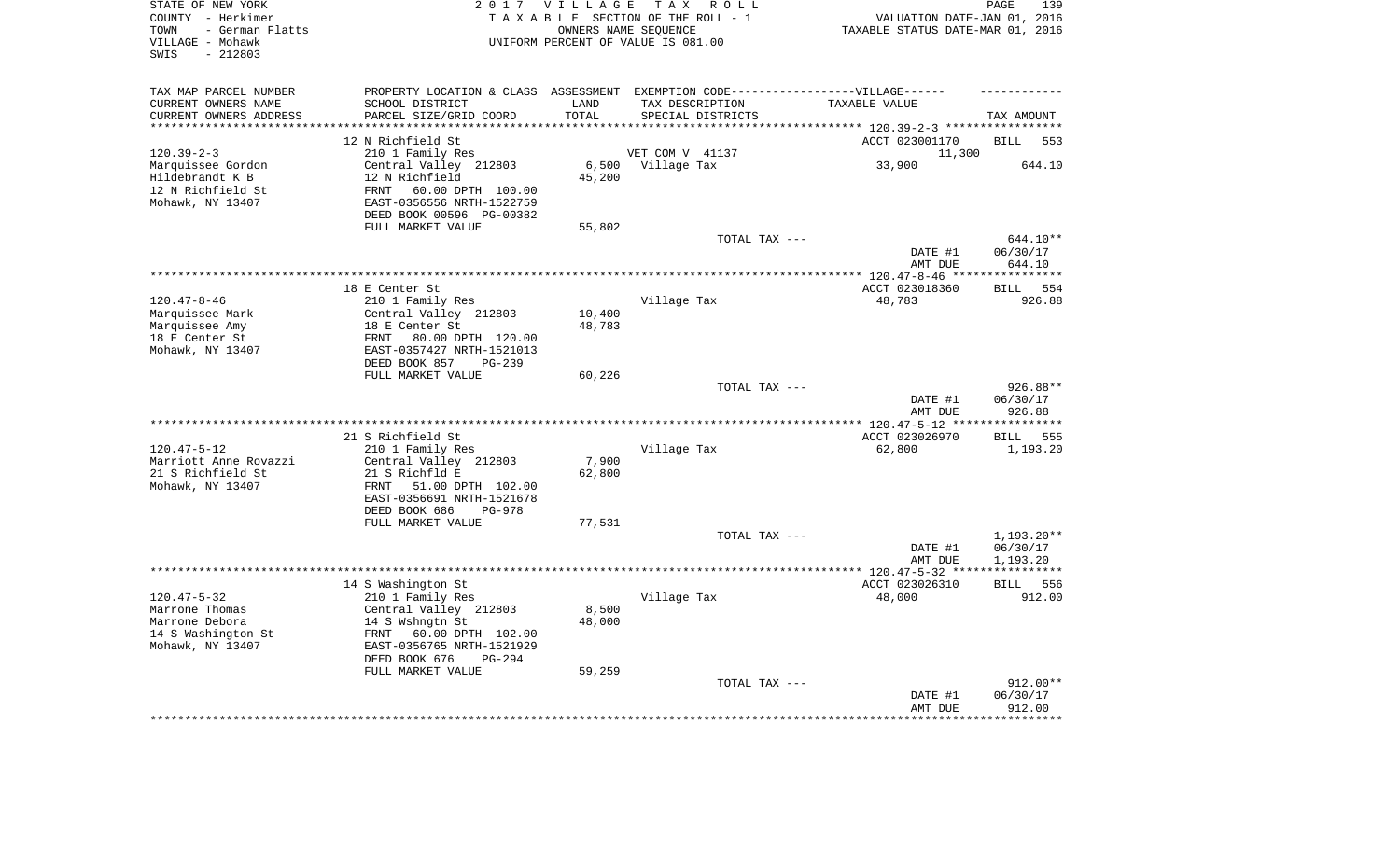| STATE OF NEW YORK<br>COUNTY - Herkimer<br>- German Flatts<br>TOWN<br>VILLAGE - Mohawk<br>$-212803$<br>SWIS |                                                   | 2017 VILLAGE | T A X<br>R O L L<br>TAXABLE SECTION OF THE ROLL - 1<br>OWNERS NAME SEQUENCE<br>UNIFORM PERCENT OF VALUE IS 081.00 | VALUATION DATE-JAN 01, 2016<br>TAXABLE STATUS DATE-MAR 01, 2016 | PAGE<br>140         |
|------------------------------------------------------------------------------------------------------------|---------------------------------------------------|--------------|-------------------------------------------------------------------------------------------------------------------|-----------------------------------------------------------------|---------------------|
| TAX MAP PARCEL NUMBER                                                                                      |                                                   |              | PROPERTY LOCATION & CLASS ASSESSMENT EXEMPTION CODE-----------------VILLAGE------                                 |                                                                 |                     |
| CURRENT OWNERS NAME                                                                                        | SCHOOL DISTRICT                                   | LAND         | TAX DESCRIPTION                                                                                                   | TAXABLE VALUE                                                   |                     |
| CURRENT OWNERS ADDRESS                                                                                     | PARCEL SIZE/GRID COORD                            | TOTAL        | SPECIAL DISTRICTS                                                                                                 |                                                                 | TAX AMOUNT          |
| ********************                                                                                       | *********************                             | *********    |                                                                                                                   |                                                                 |                     |
|                                                                                                            | 12 S Washington St                                |              |                                                                                                                   | ACCT 023026280                                                  | <b>BILL</b><br>557  |
| $120.47 - 5 - 33$<br>Marrone Thomas                                                                        | 210 1 Family Res                                  | 7,300        | Village Tax                                                                                                       | 50,000                                                          | 950.00              |
| Marrone Debora                                                                                             | Central Valley 212803<br>12 S Wshngtn St          | 50,000       |                                                                                                                   |                                                                 |                     |
| 12 S Washington St                                                                                         | 46.50 DPTH 100.00<br>FRNT                         |              |                                                                                                                   |                                                                 |                     |
| Mohawk, NY 13407                                                                                           | EAST-0356763 NRTH-1521984                         |              |                                                                                                                   |                                                                 |                     |
|                                                                                                            | DEED BOOK 903<br><b>PG-261</b>                    |              |                                                                                                                   |                                                                 |                     |
|                                                                                                            | FULL MARKET VALUE                                 | 61,728       |                                                                                                                   |                                                                 |                     |
|                                                                                                            |                                                   |              | TOTAL TAX ---                                                                                                     |                                                                 | 950.00**            |
|                                                                                                            |                                                   |              |                                                                                                                   | DATE #1                                                         | 06/30/17            |
|                                                                                                            |                                                   |              |                                                                                                                   | AMT DUE                                                         | 950.00              |
|                                                                                                            |                                                   |              |                                                                                                                   | ******** $120.46 - 1 - 26.2$                                    | ***********         |
|                                                                                                            | 130A W Main St                                    |              |                                                                                                                   | ACCT 197429                                                     | 558<br>BILL         |
| $120.46 - 1 - 26.2$                                                                                        | 470 Misc service                                  |              | Village Tax                                                                                                       | 55,000                                                          | 1,045.00            |
| Marsh Kevin                                                                                                | Central Valley 212803                             | 9,000        |                                                                                                                   |                                                                 |                     |
| 54 Walnut St<br>Mohawk, NY 13407                                                                           | 130a W Main Street<br>FRNT<br>75.34 DPTH<br>83.94 | 55,000       |                                                                                                                   |                                                                 |                     |
|                                                                                                            | EAST-0354376 NRTH-1521977                         |              |                                                                                                                   |                                                                 |                     |
| PRIOR OWNER ON 3/01/2016                                                                                   | DEED BOOK 1601<br><b>PG-920</b>                   |              |                                                                                                                   |                                                                 |                     |
| Eastern Country Inc                                                                                        | FULL MARKET VALUE                                 | 67,901       |                                                                                                                   |                                                                 |                     |
|                                                                                                            |                                                   |              | TOTAL TAX ---                                                                                                     |                                                                 | $1,045.00**$        |
|                                                                                                            |                                                   |              |                                                                                                                   | DATE #1                                                         | 06/30/17            |
|                                                                                                            |                                                   |              |                                                                                                                   | AMT DUE                                                         | 1,045.00            |
|                                                                                                            |                                                   |              | *********************                                                                                             | *** 120.47-7-41 ***                                             |                     |
|                                                                                                            | 54 Walnut St                                      |              |                                                                                                                   | ACCT 171084                                                     | 559<br>BILL         |
| $120.47 - 7 - 41$                                                                                          | 210 1 Family Res<br>Central Valley 212803         | 9,400        | Village Tax                                                                                                       | 46,300                                                          | 879.70              |
| Marsh Tara<br>Marsh Kevin                                                                                  | 54 Walnut St                                      | 46,300       |                                                                                                                   |                                                                 |                     |
| 54 Walnut St                                                                                               | FRNT<br>50.00 DPTH 150.00                         |              |                                                                                                                   |                                                                 |                     |
| Mohawk, NY 13407                                                                                           | EAST-0357078 NRTH-1520889                         |              |                                                                                                                   |                                                                 |                     |
|                                                                                                            | DEED BOOK 1436<br>PG-874                          |              |                                                                                                                   |                                                                 |                     |
|                                                                                                            | FULL MARKET VALUE                                 | 57,160       |                                                                                                                   |                                                                 |                     |
|                                                                                                            |                                                   |              | TOTAL TAX ---                                                                                                     |                                                                 | 879.70**            |
|                                                                                                            |                                                   |              |                                                                                                                   | DATE #1                                                         | 06/30/17            |
|                                                                                                            |                                                   |              |                                                                                                                   | AMT DUE                                                         | 879.70              |
| *********************                                                                                      |                                                   |              |                                                                                                                   | ************ 120.55-1-35 ****                                   | * * * * * * * * * * |
|                                                                                                            | 64 Columbia St                                    |              |                                                                                                                   | ACCT 023022050                                                  | <b>BILL</b><br>560  |
| $120.55 - 1 - 35$<br>Marshall Robert                                                                       | 210 1 Family Res                                  | 10,600       | VET COM V 41137                                                                                                   | 12,150<br>53,550                                                | 1,017.45            |
| Marshall Jane                                                                                              | Central Valley 212803<br>64 Columbia St           | 65,700       | Village Tax                                                                                                       |                                                                 |                     |
| 64 Columbia St                                                                                             | FRNT<br>46.25 DPTH 120.03                         |              |                                                                                                                   |                                                                 |                     |
| Mohawk, NY 13407                                                                                           | EAST-0356331 NRTH-1519567                         |              |                                                                                                                   |                                                                 |                     |
|                                                                                                            | DEED BOOK 1237<br>$PG-239$                        |              |                                                                                                                   |                                                                 |                     |
|                                                                                                            | FULL MARKET VALUE                                 | 81,111       |                                                                                                                   |                                                                 |                     |
|                                                                                                            |                                                   |              | TOTAL TAX ---                                                                                                     |                                                                 | 1,017.45**          |
|                                                                                                            |                                                   |              |                                                                                                                   | DATE #1                                                         | 06/30/17            |
|                                                                                                            |                                                   |              |                                                                                                                   | AMT DUE                                                         | 1,017.45            |
|                                                                                                            |                                                   |              |                                                                                                                   |                                                                 |                     |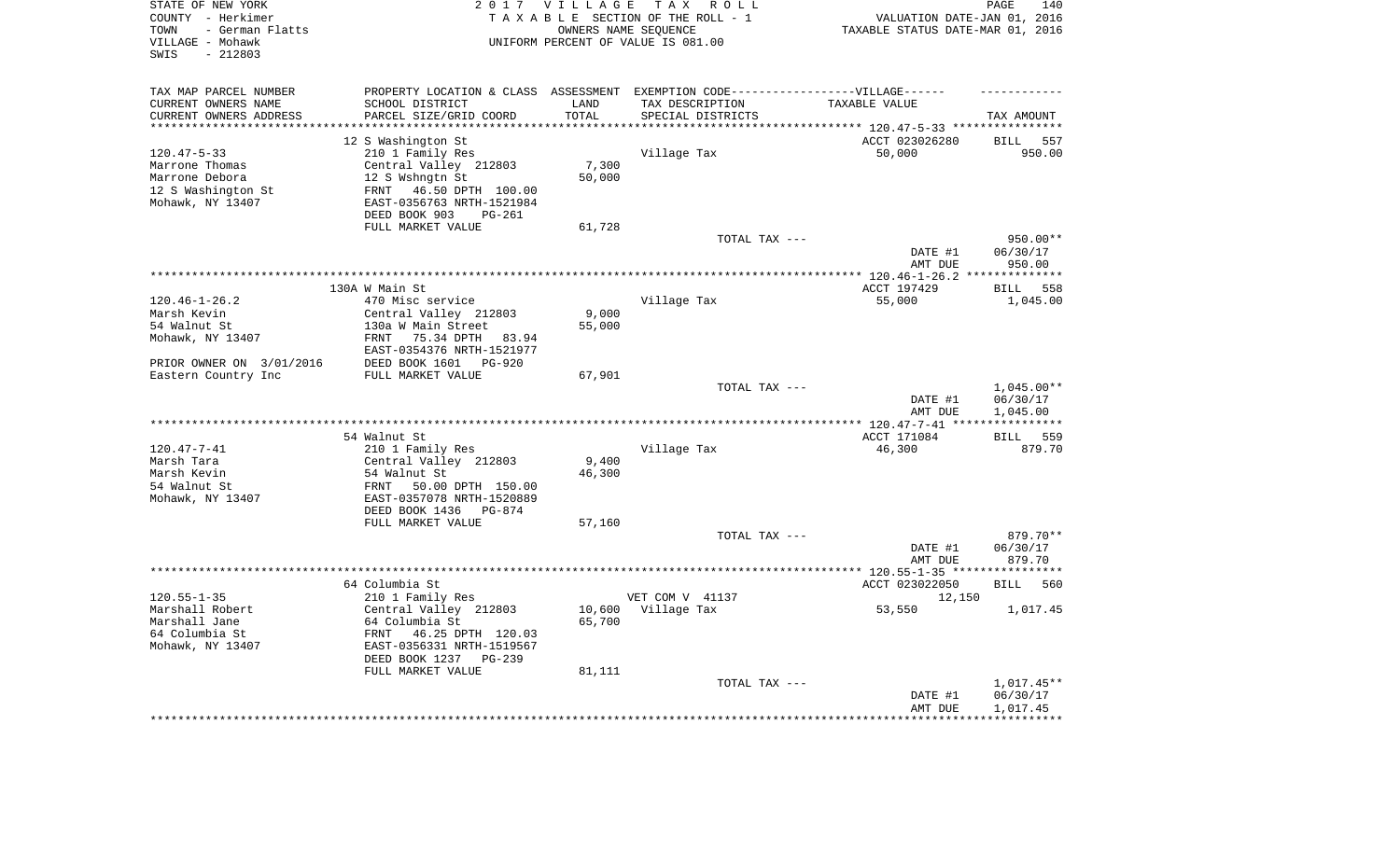| STATE OF NEW YORK<br>COUNTY - Herkimer<br>TOWN<br>- German Flatts<br>VILLAGE - Mohawk<br>SWIS<br>$-212803$ |                                                                                                                                                                                            | 2017 VILLAGE<br>OWNERS NAME SEQUENCE | T A X<br>R O L L<br>TAXABLE SECTION OF THE ROLL - 1<br>UNIFORM PERCENT OF VALUE IS 081.00 | VALUATION DATE-JAN 01, 2016<br>TAXABLE STATUS DATE-MAR 01, 2016 | PAGE<br>141                        |
|------------------------------------------------------------------------------------------------------------|--------------------------------------------------------------------------------------------------------------------------------------------------------------------------------------------|--------------------------------------|-------------------------------------------------------------------------------------------|-----------------------------------------------------------------|------------------------------------|
| TAX MAP PARCEL NUMBER<br>CURRENT OWNERS NAME<br>CURRENT OWNERS ADDRESS<br>**********************           | PROPERTY LOCATION & CLASS ASSESSMENT EXEMPTION CODE-----------------VILLAGE------<br>SCHOOL DISTRICT<br>PARCEL SIZE/GRID COORD                                                             | LAND<br>TOTAL<br>***********         | TAX DESCRIPTION<br>SPECIAL DISTRICTS                                                      | TAXABLE VALUE                                                   | TAX AMOUNT                         |
|                                                                                                            | 47 Walnut St                                                                                                                                                                               |                                      |                                                                                           | ACCT 023016650                                                  | 561<br>BILL                        |
| $120.47 - 8 - 22$<br>Martens Garrett<br>47 Walnut St<br>Mohawk, NY 13407                                   | 210 1 Family Res<br>Central Valley 212803<br>47 Walnut St<br>FRNT<br>60.00 DPTH 90.00<br>EAST-0357302 NRTH-1521080<br>DEED BOOK 1411<br>PG-306                                             | 8,100<br>38,900                      | Village Tax<br>XC491 Water relevy                                                         | 38,900<br>246.28 MT M                                           | 739.10<br>246.28                   |
|                                                                                                            | FULL MARKET VALUE                                                                                                                                                                          | 48,025                               | TOTAL TAX ---                                                                             | DATE #1                                                         | 985.38**<br>06/30/17               |
|                                                                                                            |                                                                                                                                                                                            |                                      |                                                                                           | AMT DUE                                                         | 985.38                             |
| $120.47 - 8 - 11$                                                                                          | 23 Walnut St<br>210 1 Family Res                                                                                                                                                           |                                      | Village Tax                                                                               | ACCT 023016350<br>75,900                                        | 562<br>BILL<br>1,442.10            |
| Martin James<br>23 Walnut St<br>Mohawk, NY 13407                                                           | Central Valley 212803<br>23 Walnut St<br>60.00 DPTH 225.00<br>FRNT<br>EAST-0357512 NRTH-1521655<br>DEED BOOK 797<br>$PG-303$                                                               | 11,900<br>75,900                     |                                                                                           |                                                                 |                                    |
|                                                                                                            | FULL MARKET VALUE                                                                                                                                                                          | 93,704                               | TOTAL TAX ---                                                                             | DATE #1<br>AMT DUE                                              | 1,442.10**<br>06/30/17<br>1,442.10 |
|                                                                                                            | 68 Columbia St                                                                                                                                                                             |                                      |                                                                                           | ACCT 183553                                                     | <b>BILL</b><br>563                 |
| $120.55 - 1 - 55$                                                                                          | 210 1 Family Res                                                                                                                                                                           |                                      | VET WAR V 41127                                                                           | 7,290                                                           |                                    |
| Martin Keith<br>% Doris Ludwig<br>68 Columbia St<br>Mohawk, NY 13407                                       | Central Valley 212803<br>68 Columbia St<br>L Use Doris Ludwig<br>FRNT<br>46.25 DPTH 120.00<br>EAST-0356292 NRTH-1519432<br>DEED BOOK 1517 PG-435                                           | 10,600<br>50,230                     | Village Tax                                                                               | 42,940                                                          | 815.86                             |
|                                                                                                            | FULL MARKET VALUE                                                                                                                                                                          | 62,012                               | TOTAL TAX ---                                                                             | DATE #1<br>AMT DUE                                              | 815.86**<br>06/30/17<br>815.86     |
|                                                                                                            |                                                                                                                                                                                            |                                      |                                                                                           |                                                                 |                                    |
| $120.47 - 4 - 9$<br>Martin Susan<br>11 Devendorf St<br>Mohawk, NY 13407                                    | 11 Devendorf St<br>210 1 Family Res<br>Central Valley 212803<br>11 Devendorf St<br>66.67 DPTH 84.00<br>FRNT<br>EAST-0355928 NRTH-1521837<br>DEED BOOK 882<br>$PG-410$<br>FULL MARKET VALUE | 8,200<br>51,000<br>62,963            | Village Tax                                                                               | ACCT 023027630<br>51,000                                        | 564<br>BILL<br>969.00              |
|                                                                                                            |                                                                                                                                                                                            |                                      | TOTAL TAX ---                                                                             | DATE #1<br>AMT DUE                                              | 969.00**<br>06/30/17<br>969.00     |
|                                                                                                            |                                                                                                                                                                                            |                                      |                                                                                           |                                                                 |                                    |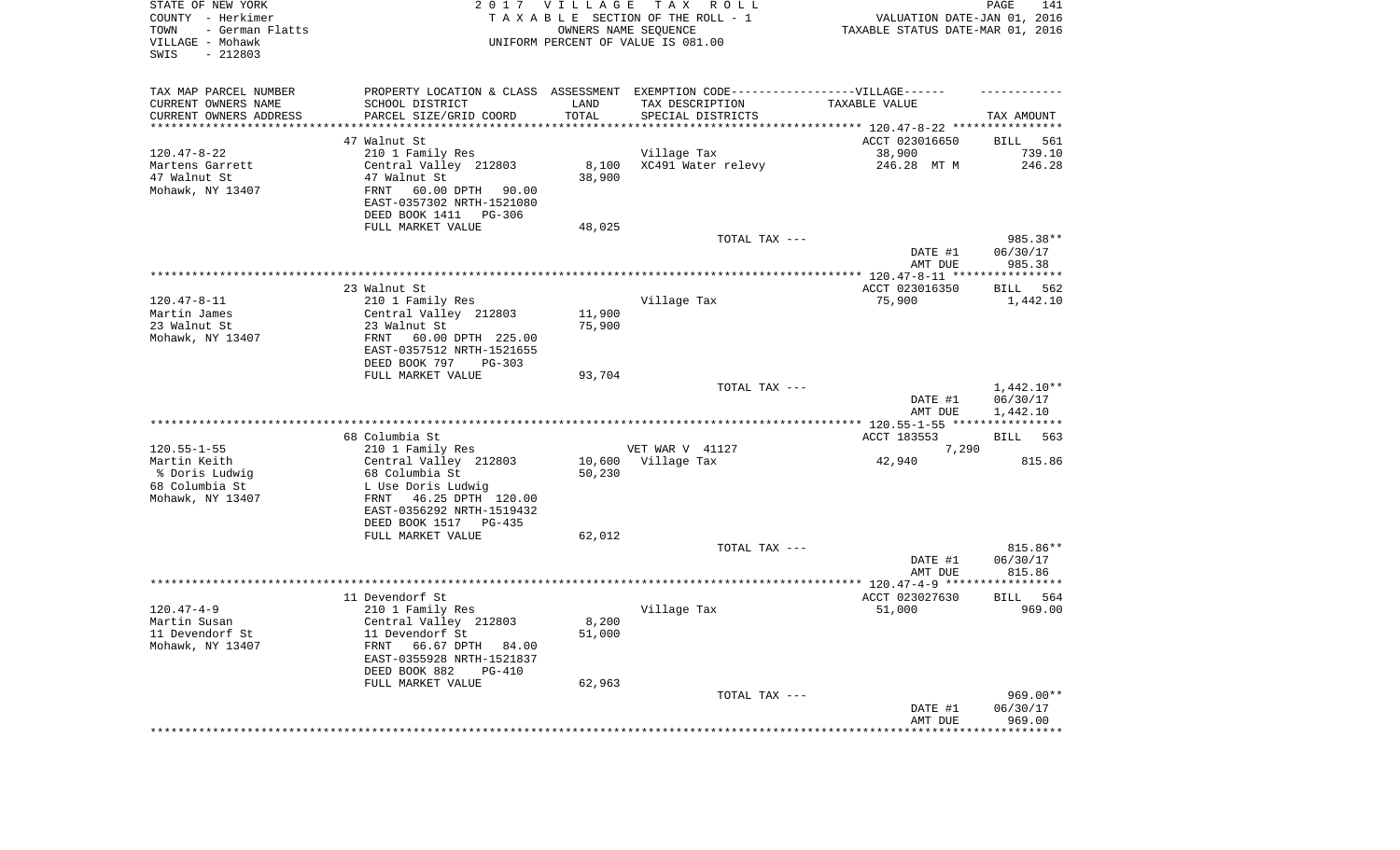| STATE OF NEW YORK<br>COUNTY - Herkimer<br>- German Flatts<br>TOWN<br>VILLAGE - Mohawk<br>$-212803$<br>SWIS |                                                         | 2017 VILLAGE       | TAX ROLL<br>TAXABLE SECTION OF THE ROLL - 1<br>OWNERS NAME SEQUENCE<br>UNIFORM PERCENT OF VALUE IS 081.00 | VALUATION DATE-JAN 01, 2016<br>TAXABLE STATUS DATE-MAR 01, 2016 | PAGE<br>142            |
|------------------------------------------------------------------------------------------------------------|---------------------------------------------------------|--------------------|-----------------------------------------------------------------------------------------------------------|-----------------------------------------------------------------|------------------------|
| TAX MAP PARCEL NUMBER                                                                                      |                                                         |                    | PROPERTY LOCATION & CLASS ASSESSMENT EXEMPTION CODE-----------------VILLAGE------                         |                                                                 |                        |
| CURRENT OWNERS NAME                                                                                        | SCHOOL DISTRICT                                         | LAND               | TAX DESCRIPTION                                                                                           | TAXABLE VALUE                                                   |                        |
| CURRENT OWNERS ADDRESS<br>*********************                                                            | PARCEL SIZE/GRID COORD<br>***********************       | TOTAL<br>********* | SPECIAL DISTRICTS                                                                                         |                                                                 | TAX AMOUNT             |
|                                                                                                            | 18 Steele St                                            |                    |                                                                                                           | ACCT 023029040                                                  | <b>BILL</b><br>565     |
| $120.47 - 1 - 32$                                                                                          | 210 1 Family Res                                        |                    | Village Tax                                                                                               | 50,337                                                          | 956.40                 |
| Massey Angela                                                                                              | Central Valley 212803                                   | 6,700              |                                                                                                           |                                                                 |                        |
| 18 Steele St                                                                                               | 18 Steele St                                            | 50,337             |                                                                                                           |                                                                 |                        |
| Mohawk, NY 13407                                                                                           | 45.00 DPTH<br><b>FRNT</b><br>90.00                      |                    |                                                                                                           |                                                                 |                        |
|                                                                                                            | EAST-0354946 NRTH-1521588<br>DEED BOOK 1250<br>$PG-163$ |                    |                                                                                                           |                                                                 |                        |
|                                                                                                            | FULL MARKET VALUE                                       | 62,144             |                                                                                                           |                                                                 |                        |
|                                                                                                            |                                                         |                    | TOTAL TAX ---                                                                                             |                                                                 | 956.40**               |
|                                                                                                            |                                                         |                    |                                                                                                           | DATE #1<br>AMT DUE                                              | 06/30/17<br>956.40     |
|                                                                                                            |                                                         |                    |                                                                                                           | ************** 120.47-3-53 ***                                  | ***********            |
|                                                                                                            | 22 Firman St                                            |                    |                                                                                                           | ACCT 023024990                                                  | 566<br><b>BILL</b>     |
| $120.47 - 3 - 53$                                                                                          | 210 1 Family Res                                        |                    | Village Tax                                                                                               | 58,300                                                          | 1,107.70               |
| Massocco Webster Kathryn                                                                                   | Central Valley 212803                                   | 11,000             |                                                                                                           |                                                                 |                        |
| 22 Firman St                                                                                               | 22 Firman St                                            | 58,300             |                                                                                                           |                                                                 |                        |
| Mohawk, NY 13407                                                                                           | 55.00 DPTH 107.00<br>FRNT<br>EAST-0355721 NRTH-1520620  |                    |                                                                                                           |                                                                 |                        |
|                                                                                                            | DEED BOOK 696<br>PG-294                                 |                    |                                                                                                           |                                                                 |                        |
|                                                                                                            | FULL MARKET VALUE                                       | 71,975             |                                                                                                           |                                                                 |                        |
|                                                                                                            |                                                         |                    | TOTAL TAX ---                                                                                             | DATE #1                                                         | 1,107.70**<br>06/30/17 |
|                                                                                                            |                                                         |                    |                                                                                                           | AMT DUE                                                         | 1,107.70               |
|                                                                                                            |                                                         |                    |                                                                                                           |                                                                 | ***********            |
|                                                                                                            | 30 Devendorf St                                         |                    |                                                                                                           | ACCT 023028170                                                  | 567<br>BILL            |
| $120.47 - 3 - 32$<br>Mastracco Gregory                                                                     | 210 1 Family Res<br>Central Valley 212803               | 8,400              | Village Tax                                                                                               | 31,000                                                          | 589.00                 |
| 30 Devendorf St                                                                                            | 30 Devendorf St                                         | 31,000             |                                                                                                           |                                                                 |                        |
| Mohawk, NY 13407                                                                                           | 50.00 DPTH 132.00<br>FRNT                               |                    |                                                                                                           |                                                                 |                        |
|                                                                                                            | EAST-0355670 NRTH-1521467                               |                    |                                                                                                           |                                                                 |                        |
|                                                                                                            | DEED BOOK 788<br>$PG-118$                               |                    |                                                                                                           |                                                                 |                        |
|                                                                                                            | FULL MARKET VALUE                                       | 38,272             |                                                                                                           |                                                                 |                        |
|                                                                                                            |                                                         |                    | TOTAL TAX ---                                                                                             |                                                                 | 589.00**               |
|                                                                                                            |                                                         |                    |                                                                                                           | DATE #1                                                         | 06/30/17               |
|                                                                                                            |                                                         |                    |                                                                                                           | AMT DUE                                                         | 589.00<br>***********  |
|                                                                                                            | 87 Columbia St                                          |                    |                                                                                                           | ACCT 023020820                                                  | <b>BILL</b><br>568     |
| $120.55 - 2 - 48$                                                                                          | 210 1 Family Res                                        |                    | Village Tax                                                                                               | 52,850                                                          | 1,004.15               |
| Mathy Mark                                                                                                 | Central Valley 212803                                   | 9,400              |                                                                                                           |                                                                 |                        |
| Mathy Rachel                                                                                               | 87 Columbia St                                          | 52,850             |                                                                                                           |                                                                 |                        |
| 87 Columbia St                                                                                             | FRNT<br>40.00 DPTH 125.00                               |                    |                                                                                                           |                                                                 |                        |
| Mohawk, NY 13407                                                                                           | EAST-0356682 NRTH-1520107                               |                    |                                                                                                           |                                                                 |                        |
|                                                                                                            | DEED BOOK 1335<br>$PG-827$                              |                    |                                                                                                           |                                                                 |                        |
|                                                                                                            | FULL MARKET VALUE                                       | 65,247             |                                                                                                           |                                                                 |                        |
|                                                                                                            |                                                         |                    | TOTAL TAX ---                                                                                             |                                                                 | 1,004.15**             |
|                                                                                                            |                                                         |                    |                                                                                                           | DATE #1                                                         | 06/30/17               |
|                                                                                                            |                                                         |                    |                                                                                                           | AMT DUE                                                         | 1,004.15<br>********** |
|                                                                                                            |                                                         |                    |                                                                                                           |                                                                 |                        |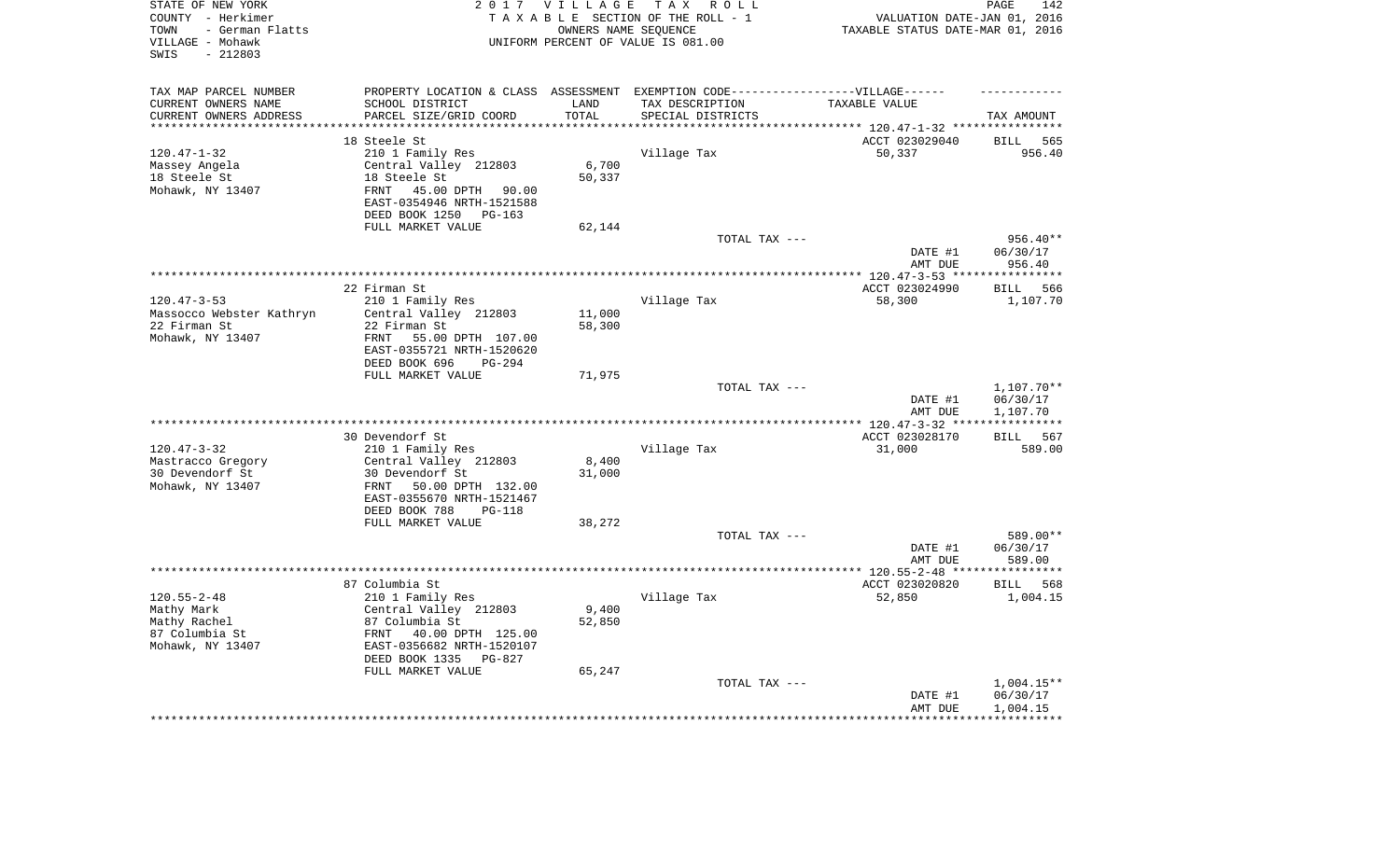| STATE OF NEW YORK<br>COUNTY - Herkimer<br>- German Flatts<br>TOWN<br>VILLAGE - Mohawk<br>$-212803$<br>SWIS |                                                         | 2017 VILLAGE<br>OWNERS NAME SEQUENCE | TAX ROLL<br>TAXABLE SECTION OF THE ROLL - 1<br>UNIFORM PERCENT OF VALUE IS 081.00 | VALUATION DATE-JAN 01, 2016<br>TAXABLE STATUS DATE-MAR 01, 2016 | PAGE<br>143           |
|------------------------------------------------------------------------------------------------------------|---------------------------------------------------------|--------------------------------------|-----------------------------------------------------------------------------------|-----------------------------------------------------------------|-----------------------|
| TAX MAP PARCEL NUMBER                                                                                      |                                                         |                                      | PROPERTY LOCATION & CLASS ASSESSMENT EXEMPTION CODE-----------------VILLAGE------ |                                                                 |                       |
| CURRENT OWNERS NAME                                                                                        | SCHOOL DISTRICT                                         | LAND                                 | TAX DESCRIPTION                                                                   | TAXABLE VALUE                                                   |                       |
| CURRENT OWNERS ADDRESS<br>********************                                                             | PARCEL SIZE/GRID COORD<br>*********************         | TOTAL<br>*********                   | SPECIAL DISTRICTS                                                                 |                                                                 | TAX AMOUNT            |
|                                                                                                            | 11 Bellinger St                                         |                                      |                                                                                   | ACCT 023010560                                                  | <b>BILL</b><br>569    |
| $120.40 - 2 - 12$                                                                                          | 210 1 Family Res                                        |                                      | Village Tax                                                                       | 50,000                                                          | 950.00                |
| Matthie Carl                                                                                               | Central Valley 212803                                   | 8,600                                |                                                                                   |                                                                 |                       |
| Matthie Carol                                                                                              | 11 Bellinger St                                         | 50,000                               |                                                                                   |                                                                 |                       |
| 11 Bellinger St                                                                                            | 50.50 DPTH 120.00<br>FRNT                               |                                      |                                                                                   |                                                                 |                       |
| Mohawk, NY 13407                                                                                           | EAST-0359238 NRTH-1522849                               |                                      |                                                                                   |                                                                 |                       |
|                                                                                                            | DEED BOOK 690<br><b>PG-317</b>                          |                                      |                                                                                   |                                                                 |                       |
|                                                                                                            | FULL MARKET VALUE                                       | 61,728                               |                                                                                   |                                                                 |                       |
|                                                                                                            |                                                         |                                      | TOTAL TAX ---                                                                     |                                                                 | 950.00**              |
|                                                                                                            |                                                         |                                      |                                                                                   | DATE #1                                                         | 06/30/17              |
|                                                                                                            |                                                         |                                      |                                                                                   | AMT DUE                                                         | 950.00                |
|                                                                                                            |                                                         |                                      |                                                                                   | ************ 120.47-3-45 *****************                      |                       |
|                                                                                                            | 4-6 Firman St                                           |                                      |                                                                                   | ACCT 023024720                                                  | 570<br><b>BILL</b>    |
| $120.47 - 3 - 45$                                                                                          | 210 1 Family Res<br>Central Valley 212803               |                                      | VET WAR V 41127<br>Village Tax                                                    | 7,290                                                           |                       |
| Mays Sandra Kay<br>Brault Jonathan                                                                         | 4-6 Firman St                                           | 13,500<br>93,400                     |                                                                                   | 86,110                                                          | 1,636.09              |
| 6 Firman St                                                                                                | FRNT 145.80 DPTH 107.00                                 |                                      |                                                                                   |                                                                 |                       |
| Mohawk, NY 13407                                                                                           | EAST-0355821 NRTH-1521015                               |                                      |                                                                                   |                                                                 |                       |
|                                                                                                            | DEED BOOK 814<br>$PG-241$                               |                                      |                                                                                   |                                                                 |                       |
|                                                                                                            | FULL MARKET VALUE                                       | 115,309                              |                                                                                   |                                                                 |                       |
|                                                                                                            |                                                         |                                      | TOTAL TAX ---                                                                     |                                                                 | $1,636.09**$          |
|                                                                                                            |                                                         |                                      |                                                                                   | DATE #1                                                         | 06/30/17              |
|                                                                                                            |                                                         |                                      |                                                                                   | AMT DUE                                                         | 1,636.09              |
|                                                                                                            |                                                         |                                      |                                                                                   | *** $120.47 - 2 - 37$ **                                        | * * * * * * * * * * * |
|                                                                                                            | 58 W Main St                                            |                                      |                                                                                   | ACCT 023002250                                                  | 571<br>BILL           |
| $120.47 - 2 - 37$                                                                                          | 210 1 Family Res                                        |                                      | Village Tax                                                                       | 49,834                                                          | 946.85                |
| Mazzacua Brian                                                                                             | Central Valley 212803                                   | 12,000                               |                                                                                   |                                                                 |                       |
| Mazzacua Sharon<br>58 W Main St                                                                            | 58 W Main St<br>FRNT<br>50.00 DPTH 130.00               | 49,834                               |                                                                                   |                                                                 |                       |
| Mohawk, NY 13407                                                                                           | EAST-0356204 NRTH-1522382                               |                                      |                                                                                   |                                                                 |                       |
|                                                                                                            | DEED BOOK 902<br>$PG-250$                               |                                      |                                                                                   |                                                                 |                       |
|                                                                                                            | FULL MARKET VALUE                                       | 61,523                               |                                                                                   |                                                                 |                       |
|                                                                                                            |                                                         |                                      | TOTAL TAX ---                                                                     |                                                                 | 946.85**              |
|                                                                                                            |                                                         |                                      |                                                                                   | DATE #1                                                         | 06/30/17              |
|                                                                                                            |                                                         |                                      |                                                                                   | AMT DUE                                                         | 946.85                |
|                                                                                                            |                                                         |                                      |                                                                                   | ************ 120.47-3-63 ***                                    | * * * * * * * * *     |
|                                                                                                            | 13 Firman St                                            |                                      |                                                                                   | ACCT 183016                                                     | BILL<br>572           |
| $120.47 - 3 - 63$                                                                                          | 210 1 Family Res                                        |                                      | Village Tax                                                                       | 74,520                                                          | 1,415.88              |
| McAllister Katelyn                                                                                         | Central Valley 212803                                   | 10,800                               |                                                                                   |                                                                 |                       |
| 13 Firman St                                                                                               | 13 Firman St                                            | 74,520                               |                                                                                   |                                                                 |                       |
| Mohawk, NY 13407                                                                                           | FRNT<br>50.00 DPTH 107.00                               |                                      |                                                                                   |                                                                 |                       |
|                                                                                                            | EAST-0355933 NRTH-1520826<br>DEED BOOK 1514<br>$PG-148$ |                                      |                                                                                   |                                                                 |                       |
|                                                                                                            | FULL MARKET VALUE                                       | 92,000                               |                                                                                   |                                                                 |                       |
|                                                                                                            |                                                         |                                      | TOTAL TAX ---                                                                     |                                                                 | 1,415.88**            |
|                                                                                                            |                                                         |                                      |                                                                                   | DATE #1                                                         | 06/30/17              |
|                                                                                                            |                                                         |                                      |                                                                                   | AMT DUE                                                         | 1,415.88              |
|                                                                                                            |                                                         |                                      |                                                                                   |                                                                 |                       |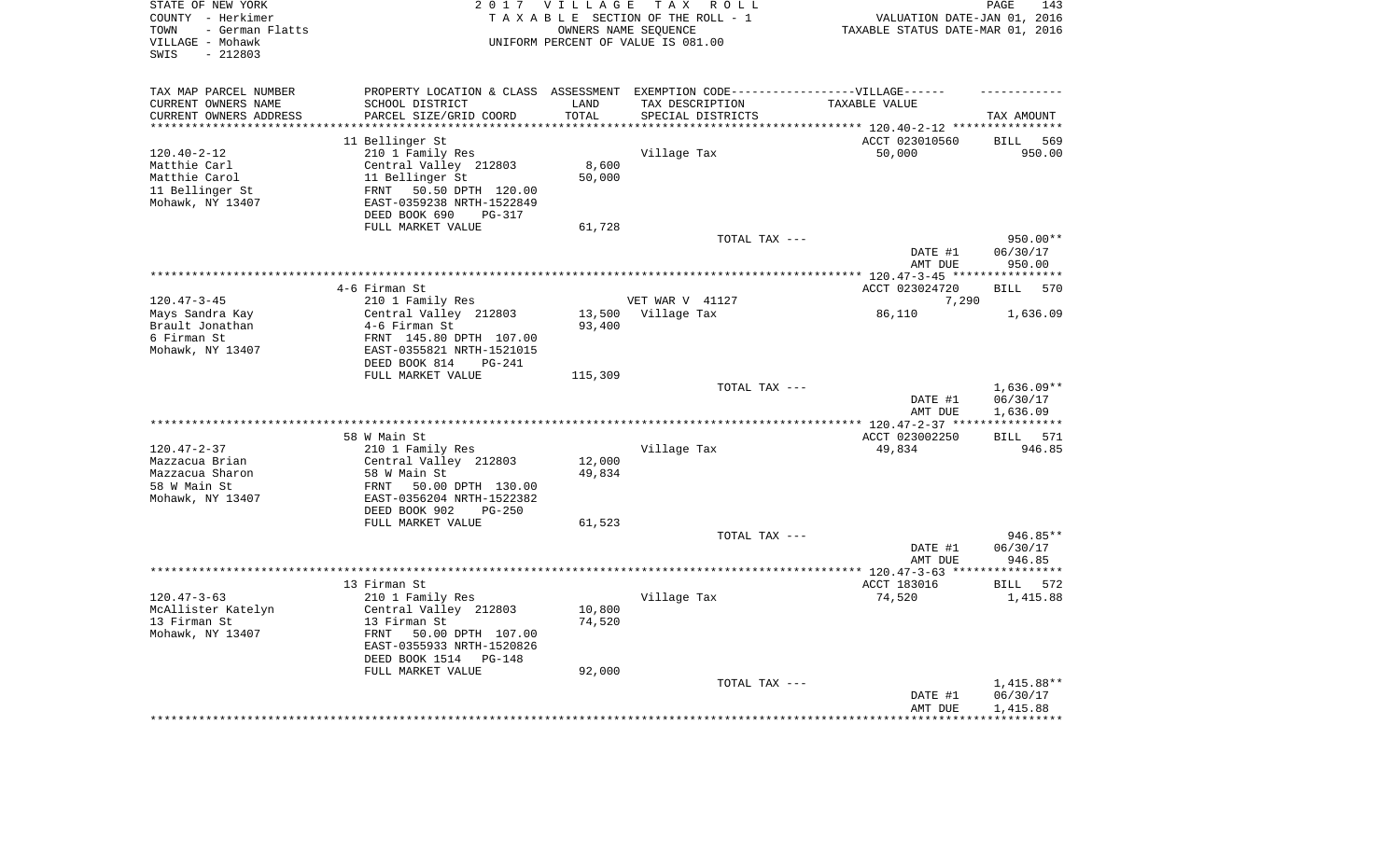| STATE OF NEW YORK<br>COUNTY - Herkimer<br>- German Flatts<br>TOWN<br>VILLAGE - Mohawk<br>$-212803$<br>SWIS |                                                        | 2017 VILLAGE      | T A X<br>R O L L<br>TAXABLE SECTION OF THE ROLL - 1<br>OWNERS NAME SEQUENCE<br>UNIFORM PERCENT OF VALUE IS 081.00 | VALUATION DATE-JAN 01, 2016<br>TAXABLE STATUS DATE-MAR 01, 2016 | PAGE<br>144                |
|------------------------------------------------------------------------------------------------------------|--------------------------------------------------------|-------------------|-------------------------------------------------------------------------------------------------------------------|-----------------------------------------------------------------|----------------------------|
| TAX MAP PARCEL NUMBER                                                                                      |                                                        |                   | PROPERTY LOCATION & CLASS ASSESSMENT EXEMPTION CODE-----------------VILLAGE------                                 |                                                                 |                            |
| CURRENT OWNERS NAME                                                                                        | SCHOOL DISTRICT                                        | LAND              | TAX DESCRIPTION                                                                                                   | TAXABLE VALUE                                                   |                            |
| CURRENT OWNERS ADDRESS<br>********************                                                             | PARCEL SIZE/GRID COORD                                 | TOTAL<br>******** | SPECIAL DISTRICTS                                                                                                 |                                                                 | TAX AMOUNT<br>************ |
|                                                                                                            | 2 Fisher Ave                                           |                   |                                                                                                                   | ************************** 120.55-3-2 *****<br>ACCT 023019590   | <b>BILL</b><br>573         |
| $120.55 - 3 - 2$                                                                                           | 210 1 Family Res                                       |                   | Village Tax                                                                                                       | 61,600                                                          | 1,170.40                   |
| McCumber Joan                                                                                              | Central Valley 212803                                  | 10,200            |                                                                                                                   |                                                                 |                            |
| 2 Fisher Ave                                                                                               | 2 Fisher Ave                                           | 61,600            |                                                                                                                   |                                                                 |                            |
| Mohawk, NY 13407                                                                                           | 74.33 DPTH<br>FRNT<br>90.60                            |                   |                                                                                                                   |                                                                 |                            |
|                                                                                                            | EAST-0356727 NRTH-1519907                              |                   |                                                                                                                   |                                                                 |                            |
|                                                                                                            | DEED BOOK 1109<br>$PG-349$                             |                   |                                                                                                                   |                                                                 |                            |
|                                                                                                            | FULL MARKET VALUE                                      | 76,049            |                                                                                                                   |                                                                 |                            |
|                                                                                                            |                                                        |                   | TOTAL TAX ---                                                                                                     |                                                                 | $1,170.40**$               |
|                                                                                                            |                                                        |                   |                                                                                                                   | DATE #1<br>AMT DUE                                              | 06/30/17<br>1,170.40       |
|                                                                                                            |                                                        |                   |                                                                                                                   |                                                                 | ************               |
|                                                                                                            | 11 Church St                                           |                   |                                                                                                                   | ACCT 023014520                                                  | BILL 574                   |
| $120.47 - 9 - 7$                                                                                           | 210 1 Family Res                                       |                   | Village Tax                                                                                                       | 52,700                                                          | 1,001.30                   |
| Mcgovern Joel                                                                                              | Central Valley 212803                                  | 9,300             |                                                                                                                   |                                                                 |                            |
| Mcgovern Linda                                                                                             | 11 Church St                                           | 52,700            |                                                                                                                   |                                                                 |                            |
| 11 Church St                                                                                               | FRNT<br>60.00 DPTH 120.00                              |                   |                                                                                                                   |                                                                 |                            |
| Mohawk, NY 13407                                                                                           | EAST-0357929 NRTH-1521817<br>DEED BOOK 00578 PG-00194  |                   |                                                                                                                   |                                                                 |                            |
|                                                                                                            | FULL MARKET VALUE                                      | 65,062            |                                                                                                                   |                                                                 |                            |
|                                                                                                            |                                                        |                   | TOTAL TAX ---                                                                                                     |                                                                 | $1,001.30**$               |
|                                                                                                            |                                                        |                   |                                                                                                                   | DATE #1<br>AMT DUE                                              | 06/30/17<br>1,001.30       |
|                                                                                                            |                                                        |                   |                                                                                                                   | ******** 120.47-7-23 ****************                           |                            |
|                                                                                                            | 53 Columbia St                                         |                   |                                                                                                                   | ACCT 201333                                                     | 575<br>BILL                |
| $120.47 - 7 - 23$                                                                                          | 210 1 Family Res                                       |                   | VET WAR V 41127                                                                                                   | 7,290                                                           |                            |
| McGovern Kyle                                                                                              | Central Valley 212803                                  | 10,300            | Village Tax                                                                                                       | 51,487                                                          | 978.25                     |
| 11 Church St                                                                                               | 53 Columbia St                                         | 58,777            |                                                                                                                   |                                                                 |                            |
| Mohawk, NY 13407                                                                                           | 60.00 DPTH 150.00<br>FRNT<br>EAST-0356930 NRTH-1520931 |                   |                                                                                                                   |                                                                 |                            |
| PRIOR OWNER ON 3/01/2016                                                                                   | DEED BOOK 1627 PG-351                                  |                   |                                                                                                                   |                                                                 |                            |
| Lynch Douglas                                                                                              | FULL MARKET VALUE                                      | 72,564            |                                                                                                                   |                                                                 |                            |
|                                                                                                            |                                                        |                   | TOTAL TAX ---                                                                                                     |                                                                 | 978.25**                   |
|                                                                                                            |                                                        |                   |                                                                                                                   | DATE #1                                                         | 06/30/17                   |
|                                                                                                            |                                                        |                   |                                                                                                                   | AMT DUE                                                         | 978.25                     |
|                                                                                                            |                                                        |                   |                                                                                                                   |                                                                 |                            |
| $120.47 - 9 - 52$                                                                                          | 26 Green St<br>210 1 Family Res                        |                   | VET WAR V 41127                                                                                                   | ACCT 023014130<br>6,630                                         | 576<br><b>BILL</b>         |
| McGraw Gerald                                                                                              | Central Valley 212803                                  | 6,800             | Village Tax                                                                                                       | 37,570                                                          | 713.83                     |
| McGraw Ruth H                                                                                              | 26 Green St                                            | 44,200            |                                                                                                                   |                                                                 |                            |
| 26 Green St                                                                                                | 40.00 DPTH 120.00<br>FRNT                              |                   |                                                                                                                   |                                                                 |                            |
| Mohawk, NY 13407                                                                                           | EAST-0357952 NRTH-1521466                              |                   |                                                                                                                   |                                                                 |                            |
|                                                                                                            | DEED BOOK 00577 PG-00375                               |                   |                                                                                                                   |                                                                 |                            |
|                                                                                                            | FULL MARKET VALUE                                      | 54,568            |                                                                                                                   |                                                                 |                            |
|                                                                                                            |                                                        |                   | TOTAL TAX ---                                                                                                     |                                                                 | 713.83**                   |
|                                                                                                            |                                                        |                   |                                                                                                                   | DATE #1<br>AMT DUE                                              | 06/30/17<br>713.83         |
|                                                                                                            |                                                        |                   |                                                                                                                   |                                                                 |                            |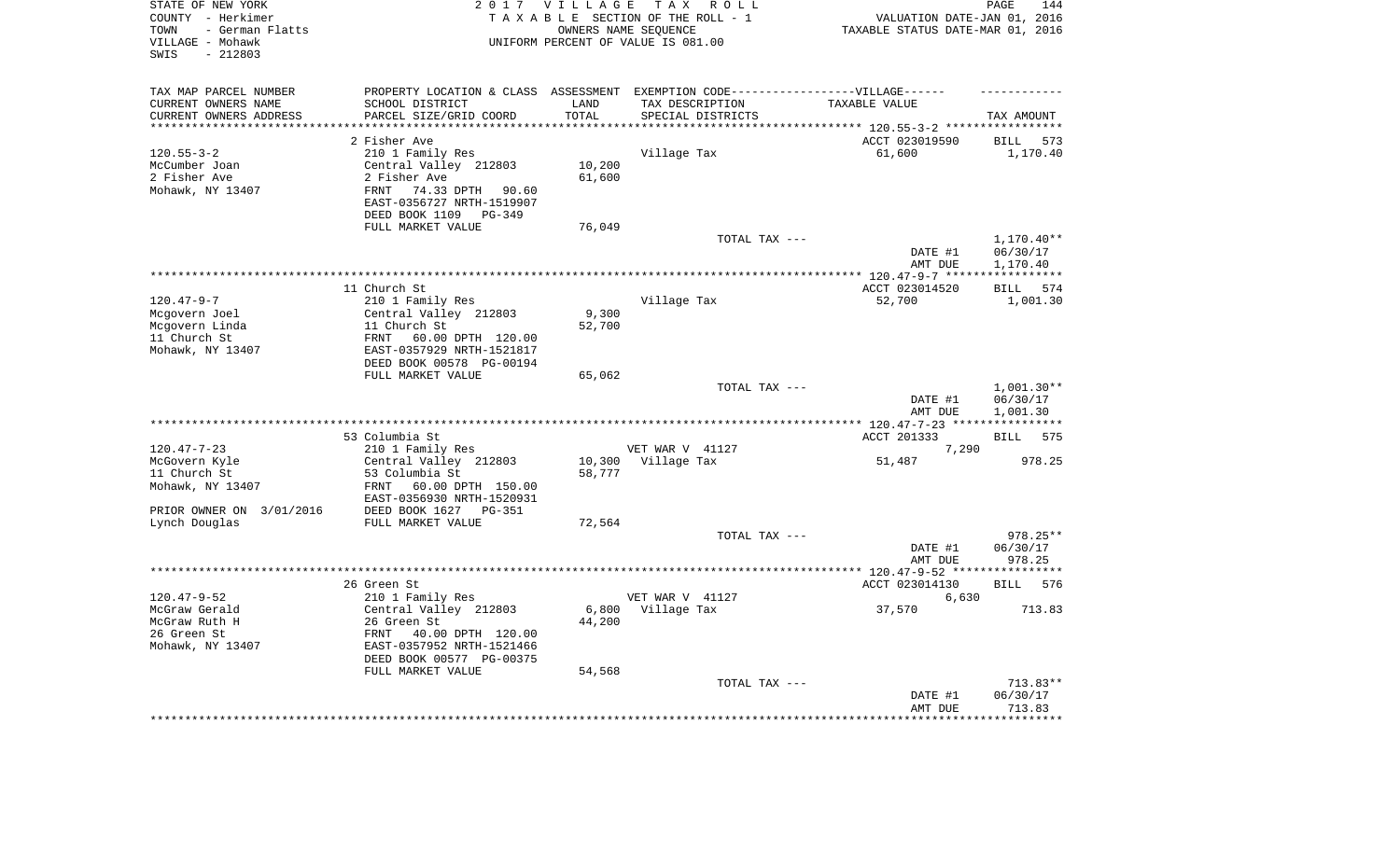| STATE OF NEW YORK<br>COUNTY - Herkimer<br>- German Flatts<br>TOWN<br>VILLAGE - Mohawk<br>$-212803$<br>SWIS |                                 | 2017 VILLAGE<br>OWNERS NAME SEQUENCE | TAX ROLL<br>TAXABLE SECTION OF THE ROLL - 1<br>UNIFORM PERCENT OF VALUE IS 081.00                    | VALUATION DATE-JAN 01, 2016<br>TAXABLE STATUS DATE-MAR 01, 2016 | 145<br>PAGE          |
|------------------------------------------------------------------------------------------------------------|---------------------------------|--------------------------------------|------------------------------------------------------------------------------------------------------|-----------------------------------------------------------------|----------------------|
| TAX MAP PARCEL NUMBER<br>CURRENT OWNERS NAME                                                               | SCHOOL DISTRICT                 | LAND                                 | PROPERTY LOCATION & CLASS ASSESSMENT EXEMPTION CODE-----------------VILLAGE------<br>TAX DESCRIPTION | TAXABLE VALUE                                                   |                      |
| CURRENT OWNERS ADDRESS                                                                                     | PARCEL SIZE/GRID COORD          | TOTAL                                | SPECIAL DISTRICTS                                                                                    |                                                                 | TAX AMOUNT           |
| *********************                                                                                      | ************************        | ***********                          |                                                                                                      |                                                                 |                      |
|                                                                                                            | 8 N Washington St               |                                      |                                                                                                      | ACCT 180309                                                     | 577<br><b>BILL</b>   |
| $120.39 - 2 - 26$                                                                                          | 210 1 Family Res                |                                      | Village Tax                                                                                          | 30,000                                                          | 570.00               |
| McGraw Scott                                                                                               | Central Valley 212803           | 5,500                                |                                                                                                      |                                                                 |                      |
| 8 N Washington St                                                                                          | 8 N Wsgngtn St                  | 30,000                               |                                                                                                      |                                                                 |                      |
| Mohawk, NY 13407                                                                                           | 50.00 DPTH<br>FRNT<br>90.00     |                                      |                                                                                                      |                                                                 |                      |
|                                                                                                            | EAST-0356818 NRTH-1522666       |                                      |                                                                                                      |                                                                 |                      |
|                                                                                                            | DEED BOOK 1496<br><b>PG-910</b> |                                      |                                                                                                      |                                                                 |                      |
|                                                                                                            | FULL MARKET VALUE               | 37,037                               |                                                                                                      |                                                                 |                      |
|                                                                                                            |                                 |                                      | TOTAL TAX ---                                                                                        | DATE #1                                                         | 570.00**<br>06/30/17 |
|                                                                                                            |                                 |                                      |                                                                                                      | AMT DUE                                                         | 570.00               |
|                                                                                                            |                                 |                                      |                                                                                                      |                                                                 |                      |
|                                                                                                            | 7-9 North St                    |                                      |                                                                                                      | ACCT 023000150                                                  | 578<br><b>BILL</b>   |
| $120.47 - 2 - 25$                                                                                          | 220 2 Family Res                |                                      | Village Tax                                                                                          | 41,744                                                          | 793.14               |
| McIntyre Randall                                                                                           | Central Valley 212803           | 5,100                                |                                                                                                      |                                                                 |                      |
| PO Box 321                                                                                                 | 7-9 North St                    | 41,744                               |                                                                                                      |                                                                 |                      |
| Mohawk, NY 13407                                                                                           | 50.00 DPTH 75.00<br>FRNT        |                                      |                                                                                                      |                                                                 |                      |
|                                                                                                            | EAST-0356259 NRTH-1522546       |                                      |                                                                                                      |                                                                 |                      |
|                                                                                                            | DEED BOOK 1360<br>PG-474        |                                      |                                                                                                      |                                                                 |                      |
|                                                                                                            | FULL MARKET VALUE               | 51,536                               |                                                                                                      |                                                                 |                      |
|                                                                                                            |                                 |                                      | TOTAL TAX ---                                                                                        | DATE #1                                                         | 793.14**<br>06/30/17 |
|                                                                                                            |                                 |                                      |                                                                                                      | AMT DUE                                                         | 793.14               |
|                                                                                                            |                                 |                                      |                                                                                                      |                                                                 | **********           |
|                                                                                                            | 7 1/2 North St                  |                                      |                                                                                                      | ACCT 023000180                                                  | 579<br><b>BILL</b>   |
| $120.47 - 2 - 26$                                                                                          | 210 1 Family Res                |                                      | Village Tax                                                                                          | 30,000                                                          | 570.00               |
| McIntyre Randall                                                                                           | Central Valley 212803           | 4,800                                |                                                                                                      |                                                                 |                      |
| PO Box 321                                                                                                 | 9a North St                     | 30,000                               |                                                                                                      |                                                                 |                      |
| Mohawk, NY 13407                                                                                           | 47.00 DPTH<br>FRNT<br>83.00     |                                      |                                                                                                      |                                                                 |                      |
|                                                                                                            | EAST-0356262 NRTH-1522484       |                                      |                                                                                                      |                                                                 |                      |
|                                                                                                            | DEED BOOK 1360<br>PG-474        |                                      |                                                                                                      |                                                                 |                      |
|                                                                                                            | FULL MARKET VALUE               | 37,037                               | TOTAL TAX ---                                                                                        |                                                                 | 570.00**             |
|                                                                                                            |                                 |                                      |                                                                                                      | DATE #1                                                         | 06/30/17             |
|                                                                                                            |                                 |                                      |                                                                                                      | AMT DUE                                                         | 570.00               |
|                                                                                                            |                                 |                                      |                                                                                                      |                                                                 |                      |
|                                                                                                            | 21 Orchard St                   |                                      |                                                                                                      | ACCT 023009870                                                  | 580<br><b>BILL</b>   |
| $120.48 - 1 - 19$                                                                                          | 210 1 Family Res                |                                      | Village Tax                                                                                          | 45,300                                                          | 860.70               |
| Mcintyre Randall                                                                                           | Central Valley 212803           | 7,100                                |                                                                                                      |                                                                 |                      |
| 611 Second Ave Ext.                                                                                        | 21 Orchard St                   | 45,300                               |                                                                                                      |                                                                 |                      |
| Frankfort, NY 13340                                                                                        | FRNT<br>33.50 DPTH 203.00       |                                      |                                                                                                      |                                                                 |                      |
|                                                                                                            | EAST-0358450 NRTH-1522204       |                                      |                                                                                                      |                                                                 |                      |
|                                                                                                            | DEED BOOK 837<br>$PG-029$       |                                      |                                                                                                      |                                                                 |                      |
|                                                                                                            | FULL MARKET VALUE               | 55,926                               | TOTAL TAX ---                                                                                        |                                                                 | 860.70**             |
|                                                                                                            |                                 |                                      |                                                                                                      | DATE #1                                                         | 06/30/17             |
|                                                                                                            |                                 |                                      |                                                                                                      | AMT DUE                                                         | 860.70               |
|                                                                                                            |                                 |                                      |                                                                                                      |                                                                 | ************         |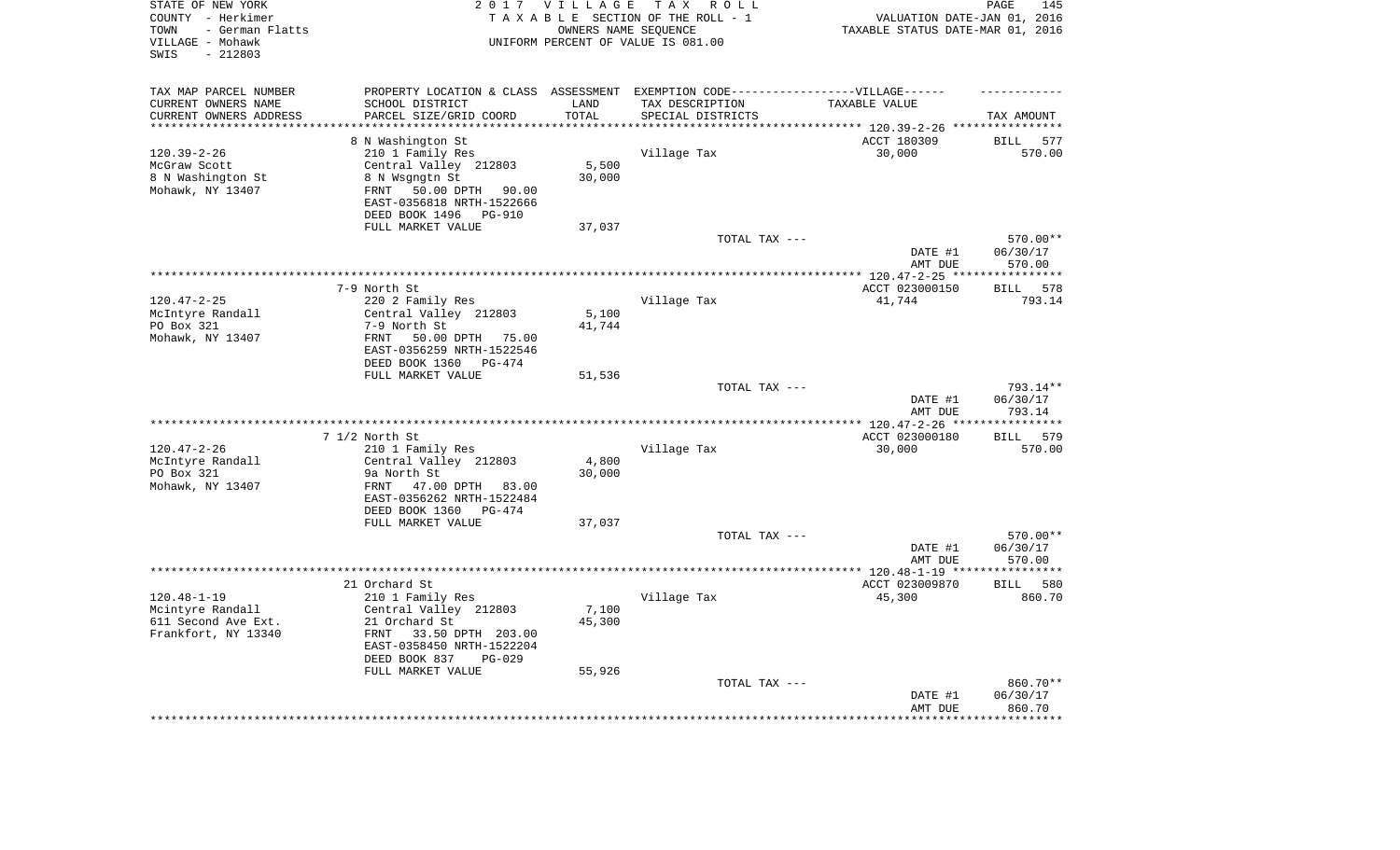| STATE OF NEW YORK<br>COUNTY - Herkimer<br>- German Flatts<br>TOWN<br>VILLAGE - Mohawk<br>$-212803$<br>SWIS |                                                                                   | 2017 VILLAGE<br>OWNERS NAME SEQUENCE | TAX ROLL<br>TAXABLE SECTION OF THE ROLL - 1<br>UNIFORM PERCENT OF VALUE IS 081.00 | VALUATION DATE-JAN 01, 2016<br>TAXABLE STATUS DATE-MAR 01, 2016      | PAGE<br>146            |
|------------------------------------------------------------------------------------------------------------|-----------------------------------------------------------------------------------|--------------------------------------|-----------------------------------------------------------------------------------|----------------------------------------------------------------------|------------------------|
| TAX MAP PARCEL NUMBER                                                                                      | PROPERTY LOCATION & CLASS ASSESSMENT EXEMPTION CODE-----------------VILLAGE------ |                                      |                                                                                   |                                                                      |                        |
| CURRENT OWNERS NAME                                                                                        | SCHOOL DISTRICT                                                                   | LAND                                 | TAX DESCRIPTION                                                                   | TAXABLE VALUE                                                        |                        |
| CURRENT OWNERS ADDRESS<br>*********************                                                            | PARCEL SIZE/GRID COORD<br>***********************                                 | TOTAL<br>**********                  | SPECIAL DISTRICTS                                                                 | ************************************** 120.47-3-16 ***************** | TAX AMOUNT             |
|                                                                                                            | 8 Charles St                                                                      |                                      |                                                                                   | ACCT 184054                                                          | <b>BILL</b><br>581     |
| $120.47 - 3 - 16$                                                                                          | 210 1 Family Res                                                                  |                                      | Village Tax                                                                       | 36,300                                                               | 689.70                 |
| McKenna Dorothy                                                                                            | Central Valley 212803                                                             | 9,700                                |                                                                                   |                                                                      |                        |
| 398 Bald Mountain Rd                                                                                       | 8 Charles St                                                                      | 36,300                               |                                                                                   |                                                                      |                        |
| Troy, NY 12180                                                                                             | 40.00 DPTH 149.00<br>FRNT                                                         |                                      |                                                                                   |                                                                      |                        |
|                                                                                                            | EAST-0355611 NRTH-1521911                                                         |                                      |                                                                                   |                                                                      |                        |
|                                                                                                            | DEED BOOK 1520<br>PG-701                                                          |                                      |                                                                                   |                                                                      |                        |
|                                                                                                            | FULL MARKET VALUE                                                                 | 44,815                               |                                                                                   |                                                                      |                        |
|                                                                                                            |                                                                                   |                                      | TOTAL TAX ---                                                                     |                                                                      | 689.70**               |
|                                                                                                            |                                                                                   |                                      |                                                                                   | DATE #1                                                              | 06/30/17               |
|                                                                                                            |                                                                                   |                                      |                                                                                   | AMT DUE<br>******* 120.47-2-13 ****                                  | 689.70<br>************ |
|                                                                                                            | 9 Erie St                                                                         |                                      |                                                                                   | ACCT 023001500                                                       | 582<br><b>BILL</b>     |
| $120.47 - 2 - 13$                                                                                          | 210 1 Family Res                                                                  |                                      | Village Tax                                                                       | 41,600                                                               | 790.40                 |
| Mckinney Paul                                                                                              | Central Valley 212803                                                             | 9,500                                |                                                                                   |                                                                      |                        |
| 9 Erie St                                                                                                  | 9 Erie St                                                                         | 41,600                               |                                                                                   |                                                                      |                        |
| Mohawk, NY 13407                                                                                           | FRNT 104.00 DPTH 155.00                                                           |                                      |                                                                                   |                                                                      |                        |
|                                                                                                            | EAST-0355602 NRTH-1522502                                                         |                                      |                                                                                   |                                                                      |                        |
|                                                                                                            | DEED BOOK 880<br>$PG-387$                                                         |                                      |                                                                                   |                                                                      |                        |
|                                                                                                            | FULL MARKET VALUE                                                                 | 51,358                               |                                                                                   |                                                                      |                        |
|                                                                                                            |                                                                                   |                                      | TOTAL TAX ---                                                                     | DATE #1                                                              | 790.40**<br>06/30/17   |
|                                                                                                            |                                                                                   |                                      |                                                                                   | AMT DUE                                                              | 790.40                 |
|                                                                                                            |                                                                                   |                                      |                                                                                   | ** $120.48 - 1 - 57$ **                                              | *********              |
|                                                                                                            | 27 Green St                                                                       |                                      |                                                                                   | ACCT 197652                                                          | 583<br><b>BILL</b>     |
| $120.48 - 1 - 57$                                                                                          | 210 1 Family Res                                                                  |                                      | Village Tax                                                                       | 32,000                                                               | 608.00                 |
| McKnight Norman                                                                                            | Central Valley 212803                                                             | 8,700                                |                                                                                   |                                                                      |                        |
| 11 Michigan St                                                                                             | 27 Green St                                                                       | 32,000                               |                                                                                   |                                                                      |                        |
| Mohawk, NY 13407                                                                                           | FRNT<br>52.40 DPTH 141.80                                                         |                                      |                                                                                   |                                                                      |                        |
|                                                                                                            | EAST-0358077 NRTH-1521322                                                         |                                      |                                                                                   |                                                                      |                        |
| PRIOR OWNER ON 3/01/2016<br>Penree William                                                                 | DEED BOOK 1603 PG-418<br>FULL MARKET VALUE                                        | 39,506                               |                                                                                   |                                                                      |                        |
|                                                                                                            |                                                                                   |                                      | TOTAL TAX ---                                                                     |                                                                      | 608.00**               |
|                                                                                                            |                                                                                   |                                      |                                                                                   | DATE #1                                                              | 06/30/17               |
|                                                                                                            |                                                                                   |                                      |                                                                                   | AMT DUE                                                              | 608.00                 |
|                                                                                                            |                                                                                   |                                      |                                                                                   | **************** 120.40-2-24 *****                                   | ***********            |
|                                                                                                            | 33 Marshall Ave                                                                   |                                      |                                                                                   | ACCT 023012000                                                       | <b>BILL</b><br>584     |
| $120.40 - 2 - 24$                                                                                          | 210 1 Family Res                                                                  |                                      | Village Tax                                                                       | 61,700                                                               | 1,172.30               |
| McMann Melinda                                                                                             | Central Valley 212803                                                             | 10,700                               |                                                                                   |                                                                      |                        |
| 33 Marshall Ave                                                                                            | 33 Marshall Ave                                                                   | 61,700                               |                                                                                   |                                                                      |                        |
| Mohawk, NY 13407                                                                                           | FRNT<br>60.00 DPTH 162.50                                                         |                                      |                                                                                   |                                                                      |                        |
|                                                                                                            | EAST-0358754 NRTH-1522713<br>DEED BOOK 1111<br>$PG-734$                           |                                      |                                                                                   |                                                                      |                        |
|                                                                                                            | FULL MARKET VALUE                                                                 | 76,173                               |                                                                                   |                                                                      |                        |
|                                                                                                            |                                                                                   |                                      | TOTAL TAX ---                                                                     |                                                                      | $1,172.30**$           |
|                                                                                                            |                                                                                   |                                      |                                                                                   | DATE #1                                                              | 06/30/17               |
|                                                                                                            |                                                                                   |                                      |                                                                                   | AMT DUE                                                              | 1,172.30               |
|                                                                                                            |                                                                                   |                                      |                                                                                   |                                                                      |                        |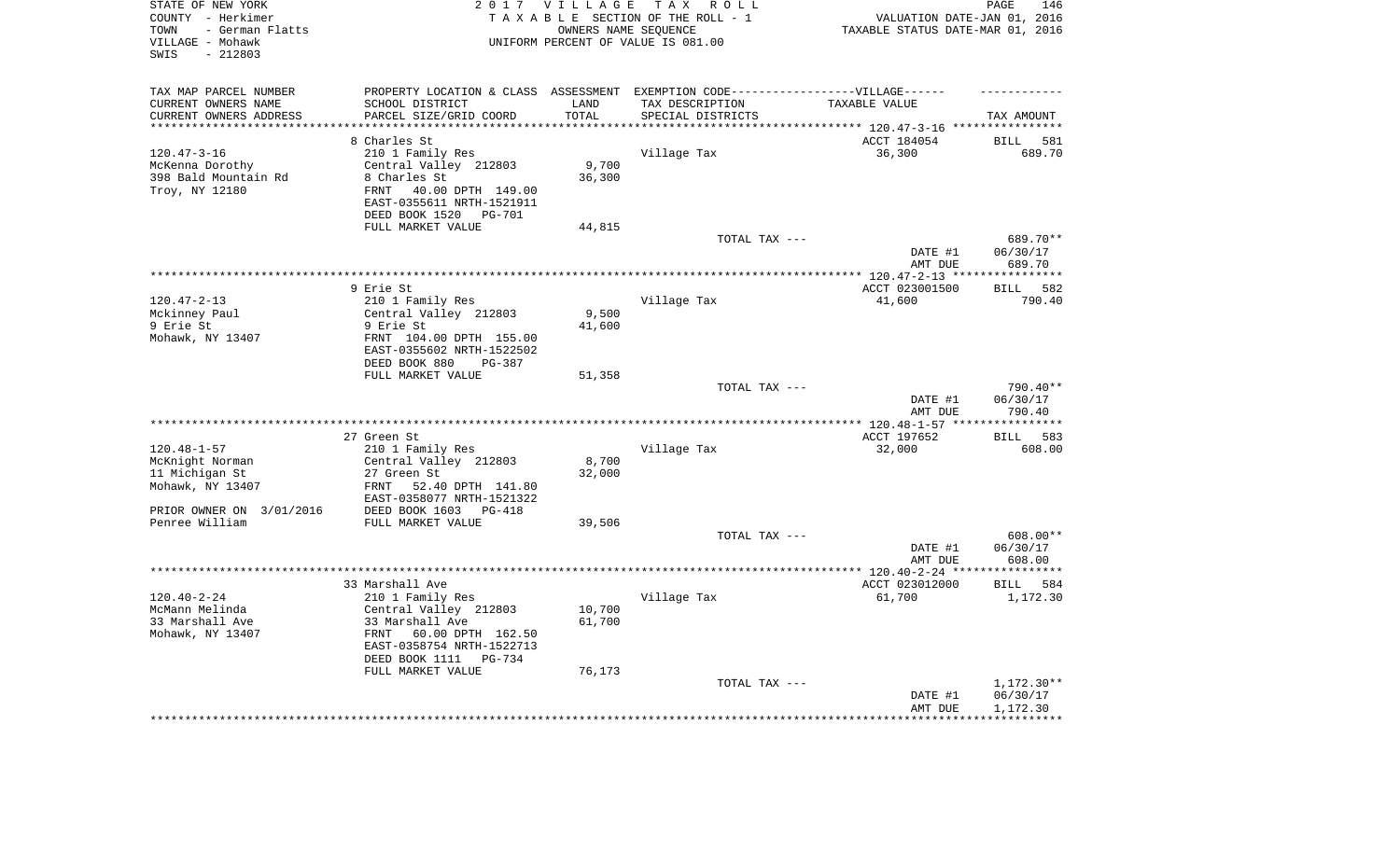| STATE OF NEW YORK<br>COUNTY - Herkimer<br>- German Flatts<br>TOWN<br>VILLAGE - Mohawk<br>$-212803$<br>SWIS |                                                        | 2017 VILLAGE    | TAX ROLL<br>TAXABLE SECTION OF THE ROLL - 1<br>OWNERS NAME SEQUENCE<br>UNIFORM PERCENT OF VALUE IS 081.00 | VALUATION DATE-JAN 01, 2016<br>TAXABLE STATUS DATE-MAR 01, 2016 | PAGE<br>147           |
|------------------------------------------------------------------------------------------------------------|--------------------------------------------------------|-----------------|-----------------------------------------------------------------------------------------------------------|-----------------------------------------------------------------|-----------------------|
| TAX MAP PARCEL NUMBER                                                                                      |                                                        |                 | PROPERTY LOCATION & CLASS ASSESSMENT EXEMPTION CODE-----------------VILLAGE------                         |                                                                 |                       |
| CURRENT OWNERS NAME                                                                                        | SCHOOL DISTRICT                                        | LAND            | TAX DESCRIPTION                                                                                           | TAXABLE VALUE                                                   |                       |
| CURRENT OWNERS ADDRESS<br>**********************                                                           | PARCEL SIZE/GRID COORD                                 | TOTAL           | SPECIAL DISTRICTS                                                                                         |                                                                 | TAX AMOUNT            |
|                                                                                                            | 26 Orchard St                                          |                 |                                                                                                           | ACCT 023010170                                                  | 585<br><b>BILL</b>    |
| $120.48 - 1 - 16$                                                                                          | 210 1 Family Res                                       |                 | VET WAR V 41127                                                                                           | 6,368                                                           |                       |
| McPherson Robert                                                                                           | Central Valley 212803                                  |                 | 7,000 Village Tax                                                                                         | 36,082                                                          | 685.56                |
| McPherson June                                                                                             | 26 Orchard St                                          | 42,450          |                                                                                                           |                                                                 |                       |
| 26 Orchard St                                                                                              | 48.00 DPTH 133.00<br>FRNT                              |                 |                                                                                                           |                                                                 |                       |
| Mohawk, NY 13407                                                                                           | EAST-0358261 NRTH-1522113<br>DEED BOOK 00654 PG-00124  |                 |                                                                                                           |                                                                 |                       |
|                                                                                                            | FULL MARKET VALUE                                      | 52,407          |                                                                                                           |                                                                 |                       |
|                                                                                                            |                                                        |                 | TOTAL TAX ---                                                                                             |                                                                 | 685.56**              |
|                                                                                                            |                                                        |                 |                                                                                                           | DATE #1<br>AMT DUE                                              | 06/30/17<br>685.56    |
|                                                                                                            |                                                        |                 |                                                                                                           |                                                                 | ************          |
|                                                                                                            | Murphy Ln                                              |                 |                                                                                                           | ACCT 178552                                                     | 586<br>BILL           |
| $120.39 - 2 - 20$                                                                                          | 411 Apartment                                          |                 | Village Tax                                                                                               | 50,000                                                          | 950.00                |
| Mead Kenneth<br>668 Johnycake Rd                                                                           | Central Valley 212803<br>Murphy Lane                   | 6,400<br>50,000 | XC491 Water relevy                                                                                        | 1,282.46 MT M                                                   | 1,282.46              |
| Mohawk, NY 13407                                                                                           | FRNT 63.00 DPTH 99.00                                  |                 |                                                                                                           |                                                                 |                       |
|                                                                                                            | EAST-0356846 NRTH-1522924                              |                 |                                                                                                           |                                                                 |                       |
|                                                                                                            | DEED BOOK 1486 PG-5                                    |                 |                                                                                                           |                                                                 |                       |
|                                                                                                            | FULL MARKET VALUE                                      | 61,728          |                                                                                                           |                                                                 |                       |
|                                                                                                            |                                                        |                 | TOTAL TAX ---                                                                                             |                                                                 | $2,232.46**$          |
|                                                                                                            |                                                        |                 |                                                                                                           | DATE #1<br>AMT DUE                                              | 06/30/17<br>2,232.46  |
|                                                                                                            |                                                        |                 |                                                                                                           |                                                                 | * * * * * * * * * * * |
|                                                                                                            | 10 Devendorf St                                        |                 |                                                                                                           | ACCT 023027900                                                  | BILL 587              |
| $120.47 - 3 - 12$                                                                                          | 283 Res w/Comuse                                       |                 | Village Tax                                                                                               | 84,400                                                          | 1,603.60              |
| Mead Samuel                                                                                                | Central Valley 212803                                  | 10,800          |                                                                                                           |                                                                 |                       |
| Mead Mary                                                                                                  | 10 Devendorf St                                        | 84,400          |                                                                                                           |                                                                 |                       |
| 10 Devendorf St                                                                                            | FRNT<br>80.00 DPTH 138.00                              |                 |                                                                                                           |                                                                 |                       |
| Mohawk, NY 13407                                                                                           | EAST-0355815 NRTH-1521907                              |                 |                                                                                                           |                                                                 |                       |
|                                                                                                            | DEED BOOK 784<br>$PG-549$                              |                 |                                                                                                           |                                                                 |                       |
|                                                                                                            | FULL MARKET VALUE                                      | 104,198         | TOTAL TAX ---                                                                                             |                                                                 | $1,603.60**$          |
|                                                                                                            |                                                        |                 |                                                                                                           | DATE #1                                                         | 06/30/17              |
|                                                                                                            |                                                        |                 |                                                                                                           | AMT DUE                                                         | 1,603.60              |
|                                                                                                            |                                                        |                 |                                                                                                           |                                                                 |                       |
|                                                                                                            | 13 Fulmer St                                           |                 |                                                                                                           | ACCT 023023130                                                  | BILL<br>588           |
| $120.55 - 1 - 23$                                                                                          | 210 1 Family Res                                       |                 | Village Tax                                                                                               | 75,000                                                          | 1,425.00              |
| Meeker Donald                                                                                              | Central Valley 212803                                  | 19,400          |                                                                                                           |                                                                 |                       |
| Meeker Susan                                                                                               | 13 Fulmer St                                           | 75,000          |                                                                                                           |                                                                 |                       |
| 13 Fulmer St                                                                                               | FRNT 200.00 DPTH 106.00                                |                 |                                                                                                           |                                                                 |                       |
| Mohawk, NY 13407                                                                                           | EAST-0355842 NRTH-1520005<br>DEED BOOK 824<br>$PG-249$ |                 |                                                                                                           |                                                                 |                       |
|                                                                                                            | FULL MARKET VALUE                                      | 92,593          |                                                                                                           |                                                                 |                       |
|                                                                                                            |                                                        |                 | TOTAL TAX ---                                                                                             |                                                                 | $1,425.00**$          |
|                                                                                                            |                                                        |                 |                                                                                                           | DATE #1                                                         | 06/30/17              |
|                                                                                                            |                                                        |                 |                                                                                                           | AMT DUE                                                         | 1,425.00              |
|                                                                                                            |                                                        |                 |                                                                                                           | ******************                                              | ************          |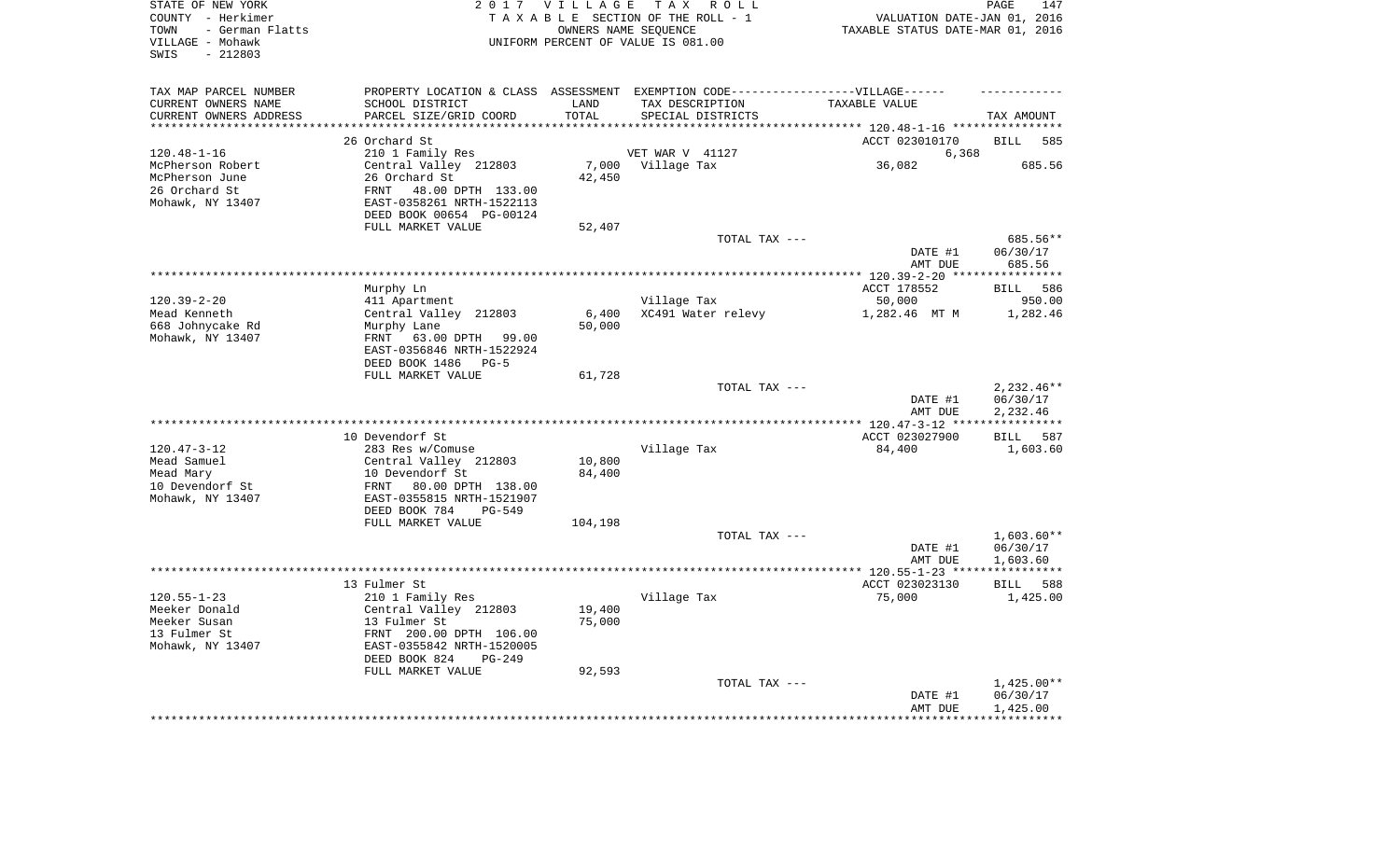| TOWN<br>- German Flatts<br>OWNERS NAME SEQUENCE<br>TAXABLE STATUS DATE-MAR 01, 2016<br>VILLAGE - Mohawk<br>UNIFORM PERCENT OF VALUE IS 081.00<br>SWIS<br>$-212803$   |                        |
|----------------------------------------------------------------------------------------------------------------------------------------------------------------------|------------------------|
| TAX MAP PARCEL NUMBER<br>PROPERTY LOCATION & CLASS ASSESSMENT EXEMPTION CODE-----------------VILLAGE------                                                           |                        |
| CURRENT OWNERS NAME<br>SCHOOL DISTRICT<br>TAX DESCRIPTION<br>LAND<br>TAXABLE VALUE<br>TOTAL<br>CURRENT OWNERS ADDRESS<br>PARCEL SIZE/GRID COORD<br>SPECIAL DISTRICTS | TAX AMOUNT             |
| **********************                                                                                                                                               |                        |
| 6 S Washington St<br>ACCT 023026190                                                                                                                                  | 589<br>BILL            |
| $120.47 - 5 - 36$<br>210 1 Family Res<br>Village Tax<br>94,300                                                                                                       | 1,791.70               |
| Melissa Cobb & Wesley Bouck<br>Central Valley 212803<br>8,500                                                                                                        |                        |
| Bouck Fam Irrev Tr<br>6 S Wshngtn St<br>94,300<br>% Deborah Marrone<br>FRNT<br>60.00 DPTH 100.00                                                                     |                        |
| PO Box 192<br>EAST-0356745 NRTH-1522170                                                                                                                              |                        |
| Mohawk, NY 13407<br>DEED BOOK 1212<br>PG-54                                                                                                                          |                        |
| FULL MARKET VALUE<br>116,420                                                                                                                                         |                        |
| TOTAL TAX ---<br>DATE #1                                                                                                                                             | 1,791.70**<br>06/30/17 |
| AMT DUE                                                                                                                                                              | 1,791.70               |
| 64 Walnut St<br>ACCT 023017790                                                                                                                                       | 590<br>BILL            |
| $120.47 - 7 - 36$<br>Village Tax<br>210 1 Family Res<br>49,000                                                                                                       | 931.00                 |
| 8,500<br>Merrick Calvin<br>Central Valley 212803                                                                                                                     |                        |
| 64 Walnut St<br>64 Walnut St<br>49,000                                                                                                                               |                        |
| Mohawk, NY 13407<br>FRNT<br>60.00 DPTH 100.00                                                                                                                        |                        |
| EAST-0357023 NRTH-1520596<br>DEED BOOK 811<br>PG-347                                                                                                                 |                        |
| FULL MARKET VALUE<br>60,494                                                                                                                                          |                        |
| TOTAL TAX ---                                                                                                                                                        | 931.00**               |
| DATE #1                                                                                                                                                              | 06/30/17               |
| AMT DUE                                                                                                                                                              | 931.00                 |
|                                                                                                                                                                      |                        |
| 77 Walnut St<br>ACCT 023017010<br>$120.55 - 2 - 38$<br>VET COM V 41137                                                                                               | <b>BILL</b><br>591     |
| 210 1 Family Res<br>12,150<br>Merrick Frank et al<br>Central Valley 212803<br>12,600<br>Village Tax<br>51,350                                                        | 975.65                 |
| 63,500<br>77 Walnut St<br>77 Walnut St                                                                                                                               |                        |
| Mohawk, NY 13407<br>L Use F & R Merrick                                                                                                                              |                        |
| FRNT<br>71.70 DPTH 121.85                                                                                                                                            |                        |
| EAST-0357092 NRTH-1520247                                                                                                                                            |                        |
| DEED BOOK 1404<br>PG-372                                                                                                                                             |                        |
| FULL MARKET VALUE<br>78,395<br>TOTAL TAX ---                                                                                                                         | $975.65**$             |
| DATE #1                                                                                                                                                              | 06/30/17               |
| AMT DUE                                                                                                                                                              | 975.65                 |
|                                                                                                                                                                      |                        |
| 22 John St<br>ACCT 202508                                                                                                                                            | BILL<br>592            |
| $120.47 - 3 - 78$<br>210 1 Family Res<br>Village Tax<br>60,732                                                                                                       | 1,153.91               |
| Meszler Alan<br>Central Valley 212803<br>10,600<br>226 Bell Hill Rd<br>60,732<br>22 John St                                                                          |                        |
| Ilion, NY 13357<br>FRNT<br>50.00 DPTH 102.00                                                                                                                         |                        |
| EAST-0355983 NRTH-1520607                                                                                                                                            |                        |
| PRIOR OWNER ON 3/01/2016<br>DEED BOOK 2016<br>PG-2508                                                                                                                |                        |
| Meszler Martha<br>FULL MARKET VALUE<br>74,978                                                                                                                        |                        |
| TOTAL TAX ---<br>DATE #1                                                                                                                                             | 1,153.91**<br>06/30/17 |
| AMT DUE                                                                                                                                                              | 1,153.91               |
| **************************                                                                                                                                           |                        |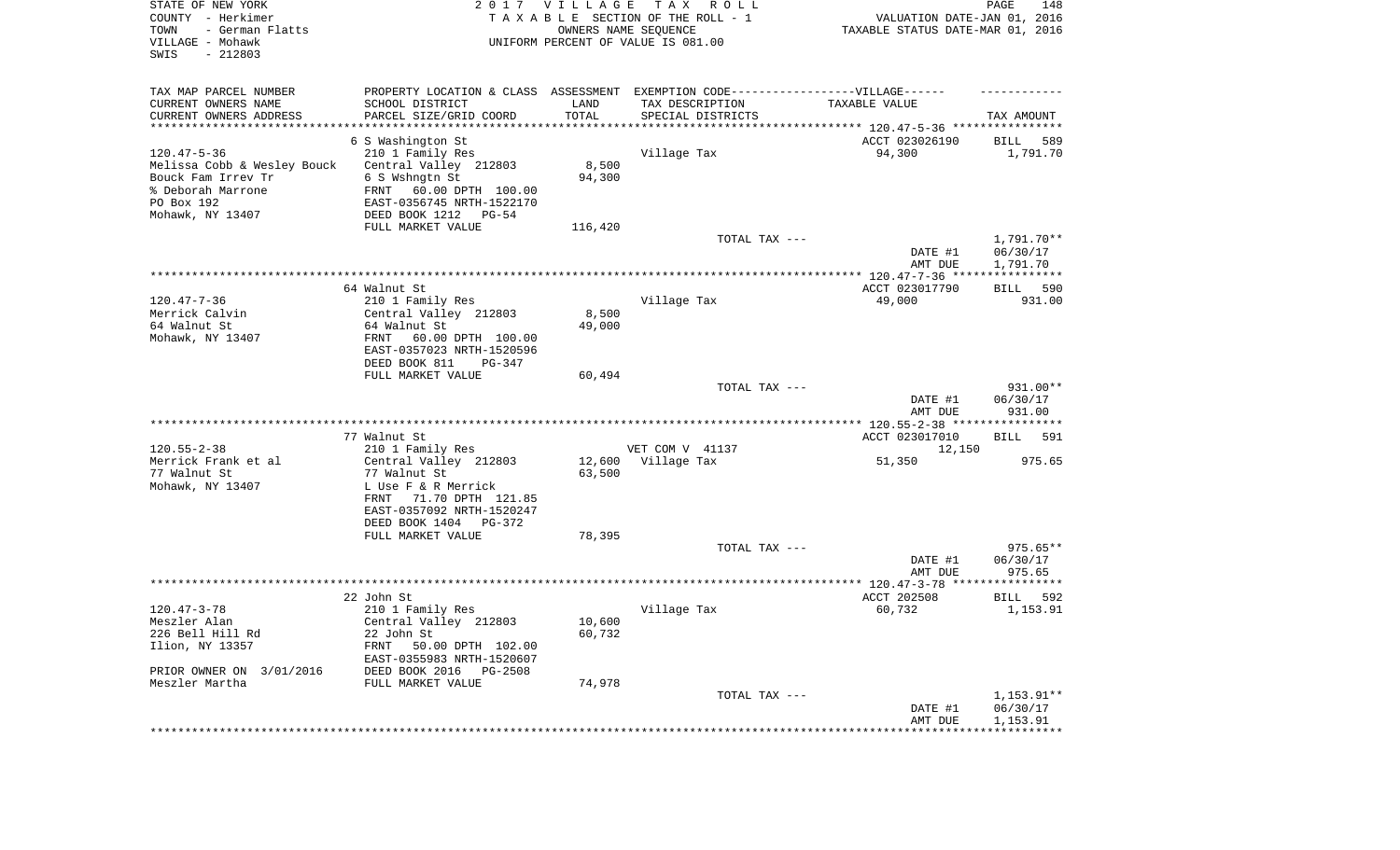| STATE OF NEW YORK<br>COUNTY - Herkimer<br>- German Flatts<br>TOWN<br>VILLAGE - Mohawk<br>$-212803$<br>SWIS |                                           | 2017 VILLAGE       | T A X<br>R O L L<br>TAXABLE SECTION OF THE ROLL - 1<br>OWNERS NAME SEQUENCE<br>UNIFORM PERCENT OF VALUE IS 081.00 | VALUATION DATE-JAN 01, 2016<br>TAXABLE STATUS DATE-MAR 01, 2016 | PAGE<br>149                       |
|------------------------------------------------------------------------------------------------------------|-------------------------------------------|--------------------|-------------------------------------------------------------------------------------------------------------------|-----------------------------------------------------------------|-----------------------------------|
| TAX MAP PARCEL NUMBER                                                                                      |                                           |                    | PROPERTY LOCATION & CLASS ASSESSMENT EXEMPTION CODE-----------------VILLAGE------                                 |                                                                 |                                   |
| CURRENT OWNERS NAME                                                                                        | SCHOOL DISTRICT                           | LAND               | TAX DESCRIPTION                                                                                                   | TAXABLE VALUE                                                   |                                   |
| CURRENT OWNERS ADDRESS<br>********************                                                             | PARCEL SIZE/GRID COORD                    | TOTAL<br>********* | SPECIAL DISTRICTS                                                                                                 | ******************************** 120.46-2-33 *****************  | TAX AMOUNT                        |
|                                                                                                            | 10 Pettingill St                          |                    |                                                                                                                   | ACCT 023031650                                                  | <b>BILL</b><br>593                |
| $120.46 - 2 - 33$                                                                                          | 210 1 Family Res                          |                    | Village Tax                                                                                                       | 44,300                                                          | 841.70                            |
| Michaud Joseph                                                                                             | Central Valley 212803                     | 10,600             |                                                                                                                   |                                                                 |                                   |
| Michaud Lougene                                                                                            | 10 Pettengill                             | 44,300             |                                                                                                                   |                                                                 |                                   |
| 10 Pettengill St                                                                                           | 90.00 DPTH 120.00<br>FRNT                 |                    |                                                                                                                   |                                                                 |                                   |
| Mohawk, NY 13407                                                                                           | EAST-0353790 NRTH-1521583                 |                    |                                                                                                                   |                                                                 |                                   |
|                                                                                                            | DEED BOOK 822<br>PG-427                   |                    |                                                                                                                   |                                                                 |                                   |
|                                                                                                            | FULL MARKET VALUE                         | 54,691             |                                                                                                                   |                                                                 |                                   |
|                                                                                                            |                                           |                    | TOTAL TAX ---                                                                                                     |                                                                 | 841.70**                          |
|                                                                                                            |                                           |                    |                                                                                                                   | DATE #1                                                         | 06/30/17                          |
|                                                                                                            |                                           |                    |                                                                                                                   | AMT DUE                                                         | 841.70                            |
|                                                                                                            | ***********                               |                    |                                                                                                                   | ******** 120.40-2-69 ***                                        | ***********                       |
|                                                                                                            | 4 Bellinger St                            |                    |                                                                                                                   | ACCT 023010590                                                  | 594<br><b>BILL</b>                |
| $120.40 - 2 - 69$<br>Michaud Pierre                                                                        | 210 1 Family Res<br>Central Valley 212803 | 6,500              | Village Tax                                                                                                       | 65,500                                                          | 1,244.50                          |
| Michaud Stacey                                                                                             | 4 Bellinger St                            | 65,500             |                                                                                                                   |                                                                 |                                   |
| 4 Bellinger St                                                                                             | 60.00 DPTH 60.00<br>FRNT                  |                    |                                                                                                                   |                                                                 |                                   |
| Mohawk, NY 13407                                                                                           | EAST-0359025 NRTH-1523004                 |                    |                                                                                                                   |                                                                 |                                   |
|                                                                                                            | DEED BOOK 844<br>$PG-74$                  |                    |                                                                                                                   |                                                                 |                                   |
|                                                                                                            | FULL MARKET VALUE                         | 80,864             |                                                                                                                   |                                                                 |                                   |
|                                                                                                            |                                           |                    | TOTAL TAX ---                                                                                                     |                                                                 | $1,244.50**$                      |
|                                                                                                            |                                           |                    |                                                                                                                   | DATE #1                                                         | 06/30/17                          |
|                                                                                                            |                                           |                    |                                                                                                                   | AMT DUE                                                         | 1,244.50<br>***********           |
|                                                                                                            | 16 North St                               |                    |                                                                                                                   | ** 120.39-1-20 **<br>ACCT 200713                                | 595<br>BILL                       |
| $120.39 - 1 - 20$                                                                                          | 210 1 Family Res                          |                    | Village Tax                                                                                                       | 44,800                                                          | 851.20                            |
| MidFirst Bank                                                                                              | Central Valley 212803                     | 8,000              | XC491 Water relevy                                                                                                | 522.54 MT M                                                     | 522.54                            |
| 999 NW Grand Blvd                                                                                          | 16 North St                               | 44,800             |                                                                                                                   |                                                                 |                                   |
| Oklahoma City, OK 73118                                                                                    | FRNT<br>50.00 DPTH 268.52                 |                    |                                                                                                                   |                                                                 |                                   |
|                                                                                                            | EAST-0356141 NRTH-1522726                 |                    |                                                                                                                   |                                                                 |                                   |
| PRIOR OWNER ON 3/01/2016                                                                                   | DEED BOOK 1623<br>PG-169                  |                    |                                                                                                                   |                                                                 |                                   |
| Harris Larre                                                                                               | FULL MARKET VALUE                         | 55,309             |                                                                                                                   |                                                                 |                                   |
|                                                                                                            |                                           |                    | TOTAL TAX ---                                                                                                     |                                                                 | 1,373.74**                        |
|                                                                                                            |                                           |                    |                                                                                                                   | DATE #1                                                         | 06/30/17                          |
|                                                                                                            |                                           |                    |                                                                                                                   | AMT DUE                                                         | 1,373.74<br>* * * * * * * * * * * |
|                                                                                                            | 5 North St                                |                    |                                                                                                                   | ************* 120.47-2-27 ****<br>ACCT 023000120                |                                   |
| $120.47 - 2 - 27$                                                                                          | 210 1 Family Res                          |                    | Village Tax                                                                                                       | 53,200                                                          | <b>BILL</b><br>596<br>1,010.80    |
| Mielcarski Paul                                                                                            | Central Valley 212803                     | 6,600              |                                                                                                                   |                                                                 |                                   |
| Mielcarski Barbara                                                                                         | 5 North St                                | 53,200             |                                                                                                                   |                                                                 |                                   |
| 5 North St                                                                                                 | FRNT<br>51.00 DPTH 125.00                 |                    |                                                                                                                   |                                                                 |                                   |
| Mohawk, NY 13407                                                                                           | EAST-0356319 NRTH-1522528                 |                    |                                                                                                                   |                                                                 |                                   |
|                                                                                                            | DEED BOOK 1122<br>$PG-867$                |                    |                                                                                                                   |                                                                 |                                   |
|                                                                                                            | FULL MARKET VALUE                         | 65,679             |                                                                                                                   |                                                                 |                                   |
|                                                                                                            |                                           |                    | TOTAL TAX ---                                                                                                     |                                                                 | 1,010.80**                        |
|                                                                                                            |                                           |                    |                                                                                                                   | DATE #1                                                         | 06/30/17                          |
|                                                                                                            |                                           |                    |                                                                                                                   | AMT DUE                                                         | 1,010.80                          |
|                                                                                                            |                                           |                    |                                                                                                                   |                                                                 |                                   |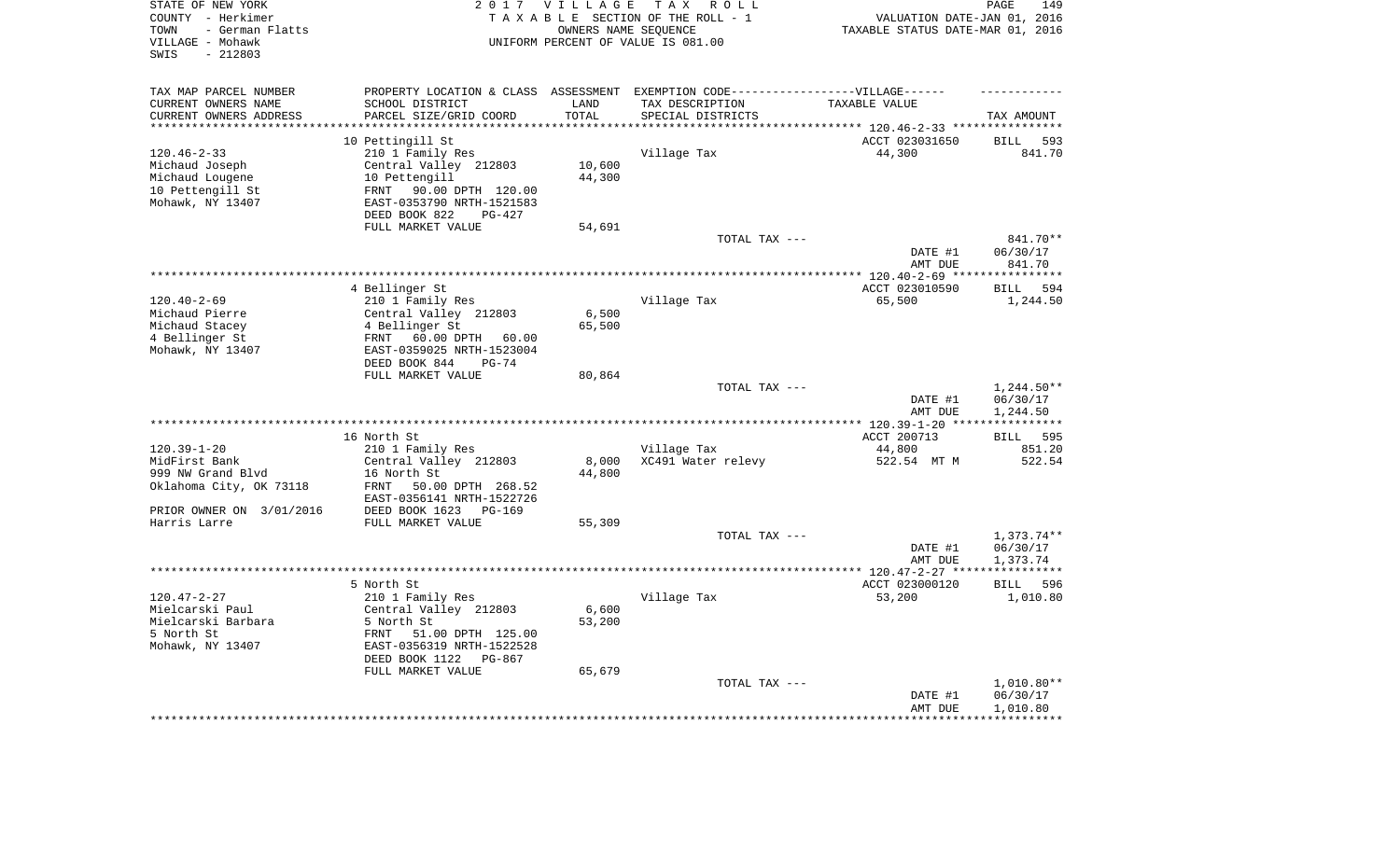| TAX MAP PARCEL NUMBER<br>PROPERTY LOCATION & CLASS ASSESSMENT EXEMPTION CODE-----------------VILLAGE------<br>SCHOOL DISTRICT<br>CURRENT OWNERS NAME<br>LAND<br>TAX DESCRIPTION<br>TAXABLE VALUE<br>PARCEL SIZE/GRID COORD<br>TOTAL<br>CURRENT OWNERS ADDRESS<br>SPECIAL DISTRICTS<br>TAX AMOUNT<br>**********************<br>***************************<br>****************<br>86 Walnut St<br>ACCT 023018000<br>597<br><b>BILL</b><br>$120.55 - 2 - 44$<br>210 1 Family Res<br>VET COM V 41137<br>12,150<br>Central Valley 212803<br>11,800 Village Tax<br>72,690<br>Miers Robert<br>1,381.11<br>Miers Mary<br>86 Walnut St<br>84,840<br>86 Walnut St<br>75.00 DPTH 129.10<br>FRNT<br>Mohawk, NY 13407<br>EAST-0356909 NRTH-1519963<br>DEED BOOK 849<br>PG-359<br>FULL MARKET VALUE<br>104,741<br>TOTAL TAX ---<br>1,381.11**<br>DATE #1<br>06/30/17<br>1,381.11<br>AMT DUE<br>************ 120.55-1-18 ****<br>* * * * * * * * * * *<br>ACCT 023023400<br>598<br>16 Fulmer St<br><b>BILL</b><br>$120.55 - 1 - 18$<br>210 1 Family Res<br>Village Tax<br>61,600<br>1,170.40<br>Mikus Richard<br>Central Valley 212803<br>10,700<br>Mikus Debra<br>16 Fulmer St<br>61,600<br>16 Fulmer St<br>FRNT<br>50.00 DPTH 105.00<br>Mohawk, NY 13407<br>EAST-0356057 NRTH-1520113<br>DEED BOOK 776<br>$PG-97$<br>FULL MARKET VALUE<br>76,049<br>TOTAL TAX ---<br>1,170.40**<br>DATE #1<br>06/30/17<br>1,170.40<br>AMT DUE<br>********* 120.47-5-24 ****<br>***********<br>32 S Washington St<br>ACCT 184282<br>599<br><b>BILL</b><br>VET WAR V 41127<br>$120.47 - 5 - 24$<br>230 3 Family Res<br>4,485<br>Miller Melanie<br>Central Valley 212803<br>8,500 Village Tax<br>25,415<br>482.89<br>29,900<br>XC491 Water relevy<br>477.79 MT M<br>477.79<br>Scott Megan<br>Fire partial assmt<br>32 S Washington St<br>FRNT<br>50.00 DPTH 119.00<br>Mohawk, NY 13407<br>EAST-0356799 NRTH-1521482<br>DEED BOOK 1521 PG-920<br>FULL MARKET VALUE<br>36,914<br>TOTAL TAX ---<br>960.68**<br>DATE #1<br>06/30/17<br>AMT DUE<br>960.68<br>* * * * * * * * * * *<br>32 North St<br>ACCT 023000810<br>BILL 600<br>$120.39 - 1 - 12$<br>210 1 Family Res<br>Village Tax<br>46,300<br>879.70<br>5,400<br>Miller Ronald<br>Central Valley 212803<br>Miller Ruth<br>32 North St<br>46,300<br>32 North St<br>FRNT 50.00 DPTH 87.45<br>Mohawk, NY 13407<br>EAST-0355799 NRTH-1522580<br>DEED BOOK 00623 PG-00881<br>FULL MARKET VALUE<br>57,160<br>TOTAL TAX ---<br>879.70**<br>06/30/17<br>DATE #1<br>879.70<br>AMT DUE<br>******** | STATE OF NEW YORK<br>COUNTY - Herkimer<br>- German Flatts<br>TOWN<br>VILLAGE - Mohawk<br>$-212803$<br>SWIS | 2017 VILLAGE | TAX ROLL<br>TAXABLE SECTION OF THE ROLL - 1<br>OWNERS NAME SEQUENCE<br>UNIFORM PERCENT OF VALUE IS 081.00 | VALUATION DATE-JAN 01, 2016<br>TAXABLE STATUS DATE-MAR 01, 2016 | PAGE<br>150 |
|-------------------------------------------------------------------------------------------------------------------------------------------------------------------------------------------------------------------------------------------------------------------------------------------------------------------------------------------------------------------------------------------------------------------------------------------------------------------------------------------------------------------------------------------------------------------------------------------------------------------------------------------------------------------------------------------------------------------------------------------------------------------------------------------------------------------------------------------------------------------------------------------------------------------------------------------------------------------------------------------------------------------------------------------------------------------------------------------------------------------------------------------------------------------------------------------------------------------------------------------------------------------------------------------------------------------------------------------------------------------------------------------------------------------------------------------------------------------------------------------------------------------------------------------------------------------------------------------------------------------------------------------------------------------------------------------------------------------------------------------------------------------------------------------------------------------------------------------------------------------------------------------------------------------------------------------------------------------------------------------------------------------------------------------------------------------------------------------------------------------------------------------------------------------------------------------------------------------------------------------------------------------------------------------------------------------------------------------------------------------------------------------------------------------------------------------------------------------------------------------------------------|------------------------------------------------------------------------------------------------------------|--------------|-----------------------------------------------------------------------------------------------------------|-----------------------------------------------------------------|-------------|
|                                                                                                                                                                                                                                                                                                                                                                                                                                                                                                                                                                                                                                                                                                                                                                                                                                                                                                                                                                                                                                                                                                                                                                                                                                                                                                                                                                                                                                                                                                                                                                                                                                                                                                                                                                                                                                                                                                                                                                                                                                                                                                                                                                                                                                                                                                                                                                                                                                                                                                             |                                                                                                            |              |                                                                                                           |                                                                 |             |
|                                                                                                                                                                                                                                                                                                                                                                                                                                                                                                                                                                                                                                                                                                                                                                                                                                                                                                                                                                                                                                                                                                                                                                                                                                                                                                                                                                                                                                                                                                                                                                                                                                                                                                                                                                                                                                                                                                                                                                                                                                                                                                                                                                                                                                                                                                                                                                                                                                                                                                             |                                                                                                            |              |                                                                                                           |                                                                 |             |
|                                                                                                                                                                                                                                                                                                                                                                                                                                                                                                                                                                                                                                                                                                                                                                                                                                                                                                                                                                                                                                                                                                                                                                                                                                                                                                                                                                                                                                                                                                                                                                                                                                                                                                                                                                                                                                                                                                                                                                                                                                                                                                                                                                                                                                                                                                                                                                                                                                                                                                             |                                                                                                            |              |                                                                                                           |                                                                 |             |
|                                                                                                                                                                                                                                                                                                                                                                                                                                                                                                                                                                                                                                                                                                                                                                                                                                                                                                                                                                                                                                                                                                                                                                                                                                                                                                                                                                                                                                                                                                                                                                                                                                                                                                                                                                                                                                                                                                                                                                                                                                                                                                                                                                                                                                                                                                                                                                                                                                                                                                             |                                                                                                            |              |                                                                                                           |                                                                 |             |
|                                                                                                                                                                                                                                                                                                                                                                                                                                                                                                                                                                                                                                                                                                                                                                                                                                                                                                                                                                                                                                                                                                                                                                                                                                                                                                                                                                                                                                                                                                                                                                                                                                                                                                                                                                                                                                                                                                                                                                                                                                                                                                                                                                                                                                                                                                                                                                                                                                                                                                             |                                                                                                            |              |                                                                                                           |                                                                 |             |
|                                                                                                                                                                                                                                                                                                                                                                                                                                                                                                                                                                                                                                                                                                                                                                                                                                                                                                                                                                                                                                                                                                                                                                                                                                                                                                                                                                                                                                                                                                                                                                                                                                                                                                                                                                                                                                                                                                                                                                                                                                                                                                                                                                                                                                                                                                                                                                                                                                                                                                             |                                                                                                            |              |                                                                                                           |                                                                 |             |
|                                                                                                                                                                                                                                                                                                                                                                                                                                                                                                                                                                                                                                                                                                                                                                                                                                                                                                                                                                                                                                                                                                                                                                                                                                                                                                                                                                                                                                                                                                                                                                                                                                                                                                                                                                                                                                                                                                                                                                                                                                                                                                                                                                                                                                                                                                                                                                                                                                                                                                             |                                                                                                            |              |                                                                                                           |                                                                 |             |
|                                                                                                                                                                                                                                                                                                                                                                                                                                                                                                                                                                                                                                                                                                                                                                                                                                                                                                                                                                                                                                                                                                                                                                                                                                                                                                                                                                                                                                                                                                                                                                                                                                                                                                                                                                                                                                                                                                                                                                                                                                                                                                                                                                                                                                                                                                                                                                                                                                                                                                             |                                                                                                            |              |                                                                                                           |                                                                 |             |
|                                                                                                                                                                                                                                                                                                                                                                                                                                                                                                                                                                                                                                                                                                                                                                                                                                                                                                                                                                                                                                                                                                                                                                                                                                                                                                                                                                                                                                                                                                                                                                                                                                                                                                                                                                                                                                                                                                                                                                                                                                                                                                                                                                                                                                                                                                                                                                                                                                                                                                             |                                                                                                            |              |                                                                                                           |                                                                 |             |
|                                                                                                                                                                                                                                                                                                                                                                                                                                                                                                                                                                                                                                                                                                                                                                                                                                                                                                                                                                                                                                                                                                                                                                                                                                                                                                                                                                                                                                                                                                                                                                                                                                                                                                                                                                                                                                                                                                                                                                                                                                                                                                                                                                                                                                                                                                                                                                                                                                                                                                             |                                                                                                            |              |                                                                                                           |                                                                 |             |
|                                                                                                                                                                                                                                                                                                                                                                                                                                                                                                                                                                                                                                                                                                                                                                                                                                                                                                                                                                                                                                                                                                                                                                                                                                                                                                                                                                                                                                                                                                                                                                                                                                                                                                                                                                                                                                                                                                                                                                                                                                                                                                                                                                                                                                                                                                                                                                                                                                                                                                             |                                                                                                            |              |                                                                                                           |                                                                 |             |
|                                                                                                                                                                                                                                                                                                                                                                                                                                                                                                                                                                                                                                                                                                                                                                                                                                                                                                                                                                                                                                                                                                                                                                                                                                                                                                                                                                                                                                                                                                                                                                                                                                                                                                                                                                                                                                                                                                                                                                                                                                                                                                                                                                                                                                                                                                                                                                                                                                                                                                             |                                                                                                            |              |                                                                                                           |                                                                 |             |
|                                                                                                                                                                                                                                                                                                                                                                                                                                                                                                                                                                                                                                                                                                                                                                                                                                                                                                                                                                                                                                                                                                                                                                                                                                                                                                                                                                                                                                                                                                                                                                                                                                                                                                                                                                                                                                                                                                                                                                                                                                                                                                                                                                                                                                                                                                                                                                                                                                                                                                             |                                                                                                            |              |                                                                                                           |                                                                 |             |
|                                                                                                                                                                                                                                                                                                                                                                                                                                                                                                                                                                                                                                                                                                                                                                                                                                                                                                                                                                                                                                                                                                                                                                                                                                                                                                                                                                                                                                                                                                                                                                                                                                                                                                                                                                                                                                                                                                                                                                                                                                                                                                                                                                                                                                                                                                                                                                                                                                                                                                             |                                                                                                            |              |                                                                                                           |                                                                 |             |
|                                                                                                                                                                                                                                                                                                                                                                                                                                                                                                                                                                                                                                                                                                                                                                                                                                                                                                                                                                                                                                                                                                                                                                                                                                                                                                                                                                                                                                                                                                                                                                                                                                                                                                                                                                                                                                                                                                                                                                                                                                                                                                                                                                                                                                                                                                                                                                                                                                                                                                             |                                                                                                            |              |                                                                                                           |                                                                 |             |
|                                                                                                                                                                                                                                                                                                                                                                                                                                                                                                                                                                                                                                                                                                                                                                                                                                                                                                                                                                                                                                                                                                                                                                                                                                                                                                                                                                                                                                                                                                                                                                                                                                                                                                                                                                                                                                                                                                                                                                                                                                                                                                                                                                                                                                                                                                                                                                                                                                                                                                             |                                                                                                            |              |                                                                                                           |                                                                 |             |
|                                                                                                                                                                                                                                                                                                                                                                                                                                                                                                                                                                                                                                                                                                                                                                                                                                                                                                                                                                                                                                                                                                                                                                                                                                                                                                                                                                                                                                                                                                                                                                                                                                                                                                                                                                                                                                                                                                                                                                                                                                                                                                                                                                                                                                                                                                                                                                                                                                                                                                             |                                                                                                            |              |                                                                                                           |                                                                 |             |
|                                                                                                                                                                                                                                                                                                                                                                                                                                                                                                                                                                                                                                                                                                                                                                                                                                                                                                                                                                                                                                                                                                                                                                                                                                                                                                                                                                                                                                                                                                                                                                                                                                                                                                                                                                                                                                                                                                                                                                                                                                                                                                                                                                                                                                                                                                                                                                                                                                                                                                             |                                                                                                            |              |                                                                                                           |                                                                 |             |
|                                                                                                                                                                                                                                                                                                                                                                                                                                                                                                                                                                                                                                                                                                                                                                                                                                                                                                                                                                                                                                                                                                                                                                                                                                                                                                                                                                                                                                                                                                                                                                                                                                                                                                                                                                                                                                                                                                                                                                                                                                                                                                                                                                                                                                                                                                                                                                                                                                                                                                             |                                                                                                            |              |                                                                                                           |                                                                 |             |
|                                                                                                                                                                                                                                                                                                                                                                                                                                                                                                                                                                                                                                                                                                                                                                                                                                                                                                                                                                                                                                                                                                                                                                                                                                                                                                                                                                                                                                                                                                                                                                                                                                                                                                                                                                                                                                                                                                                                                                                                                                                                                                                                                                                                                                                                                                                                                                                                                                                                                                             |                                                                                                            |              |                                                                                                           |                                                                 |             |
|                                                                                                                                                                                                                                                                                                                                                                                                                                                                                                                                                                                                                                                                                                                                                                                                                                                                                                                                                                                                                                                                                                                                                                                                                                                                                                                                                                                                                                                                                                                                                                                                                                                                                                                                                                                                                                                                                                                                                                                                                                                                                                                                                                                                                                                                                                                                                                                                                                                                                                             |                                                                                                            |              |                                                                                                           |                                                                 |             |
|                                                                                                                                                                                                                                                                                                                                                                                                                                                                                                                                                                                                                                                                                                                                                                                                                                                                                                                                                                                                                                                                                                                                                                                                                                                                                                                                                                                                                                                                                                                                                                                                                                                                                                                                                                                                                                                                                                                                                                                                                                                                                                                                                                                                                                                                                                                                                                                                                                                                                                             |                                                                                                            |              |                                                                                                           |                                                                 |             |
|                                                                                                                                                                                                                                                                                                                                                                                                                                                                                                                                                                                                                                                                                                                                                                                                                                                                                                                                                                                                                                                                                                                                                                                                                                                                                                                                                                                                                                                                                                                                                                                                                                                                                                                                                                                                                                                                                                                                                                                                                                                                                                                                                                                                                                                                                                                                                                                                                                                                                                             |                                                                                                            |              |                                                                                                           |                                                                 |             |
|                                                                                                                                                                                                                                                                                                                                                                                                                                                                                                                                                                                                                                                                                                                                                                                                                                                                                                                                                                                                                                                                                                                                                                                                                                                                                                                                                                                                                                                                                                                                                                                                                                                                                                                                                                                                                                                                                                                                                                                                                                                                                                                                                                                                                                                                                                                                                                                                                                                                                                             |                                                                                                            |              |                                                                                                           |                                                                 |             |
|                                                                                                                                                                                                                                                                                                                                                                                                                                                                                                                                                                                                                                                                                                                                                                                                                                                                                                                                                                                                                                                                                                                                                                                                                                                                                                                                                                                                                                                                                                                                                                                                                                                                                                                                                                                                                                                                                                                                                                                                                                                                                                                                                                                                                                                                                                                                                                                                                                                                                                             |                                                                                                            |              |                                                                                                           |                                                                 |             |
|                                                                                                                                                                                                                                                                                                                                                                                                                                                                                                                                                                                                                                                                                                                                                                                                                                                                                                                                                                                                                                                                                                                                                                                                                                                                                                                                                                                                                                                                                                                                                                                                                                                                                                                                                                                                                                                                                                                                                                                                                                                                                                                                                                                                                                                                                                                                                                                                                                                                                                             |                                                                                                            |              |                                                                                                           |                                                                 |             |
|                                                                                                                                                                                                                                                                                                                                                                                                                                                                                                                                                                                                                                                                                                                                                                                                                                                                                                                                                                                                                                                                                                                                                                                                                                                                                                                                                                                                                                                                                                                                                                                                                                                                                                                                                                                                                                                                                                                                                                                                                                                                                                                                                                                                                                                                                                                                                                                                                                                                                                             |                                                                                                            |              |                                                                                                           |                                                                 |             |
|                                                                                                                                                                                                                                                                                                                                                                                                                                                                                                                                                                                                                                                                                                                                                                                                                                                                                                                                                                                                                                                                                                                                                                                                                                                                                                                                                                                                                                                                                                                                                                                                                                                                                                                                                                                                                                                                                                                                                                                                                                                                                                                                                                                                                                                                                                                                                                                                                                                                                                             |                                                                                                            |              |                                                                                                           |                                                                 |             |
|                                                                                                                                                                                                                                                                                                                                                                                                                                                                                                                                                                                                                                                                                                                                                                                                                                                                                                                                                                                                                                                                                                                                                                                                                                                                                                                                                                                                                                                                                                                                                                                                                                                                                                                                                                                                                                                                                                                                                                                                                                                                                                                                                                                                                                                                                                                                                                                                                                                                                                             |                                                                                                            |              |                                                                                                           |                                                                 |             |
|                                                                                                                                                                                                                                                                                                                                                                                                                                                                                                                                                                                                                                                                                                                                                                                                                                                                                                                                                                                                                                                                                                                                                                                                                                                                                                                                                                                                                                                                                                                                                                                                                                                                                                                                                                                                                                                                                                                                                                                                                                                                                                                                                                                                                                                                                                                                                                                                                                                                                                             |                                                                                                            |              |                                                                                                           |                                                                 |             |
|                                                                                                                                                                                                                                                                                                                                                                                                                                                                                                                                                                                                                                                                                                                                                                                                                                                                                                                                                                                                                                                                                                                                                                                                                                                                                                                                                                                                                                                                                                                                                                                                                                                                                                                                                                                                                                                                                                                                                                                                                                                                                                                                                                                                                                                                                                                                                                                                                                                                                                             |                                                                                                            |              |                                                                                                           |                                                                 |             |
|                                                                                                                                                                                                                                                                                                                                                                                                                                                                                                                                                                                                                                                                                                                                                                                                                                                                                                                                                                                                                                                                                                                                                                                                                                                                                                                                                                                                                                                                                                                                                                                                                                                                                                                                                                                                                                                                                                                                                                                                                                                                                                                                                                                                                                                                                                                                                                                                                                                                                                             |                                                                                                            |              |                                                                                                           |                                                                 |             |
|                                                                                                                                                                                                                                                                                                                                                                                                                                                                                                                                                                                                                                                                                                                                                                                                                                                                                                                                                                                                                                                                                                                                                                                                                                                                                                                                                                                                                                                                                                                                                                                                                                                                                                                                                                                                                                                                                                                                                                                                                                                                                                                                                                                                                                                                                                                                                                                                                                                                                                             |                                                                                                            |              |                                                                                                           |                                                                 |             |
|                                                                                                                                                                                                                                                                                                                                                                                                                                                                                                                                                                                                                                                                                                                                                                                                                                                                                                                                                                                                                                                                                                                                                                                                                                                                                                                                                                                                                                                                                                                                                                                                                                                                                                                                                                                                                                                                                                                                                                                                                                                                                                                                                                                                                                                                                                                                                                                                                                                                                                             |                                                                                                            |              |                                                                                                           |                                                                 |             |
|                                                                                                                                                                                                                                                                                                                                                                                                                                                                                                                                                                                                                                                                                                                                                                                                                                                                                                                                                                                                                                                                                                                                                                                                                                                                                                                                                                                                                                                                                                                                                                                                                                                                                                                                                                                                                                                                                                                                                                                                                                                                                                                                                                                                                                                                                                                                                                                                                                                                                                             |                                                                                                            |              |                                                                                                           |                                                                 |             |
|                                                                                                                                                                                                                                                                                                                                                                                                                                                                                                                                                                                                                                                                                                                                                                                                                                                                                                                                                                                                                                                                                                                                                                                                                                                                                                                                                                                                                                                                                                                                                                                                                                                                                                                                                                                                                                                                                                                                                                                                                                                                                                                                                                                                                                                                                                                                                                                                                                                                                                             |                                                                                                            |              |                                                                                                           |                                                                 |             |
|                                                                                                                                                                                                                                                                                                                                                                                                                                                                                                                                                                                                                                                                                                                                                                                                                                                                                                                                                                                                                                                                                                                                                                                                                                                                                                                                                                                                                                                                                                                                                                                                                                                                                                                                                                                                                                                                                                                                                                                                                                                                                                                                                                                                                                                                                                                                                                                                                                                                                                             |                                                                                                            |              |                                                                                                           |                                                                 |             |
|                                                                                                                                                                                                                                                                                                                                                                                                                                                                                                                                                                                                                                                                                                                                                                                                                                                                                                                                                                                                                                                                                                                                                                                                                                                                                                                                                                                                                                                                                                                                                                                                                                                                                                                                                                                                                                                                                                                                                                                                                                                                                                                                                                                                                                                                                                                                                                                                                                                                                                             |                                                                                                            |              |                                                                                                           |                                                                 |             |
|                                                                                                                                                                                                                                                                                                                                                                                                                                                                                                                                                                                                                                                                                                                                                                                                                                                                                                                                                                                                                                                                                                                                                                                                                                                                                                                                                                                                                                                                                                                                                                                                                                                                                                                                                                                                                                                                                                                                                                                                                                                                                                                                                                                                                                                                                                                                                                                                                                                                                                             |                                                                                                            |              |                                                                                                           |                                                                 |             |
|                                                                                                                                                                                                                                                                                                                                                                                                                                                                                                                                                                                                                                                                                                                                                                                                                                                                                                                                                                                                                                                                                                                                                                                                                                                                                                                                                                                                                                                                                                                                                                                                                                                                                                                                                                                                                                                                                                                                                                                                                                                                                                                                                                                                                                                                                                                                                                                                                                                                                                             |                                                                                                            |              |                                                                                                           |                                                                 |             |
|                                                                                                                                                                                                                                                                                                                                                                                                                                                                                                                                                                                                                                                                                                                                                                                                                                                                                                                                                                                                                                                                                                                                                                                                                                                                                                                                                                                                                                                                                                                                                                                                                                                                                                                                                                                                                                                                                                                                                                                                                                                                                                                                                                                                                                                                                                                                                                                                                                                                                                             |                                                                                                            |              |                                                                                                           |                                                                 |             |
|                                                                                                                                                                                                                                                                                                                                                                                                                                                                                                                                                                                                                                                                                                                                                                                                                                                                                                                                                                                                                                                                                                                                                                                                                                                                                                                                                                                                                                                                                                                                                                                                                                                                                                                                                                                                                                                                                                                                                                                                                                                                                                                                                                                                                                                                                                                                                                                                                                                                                                             |                                                                                                            |              |                                                                                                           |                                                                 |             |
|                                                                                                                                                                                                                                                                                                                                                                                                                                                                                                                                                                                                                                                                                                                                                                                                                                                                                                                                                                                                                                                                                                                                                                                                                                                                                                                                                                                                                                                                                                                                                                                                                                                                                                                                                                                                                                                                                                                                                                                                                                                                                                                                                                                                                                                                                                                                                                                                                                                                                                             |                                                                                                            |              |                                                                                                           |                                                                 |             |
|                                                                                                                                                                                                                                                                                                                                                                                                                                                                                                                                                                                                                                                                                                                                                                                                                                                                                                                                                                                                                                                                                                                                                                                                                                                                                                                                                                                                                                                                                                                                                                                                                                                                                                                                                                                                                                                                                                                                                                                                                                                                                                                                                                                                                                                                                                                                                                                                                                                                                                             |                                                                                                            |              |                                                                                                           |                                                                 |             |
|                                                                                                                                                                                                                                                                                                                                                                                                                                                                                                                                                                                                                                                                                                                                                                                                                                                                                                                                                                                                                                                                                                                                                                                                                                                                                                                                                                                                                                                                                                                                                                                                                                                                                                                                                                                                                                                                                                                                                                                                                                                                                                                                                                                                                                                                                                                                                                                                                                                                                                             |                                                                                                            |              |                                                                                                           |                                                                 |             |
|                                                                                                                                                                                                                                                                                                                                                                                                                                                                                                                                                                                                                                                                                                                                                                                                                                                                                                                                                                                                                                                                                                                                                                                                                                                                                                                                                                                                                                                                                                                                                                                                                                                                                                                                                                                                                                                                                                                                                                                                                                                                                                                                                                                                                                                                                                                                                                                                                                                                                                             |                                                                                                            |              |                                                                                                           |                                                                 |             |
|                                                                                                                                                                                                                                                                                                                                                                                                                                                                                                                                                                                                                                                                                                                                                                                                                                                                                                                                                                                                                                                                                                                                                                                                                                                                                                                                                                                                                                                                                                                                                                                                                                                                                                                                                                                                                                                                                                                                                                                                                                                                                                                                                                                                                                                                                                                                                                                                                                                                                                             |                                                                                                            |              |                                                                                                           |                                                                 |             |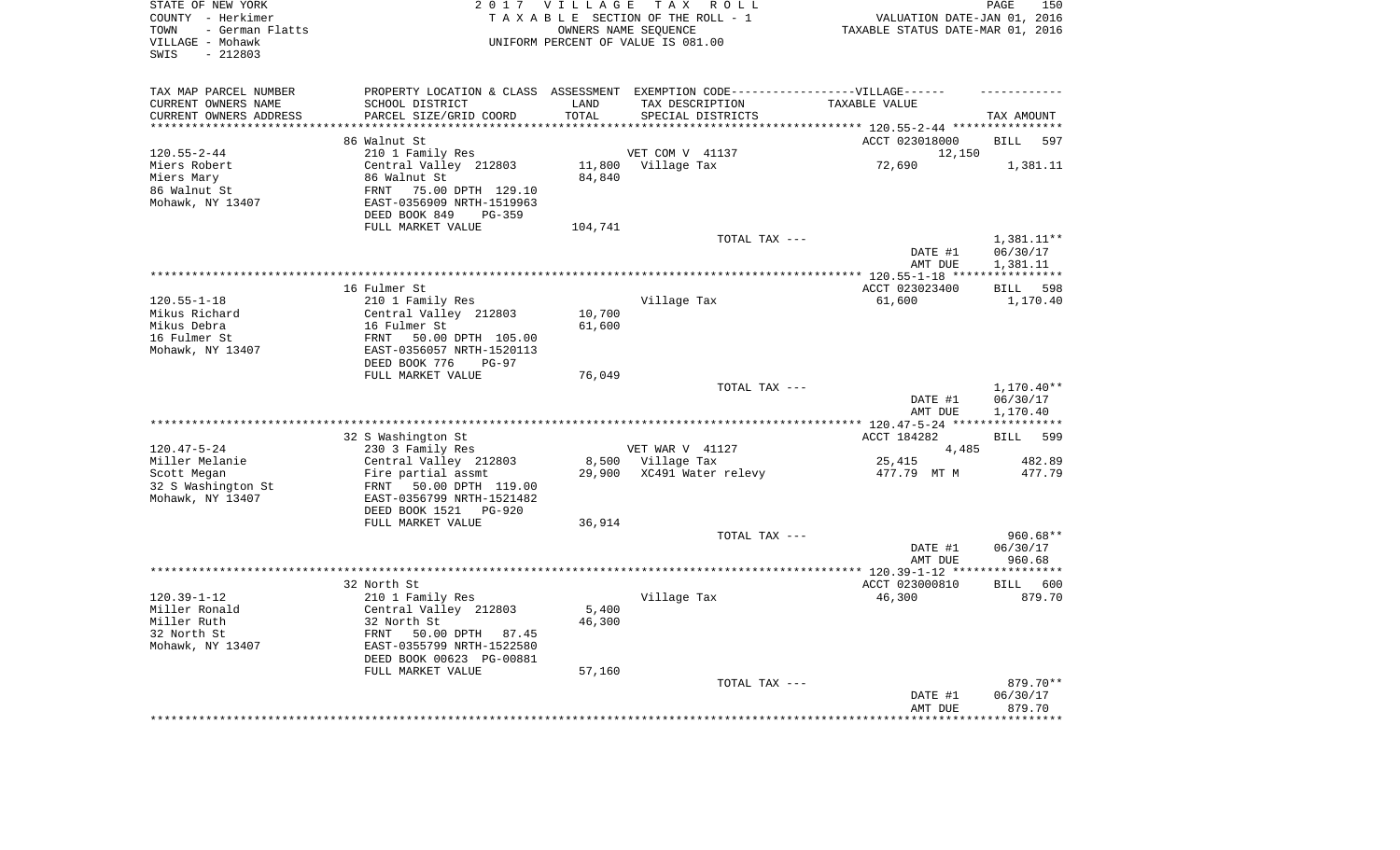| STATE OF NEW YORK<br>COUNTY - Herkimer<br>- German Flatts<br>TOWN<br>VILLAGE - Mohawk<br>SWIS<br>$-212803$ | 2017                                                                              | <b>VILLAGE</b><br>OWNERS NAME SEQUENCE | T A X<br>R O L L<br>TAXABLE SECTION OF THE ROLL - 1<br>UNIFORM PERCENT OF VALUE IS 081.00 | VALUATION DATE-JAN 01, 2016<br>TAXABLE STATUS DATE-MAR 01, 2016 | 151<br>PAGE              |
|------------------------------------------------------------------------------------------------------------|-----------------------------------------------------------------------------------|----------------------------------------|-------------------------------------------------------------------------------------------|-----------------------------------------------------------------|--------------------------|
| TAX MAP PARCEL NUMBER                                                                                      | PROPERTY LOCATION & CLASS ASSESSMENT EXEMPTION CODE-----------------VILLAGE------ |                                        |                                                                                           |                                                                 |                          |
| CURRENT OWNERS NAME                                                                                        | SCHOOL DISTRICT                                                                   | LAND                                   | TAX DESCRIPTION                                                                           | TAXABLE VALUE                                                   |                          |
| CURRENT OWNERS ADDRESS<br>*********************                                                            | PARCEL SIZE/GRID COORD                                                            | TOTAL                                  | SPECIAL DISTRICTS                                                                         |                                                                 | TAX AMOUNT               |
|                                                                                                            | 22 S Washington St                                                                |                                        |                                                                                           | ACCT 023026400                                                  | 601<br>BILL              |
| $120.47 - 5 - 29$                                                                                          | 210 1 Family Res                                                                  |                                        | Village Tax                                                                               | 57,105                                                          | 1,085.00                 |
| Miner Phillip                                                                                              | Central Valley 212803                                                             | 8,800                                  |                                                                                           |                                                                 |                          |
| Miner Jillian                                                                                              | 22 S Washton St                                                                   | 57,105                                 |                                                                                           |                                                                 |                          |
| 22 S Washington St<br>Mohawk, NY 13407                                                                     | FRNT<br>63.00 DPTH 102.00<br>EAST-0356783 NRTH-1521738                            |                                        |                                                                                           |                                                                 |                          |
|                                                                                                            | DEED BOOK 1154<br>PG-168                                                          |                                        |                                                                                           |                                                                 |                          |
|                                                                                                            | FULL MARKET VALUE                                                                 | 70,500                                 |                                                                                           |                                                                 |                          |
|                                                                                                            |                                                                                   |                                        | TOTAL TAX ---                                                                             | DATE #1                                                         | $1,085.00**$<br>06/30/17 |
|                                                                                                            |                                                                                   |                                        |                                                                                           | AMT DUE                                                         | 1,085.00                 |
|                                                                                                            | 15 Devendorf St.                                                                  |                                        |                                                                                           | ACCT 187054                                                     | BILL<br>602              |
| $120.47 - 4 - 10$                                                                                          | 220 2 Family Res                                                                  |                                        | Village Tax                                                                               | 34,400                                                          | 653.60                   |
| Miseikis Christine                                                                                         | Central Valley 212803                                                             | 8,200                                  |                                                                                           |                                                                 |                          |
| 15 Devendorf St<br>Mohawk, NY 13407                                                                        | 15 Devendorf St<br>FRNT<br>63.67 DPTH<br>87.00                                    | 34,400                                 |                                                                                           |                                                                 |                          |
|                                                                                                            | EAST-0355914 NRTH-1521774                                                         |                                        |                                                                                           |                                                                 |                          |
|                                                                                                            | DEED BOOK 1538<br>PG-229                                                          |                                        |                                                                                           |                                                                 |                          |
|                                                                                                            | FULL MARKET VALUE                                                                 | 42,469                                 |                                                                                           |                                                                 |                          |
|                                                                                                            |                                                                                   |                                        | TOTAL TAX ---                                                                             | DATE #1                                                         | 653.60**<br>06/30/17     |
|                                                                                                            |                                                                                   |                                        |                                                                                           | AMT DUE                                                         | 653.60                   |
|                                                                                                            |                                                                                   |                                        |                                                                                           |                                                                 |                          |
|                                                                                                            | 5 Hillview Dr                                                                     |                                        |                                                                                           | ACCT 023019170                                                  | <b>BILL</b><br>603       |
| $120.55 - 2 - 14$<br>Mocko Lisa                                                                            | 210 1 Family Res<br>Central Valley 212803                                         | 20,300                                 | Village Tax                                                                               | 83,000                                                          | 1,577.00                 |
| Lawton Geoffrey                                                                                            | 5 Hill View Dr                                                                    | 83,000                                 |                                                                                           |                                                                 |                          |
| 5 Hillview Dr                                                                                              | 90.00 DPTH 221.90<br>FRNT                                                         |                                        |                                                                                           |                                                                 |                          |
| Mohawk, NY 13407                                                                                           | EAST-0357665 NRTH-1520021                                                         |                                        |                                                                                           |                                                                 |                          |
|                                                                                                            | DEED BOOK 1235<br>PG-727                                                          |                                        |                                                                                           |                                                                 |                          |
|                                                                                                            | FULL MARKET VALUE                                                                 | 102,469                                | TOTAL TAX ---                                                                             |                                                                 | $1,577.00**$             |
|                                                                                                            |                                                                                   |                                        |                                                                                           | DATE #1                                                         | 06/30/17                 |
|                                                                                                            |                                                                                   |                                        |                                                                                           | AMT DUE                                                         | 1,577.00                 |
|                                                                                                            |                                                                                   |                                        |                                                                                           |                                                                 |                          |
| $120.48 - 1 - 67.1$                                                                                        | 1 Greenwood Ter<br>411 Apartment                                                  |                                        | Village Tax                                                                               | ACCT 023013655<br>509,190                                       | BILL 604<br>9,674.61     |
| Mohawk Housing LP                                                                                          | Central Valley 212803                                                             | 25,100                                 |                                                                                           |                                                                 |                          |
| 2 Grandview Ave                                                                                            | Green St E                                                                        | 509,190                                |                                                                                           |                                                                 |                          |
| Frankfort, NY 13340                                                                                        | FRNT 195.00 DPTH 112.00                                                           |                                        |                                                                                           |                                                                 |                          |
|                                                                                                            | ACRES<br>1.00                                                                     |                                        |                                                                                           |                                                                 |                          |
|                                                                                                            | EAST-0357883 NRTH-1520622<br>DEED BOOK 828<br>$PG-713$                            |                                        |                                                                                           |                                                                 |                          |
|                                                                                                            | FULL MARKET VALUE                                                                 | 628,630                                |                                                                                           |                                                                 |                          |
|                                                                                                            |                                                                                   |                                        | TOTAL TAX ---                                                                             |                                                                 | $9,674.61**$             |
|                                                                                                            |                                                                                   |                                        |                                                                                           | DATE #1                                                         | 06/30/17                 |
|                                                                                                            |                                                                                   |                                        |                                                                                           | AMT DUE                                                         | 9,674.61                 |
|                                                                                                            |                                                                                   |                                        |                                                                                           |                                                                 |                          |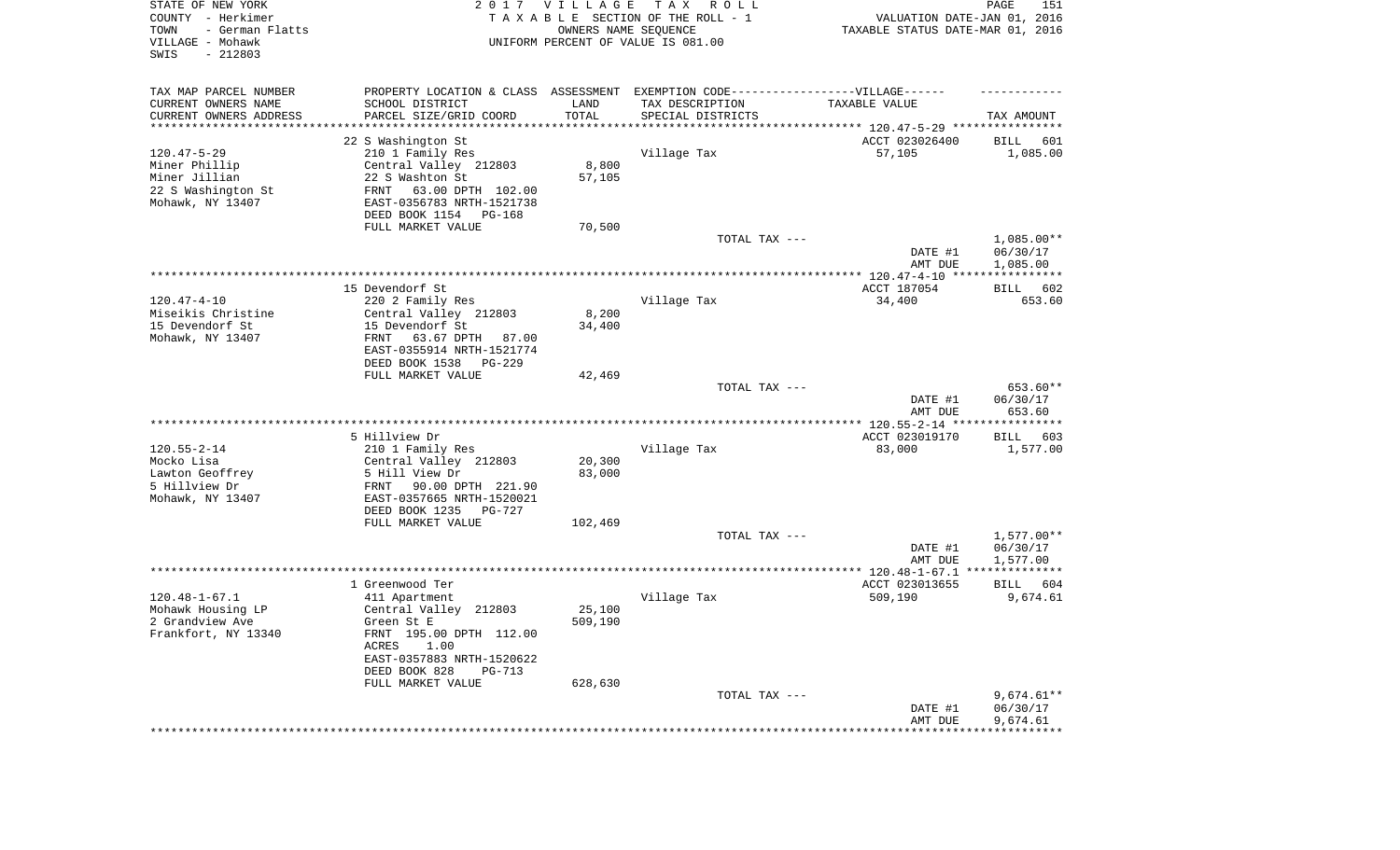| STATE OF NEW YORK<br>COUNTY - Herkimer<br>- German Flatts<br>TOWN<br>VILLAGE - Mohawk<br>$-212803$<br>SWIS | 2 0 1 7                                                                           | <b>VILLAGE</b><br>OWNERS NAME SEQUENCE | TAX ROLL<br>TAXABLE SECTION OF THE ROLL - 1<br>UNIFORM PERCENT OF VALUE IS 081.00 | VALUATION DATE-JAN 01, 2016<br>TAXABLE STATUS DATE-MAR 01, 2016 | PAGE<br>152                     |
|------------------------------------------------------------------------------------------------------------|-----------------------------------------------------------------------------------|----------------------------------------|-----------------------------------------------------------------------------------|-----------------------------------------------------------------|---------------------------------|
| TAX MAP PARCEL NUMBER                                                                                      | PROPERTY LOCATION & CLASS ASSESSMENT EXEMPTION CODE-----------------VILLAGE------ |                                        |                                                                                   |                                                                 |                                 |
| CURRENT OWNERS NAME                                                                                        | SCHOOL DISTRICT                                                                   | LAND                                   | TAX DESCRIPTION                                                                   | TAXABLE VALUE                                                   |                                 |
| CURRENT OWNERS ADDRESS<br>*********************                                                            | PARCEL SIZE/GRID COORD<br>**********************                                  | TOTAL<br>*********                     | SPECIAL DISTRICTS                                                                 |                                                                 | TAX AMOUNT                      |
|                                                                                                            | 25 Columbia St                                                                    |                                        |                                                                                   | ACCT 023020040                                                  | <b>BILL</b><br>605              |
| $120.47 - 7 - 12$                                                                                          | 485 >luse sm bld                                                                  |                                        | Village Tax                                                                       | 245,200                                                         | 4,658.80                        |
| Mohawk PO Realty LLC                                                                                       | Central Valley 212803                                                             | 25,900                                 |                                                                                   |                                                                 |                                 |
| 260 Mehrhof Rd                                                                                             | 25 Columbia St                                                                    | 245,200                                |                                                                                   |                                                                 |                                 |
| Little Ferry, NJ 07643                                                                                     | FRNT 123.00 DPTH 184.00                                                           |                                        |                                                                                   |                                                                 |                                 |
|                                                                                                            | EAST-0357162 NRTH-1521697                                                         |                                        |                                                                                   |                                                                 |                                 |
|                                                                                                            | DEED BOOK 904<br>$PG-139$                                                         |                                        |                                                                                   |                                                                 |                                 |
|                                                                                                            | FULL MARKET VALUE                                                                 | 302,716                                |                                                                                   |                                                                 |                                 |
|                                                                                                            |                                                                                   |                                        | TOTAL TAX ---                                                                     |                                                                 | $4,658.80**$                    |
|                                                                                                            |                                                                                   |                                        |                                                                                   | DATE #1                                                         | 06/30/17                        |
|                                                                                                            |                                                                                   |                                        | **********************************                                                | AMT DUE                                                         | 4,658.80<br>* * * * * * * * * * |
|                                                                                                            | 38A E Main St                                                                     |                                        |                                                                                   | ******* 120.40-2-54 ***<br>ACCT 169228                          | 606<br><b>BILL</b>              |
| $120.40 - 2 - 54$                                                                                          | 440 Warehouse                                                                     |                                        | Village Tax                                                                       | 18,700                                                          | 355.30                          |
| Mohawk Valley Dwelling LLC                                                                                 | Central Valley 212803                                                             | 8,100                                  |                                                                                   |                                                                 |                                 |
| 251 Osborne Hill Rd                                                                                        | 38a E Main St S                                                                   | 18,700                                 |                                                                                   |                                                                 |                                 |
| Herkimer, NY 13350                                                                                         | FRNT<br>78.80 DPTH 72.00                                                          |                                        |                                                                                   |                                                                 |                                 |
|                                                                                                            | EAST-0357928 NRTH-1522533                                                         |                                        |                                                                                   |                                                                 |                                 |
|                                                                                                            | DEED BOOK 1424<br>PG-856                                                          |                                        |                                                                                   |                                                                 |                                 |
|                                                                                                            | FULL MARKET VALUE                                                                 | 23,086                                 |                                                                                   |                                                                 |                                 |
|                                                                                                            |                                                                                   |                                        | TOTAL TAX ---                                                                     | DATE #1                                                         | $355.30**$<br>06/30/17          |
|                                                                                                            |                                                                                   |                                        |                                                                                   | AMT DUE<br>***** 120.40-2-55 **                                 | 355.30<br>* * * * * * * * *     |
|                                                                                                            | 40 E Main St                                                                      |                                        |                                                                                   | ACCT 023008950                                                  | 607<br><b>BILL</b>              |
| $120.40 - 2 - 55$                                                                                          | 411 Apartment                                                                     |                                        | Village Tax                                                                       | 79,500                                                          | 1,510.50                        |
| Mohawk Valley Dwelling, LLC                                                                                | Central Valley 212803                                                             | 15,700                                 |                                                                                   |                                                                 |                                 |
| 251 Osborne Hill Rd                                                                                        | 40 E Main St                                                                      | 79,500                                 |                                                                                   |                                                                 |                                 |
| Herkimer, NY 13350                                                                                         | FRNT<br>81.00 DPTH 281.00                                                         |                                        |                                                                                   |                                                                 |                                 |
|                                                                                                            | EAST-0357964 NRTH-1522647                                                         |                                        |                                                                                   |                                                                 |                                 |
|                                                                                                            | DEED BOOK 1360<br>PG-945                                                          |                                        |                                                                                   |                                                                 |                                 |
|                                                                                                            | FULL MARKET VALUE                                                                 | 98,148                                 |                                                                                   |                                                                 |                                 |
|                                                                                                            |                                                                                   |                                        | TOTAL TAX ---                                                                     |                                                                 | $1,510.50**$                    |
|                                                                                                            |                                                                                   |                                        |                                                                                   | DATE #1<br>AMT DUE                                              | 06/30/17<br>1,510.50            |
|                                                                                                            |                                                                                   |                                        |                                                                                   |                                                                 | ***********                     |
|                                                                                                            | Catherine St                                                                      |                                        |                                                                                   | ACCT 188814                                                     | 608<br><b>BILL</b>              |
| $120.46 - 2 - 62$                                                                                          | 311 Res vac land                                                                  |                                        | Village Tax                                                                       | 4,800                                                           | 91.20                           |
| Monahan Brian                                                                                              | Central Valley 212803                                                             | 4,800                                  |                                                                                   |                                                                 |                                 |
| Monahan Kayla                                                                                              | Catherine St                                                                      | 4,800                                  |                                                                                   |                                                                 |                                 |
| 25 Catherine St                                                                                            | FRNT<br>45.00 DPTH 114.00                                                         |                                        |                                                                                   |                                                                 |                                 |
| Mohawk, NY 13407                                                                                           | EAST-0354372 NRTH-1521199                                                         |                                        |                                                                                   |                                                                 |                                 |
|                                                                                                            | DEED BOOK 1548<br><b>PG-780</b>                                                   |                                        |                                                                                   |                                                                 |                                 |
|                                                                                                            | FULL MARKET VALUE                                                                 | 5,926                                  | TOTAL TAX ---                                                                     |                                                                 | $91.20**$                       |
|                                                                                                            |                                                                                   |                                        |                                                                                   | DATE #1                                                         | 06/30/17                        |
|                                                                                                            |                                                                                   |                                        |                                                                                   | AMT DUE                                                         | 91.20                           |
|                                                                                                            |                                                                                   |                                        |                                                                                   |                                                                 | *******                         |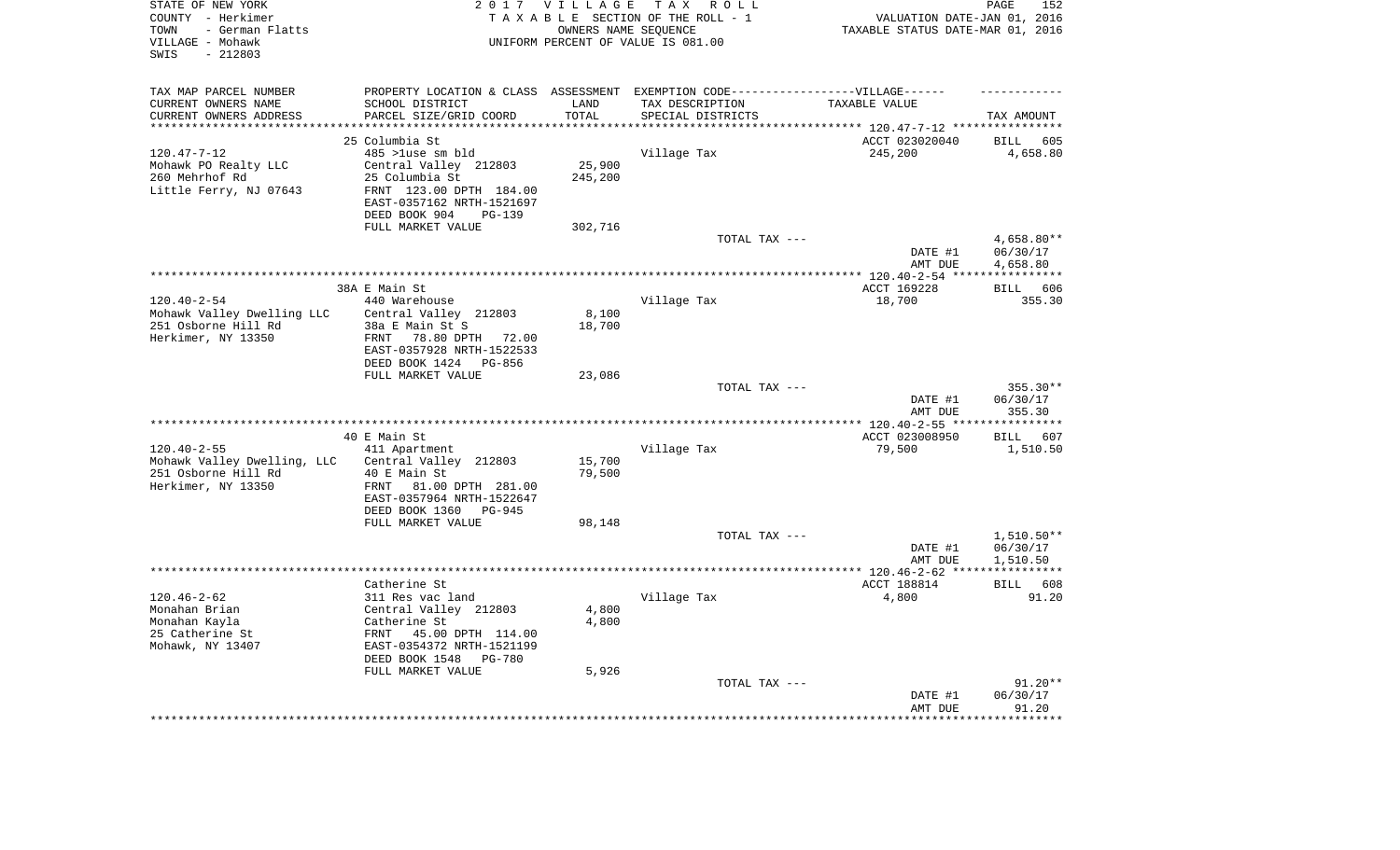| STATE OF NEW YORK<br>COUNTY - Herkimer<br>- German Flatts<br>TOWN<br>VILLAGE - Mohawk<br>SWIS<br>$-212803$ |                                                       | 2017 VILLAGE  | TAX ROLL<br>TAXABLE SECTION OF THE ROLL - 1<br>OWNERS NAME SEQUENCE<br>UNIFORM PERCENT OF VALUE IS 081.00 | VALUATION DATE-JAN 01, 2016<br>TAXABLE STATUS DATE-MAR 01, 2016      | PAGE<br>153          |
|------------------------------------------------------------------------------------------------------------|-------------------------------------------------------|---------------|-----------------------------------------------------------------------------------------------------------|----------------------------------------------------------------------|----------------------|
| TAX MAP PARCEL NUMBER                                                                                      |                                                       |               | PROPERTY LOCATION & CLASS ASSESSMENT EXEMPTION CODE----------------VILLAGE------                          |                                                                      |                      |
| CURRENT OWNERS NAME<br>CURRENT OWNERS ADDRESS                                                              | SCHOOL DISTRICT<br>PARCEL SIZE/GRID COORD             | LAND<br>TOTAL | TAX DESCRIPTION<br>SPECIAL DISTRICTS                                                                      | TAXABLE VALUE                                                        | TAX AMOUNT           |
| *********************                                                                                      | **************************                            | **********    |                                                                                                           | ************************************** 120.46-2-63 ***************** |                      |
|                                                                                                            | 25 Catherine St                                       |               |                                                                                                           | ACCT 023030240                                                       | <b>BILL</b><br>609   |
| $120.46 - 2 - 63$                                                                                          | 210 1 Family Res                                      |               | VET WAR V 41127                                                                                           | 7,290                                                                |                      |
| Monahan Richard                                                                                            | Central Valley 212803                                 | 7,400         | Village Tax                                                                                               | 45,510                                                               | 864.69               |
| Monahan Mary                                                                                               | 25 Catherine St                                       | 52,800        |                                                                                                           |                                                                      |                      |
| 25 Catherine St                                                                                            | 45.00 DPTH 114.30<br>FRNT                             |               |                                                                                                           |                                                                      |                      |
| Mohawk, NY 13407                                                                                           | EAST-0354364 NRTH-1521153                             |               |                                                                                                           |                                                                      |                      |
|                                                                                                            | DEED BOOK 693<br>PG-906                               |               |                                                                                                           |                                                                      |                      |
|                                                                                                            | FULL MARKET VALUE                                     | 65,185        | TOTAL TAX ---                                                                                             |                                                                      | 864.69**             |
|                                                                                                            |                                                       |               |                                                                                                           | DATE #1                                                              | 06/30/17             |
|                                                                                                            |                                                       |               |                                                                                                           | AMT DUE                                                              | 864.69               |
|                                                                                                            |                                                       |               |                                                                                                           | ******** 120.39-3-6 ****                                             | **********           |
|                                                                                                            | 4 N Otsego St                                         |               |                                                                                                           | ACCT 023005700                                                       | <b>BILL</b><br>610   |
| $120.39 - 3 - 6$                                                                                           | 210 1 Family Res                                      |               | Village Tax                                                                                               | 55,600                                                               | 1,056.40             |
| Monohan Daniel                                                                                             | Central Valley 212803                                 | 5,800         |                                                                                                           |                                                                      |                      |
| 4 N Otsego St                                                                                              | 4 N Otsego St                                         | 55,600        |                                                                                                           |                                                                      |                      |
| Mohawk, NY 13407                                                                                           | 50.50 DPTH 98.00<br>FRNT<br>EAST-0357107 NRTH-1522646 |               |                                                                                                           |                                                                      |                      |
|                                                                                                            | DEED BOOK 828<br>$PG-472$                             |               |                                                                                                           |                                                                      |                      |
|                                                                                                            | FULL MARKET VALUE                                     | 68,642        |                                                                                                           |                                                                      |                      |
|                                                                                                            |                                                       |               | TOTAL TAX ---                                                                                             |                                                                      | $1,056.40**$         |
|                                                                                                            |                                                       |               |                                                                                                           | DATE #1                                                              | 06/30/17             |
|                                                                                                            | ******************************                        |               | **********************                                                                                    | AMT DUE                                                              | 1,056.40             |
|                                                                                                            | 71 Columbia St                                        |               |                                                                                                           | **** $120.47 - 7 - 31$ **<br>ACCT 023020610                          | 611                  |
| $120.47 - 7 - 31$                                                                                          | 220 2 Family Res                                      |               | Village Tax                                                                                               | 43,786                                                               | BILL<br>831.93       |
| Montana Daniel Jr                                                                                          | Central Valley 212803                                 | 5,100         |                                                                                                           |                                                                      |                      |
| 71 Columbia St                                                                                             | 71 Columbia St                                        | 43,786        |                                                                                                           |                                                                      |                      |
| Mohawk, NY 13407                                                                                           | FRNT<br>38.00 DPTH<br>75.00                           |               |                                                                                                           |                                                                      |                      |
|                                                                                                            | EAST-0356782 NRTH-1520549                             |               |                                                                                                           |                                                                      |                      |
|                                                                                                            | DEED BOOK 947<br>$PG-369$                             |               |                                                                                                           |                                                                      |                      |
|                                                                                                            | FULL MARKET VALUE                                     | 54,057        |                                                                                                           |                                                                      |                      |
|                                                                                                            |                                                       |               | TOTAL TAX ---                                                                                             | DATE #1                                                              | 831.93**<br>06/30/17 |
|                                                                                                            |                                                       |               |                                                                                                           | AMT DUE                                                              | 831.93               |
|                                                                                                            |                                                       |               |                                                                                                           | *************** 120.55-2-39 *****                                    | **********           |
|                                                                                                            | 76 Walnut St                                          |               |                                                                                                           | ACCT 023017850                                                       | BILL<br>612          |
| $120.55 - 2 - 39$                                                                                          | 210 1 Family Res                                      |               | Village Tax                                                                                               | 86,900                                                               | 1,651.10             |
| Monteau James                                                                                              | Central Valley 212803                                 | 13,100        |                                                                                                           |                                                                      |                      |
| 76 Walnut St                                                                                               | 76 Walnut St W                                        | 86,900        |                                                                                                           |                                                                      |                      |
| Mohawk, NY 13407                                                                                           | FRNT 100.97 DPTH 125.70<br>EAST-0356932 NRTH-1520304  |               |                                                                                                           |                                                                      |                      |
|                                                                                                            | DEED BOOK 1267<br>$PG-109$                            |               |                                                                                                           |                                                                      |                      |
|                                                                                                            | FULL MARKET VALUE                                     | 107,284       |                                                                                                           |                                                                      |                      |
|                                                                                                            |                                                       |               | TOTAL TAX ---                                                                                             |                                                                      | 1,651.10**           |
|                                                                                                            |                                                       |               |                                                                                                           | DATE #1                                                              | 06/30/17             |
|                                                                                                            |                                                       |               |                                                                                                           | AMT DUE                                                              | 1,651.10             |
|                                                                                                            |                                                       |               |                                                                                                           |                                                                      |                      |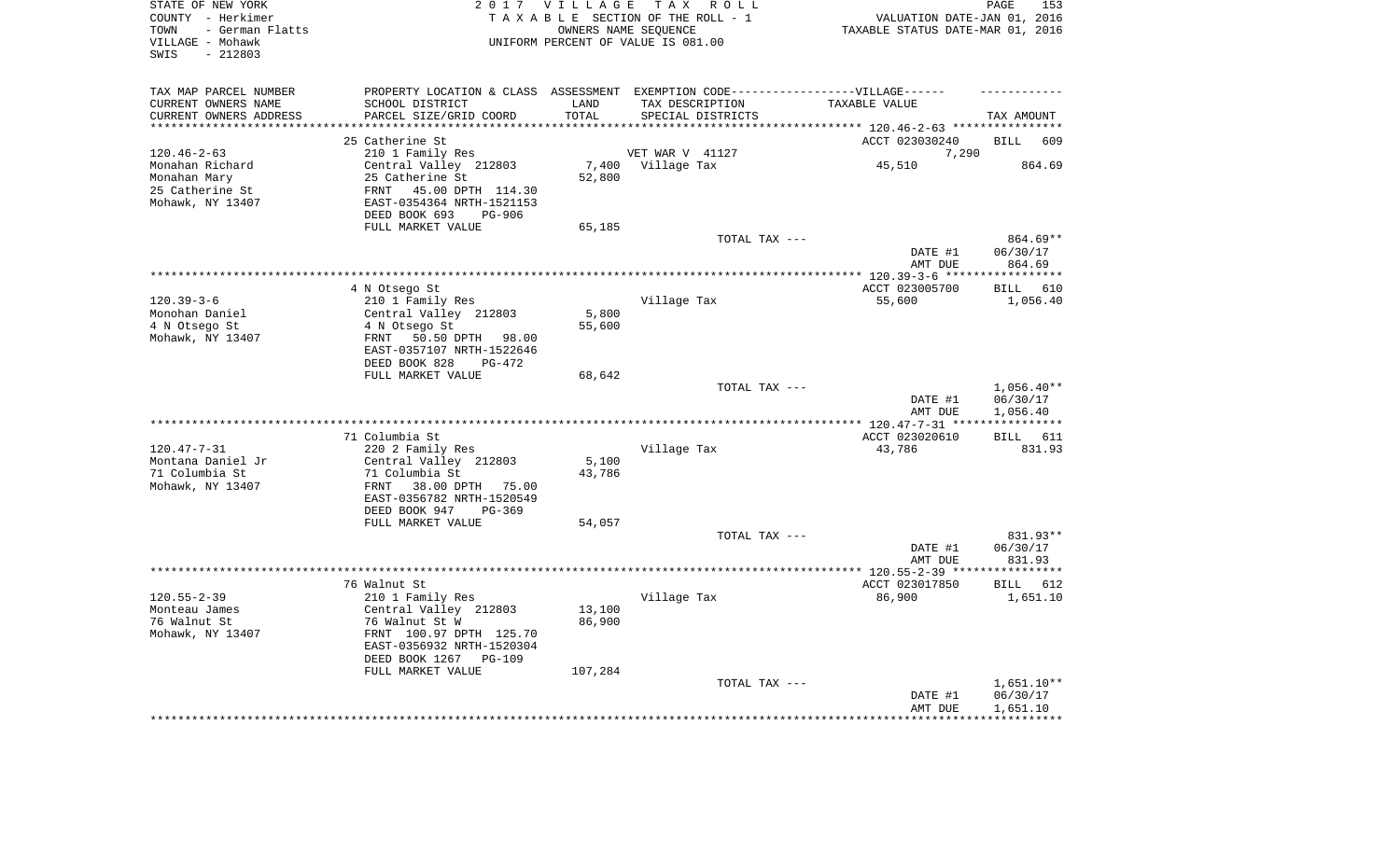| STATE OF NEW YORK<br>COUNTY - Herkimer<br>- German Flatts<br>TOWN<br>VILLAGE - Mohawk<br>$-212803$<br>SWIS |                                                  | 2017 VILLAGE       | T A X<br>R O L L<br>TAXABLE SECTION OF THE ROLL - 1<br>OWNERS NAME SEQUENCE<br>UNIFORM PERCENT OF VALUE IS 081.00 | VALUATION DATE-JAN 01, 2016<br>TAXABLE STATUS DATE-MAR 01, 2016 | PAGE<br>154                       |
|------------------------------------------------------------------------------------------------------------|--------------------------------------------------|--------------------|-------------------------------------------------------------------------------------------------------------------|-----------------------------------------------------------------|-----------------------------------|
| TAX MAP PARCEL NUMBER                                                                                      |                                                  |                    | PROPERTY LOCATION & CLASS ASSESSMENT EXEMPTION CODE-----------------VILLAGE------                                 |                                                                 |                                   |
| CURRENT OWNERS NAME                                                                                        | SCHOOL DISTRICT                                  | LAND               | TAX DESCRIPTION                                                                                                   | TAXABLE VALUE                                                   |                                   |
| CURRENT OWNERS ADDRESS<br>********************                                                             | PARCEL SIZE/GRID COORD<br>********************** | TOTAL<br>********* | SPECIAL DISTRICTS                                                                                                 |                                                                 | TAX AMOUNT                        |
|                                                                                                            |                                                  |                    |                                                                                                                   | **************************** 120.47-8-18 ****************       |                                   |
|                                                                                                            | 39 Walnut St                                     |                    |                                                                                                                   | ACCT 023016560                                                  | <b>BILL</b><br>613                |
| $120.47 - 8 - 18$<br>Monteau Maurice                                                                       | 210 1 Family Res<br>Central Valley 212803        | 11,500             | Village Tax                                                                                                       | 76,100                                                          | 1,445.90                          |
| Monteau Margaret                                                                                           | 39-41 Walnut St                                  | 76,100             |                                                                                                                   |                                                                 |                                   |
| 39 Walnut St                                                                                               | 80.00 DPTH 150.00<br>FRNT                        |                    |                                                                                                                   |                                                                 |                                   |
| Mohawk, NY 13407                                                                                           | EAST-0357389 NRTH-1521287                        |                    |                                                                                                                   |                                                                 |                                   |
|                                                                                                            | DEED BOOK 00622 PG-00385                         |                    |                                                                                                                   |                                                                 |                                   |
|                                                                                                            | FULL MARKET VALUE                                | 93,951             |                                                                                                                   |                                                                 |                                   |
|                                                                                                            |                                                  |                    | TOTAL TAX ---                                                                                                     |                                                                 | $1,445.90**$                      |
|                                                                                                            |                                                  |                    |                                                                                                                   | DATE #1                                                         | 06/30/17                          |
|                                                                                                            |                                                  |                    |                                                                                                                   | AMT DUE                                                         | 1,445.90                          |
|                                                                                                            |                                                  |                    |                                                                                                                   | $**********120.40-1-32***$                                      | * * * * * * * * * * *             |
|                                                                                                            | 35 E Main St                                     |                    |                                                                                                                   | ACCT 189446                                                     | 614<br><b>BILL</b>                |
| $120.40 - 1 - 32$<br>Moreau Mark                                                                           | 210 1 Family Res<br>Central Valley 212803        | 9,500              | Village Tax                                                                                                       | 55,300                                                          | 1,050.70                          |
| 35 E Main St                                                                                               | 35 E Main St                                     | 55,300             |                                                                                                                   |                                                                 |                                   |
| Mohawk, NY 13407                                                                                           | FRNT<br>60.00 DPTH 75.00                         |                    |                                                                                                                   |                                                                 |                                   |
|                                                                                                            | EAST-0357940 NRTH-1522833                        |                    |                                                                                                                   |                                                                 |                                   |
|                                                                                                            | DEED BOOK 1552<br>PG-613                         |                    |                                                                                                                   |                                                                 |                                   |
|                                                                                                            | FULL MARKET VALUE                                | 68,272             |                                                                                                                   |                                                                 |                                   |
|                                                                                                            |                                                  |                    | TOTAL TAX ---                                                                                                     |                                                                 | $1,050.70**$                      |
|                                                                                                            |                                                  |                    |                                                                                                                   | DATE #1                                                         | 06/30/17                          |
|                                                                                                            |                                                  |                    |                                                                                                                   | AMT DUE                                                         | 1,050.70<br>* * * * * * * * * * * |
|                                                                                                            | 34 Henry St                                      |                    |                                                                                                                   | ACCT 023019080                                                  | 615<br>BILL                       |
| $120.55 - 2 - 12$                                                                                          | 210 1 Family Res                                 |                    | Village Tax                                                                                                       | 48,000                                                          | 912.00                            |
| Morey James                                                                                                | Central Valley 212803                            | 9,200              |                                                                                                                   |                                                                 |                                   |
| 34 Henry St                                                                                                | 34 Henry St                                      | 48,000             |                                                                                                                   |                                                                 |                                   |
| Mohawk, NY 13407                                                                                           | FRNT 138.25 DPTH<br>93.00                        |                    |                                                                                                                   |                                                                 |                                   |
|                                                                                                            | EAST-0357715 NRTH-1520175                        |                    |                                                                                                                   |                                                                 |                                   |
|                                                                                                            | DEED BOOK 1234<br>PG-138                         |                    |                                                                                                                   |                                                                 |                                   |
|                                                                                                            | FULL MARKET VALUE                                | 59,259             |                                                                                                                   |                                                                 |                                   |
|                                                                                                            |                                                  |                    | TOTAL TAX ---                                                                                                     |                                                                 | 912.00**                          |
|                                                                                                            |                                                  |                    |                                                                                                                   | DATE #1                                                         | 06/30/17                          |
|                                                                                                            |                                                  |                    |                                                                                                                   | AMT DUE                                                         | 912.00<br>************            |
|                                                                                                            | 12 Catherine St                                  |                    |                                                                                                                   | ************** 120.46-2-44 ****<br>ACCT 023030690               | <b>BILL</b><br>616                |
| $120.46 - 2 - 44$                                                                                          | 210 1 Family Res                                 |                    | VET WAR V 41127                                                                                                   | 7,290                                                           |                                   |
| Morganstern Michael                                                                                        | Central Valley 212803                            | 10,600             | Village Tax                                                                                                       | 49,110                                                          | 933.09                            |
| Morganstern Shara                                                                                          | 12 Catherine St                                  | 56,400             |                                                                                                                   |                                                                 |                                   |
| 12 Catherine St                                                                                            | 90.00 DPTH 120.00<br><b>FRNT</b>                 |                    |                                                                                                                   |                                                                 |                                   |
| Mohawk, NY 13407                                                                                           | EAST-0354271 NRTH-1521561                        |                    |                                                                                                                   |                                                                 |                                   |
|                                                                                                            | DEED BOOK 700<br>$PG-624$                        |                    |                                                                                                                   |                                                                 |                                   |
|                                                                                                            | FULL MARKET VALUE                                | 69,630             |                                                                                                                   |                                                                 |                                   |
|                                                                                                            |                                                  |                    | TOTAL TAX ---                                                                                                     |                                                                 | 933.09**                          |
|                                                                                                            |                                                  |                    |                                                                                                                   | DATE #1                                                         | 06/30/17                          |
|                                                                                                            |                                                  |                    |                                                                                                                   | AMT DUE                                                         | 933.09<br>********                |
|                                                                                                            |                                                  |                    |                                                                                                                   |                                                                 |                                   |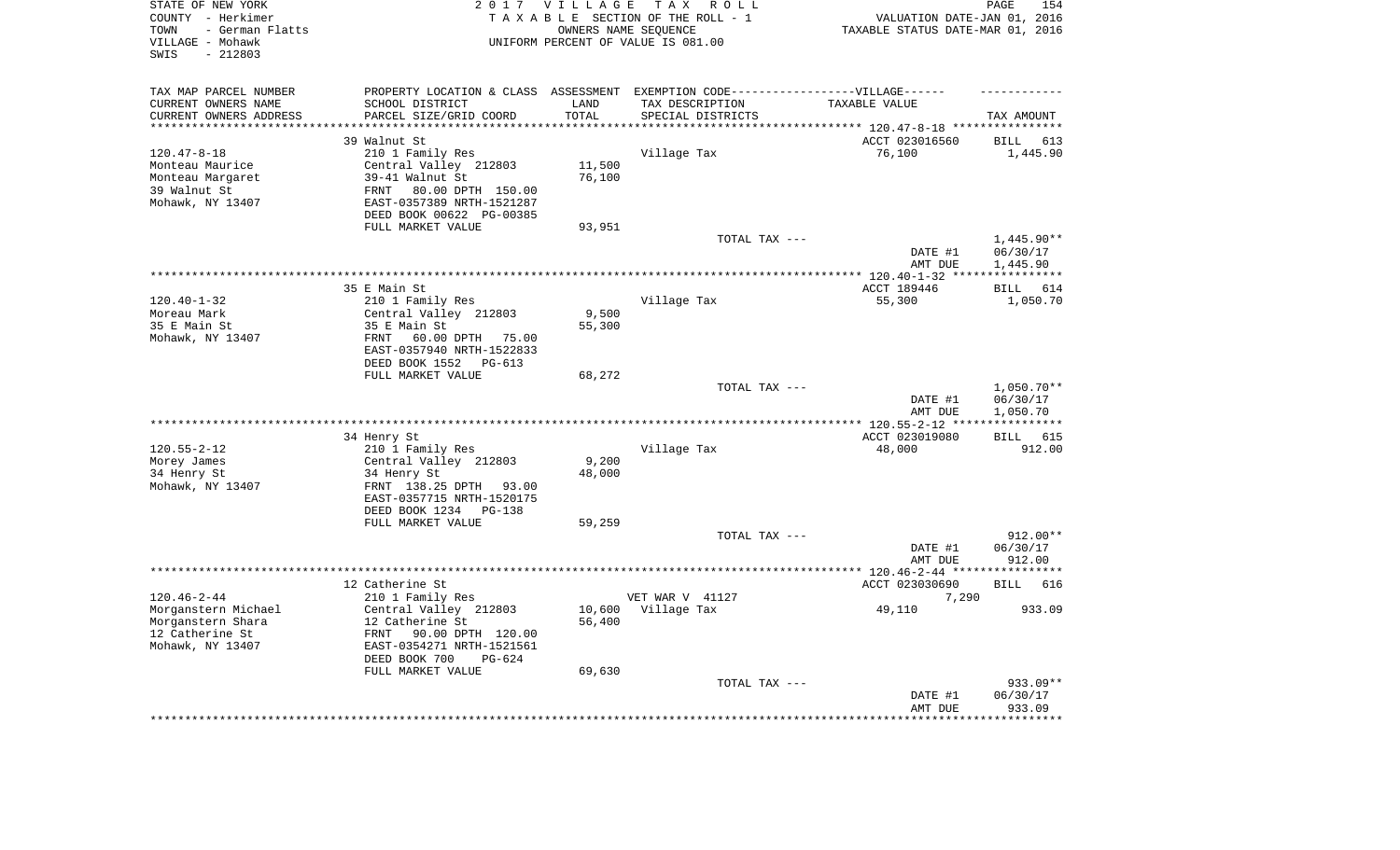| STATE OF NEW YORK<br>COUNTY - Herkimer<br>- German Flatts<br>TOWN<br>VILLAGE - Mohawk<br>SWIS<br>$-212803$ |                                                                                   | 2017 VILLAGE<br>OWNERS NAME SEQUENCE | TAX ROLL<br>TAXABLE SECTION OF THE ROLL - 1<br>UNIFORM PERCENT OF VALUE IS 081.00 | VALUATION DATE-JAN 01, 2016<br>TAXABLE STATUS DATE-MAR 01, 2016 | 155<br>PAGE            |
|------------------------------------------------------------------------------------------------------------|-----------------------------------------------------------------------------------|--------------------------------------|-----------------------------------------------------------------------------------|-----------------------------------------------------------------|------------------------|
| TAX MAP PARCEL NUMBER                                                                                      | PROPERTY LOCATION & CLASS ASSESSMENT EXEMPTION CODE-----------------VILLAGE------ |                                      |                                                                                   |                                                                 |                        |
| CURRENT OWNERS NAME                                                                                        | SCHOOL DISTRICT                                                                   | LAND                                 | TAX DESCRIPTION                                                                   | TAXABLE VALUE                                                   |                        |
| CURRENT OWNERS ADDRESS<br>*********************                                                            | PARCEL SIZE/GRID COORD<br>************************                                | TOTAL<br>***********                 | SPECIAL DISTRICTS                                                                 |                                                                 | TAX AMOUNT             |
|                                                                                                            | 9 Marion St                                                                       |                                      |                                                                                   | ACCT 200571                                                     | BILL<br>617            |
| $120.47 - 1 - 37$                                                                                          | 210 1 Family Res                                                                  |                                      | Village Tax                                                                       | 50,100                                                          | 951.90                 |
| Morra Amanda                                                                                               | Central Valley 212803                                                             | 9,300                                |                                                                                   |                                                                 |                        |
| 9 Marion St                                                                                                | 9 Marion St                                                                       | 50,100                               |                                                                                   |                                                                 |                        |
| Mohawk, NY 13407                                                                                           | 90.00 DPTH<br>FRNT<br>90.00<br>EAST-0354810 NRTH-1521442                          |                                      |                                                                                   |                                                                 |                        |
| PRIOR OWNER ON 3/01/2016                                                                                   | DEED BOOK 1622 PG-249                                                             |                                      |                                                                                   |                                                                 |                        |
| Markwardt Kevin                                                                                            | FULL MARKET VALUE                                                                 | 61,852                               |                                                                                   |                                                                 |                        |
|                                                                                                            |                                                                                   |                                      | TOTAL TAX ---                                                                     | DATE #1                                                         | 951.90**<br>06/30/17   |
|                                                                                                            |                                                                                   |                                      |                                                                                   | AMT DUE                                                         | 951.90<br>************ |
|                                                                                                            | 15 Cary Ave                                                                       |                                      |                                                                                   | *** 120.47-1-17 ****<br>ACCT 023029760                          | 618<br><b>BILL</b>     |
| $120.47 - 1 - 17$                                                                                          | 312 Vac w/imprv                                                                   |                                      | Village Tax                                                                       | 7,000                                                           | 133.00                 |
| Morrissey David                                                                                            | Central Valley 212803                                                             | 4,700                                |                                                                                   |                                                                 |                        |
| 209 W Main St                                                                                              | 15 Cary Ave                                                                       | 7,000                                |                                                                                   |                                                                 |                        |
| Ilion, NY 13357                                                                                            | FRNT<br>50.00 DPTH 87.30                                                          |                                      |                                                                                   |                                                                 |                        |
|                                                                                                            | EAST-0354667 NRTH-1521449<br>DEED BOOK 1591 PG-967                                |                                      |                                                                                   |                                                                 |                        |
|                                                                                                            | FULL MARKET VALUE                                                                 | 8,642                                |                                                                                   |                                                                 |                        |
|                                                                                                            |                                                                                   |                                      | TOTAL TAX ---                                                                     | DATE #1                                                         | 133.00**<br>06/30/17   |
|                                                                                                            |                                                                                   |                                      |                                                                                   | AMT DUE                                                         | 133.00<br>**********   |
|                                                                                                            |                                                                                   |                                      |                                                                                   | **** 120.47-1-18 ***<br>ACCT 195841                             | 619<br><b>BILL</b>     |
| $120.47 - 1 - 18$                                                                                          | 13 Cary Ave<br>210 1 Family Res                                                   |                                      | Village Tax                                                                       | 56,000                                                          | 1,064.00               |
| Morrissey David                                                                                            | Central Valley 212803                                                             | 6,800                                |                                                                                   |                                                                 |                        |
| 209 W Main St                                                                                              | 13 Cary Ave                                                                       | 56,000                               |                                                                                   |                                                                 |                        |
| Ilion, NY 13357                                                                                            | FRNT<br>47.00 DPTH<br>87.30<br>EAST-0354674 NRTH-1521499                          |                                      |                                                                                   |                                                                 |                        |
|                                                                                                            | DEED BOOK 1591 PG-967                                                             |                                      |                                                                                   |                                                                 |                        |
|                                                                                                            | FULL MARKET VALUE                                                                 | 69,136                               |                                                                                   |                                                                 |                        |
|                                                                                                            |                                                                                   |                                      | TOTAL TAX ---                                                                     |                                                                 | $1,064.00**$           |
|                                                                                                            |                                                                                   |                                      |                                                                                   | DATE #1                                                         | 06/30/17               |
| ********************                                                                                       |                                                                                   |                                      |                                                                                   | AMT DUE                                                         | 1,064.00               |
|                                                                                                            | 5 W Center St                                                                     |                                      |                                                                                   | ACCT 023025230                                                  | BILL 620               |
| $120.47 - 4 - 34$                                                                                          | 210 1 Family Res                                                                  |                                      | Village Tax                                                                       | 57,200                                                          | 1,086.80               |
| Morse Brad                                                                                                 | Central Valley 212803                                                             | 13,600                               |                                                                                   |                                                                 |                        |
| 5 W Center St                                                                                              | 5 W Center St                                                                     | 57,200                               |                                                                                   |                                                                 |                        |
| Mohawk, NY 13407                                                                                           | FRNT<br>60.00 DPTH 159.50                                                         |                                      |                                                                                   |                                                                 |                        |
|                                                                                                            | EAST-0356670 NRTH-1521131                                                         |                                      |                                                                                   |                                                                 |                        |
|                                                                                                            | DEED BOOK 1322<br>$PG-512$                                                        |                                      |                                                                                   |                                                                 |                        |
|                                                                                                            | FULL MARKET VALUE                                                                 | 70,617                               |                                                                                   |                                                                 |                        |
|                                                                                                            |                                                                                   |                                      | TOTAL TAX ---                                                                     |                                                                 | $1,086.80**$           |
|                                                                                                            |                                                                                   |                                      |                                                                                   | DATE #1<br>AMT DUE                                              | 06/30/17<br>1,086.80   |
|                                                                                                            |                                                                                   |                                      |                                                                                   |                                                                 | ********               |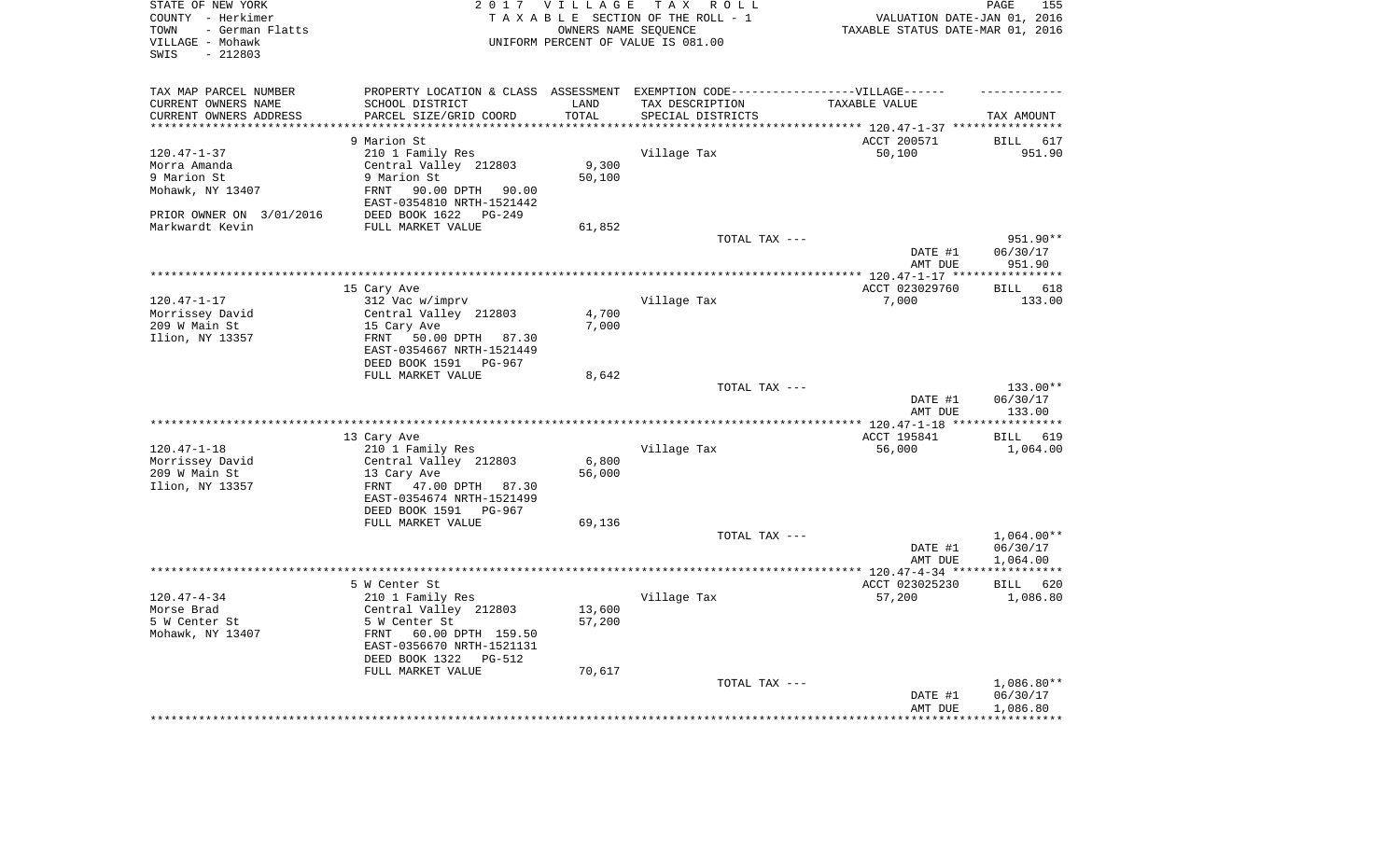| STATE OF NEW YORK<br>COUNTY - Herkimer<br>- German Flatts<br>TOWN |                                                                                  | 2017 VILLAGE       | TAX ROLL<br>TAXABLE SECTION OF THE ROLL - 1<br>OWNERS NAME SEOUENCE | VALUATION DATE-JAN 01, 2016<br>TAXABLE STATUS DATE-MAR 01, 2016         | PAGE<br>156                  |
|-------------------------------------------------------------------|----------------------------------------------------------------------------------|--------------------|---------------------------------------------------------------------|-------------------------------------------------------------------------|------------------------------|
| VILLAGE - Mohawk<br>$-212803$<br>SWIS                             |                                                                                  |                    | UNIFORM PERCENT OF VALUE IS 081.00                                  |                                                                         |                              |
| TAX MAP PARCEL NUMBER                                             | PROPERTY LOCATION & CLASS ASSESSMENT EXEMPTION CODE----------------VILLAGE------ |                    |                                                                     |                                                                         |                              |
| CURRENT OWNERS NAME                                               | SCHOOL DISTRICT                                                                  | LAND               | TAX DESCRIPTION                                                     | TAXABLE VALUE                                                           |                              |
| CURRENT OWNERS ADDRESS                                            | PARCEL SIZE/GRID COORD                                                           | TOTAL<br>********* | SPECIAL DISTRICTS                                                   |                                                                         | TAX AMOUNT                   |
|                                                                   | 23 Green St                                                                      |                    |                                                                     | *************************** 120.48-1-55 ****************<br>ACCT 193795 |                              |
| $120.48 - 1 - 55$                                                 | 210 1 Family Res                                                                 |                    | Village Tax                                                         | 49,000                                                                  | <b>BILL</b><br>621<br>931.00 |
| Morse Craig                                                       | Central Valley 212803                                                            | 8,900              |                                                                     |                                                                         |                              |
| 1192 Elizabethtown Rd                                             | 23 Green St                                                                      | 49,000             |                                                                     |                                                                         |                              |
| Ilion, NY 13357                                                   | FRNT 55.00 DPTH 120.00                                                           |                    |                                                                     |                                                                         |                              |
|                                                                   | EAST-0358108 NRTH-1521434                                                        |                    |                                                                     |                                                                         |                              |
|                                                                   | DEED BOOK 1578 PG-797                                                            |                    |                                                                     |                                                                         |                              |
|                                                                   | FULL MARKET VALUE                                                                | 60,494             |                                                                     |                                                                         |                              |
|                                                                   |                                                                                  |                    | TOTAL TAX ---                                                       | DATE #1                                                                 | 931.00**<br>06/30/17         |
|                                                                   |                                                                                  |                    |                                                                     | AMT DUE                                                                 | 931.00                       |
|                                                                   | ************                                                                     |                    |                                                                     | ***************** 120.48-1-61.2 **                                      | ************                 |
|                                                                   | 35 Green St                                                                      |                    |                                                                     | ACCT 193795                                                             | BILL 622                     |
| $120.48 - 1 - 61.2$                                               | 210 1 Family Res                                                                 |                    | Village Tax                                                         | 40,500                                                                  | 769.50                       |
| Morse Craig                                                       | Central Valley 212803                                                            | 9,100              |                                                                     |                                                                         |                              |
| 1192 Elizabethtown Rd<br>Ilion, NY 13357                          | R1D<br><b>FRNT</b><br>50.00 DPTH 175.00                                          | 40,500             |                                                                     |                                                                         |                              |
|                                                                   | EAST-0258042 NRTH-1521070<br>DEED BOOK 1578 PG-797                               |                    |                                                                     |                                                                         |                              |
|                                                                   | FULL MARKET VALUE                                                                | 50,000             |                                                                     |                                                                         |                              |
|                                                                   |                                                                                  |                    | TOTAL TAX ---                                                       |                                                                         | $769.50**$                   |
|                                                                   |                                                                                  |                    |                                                                     | DATE #1                                                                 | 06/30/17                     |
|                                                                   |                                                                                  |                    |                                                                     | AMT DUE                                                                 | 769.50                       |
|                                                                   |                                                                                  |                    | *****************************                                       | $48 - 1 - 63.2$                                                         | **********                   |
| $120.48 - 1 - 63.2$                                               | Green St<br>310 Res Vac                                                          |                    | Village Tax                                                         | ACCT 193795<br>400                                                      | <b>BILL</b><br>623<br>7.60   |
| Morse Craig                                                       | Central Valley 212803                                                            | 400                |                                                                     |                                                                         |                              |
| 1192 Elizabethtown Rd                                             | FRNT 25.00 DPTH 45.30                                                            | 400                |                                                                     |                                                                         |                              |
| Ilion, NY 13357                                                   | EAST-0358003 NRTH-1520982                                                        |                    |                                                                     |                                                                         |                              |
|                                                                   | DEED BOOK 1578 PG-797                                                            |                    |                                                                     |                                                                         |                              |
|                                                                   | FULL MARKET VALUE                                                                | 494                |                                                                     |                                                                         |                              |
|                                                                   |                                                                                  |                    | TOTAL TAX ---                                                       |                                                                         | $7.60**$                     |
|                                                                   |                                                                                  |                    |                                                                     | DATE #1<br>AMT DUE                                                      | 06/30/17<br>7.60             |
|                                                                   |                                                                                  |                    |                                                                     |                                                                         |                              |
|                                                                   | 25 Green St                                                                      |                    |                                                                     | ACCT 023013380                                                          | BILL 624                     |
| $120.48 - 1 - 56$                                                 | 220 2 Family Res                                                                 |                    | Village Tax                                                         | 43,305                                                                  | 822.80                       |
| Morse Jeffrey                                                     | Central Valley 212803                                                            | 10,000             |                                                                     |                                                                         |                              |
| 4491 Palmer Rd                                                    | 25 Green St                                                                      | 43,305             |                                                                     |                                                                         |                              |
| Taberg, NY 13471                                                  | FRNT<br>68.00 DPTH 120.00<br>EAST-0358094 NRTH-1521379                           |                    |                                                                     |                                                                         |                              |
|                                                                   | DEED BOOK 1550 PG-282                                                            |                    |                                                                     |                                                                         |                              |
|                                                                   | FULL MARKET VALUE                                                                | 53,463             | TOTAL TAX ---                                                       |                                                                         | 822.80**                     |
|                                                                   |                                                                                  |                    |                                                                     | DATE #1                                                                 | 06/30/17                     |
|                                                                   |                                                                                  |                    |                                                                     | AMT DUE                                                                 | 822.80                       |
|                                                                   |                                                                                  |                    |                                                                     |                                                                         |                              |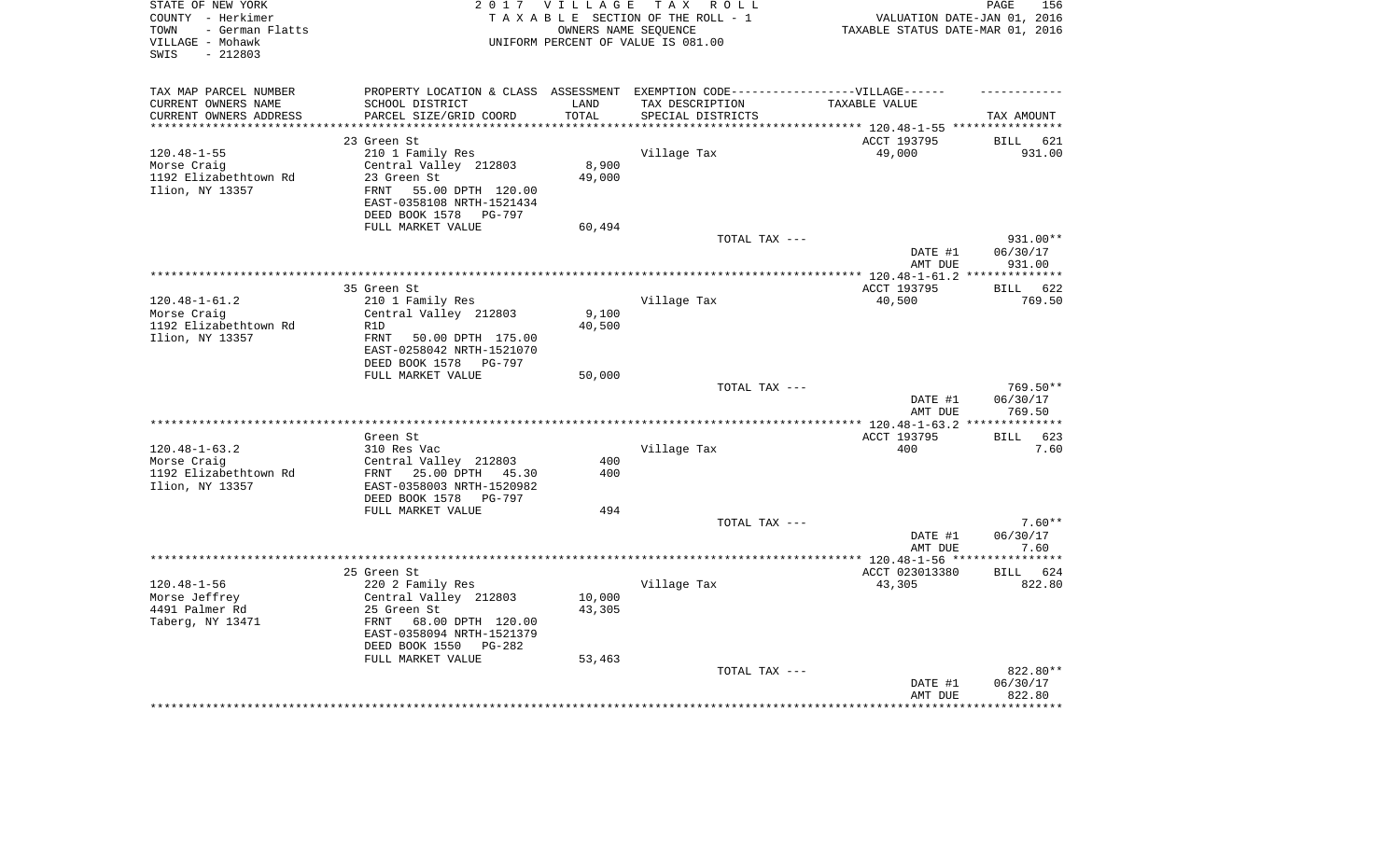| STATE OF NEW YORK       |                                                                                  |         | 2017 VILLAGE TAX ROLL              |                                  | PAGE<br>157       |
|-------------------------|----------------------------------------------------------------------------------|---------|------------------------------------|----------------------------------|-------------------|
| COUNTY - Herkimer       |                                                                                  |         | TAXABLE SECTION OF THE ROLL - 1    | VALUATION DATE-JAN 01, 2016      |                   |
| TOWN<br>- German Flatts |                                                                                  |         | OWNERS NAME SEQUENCE               | TAXABLE STATUS DATE-MAR 01, 2016 |                   |
| VILLAGE - Mohawk        |                                                                                  |         | UNIFORM PERCENT OF VALUE IS 081.00 |                                  |                   |
| SWIS<br>$-212803$       |                                                                                  |         |                                    |                                  |                   |
|                         |                                                                                  |         |                                    |                                  |                   |
| TAX MAP PARCEL NUMBER   | PROPERTY LOCATION & CLASS ASSESSMENT EXEMPTION CODE----------------VILLAGE------ |         |                                    |                                  |                   |
| CURRENT OWNERS NAME     | SCHOOL DISTRICT                                                                  | LAND    | TAX DESCRIPTION                    | TAXABLE VALUE                    |                   |
| CURRENT OWNERS ADDRESS  | PARCEL SIZE/GRID COORD                                                           | TOTAL   | SPECIAL DISTRICTS                  |                                  | TAX AMOUNT        |
| **********************  |                                                                                  |         |                                    |                                  |                   |
|                         | Green St                                                                         |         |                                    | ACCT 189038                      | BILL<br>625       |
| $120.48 - 1 - 58.2$     | 314 Rural vac<10                                                                 |         | Village Tax                        | 200                              | 3.80              |
| Morse Jeffrey           | Central Valley 212803                                                            | 200     |                                    |                                  |                   |
| 4471 Palmer Rd          | FRNT 24.00 DPTH 123.00                                                           | 200     |                                    |                                  |                   |
| Taberg, NY 13471        | EAST-0358065 NRTH-1521260                                                        |         |                                    |                                  |                   |
|                         | DEED BOOK 1550<br>PG-279                                                         |         |                                    |                                  |                   |
|                         | FULL MARKET VALUE                                                                | 247     |                                    |                                  |                   |
|                         |                                                                                  |         | TOTAL TAX ---                      |                                  | $3.80**$          |
|                         |                                                                                  |         |                                    | DATE #1                          | 06/30/17          |
|                         |                                                                                  |         |                                    | AMT DUE                          | 3.80              |
|                         |                                                                                  |         |                                    |                                  |                   |
|                         | 123-125 Columbia St                                                              |         |                                    | ACCT 023021120                   | BILL 626          |
| $120.55 - 3 - 17$       | 710 Manufacture                                                                  |         | Village Tax                        | 91,500                           | 1,738.50          |
| Morse Mary              | Central Valley 212803                                                            | 21,500  |                                    |                                  |                   |
| PO Box 116              | 123-5 Columbia St                                                                | 91,500  |                                    |                                  |                   |
|                         | 1.10                                                                             |         |                                    |                                  |                   |
| Mohawk, NY 13407        | ACRES                                                                            |         |                                    |                                  |                   |
|                         | EAST-0356545 NRTH-1519267                                                        |         |                                    |                                  |                   |
|                         | DEED BOOK 784<br>PG-385<br>FULL MARKET VALUE                                     |         |                                    |                                  |                   |
|                         |                                                                                  | 112,963 |                                    |                                  |                   |
|                         |                                                                                  |         | TOTAL TAX ---                      |                                  | $1,738.50**$      |
|                         |                                                                                  |         |                                    | DATE #1                          | 06/30/17          |
|                         |                                                                                  |         |                                    | AMT DUE                          | 1,738.50          |
|                         |                                                                                  |         |                                    |                                  |                   |
|                         | 37 Green St                                                                      |         |                                    | ACCT 193794                      | BILL 627          |
| $120.48 - 1 - 61.1$     | 210 1 Family Res                                                                 |         | Village Tax                        | 66,235                           | 1,258.47          |
| Morse Scott             | Central Valley 212803                                                            | 10,900  |                                    |                                  |                   |
| 39 Green St             | 37 Green St                                                                      | 66,235  |                                    |                                  |                   |
| Mohawk NY, NY 13407     | L Use Barbara Morse                                                              |         |                                    |                                  |                   |
|                         | FRNT 63.00 DPTH 201.00                                                           |         |                                    |                                  |                   |
|                         | EAST-0358069 NRTH-1521121                                                        |         |                                    |                                  |                   |
|                         | DEED BOOK 1578<br>PG-794                                                         |         |                                    |                                  |                   |
|                         | FULL MARKET VALUE                                                                | 81,772  |                                    |                                  |                   |
|                         |                                                                                  |         | TOTAL TAX ---                      |                                  | $1,258.47**$      |
|                         |                                                                                  |         |                                    | DATE #1                          | 06/30/17          |
|                         |                                                                                  |         |                                    | AMT DUE                          | 1,258.47          |
|                         |                                                                                  |         |                                    |                                  | ***********       |
|                         | 39 Green St                                                                      |         |                                    | ACCT 189038                      | BILL 628          |
| $120.48 - 1 - 62$       | 210 1 Family Res                                                                 |         | Village Tax                        | 47,384                           | 900.30            |
| Morse Scott             | Central Valley 212803                                                            | 9,900   |                                    |                                  |                   |
| 39 Green St             | 39 Green St                                                                      | 47,384  |                                    |                                  |                   |
| Mohawk NY, NY 13407     | FRNT 50.00 DPTH 175.00                                                           |         |                                    |                                  |                   |
|                         | EAST-0358035 NRTH-1521020                                                        |         |                                    |                                  |                   |
|                         | DEED BOOK 1578<br>PG-794                                                         |         |                                    |                                  |                   |
|                         | FULL MARKET VALUE                                                                | 58,499  |                                    |                                  |                   |
|                         |                                                                                  |         | TOTAL TAX ---                      |                                  | $900.30**$        |
|                         |                                                                                  |         |                                    | DATE #1                          | 06/30/17          |
|                         |                                                                                  |         |                                    | AMT DUE                          | 900.30            |
|                         |                                                                                  |         |                                    |                                  | * * * * * * * * * |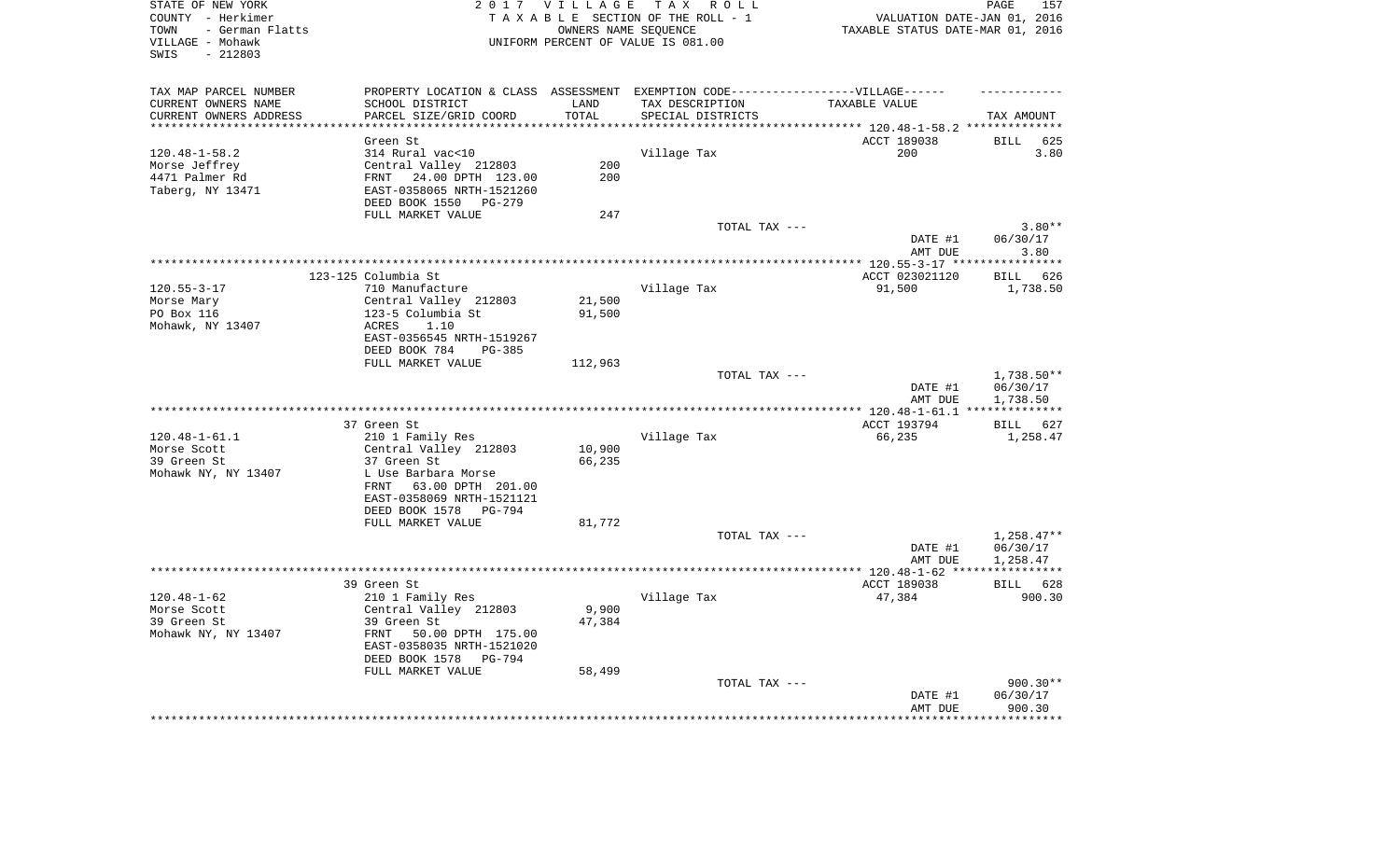| TAX MAP PARCEL NUMBER<br>PROPERTY LOCATION & CLASS ASSESSMENT EXEMPTION CODE----------------VILLAGE------<br>CURRENT OWNERS NAME<br>SCHOOL DISTRICT<br>LAND<br>TAX DESCRIPTION<br>TAXABLE VALUE<br>CURRENT OWNERS ADDRESS<br>PARCEL SIZE/GRID COORD<br>TOTAL<br>SPECIAL DISTRICTS<br>TAX AMOUNT<br>*************************<br>*********************<br>**********<br>************************************** 120.39-3-16 *****************<br>5 Warren St<br>ACCT 023006750<br><b>BILL</b><br>629<br>$120.39 - 3 - 16$<br>210 1 Family Res<br>VET COM V 41137<br>9,625<br>4,500 VET DIS V 41147<br>Moschetto Peter<br>Central Valley 212803<br>9,625<br>5 Warren St<br>38,500 Village Tax<br>5 Warren St<br>19,250<br>365.75<br>Mohawk, NY 13407<br>39.70 DPTH<br>FRNT<br>98.00<br>EAST-0357238 NRTH-1522666<br>DEED BOOK 799<br>$PG-18$<br>FULL MARKET VALUE<br>47,531<br>TOTAL TAX ---<br>365.75**<br>DATE #1<br>06/30/17<br>AMT DUE<br>365.75<br>************ 120.47-1-19 *****************<br>ACCT 186308<br>11 Cary Ave<br>BILL 630<br>$120.47 - 1 - 19$<br>210 1 Family Res<br>Village Tax<br>54,200<br>1,029.80<br>Mosher Shauna<br>Central Valley 212803<br>7,000<br>11 Cary Ave<br>11 Cary Ave<br>54,200<br>Mohawk, NY 13407<br>FRNT 53.00 DPTH 87.30<br>EAST-0354690 NRTH-1521547<br>DEED BOOK 1533 PG-746<br>FULL MARKET VALUE<br>66,914<br>$1,029.80**$<br>TOTAL TAX ---<br>06/30/17<br>DATE #1<br>AMT DUE<br>1,029.80<br>**************** 120.46-2-9 ***<br>***********<br>4 Warren Rd<br>ACCT 023031830<br>BILL 631<br>$120.46 - 2 - 9$<br>210 1 Family Res<br>52,000<br>988.00<br>Village Tax<br>Mower Charles<br>Central Valley 212803<br>7,200<br>Mower Terry<br>4 Warren Rd<br>52,000<br>4 Warren Rd<br>FRNT<br>65.00 DPTH<br>88.00<br>Mohawk, NY 13407<br>EAST-0353565 NRTH-1521771<br>DEED BOOK 721<br>PG-339<br>FULL MARKET VALUE<br>64,198<br>988.00**<br>TOTAL TAX ---<br>DATE #1<br>06/30/17<br>AMT DUE<br>988.00<br>20 Catherine St<br>ACCT 023030810<br>BILL 632<br>$120.46 - 2 - 48$<br>210 1 Family Res<br>Village Tax<br>92,200<br>1,751.80<br>10,300<br>Mower Jeffrey<br>Central Valley 212803<br>Demars Jennifer<br>20 Catherine St<br>92,200<br>20 Catherine St<br>75.00 DPTH 120.00<br>FRNT<br>Mohawk, NY 13407<br>EAST-0354244 NRTH-1521328<br>DEED BOOK 842<br>$PG-30$<br>FULL MARKET VALUE<br>113,827<br>TOTAL TAX ---<br>1,751.80**<br>06/30/17<br>DATE #1<br>AMT DUE<br>1,751.80 | STATE OF NEW YORK<br>COUNTY - Herkimer<br>- German Flatts<br>TOWN<br>VILLAGE - Mohawk<br>$-212803$<br>SWIS | 2017 VILLAGE | TAX ROLL<br>TAXABLE SECTION OF THE ROLL - 1<br>OWNERS NAME SEQUENCE<br>UNIFORM PERCENT OF VALUE IS 081.00 | VALUATION DATE-JAN 01, 2016<br>TAXABLE STATUS DATE-MAR 01, 2016 | PAGE | 158 |
|-------------------------------------------------------------------------------------------------------------------------------------------------------------------------------------------------------------------------------------------------------------------------------------------------------------------------------------------------------------------------------------------------------------------------------------------------------------------------------------------------------------------------------------------------------------------------------------------------------------------------------------------------------------------------------------------------------------------------------------------------------------------------------------------------------------------------------------------------------------------------------------------------------------------------------------------------------------------------------------------------------------------------------------------------------------------------------------------------------------------------------------------------------------------------------------------------------------------------------------------------------------------------------------------------------------------------------------------------------------------------------------------------------------------------------------------------------------------------------------------------------------------------------------------------------------------------------------------------------------------------------------------------------------------------------------------------------------------------------------------------------------------------------------------------------------------------------------------------------------------------------------------------------------------------------------------------------------------------------------------------------------------------------------------------------------------------------------------------------------------------------------------------------------------------------------------------------------------------------------------------------------------------------------------------------------------------------------------------------------------------------------------------------------------------|------------------------------------------------------------------------------------------------------------|--------------|-----------------------------------------------------------------------------------------------------------|-----------------------------------------------------------------|------|-----|
|                                                                                                                                                                                                                                                                                                                                                                                                                                                                                                                                                                                                                                                                                                                                                                                                                                                                                                                                                                                                                                                                                                                                                                                                                                                                                                                                                                                                                                                                                                                                                                                                                                                                                                                                                                                                                                                                                                                                                                                                                                                                                                                                                                                                                                                                                                                                                                                                                         |                                                                                                            |              |                                                                                                           |                                                                 |      |     |
|                                                                                                                                                                                                                                                                                                                                                                                                                                                                                                                                                                                                                                                                                                                                                                                                                                                                                                                                                                                                                                                                                                                                                                                                                                                                                                                                                                                                                                                                                                                                                                                                                                                                                                                                                                                                                                                                                                                                                                                                                                                                                                                                                                                                                                                                                                                                                                                                                         |                                                                                                            |              |                                                                                                           |                                                                 |      |     |
|                                                                                                                                                                                                                                                                                                                                                                                                                                                                                                                                                                                                                                                                                                                                                                                                                                                                                                                                                                                                                                                                                                                                                                                                                                                                                                                                                                                                                                                                                                                                                                                                                                                                                                                                                                                                                                                                                                                                                                                                                                                                                                                                                                                                                                                                                                                                                                                                                         |                                                                                                            |              |                                                                                                           |                                                                 |      |     |
|                                                                                                                                                                                                                                                                                                                                                                                                                                                                                                                                                                                                                                                                                                                                                                                                                                                                                                                                                                                                                                                                                                                                                                                                                                                                                                                                                                                                                                                                                                                                                                                                                                                                                                                                                                                                                                                                                                                                                                                                                                                                                                                                                                                                                                                                                                                                                                                                                         |                                                                                                            |              |                                                                                                           |                                                                 |      |     |
|                                                                                                                                                                                                                                                                                                                                                                                                                                                                                                                                                                                                                                                                                                                                                                                                                                                                                                                                                                                                                                                                                                                                                                                                                                                                                                                                                                                                                                                                                                                                                                                                                                                                                                                                                                                                                                                                                                                                                                                                                                                                                                                                                                                                                                                                                                                                                                                                                         |                                                                                                            |              |                                                                                                           |                                                                 |      |     |
|                                                                                                                                                                                                                                                                                                                                                                                                                                                                                                                                                                                                                                                                                                                                                                                                                                                                                                                                                                                                                                                                                                                                                                                                                                                                                                                                                                                                                                                                                                                                                                                                                                                                                                                                                                                                                                                                                                                                                                                                                                                                                                                                                                                                                                                                                                                                                                                                                         |                                                                                                            |              |                                                                                                           |                                                                 |      |     |
|                                                                                                                                                                                                                                                                                                                                                                                                                                                                                                                                                                                                                                                                                                                                                                                                                                                                                                                                                                                                                                                                                                                                                                                                                                                                                                                                                                                                                                                                                                                                                                                                                                                                                                                                                                                                                                                                                                                                                                                                                                                                                                                                                                                                                                                                                                                                                                                                                         |                                                                                                            |              |                                                                                                           |                                                                 |      |     |
|                                                                                                                                                                                                                                                                                                                                                                                                                                                                                                                                                                                                                                                                                                                                                                                                                                                                                                                                                                                                                                                                                                                                                                                                                                                                                                                                                                                                                                                                                                                                                                                                                                                                                                                                                                                                                                                                                                                                                                                                                                                                                                                                                                                                                                                                                                                                                                                                                         |                                                                                                            |              |                                                                                                           |                                                                 |      |     |
|                                                                                                                                                                                                                                                                                                                                                                                                                                                                                                                                                                                                                                                                                                                                                                                                                                                                                                                                                                                                                                                                                                                                                                                                                                                                                                                                                                                                                                                                                                                                                                                                                                                                                                                                                                                                                                                                                                                                                                                                                                                                                                                                                                                                                                                                                                                                                                                                                         |                                                                                                            |              |                                                                                                           |                                                                 |      |     |
|                                                                                                                                                                                                                                                                                                                                                                                                                                                                                                                                                                                                                                                                                                                                                                                                                                                                                                                                                                                                                                                                                                                                                                                                                                                                                                                                                                                                                                                                                                                                                                                                                                                                                                                                                                                                                                                                                                                                                                                                                                                                                                                                                                                                                                                                                                                                                                                                                         |                                                                                                            |              |                                                                                                           |                                                                 |      |     |
|                                                                                                                                                                                                                                                                                                                                                                                                                                                                                                                                                                                                                                                                                                                                                                                                                                                                                                                                                                                                                                                                                                                                                                                                                                                                                                                                                                                                                                                                                                                                                                                                                                                                                                                                                                                                                                                                                                                                                                                                                                                                                                                                                                                                                                                                                                                                                                                                                         |                                                                                                            |              |                                                                                                           |                                                                 |      |     |
|                                                                                                                                                                                                                                                                                                                                                                                                                                                                                                                                                                                                                                                                                                                                                                                                                                                                                                                                                                                                                                                                                                                                                                                                                                                                                                                                                                                                                                                                                                                                                                                                                                                                                                                                                                                                                                                                                                                                                                                                                                                                                                                                                                                                                                                                                                                                                                                                                         |                                                                                                            |              |                                                                                                           |                                                                 |      |     |
|                                                                                                                                                                                                                                                                                                                                                                                                                                                                                                                                                                                                                                                                                                                                                                                                                                                                                                                                                                                                                                                                                                                                                                                                                                                                                                                                                                                                                                                                                                                                                                                                                                                                                                                                                                                                                                                                                                                                                                                                                                                                                                                                                                                                                                                                                                                                                                                                                         |                                                                                                            |              |                                                                                                           |                                                                 |      |     |
|                                                                                                                                                                                                                                                                                                                                                                                                                                                                                                                                                                                                                                                                                                                                                                                                                                                                                                                                                                                                                                                                                                                                                                                                                                                                                                                                                                                                                                                                                                                                                                                                                                                                                                                                                                                                                                                                                                                                                                                                                                                                                                                                                                                                                                                                                                                                                                                                                         |                                                                                                            |              |                                                                                                           |                                                                 |      |     |
|                                                                                                                                                                                                                                                                                                                                                                                                                                                                                                                                                                                                                                                                                                                                                                                                                                                                                                                                                                                                                                                                                                                                                                                                                                                                                                                                                                                                                                                                                                                                                                                                                                                                                                                                                                                                                                                                                                                                                                                                                                                                                                                                                                                                                                                                                                                                                                                                                         |                                                                                                            |              |                                                                                                           |                                                                 |      |     |
|                                                                                                                                                                                                                                                                                                                                                                                                                                                                                                                                                                                                                                                                                                                                                                                                                                                                                                                                                                                                                                                                                                                                                                                                                                                                                                                                                                                                                                                                                                                                                                                                                                                                                                                                                                                                                                                                                                                                                                                                                                                                                                                                                                                                                                                                                                                                                                                                                         |                                                                                                            |              |                                                                                                           |                                                                 |      |     |
|                                                                                                                                                                                                                                                                                                                                                                                                                                                                                                                                                                                                                                                                                                                                                                                                                                                                                                                                                                                                                                                                                                                                                                                                                                                                                                                                                                                                                                                                                                                                                                                                                                                                                                                                                                                                                                                                                                                                                                                                                                                                                                                                                                                                                                                                                                                                                                                                                         |                                                                                                            |              |                                                                                                           |                                                                 |      |     |
|                                                                                                                                                                                                                                                                                                                                                                                                                                                                                                                                                                                                                                                                                                                                                                                                                                                                                                                                                                                                                                                                                                                                                                                                                                                                                                                                                                                                                                                                                                                                                                                                                                                                                                                                                                                                                                                                                                                                                                                                                                                                                                                                                                                                                                                                                                                                                                                                                         |                                                                                                            |              |                                                                                                           |                                                                 |      |     |
|                                                                                                                                                                                                                                                                                                                                                                                                                                                                                                                                                                                                                                                                                                                                                                                                                                                                                                                                                                                                                                                                                                                                                                                                                                                                                                                                                                                                                                                                                                                                                                                                                                                                                                                                                                                                                                                                                                                                                                                                                                                                                                                                                                                                                                                                                                                                                                                                                         |                                                                                                            |              |                                                                                                           |                                                                 |      |     |
|                                                                                                                                                                                                                                                                                                                                                                                                                                                                                                                                                                                                                                                                                                                                                                                                                                                                                                                                                                                                                                                                                                                                                                                                                                                                                                                                                                                                                                                                                                                                                                                                                                                                                                                                                                                                                                                                                                                                                                                                                                                                                                                                                                                                                                                                                                                                                                                                                         |                                                                                                            |              |                                                                                                           |                                                                 |      |     |
|                                                                                                                                                                                                                                                                                                                                                                                                                                                                                                                                                                                                                                                                                                                                                                                                                                                                                                                                                                                                                                                                                                                                                                                                                                                                                                                                                                                                                                                                                                                                                                                                                                                                                                                                                                                                                                                                                                                                                                                                                                                                                                                                                                                                                                                                                                                                                                                                                         |                                                                                                            |              |                                                                                                           |                                                                 |      |     |
|                                                                                                                                                                                                                                                                                                                                                                                                                                                                                                                                                                                                                                                                                                                                                                                                                                                                                                                                                                                                                                                                                                                                                                                                                                                                                                                                                                                                                                                                                                                                                                                                                                                                                                                                                                                                                                                                                                                                                                                                                                                                                                                                                                                                                                                                                                                                                                                                                         |                                                                                                            |              |                                                                                                           |                                                                 |      |     |
|                                                                                                                                                                                                                                                                                                                                                                                                                                                                                                                                                                                                                                                                                                                                                                                                                                                                                                                                                                                                                                                                                                                                                                                                                                                                                                                                                                                                                                                                                                                                                                                                                                                                                                                                                                                                                                                                                                                                                                                                                                                                                                                                                                                                                                                                                                                                                                                                                         |                                                                                                            |              |                                                                                                           |                                                                 |      |     |
|                                                                                                                                                                                                                                                                                                                                                                                                                                                                                                                                                                                                                                                                                                                                                                                                                                                                                                                                                                                                                                                                                                                                                                                                                                                                                                                                                                                                                                                                                                                                                                                                                                                                                                                                                                                                                                                                                                                                                                                                                                                                                                                                                                                                                                                                                                                                                                                                                         |                                                                                                            |              |                                                                                                           |                                                                 |      |     |
|                                                                                                                                                                                                                                                                                                                                                                                                                                                                                                                                                                                                                                                                                                                                                                                                                                                                                                                                                                                                                                                                                                                                                                                                                                                                                                                                                                                                                                                                                                                                                                                                                                                                                                                                                                                                                                                                                                                                                                                                                                                                                                                                                                                                                                                                                                                                                                                                                         |                                                                                                            |              |                                                                                                           |                                                                 |      |     |
|                                                                                                                                                                                                                                                                                                                                                                                                                                                                                                                                                                                                                                                                                                                                                                                                                                                                                                                                                                                                                                                                                                                                                                                                                                                                                                                                                                                                                                                                                                                                                                                                                                                                                                                                                                                                                                                                                                                                                                                                                                                                                                                                                                                                                                                                                                                                                                                                                         |                                                                                                            |              |                                                                                                           |                                                                 |      |     |
|                                                                                                                                                                                                                                                                                                                                                                                                                                                                                                                                                                                                                                                                                                                                                                                                                                                                                                                                                                                                                                                                                                                                                                                                                                                                                                                                                                                                                                                                                                                                                                                                                                                                                                                                                                                                                                                                                                                                                                                                                                                                                                                                                                                                                                                                                                                                                                                                                         |                                                                                                            |              |                                                                                                           |                                                                 |      |     |
|                                                                                                                                                                                                                                                                                                                                                                                                                                                                                                                                                                                                                                                                                                                                                                                                                                                                                                                                                                                                                                                                                                                                                                                                                                                                                                                                                                                                                                                                                                                                                                                                                                                                                                                                                                                                                                                                                                                                                                                                                                                                                                                                                                                                                                                                                                                                                                                                                         |                                                                                                            |              |                                                                                                           |                                                                 |      |     |
|                                                                                                                                                                                                                                                                                                                                                                                                                                                                                                                                                                                                                                                                                                                                                                                                                                                                                                                                                                                                                                                                                                                                                                                                                                                                                                                                                                                                                                                                                                                                                                                                                                                                                                                                                                                                                                                                                                                                                                                                                                                                                                                                                                                                                                                                                                                                                                                                                         |                                                                                                            |              |                                                                                                           |                                                                 |      |     |
|                                                                                                                                                                                                                                                                                                                                                                                                                                                                                                                                                                                                                                                                                                                                                                                                                                                                                                                                                                                                                                                                                                                                                                                                                                                                                                                                                                                                                                                                                                                                                                                                                                                                                                                                                                                                                                                                                                                                                                                                                                                                                                                                                                                                                                                                                                                                                                                                                         |                                                                                                            |              |                                                                                                           |                                                                 |      |     |
|                                                                                                                                                                                                                                                                                                                                                                                                                                                                                                                                                                                                                                                                                                                                                                                                                                                                                                                                                                                                                                                                                                                                                                                                                                                                                                                                                                                                                                                                                                                                                                                                                                                                                                                                                                                                                                                                                                                                                                                                                                                                                                                                                                                                                                                                                                                                                                                                                         |                                                                                                            |              |                                                                                                           |                                                                 |      |     |
|                                                                                                                                                                                                                                                                                                                                                                                                                                                                                                                                                                                                                                                                                                                                                                                                                                                                                                                                                                                                                                                                                                                                                                                                                                                                                                                                                                                                                                                                                                                                                                                                                                                                                                                                                                                                                                                                                                                                                                                                                                                                                                                                                                                                                                                                                                                                                                                                                         |                                                                                                            |              |                                                                                                           |                                                                 |      |     |
|                                                                                                                                                                                                                                                                                                                                                                                                                                                                                                                                                                                                                                                                                                                                                                                                                                                                                                                                                                                                                                                                                                                                                                                                                                                                                                                                                                                                                                                                                                                                                                                                                                                                                                                                                                                                                                                                                                                                                                                                                                                                                                                                                                                                                                                                                                                                                                                                                         |                                                                                                            |              |                                                                                                           |                                                                 |      |     |
|                                                                                                                                                                                                                                                                                                                                                                                                                                                                                                                                                                                                                                                                                                                                                                                                                                                                                                                                                                                                                                                                                                                                                                                                                                                                                                                                                                                                                                                                                                                                                                                                                                                                                                                                                                                                                                                                                                                                                                                                                                                                                                                                                                                                                                                                                                                                                                                                                         |                                                                                                            |              |                                                                                                           |                                                                 |      |     |
|                                                                                                                                                                                                                                                                                                                                                                                                                                                                                                                                                                                                                                                                                                                                                                                                                                                                                                                                                                                                                                                                                                                                                                                                                                                                                                                                                                                                                                                                                                                                                                                                                                                                                                                                                                                                                                                                                                                                                                                                                                                                                                                                                                                                                                                                                                                                                                                                                         |                                                                                                            |              |                                                                                                           |                                                                 |      |     |
|                                                                                                                                                                                                                                                                                                                                                                                                                                                                                                                                                                                                                                                                                                                                                                                                                                                                                                                                                                                                                                                                                                                                                                                                                                                                                                                                                                                                                                                                                                                                                                                                                                                                                                                                                                                                                                                                                                                                                                                                                                                                                                                                                                                                                                                                                                                                                                                                                         |                                                                                                            |              |                                                                                                           |                                                                 |      |     |
|                                                                                                                                                                                                                                                                                                                                                                                                                                                                                                                                                                                                                                                                                                                                                                                                                                                                                                                                                                                                                                                                                                                                                                                                                                                                                                                                                                                                                                                                                                                                                                                                                                                                                                                                                                                                                                                                                                                                                                                                                                                                                                                                                                                                                                                                                                                                                                                                                         |                                                                                                            |              |                                                                                                           |                                                                 |      |     |
|                                                                                                                                                                                                                                                                                                                                                                                                                                                                                                                                                                                                                                                                                                                                                                                                                                                                                                                                                                                                                                                                                                                                                                                                                                                                                                                                                                                                                                                                                                                                                                                                                                                                                                                                                                                                                                                                                                                                                                                                                                                                                                                                                                                                                                                                                                                                                                                                                         |                                                                                                            |              |                                                                                                           |                                                                 |      |     |
|                                                                                                                                                                                                                                                                                                                                                                                                                                                                                                                                                                                                                                                                                                                                                                                                                                                                                                                                                                                                                                                                                                                                                                                                                                                                                                                                                                                                                                                                                                                                                                                                                                                                                                                                                                                                                                                                                                                                                                                                                                                                                                                                                                                                                                                                                                                                                                                                                         |                                                                                                            |              |                                                                                                           |                                                                 |      |     |
|                                                                                                                                                                                                                                                                                                                                                                                                                                                                                                                                                                                                                                                                                                                                                                                                                                                                                                                                                                                                                                                                                                                                                                                                                                                                                                                                                                                                                                                                                                                                                                                                                                                                                                                                                                                                                                                                                                                                                                                                                                                                                                                                                                                                                                                                                                                                                                                                                         |                                                                                                            |              |                                                                                                           |                                                                 |      |     |
|                                                                                                                                                                                                                                                                                                                                                                                                                                                                                                                                                                                                                                                                                                                                                                                                                                                                                                                                                                                                                                                                                                                                                                                                                                                                                                                                                                                                                                                                                                                                                                                                                                                                                                                                                                                                                                                                                                                                                                                                                                                                                                                                                                                                                                                                                                                                                                                                                         |                                                                                                            |              |                                                                                                           |                                                                 |      |     |
|                                                                                                                                                                                                                                                                                                                                                                                                                                                                                                                                                                                                                                                                                                                                                                                                                                                                                                                                                                                                                                                                                                                                                                                                                                                                                                                                                                                                                                                                                                                                                                                                                                                                                                                                                                                                                                                                                                                                                                                                                                                                                                                                                                                                                                                                                                                                                                                                                         |                                                                                                            |              |                                                                                                           |                                                                 |      |     |
|                                                                                                                                                                                                                                                                                                                                                                                                                                                                                                                                                                                                                                                                                                                                                                                                                                                                                                                                                                                                                                                                                                                                                                                                                                                                                                                                                                                                                                                                                                                                                                                                                                                                                                                                                                                                                                                                                                                                                                                                                                                                                                                                                                                                                                                                                                                                                                                                                         |                                                                                                            |              |                                                                                                           |                                                                 |      |     |
|                                                                                                                                                                                                                                                                                                                                                                                                                                                                                                                                                                                                                                                                                                                                                                                                                                                                                                                                                                                                                                                                                                                                                                                                                                                                                                                                                                                                                                                                                                                                                                                                                                                                                                                                                                                                                                                                                                                                                                                                                                                                                                                                                                                                                                                                                                                                                                                                                         |                                                                                                            |              |                                                                                                           |                                                                 |      |     |
|                                                                                                                                                                                                                                                                                                                                                                                                                                                                                                                                                                                                                                                                                                                                                                                                                                                                                                                                                                                                                                                                                                                                                                                                                                                                                                                                                                                                                                                                                                                                                                                                                                                                                                                                                                                                                                                                                                                                                                                                                                                                                                                                                                                                                                                                                                                                                                                                                         |                                                                                                            |              |                                                                                                           |                                                                 |      |     |
|                                                                                                                                                                                                                                                                                                                                                                                                                                                                                                                                                                                                                                                                                                                                                                                                                                                                                                                                                                                                                                                                                                                                                                                                                                                                                                                                                                                                                                                                                                                                                                                                                                                                                                                                                                                                                                                                                                                                                                                                                                                                                                                                                                                                                                                                                                                                                                                                                         |                                                                                                            |              |                                                                                                           |                                                                 |      |     |
|                                                                                                                                                                                                                                                                                                                                                                                                                                                                                                                                                                                                                                                                                                                                                                                                                                                                                                                                                                                                                                                                                                                                                                                                                                                                                                                                                                                                                                                                                                                                                                                                                                                                                                                                                                                                                                                                                                                                                                                                                                                                                                                                                                                                                                                                                                                                                                                                                         |                                                                                                            |              |                                                                                                           |                                                                 |      |     |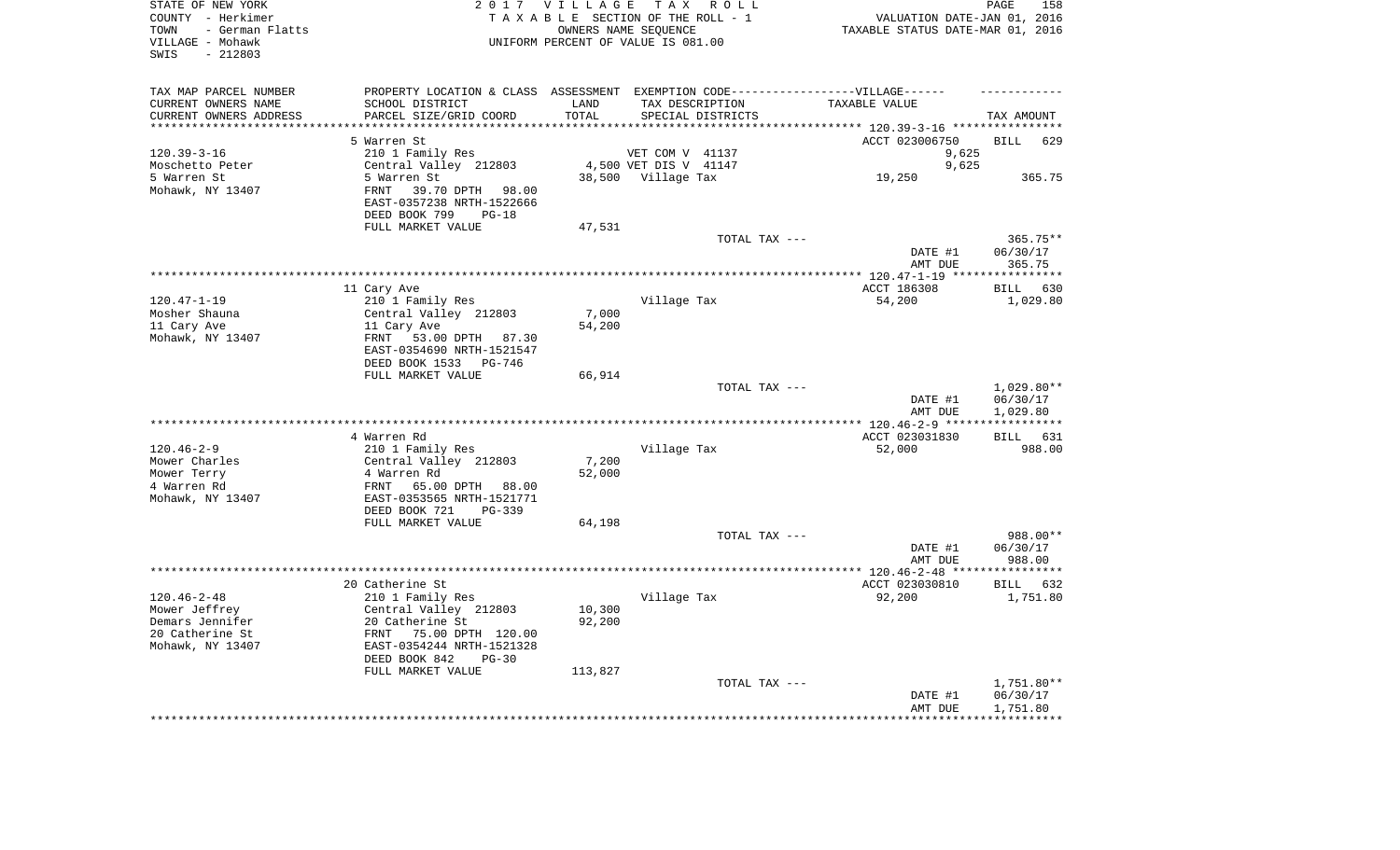| STATE OF NEW YORK<br>COUNTY - Herkimer<br>TOWN<br>- German Flatts<br>VILLAGE - Mohawk<br>SWIS<br>$-212803$ |                                                                                   | 2017 VILLAGE        | T A X<br>R O L L<br>TAXABLE SECTION OF THE ROLL - 1<br>OWNERS NAME SEQUENCE<br>UNIFORM PERCENT OF VALUE IS 081.00 | VALUATION DATE-JAN 01, 2016<br>TAXABLE STATUS DATE-MAR 01, 2016 | PAGE<br>159            |
|------------------------------------------------------------------------------------------------------------|-----------------------------------------------------------------------------------|---------------------|-------------------------------------------------------------------------------------------------------------------|-----------------------------------------------------------------|------------------------|
| TAX MAP PARCEL NUMBER                                                                                      | PROPERTY LOCATION & CLASS ASSESSMENT EXEMPTION CODE-----------------VILLAGE------ |                     |                                                                                                                   |                                                                 |                        |
| CURRENT OWNERS NAME                                                                                        | SCHOOL DISTRICT                                                                   | LAND                | TAX DESCRIPTION                                                                                                   | TAXABLE VALUE                                                   |                        |
| CURRENT OWNERS ADDRESS<br>*******************                                                              | PARCEL SIZE/GRID COORD<br>* * * * * * * * * * * * * * * *                         | TOTAL<br>********** | SPECIAL DISTRICTS                                                                                                 |                                                                 | TAX AMOUNT             |
|                                                                                                            | 18 Firman St                                                                      |                     |                                                                                                                   | ACCT 023024930                                                  | BILL<br>633            |
| $120.47 - 3 - 51$                                                                                          | 210 1 Family Res                                                                  |                     | VET WAR V 41127                                                                                                   | 7,290                                                           |                        |
| Mroz John                                                                                                  | Central Valley 212803                                                             |                     | 10,800 Village Tax                                                                                                | 69,710                                                          | 1,324.49               |
| Mroz Wanda                                                                                                 | 18 Firman St                                                                      | 77,000              |                                                                                                                   |                                                                 |                        |
| 18 Firman St                                                                                               | D                                                                                 |                     |                                                                                                                   |                                                                 |                        |
| Mohawk, NY 13407                                                                                           | FRNT<br>50.00 DPTH 107.00<br>EAST-0355744 NRTH-1520718                            |                     |                                                                                                                   |                                                                 |                        |
|                                                                                                            | DEED BOOK 807<br>PG-595                                                           |                     |                                                                                                                   |                                                                 |                        |
|                                                                                                            | FULL MARKET VALUE                                                                 | 95,062              | TOTAL TAX ---                                                                                                     |                                                                 | $1,324.49**$           |
|                                                                                                            |                                                                                   |                     |                                                                                                                   | DATE #1<br>AMT DUE                                              | 06/30/17<br>1,324.49   |
|                                                                                                            |                                                                                   |                     |                                                                                                                   |                                                                 |                        |
|                                                                                                            | Firman St                                                                         |                     |                                                                                                                   | ACCT 023024960                                                  | BILL 634               |
| $120.47 - 3 - 52$                                                                                          | 311 Res vac land                                                                  |                     | Village Tax                                                                                                       | 8,000                                                           | 152.00                 |
| Mroz John<br>Mroz Wanda                                                                                    | Central Valley 212803<br>Firman St                                                | 8,000               |                                                                                                                   |                                                                 |                        |
| 18 Firman St                                                                                               | FRNT<br>50.00 DPTH 107.00                                                         | 8,000               |                                                                                                                   |                                                                 |                        |
| Mohawk, NY 13407                                                                                           | EAST-0355735 NRTH-1520673<br>DEED BOOK 807<br>PG-595                              |                     |                                                                                                                   |                                                                 |                        |
|                                                                                                            | FULL MARKET VALUE                                                                 | 9,877               |                                                                                                                   |                                                                 |                        |
|                                                                                                            |                                                                                   |                     | TOTAL TAX ---                                                                                                     | DATE #1                                                         | 152.00**<br>06/30/17   |
|                                                                                                            |                                                                                   |                     |                                                                                                                   | AMT DUE<br>*************** 120.47-7-25 *****************        | 152.00                 |
|                                                                                                            | 57 Columbia St                                                                    |                     |                                                                                                                   | ACCT 023020430                                                  | BILL<br>635            |
| $120.47 - 7 - 25$                                                                                          | 210 1 Family Res                                                                  |                     | Village Tax                                                                                                       | 61,775                                                          | 1,173.73               |
| Mula James                                                                                                 | Central Valley 212803                                                             | 10,300              |                                                                                                                   |                                                                 |                        |
| 57 Columbia St<br>Mohawk, NY 13407                                                                         | 57 Columbia St<br>FRNT<br>60.00 DPTH 150.00<br>EAST-0356896 NRTH-1520816          | 61,775              |                                                                                                                   |                                                                 |                        |
|                                                                                                            | DEED BOOK 1314 PG-661                                                             |                     |                                                                                                                   |                                                                 |                        |
|                                                                                                            | FULL MARKET VALUE                                                                 | 76,265              |                                                                                                                   |                                                                 |                        |
|                                                                                                            |                                                                                   |                     | TOTAL TAX ---                                                                                                     | DATE #1                                                         | 1,173.73**<br>06/30/17 |
|                                                                                                            |                                                                                   |                     |                                                                                                                   | AMT DUE                                                         | 1,173.73               |
|                                                                                                            |                                                                                   |                     |                                                                                                                   |                                                                 |                        |
|                                                                                                            | 8 Michigan St                                                                     |                     |                                                                                                                   | ACCT 023011160                                                  | <b>BILL</b><br>636     |
| $120.47 - 7 - 64$                                                                                          | 210 1 Family Res                                                                  |                     | VET WAR V 41127                                                                                                   | 7,290                                                           |                        |
| Mundorff Bruce                                                                                             | Central Valley 212803                                                             |                     | 10,900 Village Tax                                                                                                | 41,643                                                          | 791.22                 |
| Mundorff Edna                                                                                              | 8 Michigan St                                                                     | 48,933              |                                                                                                                   |                                                                 |                        |
| 8 Michigan St<br>Mohawk, NY 13407                                                                          | FRNT<br>54.00 DPTH 210.00<br>EAST-0357407 NRTH-1522159                            |                     |                                                                                                                   |                                                                 |                        |
|                                                                                                            | DEED BOOK 783<br>PG-424                                                           |                     |                                                                                                                   |                                                                 |                        |
|                                                                                                            | FULL MARKET VALUE                                                                 | 60,411              |                                                                                                                   |                                                                 |                        |
|                                                                                                            |                                                                                   |                     | TOTAL TAX ---                                                                                                     |                                                                 | 791.22**               |
|                                                                                                            |                                                                                   |                     |                                                                                                                   | DATE #1<br>AMT DUE                                              | 06/30/17<br>791.22     |
|                                                                                                            |                                                                                   |                     |                                                                                                                   | *********************                                           | **************         |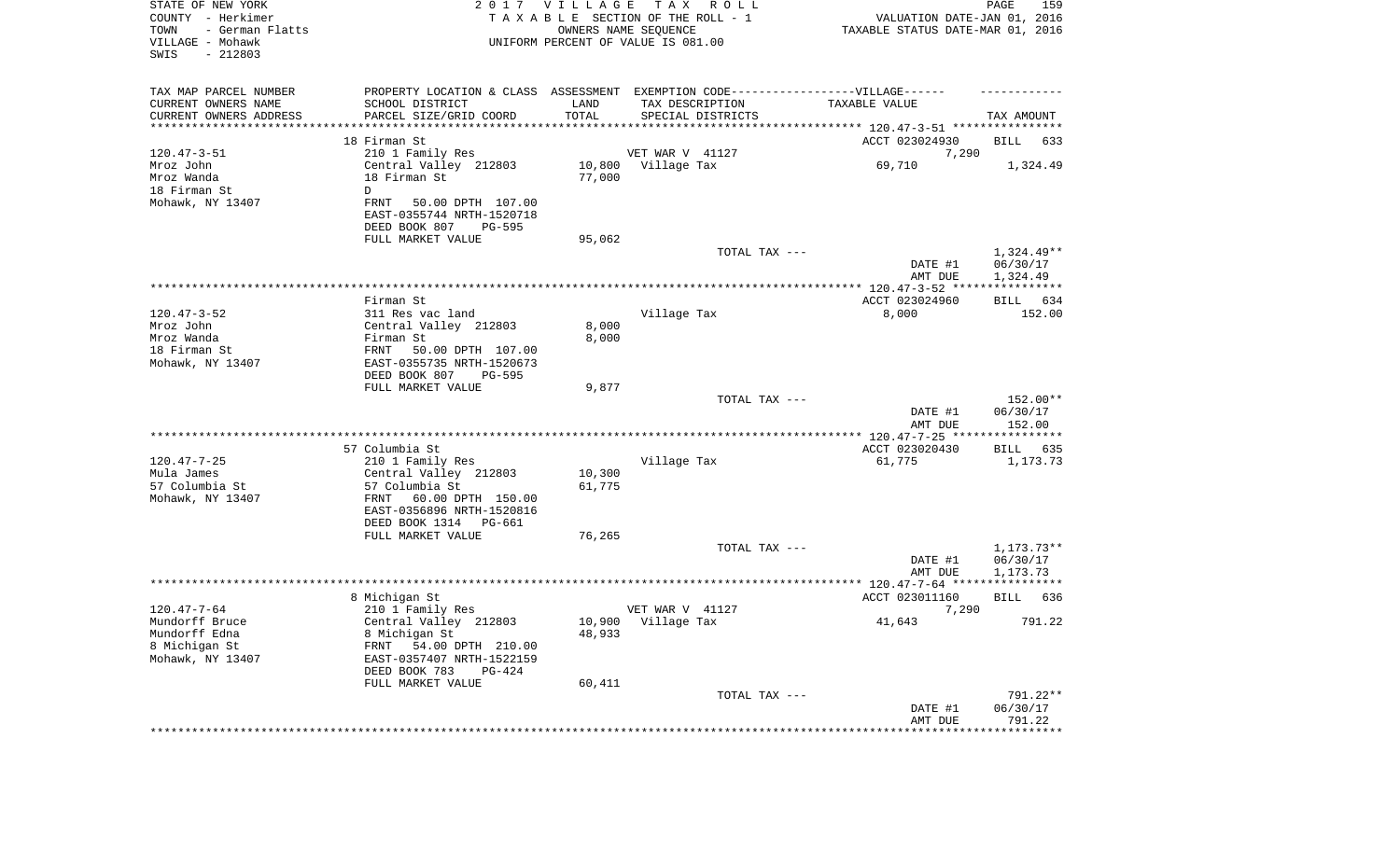| STATE OF NEW YORK<br>COUNTY - Herkimer<br>- German Flatts<br>TOWN<br>VILLAGE - Mohawk<br>$-212803$<br>SWIS | 2 0 1 7                                        | VILLAGE          | T A X<br>R O L L<br>TAXABLE SECTION OF THE ROLL - 1<br>OWNERS NAME SEQUENCE<br>UNIFORM PERCENT OF VALUE IS 081.00 | VALUATION DATE-JAN 01, 2016<br>TAXABLE STATUS DATE-MAR 01, 2016 | PAGE<br>160                    |
|------------------------------------------------------------------------------------------------------------|------------------------------------------------|------------------|-------------------------------------------------------------------------------------------------------------------|-----------------------------------------------------------------|--------------------------------|
| TAX MAP PARCEL NUMBER                                                                                      |                                                |                  | PROPERTY LOCATION & CLASS ASSESSMENT EXEMPTION CODE-----------------VILLAGE------                                 |                                                                 |                                |
| CURRENT OWNERS NAME                                                                                        | SCHOOL DISTRICT                                | LAND             | TAX DESCRIPTION                                                                                                   | TAXABLE VALUE                                                   |                                |
| CURRENT OWNERS ADDRESS<br>********************                                                             | PARCEL SIZE/GRID COORD                         | TOTAL<br>******* | SPECIAL DISTRICTS                                                                                                 | **************************** 120.47-7-59 ****************       | TAX AMOUNT                     |
|                                                                                                            | 16 Walnut St                                   |                  |                                                                                                                   | ACCT 023017250                                                  | <b>BILL</b><br>637             |
| $120.47 - 7 - 59$                                                                                          | 210 1 Family Res                               |                  | Village Tax                                                                                                       | 52,000                                                          | 988.00                         |
| Murphy Amy                                                                                                 | Central Valley 212803                          | 5,000            |                                                                                                                   |                                                                 |                                |
| Murphy William                                                                                             | 16 Walnut St                                   | 52,000           |                                                                                                                   |                                                                 |                                |
| % Patti Hess                                                                                               | 32.00 DPTH 101.00<br>FRNT                      |                  |                                                                                                                   |                                                                 |                                |
| 28 S Washington St                                                                                         | EAST-0357371 NRTH-1521850                      |                  |                                                                                                                   |                                                                 |                                |
| Mohawk, NY 13407                                                                                           | DEED BOOK 1174<br>PG-894                       |                  |                                                                                                                   |                                                                 |                                |
|                                                                                                            | FULL MARKET VALUE                              | 64,198           |                                                                                                                   |                                                                 |                                |
|                                                                                                            |                                                |                  | TOTAL TAX ---                                                                                                     |                                                                 | 988.00**                       |
|                                                                                                            |                                                |                  |                                                                                                                   | DATE #1                                                         | 06/30/17                       |
|                                                                                                            |                                                |                  |                                                                                                                   | AMT DUE                                                         | 988.00<br>***********          |
|                                                                                                            | 24 Michigan St                                 |                  |                                                                                                                   | ******** 120.47-8-68 ***<br>ACCT 023011340                      | 638<br><b>BILL</b>             |
| $120.47 - 8 - 68$                                                                                          | 210 1 Family Res                               |                  | Village Tax                                                                                                       | 35,000                                                          | 665.00                         |
| Murphy Douglas                                                                                             | Central Valley 212803                          | 6,800            |                                                                                                                   |                                                                 |                                |
| Murphy Donna                                                                                               | 24 Michigan St                                 | 35,000           |                                                                                                                   |                                                                 |                                |
| 24 Michigan St                                                                                             | FRNT<br>44.00 DPTH 100.00                      |                  |                                                                                                                   |                                                                 |                                |
| Mohawk, NY 13407                                                                                           | EAST-0357784 NRTH-1522080                      |                  |                                                                                                                   |                                                                 |                                |
|                                                                                                            | DEED BOOK 747<br>$PG-265$                      |                  |                                                                                                                   |                                                                 |                                |
|                                                                                                            | FULL MARKET VALUE                              | 43,210           |                                                                                                                   |                                                                 |                                |
|                                                                                                            |                                                |                  | TOTAL TAX ---                                                                                                     | DATE #1<br>AMT DUE                                              | 665.00**<br>06/30/17<br>665.00 |
|                                                                                                            |                                                |                  |                                                                                                                   | * $120.55 - 1 - 37$ **                                          |                                |
|                                                                                                            | 2 Bushnell St                                  |                  |                                                                                                                   | ACCT 023022350                                                  | <b>BILL</b><br>639             |
| $120.55 - 1 - 37$                                                                                          | 210 1 Family Res                               |                  | VET COM V 41137                                                                                                   | 8,750                                                           |                                |
| Murphy Jacqueline                                                                                          | Central Valley 212803                          | 8,000            | Village Tax                                                                                                       | 26,250                                                          | 498.75                         |
| 2 Bushnell St                                                                                              | 2 Bushnell St                                  | 35,000           |                                                                                                                   |                                                                 |                                |
| Mohawk, NY 13407                                                                                           | FRNT<br>40.00 DPTH<br>90.05                    |                  |                                                                                                                   |                                                                 |                                |
|                                                                                                            | EAST-0356248 NRTH-1519566                      |                  |                                                                                                                   |                                                                 |                                |
|                                                                                                            | DEED BOOK 907<br>$PG-397$                      |                  |                                                                                                                   |                                                                 |                                |
|                                                                                                            | FULL MARKET VALUE                              | 43,210           | TOTAL TAX ---                                                                                                     |                                                                 | 498.75**                       |
|                                                                                                            |                                                |                  |                                                                                                                   | DATE #1                                                         | 06/30/17                       |
|                                                                                                            |                                                |                  |                                                                                                                   | AMT DUE                                                         | 498.75                         |
|                                                                                                            |                                                |                  |                                                                                                                   | *********** 120.55-2-11 ****                                    | * * * * * * * * *              |
|                                                                                                            | 30 Henry St                                    |                  |                                                                                                                   | ACCT 023019050                                                  | <b>BILL</b><br>640             |
| $120.55 - 2 - 11$                                                                                          | 210 1 Family Res                               |                  | Village Tax                                                                                                       | 69,600                                                          | 1,322.40                       |
| Murphy Judith Anderson                                                                                     | Central Valley 212803                          | 13,200           |                                                                                                                   |                                                                 |                                |
| 30 Henry St                                                                                                | 30 Henry St                                    | 69,600           |                                                                                                                   |                                                                 |                                |
| Mohawk, NY 13407                                                                                           | FRNT 102.10 DPTH 120.00                        |                  |                                                                                                                   |                                                                 |                                |
|                                                                                                            | EAST-0357633 NRTH-1520206                      |                  |                                                                                                                   |                                                                 |                                |
|                                                                                                            | DEED BOOK 853<br>$PG-663$<br>FULL MARKET VALUE | 85,926           |                                                                                                                   |                                                                 |                                |
|                                                                                                            |                                                |                  | TOTAL TAX ---                                                                                                     |                                                                 | $1,322.40**$                   |
|                                                                                                            |                                                |                  |                                                                                                                   | DATE #1                                                         | 06/30/17                       |
|                                                                                                            |                                                |                  |                                                                                                                   | AMT DUE                                                         | 1,322.40                       |
|                                                                                                            |                                                |                  |                                                                                                                   |                                                                 |                                |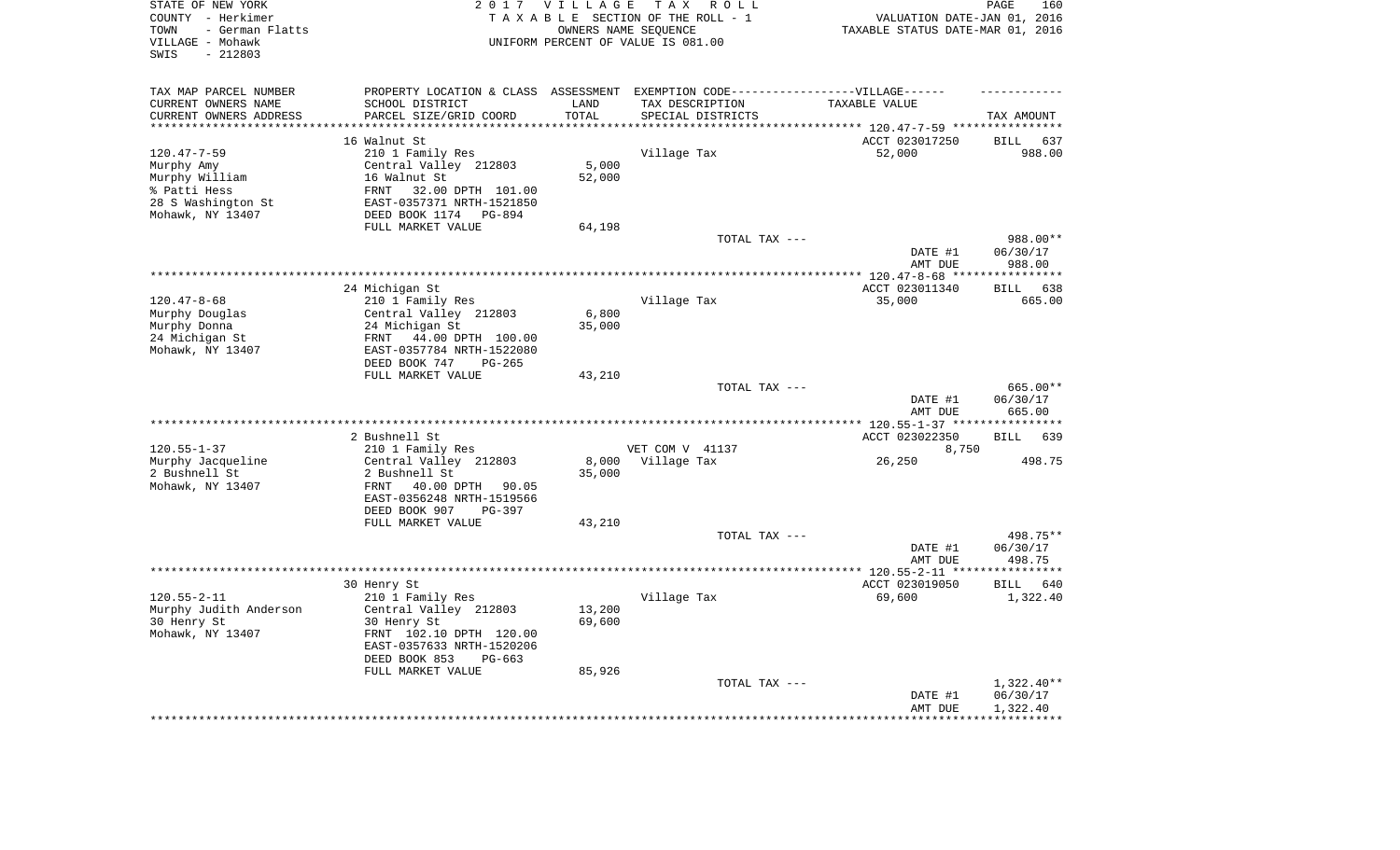| STATE OF NEW YORK<br>COUNTY - Herkimer<br>- German Flatts<br>TOWN<br>VILLAGE - Mohawk<br>$-212803$<br>SWIS |                                                       | 2017 VILLAGE<br>OWNERS NAME SEQUENCE | TAX ROLL<br>TAXABLE SECTION OF THE ROLL - 1<br>UNIFORM PERCENT OF VALUE IS 081.00 | VALUATION DATE-JAN 01, 2016<br>TAXABLE STATUS DATE-MAR 01, 2016 | PAGE<br>161              |
|------------------------------------------------------------------------------------------------------------|-------------------------------------------------------|--------------------------------------|-----------------------------------------------------------------------------------|-----------------------------------------------------------------|--------------------------|
| TAX MAP PARCEL NUMBER                                                                                      |                                                       |                                      | PROPERTY LOCATION & CLASS ASSESSMENT EXEMPTION CODE----------------VILLAGE------  |                                                                 |                          |
| CURRENT OWNERS NAME                                                                                        | SCHOOL DISTRICT                                       | LAND                                 | TAX DESCRIPTION                                                                   | TAXABLE VALUE                                                   |                          |
| CURRENT OWNERS ADDRESS<br>***********************                                                          | PARCEL SIZE/GRID COORD                                | TOTAL                                | SPECIAL DISTRICTS                                                                 |                                                                 | TAX AMOUNT               |
|                                                                                                            | 36 E Main St                                          |                                      |                                                                                   | ACCT 180615                                                     | <b>BILL</b><br>641       |
| $120.40 - 2 - 52$                                                                                          | 411 Apartment                                         |                                      | Village Tax                                                                       | 65,000                                                          | 1,235.00                 |
| Murphy Patrick                                                                                             | Central Valley 212803                                 | 12,800                               | XC491 Water relevy                                                                | 1,021.64 MT M                                                   | 1,021.64                 |
| 36 E Main St                                                                                               | 36 E Main St                                          | 65,000                               |                                                                                   |                                                                 |                          |
| Mohawk, NY 13407                                                                                           | 60.00 DPTH 136.50<br>FRNT                             |                                      |                                                                                   |                                                                 |                          |
|                                                                                                            | EAST-0357850 NRTH-1522613<br>DEED BOOK 1498<br>PG-878 |                                      |                                                                                   |                                                                 |                          |
|                                                                                                            | FULL MARKET VALUE                                     | 80,247                               |                                                                                   |                                                                 |                          |
|                                                                                                            |                                                       |                                      | TOTAL TAX ---                                                                     |                                                                 | $2,256.64**$             |
|                                                                                                            |                                                       |                                      |                                                                                   | DATE #1<br>AMT DUE                                              | 06/30/17<br>2,256.64     |
|                                                                                                            |                                                       |                                      |                                                                                   |                                                                 |                          |
|                                                                                                            | 38 E Main St                                          |                                      |                                                                                   | ACCT 023008910                                                  | <b>BILL</b><br>642       |
| $120.40 - 2 - 53$                                                                                          | 210 1 Family Res                                      |                                      | Village Tax                                                                       | 30,600                                                          | 581.40                   |
| Murphy Steven                                                                                              | Central Valley 212803                                 | 11,800                               |                                                                                   |                                                                 |                          |
| 38 E Main St                                                                                               | 38 E Main St                                          | 30,600                               |                                                                                   |                                                                 |                          |
| Mohawk, NY 13407                                                                                           | 47.60 DPTH 130.00<br>FRNT                             |                                      |                                                                                   |                                                                 |                          |
|                                                                                                            | EAST-0357903 NRTH-1522635                             |                                      |                                                                                   |                                                                 |                          |
|                                                                                                            | DEED BOOK 1276<br>PG-372                              |                                      |                                                                                   |                                                                 |                          |
|                                                                                                            | FULL MARKET VALUE                                     | 37,778                               | TOTAL TAX ---                                                                     |                                                                 | 581.40**                 |
|                                                                                                            |                                                       |                                      |                                                                                   | DATE #1<br>AMT DUE                                              | 06/30/17<br>581.40       |
|                                                                                                            |                                                       |                                      |                                                                                   |                                                                 | ***********              |
|                                                                                                            | 3-5 Orchard St                                        |                                      |                                                                                   | ACCT 023009630                                                  | 643<br>BILL              |
| $120.40 - 2 - 40$                                                                                          | 220 2 Family Res                                      |                                      | Village Tax                                                                       | 64,600                                                          | 1,227.40                 |
| Murphy Terrence                                                                                            | Central Valley 212803                                 | 8,900                                |                                                                                   |                                                                 |                          |
| Murphy Mary                                                                                                | 3-5 Orchard St                                        | 64,600                               |                                                                                   |                                                                 |                          |
| 3-5 Orchard St                                                                                             | 85.00 DPTH 120.00<br>FRNT                             |                                      |                                                                                   |                                                                 |                          |
| Mohawk, NY 13407                                                                                           | EAST-0358217 NRTH-1522639                             |                                      |                                                                                   |                                                                 |                          |
|                                                                                                            | DEED BOOK 00636 PG-00501                              |                                      |                                                                                   |                                                                 |                          |
|                                                                                                            | FULL MARKET VALUE                                     | 79,753                               |                                                                                   |                                                                 |                          |
|                                                                                                            |                                                       |                                      | TOTAL TAX ---                                                                     |                                                                 | $1,227.40**$             |
|                                                                                                            |                                                       |                                      |                                                                                   | DATE #1<br>AMT DUE                                              | 06/30/17<br>1,227.40     |
|                                                                                                            |                                                       |                                      |                                                                                   |                                                                 |                          |
|                                                                                                            | 3 S Richfield St                                      |                                      |                                                                                   | ACCT 183004                                                     | <b>BILL</b><br>644       |
| $120.47 - 5 - 3$                                                                                           | 210 1 Family Res                                      |                                      | Village Tax                                                                       | 64,207                                                          | 1,219.93                 |
| Murphy William III                                                                                         | Central Valley 212803                                 | 7,100                                |                                                                                   |                                                                 |                          |
| Murphy Amy                                                                                                 | 3 S Richfd St                                         | 64,207                               |                                                                                   |                                                                 |                          |
| 3 S Richfield St                                                                                           | FRNT<br>45.00 DPTH 105.00                             |                                      |                                                                                   |                                                                 |                          |
| Mohawk, NY 13407                                                                                           | EAST-0356643 NRTH-1522133                             |                                      |                                                                                   |                                                                 |                          |
|                                                                                                            | DEED BOOK 1514<br>$PG-85$                             |                                      |                                                                                   |                                                                 |                          |
|                                                                                                            | FULL MARKET VALUE                                     | 79,268                               |                                                                                   |                                                                 |                          |
|                                                                                                            |                                                       |                                      | TOTAL TAX ---                                                                     | DATE #1                                                         | $1,219.93**$<br>06/30/17 |
|                                                                                                            |                                                       |                                      |                                                                                   | AMT DUE                                                         | 1,219.93                 |
|                                                                                                            |                                                       |                                      |                                                                                   |                                                                 | ***********              |
|                                                                                                            |                                                       |                                      |                                                                                   |                                                                 |                          |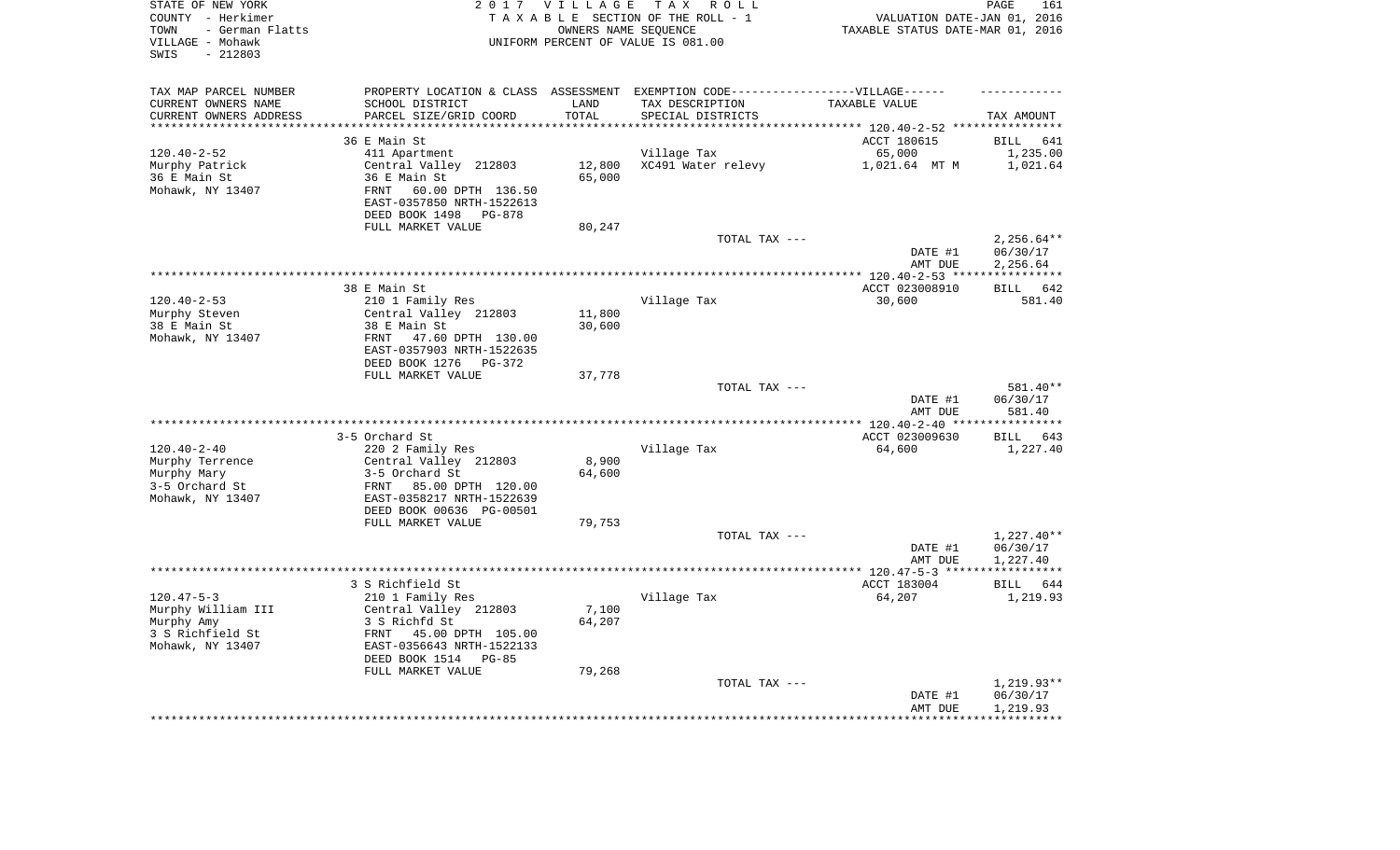| STATE OF NEW YORK<br>COUNTY - Herkimer<br>- German Flatts<br>TOWN<br>VILLAGE - Mohawk<br>SWIS<br>$-212803$ |                                                                                   | 2017 VILLAGE       | TAX ROLL<br>TAXABLE SECTION OF THE ROLL - 1<br>OWNERS NAME SEQUENCE<br>UNIFORM PERCENT OF VALUE IS 081.00 | VALUATION DATE-JAN 01, 2016<br>TAXABLE STATUS DATE-MAR 01, 2016 | PAGE<br>162                       |
|------------------------------------------------------------------------------------------------------------|-----------------------------------------------------------------------------------|--------------------|-----------------------------------------------------------------------------------------------------------|-----------------------------------------------------------------|-----------------------------------|
| TAX MAP PARCEL NUMBER                                                                                      | PROPERTY LOCATION & CLASS ASSESSMENT EXEMPTION CODE-----------------VILLAGE------ |                    |                                                                                                           |                                                                 |                                   |
| CURRENT OWNERS NAME                                                                                        | SCHOOL DISTRICT                                                                   | LAND               | TAX DESCRIPTION                                                                                           | TAXABLE VALUE                                                   |                                   |
| CURRENT OWNERS ADDRESS<br>********************                                                             | PARCEL SIZE/GRID COORD<br>***********************                                 | TOTAL<br>********* | SPECIAL DISTRICTS                                                                                         |                                                                 | TAX AMOUNT                        |
|                                                                                                            | 11 Brookside Dr                                                                   |                    |                                                                                                           | ACCT 023031020                                                  | <b>BILL</b><br>645                |
| $120.47 - 1 - 65$                                                                                          | 210 1 Family Res                                                                  |                    | Village Tax                                                                                               | 78,700                                                          | 1,495.30                          |
| Musella Michelle                                                                                           | Central Valley 212803                                                             | 15,400             |                                                                                                           |                                                                 |                                   |
| 11 Brookside Dr                                                                                            | 11 Brookside Dr                                                                   | 78,700             |                                                                                                           |                                                                 |                                   |
| Mohawk, NY 13407                                                                                           | 79.00 DPTH 120.00<br>FRNT                                                         |                    |                                                                                                           |                                                                 |                                   |
|                                                                                                            | EAST-0355383 NRTH-1521396                                                         |                    |                                                                                                           |                                                                 |                                   |
|                                                                                                            | DEED BOOK 1258<br>PG-837                                                          |                    |                                                                                                           |                                                                 |                                   |
|                                                                                                            | FULL MARKET VALUE                                                                 | 97,160             |                                                                                                           |                                                                 |                                   |
|                                                                                                            |                                                                                   |                    | TOTAL TAX ---                                                                                             |                                                                 | $1,495.30**$                      |
|                                                                                                            |                                                                                   |                    |                                                                                                           | DATE #1                                                         | 06/30/17                          |
|                                                                                                            |                                                                                   |                    | *************************************                                                                     | AMT DUE<br>******* 120.40-2-9 *****                             | 1,495.30<br>* * * * * * * * * * * |
|                                                                                                            | 8 Youngs Ave                                                                      |                    |                                                                                                           | ACCT 023009600                                                  | 646<br><b>BILL</b>                |
| $120.40 - 2 - 9$                                                                                           | 210 1 Family Res                                                                  |                    | Village Tax                                                                                               | 42,100                                                          | 799.90                            |
| Myers Charles                                                                                              | Central Valley 212803                                                             | 9,400              |                                                                                                           |                                                                 |                                   |
| 8 Youngs Ave                                                                                               | 8 Youngs Ave                                                                      | 42,100             |                                                                                                           |                                                                 |                                   |
| Mohawk, NY 13407                                                                                           | 56.00 DPTH 132.60<br>FRNT                                                         |                    |                                                                                                           |                                                                 |                                   |
|                                                                                                            | EAST-0359303 NRTH-1523054                                                         |                    |                                                                                                           |                                                                 |                                   |
|                                                                                                            | DEED BOOK 1104 PG-5473                                                            |                    |                                                                                                           |                                                                 |                                   |
|                                                                                                            | FULL MARKET VALUE                                                                 | 51,975             | TOTAL TAX ---                                                                                             |                                                                 | 799.90**                          |
|                                                                                                            |                                                                                   |                    |                                                                                                           | DATE #1                                                         | 06/30/17                          |
|                                                                                                            |                                                                                   |                    | *********************                                                                                     | AMT DUE<br>*** 120.47-4-30 **                                   | 799.90<br>**********              |
|                                                                                                            | 1 W Center St                                                                     |                    |                                                                                                           | ACCT 023025170                                                  | 647<br><b>BILL</b>                |
| $120.47 - 4 - 30$                                                                                          | 210 1 Family Res                                                                  |                    | Village Tax                                                                                               | 43,900                                                          | 834.10                            |
| Narracci Barbara                                                                                           | Central Valley 212803                                                             | 5,000              |                                                                                                           |                                                                 |                                   |
| 1 W Center St                                                                                              | 1 W Center St                                                                     | 43,900             |                                                                                                           |                                                                 |                                   |
| Mohawk, NY 13407                                                                                           | FRNT<br>37.50 DPTH<br>65.90                                                       |                    |                                                                                                           |                                                                 |                                   |
|                                                                                                            | EAST-0356767 NRTH-1521181                                                         |                    |                                                                                                           |                                                                 |                                   |
|                                                                                                            | DEED BOOK 860<br>$PG-283$                                                         |                    |                                                                                                           |                                                                 |                                   |
|                                                                                                            | FULL MARKET VALUE                                                                 | 54,198             |                                                                                                           |                                                                 |                                   |
|                                                                                                            |                                                                                   |                    | TOTAL TAX ---                                                                                             | DATE #1                                                         | 834.10**<br>06/30/17              |
|                                                                                                            |                                                                                   |                    |                                                                                                           | AMT DUE                                                         | 834.10                            |
|                                                                                                            |                                                                                   |                    |                                                                                                           | *************** 120.47-9-14 ****                                | **********                        |
|                                                                                                            | 35 Church St                                                                      |                    |                                                                                                           | ACCT 171381                                                     | BILL 648                          |
| $120.47 - 9 - 14$                                                                                          | 210 1 Family Res                                                                  |                    | Village Tax                                                                                               | 51,873                                                          | 985.59                            |
| Narrea Christine                                                                                           | Central Valley 212803                                                             | 6,800              |                                                                                                           |                                                                 |                                   |
| 35 Church St                                                                                               | 35 Church St                                                                      | 51,873             |                                                                                                           |                                                                 |                                   |
| Mohawk, NY 13407                                                                                           | 40.00 DPTH 120.00<br>FRNT                                                         |                    |                                                                                                           |                                                                 |                                   |
|                                                                                                            | EAST-0357811 NRTH-1521412<br>$PG-962$                                             |                    |                                                                                                           |                                                                 |                                   |
|                                                                                                            | DEED BOOK 1438<br>FULL MARKET VALUE                                               | 64,041             |                                                                                                           |                                                                 |                                   |
|                                                                                                            |                                                                                   |                    | TOTAL TAX ---                                                                                             |                                                                 | 985.59**                          |
|                                                                                                            |                                                                                   |                    |                                                                                                           | DATE #1                                                         | 06/30/17                          |
|                                                                                                            |                                                                                   |                    |                                                                                                           | AMT DUE                                                         | 985.59                            |
|                                                                                                            |                                                                                   |                    |                                                                                                           |                                                                 | *******                           |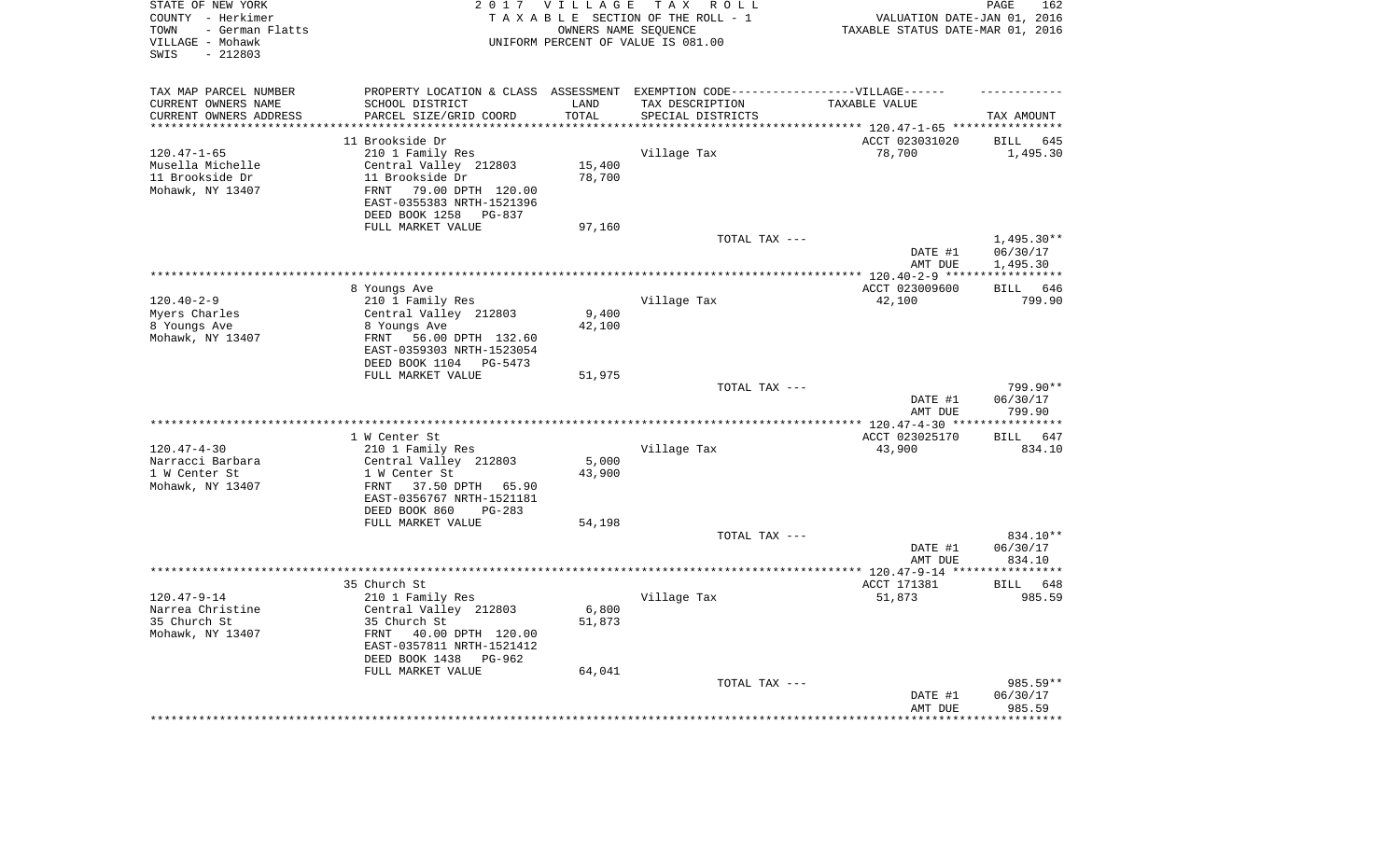| STATE OF NEW YORK<br>COUNTY - Herkimer<br>- German Flatts<br>TOWN<br>VILLAGE - Mohawk<br>SWIS<br>$-212803$ |                                                                                  | 2017 VILLAGE<br>OWNERS NAME SEQUENCE | T A X<br>R O L L<br>TAXABLE SECTION OF THE ROLL - 1<br>UNIFORM PERCENT OF VALUE IS 081.00 | VALUATION DATE-JAN 01, 2016<br>TAXABLE STATUS DATE-MAR 01, 2016 | PAGE<br>163                          |
|------------------------------------------------------------------------------------------------------------|----------------------------------------------------------------------------------|--------------------------------------|-------------------------------------------------------------------------------------------|-----------------------------------------------------------------|--------------------------------------|
| TAX MAP PARCEL NUMBER                                                                                      | PROPERTY LOCATION & CLASS ASSESSMENT EXEMPTION CODE----------------VILLAGE------ |                                      |                                                                                           |                                                                 |                                      |
| CURRENT OWNERS NAME                                                                                        | SCHOOL DISTRICT                                                                  | LAND                                 | TAX DESCRIPTION                                                                           | TAXABLE VALUE                                                   |                                      |
| CURRENT OWNERS ADDRESS<br>********************                                                             | PARCEL SIZE/GRID COORD                                                           | TOTAL<br>**********                  | SPECIAL DISTRICTS                                                                         |                                                                 | TAX AMOUNT                           |
|                                                                                                            | 7 Columbia St                                                                    |                                      |                                                                                           | ACCT 193815                                                     | 649<br>BILL                          |
| $120.47 - 7 - 4$                                                                                           | 220 2 Family Res                                                                 |                                      | Village Tax                                                                               | 63,200                                                          | 1,200.80                             |
| Natarelli Joseph                                                                                           | Central Valley 212803                                                            | 10,400                               |                                                                                           |                                                                 |                                      |
| Natarelli Louis                                                                                            | 7 Columbia St                                                                    | 63,200                               |                                                                                           |                                                                 |                                      |
| 110 Rome St                                                                                                | FRNT<br>62.00 DPTH 178.00                                                        |                                      |                                                                                           |                                                                 |                                      |
| Mohawk, NY 13407                                                                                           | EAST-0357294 NRTH-1522187                                                        |                                      |                                                                                           |                                                                 |                                      |
|                                                                                                            | DEED BOOK 1578<br>PG-962                                                         |                                      |                                                                                           |                                                                 |                                      |
|                                                                                                            | FULL MARKET VALUE                                                                | 78,025                               |                                                                                           |                                                                 |                                      |
|                                                                                                            |                                                                                  |                                      | TOTAL TAX ---                                                                             |                                                                 | $1,200.80**$                         |
|                                                                                                            |                                                                                  |                                      |                                                                                           | DATE #1                                                         | 06/30/17                             |
|                                                                                                            |                                                                                  |                                      |                                                                                           | AMT DUE                                                         | 1,200.80                             |
|                                                                                                            |                                                                                  |                                      |                                                                                           |                                                                 |                                      |
|                                                                                                            | 58 Walnut St                                                                     |                                      |                                                                                           | ACCT 197323                                                     | 650<br>BILL                          |
| $120.47 - 7 - 39$                                                                                          | 210 1 Family Res                                                                 |                                      | Village Tax                                                                               | 55,000                                                          | 1,045.00                             |
| Nathaniel & Jonathan Zuk Tr                                                                                | Central Valley 212803                                                            | 10,300                               |                                                                                           |                                                                 |                                      |
| Steven & Marilyn Zuk Irr Tr<br>58 Walnut St                                                                | 58 Walnut St<br>Marilyn Zuk                                                      | 55,000                               |                                                                                           |                                                                 |                                      |
| Mohawk, NY 13407                                                                                           | FRNT<br>60.00 DPTH 150.00                                                        |                                      |                                                                                           |                                                                 |                                      |
|                                                                                                            | EAST-0357043 NRTH-1520775                                                        |                                      |                                                                                           |                                                                 |                                      |
| PRIOR OWNER ON 3/01/2016                                                                                   | DEED BOOK 1601<br>PG-194                                                         |                                      |                                                                                           |                                                                 |                                      |
| Zuk Steven                                                                                                 | FULL MARKET VALUE                                                                | 67,901                               |                                                                                           |                                                                 |                                      |
|                                                                                                            |                                                                                  |                                      | TOTAL TAX ---                                                                             | DATE #1<br>AMT DUE                                              | $1,045.00**$<br>06/30/17<br>1,045.00 |
|                                                                                                            |                                                                                  |                                      |                                                                                           | ************** 120.47-5-8 ******************                    |                                      |
|                                                                                                            | 13 S Richfield St                                                                |                                      |                                                                                           | ACCT 197288                                                     | BILL 651                             |
| $120.47 - 5 - 8$                                                                                           | 210 1 Family Res                                                                 |                                      | VET COM V 41137                                                                           | 12,150                                                          |                                      |
| Neff Roger<br>13 S Richfield St                                                                            | Central Valley 212803<br>13 S Richfd St                                          | 6,500<br>58,000                      | Village Tax                                                                               | 45,850                                                          | 871.15                               |
| Mohawk, NY 13407                                                                                           | 44.00 DPTH 102.00<br>FRNT                                                        |                                      |                                                                                           |                                                                 |                                      |
|                                                                                                            | EAST-0356667 NRTH-1521899                                                        |                                      |                                                                                           |                                                                 |                                      |
|                                                                                                            | DEED BOOK 1600<br>PG-983                                                         |                                      |                                                                                           |                                                                 |                                      |
|                                                                                                            | FULL MARKET VALUE                                                                | 71,605                               |                                                                                           |                                                                 |                                      |
|                                                                                                            |                                                                                  |                                      | TOTAL TAX ---                                                                             |                                                                 | 871.15**                             |
|                                                                                                            |                                                                                  |                                      |                                                                                           | DATE #1                                                         | 06/30/17                             |
|                                                                                                            |                                                                                  |                                      |                                                                                           | AMT DUE                                                         | 871.15                               |
|                                                                                                            |                                                                                  |                                      |                                                                                           |                                                                 |                                      |
|                                                                                                            | 1 West St                                                                        |                                      |                                                                                           | ACCT 023001260                                                  | 652<br>BILL                          |
| $120.47 - 2 - 40$                                                                                          | 210 1 Family Res                                                                 |                                      | Village Tax                                                                               | 40,000                                                          | 760.00                               |
| Netti Frank Jr                                                                                             | Central Valley 212803                                                            | 3,300                                |                                                                                           |                                                                 |                                      |
| Netti Linda                                                                                                | 1 West St                                                                        | 40,000                               |                                                                                           |                                                                 |                                      |
| 1 West St                                                                                                  | 40.00 DPTH<br>FRNT<br>50.00                                                      |                                      |                                                                                           |                                                                 |                                      |
| Mohawk, NY 13407                                                                                           | EAST-0356055 NRTH-1522409                                                        |                                      |                                                                                           |                                                                 |                                      |
|                                                                                                            | DEED BOOK 00647 PG-00693<br>FULL MARKET VALUE                                    | 49,383                               |                                                                                           |                                                                 |                                      |
|                                                                                                            |                                                                                  |                                      | TOTAL TAX ---                                                                             |                                                                 | 760.00**                             |
|                                                                                                            |                                                                                  |                                      |                                                                                           | DATE #1                                                         | 06/30/17                             |
|                                                                                                            |                                                                                  |                                      |                                                                                           | AMT DUE                                                         | 760.00                               |
|                                                                                                            |                                                                                  |                                      |                                                                                           | ***********************************                             |                                      |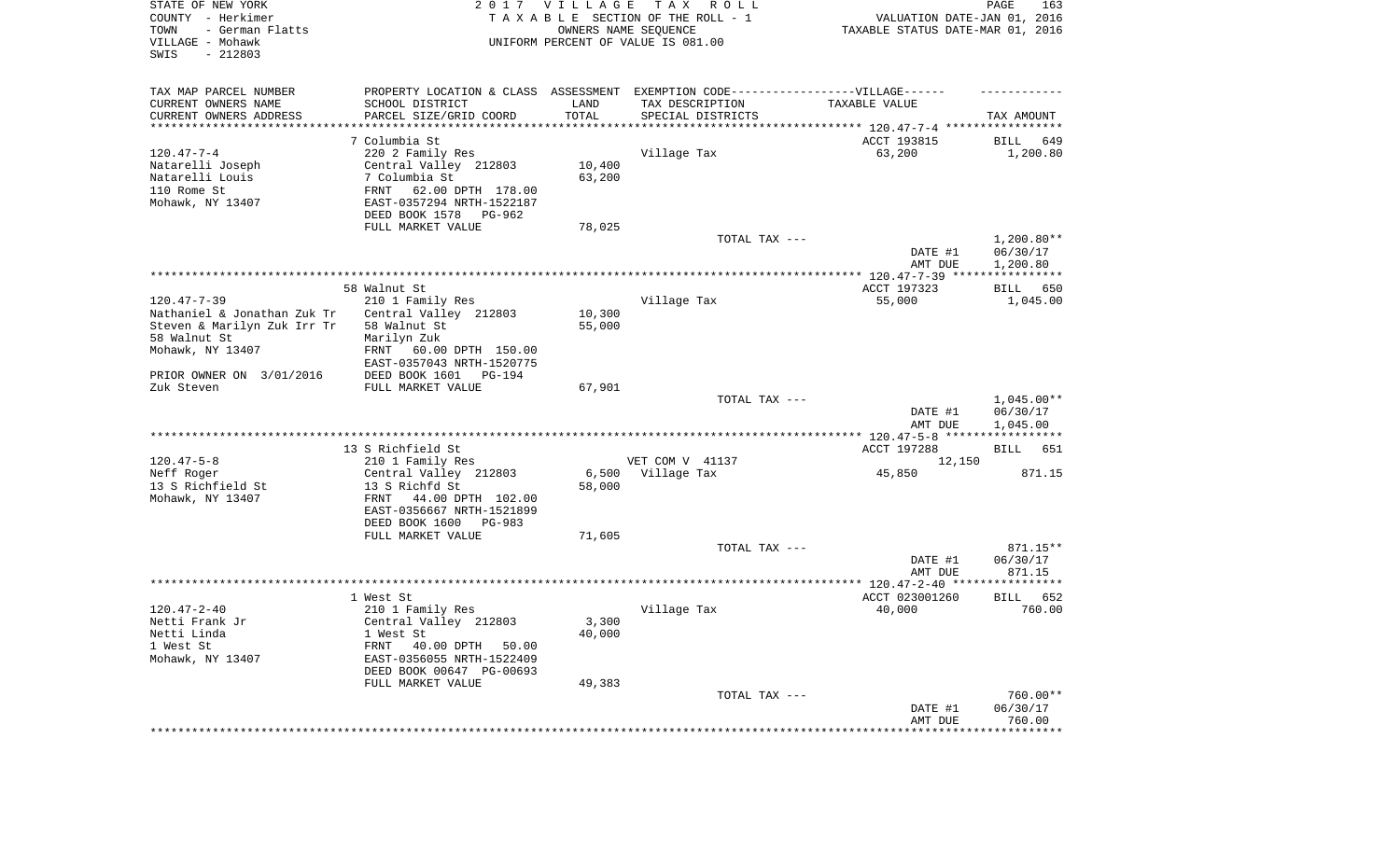| STATE OF NEW YORK<br>COUNTY - Herkimer<br>TOWN<br>- German Flatts<br>VILLAGE - Mohawk | 2 0 1 7                                                                           | <b>VILLAGE</b>   | TAX ROLL<br>TAXABLE SECTION OF THE ROLL - 1<br>OWNERS NAME SEQUENCE<br>UNIFORM PERCENT OF VALUE IS 081.00 | VALUATION DATE-JAN 01, 2016<br>TAXABLE STATUS DATE-MAR 01, 2016 | PAGE<br>164          |
|---------------------------------------------------------------------------------------|-----------------------------------------------------------------------------------|------------------|-----------------------------------------------------------------------------------------------------------|-----------------------------------------------------------------|----------------------|
| $-212803$<br>SWIS                                                                     |                                                                                   |                  |                                                                                                           |                                                                 |                      |
| TAX MAP PARCEL NUMBER                                                                 | PROPERTY LOCATION & CLASS ASSESSMENT EXEMPTION CODE-----------------VILLAGE------ |                  |                                                                                                           |                                                                 |                      |
| CURRENT OWNERS NAME                                                                   | SCHOOL DISTRICT                                                                   | LAND             | TAX DESCRIPTION                                                                                           | TAXABLE VALUE                                                   |                      |
| CURRENT OWNERS ADDRESS                                                                | PARCEL SIZE/GRID COORD                                                            | TOTAL            | SPECIAL DISTRICTS                                                                                         |                                                                 | TAX AMOUNT           |
| **********************                                                                | ***************************                                                       | *************    |                                                                                                           |                                                                 |                      |
|                                                                                       | 25 Warren Rd                                                                      |                  |                                                                                                           | ACCT 198887                                                     | <b>BILL</b><br>653   |
| $120.46 - 2 - 18$                                                                     | 210 1 Family Res                                                                  |                  | Village Tax                                                                                               | 45,600                                                          | 866.40               |
| Nicastro Cross<br>3720 Southside Rd                                                   | Central Valley 212803<br>25 Warren Rd                                             | 11,500<br>45,600 | XC491 Water relevy                                                                                        | 815.56 MT M                                                     | 815.56               |
| Frankfort, NY 13340                                                                   | FRNT 126.00 DPTH 120.00                                                           |                  |                                                                                                           |                                                                 |                      |
|                                                                                       | EAST-0353608 NRTH-1521345                                                         |                  |                                                                                                           |                                                                 |                      |
| PRIOR OWNER ON 3/01/2016<br>Walz Michael                                              | DEED BOOK 1611<br>PG-346<br>FULL MARKET VALUE                                     | 56,296           |                                                                                                           |                                                                 |                      |
|                                                                                       |                                                                                   |                  | TOTAL TAX ---                                                                                             |                                                                 | 1,681.96**           |
|                                                                                       |                                                                                   |                  |                                                                                                           | DATE #1<br>AMT DUE                                              | 06/30/17<br>1,681.96 |
|                                                                                       |                                                                                   |                  |                                                                                                           | ******** 120.47-4-5 ***                                         | ***********          |
|                                                                                       | 1 Devendorf St                                                                    |                  |                                                                                                           | ACCT 198888                                                     | <b>BILL</b><br>654   |
| $120.47 - 4 - 5$                                                                      | 210 1 Family Res                                                                  |                  | Village Tax                                                                                               | 38,000                                                          | 722.00               |
| Nicastro Cross                                                                        | Central Valley 212803                                                             | 5,300            | XC491 Water relevy                                                                                        | 441.02 MT M                                                     | 441.02               |
| 3720 Southside Rd                                                                     | 1 Devendorf St                                                                    | 38,000           |                                                                                                           |                                                                 |                      |
| Frankfort, NY 13340                                                                   | FRNT<br>40.00 DPTH 73.70                                                          |                  |                                                                                                           |                                                                 |                      |
|                                                                                       | EAST-0355945 NRTH-1522111                                                         |                  |                                                                                                           |                                                                 |                      |
| PRIOR OWNER ON 3/01/2016                                                              | DEED BOOK 1611<br>PG-348                                                          |                  |                                                                                                           |                                                                 |                      |
| Kane Denise                                                                           | FULL MARKET VALUE                                                                 | 46,914           |                                                                                                           |                                                                 |                      |
|                                                                                       |                                                                                   |                  | TOTAL TAX ---                                                                                             |                                                                 | 1,163.02**           |
|                                                                                       |                                                                                   |                  |                                                                                                           | DATE #1<br>AMT DUE                                              | 06/30/17<br>1,163.02 |
|                                                                                       |                                                                                   |                  |                                                                                                           | **** $120.47 - 8 - 47$ **                                       | ***********          |
|                                                                                       | 13 E Center St                                                                    |                  |                                                                                                           | ACCT 023018120                                                  | 655<br>BILL          |
| $120.47 - 8 - 47$                                                                     | 210 1 Family Res                                                                  |                  | Village Tax                                                                                               | 42,000                                                          | 798.00               |
| Nicastro Waterbury Cross                                                              | Central Valley 212803                                                             | 10,200           |                                                                                                           |                                                                 |                      |
| PO Box 464                                                                            | 13 E Center St                                                                    | 42,000           |                                                                                                           |                                                                 |                      |
| Herkimer, NY 13350                                                                    | FRNT<br>60.00 DPTH 144.00                                                         |                  |                                                                                                           |                                                                 |                      |
|                                                                                       | EAST-0357468 NRTH-1521196                                                         |                  |                                                                                                           |                                                                 |                      |
|                                                                                       | DEED BOOK 1391<br>PG-543                                                          |                  |                                                                                                           |                                                                 |                      |
|                                                                                       | FULL MARKET VALUE                                                                 | 51,852           |                                                                                                           |                                                                 |                      |
|                                                                                       |                                                                                   |                  | TOTAL TAX ---                                                                                             | DATE #1                                                         | 798.00**<br>06/30/17 |
|                                                                                       |                                                                                   |                  |                                                                                                           | AMT DUE                                                         | 798.00               |
|                                                                                       |                                                                                   |                  |                                                                                                           | **************** 120.47-9-17 ***                                | **********           |
|                                                                                       | 41 Church St                                                                      |                  |                                                                                                           | ACCT 170830                                                     | BILL 656             |
| $120.47 - 9 - 17$                                                                     | 210 1 Family Res                                                                  |                  | Village Tax                                                                                               | 48,100                                                          | 913.90               |
| Nichols Todd Sr                                                                       | Central Valley 212803                                                             | 6,600            |                                                                                                           |                                                                 |                      |
| 41 Church St                                                                          | 41 Church St W                                                                    | 48,100           |                                                                                                           |                                                                 |                      |
| Mohawk, NY 13407                                                                      | 38.50 DPTH 120.00<br>FRNT                                                         |                  |                                                                                                           |                                                                 |                      |
|                                                                                       | EAST-0357782 NRTH-1521299                                                         |                  |                                                                                                           |                                                                 |                      |
|                                                                                       | DEED BOOK 1435<br>$PG-304$                                                        |                  |                                                                                                           |                                                                 |                      |
|                                                                                       | FULL MARKET VALUE                                                                 | 59,383           | TOTAL TAX ---                                                                                             |                                                                 | 913.90**             |
|                                                                                       |                                                                                   |                  |                                                                                                           | DATE #1                                                         | 06/30/17             |
|                                                                                       |                                                                                   |                  |                                                                                                           | AMT DUE                                                         | 913.90               |
|                                                                                       |                                                                                   |                  |                                                                                                           |                                                                 |                      |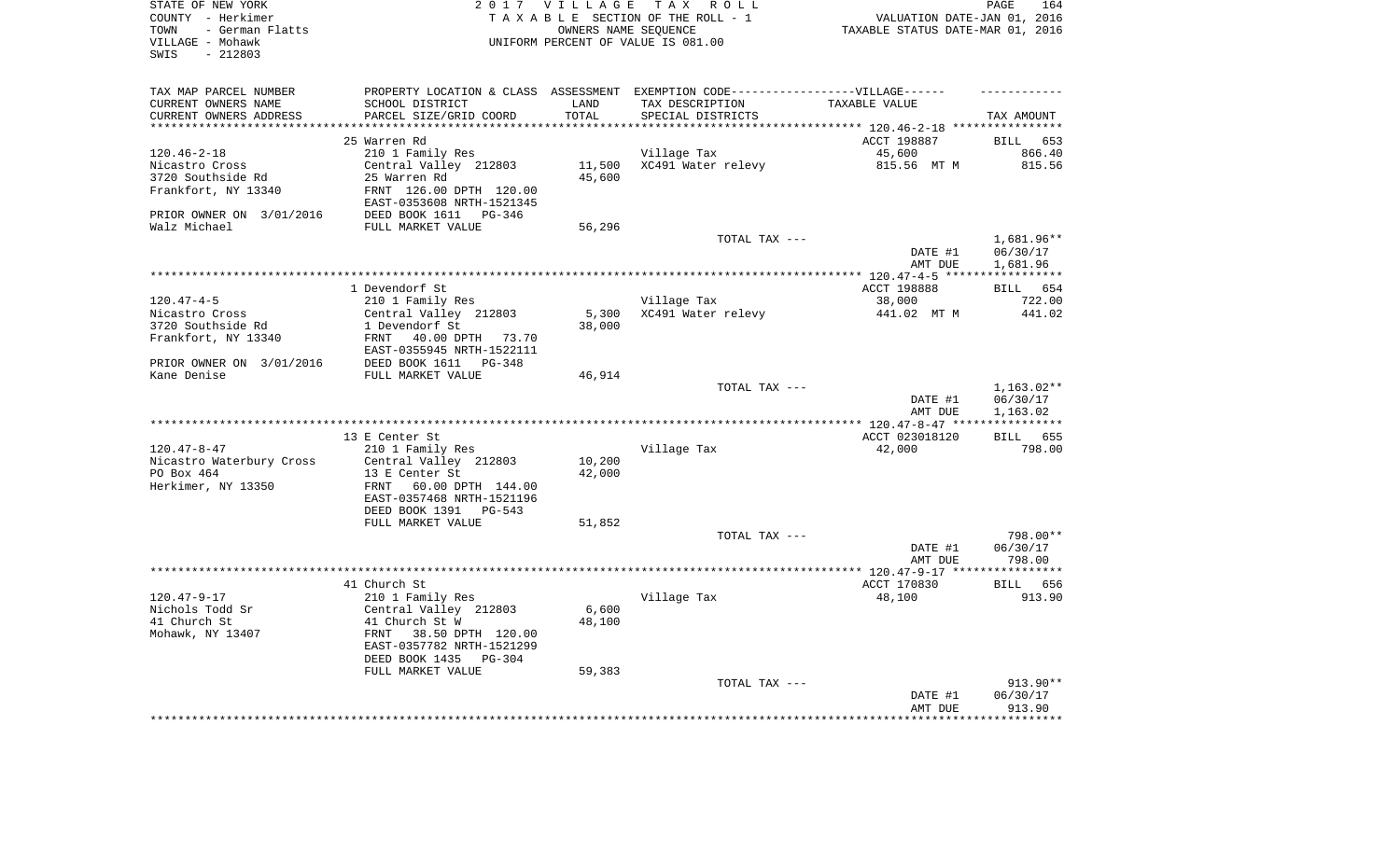| STATE OF NEW YORK<br>COUNTY - Herkimer<br>- German Flatts<br>TOWN<br>VILLAGE - Mohawk<br>SWIS<br>$-212803$ |                                                                                    | 2017 VILLAGE  | T A X<br>R O L L<br>TAXABLE SECTION OF THE ROLL - 1<br>OWNERS NAME SEQUENCE<br>UNIFORM PERCENT OF VALUE IS 081.00 |                                              | VALUATION DATE-JAN 01, 2016<br>TAXABLE STATUS DATE-MAR 01, 2016 | PAGE                     | 165    |
|------------------------------------------------------------------------------------------------------------|------------------------------------------------------------------------------------|---------------|-------------------------------------------------------------------------------------------------------------------|----------------------------------------------|-----------------------------------------------------------------|--------------------------|--------|
| TAX MAP PARCEL NUMBER                                                                                      | PROPERTY LOCATION & CLASS ASSESSMENT EXEMPTION CODE----------------VILLAGE------   |               |                                                                                                                   |                                              |                                                                 |                          |        |
| CURRENT OWNERS NAME                                                                                        | SCHOOL DISTRICT                                                                    | LAND<br>TOTAL | TAX DESCRIPTION                                                                                                   | TAXABLE VALUE                                |                                                                 |                          |        |
| CURRENT OWNERS ADDRESS<br>***********************                                                          | PARCEL SIZE/GRID COORD                                                             |               | SPECIAL DISTRICTS                                                                                                 |                                              |                                                                 | TAX AMOUNT               |        |
|                                                                                                            | 8 S Washington St                                                                  |               |                                                                                                                   |                                              | ACCT 023026220                                                  | BILL                     | 657    |
| $120.47 - 5 - 35$                                                                                          | 220 2 Family Res                                                                   |               | VET COM V 41137                                                                                                   |                                              | 11,775                                                          |                          |        |
| Nicolette Robert                                                                                           | Central Valley 212803                                                              | 9,500         | Village Tax                                                                                                       |                                              | 35,325                                                          |                          | 671.18 |
| Attn: Enos & Lillian Nicolette 8 S Wshngtn St                                                              |                                                                                    | 47,100        |                                                                                                                   |                                              |                                                                 |                          |        |
| 8 S Washington St<br>Mohawk, NY 13407                                                                      | Life Use E & L Nicolette<br>84.00 DPTH 100.00<br>FRNT<br>EAST-0356754 NRTH-1522102 |               |                                                                                                                   |                                              |                                                                 |                          |        |
|                                                                                                            | DEED BOOK 781<br>PG-567<br>FULL MARKET VALUE                                       | 58,148        |                                                                                                                   |                                              |                                                                 |                          |        |
|                                                                                                            |                                                                                    |               |                                                                                                                   | TOTAL TAX ---                                |                                                                 | 671.18**                 |        |
|                                                                                                            |                                                                                    |               |                                                                                                                   |                                              | DATE #1<br>AMT DUE                                              | 06/30/17<br>671.18       |        |
|                                                                                                            |                                                                                    |               |                                                                                                                   |                                              |                                                                 |                          |        |
| $120.55 - 1 - 36$                                                                                          | 66 Columbia St<br>210 1 Family Res                                                 |               | VET COM V 41137                                                                                                   |                                              | ACCT 023022080<br>11,500                                        | BILL                     | 658    |
| Noddings Thomas                                                                                            | Central Valley 212803                                                              | 10,600        | Village Tax                                                                                                       |                                              | 34,500                                                          |                          | 655.50 |
| Noddings Susan                                                                                             | 66 Columbia St                                                                     | 46,000        |                                                                                                                   |                                              |                                                                 |                          |        |
| 66 Columbia St<br>Mohawk, NY 13407                                                                         | FRNT<br>46.25 DPTH 120.00<br>EAST-0356319 NRTH-1519527                             |               |                                                                                                                   |                                              |                                                                 |                          |        |
|                                                                                                            | DEED BOOK 896<br>PG-352                                                            |               |                                                                                                                   |                                              |                                                                 |                          |        |
|                                                                                                            | FULL MARKET VALUE                                                                  | 56,790        |                                                                                                                   | TOTAL TAX ---                                |                                                                 | 655.50**                 |        |
|                                                                                                            |                                                                                    |               |                                                                                                                   |                                              | DATE #1<br>AMT DUE                                              | 06/30/17<br>655.50       |        |
|                                                                                                            |                                                                                    |               |                                                                                                                   | ************** 120.47-5-40.1 *************** |                                                                 |                          |        |
|                                                                                                            | 3 S Washington St                                                                  |               |                                                                                                                   |                                              | ACCT 197976                                                     | BILL                     | 659    |
| $120.47 - 5 - 40.1$<br>Noffer Christine                                                                    | 411 Apartment<br>Central Valley 212803                                             | 9,700         | Village Tax                                                                                                       |                                              | 69,200                                                          | 1,314.80                 |        |
| 549 Farrell Rd                                                                                             | 3 S Washton St                                                                     | 69,200        |                                                                                                                   |                                              |                                                                 |                          |        |
| Poland, NY 13431                                                                                           | FRNT<br>92.00 DPTH 105.00                                                          |               |                                                                                                                   |                                              |                                                                 |                          |        |
|                                                                                                            | EAST-0356886 NRTH-1522256                                                          |               |                                                                                                                   |                                              |                                                                 |                          |        |
| PRIOR OWNER ON 3/01/2016                                                                                   | DEED BOOK 1605<br>PG-417                                                           |               |                                                                                                                   |                                              |                                                                 |                          |        |
| CitiMortgage Inc                                                                                           | FULL MARKET VALUE                                                                  | 85,432        |                                                                                                                   |                                              |                                                                 |                          |        |
|                                                                                                            |                                                                                    |               |                                                                                                                   | TOTAL TAX ---                                | DATE #1                                                         | $1,314.80**$<br>06/30/17 |        |
|                                                                                                            |                                                                                    |               |                                                                                                                   |                                              | AMT DUE                                                         | 1,314.80                 |        |
|                                                                                                            |                                                                                    |               |                                                                                                                   |                                              |                                                                 |                          |        |
|                                                                                                            | 13-15 North St                                                                     |               |                                                                                                                   | ACCT 215                                     |                                                                 | BILL                     | 660    |
| $120.47 - 2 - 19$                                                                                          | 411 Apartment                                                                      |               | Village Tax                                                                                                       |                                              | 64,500                                                          | 1,225.50                 |        |
| North Street Mohawk LLC                                                                                    | Central Valley 212803<br>13-15 North St                                            | 6,900         |                                                                                                                   |                                              |                                                                 |                          |        |
| 92 Coventry Rdg<br>Pittsford, NY 14534                                                                     | 98.00 DPTH 80.00<br>FRNT                                                           | 64,500        |                                                                                                                   |                                              |                                                                 |                          |        |
|                                                                                                            | EAST-0356016 NRTH-1522497                                                          |               |                                                                                                                   |                                              |                                                                 |                          |        |
| PRIOR OWNER ON 3/01/2016                                                                                   | DEED BOOK 2017 PG-215                                                              |               |                                                                                                                   |                                              |                                                                 |                          |        |
| Collea Joseph III                                                                                          | FULL MARKET VALUE                                                                  | 79,630        |                                                                                                                   |                                              |                                                                 |                          |        |
|                                                                                                            |                                                                                    |               |                                                                                                                   | TOTAL TAX ---                                |                                                                 | $1,225.50**$             |        |
|                                                                                                            |                                                                                    |               |                                                                                                                   |                                              | DATE #1<br>AMT DUE                                              | 06/30/17<br>1,225.50     |        |
|                                                                                                            |                                                                                    |               |                                                                                                                   |                                              | ***********************************                             |                          |        |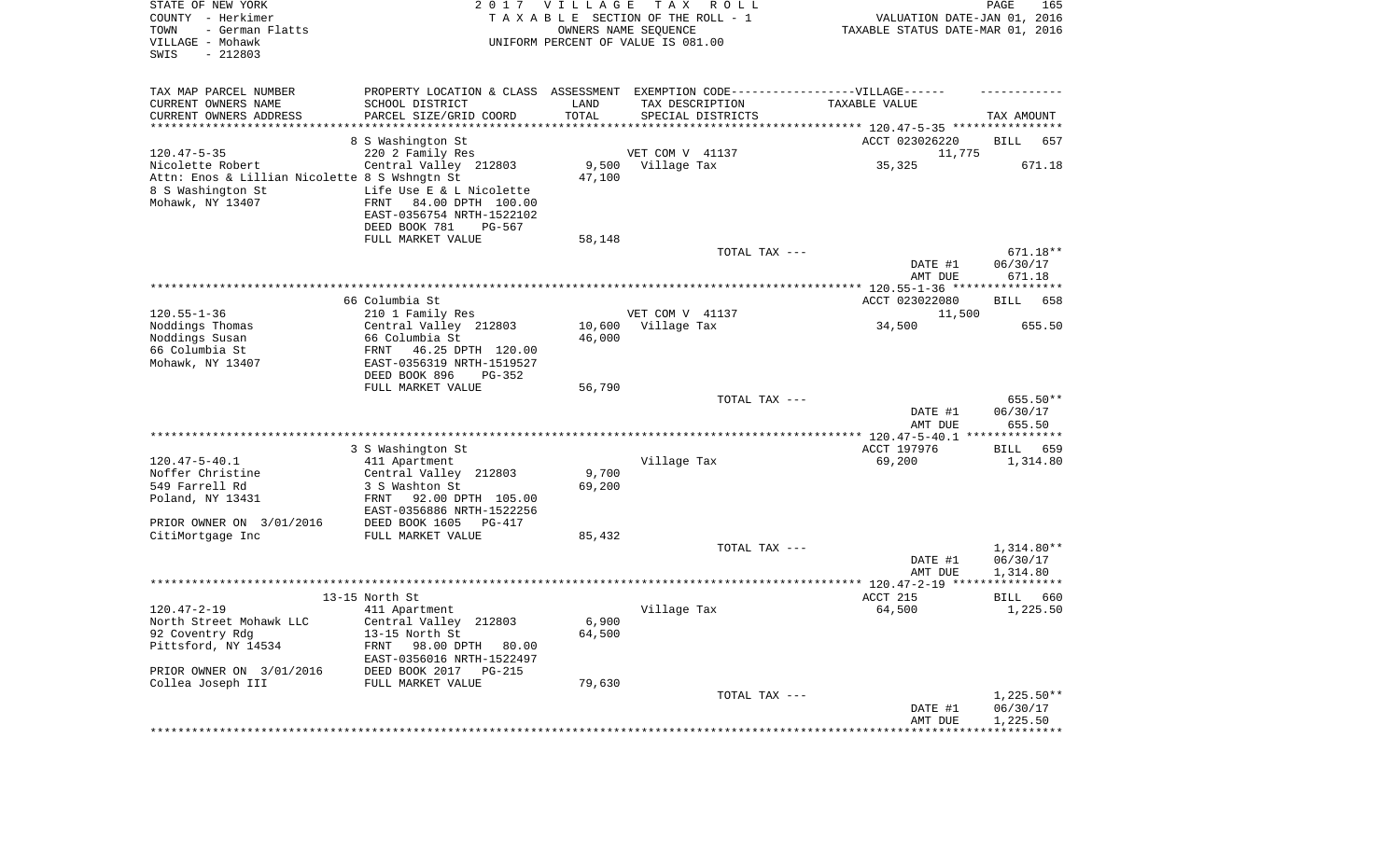| STATE OF NEW YORK<br>COUNTY - Herkimer<br>- German Flatts<br>TOWN<br>VILLAGE - Mohawk<br>$-212803$<br>SWIS |                                                                                  | 2017 VILLAGE<br>OWNERS NAME SEQUENCE | T A X<br>R O L L<br>TAXABLE SECTION OF THE ROLL - 1<br>UNIFORM PERCENT OF VALUE IS 081.00 | VALUATION DATE-JAN 01, 2016<br>TAXABLE STATUS DATE-MAR 01, 2016 | PAGE<br>166          |
|------------------------------------------------------------------------------------------------------------|----------------------------------------------------------------------------------|--------------------------------------|-------------------------------------------------------------------------------------------|-----------------------------------------------------------------|----------------------|
| TAX MAP PARCEL NUMBER                                                                                      |                                                                                  |                                      | PROPERTY LOCATION & CLASS ASSESSMENT EXEMPTION CODE-----------------VILLAGE------         |                                                                 |                      |
| CURRENT OWNERS NAME                                                                                        | SCHOOL DISTRICT                                                                  | LAND                                 | TAX DESCRIPTION                                                                           | TAXABLE VALUE                                                   |                      |
| CURRENT OWNERS ADDRESS<br>********************                                                             | PARCEL SIZE/GRID COORD<br>***********************                                | TOTAL<br>*********                   | SPECIAL DISTRICTS                                                                         | **************************** 120.46-2-23 ****************       | TAX AMOUNT           |
|                                                                                                            | 7 Warren Rd                                                                      |                                      |                                                                                           | ACCT 023032100                                                  | <b>BILL</b><br>661   |
| $120.46 - 2 - 23$                                                                                          | 220 2 Family Res                                                                 |                                      | Village Tax                                                                               | 44,125                                                          | 838.38               |
| Novier John                                                                                                | Central Valley 212803                                                            | 9,300                                |                                                                                           |                                                                 |                      |
| 7 Warren Rd                                                                                                | 7 Warren Rd                                                                      | 44,125                               |                                                                                           |                                                                 |                      |
| Mohawk, NY 13407                                                                                           | 60.00 DPTH 120.00<br><b>FRNT</b><br>EAST-0353679 NRTH-1521612                    |                                      |                                                                                           |                                                                 |                      |
|                                                                                                            | DEED BOOK 754<br>PG-316                                                          |                                      |                                                                                           |                                                                 |                      |
|                                                                                                            | FULL MARKET VALUE                                                                | 54,475                               |                                                                                           |                                                                 |                      |
|                                                                                                            |                                                                                  |                                      | TOTAL TAX ---                                                                             | DATE #1                                                         | 838.38**<br>06/30/17 |
|                                                                                                            |                                                                                  |                                      |                                                                                           | AMT DUE                                                         | 838.38               |
|                                                                                                            |                                                                                  |                                      |                                                                                           | *********** 120.55-3-20 ****                                    | ************         |
|                                                                                                            | 6 Columbia Cir                                                                   |                                      |                                                                                           | ACCT 023022950                                                  | <b>BILL</b><br>662   |
| $120.55 - 3 - 20$                                                                                          | 210 1 Family Res                                                                 |                                      | Village Tax                                                                               | 51,933                                                          | 986.73               |
| O'Connell Kevin                                                                                            | Central Valley 212803                                                            | 8,800                                |                                                                                           |                                                                 |                      |
| 6 Columbia Cir                                                                                             | 6 Col Cr                                                                         | 51,933                               |                                                                                           |                                                                 |                      |
| Mohawk, NY 13407                                                                                           | FRNT<br>80.00 DPTH 67.50<br>EAST-0356618 NRTH-1519350<br>DEED BOOK 828<br>PG-362 |                                      |                                                                                           |                                                                 |                      |
|                                                                                                            | FULL MARKET VALUE                                                                | 64,115                               |                                                                                           |                                                                 |                      |
|                                                                                                            |                                                                                  |                                      | TOTAL TAX ---                                                                             |                                                                 | 986.73**             |
|                                                                                                            |                                                                                  |                                      |                                                                                           | DATE #1<br>AMT DUE                                              | 06/30/17<br>986.73   |
|                                                                                                            |                                                                                  |                                      |                                                                                           | ********** 120.47-9-2 ***                                       | **********           |
|                                                                                                            | 34 Michigan St                                                                   |                                      |                                                                                           | ACCT 023011430                                                  | 663<br>BILL          |
| $120.47 - 9 - 2$<br>O'Connell Lynne                                                                        | 220 2 Family Res<br>Central Valley 212803                                        | 9,300                                | Village Tax<br>XC491 Water relevy                                                         | 47,044<br>306.80 MT M                                           | 893.84<br>306.80     |
| 34 Michigan St                                                                                             | 34 Michigan St                                                                   | 47,044                               |                                                                                           |                                                                 |                      |
| Mohawk, NY 13407                                                                                           | 60.00 DPTH 120.00<br>FRNT<br>EAST-0358012 NRTH-1522017                           |                                      |                                                                                           |                                                                 |                      |
|                                                                                                            | DEED BOOK 1218<br>PG-711                                                         |                                      |                                                                                           |                                                                 |                      |
|                                                                                                            | FULL MARKET VALUE                                                                | 58,079                               |                                                                                           |                                                                 |                      |
|                                                                                                            |                                                                                  |                                      | TOTAL TAX ---                                                                             |                                                                 | $1,200.64**$         |
|                                                                                                            |                                                                                  |                                      |                                                                                           | DATE #1<br>AMT DUE                                              | 06/30/17<br>1,200.64 |
|                                                                                                            |                                                                                  |                                      |                                                                                           |                                                                 |                      |
|                                                                                                            | 41 Green St                                                                      |                                      |                                                                                           | ACCT 184207                                                     | <b>BILL</b><br>664   |
| $120.48 - 1 - 63.1$                                                                                        | 210 1 Family Res                                                                 |                                      | Village Tax                                                                               | 44,400                                                          | 843.60               |
| OBrien David                                                                                               | Central Valley 212803                                                            | 8,000                                |                                                                                           |                                                                 |                      |
| OBrien Joan                                                                                                | 41 Green St                                                                      | 44,400                               |                                                                                           |                                                                 |                      |
| 41 Green St                                                                                                | FRNT<br>45.30 DPTH 150.00                                                        |                                      |                                                                                           |                                                                 |                      |
| Mohawk, NY 13407                                                                                           | EAST-0358003 NRTH-1520958                                                        |                                      |                                                                                           |                                                                 |                      |
|                                                                                                            | DEED BOOK 1521<br><b>PG-501</b><br>FULL MARKET VALUE                             | 54,815                               |                                                                                           |                                                                 |                      |
|                                                                                                            |                                                                                  |                                      | TOTAL TAX ---                                                                             |                                                                 | 843.60**             |
|                                                                                                            |                                                                                  |                                      |                                                                                           | DATE #1                                                         | 06/30/17             |
|                                                                                                            |                                                                                  |                                      |                                                                                           | AMT DUE                                                         | 843.60               |
|                                                                                                            |                                                                                  |                                      |                                                                                           |                                                                 | ********             |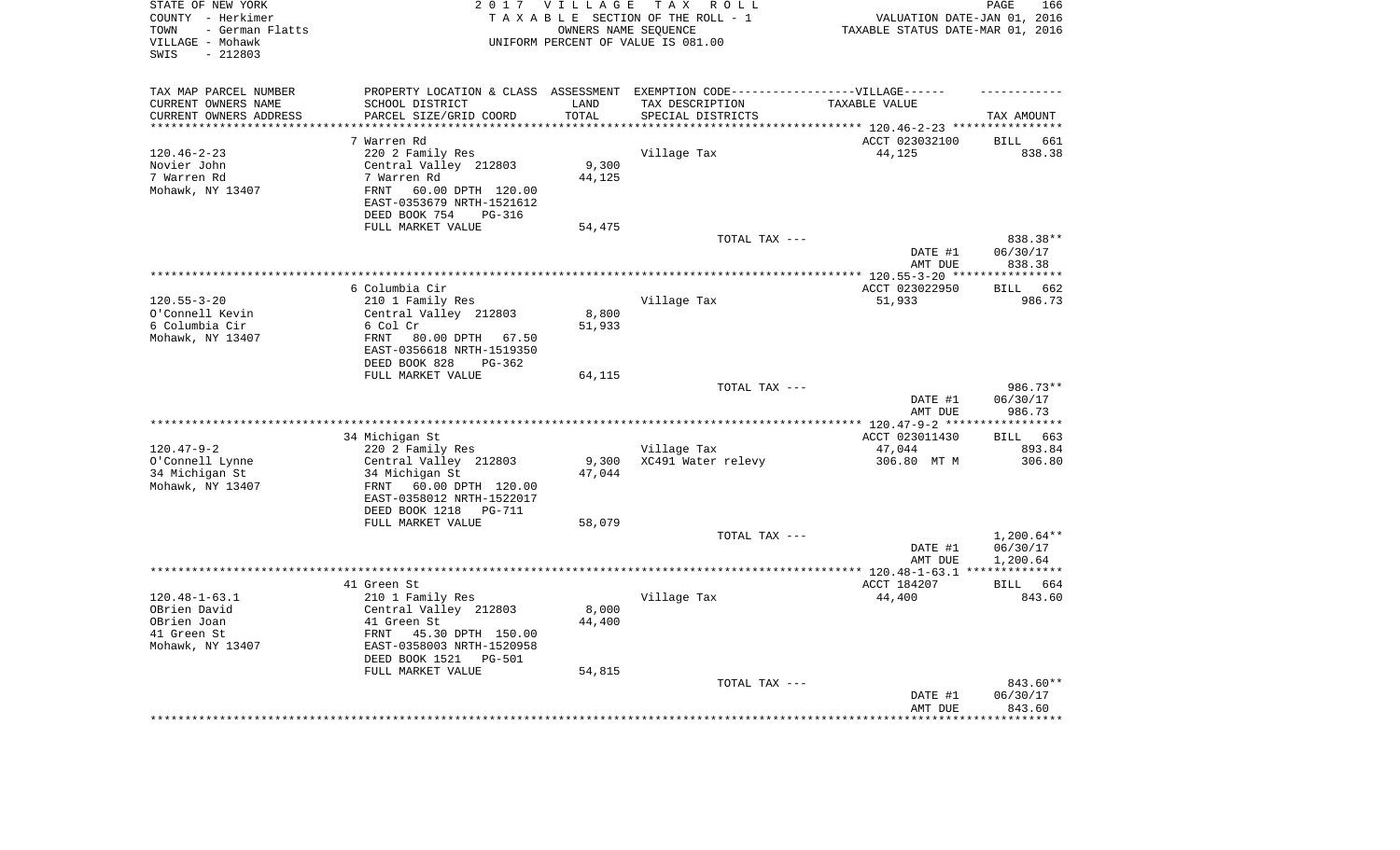| STATE OF NEW YORK<br>COUNTY - Herkimer<br>- German Flatts<br>TOWN<br>VILLAGE - Mohawk<br>$-212803$<br>SWIS | 2 0 1 7                                                                           | <b>VILLAGE</b><br>OWNERS NAME SEQUENCE | T A X<br>R O L L<br>TAXABLE SECTION OF THE ROLL - 1<br>UNIFORM PERCENT OF VALUE IS 081.00 | VALUATION DATE-JAN 01, 2016<br>TAXABLE STATUS DATE-MAR 01, 2016 | PAGE<br>167                  |
|------------------------------------------------------------------------------------------------------------|-----------------------------------------------------------------------------------|----------------------------------------|-------------------------------------------------------------------------------------------|-----------------------------------------------------------------|------------------------------|
| TAX MAP PARCEL NUMBER                                                                                      | PROPERTY LOCATION & CLASS ASSESSMENT EXEMPTION CODE-----------------VILLAGE------ |                                        |                                                                                           |                                                                 |                              |
| CURRENT OWNERS NAME                                                                                        | SCHOOL DISTRICT                                                                   | LAND                                   | TAX DESCRIPTION                                                                           | TAXABLE VALUE                                                   |                              |
| CURRENT OWNERS ADDRESS                                                                                     | PARCEL SIZE/GRID COORD<br>************************                                | TOTAL<br>**********                    | SPECIAL DISTRICTS                                                                         |                                                                 | TAX AMOUNT                   |
| *********************                                                                                      |                                                                                   |                                        |                                                                                           |                                                                 |                              |
|                                                                                                            | 2 Columbia Cir                                                                    |                                        |                                                                                           | ACCT 023022890                                                  | <b>BILL</b><br>665           |
| $120.55 - 3 - 18$                                                                                          | 210 1 Family Res                                                                  |                                        | Village Tax                                                                               | 64,400                                                          | 1,223.60                     |
| Olbrich Evelyn<br>2 Columbia Cir                                                                           | Central Valley 212803<br>2 Col Circle                                             | 10,100<br>64,400                       |                                                                                           |                                                                 |                              |
| Mohawk, NY 13407                                                                                           | FRNT 100.00 DPTH<br>67.50                                                         |                                        |                                                                                           |                                                                 |                              |
|                                                                                                            | EAST-0356466 NRTH-1519396                                                         |                                        |                                                                                           |                                                                 |                              |
|                                                                                                            | DEED BOOK 1131<br>PG-628<br>FULL MARKET VALUE                                     | 79,506                                 |                                                                                           |                                                                 |                              |
|                                                                                                            |                                                                                   |                                        | TOTAL TAX ---                                                                             |                                                                 | $1,223.60**$                 |
|                                                                                                            |                                                                                   |                                        |                                                                                           | DATE #1                                                         | 06/30/17                     |
|                                                                                                            |                                                                                   |                                        |                                                                                           | AMT DUE                                                         | 1,223.60                     |
|                                                                                                            |                                                                                   |                                        |                                                                                           | *** $120.39 - 2 - 22$ ***                                       | **********                   |
|                                                                                                            | N Washington St                                                                   |                                        |                                                                                           | ACCT 184768                                                     | 666<br><b>BILL</b>           |
| $120.39 - 2 - 22$                                                                                          | 311 Res vac land                                                                  |                                        | Village Tax                                                                               | 3,100                                                           | 58.90                        |
| Olbrich Gregg                                                                                              | Central Valley 212803<br>16-18 N Washton                                          | 3,100                                  |                                                                                           |                                                                 |                              |
| Olbrich Mary<br>14 N Washington St                                                                         | FRNT<br>49.00 DPTH 105.00                                                         | 3,100                                  |                                                                                           |                                                                 |                              |
| Mohawk, NY 13407                                                                                           | EAST-0356792 NRTH-1522824                                                         |                                        |                                                                                           |                                                                 |                              |
|                                                                                                            | DEED BOOK 1524<br>PG-964                                                          |                                        |                                                                                           |                                                                 |                              |
|                                                                                                            | FULL MARKET VALUE                                                                 | 3,827                                  |                                                                                           |                                                                 |                              |
|                                                                                                            |                                                                                   |                                        | TOTAL TAX ---                                                                             | DATE #1                                                         | 58.90**<br>06/30/17          |
|                                                                                                            |                                                                                   |                                        |                                                                                           | AMT DUE                                                         | 58.90<br>********            |
|                                                                                                            | 14 N Washington St                                                                |                                        |                                                                                           | ******** 120.39-2-23 ***<br>ACCT 023005460                      | 667<br><b>BILL</b>           |
| $120.39 - 2 - 23$                                                                                          | 210 1 Family Res                                                                  |                                        | Village Tax                                                                               | 23,500                                                          | 446.50                       |
| Olbrich Gregg                                                                                              | Central Valley 212803                                                             | 5,800                                  |                                                                                           |                                                                 |                              |
| Olbrich Mary                                                                                               | 14 N Washton St                                                                   | 23,500                                 |                                                                                           |                                                                 |                              |
| 14 N Washington St                                                                                         | 50.00 DPTH 100.00<br>FRNT                                                         |                                        |                                                                                           |                                                                 |                              |
| Mohawk, NY 13407                                                                                           | EAST-0356799 NRTH-1522776                                                         |                                        |                                                                                           |                                                                 |                              |
|                                                                                                            | DEED BOOK 1273<br>PG-748                                                          |                                        |                                                                                           |                                                                 |                              |
|                                                                                                            | FULL MARKET VALUE                                                                 | 29,012                                 |                                                                                           |                                                                 |                              |
|                                                                                                            |                                                                                   |                                        | TOTAL TAX ---                                                                             |                                                                 | 446.50**                     |
|                                                                                                            |                                                                                   |                                        |                                                                                           | DATE #1                                                         | 06/30/17                     |
|                                                                                                            |                                                                                   |                                        |                                                                                           | AMT DUE                                                         | 446.50                       |
|                                                                                                            |                                                                                   |                                        |                                                                                           |                                                                 | **********                   |
| $120.39 - 3 - 2$                                                                                           | 14 N Otsego St                                                                    |                                        | Village Tax                                                                               | ACCT 023005820<br>36,900                                        | <b>BILL</b><br>668<br>701.10 |
| Olbrich Gregg                                                                                              | 220 2 Family Res<br>Central Valley 212803                                         | 4,300                                  |                                                                                           |                                                                 |                              |
| Olbrich Mary                                                                                               | 14 N Otsego St                                                                    | 36,900                                 |                                                                                           |                                                                 |                              |
| 14 N Washington St                                                                                         | 40.00 DPTH<br>FRNT<br>85.00                                                       |                                        |                                                                                           |                                                                 |                              |
| Mohawk, NY 13407                                                                                           | EAST-0357081 NRTH-1522876                                                         |                                        |                                                                                           |                                                                 |                              |
|                                                                                                            | DEED BOOK 902<br>PG-599                                                           |                                        |                                                                                           |                                                                 |                              |
|                                                                                                            | FULL MARKET VALUE                                                                 | 45,556                                 |                                                                                           |                                                                 |                              |
|                                                                                                            |                                                                                   |                                        | TOTAL TAX ---                                                                             |                                                                 | 701.10**                     |
|                                                                                                            |                                                                                   |                                        |                                                                                           | DATE #1                                                         | 06/30/17                     |
|                                                                                                            |                                                                                   |                                        |                                                                                           | AMT DUE                                                         | 701.10                       |
|                                                                                                            |                                                                                   |                                        |                                                                                           |                                                                 | ********                     |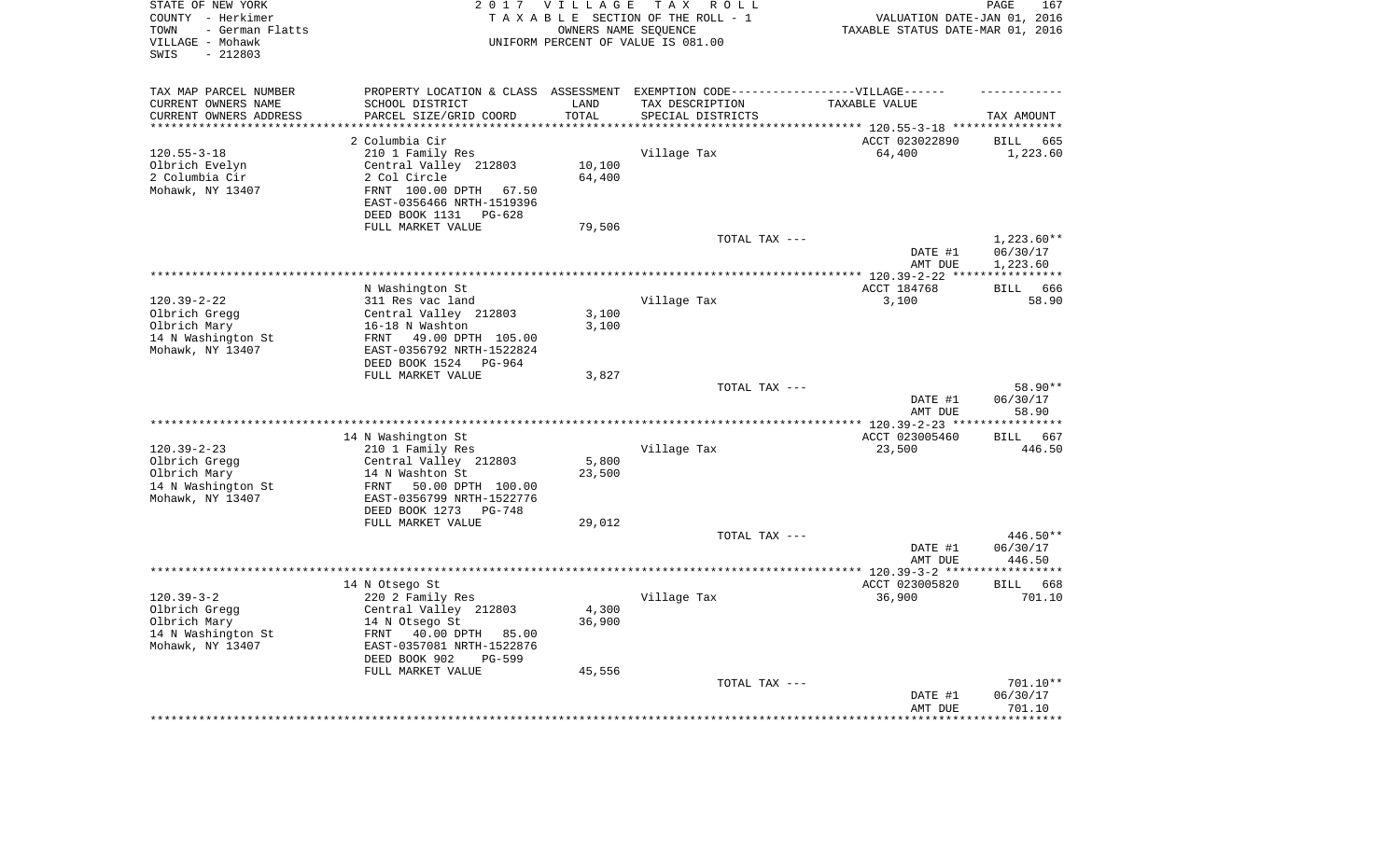| STATE OF NEW YORK<br>COUNTY - Herkimer<br>TOWN<br>- German Flatts<br>VILLAGE - Mohawk<br>$-212803$<br>SWIS |                                                      | 2017 VILLAGE | T A X<br>R O L L<br>TAXABLE SECTION OF THE ROLL - 1<br>OWNERS NAME SEQUENCE<br>UNIFORM PERCENT OF VALUE IS 081.00 | VALUATION DATE-JAN 01, 2016<br>TAXABLE STATUS DATE-MAR 01, 2016 | PAGE<br>168          |
|------------------------------------------------------------------------------------------------------------|------------------------------------------------------|--------------|-------------------------------------------------------------------------------------------------------------------|-----------------------------------------------------------------|----------------------|
| TAX MAP PARCEL NUMBER                                                                                      |                                                      |              | PROPERTY LOCATION & CLASS ASSESSMENT EXEMPTION CODE----------------VILLAGE------                                  |                                                                 |                      |
| CURRENT OWNERS NAME                                                                                        | SCHOOL DISTRICT                                      | LAND         | TAX DESCRIPTION                                                                                                   | TAXABLE VALUE                                                   |                      |
| CURRENT OWNERS ADDRESS<br>*********************                                                            | PARCEL SIZE/GRID COORD<br>****************           | TOTAL        | SPECIAL DISTRICTS<br>********************************* 120.46-2-4 *****************                               |                                                                 | TAX AMOUNT           |
|                                                                                                            | 147 W Main St                                        |              |                                                                                                                   | ACCT 023004980                                                  | BILL<br>669          |
| $120.46 - 2 - 4$                                                                                           | 210 1 Family Res                                     |              | Village Tax                                                                                                       | 36,750                                                          | 698.25               |
| Olney Barbara                                                                                              | Central Valley 212803                                | 12,000       |                                                                                                                   |                                                                 |                      |
| 147 W Main St                                                                                              | 147 W Main St                                        | 36,750       |                                                                                                                   |                                                                 |                      |
| Mohawk, NY 13407                                                                                           | FRNT<br>60.00 DPTH 120.00                            |              |                                                                                                                   |                                                                 |                      |
|                                                                                                            | EAST-0353373 NRTH-1521858                            |              |                                                                                                                   |                                                                 |                      |
|                                                                                                            | DEED BOOK 1204<br>PG-587                             |              |                                                                                                                   |                                                                 |                      |
|                                                                                                            | FULL MARKET VALUE                                    | 45,370       |                                                                                                                   |                                                                 |                      |
|                                                                                                            |                                                      |              | TOTAL TAX ---                                                                                                     | DATE #1                                                         | 698.25**<br>06/30/17 |
|                                                                                                            |                                                      |              |                                                                                                                   | AMT DUE                                                         | 698.25               |
|                                                                                                            |                                                      |              |                                                                                                                   |                                                                 |                      |
|                                                                                                            | 105 Columbia St                                      |              |                                                                                                                   | ACCT 023021060                                                  | <b>BILL</b><br>670   |
| $120.55 - 3 - 27$                                                                                          | 220 2 Family Res                                     |              | VET COM V 41137                                                                                                   | 12,150                                                          |                      |
| Orr Russell Elizabeth                                                                                      | Central Valley 212803                                | 17,700       | Village Tax                                                                                                       | 47,850                                                          | 909.15               |
| % Theodore & Jean Russell                                                                                  | 105 Columbia St                                      | 60,000       |                                                                                                                   |                                                                 |                      |
| 105 Columbia St                                                                                            | L Use T & J Russell                                  |              |                                                                                                                   |                                                                 |                      |
| Mohawk, NY 13407                                                                                           | FRNT 110.22 DPTH 395.70<br>EAST-0356690 NRTH-1519659 |              |                                                                                                                   |                                                                 |                      |
|                                                                                                            | DEED BOOK 1257<br>$PG-490$                           |              |                                                                                                                   |                                                                 |                      |
|                                                                                                            | FULL MARKET VALUE                                    | 74,074       |                                                                                                                   |                                                                 |                      |
|                                                                                                            |                                                      |              | TOTAL TAX ---                                                                                                     |                                                                 | $909.15**$           |
|                                                                                                            |                                                      |              |                                                                                                                   | DATE #1                                                         | 06/30/17             |
|                                                                                                            |                                                      |              |                                                                                                                   | AMT DUE                                                         | 909.15               |
|                                                                                                            | 39 Marshall Ave                                      |              |                                                                                                                   | ************* 120.40-2-21 *****************<br>ACCT 188203      | 671<br>BILL          |
| $120.40 - 2 - 21$                                                                                          | 210 1 Family Res                                     |              | Village Tax                                                                                                       | 48,200                                                          | 915.80               |
| Ostrander John                                                                                             | Central Valley 212803                                | 8,200        |                                                                                                                   |                                                                 |                      |
| Renee Ostrander                                                                                            | 39 Marshall Ave                                      | 48,200       |                                                                                                                   |                                                                 |                      |
| 568 Schoharie Tpke                                                                                         | Land Contract                                        |              |                                                                                                                   |                                                                 |                      |
| Athens, NY 12015                                                                                           | FRNT<br>42.00 DPTH 162.50                            |              |                                                                                                                   |                                                                 |                      |
|                                                                                                            | EAST-0358887 NRTH-1522767                            |              |                                                                                                                   |                                                                 |                      |
|                                                                                                            | DEED BOOK 1545 PG-264                                |              |                                                                                                                   |                                                                 |                      |
|                                                                                                            | FULL MARKET VALUE                                    | 59,506       | TOTAL TAX ---                                                                                                     |                                                                 | 915.80**             |
|                                                                                                            |                                                      |              |                                                                                                                   | DATE #1                                                         | 06/30/17             |
|                                                                                                            |                                                      |              |                                                                                                                   | AMT DUE                                                         | 915.80               |
|                                                                                                            |                                                      |              |                                                                                                                   |                                                                 |                      |
|                                                                                                            | 55-57 Church St                                      |              |                                                                                                                   | ACCT 198141                                                     | 672<br>BILL          |
| 120.47-9-24                                                                                                | 220 2 Family Res                                     |              | Village Tax                                                                                                       | 78,000                                                          | 1,482.00             |
| OToole Denise<br>1 Thistle Ct                                                                              | Central Valley 212803                                | 9,300        |                                                                                                                   |                                                                 |                      |
| New Hartford, NY 13413                                                                                     | 55-57 Church St<br>60.00 DPTH 120.00<br>FRNT         | 78,000       |                                                                                                                   |                                                                 |                      |
|                                                                                                            | EAST-0357674 NRTH-1520913                            |              |                                                                                                                   |                                                                 |                      |
| PRIOR OWNER ON 3/01/2016                                                                                   | DEED BOOK 1606 PG-570                                |              |                                                                                                                   |                                                                 |                      |
| Harter Daniel                                                                                              | FULL MARKET VALUE                                    | 96,296       |                                                                                                                   |                                                                 |                      |
|                                                                                                            |                                                      |              | TOTAL TAX ---                                                                                                     |                                                                 | $1,482.00**$         |
|                                                                                                            |                                                      |              |                                                                                                                   | DATE #1                                                         | 06/30/17             |
|                                                                                                            |                                                      |              |                                                                                                                   | AMT DUE                                                         | 1,482.00             |
|                                                                                                            |                                                      |              |                                                                                                                   |                                                                 |                      |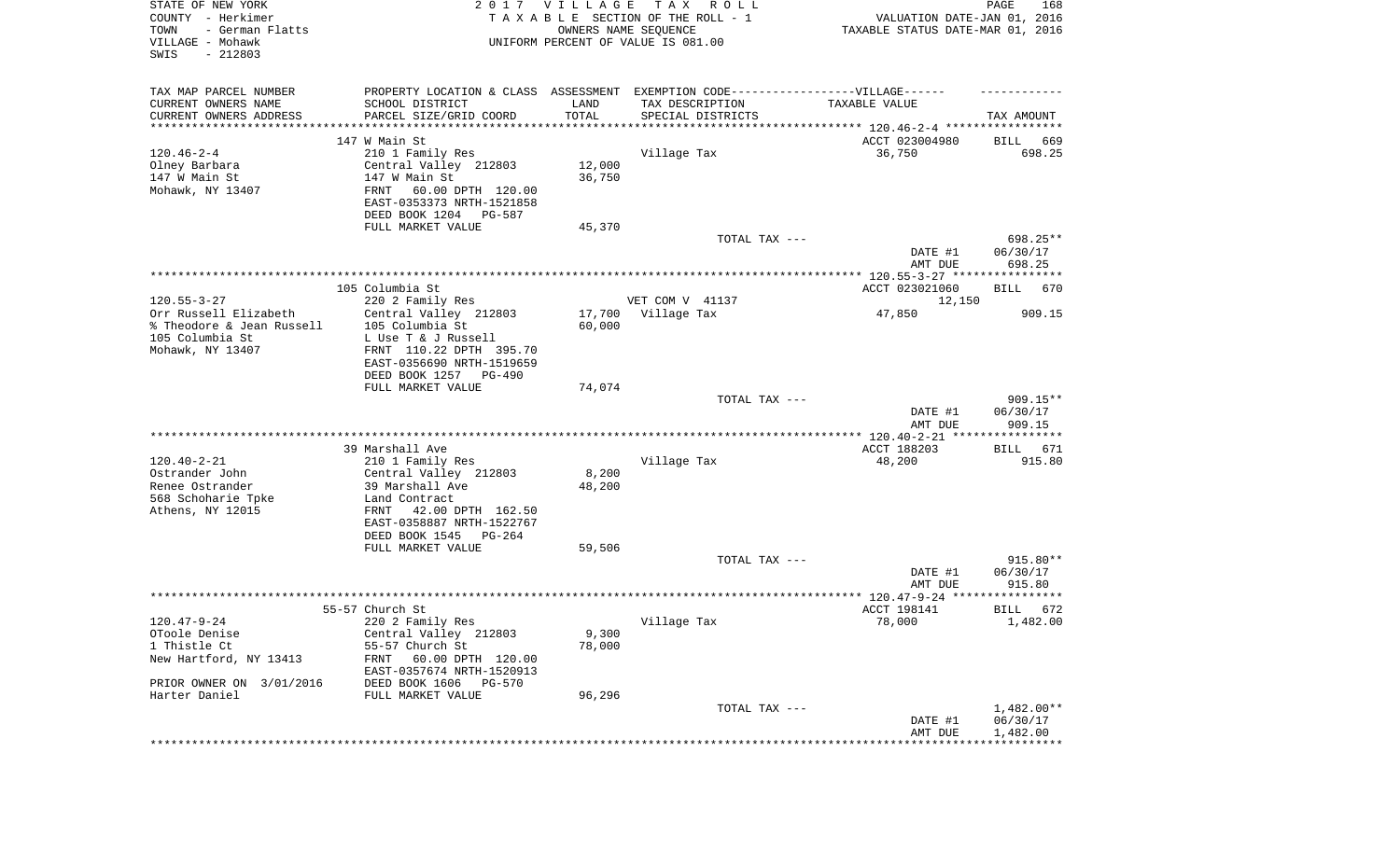| STATE OF NEW YORK<br>COUNTY - Herkimer<br>- German Flatts<br>TOWN<br>VILLAGE - Mohawk<br>$-212803$<br>SWIS |                                                       | 2017 VILLAGE           | TAX ROLL<br>TAXABLE SECTION OF THE ROLL - 1<br>OWNERS NAME SEQUENCE<br>UNIFORM PERCENT OF VALUE IS 081.00 | VALUATION DATE-JAN 01, 2016<br>TAXABLE STATUS DATE-MAR 01, 2016 | PAGE<br>169           |
|------------------------------------------------------------------------------------------------------------|-------------------------------------------------------|------------------------|-----------------------------------------------------------------------------------------------------------|-----------------------------------------------------------------|-----------------------|
| TAX MAP PARCEL NUMBER                                                                                      |                                                       |                        | PROPERTY LOCATION & CLASS ASSESSMENT EXEMPTION CODE-----------------VILLAGE------                         |                                                                 |                       |
| CURRENT OWNERS NAME                                                                                        | SCHOOL DISTRICT                                       | LAND                   | TAX DESCRIPTION                                                                                           | TAXABLE VALUE                                                   |                       |
| CURRENT OWNERS ADDRESS<br>**********************                                                           | PARCEL SIZE/GRID COORD<br>*************************** | TOTAL<br>************* | SPECIAL DISTRICTS                                                                                         |                                                                 | TAX AMOUNT            |
|                                                                                                            |                                                       |                        |                                                                                                           |                                                                 |                       |
|                                                                                                            | 59 Church St                                          |                        |                                                                                                           | ACCT 023015030                                                  | BILL<br>673           |
| $120.47 - 9 - 25$<br>OToole Denise                                                                         | 312 Vac w/imprv<br>Central Valley 212803              | 6,300                  | Village Tax                                                                                               | 6,500                                                           | 123.50                |
| 1 Thistle Ct                                                                                               | 59 Church St                                          | 6,500                  |                                                                                                           |                                                                 |                       |
| New Hartford, NY 13413                                                                                     | 60.00 DPTH 120.00<br><b>FRNT</b>                      |                        |                                                                                                           |                                                                 |                       |
|                                                                                                            | EAST-0357655 NRTH-1520856                             |                        |                                                                                                           |                                                                 |                       |
| PRIOR OWNER ON 3/01/2016                                                                                   | DEED BOOK 1606<br>$PG-570$                            |                        |                                                                                                           |                                                                 |                       |
| Harter Daniel                                                                                              | FULL MARKET VALUE                                     | 8,025                  |                                                                                                           |                                                                 |                       |
|                                                                                                            |                                                       |                        | TOTAL TAX ---                                                                                             |                                                                 | 123.50**              |
|                                                                                                            |                                                       |                        |                                                                                                           | DATE #1<br>AMT DUE                                              | 06/30/17<br>123.50    |
|                                                                                                            |                                                       |                        |                                                                                                           |                                                                 |                       |
|                                                                                                            | 78 W Main St                                          |                        |                                                                                                           | ACCT 023002490                                                  | <b>BILL</b><br>674    |
| $120.47 - 2 - 10$                                                                                          | 210 1 Family Res                                      |                        | Village Tax                                                                                               | 39,500                                                          | 750.50                |
| Owens Davida                                                                                               | Central Valley 212803                                 | 11,800                 |                                                                                                           |                                                                 |                       |
| 78 W Main St                                                                                               | 78 W Main St                                          | 39,500                 |                                                                                                           |                                                                 |                       |
| Mohawk, NY 13407                                                                                           | FRNT<br>54.70 DPTH 121.80                             |                        |                                                                                                           |                                                                 |                       |
|                                                                                                            | EAST-0355686 NRTH-1522278                             |                        |                                                                                                           |                                                                 |                       |
|                                                                                                            | DEED BOOK 937<br>PG-406                               | 48,765                 |                                                                                                           |                                                                 |                       |
|                                                                                                            | FULL MARKET VALUE                                     |                        | TOTAL TAX ---                                                                                             |                                                                 | 750.50**              |
|                                                                                                            |                                                       |                        |                                                                                                           | DATE #1                                                         | 06/30/17              |
|                                                                                                            |                                                       |                        |                                                                                                           | AMT DUE                                                         | 750.50                |
|                                                                                                            |                                                       |                        |                                                                                                           |                                                                 | * * * * * * * * * * * |
|                                                                                                            | 19 Walnut St                                          |                        |                                                                                                           | ACCT 023016290                                                  | 675<br>BILL           |
| $120.47 - 8 - 9$                                                                                           | 210 1 Family Res                                      |                        | Village Tax                                                                                               | 59,350                                                          | 1,127.65              |
| Palmer Kenneth<br>Palmer Sharon                                                                            | Central Valley 212803<br>19 Walnut St E               | 10,900<br>59,350       |                                                                                                           |                                                                 |                       |
| 19 Walnut St                                                                                               | 60.00 DPTH 175.00<br>FRNT                             |                        |                                                                                                           |                                                                 |                       |
| Mohawk, NY 13407                                                                                           | EAST-0357544 NRTH-1521771                             |                        |                                                                                                           |                                                                 |                       |
|                                                                                                            | DEED BOOK 00456 PG-00639                              |                        |                                                                                                           |                                                                 |                       |
|                                                                                                            | FULL MARKET VALUE                                     | 73,272                 |                                                                                                           |                                                                 |                       |
|                                                                                                            |                                                       |                        | TOTAL TAX ---                                                                                             |                                                                 | $1,127.65**$          |
|                                                                                                            |                                                       |                        |                                                                                                           | DATE #1                                                         | 06/30/17              |
|                                                                                                            |                                                       |                        |                                                                                                           | AMT DUE                                                         | 1,127.65              |
|                                                                                                            | 8 Fulton St                                           |                        |                                                                                                           | ACCT 023010380                                                  | <b>BILL</b><br>676    |
| $120.40 - 2 - 33$                                                                                          | 210 1 Family Res                                      |                        | VET WAR V 41127                                                                                           | 6,465                                                           |                       |
| Palmer Robert                                                                                              | Central Valley 212803                                 | 8,500                  | Village Tax                                                                                               | 36,635                                                          | 696.07                |
| Palmer Gloria                                                                                              | 8 Fulton St                                           | 43,100                 |                                                                                                           |                                                                 |                       |
| 8 Fulton St                                                                                                | FRNT<br>60.00 DPTH 100.00                             |                        |                                                                                                           |                                                                 |                       |
| Mohawk, NY 13407                                                                                           | EAST-0358337 NRTH-1522612                             |                        |                                                                                                           |                                                                 |                       |
|                                                                                                            | DEED BOOK 00528 PG-00119                              |                        |                                                                                                           |                                                                 |                       |
|                                                                                                            | FULL MARKET VALUE                                     | 53,210                 | TOTAL TAX ---                                                                                             |                                                                 | 696.07**              |
|                                                                                                            |                                                       |                        |                                                                                                           | DATE #1                                                         | 06/30/17              |
|                                                                                                            |                                                       |                        |                                                                                                           | AMT DUE                                                         | 696.07                |
|                                                                                                            |                                                       |                        |                                                                                                           |                                                                 | ************          |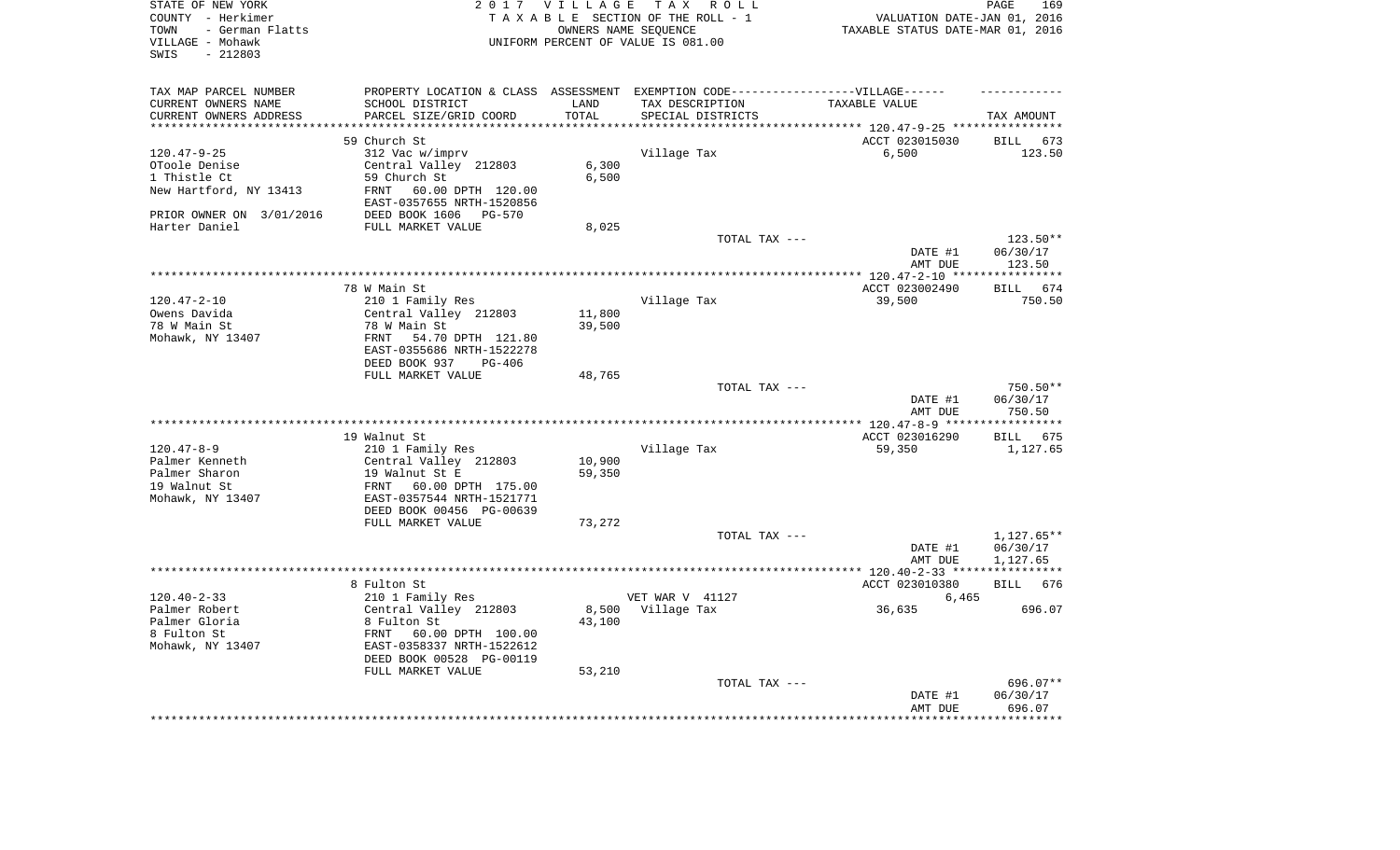| STATE OF NEW YORK<br>COUNTY - Herkimer<br>- German Flatts<br>TOWN<br>VILLAGE - Mohawk<br>$-212803$<br>SWIS |                                                                                   | 2017 VILLAGE         | TAX ROLL<br>TAXABLE SECTION OF THE ROLL - 1<br>OWNERS NAME SEQUENCE<br>UNIFORM PERCENT OF VALUE IS 081.00 | VALUATION DATE-JAN 01, 2016<br>TAXABLE STATUS DATE-MAR 01, 2016      | 170<br>PAGE                      |
|------------------------------------------------------------------------------------------------------------|-----------------------------------------------------------------------------------|----------------------|-----------------------------------------------------------------------------------------------------------|----------------------------------------------------------------------|----------------------------------|
| TAX MAP PARCEL NUMBER                                                                                      | PROPERTY LOCATION & CLASS ASSESSMENT EXEMPTION CODE-----------------VILLAGE------ |                      |                                                                                                           |                                                                      |                                  |
| CURRENT OWNERS NAME                                                                                        | SCHOOL DISTRICT                                                                   | LAND                 | TAX DESCRIPTION                                                                                           | TAXABLE VALUE                                                        |                                  |
| CURRENT OWNERS ADDRESS<br>*********************                                                            | PARCEL SIZE/GRID COORD<br>***************************                             | TOTAL<br>*********** | SPECIAL DISTRICTS                                                                                         | ************************************** 120.47-9-49 ***************** | TAX AMOUNT                       |
|                                                                                                            | 32 Green St                                                                       |                      |                                                                                                           | ACCT 187585                                                          | BILL<br>677                      |
| $120.47 - 9 - 49$                                                                                          | 210 1 Family Res                                                                  |                      | Village Tax                                                                                               | 41,800                                                               | 794.20                           |
| Palmer Scott                                                                                               | Central Valley 212803                                                             | 8,900                |                                                                                                           |                                                                      |                                  |
| Beekman Susan                                                                                              | 32 Green St                                                                       | 41,800               |                                                                                                           |                                                                      |                                  |
| 32 Green St                                                                                                | FRNT<br>55.00 DPTH 120.00                                                         |                      |                                                                                                           |                                                                      |                                  |
| Mohawk, NY 13407                                                                                           | EAST-0357917 NRTH-1521342                                                         |                      |                                                                                                           |                                                                      |                                  |
|                                                                                                            | DEED BOOK 1541 PG-427                                                             |                      |                                                                                                           |                                                                      |                                  |
|                                                                                                            | FULL MARKET VALUE                                                                 | 51,605               |                                                                                                           |                                                                      |                                  |
|                                                                                                            |                                                                                   |                      | TOTAL TAX ---                                                                                             |                                                                      | 794.20**                         |
|                                                                                                            |                                                                                   |                      |                                                                                                           | DATE #1                                                              | 06/30/17                         |
|                                                                                                            |                                                                                   |                      |                                                                                                           | AMT DUE                                                              | 794.20<br>************           |
|                                                                                                            | 13 Church St                                                                      |                      |                                                                                                           | ******** 120.47-9-8 *****<br>ACCT 023014550                          | 678<br><b>BILL</b>               |
| $120.47 - 9 - 8$                                                                                           | 210 1 Family Res                                                                  |                      | Village Tax                                                                                               | 42,400                                                               | 805.60                           |
| Palmieri William                                                                                           | Central Valley 212803                                                             | 9,700                |                                                                                                           |                                                                      |                                  |
| Palmieri Diane                                                                                             | 13 Church St                                                                      | 42,400               |                                                                                                           |                                                                      |                                  |
| 13 Church St                                                                                               | FRNT<br>65.00 DPTH 120.00                                                         |                      |                                                                                                           |                                                                      |                                  |
| Mohawk, NY 13407                                                                                           | EAST-0357909 NRTH-1521756                                                         |                      |                                                                                                           |                                                                      |                                  |
|                                                                                                            | DEED BOOK 708<br>$PG-681$                                                         |                      |                                                                                                           |                                                                      |                                  |
|                                                                                                            | FULL MARKET VALUE                                                                 | 52,346               |                                                                                                           |                                                                      |                                  |
|                                                                                                            |                                                                                   |                      | TOTAL TAX ---                                                                                             | DATE #1<br>AMT DUE                                                   | $805.60**$<br>06/30/17<br>805.60 |
|                                                                                                            | *****************************                                                     |                      | ************************                                                                                  | *** 120.39-1-25 **                                                   | * * * * * * * * * *              |
|                                                                                                            | 13 N Richfield St                                                                 |                      |                                                                                                           | ACCT 023001020                                                       | BILL 679                         |
| $120.39 - 1 - 25$                                                                                          | 210 1 Family Res                                                                  |                      | Village Tax                                                                                               | 72,300                                                               | 1,373.70                         |
| Palmitesso Anthony                                                                                         | Central Valley 212803                                                             | 8,200                |                                                                                                           |                                                                      |                                  |
| Mead Jenna                                                                                                 | 13 N Richfd St                                                                    | 72,300               |                                                                                                           |                                                                      |                                  |
| 13 N Richfield St                                                                                          | FRNT<br>92.00 DPTH 120.00                                                         |                      |                                                                                                           |                                                                      |                                  |
| Mohawk, NY 13407                                                                                           | EAST-0356372 NRTH-1522896                                                         |                      |                                                                                                           |                                                                      |                                  |
|                                                                                                            | DEED BOOK 1578<br>PG-194                                                          |                      |                                                                                                           |                                                                      |                                  |
|                                                                                                            | FULL MARKET VALUE                                                                 | 89,259               | TOTAL TAX ---                                                                                             |                                                                      | 1,373.70**                       |
|                                                                                                            |                                                                                   |                      |                                                                                                           | DATE #1                                                              | 06/30/17                         |
|                                                                                                            |                                                                                   |                      |                                                                                                           | AMT DUE                                                              | 1,373.70                         |
| *********************                                                                                      |                                                                                   |                      |                                                                                                           | **************** 120.39-2-33 *****************                       |                                  |
|                                                                                                            | 26 W Main St                                                                      |                      |                                                                                                           | ACCT 023001860                                                       | BILL 680                         |
| $120.39 - 2 - 33$                                                                                          | 481 Att row bldg                                                                  |                      | Village Tax                                                                                               | 121,800                                                              | 2,314.20                         |
| Panko Charles                                                                                              | Central Valley 212803                                                             | 4,500                |                                                                                                           |                                                                      |                                  |
| Panko Maria                                                                                                | 26 W Main St                                                                      | 121,800              |                                                                                                           |                                                                      |                                  |
| 584 Brown Rd<br>Frankfort, NY 13340                                                                        | 25.00 DPTH 75.00<br>FRNT<br>EAST-0356928 NRTH-1522501                             |                      |                                                                                                           |                                                                      |                                  |
|                                                                                                            | DEED BOOK 838<br>$PG-558$                                                         |                      |                                                                                                           |                                                                      |                                  |
|                                                                                                            | FULL MARKET VALUE                                                                 | 150,370              |                                                                                                           |                                                                      |                                  |
|                                                                                                            |                                                                                   |                      | TOTAL TAX ---                                                                                             |                                                                      | $2,314.20**$                     |
|                                                                                                            |                                                                                   |                      |                                                                                                           | DATE #1                                                              | 06/30/17                         |
|                                                                                                            |                                                                                   |                      |                                                                                                           | AMT DUE                                                              | 2,314.20                         |
|                                                                                                            |                                                                                   |                      |                                                                                                           |                                                                      | *********                        |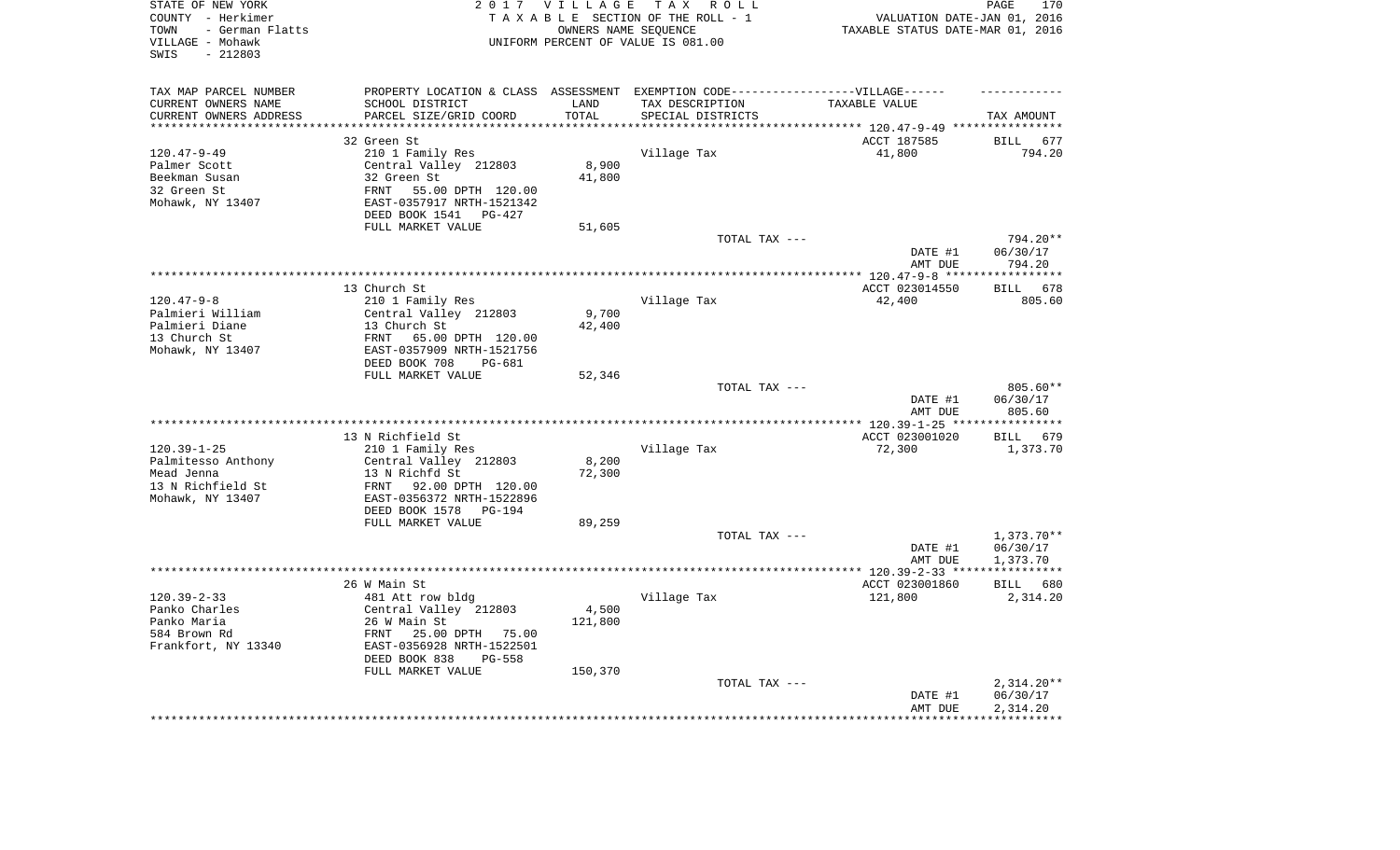| STATE OF NEW YORK<br>COUNTY - Herkimer<br>- German Flatts<br>TOWN<br>VILLAGE - Mohawk<br>$-212803$<br>SWIS |                                                                                  | 2017 VILLAGE<br>OWNERS NAME SEQUENCE | TAX ROLL<br>TAXABLE SECTION OF THE ROLL - 1<br>UNIFORM PERCENT OF VALUE IS 081.00 | VALUATION DATE-JAN 01, 2016<br>TAXABLE STATUS DATE-MAR 01, 2016 | PAGE<br>171                  |
|------------------------------------------------------------------------------------------------------------|----------------------------------------------------------------------------------|--------------------------------------|-----------------------------------------------------------------------------------|-----------------------------------------------------------------|------------------------------|
| TAX MAP PARCEL NUMBER                                                                                      | PROPERTY LOCATION & CLASS ASSESSMENT EXEMPTION CODE----------------VILLAGE------ |                                      |                                                                                   |                                                                 |                              |
| CURRENT OWNERS NAME                                                                                        | SCHOOL DISTRICT                                                                  | LAND                                 | TAX DESCRIPTION                                                                   | TAXABLE VALUE                                                   |                              |
| CURRENT OWNERS ADDRESS<br>*********************                                                            | PARCEL SIZE/GRID COORD<br>************************                               | TOTAL<br>*********                   | SPECIAL DISTRICTS                                                                 |                                                                 | TAX AMOUNT                   |
|                                                                                                            |                                                                                  |                                      |                                                                                   |                                                                 |                              |
| $120.47 - 9 - 50$                                                                                          | 30 Green St<br>210 1 Family Res                                                  |                                      | Village Tax                                                                       | ACCT 191726<br>40,100                                           | <b>BILL</b><br>681<br>761.90 |
| Parkhurst Murphy Mary Beth                                                                                 | Central Valley 212803                                                            | 6,800                                |                                                                                   |                                                                 |                              |
| 30 Green St                                                                                                | 30 Green St                                                                      | 40,100                               |                                                                                   |                                                                 |                              |
| Mohawk, NY 13407                                                                                           | FRNT<br>40.00 DPTH 120.00                                                        |                                      |                                                                                   |                                                                 |                              |
|                                                                                                            | EAST-0357930 NRTH-1521387                                                        |                                      |                                                                                   |                                                                 |                              |
|                                                                                                            | DEED BOOK 1566<br>PG-604                                                         |                                      |                                                                                   |                                                                 |                              |
|                                                                                                            | FULL MARKET VALUE                                                                | 49,506                               |                                                                                   |                                                                 |                              |
|                                                                                                            |                                                                                  |                                      | TOTAL TAX ---                                                                     |                                                                 | 761.90**                     |
|                                                                                                            |                                                                                  |                                      |                                                                                   | DATE #1                                                         | 06/30/17<br>761.90           |
|                                                                                                            |                                                                                  |                                      |                                                                                   | AMT DUE<br>************ 120.55-2-7 *****                        | ***********                  |
|                                                                                                            | 20 Henry St                                                                      |                                      |                                                                                   | ACCT 023018930                                                  | 682<br>BILL                  |
| $120.55 - 2 - 7$                                                                                           | 210 1 Family Res                                                                 |                                      | Village Tax                                                                       | 69,700                                                          | 1,324.30                     |
| Parkhurst James                                                                                            | Central Valley 212803                                                            | 11,500                               |                                                                                   |                                                                 |                              |
| 20 Henry St                                                                                                | 20 Henry St                                                                      | 69,700                               |                                                                                   |                                                                 |                              |
| Mohawk, NY 13407                                                                                           | FRNT<br>50.00 DPTH 120.00                                                        |                                      |                                                                                   |                                                                 |                              |
|                                                                                                            | EAST-0357268 NRTH-1520296<br>DEED BOOK 931<br>$PG-507$                           |                                      |                                                                                   |                                                                 |                              |
|                                                                                                            | FULL MARKET VALUE                                                                | 86,049                               |                                                                                   |                                                                 |                              |
|                                                                                                            |                                                                                  |                                      | TOTAL TAX ---                                                                     |                                                                 | $1,324.30**$                 |
|                                                                                                            |                                                                                  |                                      |                                                                                   | DATE #1<br>AMT DUE                                              | 06/30/17<br>1,324.30         |
|                                                                                                            |                                                                                  |                                      |                                                                                   | ****** 120.39-2-16 ****                                         | ************                 |
|                                                                                                            | 9 N Washington St                                                                |                                      |                                                                                   | ACCT 198510                                                     | 683<br>BILL                  |
| $120.39 - 2 - 16$                                                                                          | 210 1 Family Res                                                                 |                                      | VET WAR V 41127                                                                   | 6,840                                                           |                              |
| Parkhurst Kenneth Sr                                                                                       | Central Valley 212803                                                            | 6,600                                | Village Tax                                                                       | 38,760                                                          | 736.44                       |
| 9 N Washington St                                                                                          | 9 N Wshngtn St                                                                   | 45,600                               |                                                                                   |                                                                 |                              |
| Mohawk, NY 13407                                                                                           | 61.50 DPTH 100.00<br>FRNT<br>EAST-0356656 NRTH-1522776                           |                                      |                                                                                   |                                                                 |                              |
| PRIOR OWNER ON 3/01/2016                                                                                   | DEED BOOK 1609 PG-55                                                             |                                      |                                                                                   |                                                                 |                              |
| Parkhurst Kenneth                                                                                          | FULL MARKET VALUE                                                                | 56,296                               |                                                                                   |                                                                 |                              |
|                                                                                                            |                                                                                  |                                      | TOTAL TAX ---                                                                     |                                                                 | $736.44**$                   |
|                                                                                                            |                                                                                  |                                      |                                                                                   | DATE #1                                                         | 06/30/17                     |
|                                                                                                            |                                                                                  |                                      |                                                                                   | AMT DUE                                                         | 736.44                       |
|                                                                                                            |                                                                                  |                                      |                                                                                   |                                                                 |                              |
| $120.47 - 3 - 41$                                                                                          | 33 W Center St<br>210 1 Family Res                                               |                                      | Village Tax                                                                       | ACCT 023025590<br>56,100                                        | BILL<br>684<br>1,065.90      |
| Parslow William                                                                                            | Central Valley 212803                                                            | 11,600                               |                                                                                   |                                                                 |                              |
| Parslow Eleanor B                                                                                          | 33 W Center St                                                                   | 56,100                               |                                                                                   |                                                                 |                              |
| 33 W Center St                                                                                             | FRNT<br>56.00 DPTH 116.00                                                        |                                      |                                                                                   |                                                                 |                              |
| Mohawk, NY 13407                                                                                           | EAST-0355767 NRTH-1521133                                                        |                                      |                                                                                   |                                                                 |                              |
|                                                                                                            | DEED BOOK 00587 PG-00137                                                         |                                      |                                                                                   |                                                                 |                              |
|                                                                                                            | FULL MARKET VALUE                                                                | 69,259                               |                                                                                   |                                                                 |                              |
|                                                                                                            |                                                                                  |                                      | TOTAL TAX ---                                                                     |                                                                 | $1,065.90**$<br>06/30/17     |
|                                                                                                            |                                                                                  |                                      |                                                                                   | DATE #1<br>AMT DUE                                              | 1,065.90                     |
|                                                                                                            |                                                                                  |                                      |                                                                                   |                                                                 |                              |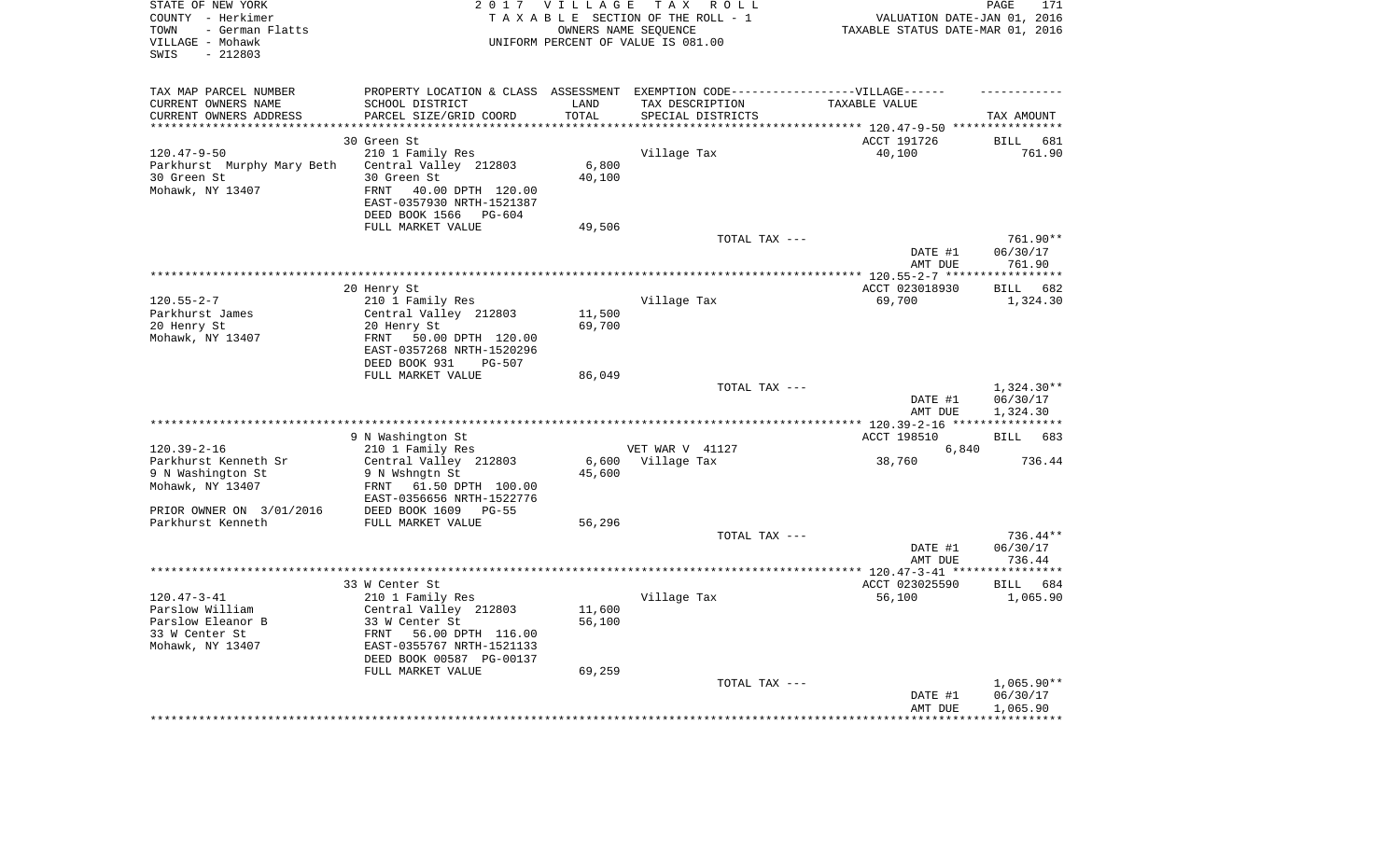| TAX MAP PARCEL NUMBER<br>PROPERTY LOCATION & CLASS ASSESSMENT EXEMPTION CODE-----------------VILLAGE------<br>SCHOOL DISTRICT<br>CURRENT OWNERS NAME<br>LAND<br>TAX DESCRIPTION<br>TAXABLE VALUE<br>TOTAL<br>CURRENT OWNERS ADDRESS<br>PARCEL SIZE/GRID COORD<br>SPECIAL DISTRICTS<br>TAX AMOUNT<br>********<br>********************************* 120.39-2-9 *****************<br>*********************<br>40 W Main St<br>ACCT 023002040<br><b>BILL</b><br>685<br>$120.39 - 2 - 9$<br>210 1 Family Res<br>Village Tax<br>56,800<br>1,079.20<br>Central Valley 212803<br>7,300<br>Paul David<br>40 W Main St<br>40 W Main St<br>56,800<br>35.00 DPTH 100.00<br>Mohawk, NY 13407<br><b>FRNT</b><br>EAST-0356640 NRTH-1522457<br>DEED BOOK 894<br><b>PG-421</b><br>FULL MARKET VALUE<br>70,123<br>TOTAL TAX ---<br>$1,079.20**$<br>DATE #1<br>06/30/17<br>AMT DUE<br>1,079.20<br>************* 120.47-7-22 ****<br>* * * * * * * * * * * *<br>51 Columbia St<br>ACCT 023020340<br>686<br>BILL<br>$120.47 - 7 - 22$<br>Village Tax<br>30,000<br>449 Other Storag<br>570.00<br>Paul Patricia<br>Central Valley 212803<br>10,300<br>40 W Main St<br>51 Columbia St<br>30,000<br>Mohawk, NY 13407<br>FRNT<br>60.00 DPTH 150.00<br>EAST-0356943 NRTH-1520990<br>DEED BOOK 1308<br>PG-843<br>FULL MARKET VALUE<br>37,037<br>570.00**<br>TOTAL TAX ---<br>DATE #1<br>06/30/17<br>AMT DUE<br>570.00<br>**********<br>29 Walnut St<br>ACCT 023016440<br>687<br><b>BILL</b><br>$120.47 - 8 - 14$<br>Village Tax<br>210 1 Family Res<br>49,200<br>934.80<br>Pauline Laurel<br>Central Valley 212803<br>6,400<br>29 Walnut St<br>29 Walnut St<br>49,200<br>Mohawk, NY 13407<br>34.00 DPTH 150.00<br>FRNT<br>EAST-0357449 NRTH-1521480<br>DEED BOOK 1326<br>PG-893<br>FULL MARKET VALUE<br>60,741<br>934.80**<br>TOTAL TAX ---<br>DATE #1<br>06/30/17<br>AMT DUE<br>934.80<br>*******************<br>**********<br>ACCT 023010020<br>10 Orchard St<br><b>BILL</b><br>688<br>$120.40 - 2 - 44$<br>230 3 Family Res<br>59,500<br>Village Tax<br>1,130.50<br>Pavlik Steven<br>Central Valley 212803<br>8,200<br>10 Orchard St<br>Pavlik Fay<br>59,500<br>70 South St<br><b>FRNT</b><br>50.55 DPTH 119.32<br>EAST-0358117 NRTH-1522451<br>West Winfield, NY 13491<br>DEED BOOK 1331<br>$PG-15$<br>FULL MARKET VALUE<br>73,457<br>TOTAL TAX ---<br>$1,130.50**$<br>06/30/17<br>DATE #1<br>AMT DUE<br>1,130.50<br>* * * * * * * * * | STATE OF NEW YORK<br>COUNTY - Herkimer<br>- German Flatts<br>TOWN<br>VILLAGE - Mohawk<br>$-212803$<br>SWIS | 2017 VILLAGE | TAX ROLL<br>TAXABLE SECTION OF THE ROLL - 1<br>OWNERS NAME SEQUENCE<br>UNIFORM PERCENT OF VALUE IS 081.00 | VALUATION DATE-JAN 01, 2016<br>TAXABLE STATUS DATE-MAR 01, 2016 | PAGE<br>172 |
|----------------------------------------------------------------------------------------------------------------------------------------------------------------------------------------------------------------------------------------------------------------------------------------------------------------------------------------------------------------------------------------------------------------------------------------------------------------------------------------------------------------------------------------------------------------------------------------------------------------------------------------------------------------------------------------------------------------------------------------------------------------------------------------------------------------------------------------------------------------------------------------------------------------------------------------------------------------------------------------------------------------------------------------------------------------------------------------------------------------------------------------------------------------------------------------------------------------------------------------------------------------------------------------------------------------------------------------------------------------------------------------------------------------------------------------------------------------------------------------------------------------------------------------------------------------------------------------------------------------------------------------------------------------------------------------------------------------------------------------------------------------------------------------------------------------------------------------------------------------------------------------------------------------------------------------------------------------------------------------------------------------------------------------------------------------------------------------------------------------------------------------------------------------------------------------------------------------------------------------------------------------------------------------------------------------------------------------------------------------------------------------------------------------|------------------------------------------------------------------------------------------------------------|--------------|-----------------------------------------------------------------------------------------------------------|-----------------------------------------------------------------|-------------|
|                                                                                                                                                                                                                                                                                                                                                                                                                                                                                                                                                                                                                                                                                                                                                                                                                                                                                                                                                                                                                                                                                                                                                                                                                                                                                                                                                                                                                                                                                                                                                                                                                                                                                                                                                                                                                                                                                                                                                                                                                                                                                                                                                                                                                                                                                                                                                                                                                |                                                                                                            |              |                                                                                                           |                                                                 |             |
|                                                                                                                                                                                                                                                                                                                                                                                                                                                                                                                                                                                                                                                                                                                                                                                                                                                                                                                                                                                                                                                                                                                                                                                                                                                                                                                                                                                                                                                                                                                                                                                                                                                                                                                                                                                                                                                                                                                                                                                                                                                                                                                                                                                                                                                                                                                                                                                                                |                                                                                                            |              |                                                                                                           |                                                                 |             |
|                                                                                                                                                                                                                                                                                                                                                                                                                                                                                                                                                                                                                                                                                                                                                                                                                                                                                                                                                                                                                                                                                                                                                                                                                                                                                                                                                                                                                                                                                                                                                                                                                                                                                                                                                                                                                                                                                                                                                                                                                                                                                                                                                                                                                                                                                                                                                                                                                |                                                                                                            |              |                                                                                                           |                                                                 |             |
|                                                                                                                                                                                                                                                                                                                                                                                                                                                                                                                                                                                                                                                                                                                                                                                                                                                                                                                                                                                                                                                                                                                                                                                                                                                                                                                                                                                                                                                                                                                                                                                                                                                                                                                                                                                                                                                                                                                                                                                                                                                                                                                                                                                                                                                                                                                                                                                                                |                                                                                                            |              |                                                                                                           |                                                                 |             |
|                                                                                                                                                                                                                                                                                                                                                                                                                                                                                                                                                                                                                                                                                                                                                                                                                                                                                                                                                                                                                                                                                                                                                                                                                                                                                                                                                                                                                                                                                                                                                                                                                                                                                                                                                                                                                                                                                                                                                                                                                                                                                                                                                                                                                                                                                                                                                                                                                |                                                                                                            |              |                                                                                                           |                                                                 |             |
|                                                                                                                                                                                                                                                                                                                                                                                                                                                                                                                                                                                                                                                                                                                                                                                                                                                                                                                                                                                                                                                                                                                                                                                                                                                                                                                                                                                                                                                                                                                                                                                                                                                                                                                                                                                                                                                                                                                                                                                                                                                                                                                                                                                                                                                                                                                                                                                                                |                                                                                                            |              |                                                                                                           |                                                                 |             |
|                                                                                                                                                                                                                                                                                                                                                                                                                                                                                                                                                                                                                                                                                                                                                                                                                                                                                                                                                                                                                                                                                                                                                                                                                                                                                                                                                                                                                                                                                                                                                                                                                                                                                                                                                                                                                                                                                                                                                                                                                                                                                                                                                                                                                                                                                                                                                                                                                |                                                                                                            |              |                                                                                                           |                                                                 |             |
|                                                                                                                                                                                                                                                                                                                                                                                                                                                                                                                                                                                                                                                                                                                                                                                                                                                                                                                                                                                                                                                                                                                                                                                                                                                                                                                                                                                                                                                                                                                                                                                                                                                                                                                                                                                                                                                                                                                                                                                                                                                                                                                                                                                                                                                                                                                                                                                                                |                                                                                                            |              |                                                                                                           |                                                                 |             |
|                                                                                                                                                                                                                                                                                                                                                                                                                                                                                                                                                                                                                                                                                                                                                                                                                                                                                                                                                                                                                                                                                                                                                                                                                                                                                                                                                                                                                                                                                                                                                                                                                                                                                                                                                                                                                                                                                                                                                                                                                                                                                                                                                                                                                                                                                                                                                                                                                |                                                                                                            |              |                                                                                                           |                                                                 |             |
|                                                                                                                                                                                                                                                                                                                                                                                                                                                                                                                                                                                                                                                                                                                                                                                                                                                                                                                                                                                                                                                                                                                                                                                                                                                                                                                                                                                                                                                                                                                                                                                                                                                                                                                                                                                                                                                                                                                                                                                                                                                                                                                                                                                                                                                                                                                                                                                                                |                                                                                                            |              |                                                                                                           |                                                                 |             |
|                                                                                                                                                                                                                                                                                                                                                                                                                                                                                                                                                                                                                                                                                                                                                                                                                                                                                                                                                                                                                                                                                                                                                                                                                                                                                                                                                                                                                                                                                                                                                                                                                                                                                                                                                                                                                                                                                                                                                                                                                                                                                                                                                                                                                                                                                                                                                                                                                |                                                                                                            |              |                                                                                                           |                                                                 |             |
|                                                                                                                                                                                                                                                                                                                                                                                                                                                                                                                                                                                                                                                                                                                                                                                                                                                                                                                                                                                                                                                                                                                                                                                                                                                                                                                                                                                                                                                                                                                                                                                                                                                                                                                                                                                                                                                                                                                                                                                                                                                                                                                                                                                                                                                                                                                                                                                                                |                                                                                                            |              |                                                                                                           |                                                                 |             |
|                                                                                                                                                                                                                                                                                                                                                                                                                                                                                                                                                                                                                                                                                                                                                                                                                                                                                                                                                                                                                                                                                                                                                                                                                                                                                                                                                                                                                                                                                                                                                                                                                                                                                                                                                                                                                                                                                                                                                                                                                                                                                                                                                                                                                                                                                                                                                                                                                |                                                                                                            |              |                                                                                                           |                                                                 |             |
|                                                                                                                                                                                                                                                                                                                                                                                                                                                                                                                                                                                                                                                                                                                                                                                                                                                                                                                                                                                                                                                                                                                                                                                                                                                                                                                                                                                                                                                                                                                                                                                                                                                                                                                                                                                                                                                                                                                                                                                                                                                                                                                                                                                                                                                                                                                                                                                                                |                                                                                                            |              |                                                                                                           |                                                                 |             |
|                                                                                                                                                                                                                                                                                                                                                                                                                                                                                                                                                                                                                                                                                                                                                                                                                                                                                                                                                                                                                                                                                                                                                                                                                                                                                                                                                                                                                                                                                                                                                                                                                                                                                                                                                                                                                                                                                                                                                                                                                                                                                                                                                                                                                                                                                                                                                                                                                |                                                                                                            |              |                                                                                                           |                                                                 |             |
|                                                                                                                                                                                                                                                                                                                                                                                                                                                                                                                                                                                                                                                                                                                                                                                                                                                                                                                                                                                                                                                                                                                                                                                                                                                                                                                                                                                                                                                                                                                                                                                                                                                                                                                                                                                                                                                                                                                                                                                                                                                                                                                                                                                                                                                                                                                                                                                                                |                                                                                                            |              |                                                                                                           |                                                                 |             |
|                                                                                                                                                                                                                                                                                                                                                                                                                                                                                                                                                                                                                                                                                                                                                                                                                                                                                                                                                                                                                                                                                                                                                                                                                                                                                                                                                                                                                                                                                                                                                                                                                                                                                                                                                                                                                                                                                                                                                                                                                                                                                                                                                                                                                                                                                                                                                                                                                |                                                                                                            |              |                                                                                                           |                                                                 |             |
|                                                                                                                                                                                                                                                                                                                                                                                                                                                                                                                                                                                                                                                                                                                                                                                                                                                                                                                                                                                                                                                                                                                                                                                                                                                                                                                                                                                                                                                                                                                                                                                                                                                                                                                                                                                                                                                                                                                                                                                                                                                                                                                                                                                                                                                                                                                                                                                                                |                                                                                                            |              |                                                                                                           |                                                                 |             |
|                                                                                                                                                                                                                                                                                                                                                                                                                                                                                                                                                                                                                                                                                                                                                                                                                                                                                                                                                                                                                                                                                                                                                                                                                                                                                                                                                                                                                                                                                                                                                                                                                                                                                                                                                                                                                                                                                                                                                                                                                                                                                                                                                                                                                                                                                                                                                                                                                |                                                                                                            |              |                                                                                                           |                                                                 |             |
|                                                                                                                                                                                                                                                                                                                                                                                                                                                                                                                                                                                                                                                                                                                                                                                                                                                                                                                                                                                                                                                                                                                                                                                                                                                                                                                                                                                                                                                                                                                                                                                                                                                                                                                                                                                                                                                                                                                                                                                                                                                                                                                                                                                                                                                                                                                                                                                                                |                                                                                                            |              |                                                                                                           |                                                                 |             |
|                                                                                                                                                                                                                                                                                                                                                                                                                                                                                                                                                                                                                                                                                                                                                                                                                                                                                                                                                                                                                                                                                                                                                                                                                                                                                                                                                                                                                                                                                                                                                                                                                                                                                                                                                                                                                                                                                                                                                                                                                                                                                                                                                                                                                                                                                                                                                                                                                |                                                                                                            |              |                                                                                                           |                                                                 |             |
|                                                                                                                                                                                                                                                                                                                                                                                                                                                                                                                                                                                                                                                                                                                                                                                                                                                                                                                                                                                                                                                                                                                                                                                                                                                                                                                                                                                                                                                                                                                                                                                                                                                                                                                                                                                                                                                                                                                                                                                                                                                                                                                                                                                                                                                                                                                                                                                                                |                                                                                                            |              |                                                                                                           |                                                                 |             |
|                                                                                                                                                                                                                                                                                                                                                                                                                                                                                                                                                                                                                                                                                                                                                                                                                                                                                                                                                                                                                                                                                                                                                                                                                                                                                                                                                                                                                                                                                                                                                                                                                                                                                                                                                                                                                                                                                                                                                                                                                                                                                                                                                                                                                                                                                                                                                                                                                |                                                                                                            |              |                                                                                                           |                                                                 |             |
|                                                                                                                                                                                                                                                                                                                                                                                                                                                                                                                                                                                                                                                                                                                                                                                                                                                                                                                                                                                                                                                                                                                                                                                                                                                                                                                                                                                                                                                                                                                                                                                                                                                                                                                                                                                                                                                                                                                                                                                                                                                                                                                                                                                                                                                                                                                                                                                                                |                                                                                                            |              |                                                                                                           |                                                                 |             |
|                                                                                                                                                                                                                                                                                                                                                                                                                                                                                                                                                                                                                                                                                                                                                                                                                                                                                                                                                                                                                                                                                                                                                                                                                                                                                                                                                                                                                                                                                                                                                                                                                                                                                                                                                                                                                                                                                                                                                                                                                                                                                                                                                                                                                                                                                                                                                                                                                |                                                                                                            |              |                                                                                                           |                                                                 |             |
|                                                                                                                                                                                                                                                                                                                                                                                                                                                                                                                                                                                                                                                                                                                                                                                                                                                                                                                                                                                                                                                                                                                                                                                                                                                                                                                                                                                                                                                                                                                                                                                                                                                                                                                                                                                                                                                                                                                                                                                                                                                                                                                                                                                                                                                                                                                                                                                                                |                                                                                                            |              |                                                                                                           |                                                                 |             |
|                                                                                                                                                                                                                                                                                                                                                                                                                                                                                                                                                                                                                                                                                                                                                                                                                                                                                                                                                                                                                                                                                                                                                                                                                                                                                                                                                                                                                                                                                                                                                                                                                                                                                                                                                                                                                                                                                                                                                                                                                                                                                                                                                                                                                                                                                                                                                                                                                |                                                                                                            |              |                                                                                                           |                                                                 |             |
|                                                                                                                                                                                                                                                                                                                                                                                                                                                                                                                                                                                                                                                                                                                                                                                                                                                                                                                                                                                                                                                                                                                                                                                                                                                                                                                                                                                                                                                                                                                                                                                                                                                                                                                                                                                                                                                                                                                                                                                                                                                                                                                                                                                                                                                                                                                                                                                                                |                                                                                                            |              |                                                                                                           |                                                                 |             |
|                                                                                                                                                                                                                                                                                                                                                                                                                                                                                                                                                                                                                                                                                                                                                                                                                                                                                                                                                                                                                                                                                                                                                                                                                                                                                                                                                                                                                                                                                                                                                                                                                                                                                                                                                                                                                                                                                                                                                                                                                                                                                                                                                                                                                                                                                                                                                                                                                |                                                                                                            |              |                                                                                                           |                                                                 |             |
|                                                                                                                                                                                                                                                                                                                                                                                                                                                                                                                                                                                                                                                                                                                                                                                                                                                                                                                                                                                                                                                                                                                                                                                                                                                                                                                                                                                                                                                                                                                                                                                                                                                                                                                                                                                                                                                                                                                                                                                                                                                                                                                                                                                                                                                                                                                                                                                                                |                                                                                                            |              |                                                                                                           |                                                                 |             |
|                                                                                                                                                                                                                                                                                                                                                                                                                                                                                                                                                                                                                                                                                                                                                                                                                                                                                                                                                                                                                                                                                                                                                                                                                                                                                                                                                                                                                                                                                                                                                                                                                                                                                                                                                                                                                                                                                                                                                                                                                                                                                                                                                                                                                                                                                                                                                                                                                |                                                                                                            |              |                                                                                                           |                                                                 |             |
|                                                                                                                                                                                                                                                                                                                                                                                                                                                                                                                                                                                                                                                                                                                                                                                                                                                                                                                                                                                                                                                                                                                                                                                                                                                                                                                                                                                                                                                                                                                                                                                                                                                                                                                                                                                                                                                                                                                                                                                                                                                                                                                                                                                                                                                                                                                                                                                                                |                                                                                                            |              |                                                                                                           |                                                                 |             |
|                                                                                                                                                                                                                                                                                                                                                                                                                                                                                                                                                                                                                                                                                                                                                                                                                                                                                                                                                                                                                                                                                                                                                                                                                                                                                                                                                                                                                                                                                                                                                                                                                                                                                                                                                                                                                                                                                                                                                                                                                                                                                                                                                                                                                                                                                                                                                                                                                |                                                                                                            |              |                                                                                                           |                                                                 |             |
|                                                                                                                                                                                                                                                                                                                                                                                                                                                                                                                                                                                                                                                                                                                                                                                                                                                                                                                                                                                                                                                                                                                                                                                                                                                                                                                                                                                                                                                                                                                                                                                                                                                                                                                                                                                                                                                                                                                                                                                                                                                                                                                                                                                                                                                                                                                                                                                                                |                                                                                                            |              |                                                                                                           |                                                                 |             |
|                                                                                                                                                                                                                                                                                                                                                                                                                                                                                                                                                                                                                                                                                                                                                                                                                                                                                                                                                                                                                                                                                                                                                                                                                                                                                                                                                                                                                                                                                                                                                                                                                                                                                                                                                                                                                                                                                                                                                                                                                                                                                                                                                                                                                                                                                                                                                                                                                |                                                                                                            |              |                                                                                                           |                                                                 |             |
|                                                                                                                                                                                                                                                                                                                                                                                                                                                                                                                                                                                                                                                                                                                                                                                                                                                                                                                                                                                                                                                                                                                                                                                                                                                                                                                                                                                                                                                                                                                                                                                                                                                                                                                                                                                                                                                                                                                                                                                                                                                                                                                                                                                                                                                                                                                                                                                                                |                                                                                                            |              |                                                                                                           |                                                                 |             |
|                                                                                                                                                                                                                                                                                                                                                                                                                                                                                                                                                                                                                                                                                                                                                                                                                                                                                                                                                                                                                                                                                                                                                                                                                                                                                                                                                                                                                                                                                                                                                                                                                                                                                                                                                                                                                                                                                                                                                                                                                                                                                                                                                                                                                                                                                                                                                                                                                |                                                                                                            |              |                                                                                                           |                                                                 |             |
|                                                                                                                                                                                                                                                                                                                                                                                                                                                                                                                                                                                                                                                                                                                                                                                                                                                                                                                                                                                                                                                                                                                                                                                                                                                                                                                                                                                                                                                                                                                                                                                                                                                                                                                                                                                                                                                                                                                                                                                                                                                                                                                                                                                                                                                                                                                                                                                                                |                                                                                                            |              |                                                                                                           |                                                                 |             |
|                                                                                                                                                                                                                                                                                                                                                                                                                                                                                                                                                                                                                                                                                                                                                                                                                                                                                                                                                                                                                                                                                                                                                                                                                                                                                                                                                                                                                                                                                                                                                                                                                                                                                                                                                                                                                                                                                                                                                                                                                                                                                                                                                                                                                                                                                                                                                                                                                |                                                                                                            |              |                                                                                                           |                                                                 |             |
|                                                                                                                                                                                                                                                                                                                                                                                                                                                                                                                                                                                                                                                                                                                                                                                                                                                                                                                                                                                                                                                                                                                                                                                                                                                                                                                                                                                                                                                                                                                                                                                                                                                                                                                                                                                                                                                                                                                                                                                                                                                                                                                                                                                                                                                                                                                                                                                                                |                                                                                                            |              |                                                                                                           |                                                                 |             |
|                                                                                                                                                                                                                                                                                                                                                                                                                                                                                                                                                                                                                                                                                                                                                                                                                                                                                                                                                                                                                                                                                                                                                                                                                                                                                                                                                                                                                                                                                                                                                                                                                                                                                                                                                                                                                                                                                                                                                                                                                                                                                                                                                                                                                                                                                                                                                                                                                |                                                                                                            |              |                                                                                                           |                                                                 |             |
|                                                                                                                                                                                                                                                                                                                                                                                                                                                                                                                                                                                                                                                                                                                                                                                                                                                                                                                                                                                                                                                                                                                                                                                                                                                                                                                                                                                                                                                                                                                                                                                                                                                                                                                                                                                                                                                                                                                                                                                                                                                                                                                                                                                                                                                                                                                                                                                                                |                                                                                                            |              |                                                                                                           |                                                                 |             |
|                                                                                                                                                                                                                                                                                                                                                                                                                                                                                                                                                                                                                                                                                                                                                                                                                                                                                                                                                                                                                                                                                                                                                                                                                                                                                                                                                                                                                                                                                                                                                                                                                                                                                                                                                                                                                                                                                                                                                                                                                                                                                                                                                                                                                                                                                                                                                                                                                |                                                                                                            |              |                                                                                                           |                                                                 |             |
|                                                                                                                                                                                                                                                                                                                                                                                                                                                                                                                                                                                                                                                                                                                                                                                                                                                                                                                                                                                                                                                                                                                                                                                                                                                                                                                                                                                                                                                                                                                                                                                                                                                                                                                                                                                                                                                                                                                                                                                                                                                                                                                                                                                                                                                                                                                                                                                                                |                                                                                                            |              |                                                                                                           |                                                                 |             |
|                                                                                                                                                                                                                                                                                                                                                                                                                                                                                                                                                                                                                                                                                                                                                                                                                                                                                                                                                                                                                                                                                                                                                                                                                                                                                                                                                                                                                                                                                                                                                                                                                                                                                                                                                                                                                                                                                                                                                                                                                                                                                                                                                                                                                                                                                                                                                                                                                |                                                                                                            |              |                                                                                                           |                                                                 |             |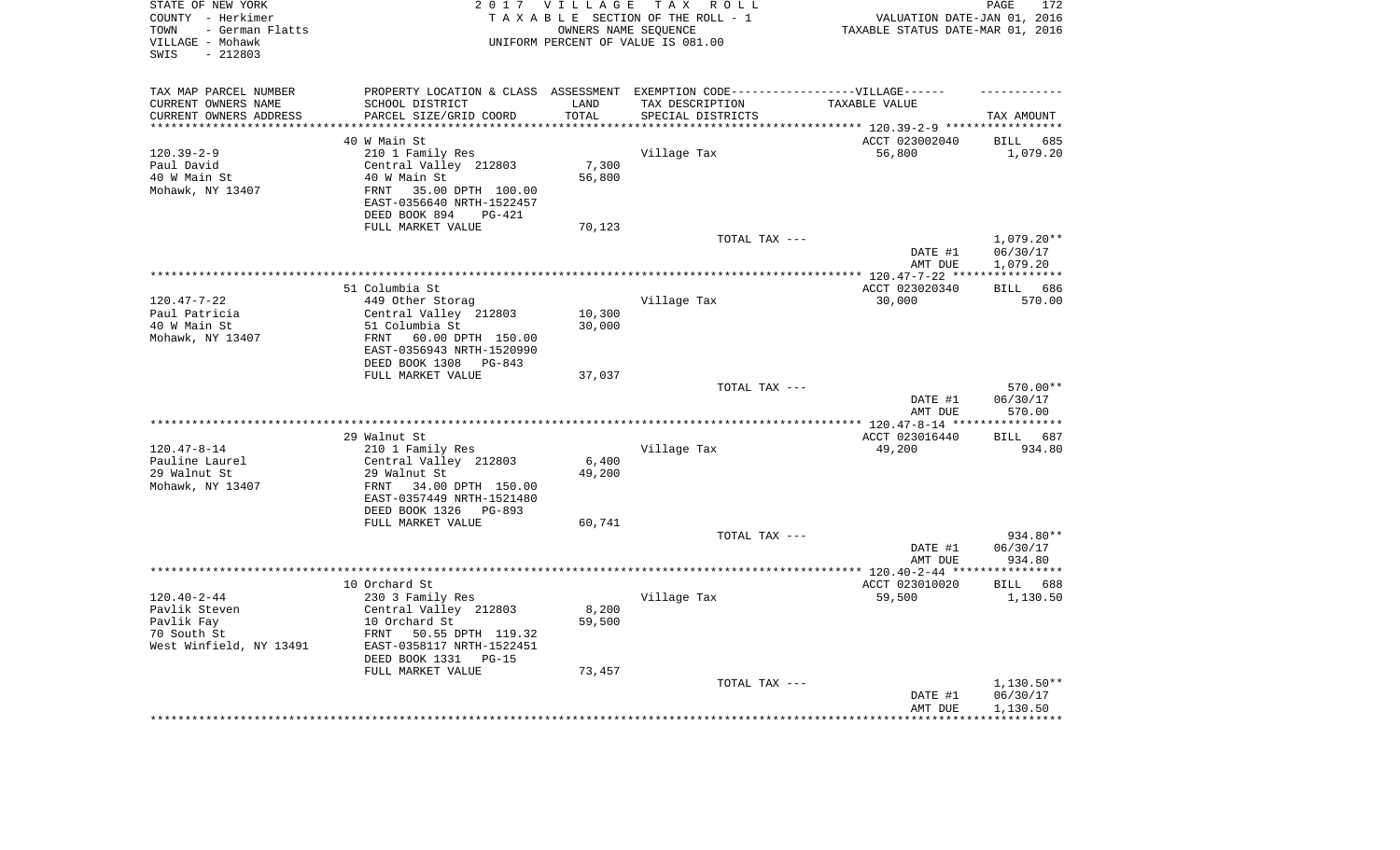| STATE OF NEW YORK<br>COUNTY - Herkimer<br>- German Flatts<br>TOWN<br>VILLAGE - Mohawk<br>$-212803$<br>SWIS |                                                                                   | 2017 VILLAGE      | TAX ROLL<br>TAXABLE SECTION OF THE ROLL - 1<br>OWNERS NAME SEQUENCE<br>UNIFORM PERCENT OF VALUE IS 081.00 | VALUATION DATE-JAN 01, 2016<br>TAXABLE STATUS DATE-MAR 01, 2016 | PAGE<br>173                 |
|------------------------------------------------------------------------------------------------------------|-----------------------------------------------------------------------------------|-------------------|-----------------------------------------------------------------------------------------------------------|-----------------------------------------------------------------|-----------------------------|
| TAX MAP PARCEL NUMBER                                                                                      | PROPERTY LOCATION & CLASS ASSESSMENT EXEMPTION CODE-----------------VILLAGE------ |                   |                                                                                                           |                                                                 |                             |
| CURRENT OWNERS NAME                                                                                        | SCHOOL DISTRICT                                                                   | LAND              | TAX DESCRIPTION                                                                                           | TAXABLE VALUE                                                   |                             |
| CURRENT OWNERS ADDRESS<br>********************                                                             | PARCEL SIZE/GRID COORD                                                            | TOTAL<br>******** | SPECIAL DISTRICTS                                                                                         | *************************** 120.47-3-15 ****************        | TAX AMOUNT                  |
|                                                                                                            | 6 Charles St                                                                      |                   |                                                                                                           | ACCT 023028530                                                  | <b>BILL</b><br>689          |
| $120.47 - 3 - 15$                                                                                          | 312 Vac w/imprv                                                                   |                   | Village Tax                                                                                               | 6,100                                                           | 115.90                      |
| Penree Joseph Sr et al                                                                                     | Central Valley 212803                                                             | 3,800             |                                                                                                           |                                                                 |                             |
| 8 Pulver Blvd                                                                                              | 6 Charles St N                                                                    | 6,100             |                                                                                                           |                                                                 |                             |
| Gansevoort, NY 12831                                                                                       | 40.00 DPTH 91.00<br>FRNT<br>EAST-0355660 NRTH-1521866                             |                   |                                                                                                           |                                                                 |                             |
|                                                                                                            | DEED BOOK 941<br>$PG-46$                                                          |                   |                                                                                                           |                                                                 |                             |
|                                                                                                            | FULL MARKET VALUE                                                                 | 7,531             |                                                                                                           |                                                                 |                             |
|                                                                                                            |                                                                                   |                   | TOTAL TAX ---                                                                                             | DATE #1                                                         | 115.90**<br>06/30/17        |
|                                                                                                            |                                                                                   |                   |                                                                                                           | AMT DUE                                                         | 115.90                      |
|                                                                                                            |                                                                                   |                   |                                                                                                           | ******* 120.47-3-23 ***                                         | * * * * * * * * * * *       |
|                                                                                                            | 5-7 Charles St                                                                    |                   |                                                                                                           | ACCT 023028380                                                  | 690<br><b>BILL</b>          |
| $120.47 - 3 - 23$                                                                                          | 220 2 Family Res                                                                  |                   | Village Tax                                                                                               | 47,300                                                          | 898.70                      |
| Penree Joseph Sr et al                                                                                     | Central Valley 212803                                                             | 6,200             |                                                                                                           |                                                                 |                             |
| 8 Pulver Blvd                                                                                              | 5-7 Charles St                                                                    | 47,300            |                                                                                                           |                                                                 |                             |
| Gansevoort, NY 12831                                                                                       | FRNT<br>40.00 DPTH 100.00<br>EAST-0355646 NRTH-1521736                            |                   |                                                                                                           |                                                                 |                             |
|                                                                                                            | DEED BOOK 941<br>$PG-46$                                                          |                   |                                                                                                           |                                                                 |                             |
|                                                                                                            | FULL MARKET VALUE                                                                 | 58,395            |                                                                                                           |                                                                 |                             |
|                                                                                                            |                                                                                   |                   | TOTAL TAX ---                                                                                             |                                                                 | 898.70**                    |
|                                                                                                            |                                                                                   |                   |                                                                                                           | DATE #1<br>AMT DUE                                              | 06/30/17<br>898.70          |
|                                                                                                            |                                                                                   |                   |                                                                                                           | ** 120.47-9-6 ***                                               | *********                   |
|                                                                                                            | 9 Church St                                                                       |                   |                                                                                                           | ACCT 188911                                                     | 691<br>BILL                 |
| $120.47 - 9 - 6$<br>Penree Michael                                                                         | 210 1 Family Res<br>Central Valley 212803                                         | 9,300             | Village Tax                                                                                               | 50,500                                                          | 959.50                      |
| 9 Church St                                                                                                | 9 Church St                                                                       | 50,500            |                                                                                                           |                                                                 |                             |
| Mohawk, NY 13407                                                                                           | 60.00 DPTH 120.00<br>FRNT<br>EAST-0357942 NRTH-1521877                            |                   |                                                                                                           |                                                                 |                             |
|                                                                                                            | DEED BOOK 1546<br>PG-404                                                          |                   |                                                                                                           |                                                                 |                             |
|                                                                                                            | FULL MARKET VALUE                                                                 | 62,346            |                                                                                                           |                                                                 |                             |
|                                                                                                            |                                                                                   |                   | TOTAL TAX ---                                                                                             |                                                                 | 959.50**                    |
|                                                                                                            |                                                                                   |                   |                                                                                                           | DATE #1                                                         | 06/30/17                    |
|                                                                                                            |                                                                                   |                   |                                                                                                           | AMT DUE<br>************ 120.47-2-15 ***                         | 959.50<br>* * * * * * * * * |
|                                                                                                            | 4 Erie St                                                                         |                   |                                                                                                           | ACCT 023001530                                                  | BILL<br>692                 |
| $120.47 - 2 - 15$                                                                                          | 210 1 Family Res                                                                  |                   | Village Tax                                                                                               | 47,500                                                          | 902.50                      |
| Peplinski Robert                                                                                           | Central Valley 212803                                                             | 7,200             |                                                                                                           |                                                                 |                             |
| Peplinski Pamela                                                                                           | 4 Erie St                                                                         | 47,500            |                                                                                                           |                                                                 |                             |
| 4 Erie St                                                                                                  | FRNT<br>62.00 DPTH 120.00                                                         |                   |                                                                                                           |                                                                 |                             |
| Mohawk, NY 13407                                                                                           | EAST-0355793 NRTH-1522405                                                         |                   |                                                                                                           |                                                                 |                             |
|                                                                                                            | DEED BOOK 00660 PG-00596<br>FULL MARKET VALUE                                     | 58,642            |                                                                                                           |                                                                 |                             |
|                                                                                                            |                                                                                   |                   | TOTAL TAX ---                                                                                             |                                                                 | $902.50**$                  |
|                                                                                                            |                                                                                   |                   |                                                                                                           | DATE #1                                                         | 06/30/17                    |
|                                                                                                            |                                                                                   |                   |                                                                                                           | AMT DUE                                                         | 902.50                      |
|                                                                                                            |                                                                                   |                   |                                                                                                           |                                                                 | ********                    |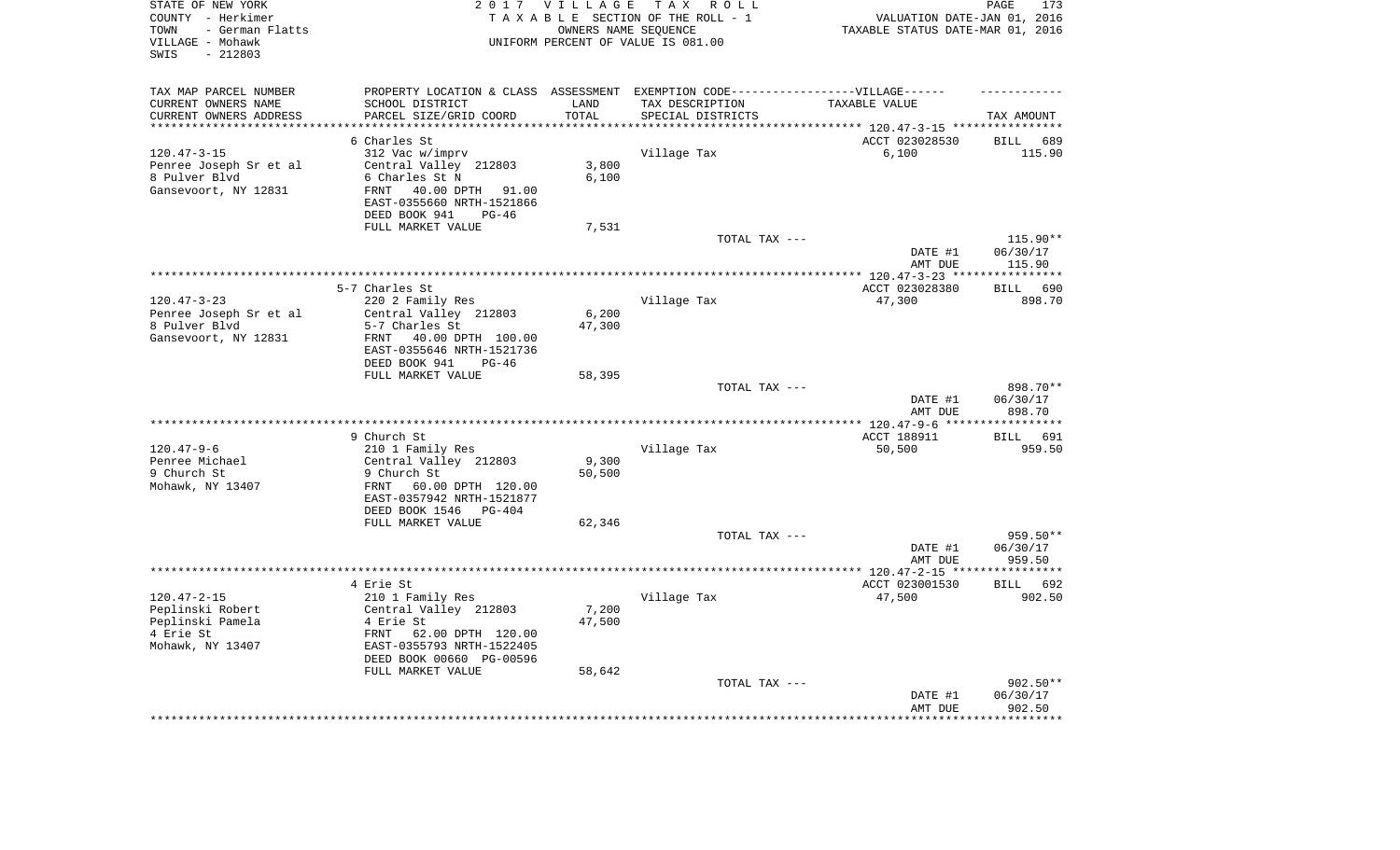| STATE OF NEW YORK<br>COUNTY - Herkimer<br>TOWN<br>- German Flatts<br>VILLAGE - Mohawk<br>SWIS<br>$-212803$ |                                                                                  | 2017 VILLAGE  | TAX ROLL<br>TAXABLE SECTION OF THE ROLL - 1<br>OWNERS NAME SEQUENCE<br>UNIFORM PERCENT OF VALUE IS 081.00 | VALUATION DATE-JAN 01, 2016<br>TAXABLE STATUS DATE-MAR 01, 2016 | PAGE<br>174              |
|------------------------------------------------------------------------------------------------------------|----------------------------------------------------------------------------------|---------------|-----------------------------------------------------------------------------------------------------------|-----------------------------------------------------------------|--------------------------|
| TAX MAP PARCEL NUMBER                                                                                      | PROPERTY LOCATION & CLASS ASSESSMENT EXEMPTION CODE----------------VILLAGE------ |               |                                                                                                           |                                                                 |                          |
| CURRENT OWNERS NAME<br>CURRENT OWNERS ADDRESS<br>***********************                                   | SCHOOL DISTRICT<br>PARCEL SIZE/GRID COORD                                        | LAND<br>TOTAL | TAX DESCRIPTION<br>SPECIAL DISTRICTS                                                                      | TAXABLE VALUE                                                   | TAX AMOUNT               |
|                                                                                                            | 28 Michigan St                                                                   |               |                                                                                                           | ACCT 202188                                                     | BILL<br>693              |
| $120.47 - 8 - 67$                                                                                          | 210 1 Family Res                                                                 |               | Village Tax                                                                                               | 53,600                                                          | 1,018.40                 |
| Perkett Abbigail                                                                                           | Central Valley 212803                                                            | 9,500         |                                                                                                           |                                                                 |                          |
| 28 Michigan St                                                                                             | 28 Michigan St                                                                   | 53,600        |                                                                                                           |                                                                 |                          |
| Mohawk, NY 13407                                                                                           | FRNT<br>80.00 DPTH 100.00                                                        |               |                                                                                                           |                                                                 |                          |
| PRIOR OWNER ON 3/01/2016                                                                                   | EAST-0357845 NRTH-1522070<br>DEED BOOK 2016<br>PG-2021                           |               |                                                                                                           |                                                                 |                          |
| Smith Mark                                                                                                 | FULL MARKET VALUE                                                                | 66,173        |                                                                                                           |                                                                 |                          |
|                                                                                                            |                                                                                  |               | TOTAL TAX ---                                                                                             | DATE #1                                                         | $1,018.40**$<br>06/30/17 |
|                                                                                                            |                                                                                  |               |                                                                                                           | AMT DUE                                                         | 1,018.40                 |
|                                                                                                            |                                                                                  |               |                                                                                                           |                                                                 |                          |
|                                                                                                            | 53 W Main St                                                                     |               |                                                                                                           | ACCT 023004080                                                  | BILL<br>694              |
| $120.47 - 4 - 3$<br>Perkett Michael                                                                        | 210 1 Family Res                                                                 | 13,400        | Village Tax                                                                                               | 58,300                                                          | 1,107.70                 |
| Perkett Shannon                                                                                            | Central Valley 212803<br>53 W Main St                                            | 58,300        |                                                                                                           |                                                                 |                          |
| 53 W Main St                                                                                               | FRNT<br>76.67 DPTH 165.00                                                        |               |                                                                                                           |                                                                 |                          |
| Mohawk, NY 13407                                                                                           | EAST-0356030 NRTH-1522161                                                        |               |                                                                                                           |                                                                 |                          |
|                                                                                                            | DEED BOOK 930<br>$PG-150$                                                        |               |                                                                                                           |                                                                 |                          |
|                                                                                                            | FULL MARKET VALUE                                                                | 71,975        | TOTAL TAX ---                                                                                             |                                                                 | $1,107.70**$             |
|                                                                                                            |                                                                                  |               |                                                                                                           | DATE #1<br>AMT DUE                                              | 06/30/17<br>1,107.70     |
|                                                                                                            |                                                                                  |               |                                                                                                           |                                                                 |                          |
|                                                                                                            | 6 Walnut St                                                                      |               |                                                                                                           | ACCT 200718                                                     | <b>BILL</b><br>695       |
| $120.47 - 7 - 62$                                                                                          | 210 1 Family Res                                                                 |               | Village Tax                                                                                               | 39,500                                                          | 750.50                   |
| Peters Monica                                                                                              | Central Valley 212803                                                            | 5,700         |                                                                                                           |                                                                 |                          |
| Horton Lisa                                                                                                | 6 Walnut St                                                                      | 39,500        |                                                                                                           |                                                                 |                          |
| 114 Zephyr Knoll St                                                                                        | FRNT<br>43.00 DPTH<br>72.00                                                      |               |                                                                                                           |                                                                 |                          |
| Richfield Springs, NY 13439                                                                                | EAST-0357441 NRTH-1522058                                                        |               |                                                                                                           |                                                                 |                          |
|                                                                                                            | DEED BOOK 1623<br>PG-186                                                         |               |                                                                                                           |                                                                 |                          |
| PRIOR OWNER ON 3/01/2016<br>Peters Monica                                                                  | FULL MARKET VALUE                                                                | 48,765        |                                                                                                           |                                                                 |                          |
|                                                                                                            |                                                                                  |               | TOTAL TAX ---                                                                                             |                                                                 | 750.50**                 |
|                                                                                                            |                                                                                  |               |                                                                                                           | DATE #1                                                         | 06/30/17                 |
|                                                                                                            |                                                                                  |               |                                                                                                           | AMT DUE                                                         | 750.50                   |
|                                                                                                            |                                                                                  |               |                                                                                                           |                                                                 |                          |
| $120.46 - 2 - 12$                                                                                          | 10 Warren Rd<br>210 1 Family Res                                                 |               |                                                                                                           | ACCT 187479                                                     | 696<br>BILL<br>891.10    |
| Peterson William                                                                                           | Central Valley 212803                                                            | 7,700         | Village Tax                                                                                               | 46,900                                                          |                          |
| Peterson Alicia                                                                                            | 10 Warren Rd                                                                     | 46,900        |                                                                                                           |                                                                 |                          |
| 10 Warren Rd                                                                                               | FRNT<br>50.00 DPTH 106.00                                                        |               |                                                                                                           |                                                                 |                          |
| Mohawk, NY 13407                                                                                           | EAST-0353524 NRTH-1521625                                                        |               |                                                                                                           |                                                                 |                          |
|                                                                                                            | DEED BOOK 1540<br>PG-707                                                         |               |                                                                                                           |                                                                 |                          |
|                                                                                                            | FULL MARKET VALUE                                                                | 57,901        |                                                                                                           |                                                                 |                          |
|                                                                                                            |                                                                                  |               | TOTAL TAX ---                                                                                             |                                                                 | 891.10**                 |
|                                                                                                            |                                                                                  |               |                                                                                                           | DATE #1                                                         | 06/30/17                 |
|                                                                                                            |                                                                                  |               |                                                                                                           | AMT DUE                                                         | 891.10                   |
|                                                                                                            |                                                                                  |               |                                                                                                           |                                                                 | **************           |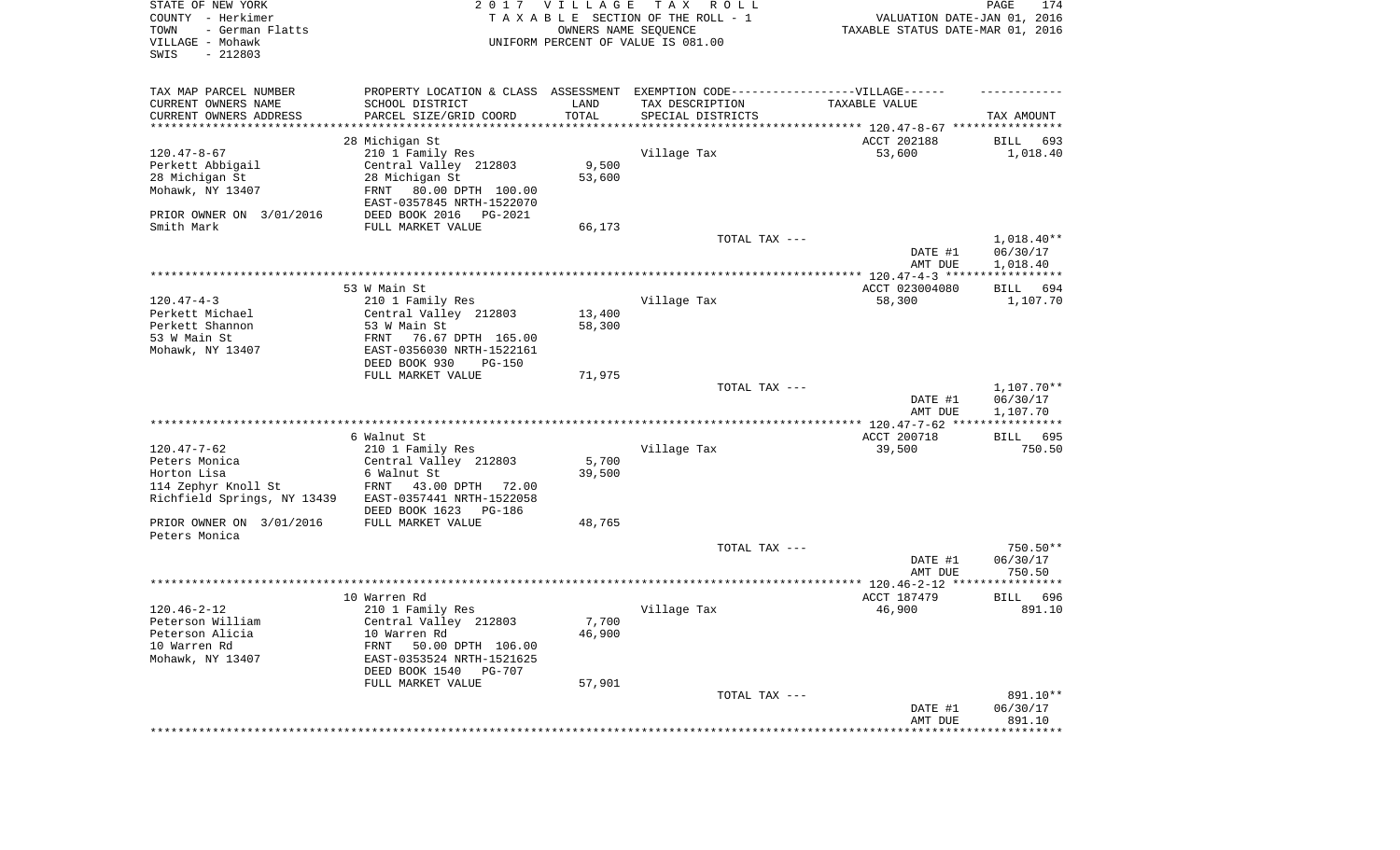| STATE OF NEW YORK<br>COUNTY - Herkimer<br>- German Flatts<br>TOWN<br>VILLAGE - Mohawk<br>$-212803$<br>SWIS |                                                       | 2017 VILLAGE      | T A X<br>R O L L<br>TAXABLE SECTION OF THE ROLL - 1<br>OWNERS NAME SEQUENCE<br>UNIFORM PERCENT OF VALUE IS 081.00 | VALUATION DATE-JAN 01, 2016<br>TAXABLE STATUS DATE-MAR 01, 2016 | PAGE<br>175              |
|------------------------------------------------------------------------------------------------------------|-------------------------------------------------------|-------------------|-------------------------------------------------------------------------------------------------------------------|-----------------------------------------------------------------|--------------------------|
| TAX MAP PARCEL NUMBER                                                                                      |                                                       |                   | PROPERTY LOCATION & CLASS ASSESSMENT EXEMPTION CODE-----------------VILLAGE------                                 |                                                                 |                          |
| CURRENT OWNERS NAME                                                                                        | SCHOOL DISTRICT                                       | LAND              | TAX DESCRIPTION                                                                                                   | TAXABLE VALUE                                                   |                          |
| CURRENT OWNERS ADDRESS<br>********************                                                             | PARCEL SIZE/GRID COORD                                | TOTAL<br>******** | SPECIAL DISTRICTS                                                                                                 | ******************************** 120.55-1-54 *****************  | TAX AMOUNT               |
|                                                                                                            | 3 Bushnell St                                         |                   |                                                                                                                   | ACCT 197727                                                     | <b>BILL</b><br>697       |
| $120.55 - 1 - 54$                                                                                          | 210 1 Family Res                                      |                   | Village Tax                                                                                                       | 54,600                                                          | 1,037.40                 |
| Petkovsek Sharon                                                                                           | Central Valley 212803                                 | 10,500            |                                                                                                                   |                                                                 |                          |
| 3 Bushnell St                                                                                              | 3 Bushnell St                                         | 54,600            |                                                                                                                   |                                                                 |                          |
| Mohawk, NY 13407                                                                                           | 55.00 DPTH 95.00<br>FRNT<br>EAST-0356199 NRTH-1519435 |                   |                                                                                                                   |                                                                 |                          |
| PRIOR OWNER ON 3/01/2016                                                                                   | DEED BOOK 1603<br>PG-885                              |                   |                                                                                                                   |                                                                 |                          |
| Wainwright June                                                                                            | FULL MARKET VALUE                                     | 67,407            |                                                                                                                   |                                                                 |                          |
|                                                                                                            |                                                       |                   | TOTAL TAX ---                                                                                                     | DATE #1                                                         | $1,037.40**$<br>06/30/17 |
|                                                                                                            |                                                       |                   |                                                                                                                   | AMT DUE<br>******* 120.39-3-5 *****                             | 1,037.40                 |
|                                                                                                            | 6 N Otsego St                                         |                   |                                                                                                                   | ACCT 023005730                                                  | 698<br><b>BILL</b>       |
| $120.39 - 3 - 5$                                                                                           | 220 2 Family Res                                      |                   | Village Tax                                                                                                       | 37,000                                                          | 703.00                   |
| Phalen Paul                                                                                                | Central Valley 212803                                 | 7,000             |                                                                                                                   |                                                                 |                          |
| 86 W Main St                                                                                               | 6 N Otsego St                                         | 37,000            |                                                                                                                   |                                                                 |                          |
| Mohawk, NY 13407                                                                                           | 54.60 DPTH 130.00<br>FRNT                             |                   |                                                                                                                   |                                                                 |                          |
|                                                                                                            | EAST-0357125 NRTH-1522701                             |                   |                                                                                                                   |                                                                 |                          |
|                                                                                                            | DEED BOOK 827<br>$PG-370$                             |                   |                                                                                                                   |                                                                 |                          |
|                                                                                                            | FULL MARKET VALUE                                     | 45,679            |                                                                                                                   |                                                                 |                          |
|                                                                                                            |                                                       |                   | TOTAL TAX ---                                                                                                     |                                                                 | $703.00**$               |
|                                                                                                            |                                                       |                   |                                                                                                                   | DATE #1<br>AMT DUE                                              | 06/30/17<br>703.00       |
|                                                                                                            |                                                       |                   |                                                                                                                   | ** 120.47-2-6 ***                                               |                          |
|                                                                                                            | 86 W Main St                                          |                   |                                                                                                                   | ACCT 023002610                                                  | 699<br>BILL              |
| $120.47 - 2 - 6$                                                                                           | 210 1 Family Res                                      |                   | Village Tax                                                                                                       | 45,800                                                          | 870.20                   |
| Phalen Paul                                                                                                | Central Valley 212803                                 | 9,700             |                                                                                                                   |                                                                 |                          |
| Phalen Diane                                                                                               | 86 W Main St                                          | 45,800            |                                                                                                                   |                                                                 |                          |
| 86 W Main St                                                                                               | FRNT<br>57.00 DPTH 79.80                              |                   |                                                                                                                   |                                                                 |                          |
| Mohawk, NY 13407                                                                                           | EAST-0355527 NRTH-1522242                             |                   |                                                                                                                   |                                                                 |                          |
|                                                                                                            | DEED BOOK 809<br>$PG-324$                             |                   |                                                                                                                   |                                                                 |                          |
|                                                                                                            | FULL MARKET VALUE                                     | 56,543            |                                                                                                                   |                                                                 |                          |
|                                                                                                            |                                                       |                   | TOTAL TAX ---                                                                                                     | DATE #1                                                         | 870.20**<br>06/30/17     |
|                                                                                                            |                                                       |                   |                                                                                                                   | AMT DUE                                                         | 870.20                   |
|                                                                                                            |                                                       |                   |                                                                                                                   | *********** 120.47-8-29 ******                                  | **********               |
|                                                                                                            | 63 Walnut St                                          |                   |                                                                                                                   | ACCT 023016860                                                  | <b>BILL</b><br>700       |
| $120.47 - 8 - 29$                                                                                          | 210 1 Family Res                                      |                   | VET WAR V 41127                                                                                                   | 7,290                                                           |                          |
| Phalen Thomas                                                                                              | Central Valley 212803                                 | 10,300            | Village Tax                                                                                                       | 52,010                                                          | 988.19                   |
| 63 Walnut St                                                                                               | 63 Walnut St                                          | 59,300            |                                                                                                                   |                                                                 |                          |
| Mohawk, NY 13407                                                                                           | FRNT<br>60.00 DPTH 150.00                             |                   |                                                                                                                   |                                                                 |                          |
|                                                                                                            | EAST-0357235 NRTH-1520723                             |                   |                                                                                                                   |                                                                 |                          |
|                                                                                                            | DEED BOOK 743<br>$PG-137$<br>FULL MARKET VALUE        | 73,210            |                                                                                                                   |                                                                 |                          |
|                                                                                                            |                                                       |                   | TOTAL TAX ---                                                                                                     |                                                                 | 988.19**                 |
|                                                                                                            |                                                       |                   |                                                                                                                   | DATE #1                                                         | 06/30/17                 |
|                                                                                                            |                                                       |                   |                                                                                                                   | AMT DUE                                                         | 988.19                   |
|                                                                                                            |                                                       |                   |                                                                                                                   |                                                                 |                          |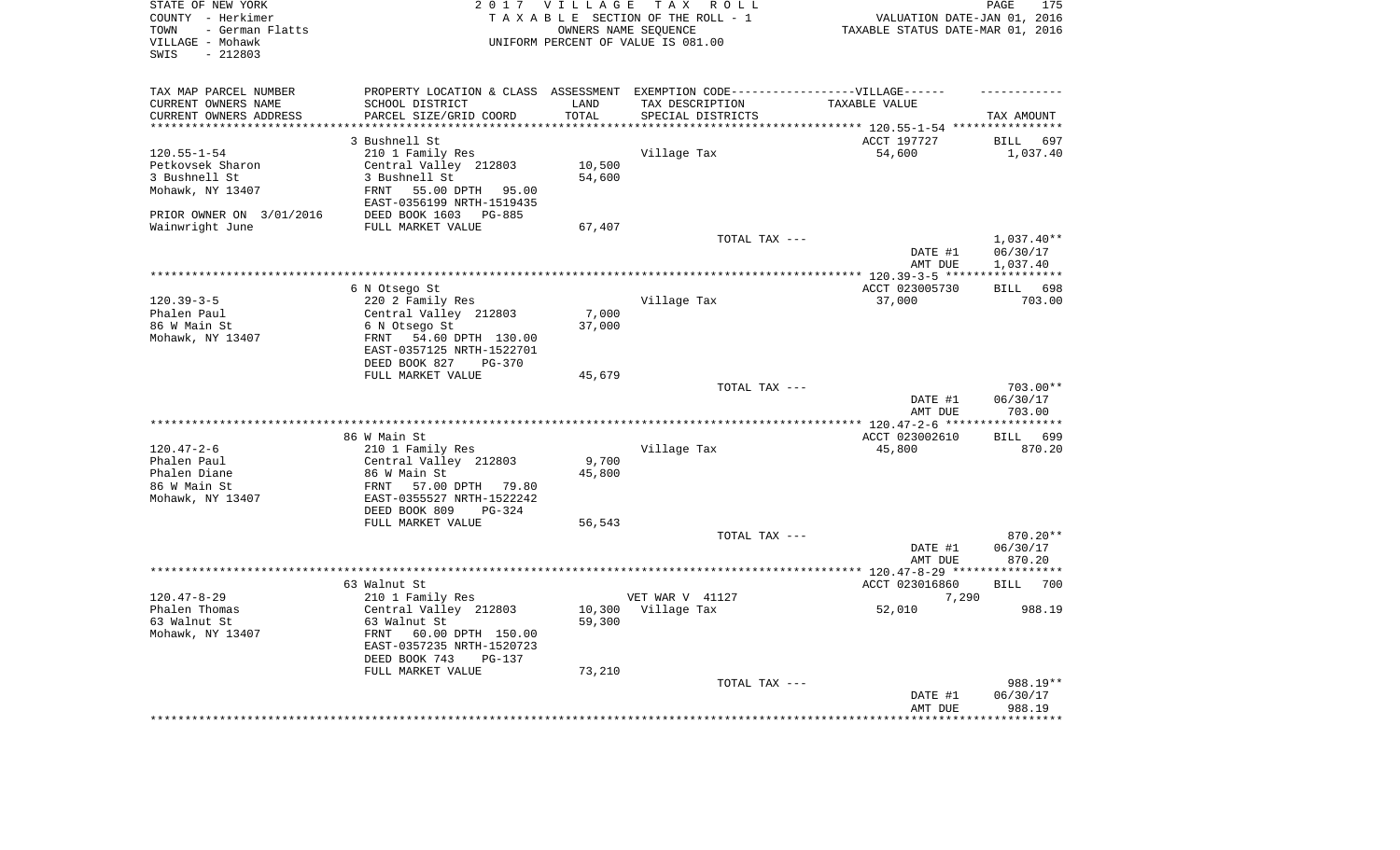| - German Flatts<br>OWNERS NAME SEQUENCE<br>TAXABLE STATUS DATE-MAR 01, 2016<br>TOWN<br>VILLAGE - Mohawk<br>UNIFORM PERCENT OF VALUE IS 081.00<br>$-212803$<br>SWIS                               |                      | VALUATION DATE-JAN 01, 2016 |
|--------------------------------------------------------------------------------------------------------------------------------------------------------------------------------------------------|----------------------|-----------------------------|
| TAX MAP PARCEL NUMBER<br>PROPERTY LOCATION & CLASS ASSESSMENT EXEMPTION CODE-----------------VILLAGE------<br>CURRENT OWNERS NAME<br>SCHOOL DISTRICT<br>LAND<br>TAX DESCRIPTION<br>TAXABLE VALUE |                      |                             |
| TOTAL<br>CURRENT OWNERS ADDRESS<br>PARCEL SIZE/GRID COORD<br>SPECIAL DISTRICTS                                                                                                                   | TAX AMOUNT           |                             |
| **********************<br>*********************<br>* * * * * * * * *<br>********************************** 120.55-3-15 ****************                                                          |                      |                             |
| 7 Hammond St<br>ACCT 023021180                                                                                                                                                                   | <b>BILL</b>          | 701                         |
| $120.55 - 3 - 15$<br>210 1 Family Res<br>VET WAR V 41127<br>7,290                                                                                                                                |                      |                             |
| Central Valley 212803<br>17,300<br>Phillips Richard<br>Village Tax<br>68,710<br>7 Hammond St                                                                                                     |                      | 1,305.49                    |
| Phillips Anne<br>76,000<br>7 Hammond St<br>65.00 DPTH 236.20<br>FRNT                                                                                                                             |                      |                             |
| Mohawk, NY 13407<br>EAST-0356519 NRTH-1519065                                                                                                                                                    |                      |                             |
| DEED BOOK 00657 PG-00681                                                                                                                                                                         |                      |                             |
| FULL MARKET VALUE<br>93,827                                                                                                                                                                      |                      |                             |
| TOTAL TAX ---                                                                                                                                                                                    | $1,305.49**$         |                             |
| DATE #1                                                                                                                                                                                          | 06/30/17             |                             |
| AMT DUE<br>********************************                                                                                                                                                      | 1,305.49             |                             |
| ******* 120.40-1-19 *****<br>6 New York St<br>ACCT 023007350                                                                                                                                     | <b>BILL</b>          | 702                         |
| $120.40 - 1 - 19$<br>42,700<br>220 2 Family Res<br>Village Tax                                                                                                                                   |                      | 811.30                      |
| Phillips Robert<br>Central Valley 212803<br>3,000                                                                                                                                                |                      |                             |
| Phillips Susan<br>6 New York St<br>42,700                                                                                                                                                        |                      |                             |
| 16 Michigan St<br>FRNT<br>25.00 DPTH<br>60.00                                                                                                                                                    |                      |                             |
| Mohawk, NY 13407<br>EAST-0358420 NRTH-1523200                                                                                                                                                    |                      |                             |
| DEED BOOK 843<br><b>PG-108</b>                                                                                                                                                                   |                      |                             |
| FULL MARKET VALUE<br>52,716                                                                                                                                                                      |                      |                             |
| TOTAL TAX ---<br>DATE #1                                                                                                                                                                         | 06/30/17             | 811.30**                    |
| AMT DUE                                                                                                                                                                                          | 811.30               |                             |
|                                                                                                                                                                                                  |                      |                             |
| 6 Michigan St<br>ACCT 023011130                                                                                                                                                                  | <b>BILL</b>          | 703                         |
| $120.47 - 7 - 3$<br>210 1 Family Res<br>Village Tax<br>46,000                                                                                                                                    |                      | 874.00                      |
| Phillips Robert<br>Central Valley 212803<br>5,000                                                                                                                                                |                      |                             |
| Phillips Susan<br>6 Michigan St<br>46,000                                                                                                                                                        |                      |                             |
| 16 Michigan St<br>42.00 DPTH<br>FRNT<br>65.00<br>Mohawk, NY 13407<br>EAST-0357368 NRTH-1522220                                                                                                   |                      |                             |
| DEED BOOK 843<br><b>PG-106</b>                                                                                                                                                                   |                      |                             |
| FULL MARKET VALUE<br>56,790                                                                                                                                                                      |                      |                             |
| TOTAL TAX ---                                                                                                                                                                                    |                      | 874.00**                    |
| DATE #1                                                                                                                                                                                          | 06/30/17             |                             |
| AMT DUE                                                                                                                                                                                          | 874.00               |                             |
|                                                                                                                                                                                                  | **********           |                             |
| ACCT 023011250<br>16 Michigan St                                                                                                                                                                 | <b>BILL</b>          | 704                         |
| $120.47 - 8 - 2$<br>67,000<br>210 1 Family Res<br>Village Tax<br>Phillips Robert<br>Central Valley 212803<br>12,000                                                                              |                      | 1,273.00                    |
| 16 Michigan St<br>67,000<br>Phillips Susan                                                                                                                                                       |                      |                             |
| 16 Michigan St<br>FRNT 100.00 DPTH 144.00                                                                                                                                                        |                      |                             |
| Mohawk, NY 13407<br>EAST-0357672 NRTH-1522117                                                                                                                                                    |                      |                             |
| DEED BOOK 843<br>$PG-110$                                                                                                                                                                        |                      |                             |
| FULL MARKET VALUE<br>82,716                                                                                                                                                                      |                      |                             |
| TOTAL TAX ---                                                                                                                                                                                    | $1,273.00**$         |                             |
| DATE #1<br>AMT DUE                                                                                                                                                                               | 06/30/17<br>1,273.00 |                             |
|                                                                                                                                                                                                  | ********             |                             |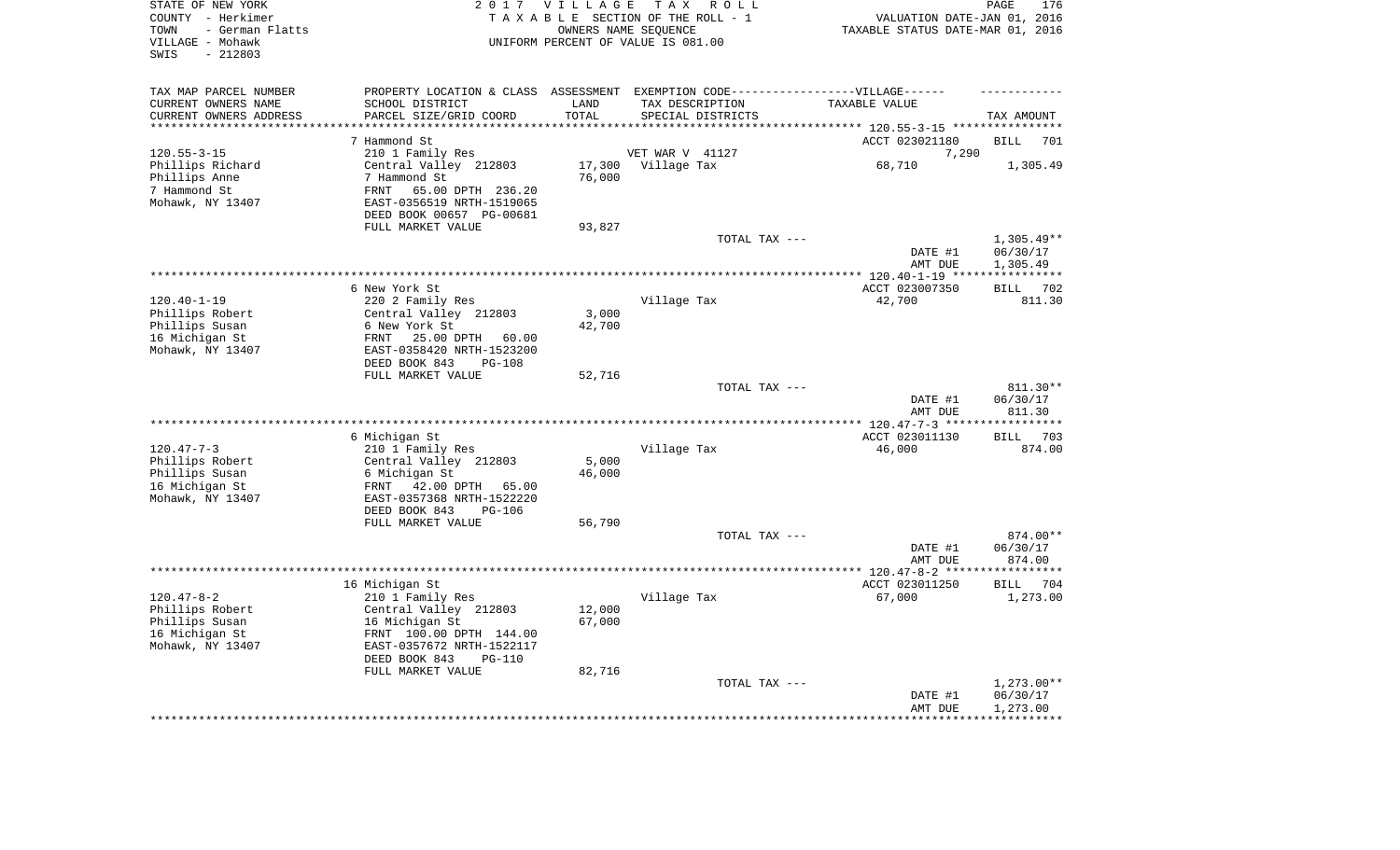| STATE OF NEW YORK<br>COUNTY - Herkimer<br>- German Flatts<br>TOWN<br>VILLAGE - Mohawk<br>$-212803$<br>SWIS |                                                                                   | 2017 VILLAGE<br>OWNERS NAME SEQUENCE | TAX ROLL<br>TAXABLE SECTION OF THE ROLL - 1<br>UNIFORM PERCENT OF VALUE IS 081.00 | VALUATION DATE-JAN 01, 2016<br>TAXABLE STATUS DATE-MAR 01, 2016 | 177<br>PAGE                |
|------------------------------------------------------------------------------------------------------------|-----------------------------------------------------------------------------------|--------------------------------------|-----------------------------------------------------------------------------------|-----------------------------------------------------------------|----------------------------|
| TAX MAP PARCEL NUMBER                                                                                      | PROPERTY LOCATION & CLASS ASSESSMENT EXEMPTION CODE-----------------VILLAGE------ |                                      |                                                                                   |                                                                 |                            |
| CURRENT OWNERS NAME                                                                                        | SCHOOL DISTRICT                                                                   | LAND                                 | TAX DESCRIPTION                                                                   | TAXABLE VALUE                                                   |                            |
| CURRENT OWNERS ADDRESS<br>*********************                                                            | PARCEL SIZE/GRID COORD<br>**********************                                  | TOTAL<br>*********                   | SPECIAL DISTRICTS                                                                 |                                                                 | TAX AMOUNT                 |
|                                                                                                            | 8 New York St                                                                     |                                      |                                                                                   | ACCT 173100                                                     | <b>BILL</b><br>705         |
| $120.40 - 1 - 20$                                                                                          | 210 1 Family Res                                                                  |                                      | Village Tax                                                                       | 47,100                                                          | 894.90                     |
| Phillips Todd                                                                                              | Central Valley 212803                                                             | 8,700                                |                                                                                   |                                                                 |                            |
| 8 New York St                                                                                              | 8 New York St                                                                     | 47,100                               |                                                                                   |                                                                 |                            |
| Mohawk, NY 13407                                                                                           | FRNT 152.00 DPTH 62.00                                                            |                                      |                                                                                   |                                                                 |                            |
|                                                                                                            | EAST-0358389 NRTH-1523282                                                         |                                      |                                                                                   |                                                                 |                            |
|                                                                                                            | DEED BOOK 1449<br>PG-584                                                          |                                      |                                                                                   |                                                                 |                            |
|                                                                                                            | FULL MARKET VALUE                                                                 | 58,148                               |                                                                                   |                                                                 |                            |
|                                                                                                            |                                                                                   |                                      | TOTAL TAX ---                                                                     |                                                                 | 894.90**                   |
|                                                                                                            |                                                                                   |                                      |                                                                                   | DATE #1<br>AMT DUE                                              | 06/30/17<br>894.90         |
|                                                                                                            |                                                                                   |                                      | *************************************                                             | ******** 120.47-5-30 ****                                       | * * * * * * * * * * * *    |
|                                                                                                            | 20 S Washington St                                                                |                                      |                                                                                   | ACCT 023026370                                                  | 706<br><b>BILL</b>         |
| $120.47 - 5 - 30$                                                                                          | 210 1 Family Res                                                                  |                                      | Village Tax                                                                       | 57,500                                                          | 1,092.50                   |
| Phillips Virginia                                                                                          | Central Valley 212803                                                             | 8,800                                |                                                                                   |                                                                 |                            |
| 20 S Washington St                                                                                         | 20 S Wshngtn St                                                                   | 57,500                               |                                                                                   |                                                                 |                            |
| Mohawk, NY 13407                                                                                           | 63.30 DPTH 102.00<br>FRNT                                                         |                                      |                                                                                   |                                                                 |                            |
|                                                                                                            | EAST-0356778 NRTH-1521800                                                         |                                      |                                                                                   |                                                                 |                            |
|                                                                                                            | DEED BOOK 1171<br>PG-563<br>FULL MARKET VALUE                                     | 70,988                               |                                                                                   |                                                                 |                            |
|                                                                                                            |                                                                                   |                                      | TOTAL TAX ---                                                                     |                                                                 | 1,092.50**                 |
|                                                                                                            |                                                                                   |                                      |                                                                                   | DATE #1                                                         | 06/30/17                   |
|                                                                                                            |                                                                                   |                                      |                                                                                   | AMT DUE                                                         | 1,092.50                   |
|                                                                                                            |                                                                                   |                                      | *********************                                                             | *** 120.55-3-23 **                                              |                            |
|                                                                                                            | 5 Columbia Cir                                                                    |                                      |                                                                                   | ACCT 189016                                                     | <b>BILL</b><br>707         |
| $120.55 - 3 - 23$                                                                                          | 210 1 Family Res                                                                  |                                      | Village Tax                                                                       | 83,750                                                          | 1,591.25                   |
| Pickett John                                                                                               | Central Valley 212803                                                             | 15,100                               |                                                                                   |                                                                 |                            |
| 5 Columbia Cir<br>Mohawk, NY 13407                                                                         | 5 Columbia Cir<br>FRNT<br>86.00 DPTH 191.70                                       | 83,750                               |                                                                                   |                                                                 |                            |
|                                                                                                            | EAST-0356666 NRTH-1519521                                                         |                                      |                                                                                   |                                                                 |                            |
|                                                                                                            | DEED BOOK 1550<br>PG-96                                                           |                                      |                                                                                   |                                                                 |                            |
|                                                                                                            | FULL MARKET VALUE                                                                 | 103,395                              |                                                                                   |                                                                 |                            |
|                                                                                                            |                                                                                   |                                      | TOTAL TAX ---                                                                     |                                                                 | 1,591.25**                 |
|                                                                                                            |                                                                                   |                                      |                                                                                   | DATE #1                                                         | 06/30/17                   |
|                                                                                                            |                                                                                   |                                      |                                                                                   | AMT DUE                                                         | 1,591.25                   |
| ************************                                                                                   |                                                                                   |                                      |                                                                                   | **************** 120.46-1-8 *****                               | ***********                |
| $120.46 - 1 - 8$                                                                                           | Keno Flatts<br>311 Res vac land                                                   |                                      | Village Tax                                                                       | ACCT 023003480<br>100                                           | 708<br><b>BILL</b><br>1.90 |
| Pizzo John Sr                                                                                              | Central Valley 212803                                                             | 100                                  |                                                                                   |                                                                 |                            |
| 3513 Wexford Dr                                                                                            | Jackson Ave                                                                       | 100                                  |                                                                                   |                                                                 |                            |
| Albany, GA 31721                                                                                           | FRNT<br>40.00 DPTH 120.00                                                         |                                      |                                                                                   |                                                                 |                            |
|                                                                                                            | EAST-0353553 NRTH-1522413                                                         |                                      |                                                                                   |                                                                 |                            |
|                                                                                                            | DEED BOOK 1304<br>$PG-50$                                                         |                                      |                                                                                   |                                                                 |                            |
|                                                                                                            | FULL MARKET VALUE                                                                 | 123                                  |                                                                                   |                                                                 |                            |
|                                                                                                            |                                                                                   |                                      | TOTAL TAX ---                                                                     |                                                                 | $1.90**$                   |
|                                                                                                            |                                                                                   |                                      |                                                                                   | DATE #1<br>AMT DUE                                              | 06/30/17<br>1.90           |
|                                                                                                            |                                                                                   |                                      |                                                                                   |                                                                 | ******                     |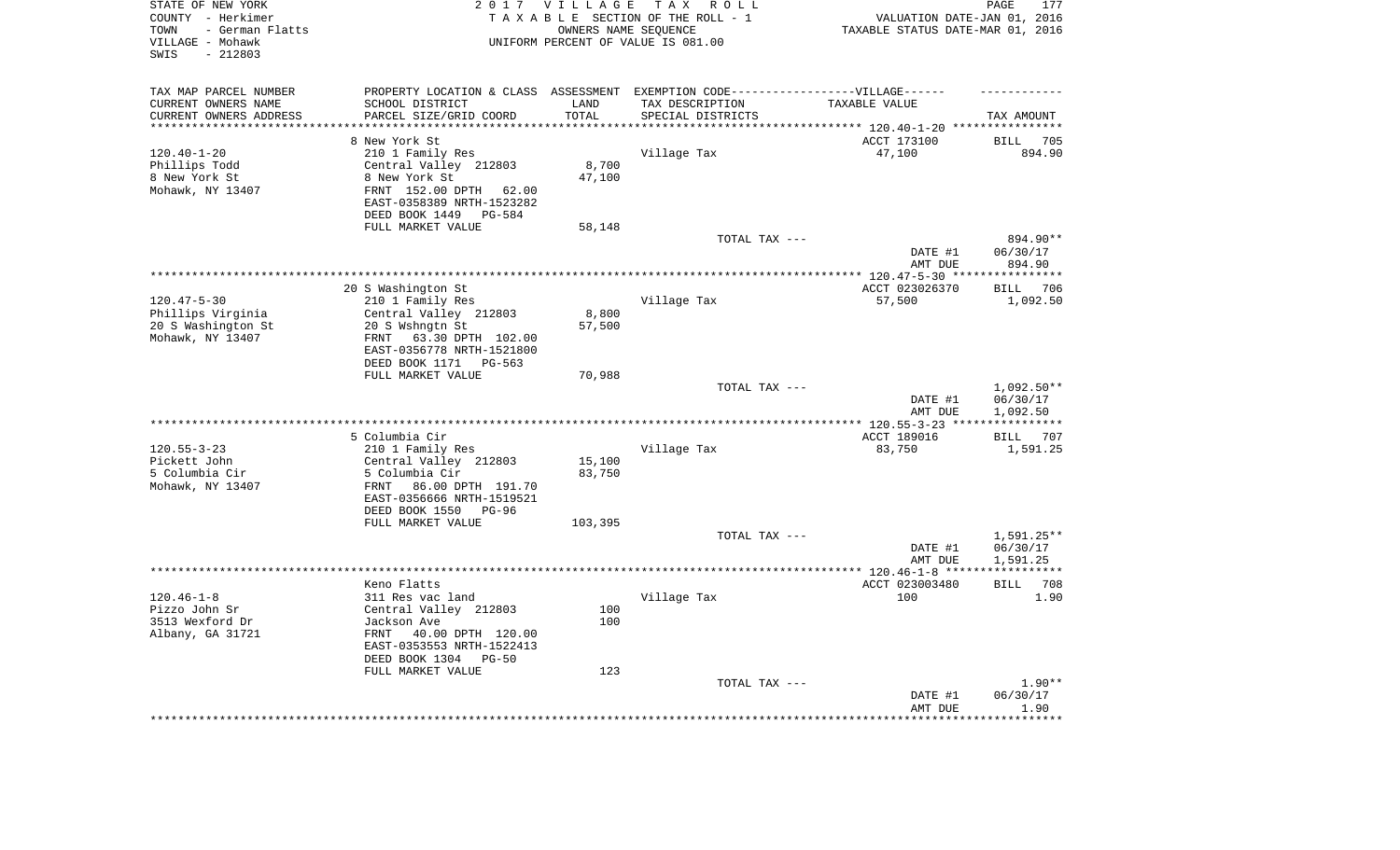| STATE OF NEW YORK<br>COUNTY - Herkimer<br>- German Flatts<br>TOWN<br>VILLAGE - Mohawk<br>$-212803$<br>SWIS |                                                                                   | 2017 VILLAGE       | TAX ROLL<br>TAXABLE SECTION OF THE ROLL - 1<br>OWNERS NAME SEQUENCE<br>UNIFORM PERCENT OF VALUE IS 081.00 | VALUATION DATE-JAN 01, 2016<br>TAXABLE STATUS DATE-MAR 01, 2016 | PAGE<br>178           |
|------------------------------------------------------------------------------------------------------------|-----------------------------------------------------------------------------------|--------------------|-----------------------------------------------------------------------------------------------------------|-----------------------------------------------------------------|-----------------------|
| TAX MAP PARCEL NUMBER                                                                                      | PROPERTY LOCATION & CLASS ASSESSMENT EXEMPTION CODE-----------------VILLAGE------ |                    |                                                                                                           |                                                                 |                       |
| CURRENT OWNERS NAME                                                                                        | SCHOOL DISTRICT                                                                   | LAND               | TAX DESCRIPTION                                                                                           | TAXABLE VALUE                                                   |                       |
| CURRENT OWNERS ADDRESS<br>********************                                                             | PARCEL SIZE/GRID COORD<br>*******************                                     | TOTAL<br>********* | SPECIAL DISTRICTS                                                                                         |                                                                 | TAX AMOUNT            |
|                                                                                                            | Keno Flatts                                                                       |                    |                                                                                                           | ACCT 023003510                                                  | <b>BILL</b><br>709    |
| $120.46 - 1 - 9$                                                                                           | 311 Res vac land                                                                  |                    | Village Tax                                                                                               | 100                                                             | 1.90                  |
| Pizzo John Sr                                                                                              | Central Valley 212803                                                             | 100                |                                                                                                           |                                                                 |                       |
| 3513 Wexford Dr                                                                                            | Jackson Ave                                                                       | 100                |                                                                                                           |                                                                 |                       |
| Albany, GA 31721                                                                                           | 40.00 DPTH 120.00<br>FRNT                                                         |                    |                                                                                                           |                                                                 |                       |
|                                                                                                            | EAST-0353543 NRTH-1522373<br>DEED BOOK 1304 PG-50                                 |                    |                                                                                                           |                                                                 |                       |
|                                                                                                            | FULL MARKET VALUE                                                                 | 123                |                                                                                                           |                                                                 |                       |
|                                                                                                            |                                                                                   |                    | TOTAL TAX ---                                                                                             |                                                                 | $1.90**$              |
|                                                                                                            |                                                                                   |                    |                                                                                                           | DATE #1<br>AMT DUE                                              | 06/30/17<br>1.90      |
|                                                                                                            |                                                                                   |                    |                                                                                                           | ************ 120.47-5-38 ***                                    | * * * * * * * * * * * |
|                                                                                                            | 31 W Main St                                                                      |                    |                                                                                                           | ACCT 023003930                                                  | 710<br>BILL           |
| $120.47 - 5 - 38$                                                                                          | 210 1 Family Res                                                                  |                    | Village Tax                                                                                               | 68,500                                                          | 1,301.50              |
| Plano Gary                                                                                                 | Central Valley 212803                                                             | 11,700             |                                                                                                           |                                                                 |                       |
| Plano Joan                                                                                                 | 31 W Main St                                                                      | 68,500             |                                                                                                           |                                                                 |                       |
| PO Box 277                                                                                                 | FRNT 100.00 DPTH 90.00                                                            |                    |                                                                                                           |                                                                 |                       |
| Mohawk, NY 13407                                                                                           | EAST-0356730 NRTH-1522310                                                         |                    |                                                                                                           |                                                                 |                       |
|                                                                                                            | DEED BOOK 775<br>$PG-200$<br>FULL MARKET VALUE                                    | 84,568             |                                                                                                           |                                                                 |                       |
|                                                                                                            |                                                                                   |                    | TOTAL TAX ---                                                                                             |                                                                 | 1,301.50**            |
|                                                                                                            |                                                                                   |                    |                                                                                                           | DATE #1<br>AMT DUE                                              | 06/30/17<br>1,301.50  |
|                                                                                                            |                                                                                   |                    |                                                                                                           | ***** 120.47-9-35 ***                                           | ***********           |
|                                                                                                            | 25 Henry St                                                                       |                    |                                                                                                           | ACCT 192398                                                     | <b>BILL</b> 711       |
| $120.47 - 9 - 35$                                                                                          | 210 1 Family Res                                                                  |                    | Village Tax                                                                                               | 65,200                                                          | 1,238.80              |
| Plano Gary                                                                                                 | Central Valley 212803                                                             | 8,600              |                                                                                                           |                                                                 |                       |
| Plano Joan                                                                                                 | Green St Ext                                                                      | 65,200             |                                                                                                           |                                                                 |                       |
| PO Box 277                                                                                                 | FRNT<br>66.64 DPTH 80.00                                                          |                    |                                                                                                           |                                                                 |                       |
| Mohawk, NY 13407                                                                                           | EAST-0357747 NRTH-1520324                                                         |                    |                                                                                                           |                                                                 |                       |
|                                                                                                            | DEED BOOK 1570 PG-490<br>FULL MARKET VALUE                                        |                    |                                                                                                           |                                                                 |                       |
|                                                                                                            |                                                                                   | 80,494             | TOTAL TAX ---                                                                                             |                                                                 | $1,238.80**$          |
|                                                                                                            |                                                                                   |                    |                                                                                                           | DATE #1                                                         | 06/30/17              |
|                                                                                                            |                                                                                   |                    |                                                                                                           | AMT DUE                                                         | 1,238.80              |
|                                                                                                            |                                                                                   |                    |                                                                                                           |                                                                 |                       |
|                                                                                                            | Green St Ext                                                                      |                    |                                                                                                           | ACCT 023013800                                                  | BILL<br>712           |
| $120.47 - 9 - 36$                                                                                          | 311 Res vac land                                                                  |                    | Village Tax                                                                                               | 100                                                             | 1.90                  |
| Plano Gary                                                                                                 | Central Valley 212803                                                             | 100                |                                                                                                           |                                                                 |                       |
| Plano Joan                                                                                                 | Green St Ext                                                                      | 100                |                                                                                                           |                                                                 |                       |
| PO Box 277                                                                                                 | FRNT 40.00 DPTH 91.00                                                             |                    |                                                                                                           |                                                                 |                       |
| Mohawk, NY 13407                                                                                           | EAST-0357767 NRTH-1520377                                                         |                    |                                                                                                           |                                                                 |                       |
|                                                                                                            | DEED BOOK 1570<br>PG-490<br>FULL MARKET VALUE                                     | 123                |                                                                                                           |                                                                 |                       |
|                                                                                                            |                                                                                   |                    | TOTAL TAX ---                                                                                             |                                                                 | $1.90**$              |
|                                                                                                            |                                                                                   |                    |                                                                                                           | DATE #1                                                         | 06/30/17              |
|                                                                                                            |                                                                                   |                    |                                                                                                           | AMT DUE                                                         | 1.90                  |
|                                                                                                            |                                                                                   |                    |                                                                                                           |                                                                 |                       |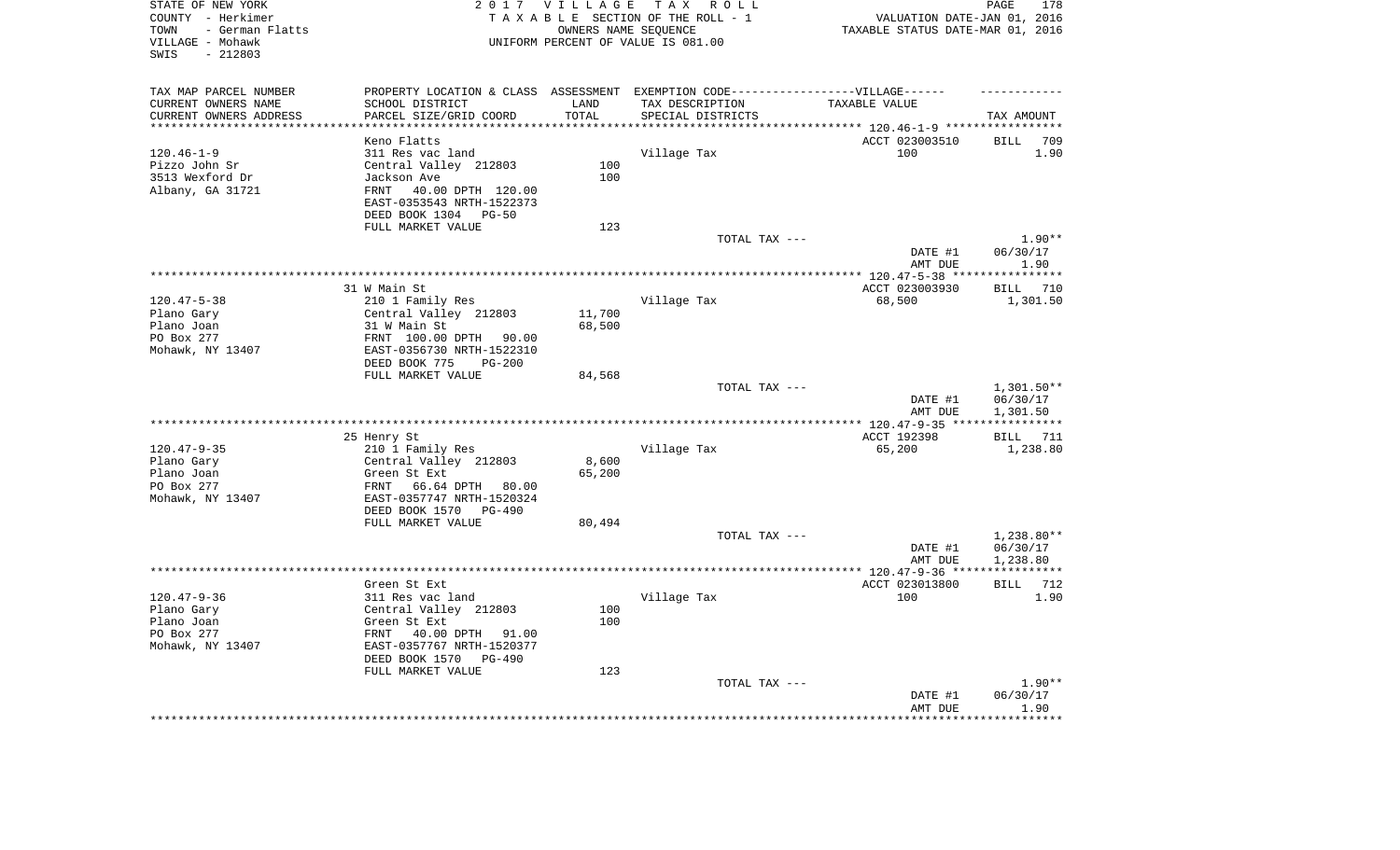| STATE OF NEW YORK<br>COUNTY - Herkimer<br>- German Flatts<br>TOWN<br>VILLAGE - Mohawk<br>SWIS<br>$-212803$ |                                                                                  | 2017 VILLAGE | TAX ROLL<br>TAXABLE SECTION OF THE ROLL - 1<br>OWNERS NAME SEQUENCE<br>UNIFORM PERCENT OF VALUE IS 081.00 | VALUATION DATE-JAN 01, 2016<br>TAXABLE STATUS DATE-MAR 01, 2016 | PAGE<br>179         |
|------------------------------------------------------------------------------------------------------------|----------------------------------------------------------------------------------|--------------|-----------------------------------------------------------------------------------------------------------|-----------------------------------------------------------------|---------------------|
|                                                                                                            |                                                                                  |              |                                                                                                           |                                                                 |                     |
| TAX MAP PARCEL NUMBER                                                                                      | PROPERTY LOCATION & CLASS ASSESSMENT EXEMPTION CODE----------------VILLAGE------ |              |                                                                                                           |                                                                 |                     |
| CURRENT OWNERS NAME                                                                                        | SCHOOL DISTRICT                                                                  | LAND         | TAX DESCRIPTION                                                                                           | TAXABLE VALUE                                                   |                     |
| CURRENT OWNERS ADDRESS                                                                                     | PARCEL SIZE/GRID COORD                                                           | TOTAL        | SPECIAL DISTRICTS                                                                                         |                                                                 | TAX AMOUNT          |
|                                                                                                            |                                                                                  |              |                                                                                                           | ********* 120.47-9-37 *****************                         |                     |
|                                                                                                            | Green St Ext                                                                     |              |                                                                                                           | ACCT 023013770                                                  | <b>BILL</b><br>713  |
| $120.47 - 9 - 37$                                                                                          | 311 Res vac land                                                                 |              | Village Tax                                                                                               | 100                                                             | 1.90                |
| Plano Gary                                                                                                 | Central Valley 212803                                                            | 100          |                                                                                                           |                                                                 |                     |
| Plano Joan                                                                                                 | Green St Ext                                                                     | 100          |                                                                                                           |                                                                 |                     |
| PO Box 277                                                                                                 | 40.00 DPTH 102.00<br>FRNT                                                        |              |                                                                                                           |                                                                 |                     |
| Mohawk, NY 13407                                                                                           | EAST-0357788 NRTH-1520414                                                        |              |                                                                                                           |                                                                 |                     |
|                                                                                                            | DEED BOOK 1570<br>PG-490                                                         |              |                                                                                                           |                                                                 |                     |
|                                                                                                            | FULL MARKET VALUE                                                                | 123          |                                                                                                           |                                                                 | $1.90**$            |
|                                                                                                            |                                                                                  |              | TOTAL TAX ---                                                                                             | DATE #1                                                         | 06/30/17            |
|                                                                                                            |                                                                                  |              |                                                                                                           | AMT DUE                                                         | 1.90                |
|                                                                                                            |                                                                                  |              |                                                                                                           |                                                                 | ***********         |
|                                                                                                            | Green St Ext                                                                     |              |                                                                                                           | ACCT 023013740                                                  | 714<br>BILL         |
| $120.47 - 9 - 38$                                                                                          | 311 Res vac land                                                                 |              | Village Tax                                                                                               | 100                                                             | 1.90                |
| Plano Gary                                                                                                 | Central Valley 212803                                                            | 100          |                                                                                                           |                                                                 |                     |
| Plano Joan                                                                                                 | Green St Ext                                                                     | 100          |                                                                                                           |                                                                 |                     |
| PO Box 277                                                                                                 | FRNT<br>35.00 DPTH 107.00                                                        |              |                                                                                                           |                                                                 |                     |
| Mohawk, NY 13407                                                                                           | EAST-0357810 NRTH-1520446                                                        |              |                                                                                                           |                                                                 |                     |
|                                                                                                            | DEED BOOK 1570<br>PG-490                                                         |              |                                                                                                           |                                                                 |                     |
|                                                                                                            | FULL MARKET VALUE                                                                | 123          |                                                                                                           |                                                                 |                     |
|                                                                                                            |                                                                                  |              | TOTAL TAX ---                                                                                             |                                                                 | $1.90**$            |
|                                                                                                            |                                                                                  |              |                                                                                                           | DATE #1                                                         | 06/30/17            |
|                                                                                                            |                                                                                  |              |                                                                                                           | AMT DUE                                                         | 1.90<br>*********** |
|                                                                                                            | Green St Ext                                                                     |              |                                                                                                           | ACCT 023013710                                                  | 715<br>BILL         |
| $120.47 - 9 - 39$                                                                                          | 311 Res vac land                                                                 |              | Village Tax                                                                                               | 100                                                             | 1.90                |
| Plano Gary                                                                                                 | Central Valley 212803                                                            | 100          |                                                                                                           |                                                                 |                     |
| Plano Joan                                                                                                 | Green St Ext                                                                     | 100          |                                                                                                           |                                                                 |                     |
| PO Box 277                                                                                                 | FRNT 35.00 DPTH 117.00                                                           |              |                                                                                                           |                                                                 |                     |
| Mohawk, NY 13407                                                                                           | EAST-0357821 NRTH-1520480                                                        |              |                                                                                                           |                                                                 |                     |
|                                                                                                            | DEED BOOK 1570<br>PG-490                                                         |              |                                                                                                           |                                                                 |                     |
|                                                                                                            | FULL MARKET VALUE                                                                | 123          |                                                                                                           |                                                                 |                     |
|                                                                                                            |                                                                                  |              | TOTAL TAX ---                                                                                             |                                                                 | $1.90**$            |
|                                                                                                            |                                                                                  |              |                                                                                                           | DATE #1                                                         | 06/30/17            |
|                                                                                                            |                                                                                  |              |                                                                                                           | AMT DUE                                                         | 1.90                |
|                                                                                                            |                                                                                  |              |                                                                                                           |                                                                 |                     |
|                                                                                                            | Green St Ext                                                                     |              |                                                                                                           | ACCT 023013680                                                  | <b>BILL</b><br>716  |
| $120.47 - 9 - 40$                                                                                          | 311 Res vac land                                                                 |              | Village Tax                                                                                               | 1,200                                                           | 22.80               |
| Plano Gary                                                                                                 | Central Valley 212803                                                            | 1,200        |                                                                                                           |                                                                 |                     |
| Plano Joan                                                                                                 | Green St Ext                                                                     | 1,200        |                                                                                                           |                                                                 |                     |
| PO Box 277<br>Mohawk, NY 13407                                                                             | FRNT 40.00 DPTH 127.00                                                           |              |                                                                                                           |                                                                 |                     |
|                                                                                                            | EAST-0357836 NRTH-1520512<br>DEED BOOK 1570<br>$PG-490$                          |              |                                                                                                           |                                                                 |                     |
|                                                                                                            | FULL MARKET VALUE                                                                | 1,481        |                                                                                                           |                                                                 |                     |
|                                                                                                            |                                                                                  |              | TOTAL TAX ---                                                                                             |                                                                 | 22.80**             |
|                                                                                                            |                                                                                  |              |                                                                                                           | DATE #1                                                         | 06/30/17            |
|                                                                                                            |                                                                                  |              |                                                                                                           | AMT DUE                                                         | 22.80               |
|                                                                                                            |                                                                                  |              |                                                                                                           |                                                                 | * * * * * * * *     |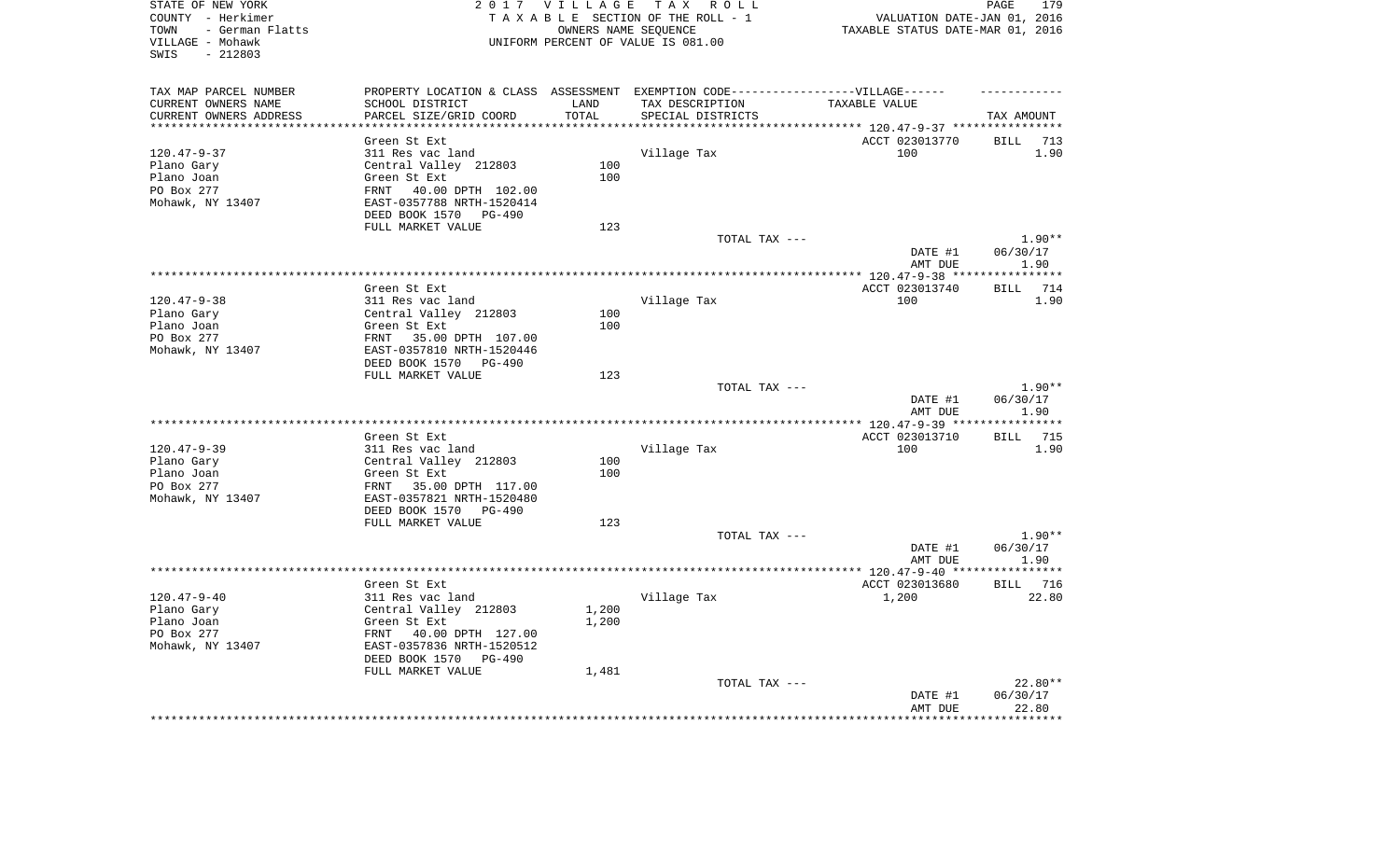| STATE OF NEW YORK<br>COUNTY - Herkimer<br>- German Flatts<br>TOWN<br>VILLAGE - Mohawk<br>SWIS<br>$-212803$ |                                                                                   | 2017 VILLAGE               | TAX ROLL<br>TAXABLE SECTION OF THE ROLL - 1<br>OWNERS NAME SEQUENCE<br>UNIFORM PERCENT OF VALUE IS 081.00 | VALUATION DATE-JAN 01, 2016<br>TAXABLE STATUS DATE-MAR 01, 2016      | PAGE<br>180          |
|------------------------------------------------------------------------------------------------------------|-----------------------------------------------------------------------------------|----------------------------|-----------------------------------------------------------------------------------------------------------|----------------------------------------------------------------------|----------------------|
| TAX MAP PARCEL NUMBER                                                                                      | PROPERTY LOCATION & CLASS ASSESSMENT EXEMPTION CODE-----------------VILLAGE------ |                            |                                                                                                           |                                                                      |                      |
| CURRENT OWNERS NAME                                                                                        | SCHOOL DISTRICT                                                                   | LAND                       | TAX DESCRIPTION                                                                                           | TAXABLE VALUE                                                        |                      |
| CURRENT OWNERS ADDRESS<br>*********************                                                            | PARCEL SIZE/GRID COORD<br>***********************                                 | TOTAL<br>* * * * * * * * * | SPECIAL DISTRICTS                                                                                         |                                                                      | TAX AMOUNT           |
|                                                                                                            |                                                                                   |                            |                                                                                                           | ************************************** 120.46-2-51 ***************** |                      |
|                                                                                                            | 26 Catherine St                                                                   |                            |                                                                                                           | ACCT 023030900                                                       | <b>BILL</b><br>717   |
| $120.46 - 2 - 51$<br>Platts Hercules & Helen                                                               | 210 1 Family Res                                                                  |                            | VET WAR V 41127                                                                                           | 7,290<br>53,110                                                      | 1,009.09             |
| Jean                                                                                                       | Central Valley 212803<br>26 Catherine St                                          | 10,000<br>60,400           | Village Tax                                                                                               |                                                                      |                      |
| 26 Catherine St                                                                                            | FRNT<br>90.00 DPTH 155.00                                                         |                            |                                                                                                           |                                                                      |                      |
| Mohawk, NY 13407                                                                                           | EAST-0354217 NRTH-1521190                                                         |                            |                                                                                                           |                                                                      |                      |
|                                                                                                            | DEED BOOK 00534 PG-00096                                                          |                            |                                                                                                           |                                                                      |                      |
|                                                                                                            | FULL MARKET VALUE                                                                 | 74,568                     |                                                                                                           |                                                                      |                      |
|                                                                                                            |                                                                                   |                            | TOTAL TAX ---                                                                                             |                                                                      | $1,009.09**$         |
|                                                                                                            |                                                                                   |                            |                                                                                                           | DATE #1                                                              | 06/30/17             |
|                                                                                                            |                                                                                   |                            |                                                                                                           | AMT DUE                                                              | 1,009.09             |
|                                                                                                            |                                                                                   |                            |                                                                                                           | ********* 120.47-9-15 *****************                              |                      |
|                                                                                                            | 37 Church St                                                                      |                            |                                                                                                           | ACCT 023014760                                                       | 718<br><b>BILL</b>   |
| $120.47 - 9 - 15$                                                                                          | 210 1 Family Res                                                                  |                            | Village Tax                                                                                               | 46,600                                                               | 885.40               |
| Pontero Grace                                                                                              | Central Valley 212803                                                             | 6,800                      |                                                                                                           |                                                                      |                      |
| Attn: Denise Sweet                                                                                         | 37 Church St                                                                      | 46,600                     |                                                                                                           |                                                                      |                      |
| 37 Church St                                                                                               | FRNT<br>40.00 DPTH 120.00<br>EAST-0357800 NRTH-1521375                            |                            |                                                                                                           |                                                                      |                      |
| Mohawk, NY 13407                                                                                           | DEED BOOK 943<br>$PG-306$                                                         |                            |                                                                                                           |                                                                      |                      |
|                                                                                                            | FULL MARKET VALUE                                                                 | 57,531                     |                                                                                                           |                                                                      |                      |
|                                                                                                            |                                                                                   |                            | TOTAL TAX ---                                                                                             |                                                                      | 885.40**             |
|                                                                                                            |                                                                                   |                            |                                                                                                           | DATE #1<br>AMT DUE                                                   | 06/30/17<br>885.40   |
|                                                                                                            |                                                                                   |                            | *********************                                                                                     | ** $120.48 - 1 - 4$ ***                                              | **********           |
|                                                                                                            | 10 Marshall Ave                                                                   |                            |                                                                                                           | ACCT 023012330                                                       | <b>BILL</b><br>719   |
| $120.48 - 1 - 4$                                                                                           | 210 1 Family Res                                                                  |                            | Village Tax                                                                                               | 38,500                                                               | 731.50               |
| Porter Michael Sr                                                                                          | Central Valley 212803                                                             | 8,800                      |                                                                                                           |                                                                      |                      |
| 108 Columbus St                                                                                            | 10 Marshall Ave                                                                   | 38,500                     |                                                                                                           |                                                                      |                      |
| Mohawk, NY 13407                                                                                           | FRNT 64.00 DPTH 106.00                                                            |                            |                                                                                                           |                                                                      |                      |
|                                                                                                            | EAST-0358038 NRTH-1522227                                                         |                            |                                                                                                           |                                                                      |                      |
|                                                                                                            | DEED BOOK 776<br>$PG-237$                                                         |                            |                                                                                                           |                                                                      |                      |
|                                                                                                            | FULL MARKET VALUE                                                                 | 47,531                     |                                                                                                           |                                                                      |                      |
|                                                                                                            |                                                                                   |                            | TOTAL TAX ---                                                                                             |                                                                      | 731.50**             |
|                                                                                                            |                                                                                   |                            |                                                                                                           | DATE #1<br>AMT DUE                                                   | 06/30/17<br>731.50   |
|                                                                                                            |                                                                                   |                            |                                                                                                           | ************** 120.55-1-14 *****                                     | **********           |
|                                                                                                            | 8 Fulmer St                                                                       |                            |                                                                                                           | ACCT 023023280                                                       | <b>BILL</b><br>720   |
| $120.55 - 1 - 14$                                                                                          | 210 1 Family Res                                                                  |                            | Village Tax                                                                                               | 58,100                                                               | 1,103.90             |
| Postal William                                                                                             | Central Valley 212803                                                             | 10,700                     |                                                                                                           |                                                                      |                      |
| 8 Fulmer St                                                                                                | 8 Fulmer St                                                                       | 58,100                     |                                                                                                           |                                                                      |                      |
| Mohawk, NY 13407                                                                                           | FRNT<br>50.00 DPTH 105.00                                                         |                            |                                                                                                           |                                                                      |                      |
|                                                                                                            | EAST-0356253 NRTH-1520074                                                         |                            |                                                                                                           |                                                                      |                      |
|                                                                                                            | DEED BOOK 1334<br><b>PG-980</b>                                                   |                            |                                                                                                           |                                                                      |                      |
|                                                                                                            | FULL MARKET VALUE                                                                 | 71,728                     |                                                                                                           |                                                                      |                      |
|                                                                                                            |                                                                                   |                            | TOTAL TAX ---                                                                                             |                                                                      | 1,103.90**           |
|                                                                                                            |                                                                                   |                            |                                                                                                           | DATE #1<br>AMT DUE                                                   | 06/30/17<br>1,103.90 |
|                                                                                                            |                                                                                   |                            |                                                                                                           |                                                                      |                      |
|                                                                                                            |                                                                                   |                            |                                                                                                           |                                                                      |                      |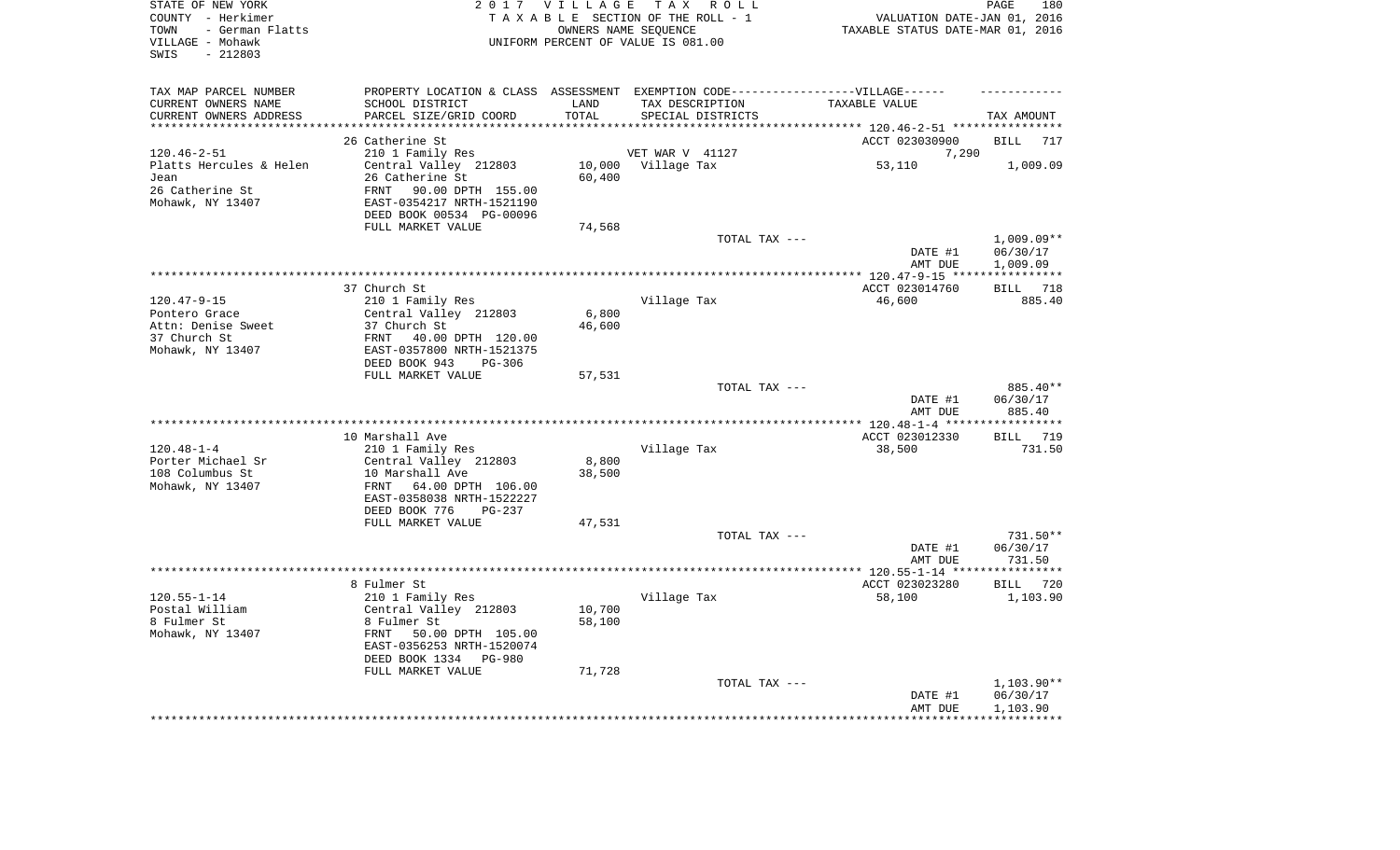| STATE OF NEW YORK<br>COUNTY - Herkimer<br>- German Flatts<br>TOWN<br>VILLAGE - Mohawk<br>SWIS<br>$-212803$ |                                                                                  | 2017 VILLAGE<br>OWNERS NAME SEQUENCE | T A X<br>R O L L<br>TAXABLE SECTION OF THE ROLL - 1<br>UNIFORM PERCENT OF VALUE IS 081.00 | VALUATION DATE-JAN 01, 2016<br>TAXABLE STATUS DATE-MAR 01, 2016 | PAGE<br>181          |
|------------------------------------------------------------------------------------------------------------|----------------------------------------------------------------------------------|--------------------------------------|-------------------------------------------------------------------------------------------|-----------------------------------------------------------------|----------------------|
| TAX MAP PARCEL NUMBER                                                                                      | PROPERTY LOCATION & CLASS ASSESSMENT EXEMPTION CODE----------------VILLAGE------ |                                      |                                                                                           |                                                                 |                      |
| CURRENT OWNERS NAME                                                                                        | SCHOOL DISTRICT                                                                  | LAND                                 | TAX DESCRIPTION                                                                           | TAXABLE VALUE                                                   |                      |
| CURRENT OWNERS ADDRESS<br>************************                                                         | PARCEL SIZE/GRID COORD                                                           | TOTAL                                | SPECIAL DISTRICTS                                                                         |                                                                 | TAX AMOUNT           |
|                                                                                                            | 137 W Main St                                                                    |                                      |                                                                                           | ACCT 023004860                                                  | 721<br>BILL          |
| $120.46 - 2 - 8$                                                                                           | 210 1 Family Res                                                                 |                                      | Village Tax                                                                               | 45,000                                                          | 855.00               |
| Pratt Michael                                                                                              | Central Valley 212803                                                            | 12,000                               |                                                                                           |                                                                 |                      |
| Pratt Wollaber Cherilyn                                                                                    | 137 W Main St                                                                    | 45,000                               |                                                                                           |                                                                 |                      |
| 137 W Main St<br>Mohawk, NY 13407                                                                          | FRNT 100.00 DPTH 105.00<br>EAST-0353579 NRTH-1521846                             |                                      |                                                                                           |                                                                 |                      |
|                                                                                                            | DEED BOOK 862<br>PG-102                                                          |                                      |                                                                                           |                                                                 |                      |
|                                                                                                            | FULL MARKET VALUE                                                                | 55,556                               |                                                                                           |                                                                 |                      |
|                                                                                                            |                                                                                  |                                      | TOTAL TAX ---                                                                             |                                                                 | 855.00**             |
|                                                                                                            |                                                                                  |                                      |                                                                                           | DATE #1<br>AMT DUE                                              | 06/30/17<br>855.00   |
|                                                                                                            |                                                                                  |                                      |                                                                                           |                                                                 |                      |
| $120.55 - 1 - 30$                                                                                          | 52 Columbia St                                                                   |                                      |                                                                                           | ACCT 023021900<br>62,000                                        | BILL<br>722          |
| Preston Thomas                                                                                             | 210 1 Family Res<br>Central Valley 212803                                        | 13,000                               | Village Tax                                                                               |                                                                 | 1,178.00             |
| Preston Valerie                                                                                            | 52 Columbia St                                                                   | 62,000                               |                                                                                           |                                                                 |                      |
| 52 Columbia St                                                                                             | 46.90 DPTH 192.89<br>FRNT                                                        |                                      |                                                                                           |                                                                 |                      |
| Mohawk, NY 13407                                                                                           | EAST-0356387 NRTH-1519833                                                        |                                      |                                                                                           |                                                                 |                      |
|                                                                                                            | DEED BOOK 1261<br>PG-327                                                         |                                      |                                                                                           |                                                                 |                      |
|                                                                                                            | FULL MARKET VALUE                                                                | 76,543                               | TOTAL TAX ---                                                                             |                                                                 | 1,178.00**           |
|                                                                                                            |                                                                                  |                                      |                                                                                           | DATE #1<br>AMT DUE                                              | 06/30/17<br>1,178.00 |
|                                                                                                            |                                                                                  |                                      |                                                                                           |                                                                 |                      |
|                                                                                                            | 14 Fulton St                                                                     |                                      |                                                                                           | ACCT 023010440                                                  | <b>BILL</b><br>723   |
| $120.40 - 2 - 35$                                                                                          | 210 1 Family Res                                                                 |                                      | AGED-ALL<br>41800                                                                         | 12,500                                                          |                      |
| Pridgeon Jane                                                                                              | Central Valley 212803                                                            | 6,800                                | Village Tax                                                                               | 12,500                                                          | 237.50               |
| Attn: Dorothy Zaborek<br>14 Fulton St                                                                      | 14 Fulton St<br>Life Use Dorothy Zaborek                                         | 25,000                               |                                                                                           |                                                                 |                      |
| Mohawk, NY 13407                                                                                           | FRNT<br>58.00 DPTH 66.00                                                         |                                      |                                                                                           |                                                                 |                      |
|                                                                                                            | EAST-0358392 NRTH-1522506                                                        |                                      |                                                                                           |                                                                 |                      |
|                                                                                                            | DEED BOOK 829<br>PG-143                                                          |                                      |                                                                                           |                                                                 |                      |
|                                                                                                            | FULL MARKET VALUE                                                                | 30,864                               |                                                                                           |                                                                 |                      |
|                                                                                                            |                                                                                  |                                      | TOTAL TAX ---                                                                             |                                                                 | $237.50**$           |
|                                                                                                            |                                                                                  |                                      |                                                                                           | DATE #1<br>AMT DUE                                              | 06/30/17<br>237.50   |
|                                                                                                            |                                                                                  |                                      |                                                                                           |                                                                 | **************       |
|                                                                                                            | 42 Michigan St                                                                   |                                      |                                                                                           | ACCT 023011530                                                  | BILL<br>724          |
| $120.48 - 1 - 47.2$                                                                                        | 210 1 Family Res                                                                 |                                      | Village Tax                                                                               | 86,300                                                          | 1,639.70             |
| Priola Robert                                                                                              | Central Valley 212803                                                            |                                      | 13,100 XC491 Water relevy                                                                 | 725.40 MT M                                                     | 725.40               |
| 42 Michigan St<br>Mohawk, NY 13407                                                                         | 42 Michigan St<br>50.00 DPTH 367.20<br>FRNT                                      | 86,300                               |                                                                                           |                                                                 |                      |
|                                                                                                            | EAST-0358285 NRTH-1521800                                                        |                                      |                                                                                           |                                                                 |                      |
|                                                                                                            | DEED BOOK 946<br>PG-509                                                          |                                      |                                                                                           |                                                                 |                      |
|                                                                                                            | FULL MARKET VALUE                                                                | 106,543                              |                                                                                           |                                                                 |                      |
|                                                                                                            |                                                                                  |                                      | TOTAL TAX ---                                                                             |                                                                 | $2,365.10**$         |
|                                                                                                            |                                                                                  |                                      |                                                                                           | DATE #1                                                         | 06/30/17             |
|                                                                                                            |                                                                                  |                                      |                                                                                           | AMT DUE                                                         | 2,365.10             |
|                                                                                                            |                                                                                  |                                      |                                                                                           |                                                                 |                      |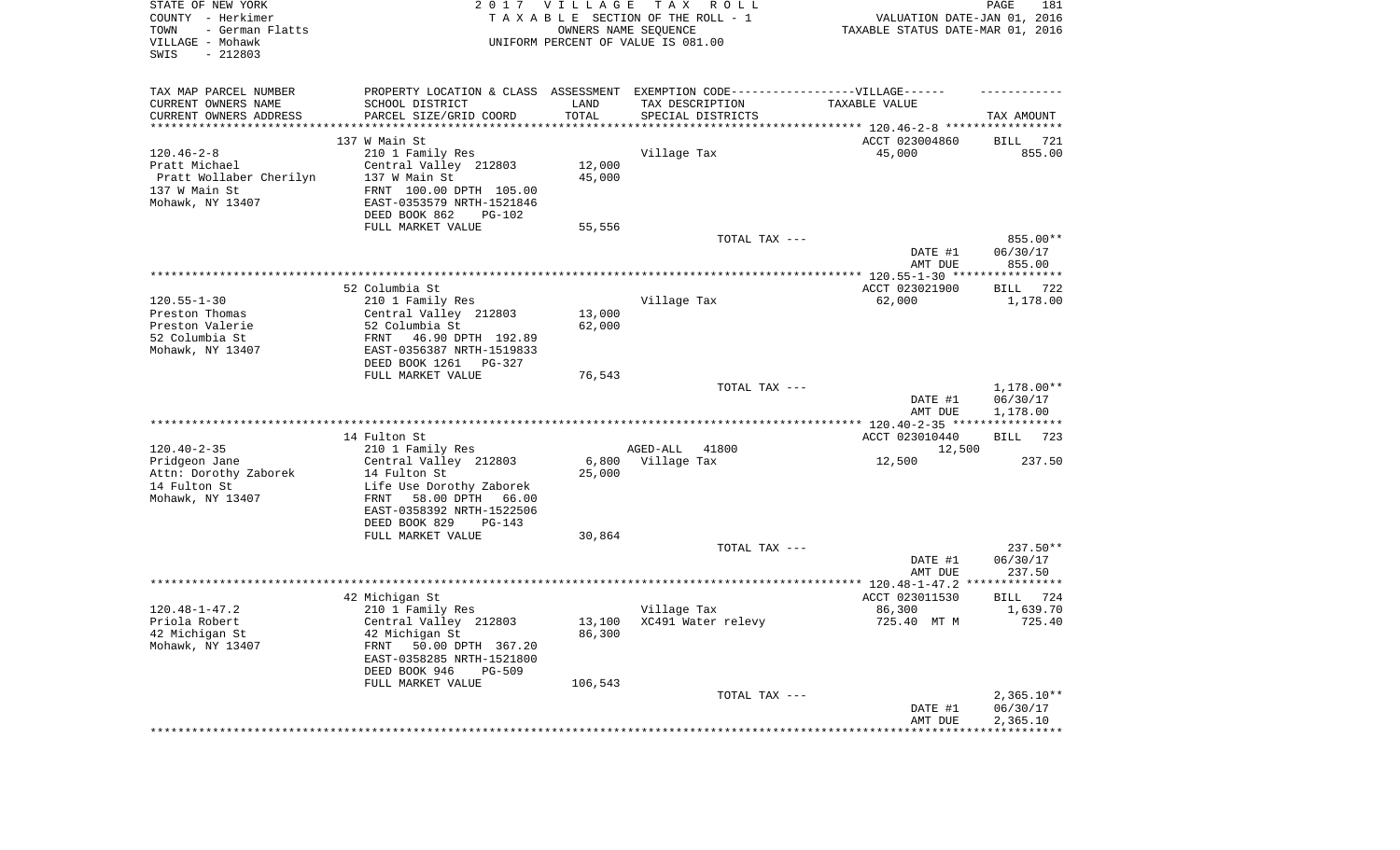| STATE OF NEW YORK<br>COUNTY - Herkimer<br>- German Flatts<br>TOWN<br>VILLAGE - Mohawk<br>$-212803$<br>SWIS |                                                         | 2017 VILLAGE    | TAX ROLL<br>TAXABLE SECTION OF THE ROLL - 1<br>OWNERS NAME SEOUENCE<br>UNIFORM PERCENT OF VALUE IS 081.00 | VALUATION DATE-JAN 01, 2016<br>TAXABLE STATUS DATE-MAR 01, 2016 | PAGE<br>182           |
|------------------------------------------------------------------------------------------------------------|---------------------------------------------------------|-----------------|-----------------------------------------------------------------------------------------------------------|-----------------------------------------------------------------|-----------------------|
| TAX MAP PARCEL NUMBER                                                                                      |                                                         |                 | PROPERTY LOCATION & CLASS ASSESSMENT EXEMPTION CODE-----------------VILLAGE------                         |                                                                 |                       |
| CURRENT OWNERS NAME                                                                                        | SCHOOL DISTRICT                                         | LAND            | TAX DESCRIPTION                                                                                           | TAXABLE VALUE                                                   |                       |
| CURRENT OWNERS ADDRESS                                                                                     | PARCEL SIZE/GRID COORD                                  | TOTAL           | SPECIAL DISTRICTS                                                                                         |                                                                 | TAX AMOUNT            |
|                                                                                                            | 64 W Main St                                            |                 |                                                                                                           | ********** 120.47-2-42 ***<br>ACCT 179411                       | <b>BILL</b><br>725    |
| $120.47 - 2 - 42$                                                                                          | 210 1 Family Res                                        |                 | Village Tax                                                                                               | 90,100                                                          | 1,711.90              |
| Prosser William                                                                                            | Central Valley 212803                                   | 13,700          | XC491 Water relevy                                                                                        | 770.48 MT M                                                     | 770.48                |
| Prosser Anna Marie                                                                                         | $64-66$ W Main St                                       | 90,100          |                                                                                                           |                                                                 |                       |
| 64 W Main St                                                                                               | FRNT<br>88.00 DPTH 130.00                               |                 |                                                                                                           |                                                                 |                       |
| Mohawk, NY 13407                                                                                           | EAST-0355994 NRTH-1522365                               |                 |                                                                                                           |                                                                 |                       |
|                                                                                                            | DEED BOOK 1491 PG-450                                   |                 |                                                                                                           |                                                                 |                       |
|                                                                                                            | FULL MARKET VALUE                                       | 111,235         | TOTAL TAX ---                                                                                             |                                                                 | $2,482.38**$          |
|                                                                                                            |                                                         |                 |                                                                                                           | DATE #1                                                         | 06/30/17              |
|                                                                                                            |                                                         |                 |                                                                                                           | AMT DUE                                                         | 2,482.38              |
|                                                                                                            | ************                                            |                 | **********************************                                                                        | ********* 120.47-9-61 ***                                       | * * * * * * * * * * * |
|                                                                                                            | 4 Green St                                              |                 |                                                                                                           | ACCT 023013860                                                  | BILL 726              |
| $120.47 - 9 - 61$                                                                                          | 210 1 Family Res                                        |                 | Village Tax                                                                                               | 30,000                                                          | 570.00                |
| Prosser William<br>Prosser Anna Marie                                                                      | Central Valley 212803<br>4 Green St                     | 9,500<br>30,000 | XC491 Water relevy                                                                                        | 442.04 MT M                                                     | 442.04                |
| 64 W Main St                                                                                               | FRNT<br>62.00 DPTH 120.00                               |                 |                                                                                                           |                                                                 |                       |
| Mohawk, NY 13407                                                                                           | EAST-0358074 NRTH-1521910                               |                 |                                                                                                           |                                                                 |                       |
|                                                                                                            | DEED BOOK 868<br>PG-555                                 |                 |                                                                                                           |                                                                 |                       |
|                                                                                                            | FULL MARKET VALUE                                       | 37,037          |                                                                                                           |                                                                 |                       |
|                                                                                                            |                                                         |                 | TOTAL TAX ---                                                                                             |                                                                 | $1,012.04**$          |
|                                                                                                            |                                                         |                 |                                                                                                           | DATE #1                                                         | 06/30/17<br>1,012.04  |
|                                                                                                            |                                                         |                 |                                                                                                           | AMT DUE                                                         |                       |
|                                                                                                            | 110 W Main St                                           |                 |                                                                                                           | ACCT 023002760                                                  | BILL 727              |
| $120.47 - 1 - 4$                                                                                           | 220 2 Family Res                                        |                 | Village Tax                                                                                               | 44,200                                                          | 839.80                |
| Putnam Tammy                                                                                               | Central Valley 212803                                   | 13,900          | XC491 Water relevy                                                                                        | 210.74 MT M                                                     | 210.74                |
| 110 W Main St                                                                                              | FRNT<br>70.00 DPTH 158.00                               | 44,200          |                                                                                                           |                                                                 |                       |
| Mohawk, NY 13407                                                                                           | EAST-0354867 NRTH-1522125<br>DEED BOOK 1205<br>$PG-465$ |                 |                                                                                                           |                                                                 |                       |
|                                                                                                            | FULL MARKET VALUE                                       | 54,568          |                                                                                                           |                                                                 |                       |
|                                                                                                            |                                                         |                 | TOTAL TAX ---                                                                                             |                                                                 | $1,050.54**$          |
|                                                                                                            |                                                         |                 |                                                                                                           | DATE #1                                                         | 06/30/17              |
|                                                                                                            |                                                         |                 |                                                                                                           | AMT DUE                                                         | 1,050.54              |
|                                                                                                            |                                                         |                 |                                                                                                           | ** 120.55-2-21 **'                                              | * * * * * * * * * * * |
|                                                                                                            | 15 Johnson Ave                                          |                 |                                                                                                           | ACCT 023019440                                                  | <b>BILL</b><br>728    |
| $120.55 - 2 - 21$<br>Ouackenbush Richard L                                                                 | 210 1 Family Res<br>Central Valley 212803               | 13,400          | Village Tax                                                                                               | 69,935                                                          | 1,328.77              |
| Quackenbush Dorothy                                                                                        | 15 Johnson Ave                                          | 69,935          |                                                                                                           |                                                                 |                       |
| 15 Johnson Ave                                                                                             | FRNT 97.50 DPTH 120.00                                  |                 |                                                                                                           |                                                                 |                       |
| Mohawk, NY 13407                                                                                           | EAST-0357135 NRTH-1519900                               |                 |                                                                                                           |                                                                 |                       |
|                                                                                                            | DEED BOOK 00587 PG-00115                                |                 |                                                                                                           |                                                                 |                       |
|                                                                                                            | FULL MARKET VALUE                                       | 86,340          |                                                                                                           |                                                                 |                       |
|                                                                                                            |                                                         |                 | TOTAL TAX ---                                                                                             |                                                                 | $1,328.77**$          |
|                                                                                                            |                                                         |                 |                                                                                                           | DATE #1<br>AMT DUE                                              | 06/30/17<br>1,328.77  |
|                                                                                                            |                                                         |                 |                                                                                                           |                                                                 |                       |
|                                                                                                            |                                                         |                 |                                                                                                           |                                                                 |                       |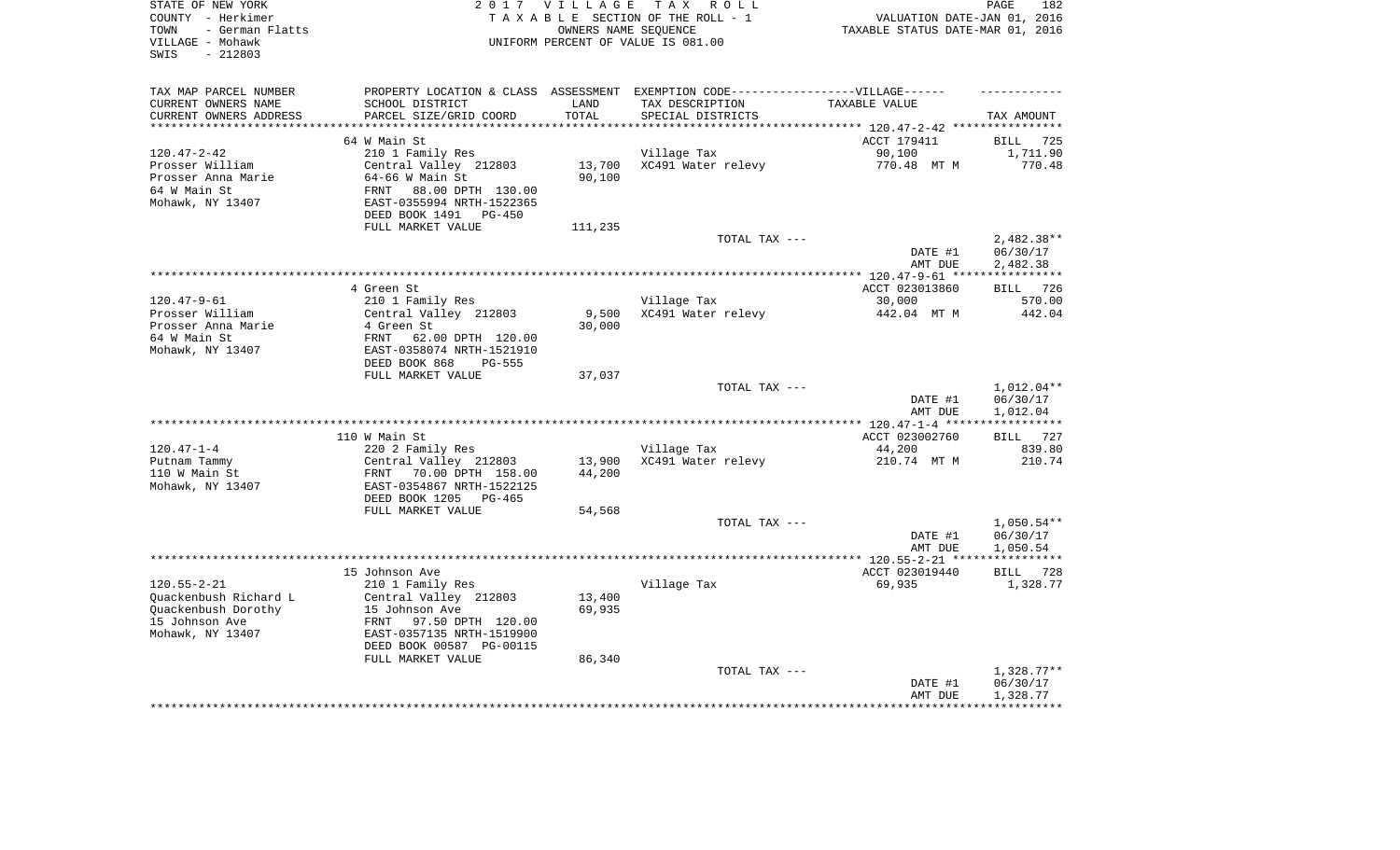| STATE OF NEW YORK<br>COUNTY - Herkimer<br>- German Flatts<br>TOWN<br>VILLAGE - Mohawk<br>$-212803$<br>SWIS |                                               | 2017 VILLAGE             | T A X<br>R O L L<br>TAXABLE SECTION OF THE ROLL - 1<br>OWNERS NAME SEQUENCE<br>UNIFORM PERCENT OF VALUE IS 081.00 | VALUATION DATE-JAN 01, 2016<br>TAXABLE STATUS DATE-MAR 01, 2016 | PAGE<br>183          |
|------------------------------------------------------------------------------------------------------------|-----------------------------------------------|--------------------------|-------------------------------------------------------------------------------------------------------------------|-----------------------------------------------------------------|----------------------|
| TAX MAP PARCEL NUMBER                                                                                      |                                               |                          | PROPERTY LOCATION & CLASS ASSESSMENT EXEMPTION CODE-----------------VILLAGE------                                 |                                                                 |                      |
| CURRENT OWNERS NAME                                                                                        | SCHOOL DISTRICT                               | LAND                     | TAX DESCRIPTION                                                                                                   | TAXABLE VALUE                                                   |                      |
| CURRENT OWNERS ADDRESS<br>********************                                                             | PARCEL SIZE/GRID COORD                        | TOTAL<br>* * * * * * * * | SPECIAL DISTRICTS                                                                                                 |                                                                 | TAX AMOUNT           |
|                                                                                                            |                                               |                          |                                                                                                                   | ******************************** 120.55-1-33 *****************  |                      |
|                                                                                                            | 58 Columbia St                                |                          |                                                                                                                   | ACCT 023021990                                                  | <b>BILL</b><br>729   |
| $120.55 - 1 - 33$                                                                                          | 220 2 Family Res                              | 12,900                   | Village Tax                                                                                                       | 43,312                                                          | 822.93               |
| Quackenbush Steven<br>58 Columbia St                                                                       | Central Valley 212803<br>58 Columbia St       | 43,312                   |                                                                                                                   |                                                                 |                      |
| Mohawk, NY 13407                                                                                           | 52.00 DPTH 150.00<br>FRNT                     |                          |                                                                                                                   |                                                                 |                      |
|                                                                                                            | EAST-0356355 NRTH-1519667                     |                          |                                                                                                                   |                                                                 |                      |
|                                                                                                            | DEED BOOK 926<br>PG-358                       |                          |                                                                                                                   |                                                                 |                      |
|                                                                                                            | FULL MARKET VALUE                             | 53,472                   |                                                                                                                   |                                                                 |                      |
|                                                                                                            |                                               |                          | TOTAL TAX ---                                                                                                     |                                                                 | 822.93**             |
|                                                                                                            |                                               |                          |                                                                                                                   | DATE #1                                                         | 06/30/17             |
|                                                                                                            |                                               |                          |                                                                                                                   | AMT DUE                                                         | 822.93               |
|                                                                                                            |                                               |                          |                                                                                                                   | ****** $120.39-3-13.1$                                          | ***********          |
|                                                                                                            | 2 W Main St                                   |                          |                                                                                                                   | ACCT 023001620                                                  | 730<br>BILL          |
| $120.39 - 3 - 13.1$                                                                                        | 481 Att row bldg                              |                          | Village Tax                                                                                                       | 74,500                                                          | 1,415.50             |
| Ramirez Daniel                                                                                             | Central Valley 212803                         | 6,000                    |                                                                                                                   |                                                                 |                      |
| Anstine Paul Jr                                                                                            | 2 W Main St                                   | 74,500                   |                                                                                                                   |                                                                 |                      |
| 9619 Woodland Cir                                                                                          | FRNT<br>22.07 DPTH 78.25                      |                          |                                                                                                                   |                                                                 |                      |
| Charlotte, NC 28216                                                                                        | EAST-0357236 NRTH-1522558                     |                          |                                                                                                                   |                                                                 |                      |
|                                                                                                            | DEED BOOK 1131<br>PG-146<br>FULL MARKET VALUE | 91,975                   |                                                                                                                   |                                                                 |                      |
|                                                                                                            |                                               |                          | TOTAL TAX ---                                                                                                     |                                                                 | 1,415.50**           |
|                                                                                                            |                                               |                          |                                                                                                                   | DATE #1                                                         | 06/30/17             |
|                                                                                                            |                                               |                          |                                                                                                                   | AMT DUE                                                         | 1,415.50             |
|                                                                                                            |                                               |                          |                                                                                                                   | ** 120.39-3-13.2                                                |                      |
|                                                                                                            | 4 W Main St                                   |                          |                                                                                                                   | ACCT 023001630                                                  | 731<br>BILL          |
| $120.39 - 3 - 13.2$                                                                                        | 481 Att row bldg                              |                          | Village Tax                                                                                                       | 35,500                                                          | 674.50               |
| Ramirez Daniel                                                                                             | Central Valley 212803                         | 6,300                    |                                                                                                                   |                                                                 |                      |
| Anstine Paul Jr                                                                                            | 4 W Main St                                   | 35,500                   |                                                                                                                   |                                                                 |                      |
| 9619 Woodland Cir                                                                                          | FRNT<br>20.28 DPTH 78.25                      |                          |                                                                                                                   |                                                                 |                      |
| Charlotte, NC 28216                                                                                        | EAST-0357214 NRTH-1522559                     |                          |                                                                                                                   |                                                                 |                      |
|                                                                                                            | DEED BOOK 1188<br>PG-235                      |                          |                                                                                                                   |                                                                 |                      |
|                                                                                                            | FULL MARKET VALUE                             | 43,827                   | TOTAL TAX ---                                                                                                     |                                                                 |                      |
|                                                                                                            |                                               |                          |                                                                                                                   | DATE #1                                                         | 674.50**<br>06/30/17 |
|                                                                                                            |                                               |                          |                                                                                                                   | AMT DUE                                                         | 674.50               |
|                                                                                                            |                                               |                          |                                                                                                                   | *********** 120.39-3-29.2 ***                                   | **********           |
|                                                                                                            | 11 Ann St                                     |                          |                                                                                                                   | ACCT 023007095                                                  | <b>BILL</b><br>732   |
| $120.39 - 3 - 29.2$                                                                                        | 484 1 use sm bld                              |                          | Village Tax                                                                                                       | 79,500                                                          | 1,510.50             |
| Ramsey Merle                                                                                               | Central Valley 212803                         | 8,100                    |                                                                                                                   |                                                                 |                      |
| 11 Ann St                                                                                                  | Ann St                                        | 79,500                   |                                                                                                                   |                                                                 |                      |
| Mohawk, NY 13407                                                                                           | FRNT<br>83.00 DPTH 123.00                     |                          |                                                                                                                   |                                                                 |                      |
|                                                                                                            | EAST-0357658 NRTH-1523162                     |                          |                                                                                                                   |                                                                 |                      |
|                                                                                                            | DEED BOOK 755<br>$PG-220$                     |                          |                                                                                                                   |                                                                 |                      |
|                                                                                                            | FULL MARKET VALUE                             | 98,148                   |                                                                                                                   |                                                                 |                      |
|                                                                                                            |                                               |                          | TOTAL TAX ---                                                                                                     |                                                                 | 1,510.50**           |
|                                                                                                            |                                               |                          |                                                                                                                   | DATE #1<br>AMT DUE                                              | 06/30/17<br>1,510.50 |
|                                                                                                            |                                               |                          |                                                                                                                   |                                                                 |                      |
|                                                                                                            |                                               |                          |                                                                                                                   |                                                                 |                      |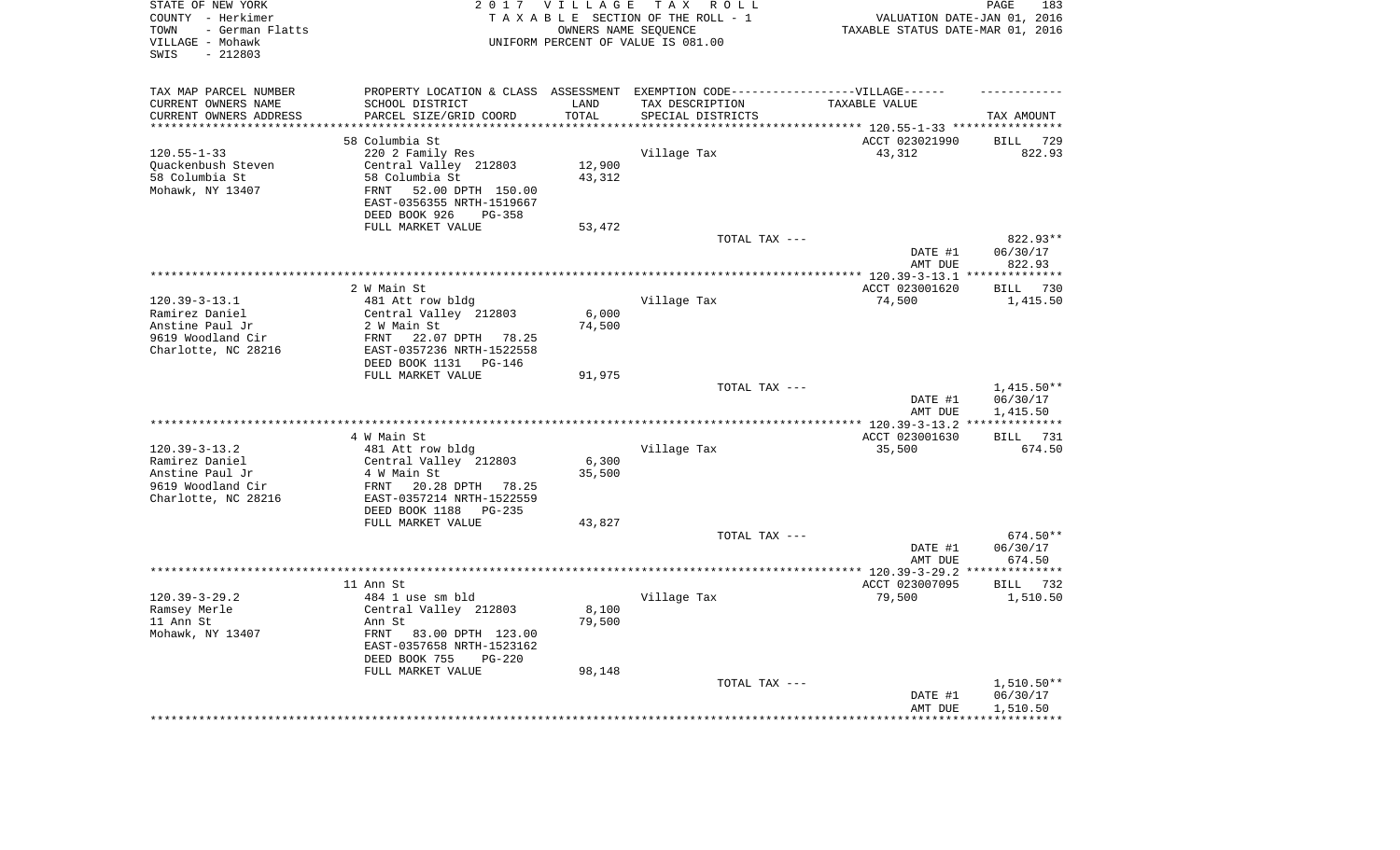| STATE OF NEW YORK<br>COUNTY - Herkimer<br>- German Flatts<br>TOWN<br>VILLAGE - Mohawk<br>$-212803$<br>SWIS |                                                                                                                                   | 2017 VILLAGE<br>OWNERS NAME SEQUENCE | T A X<br>R O L L<br>TAXABLE SECTION OF THE ROLL - 1<br>UNIFORM PERCENT OF VALUE IS 081.00 | VALUATION DATE-JAN 01, 2016<br>TAXABLE STATUS DATE-MAR 01, 2016            | PAGE<br>184                    |
|------------------------------------------------------------------------------------------------------------|-----------------------------------------------------------------------------------------------------------------------------------|--------------------------------------|-------------------------------------------------------------------------------------------|----------------------------------------------------------------------------|--------------------------------|
| TAX MAP PARCEL NUMBER                                                                                      |                                                                                                                                   |                                      | PROPERTY LOCATION & CLASS ASSESSMENT EXEMPTION CODE-----------------VILLAGE------         |                                                                            |                                |
| CURRENT OWNERS NAME                                                                                        | SCHOOL DISTRICT                                                                                                                   | LAND                                 | TAX DESCRIPTION                                                                           | TAXABLE VALUE                                                              |                                |
| CURRENT OWNERS ADDRESS<br>*********************                                                            | PARCEL SIZE/GRID COORD                                                                                                            | TOTAL<br>********                    | SPECIAL DISTRICTS                                                                         |                                                                            | TAX AMOUNT                     |
|                                                                                                            | Ann St                                                                                                                            |                                      |                                                                                           | *************************** 120.39-3-29.3 **************<br>ACCT 023007097 | 733<br><b>BILL</b>             |
| $120.39 - 3 - 29.3$                                                                                        | 330 Vacant comm                                                                                                                   |                                      | Village Tax                                                                               | 2,000                                                                      | 38.00                          |
| Ramsey Merle                                                                                               | Central Valley 212803                                                                                                             | 2,000                                |                                                                                           |                                                                            |                                |
| 11 Ann St                                                                                                  | Ann St                                                                                                                            | 2,000                                |                                                                                           |                                                                            |                                |
| Mohawk, NY 13407                                                                                           | <b>FRNT</b><br>63.00 DPTH 111.00<br>EAST-0357526 NRTH-1523134                                                                     |                                      |                                                                                           |                                                                            |                                |
|                                                                                                            | DEED BOOK 825<br><b>PG-109</b>                                                                                                    |                                      |                                                                                           |                                                                            |                                |
|                                                                                                            | FULL MARKET VALUE                                                                                                                 | 2,469                                | TOTAL TAX ---                                                                             |                                                                            | $38.00**$                      |
|                                                                                                            |                                                                                                                                   |                                      |                                                                                           | DATE #1<br>AMT DUE                                                         | 06/30/17<br>38.00              |
|                                                                                                            |                                                                                                                                   |                                      |                                                                                           | ********** 120.47-5-25 ***                                                 | ********                       |
|                                                                                                            | 30 S Washington St                                                                                                                |                                      |                                                                                           | ACCT 023026520                                                             | 734<br><b>BILL</b>             |
| $120.47 - 5 - 25$                                                                                          | 210 1 Family Res                                                                                                                  |                                      | VET COM V 41137                                                                           | 12,150                                                                     |                                |
| Randall Fred                                                                                               | Central Valley 212803                                                                                                             |                                      | 8,500 VET DIS V 41147                                                                     | 20,335                                                                     |                                |
| 30 S Washington St<br>Mohawk, NY 13407                                                                     | 30 S Washton St<br>FRNT<br>50.00 DPTH 119.00<br>EAST-0356794 NRTH-1521531<br>DEED BOOK 1307<br>PG-767                             |                                      | 58,100 Village Tax                                                                        | 25,615                                                                     | 486.69                         |
|                                                                                                            | FULL MARKET VALUE                                                                                                                 | 71,728                               |                                                                                           |                                                                            |                                |
|                                                                                                            |                                                                                                                                   |                                      | TOTAL TAX ---                                                                             | DATE #1<br>AMT DUE                                                         | 486.69**<br>06/30/17<br>486.69 |
|                                                                                                            |                                                                                                                                   |                                      |                                                                                           | ******** 120.39-2-15 **                                                    | * * * * * * * * * *            |
|                                                                                                            | 7 N Washington St                                                                                                                 |                                      |                                                                                           | ACCT 023005190                                                             | 735<br>BILL                    |
| $120.39 - 2 - 15$                                                                                          | 210 1 Family Res                                                                                                                  |                                      | Village Tax                                                                               | 50,600                                                                     | 961.40                         |
| Rando Lorie Ann<br>7 N Washington St                                                                       | Central Valley 212803<br>7 N Washingt0n St                                                                                        | 7,500<br>50,600                      | XC491 Water relevy                                                                        | 154.12 MT M                                                                | 154.12                         |
| Mohawk, NY 13407                                                                                           | 60.00 DPTH 132.00<br>FRNT<br>EAST-0356658 NRTH-1522720                                                                            |                                      |                                                                                           |                                                                            |                                |
|                                                                                                            | DEED BOOK 856<br>$PG-693$<br>FULL MARKET VALUE                                                                                    | 62,469                               |                                                                                           |                                                                            |                                |
|                                                                                                            |                                                                                                                                   |                                      | TOTAL TAX ---                                                                             |                                                                            | $1,115.52**$                   |
|                                                                                                            |                                                                                                                                   |                                      |                                                                                           | DATE #1                                                                    | 06/30/17                       |
|                                                                                                            |                                                                                                                                   |                                      |                                                                                           | AMT DUE                                                                    | 1, 115.52                      |
|                                                                                                            |                                                                                                                                   |                                      |                                                                                           | ***************** 120.39-1-16 ***                                          | * * * * * * * * * * *          |
|                                                                                                            | 24 North St                                                                                                                       |                                      |                                                                                           | ACCT 023000690                                                             | <b>BILL</b><br>736             |
| $120.39 - 1 - 16$                                                                                          | 210 1 Family Res                                                                                                                  |                                      | Village Tax                                                                               | 47,600                                                                     | 904.40                         |
| Rando Michael<br>Rando Melissa<br>24 North St<br>Mohawk, NY 13407                                          | Central Valley 212803<br>24 North St<br>FRNT<br>43.00 DPTH 214.00<br>EAST-0355963 NRTH-1522676<br>DEED BOOK 1092<br><b>PG-571</b> | 6,800<br>47,600                      |                                                                                           |                                                                            |                                |
|                                                                                                            | FULL MARKET VALUE                                                                                                                 | 58,765                               |                                                                                           |                                                                            |                                |
|                                                                                                            |                                                                                                                                   |                                      | TOTAL TAX ---                                                                             | DATE #1<br>AMT DUE                                                         | 904.40**<br>06/30/17<br>904.40 |
|                                                                                                            |                                                                                                                                   |                                      |                                                                                           |                                                                            | ********                       |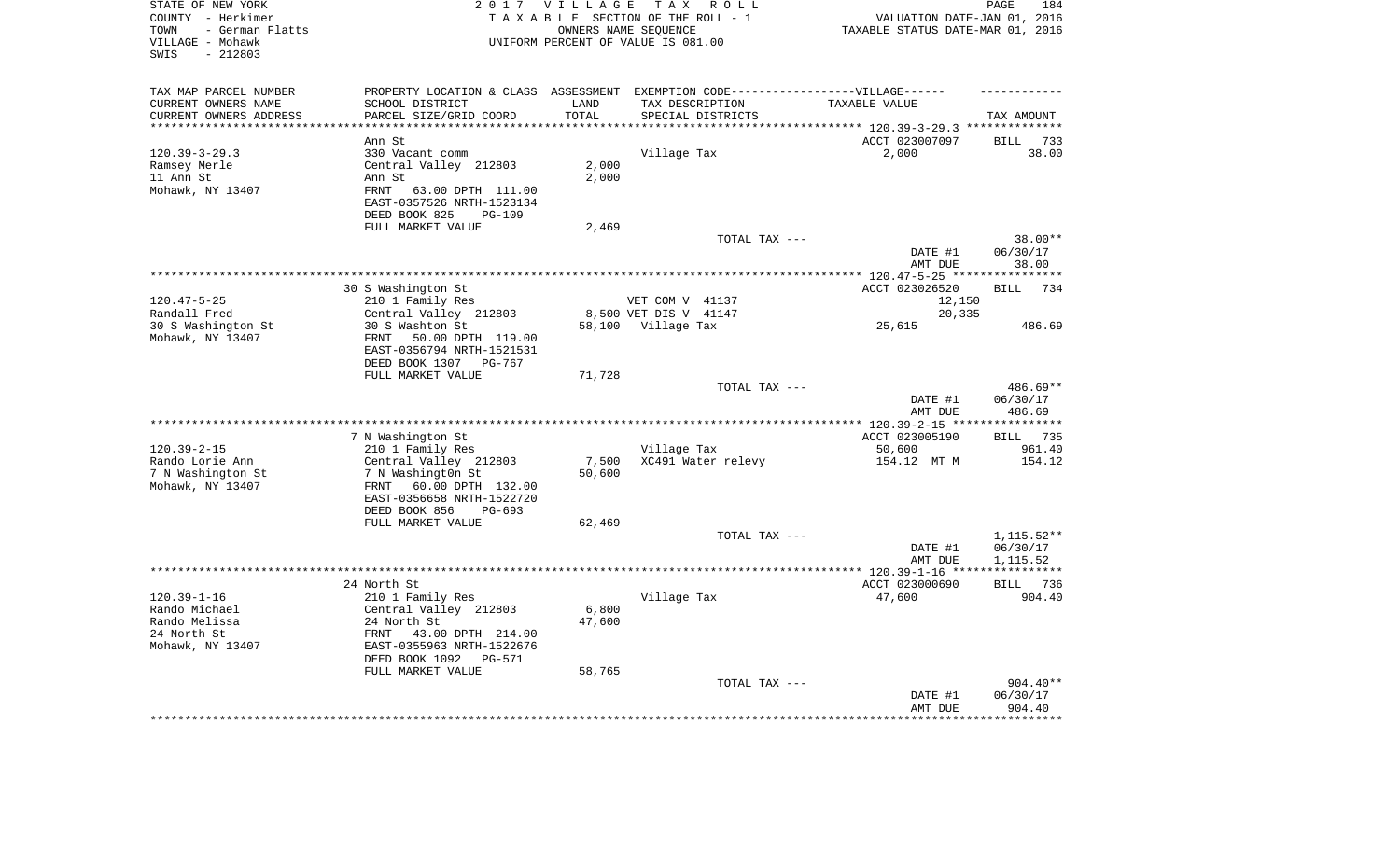| STATE OF NEW YORK<br>COUNTY - Herkimer<br>- German Flatts<br>TOWN<br>VILLAGE - Mohawk<br>$-212803$<br>SWIS |                                                                          | 2017 VILLAGE    | T A X<br>R O L L<br>TAXABLE SECTION OF THE ROLL - 1<br>OWNERS NAME SEQUENCE<br>UNIFORM PERCENT OF VALUE IS 081.00 | VALUATION DATE-JAN 01, 2016<br>TAXABLE STATUS DATE-MAR 01, 2016 | PAGE<br>185            |
|------------------------------------------------------------------------------------------------------------|--------------------------------------------------------------------------|-----------------|-------------------------------------------------------------------------------------------------------------------|-----------------------------------------------------------------|------------------------|
| TAX MAP PARCEL NUMBER                                                                                      |                                                                          |                 | PROPERTY LOCATION & CLASS ASSESSMENT EXEMPTION CODE-----------------VILLAGE------                                 |                                                                 |                        |
| CURRENT OWNERS NAME<br>CURRENT OWNERS ADDRESS                                                              | SCHOOL DISTRICT<br>PARCEL SIZE/GRID COORD                                | LAND<br>TOTAL   | TAX DESCRIPTION<br>SPECIAL DISTRICTS                                                                              | TAXABLE VALUE                                                   | TAX AMOUNT             |
| ********************                                                                                       |                                                                          | * * * * * * * * |                                                                                                                   | *************************** 120.48-1-26 *****************       |                        |
|                                                                                                            | 22 Marshall Ave                                                          |                 |                                                                                                                   | ACCT 023012480                                                  | <b>BILL</b><br>737     |
| $120.48 - 1 - 26$                                                                                          | 210 1 Family Res                                                         |                 | Village Tax                                                                                                       | 55,500                                                          | 1,054.50               |
| Rankins Ernest                                                                                             | Central Valley 212803                                                    | 8,500           |                                                                                                                   |                                                                 |                        |
| 22 Marshall Ave                                                                                            | 22 Marshall Ave                                                          | 55,500          |                                                                                                                   |                                                                 |                        |
| Mohawk, NY 13407                                                                                           | 50.00 DPTH 120.00<br>FRNT<br>EAST-0358503 NRTH-1522404                   |                 |                                                                                                                   |                                                                 |                        |
|                                                                                                            | DEED BOOK 700<br>$PG-432$<br>FULL MARKET VALUE                           |                 |                                                                                                                   |                                                                 |                        |
|                                                                                                            |                                                                          | 68,519          | TOTAL TAX ---                                                                                                     |                                                                 | $1,054.50**$           |
|                                                                                                            |                                                                          |                 |                                                                                                                   | DATE #1<br>AMT DUE                                              | 06/30/17<br>1,054.50   |
|                                                                                                            |                                                                          |                 |                                                                                                                   | *** $120.47 - 5 - 58$ ****                                      | ***********            |
|                                                                                                            | $15-19$ W Main St                                                        |                 |                                                                                                                   | ACCT 023003820                                                  | BILL 738               |
| $120.47 - 5 - 58$                                                                                          | 481 Att row bldg                                                         |                 | Village Tax                                                                                                       | 115,900                                                         | 2,202.10               |
| Rao K Govind C                                                                                             | Central Valley 212803                                                    | 8,800           |                                                                                                                   |                                                                 |                        |
| For Rao C                                                                                                  | $15-19$ W Main St                                                        | 115,900         |                                                                                                                   |                                                                 |                        |
| Attn: Dr C P Rao<br>19 W Main St                                                                           | FRNT 87.00 DPTH 55.00<br>EAST-0356985 NRTH-1522375                       |                 |                                                                                                                   |                                                                 |                        |
| Mohawk, NY 13407                                                                                           | DEED BOOK 787<br>$PG-263$                                                |                 |                                                                                                                   |                                                                 |                        |
|                                                                                                            | FULL MARKET VALUE                                                        | 143,086         |                                                                                                                   |                                                                 |                        |
|                                                                                                            |                                                                          |                 | TOTAL TAX ---                                                                                                     |                                                                 | $2,202.10**$           |
|                                                                                                            |                                                                          |                 |                                                                                                                   | DATE #1<br>AMT DUE                                              | 06/30/17<br>2,202.10   |
|                                                                                                            |                                                                          |                 |                                                                                                                   | ****** 120.39-3-44 **                                           | **********             |
| $120.39 - 3 - 44$                                                                                          | 21 E Main St                                                             |                 |                                                                                                                   | ACCT 023007650<br>32,500                                        | BILL 739<br>617.50     |
| Raux Rhonda                                                                                                | 210 1 Family Res<br>Central Valley 212803                                | 9,200           | Village Tax                                                                                                       |                                                                 |                        |
| 21 E Main St                                                                                               | 21 E Main St                                                             | 32,500          |                                                                                                                   |                                                                 |                        |
| Mohawk, NY 13407                                                                                           | 40.00 DPTH 120.00<br>FRNT<br>EAST-0357569 NRTH-1522704                   |                 |                                                                                                                   |                                                                 |                        |
|                                                                                                            | DEED BOOK 859<br>PG-271                                                  |                 |                                                                                                                   |                                                                 |                        |
|                                                                                                            | FULL MARKET VALUE                                                        | 40,123          |                                                                                                                   |                                                                 |                        |
|                                                                                                            |                                                                          |                 | TOTAL TAX ---                                                                                                     |                                                                 | $617.50**$<br>06/30/17 |
|                                                                                                            |                                                                          |                 |                                                                                                                   | DATE #1<br>AMT DUE                                              | 617.50                 |
|                                                                                                            | 6 Devendorf St                                                           |                 |                                                                                                                   | ACCT 023027840                                                  | BILL<br>740            |
| $120.47 - 3 - 10$                                                                                          | 210 1 Family Res                                                         |                 | VET WAR V 41127                                                                                                   | 6,450                                                           |                        |
| Ray Donna                                                                                                  | Central Valley 212803                                                    |                 | 6,300 VET DIS V 41147                                                                                             | 2,150                                                           |                        |
| 6 Devendorf St<br>Mohawk, NY 13407                                                                         | 6 Devendorf St<br>FRNT<br>30.00 DPTH 223.00<br>EAST-0355780 NRTH-1521983 |                 | 43,000 Village Tax                                                                                                | 34,400                                                          | 653.60                 |
|                                                                                                            | DEED BOOK 844<br>$PG-448$                                                |                 |                                                                                                                   |                                                                 |                        |
|                                                                                                            | FULL MARKET VALUE                                                        | 53,086          |                                                                                                                   |                                                                 |                        |
|                                                                                                            |                                                                          |                 | TOTAL TAX ---                                                                                                     |                                                                 | 653.60**               |
|                                                                                                            |                                                                          |                 |                                                                                                                   | DATE #1<br>AMT DUE                                              | 06/30/17<br>653.60     |
|                                                                                                            |                                                                          |                 |                                                                                                                   |                                                                 |                        |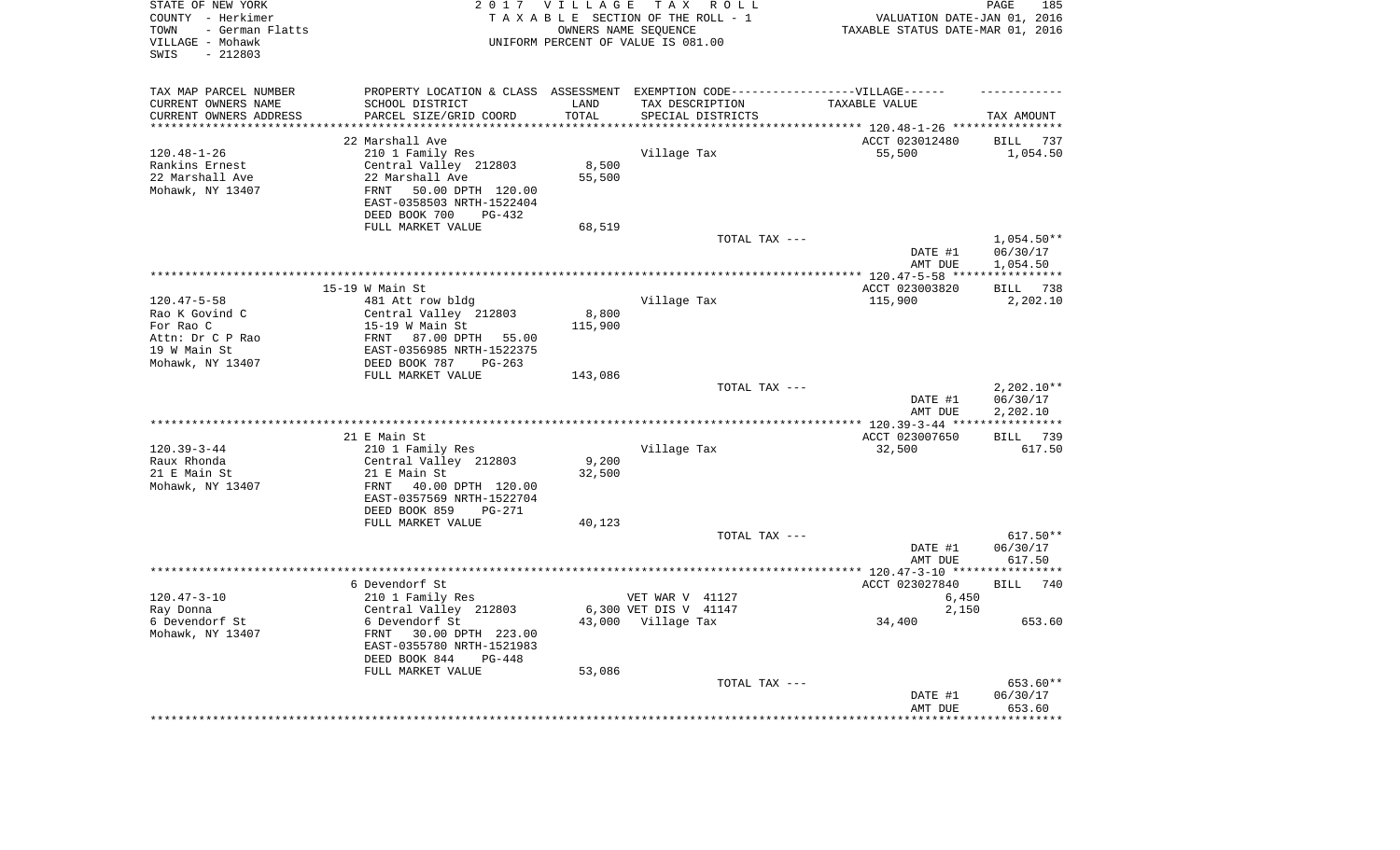| STATE OF NEW YORK<br>COUNTY - Herkimer<br>- German Flatts<br>TOWN<br>VILLAGE - Mohawk<br>$-212803$<br>SWIS |                                                                                                     | 2017 VILLAGE<br>OWNERS NAME SEQUENCE | TAX ROLL<br>TAXABLE SECTION OF THE ROLL - 1<br>UNIFORM PERCENT OF VALUE IS 081.00                    | VALUATION DATE-JAN 01, 2016<br>TAXABLE STATUS DATE-MAR 01, 2016 | PAGE<br>186                         |
|------------------------------------------------------------------------------------------------------------|-----------------------------------------------------------------------------------------------------|--------------------------------------|------------------------------------------------------------------------------------------------------|-----------------------------------------------------------------|-------------------------------------|
| TAX MAP PARCEL NUMBER<br>CURRENT OWNERS NAME                                                               | SCHOOL DISTRICT                                                                                     | LAND                                 | PROPERTY LOCATION & CLASS ASSESSMENT EXEMPTION CODE-----------------VILLAGE------<br>TAX DESCRIPTION | TAXABLE VALUE                                                   |                                     |
| CURRENT OWNERS ADDRESS<br>**********************                                                           | PARCEL SIZE/GRID COORD<br>***************************                                               | TOTAL<br>***************             | SPECIAL DISTRICTS                                                                                    |                                                                 | TAX AMOUNT                          |
|                                                                                                            | 3 Erie St                                                                                           |                                      |                                                                                                      | ACCT 177423                                                     | <b>BILL</b><br>741                  |
| $120.47 - 2 - 11$                                                                                          | 210 1 Family Res                                                                                    |                                      | Village Tax                                                                                          | 50,100                                                          | 951.90                              |
| Ray Elisha                                                                                                 | Central Valley 212803                                                                               | 7,500                                | XC491 Water relevy                                                                                   | 453.59 MT M                                                     | 453.59                              |
| 3 Erie St                                                                                                  | 3 Erie St                                                                                           | 50,100                               |                                                                                                      |                                                                 |                                     |
| Mohawk, NY 13407                                                                                           | 60.00 DPTH 140.00<br>FRNT<br>EAST-0355628 NRTH-1522368<br>DEED BOOK 1478 PG-602                     |                                      |                                                                                                      |                                                                 |                                     |
|                                                                                                            | FULL MARKET VALUE                                                                                   | 61,852                               |                                                                                                      |                                                                 |                                     |
|                                                                                                            |                                                                                                     |                                      | TOTAL TAX ---                                                                                        |                                                                 | $1,405.49**$                        |
|                                                                                                            |                                                                                                     |                                      |                                                                                                      | DATE #1<br>AMT DUE                                              | 06/30/17<br>1,405.49<br>*********** |
|                                                                                                            | W Main St                                                                                           |                                      |                                                                                                      | ACCT 023003090                                                  | 742<br>BILL                         |
| $120.46 - 1 - 16$                                                                                          | 710 Manufacture                                                                                     |                                      | Village Tax                                                                                          | 281,300                                                         | 5,344.70                            |
| RDR Industries Inc                                                                                         | Central Valley 212803                                                                               | 10,600                               |                                                                                                      |                                                                 |                                     |
| 146 W Main St                                                                                              | N Of W Main St                                                                                      | 281,300                              |                                                                                                      |                                                                 |                                     |
| Mohawk, NY 13407                                                                                           | ACRES<br>5.30                                                                                       |                                      |                                                                                                      |                                                                 |                                     |
|                                                                                                            | EAST-0354055 NRTH-1522342                                                                           |                                      |                                                                                                      |                                                                 |                                     |
|                                                                                                            | DEED BOOK 817<br>PG-664<br>FULL MARKET VALUE                                                        | 347,284                              |                                                                                                      |                                                                 |                                     |
|                                                                                                            |                                                                                                     |                                      | TOTAL TAX ---                                                                                        |                                                                 | $5,344.70**$                        |
|                                                                                                            |                                                                                                     |                                      |                                                                                                      | DATE #1<br>AMT DUE                                              | 06/30/17<br>5,344.70                |
|                                                                                                            |                                                                                                     |                                      |                                                                                                      |                                                                 | ***********                         |
|                                                                                                            | W Main St                                                                                           |                                      |                                                                                                      | ACCT 023003060                                                  | BILL 743                            |
| $120.46 - 1 - 23$<br>RDR Industries Inc                                                                    | 330 Vacant comm<br>Central Valley 212803                                                            | 7,800                                | Village Tax                                                                                          | 7,800                                                           | 148.20                              |
| 146 W Main St                                                                                              | W Main St                                                                                           | 7,800                                |                                                                                                      |                                                                 |                                     |
| Mohawk, NY 13407                                                                                           | 90.00 DPTH<br>FRNT<br>70.00<br>EAST-0354088 NRTH-1521957                                            |                                      |                                                                                                      |                                                                 |                                     |
|                                                                                                            | DEED BOOK 817<br>$PG-664$                                                                           |                                      |                                                                                                      |                                                                 |                                     |
|                                                                                                            | FULL MARKET VALUE                                                                                   | 9,630                                |                                                                                                      |                                                                 |                                     |
|                                                                                                            |                                                                                                     |                                      | TOTAL TAX ---                                                                                        | DATE #1                                                         | 148.20**<br>06/30/17                |
|                                                                                                            |                                                                                                     |                                      |                                                                                                      | AMT DUE                                                         | 148.20                              |
|                                                                                                            |                                                                                                     |                                      |                                                                                                      |                                                                 |                                     |
|                                                                                                            | 11 Warren St                                                                                        |                                      |                                                                                                      | ACCT 023006840                                                  | BILL 744                            |
| $120.39 - 3 - 19$                                                                                          | 210 1 Family Res                                                                                    |                                      | Village Tax                                                                                          | 40,400                                                          | 767.60                              |
| Reale Mitch                                                                                                | Central Valley 212803                                                                               | 7,000                                |                                                                                                      |                                                                 |                                     |
| 11 Warren St<br>Mohawk, NY 13407                                                                           | 11 Warren St<br>FRNT<br>81.00 DPTH 146.65<br>EAST-0357251 NRTH-1522797<br>DEED BOOK 922<br>$PG-308$ | 40,400                               |                                                                                                      |                                                                 |                                     |
|                                                                                                            | FULL MARKET VALUE                                                                                   | 49,877                               |                                                                                                      |                                                                 |                                     |
|                                                                                                            |                                                                                                     |                                      | TOTAL TAX ---                                                                                        |                                                                 | 767.60**                            |
|                                                                                                            |                                                                                                     |                                      |                                                                                                      | DATE #1                                                         | 06/30/17                            |
|                                                                                                            |                                                                                                     |                                      |                                                                                                      | AMT DUE                                                         | 767.60<br>***********               |
|                                                                                                            |                                                                                                     |                                      |                                                                                                      |                                                                 |                                     |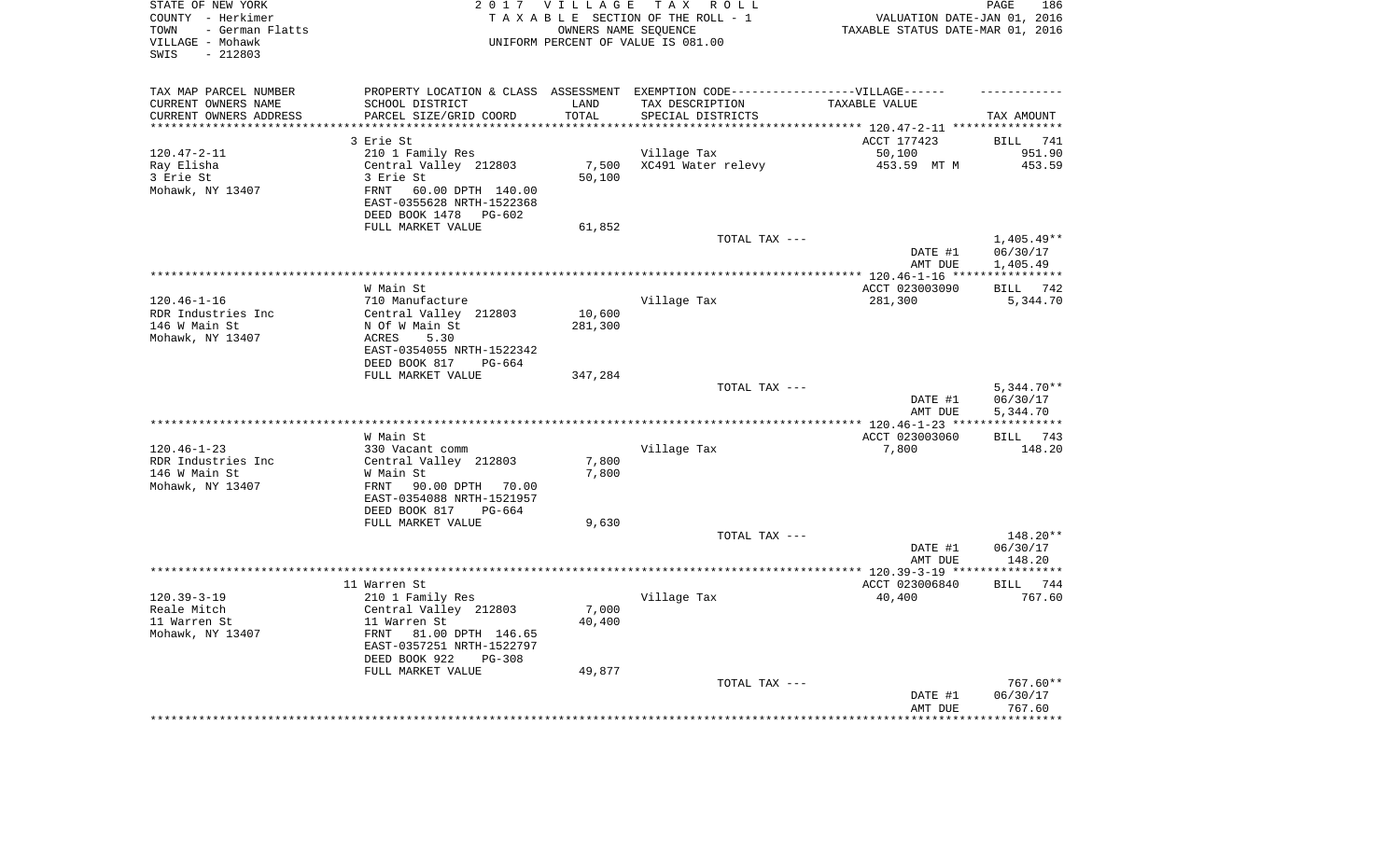| STATE OF NEW YORK<br>COUNTY - Herkimer<br>- German Flatts<br>TOWN<br>VILLAGE - Mohawk<br>$-212803$<br>SWIS |                                                       | 2017 VILLAGE<br>OWNERS NAME SEQUENCE | TAX ROLL<br>TAXABLE SECTION OF THE ROLL - 1<br>UNIFORM PERCENT OF VALUE IS 081.00 | TAXABLE STATUS DATE-MAR 01, 2016                                                  | 187<br>PAGE<br>VALUATION DATE-JAN 01, 2016 |
|------------------------------------------------------------------------------------------------------------|-------------------------------------------------------|--------------------------------------|-----------------------------------------------------------------------------------|-----------------------------------------------------------------------------------|--------------------------------------------|
| TAX MAP PARCEL NUMBER                                                                                      |                                                       |                                      |                                                                                   | PROPERTY LOCATION & CLASS ASSESSMENT EXEMPTION CODE-----------------VILLAGE------ |                                            |
| CURRENT OWNERS NAME                                                                                        | SCHOOL DISTRICT                                       | LAND                                 | TAX DESCRIPTION                                                                   | TAXABLE VALUE                                                                     |                                            |
| CURRENT OWNERS ADDRESS<br>*********************                                                            | PARCEL SIZE/GRID COORD<br>*************************** | TOTAL<br>**************              | SPECIAL DISTRICTS                                                                 | ************************************** 120.39-3-1 ******************              | TAX AMOUNT                                 |
|                                                                                                            | 16 N Otsego St                                        |                                      |                                                                                   | ACCT 023005850                                                                    | <b>BILL</b><br>745                         |
| $120.39 - 3 - 1$                                                                                           | 210 1 Family Res                                      |                                      | Village Tax                                                                       | 5,000                                                                             | 95.00                                      |
| Reale Mitchell                                                                                             | Central Valley 212803                                 | 5,000                                |                                                                                   |                                                                                   |                                            |
| 11 Warren St                                                                                               | 16 N Otsego St                                        | 5,000                                |                                                                                   |                                                                                   |                                            |
| Mohawk, NY 13407<br>FRNT                                                                                   | 37.00 DPTH 85.00                                      |                                      |                                                                                   |                                                                                   |                                            |
|                                                                                                            | EAST-0357071 NRTH-1522911                             |                                      |                                                                                   |                                                                                   |                                            |
|                                                                                                            | DEED BOOK 1108 PG-154                                 |                                      |                                                                                   |                                                                                   |                                            |
|                                                                                                            | FULL MARKET VALUE                                     | 6,173                                |                                                                                   |                                                                                   |                                            |
|                                                                                                            |                                                       |                                      | TOTAL TAX ---                                                                     |                                                                                   | $95.00**$                                  |
|                                                                                                            |                                                       |                                      |                                                                                   | DATE #1                                                                           | 06/30/17                                   |
|                                                                                                            |                                                       |                                      |                                                                                   | AMT DUE                                                                           | 95.00                                      |
|                                                                                                            |                                                       |                                      | *************************************                                             | ******** 120.39-3-3 *****                                                         | ***********                                |
| $120.39 - 3 - 3$                                                                                           | 12 N Otsego St<br>312 Vac w/imprv                     |                                      | Village Tax                                                                       | ACCT 023005790<br>9,700                                                           | 746<br><b>BILL</b><br>184.30               |
| Reale Mitchell                                                                                             | Central Valley 212803                                 | 6,700                                |                                                                                   |                                                                                   |                                            |
| 11 Warren St                                                                                               | 12 N Otsego St                                        | 9,700                                |                                                                                   |                                                                                   |                                            |
| Mohawk, NY 13407<br>FRNT                                                                                   | 49.60 DPTH 135.00                                     |                                      |                                                                                   |                                                                                   |                                            |
|                                                                                                            | EAST-0357107 NRTH-1522829                             |                                      |                                                                                   |                                                                                   |                                            |
|                                                                                                            | DEED BOOK 1233 PG-334                                 |                                      |                                                                                   |                                                                                   |                                            |
|                                                                                                            | FULL MARKET VALUE                                     | 11,975                               |                                                                                   |                                                                                   |                                            |
|                                                                                                            |                                                       |                                      | TOTAL TAX ---                                                                     | DATE #1                                                                           | 184.30**<br>06/30/17                       |
|                                                                                                            |                                                       |                                      |                                                                                   | AMT DUE                                                                           | 184.30<br>* * * * * * * * * *              |
|                                                                                                            | 4 Johnson St                                          |                                      |                                                                                   | *** $120.39 - 3 - 24$ **<br>ACCT 023006000                                        | BILL 747                                   |
| $120.39 - 3 - 24$                                                                                          | 311 Res vac land                                      |                                      | Village Tax                                                                       | 6,200                                                                             | 117.80                                     |
| Reale Mitchell                                                                                             | Central Valley 212803                                 | 6,200                                |                                                                                   |                                                                                   |                                            |
| 11 Warren St                                                                                               | 4 Johnson St                                          | 6,200                                |                                                                                   |                                                                                   |                                            |
| Mohawk, NY 13407<br>FRNT                                                                                   | 60.00 DPTH 89.53                                      |                                      |                                                                                   |                                                                                   |                                            |
|                                                                                                            | EAST-0357155 NRTH-1522905                             |                                      |                                                                                   |                                                                                   |                                            |
|                                                                                                            | DEED BOOK 1108 PG-154                                 |                                      |                                                                                   |                                                                                   |                                            |
|                                                                                                            | FULL MARKET VALUE                                     | 7,654                                |                                                                                   |                                                                                   |                                            |
|                                                                                                            |                                                       |                                      | TOTAL TAX ---                                                                     |                                                                                   | 117.80**                                   |
|                                                                                                            |                                                       |                                      |                                                                                   | DATE #1                                                                           | 06/30/17                                   |
| *********************                                                                                      |                                                       |                                      |                                                                                   | AMT DUE<br>************ 120.46-2-14 *****************                             | 117.80                                     |
| 16 Warren Rd                                                                                               |                                                       |                                      |                                                                                   | ACCT 023031980                                                                    | <b>BILL</b><br>748                         |
| $120.46 - 2 - 14$                                                                                          | 210 1 Family Res                                      |                                      | VET WAR V 41127                                                                   |                                                                                   | 7,290                                      |
| Reals Robert Jr                                                                                            | Central Valley 212803                                 | 11,600                               | Village Tax                                                                       | 54,210                                                                            | 1,029.99                                   |
| Reals Martha                                                                                               | Warren Rd                                             | 61,500                               |                                                                                   |                                                                                   |                                            |
| 16 Warren Rd                                                                                               | FRNT 114.00 DPTH 145.00                               |                                      |                                                                                   |                                                                                   |                                            |
| Mohawk, NY 13407                                                                                           | EAST-0353473 NRTH-1521482                             |                                      |                                                                                   |                                                                                   |                                            |
|                                                                                                            | DEED BOOK 00651 PG-00993                              |                                      |                                                                                   |                                                                                   |                                            |
|                                                                                                            | FULL MARKET VALUE                                     | 75,926                               |                                                                                   |                                                                                   |                                            |
|                                                                                                            |                                                       |                                      | TOTAL TAX ---                                                                     |                                                                                   | $1,029.99**$                               |
|                                                                                                            |                                                       |                                      |                                                                                   | DATE #1<br>AMT DUE                                                                | 06/30/17<br>1,029.99                       |
|                                                                                                            |                                                       |                                      |                                                                                   |                                                                                   |                                            |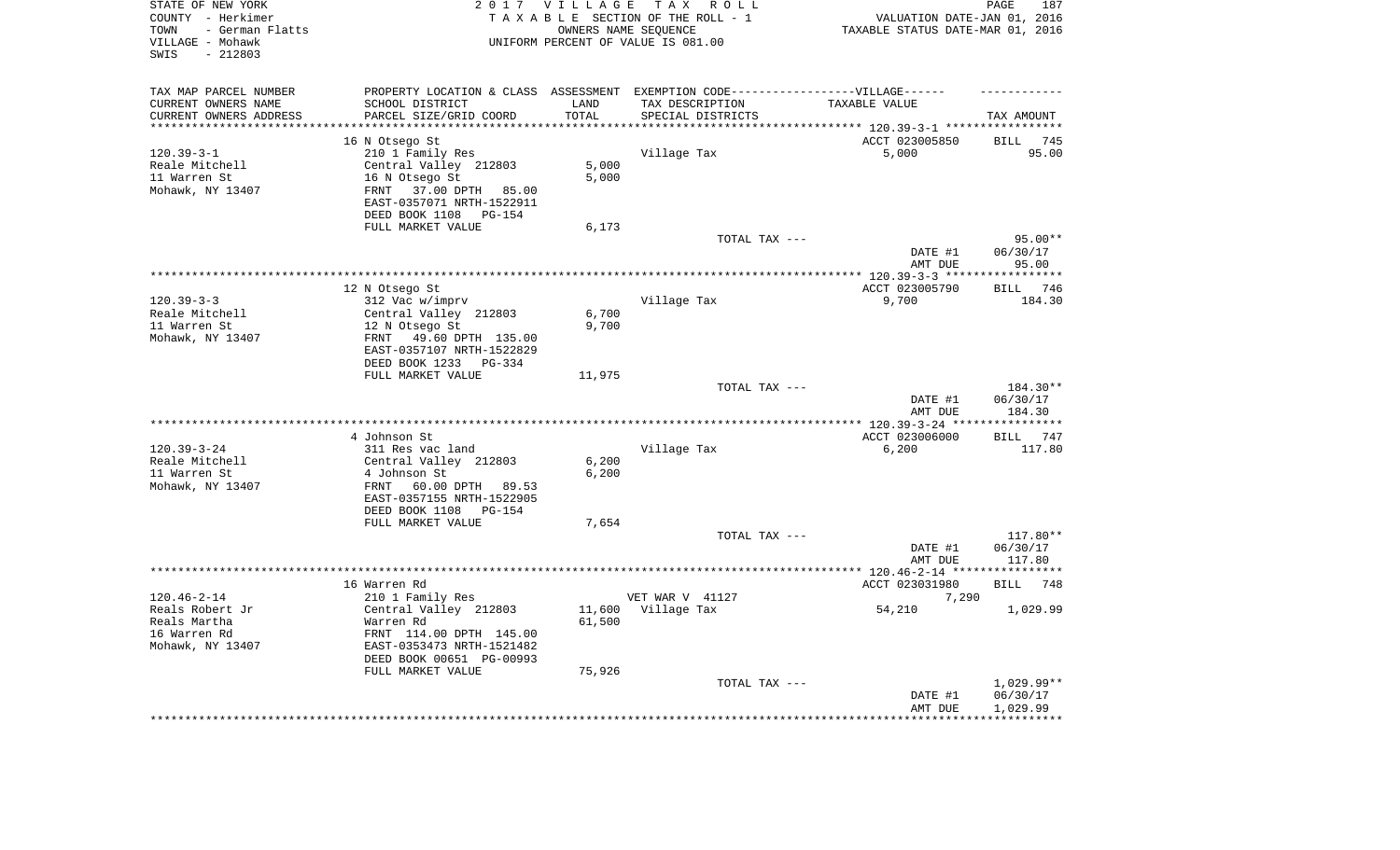| STATE OF NEW YORK<br>COUNTY - Herkimer<br>TOWN<br>- German Flatts<br>VILLAGE - Mohawk<br>$-212803$<br>SWIS |                                                                                                                                                                      | 2017 VILLAGE     | TAX ROLL<br>TAXABLE SECTION OF THE ROLL - 1<br>OWNERS NAME SEQUENCE<br>UNIFORM PERCENT OF VALUE IS 081.00 | VALUATION DATE-JAN 01, 2016<br>TAXABLE STATUS DATE-MAR 01, 2016 | PAGE<br>188                                         |
|------------------------------------------------------------------------------------------------------------|----------------------------------------------------------------------------------------------------------------------------------------------------------------------|------------------|-----------------------------------------------------------------------------------------------------------|-----------------------------------------------------------------|-----------------------------------------------------|
| TAX MAP PARCEL NUMBER<br>CURRENT OWNERS NAME                                                               | PROPERTY LOCATION & CLASS ASSESSMENT EXEMPTION CODE-----------------VILLAGE------<br>SCHOOL DISTRICT                                                                 | LAND             | TAX DESCRIPTION                                                                                           | TAXABLE VALUE                                                   |                                                     |
| CURRENT OWNERS ADDRESS                                                                                     | PARCEL SIZE/GRID COORD                                                                                                                                               | TOTAL            | SPECIAL DISTRICTS                                                                                         |                                                                 | TAX AMOUNT                                          |
| **********************                                                                                     | Warren Rd                                                                                                                                                            |                  |                                                                                                           |                                                                 | 749                                                 |
| $120.46 - 2 - 81$<br>Reals Robert Jr<br>Reals Martha<br>16 Warren Rd                                       | 311 Res vac land<br>Central Valley 212803<br>Warren Rd W<br>FRNT 15.00 DPTH 322.10                                                                                   | 10,300<br>10,300 | Village Tax                                                                                               | 10,300                                                          | <b>BILL</b><br>195.70                               |
| Mohawk, NY 13407                                                                                           | EAST-0353325 NRTH-1521471                                                                                                                                            |                  |                                                                                                           |                                                                 |                                                     |
|                                                                                                            | FULL MARKET VALUE                                                                                                                                                    | 12,716           | TOTAL TAX ---                                                                                             |                                                                 | 195.70**                                            |
|                                                                                                            |                                                                                                                                                                      |                  |                                                                                                           | DATE #1<br>AMT DUE                                              | 06/30/17<br>195.70                                  |
|                                                                                                            |                                                                                                                                                                      |                  |                                                                                                           |                                                                 |                                                     |
| $120.39 - 3 - 7$<br>Reed Melissa                                                                           | 16 W Main St<br>481 Att row bldg<br>Central Valley 212803                                                                                                            | 6,200            | Village Tax                                                                                               | ACCT 195230<br>95,000                                           | <b>BILL</b><br>750<br>1,805.00                      |
| 602 S Spinnerville Gf Rd N<br>Ilion, NY 13357                                                              | 16 W Main St<br>26.00 DPTH 128.00<br>FRNT<br>EAST-0357083 NRTH-1522547<br>DEED BOOK 1588<br><b>PG-145</b>                                                            | 95,000           |                                                                                                           |                                                                 |                                                     |
|                                                                                                            | FULL MARKET VALUE                                                                                                                                                    | 117,284          |                                                                                                           |                                                                 |                                                     |
|                                                                                                            |                                                                                                                                                                      |                  | TOTAL TAX ---                                                                                             | DATE #1<br>AMT DUE                                              | 1,805.00**<br>06/30/17<br>1,805.00                  |
|                                                                                                            |                                                                                                                                                                      |                  |                                                                                                           |                                                                 | ************                                        |
| $120.47 - 5 - 49$                                                                                          | 22 Columbia St<br>210 1 Family Res                                                                                                                                   |                  | Village Tax                                                                                               | ACCT 023021510<br>42,990                                        | 751<br>BILL<br>816.81                               |
| Reed Scott                                                                                                 | Central Valley 212803                                                                                                                                                | 11,900           |                                                                                                           |                                                                 |                                                     |
| 22 Columbia St<br>Mohawk, NY 13407                                                                         | 22 Columbia St<br>60.00 DPTH 88.00<br>FRNT<br>EAST-0357009 NRTH-1521876<br>DEED BOOK 817<br>PG-361                                                                   | 42,990           |                                                                                                           |                                                                 |                                                     |
|                                                                                                            | FULL MARKET VALUE                                                                                                                                                    | 53,074           |                                                                                                           |                                                                 |                                                     |
|                                                                                                            |                                                                                                                                                                      |                  | TOTAL TAX ---                                                                                             | DATE #1                                                         | 816.81**<br>06/30/17                                |
|                                                                                                            |                                                                                                                                                                      |                  |                                                                                                           | AMT DUE                                                         | 816.81                                              |
|                                                                                                            | 48 Catherine St                                                                                                                                                      |                  |                                                                                                           | ACCT 023030940                                                  | BILL 752                                            |
| $120.46 - 2 - 79$<br>Reina Joseph<br>Reina Eleanor<br>48 Catherine St<br>Mohawk, NY 13407                  | 270 Mfg housing<br>Central Valley 212803<br>48 Catherine St W<br>Historical Line<br>FRNT 103.00 DPTH 100.00<br>EAST-0354138 NRTH-1520813<br>DEED BOOK 909<br>$PG-43$ | 13,900<br>56,000 | Village Tax                                                                                               | 56,000                                                          | 1,064.00                                            |
|                                                                                                            | FULL MARKET VALUE                                                                                                                                                    | 69,136           | TOTAL TAX ---                                                                                             | DATE #1<br>AMT DUE                                              | $1,064.00**$<br>06/30/17<br>1,064.00<br>*********** |
|                                                                                                            |                                                                                                                                                                      |                  |                                                                                                           |                                                                 |                                                     |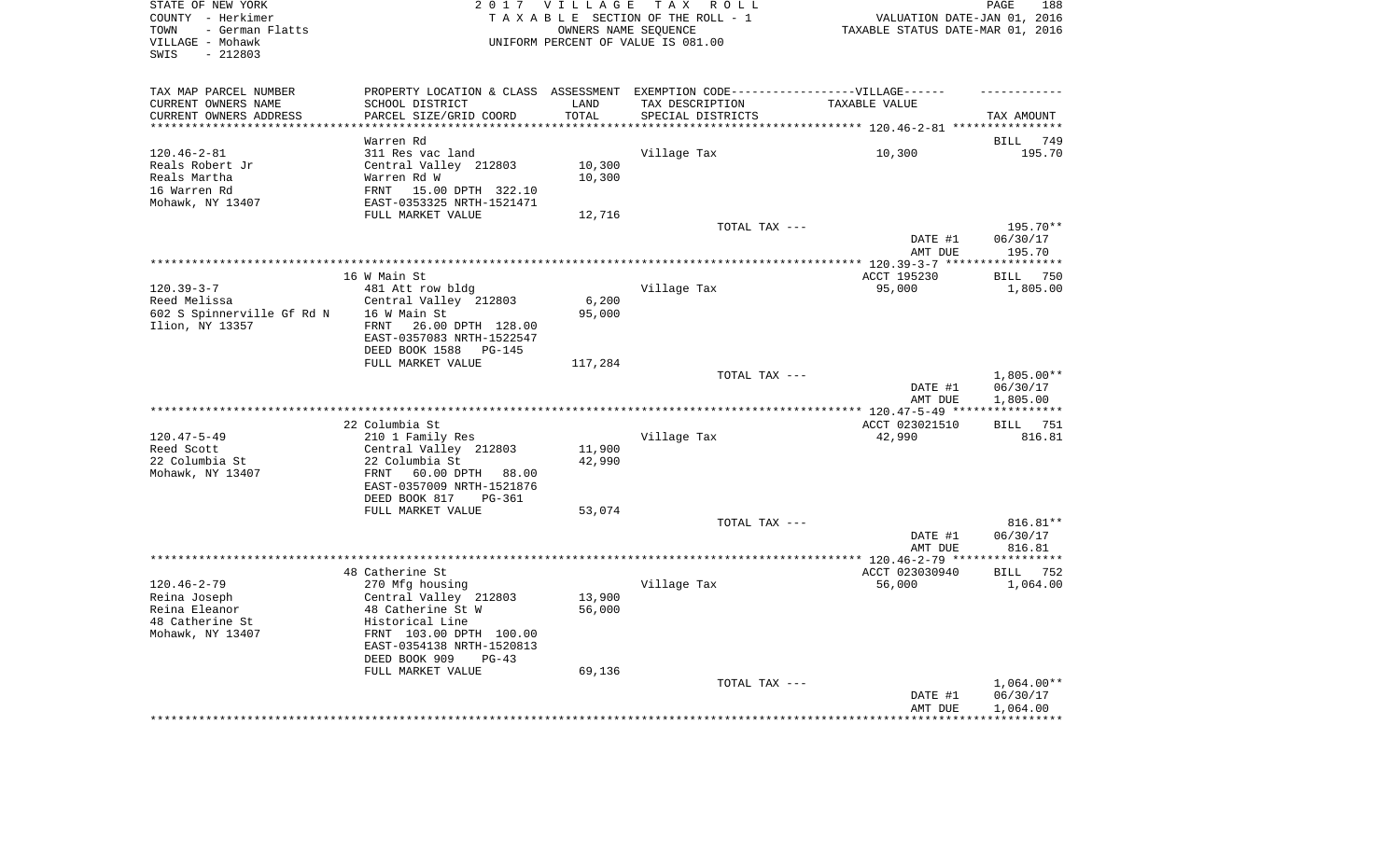| STATE OF NEW YORK<br>COUNTY - Herkimer<br>- German Flatts<br>TOWN<br>VILLAGE - Mohawk<br>$-212803$<br>SWIS |                                                               | 2017 VILLAGE        | T A X<br>R O L L<br>TAXABLE SECTION OF THE ROLL - 1<br>OWNERS NAME SEQUENCE<br>UNIFORM PERCENT OF VALUE IS 081.00 | VALUATION DATE-JAN 01, 2016<br>TAXABLE STATUS DATE-MAR 01, 2016 | PAGE<br>189               |
|------------------------------------------------------------------------------------------------------------|---------------------------------------------------------------|---------------------|-------------------------------------------------------------------------------------------------------------------|-----------------------------------------------------------------|---------------------------|
| TAX MAP PARCEL NUMBER                                                                                      |                                                               |                     | PROPERTY LOCATION & CLASS ASSESSMENT EXEMPTION CODE-----------------VILLAGE------                                 |                                                                 |                           |
| CURRENT OWNERS NAME                                                                                        | SCHOOL DISTRICT                                               | LAND                | TAX DESCRIPTION                                                                                                   | TAXABLE VALUE                                                   |                           |
| CURRENT OWNERS ADDRESS<br>*********************                                                            | PARCEL SIZE/GRID COORD<br>***************************         | TOTAL<br>********** | SPECIAL DISTRICTS                                                                                                 |                                                                 | TAX AMOUNT                |
|                                                                                                            | 52 E Main St                                                  |                     |                                                                                                                   | ACCT 023009030                                                  | <b>BILL</b><br>753        |
| $120.40 - 2 - 58$                                                                                          | 210 1 Family Res                                              |                     | Village Tax                                                                                                       | 41,000                                                          | 779.00                    |
| Reynolds Grower Joanne                                                                                     | Central Valley 212803                                         | 11,600              |                                                                                                                   |                                                                 |                           |
| 52 E Main St                                                                                               | 52 E Main St                                                  | 41,000              |                                                                                                                   |                                                                 |                           |
| Mohawk, NY 13407                                                                                           | 44.00 DPTH 165.00<br><b>FRNT</b><br>EAST-0358253 NRTH-1522781 |                     |                                                                                                                   |                                                                 |                           |
|                                                                                                            | DEED BOOK 1131<br>$PG-493$<br>FULL MARKET VALUE               |                     |                                                                                                                   |                                                                 |                           |
|                                                                                                            |                                                               | 50,617              | TOTAL TAX ---                                                                                                     |                                                                 | 779.00**                  |
|                                                                                                            |                                                               |                     |                                                                                                                   | DATE #1<br>AMT DUE                                              | 06/30/17<br>779.00        |
|                                                                                                            |                                                               |                     |                                                                                                                   |                                                                 |                           |
|                                                                                                            | 1 Warren Rd                                                   |                     |                                                                                                                   | ACCT 023032010                                                  | 754<br><b>BILL</b>        |
| $120.46 - 2 - 26$                                                                                          | 210 1 Family Res                                              |                     | Village Tax                                                                                                       | 38,000                                                          | 722.00                    |
| Reynolds Julie                                                                                             | Central Valley 212803                                         | 6,900               |                                                                                                                   |                                                                 |                           |
| 1 Warren Rd                                                                                                | 1 Warren Rd E                                                 | 38,000              |                                                                                                                   |                                                                 |                           |
| Mohawk, NY 13407                                                                                           | FRNT<br>47.80 DPTH 88.00                                      |                     |                                                                                                                   |                                                                 |                           |
|                                                                                                            | EAST-0353702 NRTH-1521784<br>DEED BOOK 1287 PG-320            |                     |                                                                                                                   |                                                                 |                           |
|                                                                                                            | FULL MARKET VALUE                                             | 46,914              |                                                                                                                   |                                                                 |                           |
|                                                                                                            |                                                               |                     | TOTAL TAX ---                                                                                                     |                                                                 | 722.00**                  |
|                                                                                                            |                                                               |                     |                                                                                                                   | DATE #1                                                         | 06/30/17                  |
|                                                                                                            |                                                               |                     |                                                                                                                   | AMT DUE                                                         | 722.00                    |
|                                                                                                            | 68 W Main St                                                  |                     |                                                                                                                   | ACCT 023002370                                                  | **********<br>755<br>BILL |
| $120.47 - 2 - 43$                                                                                          | 210 1 Family Res                                              |                     | Village Tax                                                                                                       | 54,630                                                          | 1,037.97                  |
| Ricci Dwayne                                                                                               | Central Valley 212803                                         | 9,600               |                                                                                                                   |                                                                 |                           |
| Ricci Bonnie                                                                                               | 68 W Main St                                                  | 54,630              |                                                                                                                   |                                                                 |                           |
| 68 W Main St                                                                                               | 40.00 DPTH 130.00<br>FRNT                                     |                     |                                                                                                                   |                                                                 |                           |
| Mohawk, NY 13407                                                                                           | EAST-0355937 NRTH-1522353                                     |                     |                                                                                                                   |                                                                 |                           |
|                                                                                                            | DEED BOOK 718<br>$PG-320$                                     |                     |                                                                                                                   |                                                                 |                           |
|                                                                                                            | FULL MARKET VALUE                                             | 67,444              | TOTAL TAX ---                                                                                                     |                                                                 | $1,037.97**$              |
|                                                                                                            |                                                               |                     |                                                                                                                   | DATE #1                                                         | 06/30/17                  |
|                                                                                                            |                                                               |                     |                                                                                                                   | AMT DUE                                                         | 1,037.97                  |
|                                                                                                            |                                                               |                     |                                                                                                                   |                                                                 |                           |
|                                                                                                            | 15 Steele St                                                  |                     |                                                                                                                   | ACCT 180631                                                     | 756<br><b>BILL</b>        |
| $120.47 - 1 - 45$                                                                                          | 210 1 Family Res                                              |                     | Village Tax                                                                                                       | 51,693                                                          | 982.17                    |
| Rice Danielle                                                                                              | Central Valley 212803                                         | 6,600               |                                                                                                                   |                                                                 |                           |
| 15 Steele St<br>Mohawk, NY 13407                                                                           | 15 Steele St<br>FRNT<br>40.00 DPTH 114.30                     | 51,693              |                                                                                                                   |                                                                 |                           |
|                                                                                                            | EAST-0355089 NRTH-1521682                                     |                     |                                                                                                                   |                                                                 |                           |
|                                                                                                            | DEED BOOK 1498<br>PG-976                                      |                     |                                                                                                                   |                                                                 |                           |
|                                                                                                            | FULL MARKET VALUE                                             | 63,819              |                                                                                                                   |                                                                 |                           |
|                                                                                                            |                                                               |                     | TOTAL TAX ---                                                                                                     |                                                                 | 982.17**                  |
|                                                                                                            |                                                               |                     |                                                                                                                   | DATE #1                                                         | 06/30/17                  |
|                                                                                                            |                                                               |                     |                                                                                                                   | AMT DUE                                                         | 982.17<br>***********     |
|                                                                                                            |                                                               |                     |                                                                                                                   |                                                                 |                           |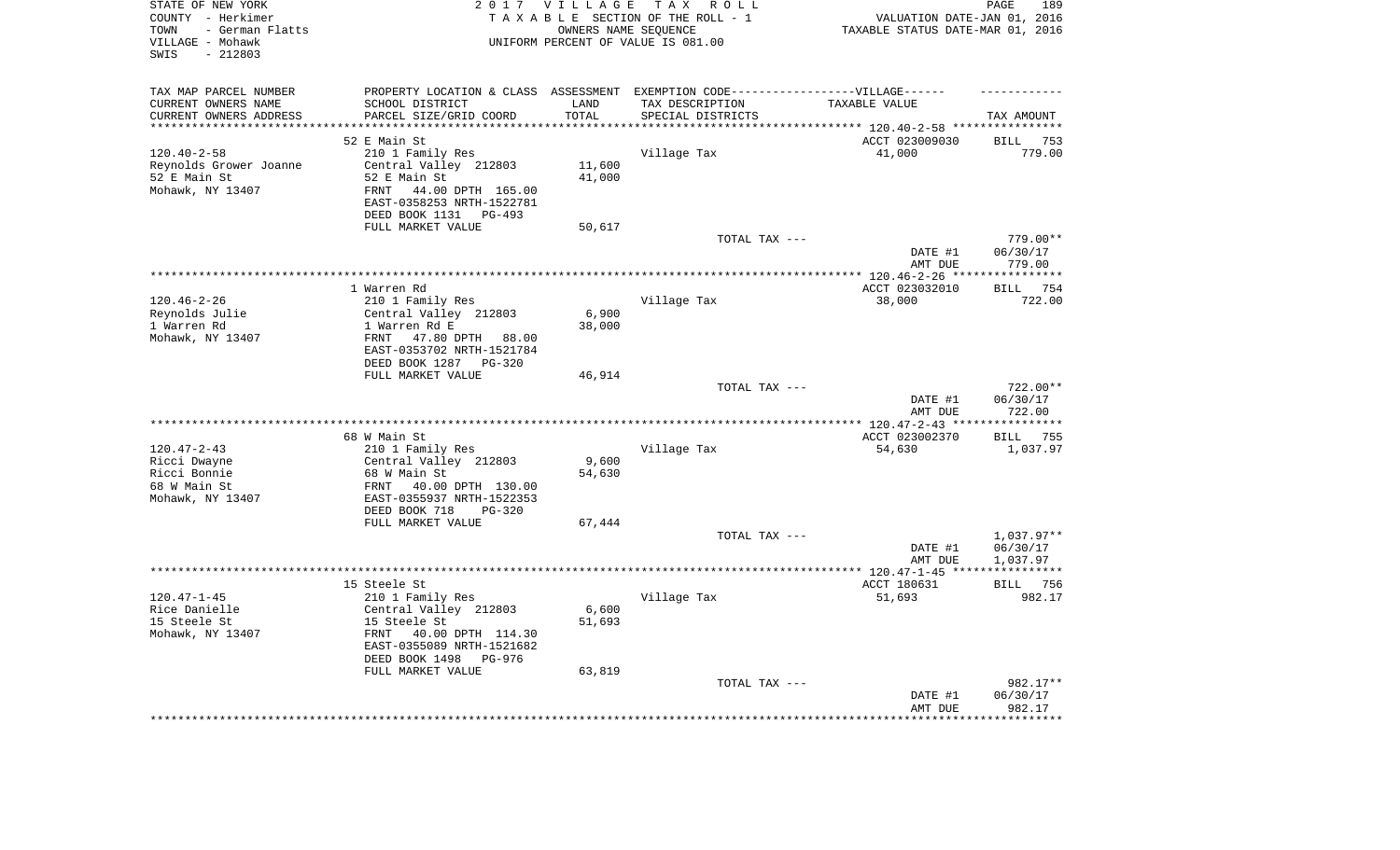| PROPERTY LOCATION & CLASS ASSESSMENT EXEMPTION CODE----------------VILLAGE------<br>SCHOOL DISTRICT<br>PARCEL SIZE/GRID COORD | LAND                                                                                                                                                                                                                                                                                                                                                                                                                                                                                                                                                                                                                                                                                          |                                                                           |                                                                             |                                                                                                                                                                                                            |
|-------------------------------------------------------------------------------------------------------------------------------|-----------------------------------------------------------------------------------------------------------------------------------------------------------------------------------------------------------------------------------------------------------------------------------------------------------------------------------------------------------------------------------------------------------------------------------------------------------------------------------------------------------------------------------------------------------------------------------------------------------------------------------------------------------------------------------------------|---------------------------------------------------------------------------|-----------------------------------------------------------------------------|------------------------------------------------------------------------------------------------------------------------------------------------------------------------------------------------------------|
|                                                                                                                               |                                                                                                                                                                                                                                                                                                                                                                                                                                                                                                                                                                                                                                                                                               |                                                                           |                                                                             |                                                                                                                                                                                                            |
|                                                                                                                               |                                                                                                                                                                                                                                                                                                                                                                                                                                                                                                                                                                                                                                                                                               |                                                                           |                                                                             |                                                                                                                                                                                                            |
|                                                                                                                               |                                                                                                                                                                                                                                                                                                                                                                                                                                                                                                                                                                                                                                                                                               | TAX DESCRIPTION                                                           | TAXABLE VALUE                                                               |                                                                                                                                                                                                            |
|                                                                                                                               | TOTAL                                                                                                                                                                                                                                                                                                                                                                                                                                                                                                                                                                                                                                                                                         | SPECIAL DISTRICTS                                                         |                                                                             | TAX AMOUNT                                                                                                                                                                                                 |
|                                                                                                                               |                                                                                                                                                                                                                                                                                                                                                                                                                                                                                                                                                                                                                                                                                               |                                                                           |                                                                             |                                                                                                                                                                                                            |
|                                                                                                                               |                                                                                                                                                                                                                                                                                                                                                                                                                                                                                                                                                                                                                                                                                               |                                                                           |                                                                             | BILL 757                                                                                                                                                                                                   |
|                                                                                                                               |                                                                                                                                                                                                                                                                                                                                                                                                                                                                                                                                                                                                                                                                                               |                                                                           |                                                                             | 11.40                                                                                                                                                                                                      |
|                                                                                                                               |                                                                                                                                                                                                                                                                                                                                                                                                                                                                                                                                                                                                                                                                                               |                                                                           |                                                                             |                                                                                                                                                                                                            |
|                                                                                                                               |                                                                                                                                                                                                                                                                                                                                                                                                                                                                                                                                                                                                                                                                                               |                                                                           |                                                                             |                                                                                                                                                                                                            |
|                                                                                                                               |                                                                                                                                                                                                                                                                                                                                                                                                                                                                                                                                                                                                                                                                                               |                                                                           |                                                                             |                                                                                                                                                                                                            |
|                                                                                                                               |                                                                                                                                                                                                                                                                                                                                                                                                                                                                                                                                                                                                                                                                                               |                                                                           |                                                                             |                                                                                                                                                                                                            |
|                                                                                                                               |                                                                                                                                                                                                                                                                                                                                                                                                                                                                                                                                                                                                                                                                                               |                                                                           |                                                                             | $11.40**$                                                                                                                                                                                                  |
|                                                                                                                               |                                                                                                                                                                                                                                                                                                                                                                                                                                                                                                                                                                                                                                                                                               |                                                                           | DATE #1                                                                     | 06/30/17                                                                                                                                                                                                   |
|                                                                                                                               |                                                                                                                                                                                                                                                                                                                                                                                                                                                                                                                                                                                                                                                                                               |                                                                           | AMT DUE                                                                     | 11.40                                                                                                                                                                                                      |
|                                                                                                                               |                                                                                                                                                                                                                                                                                                                                                                                                                                                                                                                                                                                                                                                                                               |                                                                           |                                                                             |                                                                                                                                                                                                            |
|                                                                                                                               |                                                                                                                                                                                                                                                                                                                                                                                                                                                                                                                                                                                                                                                                                               |                                                                           |                                                                             | BILL 758                                                                                                                                                                                                   |
|                                                                                                                               |                                                                                                                                                                                                                                                                                                                                                                                                                                                                                                                                                                                                                                                                                               |                                                                           |                                                                             | 1,105.80                                                                                                                                                                                                   |
|                                                                                                                               |                                                                                                                                                                                                                                                                                                                                                                                                                                                                                                                                                                                                                                                                                               |                                                                           |                                                                             |                                                                                                                                                                                                            |
|                                                                                                                               |                                                                                                                                                                                                                                                                                                                                                                                                                                                                                                                                                                                                                                                                                               |                                                                           |                                                                             |                                                                                                                                                                                                            |
|                                                                                                                               |                                                                                                                                                                                                                                                                                                                                                                                                                                                                                                                                                                                                                                                                                               |                                                                           |                                                                             |                                                                                                                                                                                                            |
| PG-679                                                                                                                        |                                                                                                                                                                                                                                                                                                                                                                                                                                                                                                                                                                                                                                                                                               |                                                                           |                                                                             |                                                                                                                                                                                                            |
|                                                                                                                               | 71,852                                                                                                                                                                                                                                                                                                                                                                                                                                                                                                                                                                                                                                                                                        |                                                                           |                                                                             |                                                                                                                                                                                                            |
|                                                                                                                               |                                                                                                                                                                                                                                                                                                                                                                                                                                                                                                                                                                                                                                                                                               |                                                                           |                                                                             | $1,105.80**$                                                                                                                                                                                               |
|                                                                                                                               |                                                                                                                                                                                                                                                                                                                                                                                                                                                                                                                                                                                                                                                                                               |                                                                           |                                                                             | 06/30/17                                                                                                                                                                                                   |
|                                                                                                                               |                                                                                                                                                                                                                                                                                                                                                                                                                                                                                                                                                                                                                                                                                               |                                                                           |                                                                             | 1,105.80                                                                                                                                                                                                   |
|                                                                                                                               |                                                                                                                                                                                                                                                                                                                                                                                                                                                                                                                                                                                                                                                                                               |                                                                           |                                                                             | BILL 759                                                                                                                                                                                                   |
|                                                                                                                               |                                                                                                                                                                                                                                                                                                                                                                                                                                                                                                                                                                                                                                                                                               |                                                                           |                                                                             | 11.40                                                                                                                                                                                                      |
|                                                                                                                               | 600                                                                                                                                                                                                                                                                                                                                                                                                                                                                                                                                                                                                                                                                                           |                                                                           |                                                                             |                                                                                                                                                                                                            |
|                                                                                                                               | 600                                                                                                                                                                                                                                                                                                                                                                                                                                                                                                                                                                                                                                                                                           |                                                                           |                                                                             |                                                                                                                                                                                                            |
| 50.00 DPTH 150.00                                                                                                             |                                                                                                                                                                                                                                                                                                                                                                                                                                                                                                                                                                                                                                                                                               |                                                                           |                                                                             |                                                                                                                                                                                                            |
|                                                                                                                               |                                                                                                                                                                                                                                                                                                                                                                                                                                                                                                                                                                                                                                                                                               |                                                                           |                                                                             |                                                                                                                                                                                                            |
|                                                                                                                               |                                                                                                                                                                                                                                                                                                                                                                                                                                                                                                                                                                                                                                                                                               |                                                                           |                                                                             |                                                                                                                                                                                                            |
|                                                                                                                               |                                                                                                                                                                                                                                                                                                                                                                                                                                                                                                                                                                                                                                                                                               |                                                                           |                                                                             | $11.40**$                                                                                                                                                                                                  |
|                                                                                                                               |                                                                                                                                                                                                                                                                                                                                                                                                                                                                                                                                                                                                                                                                                               |                                                                           |                                                                             | 06/30/17                                                                                                                                                                                                   |
|                                                                                                                               |                                                                                                                                                                                                                                                                                                                                                                                                                                                                                                                                                                                                                                                                                               |                                                                           |                                                                             | 11.40                                                                                                                                                                                                      |
|                                                                                                                               |                                                                                                                                                                                                                                                                                                                                                                                                                                                                                                                                                                                                                                                                                               |                                                                           |                                                                             |                                                                                                                                                                                                            |
|                                                                                                                               |                                                                                                                                                                                                                                                                                                                                                                                                                                                                                                                                                                                                                                                                                               |                                                                           | ACCT 023018060                                                              | 760<br>BILL                                                                                                                                                                                                |
|                                                                                                                               |                                                                                                                                                                                                                                                                                                                                                                                                                                                                                                                                                                                                                                                                                               |                                                                           |                                                                             |                                                                                                                                                                                                            |
|                                                                                                                               |                                                                                                                                                                                                                                                                                                                                                                                                                                                                                                                                                                                                                                                                                               |                                                                           |                                                                             | 775.20                                                                                                                                                                                                     |
|                                                                                                                               |                                                                                                                                                                                                                                                                                                                                                                                                                                                                                                                                                                                                                                                                                               |                                                                           |                                                                             |                                                                                                                                                                                                            |
|                                                                                                                               |                                                                                                                                                                                                                                                                                                                                                                                                                                                                                                                                                                                                                                                                                               |                                                                           |                                                                             |                                                                                                                                                                                                            |
|                                                                                                                               |                                                                                                                                                                                                                                                                                                                                                                                                                                                                                                                                                                                                                                                                                               |                                                                           |                                                                             |                                                                                                                                                                                                            |
|                                                                                                                               |                                                                                                                                                                                                                                                                                                                                                                                                                                                                                                                                                                                                                                                                                               |                                                                           |                                                                             |                                                                                                                                                                                                            |
|                                                                                                                               |                                                                                                                                                                                                                                                                                                                                                                                                                                                                                                                                                                                                                                                                                               |                                                                           |                                                                             | $775.20**$                                                                                                                                                                                                 |
|                                                                                                                               |                                                                                                                                                                                                                                                                                                                                                                                                                                                                                                                                                                                                                                                                                               |                                                                           | DATE #1                                                                     | 06/30/17                                                                                                                                                                                                   |
|                                                                                                                               |                                                                                                                                                                                                                                                                                                                                                                                                                                                                                                                                                                                                                                                                                               |                                                                           | AMT DUE                                                                     | 775.20<br>*********                                                                                                                                                                                        |
|                                                                                                                               | Brookside Dr<br>311 Res vac land<br>Central Valley 212803<br>35.00 DPTH 100.00<br>FRNT<br>EAST-0355171 NRTH-1521670<br>DEED BOOK 1498<br>PG-976<br>FULL MARKET VALUE<br>4 Newton St<br>210 1 Family Res<br>Central Valley 212803<br>4 Newton St<br>0.42<br>ACRES<br>EAST-0353684 NRTH-1521300<br>DEED BOOK 1423<br>FULL MARKET VALUE<br>Newton St<br>311 Res vac land<br>Central Valley 212803<br>Newton St<br>FRNT<br>EAST-0353749 NRTH-1521332<br>DEED BOOK 1423<br>PG-679<br>FULL MARKET VALUE<br>5 E Center St<br>210 1 Family Res<br>Central Valley 212803<br>5 E Center St N<br>65.20 DPTH 119.80<br>FRNT<br>EAST-0357151 NRTH-1521243<br>DEED BOOK 1266<br>PG-526<br>FULL MARKET VALUE | 600<br>600<br>741<br>13,000<br>58,200<br>741<br>7,700<br>48,000<br>59,259 | Village Tax<br>Village Tax<br>Village Tax<br>VET WAR V 41127<br>Village Tax | ACCT 023030950<br>600<br>TOTAL TAX ---<br>ACCT 169048<br>58,200<br>TOTAL TAX ---<br>DATE #1<br>AMT DUE<br>ACCT 023031740<br>600<br>TOTAL TAX ---<br>DATE #1<br>AMT DUE<br>7,200<br>40,800<br>TOTAL TAX --- |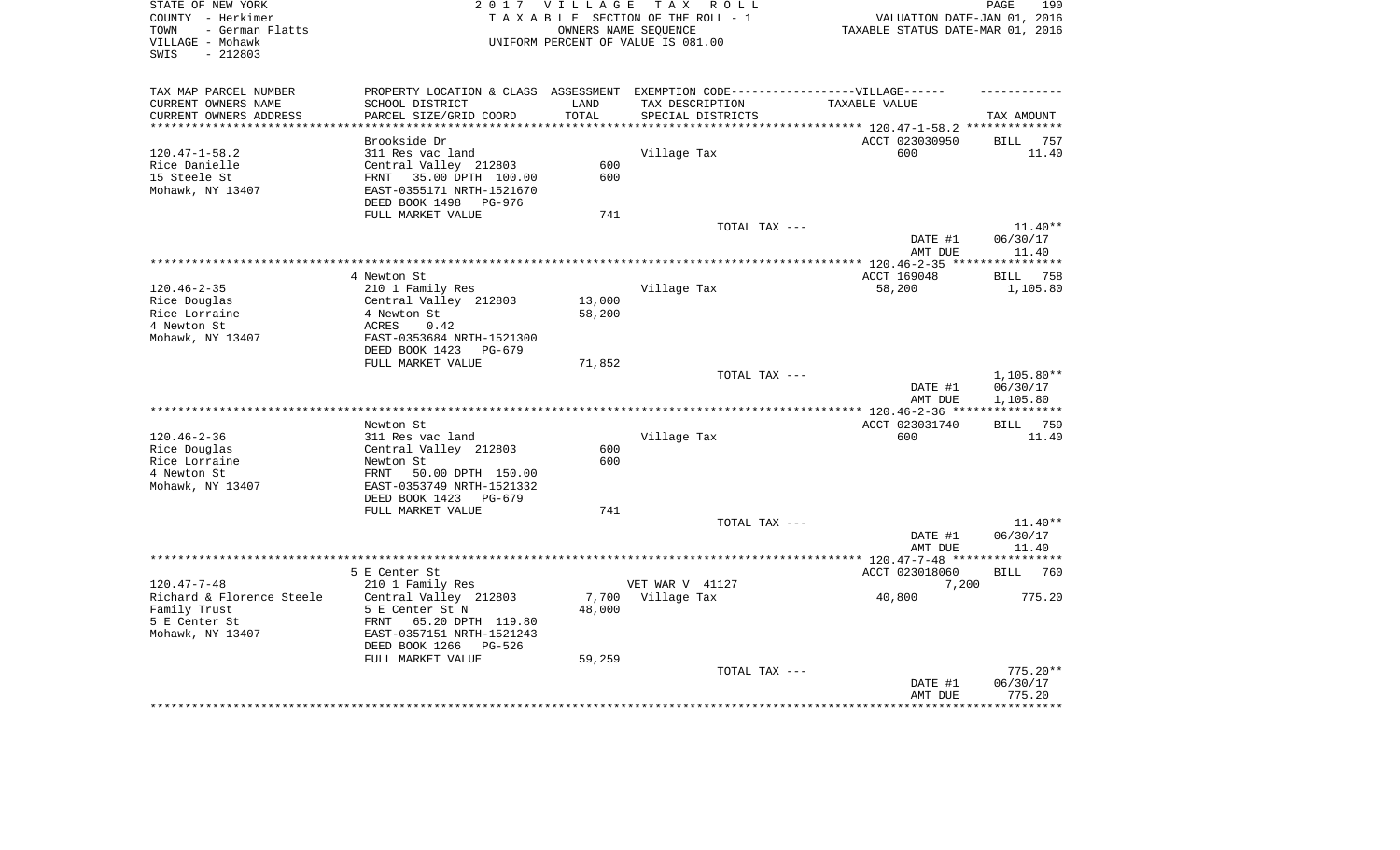| STATE OF NEW YORK<br>COUNTY - Herkimer<br>- German Flatts<br>TOWN<br>VILLAGE - Mohawk<br>SWIS<br>$-212803$ |                                                                                                                                                                     | 2017 VILLAGE               | TAX ROLL<br>TAXABLE SECTION OF THE ROLL - 1<br>OWNERS NAME SEQUENCE<br>UNIFORM PERCENT OF VALUE IS 081.00 | VALUATION DATE-JAN 01, 2016<br>TAXABLE STATUS DATE-MAR 01, 2016 | PAGE<br>191                          |
|------------------------------------------------------------------------------------------------------------|---------------------------------------------------------------------------------------------------------------------------------------------------------------------|----------------------------|-----------------------------------------------------------------------------------------------------------|-----------------------------------------------------------------|--------------------------------------|
| TAX MAP PARCEL NUMBER<br>CURRENT OWNERS NAME                                                               | SCHOOL DISTRICT                                                                                                                                                     | LAND                       | PROPERTY LOCATION & CLASS ASSESSMENT EXEMPTION CODE----------------VILLAGE------<br>TAX DESCRIPTION       | TAXABLE VALUE                                                   |                                      |
| CURRENT OWNERS ADDRESS<br>**********************                                                           | PARCEL SIZE/GRID COORD<br>****************************                                                                                                              | TOTAL<br>***************   | SPECIAL DISTRICTS                                                                                         |                                                                 | TAX AMOUNT                           |
|                                                                                                            | 5 Catherine St                                                                                                                                                      |                            |                                                                                                           | ACCT 023030030                                                  | BILL<br>761                          |
| $120.46 - 2 - 56$<br>Richard & Wanda Inman Trust<br>5 Catherine St<br>Mohawk, NY 13407                     | 210 1 Family Res<br>Central Valley 212803<br>85.00 DPTH 191.80<br>FRNT<br>EAST-0354465 NRTH-1521675<br>DEED BOOK 1121 PG-648                                        | 12,300<br>68,500           | Village Tax                                                                                               | 68,500                                                          | 1,301.50                             |
|                                                                                                            | FULL MARKET VALUE                                                                                                                                                   | 84,568                     |                                                                                                           |                                                                 |                                      |
|                                                                                                            |                                                                                                                                                                     |                            | TOTAL TAX ---                                                                                             | DATE #1<br>AMT DUE                                              | $1,301.50**$<br>06/30/17<br>1,301.50 |
|                                                                                                            |                                                                                                                                                                     |                            |                                                                                                           |                                                                 |                                      |
| $120.47 - 4 - 37$<br>Richard Rankins<br>Dorothy Rankins<br>2035 State Rte 28<br>Mohawk, NY 13407           | 11 W Center St<br>230 3 Family Res<br>Central Valley 212803<br>11 W Center St<br>Rankins Living Trust<br>70.00 DPTH 132.00<br>FRNT<br>EAST-0356497 NRTH-1521126     | 12,900<br>82,535           | Village Tax                                                                                               | ACCT 023025320<br>82,535                                        | BILL<br>762<br>1,568.17              |
|                                                                                                            | DEED BOOK 899<br>$PG-229$                                                                                                                                           |                            |                                                                                                           |                                                                 |                                      |
|                                                                                                            | FULL MARKET VALUE                                                                                                                                                   | 101,895                    |                                                                                                           |                                                                 |                                      |
|                                                                                                            |                                                                                                                                                                     |                            | TOTAL TAX ---                                                                                             | DATE #1<br>AMT DUE                                              | 1,568.17**<br>06/30/17<br>1,568.17   |
|                                                                                                            |                                                                                                                                                                     |                            |                                                                                                           |                                                                 | * * * * * * * * * * *                |
|                                                                                                            | 19 North St                                                                                                                                                         |                            |                                                                                                           | ACCT 023000300                                                  | BILL 763                             |
| $120.47 - 2 - 17$                                                                                          | 210 1 Family Res                                                                                                                                                    |                            | Village Tax                                                                                               | 48,479                                                          | 921.10                               |
| Rickard Esther<br>19 North St                                                                              | Central Valley 212803<br>19 North St                                                                                                                                | 6,300<br>48,479            |                                                                                                           |                                                                 |                                      |
| Mohawk, NY 13407                                                                                           | 30.00 DPTH 115.00<br>FRNT<br>EAST-0355904 NRTH-1522456<br>DEED BOOK 808<br>$PG-305$                                                                                 |                            |                                                                                                           |                                                                 |                                      |
|                                                                                                            | FULL MARKET VALUE                                                                                                                                                   | 59,851                     |                                                                                                           |                                                                 |                                      |
|                                                                                                            |                                                                                                                                                                     |                            | TOTAL TAX ---                                                                                             | DATE #1<br>AMT DUE                                              | 921.10**<br>06/30/17<br>921.10       |
|                                                                                                            |                                                                                                                                                                     |                            |                                                                                                           |                                                                 |                                      |
|                                                                                                            | 9 Firman St                                                                                                                                                         |                            |                                                                                                           | ACCT 186635                                                     | BILL 764                             |
| $120.47 - 3 - 65$<br>Riddle Gregory<br>Riddle Carol<br>9 Firman St<br>Mohawk, NY 13407                     | 210 1 Family Res<br>Central Valley 212803<br>9 Firman St<br>75.00 DPTH 107.00<br>FRNT<br>EAST-0355965 NRTH-1520962<br>DEED BOOK 1535<br>PG-738<br>FULL MARKET VALUE | 11,600<br>76,000<br>93,827 | Village Tax                                                                                               | 76,000                                                          | 1,444.00                             |
|                                                                                                            |                                                                                                                                                                     |                            | TOTAL TAX ---                                                                                             |                                                                 | $1,444.00**$                         |
|                                                                                                            |                                                                                                                                                                     |                            |                                                                                                           | DATE #1<br>AMT DUE                                              | 06/30/17<br>1,444.00<br>***********  |
|                                                                                                            |                                                                                                                                                                     |                            |                                                                                                           |                                                                 |                                      |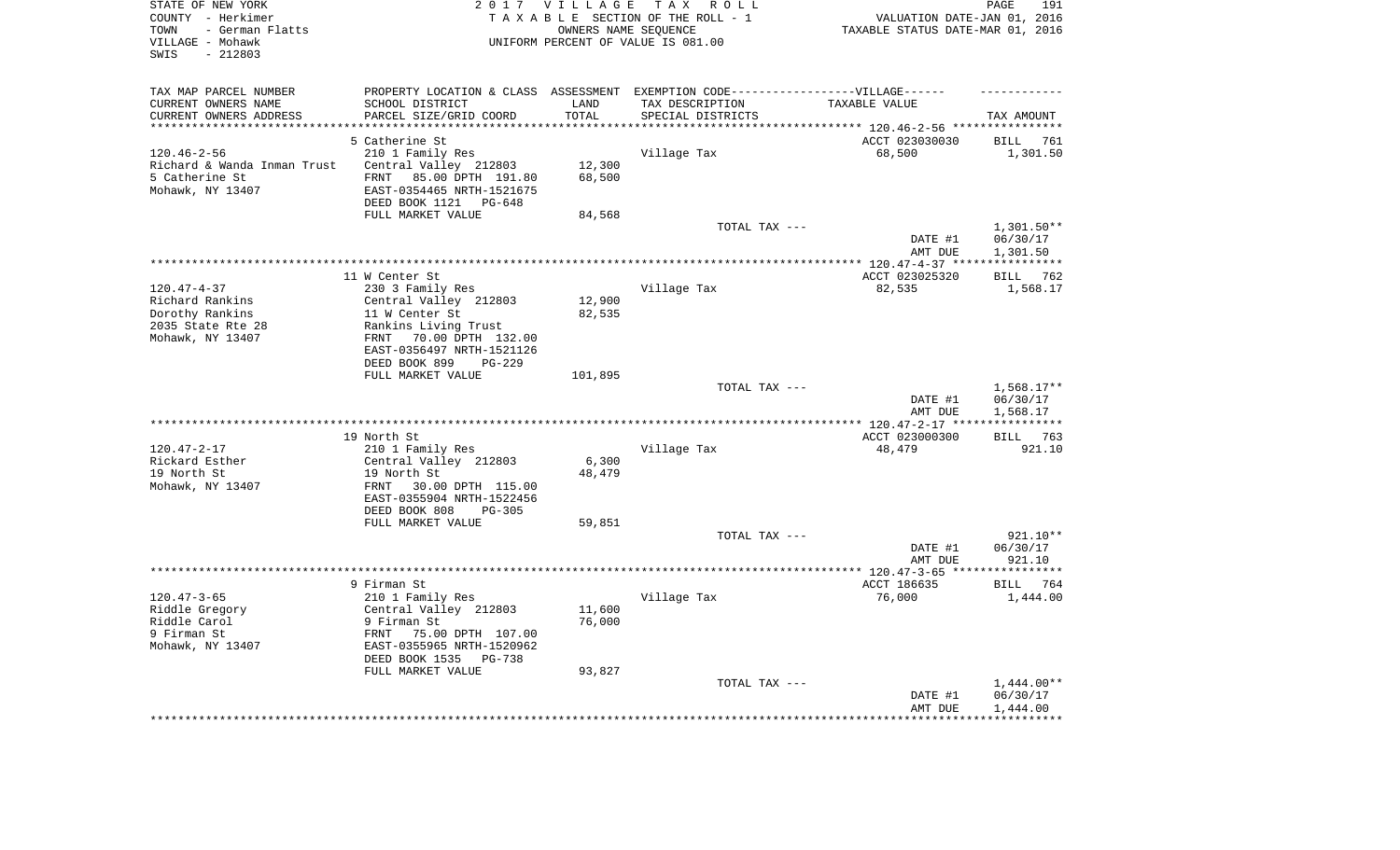| STATE OF NEW YORK<br>COUNTY - Herkimer<br>- German Flatts<br>TOWN<br>VILLAGE - Mohawk<br>$-212803$<br>SWIS |                                                                                   | 2017 VILLAGE      | TAX ROLL<br>TAXABLE SECTION OF THE ROLL - 1<br>OWNERS NAME SEQUENCE<br>UNIFORM PERCENT OF VALUE IS 081.00 | VALUATION DATE-JAN 01, 2016<br>TAXABLE STATUS DATE-MAR 01, 2016 | PAGE<br>192              |
|------------------------------------------------------------------------------------------------------------|-----------------------------------------------------------------------------------|-------------------|-----------------------------------------------------------------------------------------------------------|-----------------------------------------------------------------|--------------------------|
| TAX MAP PARCEL NUMBER                                                                                      | PROPERTY LOCATION & CLASS ASSESSMENT EXEMPTION CODE-----------------VILLAGE------ |                   |                                                                                                           |                                                                 |                          |
| CURRENT OWNERS NAME                                                                                        | SCHOOL DISTRICT                                                                   | LAND              | TAX DESCRIPTION                                                                                           | TAXABLE VALUE                                                   |                          |
| CURRENT OWNERS ADDRESS<br>********************                                                             | PARCEL SIZE/GRID COORD<br>*********************                                   | TOTAL<br>******** | SPECIAL DISTRICTS                                                                                         |                                                                 | TAX AMOUNT               |
|                                                                                                            | 10 N Washington St                                                                |                   |                                                                                                           | ACCT 023005400                                                  | <b>BILL</b><br>765       |
| $120.39 - 2 - 25$                                                                                          | 210 1 Family Res                                                                  |                   | Village Tax                                                                                               | 40,700                                                          | 773.30                   |
| Riesel Bertha                                                                                              | Central Valley 212803                                                             | 3,600             |                                                                                                           |                                                                 |                          |
| 11 Firman St                                                                                               | 10 N Wshngtn St                                                                   | 40,700            |                                                                                                           |                                                                 |                          |
| Mohawk, NY 13407                                                                                           | 32.00 DPTH 90.00<br>FRNT                                                          |                   |                                                                                                           |                                                                 |                          |
|                                                                                                            | EAST-0356811 NRTH-1522703                                                         |                   |                                                                                                           |                                                                 |                          |
|                                                                                                            | DEED BOOK 731<br>PG-335                                                           |                   |                                                                                                           |                                                                 |                          |
|                                                                                                            | FULL MARKET VALUE                                                                 | 50,247            |                                                                                                           |                                                                 |                          |
|                                                                                                            |                                                                                   |                   | TOTAL TAX ---                                                                                             | DATE #1                                                         | $773.30**$<br>06/30/17   |
|                                                                                                            |                                                                                   |                   |                                                                                                           | AMT DUE                                                         | 773.30                   |
|                                                                                                            |                                                                                   |                   |                                                                                                           | ********** 120.47-3-64 ***                                      | **********               |
|                                                                                                            | 11 Firman St                                                                      |                   |                                                                                                           | ACCT 023024540                                                  | 766<br><b>BILL</b>       |
| $120.47 - 3 - 64$                                                                                          | 210 1 Family Res                                                                  |                   | Village Tax                                                                                               | 71,400                                                          | 1,356.60                 |
| Riesel Bertha                                                                                              | Central Valley 212803                                                             | 11,200            |                                                                                                           |                                                                 |                          |
| 11 Firman St                                                                                               | 11 Firman St                                                                      | 71,400            |                                                                                                           |                                                                 |                          |
| Mohawk, NY 13407                                                                                           | FRNT<br>75.00 DPTH 94.00                                                          |                   |                                                                                                           |                                                                 |                          |
|                                                                                                            | EAST-0355945 NRTH-1520891                                                         |                   |                                                                                                           |                                                                 |                          |
|                                                                                                            | DEED BOOK 943<br>PG-436<br>FULL MARKET VALUE                                      | 88,148            |                                                                                                           |                                                                 |                          |
|                                                                                                            |                                                                                   |                   | TOTAL TAX ---                                                                                             |                                                                 | $1,356.60**$             |
|                                                                                                            |                                                                                   |                   |                                                                                                           | DATE #1                                                         | 06/30/17                 |
|                                                                                                            |                                                                                   |                   |                                                                                                           | AMT DUE                                                         | 1,356.60                 |
|                                                                                                            |                                                                                   |                   |                                                                                                           | *** 120.47-7-54 **                                              |                          |
|                                                                                                            | 34 Walnut St                                                                      |                   |                                                                                                           | ACCT 023017400                                                  | 767<br>BILL              |
| $120.47 - 7 - 54$                                                                                          | 311 Res vac land                                                                  |                   | Village Tax                                                                                               | 5,400                                                           | 102.60                   |
| Riesel Felicia<br>Riesel Billie                                                                            | Central Valley 212803<br>34 Walnut St                                             | 5,400<br>5,400    |                                                                                                           |                                                                 |                          |
| 32 Walnut St                                                                                               | FRNT<br>50.00 DPTH 117.00                                                         |                   |                                                                                                           |                                                                 |                          |
| Mohawk, NY 13407                                                                                           | EAST-0357250 NRTH-1521454                                                         |                   |                                                                                                           |                                                                 |                          |
|                                                                                                            | DEED BOOK 1570<br>PG-616                                                          |                   |                                                                                                           |                                                                 |                          |
|                                                                                                            | FULL MARKET VALUE                                                                 | 6,667             |                                                                                                           |                                                                 |                          |
|                                                                                                            |                                                                                   |                   | TOTAL TAX ---                                                                                             |                                                                 | $102.60**$               |
|                                                                                                            |                                                                                   |                   |                                                                                                           | DATE #1                                                         | 06/30/17                 |
|                                                                                                            |                                                                                   |                   |                                                                                                           | AMT DUE                                                         | 102.60                   |
|                                                                                                            |                                                                                   |                   |                                                                                                           | ************ 120.47-7-55 ***                                    | **********<br>768        |
| $120.47 - 7 - 55$                                                                                          | 32 Walnut St<br>210 1 Family Res                                                  |                   | Village Tax                                                                                               | ACCT 192420<br>63,500                                           | BILL<br>1,206.50         |
| Riesel Felicia                                                                                             | Central Valley 212803                                                             | 10,500            |                                                                                                           |                                                                 |                          |
| Riesel Billie                                                                                              | 32 Walnut St                                                                      | 63,500            |                                                                                                           |                                                                 |                          |
| 32 Walnut St                                                                                               | FRNT<br>70.00 DPTH 130.00                                                         |                   |                                                                                                           |                                                                 |                          |
| Mohawk, NY 13407                                                                                           | EAST-0357268 NRTH-1521509                                                         |                   |                                                                                                           |                                                                 |                          |
|                                                                                                            | DEED BOOK 1570<br>PG-616                                                          |                   |                                                                                                           |                                                                 |                          |
|                                                                                                            | FULL MARKET VALUE                                                                 | 78,395            |                                                                                                           |                                                                 |                          |
|                                                                                                            |                                                                                   |                   | TOTAL TAX ---                                                                                             | DATE #1                                                         | $1,206.50**$<br>06/30/17 |
|                                                                                                            |                                                                                   |                   |                                                                                                           | AMT DUE                                                         | 1,206.50                 |
|                                                                                                            |                                                                                   |                   |                                                                                                           |                                                                 |                          |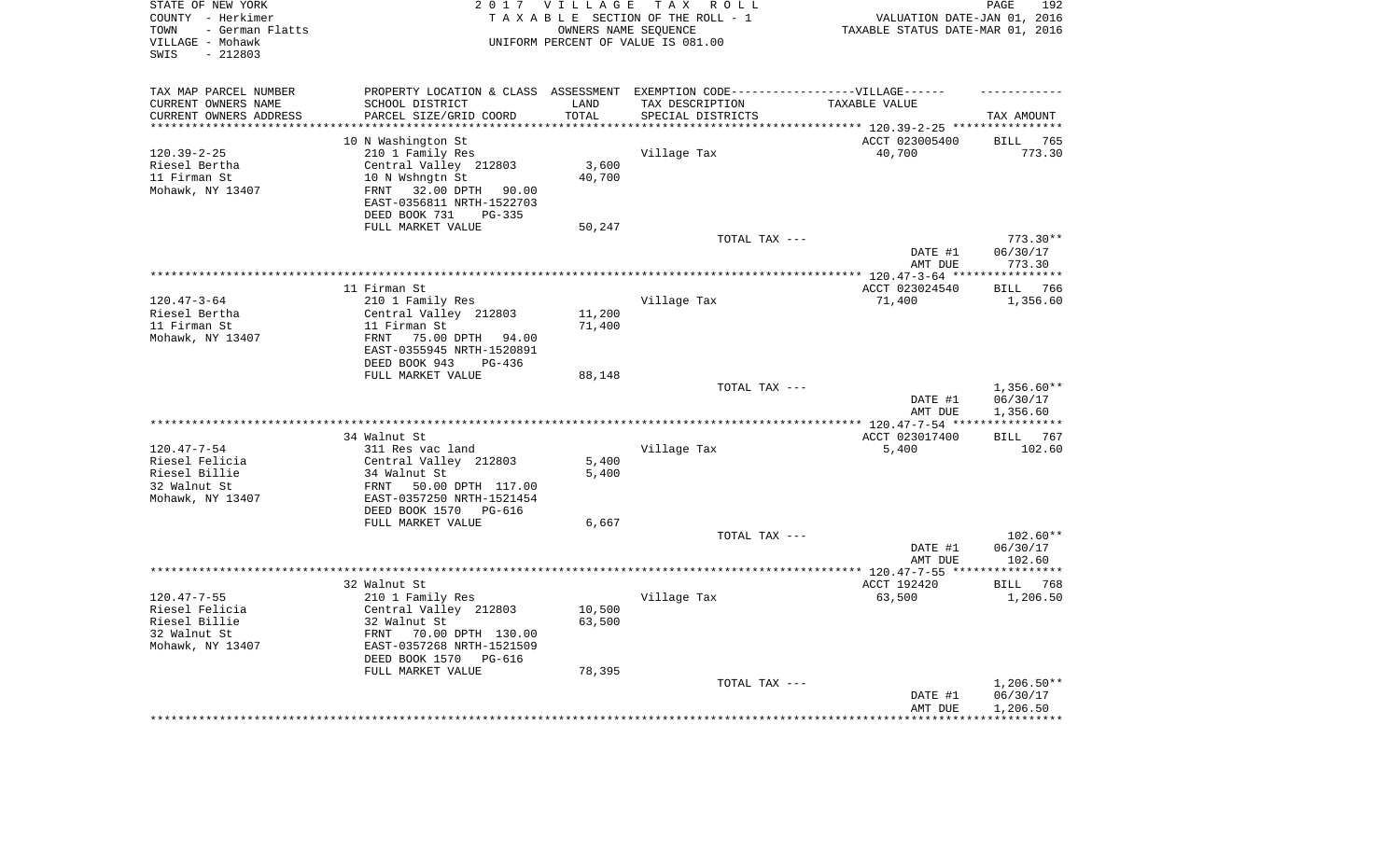| STATE OF NEW YORK<br>COUNTY - Herkimer<br>- German Flatts<br>TOWN<br>VILLAGE - Mohawk<br>$-212803$<br>SWIS |                                                             | 2017 VILLAGE     | T A X<br>R O L L<br>TAXABLE SECTION OF THE ROLL - 1<br>OWNERS NAME SEQUENCE<br>UNIFORM PERCENT OF VALUE IS 081.00 | VALUATION DATE-JAN 01, 2016<br>TAXABLE STATUS DATE-MAR 01, 2016 | PAGE<br>193                  |
|------------------------------------------------------------------------------------------------------------|-------------------------------------------------------------|------------------|-------------------------------------------------------------------------------------------------------------------|-----------------------------------------------------------------|------------------------------|
| TAX MAP PARCEL NUMBER                                                                                      |                                                             |                  | PROPERTY LOCATION & CLASS ASSESSMENT EXEMPTION CODE-----------------VILLAGE------                                 |                                                                 |                              |
| CURRENT OWNERS NAME                                                                                        | SCHOOL DISTRICT                                             | LAND             | TAX DESCRIPTION                                                                                                   | TAXABLE VALUE                                                   |                              |
| CURRENT OWNERS ADDRESS<br>********************                                                             | PARCEL SIZE/GRID COORD                                      | TOTAL<br>******* | SPECIAL DISTRICTS                                                                                                 |                                                                 | TAX AMOUNT                   |
|                                                                                                            |                                                             |                  |                                                                                                                   | ******************************** 120.39-1-26 *****************  |                              |
| $120.39 - 1 - 26$                                                                                          | 11 N Richfield St<br>210 1 Family Res                       |                  | Village Tax                                                                                                       | ACCT 023000990<br>45,200                                        | <b>BILL</b><br>769<br>858.80 |
| Riesel James                                                                                               | Central Valley 212803                                       | 6,500            |                                                                                                                   |                                                                 |                              |
| 11 N Richfield St                                                                                          | 11 N Richfield                                              | 45,200           |                                                                                                                   |                                                                 |                              |
| Mohawk, NY 13407                                                                                           | 51.00 DPTH 120.00<br><b>FRNT</b>                            |                  |                                                                                                                   |                                                                 |                              |
|                                                                                                            | EAST-0356389 NRTH-1522817                                   |                  |                                                                                                                   |                                                                 |                              |
|                                                                                                            | DEED BOOK 861<br>PG-557                                     |                  |                                                                                                                   |                                                                 |                              |
|                                                                                                            | FULL MARKET VALUE                                           | 55,802           |                                                                                                                   |                                                                 |                              |
|                                                                                                            |                                                             |                  | TOTAL TAX ---                                                                                                     |                                                                 | 858.80**                     |
|                                                                                                            |                                                             |                  |                                                                                                                   | DATE #1                                                         | 06/30/17                     |
|                                                                                                            |                                                             |                  |                                                                                                                   | AMT DUE                                                         | 858.80                       |
|                                                                                                            |                                                             |                  | *******************************                                                                                   | ******** 120.47-5-4 ****                                        | *******                      |
|                                                                                                            | 5 S Richfield St                                            |                  |                                                                                                                   | ACCT 023026730                                                  | 770<br><b>BILL</b>           |
| $120.47 - 5 - 4$                                                                                           | 210 1 Family Res                                            |                  | Village Tax                                                                                                       | 50,800                                                          | 965.20                       |
| Riesel Jason                                                                                               | Central Valley 212803                                       | 9,000            |                                                                                                                   |                                                                 |                              |
| Riesel Michelle                                                                                            | 5 S Richfield S                                             | 50,800           |                                                                                                                   |                                                                 |                              |
| 543 Brewer Rd                                                                                              | 63.60 DPTH 105.00<br>FRNT                                   |                  |                                                                                                                   |                                                                 |                              |
| Ilion, NY 13357                                                                                            | EAST-0356649 NRTH-1522082<br>DEED BOOK 1104<br><b>PG-50</b> |                  |                                                                                                                   |                                                                 |                              |
|                                                                                                            | FULL MARKET VALUE                                           | 62,716           |                                                                                                                   |                                                                 |                              |
|                                                                                                            |                                                             |                  | TOTAL TAX ---                                                                                                     |                                                                 | 965.20**                     |
|                                                                                                            |                                                             |                  |                                                                                                                   | DATE #1<br>AMT DUE                                              | 06/30/17<br>965.20           |
|                                                                                                            |                                                             |                  |                                                                                                                   | * $120.40 - 2 - 39$ **                                          |                              |
|                                                                                                            | 7 Orchard St                                                |                  |                                                                                                                   | ACCT 023009660                                                  | <b>BILL</b><br>771           |
| $120.40 - 2 - 39$                                                                                          | 210 1 Family Res                                            |                  | VET COM V 41137                                                                                                   | 12,050                                                          |                              |
| Riggs Arnold                                                                                               | Central Valley 212803                                       | 8,500            | Village Tax                                                                                                       | 36,150                                                          | 686.85                       |
| Riggs Louise                                                                                               | 7 Orchard St                                                | 48,200           |                                                                                                                   |                                                                 |                              |
| 7 Orchard St                                                                                               | FRNT<br>60.00 DPTH 100.00                                   |                  |                                                                                                                   |                                                                 |                              |
| Mohawk, NY 13407                                                                                           | EAST-0358243 NRTH-1522569                                   |                  |                                                                                                                   |                                                                 |                              |
|                                                                                                            | DEED BOOK 00566 PG-00452                                    |                  |                                                                                                                   |                                                                 |                              |
|                                                                                                            | FULL MARKET VALUE                                           | 59,506           |                                                                                                                   |                                                                 |                              |
|                                                                                                            |                                                             |                  | TOTAL TAX ---                                                                                                     |                                                                 | 686.85**                     |
|                                                                                                            |                                                             |                  |                                                                                                                   | DATE #1<br>AMT DUE                                              | 06/30/17<br>686.85           |
| ******************                                                                                         |                                                             |                  |                                                                                                                   | ********* 120.48-1-15 ****                                      | *********                    |
|                                                                                                            | 20-22 Orchard St                                            |                  |                                                                                                                   | ACCT 023010140                                                  | 772<br><b>BILL</b>           |
| $120.48 - 1 - 15$                                                                                          | 230 3 Family Res                                            |                  | Village Tax                                                                                                       | 52,595                                                          | 999.31                       |
| Rinaldi Richard                                                                                            | Central Valley 212803                                       | 11,400           |                                                                                                                   |                                                                 |                              |
| Rinaldi Michele                                                                                            | 20-22 Orchard S                                             | 52,595           |                                                                                                                   |                                                                 |                              |
| 143 Hinman Rd                                                                                              | FRNT<br>90.00 DPTH 138.00                                   |                  |                                                                                                                   |                                                                 |                              |
| Mohawk, NY 13407                                                                                           | EAST-0358243 NRTH-1522170                                   |                  |                                                                                                                   |                                                                 |                              |
|                                                                                                            | DEED BOOK 850<br>$PG-26$                                    |                  |                                                                                                                   |                                                                 |                              |
|                                                                                                            | FULL MARKET VALUE                                           | 64,932           |                                                                                                                   |                                                                 |                              |
|                                                                                                            |                                                             |                  | TOTAL TAX ---                                                                                                     |                                                                 | 999.31**                     |
|                                                                                                            |                                                             |                  |                                                                                                                   | DATE #1                                                         | 06/30/17                     |
|                                                                                                            |                                                             |                  |                                                                                                                   | AMT DUE                                                         | 999.31                       |
|                                                                                                            |                                                             |                  |                                                                                                                   |                                                                 |                              |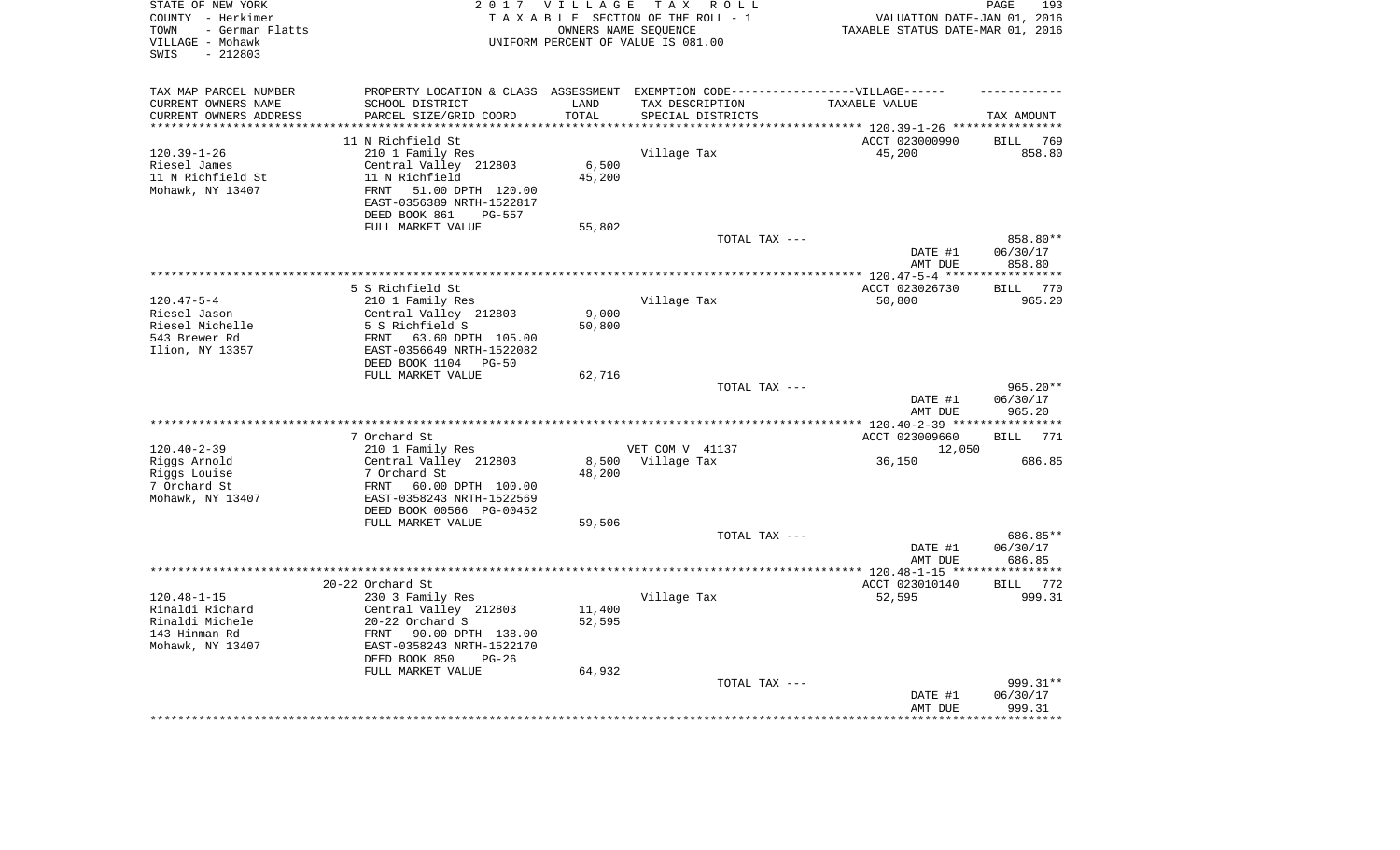| STATE OF NEW YORK<br>COUNTY - Herkimer<br>TOWN<br>- German Flatts<br>VILLAGE - Mohawk<br>SWIS<br>$-212803$                                            |                                                                                                                                                                                   | 2017 VILLAGE<br>OWNERS NAME SEQUENCE | TAX ROLL<br>TAXABLE SECTION OF THE ROLL - 1<br>UNIFORM PERCENT OF VALUE IS 081.00 | VALUATION DATE-JAN 01, 2016<br>TAXABLE STATUS DATE-MAR 01, 2016 | PAGE<br>194                          |
|-------------------------------------------------------------------------------------------------------------------------------------------------------|-----------------------------------------------------------------------------------------------------------------------------------------------------------------------------------|--------------------------------------|-----------------------------------------------------------------------------------|-----------------------------------------------------------------|--------------------------------------|
| TAX MAP PARCEL NUMBER<br>CURRENT OWNERS NAME<br>CURRENT OWNERS ADDRESS<br>***********************                                                     | PROPERTY LOCATION & CLASS ASSESSMENT EXEMPTION CODE-----------------VILLAGE------<br>SCHOOL DISTRICT<br>PARCEL SIZE/GRID COORD                                                    | LAND<br>TOTAL                        | TAX DESCRIPTION<br>SPECIAL DISTRICTS                                              | TAXABLE VALUE                                                   | TAX AMOUNT                           |
| $120.46 - 2 - 10$<br>Rivenburg Richard Jr<br>6 Warren Rd<br>Mohawk, NY 13407                                                                          | 6 Warren Rd<br>210 1 Family Res<br>Central Valley 212803<br>6 Warren Rd<br>FRNT<br>50.00 DPTH<br>90.00<br>EAST-0353554 NRTH-1521720<br>DEED BOOK 1467 PG-39<br>FULL MARKET VALUE  | 7,300<br>51,600<br>63,704            | Village Tax                                                                       | ACCT 175716<br>51,600                                           | 773<br>BILL<br>980.40                |
|                                                                                                                                                       |                                                                                                                                                                                   |                                      | TOTAL TAX ---                                                                     | DATE #1<br>AMT DUE                                              | 980.40**<br>06/30/17<br>980.40       |
| $120.47 - 3 - 5$<br>Robellard David<br>Beach Carol Ann<br>Attn: Gerald & Joyce Robellard Life Use G & J Robellard<br>61 W Main St<br>Mohawk, NY 13407 | 65 W Main St<br>311 Res vac land<br>Central Valley 212803<br>65 W Main St<br>40.00 DPTH 180.00<br>FRNT<br>EAST-0355703 NRTH-1522083<br>DEED BOOK 859<br>$PG-17$                   | 10,900<br>10,900                     | Village Tax                                                                       | ACCT 023004260<br>10,900                                        | BILL<br>774<br>207.10                |
|                                                                                                                                                       | FULL MARKET VALUE                                                                                                                                                                 | 13,457                               | TOTAL TAX ---                                                                     | DATE #1<br>AMT DUE                                              | $207.10**$<br>06/30/17<br>207.10     |
|                                                                                                                                                       |                                                                                                                                                                                   |                                      |                                                                                   | ************* 120.47-3-6 ******************                     |                                      |
| $120.47 - 3 - 6$<br>Robellard David<br>Beach Carol Ann<br>Attn: Gerald & Joyce Robellard Life Use G & J Robellard<br>61 W Main St<br>Mohawk, NY 13407 | 63 W Main St<br>484 1 use sm bld<br>Central Valley 212803<br>63 W Main St<br>FRNT<br>40.00 DPTH 182.00<br>EAST-0355740 NRTH-1522102<br>DEED BOOK 859<br>PG-17                     | 13,600<br>37,500                     | Village Tax                                                                       | ACCT 023004230<br>37,500                                        | 775<br>BILL<br>712.50                |
|                                                                                                                                                       | FULL MARKET VALUE                                                                                                                                                                 | 46,296                               | TOTAL TAX ---                                                                     | DATE #1                                                         | $712.50**$<br>06/30/17               |
|                                                                                                                                                       |                                                                                                                                                                                   |                                      |                                                                                   | AMT DUE                                                         | 712.50                               |
| $120.47 - 3 - 7$<br>Robellard David<br>Beach Carol Ann<br>Attn: Gerald & Joyce Robellard Life Use G & J Robellard<br>61 W Main St<br>Mohawk, NY 13407 | 61 W Main St<br>210 1 Family Res<br>Central Valley 212803<br>61 W Main St<br>FRNT 58.00 DPTH 120.00<br>EAST-0355785 NRTH-1522115<br>DEED BOOK 859<br>$PG-17$<br>FULL MARKET VALUE | 11,900<br>87,000<br>107,407          | Village Tax                                                                       | ACCT 023004200<br>87,000                                        | 776<br>BILL<br>1,653.00              |
|                                                                                                                                                       |                                                                                                                                                                                   |                                      | TOTAL TAX ---                                                                     | DATE #1<br>AMT DUE                                              | $1,653.00**$<br>06/30/17<br>1,653.00 |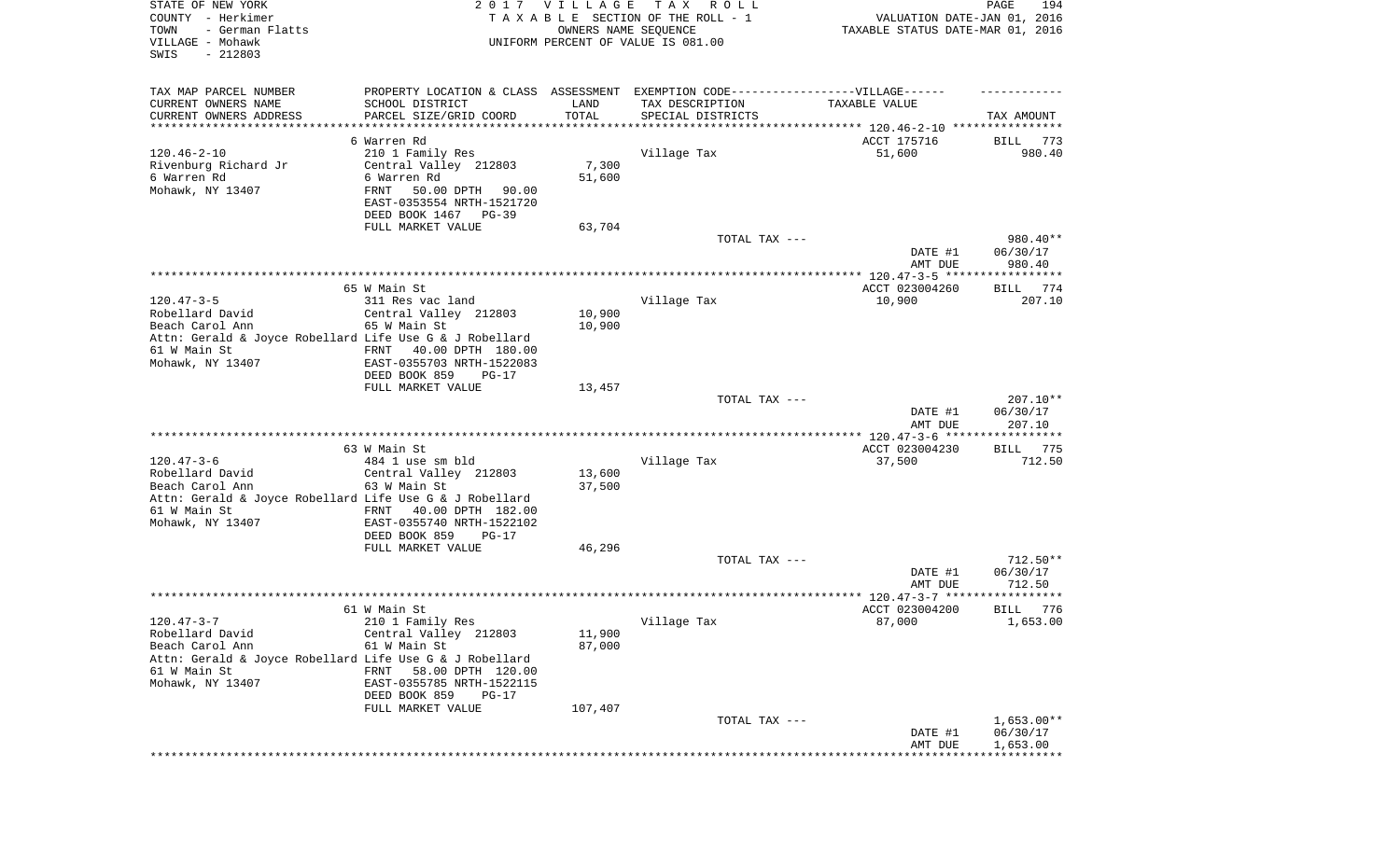| STATE OF NEW YORK<br>COUNTY - Herkimer<br>- German Flatts<br>TOWN<br>VILLAGE - Mohawk<br>SWIS<br>$-212803$ |                                                                                  | 2017 VILLAGE<br>OWNERS NAME SEQUENCE | T A X<br>R O L L<br>TAXABLE SECTION OF THE ROLL - 1<br>UNIFORM PERCENT OF VALUE IS 081.00 | VALUATION DATE-JAN 01, 2016<br>TAXABLE STATUS DATE-MAR 01, 2016 | 195<br>PAGE          |
|------------------------------------------------------------------------------------------------------------|----------------------------------------------------------------------------------|--------------------------------------|-------------------------------------------------------------------------------------------|-----------------------------------------------------------------|----------------------|
| TAX MAP PARCEL NUMBER                                                                                      | PROPERTY LOCATION & CLASS ASSESSMENT EXEMPTION CODE----------------VILLAGE------ |                                      |                                                                                           |                                                                 |                      |
| CURRENT OWNERS NAME                                                                                        | SCHOOL DISTRICT                                                                  | LAND                                 | TAX DESCRIPTION                                                                           | TAXABLE VALUE                                                   |                      |
| CURRENT OWNERS ADDRESS<br>***********************                                                          | PARCEL SIZE/GRID COORD                                                           | TOTAL                                | SPECIAL DISTRICTS                                                                         |                                                                 | TAX AMOUNT           |
|                                                                                                            | Keno Flatts                                                                      |                                      |                                                                                           | ACCT 200174                                                     | 777<br>BILL          |
| $120.46 - 1 - 11$                                                                                          | 311 Res vac land                                                                 |                                      | Village Tax                                                                               | 200                                                             | 3.80                 |
| Roche Patrick                                                                                              | Central Valley 212803                                                            | 200                                  |                                                                                           |                                                                 |                      |
| Roberts Kathleen                                                                                           | Jackson Ave                                                                      | 200                                  |                                                                                           |                                                                 |                      |
| 36 Columbia St<br>Mohawk, NY 13407                                                                         | FRNT<br>80.00 DPTH 120.00<br>EAST-0353691 NRTH-1522279                           |                                      |                                                                                           |                                                                 |                      |
|                                                                                                            | DEED BOOK 1619<br>PG-700                                                         |                                      |                                                                                           |                                                                 |                      |
| PRIOR OWNER ON 3/01/2016                                                                                   | FULL MARKET VALUE                                                                | 247                                  |                                                                                           |                                                                 |                      |
| Roche Evelyn O                                                                                             |                                                                                  |                                      |                                                                                           |                                                                 |                      |
|                                                                                                            |                                                                                  |                                      | TOTAL TAX ---                                                                             | DATE #1                                                         | $3.80**$<br>06/30/17 |
|                                                                                                            |                                                                                  |                                      |                                                                                           | AMT DUE                                                         | 3.80                 |
|                                                                                                            |                                                                                  |                                      |                                                                                           |                                                                 |                      |
|                                                                                                            | Keno Flatts                                                                      |                                      |                                                                                           | ACCT 023003300                                                  | 778<br>BILL          |
| $120.46 - 1 - 12$<br>Roche Patrick                                                                         | 311 Res vac land<br>Central Valley 212803                                        | 200                                  | Village Tax                                                                               | 200                                                             | 3.80                 |
| Roberts Kathleen                                                                                           | Jackson Ave                                                                      | 200                                  |                                                                                           |                                                                 |                      |
| 36 Columbia St                                                                                             | 80.00 DPTH 120.00<br>FRNT                                                        |                                      |                                                                                           |                                                                 |                      |
| Mohawk, NY 13407                                                                                           | EAST-0353711 NRTH-1522358                                                        |                                      |                                                                                           |                                                                 |                      |
| PRIOR OWNER ON 3/01/2016                                                                                   | DEED BOOK 1619<br>PG-700<br>FULL MARKET VALUE                                    | 247                                  |                                                                                           |                                                                 |                      |
| Roche Evelyn O                                                                                             |                                                                                  |                                      |                                                                                           |                                                                 |                      |
|                                                                                                            |                                                                                  |                                      | TOTAL TAX ---                                                                             |                                                                 | $3.80**$             |
|                                                                                                            |                                                                                  |                                      |                                                                                           | DATE #1                                                         | 06/30/17             |
|                                                                                                            |                                                                                  |                                      |                                                                                           | AMT DUE                                                         | 3.80                 |
|                                                                                                            | Keno Flatts                                                                      |                                      |                                                                                           | ACCT 023003330                                                  | 779<br>BILL          |
| $120.46 - 1 - 13$                                                                                          | 311 Res vac land                                                                 |                                      | Village Tax                                                                               | 100                                                             | 1.90                 |
| Roche Patrick                                                                                              | Central Valley 212803                                                            | 100                                  |                                                                                           |                                                                 |                      |
| Roberts Kathleen<br>36 Columbia St                                                                         | Jackson Ave<br>FRNT<br>40.00 DPTH 120.00                                         | 100                                  |                                                                                           |                                                                 |                      |
| Mohawk, NY 13407                                                                                           | EAST-0353723 NRTH-1522414                                                        |                                      |                                                                                           |                                                                 |                      |
|                                                                                                            | DEED BOOK 1619 PG-700                                                            |                                      |                                                                                           |                                                                 |                      |
| PRIOR OWNER ON 3/01/2016                                                                                   | FULL MARKET VALUE                                                                | 123                                  |                                                                                           |                                                                 |                      |
| Roche Evelyn O                                                                                             |                                                                                  |                                      | TOTAL TAX ---                                                                             |                                                                 | $1.90**$             |
|                                                                                                            |                                                                                  |                                      |                                                                                           | DATE #1                                                         | 06/30/17             |
|                                                                                                            |                                                                                  |                                      |                                                                                           | AMT DUE                                                         | 1.90                 |
|                                                                                                            |                                                                                  |                                      |                                                                                           |                                                                 |                      |
| $120.46 - 1 - 14$                                                                                          | Keno Flatts<br>311 Res vac land                                                  |                                      | Village Tax                                                                               | ACCT 023003360<br>100                                           | BILL 780<br>1.90     |
| Roche Patrick                                                                                              | Central Valley 212803                                                            | 100                                  |                                                                                           |                                                                 |                      |
| Roberts Kathleen                                                                                           | Jackson Ave                                                                      | 100                                  |                                                                                           |                                                                 |                      |
| 36 Columbia St                                                                                             | FRNT 40.00 DPTH 120.00                                                           |                                      |                                                                                           |                                                                 |                      |
| Mohawk, NY 13407                                                                                           | EAST-0353757 NRTH-1522556<br>DEED BOOK 1619<br>PG-700                            |                                      |                                                                                           |                                                                 |                      |
| PRIOR OWNER ON 3/01/2016                                                                                   | FULL MARKET VALUE                                                                | 123                                  |                                                                                           |                                                                 |                      |
| Roche Evelyn O                                                                                             |                                                                                  |                                      |                                                                                           |                                                                 |                      |
|                                                                                                            |                                                                                  |                                      | TOTAL TAX ---                                                                             |                                                                 | $1.90**$             |
|                                                                                                            |                                                                                  |                                      |                                                                                           | DATE #1<br>AMT DUE                                              | 06/30/17<br>1.90     |
|                                                                                                            |                                                                                  |                                      |                                                                                           | ***********************************                             |                      |
|                                                                                                            |                                                                                  |                                      |                                                                                           |                                                                 |                      |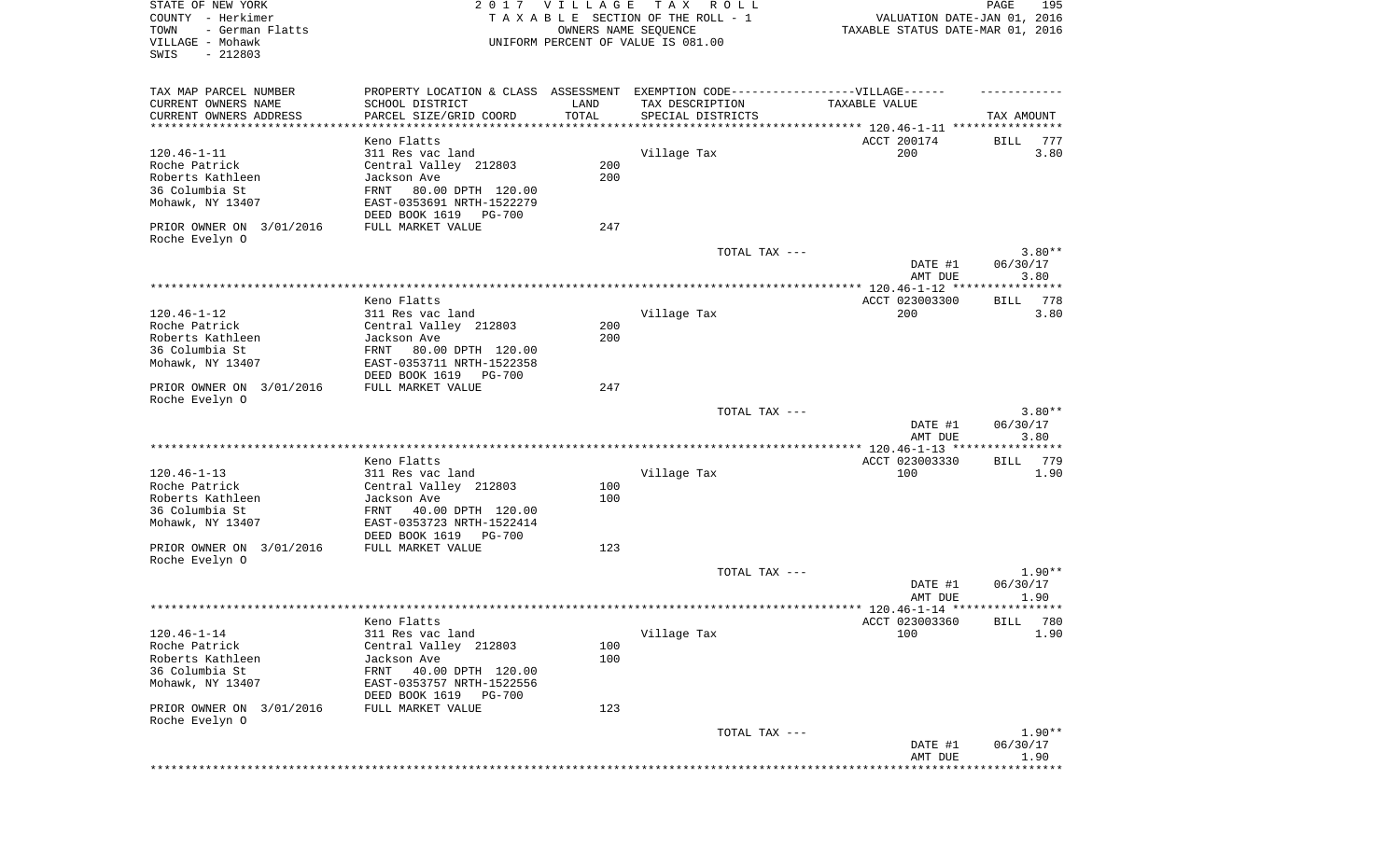| STATE OF NEW YORK<br>COUNTY - Herkimer<br>- German Flatts<br>TOWN<br>VILLAGE - Mohawk<br>$-212803$<br>SWIS |                                                                                   | 2017 VILLAGE<br>OWNERS NAME SEQUENCE | TAX ROLL<br>TAXABLE SECTION OF THE ROLL - 1<br>UNIFORM PERCENT OF VALUE IS 081.00 | VALUATION DATE-JAN 01, 2016<br>TAXABLE STATUS DATE-MAR 01, 2016 | 196<br>PAGE           |
|------------------------------------------------------------------------------------------------------------|-----------------------------------------------------------------------------------|--------------------------------------|-----------------------------------------------------------------------------------|-----------------------------------------------------------------|-----------------------|
| TAX MAP PARCEL NUMBER                                                                                      | PROPERTY LOCATION & CLASS ASSESSMENT EXEMPTION CODE-----------------VILLAGE------ |                                      |                                                                                   |                                                                 |                       |
| CURRENT OWNERS NAME                                                                                        | SCHOOL DISTRICT                                                                   | LAND                                 | TAX DESCRIPTION                                                                   | TAXABLE VALUE                                                   |                       |
| CURRENT OWNERS ADDRESS<br>*********************                                                            | PARCEL SIZE/GRID COORD<br>***************************                             | TOTAL<br>**********                  | SPECIAL DISTRICTS                                                                 |                                                                 | TAX AMOUNT            |
|                                                                                                            | 36 Columbia St                                                                    |                                      |                                                                                   | ACCT 023021720                                                  | <b>BILL</b><br>781    |
| $120.47 - 4 - 53$                                                                                          | 210 1 Family Res                                                                  |                                      | Village Tax                                                                       | 59,900                                                          | 1,138.10              |
| Roche Patrick                                                                                              | Central Valley 212803                                                             | 13,100                               |                                                                                   |                                                                 |                       |
| Roche Risleigh                                                                                             | 36 Columbia St                                                                    | 59,900                               |                                                                                   |                                                                 |                       |
| 36 Columbia St                                                                                             | 50.50 DPTH 157.90<br>FRNT                                                         |                                      |                                                                                   |                                                                 |                       |
| Mohawk, NY 13407                                                                                           | EAST-0356526 NRTH-1520314                                                         |                                      |                                                                                   |                                                                 |                       |
|                                                                                                            | DEED BOOK 685<br><b>PG-175</b>                                                    |                                      |                                                                                   |                                                                 |                       |
|                                                                                                            | FULL MARKET VALUE                                                                 | 73,951                               |                                                                                   |                                                                 |                       |
|                                                                                                            |                                                                                   |                                      | TOTAL TAX ---                                                                     |                                                                 | 1,138.10**            |
|                                                                                                            |                                                                                   |                                      |                                                                                   | DATE #1<br>AMT DUE                                              | 06/30/17<br>1,138.10  |
|                                                                                                            |                                                                                   |                                      |                                                                                   | ************ 120.47-2-8 ****                                    | * * * * * * * * * * * |
|                                                                                                            | 82 W Main St                                                                      |                                      |                                                                                   | ACCT 023002550                                                  | 782<br><b>BILL</b>    |
| $120.47 - 2 - 8$                                                                                           | 210 1 Family Res                                                                  |                                      | Village Tax                                                                       | 39,809                                                          | 756.37                |
| Rodgers Robert                                                                                             | Central Valley 212803                                                             | 7,000                                |                                                                                   |                                                                 |                       |
| 82 W Main St                                                                                               | 82 W Main St                                                                      | 39,809                               |                                                                                   |                                                                 |                       |
| Mohawk, NY 13407                                                                                           | FRNT<br>29.50 DPTH 121.80                                                         |                                      |                                                                                   |                                                                 |                       |
|                                                                                                            | EAST-0355606 NRTH-1522268<br>DEED BOOK 1190<br>$PG-35$                            |                                      |                                                                                   |                                                                 |                       |
|                                                                                                            | FULL MARKET VALUE                                                                 | 49,147                               |                                                                                   |                                                                 |                       |
|                                                                                                            |                                                                                   |                                      | TOTAL TAX ---                                                                     |                                                                 | $756.37**$            |
|                                                                                                            |                                                                                   |                                      |                                                                                   | DATE #1                                                         | 06/30/17              |
|                                                                                                            |                                                                                   |                                      |                                                                                   | AMT DUE                                                         | 756.37                |
|                                                                                                            |                                                                                   |                                      |                                                                                   |                                                                 | **********            |
|                                                                                                            | 8-14 S Otsego St                                                                  |                                      |                                                                                   | ACCT 167905                                                     | 783<br><b>BILL</b>    |
| $120.47 - 5 - 54$<br>Rodney & Carol Brown Trustee                                                          | 482 Det row bldg<br>Central Valley 212803                                         | 11,400                               | Village Tax                                                                       | 98,000                                                          | 1,862.00              |
| Rodney & Carol Brown Trust                                                                                 | 8-14 S Otsego S                                                                   | 98,000                               |                                                                                   |                                                                 |                       |
| 65 Columbia St                                                                                             | FRNT<br>75.00 DPTH 106.00                                                         |                                      |                                                                                   |                                                                 |                       |
| Mohawk, NY 13407                                                                                           | EAST-0356990 NRTH-1522187                                                         |                                      |                                                                                   |                                                                 |                       |
|                                                                                                            | DEED BOOK 1415<br>PG-993                                                          |                                      |                                                                                   |                                                                 |                       |
|                                                                                                            | FULL MARKET VALUE                                                                 | 120,988                              |                                                                                   |                                                                 |                       |
|                                                                                                            |                                                                                   |                                      | TOTAL TAX ---                                                                     |                                                                 | 1,862.00**            |
|                                                                                                            |                                                                                   |                                      |                                                                                   | DATE #1                                                         | 06/30/17              |
|                                                                                                            |                                                                                   |                                      |                                                                                   | AMT DUE                                                         | 1,862.00              |
|                                                                                                            | 65 Columbia St                                                                    |                                      |                                                                                   | ACCT 167906                                                     | <b>BILL</b><br>784    |
| $120.47 - 7 - 28$                                                                                          | 210 1 Family Res                                                                  |                                      | Village Tax                                                                       | 73,000                                                          | 1,387.00              |
| Rodney & Carol Brown Trustees Central Valley 212803                                                        |                                                                                   | 12,200                               |                                                                                   |                                                                 |                       |
| Rodney & Carol Brown Trust                                                                                 | 65 Columbia St                                                                    | 73,000                               |                                                                                   |                                                                 |                       |
| 65 Columbia St                                                                                             | FRNT<br>56.00 DPTH 200.00                                                         |                                      |                                                                                   |                                                                 |                       |
| Mohawk, NY 13407                                                                                           | EAST-0356867 NRTH-1520643                                                         |                                      |                                                                                   |                                                                 |                       |
|                                                                                                            | DEED BOOK 1415<br>PG-996<br>FULL MARKET VALUE                                     | 90,123                               |                                                                                   |                                                                 |                       |
|                                                                                                            |                                                                                   |                                      | TOTAL TAX ---                                                                     |                                                                 | 1,387.00**            |
|                                                                                                            |                                                                                   |                                      |                                                                                   | DATE #1                                                         | 06/30/17              |
|                                                                                                            |                                                                                   |                                      |                                                                                   | AMT DUE                                                         | 1,387.00              |
|                                                                                                            |                                                                                   |                                      |                                                                                   |                                                                 | **********            |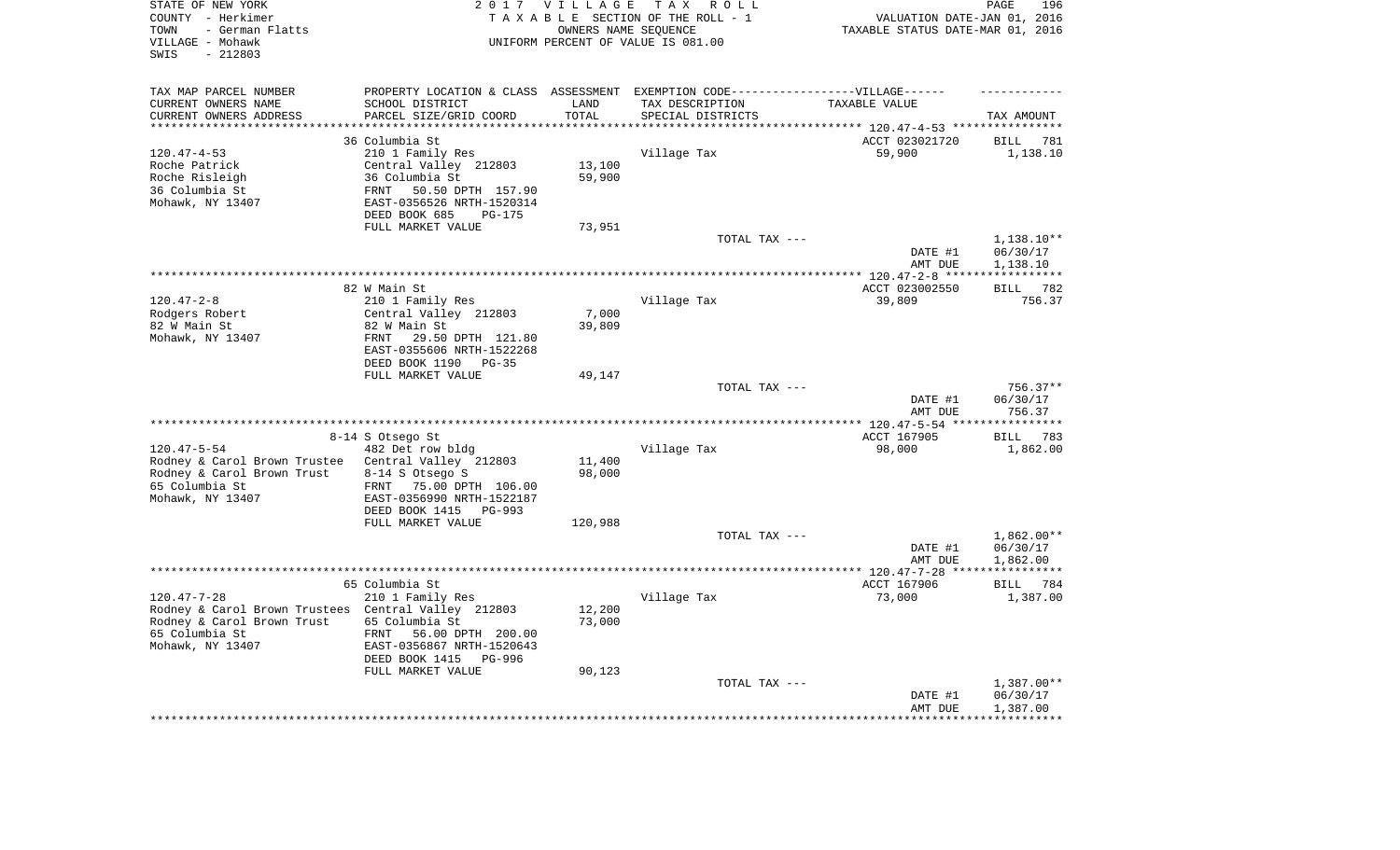| STATE OF NEW YORK<br>COUNTY - Herkimer<br>- German Flatts<br>TOWN<br>VILLAGE - Mohawk<br>$-212803$<br>SWIS | 2 0 1 7                                            | VILLAGE                | TAX ROLL<br>TAXABLE SECTION OF THE ROLL - 1<br>OWNERS NAME SEQUENCE<br>UNIFORM PERCENT OF VALUE IS 081.00 | VALUATION DATE-JAN 01, 2016<br>TAXABLE STATUS DATE-MAR 01, 2016 | PAGE<br>197           |
|------------------------------------------------------------------------------------------------------------|----------------------------------------------------|------------------------|-----------------------------------------------------------------------------------------------------------|-----------------------------------------------------------------|-----------------------|
| TAX MAP PARCEL NUMBER                                                                                      |                                                    |                        | PROPERTY LOCATION & CLASS ASSESSMENT EXEMPTION CODE-----------------VILLAGE------                         |                                                                 |                       |
| CURRENT OWNERS NAME                                                                                        | SCHOOL DISTRICT                                    | LAND                   | TAX DESCRIPTION                                                                                           | TAXABLE VALUE                                                   |                       |
| CURRENT OWNERS ADDRESS<br>**********************                                                           | PARCEL SIZE/GRID COORD<br>************************ | TOTAL<br>************* | SPECIAL DISTRICTS                                                                                         |                                                                 | TAX AMOUNT            |
|                                                                                                            | 30 Church St                                       |                        |                                                                                                           | ACCT 173295                                                     | <b>BILL</b><br>785    |
| $120.47 - 8 - 55$                                                                                          | 210 1 Family Res                                   |                        | Village Tax                                                                                               | 51,400                                                          | 976.60                |
| Roe Francis                                                                                                | Central Valley 212803                              | 12,600                 |                                                                                                           |                                                                 |                       |
| 30 Church St                                                                                               | 30 Church St                                       | 51,400                 |                                                                                                           |                                                                 |                       |
| Mohawk, NY 13407                                                                                           | 80.00 DPTH 194.00<br>FRNT                          |                        |                                                                                                           |                                                                 |                       |
|                                                                                                            | EAST-0357626 NRTH-1521481                          |                        |                                                                                                           |                                                                 |                       |
|                                                                                                            | DEED BOOK 1450<br><b>PG-739</b>                    |                        |                                                                                                           |                                                                 |                       |
|                                                                                                            | FULL MARKET VALUE                                  | 63,457                 |                                                                                                           |                                                                 |                       |
|                                                                                                            |                                                    |                        | TOTAL TAX ---                                                                                             |                                                                 | 976.60**              |
|                                                                                                            |                                                    |                        |                                                                                                           | DATE #1<br>AMT DUE                                              | 06/30/17<br>976.60    |
|                                                                                                            |                                                    |                        |                                                                                                           | *********** 120.40-2-45 *****                                   | ***********           |
|                                                                                                            | 12 Orchard St                                      |                        |                                                                                                           | ACCT 023010050                                                  | 786<br><b>BILL</b>    |
| $120.40 - 2 - 45$                                                                                          | 230 3 Family Res                                   |                        | Village Tax                                                                                               | 51,000                                                          | 969.00                |
| Roe Frank                                                                                                  | Central Valley 212803                              | 9,300                  |                                                                                                           |                                                                 |                       |
| 6 Hillview Dr                                                                                              | 12 Orchard St                                      | 51,000                 |                                                                                                           |                                                                 |                       |
| Mohawk, NY 13407                                                                                           | FRNT<br>60.00 DPTH 120.00                          |                        |                                                                                                           |                                                                 |                       |
|                                                                                                            | EAST-0358136 NRTH-1522401                          |                        |                                                                                                           |                                                                 |                       |
|                                                                                                            | DEED BOOK 1226<br>PG-47<br>FULL MARKET VALUE       | 62,963                 |                                                                                                           |                                                                 |                       |
|                                                                                                            |                                                    |                        | TOTAL TAX ---                                                                                             |                                                                 | $969.00**$            |
|                                                                                                            |                                                    |                        |                                                                                                           | DATE #1                                                         | 06/30/17              |
|                                                                                                            |                                                    |                        |                                                                                                           | AMT DUE                                                         | 969.00                |
|                                                                                                            |                                                    |                        |                                                                                                           | *************** 120.47-6-7 ***                                  | **********            |
|                                                                                                            | 17-19 Marshall Ave                                 |                        |                                                                                                           | ACCT 023011820                                                  | BILL 787              |
| $120.47 - 6 - 7$                                                                                           | 220 2 Family Res                                   |                        | Village Tax                                                                                               | 64,400                                                          | 1,223.60              |
| Roe Frank                                                                                                  | Central Valley 212803                              | 9,300                  |                                                                                                           |                                                                 |                       |
| 6 Hillview Dr<br>Mohawk, NY 13407                                                                          | 17-19 Marshall<br>FRNT<br>60.00 DPTH 120.00        | 64,400                 |                                                                                                           |                                                                 |                       |
|                                                                                                            | EAST-0358043 NRTH-1522394                          |                        |                                                                                                           |                                                                 |                       |
|                                                                                                            | DEED BOOK 719<br>$PG-237$                          |                        |                                                                                                           |                                                                 |                       |
|                                                                                                            | FULL MARKET VALUE                                  | 79,506                 |                                                                                                           |                                                                 |                       |
|                                                                                                            |                                                    |                        | TOTAL TAX ---                                                                                             |                                                                 | $1,223.60**$          |
|                                                                                                            |                                                    |                        |                                                                                                           | DATE #1                                                         | 06/30/17              |
|                                                                                                            |                                                    |                        |                                                                                                           | AMT DUE                                                         | 1,223.60              |
|                                                                                                            |                                                    |                        |                                                                                                           |                                                                 | * * * * * * * * * * * |
|                                                                                                            | 19 Michigan St                                     |                        |                                                                                                           | ACCT 023010890                                                  | BILL 788              |
| $120.48 - 1 - 7$<br>Roe Frank                                                                              | 210 1 Family Res<br>Central Valley 212803          | 6,600                  | Village Tax                                                                                               | 47,400                                                          | 900.60                |
| 6 Hillview Dr                                                                                              | 19 Michigan St                                     | 47,400                 |                                                                                                           |                                                                 |                       |
| Mohawk, NY 13407                                                                                           | FRNT 162.00 DPTH 128.00                            |                        |                                                                                                           |                                                                 |                       |
|                                                                                                            | EAST-0357890 NRTH-1522190                          |                        |                                                                                                           |                                                                 |                       |
|                                                                                                            | DEED BOOK 1276<br>$PG-374$                         |                        |                                                                                                           |                                                                 |                       |
|                                                                                                            | FULL MARKET VALUE                                  | 58,519                 |                                                                                                           |                                                                 |                       |
|                                                                                                            |                                                    |                        | TOTAL TAX ---                                                                                             |                                                                 | $900.60**$            |
|                                                                                                            |                                                    |                        |                                                                                                           | DATE #1<br>AMT DUE                                              | 06/30/17              |
|                                                                                                            |                                                    |                        |                                                                                                           |                                                                 | 900.60<br>********    |
|                                                                                                            |                                                    |                        |                                                                                                           |                                                                 |                       |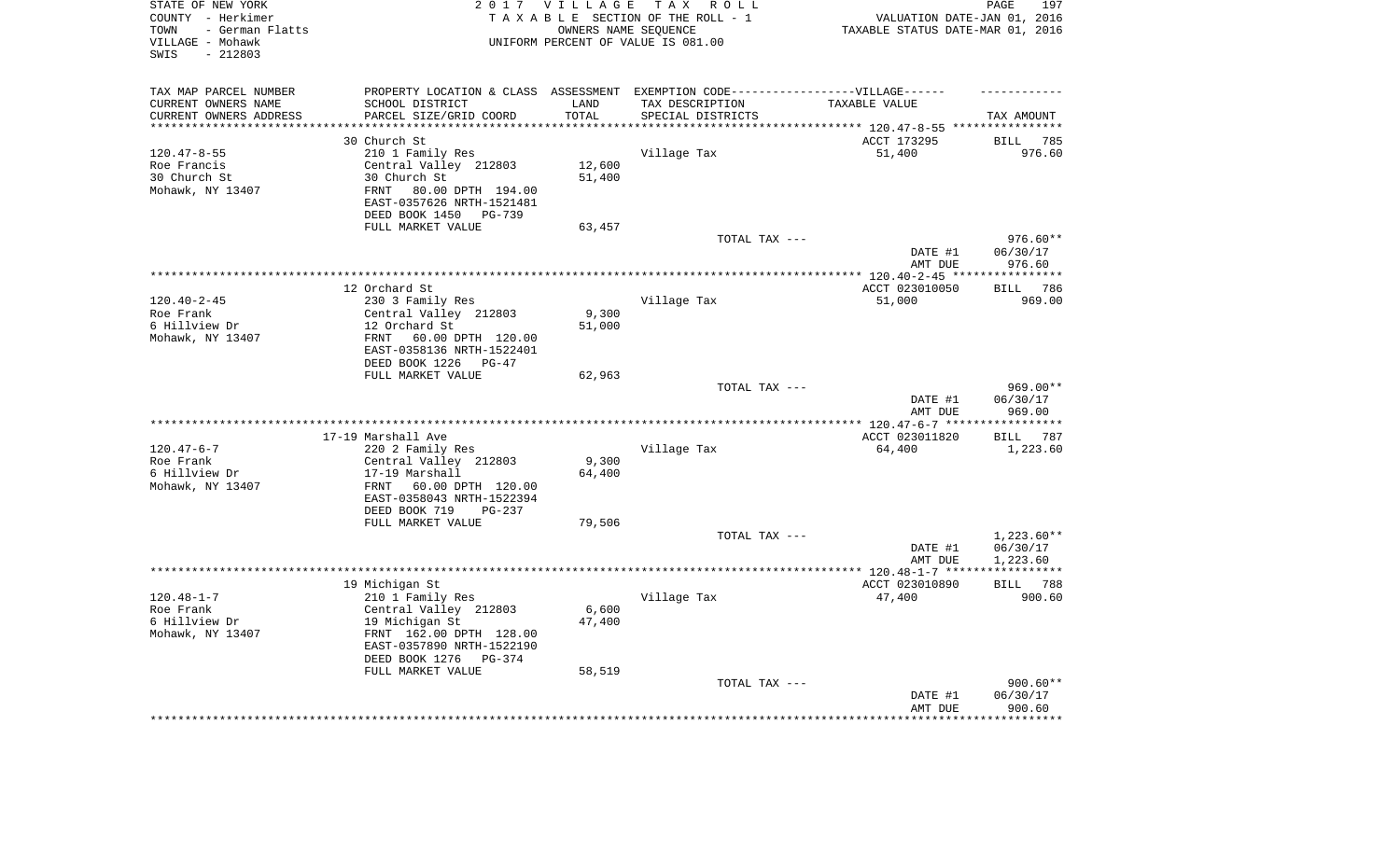| TAX MAP PARCEL NUMBER<br>PROPERTY LOCATION & CLASS ASSESSMENT EXEMPTION CODE-----------------VILLAGE------<br>CURRENT OWNERS NAME<br>SCHOOL DISTRICT<br>LAND<br>TAX DESCRIPTION<br>TAXABLE VALUE<br>CURRENT OWNERS ADDRESS<br>PARCEL SIZE/GRID COORD<br>TOTAL<br>SPECIAL DISTRICTS<br>TAX AMOUNT<br>********************<br>*********<br>********************************* 120.55-2-25 ****************<br>6 Hillview Dr<br>ACCT 189165<br><b>BILL</b><br>789<br>$120.55 - 2 - 25$<br>210 1 Family Res<br>Village Tax<br>81,350<br>1,545.65<br>Roe Frank<br>Central Valley 212803<br>21,500<br>6 Hill View Dr<br>81,350<br>Roe Deborah<br>6 Hillview Dr<br>FRNT 120.00 DPTH 212.07<br>Mohawk, NY 13407<br>EAST-0357608 NRTH-1519771<br>DEED BOOK 1551<br>PG-117<br>FULL MARKET VALUE<br>100,432<br>$1,545.65**$<br>TOTAL TAX ---<br>DATE #1<br>06/30/17<br>AMT DUE<br>1,545.65<br>*********** 120.47-8-13 ****<br>27 Walnut St<br>ACCT 175622<br><b>BILL</b><br>790<br>$120.47 - 8 - 13$<br>210 1 Family Res<br>Village Tax<br>55,472<br>1,053.97<br>10,900<br>Roe Frank Jr<br>Central Valley 212803<br>Millington Amanda<br>27 Walnut St<br>55,472<br>27 Walnut St<br>FRNT<br>66.00 DPTH 150.00<br>Mohawk, NY 13407<br>EAST-0357466 NRTH-1521529<br>DEED BOOK 1466<br>PG-517<br>FULL MARKET VALUE<br>68,484<br>$1,053.97**$<br>TOTAL TAX ---<br>06/30/17<br>DATE #1<br>AMT DUE<br>1,053.97<br>********************<br>*** $120.46 - 2 - 25$ **<br>3 Warren Rd<br>ACCT 023032040<br>BILL 791<br>$120.46 - 2 - 25$<br>Village Tax<br>68,000<br>210 1 Family Res<br>1,292.00<br>Roemer Linda<br>Central Valley 212803<br>9,300<br>3 Warren Rd<br>3 Warren Rd E<br>68,000<br>Mohawk, NY 13407<br>FRNT<br>60.00 DPTH 120.00<br>EAST-0353714 NRTH-1521723<br>DEED BOOK 854<br><b>PG-015</b><br>FULL MARKET VALUE<br>83,951<br>$1,292.00**$<br>TOTAL TAX ---<br>06/30/17<br>DATE #1<br>1,292.00<br>AMT DUE<br>42 Walnut St<br>ACCT 023017520<br>BILL 792<br>$120.47 - 7 - 50$<br>210 1 Family Res<br>Village Tax<br>54,233<br>1,030.43<br>Roginski Andrew<br>8,300<br>Central Valley 212803<br>42 Walnut St<br>42 Walnut St<br>54,233<br>65.00 DPTH 150.00<br>Mohawk, NY 13407<br>FRNT<br>EAST-0357217 NRTH-1521286<br>DEED BOOK 1242<br>PG-426<br>FULL MARKET VALUE<br>66,954<br>TOTAL TAX ---<br>$1,030.43**$<br>06/30/17<br>DATE #1<br>1,030.43<br>AMT DUE | STATE OF NEW YORK<br>COUNTY - Herkimer<br>- German Flatts<br>TOWN<br>VILLAGE - Mohawk<br>$-212803$<br>SWIS | 2017 VILLAGE | TAX ROLL<br>TAXABLE SECTION OF THE ROLL - 1<br>OWNERS NAME SEQUENCE<br>UNIFORM PERCENT OF VALUE IS 081.00 | VALUATION DATE-JAN 01, 2016<br>TAXABLE STATUS DATE-MAR 01, 2016 | 198<br>PAGE |
|---------------------------------------------------------------------------------------------------------------------------------------------------------------------------------------------------------------------------------------------------------------------------------------------------------------------------------------------------------------------------------------------------------------------------------------------------------------------------------------------------------------------------------------------------------------------------------------------------------------------------------------------------------------------------------------------------------------------------------------------------------------------------------------------------------------------------------------------------------------------------------------------------------------------------------------------------------------------------------------------------------------------------------------------------------------------------------------------------------------------------------------------------------------------------------------------------------------------------------------------------------------------------------------------------------------------------------------------------------------------------------------------------------------------------------------------------------------------------------------------------------------------------------------------------------------------------------------------------------------------------------------------------------------------------------------------------------------------------------------------------------------------------------------------------------------------------------------------------------------------------------------------------------------------------------------------------------------------------------------------------------------------------------------------------------------------------------------------------------------------------------------------------------------------------------------------------------------------------------------------------------------------------------------------------------------------------------------------------------|------------------------------------------------------------------------------------------------------------|--------------|-----------------------------------------------------------------------------------------------------------|-----------------------------------------------------------------|-------------|
|                                                                                                                                                                                                                                                                                                                                                                                                                                                                                                                                                                                                                                                                                                                                                                                                                                                                                                                                                                                                                                                                                                                                                                                                                                                                                                                                                                                                                                                                                                                                                                                                                                                                                                                                                                                                                                                                                                                                                                                                                                                                                                                                                                                                                                                                                                                                                         |                                                                                                            |              |                                                                                                           |                                                                 |             |
|                                                                                                                                                                                                                                                                                                                                                                                                                                                                                                                                                                                                                                                                                                                                                                                                                                                                                                                                                                                                                                                                                                                                                                                                                                                                                                                                                                                                                                                                                                                                                                                                                                                                                                                                                                                                                                                                                                                                                                                                                                                                                                                                                                                                                                                                                                                                                         |                                                                                                            |              |                                                                                                           |                                                                 |             |
|                                                                                                                                                                                                                                                                                                                                                                                                                                                                                                                                                                                                                                                                                                                                                                                                                                                                                                                                                                                                                                                                                                                                                                                                                                                                                                                                                                                                                                                                                                                                                                                                                                                                                                                                                                                                                                                                                                                                                                                                                                                                                                                                                                                                                                                                                                                                                         |                                                                                                            |              |                                                                                                           |                                                                 |             |
|                                                                                                                                                                                                                                                                                                                                                                                                                                                                                                                                                                                                                                                                                                                                                                                                                                                                                                                                                                                                                                                                                                                                                                                                                                                                                                                                                                                                                                                                                                                                                                                                                                                                                                                                                                                                                                                                                                                                                                                                                                                                                                                                                                                                                                                                                                                                                         |                                                                                                            |              |                                                                                                           |                                                                 |             |
|                                                                                                                                                                                                                                                                                                                                                                                                                                                                                                                                                                                                                                                                                                                                                                                                                                                                                                                                                                                                                                                                                                                                                                                                                                                                                                                                                                                                                                                                                                                                                                                                                                                                                                                                                                                                                                                                                                                                                                                                                                                                                                                                                                                                                                                                                                                                                         |                                                                                                            |              |                                                                                                           |                                                                 |             |
|                                                                                                                                                                                                                                                                                                                                                                                                                                                                                                                                                                                                                                                                                                                                                                                                                                                                                                                                                                                                                                                                                                                                                                                                                                                                                                                                                                                                                                                                                                                                                                                                                                                                                                                                                                                                                                                                                                                                                                                                                                                                                                                                                                                                                                                                                                                                                         |                                                                                                            |              |                                                                                                           |                                                                 |             |
|                                                                                                                                                                                                                                                                                                                                                                                                                                                                                                                                                                                                                                                                                                                                                                                                                                                                                                                                                                                                                                                                                                                                                                                                                                                                                                                                                                                                                                                                                                                                                                                                                                                                                                                                                                                                                                                                                                                                                                                                                                                                                                                                                                                                                                                                                                                                                         |                                                                                                            |              |                                                                                                           |                                                                 |             |
|                                                                                                                                                                                                                                                                                                                                                                                                                                                                                                                                                                                                                                                                                                                                                                                                                                                                                                                                                                                                                                                                                                                                                                                                                                                                                                                                                                                                                                                                                                                                                                                                                                                                                                                                                                                                                                                                                                                                                                                                                                                                                                                                                                                                                                                                                                                                                         |                                                                                                            |              |                                                                                                           |                                                                 |             |
|                                                                                                                                                                                                                                                                                                                                                                                                                                                                                                                                                                                                                                                                                                                                                                                                                                                                                                                                                                                                                                                                                                                                                                                                                                                                                                                                                                                                                                                                                                                                                                                                                                                                                                                                                                                                                                                                                                                                                                                                                                                                                                                                                                                                                                                                                                                                                         |                                                                                                            |              |                                                                                                           |                                                                 |             |
|                                                                                                                                                                                                                                                                                                                                                                                                                                                                                                                                                                                                                                                                                                                                                                                                                                                                                                                                                                                                                                                                                                                                                                                                                                                                                                                                                                                                                                                                                                                                                                                                                                                                                                                                                                                                                                                                                                                                                                                                                                                                                                                                                                                                                                                                                                                                                         |                                                                                                            |              |                                                                                                           |                                                                 |             |
|                                                                                                                                                                                                                                                                                                                                                                                                                                                                                                                                                                                                                                                                                                                                                                                                                                                                                                                                                                                                                                                                                                                                                                                                                                                                                                                                                                                                                                                                                                                                                                                                                                                                                                                                                                                                                                                                                                                                                                                                                                                                                                                                                                                                                                                                                                                                                         |                                                                                                            |              |                                                                                                           |                                                                 |             |
|                                                                                                                                                                                                                                                                                                                                                                                                                                                                                                                                                                                                                                                                                                                                                                                                                                                                                                                                                                                                                                                                                                                                                                                                                                                                                                                                                                                                                                                                                                                                                                                                                                                                                                                                                                                                                                                                                                                                                                                                                                                                                                                                                                                                                                                                                                                                                         |                                                                                                            |              |                                                                                                           |                                                                 |             |
|                                                                                                                                                                                                                                                                                                                                                                                                                                                                                                                                                                                                                                                                                                                                                                                                                                                                                                                                                                                                                                                                                                                                                                                                                                                                                                                                                                                                                                                                                                                                                                                                                                                                                                                                                                                                                                                                                                                                                                                                                                                                                                                                                                                                                                                                                                                                                         |                                                                                                            |              |                                                                                                           |                                                                 |             |
|                                                                                                                                                                                                                                                                                                                                                                                                                                                                                                                                                                                                                                                                                                                                                                                                                                                                                                                                                                                                                                                                                                                                                                                                                                                                                                                                                                                                                                                                                                                                                                                                                                                                                                                                                                                                                                                                                                                                                                                                                                                                                                                                                                                                                                                                                                                                                         |                                                                                                            |              |                                                                                                           |                                                                 |             |
|                                                                                                                                                                                                                                                                                                                                                                                                                                                                                                                                                                                                                                                                                                                                                                                                                                                                                                                                                                                                                                                                                                                                                                                                                                                                                                                                                                                                                                                                                                                                                                                                                                                                                                                                                                                                                                                                                                                                                                                                                                                                                                                                                                                                                                                                                                                                                         |                                                                                                            |              |                                                                                                           |                                                                 |             |
|                                                                                                                                                                                                                                                                                                                                                                                                                                                                                                                                                                                                                                                                                                                                                                                                                                                                                                                                                                                                                                                                                                                                                                                                                                                                                                                                                                                                                                                                                                                                                                                                                                                                                                                                                                                                                                                                                                                                                                                                                                                                                                                                                                                                                                                                                                                                                         |                                                                                                            |              |                                                                                                           |                                                                 |             |
|                                                                                                                                                                                                                                                                                                                                                                                                                                                                                                                                                                                                                                                                                                                                                                                                                                                                                                                                                                                                                                                                                                                                                                                                                                                                                                                                                                                                                                                                                                                                                                                                                                                                                                                                                                                                                                                                                                                                                                                                                                                                                                                                                                                                                                                                                                                                                         |                                                                                                            |              |                                                                                                           |                                                                 |             |
|                                                                                                                                                                                                                                                                                                                                                                                                                                                                                                                                                                                                                                                                                                                                                                                                                                                                                                                                                                                                                                                                                                                                                                                                                                                                                                                                                                                                                                                                                                                                                                                                                                                                                                                                                                                                                                                                                                                                                                                                                                                                                                                                                                                                                                                                                                                                                         |                                                                                                            |              |                                                                                                           |                                                                 |             |
|                                                                                                                                                                                                                                                                                                                                                                                                                                                                                                                                                                                                                                                                                                                                                                                                                                                                                                                                                                                                                                                                                                                                                                                                                                                                                                                                                                                                                                                                                                                                                                                                                                                                                                                                                                                                                                                                                                                                                                                                                                                                                                                                                                                                                                                                                                                                                         |                                                                                                            |              |                                                                                                           |                                                                 |             |
|                                                                                                                                                                                                                                                                                                                                                                                                                                                                                                                                                                                                                                                                                                                                                                                                                                                                                                                                                                                                                                                                                                                                                                                                                                                                                                                                                                                                                                                                                                                                                                                                                                                                                                                                                                                                                                                                                                                                                                                                                                                                                                                                                                                                                                                                                                                                                         |                                                                                                            |              |                                                                                                           |                                                                 |             |
|                                                                                                                                                                                                                                                                                                                                                                                                                                                                                                                                                                                                                                                                                                                                                                                                                                                                                                                                                                                                                                                                                                                                                                                                                                                                                                                                                                                                                                                                                                                                                                                                                                                                                                                                                                                                                                                                                                                                                                                                                                                                                                                                                                                                                                                                                                                                                         |                                                                                                            |              |                                                                                                           |                                                                 |             |
|                                                                                                                                                                                                                                                                                                                                                                                                                                                                                                                                                                                                                                                                                                                                                                                                                                                                                                                                                                                                                                                                                                                                                                                                                                                                                                                                                                                                                                                                                                                                                                                                                                                                                                                                                                                                                                                                                                                                                                                                                                                                                                                                                                                                                                                                                                                                                         |                                                                                                            |              |                                                                                                           |                                                                 |             |
|                                                                                                                                                                                                                                                                                                                                                                                                                                                                                                                                                                                                                                                                                                                                                                                                                                                                                                                                                                                                                                                                                                                                                                                                                                                                                                                                                                                                                                                                                                                                                                                                                                                                                                                                                                                                                                                                                                                                                                                                                                                                                                                                                                                                                                                                                                                                                         |                                                                                                            |              |                                                                                                           |                                                                 |             |
|                                                                                                                                                                                                                                                                                                                                                                                                                                                                                                                                                                                                                                                                                                                                                                                                                                                                                                                                                                                                                                                                                                                                                                                                                                                                                                                                                                                                                                                                                                                                                                                                                                                                                                                                                                                                                                                                                                                                                                                                                                                                                                                                                                                                                                                                                                                                                         |                                                                                                            |              |                                                                                                           |                                                                 |             |
|                                                                                                                                                                                                                                                                                                                                                                                                                                                                                                                                                                                                                                                                                                                                                                                                                                                                                                                                                                                                                                                                                                                                                                                                                                                                                                                                                                                                                                                                                                                                                                                                                                                                                                                                                                                                                                                                                                                                                                                                                                                                                                                                                                                                                                                                                                                                                         |                                                                                                            |              |                                                                                                           |                                                                 |             |
|                                                                                                                                                                                                                                                                                                                                                                                                                                                                                                                                                                                                                                                                                                                                                                                                                                                                                                                                                                                                                                                                                                                                                                                                                                                                                                                                                                                                                                                                                                                                                                                                                                                                                                                                                                                                                                                                                                                                                                                                                                                                                                                                                                                                                                                                                                                                                         |                                                                                                            |              |                                                                                                           |                                                                 |             |
|                                                                                                                                                                                                                                                                                                                                                                                                                                                                                                                                                                                                                                                                                                                                                                                                                                                                                                                                                                                                                                                                                                                                                                                                                                                                                                                                                                                                                                                                                                                                                                                                                                                                                                                                                                                                                                                                                                                                                                                                                                                                                                                                                                                                                                                                                                                                                         |                                                                                                            |              |                                                                                                           |                                                                 |             |
|                                                                                                                                                                                                                                                                                                                                                                                                                                                                                                                                                                                                                                                                                                                                                                                                                                                                                                                                                                                                                                                                                                                                                                                                                                                                                                                                                                                                                                                                                                                                                                                                                                                                                                                                                                                                                                                                                                                                                                                                                                                                                                                                                                                                                                                                                                                                                         |                                                                                                            |              |                                                                                                           |                                                                 |             |
|                                                                                                                                                                                                                                                                                                                                                                                                                                                                                                                                                                                                                                                                                                                                                                                                                                                                                                                                                                                                                                                                                                                                                                                                                                                                                                                                                                                                                                                                                                                                                                                                                                                                                                                                                                                                                                                                                                                                                                                                                                                                                                                                                                                                                                                                                                                                                         |                                                                                                            |              |                                                                                                           |                                                                 |             |
|                                                                                                                                                                                                                                                                                                                                                                                                                                                                                                                                                                                                                                                                                                                                                                                                                                                                                                                                                                                                                                                                                                                                                                                                                                                                                                                                                                                                                                                                                                                                                                                                                                                                                                                                                                                                                                                                                                                                                                                                                                                                                                                                                                                                                                                                                                                                                         |                                                                                                            |              |                                                                                                           |                                                                 |             |
|                                                                                                                                                                                                                                                                                                                                                                                                                                                                                                                                                                                                                                                                                                                                                                                                                                                                                                                                                                                                                                                                                                                                                                                                                                                                                                                                                                                                                                                                                                                                                                                                                                                                                                                                                                                                                                                                                                                                                                                                                                                                                                                                                                                                                                                                                                                                                         |                                                                                                            |              |                                                                                                           |                                                                 |             |
|                                                                                                                                                                                                                                                                                                                                                                                                                                                                                                                                                                                                                                                                                                                                                                                                                                                                                                                                                                                                                                                                                                                                                                                                                                                                                                                                                                                                                                                                                                                                                                                                                                                                                                                                                                                                                                                                                                                                                                                                                                                                                                                                                                                                                                                                                                                                                         |                                                                                                            |              |                                                                                                           |                                                                 |             |
|                                                                                                                                                                                                                                                                                                                                                                                                                                                                                                                                                                                                                                                                                                                                                                                                                                                                                                                                                                                                                                                                                                                                                                                                                                                                                                                                                                                                                                                                                                                                                                                                                                                                                                                                                                                                                                                                                                                                                                                                                                                                                                                                                                                                                                                                                                                                                         |                                                                                                            |              |                                                                                                           |                                                                 |             |
|                                                                                                                                                                                                                                                                                                                                                                                                                                                                                                                                                                                                                                                                                                                                                                                                                                                                                                                                                                                                                                                                                                                                                                                                                                                                                                                                                                                                                                                                                                                                                                                                                                                                                                                                                                                                                                                                                                                                                                                                                                                                                                                                                                                                                                                                                                                                                         |                                                                                                            |              |                                                                                                           |                                                                 |             |
|                                                                                                                                                                                                                                                                                                                                                                                                                                                                                                                                                                                                                                                                                                                                                                                                                                                                                                                                                                                                                                                                                                                                                                                                                                                                                                                                                                                                                                                                                                                                                                                                                                                                                                                                                                                                                                                                                                                                                                                                                                                                                                                                                                                                                                                                                                                                                         |                                                                                                            |              |                                                                                                           |                                                                 |             |
|                                                                                                                                                                                                                                                                                                                                                                                                                                                                                                                                                                                                                                                                                                                                                                                                                                                                                                                                                                                                                                                                                                                                                                                                                                                                                                                                                                                                                                                                                                                                                                                                                                                                                                                                                                                                                                                                                                                                                                                                                                                                                                                                                                                                                                                                                                                                                         |                                                                                                            |              |                                                                                                           |                                                                 |             |
|                                                                                                                                                                                                                                                                                                                                                                                                                                                                                                                                                                                                                                                                                                                                                                                                                                                                                                                                                                                                                                                                                                                                                                                                                                                                                                                                                                                                                                                                                                                                                                                                                                                                                                                                                                                                                                                                                                                                                                                                                                                                                                                                                                                                                                                                                                                                                         |                                                                                                            |              |                                                                                                           |                                                                 |             |
|                                                                                                                                                                                                                                                                                                                                                                                                                                                                                                                                                                                                                                                                                                                                                                                                                                                                                                                                                                                                                                                                                                                                                                                                                                                                                                                                                                                                                                                                                                                                                                                                                                                                                                                                                                                                                                                                                                                                                                                                                                                                                                                                                                                                                                                                                                                                                         |                                                                                                            |              |                                                                                                           |                                                                 |             |
|                                                                                                                                                                                                                                                                                                                                                                                                                                                                                                                                                                                                                                                                                                                                                                                                                                                                                                                                                                                                                                                                                                                                                                                                                                                                                                                                                                                                                                                                                                                                                                                                                                                                                                                                                                                                                                                                                                                                                                                                                                                                                                                                                                                                                                                                                                                                                         |                                                                                                            |              |                                                                                                           |                                                                 |             |
|                                                                                                                                                                                                                                                                                                                                                                                                                                                                                                                                                                                                                                                                                                                                                                                                                                                                                                                                                                                                                                                                                                                                                                                                                                                                                                                                                                                                                                                                                                                                                                                                                                                                                                                                                                                                                                                                                                                                                                                                                                                                                                                                                                                                                                                                                                                                                         |                                                                                                            |              |                                                                                                           |                                                                 |             |
|                                                                                                                                                                                                                                                                                                                                                                                                                                                                                                                                                                                                                                                                                                                                                                                                                                                                                                                                                                                                                                                                                                                                                                                                                                                                                                                                                                                                                                                                                                                                                                                                                                                                                                                                                                                                                                                                                                                                                                                                                                                                                                                                                                                                                                                                                                                                                         |                                                                                                            |              |                                                                                                           |                                                                 |             |
|                                                                                                                                                                                                                                                                                                                                                                                                                                                                                                                                                                                                                                                                                                                                                                                                                                                                                                                                                                                                                                                                                                                                                                                                                                                                                                                                                                                                                                                                                                                                                                                                                                                                                                                                                                                                                                                                                                                                                                                                                                                                                                                                                                                                                                                                                                                                                         |                                                                                                            |              |                                                                                                           |                                                                 |             |
|                                                                                                                                                                                                                                                                                                                                                                                                                                                                                                                                                                                                                                                                                                                                                                                                                                                                                                                                                                                                                                                                                                                                                                                                                                                                                                                                                                                                                                                                                                                                                                                                                                                                                                                                                                                                                                                                                                                                                                                                                                                                                                                                                                                                                                                                                                                                                         |                                                                                                            |              |                                                                                                           |                                                                 |             |
|                                                                                                                                                                                                                                                                                                                                                                                                                                                                                                                                                                                                                                                                                                                                                                                                                                                                                                                                                                                                                                                                                                                                                                                                                                                                                                                                                                                                                                                                                                                                                                                                                                                                                                                                                                                                                                                                                                                                                                                                                                                                                                                                                                                                                                                                                                                                                         |                                                                                                            |              |                                                                                                           |                                                                 |             |
|                                                                                                                                                                                                                                                                                                                                                                                                                                                                                                                                                                                                                                                                                                                                                                                                                                                                                                                                                                                                                                                                                                                                                                                                                                                                                                                                                                                                                                                                                                                                                                                                                                                                                                                                                                                                                                                                                                                                                                                                                                                                                                                                                                                                                                                                                                                                                         |                                                                                                            |              |                                                                                                           |                                                                 |             |
|                                                                                                                                                                                                                                                                                                                                                                                                                                                                                                                                                                                                                                                                                                                                                                                                                                                                                                                                                                                                                                                                                                                                                                                                                                                                                                                                                                                                                                                                                                                                                                                                                                                                                                                                                                                                                                                                                                                                                                                                                                                                                                                                                                                                                                                                                                                                                         |                                                                                                            |              |                                                                                                           |                                                                 |             |
|                                                                                                                                                                                                                                                                                                                                                                                                                                                                                                                                                                                                                                                                                                                                                                                                                                                                                                                                                                                                                                                                                                                                                                                                                                                                                                                                                                                                                                                                                                                                                                                                                                                                                                                                                                                                                                                                                                                                                                                                                                                                                                                                                                                                                                                                                                                                                         |                                                                                                            |              |                                                                                                           |                                                                 |             |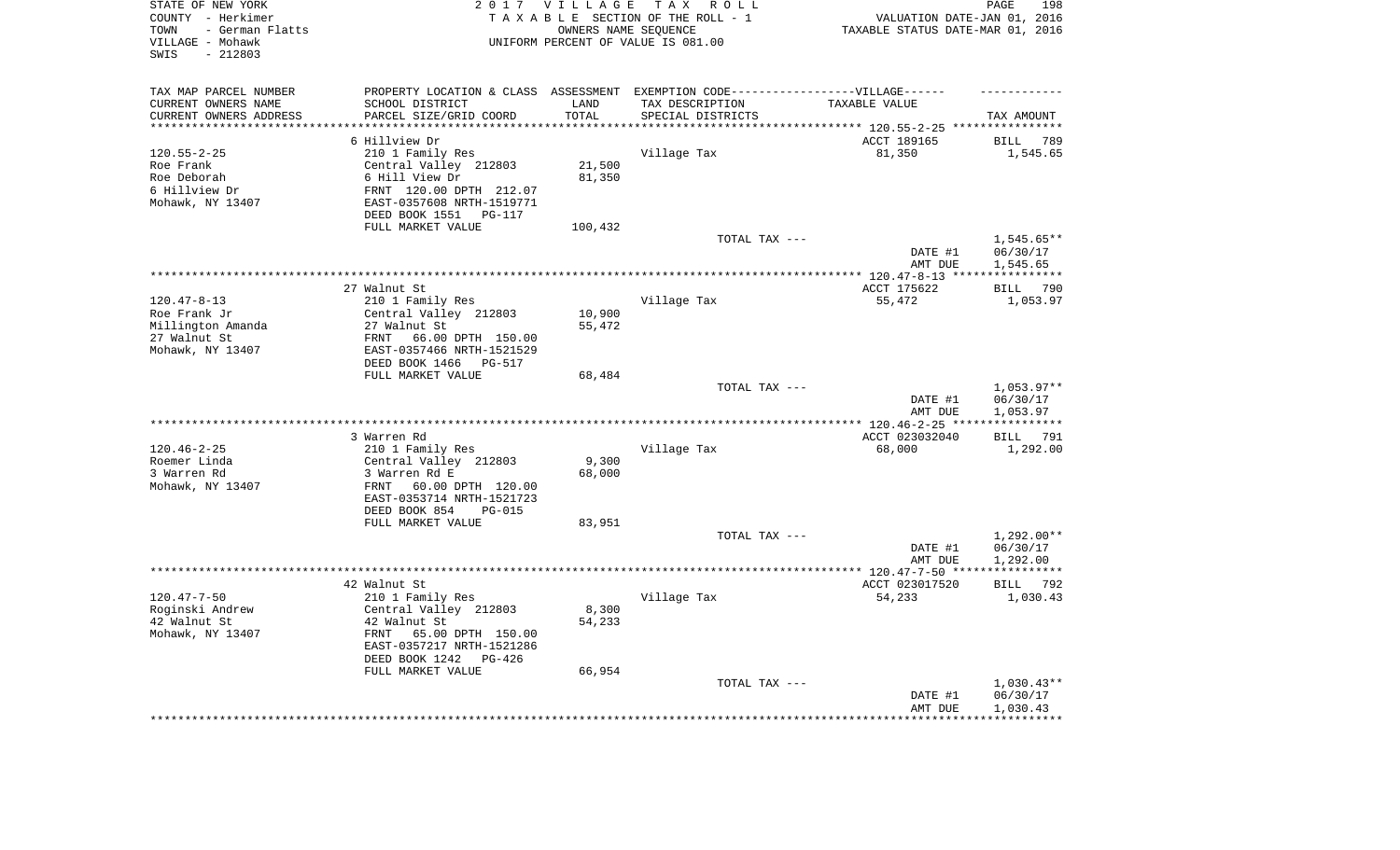| STATE OF NEW YORK<br>COUNTY - Herkimer<br>TOWN<br>- German Flatts<br>VILLAGE - Mohawk<br>SWIS<br>$-212803$ |                                                                                                      | 2017 VILLAGE | T A X<br>R O L L<br>TAXABLE SECTION OF THE ROLL - 1<br>OWNERS NAME SEQUENCE<br>UNIFORM PERCENT OF VALUE IS 081.00 | VALUATION DATE-JAN 01, 2016<br>TAXABLE STATUS DATE-MAR 01, 2016 | PAGE<br>199             |
|------------------------------------------------------------------------------------------------------------|------------------------------------------------------------------------------------------------------|--------------|-------------------------------------------------------------------------------------------------------------------|-----------------------------------------------------------------|-------------------------|
| TAX MAP PARCEL NUMBER<br>CURRENT OWNERS NAME                                                               | PROPERTY LOCATION & CLASS ASSESSMENT EXEMPTION CODE-----------------VILLAGE------<br>SCHOOL DISTRICT | LAND         | TAX DESCRIPTION                                                                                                   | TAXABLE VALUE                                                   |                         |
| CURRENT OWNERS ADDRESS                                                                                     | PARCEL SIZE/GRID COORD                                                                               | TOTAL        | SPECIAL DISTRICTS                                                                                                 |                                                                 | TAX AMOUNT              |
| **********************                                                                                     | ************************                                                                             |              |                                                                                                                   |                                                                 |                         |
| $120.47 - 7 - 51$                                                                                          | 40 Walnut St<br>210 1 Family Res                                                                     |              | Village Tax                                                                                                       | ACCT 197848<br>58,308                                           | 793<br>BILL<br>1,107.85 |
| Roginski Andrew                                                                                            | Central Valley 212803                                                                                | 7,500        |                                                                                                                   |                                                                 |                         |
| Roginski Amamda                                                                                            | 40 Walnut St                                                                                         | 58,308       |                                                                                                                   |                                                                 |                         |
| 42 Walnut St                                                                                               | FRNT<br>40.00 DPTH 150.00                                                                            |              |                                                                                                                   |                                                                 |                         |
| Mohawk, NY 13407                                                                                           | EAST-0357206 NRTH-1521356<br>DEED BOOK 1604 PG-594                                                   |              |                                                                                                                   |                                                                 |                         |
| PRIOR OWNER ON 3/01/2016<br>Smith Floyd                                                                    | FULL MARKET VALUE                                                                                    | 71,985       |                                                                                                                   |                                                                 |                         |
|                                                                                                            |                                                                                                      |              | TOTAL TAX ---                                                                                                     | DATE #1                                                         | 1,107.85**<br>06/30/17  |
|                                                                                                            |                                                                                                      |              |                                                                                                                   | AMT DUE                                                         | 1,107.85                |
|                                                                                                            | 5 Erie St                                                                                            |              |                                                                                                                   | ACCT 023001470                                                  | 794<br>BILL             |
| $120.47 - 2 - 12$                                                                                          | 210 1 Family Res                                                                                     |              | VET WAR V 41127                                                                                                   | 7,253                                                           |                         |
| Roof Lynn                                                                                                  | Central Valley 212803                                                                                | 7,700        | Village Tax                                                                                                       | 41,097                                                          | 780.84                  |
| Tubia Lori                                                                                                 | 5 Erie St                                                                                            | 48,350       |                                                                                                                   |                                                                 |                         |
| G & M Heafey                                                                                               | Life Use G & M Heafey                                                                                |              |                                                                                                                   |                                                                 |                         |
| 5 Erie St                                                                                                  | FRNT<br>60.00 DPTH 146.00                                                                            |              |                                                                                                                   |                                                                 |                         |
| Mohawk, NY 13407                                                                                           | EAST-0355620 NRTH-1522429<br>DEED BOOK 1096 PG-636                                                   |              |                                                                                                                   |                                                                 |                         |
|                                                                                                            | FULL MARKET VALUE                                                                                    | 59,691       |                                                                                                                   |                                                                 |                         |
|                                                                                                            |                                                                                                      |              | TOTAL TAX ---                                                                                                     |                                                                 | 780.84**                |
|                                                                                                            |                                                                                                      |              |                                                                                                                   | DATE #1                                                         | 06/30/17                |
|                                                                                                            |                                                                                                      |              |                                                                                                                   | AMT DUE                                                         | 780.84                  |
|                                                                                                            |                                                                                                      |              |                                                                                                                   |                                                                 |                         |
| $120.47 - 9 - 11$                                                                                          | 27 Church St                                                                                         |              |                                                                                                                   | ACCT 023014640                                                  | 795<br>BILL<br>965.20   |
| Rose Murphy Laurie                                                                                         | 210 1 Family Res<br>Central Valley 212803                                                            | 9,500        | Village Tax<br>XC491 Water relevy                                                                                 | 50,800<br>603.04 MT M                                           | 603.04                  |
| 27 Church St                                                                                               | 27 Church St                                                                                         | 50,800       |                                                                                                                   |                                                                 |                         |
| Mohawk, NY 13407                                                                                           | FRNT<br>62.00 DPTH 120.00                                                                            |              |                                                                                                                   |                                                                 |                         |
|                                                                                                            | EAST-0357861 NRTH-1521570                                                                            |              |                                                                                                                   |                                                                 |                         |
|                                                                                                            | DEED BOOK 1370 PG-516                                                                                |              |                                                                                                                   |                                                                 |                         |
|                                                                                                            | FULL MARKET VALUE                                                                                    | 62,716       |                                                                                                                   |                                                                 |                         |
|                                                                                                            |                                                                                                      |              | TOTAL TAX ---                                                                                                     | DATE #1                                                         | 1,568.24**<br>06/30/17  |
|                                                                                                            |                                                                                                      |              |                                                                                                                   | AMT DUE                                                         | 1,568.24                |
|                                                                                                            |                                                                                                      |              |                                                                                                                   |                                                                 | ****                    |
|                                                                                                            | 15 E Center St                                                                                       |              |                                                                                                                   | ACCT 023018150                                                  | 796<br>BILL             |
| $120.47 - 8 - 48$                                                                                          | 210 1 Family Res                                                                                     |              | VET COM V 41137                                                                                                   | 12,150                                                          |                         |
| Rose Richard                                                                                               | Central Valley 212803                                                                                |              | 9,500 VET DIS V 41147                                                                                             | 20,578                                                          |                         |
| Rose Nicole                                                                                                | 15 E Center St                                                                                       |              | 51,444 Village Tax                                                                                                | 18,716                                                          | 355.60                  |
| 15 E Center St<br>Mohawk, NY 13407                                                                         | 80.00 DPTH 100.00<br>FRNT<br>EAST-0357532 NRTH-1521156<br>DEED BOOK 1173 PG-731                      |              |                                                                                                                   |                                                                 |                         |
|                                                                                                            | FULL MARKET VALUE                                                                                    | 63,511       |                                                                                                                   |                                                                 |                         |
|                                                                                                            |                                                                                                      |              | TOTAL TAX ---                                                                                                     |                                                                 | 355.60**                |
|                                                                                                            |                                                                                                      |              |                                                                                                                   | DATE #1                                                         | 06/30/17                |
|                                                                                                            |                                                                                                      |              |                                                                                                                   | AMT DUE                                                         | 355.60                  |
|                                                                                                            |                                                                                                      |              |                                                                                                                   |                                                                 | ************            |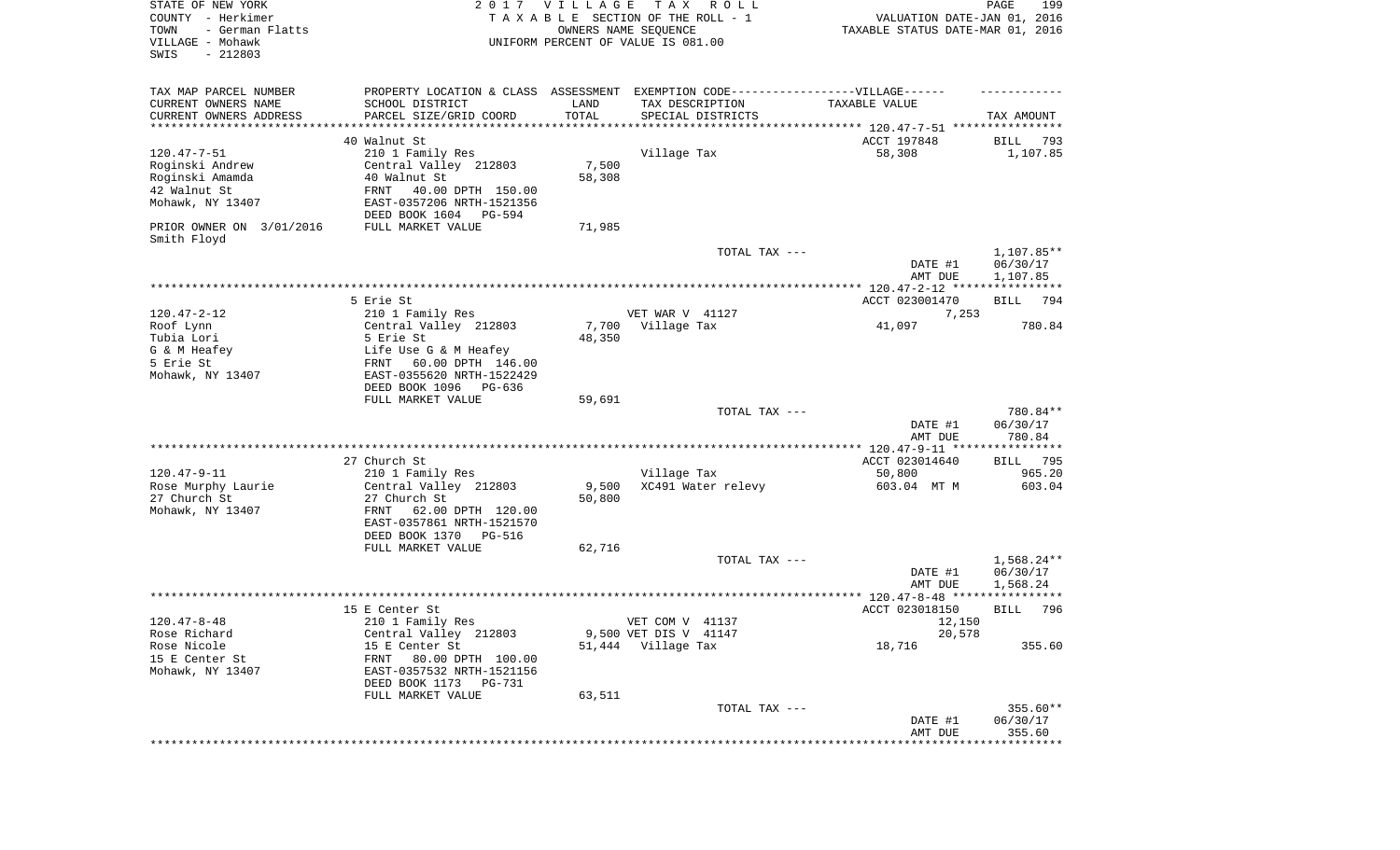| STATE OF NEW YORK<br>COUNTY - Herkimer<br>- German Flatts<br>TOWN<br>VILLAGE - Mohawk<br>$-212803$<br>SWIS |                                                                                   | 2017 VILLAGE<br>TAXABLE SECTION OF THE ROLL - 1<br>UNIFORM PERCENT OF VALUE IS 081.00 | OWNERS NAME SEQUENCE   | TAX ROLL          | TAXABLE STATUS DATE-MAR 01, 2016                     | PAGE<br>VALUATION DATE-JAN 01, 2016 | 200                |
|------------------------------------------------------------------------------------------------------------|-----------------------------------------------------------------------------------|---------------------------------------------------------------------------------------|------------------------|-------------------|------------------------------------------------------|-------------------------------------|--------------------|
| TAX MAP PARCEL NUMBER                                                                                      | PROPERTY LOCATION & CLASS ASSESSMENT EXEMPTION CODE-----------------VILLAGE------ |                                                                                       |                        |                   |                                                      |                                     |                    |
| CURRENT OWNERS NAME                                                                                        | SCHOOL DISTRICT                                                                   | LAND                                                                                  | TAX DESCRIPTION        |                   | TAXABLE VALUE                                        |                                     |                    |
| CURRENT OWNERS ADDRESS<br>*********************                                                            | PARCEL SIZE/GRID COORD<br>***************************                             | TOTAL<br>**********                                                                   |                        | SPECIAL DISTRICTS |                                                      |                                     | TAX AMOUNT         |
|                                                                                                            | 34 Church St                                                                      |                                                                                       |                        |                   |                                                      |                                     |                    |
| $120.47 - 8 - 54$                                                                                          | 210 1 Family Res                                                                  |                                                                                       | VET COM V 41137        |                   | ACCT 023015630                                       | 12,150                              | <b>BILL</b><br>797 |
| Rose Ronald                                                                                                | Central Valley 212803                                                             |                                                                                       | 10,800 VET DIS V 41147 |                   |                                                      | 24,300                              |                    |
| Rose Diane                                                                                                 | 34 Church St                                                                      |                                                                                       | 57,100 Village Tax     |                   | 20,650                                               |                                     | 392.35             |
| 34 Church St                                                                                               | 55.00 DPTH 195.00<br>FRNT                                                         |                                                                                       |                        |                   |                                                      |                                     |                    |
| Mohawk, NY 13407                                                                                           | EAST-0357616 NRTH-1521419                                                         |                                                                                       |                        |                   |                                                      |                                     |                    |
|                                                                                                            | DEED BOOK 1156<br>PG-166                                                          |                                                                                       |                        |                   |                                                      |                                     |                    |
|                                                                                                            | FULL MARKET VALUE                                                                 | 70,494                                                                                |                        |                   |                                                      |                                     |                    |
|                                                                                                            |                                                                                   |                                                                                       |                        | TOTAL TAX ---     |                                                      |                                     | 392.35**           |
|                                                                                                            |                                                                                   |                                                                                       |                        |                   |                                                      | DATE #1                             | 06/30/17           |
|                                                                                                            |                                                                                   |                                                                                       |                        |                   | AMT DUE<br>*********** 120.47-4-47 ***************** |                                     | 392.35             |
|                                                                                                            | 29 John St                                                                        |                                                                                       |                        |                   | ACCT 023024420                                       |                                     | 798<br><b>BILL</b> |
| $120.47 - 4 - 47$                                                                                          | 210 1 Family Res                                                                  |                                                                                       | Village Tax            |                   | 61,500                                               |                                     | 1,168.50           |
| Ross & Deborah Sluyter Rev Tr Central Valley 212803                                                        |                                                                                   | 10,800                                                                                |                        |                   |                                                      |                                     |                    |
| J Rheinhardt Trustee                                                                                       | 29 John St                                                                        | 61,500                                                                                |                        |                   |                                                      |                                     |                    |
| 29 John St                                                                                                 | FRNT 107.00 DPTH<br>50.00                                                         |                                                                                       |                        |                   |                                                      |                                     |                    |
| Mohawk, NY 13407                                                                                           | EAST-0356058 NRTH-1520378                                                         |                                                                                       |                        |                   |                                                      |                                     |                    |
|                                                                                                            | DEED BOOK 1322 PG-611                                                             |                                                                                       |                        |                   |                                                      |                                     |                    |
|                                                                                                            | FULL MARKET VALUE                                                                 | 75,926                                                                                |                        | TOTAL TAX ---     |                                                      |                                     | $1,168.50**$       |
|                                                                                                            |                                                                                   |                                                                                       |                        |                   | DATE #1                                              |                                     | 06/30/17           |
|                                                                                                            |                                                                                   |                                                                                       |                        |                   | AMT DUE                                              |                                     | 1,168.50           |
|                                                                                                            |                                                                                   |                                                                                       | *********************  |                   | ** 120.46-1-28 **                                    |                                     |                    |
|                                                                                                            | 126 W Main St                                                                     |                                                                                       |                        |                   | ACCT 170570                                          |                                     | 799<br>BILL        |
| $120.46 - 1 - 28$                                                                                          | 210 1 Family Res                                                                  |                                                                                       | Village Tax            |                   | 44,000                                               |                                     | 836.00             |
| Rovazzi Louis III                                                                                          | Central Valley 212803                                                             | 9,000                                                                                 |                        |                   |                                                      |                                     |                    |
| 3740 State Route 168 St                                                                                    | 126 W Main St                                                                     | 44,000                                                                                |                        |                   |                                                      |                                     |                    |
| Mohawk, NY 13407                                                                                           | FRNT<br>66.00 DPTH 110.00                                                         |                                                                                       |                        |                   |                                                      |                                     |                    |
|                                                                                                            | EAST-0354546 NRTH-1522021<br>DEED BOOK 1433 PG-626                                |                                                                                       |                        |                   |                                                      |                                     |                    |
|                                                                                                            | FULL MARKET VALUE                                                                 | 54,321                                                                                |                        |                   |                                                      |                                     |                    |
|                                                                                                            |                                                                                   |                                                                                       |                        | TOTAL TAX ---     |                                                      |                                     | 836.00**           |
|                                                                                                            |                                                                                   |                                                                                       |                        |                   | DATE #1                                              |                                     | 06/30/17           |
|                                                                                                            |                                                                                   |                                                                                       |                        |                   | AMT DUE                                              |                                     | 836.00             |
|                                                                                                            |                                                                                   |                                                                                       |                        |                   | **************** 120.47-3-42 *****************       |                                     |                    |
|                                                                                                            | 31 W Center St                                                                    |                                                                                       |                        |                   | ACCT 023025560                                       |                                     | BILL 800           |
| $120.47 - 3 - 42$                                                                                          | 210 1 Family Res                                                                  |                                                                                       | Village Tax            |                   | 67,500                                               |                                     | 1,282.50           |
| Ryan David                                                                                                 | Central Valley 212803                                                             | 11,600                                                                                |                        |                   |                                                      |                                     |                    |
| 5196 Jenkins Rd<br>Verona, NY 13476                                                                        | 31 W Center St<br>FRNT<br>56.00 DPTH 115.60                                       | 67,500                                                                                |                        |                   |                                                      |                                     |                    |
|                                                                                                            | EAST-0355824 NRTH-1521130                                                         |                                                                                       |                        |                   |                                                      |                                     |                    |
|                                                                                                            | DEED BOOK 1386<br>$PG-528$                                                        |                                                                                       |                        |                   |                                                      |                                     |                    |
|                                                                                                            | FULL MARKET VALUE                                                                 | 83,333                                                                                |                        |                   |                                                      |                                     |                    |
|                                                                                                            |                                                                                   |                                                                                       |                        | TOTAL TAX ---     |                                                      |                                     | 1,282.50**         |
|                                                                                                            |                                                                                   |                                                                                       |                        |                   | DATE #1                                              |                                     | 06/30/17           |
|                                                                                                            |                                                                                   |                                                                                       |                        |                   | AMT DUE                                              |                                     | 1,282.50           |
|                                                                                                            |                                                                                   |                                                                                       |                        |                   |                                                      |                                     |                    |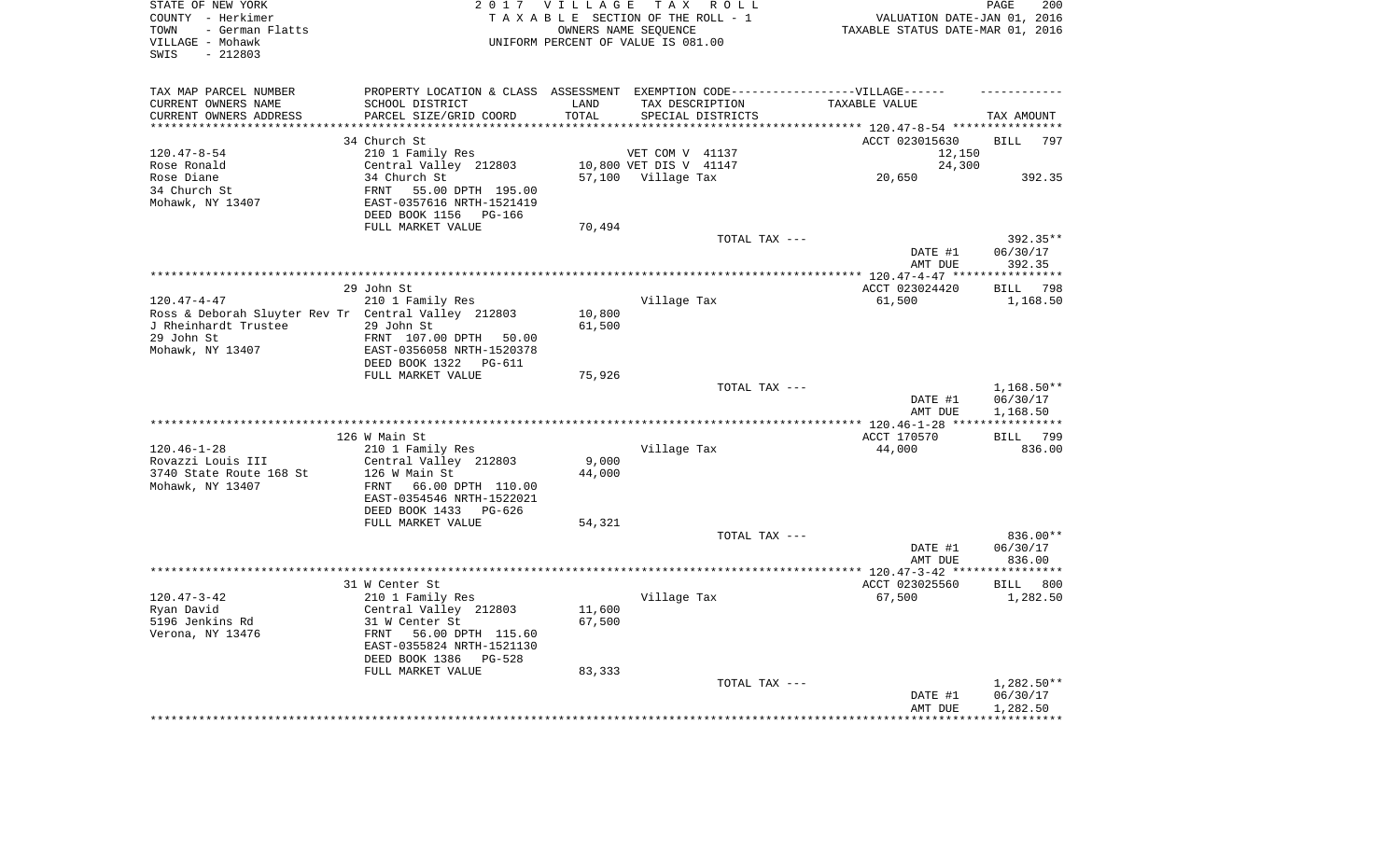| STATE OF NEW YORK<br>COUNTY - Herkimer<br>- German Flatts<br>TOWN<br>VILLAGE - Mohawk<br>$-212803$<br>SWIS |                                                                                   | 2017 VILLAGE       | TAX ROLL<br>TAXABLE SECTION OF THE ROLL - 1<br>OWNERS NAME SEQUENCE<br>UNIFORM PERCENT OF VALUE IS 081.00 | VALUATION DATE-JAN 01, 2016<br>TAXABLE STATUS DATE-MAR 01, 2016 | 201<br>PAGE                       |
|------------------------------------------------------------------------------------------------------------|-----------------------------------------------------------------------------------|--------------------|-----------------------------------------------------------------------------------------------------------|-----------------------------------------------------------------|-----------------------------------|
| TAX MAP PARCEL NUMBER                                                                                      | PROPERTY LOCATION & CLASS ASSESSMENT EXEMPTION CODE-----------------VILLAGE------ |                    |                                                                                                           |                                                                 |                                   |
| CURRENT OWNERS NAME                                                                                        | SCHOOL DISTRICT                                                                   | LAND               | TAX DESCRIPTION                                                                                           | TAXABLE VALUE                                                   |                                   |
| CURRENT OWNERS ADDRESS<br>********************                                                             | PARCEL SIZE/GRID COORD<br>************************                                | TOTAL<br>********* | SPECIAL DISTRICTS                                                                                         |                                                                 | TAX AMOUNT                        |
|                                                                                                            | 38 Green St                                                                       |                    |                                                                                                           | ACCT 023014310                                                  | <b>BILL</b><br>801                |
| $120.47 - 9 - 46$                                                                                          | 210 1 Family Res                                                                  |                    | Village Tax                                                                                               | 58,200                                                          | 1,105.80                          |
| Ryan Elizabeth                                                                                             | Central Valley 212803                                                             | 9,600              |                                                                                                           |                                                                 |                                   |
| 38 Green St                                                                                                | 38 Green St                                                                       | 58,200             |                                                                                                           |                                                                 |                                   |
| Mohawk, NY 13407                                                                                           | FRNT<br>63.50 DPTH 120.00                                                         |                    |                                                                                                           |                                                                 |                                   |
|                                                                                                            | EAST-0357870 NRTH-1521164                                                         |                    |                                                                                                           |                                                                 |                                   |
|                                                                                                            | DEED BOOK 806<br>$PG-216$                                                         |                    |                                                                                                           |                                                                 |                                   |
|                                                                                                            | FULL MARKET VALUE                                                                 | 71,852             |                                                                                                           |                                                                 |                                   |
|                                                                                                            |                                                                                   |                    | TOTAL TAX ---                                                                                             |                                                                 | $1,105.80**$                      |
|                                                                                                            |                                                                                   |                    |                                                                                                           | DATE #1                                                         | 06/30/17                          |
|                                                                                                            |                                                                                   |                    |                                                                                                           | AMT DUE                                                         | 1,105.80                          |
|                                                                                                            | 45 Walnut St                                                                      |                    |                                                                                                           | ************ 120.47-8-20 ****<br>ACCT 199895                    | ***********<br><b>BILL</b><br>802 |
| $120.47 - 8 - 20$                                                                                          | 210 1 Family Res                                                                  |                    | Village Tax                                                                                               | 43,896                                                          | 834.02                            |
| Salsman Rebecca                                                                                            | Central Valley 212803                                                             | 7,600              |                                                                                                           |                                                                 |                                   |
| 45 Walnut St                                                                                               | 45 Walnut St                                                                      | 43,896             |                                                                                                           |                                                                 |                                   |
| Mohawk, NY 13407                                                                                           | FRNT<br>60.00 DPTH 80.00                                                          |                    |                                                                                                           |                                                                 |                                   |
|                                                                                                            | EAST-0357329 NRTH-1521192                                                         |                    |                                                                                                           |                                                                 |                                   |
| PRIOR OWNER ON 3/01/2016                                                                                   | DEED BOOK 1617 PG-615                                                             |                    |                                                                                                           |                                                                 |                                   |
| Disotelle Michael                                                                                          | FULL MARKET VALUE                                                                 | 54,193             |                                                                                                           |                                                                 |                                   |
|                                                                                                            |                                                                                   |                    | TOTAL TAX ---                                                                                             |                                                                 | 834.02**                          |
|                                                                                                            |                                                                                   |                    |                                                                                                           | DATE #1                                                         | 06/30/17                          |
|                                                                                                            |                                                                                   |                    |                                                                                                           | AMT DUE<br>$***$ 120.40-2-7 ****                                | 834.02<br>**********              |
|                                                                                                            | 100 E Main St                                                                     |                    |                                                                                                           | ACCT 023009390                                                  | 803<br>BILL                       |
| $120.40 - 2 - 7$                                                                                           | 411 Apartment                                                                     |                    | Village Tax                                                                                               | 650,000                                                         | 12,350.00                         |
| Salt Point Builders, Inc                                                                                   | Central Valley 212803                                                             | 22,400             |                                                                                                           |                                                                 |                                   |
| 1454 Rt 22 Ste B201                                                                                        | 100 E Main St                                                                     | 650,000            |                                                                                                           |                                                                 |                                   |
| Brewster, NY 10509                                                                                         | ACRES<br>1.80                                                                     |                    |                                                                                                           |                                                                 |                                   |
|                                                                                                            | EAST-0359460 NRTH-1523199                                                         |                    |                                                                                                           |                                                                 |                                   |
|                                                                                                            | DEED BOOK 1383 PG-517                                                             |                    |                                                                                                           |                                                                 |                                   |
|                                                                                                            | FULL MARKET VALUE                                                                 | 802,469            |                                                                                                           |                                                                 |                                   |
|                                                                                                            |                                                                                   |                    | TOTAL TAX ---                                                                                             |                                                                 | 12,350.00**<br>06/30/17           |
|                                                                                                            |                                                                                   |                    |                                                                                                           | DATE #1<br>AMT DUE                                              | 12,350.00                         |
|                                                                                                            |                                                                                   |                    |                                                                                                           |                                                                 |                                   |
|                                                                                                            | 16 Grove St                                                                       |                    |                                                                                                           | ACCT 023027330                                                  | BILL 804                          |
| $120.47 - 4 - 19$                                                                                          | 210 1 Family Res                                                                  |                    | Village Tax                                                                                               | 70,000                                                          | 1,330.00                          |
| Sarsfield Damon                                                                                            | Central Valley 212803                                                             | 7,700              |                                                                                                           |                                                                 |                                   |
| 16 Grove St                                                                                                | 16 Grove St                                                                       | 70,000             |                                                                                                           |                                                                 |                                   |
| Mohawk, NY 13407                                                                                           | 50.00 DPTH 100.00<br>FRNT                                                         |                    |                                                                                                           |                                                                 |                                   |
|                                                                                                            | EAST-0356293 NRTH-1521756                                                         |                    |                                                                                                           |                                                                 |                                   |
|                                                                                                            | DEED BOOK 942<br>PG-472                                                           |                    |                                                                                                           |                                                                 |                                   |
|                                                                                                            | FULL MARKET VALUE                                                                 | 86,420             | TOTAL TAX ---                                                                                             |                                                                 | $1,330.00**$                      |
|                                                                                                            |                                                                                   |                    |                                                                                                           | DATE #1                                                         | 06/30/17                          |
|                                                                                                            |                                                                                   |                    |                                                                                                           | AMT DUE                                                         | 1,330.00                          |
|                                                                                                            |                                                                                   |                    |                                                                                                           |                                                                 |                                   |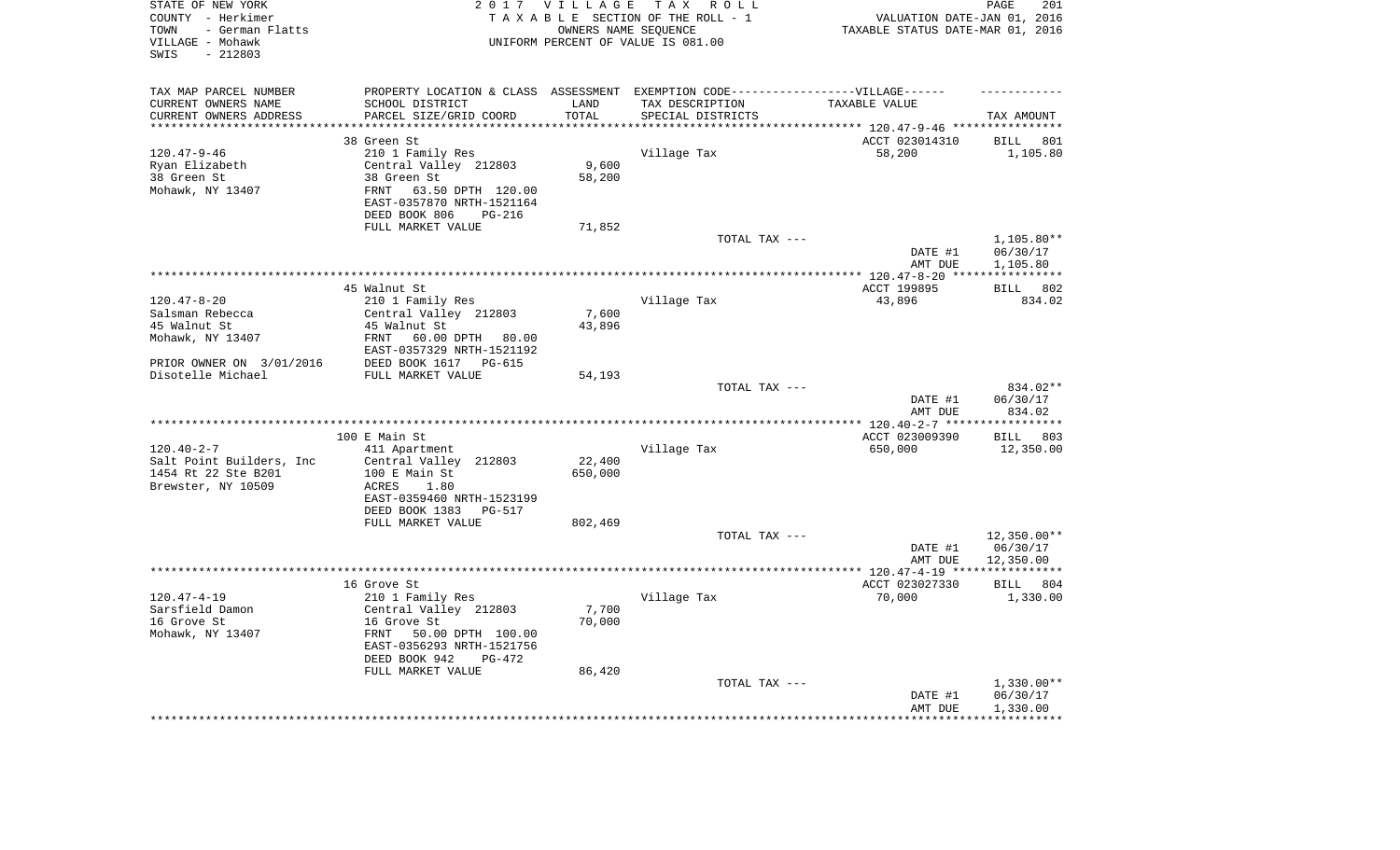| TAX MAP PARCEL NUMBER<br>PROPERTY LOCATION & CLASS ASSESSMENT EXEMPTION CODE-----------------VILLAGE------<br>SCHOOL DISTRICT<br>CURRENT OWNERS NAME<br>LAND<br>TAX DESCRIPTION<br>TAXABLE VALUE<br>PARCEL SIZE/GRID COORD<br>TOTAL<br>CURRENT OWNERS ADDRESS<br>SPECIAL DISTRICTS<br>TAX AMOUNT<br>*********************<br>**************************<br>**********<br>6 Church St<br>ACCT 023015330<br><b>BILL</b><br>805<br>$120.47 - 8 - 64$<br>210 1 Family Res<br>Village Tax<br>69,000<br>1,311.00<br>10,700<br>Sauer John<br>Central Valley 212803<br>Sauer Karen<br>6 Church St<br>69,000<br>6 Church St<br>58.50 DPTH 170.00<br>FRNT<br>Mohawk, NY 13407<br>EAST-0357763 NRTH-1521907<br>DEED BOOK 823<br>$PG-552$<br>FULL MARKET VALUE<br>85,185<br>TOTAL TAX ---<br>1,311.00**<br>DATE #1<br>06/30/17<br>1,311.00<br>AMT DUE<br>************ 120.55-1-8 *****<br>***********<br>3 Marmet St<br>ACCT 1340<br>806<br><b>BILL</b><br>$120.55 - 1 - 8$<br>49,500<br>210 1 Family Res<br>Village Tax<br>940.50<br>Saunders Kelsey<br>Central Valley 212803<br>12,600<br>Drapalski Francis<br>49,500<br>3 Marmet St<br>3 Marmet St<br>FRNT 100.00 DPTH 105.00<br>Mohawk, NY 13407<br>EAST-0356392 NRTH-1520151<br>DEED BOOK 2017 PG-1340<br>PRIOR OWNER ON 3/01/2016<br>FULL MARKET VALUE<br>61,111<br>Paulson Esther<br>940.50**<br>TOTAL TAX ---<br>DATE #1<br>06/30/17<br>AMT DUE<br>940.50<br>* * * * * * * * * *<br>ACCT 023024480<br>3 Firman St<br><b>BILL</b><br>807<br>$120.47 - 3 - 66$<br>210 1 Family Res<br>Village Tax<br>72,300<br>1,373.70<br>Scalise Clement<br>Central Valley 212803<br>11,100<br>Scalise Toni<br>72,300<br>3 Firman St<br>3 Firman St<br>54.14 DPTH 108.46<br>FRNT<br>Mohawk, NY 13407<br>EAST-0355983 NRTH-1521026<br>DEED BOOK 919<br>$PG-242$<br>FULL MARKET VALUE<br>89,259<br>TOTAL TAX ---<br>1,373.70**<br>06/30/17<br>DATE #1<br>1,373.70<br>AMT DUE<br>***********************<br>** 120.47-6-17 **<br>**********<br>15 Michigan St<br>808<br>ACCT 023010830<br><b>BILL</b><br>$120.47 - 6 - 17$<br>220 2 Family Res<br>Village Tax<br>44,700<br>849.30<br>Scanlon Paul<br>5,000<br>Central Valley 212803<br>44,700<br>15 Michigan St<br>FRNT<br>27.00 DPTH 140.00<br>Mohawk, NY 13407<br>EAST-0357656 NRTH-1522282<br>DEED BOOK 777<br>PG-619<br>FULL MARKET VALUE<br>55,185<br>849.30**<br>TOTAL TAX ---<br>DATE #1<br>06/30/17<br>AMT DUE<br>849.30<br>******** | STATE OF NEW YORK<br>COUNTY - Herkimer<br>- German Flatts<br>TOWN<br>VILLAGE - Mohawk<br>$-212803$<br>SWIS | 2 0 1 7 | <b>VILLAGE</b><br>OWNERS NAME SEQUENCE | TAX ROLL<br>TAXABLE SECTION OF THE ROLL - 1<br>UNIFORM PERCENT OF VALUE IS 081.00 | VALUATION DATE-JAN 01, 2016<br>TAXABLE STATUS DATE-MAR 01, 2016 | 202<br>PAGE |
|-----------------------------------------------------------------------------------------------------------------------------------------------------------------------------------------------------------------------------------------------------------------------------------------------------------------------------------------------------------------------------------------------------------------------------------------------------------------------------------------------------------------------------------------------------------------------------------------------------------------------------------------------------------------------------------------------------------------------------------------------------------------------------------------------------------------------------------------------------------------------------------------------------------------------------------------------------------------------------------------------------------------------------------------------------------------------------------------------------------------------------------------------------------------------------------------------------------------------------------------------------------------------------------------------------------------------------------------------------------------------------------------------------------------------------------------------------------------------------------------------------------------------------------------------------------------------------------------------------------------------------------------------------------------------------------------------------------------------------------------------------------------------------------------------------------------------------------------------------------------------------------------------------------------------------------------------------------------------------------------------------------------------------------------------------------------------------------------------------------------------------------------------------------------------------------------------------------------------------------------------------------------------------------------------------------------------------------------------------------------------------------------------------------------------|------------------------------------------------------------------------------------------------------------|---------|----------------------------------------|-----------------------------------------------------------------------------------|-----------------------------------------------------------------|-------------|
|                                                                                                                                                                                                                                                                                                                                                                                                                                                                                                                                                                                                                                                                                                                                                                                                                                                                                                                                                                                                                                                                                                                                                                                                                                                                                                                                                                                                                                                                                                                                                                                                                                                                                                                                                                                                                                                                                                                                                                                                                                                                                                                                                                                                                                                                                                                                                                                                                       |                                                                                                            |         |                                        |                                                                                   |                                                                 |             |
|                                                                                                                                                                                                                                                                                                                                                                                                                                                                                                                                                                                                                                                                                                                                                                                                                                                                                                                                                                                                                                                                                                                                                                                                                                                                                                                                                                                                                                                                                                                                                                                                                                                                                                                                                                                                                                                                                                                                                                                                                                                                                                                                                                                                                                                                                                                                                                                                                       |                                                                                                            |         |                                        |                                                                                   |                                                                 |             |
|                                                                                                                                                                                                                                                                                                                                                                                                                                                                                                                                                                                                                                                                                                                                                                                                                                                                                                                                                                                                                                                                                                                                                                                                                                                                                                                                                                                                                                                                                                                                                                                                                                                                                                                                                                                                                                                                                                                                                                                                                                                                                                                                                                                                                                                                                                                                                                                                                       |                                                                                                            |         |                                        |                                                                                   |                                                                 |             |
|                                                                                                                                                                                                                                                                                                                                                                                                                                                                                                                                                                                                                                                                                                                                                                                                                                                                                                                                                                                                                                                                                                                                                                                                                                                                                                                                                                                                                                                                                                                                                                                                                                                                                                                                                                                                                                                                                                                                                                                                                                                                                                                                                                                                                                                                                                                                                                                                                       |                                                                                                            |         |                                        |                                                                                   |                                                                 |             |
|                                                                                                                                                                                                                                                                                                                                                                                                                                                                                                                                                                                                                                                                                                                                                                                                                                                                                                                                                                                                                                                                                                                                                                                                                                                                                                                                                                                                                                                                                                                                                                                                                                                                                                                                                                                                                                                                                                                                                                                                                                                                                                                                                                                                                                                                                                                                                                                                                       |                                                                                                            |         |                                        |                                                                                   |                                                                 |             |
|                                                                                                                                                                                                                                                                                                                                                                                                                                                                                                                                                                                                                                                                                                                                                                                                                                                                                                                                                                                                                                                                                                                                                                                                                                                                                                                                                                                                                                                                                                                                                                                                                                                                                                                                                                                                                                                                                                                                                                                                                                                                                                                                                                                                                                                                                                                                                                                                                       |                                                                                                            |         |                                        |                                                                                   |                                                                 |             |
|                                                                                                                                                                                                                                                                                                                                                                                                                                                                                                                                                                                                                                                                                                                                                                                                                                                                                                                                                                                                                                                                                                                                                                                                                                                                                                                                                                                                                                                                                                                                                                                                                                                                                                                                                                                                                                                                                                                                                                                                                                                                                                                                                                                                                                                                                                                                                                                                                       |                                                                                                            |         |                                        |                                                                                   |                                                                 |             |
|                                                                                                                                                                                                                                                                                                                                                                                                                                                                                                                                                                                                                                                                                                                                                                                                                                                                                                                                                                                                                                                                                                                                                                                                                                                                                                                                                                                                                                                                                                                                                                                                                                                                                                                                                                                                                                                                                                                                                                                                                                                                                                                                                                                                                                                                                                                                                                                                                       |                                                                                                            |         |                                        |                                                                                   |                                                                 |             |
|                                                                                                                                                                                                                                                                                                                                                                                                                                                                                                                                                                                                                                                                                                                                                                                                                                                                                                                                                                                                                                                                                                                                                                                                                                                                                                                                                                                                                                                                                                                                                                                                                                                                                                                                                                                                                                                                                                                                                                                                                                                                                                                                                                                                                                                                                                                                                                                                                       |                                                                                                            |         |                                        |                                                                                   |                                                                 |             |
|                                                                                                                                                                                                                                                                                                                                                                                                                                                                                                                                                                                                                                                                                                                                                                                                                                                                                                                                                                                                                                                                                                                                                                                                                                                                                                                                                                                                                                                                                                                                                                                                                                                                                                                                                                                                                                                                                                                                                                                                                                                                                                                                                                                                                                                                                                                                                                                                                       |                                                                                                            |         |                                        |                                                                                   |                                                                 |             |
|                                                                                                                                                                                                                                                                                                                                                                                                                                                                                                                                                                                                                                                                                                                                                                                                                                                                                                                                                                                                                                                                                                                                                                                                                                                                                                                                                                                                                                                                                                                                                                                                                                                                                                                                                                                                                                                                                                                                                                                                                                                                                                                                                                                                                                                                                                                                                                                                                       |                                                                                                            |         |                                        |                                                                                   |                                                                 |             |
|                                                                                                                                                                                                                                                                                                                                                                                                                                                                                                                                                                                                                                                                                                                                                                                                                                                                                                                                                                                                                                                                                                                                                                                                                                                                                                                                                                                                                                                                                                                                                                                                                                                                                                                                                                                                                                                                                                                                                                                                                                                                                                                                                                                                                                                                                                                                                                                                                       |                                                                                                            |         |                                        |                                                                                   |                                                                 |             |
|                                                                                                                                                                                                                                                                                                                                                                                                                                                                                                                                                                                                                                                                                                                                                                                                                                                                                                                                                                                                                                                                                                                                                                                                                                                                                                                                                                                                                                                                                                                                                                                                                                                                                                                                                                                                                                                                                                                                                                                                                                                                                                                                                                                                                                                                                                                                                                                                                       |                                                                                                            |         |                                        |                                                                                   |                                                                 |             |
|                                                                                                                                                                                                                                                                                                                                                                                                                                                                                                                                                                                                                                                                                                                                                                                                                                                                                                                                                                                                                                                                                                                                                                                                                                                                                                                                                                                                                                                                                                                                                                                                                                                                                                                                                                                                                                                                                                                                                                                                                                                                                                                                                                                                                                                                                                                                                                                                                       |                                                                                                            |         |                                        |                                                                                   |                                                                 |             |
|                                                                                                                                                                                                                                                                                                                                                                                                                                                                                                                                                                                                                                                                                                                                                                                                                                                                                                                                                                                                                                                                                                                                                                                                                                                                                                                                                                                                                                                                                                                                                                                                                                                                                                                                                                                                                                                                                                                                                                                                                                                                                                                                                                                                                                                                                                                                                                                                                       |                                                                                                            |         |                                        |                                                                                   |                                                                 |             |
|                                                                                                                                                                                                                                                                                                                                                                                                                                                                                                                                                                                                                                                                                                                                                                                                                                                                                                                                                                                                                                                                                                                                                                                                                                                                                                                                                                                                                                                                                                                                                                                                                                                                                                                                                                                                                                                                                                                                                                                                                                                                                                                                                                                                                                                                                                                                                                                                                       |                                                                                                            |         |                                        |                                                                                   |                                                                 |             |
|                                                                                                                                                                                                                                                                                                                                                                                                                                                                                                                                                                                                                                                                                                                                                                                                                                                                                                                                                                                                                                                                                                                                                                                                                                                                                                                                                                                                                                                                                                                                                                                                                                                                                                                                                                                                                                                                                                                                                                                                                                                                                                                                                                                                                                                                                                                                                                                                                       |                                                                                                            |         |                                        |                                                                                   |                                                                 |             |
|                                                                                                                                                                                                                                                                                                                                                                                                                                                                                                                                                                                                                                                                                                                                                                                                                                                                                                                                                                                                                                                                                                                                                                                                                                                                                                                                                                                                                                                                                                                                                                                                                                                                                                                                                                                                                                                                                                                                                                                                                                                                                                                                                                                                                                                                                                                                                                                                                       |                                                                                                            |         |                                        |                                                                                   |                                                                 |             |
|                                                                                                                                                                                                                                                                                                                                                                                                                                                                                                                                                                                                                                                                                                                                                                                                                                                                                                                                                                                                                                                                                                                                                                                                                                                                                                                                                                                                                                                                                                                                                                                                                                                                                                                                                                                                                                                                                                                                                                                                                                                                                                                                                                                                                                                                                                                                                                                                                       |                                                                                                            |         |                                        |                                                                                   |                                                                 |             |
|                                                                                                                                                                                                                                                                                                                                                                                                                                                                                                                                                                                                                                                                                                                                                                                                                                                                                                                                                                                                                                                                                                                                                                                                                                                                                                                                                                                                                                                                                                                                                                                                                                                                                                                                                                                                                                                                                                                                                                                                                                                                                                                                                                                                                                                                                                                                                                                                                       |                                                                                                            |         |                                        |                                                                                   |                                                                 |             |
|                                                                                                                                                                                                                                                                                                                                                                                                                                                                                                                                                                                                                                                                                                                                                                                                                                                                                                                                                                                                                                                                                                                                                                                                                                                                                                                                                                                                                                                                                                                                                                                                                                                                                                                                                                                                                                                                                                                                                                                                                                                                                                                                                                                                                                                                                                                                                                                                                       |                                                                                                            |         |                                        |                                                                                   |                                                                 |             |
|                                                                                                                                                                                                                                                                                                                                                                                                                                                                                                                                                                                                                                                                                                                                                                                                                                                                                                                                                                                                                                                                                                                                                                                                                                                                                                                                                                                                                                                                                                                                                                                                                                                                                                                                                                                                                                                                                                                                                                                                                                                                                                                                                                                                                                                                                                                                                                                                                       |                                                                                                            |         |                                        |                                                                                   |                                                                 |             |
|                                                                                                                                                                                                                                                                                                                                                                                                                                                                                                                                                                                                                                                                                                                                                                                                                                                                                                                                                                                                                                                                                                                                                                                                                                                                                                                                                                                                                                                                                                                                                                                                                                                                                                                                                                                                                                                                                                                                                                                                                                                                                                                                                                                                                                                                                                                                                                                                                       |                                                                                                            |         |                                        |                                                                                   |                                                                 |             |
|                                                                                                                                                                                                                                                                                                                                                                                                                                                                                                                                                                                                                                                                                                                                                                                                                                                                                                                                                                                                                                                                                                                                                                                                                                                                                                                                                                                                                                                                                                                                                                                                                                                                                                                                                                                                                                                                                                                                                                                                                                                                                                                                                                                                                                                                                                                                                                                                                       |                                                                                                            |         |                                        |                                                                                   |                                                                 |             |
|                                                                                                                                                                                                                                                                                                                                                                                                                                                                                                                                                                                                                                                                                                                                                                                                                                                                                                                                                                                                                                                                                                                                                                                                                                                                                                                                                                                                                                                                                                                                                                                                                                                                                                                                                                                                                                                                                                                                                                                                                                                                                                                                                                                                                                                                                                                                                                                                                       |                                                                                                            |         |                                        |                                                                                   |                                                                 |             |
|                                                                                                                                                                                                                                                                                                                                                                                                                                                                                                                                                                                                                                                                                                                                                                                                                                                                                                                                                                                                                                                                                                                                                                                                                                                                                                                                                                                                                                                                                                                                                                                                                                                                                                                                                                                                                                                                                                                                                                                                                                                                                                                                                                                                                                                                                                                                                                                                                       |                                                                                                            |         |                                        |                                                                                   |                                                                 |             |
|                                                                                                                                                                                                                                                                                                                                                                                                                                                                                                                                                                                                                                                                                                                                                                                                                                                                                                                                                                                                                                                                                                                                                                                                                                                                                                                                                                                                                                                                                                                                                                                                                                                                                                                                                                                                                                                                                                                                                                                                                                                                                                                                                                                                                                                                                                                                                                                                                       |                                                                                                            |         |                                        |                                                                                   |                                                                 |             |
|                                                                                                                                                                                                                                                                                                                                                                                                                                                                                                                                                                                                                                                                                                                                                                                                                                                                                                                                                                                                                                                                                                                                                                                                                                                                                                                                                                                                                                                                                                                                                                                                                                                                                                                                                                                                                                                                                                                                                                                                                                                                                                                                                                                                                                                                                                                                                                                                                       |                                                                                                            |         |                                        |                                                                                   |                                                                 |             |
|                                                                                                                                                                                                                                                                                                                                                                                                                                                                                                                                                                                                                                                                                                                                                                                                                                                                                                                                                                                                                                                                                                                                                                                                                                                                                                                                                                                                                                                                                                                                                                                                                                                                                                                                                                                                                                                                                                                                                                                                                                                                                                                                                                                                                                                                                                                                                                                                                       |                                                                                                            |         |                                        |                                                                                   |                                                                 |             |
|                                                                                                                                                                                                                                                                                                                                                                                                                                                                                                                                                                                                                                                                                                                                                                                                                                                                                                                                                                                                                                                                                                                                                                                                                                                                                                                                                                                                                                                                                                                                                                                                                                                                                                                                                                                                                                                                                                                                                                                                                                                                                                                                                                                                                                                                                                                                                                                                                       |                                                                                                            |         |                                        |                                                                                   |                                                                 |             |
|                                                                                                                                                                                                                                                                                                                                                                                                                                                                                                                                                                                                                                                                                                                                                                                                                                                                                                                                                                                                                                                                                                                                                                                                                                                                                                                                                                                                                                                                                                                                                                                                                                                                                                                                                                                                                                                                                                                                                                                                                                                                                                                                                                                                                                                                                                                                                                                                                       |                                                                                                            |         |                                        |                                                                                   |                                                                 |             |
|                                                                                                                                                                                                                                                                                                                                                                                                                                                                                                                                                                                                                                                                                                                                                                                                                                                                                                                                                                                                                                                                                                                                                                                                                                                                                                                                                                                                                                                                                                                                                                                                                                                                                                                                                                                                                                                                                                                                                                                                                                                                                                                                                                                                                                                                                                                                                                                                                       |                                                                                                            |         |                                        |                                                                                   |                                                                 |             |
|                                                                                                                                                                                                                                                                                                                                                                                                                                                                                                                                                                                                                                                                                                                                                                                                                                                                                                                                                                                                                                                                                                                                                                                                                                                                                                                                                                                                                                                                                                                                                                                                                                                                                                                                                                                                                                                                                                                                                                                                                                                                                                                                                                                                                                                                                                                                                                                                                       |                                                                                                            |         |                                        |                                                                                   |                                                                 |             |
|                                                                                                                                                                                                                                                                                                                                                                                                                                                                                                                                                                                                                                                                                                                                                                                                                                                                                                                                                                                                                                                                                                                                                                                                                                                                                                                                                                                                                                                                                                                                                                                                                                                                                                                                                                                                                                                                                                                                                                                                                                                                                                                                                                                                                                                                                                                                                                                                                       |                                                                                                            |         |                                        |                                                                                   |                                                                 |             |
|                                                                                                                                                                                                                                                                                                                                                                                                                                                                                                                                                                                                                                                                                                                                                                                                                                                                                                                                                                                                                                                                                                                                                                                                                                                                                                                                                                                                                                                                                                                                                                                                                                                                                                                                                                                                                                                                                                                                                                                                                                                                                                                                                                                                                                                                                                                                                                                                                       |                                                                                                            |         |                                        |                                                                                   |                                                                 |             |
|                                                                                                                                                                                                                                                                                                                                                                                                                                                                                                                                                                                                                                                                                                                                                                                                                                                                                                                                                                                                                                                                                                                                                                                                                                                                                                                                                                                                                                                                                                                                                                                                                                                                                                                                                                                                                                                                                                                                                                                                                                                                                                                                                                                                                                                                                                                                                                                                                       |                                                                                                            |         |                                        |                                                                                   |                                                                 |             |
|                                                                                                                                                                                                                                                                                                                                                                                                                                                                                                                                                                                                                                                                                                                                                                                                                                                                                                                                                                                                                                                                                                                                                                                                                                                                                                                                                                                                                                                                                                                                                                                                                                                                                                                                                                                                                                                                                                                                                                                                                                                                                                                                                                                                                                                                                                                                                                                                                       |                                                                                                            |         |                                        |                                                                                   |                                                                 |             |
|                                                                                                                                                                                                                                                                                                                                                                                                                                                                                                                                                                                                                                                                                                                                                                                                                                                                                                                                                                                                                                                                                                                                                                                                                                                                                                                                                                                                                                                                                                                                                                                                                                                                                                                                                                                                                                                                                                                                                                                                                                                                                                                                                                                                                                                                                                                                                                                                                       |                                                                                                            |         |                                        |                                                                                   |                                                                 |             |
|                                                                                                                                                                                                                                                                                                                                                                                                                                                                                                                                                                                                                                                                                                                                                                                                                                                                                                                                                                                                                                                                                                                                                                                                                                                                                                                                                                                                                                                                                                                                                                                                                                                                                                                                                                                                                                                                                                                                                                                                                                                                                                                                                                                                                                                                                                                                                                                                                       |                                                                                                            |         |                                        |                                                                                   |                                                                 |             |
|                                                                                                                                                                                                                                                                                                                                                                                                                                                                                                                                                                                                                                                                                                                                                                                                                                                                                                                                                                                                                                                                                                                                                                                                                                                                                                                                                                                                                                                                                                                                                                                                                                                                                                                                                                                                                                                                                                                                                                                                                                                                                                                                                                                                                                                                                                                                                                                                                       |                                                                                                            |         |                                        |                                                                                   |                                                                 |             |
|                                                                                                                                                                                                                                                                                                                                                                                                                                                                                                                                                                                                                                                                                                                                                                                                                                                                                                                                                                                                                                                                                                                                                                                                                                                                                                                                                                                                                                                                                                                                                                                                                                                                                                                                                                                                                                                                                                                                                                                                                                                                                                                                                                                                                                                                                                                                                                                                                       |                                                                                                            |         |                                        |                                                                                   |                                                                 |             |
|                                                                                                                                                                                                                                                                                                                                                                                                                                                                                                                                                                                                                                                                                                                                                                                                                                                                                                                                                                                                                                                                                                                                                                                                                                                                                                                                                                                                                                                                                                                                                                                                                                                                                                                                                                                                                                                                                                                                                                                                                                                                                                                                                                                                                                                                                                                                                                                                                       |                                                                                                            |         |                                        |                                                                                   |                                                                 |             |
|                                                                                                                                                                                                                                                                                                                                                                                                                                                                                                                                                                                                                                                                                                                                                                                                                                                                                                                                                                                                                                                                                                                                                                                                                                                                                                                                                                                                                                                                                                                                                                                                                                                                                                                                                                                                                                                                                                                                                                                                                                                                                                                                                                                                                                                                                                                                                                                                                       |                                                                                                            |         |                                        |                                                                                   |                                                                 |             |
|                                                                                                                                                                                                                                                                                                                                                                                                                                                                                                                                                                                                                                                                                                                                                                                                                                                                                                                                                                                                                                                                                                                                                                                                                                                                                                                                                                                                                                                                                                                                                                                                                                                                                                                                                                                                                                                                                                                                                                                                                                                                                                                                                                                                                                                                                                                                                                                                                       |                                                                                                            |         |                                        |                                                                                   |                                                                 |             |
|                                                                                                                                                                                                                                                                                                                                                                                                                                                                                                                                                                                                                                                                                                                                                                                                                                                                                                                                                                                                                                                                                                                                                                                                                                                                                                                                                                                                                                                                                                                                                                                                                                                                                                                                                                                                                                                                                                                                                                                                                                                                                                                                                                                                                                                                                                                                                                                                                       |                                                                                                            |         |                                        |                                                                                   |                                                                 |             |
|                                                                                                                                                                                                                                                                                                                                                                                                                                                                                                                                                                                                                                                                                                                                                                                                                                                                                                                                                                                                                                                                                                                                                                                                                                                                                                                                                                                                                                                                                                                                                                                                                                                                                                                                                                                                                                                                                                                                                                                                                                                                                                                                                                                                                                                                                                                                                                                                                       |                                                                                                            |         |                                        |                                                                                   |                                                                 |             |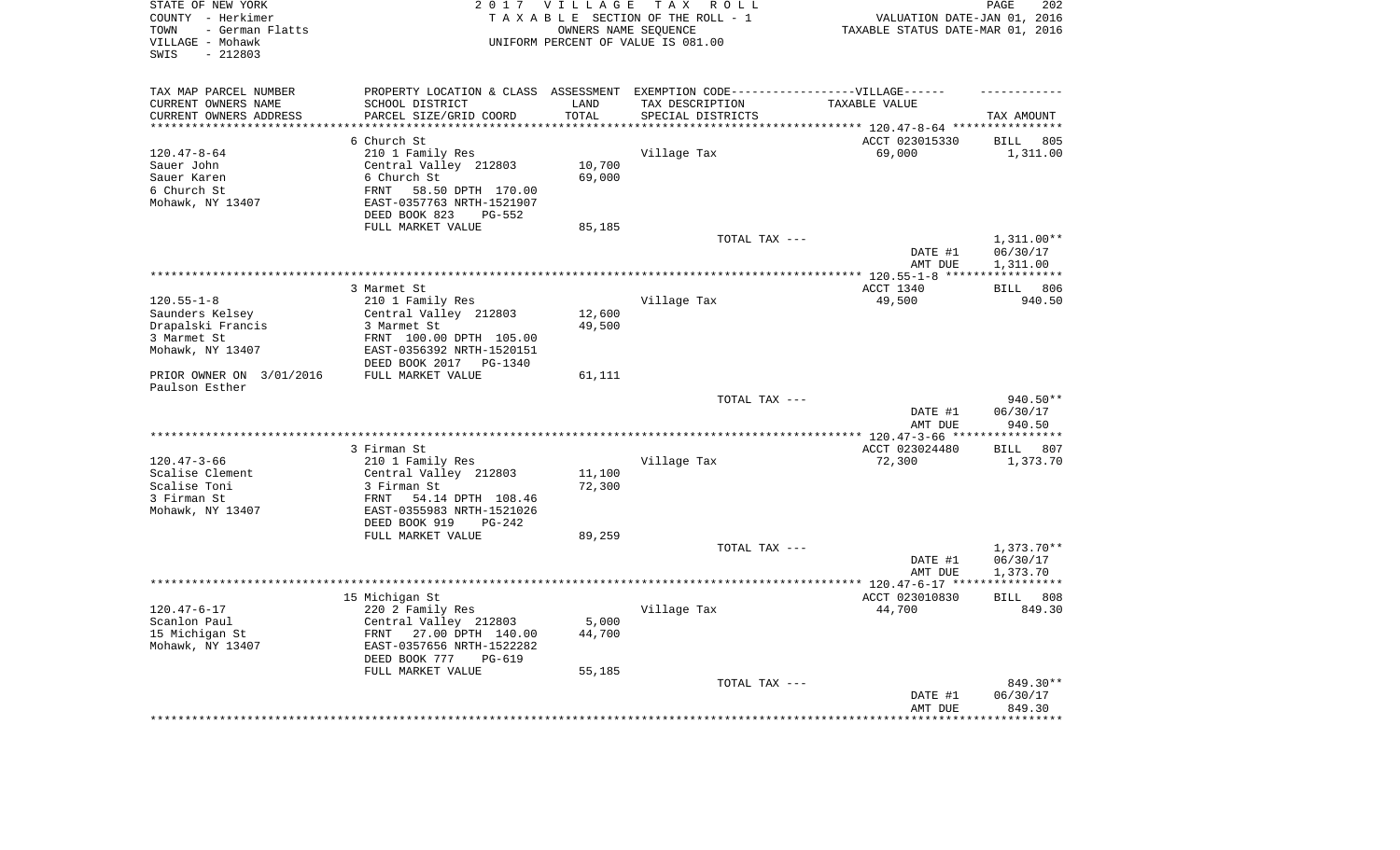| STATE OF NEW YORK<br>COUNTY - Herkimer<br>- German Flatts<br>TOWN<br>VILLAGE - Mohawk<br>SWIS<br>$-212803$ |                                                                                  | 2017 VILLAGE | T A X<br>R O L L<br>TAXABLE SECTION OF THE ROLL - 1<br>OWNERS NAME SEQUENCE<br>UNIFORM PERCENT OF VALUE IS 081.00 | VALUATION DATE-JAN 01, 2016<br>TAXABLE STATUS DATE-MAR 01, 2016      | PAGE<br>203              |
|------------------------------------------------------------------------------------------------------------|----------------------------------------------------------------------------------|--------------|-------------------------------------------------------------------------------------------------------------------|----------------------------------------------------------------------|--------------------------|
| TAX MAP PARCEL NUMBER                                                                                      | PROPERTY LOCATION & CLASS ASSESSMENT EXEMPTION CODE----------------VILLAGE------ |              |                                                                                                                   |                                                                      |                          |
| CURRENT OWNERS NAME                                                                                        | SCHOOL DISTRICT                                                                  | LAND         | TAX DESCRIPTION                                                                                                   | TAXABLE VALUE                                                        |                          |
| CURRENT OWNERS ADDRESS<br>********************                                                             | PARCEL SIZE/GRID COORD                                                           | TOTAL        | SPECIAL DISTRICTS                                                                                                 | ************************************** 120.47-8-43 ***************** | TAX AMOUNT               |
|                                                                                                            | 50 Church St                                                                     |              |                                                                                                                   | ACCT 023015780                                                       | 809<br>BILL              |
| $120.47 - 8 - 43$                                                                                          | 210 1 Family Res                                                                 |              | Village Tax                                                                                                       | 40,800                                                               | 775.20                   |
| Scanlon Roger                                                                                              | Central Valley 212803                                                            | 9,700        |                                                                                                                   |                                                                      |                          |
| 50 Church St                                                                                               | 50 Church St                                                                     | 40,800       |                                                                                                                   |                                                                      |                          |
| Mohawk, NY 13407                                                                                           | FRNT<br>60.00 DPTH 130.00                                                        |              |                                                                                                                   |                                                                      |                          |
|                                                                                                            | EAST-0357502 NRTH-1520901<br>DEED BOOK 1277<br>PG-813                            |              |                                                                                                                   |                                                                      |                          |
|                                                                                                            | FULL MARKET VALUE                                                                | 50,370       |                                                                                                                   |                                                                      |                          |
|                                                                                                            |                                                                                  |              | TOTAL TAX ---                                                                                                     |                                                                      | $775.20**$               |
|                                                                                                            |                                                                                  |              |                                                                                                                   | DATE #1                                                              | 06/30/17                 |
|                                                                                                            |                                                                                  |              |                                                                                                                   | AMT DUE                                                              | 775.20                   |
|                                                                                                            | 6 Spring St                                                                      |              |                                                                                                                   | ACCT 023022680                                                       | BILL<br>810              |
| $120.55 - 1 - 50$                                                                                          | 210 1 Family Res                                                                 |              | VET WAR V 41127                                                                                                   | 7,290                                                                |                          |
| Schofield Joanne                                                                                           | Central Valley 212803                                                            | 11,600       | Village Tax                                                                                                       | 65,510                                                               | 1,244.69                 |
| Schofield Scott                                                                                            | 100 ff                                                                           | 72,800       |                                                                                                                   |                                                                      |                          |
| 6 Spring St                                                                                                | L Use E & T Schofield                                                            |              |                                                                                                                   |                                                                      |                          |
| Mohawk, NY 13407                                                                                           | FRNT 220.00 DPTH 103.00<br>EAST-0355870 NRTH-1519771                             |              |                                                                                                                   |                                                                      |                          |
|                                                                                                            | DEED BOOK 1346<br>PG-971                                                         |              |                                                                                                                   |                                                                      |                          |
|                                                                                                            | FULL MARKET VALUE                                                                | 89,877       |                                                                                                                   |                                                                      |                          |
|                                                                                                            |                                                                                  |              | TOTAL TAX ---                                                                                                     | DATE #1                                                              | $1,244.69**$<br>06/30/17 |
|                                                                                                            |                                                                                  |              |                                                                                                                   | AMT DUE                                                              | 1,244.69                 |
|                                                                                                            | 51 Marshall Ave                                                                  |              |                                                                                                                   | ************* 120.40-2-10 *****************<br>ACCT 023012240        | BILL<br>811              |
| $120.40 - 2 - 10$                                                                                          | 220 2 Family Res                                                                 |              | Village Tax                                                                                                       | 38,400                                                               | 729.60                   |
| Schorer Joan                                                                                               | Central Valley 212803                                                            | 9,100        |                                                                                                                   |                                                                      |                          |
| 51 Marshall Ave                                                                                            | 51 Marshall Ave                                                                  | 38,400       |                                                                                                                   |                                                                      |                          |
| Mohawk, NY 13407                                                                                           | FRNT<br>53.00 DPTH 160.00                                                        |              |                                                                                                                   |                                                                      |                          |
|                                                                                                            | EAST-0359379 NRTH-1522965                                                        |              |                                                                                                                   |                                                                      |                          |
|                                                                                                            | DEED BOOK 00621 PG-00618<br>FULL MARKET VALUE                                    | 47,407       |                                                                                                                   |                                                                      |                          |
|                                                                                                            |                                                                                  |              | TOTAL TAX ---                                                                                                     |                                                                      | 729.60**                 |
|                                                                                                            |                                                                                  |              |                                                                                                                   | DATE #1                                                              | 06/30/17                 |
|                                                                                                            |                                                                                  |              |                                                                                                                   | AMT DUE                                                              | 729.60                   |
|                                                                                                            |                                                                                  |              |                                                                                                                   |                                                                      |                          |
| $120.48 - 1 - 9$                                                                                           | 23 Michigan St                                                                   |              | Village Tax                                                                                                       | ACCT 023010950<br>42,700                                             | 812<br>BILL<br>811.30    |
| Schrader Karen                                                                                             | 210 1 Family Res<br>Central Valley 212803                                        | 5,900        |                                                                                                                   |                                                                      |                          |
| Murphy Dan & Lee                                                                                           | 23 Michigan St                                                                   | 42,700       |                                                                                                                   |                                                                      |                          |
| 23 Michigan St                                                                                             | FRNT<br>43.50 DPTH<br>88.00                                                      |              |                                                                                                                   |                                                                      |                          |
| Mohawk, NY 13407                                                                                           | EAST-0357984 NRTH-1522168                                                        |              |                                                                                                                   |                                                                      |                          |
|                                                                                                            | DEED BOOK 922<br>PG-107                                                          |              |                                                                                                                   |                                                                      |                          |
|                                                                                                            | FULL MARKET VALUE                                                                | 52,716       | TOTAL TAX ---                                                                                                     |                                                                      | 811.30**                 |
|                                                                                                            |                                                                                  |              |                                                                                                                   | DATE #1                                                              | 06/30/17                 |
|                                                                                                            |                                                                                  |              |                                                                                                                   | AMT DUE                                                              | 811.30                   |
|                                                                                                            |                                                                                  |              | ******************************                                                                                    | ******************                                                   | **************           |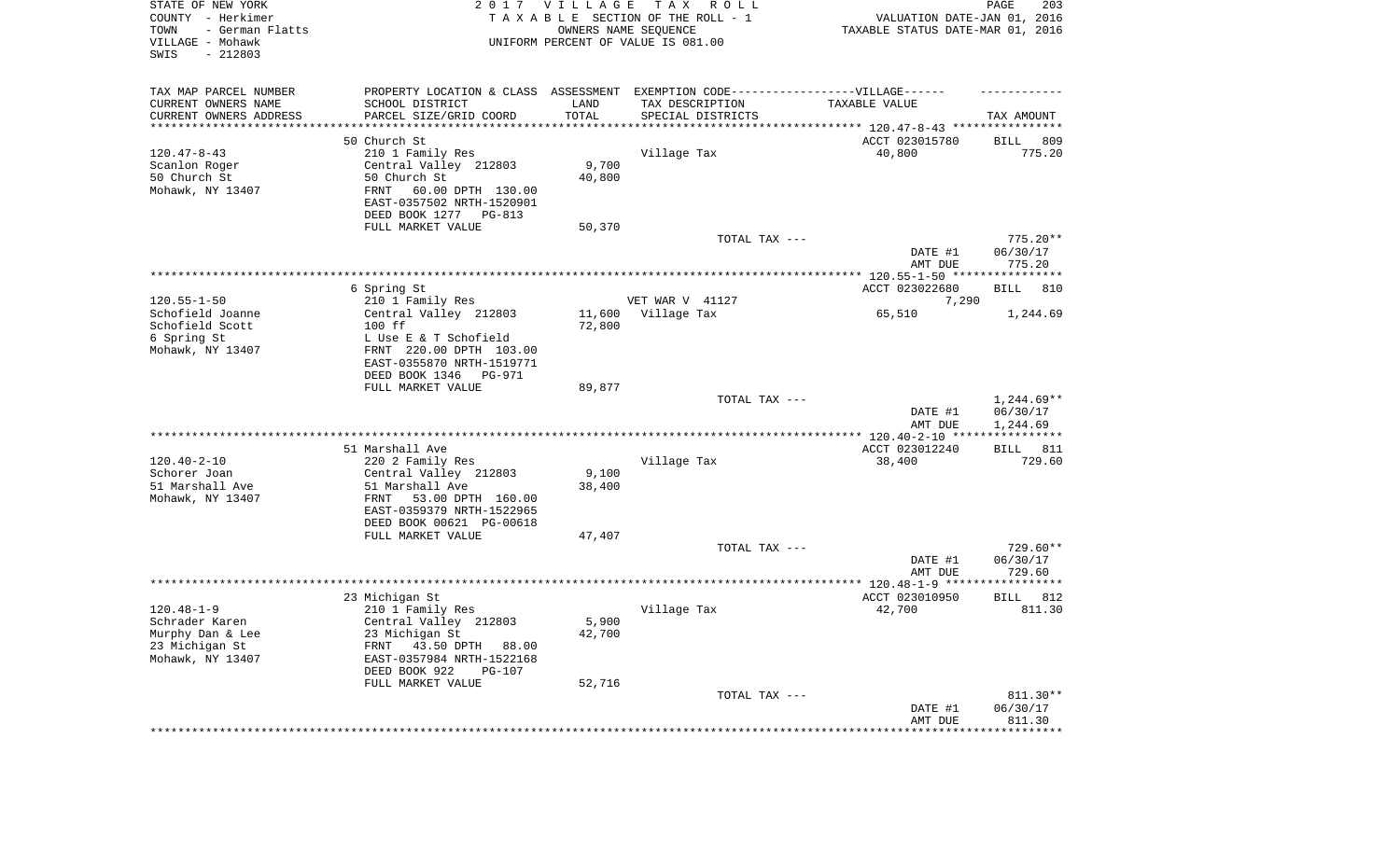| STATE OF NEW YORK<br>COUNTY - Herkimer<br>- German Flatts<br>TOWN<br>VILLAGE - Mohawk<br>$-212803$<br>SWIS |                                                                                   | 2017 VILLAGE       | TAX ROLL<br>TAXABLE SECTION OF THE ROLL - 1<br>OWNERS NAME SEQUENCE<br>UNIFORM PERCENT OF VALUE IS 081.00 | VALUATION DATE-JAN 01, 2016<br>TAXABLE STATUS DATE-MAR 01, 2016 | 204<br>PAGE              |
|------------------------------------------------------------------------------------------------------------|-----------------------------------------------------------------------------------|--------------------|-----------------------------------------------------------------------------------------------------------|-----------------------------------------------------------------|--------------------------|
| TAX MAP PARCEL NUMBER                                                                                      | PROPERTY LOCATION & CLASS ASSESSMENT EXEMPTION CODE-----------------VILLAGE------ |                    |                                                                                                           |                                                                 |                          |
| CURRENT OWNERS NAME                                                                                        | SCHOOL DISTRICT                                                                   | LAND               | TAX DESCRIPTION                                                                                           | TAXABLE VALUE                                                   |                          |
| CURRENT OWNERS ADDRESS<br>********************                                                             | PARCEL SIZE/GRID COORD<br>**************************                              | TOTAL<br>********* | SPECIAL DISTRICTS                                                                                         |                                                                 | TAX AMOUNT               |
|                                                                                                            | 14 Firman St                                                                      |                    |                                                                                                           | ACCT 023024870                                                  | <b>BILL</b><br>813       |
| $120.47 - 3 - 49$                                                                                          | 210 1 Family Res                                                                  |                    | Village Tax                                                                                               | 57,000                                                          | 1,083.00                 |
| Schultz James                                                                                              | Central Valley 212803                                                             | 10,800             |                                                                                                           |                                                                 |                          |
| Schultz Kathy                                                                                              | 14 Firman St                                                                      | 57,000             |                                                                                                           |                                                                 |                          |
| 14 Firman St                                                                                               | 50.00 DPTH 107.00<br>FRNT                                                         |                    |                                                                                                           |                                                                 |                          |
| Mohawk, NY 13407                                                                                           | EAST-0355771 NRTH-1520815                                                         |                    |                                                                                                           |                                                                 |                          |
|                                                                                                            | DEED BOOK 1256<br>PG-949                                                          |                    |                                                                                                           |                                                                 |                          |
|                                                                                                            | FULL MARKET VALUE                                                                 | 70,370             |                                                                                                           |                                                                 |                          |
|                                                                                                            |                                                                                   |                    | TOTAL TAX ---                                                                                             |                                                                 | $1,083.00**$             |
|                                                                                                            |                                                                                   |                    |                                                                                                           | DATE #1                                                         | 06/30/17                 |
|                                                                                                            |                                                                                   |                    |                                                                                                           | AMT DUE                                                         | 1,083.00                 |
|                                                                                                            |                                                                                   |                    | **************************************                                                                    | *** 120.55-2-47 ****                                            | * * * * * * * * * * *    |
|                                                                                                            | 89 Columbia St                                                                    |                    |                                                                                                           | ACCT 023020850                                                  | <b>BILL</b><br>814       |
| $120.55 - 2 - 47$<br>Schultz Timothy                                                                       | 210 1 Family Res<br>Central Valley 212803                                         | 9,400              | Village Tax                                                                                               | 57,000                                                          | 1,083.00                 |
| Schultz Michele                                                                                            | 89 Columbia St                                                                    | 57,000             |                                                                                                           |                                                                 |                          |
| 89 Columbia St                                                                                             | FRNT<br>40.00 DPTH 125.00                                                         |                    |                                                                                                           |                                                                 |                          |
| Mohawk, NY 13407                                                                                           | EAST-0356674 NRTH-1520071                                                         |                    |                                                                                                           |                                                                 |                          |
|                                                                                                            | DEED BOOK 784<br><b>PG-119</b>                                                    |                    |                                                                                                           |                                                                 |                          |
|                                                                                                            | FULL MARKET VALUE                                                                 | 70,370             |                                                                                                           |                                                                 |                          |
|                                                                                                            |                                                                                   |                    | TOTAL TAX ---                                                                                             |                                                                 | 1,083.00**               |
|                                                                                                            |                                                                                   |                    |                                                                                                           | DATE #1                                                         | 06/30/17                 |
|                                                                                                            |                                                                                   |                    | *********************                                                                                     | AMT DUE                                                         | 1,083.00                 |
|                                                                                                            | 33 Church St                                                                      |                    |                                                                                                           | *** 120.47-9-13 **<br>ACCT 023014700                            | 815<br><b>BILL</b>       |
| $120.47 - 9 - 13$                                                                                          | 210 1 Family Res                                                                  |                    | Village Tax                                                                                               | 55,200                                                          | 1,048.80                 |
| Schuyler Mildred                                                                                           | Central Valley 212803                                                             | 10,300             |                                                                                                           |                                                                 |                          |
| 33 Church St                                                                                               | 33 Church St                                                                      | 55,200             |                                                                                                           |                                                                 |                          |
| Mohawk, NY 13407                                                                                           | FRNT<br>76.00 DPTH 120.00                                                         |                    |                                                                                                           |                                                                 |                          |
|                                                                                                            | EAST-0357829 NRTH-1521468                                                         |                    |                                                                                                           |                                                                 |                          |
|                                                                                                            | DEED BOOK 1381<br>PG-659                                                          |                    |                                                                                                           |                                                                 |                          |
|                                                                                                            | FULL MARKET VALUE                                                                 | 68,148             |                                                                                                           |                                                                 |                          |
|                                                                                                            |                                                                                   |                    | TOTAL TAX ---                                                                                             |                                                                 | $1,048.80**$             |
|                                                                                                            |                                                                                   |                    |                                                                                                           | DATE #1                                                         | 06/30/17                 |
|                                                                                                            |                                                                                   |                    |                                                                                                           | AMT DUE                                                         | 1,048.80<br>************ |
|                                                                                                            | Johnson St                                                                        |                    |                                                                                                           | **************** 120.39-3-26 ****<br>ACCT 023005910             | BILL 816                 |
| $120.39 - 3 - 26$                                                                                          | 441 Fuel Store&D                                                                  |                    | Village Tax                                                                                               | 21,200                                                          | 402.80                   |
| Schweinau LLC                                                                                              | Central Valley 212803                                                             | 7,500              |                                                                                                           |                                                                 |                          |
| PO Box 297                                                                                                 | Johnson St                                                                        | 21,200             |                                                                                                           |                                                                 |                          |
| Mohawk, NY 13407                                                                                           | FRNT<br>88.00 DPTH 102.00                                                         |                    |                                                                                                           |                                                                 |                          |
|                                                                                                            | EAST-0357136 NRTH-1523046                                                         |                    |                                                                                                           |                                                                 |                          |
|                                                                                                            | DEED BOOK 1317<br>$PG-282$                                                        |                    |                                                                                                           |                                                                 |                          |
|                                                                                                            | FULL MARKET VALUE                                                                 | 26,173             |                                                                                                           |                                                                 |                          |
|                                                                                                            |                                                                                   |                    | TOTAL TAX ---                                                                                             |                                                                 | 402.80**                 |
|                                                                                                            |                                                                                   |                    |                                                                                                           | DATE #1<br>AMT DUE                                              | 06/30/17<br>402.80       |
|                                                                                                            |                                                                                   |                    |                                                                                                           |                                                                 | ********                 |
|                                                                                                            |                                                                                   |                    |                                                                                                           |                                                                 |                          |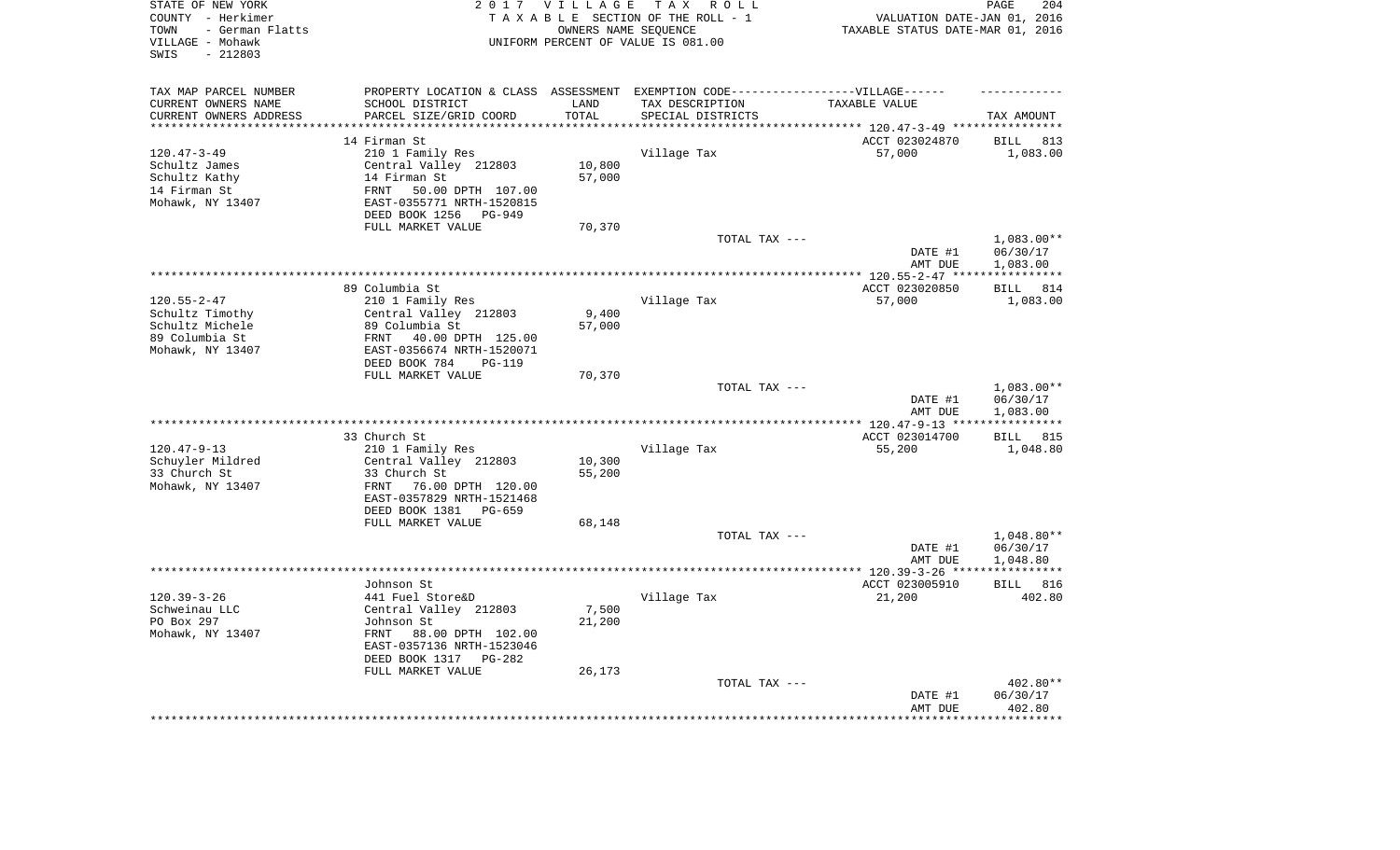| STATE OF NEW YORK<br>COUNTY - Herkimer<br>- German Flatts<br>TOWN<br>VILLAGE - Mohawk<br>$-212803$<br>SWIS |                                                                                   | 2017 VILLAGE       | TAX ROLL<br>TAXABLE SECTION OF THE ROLL - 1<br>OWNERS NAME SEQUENCE<br>UNIFORM PERCENT OF VALUE IS 081.00 | VALUATION DATE-JAN 01, 2016<br>TAXABLE STATUS DATE-MAR 01, 2016 | 205<br>PAGE             |
|------------------------------------------------------------------------------------------------------------|-----------------------------------------------------------------------------------|--------------------|-----------------------------------------------------------------------------------------------------------|-----------------------------------------------------------------|-------------------------|
| TAX MAP PARCEL NUMBER                                                                                      | PROPERTY LOCATION & CLASS ASSESSMENT EXEMPTION CODE-----------------VILLAGE------ |                    |                                                                                                           |                                                                 |                         |
| CURRENT OWNERS NAME                                                                                        | SCHOOL DISTRICT                                                                   | LAND               | TAX DESCRIPTION                                                                                           | TAXABLE VALUE                                                   |                         |
| CURRENT OWNERS ADDRESS<br>*********************                                                            | PARCEL SIZE/GRID COORD<br>**************************                              | TOTAL<br>********* | SPECIAL DISTRICTS                                                                                         |                                                                 | TAX AMOUNT              |
|                                                                                                            | 14 John St                                                                        |                    |                                                                                                           | ACCT 173875                                                     | <b>BILL</b><br>817      |
| $120.47 - 3 - 74$                                                                                          | 210 1 Family Res                                                                  |                    | Village Tax                                                                                               | 56,300                                                          | 1,069.70                |
| Scialdo Michael                                                                                            | Central Valley 212803                                                             | 10,700             |                                                                                                           |                                                                 |                         |
| 14 John St                                                                                                 | 14 John St                                                                        | 56,300             |                                                                                                           |                                                                 |                         |
| Mohawk, NY 13407                                                                                           | 50.00 DPTH<br>FRNT<br>98.00                                                       |                    |                                                                                                           |                                                                 |                         |
|                                                                                                            | EAST-0356033 NRTH-1520803                                                         |                    |                                                                                                           |                                                                 |                         |
|                                                                                                            | DEED BOOK 1454 PG-503                                                             |                    |                                                                                                           |                                                                 |                         |
|                                                                                                            | FULL MARKET VALUE                                                                 | 69,506             |                                                                                                           |                                                                 |                         |
|                                                                                                            |                                                                                   |                    | TOTAL TAX ---                                                                                             |                                                                 | $1,069.70**$            |
|                                                                                                            |                                                                                   |                    |                                                                                                           | DATE #1                                                         | 06/30/17                |
|                                                                                                            |                                                                                   |                    | **************************************                                                                    | AMT DUE<br>******* 120.47-3-22 ****                             | 1,069.70<br>*********** |
|                                                                                                            | 9 Charles St                                                                      |                    |                                                                                                           | ACCT 023028410                                                  | 818<br><b>BILL</b>      |
| $120.47 - 3 - 22$                                                                                          | 210 1 Family Res                                                                  |                    | Village Tax                                                                                               | 28,500                                                          | 541.50                  |
| Scott Richard                                                                                              | Central Valley 212803                                                             | 6,200              |                                                                                                           |                                                                 |                         |
| Scott Deborah                                                                                              | 9 Charles St                                                                      | 28,500             |                                                                                                           |                                                                 |                         |
| 402 Reese Rd                                                                                               | FRNT<br>40.00 DPTH 100.00                                                         |                    |                                                                                                           |                                                                 |                         |
| Frankfort, NY 13340                                                                                        | EAST-0355605 NRTH-1521729                                                         |                    |                                                                                                           |                                                                 |                         |
|                                                                                                            | DEED BOOK 852<br><b>PG-515</b>                                                    |                    |                                                                                                           |                                                                 |                         |
|                                                                                                            | FULL MARKET VALUE                                                                 | 35,185             | TOTAL TAX ---                                                                                             |                                                                 | 541.50**                |
|                                                                                                            |                                                                                   |                    |                                                                                                           | DATE #1                                                         | 06/30/17                |
|                                                                                                            |                                                                                   |                    |                                                                                                           | AMT DUE                                                         | 541.50                  |
|                                                                                                            |                                                                                   |                    | *********************                                                                                     | *** 120.47-4-54 **                                              | **********              |
|                                                                                                            | 38 Columbia St                                                                    |                    |                                                                                                           | ACCT 173552                                                     | 819<br><b>BILL</b>      |
| $120.47 - 4 - 54$                                                                                          | 210 1 Family Res                                                                  |                    | Village Tax                                                                                               | 58,400                                                          | 1,109.60                |
| Scott Stephen                                                                                              | Central Valley 212803                                                             | 13,300             |                                                                                                           |                                                                 |                         |
| 38 Columbia St                                                                                             | 38 Columbia St                                                                    | 58,400             |                                                                                                           |                                                                 |                         |
| Mohawk, NY 13407                                                                                           | FRNT<br>57.37 DPTH 153.90<br>EAST-0356514 NRTH-1520262                            |                    |                                                                                                           |                                                                 |                         |
|                                                                                                            | DEED BOOK 1452 PG-399                                                             |                    |                                                                                                           |                                                                 |                         |
|                                                                                                            | FULL MARKET VALUE                                                                 | 72,099             |                                                                                                           |                                                                 |                         |
|                                                                                                            |                                                                                   |                    | TOTAL TAX ---                                                                                             |                                                                 | $1,109.60**$            |
|                                                                                                            |                                                                                   |                    |                                                                                                           | DATE #1                                                         | 06/30/17                |
|                                                                                                            |                                                                                   |                    |                                                                                                           | AMT DUE                                                         | 1,109.60                |
|                                                                                                            |                                                                                   |                    |                                                                                                           | **************** 120.47-9-60 ****                               | ************            |
|                                                                                                            | 6 Green St                                                                        |                    |                                                                                                           | ACCT 023013890                                                  | BILL 820                |
| $120.47 - 9 - 60$<br>Scott Stephen Sr                                                                      | 210 1 Family Res<br>Central Valley 212803                                         | 7,700              | Village Tax                                                                                               | 43,000                                                          | 817.00                  |
| PO Box 337                                                                                                 | 6 Green St                                                                        | 43,000             |                                                                                                           |                                                                 |                         |
| Mohawk, NY 13407                                                                                           | FRNT<br>45.00 DPTH 120.00                                                         |                    |                                                                                                           |                                                                 |                         |
|                                                                                                            | EAST-0358059 NRTH-1521856                                                         |                    |                                                                                                           |                                                                 |                         |
|                                                                                                            | DEED BOOK 696<br>$PG-414$                                                         |                    |                                                                                                           |                                                                 |                         |
|                                                                                                            | FULL MARKET VALUE                                                                 | 53,086             |                                                                                                           |                                                                 |                         |
|                                                                                                            |                                                                                   |                    | TOTAL TAX ---                                                                                             |                                                                 | 817.00**                |
|                                                                                                            |                                                                                   |                    |                                                                                                           | DATE #1                                                         | 06/30/17                |
|                                                                                                            |                                                                                   |                    |                                                                                                           | AMT DUE                                                         | 817.00<br>*******       |
|                                                                                                            |                                                                                   |                    |                                                                                                           |                                                                 |                         |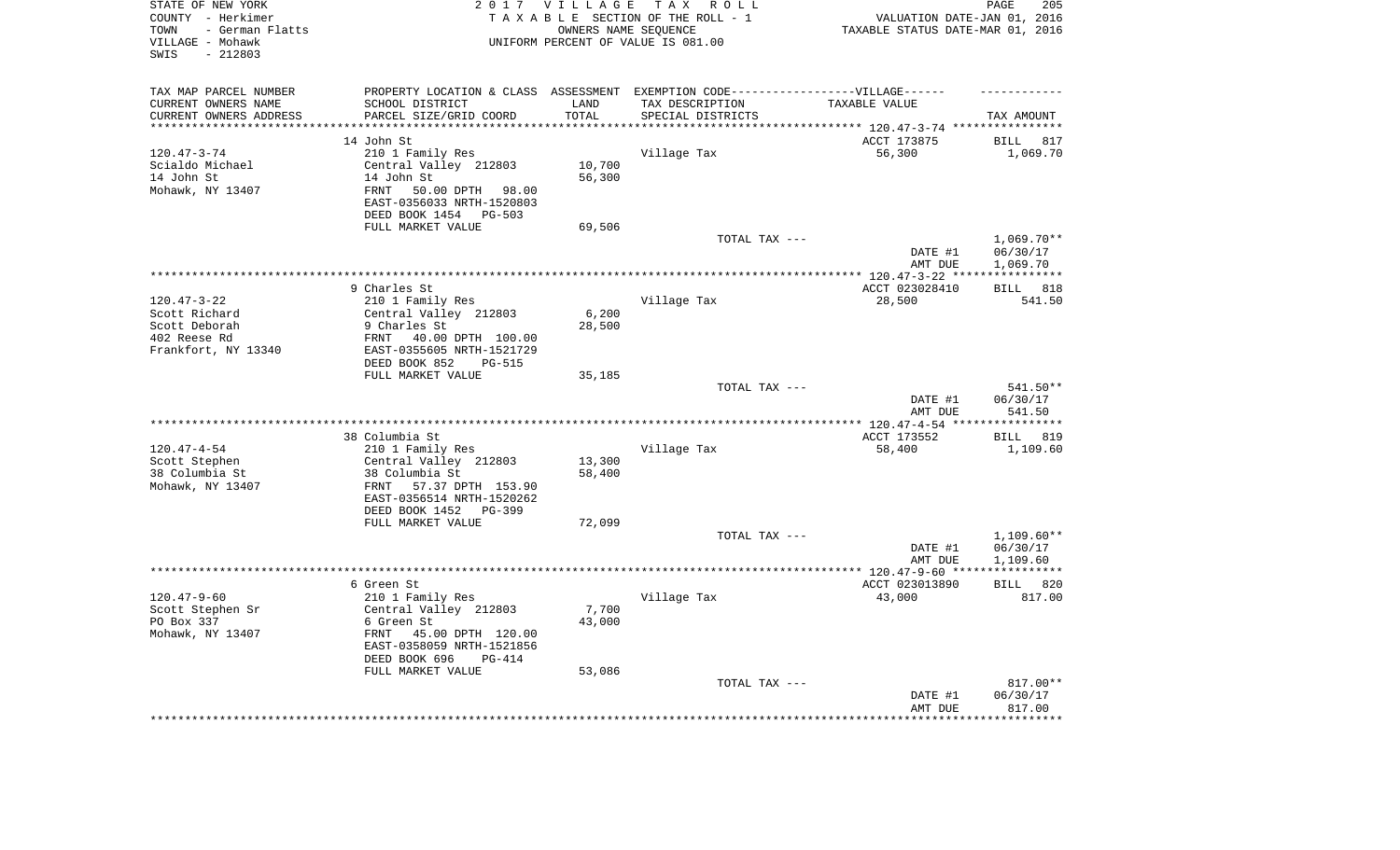| STATE OF NEW YORK<br>COUNTY - Herkimer<br>TOWN<br>- German Flatts<br>VILLAGE - Mohawk<br>SWIS<br>$-212803$          |                                                                                                                                                                                           | 2017 VILLAGE                | T A X<br>R O L L<br>TAXABLE SECTION OF THE ROLL - 1<br>OWNERS NAME SEQUENCE<br>UNIFORM PERCENT OF VALUE IS 081.00 | VALUATION DATE-JAN 01, 2016<br>TAXABLE STATUS DATE-MAR 01, 2016 | PAGE<br>206                          |
|---------------------------------------------------------------------------------------------------------------------|-------------------------------------------------------------------------------------------------------------------------------------------------------------------------------------------|-----------------------------|-------------------------------------------------------------------------------------------------------------------|-----------------------------------------------------------------|--------------------------------------|
| TAX MAP PARCEL NUMBER<br>CURRENT OWNERS NAME<br>CURRENT OWNERS ADDRESS<br>*********************                     | PROPERTY LOCATION & CLASS ASSESSMENT EXEMPTION CODE----------------VILLAGE------<br>SCHOOL DISTRICT<br>PARCEL SIZE/GRID COORD<br>****************************                             | LAND<br>TOTAL               | TAX DESCRIPTION<br>SPECIAL DISTRICTS                                                                              | TAXABLE VALUE                                                   | TAX AMOUNT                           |
| $120.48 - 1 - 27$<br>Scudder Edgar<br>Mary Jean<br>24 Marshall Ave<br>Mohawk, NY 13407                              | 24 Marshall Ave<br>210 1 Family Res<br>Central Valley 212803<br>24 Marshall Ave<br>FRNT<br>72.00 DPTH 120.00<br>EAST-0358555 NRTH-1522423<br>DEED BOOK 748<br>PG-172<br>FULL MARKET VALUE | 14,700<br>87,800<br>108,395 | Village Tax                                                                                                       | ACCT 023012510<br>87,800                                        | 821<br>BILL<br>1,668.20              |
|                                                                                                                     |                                                                                                                                                                                           |                             | TOTAL TAX ---                                                                                                     | DATE #1<br>AMT DUE                                              | $1,668.20**$<br>06/30/17<br>1,668.20 |
|                                                                                                                     |                                                                                                                                                                                           |                             |                                                                                                                   |                                                                 |                                      |
| $120.46 - 2 - 28$<br>Sears Edward<br>Sears Betty<br>131 W Main St<br>Mohawk, NY 13407                               | 131 W Main St<br>210 1 Family Res<br>Central Valley 212803<br>131 W Main St<br>FRNT 47.00 DPTH 120.00<br>EAST-0353773 NRTH-1521818<br>DEED BOOK 1267 PG-31<br>FULL MARKET VALUE           | 7,700<br>45,993             | Village Tax                                                                                                       | ACCT 023004800<br>45,993                                        | 822<br>BILL<br>873.87                |
|                                                                                                                     |                                                                                                                                                                                           | 56,781                      | TOTAL TAX ---                                                                                                     | DATE #1<br>AMT DUE                                              | 873.87**<br>06/30/17<br>873.87       |
|                                                                                                                     |                                                                                                                                                                                           |                             |                                                                                                                   |                                                                 |                                      |
| $120.48 - 1 - 37$<br>Sec of Veterans Affairs<br>Officer of United States<br>155 Van Gordon St<br>Lakewood, CO 80226 | 38 Marshall Ave<br>210 1 Family Res<br>Central Valley 212803<br>38 Marshall Ave<br>FRNT<br>60.00 DPTH 120.00<br>EAST-0358849 NRTH-1522546<br>DEED BOOK 2017 PG-701                        | 9,300<br>59,175             | Village Tax                                                                                                       | ACCT 701<br>59,175                                              | BILL<br>823<br>1,124.33              |
| PRIOR OWNER ON 3/01/2016<br>Roberts Eric                                                                            | FULL MARKET VALUE                                                                                                                                                                         | 73,056                      |                                                                                                                   |                                                                 |                                      |
|                                                                                                                     |                                                                                                                                                                                           |                             | TOTAL TAX ---                                                                                                     | DATE #1<br>AMT DUE                                              | 1,124.33**<br>06/30/17<br>1,124.33   |
|                                                                                                                     |                                                                                                                                                                                           |                             |                                                                                                                   |                                                                 |                                      |
|                                                                                                                     | 3 Charles St                                                                                                                                                                              |                             | VET WAR V 41127                                                                                                   | ACCT 201561                                                     | 824<br>BILL                          |
| $120.47 - 3 - 24$<br>Seifried Frederick IV<br>3 Charles St<br>Mohawk, NY 13407<br>PRIOR OWNER ON 3/01/2016          | 210 1 Family Res<br>Central Valley 212803<br>3 Charles St<br>FRNT<br>50.00 DPTH 100.00<br>EAST-0355685 NRTH-1521748<br>DEED BOOK 1628<br>PG-849                                           | 39,000                      | 6,000 Village Tax                                                                                                 | 5,850<br>33,150                                                 | 629.85                               |
| James McKinney Trustee                                                                                              | FULL MARKET VALUE                                                                                                                                                                         | 48,148                      | TOTAL TAX ---                                                                                                     | DATE #1                                                         | 629.85**<br>06/30/17                 |
|                                                                                                                     |                                                                                                                                                                                           |                             |                                                                                                                   | AMT DUE                                                         | 629.85                               |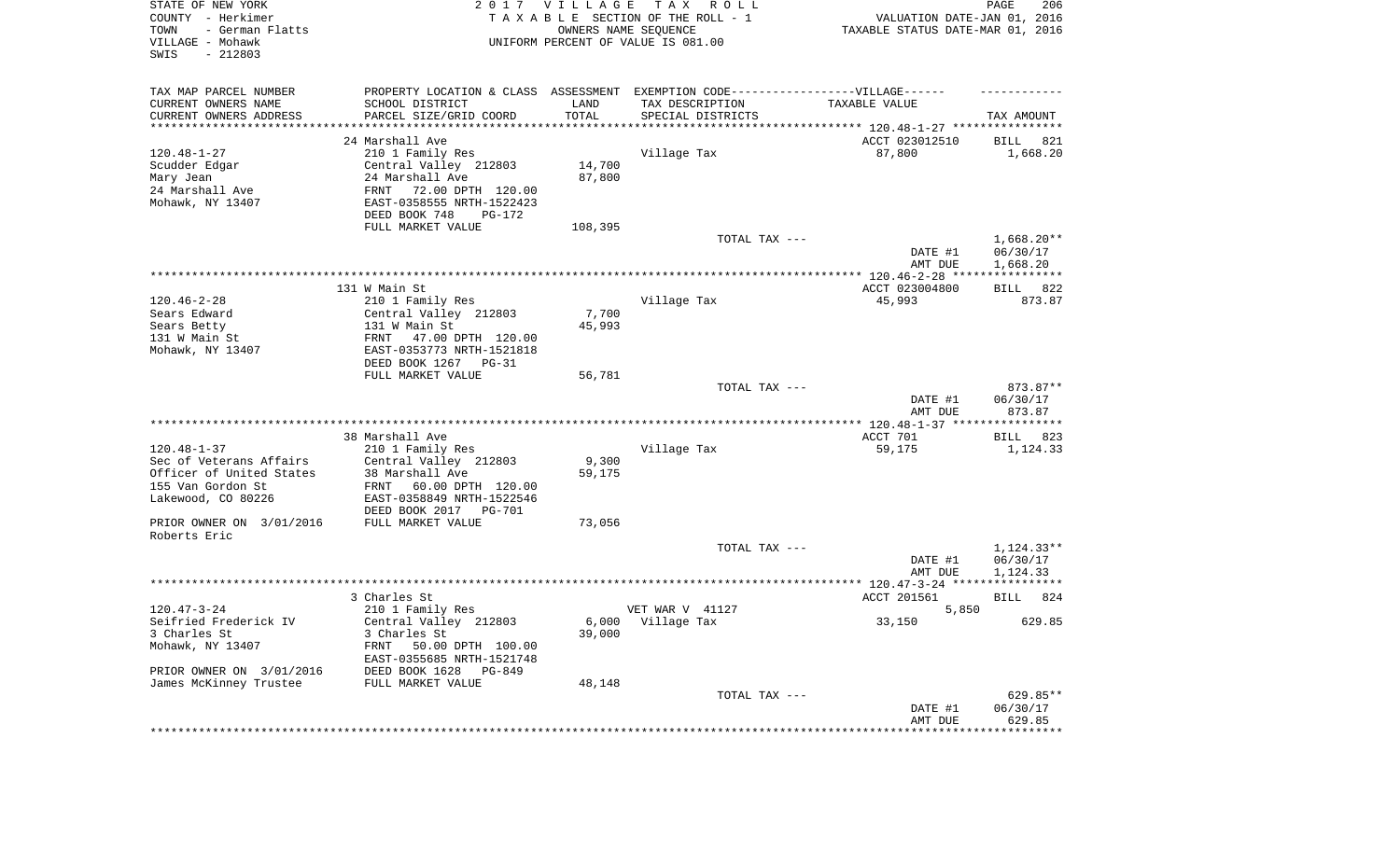| TAX MAP PARCEL NUMBER<br>PROPERTY LOCATION & CLASS ASSESSMENT EXEMPTION CODE-----------------VILLAGE------<br>SCHOOL DISTRICT<br>CURRENT OWNERS NAME<br>LAND<br>TAX DESCRIPTION<br>TAXABLE VALUE<br>PARCEL SIZE/GRID COORD<br>TOTAL<br>CURRENT OWNERS ADDRESS<br>SPECIAL DISTRICTS<br>TAX AMOUNT<br>********************<br>* * * * * * * * *<br>**********************<br>47 Columbia St<br>ACCT 023020310<br><b>BILL</b><br>825<br>$120.47 - 7 - 21$<br>220 2 Family Res<br>Village Tax<br>75,000<br>1,425.00<br>Central Valley 212803<br>XC491 Water relevy<br>603.04 MT M<br>Sementilli Lori<br>10,300<br>603.04<br>47 Columbia St<br>47 Columbia St<br>75,000<br>60.00 DPTH 150.00<br>Mohawk, NY 13350<br><b>FRNT</b><br>EAST-0356962 NRTH-1521047<br>DEED BOOK 869<br>$PG-124$<br>FULL MARKET VALUE<br>92,593<br>TOTAL TAX ---<br>$2,028.04**$<br>DATE #1<br>06/30/17<br>AMT DUE<br>2,028.04<br>*********** 120.47-1-49 *****************<br>5 Steele St<br>ACCT 023029070<br>826<br>BILL<br>$120.47 - 1 - 49$<br>210 1 Family Res<br>Village Tax<br>54,900<br>1,043.10<br>Seymour Jamie<br>Central Valley 212803<br>12,900<br>XC491 Water relevy<br>789.80 MT M<br>789.80<br>Seymour Lori<br>5 Steele St<br>54,900<br>FRNT 102.50 DPTH 205.00<br>5 Steele St<br>Mohawk, NY 13407<br>EAST-0355087 NRTH-1521881<br>DEED BOOK 1179 PG-597<br>FULL MARKET VALUE<br>67,778<br>1,832.90**<br>TOTAL TAX ---<br>06/30/17<br>DATE #1<br>AMT DUE<br>1,832.90<br>* * * * * * * * * * *<br>53 E Main St<br>ACCT 023008010<br>827<br>BILL<br>$120.40 - 1 - 26$<br>483 Converted Re<br>Village Tax<br>56,100<br>1,065.90<br>Shah Tushar<br>Central Valley 212803<br>10,400<br>53 E Main St<br>53 E Main St<br>56,100<br>Mohawk, NY 13407<br>FRNT<br>60.00 DPTH<br>90.00<br>EAST-0358314 NRTH-1522991<br>DEED BOOK 1129<br>PG-247<br>FULL MARKET VALUE<br>69,259<br>$1,065.90**$<br>TOTAL TAX ---<br>DATE #1<br>06/30/17<br>AMT DUE<br>1,065.90<br>************<br>ACCT 189137<br>40 Columbia St<br><b>BILL</b><br>828<br>$120.55 - 1 - 9$<br>66,775<br>210 1 Family Res<br>Village Tax<br>1,268.73<br>Shepardson Robert<br>Central Valley 212803<br>13,100<br>Shepardson Sandra<br>40 Columbia St<br>66,775<br>40 Columbia St<br>FRNT 105.40 DPTH 120.45<br>Mohawk, NY 13407<br>EAST-0356496 NRTH-1520128<br>DEED BOOK 1550<br>PG-886<br>FULL MARKET VALUE<br>82,438<br>TOTAL TAX ---<br>$1,268.73**$<br>06/30/17<br>DATE #1<br>AMT DUE<br>1,268.73<br>* * * * * * * * * * * | STATE OF NEW YORK<br>COUNTY - Herkimer<br>- German Flatts<br>TOWN<br>VILLAGE - Mohawk<br>$-212803$<br>SWIS | 2017 VILLAGE<br>OWNERS NAME SEQUENCE | T A X<br>R O L L<br>TAXABLE SECTION OF THE ROLL - 1<br>UNIFORM PERCENT OF VALUE IS 081.00 | VALUATION DATE-JAN 01, 2016<br>TAXABLE STATUS DATE-MAR 01, 2016 | PAGE<br>207 |
|-----------------------------------------------------------------------------------------------------------------------------------------------------------------------------------------------------------------------------------------------------------------------------------------------------------------------------------------------------------------------------------------------------------------------------------------------------------------------------------------------------------------------------------------------------------------------------------------------------------------------------------------------------------------------------------------------------------------------------------------------------------------------------------------------------------------------------------------------------------------------------------------------------------------------------------------------------------------------------------------------------------------------------------------------------------------------------------------------------------------------------------------------------------------------------------------------------------------------------------------------------------------------------------------------------------------------------------------------------------------------------------------------------------------------------------------------------------------------------------------------------------------------------------------------------------------------------------------------------------------------------------------------------------------------------------------------------------------------------------------------------------------------------------------------------------------------------------------------------------------------------------------------------------------------------------------------------------------------------------------------------------------------------------------------------------------------------------------------------------------------------------------------------------------------------------------------------------------------------------------------------------------------------------------------------------------------------------------------------------------------------------------------------------------------------------------------------------------------|------------------------------------------------------------------------------------------------------------|--------------------------------------|-------------------------------------------------------------------------------------------|-----------------------------------------------------------------|-------------|
|                                                                                                                                                                                                                                                                                                                                                                                                                                                                                                                                                                                                                                                                                                                                                                                                                                                                                                                                                                                                                                                                                                                                                                                                                                                                                                                                                                                                                                                                                                                                                                                                                                                                                                                                                                                                                                                                                                                                                                                                                                                                                                                                                                                                                                                                                                                                                                                                                                                                       |                                                                                                            |                                      |                                                                                           |                                                                 |             |
|                                                                                                                                                                                                                                                                                                                                                                                                                                                                                                                                                                                                                                                                                                                                                                                                                                                                                                                                                                                                                                                                                                                                                                                                                                                                                                                                                                                                                                                                                                                                                                                                                                                                                                                                                                                                                                                                                                                                                                                                                                                                                                                                                                                                                                                                                                                                                                                                                                                                       |                                                                                                            |                                      |                                                                                           |                                                                 |             |
|                                                                                                                                                                                                                                                                                                                                                                                                                                                                                                                                                                                                                                                                                                                                                                                                                                                                                                                                                                                                                                                                                                                                                                                                                                                                                                                                                                                                                                                                                                                                                                                                                                                                                                                                                                                                                                                                                                                                                                                                                                                                                                                                                                                                                                                                                                                                                                                                                                                                       |                                                                                                            |                                      |                                                                                           |                                                                 |             |
|                                                                                                                                                                                                                                                                                                                                                                                                                                                                                                                                                                                                                                                                                                                                                                                                                                                                                                                                                                                                                                                                                                                                                                                                                                                                                                                                                                                                                                                                                                                                                                                                                                                                                                                                                                                                                                                                                                                                                                                                                                                                                                                                                                                                                                                                                                                                                                                                                                                                       |                                                                                                            |                                      |                                                                                           |                                                                 |             |
|                                                                                                                                                                                                                                                                                                                                                                                                                                                                                                                                                                                                                                                                                                                                                                                                                                                                                                                                                                                                                                                                                                                                                                                                                                                                                                                                                                                                                                                                                                                                                                                                                                                                                                                                                                                                                                                                                                                                                                                                                                                                                                                                                                                                                                                                                                                                                                                                                                                                       |                                                                                                            |                                      |                                                                                           |                                                                 |             |
|                                                                                                                                                                                                                                                                                                                                                                                                                                                                                                                                                                                                                                                                                                                                                                                                                                                                                                                                                                                                                                                                                                                                                                                                                                                                                                                                                                                                                                                                                                                                                                                                                                                                                                                                                                                                                                                                                                                                                                                                                                                                                                                                                                                                                                                                                                                                                                                                                                                                       |                                                                                                            |                                      |                                                                                           |                                                                 |             |
|                                                                                                                                                                                                                                                                                                                                                                                                                                                                                                                                                                                                                                                                                                                                                                                                                                                                                                                                                                                                                                                                                                                                                                                                                                                                                                                                                                                                                                                                                                                                                                                                                                                                                                                                                                                                                                                                                                                                                                                                                                                                                                                                                                                                                                                                                                                                                                                                                                                                       |                                                                                                            |                                      |                                                                                           |                                                                 |             |
|                                                                                                                                                                                                                                                                                                                                                                                                                                                                                                                                                                                                                                                                                                                                                                                                                                                                                                                                                                                                                                                                                                                                                                                                                                                                                                                                                                                                                                                                                                                                                                                                                                                                                                                                                                                                                                                                                                                                                                                                                                                                                                                                                                                                                                                                                                                                                                                                                                                                       |                                                                                                            |                                      |                                                                                           |                                                                 |             |
|                                                                                                                                                                                                                                                                                                                                                                                                                                                                                                                                                                                                                                                                                                                                                                                                                                                                                                                                                                                                                                                                                                                                                                                                                                                                                                                                                                                                                                                                                                                                                                                                                                                                                                                                                                                                                                                                                                                                                                                                                                                                                                                                                                                                                                                                                                                                                                                                                                                                       |                                                                                                            |                                      |                                                                                           |                                                                 |             |
|                                                                                                                                                                                                                                                                                                                                                                                                                                                                                                                                                                                                                                                                                                                                                                                                                                                                                                                                                                                                                                                                                                                                                                                                                                                                                                                                                                                                                                                                                                                                                                                                                                                                                                                                                                                                                                                                                                                                                                                                                                                                                                                                                                                                                                                                                                                                                                                                                                                                       |                                                                                                            |                                      |                                                                                           |                                                                 |             |
|                                                                                                                                                                                                                                                                                                                                                                                                                                                                                                                                                                                                                                                                                                                                                                                                                                                                                                                                                                                                                                                                                                                                                                                                                                                                                                                                                                                                                                                                                                                                                                                                                                                                                                                                                                                                                                                                                                                                                                                                                                                                                                                                                                                                                                                                                                                                                                                                                                                                       |                                                                                                            |                                      |                                                                                           |                                                                 |             |
|                                                                                                                                                                                                                                                                                                                                                                                                                                                                                                                                                                                                                                                                                                                                                                                                                                                                                                                                                                                                                                                                                                                                                                                                                                                                                                                                                                                                                                                                                                                                                                                                                                                                                                                                                                                                                                                                                                                                                                                                                                                                                                                                                                                                                                                                                                                                                                                                                                                                       |                                                                                                            |                                      |                                                                                           |                                                                 |             |
|                                                                                                                                                                                                                                                                                                                                                                                                                                                                                                                                                                                                                                                                                                                                                                                                                                                                                                                                                                                                                                                                                                                                                                                                                                                                                                                                                                                                                                                                                                                                                                                                                                                                                                                                                                                                                                                                                                                                                                                                                                                                                                                                                                                                                                                                                                                                                                                                                                                                       |                                                                                                            |                                      |                                                                                           |                                                                 |             |
|                                                                                                                                                                                                                                                                                                                                                                                                                                                                                                                                                                                                                                                                                                                                                                                                                                                                                                                                                                                                                                                                                                                                                                                                                                                                                                                                                                                                                                                                                                                                                                                                                                                                                                                                                                                                                                                                                                                                                                                                                                                                                                                                                                                                                                                                                                                                                                                                                                                                       |                                                                                                            |                                      |                                                                                           |                                                                 |             |
|                                                                                                                                                                                                                                                                                                                                                                                                                                                                                                                                                                                                                                                                                                                                                                                                                                                                                                                                                                                                                                                                                                                                                                                                                                                                                                                                                                                                                                                                                                                                                                                                                                                                                                                                                                                                                                                                                                                                                                                                                                                                                                                                                                                                                                                                                                                                                                                                                                                                       |                                                                                                            |                                      |                                                                                           |                                                                 |             |
|                                                                                                                                                                                                                                                                                                                                                                                                                                                                                                                                                                                                                                                                                                                                                                                                                                                                                                                                                                                                                                                                                                                                                                                                                                                                                                                                                                                                                                                                                                                                                                                                                                                                                                                                                                                                                                                                                                                                                                                                                                                                                                                                                                                                                                                                                                                                                                                                                                                                       |                                                                                                            |                                      |                                                                                           |                                                                 |             |
|                                                                                                                                                                                                                                                                                                                                                                                                                                                                                                                                                                                                                                                                                                                                                                                                                                                                                                                                                                                                                                                                                                                                                                                                                                                                                                                                                                                                                                                                                                                                                                                                                                                                                                                                                                                                                                                                                                                                                                                                                                                                                                                                                                                                                                                                                                                                                                                                                                                                       |                                                                                                            |                                      |                                                                                           |                                                                 |             |
|                                                                                                                                                                                                                                                                                                                                                                                                                                                                                                                                                                                                                                                                                                                                                                                                                                                                                                                                                                                                                                                                                                                                                                                                                                                                                                                                                                                                                                                                                                                                                                                                                                                                                                                                                                                                                                                                                                                                                                                                                                                                                                                                                                                                                                                                                                                                                                                                                                                                       |                                                                                                            |                                      |                                                                                           |                                                                 |             |
|                                                                                                                                                                                                                                                                                                                                                                                                                                                                                                                                                                                                                                                                                                                                                                                                                                                                                                                                                                                                                                                                                                                                                                                                                                                                                                                                                                                                                                                                                                                                                                                                                                                                                                                                                                                                                                                                                                                                                                                                                                                                                                                                                                                                                                                                                                                                                                                                                                                                       |                                                                                                            |                                      |                                                                                           |                                                                 |             |
|                                                                                                                                                                                                                                                                                                                                                                                                                                                                                                                                                                                                                                                                                                                                                                                                                                                                                                                                                                                                                                                                                                                                                                                                                                                                                                                                                                                                                                                                                                                                                                                                                                                                                                                                                                                                                                                                                                                                                                                                                                                                                                                                                                                                                                                                                                                                                                                                                                                                       |                                                                                                            |                                      |                                                                                           |                                                                 |             |
|                                                                                                                                                                                                                                                                                                                                                                                                                                                                                                                                                                                                                                                                                                                                                                                                                                                                                                                                                                                                                                                                                                                                                                                                                                                                                                                                                                                                                                                                                                                                                                                                                                                                                                                                                                                                                                                                                                                                                                                                                                                                                                                                                                                                                                                                                                                                                                                                                                                                       |                                                                                                            |                                      |                                                                                           |                                                                 |             |
|                                                                                                                                                                                                                                                                                                                                                                                                                                                                                                                                                                                                                                                                                                                                                                                                                                                                                                                                                                                                                                                                                                                                                                                                                                                                                                                                                                                                                                                                                                                                                                                                                                                                                                                                                                                                                                                                                                                                                                                                                                                                                                                                                                                                                                                                                                                                                                                                                                                                       |                                                                                                            |                                      |                                                                                           |                                                                 |             |
|                                                                                                                                                                                                                                                                                                                                                                                                                                                                                                                                                                                                                                                                                                                                                                                                                                                                                                                                                                                                                                                                                                                                                                                                                                                                                                                                                                                                                                                                                                                                                                                                                                                                                                                                                                                                                                                                                                                                                                                                                                                                                                                                                                                                                                                                                                                                                                                                                                                                       |                                                                                                            |                                      |                                                                                           |                                                                 |             |
|                                                                                                                                                                                                                                                                                                                                                                                                                                                                                                                                                                                                                                                                                                                                                                                                                                                                                                                                                                                                                                                                                                                                                                                                                                                                                                                                                                                                                                                                                                                                                                                                                                                                                                                                                                                                                                                                                                                                                                                                                                                                                                                                                                                                                                                                                                                                                                                                                                                                       |                                                                                                            |                                      |                                                                                           |                                                                 |             |
|                                                                                                                                                                                                                                                                                                                                                                                                                                                                                                                                                                                                                                                                                                                                                                                                                                                                                                                                                                                                                                                                                                                                                                                                                                                                                                                                                                                                                                                                                                                                                                                                                                                                                                                                                                                                                                                                                                                                                                                                                                                                                                                                                                                                                                                                                                                                                                                                                                                                       |                                                                                                            |                                      |                                                                                           |                                                                 |             |
|                                                                                                                                                                                                                                                                                                                                                                                                                                                                                                                                                                                                                                                                                                                                                                                                                                                                                                                                                                                                                                                                                                                                                                                                                                                                                                                                                                                                                                                                                                                                                                                                                                                                                                                                                                                                                                                                                                                                                                                                                                                                                                                                                                                                                                                                                                                                                                                                                                                                       |                                                                                                            |                                      |                                                                                           |                                                                 |             |
|                                                                                                                                                                                                                                                                                                                                                                                                                                                                                                                                                                                                                                                                                                                                                                                                                                                                                                                                                                                                                                                                                                                                                                                                                                                                                                                                                                                                                                                                                                                                                                                                                                                                                                                                                                                                                                                                                                                                                                                                                                                                                                                                                                                                                                                                                                                                                                                                                                                                       |                                                                                                            |                                      |                                                                                           |                                                                 |             |
|                                                                                                                                                                                                                                                                                                                                                                                                                                                                                                                                                                                                                                                                                                                                                                                                                                                                                                                                                                                                                                                                                                                                                                                                                                                                                                                                                                                                                                                                                                                                                                                                                                                                                                                                                                                                                                                                                                                                                                                                                                                                                                                                                                                                                                                                                                                                                                                                                                                                       |                                                                                                            |                                      |                                                                                           |                                                                 |             |
|                                                                                                                                                                                                                                                                                                                                                                                                                                                                                                                                                                                                                                                                                                                                                                                                                                                                                                                                                                                                                                                                                                                                                                                                                                                                                                                                                                                                                                                                                                                                                                                                                                                                                                                                                                                                                                                                                                                                                                                                                                                                                                                                                                                                                                                                                                                                                                                                                                                                       |                                                                                                            |                                      |                                                                                           |                                                                 |             |
|                                                                                                                                                                                                                                                                                                                                                                                                                                                                                                                                                                                                                                                                                                                                                                                                                                                                                                                                                                                                                                                                                                                                                                                                                                                                                                                                                                                                                                                                                                                                                                                                                                                                                                                                                                                                                                                                                                                                                                                                                                                                                                                                                                                                                                                                                                                                                                                                                                                                       |                                                                                                            |                                      |                                                                                           |                                                                 |             |
|                                                                                                                                                                                                                                                                                                                                                                                                                                                                                                                                                                                                                                                                                                                                                                                                                                                                                                                                                                                                                                                                                                                                                                                                                                                                                                                                                                                                                                                                                                                                                                                                                                                                                                                                                                                                                                                                                                                                                                                                                                                                                                                                                                                                                                                                                                                                                                                                                                                                       |                                                                                                            |                                      |                                                                                           |                                                                 |             |
|                                                                                                                                                                                                                                                                                                                                                                                                                                                                                                                                                                                                                                                                                                                                                                                                                                                                                                                                                                                                                                                                                                                                                                                                                                                                                                                                                                                                                                                                                                                                                                                                                                                                                                                                                                                                                                                                                                                                                                                                                                                                                                                                                                                                                                                                                                                                                                                                                                                                       |                                                                                                            |                                      |                                                                                           |                                                                 |             |
|                                                                                                                                                                                                                                                                                                                                                                                                                                                                                                                                                                                                                                                                                                                                                                                                                                                                                                                                                                                                                                                                                                                                                                                                                                                                                                                                                                                                                                                                                                                                                                                                                                                                                                                                                                                                                                                                                                                                                                                                                                                                                                                                                                                                                                                                                                                                                                                                                                                                       |                                                                                                            |                                      |                                                                                           |                                                                 |             |
|                                                                                                                                                                                                                                                                                                                                                                                                                                                                                                                                                                                                                                                                                                                                                                                                                                                                                                                                                                                                                                                                                                                                                                                                                                                                                                                                                                                                                                                                                                                                                                                                                                                                                                                                                                                                                                                                                                                                                                                                                                                                                                                                                                                                                                                                                                                                                                                                                                                                       |                                                                                                            |                                      |                                                                                           |                                                                 |             |
|                                                                                                                                                                                                                                                                                                                                                                                                                                                                                                                                                                                                                                                                                                                                                                                                                                                                                                                                                                                                                                                                                                                                                                                                                                                                                                                                                                                                                                                                                                                                                                                                                                                                                                                                                                                                                                                                                                                                                                                                                                                                                                                                                                                                                                                                                                                                                                                                                                                                       |                                                                                                            |                                      |                                                                                           |                                                                 |             |
|                                                                                                                                                                                                                                                                                                                                                                                                                                                                                                                                                                                                                                                                                                                                                                                                                                                                                                                                                                                                                                                                                                                                                                                                                                                                                                                                                                                                                                                                                                                                                                                                                                                                                                                                                                                                                                                                                                                                                                                                                                                                                                                                                                                                                                                                                                                                                                                                                                                                       |                                                                                                            |                                      |                                                                                           |                                                                 |             |
|                                                                                                                                                                                                                                                                                                                                                                                                                                                                                                                                                                                                                                                                                                                                                                                                                                                                                                                                                                                                                                                                                                                                                                                                                                                                                                                                                                                                                                                                                                                                                                                                                                                                                                                                                                                                                                                                                                                                                                                                                                                                                                                                                                                                                                                                                                                                                                                                                                                                       |                                                                                                            |                                      |                                                                                           |                                                                 |             |
|                                                                                                                                                                                                                                                                                                                                                                                                                                                                                                                                                                                                                                                                                                                                                                                                                                                                                                                                                                                                                                                                                                                                                                                                                                                                                                                                                                                                                                                                                                                                                                                                                                                                                                                                                                                                                                                                                                                                                                                                                                                                                                                                                                                                                                                                                                                                                                                                                                                                       |                                                                                                            |                                      |                                                                                           |                                                                 |             |
|                                                                                                                                                                                                                                                                                                                                                                                                                                                                                                                                                                                                                                                                                                                                                                                                                                                                                                                                                                                                                                                                                                                                                                                                                                                                                                                                                                                                                                                                                                                                                                                                                                                                                                                                                                                                                                                                                                                                                                                                                                                                                                                                                                                                                                                                                                                                                                                                                                                                       |                                                                                                            |                                      |                                                                                           |                                                                 |             |
|                                                                                                                                                                                                                                                                                                                                                                                                                                                                                                                                                                                                                                                                                                                                                                                                                                                                                                                                                                                                                                                                                                                                                                                                                                                                                                                                                                                                                                                                                                                                                                                                                                                                                                                                                                                                                                                                                                                                                                                                                                                                                                                                                                                                                                                                                                                                                                                                                                                                       |                                                                                                            |                                      |                                                                                           |                                                                 |             |
|                                                                                                                                                                                                                                                                                                                                                                                                                                                                                                                                                                                                                                                                                                                                                                                                                                                                                                                                                                                                                                                                                                                                                                                                                                                                                                                                                                                                                                                                                                                                                                                                                                                                                                                                                                                                                                                                                                                                                                                                                                                                                                                                                                                                                                                                                                                                                                                                                                                                       |                                                                                                            |                                      |                                                                                           |                                                                 |             |
|                                                                                                                                                                                                                                                                                                                                                                                                                                                                                                                                                                                                                                                                                                                                                                                                                                                                                                                                                                                                                                                                                                                                                                                                                                                                                                                                                                                                                                                                                                                                                                                                                                                                                                                                                                                                                                                                                                                                                                                                                                                                                                                                                                                                                                                                                                                                                                                                                                                                       |                                                                                                            |                                      |                                                                                           |                                                                 |             |
|                                                                                                                                                                                                                                                                                                                                                                                                                                                                                                                                                                                                                                                                                                                                                                                                                                                                                                                                                                                                                                                                                                                                                                                                                                                                                                                                                                                                                                                                                                                                                                                                                                                                                                                                                                                                                                                                                                                                                                                                                                                                                                                                                                                                                                                                                                                                                                                                                                                                       |                                                                                                            |                                      |                                                                                           |                                                                 |             |
|                                                                                                                                                                                                                                                                                                                                                                                                                                                                                                                                                                                                                                                                                                                                                                                                                                                                                                                                                                                                                                                                                                                                                                                                                                                                                                                                                                                                                                                                                                                                                                                                                                                                                                                                                                                                                                                                                                                                                                                                                                                                                                                                                                                                                                                                                                                                                                                                                                                                       |                                                                                                            |                                      |                                                                                           |                                                                 |             |
|                                                                                                                                                                                                                                                                                                                                                                                                                                                                                                                                                                                                                                                                                                                                                                                                                                                                                                                                                                                                                                                                                                                                                                                                                                                                                                                                                                                                                                                                                                                                                                                                                                                                                                                                                                                                                                                                                                                                                                                                                                                                                                                                                                                                                                                                                                                                                                                                                                                                       |                                                                                                            |                                      |                                                                                           |                                                                 |             |
|                                                                                                                                                                                                                                                                                                                                                                                                                                                                                                                                                                                                                                                                                                                                                                                                                                                                                                                                                                                                                                                                                                                                                                                                                                                                                                                                                                                                                                                                                                                                                                                                                                                                                                                                                                                                                                                                                                                                                                                                                                                                                                                                                                                                                                                                                                                                                                                                                                                                       |                                                                                                            |                                      |                                                                                           |                                                                 |             |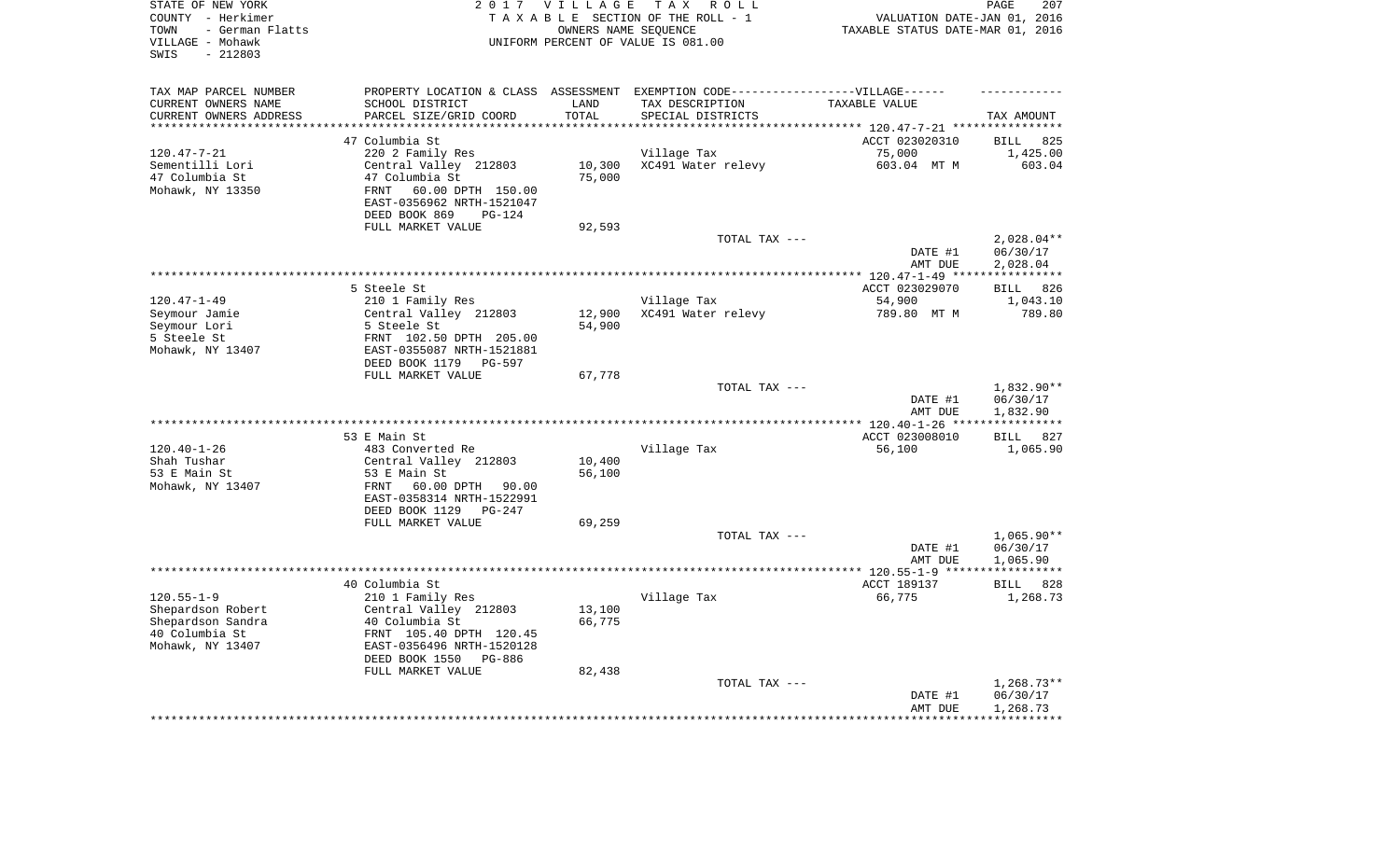| STATE OF NEW YORK<br>COUNTY - Herkimer<br>TOWN<br>- German Flatts<br>VILLAGE - Mohawk<br>SWIS<br>$-212803$ |                                                                                    | 2017 VILLAGE  | T A X<br>R O L L<br>TAXABLE SECTION OF THE ROLL - 1<br>OWNERS NAME SEQUENCE<br>UNIFORM PERCENT OF VALUE IS 081.00         | VALUATION DATE-JAN 01, 2016<br>TAXABLE STATUS DATE-MAR 01, 2016 | PAGE<br>208              |
|------------------------------------------------------------------------------------------------------------|------------------------------------------------------------------------------------|---------------|---------------------------------------------------------------------------------------------------------------------------|-----------------------------------------------------------------|--------------------------|
| TAX MAP PARCEL NUMBER<br>CURRENT OWNERS NAME<br>CURRENT OWNERS ADDRESS                                     | SCHOOL DISTRICT<br>PARCEL SIZE/GRID COORD                                          | LAND<br>TOTAL | PROPERTY LOCATION & CLASS ASSESSMENT EXEMPTION CODE-----------------VILLAGE------<br>TAX DESCRIPTION<br>SPECIAL DISTRICTS | TAXABLE VALUE                                                   | TAX AMOUNT               |
| ********************                                                                                       |                                                                                    |               |                                                                                                                           | *************************** 120.47-5-17 ******                  |                          |
|                                                                                                            | 31 S Richfield St                                                                  |               |                                                                                                                           | ACCT 201830                                                     | 829<br>BILL              |
| $120.47 - 5 - 17$                                                                                          | 210 1 Family Res                                                                   |               | VETFUND CT 41101                                                                                                          | 300                                                             |                          |
| Shepardson Sandra                                                                                          | Central Valley 212803                                                              | 8,800         | Village Tax                                                                                                               | 69,933                                                          | 1,328.73                 |
| Shepardson Robert                                                                                          | 31 S Richfield                                                                     | 70,233        |                                                                                                                           |                                                                 |                          |
| 31 S Richfield St<br>Mohawk, NY 13407                                                                      | FRNT<br>63.30 DPTH 102.00<br>EAST-0356714 NRTH-1521418<br>DEED BOOK 1630<br>PG-794 |               |                                                                                                                           |                                                                 |                          |
| PRIOR OWNER ON 3/01/2016<br>Schoendorf John                                                                | FULL MARKET VALUE                                                                  | 86,707        |                                                                                                                           |                                                                 |                          |
|                                                                                                            |                                                                                    |               | TOTAL TAX ---                                                                                                             | DATE #1                                                         | $1,328.73**$<br>06/30/17 |
|                                                                                                            |                                                                                    |               |                                                                                                                           | AMT DUE                                                         | 1,328.73                 |
|                                                                                                            |                                                                                    |               |                                                                                                                           |                                                                 |                          |
|                                                                                                            | 16 Devendorf St                                                                    |               |                                                                                                                           | ACCT 023027960                                                  | BILL<br>830              |
| $120.47 - 3 - 25$                                                                                          | 210 1 Family Res                                                                   |               | Village Tax                                                                                                               | 53,404                                                          | 1,014.68                 |
| Shephard Sandra                                                                                            | Central Valley 212803                                                              | 4,900         |                                                                                                                           |                                                                 |                          |
| 16 Devendorf St                                                                                            | 16 Devendorf St                                                                    | 53,404        |                                                                                                                           |                                                                 |                          |
| Mohawk, NY 13407                                                                                           | FRNT<br>45.00 DPTH 120.00<br>EAST-0355784 NRTH-1521782                             |               |                                                                                                                           |                                                                 |                          |
|                                                                                                            | DEED BOOK 1211<br>$PG-426$                                                         |               |                                                                                                                           |                                                                 |                          |
|                                                                                                            | FULL MARKET VALUE                                                                  | 65,931        |                                                                                                                           |                                                                 | 1,014.68**               |
|                                                                                                            |                                                                                    |               | TOTAL TAX ---                                                                                                             | DATE #1<br>AMT DUE                                              | 06/30/17<br>1,014.68     |
|                                                                                                            |                                                                                    |               |                                                                                                                           | ************* 120.47-1-12 ****                                  | ************             |
|                                                                                                            | 14 Cary Ave                                                                        |               |                                                                                                                           | ACCT 023029910                                                  | 831<br>BILL              |
| $120.47 - 1 - 12$                                                                                          | 210 1 Family Res                                                                   |               | Village Tax                                                                                                               | 69,000                                                          | 1,311.00                 |
| Shepherd Marc                                                                                              | Central Valley 212803                                                              | 7,200         |                                                                                                                           |                                                                 |                          |
| Shepherd Mary                                                                                              | 14 Cary Ave                                                                        | 69,000        |                                                                                                                           |                                                                 |                          |
| 14 Cary Ave                                                                                                | FRNT<br>50.00 DPTH<br>87.30                                                        |               |                                                                                                                           |                                                                 |                          |
| Mohawk, NY 13407                                                                                           | EAST-0354560 NRTH-1521573                                                          |               |                                                                                                                           |                                                                 |                          |
|                                                                                                            | DEED BOOK 1371<br>PG-279                                                           |               |                                                                                                                           |                                                                 |                          |
|                                                                                                            | FULL MARKET VALUE                                                                  | 85,185        |                                                                                                                           |                                                                 |                          |
|                                                                                                            |                                                                                    |               | TOTAL TAX ---                                                                                                             |                                                                 | $1,311.00**$             |
|                                                                                                            |                                                                                    |               |                                                                                                                           | DATE #1                                                         | 06/30/17                 |
|                                                                                                            |                                                                                    |               |                                                                                                                           | AMT DUE                                                         | 1,311.00                 |
|                                                                                                            | 16 Cary Ave                                                                        |               |                                                                                                                           | ACCT 023029940                                                  | 832<br>BILL              |
| $120.47 - 1 - 13$                                                                                          | 311 Res vac land                                                                   |               | Village Tax                                                                                                               | 4,700                                                           | 89.30                    |
| Shepherd Marc                                                                                              | Central Valley 212803                                                              | 4,700         |                                                                                                                           |                                                                 |                          |
| Shepherd Mary                                                                                              | 16 Cary Ave                                                                        | 4,700         |                                                                                                                           |                                                                 |                          |
| 14 Cary Ave                                                                                                | FRNT<br>50.00 DPTH 87.30                                                           |               |                                                                                                                           |                                                                 |                          |
| Mohawk, NY 13407                                                                                           | EAST-0354551 NRTH-1521526                                                          |               |                                                                                                                           |                                                                 |                          |
|                                                                                                            | DEED BOOK 1371<br>PG-279                                                           |               |                                                                                                                           |                                                                 |                          |
|                                                                                                            | FULL MARKET VALUE                                                                  | 5,802         |                                                                                                                           |                                                                 |                          |
|                                                                                                            |                                                                                    |               | TOTAL TAX ---                                                                                                             |                                                                 | $89.30**$                |
|                                                                                                            |                                                                                    |               |                                                                                                                           | DATE #1<br>AMT DUE                                              | 06/30/17<br>89.30        |
|                                                                                                            |                                                                                    |               |                                                                                                                           | **************                                                  | ************             |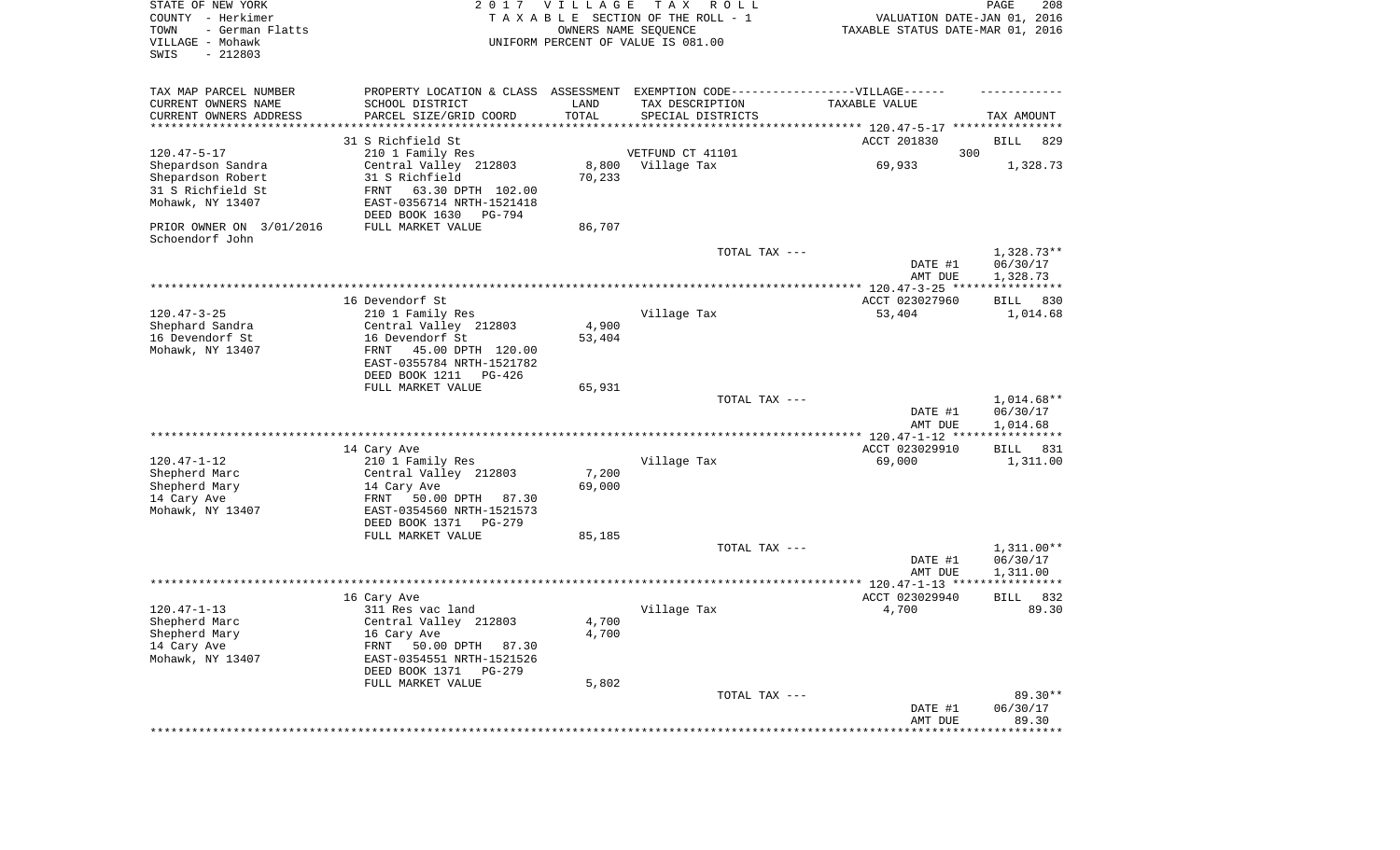| STATE OF NEW YORK<br>COUNTY - Herkimer<br>- German Flatts<br>TOWN<br>VILLAGE - Mohawk<br>$-212803$<br>SWIS |                                                                                   | 2017 VILLAGE<br>OWNERS NAME SEQUENCE | TAX ROLL<br>TAXABLE SECTION OF THE ROLL - 1<br>UNIFORM PERCENT OF VALUE IS 081.00 | VALUATION DATE-JAN 01, 2016<br>TAXABLE STATUS DATE-MAR 01, 2016 | 209<br>PAGE           |
|------------------------------------------------------------------------------------------------------------|-----------------------------------------------------------------------------------|--------------------------------------|-----------------------------------------------------------------------------------|-----------------------------------------------------------------|-----------------------|
| TAX MAP PARCEL NUMBER                                                                                      | PROPERTY LOCATION & CLASS ASSESSMENT EXEMPTION CODE-----------------VILLAGE------ |                                      |                                                                                   |                                                                 |                       |
| CURRENT OWNERS NAME                                                                                        | SCHOOL DISTRICT                                                                   | LAND                                 | TAX DESCRIPTION                                                                   | TAXABLE VALUE                                                   |                       |
| CURRENT OWNERS ADDRESS<br>********************                                                             | PARCEL SIZE/GRID COORD<br>***********************                                 | TOTAL<br>**********                  | SPECIAL DISTRICTS                                                                 |                                                                 | TAX AMOUNT            |
|                                                                                                            |                                                                                   |                                      |                                                                                   |                                                                 | 833                   |
| $120.47 - 1 - 14$                                                                                          | 14 Cary Ave<br>311 Res vac land                                                   |                                      | Village Tax                                                                       | ACCT 023029970<br>4,700                                         | <b>BILL</b><br>89.30  |
| Shepherd Marc                                                                                              | Central Valley 212803                                                             | 4,700                                |                                                                                   |                                                                 |                       |
| Shepherd Mary                                                                                              | Cary Ave                                                                          | 4,700                                |                                                                                   |                                                                 |                       |
| 14 Cary Ave                                                                                                | FRNT<br>50.00 DPTH<br>88.20                                                       |                                      |                                                                                   |                                                                 |                       |
| Mohawk, NY 13407                                                                                           | EAST-0354538 NRTH-1521480                                                         |                                      |                                                                                   |                                                                 |                       |
|                                                                                                            | DEED BOOK 1371 PG-279                                                             |                                      |                                                                                   |                                                                 |                       |
|                                                                                                            | FULL MARKET VALUE                                                                 | 5,802                                |                                                                                   |                                                                 |                       |
|                                                                                                            |                                                                                   |                                      | TOTAL TAX ---                                                                     |                                                                 | 89.30**               |
|                                                                                                            |                                                                                   |                                      |                                                                                   | DATE #1                                                         | 06/30/17              |
|                                                                                                            |                                                                                   |                                      |                                                                                   | AMT DUE<br>************ 120.55-3-12 ***                         | 89.30<br>**********   |
|                                                                                                            | 13 Hammond St                                                                     |                                      |                                                                                   | ACCT 023021270                                                  | 834<br><b>BILL</b>    |
| $120.55 - 3 - 12$                                                                                          | 210 1 Family Res                                                                  |                                      | Village Tax                                                                       | 72,205                                                          | 1,371.90              |
| Shibley Lindsay                                                                                            | Central Valley 212803                                                             | 12,000                               |                                                                                   |                                                                 |                       |
| 3788 State Route 168                                                                                       | 13 Hammond St                                                                     | 72,205                               |                                                                                   |                                                                 |                       |
| Mohawk, NY 13407                                                                                           | FRNT<br>55.00 DPTH 125.00                                                         |                                      |                                                                                   |                                                                 |                       |
|                                                                                                            | EAST-0356532 NRTH-1518830                                                         |                                      |                                                                                   |                                                                 |                       |
|                                                                                                            | DEED BOOK 1351<br>PG-805                                                          |                                      |                                                                                   |                                                                 |                       |
|                                                                                                            | FULL MARKET VALUE                                                                 | 89,142                               | TOTAL TAX ---                                                                     |                                                                 | 1,371.90**            |
|                                                                                                            |                                                                                   |                                      |                                                                                   | DATE #1                                                         | 06/30/17              |
|                                                                                                            |                                                                                   |                                      |                                                                                   | AMT DUE                                                         | 1,371.90              |
|                                                                                                            |                                                                                   |                                      | **********************                                                            | *** 120.40-1-12 ***                                             | * * * * * * * * * * * |
|                                                                                                            | 77 E Main St                                                                      |                                      |                                                                                   | ACCT 169491                                                     | BILL 835              |
| $120.40 - 1 - 12$                                                                                          | 220 2 Family Res                                                                  |                                      | Village Tax                                                                       | 44,400                                                          | 843.60                |
| Slaughter Robert<br>Slaughter Lori Lynn                                                                    | Central Valley 212803<br>77 E Main St                                             | 14,700<br>44,400                     |                                                                                   |                                                                 |                       |
| 94 Cross St                                                                                                | FRNT<br>55.00 DPTH 240.00                                                         |                                      |                                                                                   |                                                                 |                       |
| Ilion, NY 13357                                                                                            | EAST-0358866 NRTH-1523325                                                         |                                      |                                                                                   |                                                                 |                       |
|                                                                                                            | DEED BOOK 1426 PG-745                                                             |                                      |                                                                                   |                                                                 |                       |
|                                                                                                            | FULL MARKET VALUE                                                                 | 54,815                               |                                                                                   |                                                                 |                       |
|                                                                                                            |                                                                                   |                                      | TOTAL TAX ---                                                                     |                                                                 | 843.60**              |
|                                                                                                            |                                                                                   |                                      |                                                                                   | DATE #1                                                         | 06/30/17              |
|                                                                                                            |                                                                                   |                                      |                                                                                   | AMT DUE                                                         | 843.60                |
|                                                                                                            | 78 Church St                                                                      |                                      |                                                                                   | ACCT 181893                                                     | <b>BILL</b><br>836    |
| $120.55 - 2 - 19$                                                                                          | 210 1 Family Res                                                                  |                                      | VET WAR V 41127                                                                   | 7,290                                                           |                       |
| Smith Barbara                                                                                              | Central Valley 212803                                                             |                                      | 15,200 VET COM V 41137                                                            | 12,150                                                          |                       |
| 78 Church St                                                                                               | 78 Church St                                                                      |                                      | 70,755 VET DIS V 41147                                                            | 24,300                                                          |                       |
| Mohawk, NY 13407                                                                                           | 75.00 DPTH 195.00<br>FRNT                                                         |                                      | Village Tax                                                                       | 27,015                                                          | 513.29                |
|                                                                                                            | EAST-0357234 NRTH-1520050                                                         |                                      |                                                                                   |                                                                 |                       |
|                                                                                                            | DEED BOOK 1507<br>$PG-1$                                                          |                                      |                                                                                   |                                                                 |                       |
|                                                                                                            | FULL MARKET VALUE                                                                 | 87,352                               |                                                                                   |                                                                 |                       |
|                                                                                                            |                                                                                   |                                      | TOTAL TAX ---                                                                     | DATE #1                                                         | 513.29**<br>06/30/17  |
|                                                                                                            |                                                                                   |                                      |                                                                                   | AMT DUE                                                         | 513.29                |
|                                                                                                            |                                                                                   |                                      |                                                                                   |                                                                 | * * * * * * * *       |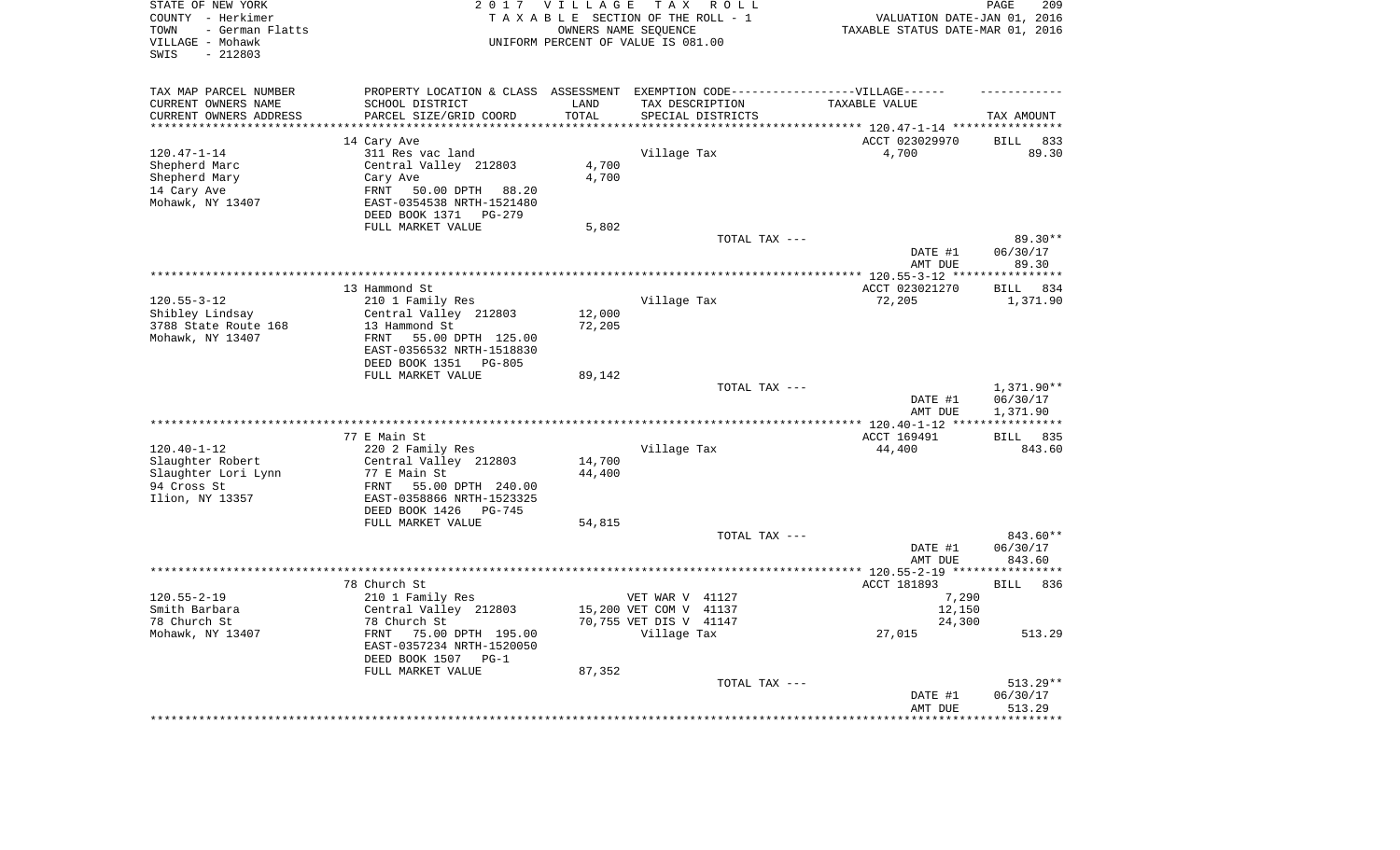| STATE OF NEW YORK<br>COUNTY - Herkimer<br>- German Flatts<br>TOWN<br>VILLAGE - Mohawk<br>$-212803$<br>SWIS |                                                      | 2017 VILLAGE | T A X<br>R O L L<br>TAXABLE SECTION OF THE ROLL - 1<br>OWNERS NAME SEQUENCE<br>UNIFORM PERCENT OF VALUE IS 081.00 | VALUATION DATE-JAN 01, 2016<br>TAXABLE STATUS DATE-MAR 01, 2016 | PAGE<br>210           |
|------------------------------------------------------------------------------------------------------------|------------------------------------------------------|--------------|-------------------------------------------------------------------------------------------------------------------|-----------------------------------------------------------------|-----------------------|
| TAX MAP PARCEL NUMBER                                                                                      |                                                      |              | PROPERTY LOCATION & CLASS ASSESSMENT EXEMPTION CODE-----------------VILLAGE------                                 |                                                                 |                       |
| CURRENT OWNERS NAME                                                                                        | SCHOOL DISTRICT                                      | LAND         | TAX DESCRIPTION                                                                                                   | TAXABLE VALUE                                                   |                       |
| CURRENT OWNERS ADDRESS                                                                                     | PARCEL SIZE/GRID COORD                               | TOTAL        | SPECIAL DISTRICTS                                                                                                 |                                                                 | TAX AMOUNT            |
| ********************                                                                                       |                                                      | ********     |                                                                                                                   | *************************** 120.55-2-27 ****************        |                       |
|                                                                                                            | 10 Hillview Dr                                       |              |                                                                                                                   | ACCT 023019350                                                  | <b>BILL</b><br>837    |
| $120.55 - 2 - 27$                                                                                          | 210 1 Family Res                                     |              | Village Tax                                                                                                       | 93,200                                                          | 1,770.80              |
| Smith Joseph                                                                                               | Central Valley 212803                                | 20,800       |                                                                                                                   |                                                                 |                       |
| Smith Elizabeth                                                                                            | 10 Hill View Dr                                      | 93,200       |                                                                                                                   |                                                                 |                       |
| 10 Hillview Dr<br>Mohawk, NY 13407                                                                         | FRNT 220.00 DPTH 135.65<br>EAST-0357812 NRTH-1519745 |              |                                                                                                                   |                                                                 |                       |
|                                                                                                            | DEED BOOK 778<br>PG-724                              |              |                                                                                                                   |                                                                 |                       |
|                                                                                                            | FULL MARKET VALUE                                    | 115,062      |                                                                                                                   |                                                                 |                       |
|                                                                                                            |                                                      |              | TOTAL TAX ---                                                                                                     |                                                                 | 1,770.80**            |
|                                                                                                            |                                                      |              |                                                                                                                   | DATE #1                                                         | 06/30/17              |
|                                                                                                            |                                                      |              |                                                                                                                   | AMT DUE                                                         | 1,770.80              |
|                                                                                                            |                                                      |              |                                                                                                                   | *** 120.47-5-47 ***                                             | * * * * * * * * * * * |
|                                                                                                            | 24 Columbia St                                       |              |                                                                                                                   | ACCT 023021540                                                  | 838<br><b>BILL</b>    |
| $120.47 - 5 - 47$                                                                                          | 411 Apartment                                        |              | Village Tax                                                                                                       | 163,600                                                         | 3,108.40              |
| Smith Joseph Jr                                                                                            | Central Valley 212803                                | 12,600       |                                                                                                                   |                                                                 |                       |
| Smith Elizabeth                                                                                            | 24 Columbia St                                       | 163,600      |                                                                                                                   |                                                                 |                       |
| 10 Hillview Dr                                                                                             | FRNT 112.40 DPTH 174.00                              |              |                                                                                                                   |                                                                 |                       |
| Mohawk, NY 13407                                                                                           | EAST-0356961 NRTH-1521803                            |              |                                                                                                                   |                                                                 |                       |
|                                                                                                            | DEED BOOK 1090<br>PG-108<br>FULL MARKET VALUE        |              |                                                                                                                   |                                                                 |                       |
|                                                                                                            |                                                      | 201,975      | TOTAL TAX ---                                                                                                     |                                                                 | $3,108.40**$          |
|                                                                                                            |                                                      |              |                                                                                                                   | DATE #1                                                         | 06/30/17              |
|                                                                                                            |                                                      |              |                                                                                                                   | AMT DUE                                                         | 3,108.40              |
|                                                                                                            |                                                      |              |                                                                                                                   | *** 120.47-3-9 ***                                              |                       |
|                                                                                                            | 4 Devendorf St                                       |              |                                                                                                                   | ACCT 023027810                                                  | 839<br>BILL           |
| $120.47 - 3 - 9$                                                                                           | 210 1 Family Res                                     |              | Village Tax                                                                                                       | 54,990                                                          | 1,044.81              |
| Smith Linda                                                                                                | Central Valley 212803                                | 10,000       |                                                                                                                   |                                                                 |                       |
| 4 Devendorf St                                                                                             | 4 Devendorf St                                       | 54,990       |                                                                                                                   |                                                                 |                       |
| Mohawk, NY 13407                                                                                           | FRNT<br>73.00 DPTH 116.00                            |              |                                                                                                                   |                                                                 |                       |
|                                                                                                            | EAST-0355816 NRTH-1522027                            |              |                                                                                                                   |                                                                 |                       |
|                                                                                                            | DEED BOOK 899<br>$PG-252$                            |              |                                                                                                                   |                                                                 |                       |
|                                                                                                            | FULL MARKET VALUE                                    | 67,889       | TOTAL TAX ---                                                                                                     |                                                                 | $1,044.81**$          |
|                                                                                                            |                                                      |              |                                                                                                                   | DATE #1                                                         | 06/30/17              |
|                                                                                                            |                                                      |              |                                                                                                                   | AMT DUE                                                         | 1,044.81              |
|                                                                                                            |                                                      |              |                                                                                                                   | ************ 120.47-1-54 ****                                   | * * * * * * * * * * * |
|                                                                                                            | 1 Petrie Ave                                         |              |                                                                                                                   | ACCT 023028740                                                  | BILL<br>840           |
| $120.47 - 1 - 54$                                                                                          | 220 2 Family Res                                     |              | Village Tax                                                                                                       | 46,200                                                          | 877.80                |
| Smith Markwardt Kristin                                                                                    | Central Valley 212803                                | 11,200       |                                                                                                                   |                                                                 |                       |
| 1 Petrie Ave                                                                                               | 1 Petrie Ave                                         | 46,200       |                                                                                                                   |                                                                 |                       |
| Mohawk, NY 13407                                                                                           | FRNT<br>47.50 DPTH 100.67                            |              |                                                                                                                   |                                                                 |                       |
|                                                                                                            | EAST-0355250 NRTH-1522017                            |              |                                                                                                                   |                                                                 |                       |
|                                                                                                            | DEED BOOK 862<br>PG-669                              |              |                                                                                                                   |                                                                 |                       |
|                                                                                                            | FULL MARKET VALUE                                    | 57,037       |                                                                                                                   |                                                                 |                       |
|                                                                                                            |                                                      |              | TOTAL TAX ---                                                                                                     | DATE #1                                                         | 877.80**<br>06/30/17  |
|                                                                                                            |                                                      |              |                                                                                                                   | AMT DUE                                                         | 877.80                |
|                                                                                                            |                                                      |              |                                                                                                                   |                                                                 | ********              |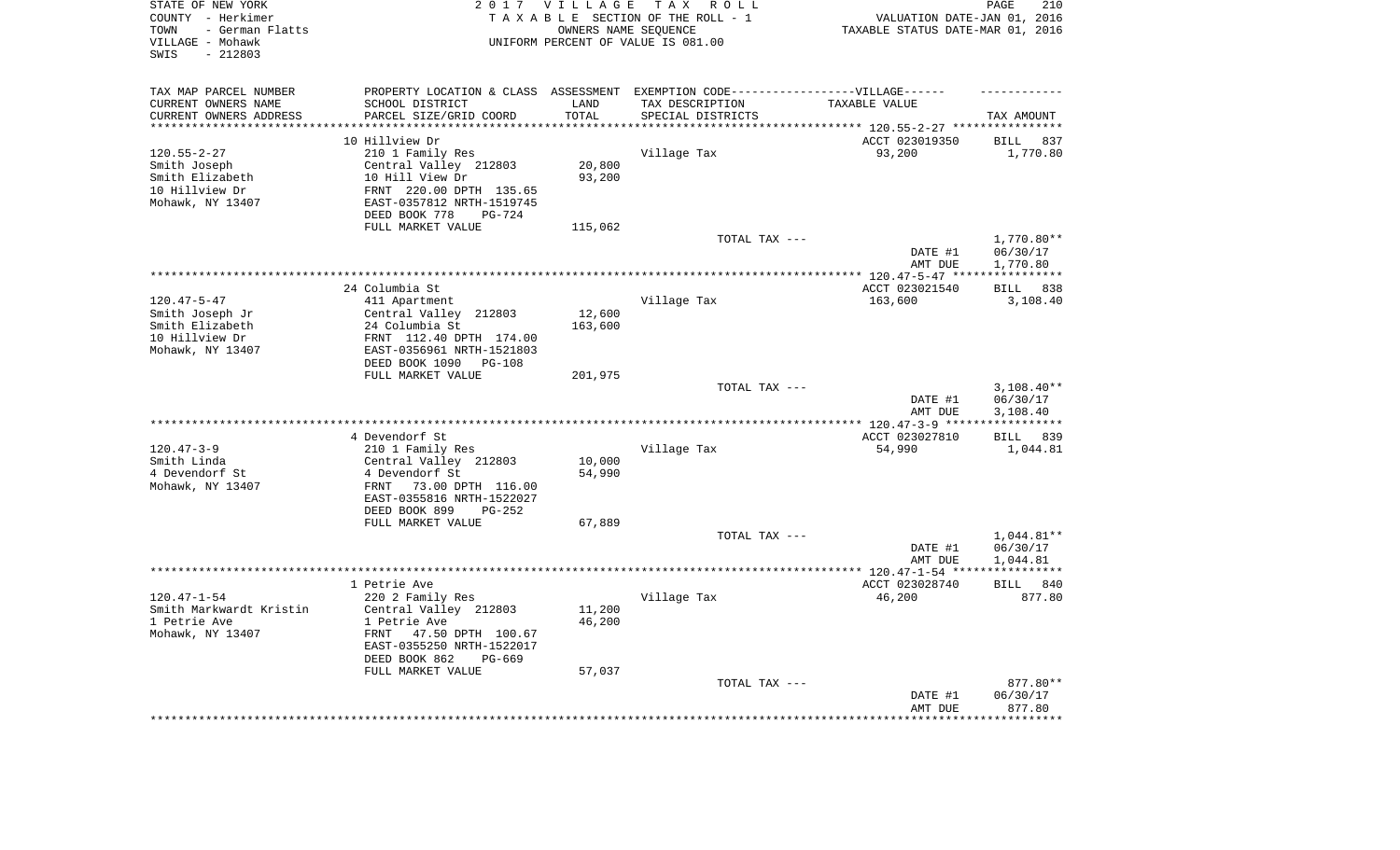| STATE OF NEW YORK<br>COUNTY - Herkimer<br>- German Flatts<br>TOWN<br>VILLAGE - Mohawk<br>$-212803$<br>SWIS |                                                        | 2017 VILLAGE<br>OWNERS NAME SEQUENCE | TAX ROLL<br>TAXABLE SECTION OF THE ROLL - 1<br>UNIFORM PERCENT OF VALUE IS 081.00                    | VALUATION DATE-JAN 01, 2016<br>TAXABLE STATUS DATE-MAR 01, 2016 | PAGE<br>211          |
|------------------------------------------------------------------------------------------------------------|--------------------------------------------------------|--------------------------------------|------------------------------------------------------------------------------------------------------|-----------------------------------------------------------------|----------------------|
| TAX MAP PARCEL NUMBER<br>CURRENT OWNERS NAME                                                               | SCHOOL DISTRICT                                        | LAND                                 | PROPERTY LOCATION & CLASS ASSESSMENT EXEMPTION CODE-----------------VILLAGE------<br>TAX DESCRIPTION | TAXABLE VALUE                                                   |                      |
| CURRENT OWNERS ADDRESS                                                                                     | PARCEL SIZE/GRID COORD                                 | TOTAL                                | SPECIAL DISTRICTS                                                                                    |                                                                 | TAX AMOUNT           |
| *********************                                                                                      | ****************************                           | *************                        |                                                                                                      |                                                                 |                      |
|                                                                                                            | 79 Columbia St                                         |                                      |                                                                                                      | ACCT 023020700                                                  | <b>BILL</b><br>841   |
| $120.55 - 2 - 52$                                                                                          | 210 1 Family Res                                       |                                      | Village Tax                                                                                          | 66,000                                                          | 1,254.00             |
| Smith Martin                                                                                               | Central Valley 212803                                  | 12,800                               |                                                                                                      |                                                                 |                      |
| Smith Joan<br>79 Columbia St                                                                               | 79 Columbia St<br>70.00 DPTH 125.00<br>FRNT            | 66,000                               |                                                                                                      |                                                                 |                      |
| Mohawk, NY 13407                                                                                           | EAST-0356728 NRTH-1520278<br>DEED BOOK 823<br>$PG-392$ |                                      |                                                                                                      |                                                                 |                      |
|                                                                                                            | FULL MARKET VALUE                                      | 81,481                               |                                                                                                      |                                                                 |                      |
|                                                                                                            |                                                        |                                      | TOTAL TAX ---                                                                                        |                                                                 | $1,254.00**$         |
|                                                                                                            |                                                        |                                      |                                                                                                      | DATE #1<br>AMT DUE                                              | 06/30/17<br>1,254.00 |
|                                                                                                            |                                                        |                                      |                                                                                                      |                                                                 | ***********          |
|                                                                                                            | 28 W Main St                                           |                                      |                                                                                                      | ACCT 023001890                                                  | BILL 842             |
| $120.39 - 2 - 32.1$                                                                                        | 481 Att row bldg                                       |                                      | Village Tax                                                                                          | 38,500                                                          | 731.50               |
| Smith Rebecca<br>10 Hillview Dr                                                                            | Central Valley 212803<br>28 W Main St                  | 5,100<br>38,500                      |                                                                                                      |                                                                 |                      |
| Mohawk, NY 13407                                                                                           | 28.00 DPTH 75.00<br>FRNT                               |                                      |                                                                                                      |                                                                 |                      |
|                                                                                                            | EAST-0356900 NRTH-1522499<br>DEED BOOK 1244<br>PG-652  |                                      |                                                                                                      |                                                                 |                      |
|                                                                                                            | FULL MARKET VALUE                                      | 47,531                               |                                                                                                      |                                                                 |                      |
|                                                                                                            |                                                        |                                      | TOTAL TAX ---                                                                                        |                                                                 | 731.50**             |
|                                                                                                            |                                                        |                                      |                                                                                                      | DATE #1<br>AMT DUE                                              | 06/30/17<br>731.50   |
|                                                                                                            |                                                        |                                      |                                                                                                      |                                                                 | **********           |
|                                                                                                            | 99 Columbia St                                         |                                      |                                                                                                      | ACCT 023021000                                                  | 843<br>BILL          |
| $120.55 - 3 - 29$                                                                                          | 210 1 Family Res                                       |                                      | Village Tax                                                                                          | 56,962                                                          | 1,082.28             |
| Smith Ronald                                                                                               | Central Valley 212803                                  | 12,200                               |                                                                                                      |                                                                 |                      |
| Smith Amy<br>99 Columbia St                                                                                | 99 Columbia St<br>60.00 DPTH 125.00<br>FRNT            | 56,962                               |                                                                                                      |                                                                 |                      |
| Mohawk, NY 13407                                                                                           | EAST-0356609 NRTH-1519850                              |                                      |                                                                                                      |                                                                 |                      |
|                                                                                                            | DEED BOOK 1239<br><b>PG-578</b>                        |                                      |                                                                                                      |                                                                 |                      |
|                                                                                                            | FULL MARKET VALUE                                      | 70,323                               |                                                                                                      |                                                                 |                      |
|                                                                                                            |                                                        |                                      | TOTAL TAX ---                                                                                        |                                                                 | 1,082.28**           |
|                                                                                                            |                                                        |                                      |                                                                                                      | DATE #1                                                         | 06/30/17             |
|                                                                                                            |                                                        |                                      |                                                                                                      | AMT DUE                                                         | 1,082.28             |
|                                                                                                            | 9 Bellinger St                                         |                                      |                                                                                                      | ACCT 023010530                                                  | 844<br>BILL          |
| $120.40 - 2 - 13$                                                                                          | 210 1 Family Res                                       |                                      | VET COM V 41137                                                                                      | 11,875                                                          |                      |
| Smith Roselyn                                                                                              | Central Valley 212803                                  | 9,000                                | Village Tax                                                                                          | 35,625                                                          | 676.88               |
| 9 Bellinger St                                                                                             | 9 Bellinger St                                         | 47,500                               |                                                                                                      |                                                                 |                      |
| Mohawk, NY 13407                                                                                           | 56.00 DPTH 120.00<br>FRNT                              |                                      |                                                                                                      |                                                                 |                      |
|                                                                                                            | EAST-0359220 NRTH-1522898                              |                                      |                                                                                                      |                                                                 |                      |
|                                                                                                            | DEED BOOK 1317<br>PG-516                               |                                      |                                                                                                      |                                                                 |                      |
|                                                                                                            | FULL MARKET VALUE                                      | 58,642                               | TOTAL TAX ---                                                                                        |                                                                 | 676.88**             |
|                                                                                                            |                                                        |                                      |                                                                                                      | DATE #1                                                         | 06/30/17             |
|                                                                                                            |                                                        |                                      |                                                                                                      | AMT DUE                                                         | 676.88               |
|                                                                                                            |                                                        |                                      |                                                                                                      | ***************                                                 | ************         |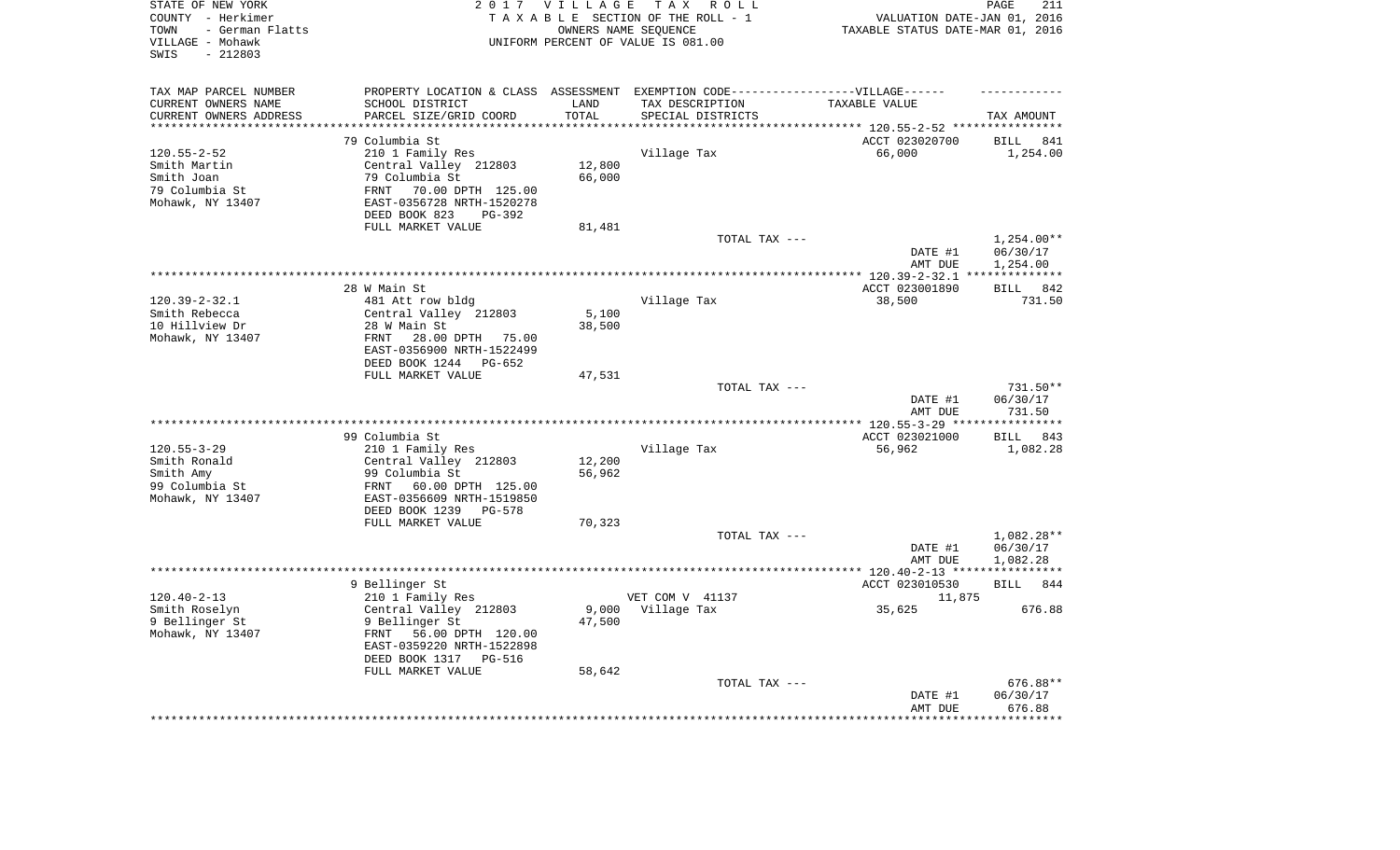| STATE OF NEW YORK<br>COUNTY - Herkimer<br>- German Flatts<br>TOWN<br>VILLAGE - Mohawk<br>$-212803$<br>SWIS |                                                                                   | 2017 VILLAGE<br>OWNERS NAME SEQUENCE | TAX ROLL<br>TAXABLE SECTION OF THE ROLL - 1<br>UNIFORM PERCENT OF VALUE IS 081.00 | VALUATION DATE-JAN 01, 2016<br>TAXABLE STATUS DATE-MAR 01, 2016     | 212<br>PAGE                    |
|------------------------------------------------------------------------------------------------------------|-----------------------------------------------------------------------------------|--------------------------------------|-----------------------------------------------------------------------------------|---------------------------------------------------------------------|--------------------------------|
| TAX MAP PARCEL NUMBER                                                                                      | PROPERTY LOCATION & CLASS ASSESSMENT EXEMPTION CODE-----------------VILLAGE------ |                                      |                                                                                   |                                                                     |                                |
| CURRENT OWNERS NAME                                                                                        | SCHOOL DISTRICT                                                                   | LAND                                 | TAX DESCRIPTION                                                                   | TAXABLE VALUE                                                       |                                |
| CURRENT OWNERS ADDRESS<br>******************                                                               | PARCEL SIZE/GRID COORD                                                            | TOTAL<br>* * * * * * * * * *         | SPECIAL DISTRICTS                                                                 |                                                                     | TAX AMOUNT                     |
|                                                                                                            |                                                                                   |                                      |                                                                                   | *************************** 120.40-2-71 ************<br>ACCT 195421 |                                |
| $120.40 - 2 - 71$                                                                                          | 3 Bellinger St<br>411 Apartment                                                   |                                      | Village Tax                                                                       | 58,000                                                              | <b>BILL</b><br>845<br>1,102.00 |
| Smith Sean                                                                                                 | Central Valley 212803                                                             | 4,500                                |                                                                                   |                                                                     |                                |
| Palumbo Patricia                                                                                           | 3 Bellinger St                                                                    | 58,000                               |                                                                                   |                                                                     |                                |
| 283 West End Rd                                                                                            | FRNT<br>68.30 DPTH 120.00                                                         |                                      |                                                                                   |                                                                     |                                |
| Herkimer, NY 13350                                                                                         | EAST-0359157 NRTH-1523025                                                         |                                      |                                                                                   |                                                                     |                                |
|                                                                                                            | DEED BOOK 1589 PG-349                                                             |                                      |                                                                                   |                                                                     |                                |
|                                                                                                            | FULL MARKET VALUE                                                                 | 71,605                               |                                                                                   |                                                                     |                                |
|                                                                                                            |                                                                                   |                                      | TOTAL TAX ---                                                                     |                                                                     | $1,102.00**$                   |
|                                                                                                            |                                                                                   |                                      |                                                                                   | DATE #1                                                             | 06/30/17                       |
|                                                                                                            |                                                                                   |                                      |                                                                                   | AMT DUE                                                             | 1,102.00<br>************       |
|                                                                                                            | 3 New York St                                                                     |                                      |                                                                                   | ACCT 023007200                                                      | BILL 846                       |
| $120.40 - 1 - 24$                                                                                          | 210 1 Family Res                                                                  |                                      | Village Tax                                                                       | 40,600                                                              | 771.40                         |
| Smith Stephanie                                                                                            | Central Valley 212803                                                             | 7,300                                |                                                                                   |                                                                     |                                |
| 434 Otsego St                                                                                              | 3 New York St                                                                     | 40,600                               |                                                                                   |                                                                     |                                |
| Ilion, NY 13357                                                                                            | FRNT<br>70.00 DPTH<br>60.00                                                       |                                      |                                                                                   |                                                                     |                                |
|                                                                                                            | EAST-0358345 NRTH-1523093                                                         |                                      |                                                                                   |                                                                     |                                |
|                                                                                                            | DEED BOOK 1338<br>PG-689                                                          |                                      |                                                                                   |                                                                     |                                |
|                                                                                                            | FULL MARKET VALUE                                                                 | 50,123                               |                                                                                   |                                                                     |                                |
|                                                                                                            |                                                                                   |                                      | TOTAL TAX ---                                                                     |                                                                     | $771.40**$                     |
|                                                                                                            |                                                                                   |                                      |                                                                                   | DATE #1<br>AMT DUE                                                  | 06/30/17<br>771.40             |
|                                                                                                            |                                                                                   |                                      | *************************                                                         | $***$ 120.47-3-40 **                                                | ********                       |
|                                                                                                            | 35 W Center St                                                                    |                                      |                                                                                   | ACCT 023025620                                                      | <b>BILL</b><br>847             |
| $120.47 - 3 - 40$                                                                                          | 210 1 Family Res                                                                  |                                      | Village Tax                                                                       | 66,200                                                              | 1,257.80                       |
| Smithson David                                                                                             | Central Valley 212803                                                             | 11,600                               |                                                                                   |                                                                     |                                |
| Smithson Linda                                                                                             | 35 W Center St                                                                    | 66,200                               |                                                                                   |                                                                     |                                |
| 35 W Center St                                                                                             | 56.00 DPTH 116.40<br>FRNT                                                         |                                      |                                                                                   |                                                                     |                                |
| Mohawk, NY 13407                                                                                           | EAST-0355716 NRTH-1521137                                                         |                                      |                                                                                   |                                                                     |                                |
|                                                                                                            | DEED BOOK 1234 PG-913                                                             |                                      |                                                                                   |                                                                     |                                |
|                                                                                                            | FULL MARKET VALUE                                                                 | 81,728                               | TOTAL TAX ---                                                                     |                                                                     | 1,257.80**                     |
|                                                                                                            |                                                                                   |                                      |                                                                                   | DATE #1                                                             | 06/30/17                       |
|                                                                                                            |                                                                                   |                                      |                                                                                   | AMT DUE                                                             | 1,257.80                       |
|                                                                                                            |                                                                                   |                                      |                                                                                   | ***** 120.55-3-3 ****                                               | ***********                    |
|                                                                                                            | 4 Fisher Ave                                                                      |                                      |                                                                                   | ACCT 190904                                                         | BILL 848                       |
| $120.55 - 3 - 3$                                                                                           | 210 1 Family Res                                                                  |                                      | Village Tax                                                                       | 70,800                                                              | 1,345.20                       |
| Smithson Sandra                                                                                            | Central Valley 212803                                                             | 12,100                               |                                                                                   |                                                                     |                                |
| 4 Fisher Ave                                                                                               | FRNT 124.02 DPTH 123.89                                                           | 70,800                               |                                                                                   |                                                                     |                                |
| Mohawk, NY 13407                                                                                           | EAST-0356719 NRTH-1519834                                                         |                                      |                                                                                   |                                                                     |                                |
|                                                                                                            | DEED BOOK 1561<br>PG-313<br>FULL MARKET VALUE                                     |                                      |                                                                                   |                                                                     |                                |
|                                                                                                            |                                                                                   | 87,407                               | TOTAL TAX ---                                                                     |                                                                     | $1,345.20**$                   |
|                                                                                                            |                                                                                   |                                      |                                                                                   | DATE #1                                                             | 06/30/17                       |
|                                                                                                            |                                                                                   |                                      |                                                                                   | AMT DUE                                                             | 1,345.20                       |
|                                                                                                            |                                                                                   |                                      |                                                                                   |                                                                     |                                |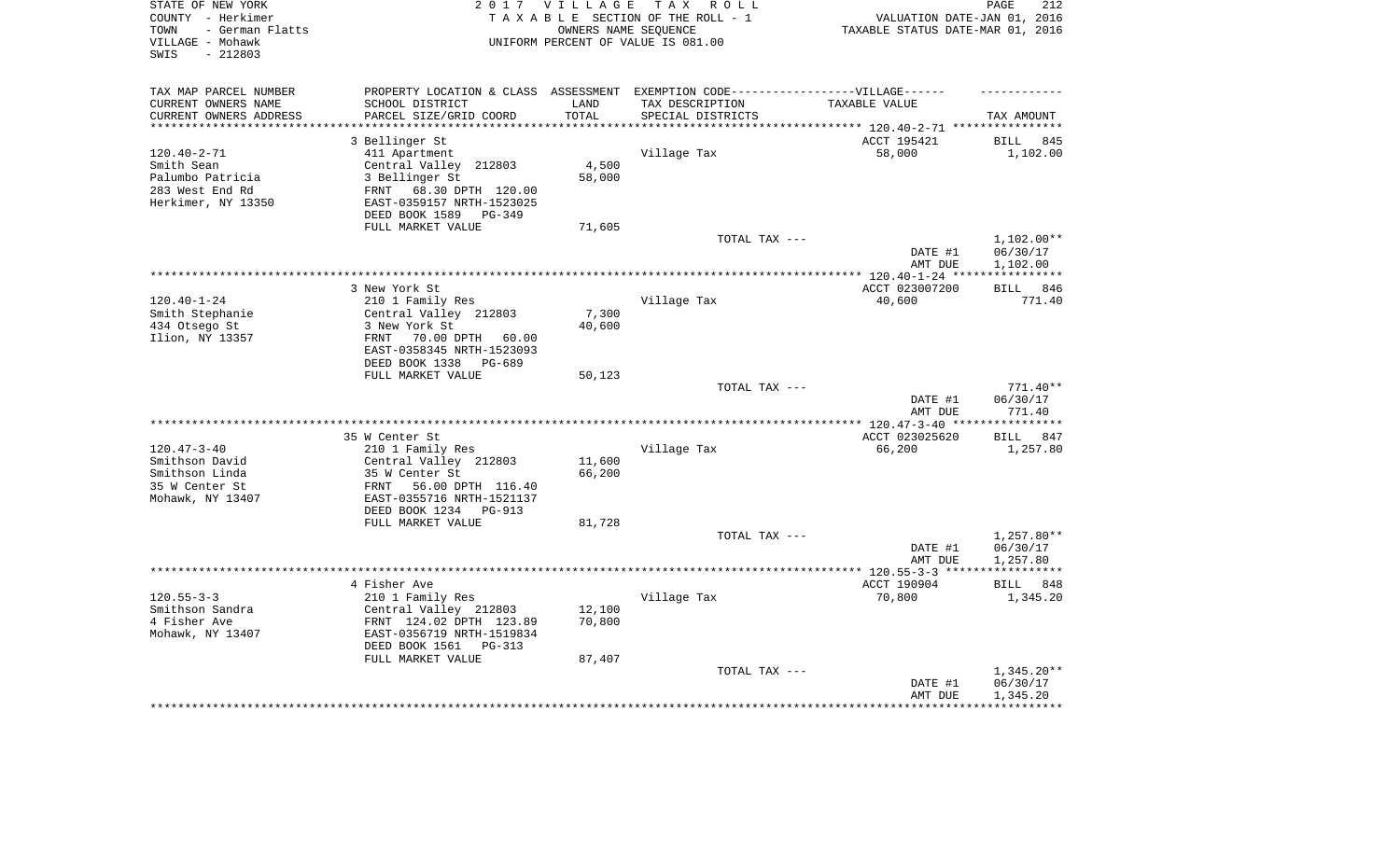| STATE OF NEW YORK<br>COUNTY - Herkimer<br>- German Flatts<br>TOWN<br>VILLAGE - Mohawk<br>SWIS<br>$-212803$ |                                                        | 2017 VILLAGE<br>OWNERS NAME SEQUENCE | T A X<br>R O L L<br>TAXABLE SECTION OF THE ROLL - 1<br>UNIFORM PERCENT OF VALUE IS 081.00 | VALUATION DATE-JAN 01, 2016<br>TAXABLE STATUS DATE-MAR 01, 2016 | 213<br>PAGE                          |
|------------------------------------------------------------------------------------------------------------|--------------------------------------------------------|--------------------------------------|-------------------------------------------------------------------------------------------|-----------------------------------------------------------------|--------------------------------------|
| TAX MAP PARCEL NUMBER                                                                                      |                                                        |                                      | PROPERTY LOCATION & CLASS ASSESSMENT EXEMPTION CODE----------------VILLAGE------          |                                                                 |                                      |
| CURRENT OWNERS NAME                                                                                        | SCHOOL DISTRICT                                        | LAND                                 | TAX DESCRIPTION                                                                           | TAXABLE VALUE                                                   |                                      |
| CURRENT OWNERS ADDRESS<br>*********************                                                            | PARCEL SIZE/GRID COORD                                 | TOTAL<br>* * * * * * * * * * *       | SPECIAL DISTRICTS                                                                         |                                                                 | TAX AMOUNT                           |
|                                                                                                            | 11 Walnut St                                           |                                      |                                                                                           | ACCT 023016200                                                  | 849<br>BILL                          |
| $120.47 - 8 - 6$                                                                                           | 210 1 Family Res                                       |                                      | Village Tax                                                                               | 71,450                                                          | 1,357.55                             |
| Smola Stanley                                                                                              | Central Valley 212803                                  | 10,700                               |                                                                                           |                                                                 |                                      |
| Smola Carol                                                                                                | 11 Walnut St E                                         | 71,450                               |                                                                                           |                                                                 |                                      |
| 11 Walnut St<br>Mohawk, NY 13407                                                                           | FRNT<br>58.00 DPTH 175.00<br>EAST-0357593 NRTH-1521945 |                                      |                                                                                           |                                                                 |                                      |
|                                                                                                            | DEED BOOK 707<br>PG-865                                |                                      |                                                                                           |                                                                 |                                      |
|                                                                                                            | FULL MARKET VALUE                                      | 88,210                               | TOTAL TAX ---                                                                             |                                                                 | $1,357.55**$                         |
|                                                                                                            |                                                        |                                      |                                                                                           | DATE #1<br>AMT DUE                                              | 06/30/17<br>1,357.55                 |
|                                                                                                            |                                                        |                                      |                                                                                           |                                                                 |                                      |
|                                                                                                            | 26 Brookside Dr                                        |                                      |                                                                                           | ACCT 198149                                                     | 850<br>BILL                          |
| $120.47 - 1 - 75$                                                                                          | 210 1 Family Res                                       |                                      | Village Tax                                                                               | 88,000                                                          | 1,672.00                             |
| Snell Matthew<br>Nelson Sarah                                                                              | Central Valley 212803<br>26 Brookside Dr               | 20,200<br>88,000                     |                                                                                           |                                                                 |                                      |
| 838 Cinco Dr                                                                                               | FRNT 126.00 DPTH 150.00                                |                                      |                                                                                           |                                                                 |                                      |
| Ilion, NY 13357                                                                                            | EAST-0355278 NRTH-1520626<br>DEED BOOK 1606<br>PG-618  |                                      |                                                                                           |                                                                 |                                      |
| PRIOR OWNER ON 3/01/2016                                                                                   | FULL MARKET VALUE                                      | 108,642                              |                                                                                           |                                                                 |                                      |
| Humphrey Timothy                                                                                           |                                                        |                                      |                                                                                           |                                                                 |                                      |
|                                                                                                            |                                                        |                                      | TOTAL TAX ---                                                                             | DATE #1<br>AMT DUE                                              | $1,672.00**$<br>06/30/17<br>1,672.00 |
|                                                                                                            |                                                        |                                      |                                                                                           | **************** 120.47-9-5 ******************                  |                                      |
|                                                                                                            | 7 Church St                                            |                                      |                                                                                           | ACCT 023014460                                                  | BILL 851                             |
| $120.47 - 9 - 5$<br>Snyder Stephen                                                                         | 210 1 Family Res<br>Central Valley 212803              | 5,800                                | Village Tax                                                                               | 35,000                                                          | 665.00                               |
| Snyder Jill                                                                                                | 7 Church St                                            | 35,000                               |                                                                                           |                                                                 |                                      |
| 7 Church St                                                                                                | 34.00 DPTH 120.00<br>FRNT                              |                                      |                                                                                           |                                                                 |                                      |
| Mohawk, NY 13407                                                                                           | EAST-0357958 NRTH-1521925                              |                                      |                                                                                           |                                                                 |                                      |
|                                                                                                            | DEED BOOK 820<br>$PG-055$                              |                                      |                                                                                           |                                                                 |                                      |
|                                                                                                            | FULL MARKET VALUE                                      | 43,210                               | TOTAL TAX ---                                                                             |                                                                 |                                      |
|                                                                                                            |                                                        |                                      |                                                                                           | DATE #1                                                         | 665.00**<br>06/30/17                 |
|                                                                                                            |                                                        |                                      |                                                                                           | AMT DUE                                                         | 665.00                               |
|                                                                                                            |                                                        |                                      |                                                                                           |                                                                 |                                      |
|                                                                                                            | 3 John St                                              |                                      |                                                                                           | ACCT 023024360                                                  | BILL<br>852                          |
| $120.47 - 4 - 44$                                                                                          | 210 1 Family Res                                       |                                      | Village Tax                                                                               | 58,182                                                          | 1,105.46                             |
| Sorenson Jeffrey<br>Sorenson Sylvia                                                                        | Central Valley 212803<br>3 John St                     | 12,500<br>58,182                     |                                                                                           |                                                                 |                                      |
| 3 John St                                                                                                  | FRNT<br>55.00 DPTH 152.50                              |                                      |                                                                                           |                                                                 |                                      |
| Mohawk, NY 13407                                                                                           | EAST-0356232 NRTH-1520960<br>DEED BOOK 796<br>PG-89    |                                      |                                                                                           |                                                                 |                                      |
|                                                                                                            | FULL MARKET VALUE                                      | 71,830                               |                                                                                           |                                                                 |                                      |
|                                                                                                            |                                                        |                                      | TOTAL TAX ---                                                                             | DATE #1                                                         | 1,105.46**<br>06/30/17               |
|                                                                                                            |                                                        |                                      |                                                                                           | AMT DUE<br>***********************************                  | 1,105.46                             |
|                                                                                                            |                                                        |                                      |                                                                                           |                                                                 |                                      |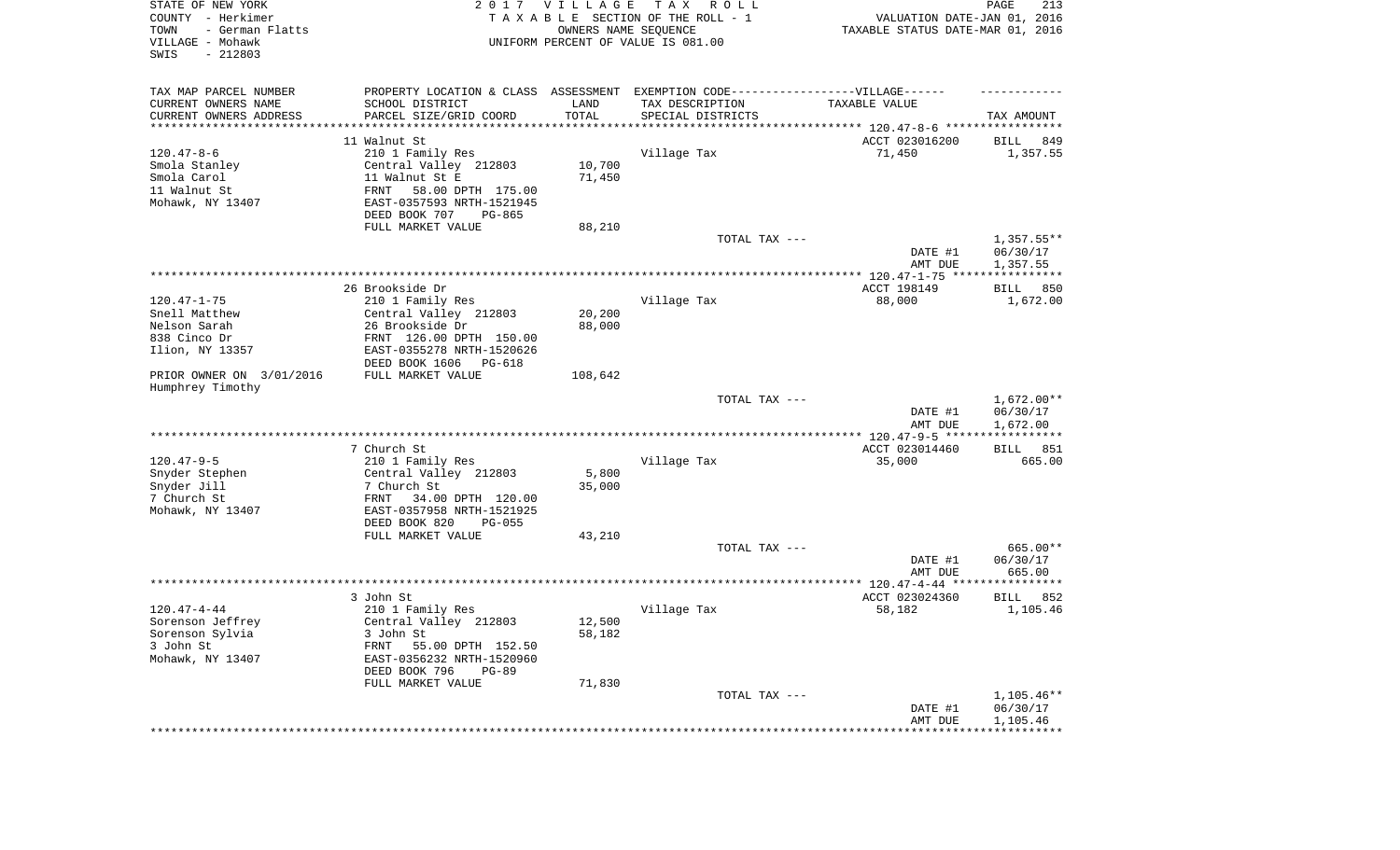| STATE OF NEW YORK<br>COUNTY - Herkimer<br>- German Flatts<br>TOWN<br>VILLAGE - Mohawk<br>SWIS<br>$-212803$ |                                                 | 2017 VILLAGE      | T A X<br>R O L L<br>TAXABLE SECTION OF THE ROLL - 1<br>OWNERS NAME SEQUENCE<br>UNIFORM PERCENT OF VALUE IS 081.00 | VALUATION DATE-JAN 01, 2016<br>TAXABLE STATUS DATE-MAR 01, 2016 | PAGE<br>214                      |
|------------------------------------------------------------------------------------------------------------|-------------------------------------------------|-------------------|-------------------------------------------------------------------------------------------------------------------|-----------------------------------------------------------------|----------------------------------|
| TAX MAP PARCEL NUMBER                                                                                      |                                                 |                   | PROPERTY LOCATION & CLASS ASSESSMENT EXEMPTION CODE-----------------VILLAGE------                                 |                                                                 |                                  |
| CURRENT OWNERS NAME                                                                                        | SCHOOL DISTRICT                                 | LAND              | TAX DESCRIPTION                                                                                                   | TAXABLE VALUE                                                   |                                  |
| CURRENT OWNERS ADDRESS<br>********************                                                             | PARCEL SIZE/GRID COORD<br>********************* | TOTAL<br>******** | SPECIAL DISTRICTS                                                                                                 | **************************** 120.46-2-64 ****************       | TAX AMOUNT                       |
|                                                                                                            | 27 Catherine St                                 |                   |                                                                                                                   | ACCT 197806                                                     | BILL<br>853                      |
| $120.46 - 2 - 64$                                                                                          | 210 1 Family Res                                |                   | Village Tax                                                                                                       | 49,600                                                          | 942.40                           |
| Soullas Christopher                                                                                        | Central Valley 212803                           | 5,600             |                                                                                                                   |                                                                 |                                  |
| 27 Catherine St                                                                                            | 27 Catherine St                                 | 49,600            |                                                                                                                   |                                                                 |                                  |
| Mohawk, NY 13407                                                                                           | <b>FRNT</b><br>33.70 DPTH 114.30                |                   |                                                                                                                   |                                                                 |                                  |
|                                                                                                            | EAST-0354357 NRTH-1521115                       |                   |                                                                                                                   |                                                                 |                                  |
| PRIOR OWNER ON 3/01/2016                                                                                   | DEED BOOK 1622<br>PG-598                        |                   |                                                                                                                   |                                                                 |                                  |
| Fox Jason                                                                                                  | FULL MARKET VALUE                               | 61,235            |                                                                                                                   |                                                                 |                                  |
|                                                                                                            |                                                 |                   | TOTAL TAX ---                                                                                                     |                                                                 | 942.40**                         |
|                                                                                                            |                                                 |                   |                                                                                                                   | DATE #1                                                         | 06/30/17<br>942.40               |
|                                                                                                            |                                                 |                   |                                                                                                                   | AMT DUE<br>******** 120.55-2-41 **                              | * * * * * * * * * * * *          |
|                                                                                                            | 80 Walnut St                                    |                   |                                                                                                                   | ACCT 023017910                                                  | 854<br><b>BILL</b>               |
| $120.55 - 2 - 41$                                                                                          | 210 1 Family Res                                |                   | Village Tax                                                                                                       | 66,800                                                          | 1,269.20                         |
| Souza Karen                                                                                                | Central Valley 212803                           | 12,300            | XC491 Water relevy                                                                                                | 966.90 MT M                                                     | 966.90                           |
| 80 Walnut St                                                                                               | 80 Walnut St                                    | 66,800            |                                                                                                                   |                                                                 |                                  |
| Mohawk, NY 13407                                                                                           | 65.00 DPTH 120.00<br>FRNT                       |                   |                                                                                                                   |                                                                 |                                  |
|                                                                                                            | EAST-0356916 NRTH-1520149                       |                   |                                                                                                                   |                                                                 |                                  |
|                                                                                                            | DEED BOOK 942<br>$PG-436$<br>FULL MARKET VALUE  | 82,469            |                                                                                                                   |                                                                 |                                  |
|                                                                                                            |                                                 |                   | TOTAL TAX ---                                                                                                     |                                                                 | $2,236.10**$                     |
|                                                                                                            |                                                 |                   |                                                                                                                   | DATE #1                                                         | 06/30/17                         |
|                                                                                                            |                                                 |                   |                                                                                                                   | AMT DUE                                                         | 2,236.10                         |
|                                                                                                            |                                                 |                   |                                                                                                                   | ** $120.39 - 3 - 14$ **                                         | ***********                      |
|                                                                                                            | 1 Warren St                                     |                   |                                                                                                                   | ACCT 023006690                                                  | 855<br>BILL                      |
| $120.39 - 3 - 14$                                                                                          | 482 Det row bldg                                |                   | Village Tax                                                                                                       | 24,900                                                          | 473.10                           |
| Spatto Frank                                                                                               | Central Valley 212803                           | 6,000             |                                                                                                                   |                                                                 |                                  |
| Spatto Linda<br>3776 State Route 168                                                                       | 1 Warren St<br>FRNT<br>26.00 DPTH 101.00        | 24,900            |                                                                                                                   |                                                                 |                                  |
| Mohawk, NY 13407                                                                                           | EAST-0357185 NRTH-1522618                       |                   |                                                                                                                   |                                                                 |                                  |
|                                                                                                            | DEED BOOK 682<br>$PG-662$                       |                   |                                                                                                                   |                                                                 |                                  |
|                                                                                                            | FULL MARKET VALUE                               | 30,741            |                                                                                                                   |                                                                 |                                  |
|                                                                                                            |                                                 |                   | TOTAL TAX ---                                                                                                     |                                                                 | 473.10**                         |
|                                                                                                            |                                                 |                   |                                                                                                                   | DATE #1                                                         | 06/30/17                         |
|                                                                                                            |                                                 |                   |                                                                                                                   | AMT DUE                                                         | 473.10                           |
|                                                                                                            | 3 Warren St                                     |                   |                                                                                                                   | ************* 120.39-3-15 ****                                  | **********<br><b>BILL</b><br>856 |
| $120.39 - 3 - 15$                                                                                          | 220 2 Family Res                                |                   | Village Tax                                                                                                       | ACCT 023006720<br>28,000                                        | 532.00                           |
| Spatto Frank                                                                                               | Central Valley 212803                           | 2,900             |                                                                                                                   |                                                                 |                                  |
| Spatto Linda                                                                                               | 3 Warren St                                     | 28,000            |                                                                                                                   |                                                                 |                                  |
| 3776 State Route 168                                                                                       | 28.00 DPTH 84.33<br>FRNT                        |                   |                                                                                                                   |                                                                 |                                  |
| Mohawk, NY 13407                                                                                           | EAST-0357236 NRTH-1522630                       |                   |                                                                                                                   |                                                                 |                                  |
|                                                                                                            | DEED BOOK 682<br>$PG-662$                       |                   |                                                                                                                   |                                                                 |                                  |
|                                                                                                            | FULL MARKET VALUE                               | 34,568            |                                                                                                                   |                                                                 |                                  |
|                                                                                                            |                                                 |                   | TOTAL TAX ---                                                                                                     | DATE #1                                                         | 532.00**<br>06/30/17             |
|                                                                                                            |                                                 |                   |                                                                                                                   | AMT DUE                                                         | 532.00                           |
|                                                                                                            |                                                 |                   |                                                                                                                   |                                                                 | *******                          |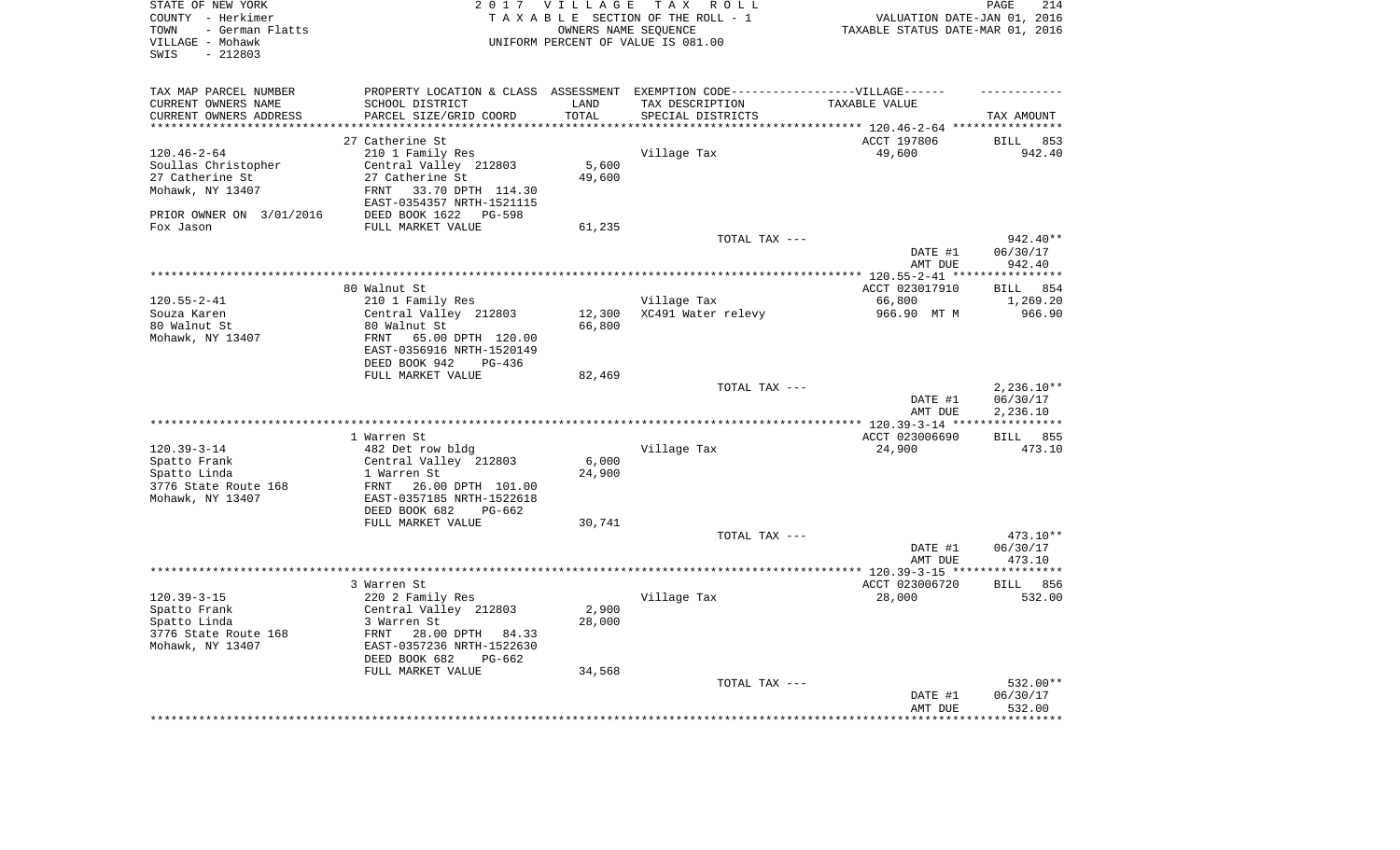| STATE OF NEW YORK<br>COUNTY - Herkimer<br>- German Flatts<br>TOWN<br>VILLAGE - Mohawk<br>SWIS<br>$-212803$ |                                                                   | 2017 VILLAGE<br>OWNERS NAME SEQUENCE | T A X<br>R O L L<br>TAXABLE SECTION OF THE ROLL - 1<br>UNIFORM PERCENT OF VALUE IS 081.00 | VALUATION DATE-JAN 01, 2016<br>TAXABLE STATUS DATE-MAR 01, 2016 | PAGE<br>215                    |
|------------------------------------------------------------------------------------------------------------|-------------------------------------------------------------------|--------------------------------------|-------------------------------------------------------------------------------------------|-----------------------------------------------------------------|--------------------------------|
| TAX MAP PARCEL NUMBER                                                                                      |                                                                   |                                      | PROPERTY LOCATION & CLASS ASSESSMENT EXEMPTION CODE----------------VILLAGE------          |                                                                 |                                |
| CURRENT OWNERS NAME<br>CURRENT OWNERS ADDRESS                                                              | SCHOOL DISTRICT<br>PARCEL SIZE/GRID COORD                         | LAND<br>TOTAL                        | TAX DESCRIPTION<br>SPECIAL DISTRICTS                                                      | TAXABLE VALUE                                                   | TAX AMOUNT                     |
| ********************                                                                                       |                                                                   |                                      | ********************************* 120.40-1-4 *****************                            |                                                                 |                                |
|                                                                                                            | 93 E Main St                                                      |                                      |                                                                                           | ACCT 023008460                                                  | 857<br>BILL                    |
| $120.40 - 1 - 4$                                                                                           | 210 1 Family Res                                                  |                                      | Village Tax                                                                               | 20,600                                                          | 391.40                         |
| Spatto Frank                                                                                               | Central Valley 212803                                             | 11,700                               |                                                                                           |                                                                 |                                |
| Spatto Linda                                                                                               | Fire                                                              | 20,600                               |                                                                                           |                                                                 |                                |
| 3776 State Route 168<br>Mohawk, NY 13407                                                                   | partial<br>FRNT<br>53.00 DPTH 120.10<br>EAST-0359370 NRTH-1523437 |                                      |                                                                                           |                                                                 |                                |
|                                                                                                            | DEED BOOK 836<br><b>PG-380</b>                                    |                                      |                                                                                           |                                                                 |                                |
|                                                                                                            | FULL MARKET VALUE                                                 | 25,432                               |                                                                                           |                                                                 |                                |
|                                                                                                            |                                                                   |                                      | TOTAL TAX ---                                                                             | DATE #1<br>AMT DUE                                              | 391.40**<br>06/30/17<br>391.40 |
|                                                                                                            |                                                                   |                                      |                                                                                           |                                                                 |                                |
|                                                                                                            | 91-91A E Main St                                                  |                                      |                                                                                           | ACCT 023008430                                                  | BILL 858                       |
| $120.40 - 1 - 5$                                                                                           | 483 Converted Re                                                  |                                      | Village Tax                                                                               | 52,900                                                          | 1,005.10                       |
| Spatto Frank                                                                                               | Central Valley 212803                                             | 12,500                               |                                                                                           |                                                                 |                                |
| 3776 State Route 168                                                                                       | $91-91A$ E Main S<br>70.00 DPTH 120.00                            | 52,900                               |                                                                                           |                                                                 |                                |
| Mohawk, NY 13407                                                                                           | FRNT<br>EAST-0359312 NRTH-1523425                                 |                                      |                                                                                           |                                                                 |                                |
|                                                                                                            | DEED BOOK 702<br>PG-604<br>FULL MARKET VALUE                      | 65,309                               |                                                                                           |                                                                 |                                |
|                                                                                                            |                                                                   |                                      | TOTAL TAX ---                                                                             |                                                                 | $1,005.10**$                   |
|                                                                                                            |                                                                   |                                      |                                                                                           | DATE #1<br>AMT DUE                                              | 06/30/17<br>1,005.10           |
|                                                                                                            |                                                                   |                                      |                                                                                           | **************** 120.47-7-1 ******************                  |                                |
|                                                                                                            | 5 Columbia St                                                     |                                      |                                                                                           | ACCT 023019770                                                  | BILL 859                       |
| $120.47 - 7 - 1$                                                                                           | 230 3 Family Res                                                  |                                      | Village Tax                                                                               | 54,800                                                          | 1,041.20                       |
| Spatto Frank<br>3776 State Route 168                                                                       | Central Valley 212803<br>5 Columbia St                            | 7,300<br>54,800                      |                                                                                           |                                                                 |                                |
| Mohawk, NY 13407                                                                                           | 48.00 DPTH<br>FRNT<br>95.00                                       |                                      |                                                                                           |                                                                 |                                |
|                                                                                                            | EAST-0357264 NRTH-1522256                                         |                                      |                                                                                           |                                                                 |                                |
|                                                                                                            | DEED BOOK 703<br>PG-557                                           |                                      |                                                                                           |                                                                 |                                |
|                                                                                                            | FULL MARKET VALUE                                                 | 67,654                               |                                                                                           |                                                                 |                                |
|                                                                                                            |                                                                   |                                      | TOTAL TAX ---                                                                             |                                                                 | $1,041.20**$                   |
|                                                                                                            |                                                                   |                                      |                                                                                           | DATE #1<br>AMT DUE                                              | 06/30/17<br>1,041.20           |
|                                                                                                            |                                                                   |                                      |                                                                                           |                                                                 |                                |
|                                                                                                            | 9 Hammond St                                                      |                                      |                                                                                           | ACCT 023021210                                                  | 860<br>BILL                    |
| $120.55 - 3 - 14$                                                                                          | 210 1 Family Res                                                  |                                      | Village Tax                                                                               | 47,100                                                          | 894.90                         |
| Spatto Frank                                                                                               | Central Valley 212803                                             | 22,000                               |                                                                                           |                                                                 |                                |
| 9 Hammond St<br>Mohawk, NY 13407                                                                           | 9 Hammond St<br>ACRES<br>1.60                                     | 47,100                               |                                                                                           |                                                                 |                                |
|                                                                                                            | EAST-0356648 NRTH-1518966                                         |                                      |                                                                                           |                                                                 |                                |
|                                                                                                            | DEED BOOK 911<br><b>PG-164</b>                                    |                                      |                                                                                           |                                                                 |                                |
|                                                                                                            | FULL MARKET VALUE                                                 | 58,148                               | TOTAL TAX ---                                                                             |                                                                 | 894.90**                       |
|                                                                                                            |                                                                   |                                      |                                                                                           | DATE #1<br>AMT DUE                                              | 06/30/17<br>894.90             |
|                                                                                                            |                                                                   |                                      |                                                                                           | *******************                                             | **************                 |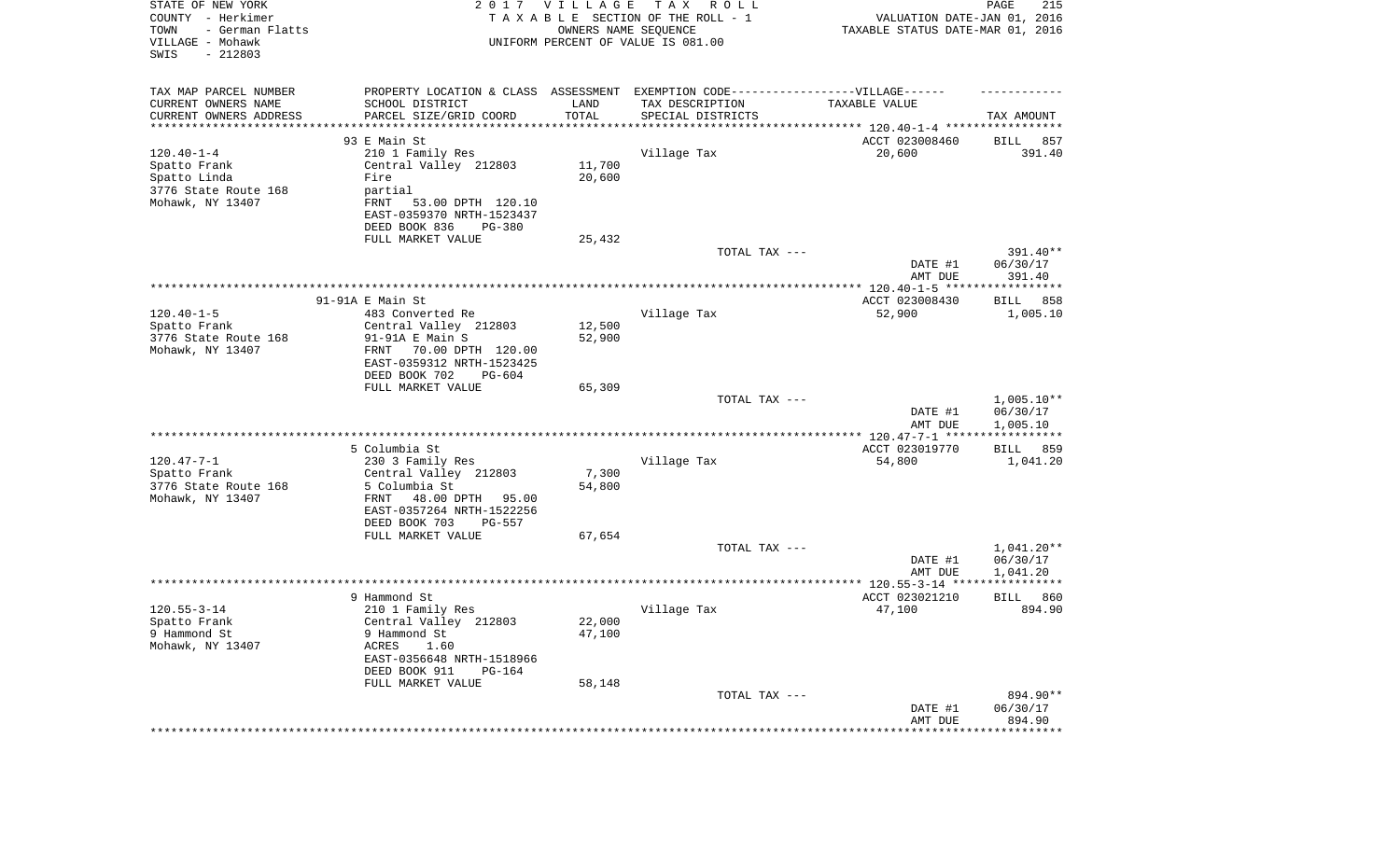| STATE OF NEW YORK<br>COUNTY - Herkimer<br>- German Flatts<br>TOWN |                                                        | 2017 VILLAGE     | TAX ROLL<br>TAXABLE SECTION OF THE ROLL - 1<br>OWNERS NAME SEOUENCE              | VALUATION DATE-JAN 01, 2016<br>TAXABLE STATUS DATE-MAR 01, 2016 | PAGE<br>216                    |
|-------------------------------------------------------------------|--------------------------------------------------------|------------------|----------------------------------------------------------------------------------|-----------------------------------------------------------------|--------------------------------|
| VILLAGE - Mohawk<br>$-212803$<br>SWIS                             |                                                        |                  | UNIFORM PERCENT OF VALUE IS 081.00                                               |                                                                 |                                |
| TAX MAP PARCEL NUMBER                                             |                                                        |                  | PROPERTY LOCATION & CLASS ASSESSMENT EXEMPTION CODE----------------VILLAGE------ |                                                                 |                                |
| CURRENT OWNERS NAME                                               | SCHOOL DISTRICT                                        | LAND             | TAX DESCRIPTION                                                                  | TAXABLE VALUE                                                   |                                |
| CURRENT OWNERS ADDRESS                                            | PARCEL SIZE/GRID COORD                                 | TOTAL            | SPECIAL DISTRICTS                                                                |                                                                 | TAX AMOUNT                     |
|                                                                   | 6 Johnson Ave                                          |                  |                                                                                  | ************ 120.55-2-32 ***********                            |                                |
| $120.55 - 2 - 32$                                                 | 210 1 Family Res                                       |                  | Village Tax                                                                      | ACCT 023019530<br>95,000                                        | <b>BILL</b><br>861<br>1,805.00 |
| Spencer David                                                     | Central Valley 212803                                  | 14,800           |                                                                                  |                                                                 |                                |
| Mallory Irene                                                     | 6 Johnson Ave                                          | 95,000           |                                                                                  |                                                                 |                                |
| 6 Johnson Ave                                                     | FRNT<br>99.50 DPTH 172.00                              |                  |                                                                                  |                                                                 |                                |
| Mohawk, NY 13407                                                  | EAST-0357023 NRTH-1519747                              |                  |                                                                                  |                                                                 |                                |
|                                                                   | DEED BOOK 721<br>$PG-84$                               |                  |                                                                                  |                                                                 |                                |
|                                                                   | FULL MARKET VALUE                                      | 117,284          |                                                                                  |                                                                 |                                |
|                                                                   |                                                        |                  | TOTAL TAX ---                                                                    |                                                                 | $1,805.00**$                   |
|                                                                   |                                                        |                  |                                                                                  | DATE #1                                                         | 06/30/17                       |
|                                                                   |                                                        |                  |                                                                                  | AMT DUE<br>************ 120.39-1-14 *****************           | 1,805.00                       |
|                                                                   | 28 North St                                            |                  |                                                                                  | ACCT 023000750                                                  | <b>BILL</b><br>862             |
| $120.39 - 1 - 14$                                                 | 210 1 Family Res                                       |                  | VET WAR V 41127                                                                  | 7,290                                                           |                                |
| Sperl Howard                                                      | Central Valley 212803                                  | 6,500            | Village Tax                                                                      | 45,310                                                          | 860.89                         |
| Sperl Doris                                                       | 28 North St                                            | 52,600           |                                                                                  |                                                                 |                                |
| 28 North St                                                       | 43.00 DPTH 190.00<br>FRNT                              |                  |                                                                                  |                                                                 |                                |
| Mohawk, NY 13407                                                  | EAST-0355886 NRTH-1522641                              |                  |                                                                                  |                                                                 |                                |
|                                                                   | DEED BOOK 00626 PG-00392                               |                  |                                                                                  |                                                                 |                                |
|                                                                   | FULL MARKET VALUE                                      | 64,938           | TOTAL TAX ---                                                                    |                                                                 | 860.89**                       |
|                                                                   |                                                        |                  |                                                                                  | DATE #1                                                         | 06/30/17                       |
|                                                                   |                                                        |                  |                                                                                  | AMT DUE                                                         | 860.89                         |
|                                                                   |                                                        |                  | ************************                                                         | $* 120.47 - 8 - 27$ **                                          | *********                      |
|                                                                   | 59 Walnut St                                           |                  |                                                                                  | ACCT 023016770                                                  | <b>BILL</b><br>863             |
| $120.47 - 8 - 27$                                                 | 210 1 Family Res                                       |                  | Village Tax                                                                      | 64,400                                                          | 1,223.60                       |
| Sperl Jeffrey                                                     | Central Valley 212803                                  | 14,100           |                                                                                  |                                                                 |                                |
| Sperl Mary Sara                                                   | 60.00 DPTH 232.28<br>FRNT                              | 64,400           |                                                                                  |                                                                 |                                |
| 59 Walnut St<br>Mohawk, NY 13407                                  | EAST-0357335 NRTH-1520817<br>DEED BOOK 1107<br>$PG-21$ |                  |                                                                                  |                                                                 |                                |
|                                                                   | FULL MARKET VALUE                                      | 79,506           |                                                                                  |                                                                 |                                |
|                                                                   |                                                        |                  | TOTAL TAX ---                                                                    |                                                                 | $1,223.60**$                   |
|                                                                   |                                                        |                  |                                                                                  | DATE #1                                                         | 06/30/17                       |
|                                                                   |                                                        |                  |                                                                                  | AMT DUE                                                         | 1,223.60                       |
|                                                                   |                                                        |                  |                                                                                  |                                                                 |                                |
|                                                                   | 30 Firman St                                           |                  |                                                                                  | ACCT 023025080                                                  | BILL 864                       |
| $120.47 - 3 - 56$                                                 | 210 1 Family Res                                       |                  | Village Tax                                                                      | 65,200                                                          | 1,238.80                       |
| Spohn Joseph<br>Spohn Julia                                       | Central Valley 212803<br>30 Firman St                  | 13,700<br>65,200 |                                                                                  |                                                                 |                                |
| 30 Firman St                                                      | 50.00 DPTH 200.00<br>FRNT                              |                  |                                                                                  |                                                                 |                                |
| Mohawk, NY 13407                                                  | EAST-0355642 NRTH-1520435                              |                  |                                                                                  |                                                                 |                                |
|                                                                   | DEED BOOK 1242<br>$PG-193$                             |                  |                                                                                  |                                                                 |                                |
|                                                                   | FULL MARKET VALUE                                      | 80,494           |                                                                                  |                                                                 |                                |
|                                                                   |                                                        |                  | TOTAL TAX ---                                                                    |                                                                 | $1,238.80**$                   |
|                                                                   |                                                        |                  |                                                                                  | DATE #1                                                         | 06/30/17                       |
|                                                                   |                                                        |                  |                                                                                  | AMT DUE                                                         | 1,238.80                       |
|                                                                   |                                                        |                  |                                                                                  |                                                                 |                                |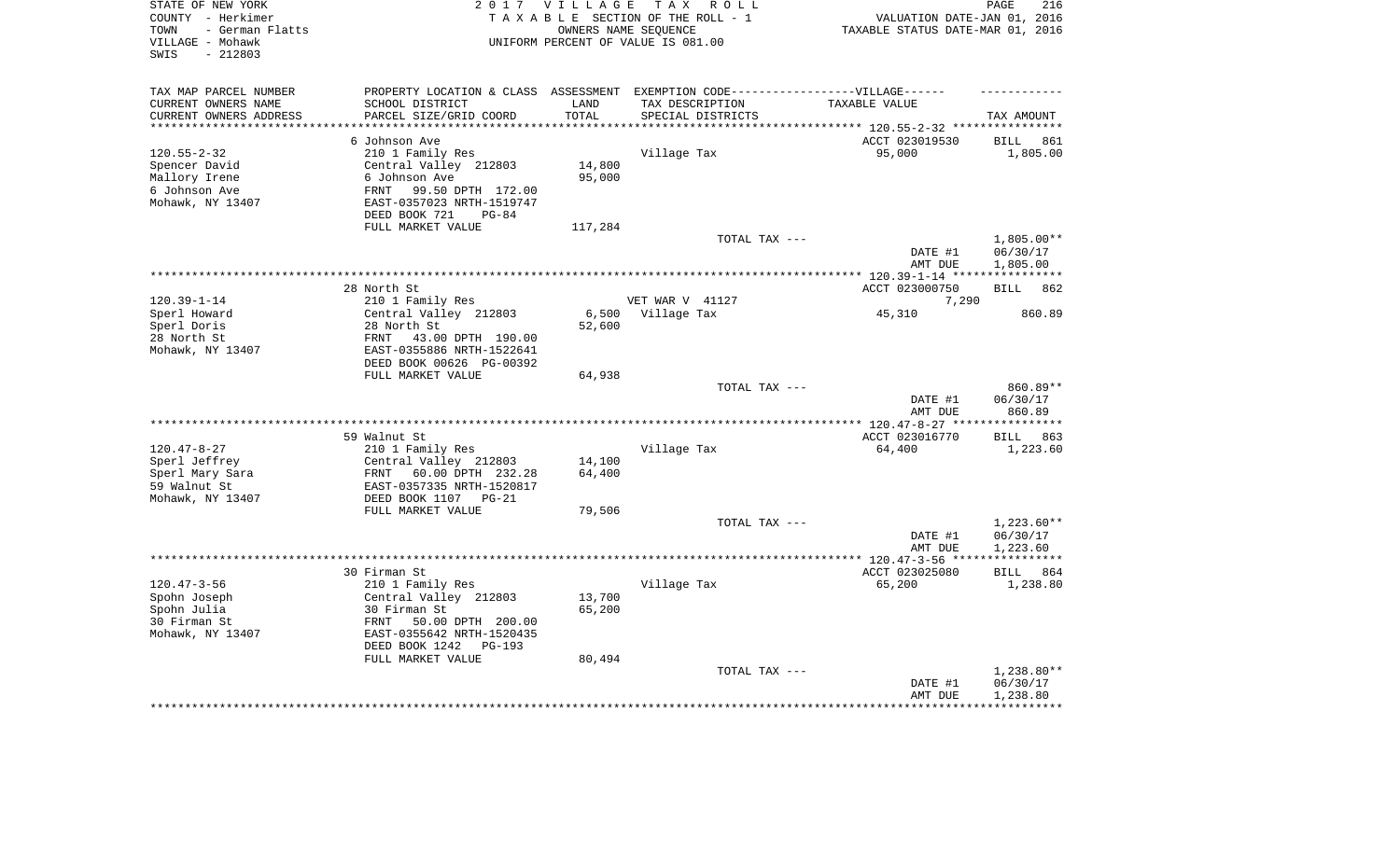| STATE OF NEW YORK<br>COUNTY - Herkimer<br>- German Flatts<br>TOWN<br>VILLAGE - Mohawk<br>SWIS<br>$-212803$ |                                                                                  | 2017 VILLAGE      | T A X<br>R O L L<br>TAXABLE SECTION OF THE ROLL - 1<br>OWNERS NAME SEQUENCE<br>UNIFORM PERCENT OF VALUE IS 081.00 | VALUATION DATE-JAN 01, 2016<br>TAXABLE STATUS DATE-MAR 01, 2016 | PAGE<br>217          |
|------------------------------------------------------------------------------------------------------------|----------------------------------------------------------------------------------|-------------------|-------------------------------------------------------------------------------------------------------------------|-----------------------------------------------------------------|----------------------|
| TAX MAP PARCEL NUMBER                                                                                      | PROPERTY LOCATION & CLASS ASSESSMENT EXEMPTION CODE----------------VILLAGE------ |                   |                                                                                                                   |                                                                 |                      |
| CURRENT OWNERS NAME                                                                                        | SCHOOL DISTRICT                                                                  | LAND              | TAX DESCRIPTION                                                                                                   | TAXABLE VALUE                                                   |                      |
| CURRENT OWNERS ADDRESS<br>********************                                                             | PARCEL SIZE/GRID COORD                                                           | TOTAL             | SPECIAL DISTRICTS                                                                                                 | ********************************* 120.47-4-14 ****************  | TAX AMOUNT           |
|                                                                                                            | 25 Devendorf St                                                                  |                   |                                                                                                                   | ACCT 023027780                                                  | 865<br>BILL          |
| $120.47 - 4 - 14$                                                                                          | 210 1 Family Res                                                                 |                   | Village Tax                                                                                                       | 48,500                                                          | 921.50               |
| Sponburgh Gary                                                                                             | Central Valley 212803                                                            | 9,300             |                                                                                                                   |                                                                 |                      |
| Sponburgh Kim                                                                                              | 25 Devendorf St<br>88.00 DPTH                                                    | 48,500            |                                                                                                                   |                                                                 |                      |
| 25 Devendorf St<br>Mohawk, NY 13407                                                                        | FRNT<br>96.33<br>EAST-0355841 NRTH-1521514                                       |                   |                                                                                                                   |                                                                 |                      |
|                                                                                                            | DEED BOOK 731<br>PG-345                                                          |                   |                                                                                                                   |                                                                 |                      |
|                                                                                                            | FULL MARKET VALUE                                                                | 59,877            |                                                                                                                   |                                                                 |                      |
|                                                                                                            |                                                                                  |                   | TOTAL TAX ---                                                                                                     |                                                                 | 921.50**             |
|                                                                                                            |                                                                                  |                   |                                                                                                                   | DATE #1<br>AMT DUE                                              | 06/30/17<br>921.50   |
|                                                                                                            |                                                                                  |                   |                                                                                                                   |                                                                 |                      |
|                                                                                                            | 7 Brookside Dr                                                                   |                   |                                                                                                                   | ACCT 023030960                                                  | 866<br>BILL          |
| $120.47 - 1 - 63$                                                                                          | 210 1 Family Res                                                                 |                   | Village Tax                                                                                                       | 102,000                                                         | 1,938.00             |
| Stanley Biasini Jr<br>Stanley & Rose Biasini                                                               | Central Valley 212803<br>7 Brookside Dr                                          | 19,500<br>102,000 |                                                                                                                   |                                                                 |                      |
| 7 Brookside Dr                                                                                             | Living Trust                                                                     |                   |                                                                                                                   |                                                                 |                      |
| Mohawk, NY 13407                                                                                           | 81.00 DPTH 120.00<br>FRNT                                                        |                   |                                                                                                                   |                                                                 |                      |
|                                                                                                            | EAST-0355368 NRTH-1521574                                                        |                   |                                                                                                                   |                                                                 |                      |
|                                                                                                            | DEED BOOK 896<br>PG-697                                                          |                   |                                                                                                                   |                                                                 |                      |
|                                                                                                            | FULL MARKET VALUE                                                                | 125,926           | TOTAL TAX ---                                                                                                     |                                                                 | 1,938.00**           |
|                                                                                                            |                                                                                  |                   |                                                                                                                   | DATE #1<br>AMT DUE                                              | 06/30/17<br>1,938.00 |
|                                                                                                            |                                                                                  |                   |                                                                                                                   | ************* 120.55-1-51 *****                                 | ***********          |
|                                                                                                            | 15 Bushnell St                                                                   |                   |                                                                                                                   | ACCT 023022320                                                  | BILL<br>867          |
| $120.55 - 1 - 51$<br>Stanley Terry                                                                         | 210 1 Family Res<br>Central Valley 212803                                        | 21,500            | Village Tax                                                                                                       | 90,500                                                          | 1,719.50             |
| Stanley Lisa                                                                                               | 15 Bushnell St                                                                   | 90,500            |                                                                                                                   |                                                                 |                      |
| 15 Bushnell St                                                                                             | FRNT 140.00 DPTH 162.00                                                          |                   |                                                                                                                   |                                                                 |                      |
| Mohawk, NY 13407                                                                                           | EAST-0355883 NRTH-1519528                                                        |                   |                                                                                                                   |                                                                 |                      |
|                                                                                                            | DEED BOOK 1076<br>PG-572<br>FULL MARKET VALUE                                    | 111,728           |                                                                                                                   |                                                                 |                      |
|                                                                                                            |                                                                                  |                   | TOTAL TAX ---                                                                                                     |                                                                 | $1,719.50**$         |
|                                                                                                            |                                                                                  |                   |                                                                                                                   | DATE #1                                                         | 06/30/17             |
|                                                                                                            |                                                                                  |                   |                                                                                                                   | AMT DUE                                                         | 1,719.50             |
|                                                                                                            | 14 E Main St                                                                     |                   |                                                                                                                   | ACCT 023008610                                                  | 868<br>BILL          |
| $120.47 - 6 - 4$                                                                                           | 481 Att row bldg                                                                 |                   | Village Tax                                                                                                       | 64,600                                                          | 1,227.40             |
| Steele Andrew                                                                                              | Central Valley 212803                                                            | 9,500             |                                                                                                                   |                                                                 |                      |
| 258 Ward Rd                                                                                                | 14 E Main St                                                                     | 64,600            |                                                                                                                   |                                                                 |                      |
| Mohawk, NY 13407                                                                                           | 45.50 DPTH 108.66<br>FRNT                                                        |                   |                                                                                                                   |                                                                 |                      |
|                                                                                                            | EAST-0357418 NRTH-1522458<br>DEED BOOK 1215<br>PG-107                            |                   |                                                                                                                   |                                                                 |                      |
|                                                                                                            | FULL MARKET VALUE                                                                | 79,753            |                                                                                                                   |                                                                 |                      |
|                                                                                                            |                                                                                  |                   | TOTAL TAX ---                                                                                                     |                                                                 | $1,227.40**$         |
|                                                                                                            |                                                                                  |                   |                                                                                                                   | DATE #1                                                         | 06/30/17             |
|                                                                                                            |                                                                                  |                   |                                                                                                                   | AMT DUE                                                         | 1,227.40             |
|                                                                                                            |                                                                                  |                   |                                                                                                                   |                                                                 |                      |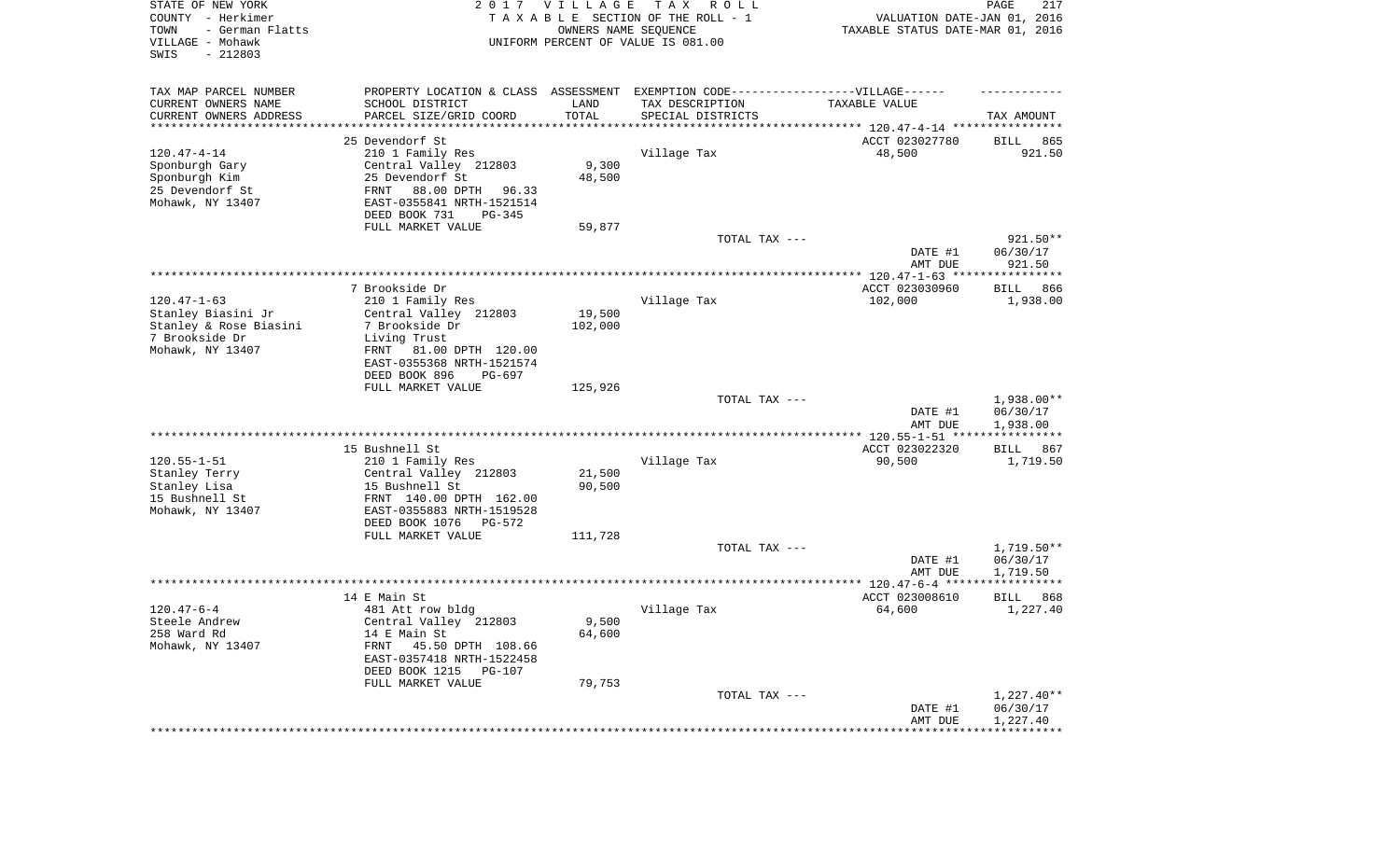| STATE OF NEW YORK<br>COUNTY - Herkimer<br>- German Flatts<br>TOWN<br>VILLAGE - Mohawk<br>$-212803$<br>SWIS | 2 0 1 7                                                     | VILLAGE<br>OWNERS NAME SEQUENCE | TAX ROLL<br>TAXABLE SECTION OF THE ROLL - 1<br>UNIFORM PERCENT OF VALUE IS 081.00 | VALUATION DATE-JAN 01, 2016<br>TAXABLE STATUS DATE-MAR 01, 2016 | 218<br>PAGE                    |
|------------------------------------------------------------------------------------------------------------|-------------------------------------------------------------|---------------------------------|-----------------------------------------------------------------------------------|-----------------------------------------------------------------|--------------------------------|
| TAX MAP PARCEL NUMBER                                                                                      |                                                             |                                 | PROPERTY LOCATION & CLASS ASSESSMENT EXEMPTION CODE-----------------VILLAGE------ |                                                                 |                                |
| CURRENT OWNERS NAME                                                                                        | SCHOOL DISTRICT                                             | LAND                            | TAX DESCRIPTION                                                                   | TAXABLE VALUE                                                   |                                |
| CURRENT OWNERS ADDRESS                                                                                     | PARCEL SIZE/GRID COORD                                      | TOTAL                           | SPECIAL DISTRICTS                                                                 |                                                                 | TAX AMOUNT                     |
| *********************                                                                                      | ************************                                    | ***********                     |                                                                                   |                                                                 |                                |
|                                                                                                            | 4 New York St                                               |                                 |                                                                                   | ACCT 023007320                                                  | <b>BILL</b><br>869             |
| $120.40 - 1 - 18$<br>Steele Lesa                                                                           | 210 1 Family Res<br>Central Valley 212803                   | 6,900                           | Village Tax                                                                       | 49,500                                                          | 940.50                         |
| 4 New York St                                                                                              | 4 New York St                                               | 49,500                          |                                                                                   |                                                                 |                                |
| Mohawk, NY 13407                                                                                           | 67.00 DPTH<br>FRNT<br>60.00                                 |                                 |                                                                                   |                                                                 |                                |
|                                                                                                            | EAST-0358435 NRTH-1523149<br>DEED BOOK 881<br><b>PG-380</b> |                                 |                                                                                   |                                                                 |                                |
|                                                                                                            | FULL MARKET VALUE                                           | 61,111                          |                                                                                   |                                                                 |                                |
|                                                                                                            |                                                             |                                 | TOTAL TAX ---                                                                     |                                                                 | 940.50**                       |
|                                                                                                            |                                                             |                                 |                                                                                   | DATE #1<br>AMT DUE                                              | 06/30/17<br>940.50             |
|                                                                                                            |                                                             |                                 |                                                                                   |                                                                 |                                |
|                                                                                                            | 35 Columbia St                                              |                                 |                                                                                   | ACCT 023020130                                                  | 870<br><b>BILL</b>             |
| $120.47 - 7 - 15$                                                                                          | 210 1 Family Res                                            |                                 | Village Tax                                                                       | 30,600                                                          | 581.40                         |
| Steele Richard                                                                                             | Central Valley 212803                                       | 10,300                          |                                                                                   |                                                                 |                                |
| Steele Laurie                                                                                              | 35 Columbia St                                              | 30,600                          |                                                                                   |                                                                 |                                |
| 35 Columbia St                                                                                             | 60.00 DPTH 150.00<br>FRNT                                   |                                 |                                                                                   |                                                                 |                                |
| Mohawk, NY 13407                                                                                           | EAST-0357072 NRTH-1521441<br>DEED BOOK 812<br>$PG-539$      |                                 |                                                                                   |                                                                 |                                |
|                                                                                                            | FULL MARKET VALUE                                           | 37,778                          |                                                                                   |                                                                 |                                |
|                                                                                                            |                                                             |                                 | TOTAL TAX ---                                                                     | DATE #1                                                         | 581.40**<br>06/30/17<br>581.40 |
|                                                                                                            |                                                             |                                 |                                                                                   | AMT DUE                                                         | ***********                    |
|                                                                                                            | 9-11 Michigan St                                            |                                 |                                                                                   | ACCT 023010770                                                  | 871<br><b>BILL</b>             |
| $120.47 - 6 - 19$                                                                                          | 220 2 Family Res                                            |                                 | Village Tax                                                                       | 31,900                                                          | 606.10                         |
| Steele Richard Jr                                                                                          | Central Valley 212803                                       | 8,900                           |                                                                                   |                                                                 |                                |
| Steele Laurie                                                                                              | 9-11 Michigan S                                             | 31,900                          |                                                                                   |                                                                 |                                |
| 35 Columbia St                                                                                             | 55.00 DPTH 120.10<br>FRNT                                   |                                 |                                                                                   |                                                                 |                                |
| Mohawk, NY 13407                                                                                           | EAST-0357549 NRTH-1522309                                   |                                 |                                                                                   |                                                                 |                                |
|                                                                                                            | DEED BOOK 1280<br>PG-786                                    |                                 |                                                                                   |                                                                 |                                |
|                                                                                                            | FULL MARKET VALUE                                           | 39,383                          |                                                                                   |                                                                 |                                |
|                                                                                                            |                                                             |                                 | TOTAL TAX ---                                                                     |                                                                 | $606.10**$                     |
|                                                                                                            |                                                             |                                 |                                                                                   | DATE #1                                                         | 06/30/17                       |
|                                                                                                            |                                                             |                                 |                                                                                   | AMT DUE                                                         | 606.10                         |
|                                                                                                            | 56 Columbia St                                              |                                 |                                                                                   | ACCT 023021960                                                  | <b>BILL</b><br>872             |
| $120.55 - 1 - 32$                                                                                          | 210 1 Family Res                                            |                                 | Village Tax                                                                       | 56,400                                                          | 1,071.60                       |
| Stegner Geoffrey                                                                                           | Central Valley 212803                                       | 10,600                          |                                                                                   |                                                                 |                                |
| 56 Columbia St                                                                                             | 56 Columbia St                                              | 56,400                          |                                                                                   |                                                                 |                                |
| Mohawk, NY 13407                                                                                           | FRNT<br>60.00 DPTH 120.00                                   |                                 |                                                                                   |                                                                 |                                |
|                                                                                                            | EAST-0356369 NRTH-1519725                                   |                                 |                                                                                   |                                                                 |                                |
|                                                                                                            | DEED BOOK 1095<br>PG-427                                    |                                 |                                                                                   |                                                                 |                                |
|                                                                                                            | FULL MARKET VALUE                                           | 69,630                          |                                                                                   |                                                                 |                                |
|                                                                                                            |                                                             |                                 | TOTAL TAX ---                                                                     |                                                                 | $1,071.60**$                   |
|                                                                                                            |                                                             |                                 |                                                                                   | DATE #1<br>AMT DUE                                              | 06/30/17<br>1,071.60           |
|                                                                                                            |                                                             |                                 |                                                                                   |                                                                 | * * * * * * * * * * * *        |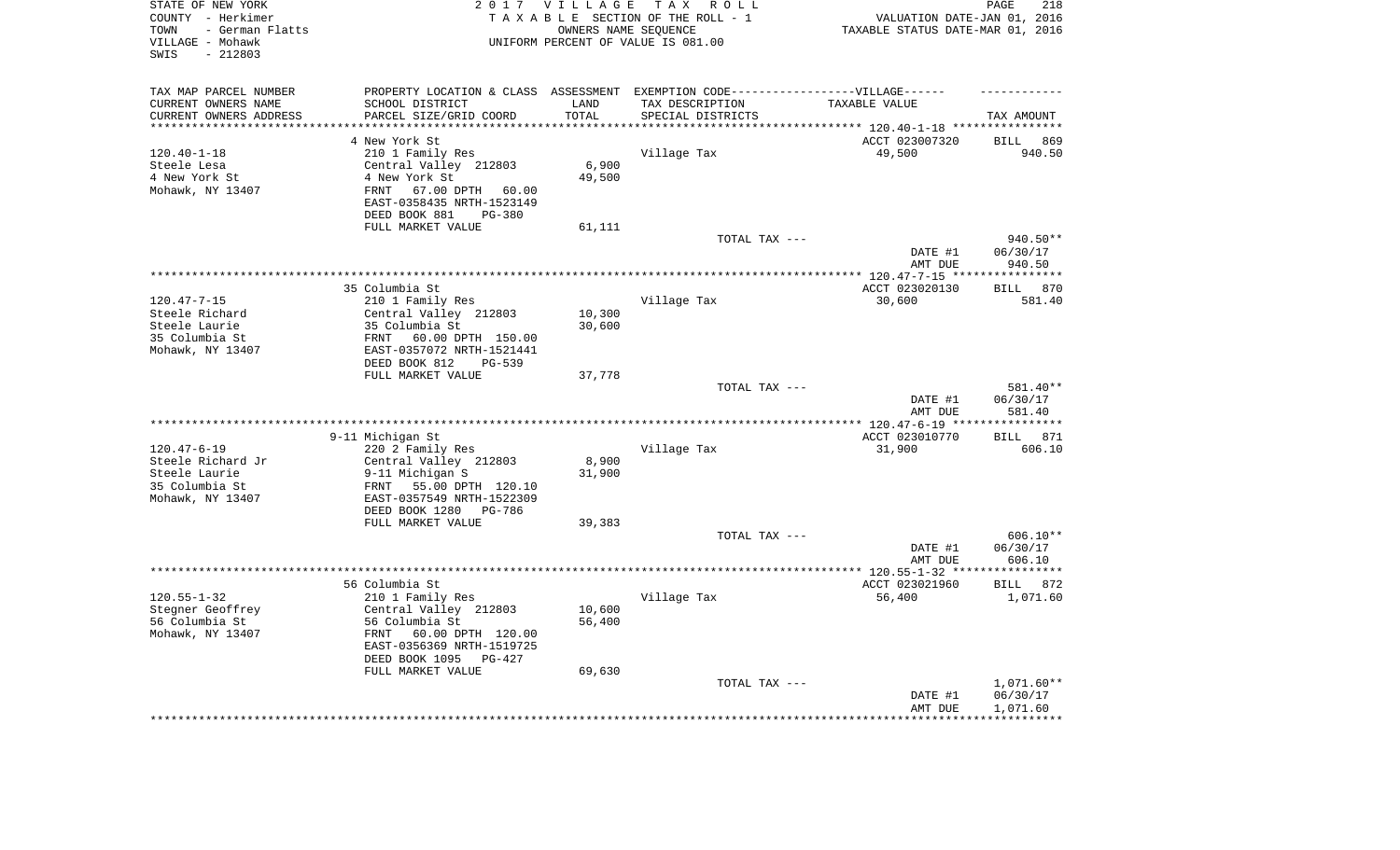| STATE OF NEW YORK<br>COUNTY - Herkimer<br>TOWN<br>- German Flatts<br>VILLAGE - Mohawk<br>SWIS<br>$-212803$  |                                                                                                                                                                                            | 2017 VILLAGE                | T A X<br>R O L L<br>TAXABLE SECTION OF THE ROLL - 1<br>OWNERS NAME SEQUENCE<br>UNIFORM PERCENT OF VALUE IS 081.00 | VALUATION DATE-JAN 01, 2016<br>TAXABLE STATUS DATE-MAR 01, 2016                 | PAGE<br>219                        |
|-------------------------------------------------------------------------------------------------------------|--------------------------------------------------------------------------------------------------------------------------------------------------------------------------------------------|-----------------------------|-------------------------------------------------------------------------------------------------------------------|---------------------------------------------------------------------------------|------------------------------------|
| TAX MAP PARCEL NUMBER<br>CURRENT OWNERS NAME<br>CURRENT OWNERS ADDRESS<br>********************              | PROPERTY LOCATION & CLASS ASSESSMENT EXEMPTION CODE-----------------VILLAGE------<br>SCHOOL DISTRICT<br>PARCEL SIZE/GRID COORD                                                             | LAND<br>TOTAL<br>********** | TAX DESCRIPTION<br>SPECIAL DISTRICTS                                                                              | TAXABLE VALUE<br>********************************* 120.47-1-73 **************** | TAX AMOUNT                         |
| $120.47 - 1 - 73$<br>Stekl MaryAnn<br>Stekl James<br>33 Brookside Dr<br>Mohawk, NY 13407                    | 33 Brookside Dr<br>210 1 Family Res<br>Central Valley 212803<br>33 Brksd Dr<br>FRNT<br>56.00 DPTH 127.00<br>EAST-0355470 NRTH-1520439<br>DEED BOOK 1401<br>PG-627<br>FULL MARKET VALUE     | 19,700<br>86,468<br>106,751 | Village Tax                                                                                                       | ACCT 023031260<br>86,468                                                        | 873<br>BILL<br>1,642.89            |
|                                                                                                             |                                                                                                                                                                                            |                             | TOTAL TAX ---                                                                                                     | DATE #1<br>AMT DUE                                                              | 1,642.89**<br>06/30/17<br>1,642.89 |
|                                                                                                             |                                                                                                                                                                                            |                             |                                                                                                                   |                                                                                 |                                    |
| $120.48 - 1 - 39$<br>Stephen & Carol Brown Tr<br>Etienne's Irr Trust<br>42 Marshall Ave<br>Mohawk, NY 13407 | 42 Marshall Ave<br>210 1 Family Res<br>Central Valley 212803<br>42 Marshall Ave<br>FRNT<br>70.00 DPTH 300.00<br>EAST-0358950 NRTH-1522563<br>DEED BOOK 1451<br>PG-425<br>FULL MARKET VALUE | 12,200<br>49,500<br>61,111  | Village Tax                                                                                                       | ACCT 173391<br>49,500                                                           | 874<br>BILL<br>940.50              |
|                                                                                                             |                                                                                                                                                                                            |                             | TOTAL TAX ---                                                                                                     | DATE #1<br>AMT DUE                                                              | 940.50**<br>06/30/17<br>940.50     |
|                                                                                                             |                                                                                                                                                                                            |                             |                                                                                                                   |                                                                                 |                                    |
| $120.48 - 1 - 30$<br>Stephens Joanne<br>Stephens Kyle<br>211 Second St<br>Ilion, NY 13357                   | 8 Burns Ave<br>210 1 Family Res<br>Central Valley 212803<br>8 Burns Ave<br>FRNT 148.00 DPTH 130.20<br>EAST-0358674 NRTH-1522121                                                            |                             | VET WAR V 41127<br>14,400 VET DIS V 41147<br>62,700 Village Tax                                                   | ACCT 201335<br>7,290<br>3,135<br>52,275                                         | <b>BILL</b><br>875<br>993.23       |
| PRIOR OWNER ON 3/01/2016<br>Cirillo Patrick                                                                 | DEED BOOK 1627<br>PG-367<br>FULL MARKET VALUE                                                                                                                                              | 77,407                      |                                                                                                                   |                                                                                 |                                    |
|                                                                                                             |                                                                                                                                                                                            |                             | TOTAL TAX ---                                                                                                     | DATE #1<br>AMT DUE                                                              | 993.23**<br>06/30/17<br>993.23     |
|                                                                                                             |                                                                                                                                                                                            |                             |                                                                                                                   | ************** 120.47-1-35.1                                                    | **************                     |
| $120.47 - 1 - 35.1$<br>Sterling Kevin<br>Sterling Teresa<br>6 Marion St<br>Mohawk, NY 13407                 | 6 Marion St<br>210 1 Family Res<br>Central Valley 212803<br>6 Marion St<br>45.00 DPTH 90.00<br>FRNT<br>EAST-0354796 NRTH-1521585<br>DEED BOOK 877<br>PG-598                                | 5,400<br>41,200             | Village Tax                                                                                                       | ACCT 023029520<br>41,200                                                        | 876<br>BILL<br>782.80              |
|                                                                                                             | FULL MARKET VALUE                                                                                                                                                                          | 50,864                      | TOTAL TAX ---                                                                                                     | DATE #1<br>AMT DUE                                                              | 782.80**<br>06/30/17<br>782.80     |
|                                                                                                             |                                                                                                                                                                                            |                             |                                                                                                                   |                                                                                 |                                    |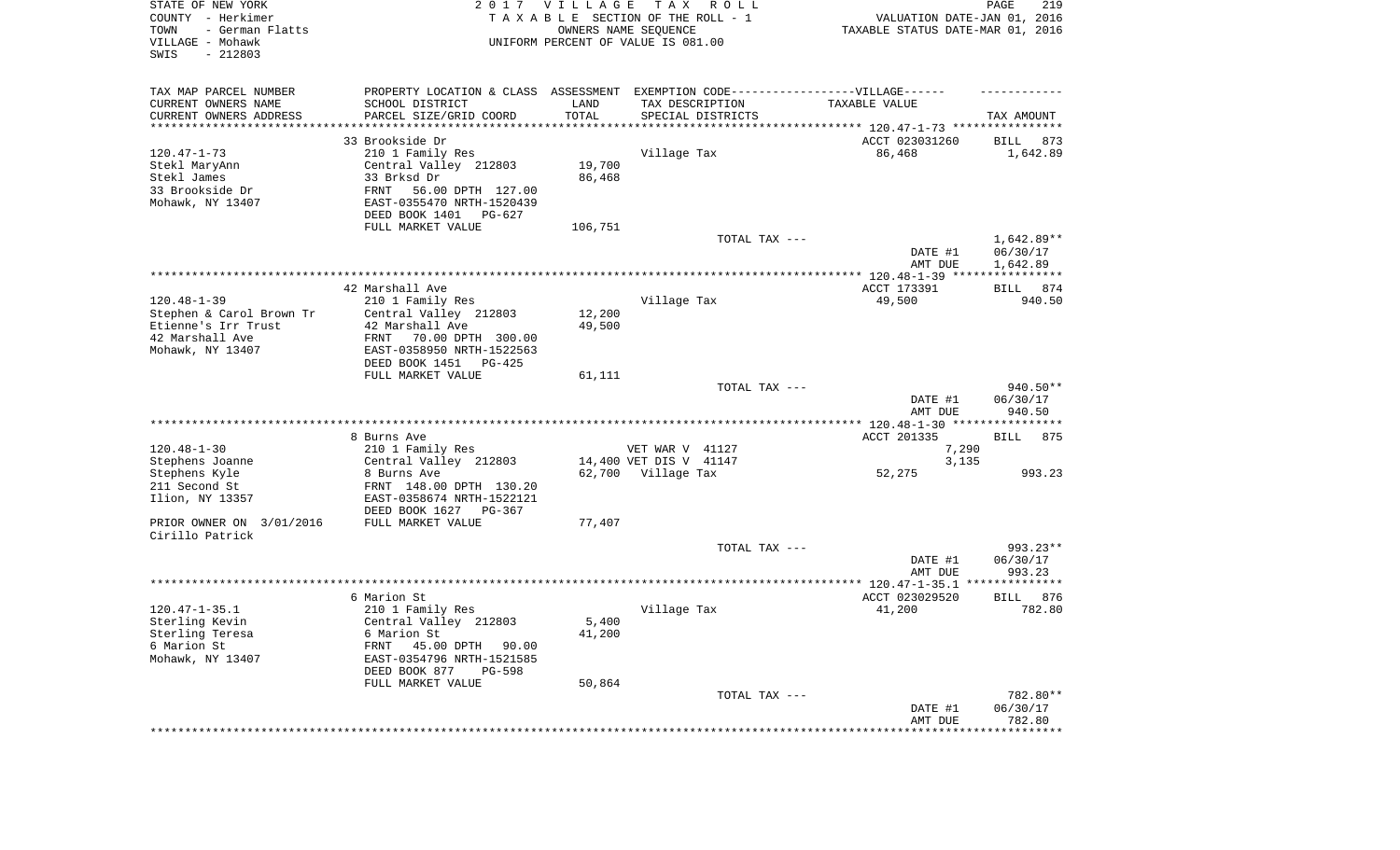| STATE OF NEW YORK<br>COUNTY - Herkimer<br>- German Flatts<br>TOWN<br>VILLAGE - Mohawk<br>SWIS<br>$-212803$ |                                                                                   | 2017 VILLAGE             | TAX ROLL<br>TAXABLE SECTION OF THE ROLL - 1<br>OWNERS NAME SEQUENCE<br>UNIFORM PERCENT OF VALUE IS 081.00 | VALUATION DATE-JAN 01, 2016<br>TAXABLE STATUS DATE-MAR 01, 2016 | 220<br>PAGE        |
|------------------------------------------------------------------------------------------------------------|-----------------------------------------------------------------------------------|--------------------------|-----------------------------------------------------------------------------------------------------------|-----------------------------------------------------------------|--------------------|
| TAX MAP PARCEL NUMBER                                                                                      | PROPERTY LOCATION & CLASS ASSESSMENT EXEMPTION CODE-----------------VILLAGE------ |                          |                                                                                                           |                                                                 |                    |
| CURRENT OWNERS NAME                                                                                        | SCHOOL DISTRICT                                                                   | LAND                     | TAX DESCRIPTION                                                                                           | TAXABLE VALUE                                                   |                    |
| CURRENT OWNERS ADDRESS<br>**********************                                                           | PARCEL SIZE/GRID COORD<br>************************                                | TOTAL<br>*************** | SPECIAL DISTRICTS                                                                                         |                                                                 | TAX AMOUNT         |
|                                                                                                            | Marion St                                                                         |                          |                                                                                                           |                                                                 | 877<br>BILL        |
| $120.47 - 1 - 35.2$                                                                                        | 311 Res vac land                                                                  |                          | Village Tax                                                                                               | 5,400                                                           | 102.60             |
| Sterling Kevin                                                                                             | Central Valley 212803                                                             | 5,400                    |                                                                                                           |                                                                 |                    |
| Sterling Teresa                                                                                            | Marion St                                                                         | 5,400                    |                                                                                                           |                                                                 |                    |
| 6 Marion St                                                                                                | 60.00 DPTH 202.00<br>FRNT                                                         |                          |                                                                                                           |                                                                 |                    |
| Mohawk, 13407                                                                                              | EAST-0354771 NRTH-1521626                                                         |                          |                                                                                                           |                                                                 |                    |
|                                                                                                            | DEED BOOK 877<br>PG-594                                                           |                          |                                                                                                           |                                                                 |                    |
|                                                                                                            | FULL MARKET VALUE                                                                 | 6,667                    |                                                                                                           |                                                                 |                    |
|                                                                                                            |                                                                                   |                          | TOTAL TAX ---                                                                                             |                                                                 | $102.60**$         |
|                                                                                                            |                                                                                   |                          |                                                                                                           | DATE #1<br>AMT DUE                                              | 06/30/17<br>102.60 |
|                                                                                                            |                                                                                   |                          |                                                                                                           | *********** 120.47-9-47 *****************                       |                    |
|                                                                                                            | 36 Green St                                                                       |                          |                                                                                                           | ACCT 023014280                                                  | 878<br><b>BILL</b> |
| $120.47 - 9 - 47$                                                                                          | 220 2 Family Res                                                                  |                          | Village Tax                                                                                               | 41,700                                                          | 792.30             |
| Sterling Pamela                                                                                            | Central Valley 212803                                                             | 9,300                    |                                                                                                           |                                                                 |                    |
| 36 Green St                                                                                                | 36 Green St                                                                       | 41,700                   |                                                                                                           |                                                                 |                    |
| Mohawk, NY 13407                                                                                           | FRNT<br>60.00 DPTH 120.00                                                         |                          |                                                                                                           |                                                                 |                    |
|                                                                                                            | EAST-0357883 NRTH-1521223<br>DEED BOOK 1129<br>PG-937                             |                          |                                                                                                           |                                                                 |                    |
|                                                                                                            | FULL MARKET VALUE                                                                 | 51,481                   |                                                                                                           |                                                                 |                    |
|                                                                                                            |                                                                                   |                          | TOTAL TAX ---                                                                                             |                                                                 | 792.30**           |
|                                                                                                            |                                                                                   |                          |                                                                                                           | DATE #1                                                         | 06/30/17           |
|                                                                                                            |                                                                                   |                          |                                                                                                           | AMT DUE                                                         | 792.30             |
|                                                                                                            |                                                                                   |                          |                                                                                                           | **** 120.39-3-42 ***                                            | **********         |
|                                                                                                            | 15-17 E Main St                                                                   |                          |                                                                                                           | ACCT 023007590                                                  | 879<br><b>BILL</b> |
| $120.39 - 3 - 42$<br>Stevens Ashley                                                                        | 411 Apartment<br>Central Valley 212803                                            | 9,200                    | Village Tax                                                                                               | 57,400                                                          | 1,090.60           |
| 2303 N 44th St Ste 14-1108                                                                                 | 15-17 E Main St                                                                   | 57,400                   |                                                                                                           |                                                                 |                    |
| Phoenix, AZ 85008                                                                                          | FRNT<br>40.00 DPTH 120.00                                                         |                          |                                                                                                           |                                                                 |                    |
|                                                                                                            | EAST-0357496 NRTH-1522671                                                         |                          |                                                                                                           |                                                                 |                    |
|                                                                                                            | DEED BOOK 1358 PG-733                                                             |                          |                                                                                                           |                                                                 |                    |
|                                                                                                            | FULL MARKET VALUE                                                                 | 70,864                   |                                                                                                           |                                                                 |                    |
|                                                                                                            |                                                                                   |                          | TOTAL TAX ---                                                                                             |                                                                 | $1,090.60**$       |
|                                                                                                            |                                                                                   |                          |                                                                                                           | DATE #1                                                         | 06/30/17           |
|                                                                                                            |                                                                                   |                          |                                                                                                           | AMT DUE                                                         | 1,090.60           |
|                                                                                                            | 81 E Main St                                                                      |                          |                                                                                                           | ACCT 170330                                                     | BILL 880           |
| $120.40 - 1 - 10$                                                                                          | 411 Apartment                                                                     |                          | Village Tax                                                                                               | 67,000                                                          | 1,273.00           |
| Stevens Ashley                                                                                             | Central Valley 212803                                                             | 16,300                   |                                                                                                           |                                                                 |                    |
| 2303 N 44th St Ste 14-1108                                                                                 | 81 E Main St N                                                                    | 67,000                   |                                                                                                           |                                                                 |                    |
| Phoenix, AZ 85008                                                                                          | FRNT 85.00 DPTH 264.10                                                            |                          |                                                                                                           |                                                                 |                    |
|                                                                                                            | EAST-0358991 NRTH-1523354                                                         |                          |                                                                                                           |                                                                 |                    |
|                                                                                                            | DEED BOOK 1431<br>$PG-824$<br>FULL MARKET VALUE                                   | 82,716                   |                                                                                                           |                                                                 |                    |
|                                                                                                            |                                                                                   |                          | TOTAL TAX ---                                                                                             |                                                                 | $1,273.00**$       |
|                                                                                                            |                                                                                   |                          |                                                                                                           | DATE #1                                                         | 06/30/17           |
|                                                                                                            |                                                                                   |                          |                                                                                                           | AMT DUE                                                         | 1,273.00           |
|                                                                                                            |                                                                                   |                          |                                                                                                           |                                                                 |                    |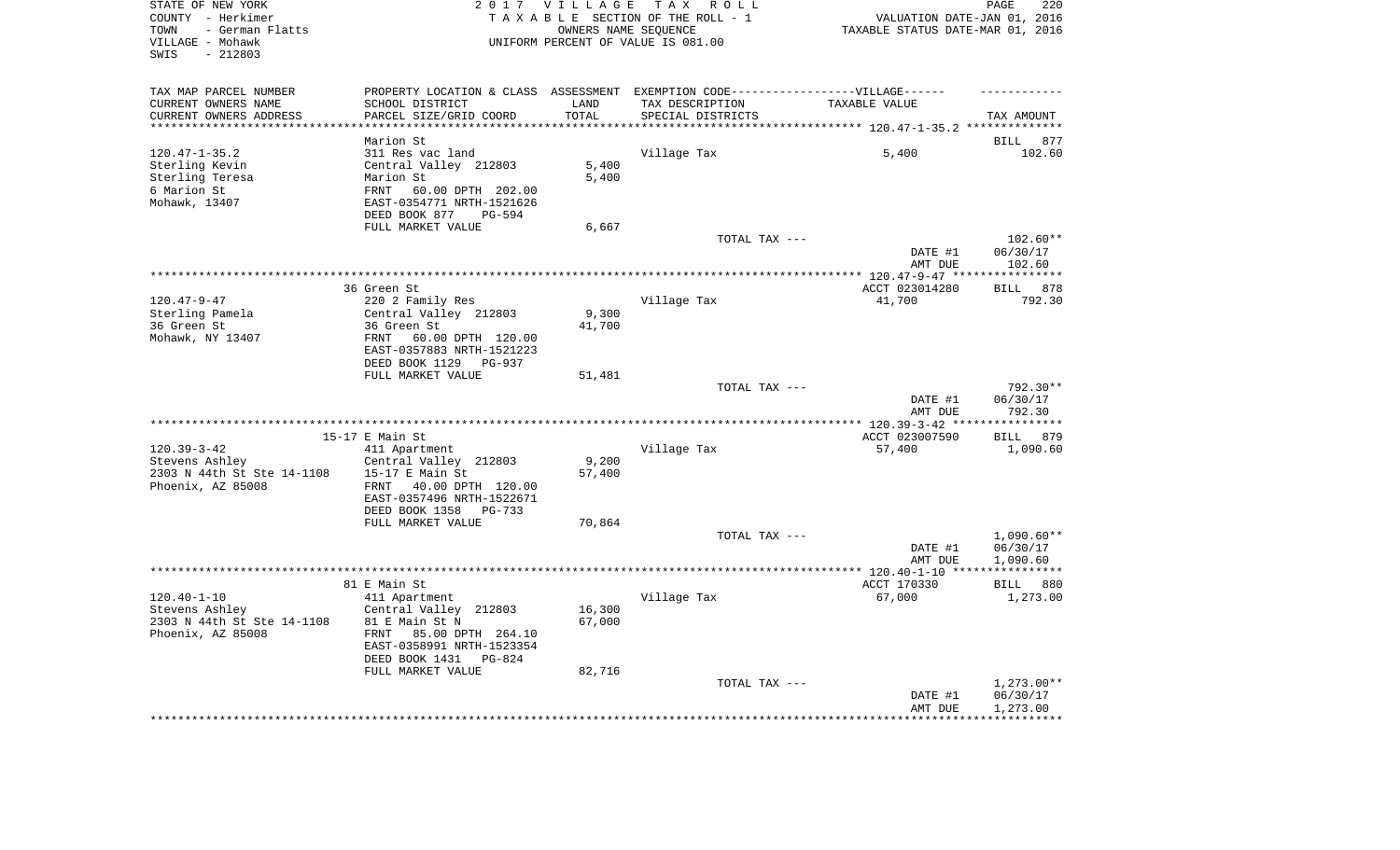| STATE OF NEW YORK<br>COUNTY - Herkimer<br>- German Flatts<br>TOWN<br>VILLAGE - Mohawk<br>$-212803$<br>SWIS |                                                                                   | 2017 VILLAGE      | TAX ROLL<br>TAXABLE SECTION OF THE ROLL - 1<br>OWNERS NAME SEQUENCE<br>UNIFORM PERCENT OF VALUE IS 081.00 | VALUATION DATE-JAN 01, 2016<br>TAXABLE STATUS DATE-MAR 01, 2016 | PAGE<br>221             |
|------------------------------------------------------------------------------------------------------------|-----------------------------------------------------------------------------------|-------------------|-----------------------------------------------------------------------------------------------------------|-----------------------------------------------------------------|-------------------------|
| TAX MAP PARCEL NUMBER                                                                                      | PROPERTY LOCATION & CLASS ASSESSMENT EXEMPTION CODE-----------------VILLAGE------ |                   |                                                                                                           |                                                                 |                         |
| CURRENT OWNERS NAME                                                                                        | SCHOOL DISTRICT                                                                   | LAND              | TAX DESCRIPTION                                                                                           | TAXABLE VALUE                                                   |                         |
| CURRENT OWNERS ADDRESS                                                                                     | PARCEL SIZE/GRID COORD                                                            | TOTAL<br>******** | SPECIAL DISTRICTS                                                                                         |                                                                 | TAX AMOUNT              |
| ********************                                                                                       | **********************                                                            |                   |                                                                                                           |                                                                 |                         |
|                                                                                                            | 79 E Main St                                                                      |                   |                                                                                                           | ACCT 023008250                                                  | <b>BILL</b><br>881      |
| $120.40 - 1 - 11$                                                                                          | 411 Apartment                                                                     |                   | Village Tax                                                                                               | 67,100                                                          | 1,274.90                |
| Stevens Ashley<br>2303 N 44th St Ste 14-1108                                                               | Central Valley 212803<br>79 E Main St                                             | 14,800<br>67,100  |                                                                                                           |                                                                 |                         |
| Phoenix, AZ 85008                                                                                          | 56.00 DPTH 262.00<br>FRNT                                                         |                   |                                                                                                           |                                                                 |                         |
|                                                                                                            | EAST-0358928 NRTH-1523326                                                         |                   |                                                                                                           |                                                                 |                         |
|                                                                                                            | DEED BOOK 1431<br>PG-824                                                          |                   |                                                                                                           |                                                                 |                         |
|                                                                                                            | FULL MARKET VALUE                                                                 | 82,840            |                                                                                                           |                                                                 |                         |
|                                                                                                            |                                                                                   |                   | TOTAL TAX ---                                                                                             |                                                                 | 1,274.90**              |
|                                                                                                            |                                                                                   |                   |                                                                                                           | DATE #1                                                         | 06/30/17                |
|                                                                                                            |                                                                                   |                   |                                                                                                           | AMT DUE                                                         | 1,274.90                |
|                                                                                                            |                                                                                   |                   |                                                                                                           | *********** 120.46-1-1 *****                                    | * * * * * * * * * * * * |
|                                                                                                            | Keno Flatts                                                                       |                   |                                                                                                           | ACCT 023003720                                                  | 882<br><b>BILL</b>      |
| $120.46 - 1 - 1$                                                                                           | 311 Res vac land                                                                  |                   | Village Tax                                                                                               | 15,800                                                          | 300.20                  |
| Stokey Shawn                                                                                               | Central Valley 212803                                                             | 15,800            |                                                                                                           |                                                                 |                         |
| 401 E Main St                                                                                              | Keno Flatts                                                                       | 15,800            |                                                                                                           |                                                                 |                         |
| Ilion, NY 13357                                                                                            | ACRES<br>21.60                                                                    |                   |                                                                                                           |                                                                 |                         |
|                                                                                                            | EAST-0353449 NRTH-1522814                                                         |                   |                                                                                                           |                                                                 |                         |
|                                                                                                            | DEED BOOK 1280<br>PG-688                                                          |                   |                                                                                                           |                                                                 |                         |
|                                                                                                            | FULL MARKET VALUE                                                                 | 19,506            | TOTAL TAX ---                                                                                             |                                                                 | $300.20**$              |
|                                                                                                            |                                                                                   |                   |                                                                                                           | DATE #1                                                         | 06/30/17                |
|                                                                                                            |                                                                                   |                   |                                                                                                           | AMT DUE                                                         | 300.20                  |
|                                                                                                            |                                                                                   |                   |                                                                                                           | **** 120.46-1-2 ***                                             | **********              |
|                                                                                                            | Keno Flatts                                                                       |                   |                                                                                                           | ACCT 023003600                                                  | 883<br>BILL             |
| $120.46 - 1 - 2$                                                                                           | 311 Res vac land                                                                  |                   | Village Tax                                                                                               | 100                                                             | 1.90                    |
| Stokey Shawn                                                                                               | Central Valley 212803                                                             | 100               |                                                                                                           |                                                                 |                         |
| 401 E Main St                                                                                              | Harrison Ave                                                                      | 100               |                                                                                                           |                                                                 |                         |
| Ilion, NY 13357                                                                                            | FRNT<br>40.00 DPTH 120.00                                                         |                   |                                                                                                           |                                                                 |                         |
|                                                                                                            | EAST-0353342 NRTH-1522775                                                         |                   |                                                                                                           |                                                                 |                         |
|                                                                                                            | DEED BOOK 1280 PG-688                                                             |                   |                                                                                                           |                                                                 |                         |
|                                                                                                            | FULL MARKET VALUE                                                                 | 123               |                                                                                                           |                                                                 |                         |
|                                                                                                            |                                                                                   |                   | TOTAL TAX ---                                                                                             |                                                                 | $1.90**$                |
|                                                                                                            |                                                                                   |                   |                                                                                                           | DATE #1                                                         | 06/30/17                |
|                                                                                                            |                                                                                   |                   |                                                                                                           | AMT DUE<br>************* 120.46-1-4 ****                        | 1.90<br>********        |
|                                                                                                            | Keno Flatts                                                                       |                   |                                                                                                           | ACCT 023003660                                                  | <b>BILL</b><br>884      |
| $120.46 - 1 - 4$                                                                                           | 310 Res Vac                                                                       |                   | Village Tax                                                                                               | 100                                                             | 1.90                    |
| Stokey Shawn                                                                                               | Central Valley 212803                                                             | 100               |                                                                                                           |                                                                 |                         |
| 401 E Main St                                                                                              | Harrison Ave                                                                      | 100               |                                                                                                           |                                                                 |                         |
| Ilion, NY 13357                                                                                            | FRNT<br>40.00 DPTH 120.00                                                         |                   |                                                                                                           |                                                                 |                         |
|                                                                                                            | EAST-0353273 NRTH-1522516                                                         |                   |                                                                                                           |                                                                 |                         |
|                                                                                                            | DEED BOOK 1280<br>PG-688                                                          |                   |                                                                                                           |                                                                 |                         |
|                                                                                                            | FULL MARKET VALUE                                                                 | 123               |                                                                                                           |                                                                 |                         |
|                                                                                                            |                                                                                   |                   | TOTAL TAX ---                                                                                             |                                                                 | $1.90**$                |
|                                                                                                            |                                                                                   |                   |                                                                                                           | DATE #1                                                         | 06/30/17                |
|                                                                                                            |                                                                                   |                   |                                                                                                           | AMT DUE                                                         | 1.90                    |
|                                                                                                            |                                                                                   |                   |                                                                                                           |                                                                 |                         |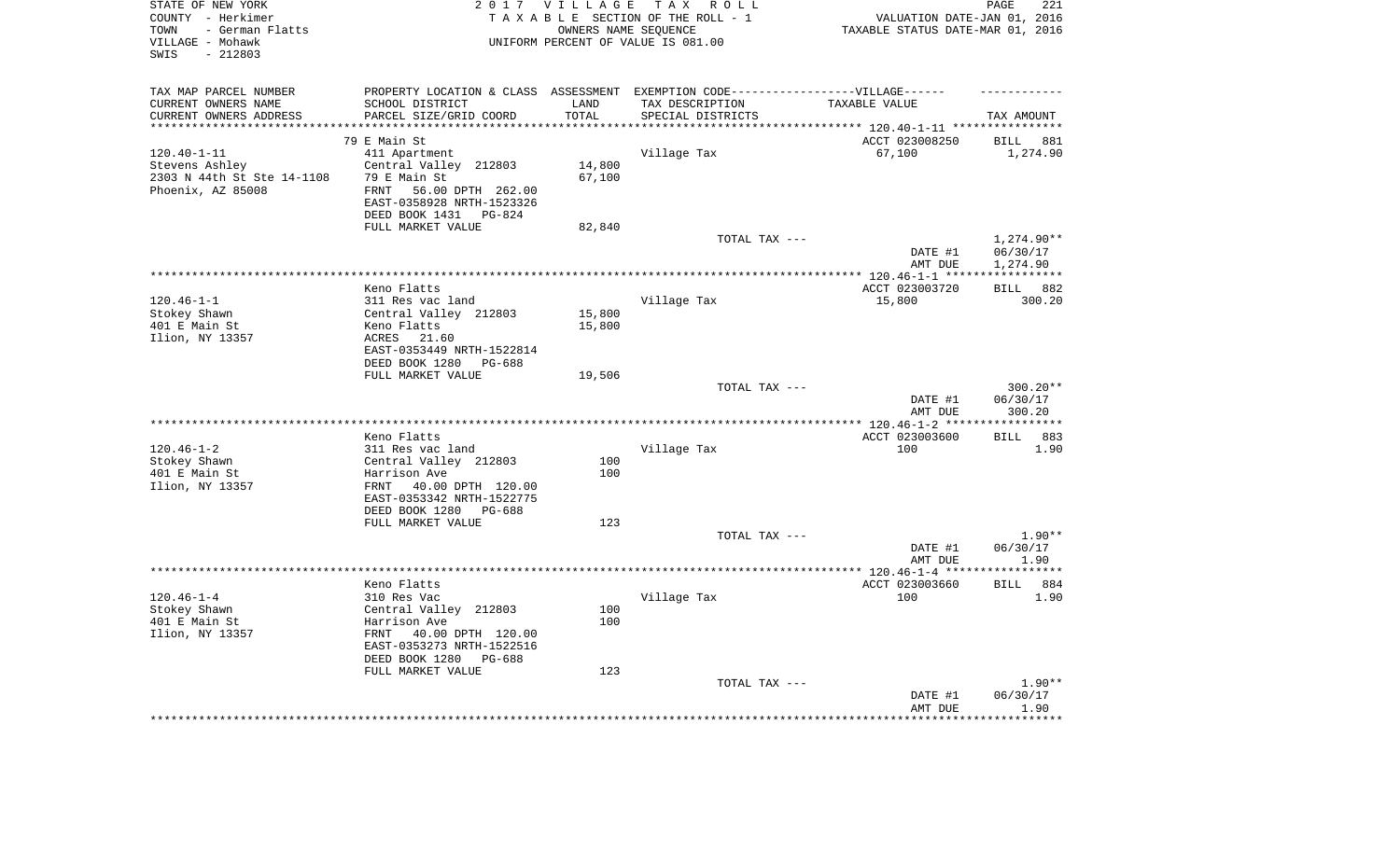| TAX MAP PARCEL NUMBER<br>PROPERTY LOCATION & CLASS ASSESSMENT EXEMPTION CODE-----------------VILLAGE------<br>CURRENT OWNERS NAME<br>SCHOOL DISTRICT<br>LAND<br>TAX DESCRIPTION<br>TAXABLE VALUE<br>CURRENT OWNERS ADDRESS<br>PARCEL SIZE/GRID COORD<br>TOTAL<br>SPECIAL DISTRICTS<br>TAX AMOUNT<br>*********************<br>*********<br>ACCT 023003570<br>Keno Flatts<br><b>BILL</b><br>885<br>$120.46 - 1 - 5$<br>Village Tax<br>200<br>3.80<br>311 Res vac land<br>Central Valley 212803<br>200<br>Stokey Shawn<br>200<br>401 E Main St<br>Harrison Ave<br>80.00 DPTH 120.00<br>Ilion, NY 13357<br>FRNT<br>EAST-0353485 NRTH-1522644<br>DEED BOOK 1280 PG-688<br>FULL MARKET VALUE<br>247<br>$3.80**$<br>TOTAL TAX ---<br>DATE #1<br>06/30/17<br>AMT DUE<br>3.80<br>**************** 120.46-1-7 ****<br>* * * * * * * * * *<br>Keno Flatts<br>ACCT 023003450<br>886<br><b>BILL</b><br>$120.46 - 1 - 7$<br>100<br>311 Res vac land<br>Village Tax<br>1.90<br>Stokey Shawn<br>Central Valley 212803<br>100<br>401 E Main St<br>100<br>Jackson Ave<br>Ilion, NY 13357<br>FRNT 40.00 DPTH 120.00<br>EAST-0353591 NRTH-1522597<br>DEED BOOK 1280 PG-688<br>FULL MARKET VALUE<br>123<br>$1.90**$<br>TOTAL TAX ---<br>06/30/17<br>DATE #1<br>1.90<br>AMT DUE<br>***********************<br>******** 120.46-1-10 **<br>* * * * * * * * *<br>Keno Flatts<br>ACCT 023003540<br>887<br>BILL<br>$120.46 - 1 - 10$<br>100<br>311 Res vac land<br>Village Tax<br>1.90<br>Stokey Shawn<br>Central Valley 212803<br>100<br>100<br>401 E Main St<br>Jackson Ave<br>Ilion, NY 13357<br>FRNT 40.00 DPTH 120.00<br>EAST-0353483 NRTH-1522170<br>DEED BOOK 1280 PG-688<br>FULL MARKET VALUE<br>123<br>TOTAL TAX ---<br>$1.90**$<br>06/30/17<br>DATE #1<br>1.90<br>AMT DUE<br>ACCT 023003390<br>888<br>Keno Flatts<br>BILL<br>$120.46 - 1 - 15$<br>Village Tax<br>100<br>1.90<br>311 Res vac land<br>Stokey Shawn<br>Central Valley 212803<br>100<br>401 E Main St<br>Jackson Ave<br>100<br>Ilion, NY 13357<br>FRNT 40.00 DPTH 120.00<br>EAST-0353769 NRTH-1522593<br>DEED BOOK 1280<br>PG-688<br>FULL MARKET VALUE<br>123<br>$1.90**$<br>TOTAL TAX ---<br>06/30/17<br>DATE #1<br>AMT DUE<br>1.90 | STATE OF NEW YORK<br>COUNTY - Herkimer<br>- German Flatts<br>TOWN<br>VILLAGE - Mohawk<br>$-212803$<br>SWIS |  | 2017 VILLAGE TAX ROLL<br>TAXABLE SECTION OF THE ROLL - 1<br>OWNERS NAME SEQUENCE<br>UNIFORM PERCENT OF VALUE IS 081.00 | VALUATION DATE-JAN 01, 2016<br>TAXABLE STATUS DATE-MAR 01, 2016 | PAGE<br>222 |
|---------------------------------------------------------------------------------------------------------------------------------------------------------------------------------------------------------------------------------------------------------------------------------------------------------------------------------------------------------------------------------------------------------------------------------------------------------------------------------------------------------------------------------------------------------------------------------------------------------------------------------------------------------------------------------------------------------------------------------------------------------------------------------------------------------------------------------------------------------------------------------------------------------------------------------------------------------------------------------------------------------------------------------------------------------------------------------------------------------------------------------------------------------------------------------------------------------------------------------------------------------------------------------------------------------------------------------------------------------------------------------------------------------------------------------------------------------------------------------------------------------------------------------------------------------------------------------------------------------------------------------------------------------------------------------------------------------------------------------------------------------------------------------------------------------------------------------------------------------------------------------------------------------------------------------------------------------------------------------------------------------------------------------------------------------------------------------------------------------------------------------------------------------------------------------|------------------------------------------------------------------------------------------------------------|--|------------------------------------------------------------------------------------------------------------------------|-----------------------------------------------------------------|-------------|
|                                                                                                                                                                                                                                                                                                                                                                                                                                                                                                                                                                                                                                                                                                                                                                                                                                                                                                                                                                                                                                                                                                                                                                                                                                                                                                                                                                                                                                                                                                                                                                                                                                                                                                                                                                                                                                                                                                                                                                                                                                                                                                                                                                                 |                                                                                                            |  |                                                                                                                        |                                                                 |             |
|                                                                                                                                                                                                                                                                                                                                                                                                                                                                                                                                                                                                                                                                                                                                                                                                                                                                                                                                                                                                                                                                                                                                                                                                                                                                                                                                                                                                                                                                                                                                                                                                                                                                                                                                                                                                                                                                                                                                                                                                                                                                                                                                                                                 |                                                                                                            |  |                                                                                                                        |                                                                 |             |
|                                                                                                                                                                                                                                                                                                                                                                                                                                                                                                                                                                                                                                                                                                                                                                                                                                                                                                                                                                                                                                                                                                                                                                                                                                                                                                                                                                                                                                                                                                                                                                                                                                                                                                                                                                                                                                                                                                                                                                                                                                                                                                                                                                                 |                                                                                                            |  |                                                                                                                        |                                                                 |             |
|                                                                                                                                                                                                                                                                                                                                                                                                                                                                                                                                                                                                                                                                                                                                                                                                                                                                                                                                                                                                                                                                                                                                                                                                                                                                                                                                                                                                                                                                                                                                                                                                                                                                                                                                                                                                                                                                                                                                                                                                                                                                                                                                                                                 |                                                                                                            |  |                                                                                                                        |                                                                 |             |
|                                                                                                                                                                                                                                                                                                                                                                                                                                                                                                                                                                                                                                                                                                                                                                                                                                                                                                                                                                                                                                                                                                                                                                                                                                                                                                                                                                                                                                                                                                                                                                                                                                                                                                                                                                                                                                                                                                                                                                                                                                                                                                                                                                                 |                                                                                                            |  |                                                                                                                        |                                                                 |             |
|                                                                                                                                                                                                                                                                                                                                                                                                                                                                                                                                                                                                                                                                                                                                                                                                                                                                                                                                                                                                                                                                                                                                                                                                                                                                                                                                                                                                                                                                                                                                                                                                                                                                                                                                                                                                                                                                                                                                                                                                                                                                                                                                                                                 |                                                                                                            |  |                                                                                                                        |                                                                 |             |
|                                                                                                                                                                                                                                                                                                                                                                                                                                                                                                                                                                                                                                                                                                                                                                                                                                                                                                                                                                                                                                                                                                                                                                                                                                                                                                                                                                                                                                                                                                                                                                                                                                                                                                                                                                                                                                                                                                                                                                                                                                                                                                                                                                                 |                                                                                                            |  |                                                                                                                        |                                                                 |             |
|                                                                                                                                                                                                                                                                                                                                                                                                                                                                                                                                                                                                                                                                                                                                                                                                                                                                                                                                                                                                                                                                                                                                                                                                                                                                                                                                                                                                                                                                                                                                                                                                                                                                                                                                                                                                                                                                                                                                                                                                                                                                                                                                                                                 |                                                                                                            |  |                                                                                                                        |                                                                 |             |
|                                                                                                                                                                                                                                                                                                                                                                                                                                                                                                                                                                                                                                                                                                                                                                                                                                                                                                                                                                                                                                                                                                                                                                                                                                                                                                                                                                                                                                                                                                                                                                                                                                                                                                                                                                                                                                                                                                                                                                                                                                                                                                                                                                                 |                                                                                                            |  |                                                                                                                        |                                                                 |             |
|                                                                                                                                                                                                                                                                                                                                                                                                                                                                                                                                                                                                                                                                                                                                                                                                                                                                                                                                                                                                                                                                                                                                                                                                                                                                                                                                                                                                                                                                                                                                                                                                                                                                                                                                                                                                                                                                                                                                                                                                                                                                                                                                                                                 |                                                                                                            |  |                                                                                                                        |                                                                 |             |
|                                                                                                                                                                                                                                                                                                                                                                                                                                                                                                                                                                                                                                                                                                                                                                                                                                                                                                                                                                                                                                                                                                                                                                                                                                                                                                                                                                                                                                                                                                                                                                                                                                                                                                                                                                                                                                                                                                                                                                                                                                                                                                                                                                                 |                                                                                                            |  |                                                                                                                        |                                                                 |             |
|                                                                                                                                                                                                                                                                                                                                                                                                                                                                                                                                                                                                                                                                                                                                                                                                                                                                                                                                                                                                                                                                                                                                                                                                                                                                                                                                                                                                                                                                                                                                                                                                                                                                                                                                                                                                                                                                                                                                                                                                                                                                                                                                                                                 |                                                                                                            |  |                                                                                                                        |                                                                 |             |
|                                                                                                                                                                                                                                                                                                                                                                                                                                                                                                                                                                                                                                                                                                                                                                                                                                                                                                                                                                                                                                                                                                                                                                                                                                                                                                                                                                                                                                                                                                                                                                                                                                                                                                                                                                                                                                                                                                                                                                                                                                                                                                                                                                                 |                                                                                                            |  |                                                                                                                        |                                                                 |             |
|                                                                                                                                                                                                                                                                                                                                                                                                                                                                                                                                                                                                                                                                                                                                                                                                                                                                                                                                                                                                                                                                                                                                                                                                                                                                                                                                                                                                                                                                                                                                                                                                                                                                                                                                                                                                                                                                                                                                                                                                                                                                                                                                                                                 |                                                                                                            |  |                                                                                                                        |                                                                 |             |
|                                                                                                                                                                                                                                                                                                                                                                                                                                                                                                                                                                                                                                                                                                                                                                                                                                                                                                                                                                                                                                                                                                                                                                                                                                                                                                                                                                                                                                                                                                                                                                                                                                                                                                                                                                                                                                                                                                                                                                                                                                                                                                                                                                                 |                                                                                                            |  |                                                                                                                        |                                                                 |             |
|                                                                                                                                                                                                                                                                                                                                                                                                                                                                                                                                                                                                                                                                                                                                                                                                                                                                                                                                                                                                                                                                                                                                                                                                                                                                                                                                                                                                                                                                                                                                                                                                                                                                                                                                                                                                                                                                                                                                                                                                                                                                                                                                                                                 |                                                                                                            |  |                                                                                                                        |                                                                 |             |
|                                                                                                                                                                                                                                                                                                                                                                                                                                                                                                                                                                                                                                                                                                                                                                                                                                                                                                                                                                                                                                                                                                                                                                                                                                                                                                                                                                                                                                                                                                                                                                                                                                                                                                                                                                                                                                                                                                                                                                                                                                                                                                                                                                                 |                                                                                                            |  |                                                                                                                        |                                                                 |             |
|                                                                                                                                                                                                                                                                                                                                                                                                                                                                                                                                                                                                                                                                                                                                                                                                                                                                                                                                                                                                                                                                                                                                                                                                                                                                                                                                                                                                                                                                                                                                                                                                                                                                                                                                                                                                                                                                                                                                                                                                                                                                                                                                                                                 |                                                                                                            |  |                                                                                                                        |                                                                 |             |
|                                                                                                                                                                                                                                                                                                                                                                                                                                                                                                                                                                                                                                                                                                                                                                                                                                                                                                                                                                                                                                                                                                                                                                                                                                                                                                                                                                                                                                                                                                                                                                                                                                                                                                                                                                                                                                                                                                                                                                                                                                                                                                                                                                                 |                                                                                                            |  |                                                                                                                        |                                                                 |             |
|                                                                                                                                                                                                                                                                                                                                                                                                                                                                                                                                                                                                                                                                                                                                                                                                                                                                                                                                                                                                                                                                                                                                                                                                                                                                                                                                                                                                                                                                                                                                                                                                                                                                                                                                                                                                                                                                                                                                                                                                                                                                                                                                                                                 |                                                                                                            |  |                                                                                                                        |                                                                 |             |
|                                                                                                                                                                                                                                                                                                                                                                                                                                                                                                                                                                                                                                                                                                                                                                                                                                                                                                                                                                                                                                                                                                                                                                                                                                                                                                                                                                                                                                                                                                                                                                                                                                                                                                                                                                                                                                                                                                                                                                                                                                                                                                                                                                                 |                                                                                                            |  |                                                                                                                        |                                                                 |             |
|                                                                                                                                                                                                                                                                                                                                                                                                                                                                                                                                                                                                                                                                                                                                                                                                                                                                                                                                                                                                                                                                                                                                                                                                                                                                                                                                                                                                                                                                                                                                                                                                                                                                                                                                                                                                                                                                                                                                                                                                                                                                                                                                                                                 |                                                                                                            |  |                                                                                                                        |                                                                 |             |
|                                                                                                                                                                                                                                                                                                                                                                                                                                                                                                                                                                                                                                                                                                                                                                                                                                                                                                                                                                                                                                                                                                                                                                                                                                                                                                                                                                                                                                                                                                                                                                                                                                                                                                                                                                                                                                                                                                                                                                                                                                                                                                                                                                                 |                                                                                                            |  |                                                                                                                        |                                                                 |             |
|                                                                                                                                                                                                                                                                                                                                                                                                                                                                                                                                                                                                                                                                                                                                                                                                                                                                                                                                                                                                                                                                                                                                                                                                                                                                                                                                                                                                                                                                                                                                                                                                                                                                                                                                                                                                                                                                                                                                                                                                                                                                                                                                                                                 |                                                                                                            |  |                                                                                                                        |                                                                 |             |
|                                                                                                                                                                                                                                                                                                                                                                                                                                                                                                                                                                                                                                                                                                                                                                                                                                                                                                                                                                                                                                                                                                                                                                                                                                                                                                                                                                                                                                                                                                                                                                                                                                                                                                                                                                                                                                                                                                                                                                                                                                                                                                                                                                                 |                                                                                                            |  |                                                                                                                        |                                                                 |             |
|                                                                                                                                                                                                                                                                                                                                                                                                                                                                                                                                                                                                                                                                                                                                                                                                                                                                                                                                                                                                                                                                                                                                                                                                                                                                                                                                                                                                                                                                                                                                                                                                                                                                                                                                                                                                                                                                                                                                                                                                                                                                                                                                                                                 |                                                                                                            |  |                                                                                                                        |                                                                 |             |
|                                                                                                                                                                                                                                                                                                                                                                                                                                                                                                                                                                                                                                                                                                                                                                                                                                                                                                                                                                                                                                                                                                                                                                                                                                                                                                                                                                                                                                                                                                                                                                                                                                                                                                                                                                                                                                                                                                                                                                                                                                                                                                                                                                                 |                                                                                                            |  |                                                                                                                        |                                                                 |             |
|                                                                                                                                                                                                                                                                                                                                                                                                                                                                                                                                                                                                                                                                                                                                                                                                                                                                                                                                                                                                                                                                                                                                                                                                                                                                                                                                                                                                                                                                                                                                                                                                                                                                                                                                                                                                                                                                                                                                                                                                                                                                                                                                                                                 |                                                                                                            |  |                                                                                                                        |                                                                 |             |
|                                                                                                                                                                                                                                                                                                                                                                                                                                                                                                                                                                                                                                                                                                                                                                                                                                                                                                                                                                                                                                                                                                                                                                                                                                                                                                                                                                                                                                                                                                                                                                                                                                                                                                                                                                                                                                                                                                                                                                                                                                                                                                                                                                                 |                                                                                                            |  |                                                                                                                        |                                                                 |             |
|                                                                                                                                                                                                                                                                                                                                                                                                                                                                                                                                                                                                                                                                                                                                                                                                                                                                                                                                                                                                                                                                                                                                                                                                                                                                                                                                                                                                                                                                                                                                                                                                                                                                                                                                                                                                                                                                                                                                                                                                                                                                                                                                                                                 |                                                                                                            |  |                                                                                                                        |                                                                 |             |
|                                                                                                                                                                                                                                                                                                                                                                                                                                                                                                                                                                                                                                                                                                                                                                                                                                                                                                                                                                                                                                                                                                                                                                                                                                                                                                                                                                                                                                                                                                                                                                                                                                                                                                                                                                                                                                                                                                                                                                                                                                                                                                                                                                                 |                                                                                                            |  |                                                                                                                        |                                                                 |             |
|                                                                                                                                                                                                                                                                                                                                                                                                                                                                                                                                                                                                                                                                                                                                                                                                                                                                                                                                                                                                                                                                                                                                                                                                                                                                                                                                                                                                                                                                                                                                                                                                                                                                                                                                                                                                                                                                                                                                                                                                                                                                                                                                                                                 |                                                                                                            |  |                                                                                                                        |                                                                 |             |
|                                                                                                                                                                                                                                                                                                                                                                                                                                                                                                                                                                                                                                                                                                                                                                                                                                                                                                                                                                                                                                                                                                                                                                                                                                                                                                                                                                                                                                                                                                                                                                                                                                                                                                                                                                                                                                                                                                                                                                                                                                                                                                                                                                                 |                                                                                                            |  |                                                                                                                        |                                                                 |             |
|                                                                                                                                                                                                                                                                                                                                                                                                                                                                                                                                                                                                                                                                                                                                                                                                                                                                                                                                                                                                                                                                                                                                                                                                                                                                                                                                                                                                                                                                                                                                                                                                                                                                                                                                                                                                                                                                                                                                                                                                                                                                                                                                                                                 |                                                                                                            |  |                                                                                                                        |                                                                 |             |
|                                                                                                                                                                                                                                                                                                                                                                                                                                                                                                                                                                                                                                                                                                                                                                                                                                                                                                                                                                                                                                                                                                                                                                                                                                                                                                                                                                                                                                                                                                                                                                                                                                                                                                                                                                                                                                                                                                                                                                                                                                                                                                                                                                                 |                                                                                                            |  |                                                                                                                        |                                                                 |             |
|                                                                                                                                                                                                                                                                                                                                                                                                                                                                                                                                                                                                                                                                                                                                                                                                                                                                                                                                                                                                                                                                                                                                                                                                                                                                                                                                                                                                                                                                                                                                                                                                                                                                                                                                                                                                                                                                                                                                                                                                                                                                                                                                                                                 |                                                                                                            |  |                                                                                                                        |                                                                 |             |
|                                                                                                                                                                                                                                                                                                                                                                                                                                                                                                                                                                                                                                                                                                                                                                                                                                                                                                                                                                                                                                                                                                                                                                                                                                                                                                                                                                                                                                                                                                                                                                                                                                                                                                                                                                                                                                                                                                                                                                                                                                                                                                                                                                                 |                                                                                                            |  |                                                                                                                        |                                                                 |             |
|                                                                                                                                                                                                                                                                                                                                                                                                                                                                                                                                                                                                                                                                                                                                                                                                                                                                                                                                                                                                                                                                                                                                                                                                                                                                                                                                                                                                                                                                                                                                                                                                                                                                                                                                                                                                                                                                                                                                                                                                                                                                                                                                                                                 |                                                                                                            |  |                                                                                                                        |                                                                 |             |
|                                                                                                                                                                                                                                                                                                                                                                                                                                                                                                                                                                                                                                                                                                                                                                                                                                                                                                                                                                                                                                                                                                                                                                                                                                                                                                                                                                                                                                                                                                                                                                                                                                                                                                                                                                                                                                                                                                                                                                                                                                                                                                                                                                                 |                                                                                                            |  |                                                                                                                        |                                                                 |             |
|                                                                                                                                                                                                                                                                                                                                                                                                                                                                                                                                                                                                                                                                                                                                                                                                                                                                                                                                                                                                                                                                                                                                                                                                                                                                                                                                                                                                                                                                                                                                                                                                                                                                                                                                                                                                                                                                                                                                                                                                                                                                                                                                                                                 |                                                                                                            |  |                                                                                                                        |                                                                 |             |
|                                                                                                                                                                                                                                                                                                                                                                                                                                                                                                                                                                                                                                                                                                                                                                                                                                                                                                                                                                                                                                                                                                                                                                                                                                                                                                                                                                                                                                                                                                                                                                                                                                                                                                                                                                                                                                                                                                                                                                                                                                                                                                                                                                                 |                                                                                                            |  |                                                                                                                        |                                                                 |             |
|                                                                                                                                                                                                                                                                                                                                                                                                                                                                                                                                                                                                                                                                                                                                                                                                                                                                                                                                                                                                                                                                                                                                                                                                                                                                                                                                                                                                                                                                                                                                                                                                                                                                                                                                                                                                                                                                                                                                                                                                                                                                                                                                                                                 |                                                                                                            |  |                                                                                                                        |                                                                 |             |
|                                                                                                                                                                                                                                                                                                                                                                                                                                                                                                                                                                                                                                                                                                                                                                                                                                                                                                                                                                                                                                                                                                                                                                                                                                                                                                                                                                                                                                                                                                                                                                                                                                                                                                                                                                                                                                                                                                                                                                                                                                                                                                                                                                                 |                                                                                                            |  |                                                                                                                        |                                                                 |             |
|                                                                                                                                                                                                                                                                                                                                                                                                                                                                                                                                                                                                                                                                                                                                                                                                                                                                                                                                                                                                                                                                                                                                                                                                                                                                                                                                                                                                                                                                                                                                                                                                                                                                                                                                                                                                                                                                                                                                                                                                                                                                                                                                                                                 |                                                                                                            |  |                                                                                                                        |                                                                 |             |
|                                                                                                                                                                                                                                                                                                                                                                                                                                                                                                                                                                                                                                                                                                                                                                                                                                                                                                                                                                                                                                                                                                                                                                                                                                                                                                                                                                                                                                                                                                                                                                                                                                                                                                                                                                                                                                                                                                                                                                                                                                                                                                                                                                                 |                                                                                                            |  |                                                                                                                        |                                                                 |             |
|                                                                                                                                                                                                                                                                                                                                                                                                                                                                                                                                                                                                                                                                                                                                                                                                                                                                                                                                                                                                                                                                                                                                                                                                                                                                                                                                                                                                                                                                                                                                                                                                                                                                                                                                                                                                                                                                                                                                                                                                                                                                                                                                                                                 |                                                                                                            |  |                                                                                                                        |                                                                 |             |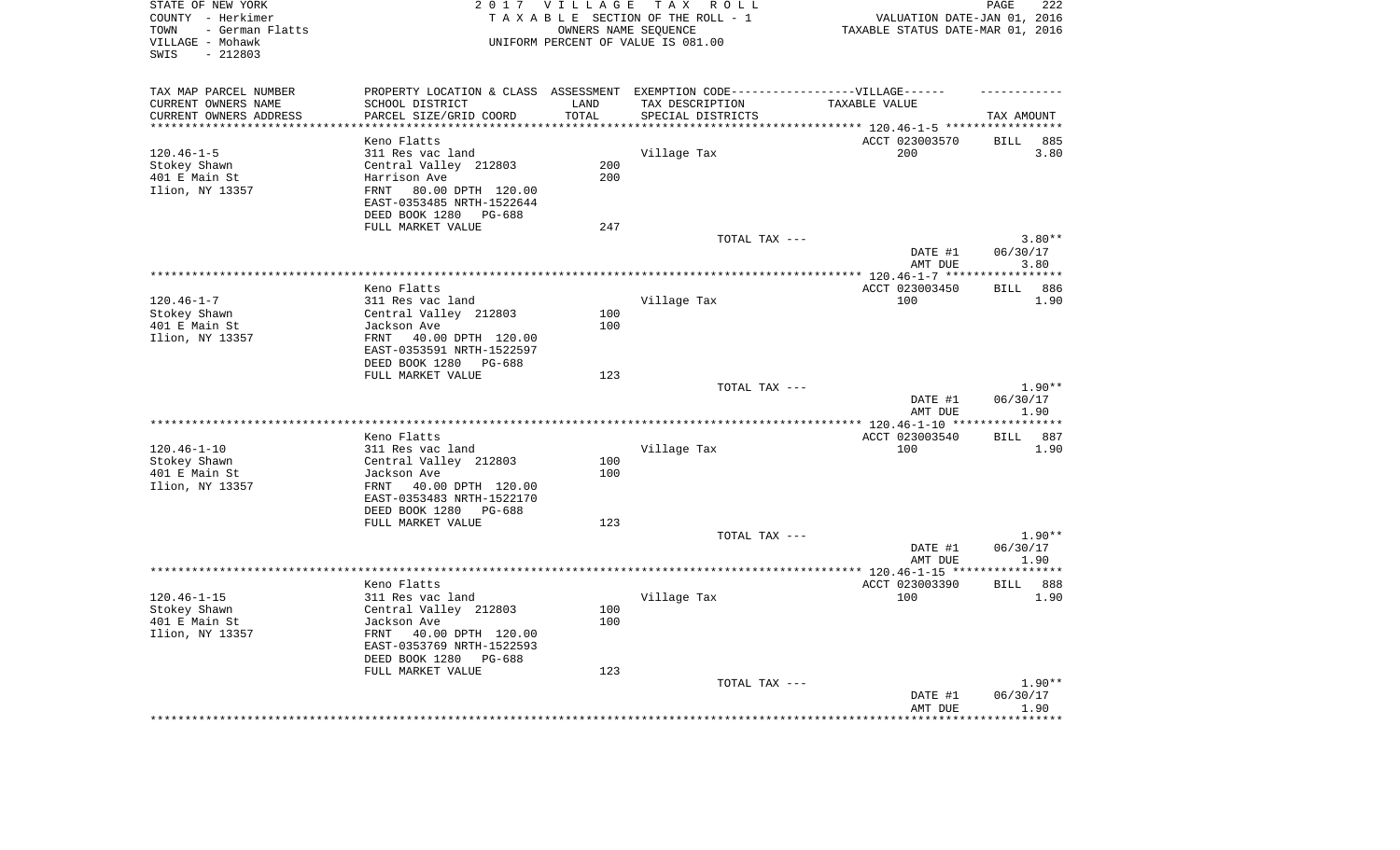| STATE OF NEW YORK<br>COUNTY - Herkimer<br>- German Flatts<br>TOWN<br>VILLAGE - Mohawk<br>$-212803$<br>SWIS |                                                                                   | 2017 VILLAGE      | TAX ROLL<br>TAXABLE SECTION OF THE ROLL - 1<br>OWNERS NAME SEQUENCE<br>UNIFORM PERCENT OF VALUE IS 081.00 | VALUATION DATE-JAN 01, 2016<br>TAXABLE STATUS DATE-MAR 01, 2016 | PAGE<br>223          |
|------------------------------------------------------------------------------------------------------------|-----------------------------------------------------------------------------------|-------------------|-----------------------------------------------------------------------------------------------------------|-----------------------------------------------------------------|----------------------|
| TAX MAP PARCEL NUMBER                                                                                      | PROPERTY LOCATION & CLASS ASSESSMENT EXEMPTION CODE-----------------VILLAGE------ |                   |                                                                                                           |                                                                 |                      |
| CURRENT OWNERS NAME                                                                                        | SCHOOL DISTRICT                                                                   | LAND              | TAX DESCRIPTION                                                                                           | TAXABLE VALUE                                                   |                      |
| CURRENT OWNERS ADDRESS<br>*********************                                                            | PARCEL SIZE/GRID COORD<br>********************                                    | TOTAL<br>******** | SPECIAL DISTRICTS                                                                                         |                                                                 | TAX AMOUNT           |
|                                                                                                            |                                                                                   |                   |                                                                                                           | *************************** 120.46-1-19.1 **************        |                      |
|                                                                                                            | W Main St                                                                         |                   |                                                                                                           | ACCT 023003210                                                  | <b>BILL</b><br>889   |
| $120.46 - 1 - 19.1$<br>Stokey Shawn                                                                        | 482 Det row bldg<br>Central Valley 212803                                         | 10,550            | Village Tax                                                                                               | 69,950                                                          | 1,329.05             |
| 401 E Main St                                                                                              | W Main St                                                                         | 69,950            |                                                                                                           |                                                                 |                      |
| Ilion, NY 13357                                                                                            | FRNT 130.00 DPTH 65.00                                                            |                   |                                                                                                           |                                                                 |                      |
|                                                                                                            | EAST-0353600 NRTH-1521992<br>DEED BOOK 1280<br>PG-716                             |                   |                                                                                                           |                                                                 |                      |
|                                                                                                            | FULL MARKET VALUE                                                                 | 86,358            |                                                                                                           |                                                                 |                      |
|                                                                                                            |                                                                                   |                   | TOTAL TAX ---                                                                                             |                                                                 | $1,329.05**$         |
|                                                                                                            |                                                                                   |                   |                                                                                                           | DATE #1<br>AMT DUE                                              | 06/30/17<br>1,329.05 |
|                                                                                                            |                                                                                   |                   |                                                                                                           | ************ 120.46-1-30 ****                                   | ***********          |
|                                                                                                            | Keno Flatts                                                                       |                   |                                                                                                           | ACCT 023003750                                                  | 890<br><b>BILL</b>   |
| $120.46 - 1 - 30$                                                                                          | 311 Res vac land                                                                  |                   | Village Tax                                                                                               | 200                                                             | 3.80                 |
| Stokey Shawn                                                                                               | Central Valley 212803                                                             | 200               |                                                                                                           |                                                                 |                      |
| 401 E Main St                                                                                              | Harrison Ave                                                                      | 200               |                                                                                                           |                                                                 |                      |
| Ilion, NY 13357                                                                                            | FRNT<br>80.00 DPTH 120.00<br>EAST-0353676 NRTH-1522197                            |                   |                                                                                                           |                                                                 |                      |
|                                                                                                            | DEED BOOK 1280<br>PG-688                                                          |                   |                                                                                                           |                                                                 |                      |
|                                                                                                            | FULL MARKET VALUE                                                                 | 247               |                                                                                                           |                                                                 |                      |
|                                                                                                            |                                                                                   |                   | TOTAL TAX ---                                                                                             |                                                                 | $3.80**$             |
|                                                                                                            |                                                                                   |                   |                                                                                                           | DATE #1<br>AMT DUE                                              | 06/30/17<br>3.80     |
|                                                                                                            |                                                                                   |                   |                                                                                                           | *** 120.46-1-31 **                                              | *********            |
|                                                                                                            | Keno Flatts                                                                       |                   |                                                                                                           | ACCT 023003690                                                  | 891<br>BILL          |
| $120.46 - 1 - 31$                                                                                          | 311 Res vac land                                                                  |                   | Village Tax                                                                                               | 140                                                             | 2.66                 |
| Stokey Shawn                                                                                               | Central Valley 212803                                                             | 140               |                                                                                                           |                                                                 |                      |
| 401 E Main St                                                                                              | Jackson Ave                                                                       | 140               |                                                                                                           |                                                                 |                      |
| Ilion, NY 13357                                                                                            | FRNT<br>49.50 DPTH 125.00                                                         |                   |                                                                                                           |                                                                 |                      |
|                                                                                                            | EAST-0353641 NRTH-1522134<br>DEED BOOK 1280<br>PG-688                             |                   |                                                                                                           |                                                                 |                      |
|                                                                                                            | FULL MARKET VALUE                                                                 | 173               |                                                                                                           |                                                                 |                      |
|                                                                                                            |                                                                                   |                   | TOTAL TAX ---                                                                                             |                                                                 | $2.66**$             |
|                                                                                                            |                                                                                   |                   |                                                                                                           | DATE #1                                                         | 06/30/17             |
|                                                                                                            |                                                                                   |                   |                                                                                                           | AMT DUE                                                         | 2.66                 |
|                                                                                                            |                                                                                   |                   |                                                                                                           | ************ 120.46-2-22 ****                                   | * * * * * * * *      |
|                                                                                                            | 9 Warren Rd                                                                       |                   |                                                                                                           | ACCT 023032130                                                  | BILL<br>892          |
| $120.46 - 2 - 22$                                                                                          | 210 1 Family Res                                                                  |                   | Village Tax                                                                                               | 56,200                                                          | 1,067.80             |
| Stokey Shawn                                                                                               | Central Valley 212803                                                             | 8,500             |                                                                                                           |                                                                 |                      |
| 401 E Main St                                                                                              | 9 Warren Rd<br>FRNT                                                               | 56,200            |                                                                                                           |                                                                 |                      |
| Ilion, NY 13357                                                                                            | 50.00 DPTH 120.00<br>EAST-0353667 NRTH-1521559                                    |                   |                                                                                                           |                                                                 |                      |
|                                                                                                            | DEED BOOK 1342<br>$PG-751$                                                        |                   |                                                                                                           |                                                                 |                      |
|                                                                                                            | FULL MARKET VALUE                                                                 | 69,383            |                                                                                                           |                                                                 |                      |
|                                                                                                            |                                                                                   |                   | TOTAL TAX ---                                                                                             |                                                                 | 1,067.80**           |
|                                                                                                            |                                                                                   |                   |                                                                                                           | DATE #1                                                         | 06/30/17             |
|                                                                                                            |                                                                                   |                   |                                                                                                           | AMT DUE                                                         | 1,067.80             |
|                                                                                                            |                                                                                   |                   |                                                                                                           |                                                                 |                      |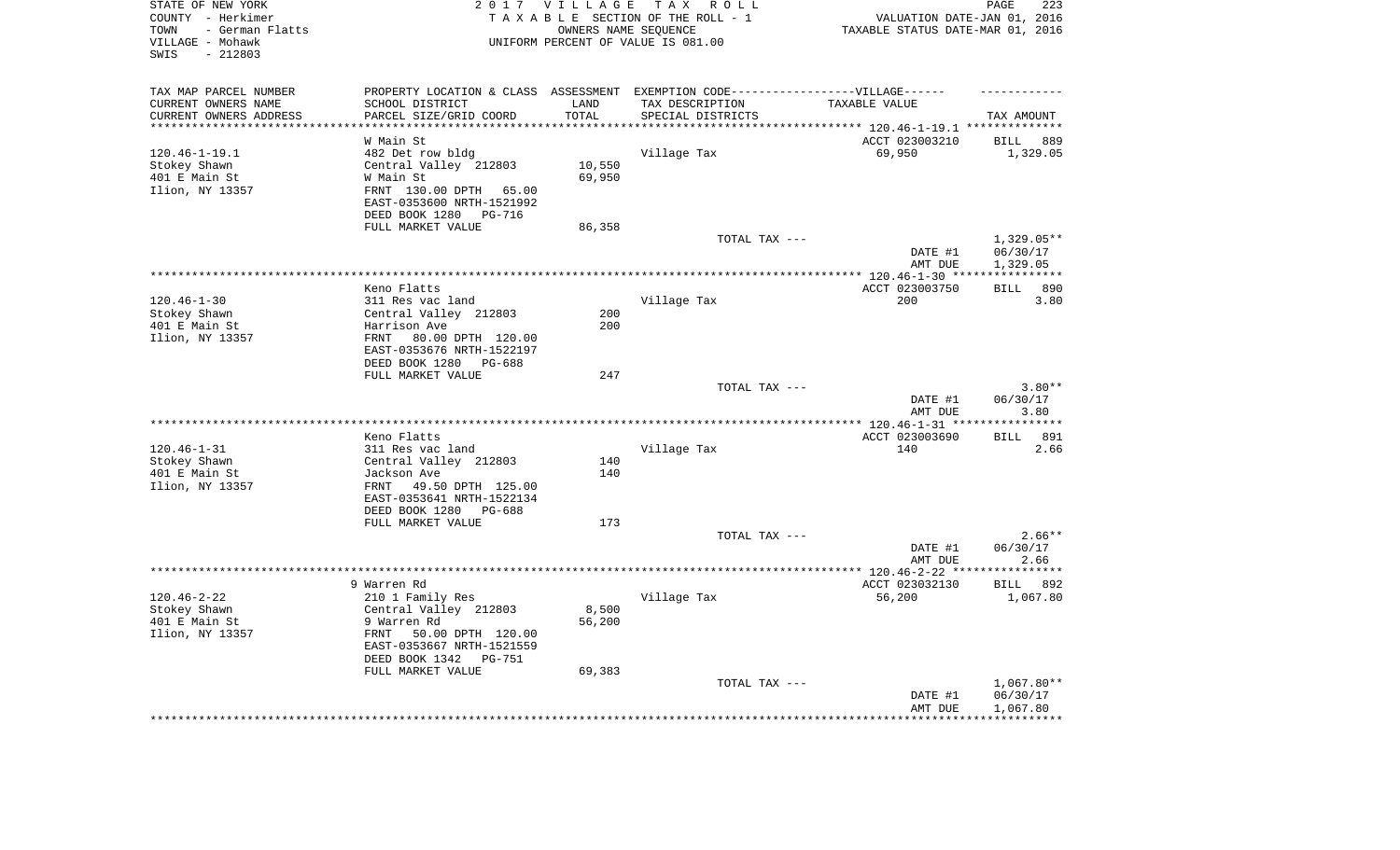| STATE OF NEW YORK<br>COUNTY - Herkimer<br>- German Flatts<br>TOWN<br>VILLAGE - Mohawk<br>$-212803$<br>SWIS |                                                       | 2017 VILLAGE     | TAX ROLL<br>TAXABLE SECTION OF THE ROLL - 1<br>OWNERS NAME SEQUENCE<br>UNIFORM PERCENT OF VALUE IS 081.00 | VALUATION DATE-JAN 01, 2016<br>TAXABLE STATUS DATE-MAR 01, 2016 | PAGE<br>224          |
|------------------------------------------------------------------------------------------------------------|-------------------------------------------------------|------------------|-----------------------------------------------------------------------------------------------------------|-----------------------------------------------------------------|----------------------|
| TAX MAP PARCEL NUMBER<br>CURRENT OWNERS NAME                                                               | SCHOOL DISTRICT                                       | LAND             | PROPERTY LOCATION & CLASS ASSESSMENT EXEMPTION CODE-----------------VILLAGE------<br>TAX DESCRIPTION      | TAXABLE VALUE                                                   |                      |
| CURRENT OWNERS ADDRESS                                                                                     | PARCEL SIZE/GRID COORD                                | TOTAL            | SPECIAL DISTRICTS                                                                                         |                                                                 | TAX AMOUNT           |
| **********************                                                                                     |                                                       |                  |                                                                                                           |                                                                 |                      |
|                                                                                                            | 12 John St                                            |                  |                                                                                                           | ACCT 023024060                                                  | <b>BILL</b><br>893   |
| $120.47 - 3 - 73$                                                                                          | 210 1 Family Res                                      |                  | VET WAR V 41127                                                                                           | 7,290                                                           |                      |
| Stone Norman<br>Stone Marilyn                                                                              | Central Valley 212803<br>12 John St                   | 19,200<br>68,950 | Village Tax                                                                                               | 61,660                                                          | 1,171.54             |
| 12 John St                                                                                                 | FRNT 100.00 DPTH 111.00                               |                  |                                                                                                           |                                                                 |                      |
| Mohawk, NY 13407                                                                                           | EAST-0356041 NRTH-1520850<br>DEED BOOK 776<br>PG-216  |                  |                                                                                                           |                                                                 |                      |
|                                                                                                            | FULL MARKET VALUE                                     | 85,123           |                                                                                                           |                                                                 |                      |
|                                                                                                            |                                                       |                  | TOTAL TAX ---                                                                                             |                                                                 | 1,171.54**           |
|                                                                                                            |                                                       |                  |                                                                                                           | DATE #1<br>AMT DUE                                              | 06/30/17<br>1,171.54 |
|                                                                                                            |                                                       |                  |                                                                                                           |                                                                 |                      |
|                                                                                                            | 4-6 Canal St                                          |                  |                                                                                                           | ACCT 023006510                                                  | <b>BILL</b><br>894   |
| $120.39 - 3 - 45$                                                                                          | 220 2 Family Res                                      |                  | Village Tax                                                                                               | 46,500                                                          | 883.50               |
| Stovall Lee<br>6 Canal St                                                                                  | Central Valley 212803<br>4-6 Canal St                 | 7,100<br>46,500  |                                                                                                           |                                                                 |                      |
| Mohawk, NY 13407                                                                                           | 60.00 DPTH 120.00<br>FRNT                             |                  |                                                                                                           |                                                                 |                      |
|                                                                                                            | EAST-0357455 NRTH-1522787<br>DEED BOOK 1270<br>PG-954 |                  |                                                                                                           |                                                                 |                      |
|                                                                                                            | FULL MARKET VALUE                                     | 57,407           |                                                                                                           |                                                                 |                      |
|                                                                                                            |                                                       |                  | TOTAL TAX ---                                                                                             |                                                                 | 883.50**             |
|                                                                                                            |                                                       |                  |                                                                                                           | DATE #1<br>AMT DUE                                              | 06/30/17<br>883.50   |
|                                                                                                            |                                                       |                  |                                                                                                           |                                                                 | ***********          |
|                                                                                                            | 74 Church St                                          |                  |                                                                                                           | ACCT 023015960                                                  | 895<br><b>BILL</b>   |
| $120.55 - 2 - 17$                                                                                          | 210 1 Family Res                                      |                  | Village Tax                                                                                               | 80,000                                                          | 1,520.00             |
| Streeter Michael<br>Streeter Lisa                                                                          | Central Valley 212803<br>74 Church St                 | 15,700<br>80,000 |                                                                                                           |                                                                 |                      |
| 74 Church St                                                                                               | 75.00 DPTH 226.00<br>FRNT                             |                  |                                                                                                           |                                                                 |                      |
| Mohawk, NY 13407                                                                                           | EAST-0357262 NRTH-1520199                             |                  |                                                                                                           |                                                                 |                      |
|                                                                                                            | DEED BOOK 857<br>$PG-13$                              |                  |                                                                                                           |                                                                 |                      |
|                                                                                                            | FULL MARKET VALUE                                     | 98,765           |                                                                                                           |                                                                 |                      |
|                                                                                                            |                                                       |                  | TOTAL TAX ---                                                                                             |                                                                 | $1,520.00**$         |
|                                                                                                            |                                                       |                  |                                                                                                           | DATE #1                                                         | 06/30/17             |
|                                                                                                            |                                                       |                  |                                                                                                           | AMT DUE                                                         | 1,520.00             |
|                                                                                                            | 61-63 Columbia St                                     |                  |                                                                                                           | ACCT 023020490                                                  | <b>BILL</b><br>896   |
| $120.47 - 7 - 27$                                                                                          | 210 1 Family Res                                      |                  | Village Tax                                                                                               | 76,900                                                          | 1,461.10             |
| Strife Jeffrey                                                                                             | Central Valley 212803                                 | 11,800           |                                                                                                           |                                                                 |                      |
| Strife Valerie                                                                                             | 61-63 Columbia                                        | 76,900           |                                                                                                           |                                                                 |                      |
| 61 Columbia St                                                                                             | FRNT<br>66.00 DPTH 200.00                             |                  |                                                                                                           |                                                                 |                      |
| Mohawk, NY 13407                                                                                           | EAST-0356866 NRTH-1520708                             |                  |                                                                                                           |                                                                 |                      |
|                                                                                                            | DEED BOOK 800<br>$PG-008$                             |                  |                                                                                                           |                                                                 |                      |
|                                                                                                            | FULL MARKET VALUE                                     | 94,938           |                                                                                                           |                                                                 | 1,461.10**           |
|                                                                                                            |                                                       |                  | TOTAL TAX ---                                                                                             | DATE #1                                                         | 06/30/17             |
|                                                                                                            |                                                       |                  |                                                                                                           | AMT DUE                                                         | 1,461.10             |
|                                                                                                            |                                                       |                  |                                                                                                           |                                                                 | ***********          |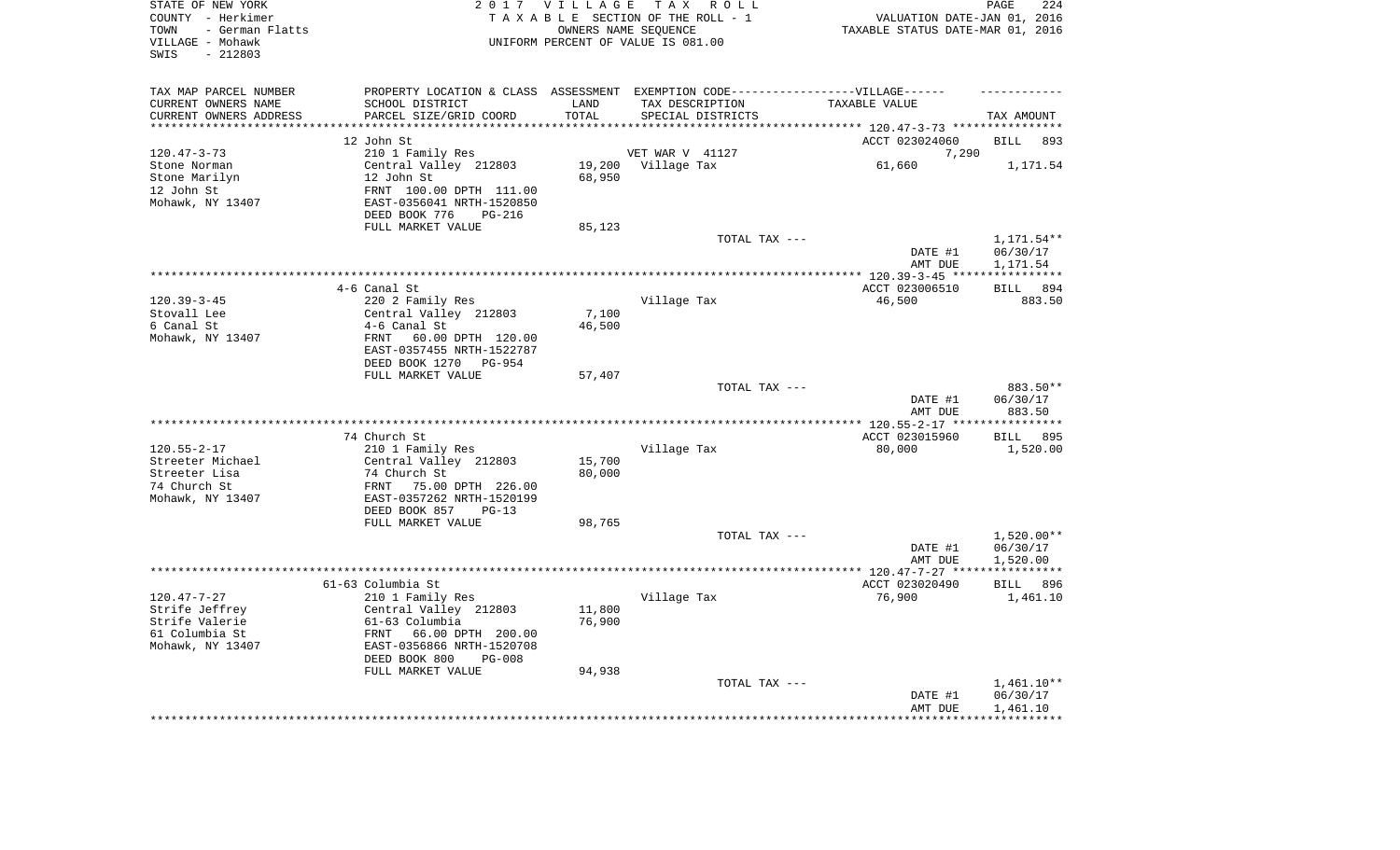| STATE OF NEW YORK<br>COUNTY - Herkimer<br>TOWN<br>- German Flatts<br>VILLAGE - Mohawk<br>SWIS<br>$-212803$ |                                                                                  | 2017 VILLAGE  | T A X<br>R O L L<br>TAXABLE SECTION OF THE ROLL - 1<br>OWNERS NAME SEQUENCE<br>UNIFORM PERCENT OF VALUE IS 081.00 | VALUATION DATE-JAN 01, 2016<br>TAXABLE STATUS DATE-MAR 01, 2016 | PAGE<br>225         |
|------------------------------------------------------------------------------------------------------------|----------------------------------------------------------------------------------|---------------|-------------------------------------------------------------------------------------------------------------------|-----------------------------------------------------------------|---------------------|
| TAX MAP PARCEL NUMBER                                                                                      | PROPERTY LOCATION & CLASS ASSESSMENT EXEMPTION CODE----------------VILLAGE------ |               |                                                                                                                   |                                                                 |                     |
| CURRENT OWNERS NAME<br>CURRENT OWNERS ADDRESS                                                              | SCHOOL DISTRICT<br>PARCEL SIZE/GRID COORD                                        | LAND<br>TOTAL | TAX DESCRIPTION<br>SPECIAL DISTRICTS                                                                              | TAXABLE VALUE                                                   | TAX AMOUNT          |
| ********************                                                                                       | *******************                                                              |               |                                                                                                                   |                                                                 |                     |
|                                                                                                            | 30 North St                                                                      |               |                                                                                                                   | ACCT 023000780                                                  | <b>BILL</b><br>897  |
| $120.39 - 1 - 13$                                                                                          | 210 1 Family Res                                                                 |               | VET COM V 41137                                                                                                   | 12,150                                                          |                     |
| Strobeck Lloyd H                                                                                           | Central Valley 212803                                                            |               | 8,600 Village Tax                                                                                                 | 43,750                                                          | 831.25              |
| 30 North St<br>Mohawk, NY 13407                                                                            | 30 North St<br>FRNT<br>37.60 DPTH 178.00                                         | 55,900        |                                                                                                                   |                                                                 |                     |
|                                                                                                            | EAST-0355820 NRTH-1522653                                                        |               |                                                                                                                   |                                                                 |                     |
|                                                                                                            | DEED BOOK 00576 PG-00122                                                         |               |                                                                                                                   |                                                                 |                     |
|                                                                                                            | FULL MARKET VALUE                                                                | 69,012        |                                                                                                                   |                                                                 |                     |
|                                                                                                            |                                                                                  |               | TOTAL TAX ---                                                                                                     |                                                                 | 831.25**            |
|                                                                                                            |                                                                                  |               |                                                                                                                   | DATE #1<br>AMT DUE                                              | 06/30/17<br>831.25  |
|                                                                                                            |                                                                                  |               |                                                                                                                   |                                                                 |                     |
|                                                                                                            | 37 W Main St                                                                     |               |                                                                                                                   | ACCT 023003960                                                  | <b>BILL</b><br>898  |
| $120.47 - 5 - 1$                                                                                           | 230 3 Family Res                                                                 |               | VET COM V 41137                                                                                                   | 12,150                                                          |                     |
| Stuart Wright et al                                                                                        | Central Valley 212803                                                            | 14,600        | Village Tax                                                                                                       | 62,850                                                          | 1,194.15            |
| Wright Family Irrrev Trust<br>37 W Main St                                                                 | 37 W Main St<br>L Use R & S Wright                                               | 75,000        |                                                                                                                   |                                                                 |                     |
| Mohawk, NY 13407                                                                                           | FRNT 106.00 DPTH 142.00                                                          |               |                                                                                                                   |                                                                 |                     |
|                                                                                                            | EAST-0356631 NRTH-1522263                                                        |               |                                                                                                                   |                                                                 |                     |
|                                                                                                            | DEED BOOK 1317<br>PG-293                                                         |               |                                                                                                                   |                                                                 |                     |
|                                                                                                            | FULL MARKET VALUE                                                                | 92,593        | TOTAL TAX ---                                                                                                     |                                                                 | 1,194.15**          |
|                                                                                                            |                                                                                  |               |                                                                                                                   | DATE #1                                                         | 06/30/17            |
|                                                                                                            |                                                                                  |               |                                                                                                                   | AMT DUE                                                         | 1,194.15            |
|                                                                                                            |                                                                                  |               |                                                                                                                   | ***************** 120.47-5-2 ******************                 |                     |
| $120.47 - 5 - 2$                                                                                           | 1 S Richfield St                                                                 |               |                                                                                                                   | ACCT 023026670                                                  | <b>BILL</b><br>899  |
| Stuart Wright et al                                                                                        | 220 2 Family Res<br>Central Valley 212803                                        | 6,600         | Village Tax                                                                                                       | 54,062                                                          | 1,027.18            |
| Wright Family Irrrev Trust                                                                                 | 1 S Richfield S                                                                  | 54,062        |                                                                                                                   |                                                                 |                     |
| 37 W Main St                                                                                               | FRNT 42.00 DPTH 105.00                                                           |               |                                                                                                                   |                                                                 |                     |
| Mohawk, NY 13407                                                                                           | EAST-0356639 NRTH-1522184                                                        |               |                                                                                                                   |                                                                 |                     |
|                                                                                                            | DEED BOOK 1317 PG-293<br>FULL MARKET VALUE                                       | 66,743        |                                                                                                                   |                                                                 |                     |
|                                                                                                            |                                                                                  |               | TOTAL TAX ---                                                                                                     |                                                                 | 1,027.18**          |
|                                                                                                            |                                                                                  |               |                                                                                                                   | DATE #1                                                         | 06/30/17            |
|                                                                                                            |                                                                                  |               |                                                                                                                   | AMT DUE                                                         | 1,027.18            |
|                                                                                                            | Keno Flatts                                                                      |               |                                                                                                                   | ACCT 023003630                                                  | 900<br>BILL         |
| $120.46 - 1 - 3$                                                                                           | 311 Res vac land                                                                 |               | Village Tax                                                                                                       | 100                                                             | 1.90                |
| Stubley Kevin                                                                                              | Central Valley 212803                                                            | 100           |                                                                                                                   |                                                                 |                     |
| Stubley Diane                                                                                              | Harrison Ave                                                                     | 100           |                                                                                                                   |                                                                 |                     |
| 3 Columbia Pkway St                                                                                        | 40.00 DPTH 120.00<br>FRNT                                                        |               |                                                                                                                   |                                                                 |                     |
| Ilion, NY 13357                                                                                            | EAST-0353311 NRTH-1522658<br>DEED BOOK 765<br>$PG-423$                           |               |                                                                                                                   |                                                                 |                     |
|                                                                                                            | FULL MARKET VALUE                                                                | 123           |                                                                                                                   |                                                                 |                     |
|                                                                                                            |                                                                                  |               | TOTAL TAX ---                                                                                                     |                                                                 | $1.90**$            |
|                                                                                                            |                                                                                  |               |                                                                                                                   | DATE #1                                                         | 06/30/17            |
|                                                                                                            |                                                                                  |               |                                                                                                                   | AMT DUE<br>*****************                                    | 1.90<br>*********** |
|                                                                                                            |                                                                                  |               |                                                                                                                   |                                                                 |                     |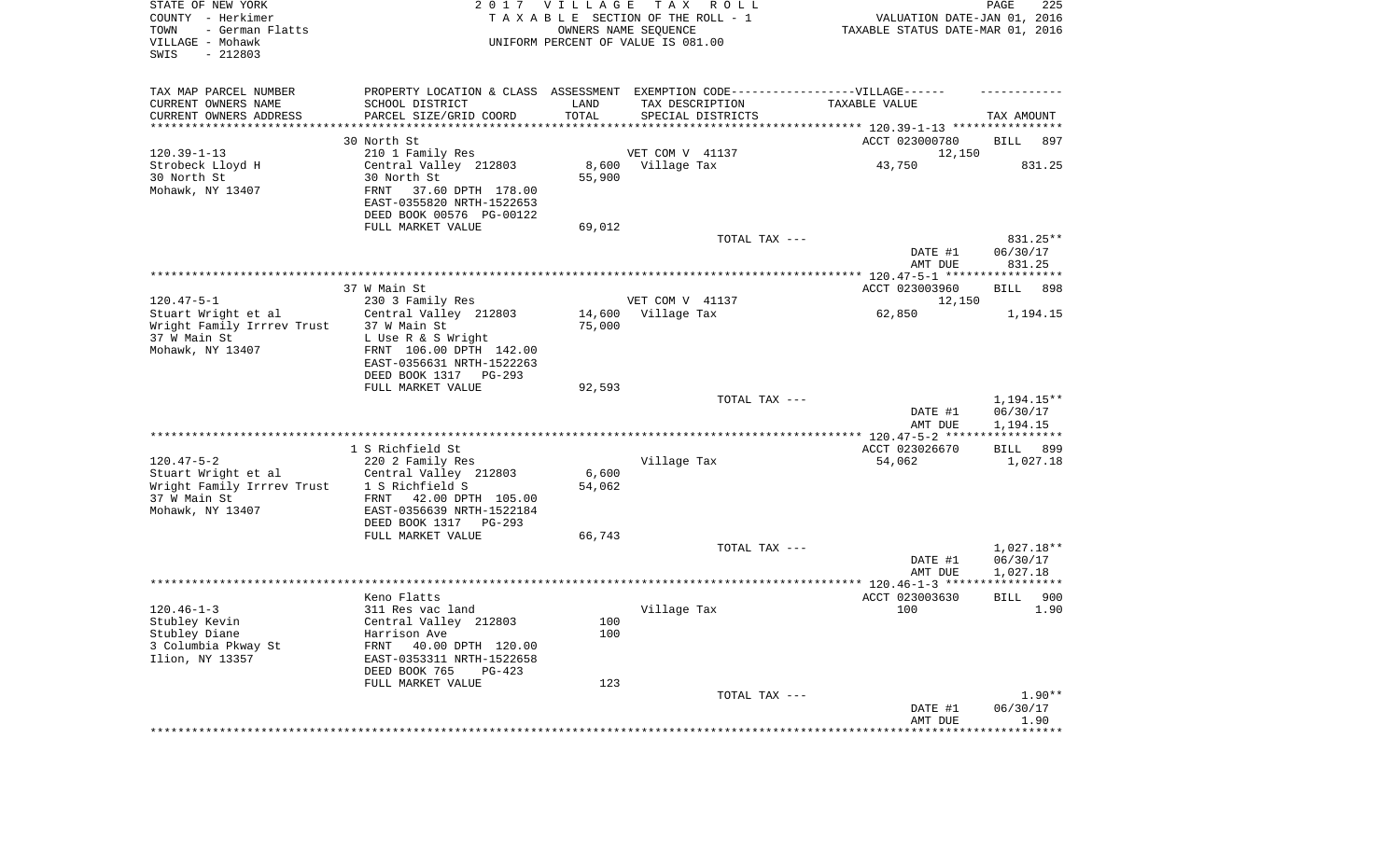| STATE OF NEW YORK<br>COUNTY - Herkimer<br>- German Flatts<br>TOWN<br>VILLAGE - Mohawk<br>SWIS<br>$-212803$ |                                                                                   | 2017 VILLAGE     | T A X<br>R O L L<br>TAXABLE SECTION OF THE ROLL - 1<br>OWNERS NAME SEQUENCE<br>UNIFORM PERCENT OF VALUE IS 081.00 | VALUATION DATE-JAN 01, 2016<br>TAXABLE STATUS DATE-MAR 01, 2016 | PAGE<br>226             |
|------------------------------------------------------------------------------------------------------------|-----------------------------------------------------------------------------------|------------------|-------------------------------------------------------------------------------------------------------------------|-----------------------------------------------------------------|-------------------------|
| TAX MAP PARCEL NUMBER                                                                                      | PROPERTY LOCATION & CLASS ASSESSMENT EXEMPTION CODE-----------------VILLAGE------ |                  |                                                                                                                   |                                                                 |                         |
| CURRENT OWNERS NAME<br>CURRENT OWNERS ADDRESS                                                              | SCHOOL DISTRICT<br>PARCEL SIZE/GRID COORD                                         | LAND<br>TOTAL    | TAX DESCRIPTION<br>SPECIAL DISTRICTS                                                                              | TAXABLE VALUE                                                   | TAX AMOUNT              |
| ********************                                                                                       |                                                                                   |                  |                                                                                                                   |                                                                 |                         |
|                                                                                                            | 33 Catherine St                                                                   |                  |                                                                                                                   | ACCT 023030360                                                  | 901<br>BILL             |
| $120.46 - 2 - 67$                                                                                          | 210 1 Family Res                                                                  |                  | Village Tax                                                                                                       | 39,500                                                          | 750.50                  |
| Suhocki Fuhrer Mellissa<br>33 Catherine St                                                                 | Central Valley 212803<br>33 Catherine St                                          | 5,600            |                                                                                                                   |                                                                 |                         |
| Mohawk, NY 13407                                                                                           | FRNT<br>33.70 DPTH 111.20                                                         | 39,500           |                                                                                                                   |                                                                 |                         |
|                                                                                                            | EAST-0354335 NRTH-1521019                                                         |                  |                                                                                                                   |                                                                 |                         |
|                                                                                                            | DEED BOOK 1309<br>PG-381                                                          |                  |                                                                                                                   |                                                                 |                         |
|                                                                                                            | FULL MARKET VALUE                                                                 | 48,765           |                                                                                                                   |                                                                 |                         |
|                                                                                                            |                                                                                   |                  | TOTAL TAX ---                                                                                                     |                                                                 | 750.50**                |
|                                                                                                            |                                                                                   |                  |                                                                                                                   | DATE #1                                                         | 06/30/17                |
|                                                                                                            |                                                                                   |                  |                                                                                                                   | AMT DUE                                                         | 750.50                  |
|                                                                                                            | 20 Marshall Ave                                                                   |                  |                                                                                                                   | ACCT 183401                                                     | 902<br>BILL             |
| $120.48 - 1 - 25$                                                                                          | 210 1 Family Res                                                                  |                  | Village Tax                                                                                                       | 38,000                                                          | 722.00                  |
| Sunderhaft Leslie                                                                                          | Central Valley 212803                                                             | 9,700            |                                                                                                                   |                                                                 |                         |
| 20 Marshall Ave                                                                                            | 20 Marshall Ave                                                                   | 38,000           |                                                                                                                   |                                                                 |                         |
| Mohawk, NY 13407                                                                                           | FRNT<br>70.00 DPTH 110.00                                                         |                  |                                                                                                                   |                                                                 |                         |
|                                                                                                            | EAST-0358444 NRTH-1522380<br>DEED BOOK 1516<br>PG-479                             |                  |                                                                                                                   |                                                                 |                         |
|                                                                                                            | FULL MARKET VALUE                                                                 | 46,914           |                                                                                                                   |                                                                 |                         |
|                                                                                                            |                                                                                   |                  | TOTAL TAX ---                                                                                                     |                                                                 | 722.00**                |
|                                                                                                            |                                                                                   |                  |                                                                                                                   | DATE #1                                                         | 06/30/17                |
|                                                                                                            |                                                                                   |                  |                                                                                                                   | AMT DUE                                                         | 722.00                  |
|                                                                                                            |                                                                                   |                  |                                                                                                                   |                                                                 |                         |
| $120.40 - 2 - 22$                                                                                          | 37 Marshall Ave<br>210 1 Family Res                                               |                  | Village Tax                                                                                                       | ACCT 023012060<br>55,850                                        | BILL<br>903<br>1,061.15 |
| Sweeney Patrick                                                                                            | Central Valley 212803                                                             | 11,600           |                                                                                                                   |                                                                 |                         |
| Kristie Broadwell                                                                                          | 37 Marshall Ave                                                                   | 55,850           |                                                                                                                   |                                                                 |                         |
| 37 Marshall Ave                                                                                            | $\mathbf{P}$                                                                      |                  |                                                                                                                   |                                                                 |                         |
| Mohawk, NY 13407                                                                                           | FRNT<br>48.00 DPTH 162.50                                                         |                  |                                                                                                                   |                                                                 |                         |
|                                                                                                            | EAST-0358835 NRTH-1522764                                                         |                  |                                                                                                                   |                                                                 |                         |
|                                                                                                            | DEED BOOK 833<br>PG-664                                                           |                  |                                                                                                                   |                                                                 |                         |
|                                                                                                            | FULL MARKET VALUE                                                                 | 68,951           | TOTAL TAX ---                                                                                                     |                                                                 | $1,061.15**$            |
|                                                                                                            |                                                                                   |                  |                                                                                                                   | DATE #1                                                         | 06/30/17                |
|                                                                                                            |                                                                                   |                  |                                                                                                                   | AMT DUE                                                         | 1,061.15                |
|                                                                                                            |                                                                                   |                  |                                                                                                                   |                                                                 |                         |
|                                                                                                            | 20 Church St                                                                      |                  |                                                                                                                   | ACCT 183220                                                     | 904<br>BILL             |
| $120.47 - 8 - 59$                                                                                          | 210 1 Family Res                                                                  |                  | Village Tax                                                                                                       | 50,700                                                          | 963.30                  |
| Sweet Irene<br>Sweet Franklyn                                                                              | Central Valley 212803<br>20 Church St                                             | 11,500<br>50,700 |                                                                                                                   |                                                                 |                         |
| 20 Church St                                                                                               | FRNT<br>80.00 DPTH 120.00                                                         |                  |                                                                                                                   |                                                                 |                         |
| Mohawk, NY 13407                                                                                           | EAST-0357709 NRTH-1521666                                                         |                  |                                                                                                                   |                                                                 |                         |
|                                                                                                            | DEED BOOK 1515 PG-368                                                             |                  |                                                                                                                   |                                                                 |                         |
|                                                                                                            | FULL MARKET VALUE                                                                 | 62,593           |                                                                                                                   |                                                                 |                         |
|                                                                                                            |                                                                                   |                  | TOTAL TAX ---                                                                                                     |                                                                 | $963.30**$              |
|                                                                                                            |                                                                                   |                  |                                                                                                                   | DATE #1<br>AMT DUE                                              | 06/30/17<br>963.30      |
|                                                                                                            |                                                                                   |                  |                                                                                                                   | ********************                                            | **************          |
|                                                                                                            |                                                                                   |                  |                                                                                                                   |                                                                 |                         |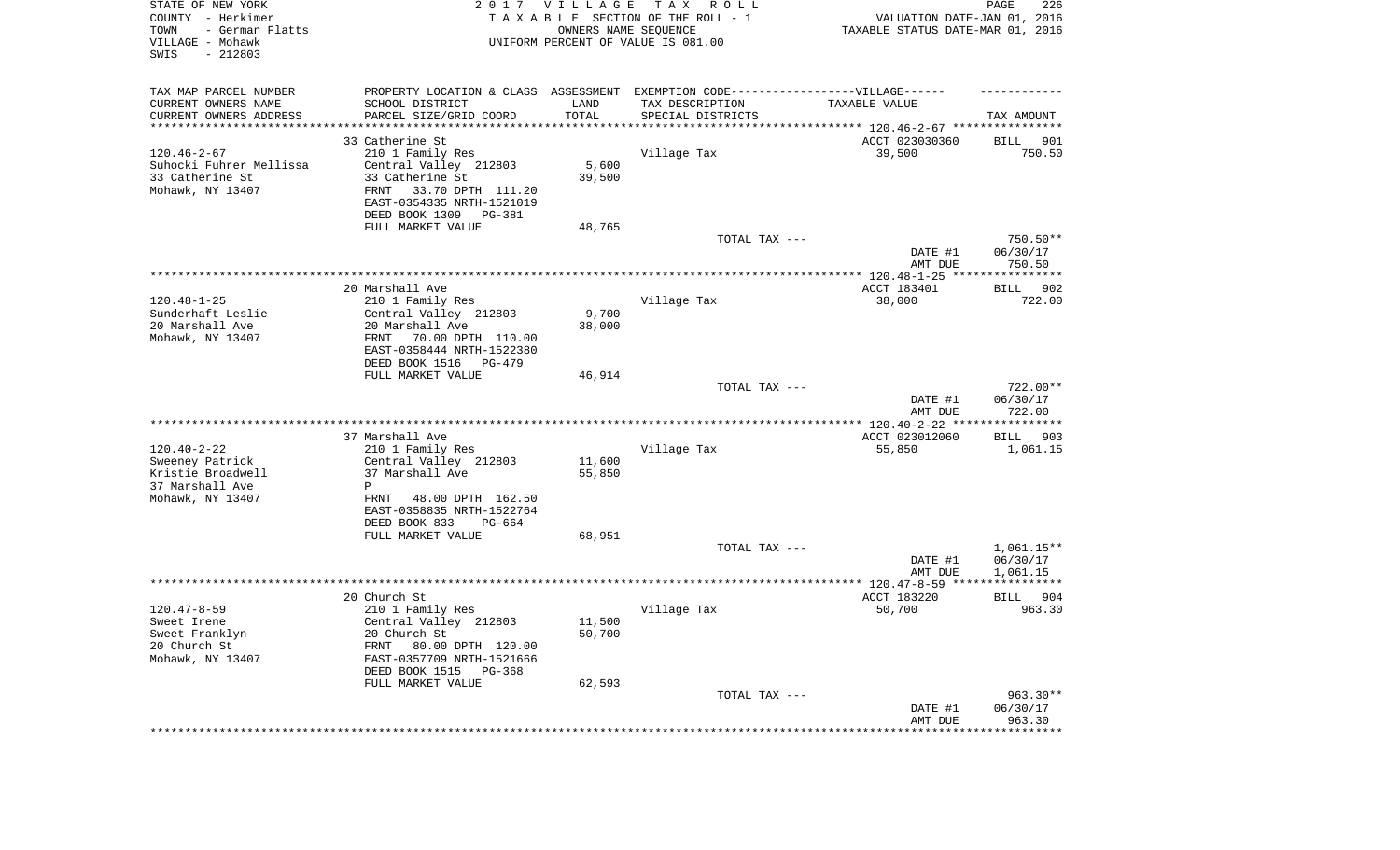| STATE OF NEW YORK<br>COUNTY - Herkimer<br>- German Flatts<br>TOWN<br>VILLAGE - Mohawk<br>$-212803$<br>SWIS |                                                                                                     | 2017 VILLAGE | TAX ROLL<br>TAXABLE SECTION OF THE ROLL - 1<br>OWNERS NAME SEQUENCE<br>UNIFORM PERCENT OF VALUE IS 081.00 | VALUATION DATE-JAN 01, 2016<br>TAXABLE STATUS DATE-MAR 01, 2016 | PAGE<br>227        |
|------------------------------------------------------------------------------------------------------------|-----------------------------------------------------------------------------------------------------|--------------|-----------------------------------------------------------------------------------------------------------|-----------------------------------------------------------------|--------------------|
| TAX MAP PARCEL NUMBER<br>CURRENT OWNERS NAME                                                               | PROPERTY LOCATION & CLASS ASSESSMENT EXEMPTION CODE----------------VILLAGE------<br>SCHOOL DISTRICT | LAND         | TAX DESCRIPTION                                                                                           | TAXABLE VALUE                                                   |                    |
| CURRENT OWNERS ADDRESS<br>***********************                                                          | PARCEL SIZE/GRID COORD                                                                              | TOTAL        | SPECIAL DISTRICTS                                                                                         |                                                                 | TAX AMOUNT         |
|                                                                                                            |                                                                                                     |              |                                                                                                           | ACCT 171481                                                     | 905                |
| $120.47 - 8 - 35$                                                                                          | 17 Henry St<br>210 1 Family Res                                                                     |              | VET COM V 41137                                                                                           | 12,150                                                          | <b>BILL</b>        |
| Sweet Larry                                                                                                | Central Valley 212803                                                                               |              | 8,500 Village Tax                                                                                         | 39,950                                                          | 759.05             |
| Sweet Dale                                                                                                 | 17 Henry St                                                                                         | 52,100       |                                                                                                           |                                                                 |                    |
| % Evelyn Sweet                                                                                             | Life Use E Sweet                                                                                    |              |                                                                                                           |                                                                 |                    |
| 17 Henry St                                                                                                | FRNT<br>60.00 DPTH 100.00                                                                           |              |                                                                                                           |                                                                 |                    |
| Mohawk, NY 13407                                                                                           | EAST-0320485 NRTH-1095878                                                                           |              |                                                                                                           |                                                                 |                    |
|                                                                                                            | DEED BOOK 1439 PG-713                                                                               |              |                                                                                                           |                                                                 |                    |
|                                                                                                            | FULL MARKET VALUE                                                                                   | 64,321       | TOTAL TAX ---                                                                                             |                                                                 | $759.05**$         |
|                                                                                                            |                                                                                                     |              |                                                                                                           | DATE #1<br>AMT DUE                                              | 06/30/17<br>759.05 |
|                                                                                                            |                                                                                                     |              |                                                                                                           |                                                                 |                    |
|                                                                                                            | 15 Henry St                                                                                         |              |                                                                                                           | ACCT 023018630                                                  | BILL<br>906        |
| $120.47 - 8 - 34$                                                                                          | 210 1 Family Res                                                                                    |              | VET WAR V 41127                                                                                           | 7,290                                                           |                    |
| Tallman Robert                                                                                             | Central Valley 212803                                                                               | 11,500       | Village Tax                                                                                               | 62,560                                                          | 1,188.64           |
| Tallman Judith                                                                                             | 15 Henry St                                                                                         | 69,850       |                                                                                                           |                                                                 |                    |
| 15 Henry St<br>Mohawk, NY 13407                                                                            | FRNT<br>67.00 DPTH 274.00<br>EAST-0357263 NRTH-1520503                                              |              |                                                                                                           |                                                                 |                    |
|                                                                                                            | DEED BOOK 909<br>$PG-36$                                                                            |              |                                                                                                           |                                                                 |                    |
|                                                                                                            | FULL MARKET VALUE                                                                                   | 86,235       |                                                                                                           |                                                                 |                    |
|                                                                                                            |                                                                                                     |              | TOTAL TAX ---                                                                                             |                                                                 | 1,188.64**         |
|                                                                                                            |                                                                                                     |              |                                                                                                           | DATE #1                                                         | 06/30/17           |
|                                                                                                            |                                                                                                     |              |                                                                                                           | AMT DUE                                                         | 1,188.64           |
|                                                                                                            | 116 W Main St                                                                                       |              |                                                                                                           | ACCT 167522                                                     |                    |
| $120.47 - 1 - 3$                                                                                           | 210 1 Family Res                                                                                    |              | VET COM V 41137                                                                                           | 12,150                                                          | BILL<br>907        |
| Tangorra Harriett                                                                                          | Central Valley 212803                                                                               |              | 13,400 VET DIS V 41147                                                                                    | 24,300                                                          |                    |
| 116 W Main St                                                                                              | FRNT<br>85.00 DPTH 138.00                                                                           |              | 78,515 Village Tax                                                                                        | 42,065                                                          | 799.24             |
| Mohawk, NY 13407                                                                                           | EAST-0354791 NRTH-1522102                                                                           |              |                                                                                                           |                                                                 |                    |
|                                                                                                            | DEED BOOK 1413 PG-504                                                                               |              |                                                                                                           |                                                                 |                    |
|                                                                                                            | FULL MARKET VALUE                                                                                   | 96,932       |                                                                                                           |                                                                 |                    |
|                                                                                                            |                                                                                                     |              | TOTAL TAX ---                                                                                             |                                                                 | 799.24**           |
|                                                                                                            |                                                                                                     |              |                                                                                                           | DATE #1                                                         | 06/30/17           |
|                                                                                                            |                                                                                                     |              |                                                                                                           | AMT DUE                                                         | 799.24             |
|                                                                                                            | 41 Marshall Ave                                                                                     |              |                                                                                                           | ACCT 184631                                                     | <b>BILL</b><br>908 |
| $120.40 - 2 - 20$                                                                                          | 210 1 Family Res                                                                                    |              | CLERGY<br>41400                                                                                           | 1,500                                                           |                    |
| Taratuchin Michael                                                                                         | Central Valley 212803                                                                               |              | 9,600 Village Tax                                                                                         | 52,700                                                          | 1,001.30           |
| Tartauchin Alexandra                                                                                       | 41 Marshall Ave                                                                                     | 54,200       |                                                                                                           |                                                                 |                    |
| 41 Marshall Ave                                                                                            | FRNT 52.00 DPTH 162.50                                                                              |              |                                                                                                           |                                                                 |                    |
| Mohawk, NY 13407                                                                                           | EAST-0358940 NRTH-1522778                                                                           |              |                                                                                                           |                                                                 |                    |
|                                                                                                            | DEED BOOK 1524<br>$PG-42$<br>FULL MARKET VALUE                                                      | 66,914       |                                                                                                           |                                                                 |                    |
|                                                                                                            |                                                                                                     |              | TOTAL TAX ---                                                                                             |                                                                 | $1,001.30**$       |
|                                                                                                            |                                                                                                     |              |                                                                                                           | DATE #1                                                         | 06/30/17           |
|                                                                                                            |                                                                                                     |              |                                                                                                           | AMT DUE                                                         | 1,001.30           |
|                                                                                                            |                                                                                                     |              |                                                                                                           |                                                                 |                    |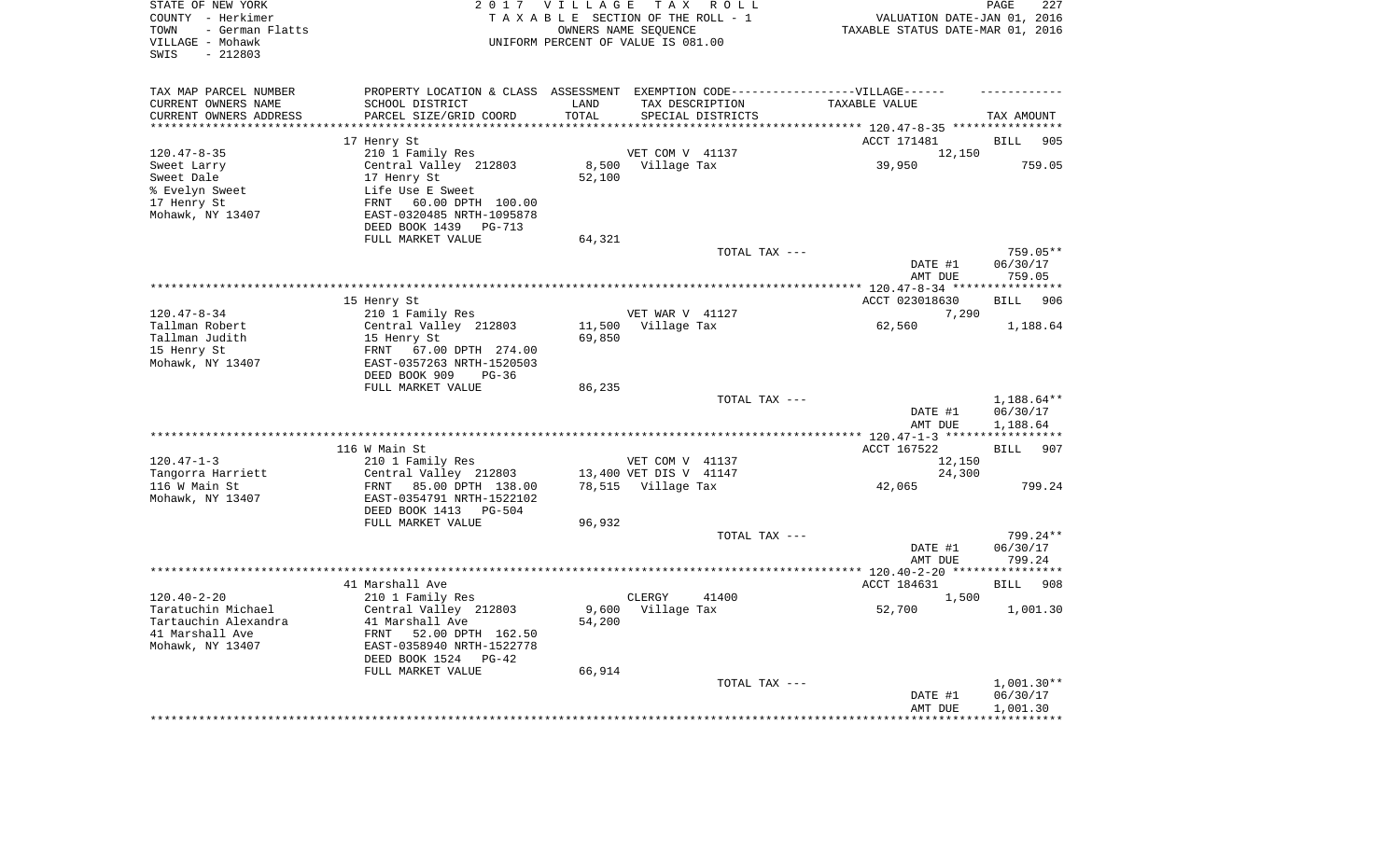| STATE OF NEW YORK<br>COUNTY - Herkimer<br>- German Flatts<br>TOWN<br>VILLAGE - Mohawk<br>$-212803$<br>SWIS | 2 0 1 7                                                                           | VILLAGE            | T A X<br>R O L L<br>TAXABLE SECTION OF THE ROLL - 1<br>OWNERS NAME SEQUENCE<br>UNIFORM PERCENT OF VALUE IS 081.00 | VALUATION DATE-JAN 01, 2016<br>TAXABLE STATUS DATE-MAR 01, 2016 | 228<br>PAGE                   |
|------------------------------------------------------------------------------------------------------------|-----------------------------------------------------------------------------------|--------------------|-------------------------------------------------------------------------------------------------------------------|-----------------------------------------------------------------|-------------------------------|
| TAX MAP PARCEL NUMBER                                                                                      | PROPERTY LOCATION & CLASS ASSESSMENT EXEMPTION CODE-----------------VILLAGE------ |                    |                                                                                                                   |                                                                 |                               |
| CURRENT OWNERS NAME                                                                                        | SCHOOL DISTRICT                                                                   | LAND               | TAX DESCRIPTION                                                                                                   | TAXABLE VALUE                                                   |                               |
| CURRENT OWNERS ADDRESS                                                                                     | PARCEL SIZE/GRID COORD                                                            | TOTAL<br>********* | SPECIAL DISTRICTS                                                                                                 |                                                                 | TAX AMOUNT                    |
| ********************                                                                                       | *********************                                                             |                    |                                                                                                                   |                                                                 |                               |
|                                                                                                            | 85 Columbia St                                                                    |                    |                                                                                                                   | ACCT 023020790                                                  | 909<br><b>BILL</b>            |
| $120.55 - 2 - 49$                                                                                          | 210 1 Family Res                                                                  |                    | Village Tax                                                                                                       | 42,000                                                          | 798.00                        |
| Tayler Jennifer<br>Tayler Keith                                                                            | Central Valley 212803<br>85 Columbia St                                           | 9,400<br>42,000    |                                                                                                                   |                                                                 |                               |
| 85 Columbia St                                                                                             | 40.00 DPTH 125.00<br>FRNT                                                         |                    |                                                                                                                   |                                                                 |                               |
| Mohawk, NY 13407                                                                                           | EAST-0356692 NRTH-1520147                                                         |                    |                                                                                                                   |                                                                 |                               |
|                                                                                                            | DEED BOOK 1398<br>$PG-13$                                                         |                    |                                                                                                                   |                                                                 |                               |
|                                                                                                            | FULL MARKET VALUE                                                                 | 51,852             |                                                                                                                   |                                                                 |                               |
|                                                                                                            |                                                                                   |                    | TOTAL TAX ---                                                                                                     |                                                                 | 798.00**                      |
|                                                                                                            |                                                                                   |                    |                                                                                                                   | DATE #1                                                         | 06/30/17                      |
|                                                                                                            |                                                                                   |                    |                                                                                                                   | AMT DUE                                                         | 798.00                        |
|                                                                                                            |                                                                                   |                    | **********************************                                                                                | *** 120.55-1-19 ****                                            | ***********                   |
|                                                                                                            | 18 Fulmer St                                                                      |                    |                                                                                                                   | ACCT 023023430                                                  | <b>BILL</b><br>910            |
| $120.55 - 1 - 19$                                                                                          | 210 1 Family Res                                                                  |                    | Village Tax                                                                                                       | 59,049                                                          | 1,121.93                      |
| Taylor Sean                                                                                                | Central Valley 212803                                                             | 10,700             |                                                                                                                   |                                                                 |                               |
| Taylor Aimee                                                                                               | 18 Fulmer St                                                                      | 59,049             |                                                                                                                   |                                                                 |                               |
| 18 Fulmer St                                                                                               | FRNT<br>50.00 DPTH 105.00                                                         |                    |                                                                                                                   |                                                                 |                               |
| Mohawk, NY 13407                                                                                           | EAST-0356007 NRTH-1520124                                                         |                    |                                                                                                                   |                                                                 |                               |
|                                                                                                            | DEED BOOK 1285<br>PG-133                                                          |                    |                                                                                                                   |                                                                 |                               |
|                                                                                                            | FULL MARKET VALUE                                                                 | 72,900             |                                                                                                                   |                                                                 |                               |
|                                                                                                            |                                                                                   |                    | TOTAL TAX ---                                                                                                     | DATE #1                                                         | 1,121.93**<br>06/30/17        |
|                                                                                                            |                                                                                   |                    |                                                                                                                   | AMT DUE                                                         | 1,121.93                      |
|                                                                                                            |                                                                                   |                    |                                                                                                                   | ** $120.47 - 4 - 11$ **                                         |                               |
|                                                                                                            | 17 Devendorf St                                                                   |                    |                                                                                                                   | ACCT 191524                                                     | 911<br><b>BILL</b>            |
| $120.47 - 4 - 11$                                                                                          | 210 1 Family Res                                                                  |                    | Village Tax                                                                                                       | 45,500                                                          | 864.50                        |
| Teachout David                                                                                             | Central Valley 212803                                                             | 7,500              |                                                                                                                   |                                                                 |                               |
| 924 McKennan Rd                                                                                            | 17 Devendorf St                                                                   | 45,500             |                                                                                                                   |                                                                 |                               |
| Herkimer, NY 13350                                                                                         | FRNT<br>53.00 DPTH<br>88.00                                                       |                    |                                                                                                                   |                                                                 |                               |
|                                                                                                            | EAST-0355900 NRTH-1521718                                                         |                    |                                                                                                                   |                                                                 |                               |
|                                                                                                            | DEED BOOK 1565<br>$PG-443$                                                        |                    |                                                                                                                   |                                                                 |                               |
|                                                                                                            | FULL MARKET VALUE                                                                 | 56,173             |                                                                                                                   |                                                                 |                               |
|                                                                                                            |                                                                                   |                    | TOTAL TAX ---                                                                                                     |                                                                 | 864.50**                      |
|                                                                                                            |                                                                                   |                    |                                                                                                                   | DATE #1                                                         | 06/30/17                      |
|                                                                                                            |                                                                                   |                    |                                                                                                                   | AMT DUE                                                         | 864.50<br>* * * * * * * * * * |
|                                                                                                            |                                                                                   |                    |                                                                                                                   | ************ 120.47-4-12 ****                                   |                               |
| $120.47 - 4 - 12$                                                                                          | 21 Devendorf St<br>210 1 Family Res                                               |                    | Village Tax                                                                                                       | ACCT 023027720<br>52,300                                        | <b>BILL</b><br>912<br>993.70  |
| TenEyck Beekler Jean                                                                                       | Central Valley 212803                                                             | 9,500              |                                                                                                                   |                                                                 |                               |
| 21 Devendorf St                                                                                            | 21 Devendorf St                                                                   | 52,300             |                                                                                                                   |                                                                 |                               |
| Mohawk, NY 13407                                                                                           | FRNT 100.00 DPTH<br>92.00                                                         |                    |                                                                                                                   |                                                                 |                               |
|                                                                                                            | EAST-0355877 NRTH-1521645                                                         |                    |                                                                                                                   |                                                                 |                               |
|                                                                                                            | DEED BOOK 933<br>$PG-118$                                                         |                    |                                                                                                                   |                                                                 |                               |
|                                                                                                            | FULL MARKET VALUE                                                                 | 64,568             |                                                                                                                   |                                                                 |                               |
|                                                                                                            |                                                                                   |                    | TOTAL TAX ---                                                                                                     |                                                                 | 993.70**                      |
|                                                                                                            |                                                                                   |                    |                                                                                                                   | DATE #1                                                         | 06/30/17                      |
|                                                                                                            |                                                                                   |                    |                                                                                                                   | AMT DUE                                                         | 993.70                        |
|                                                                                                            |                                                                                   |                    |                                                                                                                   |                                                                 | ********                      |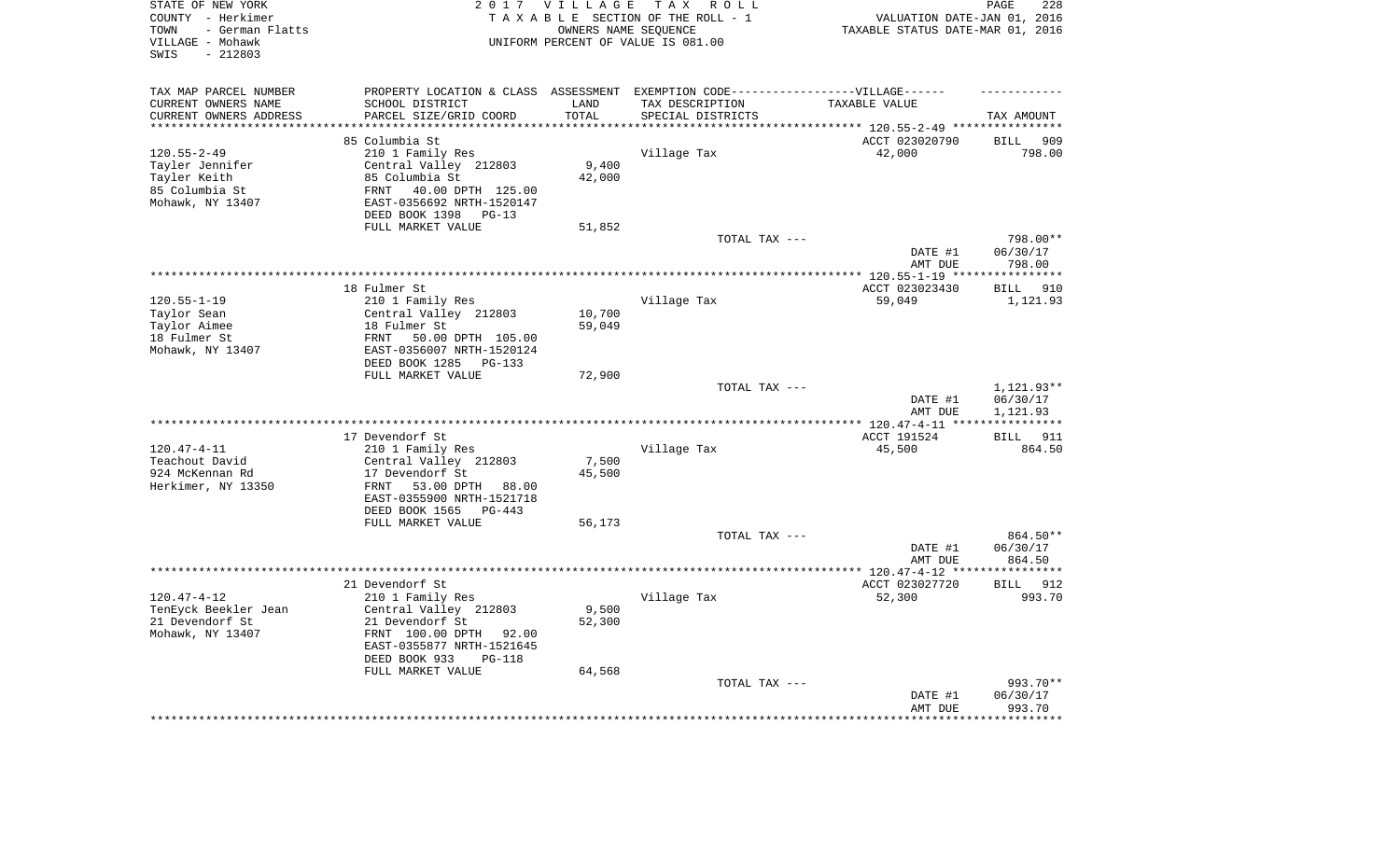| STATE OF NEW YORK<br>COUNTY - Herkimer<br>- German Flatts<br>TOWN<br>VILLAGE - Mohawk<br>$-212803$<br>SWIS |                                                                                  | 2017 VILLAGE<br>OWNERS NAME SEQUENCE | TAX ROLL<br>TAXABLE SECTION OF THE ROLL - 1<br>UNIFORM PERCENT OF VALUE IS 081.00 | VALUATION DATE-JAN 01, 2016<br>TAXABLE STATUS DATE-MAR 01, 2016 | PAGE<br>229           |
|------------------------------------------------------------------------------------------------------------|----------------------------------------------------------------------------------|--------------------------------------|-----------------------------------------------------------------------------------|-----------------------------------------------------------------|-----------------------|
| TAX MAP PARCEL NUMBER                                                                                      | PROPERTY LOCATION & CLASS ASSESSMENT EXEMPTION CODE----------------VILLAGE------ |                                      |                                                                                   |                                                                 |                       |
| CURRENT OWNERS NAME                                                                                        | SCHOOL DISTRICT                                                                  | LAND                                 | TAX DESCRIPTION                                                                   | TAXABLE VALUE                                                   |                       |
| CURRENT OWNERS ADDRESS<br>*********************                                                            | PARCEL SIZE/GRID COORD<br>**************************                             | TOTAL<br>*********                   | SPECIAL DISTRICTS                                                                 |                                                                 | TAX AMOUNT            |
|                                                                                                            | 15 Walnut St                                                                     |                                      |                                                                                   | ACCT 200531                                                     | <b>BILL</b><br>913    |
| $120.47 - 8 - 7$                                                                                           | 210 1 Family Res                                                                 |                                      | Village Tax                                                                       | 61,600                                                          | 1,170.40              |
| The Bank of New York Mellon                                                                                | Central Valley 212803                                                            | 10,900                               |                                                                                   |                                                                 |                       |
| 1661 Worthington Rd Ste 100                                                                                | 15 Walnut St                                                                     | 61,600                               |                                                                                   |                                                                 |                       |
| West Palm Beach, FL 33409                                                                                  | <b>FRNT</b><br>60.00 DPTH 175.00<br>EAST-0357579 NRTH-1521888                    |                                      |                                                                                   |                                                                 |                       |
| PRIOR OWNER ON 3/01/2016                                                                                   | DEED BOOK 1622<br>$PG-20$                                                        |                                      |                                                                                   |                                                                 |                       |
| Thomes Daniel Jr                                                                                           | FULL MARKET VALUE                                                                | 76,049                               |                                                                                   |                                                                 |                       |
|                                                                                                            |                                                                                  |                                      | TOTAL TAX ---                                                                     |                                                                 | 1,170.40**            |
|                                                                                                            |                                                                                  |                                      |                                                                                   | DATE #1<br>AMT DUE                                              | 06/30/17<br>1,170.40  |
|                                                                                                            |                                                                                  |                                      |                                                                                   | ************ 120.40-2-17 ***                                    | * * * * * * * * * * * |
|                                                                                                            | 12 Bellinger St                                                                  |                                      |                                                                                   | ACCT 023010710                                                  | BILL<br>914           |
| $120.40 - 2 - 17$                                                                                          | 411 Apartment                                                                    |                                      | Village Tax                                                                       | 54,600                                                          | 1,037.40              |
| The Collins Family Rev Trust                                                                               | Central Valley 212803                                                            | 8,400                                |                                                                                   |                                                                 |                       |
| PO Box 314                                                                                                 | 12 Bellinger St                                                                  | 54,600                               |                                                                                   |                                                                 |                       |
| Mohawk, NY 13407                                                                                           | 58.00 DPTH 88.00<br>FRNT                                                         |                                      |                                                                                   |                                                                 |                       |
|                                                                                                            | EAST-0359094 NRTH-1522796<br>DEED BOOK 1301<br><b>PG-717</b>                     |                                      |                                                                                   |                                                                 |                       |
|                                                                                                            | FULL MARKET VALUE                                                                | 67,407                               |                                                                                   |                                                                 |                       |
|                                                                                                            |                                                                                  |                                      | TOTAL TAX ---                                                                     |                                                                 | $1,037.40**$          |
|                                                                                                            |                                                                                  |                                      |                                                                                   | DATE #1<br>AMT DUE                                              | 06/30/17<br>1,037.40  |
|                                                                                                            |                                                                                  |                                      | ***********************                                                           | **** 120.47-2-7 ***                                             | * * * * * * * * * *   |
|                                                                                                            | 84 W Main St                                                                     |                                      |                                                                                   | ACCT 023002580                                                  | BILL 915              |
| $120.47 - 2 - 7$                                                                                           | 220 2 Family Res                                                                 |                                      | Village Tax                                                                       | 39,000                                                          | 741.00                |
| The Collins Family Rev Trust                                                                               | Central Valley 212803                                                            | 8,700                                |                                                                                   |                                                                 |                       |
| PO Box 314<br>Mohawk, NY 13407                                                                             | 84 W Main St<br>FRNT<br>45.00 DPTH 87.80<br>EAST-0355567 NRTH-1522254            | 39,000                               |                                                                                   |                                                                 |                       |
|                                                                                                            | DEED BOOK 1301<br>PG-723                                                         |                                      |                                                                                   |                                                                 |                       |
|                                                                                                            | FULL MARKET VALUE                                                                | 48,148                               |                                                                                   |                                                                 |                       |
|                                                                                                            |                                                                                  |                                      | TOTAL TAX ---                                                                     |                                                                 | 741.00**              |
|                                                                                                            |                                                                                  |                                      |                                                                                   | DATE #1                                                         | 06/30/17              |
|                                                                                                            |                                                                                  |                                      |                                                                                   | AMT DUE<br>*************** 120.40-2-60 *****                    | 741.00<br>*********** |
|                                                                                                            | 1 Fulton St                                                                      |                                      |                                                                                   | ACCT 023010230                                                  | <b>BILL</b><br>916    |
| $120.40 - 2 - 60$                                                                                          | 210 1 Family Res                                                                 |                                      | Village Tax                                                                       | 54,600                                                          | 1,037.40              |
| The Mohawk Homestead Inc                                                                                   | Central Valley 212803                                                            | 12,000                               |                                                                                   |                                                                 |                       |
| 62 E Main St                                                                                               | 1 Fulton St                                                                      | 54,600                               |                                                                                   |                                                                 |                       |
| Mohawk, NY 13407                                                                                           | FRNT<br>53.00 DPTH 126.00                                                        |                                      |                                                                                   |                                                                 |                       |
|                                                                                                            | EAST-0358371 NRTH-1522846                                                        |                                      |                                                                                   |                                                                 |                       |
|                                                                                                            | DEED BOOK 1183<br>$PG-812$<br>FULL MARKET VALUE                                  | 67,407                               |                                                                                   |                                                                 |                       |
|                                                                                                            |                                                                                  |                                      | TOTAL TAX ---                                                                     |                                                                 | $1,037.40**$          |
|                                                                                                            |                                                                                  |                                      |                                                                                   | DATE #1                                                         | 06/30/17              |
|                                                                                                            |                                                                                  |                                      |                                                                                   | AMT DUE                                                         | 1,037.40              |
|                                                                                                            |                                                                                  |                                      |                                                                                   |                                                                 |                       |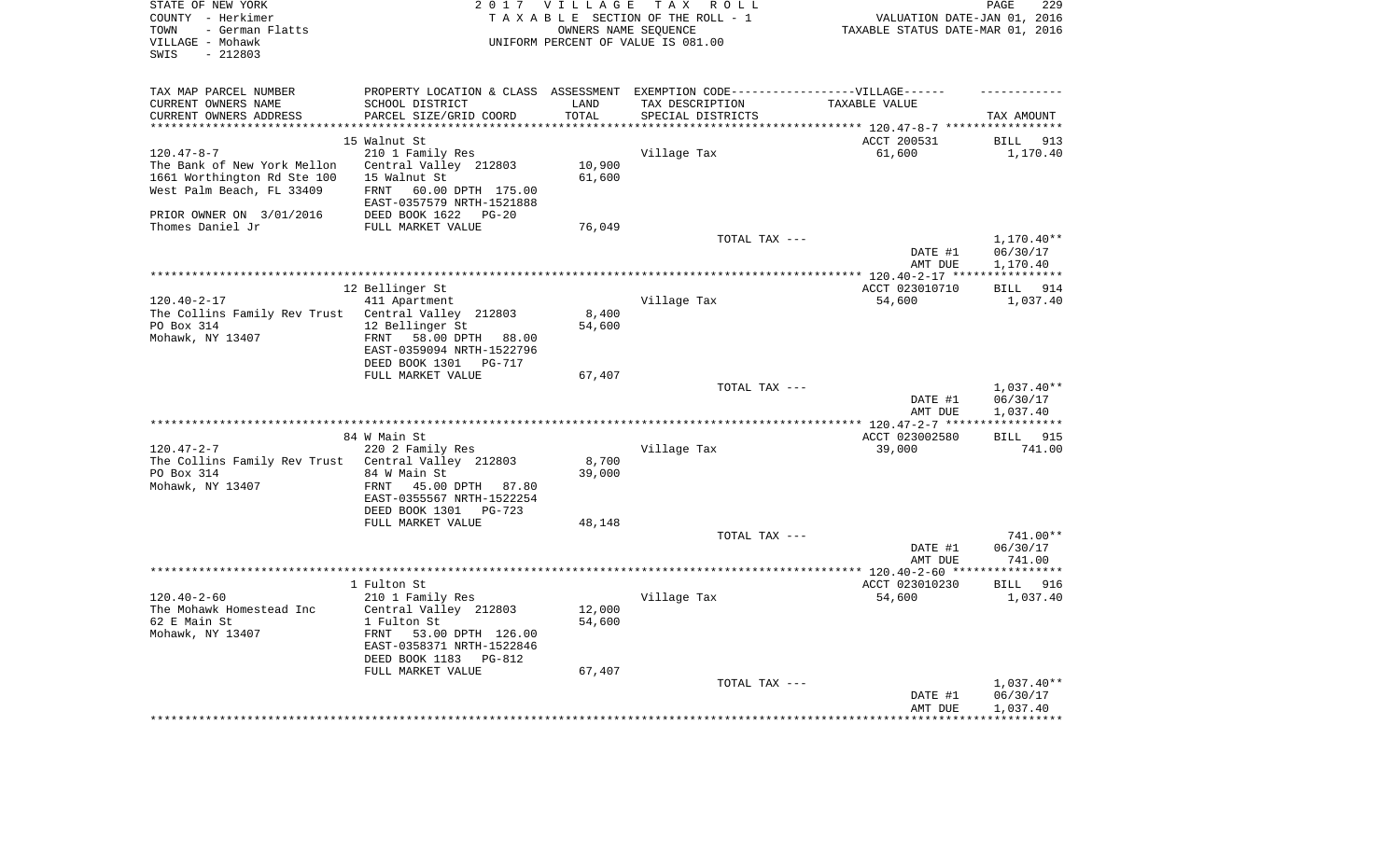| STATE OF NEW YORK<br>COUNTY - Herkimer<br>- German Flatts<br>TOWN<br>VILLAGE - Mohawk<br>$-212803$<br>SWIS        |                                                                                                                                  | 2017 VILLAGE<br>OWNERS NAME SEQUENCE | T A X<br>R O L L<br>TAXABLE SECTION OF THE ROLL - 1<br>UNIFORM PERCENT OF VALUE IS 081.00           | VALUATION DATE-JAN 01, 2016<br>TAXABLE STATUS DATE-MAR 01, 2016 | PAGE<br>230                          |
|-------------------------------------------------------------------------------------------------------------------|----------------------------------------------------------------------------------------------------------------------------------|--------------------------------------|-----------------------------------------------------------------------------------------------------|-----------------------------------------------------------------|--------------------------------------|
| TAX MAP PARCEL NUMBER<br>CURRENT OWNERS NAME<br>CURRENT OWNERS ADDRESS                                            | SCHOOL DISTRICT<br>PARCEL SIZE/GRID COORD                                                                                        | LAND<br>TOTAL                        | PROPERTY LOCATION & CLASS ASSESSMENT EXEMPTION CODE----------------VILLAGE------<br>TAX DESCRIPTION | TAXABLE VALUE                                                   | TAX AMOUNT                           |
| ***********************                                                                                           |                                                                                                                                  |                                      | SPECIAL DISTRICTS                                                                                   |                                                                 |                                      |
| $120.39 - 2 - 28$<br>The Omall Family Ltd Partship Central Valley 212803<br>35 ORCHARD Dr<br>Queensbury, NY 12804 | 4 N Washington St<br>330 Vacant comm<br>4 N Washton St<br>FRNT<br>46.70 DPTH<br>82.00<br>EAST-0356830 NRTH-1522598               | 2,700<br>2,700                       | Village Tax                                                                                         | ACCT 023005310<br>2,700                                         | 917<br>BILL<br>51.30                 |
|                                                                                                                   | DEED BOOK 921<br><b>PG-700</b><br>FULL MARKET VALUE                                                                              | 3,333                                |                                                                                                     |                                                                 |                                      |
|                                                                                                                   |                                                                                                                                  |                                      | TOTAL TAX ---                                                                                       | DATE #1<br>AMT DUE                                              | $51.30**$<br>06/30/17<br>51.30       |
|                                                                                                                   |                                                                                                                                  |                                      |                                                                                                     |                                                                 |                                      |
| $120.39 - 2 - 31$<br>The Omall Family Ltd Ptship<br>35 Orchard Dr<br>Queensbury, NY 12804                         | 30 W Main St<br>481 Att row bldg<br>Central Valley 212803<br>30 W Main St<br>FRNT 131.00 DPTH 78.00<br>EAST-0356845 NRTH-1522523 | 18,400<br>100,000                    | Village Tax                                                                                         | ACCT 023001920<br>100,000                                       | BILL<br>918<br>1,900.00              |
|                                                                                                                   | DEED BOOK 921<br>PG-665<br>FULL MARKET VALUE                                                                                     | 123,457                              |                                                                                                     |                                                                 |                                      |
|                                                                                                                   |                                                                                                                                  |                                      | TOTAL TAX ---                                                                                       | DATE #1<br>AMT DUE                                              | $1,900.00**$<br>06/30/17<br>1,900.00 |
|                                                                                                                   |                                                                                                                                  |                                      |                                                                                                     |                                                                 |                                      |
| $120.39 - 2 - 27$<br>The OmallFamily Ltd Partship<br>35 Orchard Dr                                                | 6 N Washington St<br>330 Vacant comm<br>Central Valley 212803<br>6 N Washton St                                                  | 1,300<br>1,300                       | Village Tax                                                                                         | ACCT 023005340<br>1,300                                         | BILL 919<br>24.70                    |
| Queensbury, NY 12804                                                                                              | E Lot<br>23x75<br>FRNT<br>23.00 DPTH 86.00<br>EAST-0356824 NRTH-1522632<br>DEED BOOK 921<br>PG-669                               |                                      |                                                                                                     |                                                                 |                                      |
|                                                                                                                   | FULL MARKET VALUE                                                                                                                | 1,605                                | TOTAL TAX ---                                                                                       |                                                                 | 24.70**                              |
|                                                                                                                   |                                                                                                                                  |                                      |                                                                                                     | DATE #1<br>AMT DUE                                              | 06/30/17<br>24.70                    |
|                                                                                                                   |                                                                                                                                  |                                      |                                                                                                     |                                                                 | ****************                     |
| 120.47-4-36<br>The Stowell Living Trust                                                                           | 9 W Center St<br>210 1 Family Res<br>Central Valley 212803                                                                       | 12,300                               | Village Tax                                                                                         | ACCT 186183<br>58,472                                           | 920<br>BILL<br>1,110.97              |
| Richard & Johanna Stowell<br>150 Casey Rd<br>Mohawk, NY 13407                                                     | 9 W Center St<br>50.00 DPTH 140.00<br>FRNT<br>EAST-0356554 NRTH-1521129<br>DEED BOOK 1533<br>PG-102                              | 58,472                               |                                                                                                     |                                                                 |                                      |
|                                                                                                                   | FULL MARKET VALUE                                                                                                                | 72,188                               | TOTAL TAX ---                                                                                       | DATE #1                                                         | $1,110.97**$<br>06/30/17             |
|                                                                                                                   |                                                                                                                                  |                                      |                                                                                                     | AMT DUE                                                         | 1,110.97                             |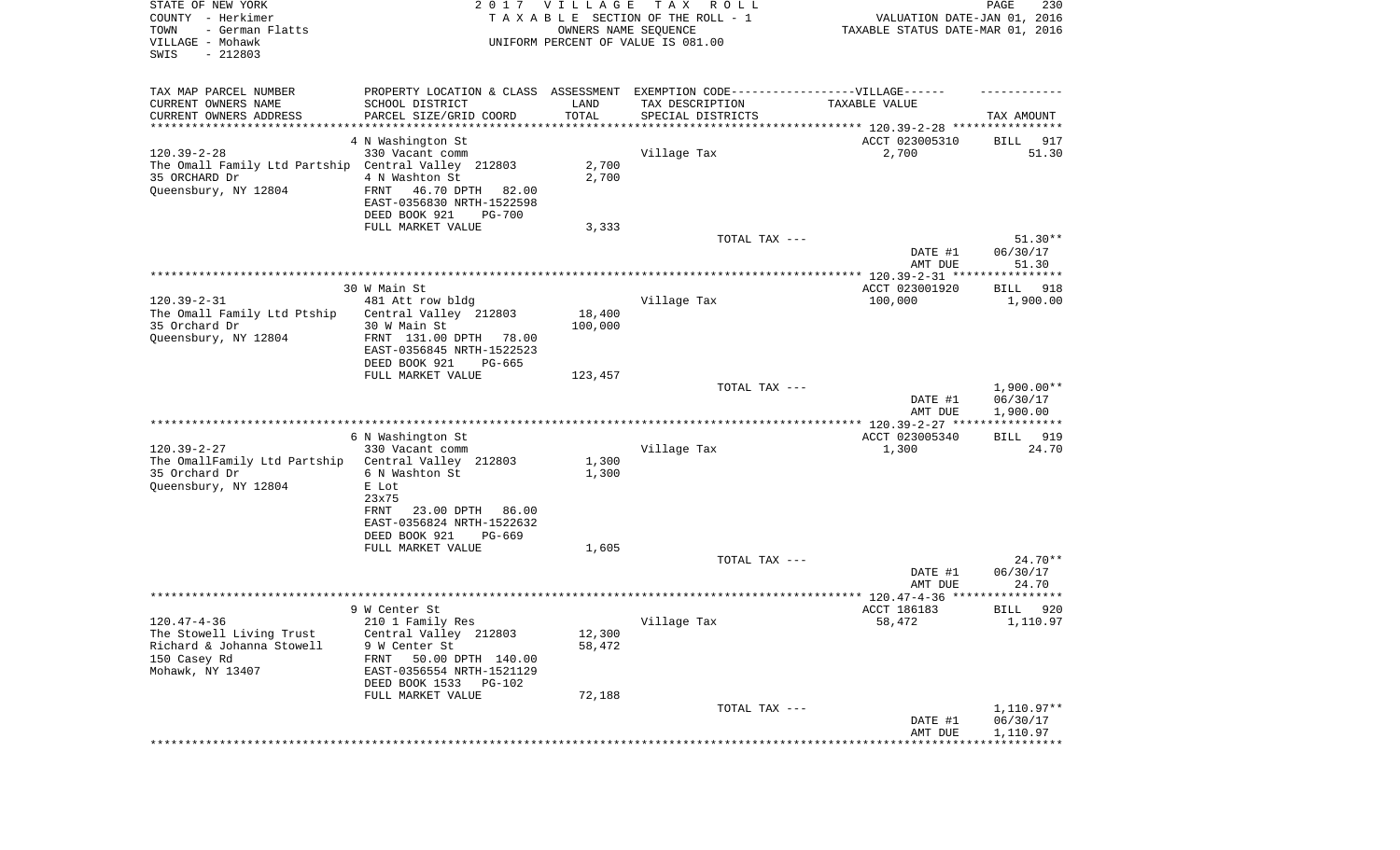| STATE OF NEW YORK<br>COUNTY - Herkimer<br>- German Flatts<br>TOWN<br>VILLAGE - Mohawk<br>$-212803$<br>SWIS |                                                       | 2017 VILLAGE      | T A X<br>R O L L<br>TAXABLE SECTION OF THE ROLL - 1<br>OWNERS NAME SEQUENCE<br>UNIFORM PERCENT OF VALUE IS 081.00 | VALUATION DATE-JAN 01, 2016<br>TAXABLE STATUS DATE-MAR 01, 2016 | PAGE<br>231            |
|------------------------------------------------------------------------------------------------------------|-------------------------------------------------------|-------------------|-------------------------------------------------------------------------------------------------------------------|-----------------------------------------------------------------|------------------------|
| TAX MAP PARCEL NUMBER                                                                                      |                                                       |                   | PROPERTY LOCATION & CLASS ASSESSMENT EXEMPTION CODE-----------------VILLAGE------                                 |                                                                 |                        |
| CURRENT OWNERS NAME                                                                                        | SCHOOL DISTRICT                                       | LAND              | TAX DESCRIPTION                                                                                                   | TAXABLE VALUE                                                   |                        |
| CURRENT OWNERS ADDRESS<br>********************                                                             | PARCEL SIZE/GRID COORD                                | TOTAL<br>******** | SPECIAL DISTRICTS                                                                                                 |                                                                 | TAX AMOUNT             |
|                                                                                                            |                                                       |                   |                                                                                                                   | *************************** 120.47-7-40 ****************        |                        |
|                                                                                                            | 56 Walnut St                                          |                   |                                                                                                                   | ACCT 023017670                                                  | <b>BILL</b><br>921     |
| $120.47 - 7 - 40$                                                                                          | 210 1 Family Res                                      |                   | Village Tax                                                                                                       | 52,700                                                          | 1,001.30               |
| Thibodeau Ray<br>56 Walnut St                                                                              | Central Valley 212803<br>56 Walnut St                 | 10,300<br>52,700  |                                                                                                                   |                                                                 |                        |
| Mohawk, NY 13407                                                                                           | 60.00 DPTH 150.00<br>FRNT                             |                   |                                                                                                                   |                                                                 |                        |
|                                                                                                            | EAST-0357062 NRTH-1520834                             |                   |                                                                                                                   |                                                                 |                        |
|                                                                                                            | DEED BOOK 742<br>$PG-13$<br>FULL MARKET VALUE         | 65,062            |                                                                                                                   |                                                                 |                        |
|                                                                                                            |                                                       |                   | TOTAL TAX ---                                                                                                     |                                                                 | $1,001.30**$           |
|                                                                                                            |                                                       |                   |                                                                                                                   | DATE #1<br>AMT DUE                                              | 06/30/17<br>1,001.30   |
|                                                                                                            |                                                       |                   |                                                                                                                   | ********* 120.40-2-26 *****************                         |                        |
|                                                                                                            | 29 Marshall Ave                                       |                   |                                                                                                                   | ACCT 196229                                                     | 922<br><b>BILL</b>     |
| $120.40 - 2 - 26$                                                                                          | 210 1 Family Res                                      |                   | VET WAR V 41127                                                                                                   | 7,290                                                           |                        |
| Thomas Brown Trustee                                                                                       | Central Valley 212803                                 | 9,300             | Village Tax                                                                                                       | 47,410                                                          | 900.79                 |
| Thomas Brown Liv Trust                                                                                     | 29 Marshall Ave                                       | 54,700            |                                                                                                                   |                                                                 |                        |
| 29 Marshall Ave                                                                                            | FRNT<br>65.00 DPTH 120.00                             |                   |                                                                                                                   |                                                                 |                        |
| Mohawk, NY 13407                                                                                           | EAST-0358653 NRTH-1522638<br>DEED BOOK 1594<br>PG-540 |                   |                                                                                                                   |                                                                 |                        |
|                                                                                                            | FULL MARKET VALUE                                     | 67,531            |                                                                                                                   |                                                                 |                        |
|                                                                                                            |                                                       |                   | TOTAL TAX ---                                                                                                     | DATE #1                                                         | $900.79**$<br>06/30/17 |
|                                                                                                            |                                                       |                   |                                                                                                                   | AMT DUE                                                         | 900.79                 |
|                                                                                                            |                                                       |                   |                                                                                                                   | ** $120.47 - 4 - 49$ **                                         | *********              |
|                                                                                                            | 14 Marmet St                                          |                   |                                                                                                                   | ACCT 023023850                                                  | 923<br>BILL            |
| $120.47 - 4 - 49$<br>Thomas Jacqueline                                                                     | 210 1 Family Res<br>Central Valley 212803             | 12,700            | Village Tax                                                                                                       | 64,000                                                          | 1,216.00               |
| 14 Marmet St                                                                                               | 14 Marmet St                                          | 64,000            |                                                                                                                   |                                                                 |                        |
| Mohawk, NY 13407                                                                                           | FRNT 100.00 DPTH 107.00                               |                   |                                                                                                                   |                                                                 |                        |
|                                                                                                            | EAST-0356187 NRTH-1520354                             |                   |                                                                                                                   |                                                                 |                        |
|                                                                                                            | DEED BOOK 835<br>$PG-287$                             |                   |                                                                                                                   |                                                                 |                        |
|                                                                                                            | FULL MARKET VALUE                                     | 79,012            |                                                                                                                   |                                                                 |                        |
|                                                                                                            |                                                       |                   | TOTAL TAX ---                                                                                                     |                                                                 | $1,216.00**$           |
|                                                                                                            |                                                       |                   |                                                                                                                   | DATE #1                                                         | 06/30/17               |
|                                                                                                            |                                                       |                   |                                                                                                                   | AMT DUE                                                         | 1,216.00               |
|                                                                                                            |                                                       |                   |                                                                                                                   | ************* 120.39-1-27 ****                                  | ************           |
|                                                                                                            | 6 North St                                            |                   |                                                                                                                   | ACCT 023000420                                                  | BILL 924               |
| $120.39 - 1 - 27$<br>Thomas Paul                                                                           | 210 1 Family Res<br>Central Valley 212803             | 5,600             | Village Tax                                                                                                       | 55,000                                                          | 1,045.00               |
| Thomas Tanis                                                                                               | 6 North St                                            | 55,000            |                                                                                                                   |                                                                 |                        |
| 6 North St                                                                                                 | FRNT<br>40.00 DPTH 143.00                             |                   |                                                                                                                   |                                                                 |                        |
| Mohawk, NY 13407                                                                                           | EAST-0356362 NRTH-1522712                             |                   |                                                                                                                   |                                                                 |                        |
|                                                                                                            | DEED BOOK 1100<br>PG-691                              |                   |                                                                                                                   |                                                                 |                        |
|                                                                                                            | FULL MARKET VALUE                                     | 67,901            |                                                                                                                   |                                                                 |                        |
|                                                                                                            |                                                       |                   | TOTAL TAX ---                                                                                                     |                                                                 | $1,045.00**$           |
|                                                                                                            |                                                       |                   |                                                                                                                   | DATE #1                                                         | 06/30/17               |
|                                                                                                            |                                                       |                   |                                                                                                                   | AMT DUE                                                         | 1,045.00               |
|                                                                                                            |                                                       |                   |                                                                                                                   |                                                                 |                        |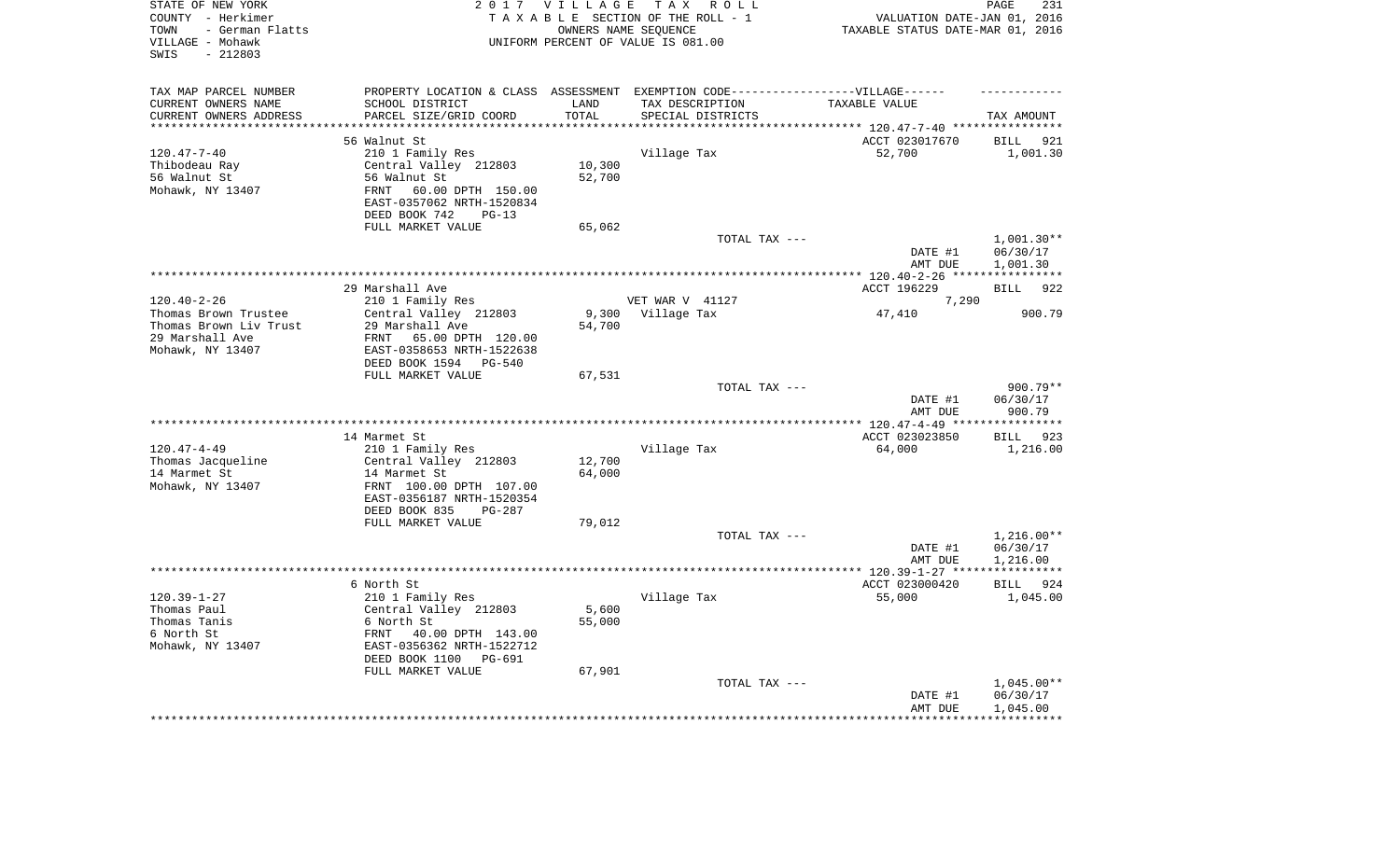| STATE OF NEW YORK<br>COUNTY - Herkimer<br>- German Flatts<br>TOWN<br>VILLAGE - Mohawk<br>$-212803$<br>SWIS |                                                        | 2017 VILLAGE               | TAX ROLL<br>TAXABLE SECTION OF THE ROLL - 1<br>OWNERS NAME SEQUENCE<br>UNIFORM PERCENT OF VALUE IS 081.00 | VALUATION DATE-JAN 01, 2016<br>TAXABLE STATUS DATE-MAR 01, 2016 | PAGE<br>232          |
|------------------------------------------------------------------------------------------------------------|--------------------------------------------------------|----------------------------|-----------------------------------------------------------------------------------------------------------|-----------------------------------------------------------------|----------------------|
| TAX MAP PARCEL NUMBER<br>CURRENT OWNERS NAME                                                               | SCHOOL DISTRICT                                        | LAND                       | PROPERTY LOCATION & CLASS ASSESSMENT EXEMPTION CODE-----------------VILLAGE------<br>TAX DESCRIPTION      | TAXABLE VALUE                                                   |                      |
| CURRENT OWNERS ADDRESS<br>*********************                                                            | PARCEL SIZE/GRID COORD<br>***********************      | TOTAL<br>* * * * * * * * * | SPECIAL DISTRICTS                                                                                         |                                                                 | TAX AMOUNT           |
|                                                                                                            |                                                        |                            |                                                                                                           |                                                                 |                      |
| $120.47 - 8 - 5$                                                                                           | 9 Walnut St<br>210 1 Family Res                        |                            | VET WAR V 41127                                                                                           | ACCT 023016170<br>6,300                                         | <b>BILL</b><br>925   |
| Thomes David                                                                                               | Central Valley 212803                                  | 11,000                     | Village Tax                                                                                               | 35,700                                                          | 678.30               |
| Hall Karen L                                                                                               | 9 Walnut St                                            | 42,000                     |                                                                                                           |                                                                 |                      |
| 9 Walnut St                                                                                                | 61.00 DPTH 175.00<br>FRNT                              |                            |                                                                                                           |                                                                 |                      |
| Mohawk, NY 13407                                                                                           | EAST-0357595 NRTH-1522005<br>DEED BOOK 923<br>PG-320   |                            |                                                                                                           |                                                                 |                      |
|                                                                                                            | FULL MARKET VALUE                                      | 51,852                     |                                                                                                           |                                                                 |                      |
|                                                                                                            |                                                        |                            | TOTAL TAX ---                                                                                             |                                                                 | 678.30**             |
|                                                                                                            |                                                        |                            |                                                                                                           | DATE #1<br>AMT DUE                                              | 06/30/17<br>678.30   |
|                                                                                                            |                                                        |                            |                                                                                                           | *** 120.47-7-45 *****************                               |                      |
|                                                                                                            | 6 E Center St                                          |                            |                                                                                                           | ACCT 023018270                                                  | <b>BILL</b><br>926   |
| $120.47 - 7 - 45$                                                                                          | 210 1 Family Res                                       |                            | VET WAR V 41127                                                                                           | 7,290                                                           |                      |
| Thomes Robert                                                                                              | Central Valley 212803                                  | 9,300                      | Village Tax                                                                                               | 80,381                                                          | 1,527.24             |
| Thomes Helen                                                                                               | 6 E Center St                                          | 87,671                     |                                                                                                           |                                                                 |                      |
| 6 E Center St                                                                                              | 60.00 DPTH 120.00<br>FRNT                              |                            |                                                                                                           |                                                                 |                      |
| Mohawk, NY 13407                                                                                           | EAST-0357086 NRTH-1521124                              |                            |                                                                                                           |                                                                 |                      |
|                                                                                                            | DEED BOOK 910<br>PG-478<br>FULL MARKET VALUE           | 108,236                    |                                                                                                           |                                                                 |                      |
|                                                                                                            |                                                        |                            | TOTAL TAX ---                                                                                             |                                                                 | 1,527.24**           |
|                                                                                                            |                                                        |                            |                                                                                                           | DATE #1<br>AMT DUE                                              | 06/30/17<br>1,527.24 |
|                                                                                                            |                                                        |                            |                                                                                                           | ****** 120.47-4-8 ***                                           | ***********          |
|                                                                                                            | 9 Devendorf St                                         |                            |                                                                                                           | ACCT 023027600                                                  | 927<br><b>BILL</b>   |
| $120.47 - 4 - 8$                                                                                           | 210 1 Family Res                                       |                            | Village Tax                                                                                               | 63,658                                                          | 1,209.50             |
| Thomes William Jr                                                                                          | Central Valley 212803                                  | 7,500                      |                                                                                                           |                                                                 |                      |
| 9 Devendorf St                                                                                             | 9 Devendorf St                                         | 63,658                     |                                                                                                           |                                                                 |                      |
| Mohawk, NY 13407                                                                                           | FRNT<br>56.67 DPTH 83.50                               |                            |                                                                                                           |                                                                 |                      |
|                                                                                                            | EAST-0355952 NRTH-1521906<br>DEED BOOK 924<br>$PG-520$ |                            |                                                                                                           |                                                                 |                      |
|                                                                                                            | FULL MARKET VALUE                                      | 78,590                     |                                                                                                           |                                                                 |                      |
|                                                                                                            |                                                        |                            | TOTAL TAX ---                                                                                             |                                                                 | $1,209.50**$         |
|                                                                                                            |                                                        |                            |                                                                                                           | DATE #1                                                         | 06/30/17             |
|                                                                                                            |                                                        |                            |                                                                                                           | AMT DUE                                                         | 1,209.50             |
|                                                                                                            |                                                        |                            |                                                                                                           |                                                                 |                      |
|                                                                                                            | 6 Lock St                                              |                            |                                                                                                           | ACCT 169944                                                     | BILL<br>928          |
| $120.47 - 2 - 4$                                                                                           | 210 1 Family Res                                       |                            | Village Tax                                                                                               | 87,200                                                          | 1,656.80             |
| Thompson Marijo<br>6 Lock St                                                                               | Central Valley 212803<br>6 Lock St                     | 7,500<br>87,200            | XC491 Water relevy                                                                                        | 106.97 MT M                                                     | 106.97               |
| Mohawk, NY 13407                                                                                           | FRNT<br>64.00 DPTH<br>99.00                            |                            |                                                                                                           |                                                                 |                      |
|                                                                                                            | EAST-3555223 NRTH-1522331                              |                            |                                                                                                           |                                                                 |                      |
|                                                                                                            | DEED BOOK 1429<br><b>PG-516</b>                        |                            |                                                                                                           |                                                                 |                      |
|                                                                                                            | FULL MARKET VALUE                                      | 107,654                    |                                                                                                           |                                                                 |                      |
|                                                                                                            |                                                        |                            | TOTAL TAX ---                                                                                             |                                                                 | $1,763.77**$         |
|                                                                                                            |                                                        |                            |                                                                                                           | DATE #1                                                         | 06/30/17             |
|                                                                                                            |                                                        |                            |                                                                                                           | AMT DUE                                                         | 1,763.77             |
|                                                                                                            |                                                        |                            |                                                                                                           |                                                                 |                      |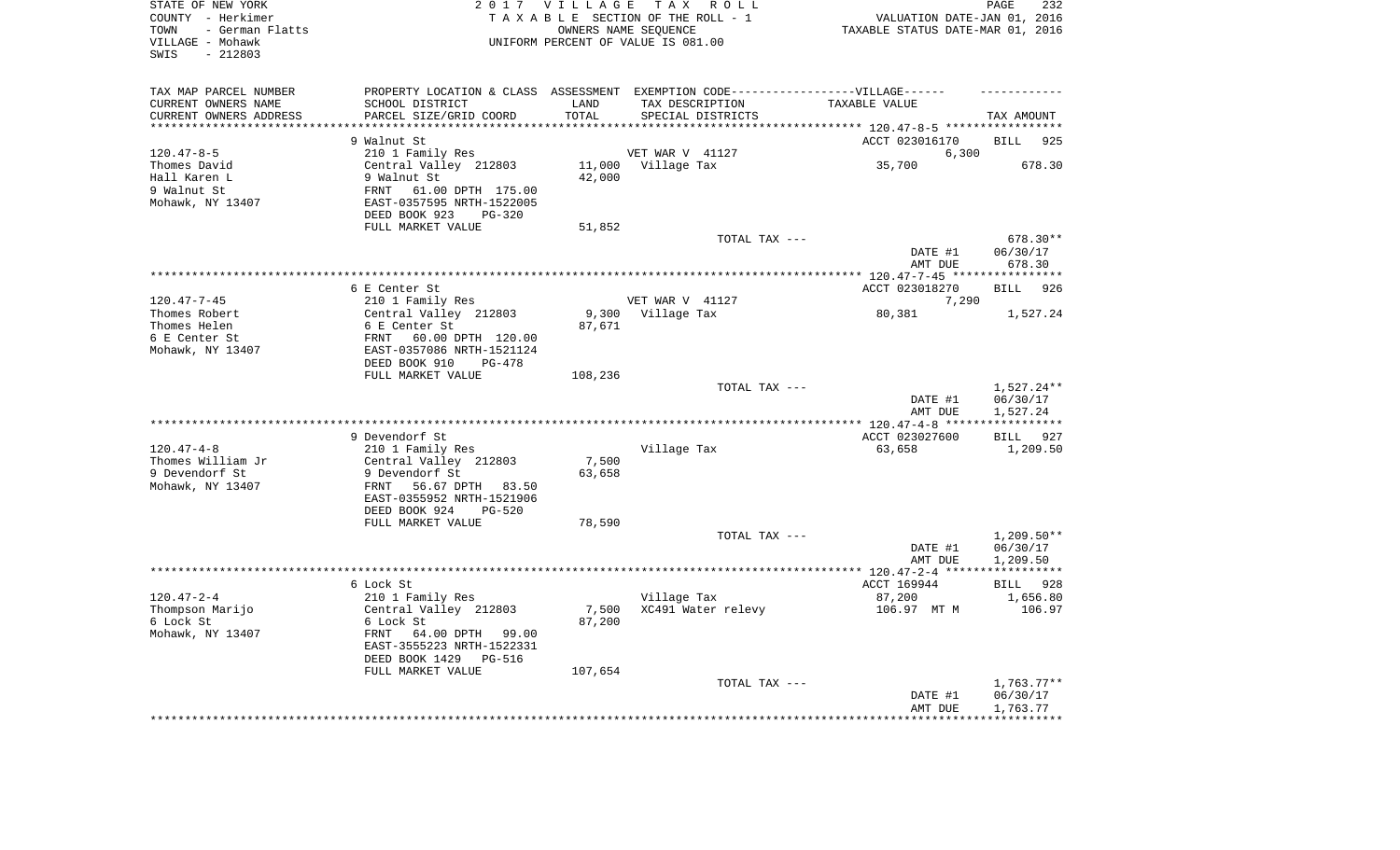| STATE OF NEW YORK<br>COUNTY - Herkimer<br>- German Flatts<br>TOWN<br>VILLAGE - Mohawk<br>SWIS<br>$-212803$ | 2017                                                 | VILLAGE | T A X<br>R O L L<br>TAXABLE SECTION OF THE ROLL - 1<br>OWNERS NAME SEQUENCE<br>UNIFORM PERCENT OF VALUE IS 081.00 | VALUATION DATE-JAN 01, 2016<br>TAXABLE STATUS DATE-MAR 01, 2016 | 233<br>PAGE                                   |
|------------------------------------------------------------------------------------------------------------|------------------------------------------------------|---------|-------------------------------------------------------------------------------------------------------------------|-----------------------------------------------------------------|-----------------------------------------------|
| TAX MAP PARCEL NUMBER                                                                                      | PROPERTY LOCATION & CLASS ASSESSMENT                 |         | EXEMPTION CODE------------------VILLAGE------                                                                     |                                                                 |                                               |
| CURRENT OWNERS NAME                                                                                        | SCHOOL DISTRICT                                      | LAND    | TAX DESCRIPTION                                                                                                   | TAXABLE VALUE                                                   |                                               |
| CURRENT OWNERS ADDRESS<br>*********************                                                            | PARCEL SIZE/GRID COORD                               | TOTAL   | SPECIAL DISTRICTS                                                                                                 | **************************** 120.47-4-33 ****************       | TAX AMOUNT                                    |
|                                                                                                            | 3 W Center St                                        |         |                                                                                                                   | ACCT 197405                                                     | BILL<br>929                                   |
| $120.47 - 4 - 33$                                                                                          | 210 1 Family Res                                     |         | Village Tax                                                                                                       | 55,496                                                          | 1,054.42                                      |
| Thompson Ronald                                                                                            | Central Valley 212803                                | 13,600  |                                                                                                                   |                                                                 |                                               |
| Thompson Dolores                                                                                           | 3 W Center St                                        | 55,496  |                                                                                                                   |                                                                 |                                               |
| 3 W Center St                                                                                              | FRNT<br>56.00 DPTH 168.50                            |         |                                                                                                                   |                                                                 |                                               |
| Mohawk, NY 13357                                                                                           | EAST-0356727 NRTH-1521134                            |         |                                                                                                                   |                                                                 |                                               |
|                                                                                                            | DEED BOOK 1601<br>PG-794                             |         |                                                                                                                   |                                                                 |                                               |
| PRIOR OWNER ON 3/01/2016<br>Thompson Ronald                                                                | FULL MARKET VALUE                                    | 68,514  |                                                                                                                   |                                                                 |                                               |
|                                                                                                            |                                                      |         | TOTAL TAX ---                                                                                                     |                                                                 | $1,054.42**$                                  |
|                                                                                                            |                                                      |         |                                                                                                                   | DATE #1<br>AMT DUE                                              | 06/30/17<br>1,054.42<br>* * * * * * * * * * * |
|                                                                                                            | 16 Church St.                                        |         |                                                                                                                   | ACCT 023015450                                                  | 930                                           |
| $120.47 - 8 - 60$                                                                                          | 210 1 Family Res                                     |         | Village Tax                                                                                                       | 37,000                                                          | BILL<br>703.00                                |
| Thuener Katherine                                                                                          | Central Valley 212803                                | 8,900   |                                                                                                                   |                                                                 |                                               |
| 16 Church St                                                                                               | 16 Church St                                         | 37,000  |                                                                                                                   |                                                                 |                                               |
| Mohawk, NY 13407                                                                                           | FRNT<br>45.00 DPTH 170.00                            |         |                                                                                                                   |                                                                 |                                               |
|                                                                                                            | EAST-0357712 NRTH-1521722                            |         |                                                                                                                   |                                                                 |                                               |
|                                                                                                            | DEED BOOK 870<br>PG-385                              |         |                                                                                                                   |                                                                 |                                               |
|                                                                                                            | FULL MARKET VALUE                                    | 45,679  |                                                                                                                   |                                                                 |                                               |
|                                                                                                            |                                                      |         | TOTAL TAX ---                                                                                                     | DATE #1                                                         | 703.00**<br>06/30/17                          |
|                                                                                                            |                                                      |         |                                                                                                                   | AMT DUE                                                         | 703.00                                        |
|                                                                                                            |                                                      |         |                                                                                                                   | ************* 120.47-3-1 ******                                 | ***********                                   |
|                                                                                                            | 73 W Main St                                         |         |                                                                                                                   | ACCT 023004380                                                  | 931<br>BILL                                   |
| $120.47 - 3 - 1$                                                                                           | 210 1 Family Res                                     |         | Village Tax                                                                                                       | 46,600                                                          | 885.40                                        |
| Tibbits Kristine                                                                                           | Central Valley 212803                                | 7,400   |                                                                                                                   |                                                                 |                                               |
| 73 W Main St                                                                                               | 73 W Main St                                         | 46,600  |                                                                                                                   |                                                                 |                                               |
| Mohawk, NY 13407                                                                                           | FRNT<br>37.00 DPTH<br>90.00                          |         |                                                                                                                   |                                                                 |                                               |
|                                                                                                            | EAST-0355520 NRTH-1522083                            |         |                                                                                                                   |                                                                 |                                               |
|                                                                                                            | DEED BOOK 1305<br>PG-550<br>FULL MARKET VALUE        | 57,531  |                                                                                                                   |                                                                 |                                               |
|                                                                                                            |                                                      |         | TOTAL TAX ---                                                                                                     |                                                                 | 885.40**                                      |
|                                                                                                            |                                                      |         |                                                                                                                   | DATE #1                                                         | 06/30/17                                      |
|                                                                                                            |                                                      |         |                                                                                                                   | AMT DUE                                                         | 885.40                                        |
|                                                                                                            | ***********************************                  |         |                                                                                                                   |                                                                 |                                               |
|                                                                                                            | 1 Cary Ave                                           |         |                                                                                                                   | ACCT 023029550                                                  | 932<br>BILL                                   |
| $120.47 - 1 - 24$                                                                                          | 411 Apartment                                        |         | Village Tax                                                                                                       | 90,000                                                          | 1,710.00                                      |
| Torres Frank                                                                                               | Central Valley 212803                                | 11,300  |                                                                                                                   |                                                                 |                                               |
| 17 Philip St                                                                                               | 1 Cary Ave                                           | 90,000  |                                                                                                                   |                                                                 |                                               |
| Ilion, NY 13357                                                                                            | FRNT 108.00 DPTH 144.30<br>EAST-0354765 NRTH-1521828 |         |                                                                                                                   |                                                                 |                                               |
|                                                                                                            | DEED BOOK 1125<br>PG-82                              |         |                                                                                                                   |                                                                 |                                               |
|                                                                                                            | FULL MARKET VALUE                                    | 111,111 |                                                                                                                   |                                                                 |                                               |
|                                                                                                            |                                                      |         | TOTAL TAX ---                                                                                                     |                                                                 | $1,710.00**$                                  |
|                                                                                                            |                                                      |         |                                                                                                                   | DATE #1                                                         | 06/30/17                                      |
|                                                                                                            |                                                      |         |                                                                                                                   | AMT DUE                                                         | 1,710.00                                      |
|                                                                                                            |                                                      |         | ******************************                                                                                    | *******************                                             | ***********                                   |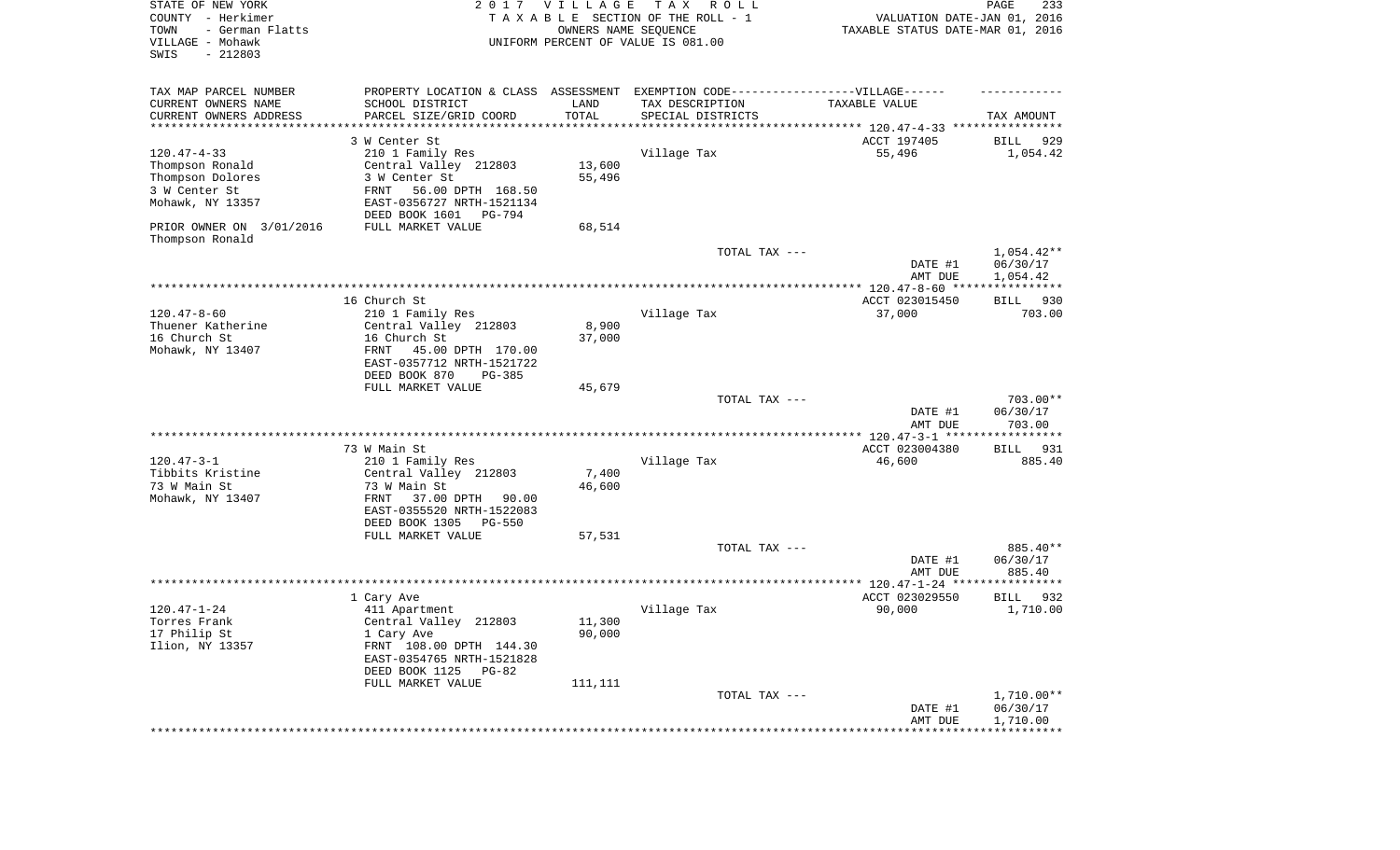| STATE OF NEW YORK<br>COUNTY - Herkimer<br>TOWN<br>- German Flatts<br>VILLAGE - Mohawk<br>SWIS<br>$-212803$ |                                                                                  | 2017 VILLAGE<br>OWNERS NAME SEQUENCE | T A X<br>R O L L<br>TAXABLE SECTION OF THE ROLL - 1<br>UNIFORM PERCENT OF VALUE IS 081.00 | VALUATION DATE-JAN 01, 2016<br>TAXABLE STATUS DATE-MAR 01, 2016 | PAGE<br>234              |
|------------------------------------------------------------------------------------------------------------|----------------------------------------------------------------------------------|--------------------------------------|-------------------------------------------------------------------------------------------|-----------------------------------------------------------------|--------------------------|
| TAX MAP PARCEL NUMBER                                                                                      | PROPERTY LOCATION & CLASS ASSESSMENT EXEMPTION CODE----------------VILLAGE------ |                                      |                                                                                           |                                                                 |                          |
| CURRENT OWNERS NAME                                                                                        | SCHOOL DISTRICT                                                                  | LAND                                 | TAX DESCRIPTION                                                                           | TAXABLE VALUE                                                   |                          |
| CURRENT OWNERS ADDRESS<br>********************                                                             | PARCEL SIZE/GRID COORD<br>****************                                       | TOTAL                                | SPECIAL DISTRICTS                                                                         |                                                                 | TAX AMOUNT               |
|                                                                                                            | 52 Church St                                                                     |                                      |                                                                                           |                                                                 |                          |
| $120.47 - 8 - 41$                                                                                          | 210 1 Family Res                                                                 |                                      | VET WAR V 41127                                                                           | ACCT 023015810<br>7,290                                         | <b>BILL</b><br>933       |
| Tracy McCumber & Enola                                                                                     | Central Valley 212803                                                            |                                      | 9,300 Village Tax                                                                         | 45,491                                                          | 864.33                   |
| Denison Trustees Irr Trust                                                                                 | 52 Church St                                                                     | 52,781                               |                                                                                           |                                                                 |                          |
| % Robert Engells                                                                                           | L Use R Engells                                                                  |                                      |                                                                                           |                                                                 |                          |
| 52 Church St                                                                                               | 60.00 DPTH 120.00<br>FRNT                                                        |                                      |                                                                                           |                                                                 |                          |
| Mohawk, NY 13407                                                                                           | EAST-0357491 NRTH-1520836                                                        |                                      |                                                                                           |                                                                 |                          |
|                                                                                                            | DEED BOOK 1343<br>PG-13                                                          |                                      |                                                                                           |                                                                 |                          |
|                                                                                                            | FULL MARKET VALUE                                                                | 65,162                               |                                                                                           |                                                                 | 864.33**                 |
|                                                                                                            |                                                                                  |                                      | TOTAL TAX ---                                                                             | DATE #1                                                         | 06/30/17                 |
|                                                                                                            |                                                                                  |                                      |                                                                                           | AMT DUE                                                         | 864.33                   |
|                                                                                                            |                                                                                  |                                      |                                                                                           |                                                                 |                          |
|                                                                                                            | 8 Henry St                                                                       |                                      |                                                                                           | ACCT 023018810                                                  | BILL<br>934              |
| $120.55 - 2 - 3$                                                                                           | 210 1 Family Res                                                                 |                                      | Village Tax                                                                               | 77,600                                                          | 1,474.40                 |
| Traglia James                                                                                              | Central Valley 212803                                                            | 11,100                               |                                                                                           |                                                                 |                          |
| Traglia Angela<br>8 Henry St                                                                               | 8 Henry St                                                                       | 77,600                               |                                                                                           |                                                                 |                          |
| Mohawk, NY 13407                                                                                           | FRNT 100.88 DPTH<br>88.00<br>EAST-0356958 NRTH-1520395                           |                                      |                                                                                           |                                                                 |                          |
|                                                                                                            | DEED BOOK 708<br>PG-751                                                          |                                      |                                                                                           |                                                                 |                          |
|                                                                                                            | FULL MARKET VALUE                                                                | 95,802                               |                                                                                           |                                                                 |                          |
|                                                                                                            |                                                                                  |                                      | TOTAL TAX ---                                                                             |                                                                 | $1,474.40**$             |
|                                                                                                            |                                                                                  |                                      |                                                                                           | DATE #1                                                         | 06/30/17                 |
|                                                                                                            |                                                                                  |                                      |                                                                                           | AMT DUE<br>************ 120.47-2-32 *****************           | 1,474.40                 |
|                                                                                                            | 46 W Main St                                                                     |                                      |                                                                                           | ACCT 202154                                                     | BILL<br>935              |
| $120.47 - 2 - 32$                                                                                          | 210 1 Family Res                                                                 |                                      | Village Tax                                                                               | 72,138                                                          | 1,370.62                 |
| Trevor Keenon                                                                                              | Central Valley 212803                                                            | 10,500                               |                                                                                           |                                                                 |                          |
| Licari Jesse                                                                                               | 46 W Main St                                                                     | 72,138                               |                                                                                           |                                                                 |                          |
| 418 N Washington St                                                                                        | FRNT<br>50.00 DPTH 100.00                                                        |                                      |                                                                                           |                                                                 |                          |
| Herkimer, NY 13350                                                                                         | EAST-0356490 NRTH-1522425                                                        |                                      |                                                                                           |                                                                 |                          |
|                                                                                                            | DEED BOOK 1633<br>$PG-14$                                                        |                                      |                                                                                           |                                                                 |                          |
| PRIOR OWNER ON 3/01/2016<br>Wilmington Trust Co                                                            | FULL MARKET VALUE                                                                | 89,059                               |                                                                                           |                                                                 |                          |
|                                                                                                            |                                                                                  |                                      | TOTAL TAX ---                                                                             |                                                                 | $1,370.62**$             |
|                                                                                                            |                                                                                  |                                      |                                                                                           | DATE #1                                                         | 06/30/17                 |
|                                                                                                            |                                                                                  |                                      |                                                                                           | AMT DUE                                                         | 1,370.62                 |
|                                                                                                            |                                                                                  |                                      |                                                                                           |                                                                 | *****                    |
|                                                                                                            | 10 Erie St                                                                       |                                      |                                                                                           | ACCT 023001590                                                  | 936<br>BILL              |
| $120.39 - 1 - 11$                                                                                          | 210 1 Family Res                                                                 |                                      | Village Tax                                                                               | 41,100                                                          | 780.90                   |
| Tubia Carmen<br>Tubia Lori                                                                                 | Central Valley 212803<br>10 Erie St                                              | 6,600<br>41,100                      |                                                                                           |                                                                 |                          |
| 10 Erie St                                                                                                 | FRNT<br>72.20 DPTH 78.00                                                         |                                      |                                                                                           |                                                                 |                          |
| Mohawk, NY 13407                                                                                           | EAST-0355737 NRTH-1522574                                                        |                                      |                                                                                           |                                                                 |                          |
|                                                                                                            | DEED BOOK 856<br>PG-534                                                          |                                      |                                                                                           |                                                                 |                          |
|                                                                                                            | FULL MARKET VALUE                                                                | 50,741                               |                                                                                           |                                                                 |                          |
|                                                                                                            |                                                                                  |                                      | TOTAL TAX ---                                                                             |                                                                 | 780.90**                 |
|                                                                                                            |                                                                                  |                                      |                                                                                           | DATE #1                                                         | 06/30/17                 |
|                                                                                                            |                                                                                  |                                      |                                                                                           | AMT DUE                                                         | 780.90<br>************** |
|                                                                                                            |                                                                                  |                                      |                                                                                           |                                                                 |                          |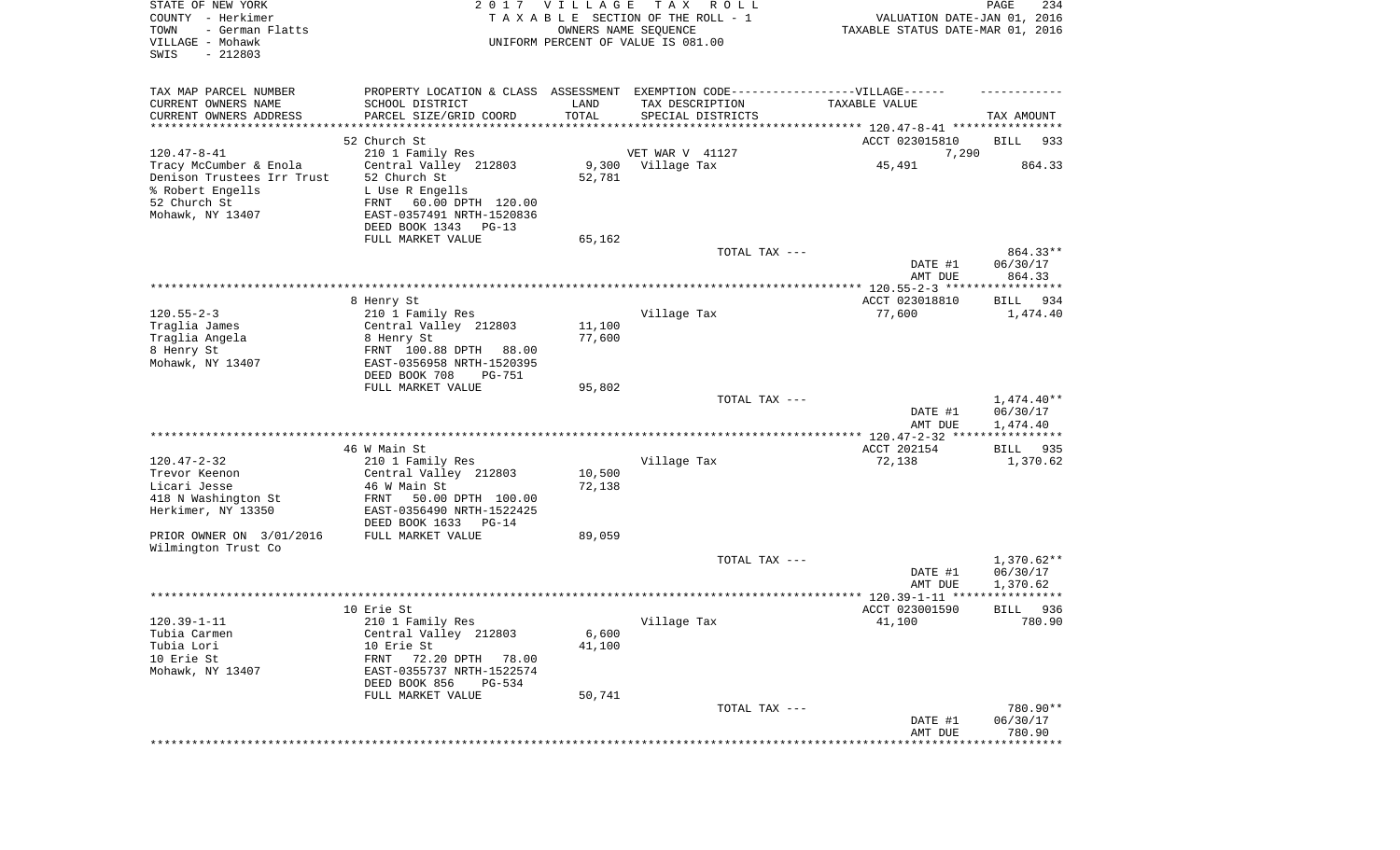| STATE OF NEW YORK<br>COUNTY - Herkimer<br>- German Flatts<br>TOWN<br>VILLAGE - Mohawk<br>$-212803$<br>SWIS |                                                        | 2017 VILLAGE       | T A X<br>R O L L<br>TAXABLE SECTION OF THE ROLL - 1<br>OWNERS NAME SEQUENCE<br>UNIFORM PERCENT OF VALUE IS 081.00 | VALUATION DATE-JAN 01, 2016<br>TAXABLE STATUS DATE-MAR 01, 2016             | PAGE<br>235                       |
|------------------------------------------------------------------------------------------------------------|--------------------------------------------------------|--------------------|-------------------------------------------------------------------------------------------------------------------|-----------------------------------------------------------------------------|-----------------------------------|
| TAX MAP PARCEL NUMBER                                                                                      |                                                        |                    | PROPERTY LOCATION & CLASS ASSESSMENT EXEMPTION CODE-----------------VILLAGE------                                 |                                                                             |                                   |
| CURRENT OWNERS NAME                                                                                        | SCHOOL DISTRICT                                        | LAND               | TAX DESCRIPTION                                                                                                   | TAXABLE VALUE                                                               |                                   |
| CURRENT OWNERS ADDRESS<br>********************                                                             | PARCEL SIZE/GRID COORD<br>*********************        | TOTAL<br>********* | SPECIAL DISTRICTS                                                                                                 |                                                                             | TAX AMOUNT                        |
|                                                                                                            | 6 Pettingill St                                        |                    |                                                                                                                   | **************************** 120.46-2-32 ****************<br>ACCT 023031620 | <b>BILL</b><br>937                |
| $120.46 - 2 - 32$                                                                                          | 210 1 Family Res                                       |                    | Village Tax                                                                                                       | 51,600                                                                      | 980.40                            |
| Tucker Sharon                                                                                              | Central Valley 212803                                  | 8,500              |                                                                                                                   |                                                                             |                                   |
| 6 Pettingill St                                                                                            | 6 Pettingill St                                        | 51,600             |                                                                                                                   |                                                                             |                                   |
| Mohawk, NY 13407                                                                                           | 50.00 DPTH 120.00<br>FRNT                              |                    |                                                                                                                   |                                                                             |                                   |
|                                                                                                            | EAST-0353803 NRTH-1521656                              |                    |                                                                                                                   |                                                                             |                                   |
|                                                                                                            | DEED BOOK 925<br>PG-355                                |                    |                                                                                                                   |                                                                             |                                   |
|                                                                                                            | FULL MARKET VALUE                                      | 63,704             |                                                                                                                   |                                                                             |                                   |
|                                                                                                            |                                                        |                    | TOTAL TAX ---                                                                                                     |                                                                             | 980.40**                          |
|                                                                                                            |                                                        |                    |                                                                                                                   | DATE #1                                                                     | 06/30/17                          |
|                                                                                                            |                                                        |                    |                                                                                                                   | AMT DUE<br>********* 120.47-1-41 ***                                        | 980.40<br>* * * * * * * * * * * * |
|                                                                                                            | 5 Marion St                                            |                    |                                                                                                                   | ACCT 023029310                                                              | 938<br><b>BILL</b>                |
| $120.47 - 1 - 41$                                                                                          | 312 Vac w/imprv                                        |                    | Village Tax                                                                                                       | 9,100                                                                       | 172.90                            |
| Tur Pavel                                                                                                  | Central Valley 212803                                  | 5,800              |                                                                                                                   |                                                                             |                                   |
| Tur Dina                                                                                                   | 5 Marion St                                            | 9,100              |                                                                                                                   |                                                                             |                                   |
| 3 Marion St                                                                                                | FRNT<br>45.00 DPTH 180.00                              |                    |                                                                                                                   |                                                                             |                                   |
| Mohawk, NY 13407                                                                                           | EAST-0354972 NRTH-1521442                              |                    |                                                                                                                   |                                                                             |                                   |
|                                                                                                            | DEED BOOK 1080<br>PG-853                               |                    |                                                                                                                   |                                                                             |                                   |
|                                                                                                            | FULL MARKET VALUE                                      | 11,235             | TOTAL TAX ---                                                                                                     |                                                                             | 172.90**                          |
|                                                                                                            |                                                        |                    |                                                                                                                   | DATE #1                                                                     | 06/30/17                          |
|                                                                                                            |                                                        |                    |                                                                                                                   | AMT DUE                                                                     | 172.90                            |
|                                                                                                            |                                                        |                    |                                                                                                                   | **** 120.47-1-42 **                                                         | *********                         |
|                                                                                                            | 3 Marion St                                            |                    |                                                                                                                   | ACCT 023029280                                                              | 939<br>BILL                       |
| $120.47 - 1 - 42$                                                                                          | 210 1 Family Res                                       |                    | Village Tax                                                                                                       | 58,600                                                                      | 1,113.40                          |
| Tur Pavel                                                                                                  | Central Valley 212803                                  | 8,800              |                                                                                                                   |                                                                             |                                   |
| Tur Dina                                                                                                   | 3 Marion St                                            | 58,600             |                                                                                                                   |                                                                             |                                   |
| 3 Marion St<br>Mohawk, NY 13407                                                                            | FRNT<br>45.00 DPTH 180.00<br>EAST-0355016 NRTH-1521451 |                    |                                                                                                                   |                                                                             |                                   |
|                                                                                                            | DEED BOOK 1080<br>PG-853                               |                    |                                                                                                                   |                                                                             |                                   |
|                                                                                                            | FULL MARKET VALUE                                      | 72,346             |                                                                                                                   |                                                                             |                                   |
|                                                                                                            |                                                        |                    | TOTAL TAX ---                                                                                                     |                                                                             | 1,113.40**                        |
|                                                                                                            |                                                        |                    |                                                                                                                   | DATE #1                                                                     | 06/30/17                          |
|                                                                                                            |                                                        |                    |                                                                                                                   | AMT DUE                                                                     | 1,113.40                          |
|                                                                                                            |                                                        |                    |                                                                                                                   | ************ 120.47-5-27 *****************                                  |                                   |
|                                                                                                            | 26 S Washington St                                     |                    |                                                                                                                   | ACCT 023026460                                                              | <b>BILL</b><br>940                |
| $120.47 - 5 - 27$                                                                                          | 210 1 Family Res                                       |                    | VET WAR V 41127                                                                                                   | 7,290                                                                       |                                   |
| Urich Gary<br>Urich Mary                                                                                   | Central Valley 212803<br>26 S Washton St               | 7,900<br>54,000    | Village Tax                                                                                                       | 46,710                                                                      | 887.49                            |
| 26 S Washington St                                                                                         | FRNT<br>51.00 DPTH 103.00                              |                    |                                                                                                                   |                                                                             |                                   |
| Mohawk, NY 13407                                                                                           | EAST-0356792 NRTH-1521631                              |                    |                                                                                                                   |                                                                             |                                   |
|                                                                                                            | DEED BOOK 00618 PG-00291                               |                    |                                                                                                                   |                                                                             |                                   |
|                                                                                                            | FULL MARKET VALUE                                      | 66,667             |                                                                                                                   |                                                                             |                                   |
|                                                                                                            |                                                        |                    | TOTAL TAX ---                                                                                                     |                                                                             | 887.49**                          |
|                                                                                                            |                                                        |                    |                                                                                                                   | DATE #1                                                                     | 06/30/17                          |
|                                                                                                            |                                                        |                    |                                                                                                                   | AMT DUE                                                                     | 887.49                            |
|                                                                                                            |                                                        |                    |                                                                                                                   |                                                                             |                                   |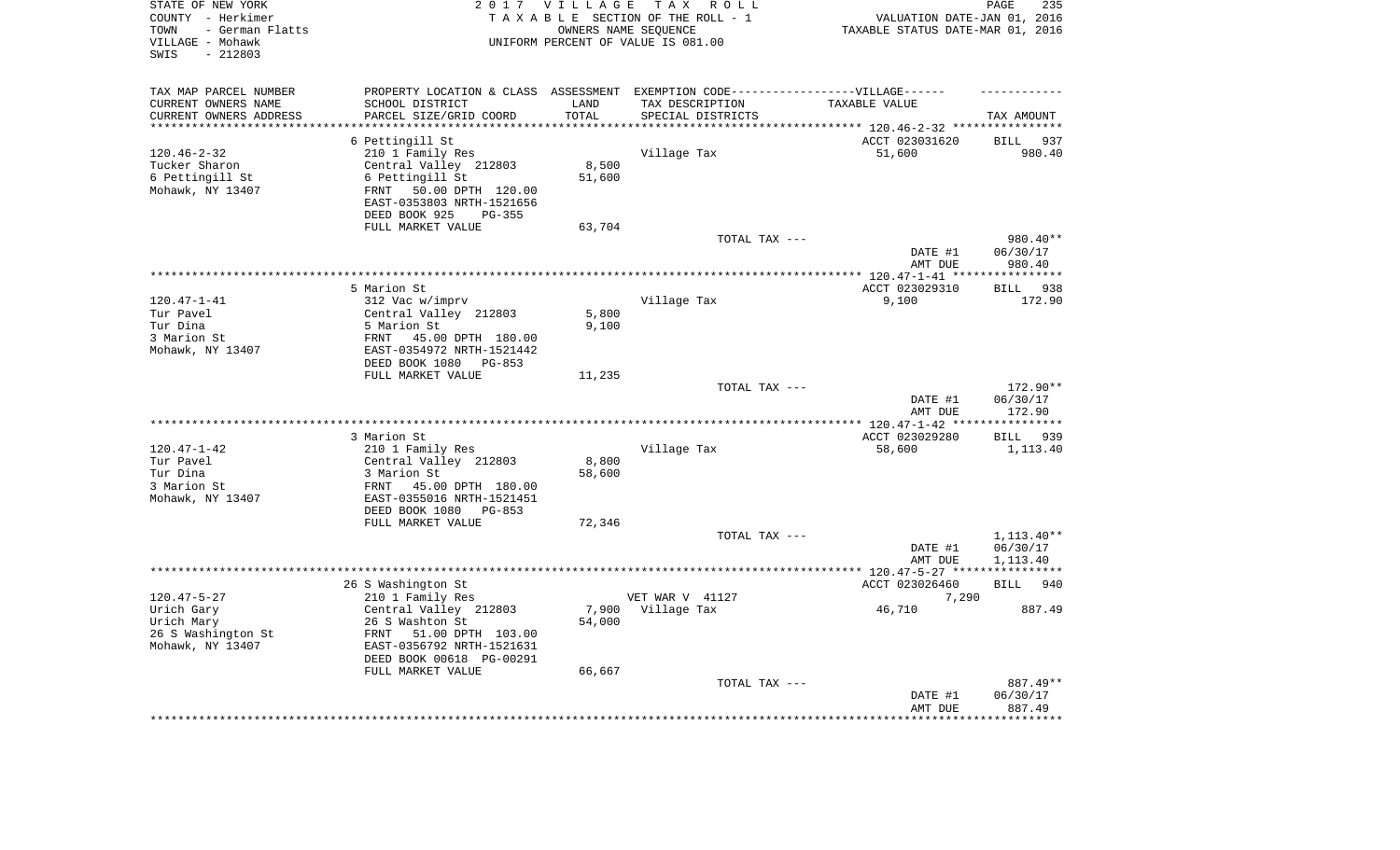|                                                  |                                                                                  |                      |                                    | DATE #1<br>AMT DUE<br>*********************                     | 06/30/17<br>927.20<br>************** |
|--------------------------------------------------|----------------------------------------------------------------------------------|----------------------|------------------------------------|-----------------------------------------------------------------|--------------------------------------|
|                                                  |                                                                                  |                      | TOTAL TAX ---                      |                                                                 | $927.20**$                           |
| PRIOR OWNER ON 3/01/2016<br>Cimo Michael         | FULL MARKET VALUE                                                                | 60,247               |                                    |                                                                 |                                      |
| 13801 Wireless Way<br>Oklahoma City, OK 73134    | FRNT 51.50 DPTH 295.30<br>EAST-0356301 NRTH-1522776<br>DEED BOOK 1609<br>PG-658  |                      |                                    |                                                                 |                                      |
| US Bank Trust NA Trustee<br>LSF9 Mast Partis. Tr | Central Valley 212803<br>8 North St                                              | 8,200<br>48,800      |                                    |                                                                 |                                      |
| $120.39 - 1 - 24$                                | 210 1 Family Res                                                                 |                      | Village Tax                        | 48,800                                                          | 927.20                               |
|                                                  | 8 North St                                                                       |                      |                                    | ACCT 198604                                                     | BILL<br>944                          |
|                                                  |                                                                                  |                      |                                    |                                                                 |                                      |
|                                                  |                                                                                  |                      |                                    | DATE #1<br>AMT DUE                                              | 06/30/17<br>1,045.00                 |
|                                                  |                                                                                  |                      | TOTAL TAX ---                      |                                                                 | $1,045.00**$                         |
| 24 East Main St Land Trust                       | FULL MARKET VALUE                                                                | 67,901               |                                    |                                                                 |                                      |
| PRIOR OWNER ON 3/01/2016                         | DEED BOOK 2017<br>PG-1273                                                        |                      |                                    |                                                                 |                                      |
| Coppell, TX 75019                                | FRNT<br>33.00 DPTH<br>94.50<br>EAST-0357594 NRTH-1522527                         |                      |                                    |                                                                 |                                      |
| 8950 Cypress Waters Blvd                         | 26 E Main St                                                                     | 55,000               |                                    |                                                                 |                                      |
| US Bank National Assn                            | Central Valley 212803                                                            | 6,800                |                                    |                                                                 |                                      |
| $120.40 - 2 - 47$                                | 220 2 Family Res                                                                 |                      | Village Tax                        | 55,000                                                          | 1,045.00                             |
|                                                  | 26 E Main St                                                                     |                      |                                    | ACCT 1273                                                       | BILL 943                             |
|                                                  |                                                                                  |                      |                                    | AMT DUE                                                         | 815.10                               |
|                                                  |                                                                                  |                      |                                    | DATE #1                                                         | 06/30/17                             |
|                                                  | FULL MARKET VALUE                                                                | 52,963               | TOTAL TAX ---                      |                                                                 | 815.10**                             |
|                                                  | DEED BOOK 00617 PG-00720                                                         |                      |                                    |                                                                 |                                      |
|                                                  | EAST-0354228 NRTH-1521266                                                        |                      |                                    |                                                                 |                                      |
| Mohawk, NY 13407                                 | 60.00 DPTH 120.00<br>FRNT                                                        |                      |                                    |                                                                 |                                      |
| Urtz David<br>22 Catherine St                    | Central Valley 212803<br>22 Catherine St                                         | 9,300<br>42,900      |                                    |                                                                 |                                      |
| $120.46 - 2 - 49$                                | 210 1 Family Res                                                                 |                      | Village Tax                        | 42,900                                                          | 815.10                               |
|                                                  | 22 Catherine St                                                                  |                      |                                    | ACCT 023030840                                                  | 942<br>BILL                          |
|                                                  |                                                                                  |                      |                                    |                                                                 |                                      |
|                                                  |                                                                                  |                      |                                    | DATE #1<br>AMT DUE                                              | 06/30/17<br>887.30                   |
|                                                  |                                                                                  |                      | TOTAL TAX ---                      |                                                                 | 887.30**                             |
|                                                  | FULL MARKET VALUE                                                                | 57,654               |                                    |                                                                 |                                      |
| Mohawk, NY 13407                                 | EAST-0356260 NRTH-1522763<br>DEED BOOK 752<br>PG-188                             |                      |                                    |                                                                 |                                      |
| 10 North St                                      | FRNT<br>40.00 DPTH 293.30                                                        |                      |                                    |                                                                 |                                      |
| Urtz Debra                                       | 10 North St                                                                      | 46,700               |                                    |                                                                 |                                      |
| Urtz Brett                                       | Central Valley 212803                                                            | 6,500                |                                    |                                                                 |                                      |
| $120.39 - 1 - 23$                                | 10 North St<br>210 1 Family Res                                                  |                      | Village Tax                        | ACCT 023000480<br>46,700                                        | BILL<br>941<br>887.30                |
| **********************                           |                                                                                  |                      |                                    |                                                                 |                                      |
| CURRENT OWNERS ADDRESS                           | PARCEL SIZE/GRID COORD                                                           | TOTAL                | SPECIAL DISTRICTS                  |                                                                 | TAX AMOUNT                           |
| CURRENT OWNERS NAME                              | SCHOOL DISTRICT                                                                  | LAND                 | TAX DESCRIPTION                    | TAXABLE VALUE                                                   |                                      |
| TAX MAP PARCEL NUMBER                            | PROPERTY LOCATION & CLASS ASSESSMENT EXEMPTION CODE----------------VILLAGE------ |                      |                                    |                                                                 |                                      |
|                                                  |                                                                                  |                      |                                    |                                                                 |                                      |
| SWIS<br>$-212803$                                |                                                                                  |                      |                                    |                                                                 |                                      |
| VILLAGE - Mohawk                                 |                                                                                  |                      | UNIFORM PERCENT OF VALUE IS 081.00 |                                                                 |                                      |
| COUNTY - Herkimer<br>TOWN<br>- German Flatts     |                                                                                  | OWNERS NAME SEQUENCE | TAXABLE SECTION OF THE ROLL - 1    | VALUATION DATE-JAN 01, 2016<br>TAXABLE STATUS DATE-MAR 01, 2016 |                                      |
| STATE OF NEW YORK                                |                                                                                  | 2017 VILLAGE         | T A X<br>R O L L                   |                                                                 | PAGE<br>236                          |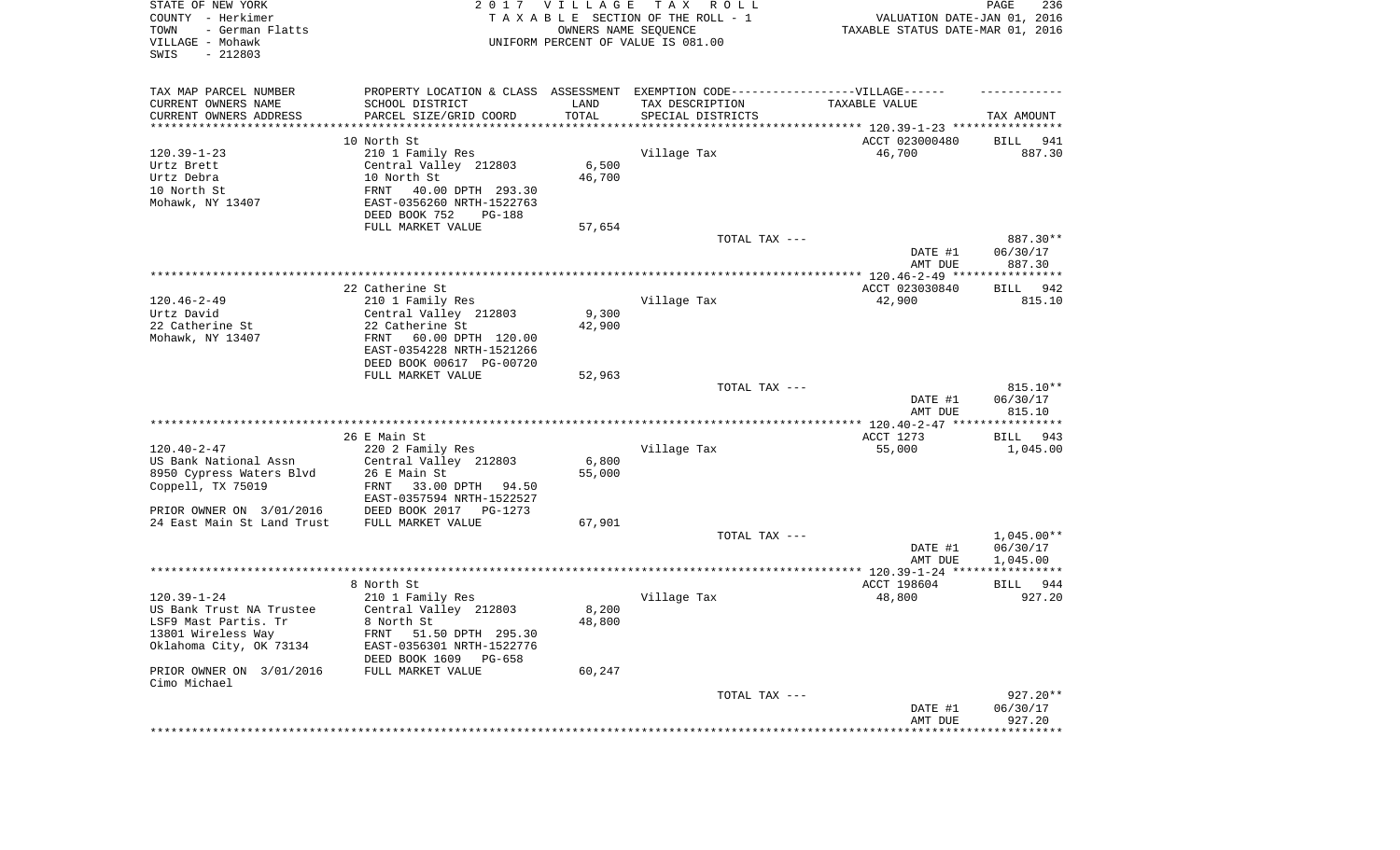| STATE OF NEW YORK<br>COUNTY - Herkimer<br>- German Flatts<br>TOWN<br>VILLAGE - Mohawk<br>$-212803$<br>SWIS |                                                             | 2017 VILLAGE<br>OWNERS NAME SEQUENCE | T A X<br>R O L L<br>TAXABLE SECTION OF THE ROLL - 1<br>UNIFORM PERCENT OF VALUE IS 081.00            | VALUATION DATE-JAN 01, 2016<br>TAXABLE STATUS DATE-MAR 01, 2016 | PAGE<br>237                  |
|------------------------------------------------------------------------------------------------------------|-------------------------------------------------------------|--------------------------------------|------------------------------------------------------------------------------------------------------|-----------------------------------------------------------------|------------------------------|
| TAX MAP PARCEL NUMBER<br>CURRENT OWNERS NAME                                                               | SCHOOL DISTRICT                                             | LAND                                 | PROPERTY LOCATION & CLASS ASSESSMENT EXEMPTION CODE-----------------VILLAGE------<br>TAX DESCRIPTION | TAXABLE VALUE                                                   |                              |
| CURRENT OWNERS ADDRESS<br>***********************                                                          | PARCEL SIZE/GRID COORD<br>***************************       | TOTAL<br>****************            | SPECIAL DISTRICTS                                                                                    |                                                                 | TAX AMOUNT                   |
|                                                                                                            |                                                             |                                      |                                                                                                      |                                                                 |                              |
| $120.48 - 1 - 51$                                                                                          | 9 Green St                                                  |                                      |                                                                                                      | ACCT 178706                                                     | <b>BILL</b><br>945<br>798.00 |
| Valent Mark                                                                                                | 220 2 Family Res<br>Central Valley 212803                   | 8,100                                | Village Tax<br>XC491 Water relevy                                                                    | 42,000<br>512.88 MT M                                           | 512.88                       |
| 126 Spruce St                                                                                              | 9 Green St                                                  | 42,000                               |                                                                                                      |                                                                 |                              |
| Frankfort, NY 13340                                                                                        | 60.00 DPTH<br>FRNT<br>90.00                                 |                                      |                                                                                                      |                                                                 |                              |
|                                                                                                            | EAST-0358185 NRTH-1521756<br>DEED BOOK 1486<br>PG-935       |                                      |                                                                                                      |                                                                 |                              |
|                                                                                                            | FULL MARKET VALUE                                           | 51,852                               |                                                                                                      |                                                                 |                              |
|                                                                                                            |                                                             |                                      | TOTAL TAX ---                                                                                        |                                                                 | 1,310.88**                   |
|                                                                                                            |                                                             |                                      |                                                                                                      | DATE #1<br>AMT DUE                                              | 06/30/17<br>1,310.88         |
|                                                                                                            |                                                             |                                      |                                                                                                      |                                                                 | * * * * * * * * * * *        |
|                                                                                                            | 18 Walnut St                                                |                                      |                                                                                                      | ACCT 023017280                                                  | <b>BILL</b><br>946           |
| $120.47 - 7 - 58$                                                                                          | 210 1 Family Res                                            |                                      | Village Tax                                                                                          | 65,000                                                          | 1,235.00                     |
| Valentine Richard                                                                                          | Central Valley 212803                                       | 10,400                               |                                                                                                      |                                                                 |                              |
| Valentine Joanne                                                                                           | 18-22 Walnut St                                             | 65,000                               |                                                                                                      |                                                                 |                              |
| 18 Walnut St                                                                                               | FRNT 122.70 DPTH 100.00                                     |                                      |                                                                                                      |                                                                 |                              |
| Mohawk, NY 13407                                                                                           | EAST-0357355 NRTH-1521779<br>DEED BOOK 787<br><b>PG-718</b> |                                      |                                                                                                      |                                                                 |                              |
|                                                                                                            | FULL MARKET VALUE                                           | 80,247                               |                                                                                                      |                                                                 |                              |
|                                                                                                            |                                                             |                                      | TOTAL TAX ---                                                                                        |                                                                 | 1,235.00**                   |
|                                                                                                            |                                                             |                                      |                                                                                                      | DATE #1<br>AMT DUE                                              | 06/30/17<br>1,235.00         |
|                                                                                                            |                                                             |                                      |                                                                                                      |                                                                 | ***********                  |
|                                                                                                            | 12 North St                                                 |                                      |                                                                                                      | ACCT 195450                                                     | 947<br>BILL                  |
| $120.39 - 1 - 22$                                                                                          | 210 1 Family Res                                            |                                      | Village Tax                                                                                          | 44,900                                                          | 853.10                       |
| Van Court Ashley                                                                                           | Central Valley 212803                                       | 6,500                                |                                                                                                      |                                                                 |                              |
| 12 North St<br>Mohawk, NY 13407                                                                            | 12 North St<br>40.00 DPTH 290.50<br>FRNT                    | 44,900                               |                                                                                                      |                                                                 |                              |
|                                                                                                            | EAST-0356223 NRTH-1522748                                   |                                      |                                                                                                      |                                                                 |                              |
|                                                                                                            | DEED BOOK 1589<br>PG-578                                    |                                      |                                                                                                      |                                                                 |                              |
|                                                                                                            | FULL MARKET VALUE                                           | 55,432                               |                                                                                                      |                                                                 |                              |
|                                                                                                            |                                                             |                                      | TOTAL TAX ---                                                                                        |                                                                 | 853.10**                     |
|                                                                                                            |                                                             |                                      |                                                                                                      | DATE #1                                                         | 06/30/17                     |
|                                                                                                            |                                                             |                                      |                                                                                                      | AMT DUE                                                         | 853.10                       |
|                                                                                                            |                                                             |                                      |                                                                                                      |                                                                 |                              |
|                                                                                                            | 58 Church St                                                |                                      |                                                                                                      | ACCT 177778                                                     | BILL<br>948                  |
| $120.47 - 8 - 38$                                                                                          | 210 1 Family Res                                            |                                      | Village Tax                                                                                          | 54,900                                                          | 1,043.10                     |
| Van Leuven John<br>Van Leuven Jean                                                                         | Central Valley 212803<br>58 Church St                       | 9,300<br>54,900                      |                                                                                                      |                                                                 |                              |
| 58 Church St                                                                                               | FRNT<br>60.00 DPTH 120.00                                   |                                      |                                                                                                      |                                                                 |                              |
| Mohawk, NY 13407                                                                                           | EAST-0357442 NRTH-1520668                                   |                                      |                                                                                                      |                                                                 |                              |
|                                                                                                            | DEED BOOK 1481<br>$PG-30$                                   |                                      |                                                                                                      |                                                                 |                              |
|                                                                                                            | FULL MARKET VALUE                                           | 67,778                               |                                                                                                      |                                                                 |                              |
|                                                                                                            |                                                             |                                      | TOTAL TAX ---                                                                                        |                                                                 | $1,043.10**$                 |
|                                                                                                            |                                                             |                                      |                                                                                                      | DATE #1                                                         | 06/30/17                     |
|                                                                                                            |                                                             |                                      |                                                                                                      | AMT DUE                                                         | 1,043.10                     |
|                                                                                                            |                                                             |                                      |                                                                                                      |                                                                 | ***********                  |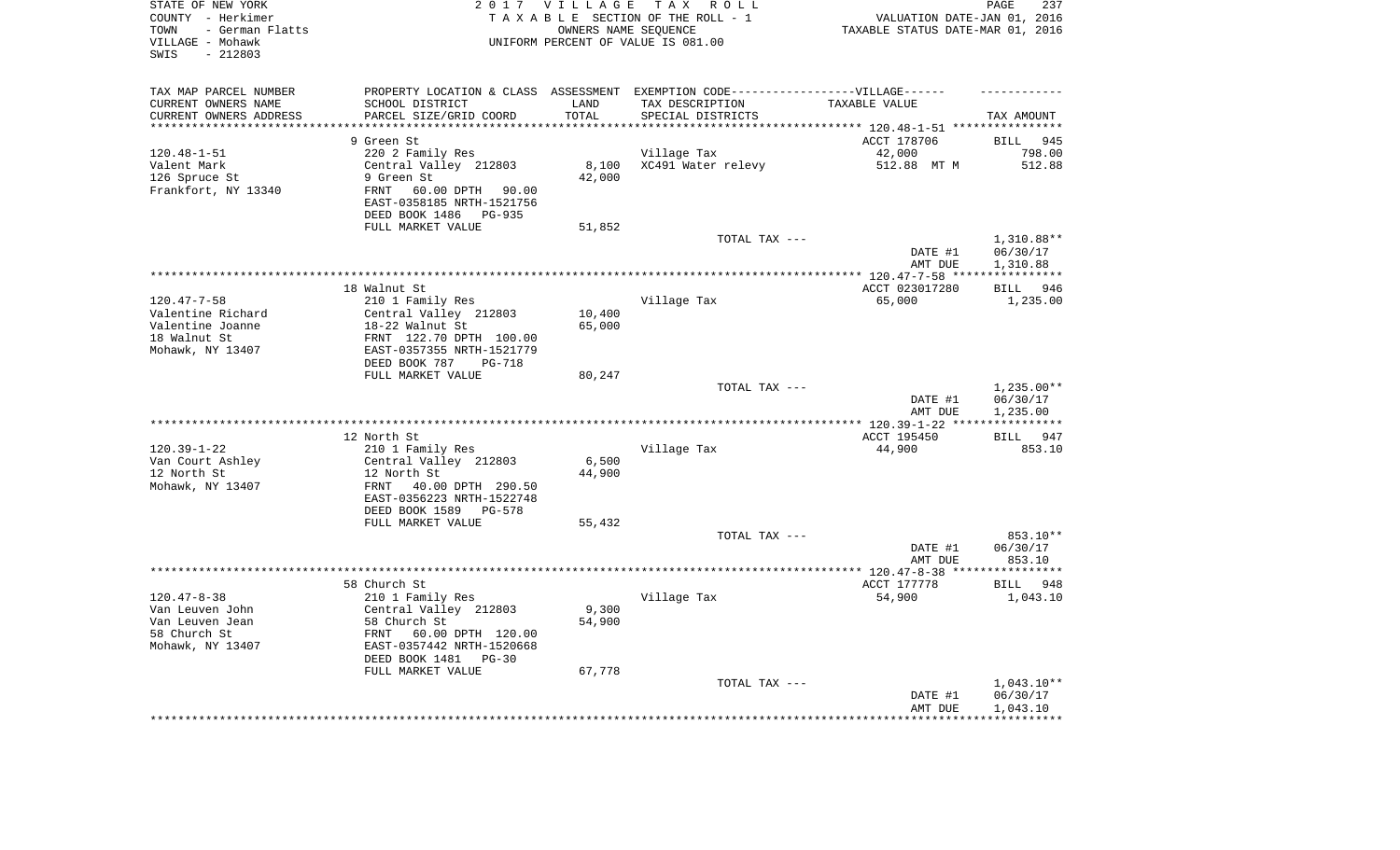| STATE OF NEW YORK<br>COUNTY - Herkimer<br>- German Flatts<br>TOWN<br>VILLAGE - Mohawk<br>$-212803$<br>SWIS |                                                        | 2017 VILLAGE<br>OWNERS NAME SEQUENCE | TAX ROLL<br>TAXABLE SECTION OF THE ROLL - 1<br>UNIFORM PERCENT OF VALUE IS 081.00 | VALUATION DATE-JAN 01, 2016<br>TAXABLE STATUS DATE-MAR 01, 2016 | PAGE<br>238                    |
|------------------------------------------------------------------------------------------------------------|--------------------------------------------------------|--------------------------------------|-----------------------------------------------------------------------------------|-----------------------------------------------------------------|--------------------------------|
| TAX MAP PARCEL NUMBER                                                                                      |                                                        |                                      | PROPERTY LOCATION & CLASS ASSESSMENT EXEMPTION CODE-----------------VILLAGE------ |                                                                 |                                |
| CURRENT OWNERS NAME                                                                                        | SCHOOL DISTRICT                                        | LAND                                 | TAX DESCRIPTION                                                                   | TAXABLE VALUE                                                   |                                |
| CURRENT OWNERS ADDRESS<br>*********************                                                            | PARCEL SIZE/GRID COORD<br>***************************  | TOTAL<br>**************              | SPECIAL DISTRICTS                                                                 |                                                                 | TAX AMOUNT                     |
|                                                                                                            |                                                        |                                      |                                                                                   |                                                                 |                                |
| $120.47 - 3 - 61$                                                                                          | 17 Firman St<br>210 1 Family Res                       |                                      | Village Tax                                                                       | ACCT 023024630<br>71,000                                        | <b>BILL</b><br>949<br>1,349.00 |
| Vandenberg Dale                                                                                            | Central Valley 212803                                  | 11,700                               |                                                                                   |                                                                 |                                |
| 17 Firman St                                                                                               | 17 Firman St                                           | 71,000                               |                                                                                   |                                                                 |                                |
| Mohawk, NY 13407                                                                                           | 75.00 DPTH 102.00<br><b>FRNT</b>                       |                                      |                                                                                   |                                                                 |                                |
|                                                                                                            | EAST-0355898 NRTH-1520691                              |                                      |                                                                                   |                                                                 |                                |
|                                                                                                            | DEED BOOK 1313<br><b>PG-76</b>                         |                                      |                                                                                   |                                                                 |                                |
|                                                                                                            | FULL MARKET VALUE                                      | 87,654                               |                                                                                   |                                                                 |                                |
|                                                                                                            |                                                        |                                      | TOTAL TAX ---                                                                     | DATE #1                                                         | $1,349.00**$<br>06/30/17       |
|                                                                                                            |                                                        |                                      |                                                                                   | AMT DUE                                                         | 1,349.00                       |
|                                                                                                            |                                                        |                                      |                                                                                   |                                                                 | ***********                    |
|                                                                                                            | 12 Warren Rd                                           |                                      |                                                                                   | ACCT 023031950                                                  | 950<br>BILL                    |
| $120.46 - 2 - 13$                                                                                          | 449 Other Storag                                       |                                      | Village Tax                                                                       | 25,000                                                          | 475.00                         |
| View Edward III                                                                                            | Central Valley 212803                                  | 13,100                               |                                                                                   |                                                                 |                                |
| 306 N Caroline St                                                                                          | 12 Warren Rd                                           | 25,000                               |                                                                                   |                                                                 |                                |
| Herkimer, NY 13350                                                                                         | FRNT<br>64.00 DPTH 209.00                              |                                      |                                                                                   |                                                                 |                                |
|                                                                                                            | EAST-0353436 NRTH-1521587                              |                                      |                                                                                   |                                                                 |                                |
|                                                                                                            | DEED BOOK 1286<br>PG-381<br>FULL MARKET VALUE          | 30,864                               |                                                                                   |                                                                 |                                |
|                                                                                                            |                                                        |                                      | TOTAL TAX ---                                                                     |                                                                 | 475.00**                       |
|                                                                                                            |                                                        |                                      |                                                                                   | DATE #1                                                         | 06/30/17                       |
|                                                                                                            |                                                        |                                      |                                                                                   | AMT DUE                                                         | 475.00                         |
|                                                                                                            |                                                        |                                      |                                                                                   |                                                                 | * * * * * * * * * * *          |
|                                                                                                            | 8 N Otsego St                                          |                                      |                                                                                   | ACCT 023005760                                                  | BILL 951                       |
| $120.39 - 3 - 4$                                                                                           | 280 Res Multiple                                       |                                      | Village Tax                                                                       | 92,800                                                          | 1,763.20                       |
| View Edward Jr                                                                                             | Central Valley 212803                                  | 8,400                                |                                                                                   |                                                                 |                                |
| View Rosemary<br>15 Brookside Dr                                                                           | 8 N Otsego St E                                        | 92,800                               |                                                                                   |                                                                 |                                |
| Mohawk, NY 13407                                                                                           | 83.60 DPTH 130.00<br>FRNT<br>EAST-0357120 NRTH-1522768 |                                      |                                                                                   |                                                                 |                                |
|                                                                                                            | DEED BOOK 703<br>PG-955                                |                                      |                                                                                   |                                                                 |                                |
|                                                                                                            | FULL MARKET VALUE                                      | 114,568                              |                                                                                   |                                                                 |                                |
|                                                                                                            |                                                        |                                      | TOTAL TAX ---                                                                     |                                                                 | $1,763.20**$                   |
|                                                                                                            |                                                        |                                      |                                                                                   | DATE #1                                                         | 06/30/17                       |
|                                                                                                            |                                                        |                                      |                                                                                   | AMT DUE                                                         | 1,763.20                       |
|                                                                                                            |                                                        |                                      |                                                                                   |                                                                 | ************                   |
|                                                                                                            | 15 Brookside Dr                                        |                                      |                                                                                   | ACCT 023031080                                                  | BILL 952                       |
| $120.47 - 1 - 67$<br>View Edward Sr                                                                        | 210 1 Family Res<br>Central Valley 212803              | 15,500                               | Village Tax                                                                       | 96,900                                                          | 1,841.10                       |
| View Rosemary                                                                                              | 15 Brookside Dr                                        | 96,900                               |                                                                                   |                                                                 |                                |
| 15 Brookside Dr                                                                                            | FRNT<br>80.00 DPTH 120.00                              |                                      |                                                                                   |                                                                 |                                |
| Mohawk, NY 13407                                                                                           | EAST-0355400 NRTH-1521239                              |                                      |                                                                                   |                                                                 |                                |
|                                                                                                            | DEED BOOK 929<br>PG-336                                |                                      |                                                                                   |                                                                 |                                |
|                                                                                                            | FULL MARKET VALUE                                      | 119,630                              |                                                                                   |                                                                 |                                |
|                                                                                                            |                                                        |                                      | TOTAL TAX ---                                                                     |                                                                 | 1,841.10**                     |
|                                                                                                            |                                                        |                                      |                                                                                   | DATE #1                                                         | 06/30/17                       |
|                                                                                                            |                                                        |                                      |                                                                                   | AMT DUE<br>****************                                     | 1,841.10<br>************       |
|                                                                                                            |                                                        |                                      |                                                                                   |                                                                 |                                |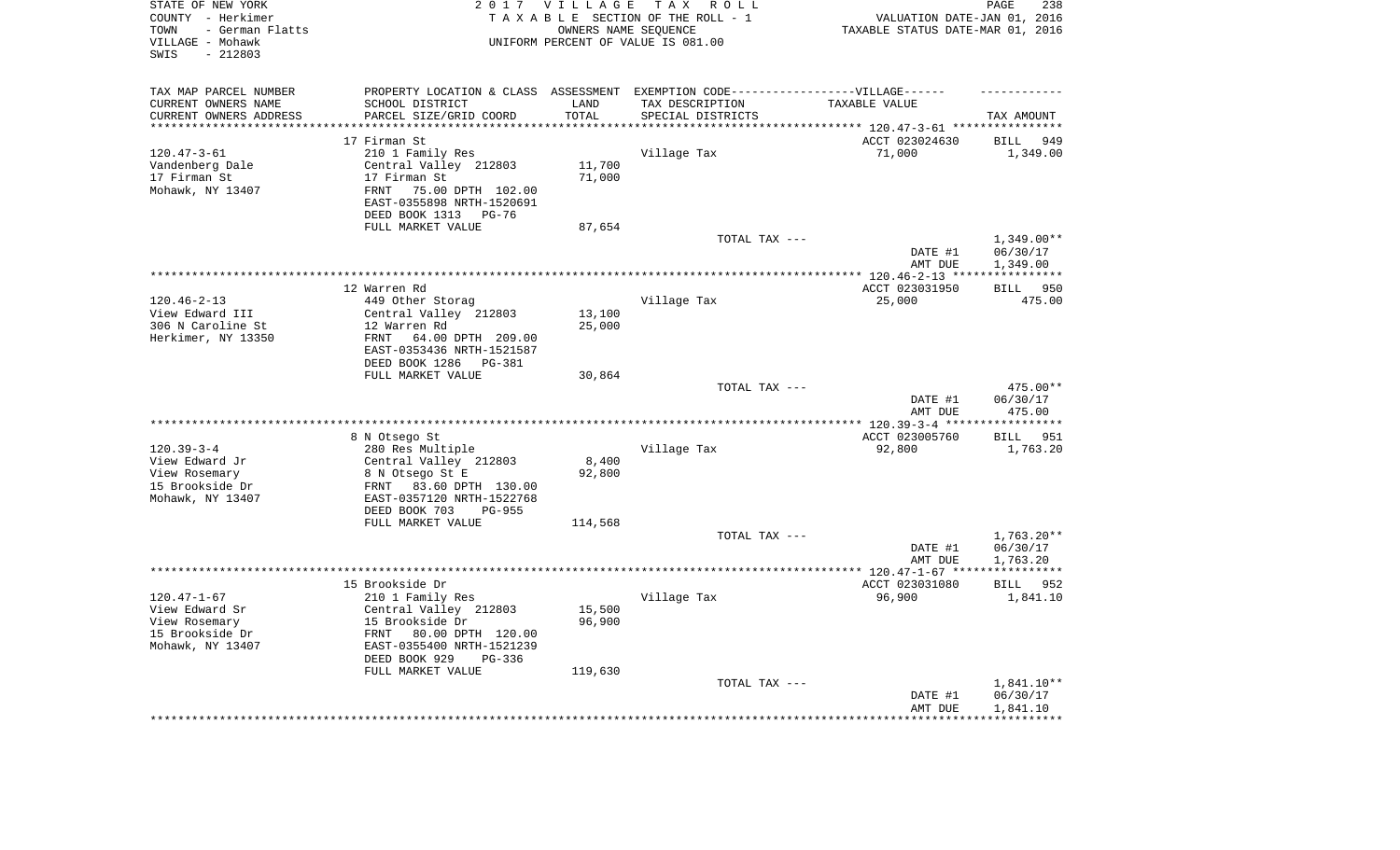| STATE OF NEW YORK<br>COUNTY - Herkimer<br>- German Flatts<br>TOWN<br>VILLAGE - Mohawk<br>$-212803$<br>SWIS |                                                                                                                                                                     | 2017 VILLAGE<br>OWNERS NAME SEOUENCE | TAX ROLL<br>TAXABLE SECTION OF THE ROLL - 1<br>UNIFORM PERCENT OF VALUE IS 081.00                                         | VALUATION DATE-JAN 01, 2016<br>TAXABLE STATUS DATE-MAR 01, 2016     | PAGE<br>239                          |
|------------------------------------------------------------------------------------------------------------|---------------------------------------------------------------------------------------------------------------------------------------------------------------------|--------------------------------------|---------------------------------------------------------------------------------------------------------------------------|---------------------------------------------------------------------|--------------------------------------|
| TAX MAP PARCEL NUMBER<br>CURRENT OWNERS NAME<br>CURRENT OWNERS ADDRESS<br>******************               | SCHOOL DISTRICT<br>PARCEL SIZE/GRID COORD                                                                                                                           | LAND<br>TOTAL<br>**********          | PROPERTY LOCATION & CLASS ASSESSMENT EXEMPTION CODE-----------------VILLAGE------<br>TAX DESCRIPTION<br>SPECIAL DISTRICTS | TAXABLE VALUE<br>·************************* 120.47-3-36 *********** | TAX AMOUNT                           |
|                                                                                                            | 38 Devendorf St                                                                                                                                                     |                                      |                                                                                                                           | ACCT 1500                                                           | BILL<br>953                          |
| $120.47 - 3 - 36$<br>Village of Mohawk<br>28 Columbia St<br>Mohawk, NY 13407<br>PRIOR OWNER ON 3/01/2016   | 210 1 Family Res<br>Central Valley 212803<br>38 Devendorf St<br>60.70 DPTH 222.00<br>FRNT<br>EAST-0355574 NRTH-1521256<br>DEED BOOK 2017 PG-1500                    | 11,600<br>50,300                     | Village Tax                                                                                                               | 50,300                                                              | 955.70                               |
| Young Robert                                                                                               | FULL MARKET VALUE                                                                                                                                                   | 62,099                               |                                                                                                                           |                                                                     | 955.70**                             |
|                                                                                                            |                                                                                                                                                                     |                                      | TOTAL TAX ---                                                                                                             | DATE #1<br>AMT DUE                                                  | 06/30/17<br>955.70                   |
|                                                                                                            |                                                                                                                                                                     |                                      |                                                                                                                           |                                                                     |                                      |
| $120.55 - 2 - 5$<br>Virkler Richard Jr<br>Virkler Melissa<br>12 Henry St<br>Mohawk, NY 13407               | 12 Henry St<br>210 1 Family Res<br>Central Valley 212803<br>FRNT 90.00 DPTH 120.00<br>EAST-0357142 NRTH-1520333<br>DEED BOOK 1581 PG-442<br>FULL MARKET VALUE       | 13,200<br>75,100<br>92,716           | Village Tax                                                                                                               | ACCT 023018870<br>75,100                                            | BILL<br>954<br>1,426.90              |
|                                                                                                            |                                                                                                                                                                     |                                      | TOTAL TAX ---                                                                                                             | DATE #1<br>AMT DUE                                                  | $1,426.90**$<br>06/30/17<br>1,426.90 |
|                                                                                                            |                                                                                                                                                                     |                                      |                                                                                                                           |                                                                     |                                      |
| $120.40 - 2 - 37$<br>Voght Jessica<br>36 E Main St<br>Mohawk, NY 13407<br>PRIOR OWNER ON 3/01/2016         | 11 Orchard St<br>210 1 Family Res<br>Central Valley 212803<br>11 Orchard St<br>55.00 DPTH 102.00<br>FRNT<br>EAST-0358283 NRTH-1522464<br>DEED BOOK 1600<br>$PG-159$ | 8,200<br>61,700                      | Village Tax                                                                                                               | ACCT 197166<br>61,700                                               | BILL<br>955<br>1,172.30              |
| Hyde Jane                                                                                                  | FULL MARKET VALUE                                                                                                                                                   | 76,173                               |                                                                                                                           |                                                                     |                                      |
|                                                                                                            |                                                                                                                                                                     |                                      | TOTAL TAX ---                                                                                                             | DATE #1<br>AMT DUE                                                  | 1,172.30**<br>06/30/17<br>1,172.30   |
|                                                                                                            | 135 W Main St                                                                                                                                                       |                                      |                                                                                                                           | ACCT 023004830                                                      | BILL 956                             |
| $120.46 - 2 - 27$<br>Vondauber Bernard<br>Vondauber Donnette<br>135 W Main St<br>Mohawk, NY 13407          | 210 1 Family Res<br>Central Valley 212803<br>135 W Main St S<br>73.00 DPTH 72.20<br>FRNT<br>EAST-0353714 NRTH-1521842<br>DEED BOOK 00285 PG-00180                   | 8,200<br>41,900                      | VET COM V 41137<br>Village Tax                                                                                            | 10,475<br>31,425                                                    | 597.08                               |
|                                                                                                            | FULL MARKET VALUE                                                                                                                                                   | 51,728                               | TOTAL TAX ---                                                                                                             | DATE #1<br>AMT DUE                                                  | 597.08**<br>06/30/17<br>597.08       |
|                                                                                                            |                                                                                                                                                                     |                                      |                                                                                                                           |                                                                     |                                      |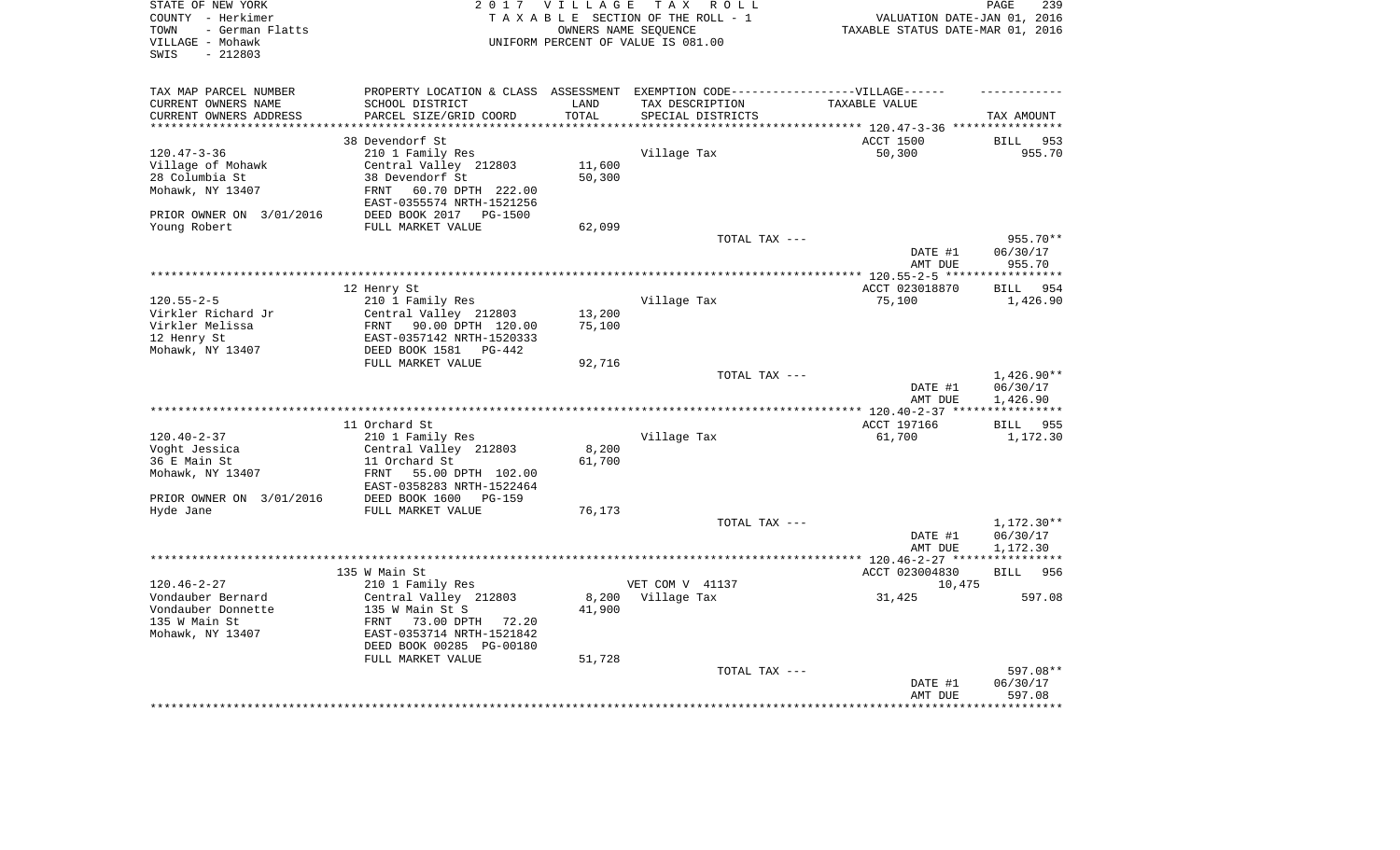| STATE OF NEW YORK<br>COUNTY - Herkimer<br>- German Flatts<br>TOWN<br>VILLAGE - Mohawk<br>$-212803$<br>SWIS |                                                                                                                                                                           | 2017 VILLAGE     | TAX ROLL<br>TAXABLE SECTION OF THE ROLL - 1<br>OWNERS NAME SEOUENCE<br>UNIFORM PERCENT OF VALUE IS 081.00 | VALUATION DATE-JAN 01, 2016<br>TAXABLE STATUS DATE-MAR 01, 2016 | PAGE<br>240                                  |
|------------------------------------------------------------------------------------------------------------|---------------------------------------------------------------------------------------------------------------------------------------------------------------------------|------------------|-----------------------------------------------------------------------------------------------------------|-----------------------------------------------------------------|----------------------------------------------|
| TAX MAP PARCEL NUMBER<br>CURRENT OWNERS NAME<br>CURRENT OWNERS ADDRESS                                     | PROPERTY LOCATION & CLASS ASSESSMENT EXEMPTION CODE----------------VILLAGE------<br>SCHOOL DISTRICT<br>PARCEL SIZE/GRID COORD                                             | LAND<br>TOTAL    | TAX DESCRIPTION<br>SPECIAL DISTRICTS                                                                      | TAXABLE VALUE                                                   | TAX AMOUNT                                   |
|                                                                                                            |                                                                                                                                                                           |                  |                                                                                                           | ********* 120.48-1-13 ***********<br>ACCT 023011070             | 957<br>BILL                                  |
| $120.48 - 1 - 13$<br>Vore Jessica<br>31 Michigan St<br>Mohawk, NY 13357                                    | 31 Michigan St<br>210 1 Family Res<br>Central Valley 212803<br>31 Michigan St<br>FRNT<br>41.00 DPTH 77.10<br>EAST-0358176 NRTH-1522128<br>DEED BOOK 1330 PG-815           | 5,400<br>49,600  | Village Tax                                                                                               | 49,600                                                          | 942.40                                       |
|                                                                                                            | FULL MARKET VALUE                                                                                                                                                         | 61,235           | TOTAL TAX ---                                                                                             |                                                                 | 942.40**                                     |
|                                                                                                            |                                                                                                                                                                           |                  |                                                                                                           | DATE #1<br>AMT DUE                                              | 06/30/17<br>942.40                           |
|                                                                                                            | 130 W Main St                                                                                                                                                             |                  | ********************************                                                                          | ******* $120.46 - 1 - 26.1$<br>ACCT 023002970                   | **********<br>958<br><b>BILL</b>             |
| $120.46 - 1 - 26.1$<br>Vosler Stephen<br>Vosler Karen<br>269 Beechwood Dr NW<br>Calabash, NC 28467         | 484 1 use sm bld<br>Central Valley 212803<br>130 W Main St<br>FRNT<br>61.66 DPTH 95.00<br>EAST-0354442 NRTH-1521992<br>DEED BOOK 1248<br>PG-635                           | 8,600<br>40,000  | Village Tax                                                                                               | 40,000                                                          | 760.00                                       |
|                                                                                                            | FULL MARKET VALUE                                                                                                                                                         | 49,383           |                                                                                                           |                                                                 |                                              |
|                                                                                                            |                                                                                                                                                                           |                  | TOTAL TAX ---                                                                                             | DATE #1<br>AMT DUE                                              | 760.00**<br>06/30/17<br>760.00<br>********** |
|                                                                                                            | Brookside Dr                                                                                                                                                              |                  |                                                                                                           | ACCT 023031290                                                  | <b>BILL</b><br>959                           |
| $120.47 - 1 - 59.2$                                                                                        | 311 Res vac land                                                                                                                                                          |                  | Village Tax                                                                                               | 4,000                                                           | 76.00                                        |
| Wainwright June<br>8 Brookside Dr<br>Mohawk, NY 13407                                                      | Central Valley 212803<br>84.00 DPTH 96.00<br>FRNT<br>EAST-0355149 NRTH-1521424<br>DEED BOOK 1357<br>$PG-490$                                                              | 4,000<br>4,000   |                                                                                                           |                                                                 |                                              |
|                                                                                                            | FULL MARKET VALUE                                                                                                                                                         | 4,938            |                                                                                                           |                                                                 |                                              |
|                                                                                                            |                                                                                                                                                                           |                  | TOTAL TAX ---                                                                                             | DATE #1<br>AMT DUE                                              | $76.00**$<br>06/30/17<br>76.00               |
|                                                                                                            |                                                                                                                                                                           |                  | ************************                                                                                  | **** 120.47-1-61 **                                             | *********                                    |
| $120.47 - 1 - 61$<br>Wainwright June<br>8 Brookside Dr<br>Mohawk, NY 13407                                 | 8 Brookside Dr<br>210 1 Family Res<br>Central Valley 212803<br>8 Brookside Dr<br>FRNT<br>80.00 DPTH 96.70<br>EAST-0355242 NRTH-1521428<br>DEED BOOK 1357<br><b>PG-490</b> | 13,300<br>88,759 | Village Tax                                                                                               | ACCT 023031350<br>88,759                                        | <b>BILL</b><br>960<br>1,686.42               |
|                                                                                                            | FULL MARKET VALUE                                                                                                                                                         | 109,579          | TOTAL TAX ---                                                                                             |                                                                 | $1,686.42**$                                 |
|                                                                                                            |                                                                                                                                                                           |                  |                                                                                                           | DATE #1<br>AMT DUE                                              | 06/30/17<br>1,686.42                         |
|                                                                                                            |                                                                                                                                                                           |                  |                                                                                                           |                                                                 |                                              |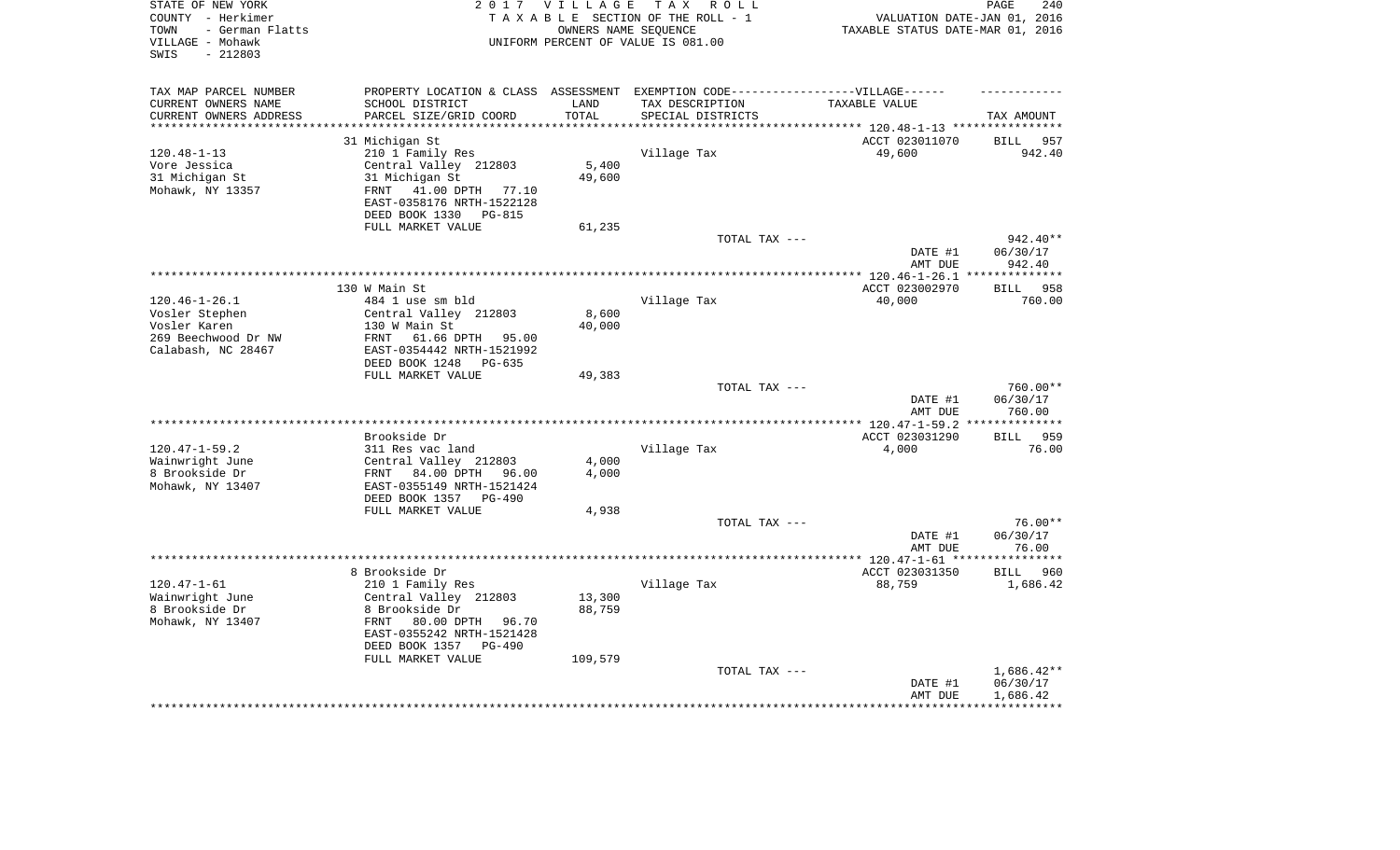| STATE OF NEW YORK<br>COUNTY - Herkimer<br>TOWN<br>- German Flatts<br>VILLAGE - Mohawk<br>SWIS<br>$-212803$ |                                                       | 2017 VILLAGE        | T A X<br>R O L L<br>TAXABLE SECTION OF THE ROLL - 1<br>OWNERS NAME SEQUENCE<br>UNIFORM PERCENT OF VALUE IS 081.00 | VALUATION DATE-JAN 01, 2016<br>TAXABLE STATUS DATE-MAR 01, 2016 | 241<br>PAGE        |
|------------------------------------------------------------------------------------------------------------|-------------------------------------------------------|---------------------|-------------------------------------------------------------------------------------------------------------------|-----------------------------------------------------------------|--------------------|
| TAX MAP PARCEL NUMBER<br>CURRENT OWNERS NAME                                                               | SCHOOL DISTRICT                                       | LAND                | PROPERTY LOCATION & CLASS ASSESSMENT EXEMPTION CODE----------------VILLAGE------<br>TAX DESCRIPTION               | TAXABLE VALUE                                                   |                    |
| CURRENT OWNERS ADDRESS<br>*********************                                                            | PARCEL SIZE/GRID COORD<br>******************          | TOTAL<br>********** | SPECIAL DISTRICTS<br>********************************* 120.47-3-79 ****************                               |                                                                 | TAX AMOUNT         |
|                                                                                                            | 24 John St                                            |                     |                                                                                                                   | ACCT 179972                                                     | BILL<br>961        |
| $120.47 - 3 - 79$                                                                                          | 210 1 Family Res                                      |                     | Village Tax                                                                                                       | 53,000                                                          | 1,007.00           |
| Waldron Brenda et al                                                                                       | Central Valley 212803                                 | 12,400              |                                                                                                                   |                                                                 |                    |
| Edith Gallogly                                                                                             | 24 John St                                            | 53,000              |                                                                                                                   |                                                                 |                    |
| 24 John St                                                                                                 | Life Use E Gallogly                                   |                     |                                                                                                                   |                                                                 |                    |
| Mohawk, NY 13407                                                                                           | FRNT 100.00 DPTH 102.00                               |                     |                                                                                                                   |                                                                 |                    |
|                                                                                                            | EAST-0355966 NRTH-1520537                             |                     |                                                                                                                   |                                                                 |                    |
|                                                                                                            | DEED BOOK 1494 PG-906                                 |                     |                                                                                                                   |                                                                 |                    |
|                                                                                                            | FULL MARKET VALUE                                     | 65,432              | TOTAL TAX ---                                                                                                     |                                                                 | $1,007.00**$       |
|                                                                                                            |                                                       |                     |                                                                                                                   | DATE #1                                                         | 06/30/17           |
|                                                                                                            |                                                       |                     |                                                                                                                   | AMT DUE                                                         | 1,007.00           |
|                                                                                                            |                                                       |                     |                                                                                                                   |                                                                 |                    |
|                                                                                                            | 57 Walnut St                                          |                     |                                                                                                                   | ACCT 189099                                                     | BILL 962           |
| $120.47 - 8 - 26$                                                                                          | 210 1 Family Res                                      |                     | Village Tax                                                                                                       | 38,200                                                          | 725.80             |
| Walker Joseph                                                                                              | Central Valley 212803                                 | 13,200              |                                                                                                                   |                                                                 |                    |
| Walker Tara<br>57 Walnut St                                                                                | 57 Walnut St<br>FRNT<br>69.18 DPTH 232.28             | 38,200              |                                                                                                                   |                                                                 |                    |
| Mohawk, NY 13407                                                                                           | EAST-0357338 NRTH-1520886                             |                     |                                                                                                                   |                                                                 |                    |
|                                                                                                            | DEED BOOK 1550<br>PG-608                              |                     |                                                                                                                   |                                                                 |                    |
|                                                                                                            | FULL MARKET VALUE                                     | 47,160              |                                                                                                                   |                                                                 |                    |
|                                                                                                            |                                                       |                     | TOTAL TAX ---                                                                                                     |                                                                 | 725.80**           |
|                                                                                                            |                                                       |                     |                                                                                                                   | DATE #1<br>AMT DUE                                              | 06/30/17<br>725.80 |
|                                                                                                            |                                                       |                     |                                                                                                                   | **************** 120.40-2-51 *****************                  |                    |
|                                                                                                            | 34 E Main St                                          |                     |                                                                                                                   | ACCT 178095                                                     | 963<br>BILL        |
| $120.40 - 2 - 51$                                                                                          | 210 1 Family Res                                      |                     | Village Tax                                                                                                       | 48,000                                                          | 912.00             |
| Walrath Robert                                                                                             | Central Valley 212803                                 | 15,800              |                                                                                                                   |                                                                 |                    |
| Walrath Rebecca                                                                                            | 34 E Main St                                          | 48,000              |                                                                                                                   |                                                                 |                    |
| 34 E Main St                                                                                               | FRNT<br>66.00 DPTH 204.00                             |                     |                                                                                                                   |                                                                 |                    |
| Mohawk, NY 13407                                                                                           | EAST-0357816 NRTH-1522553<br>DEED BOOK 1482<br>PG-857 |                     |                                                                                                                   |                                                                 |                    |
|                                                                                                            | FULL MARKET VALUE                                     | 59,259              |                                                                                                                   |                                                                 |                    |
|                                                                                                            |                                                       |                     | TOTAL TAX ---                                                                                                     |                                                                 | 912.00**           |
|                                                                                                            |                                                       |                     |                                                                                                                   | DATE #1                                                         | 06/30/17           |
|                                                                                                            |                                                       |                     |                                                                                                                   | AMT DUE                                                         | 912.00             |
|                                                                                                            |                                                       |                     |                                                                                                                   |                                                                 |                    |
|                                                                                                            | 43 Church St                                          |                     |                                                                                                                   | ACCT 023014850                                                  | 964<br>BILL        |
| $120.47 - 9 - 18$                                                                                          | 210 1 Family Res                                      | 9,300               | Village Tax                                                                                                       | 75,900                                                          | 1,442.10           |
| Walrath Robert<br>43 Church St                                                                             | Central Valley 212803<br>43 Church St                 | 75,900              |                                                                                                                   |                                                                 |                    |
| Mohawk, NY 13407                                                                                           | FRNT<br>60.00 DPTH 120.00                             |                     |                                                                                                                   |                                                                 |                    |
|                                                                                                            | EAST-0357766 NRTH-1521250                             |                     |                                                                                                                   |                                                                 |                    |
|                                                                                                            | DEED BOOK 938<br>PG-189                               |                     |                                                                                                                   |                                                                 |                    |
|                                                                                                            | FULL MARKET VALUE                                     | 93,704              |                                                                                                                   |                                                                 |                    |
|                                                                                                            |                                                       |                     | TOTAL TAX ---                                                                                                     |                                                                 | $1,442.10**$       |
|                                                                                                            |                                                       |                     |                                                                                                                   | DATE #1                                                         | 06/30/17           |
|                                                                                                            |                                                       |                     | ***************************                                                                                       | AMT DUE<br>*******************************                      | 1,442.10           |
|                                                                                                            |                                                       |                     |                                                                                                                   |                                                                 |                    |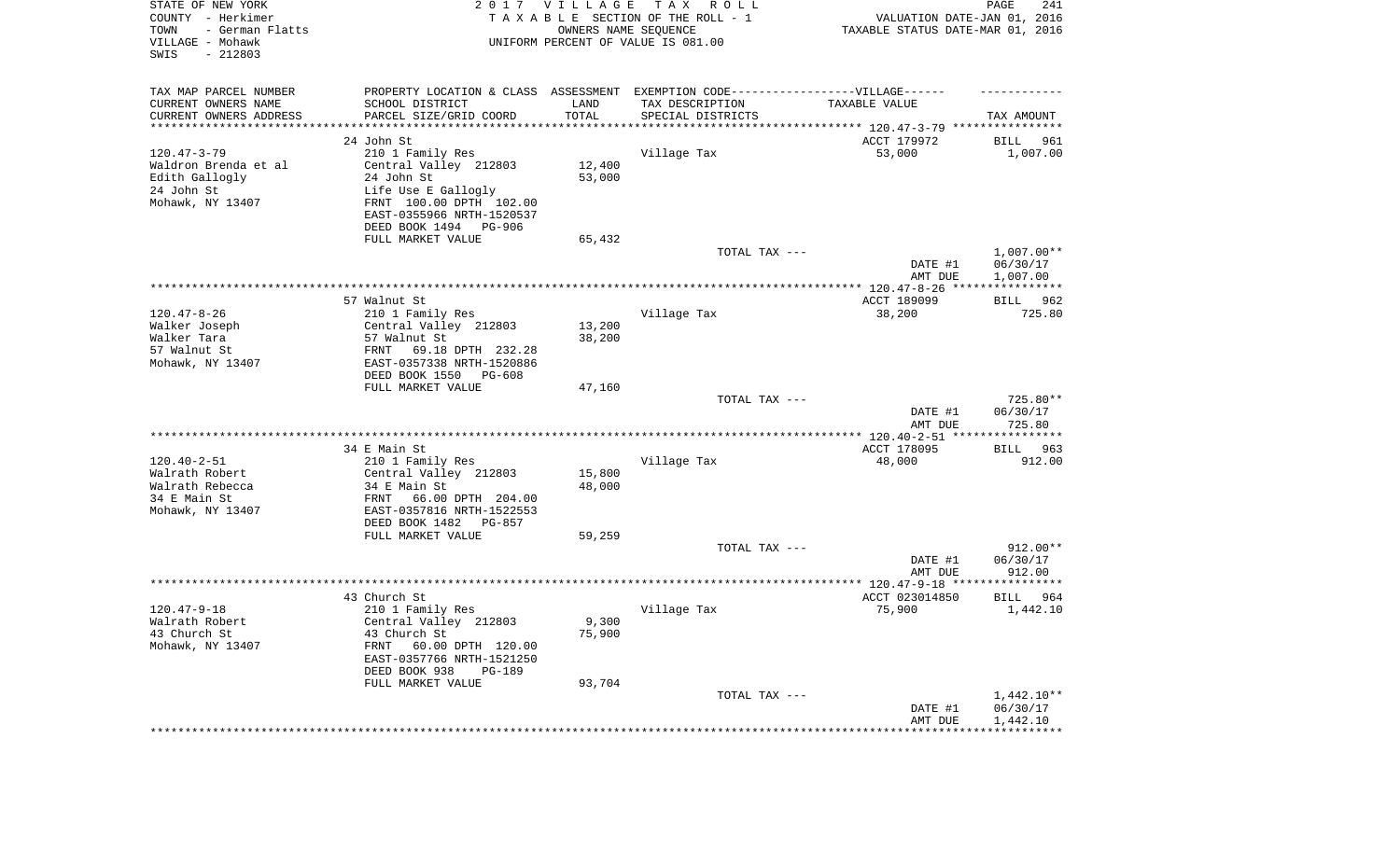| STATE OF NEW YORK<br>COUNTY - Herkimer<br>- German Flatts<br>TOWN<br>VILLAGE - Mohawk<br>$-212803$<br>SWIS | 2 0 1 7                                                                           | VILLAGE<br>OWNERS NAME SEQUENCE | TAX ROLL<br>TAXABLE SECTION OF THE ROLL - 1<br>UNIFORM PERCENT OF VALUE IS 081.00 | VALUATION DATE-JAN 01, 2016<br>TAXABLE STATUS DATE-MAR 01, 2016 | PAGE<br>242                       |
|------------------------------------------------------------------------------------------------------------|-----------------------------------------------------------------------------------|---------------------------------|-----------------------------------------------------------------------------------|-----------------------------------------------------------------|-----------------------------------|
| TAX MAP PARCEL NUMBER                                                                                      | PROPERTY LOCATION & CLASS ASSESSMENT EXEMPTION CODE-----------------VILLAGE------ |                                 |                                                                                   |                                                                 |                                   |
| CURRENT OWNERS NAME                                                                                        | SCHOOL DISTRICT                                                                   | LAND                            | TAX DESCRIPTION                                                                   | TAXABLE VALUE                                                   |                                   |
| CURRENT OWNERS ADDRESS<br>**********************                                                           | PARCEL SIZE/GRID COORD<br>***************************                             | TOTAL<br>***************        | SPECIAL DISTRICTS                                                                 |                                                                 | TAX AMOUNT                        |
|                                                                                                            | 49 Marshall Ave                                                                   |                                 |                                                                                   | ACCT 188441                                                     | <b>BILL</b><br>965                |
| $120.40 - 2 - 11$                                                                                          | 210 1 Family Res                                                                  |                                 | Village Tax                                                                       | 16,200                                                          | 307.80                            |
| Walsh Thomas                                                                                               | Central Valley 212803                                                             | 10,800                          |                                                                                   |                                                                 |                                   |
| % Jean Walsh                                                                                               | 49 Marshall Ave                                                                   | 16,200                          |                                                                                   |                                                                 |                                   |
| 228 Main St                                                                                                | 79.00 DPTH 130.00<br>FRNT                                                         |                                 |                                                                                   |                                                                 |                                   |
| Jordanville, NY 13361                                                                                      | EAST-0359328 NRTH-1522913                                                         |                                 |                                                                                   |                                                                 |                                   |
|                                                                                                            | DEED BOOK 1546<br>PG-579                                                          |                                 |                                                                                   |                                                                 |                                   |
|                                                                                                            | FULL MARKET VALUE                                                                 | 20,000                          |                                                                                   |                                                                 |                                   |
|                                                                                                            |                                                                                   |                                 | TOTAL TAX ---                                                                     | DATE #1                                                         | 307.80**<br>06/30/17              |
|                                                                                                            |                                                                                   |                                 |                                                                                   | AMT DUE                                                         | 307.80                            |
|                                                                                                            |                                                                                   |                                 |                                                                                   | *********** 120.55-2-34 *****                                   | ***********                       |
|                                                                                                            | 2 Johnson Ave                                                                     |                                 |                                                                                   | ACCT 023019470                                                  | 966<br>BILL                       |
| $120.55 - 2 - 34$                                                                                          | 210 1 Family Res                                                                  |                                 | Village Tax                                                                       | 108,500                                                         | 2,061.50                          |
| Walz Charles                                                                                               | Central Valley 212803                                                             | 14,400                          |                                                                                   |                                                                 |                                   |
| Walz Nicole                                                                                                | 2 Johnson Ave                                                                     | 108,500                         |                                                                                   |                                                                 |                                   |
| 2 Johnson Ave                                                                                              | FRNT 127.60 DPTH 158.30                                                           |                                 |                                                                                   |                                                                 |                                   |
| Mohawk, NY 13407                                                                                           | EAST-0356877 NRTH-1519830<br>DEED BOOK 850<br>$PG-61$                             |                                 |                                                                                   |                                                                 |                                   |
|                                                                                                            | FULL MARKET VALUE                                                                 | 133,951                         |                                                                                   |                                                                 |                                   |
|                                                                                                            |                                                                                   |                                 | TOTAL TAX ---                                                                     |                                                                 | $2,061.50**$                      |
|                                                                                                            |                                                                                   |                                 |                                                                                   | DATE #1                                                         | 06/30/17                          |
|                                                                                                            |                                                                                   |                                 |                                                                                   | AMT DUE                                                         | 2,061.50<br>* * * * * * * * * * * |
|                                                                                                            | 19 Green St                                                                       |                                 |                                                                                   |                                                                 | BILL 967                          |
| $120.48 - 1 - 54$                                                                                          | 210 1 Family Res                                                                  |                                 | Village Tax                                                                       | ACCT 023013320<br>45,000                                        | 855.00                            |
| Warner Lacey                                                                                               | Central Valley 212803                                                             | 10,100                          |                                                                                   |                                                                 |                                   |
| 133 Old Forge Rd                                                                                           | 19 Green St                                                                       | 45,000                          |                                                                                   |                                                                 |                                   |
| Ilion, NY 13357                                                                                            | FRNT 120.00 DPTH<br>95.00                                                         |                                 |                                                                                   |                                                                 |                                   |
|                                                                                                            | EAST-0358121 NRTH-1521523                                                         |                                 |                                                                                   |                                                                 |                                   |
|                                                                                                            | DEED BOOK 1161<br>PG-616                                                          |                                 |                                                                                   |                                                                 |                                   |
|                                                                                                            | FULL MARKET VALUE                                                                 | 55,556                          |                                                                                   |                                                                 |                                   |
|                                                                                                            |                                                                                   |                                 | TOTAL TAX ---                                                                     | DATE #1                                                         | 855.00**<br>06/30/17              |
|                                                                                                            |                                                                                   |                                 |                                                                                   | AMT DUE                                                         | 855.00                            |
|                                                                                                            |                                                                                   |                                 |                                                                                   |                                                                 |                                   |
|                                                                                                            | 20 Fulmer St                                                                      |                                 |                                                                                   | ACCT 201460                                                     | <b>BILL</b><br>968                |
| $120.55 - 1 - 20$                                                                                          | 210 1 Family Res                                                                  |                                 | Village Tax                                                                       | 59,600                                                          | 1,132.40                          |
| Warren Kelly                                                                                               | Central Valley 212803                                                             | 10,700                          |                                                                                   |                                                                 |                                   |
| 20 Fulmer St                                                                                               | 20 Fulmer St                                                                      | 59,600                          |                                                                                   |                                                                 |                                   |
| Mohawk, NY 13407                                                                                           | <b>FRNT</b><br>50.00 DPTH 105.00                                                  |                                 |                                                                                   |                                                                 |                                   |
|                                                                                                            | EAST-0355904 NRTH-1520145                                                         |                                 |                                                                                   |                                                                 |                                   |
| PRIOR OWNER ON 3/01/2016<br>Bonnell Molly                                                                  | DEED BOOK 1628<br>$PG-148$<br>FULL MARKET VALUE                                   | 73,580                          |                                                                                   |                                                                 |                                   |
|                                                                                                            |                                                                                   |                                 | TOTAL TAX ---                                                                     |                                                                 | 1,132.40**                        |
|                                                                                                            |                                                                                   |                                 |                                                                                   | DATE #1                                                         | 06/30/17                          |
|                                                                                                            |                                                                                   |                                 |                                                                                   | AMT DUE                                                         | 1,132.40                          |
|                                                                                                            |                                                                                   |                                 |                                                                                   |                                                                 | **********                        |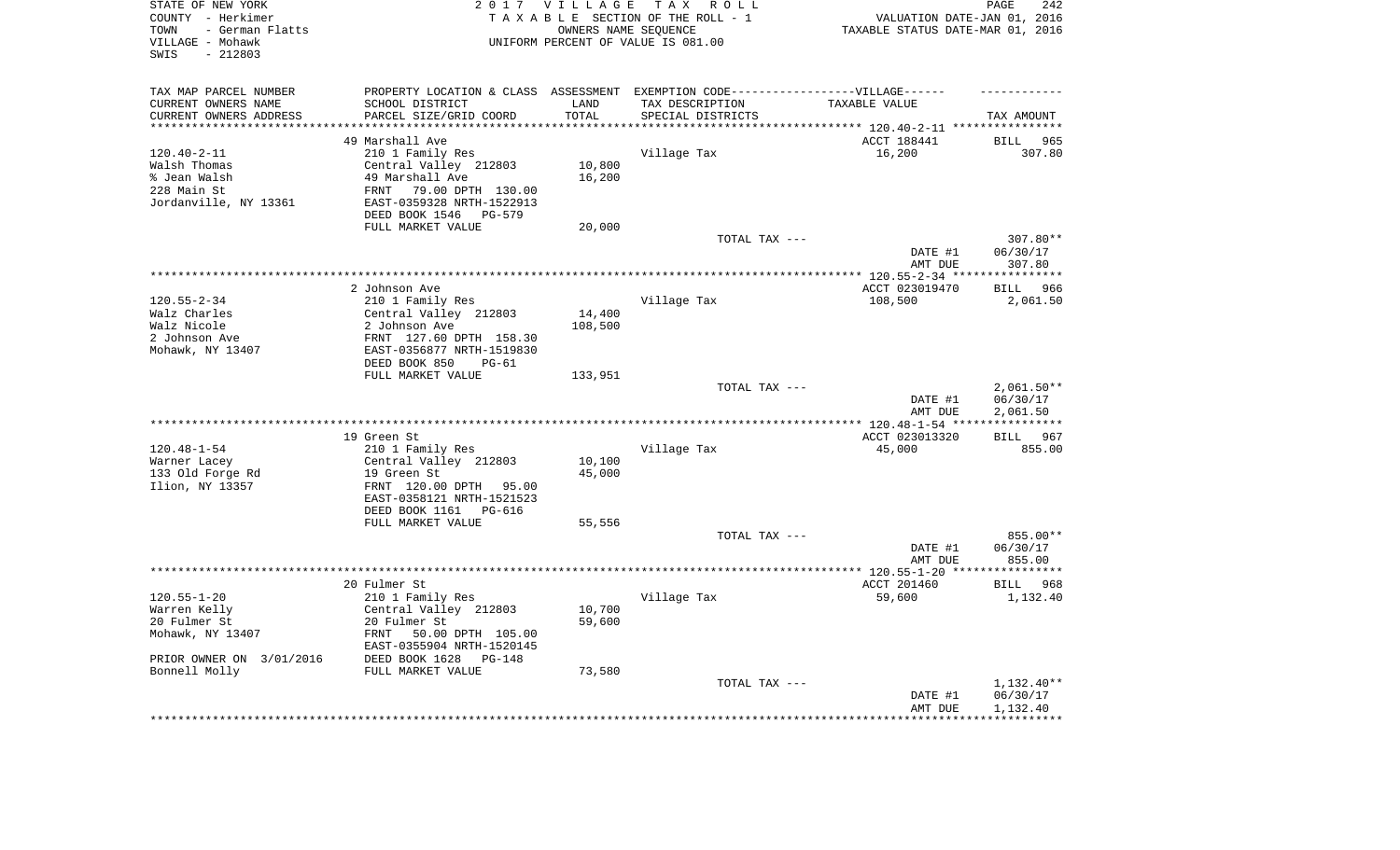| STATE OF NEW YORK<br>COUNTY - Herkimer<br>- German Flatts<br>TOWN<br>VILLAGE - Mohawk<br>SWIS<br>$-212803$ |                                                                                  | 2017 VILLAGE    | T A X<br>R O L L<br>TAXABLE SECTION OF THE ROLL - 1<br>OWNERS NAME SEQUENCE<br>UNIFORM PERCENT OF VALUE IS 081.00 | VALUATION DATE-JAN 01, 2016<br>TAXABLE STATUS DATE-MAR 01, 2016 | PAGE<br>243                          |
|------------------------------------------------------------------------------------------------------------|----------------------------------------------------------------------------------|-----------------|-------------------------------------------------------------------------------------------------------------------|-----------------------------------------------------------------|--------------------------------------|
| TAX MAP PARCEL NUMBER                                                                                      | PROPERTY LOCATION & CLASS ASSESSMENT EXEMPTION CODE----------------VILLAGE------ |                 |                                                                                                                   |                                                                 |                                      |
| CURRENT OWNERS NAME                                                                                        | SCHOOL DISTRICT                                                                  | LAND<br>TOTAL   | TAX DESCRIPTION                                                                                                   | TAXABLE VALUE                                                   |                                      |
| CURRENT OWNERS ADDRESS<br>********************                                                             | PARCEL SIZE/GRID COORD                                                           |                 | SPECIAL DISTRICTS                                                                                                 |                                                                 | TAX AMOUNT                           |
|                                                                                                            | 9 Catherine St                                                                   |                 |                                                                                                                   | ACCT 023030090                                                  | 969<br>BILL                          |
| $120.46 - 2 - 58$                                                                                          | 210 1 Family Res                                                                 |                 | Village Tax                                                                                                       | 61,000                                                          | 1,159.00                             |
| Warren Wilson Trust                                                                                        | Central Valley 212803                                                            | 11,100          |                                                                                                                   |                                                                 |                                      |
| 9 Catherine St<br>Mohawk, NY 13407                                                                         | 9 Catherine St<br>FRNT<br>90.00 DPTH 140.00                                      | 61,000          |                                                                                                                   |                                                                 |                                      |
|                                                                                                            | EAST-0354437 NRTH-1521500                                                        |                 |                                                                                                                   |                                                                 |                                      |
|                                                                                                            | DEED BOOK 785<br>PG-416                                                          |                 |                                                                                                                   |                                                                 |                                      |
|                                                                                                            | FULL MARKET VALUE                                                                | 75,309          |                                                                                                                   |                                                                 |                                      |
|                                                                                                            |                                                                                  |                 | TOTAL TAX ---                                                                                                     | DATE #1<br>AMT DUE                                              | $1,159.00**$<br>06/30/17<br>1,159.00 |
|                                                                                                            |                                                                                  |                 |                                                                                                                   |                                                                 |                                      |
|                                                                                                            | 4 N Richfield St                                                                 |                 |                                                                                                                   | ACCT 170319                                                     | 970<br>BILL                          |
| $120.39 - 2 - 7$                                                                                           | 210 1 Family Res                                                                 |                 | Village Tax                                                                                                       | 50,800                                                          | 965.20                               |
| Waseleski Jason<br>4 N Richfield St                                                                        | Central Valley 212803<br>4 N Richfield S                                         | 6,100<br>50,800 |                                                                                                                   |                                                                 |                                      |
| Mohawk, NY 13407                                                                                           | FRNT<br>53.50 DPTH 100.00                                                        |                 |                                                                                                                   |                                                                 |                                      |
|                                                                                                            | EAST-0356602 NRTH-1522526                                                        |                 |                                                                                                                   |                                                                 |                                      |
|                                                                                                            | DEED BOOK 1431<br>PG-727                                                         |                 |                                                                                                                   |                                                                 |                                      |
|                                                                                                            | FULL MARKET VALUE                                                                | 62,716          | TOTAL TAX ---                                                                                                     |                                                                 | $965.20**$                           |
|                                                                                                            |                                                                                  |                 |                                                                                                                   | DATE #1<br>AMT DUE                                              | 06/30/17<br>965.20                   |
|                                                                                                            |                                                                                  |                 |                                                                                                                   |                                                                 |                                      |
|                                                                                                            | 3790 State Route 168                                                             |                 |                                                                                                                   | ACCT 023021240                                                  | BILL<br>971                          |
| $120.55 - 3 - 13$<br>Waseleski Leo Francis                                                                 | 210 1 Family Res<br>Central Valley 212803                                        | 12,000          | VET WAR V 41127<br>Village Tax                                                                                    | 6,750                                                           | 726.75                               |
| Pauline Waseleski                                                                                          | 11 Hammond St E                                                                  | 45,000          |                                                                                                                   | 38,250                                                          |                                      |
| 3790 State Route 168                                                                                       | Life Use P Waseleski                                                             |                 |                                                                                                                   |                                                                 |                                      |
| Mohawk, NY 13407                                                                                           | 55.00 DPTH 125.00<br>FRNT                                                        |                 |                                                                                                                   |                                                                 |                                      |
|                                                                                                            | EAST-0356518 NRTH-1518884                                                        |                 |                                                                                                                   |                                                                 |                                      |
|                                                                                                            | DEED BOOK 900<br>$PG-629$<br>FULL MARKET VALUE                                   | 55,556          |                                                                                                                   |                                                                 |                                      |
|                                                                                                            |                                                                                  |                 | TOTAL TAX ---                                                                                                     |                                                                 | $726.75**$                           |
|                                                                                                            |                                                                                  |                 |                                                                                                                   | DATE #1                                                         | 06/30/17                             |
|                                                                                                            |                                                                                  |                 |                                                                                                                   | AMT DUE                                                         | 726.75                               |
|                                                                                                            | 38 Michigan St                                                                   |                 |                                                                                                                   | ACCT 023011490                                                  | 972<br>BILL                          |
| $120.47 - 9 - 62$                                                                                          | 210 1 Family Res                                                                 |                 | Village Tax                                                                                                       | 52,098                                                          | 989.86                               |
| Waseleski Robin                                                                                            | Central Valley 212803                                                            | 9,300           |                                                                                                                   |                                                                 |                                      |
| 38 Michigan St                                                                                             | 38 Michigan St                                                                   | 52,098          |                                                                                                                   |                                                                 |                                      |
| Mohawk, NY 13407                                                                                           | 60.00 DPTH 120.00<br>FRNT<br>EAST-0358122 NRTH-1521991                           |                 |                                                                                                                   |                                                                 |                                      |
|                                                                                                            | DEED BOOK 778<br>PG-485                                                          |                 |                                                                                                                   |                                                                 |                                      |
|                                                                                                            | FULL MARKET VALUE                                                                | 64,319          |                                                                                                                   |                                                                 |                                      |
|                                                                                                            |                                                                                  |                 | TOTAL TAX ---                                                                                                     |                                                                 | 989.86**                             |
|                                                                                                            |                                                                                  |                 |                                                                                                                   | DATE #1                                                         | 06/30/17                             |
|                                                                                                            |                                                                                  |                 |                                                                                                                   | AMT DUE<br>******************                                   | 989.86<br>**************             |
|                                                                                                            |                                                                                  |                 |                                                                                                                   |                                                                 |                                      |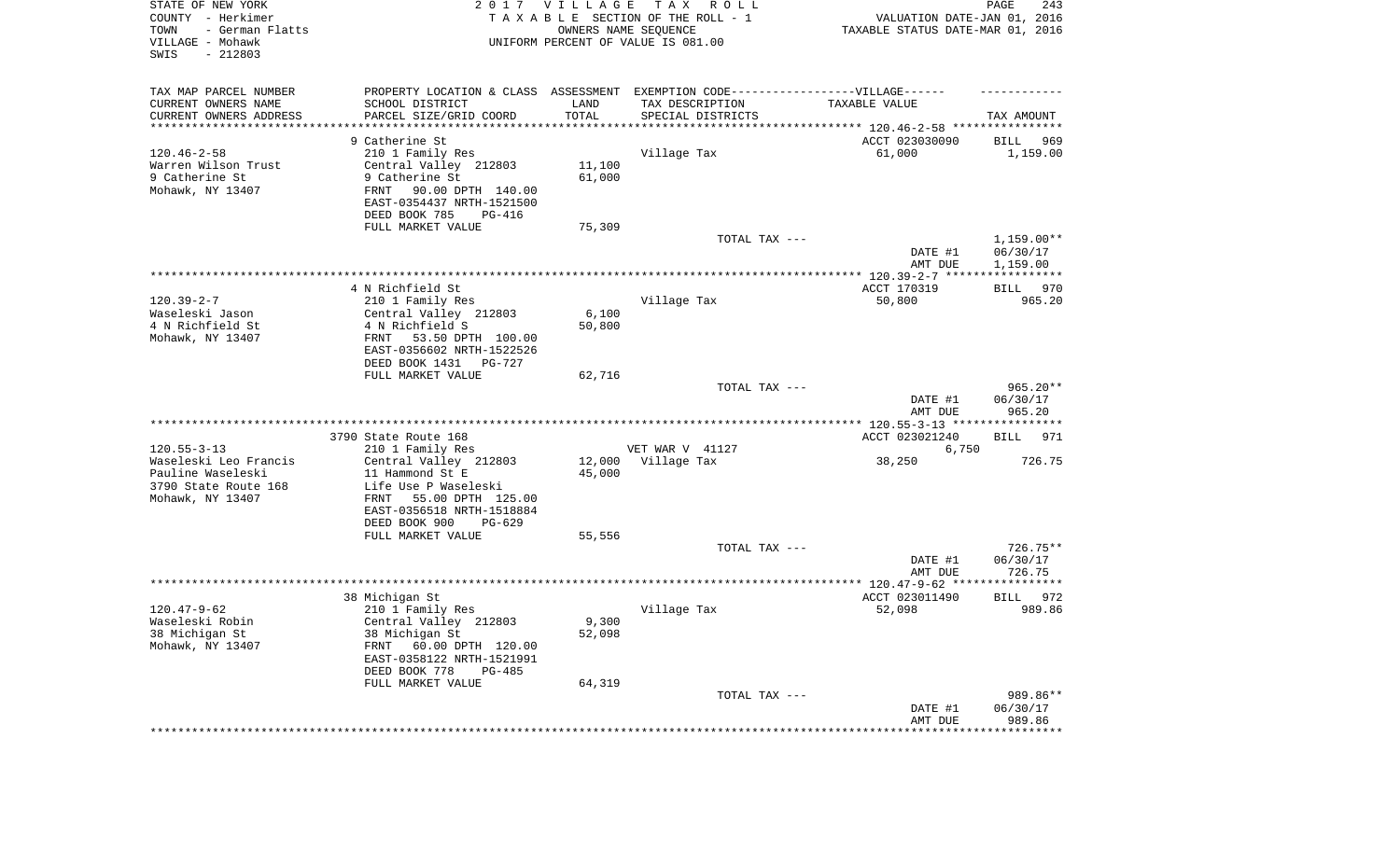| STATE OF NEW YORK<br>COUNTY - Herkimer<br>- German Flatts<br>TOWN<br>VILLAGE - Mohawk<br>$-212803$<br>SWIS |                                                       | 2017 VILLAGE<br>OWNERS NAME SEQUENCE | TAX ROLL<br>TAXABLE SECTION OF THE ROLL - 1<br>UNIFORM PERCENT OF VALUE IS 081.00                    | VALUATION DATE-JAN 01, 2016<br>TAXABLE STATUS DATE-MAR 01, 2016 | PAGE<br>244              |
|------------------------------------------------------------------------------------------------------------|-------------------------------------------------------|--------------------------------------|------------------------------------------------------------------------------------------------------|-----------------------------------------------------------------|--------------------------|
| TAX MAP PARCEL NUMBER<br>CURRENT OWNERS NAME                                                               | SCHOOL DISTRICT                                       | LAND                                 | PROPERTY LOCATION & CLASS ASSESSMENT EXEMPTION CODE-----------------VILLAGE------<br>TAX DESCRIPTION | TAXABLE VALUE                                                   |                          |
| CURRENT OWNERS ADDRESS                                                                                     | PARCEL SIZE/GRID COORD                                | TOTAL                                | SPECIAL DISTRICTS                                                                                    |                                                                 | TAX AMOUNT               |
| **********************                                                                                     |                                                       |                                      |                                                                                                      |                                                                 |                          |
|                                                                                                            | 73 Walnut St                                          |                                      |                                                                                                      | ACCT 188107                                                     | 973<br>BILL              |
| $120.47 - 8 - 33$                                                                                          | 210 1 Family Res                                      |                                      | Village Tax                                                                                          | 48,950                                                          | 930.05                   |
| Watkins Charles<br>73 Walnut St                                                                            | Central Valley 212803<br>73 Walnut St                 | 10,900<br>48,950                     |                                                                                                      |                                                                 |                          |
| Mohawk, NY 13407                                                                                           | FRNT 100.00 DPTH 133.60                               |                                      |                                                                                                      |                                                                 |                          |
|                                                                                                            | EAST-0357143 NRTH-1520474<br>DEED BOOK 1544 PG-734    |                                      |                                                                                                      |                                                                 |                          |
|                                                                                                            | FULL MARKET VALUE                                     | 60,432                               |                                                                                                      |                                                                 |                          |
|                                                                                                            |                                                       |                                      | TOTAL TAX ---                                                                                        |                                                                 | 930.05**                 |
|                                                                                                            |                                                       |                                      |                                                                                                      | DATE #1<br>AMT DUE                                              | 06/30/17<br>930.05       |
|                                                                                                            |                                                       |                                      |                                                                                                      |                                                                 | ************             |
|                                                                                                            | 10 Henry St                                           |                                      |                                                                                                      | ACCT 023018840                                                  | 974<br>BILL              |
| $120.55 - 2 - 4$<br>Watkins Matthew                                                                        | 210 1 Family Res<br>Central Valley 212803             | 9,000                                | Village Tax                                                                                          | 60,000                                                          | 1,140.00                 |
| 10 Henry St                                                                                                | 10 Henry St                                           | 60,000                               |                                                                                                      |                                                                 |                          |
| Mohawk, NY 13407                                                                                           | FRNT<br>50.00 DPTH 120.00                             |                                      |                                                                                                      |                                                                 |                          |
|                                                                                                            | EAST-0357075 NRTH-1520349<br>DEED BOOK 1327 PG-245    |                                      |                                                                                                      |                                                                 |                          |
|                                                                                                            | FULL MARKET VALUE                                     | 74,074                               |                                                                                                      |                                                                 |                          |
|                                                                                                            |                                                       |                                      | TOTAL TAX ---                                                                                        |                                                                 | 1,140.00**               |
|                                                                                                            |                                                       |                                      |                                                                                                      | DATE #1<br>AMT DUE                                              | 06/30/17<br>1,140.00     |
|                                                                                                            |                                                       |                                      |                                                                                                      |                                                                 | * * * * * * * * * * *    |
|                                                                                                            | 6 Cary Ave                                            |                                      |                                                                                                      | ACCT 023029820                                                  | BILL 975                 |
| $120.47 - 1 - 9$<br>Watkins Roger                                                                          | 210 1 Family Res<br>Central Valley 212803             | 8,700                                | Village Tax                                                                                          | 53,620                                                          | 1,018.78                 |
| Watkins Christine                                                                                          | 6 Cary Ave                                            | 53,620                               |                                                                                                      |                                                                 |                          |
| 6 Cary Ave                                                                                                 | 75.00 DPTH 87.30<br>FRNT                              |                                      |                                                                                                      |                                                                 |                          |
| Mohawk, NY 13407                                                                                           | EAST-0354609 NRTH-1521761                             |                                      |                                                                                                      |                                                                 |                          |
|                                                                                                            | DEED BOOK 00652 PG-00558                              |                                      |                                                                                                      |                                                                 |                          |
|                                                                                                            | FULL MARKET VALUE                                     | 66,198                               |                                                                                                      |                                                                 |                          |
|                                                                                                            |                                                       |                                      | TOTAL TAX ---                                                                                        |                                                                 | 1,018.78**               |
|                                                                                                            |                                                       |                                      |                                                                                                      | DATE #1<br>AMT DUE                                              | 06/30/17<br>1,018.78     |
|                                                                                                            |                                                       |                                      |                                                                                                      |                                                                 | ************             |
|                                                                                                            | 3-5 West St                                           |                                      |                                                                                                      | ACCT 023001290                                                  | BILL 976                 |
| $120.47 - 2 - 20$                                                                                          | 220 2 Family Res                                      |                                      | Village Tax                                                                                          | 39,000                                                          | 741.00                   |
| Wayne Pula Trustee                                                                                         | Central Valley 212803                                 | 4,000                                | XC491 Water relevy                                                                                   | 983.00 MT M                                                     | 983.00                   |
| Pula Lawler Rev Trust                                                                                      | 3-5 West St                                           | 39,000                               |                                                                                                      |                                                                 |                          |
| 8 Harbor Sight Dr<br>Rolling Hills Est, CA 90274                                                           | FRNT<br>35.00 DPTH 98.00<br>EAST-0356035 NRTH-1522441 |                                      |                                                                                                      |                                                                 |                          |
|                                                                                                            | DEED BOOK 1227<br>$PG-973$                            |                                      |                                                                                                      |                                                                 |                          |
|                                                                                                            | FULL MARKET VALUE                                     | 48,148                               |                                                                                                      |                                                                 |                          |
|                                                                                                            |                                                       |                                      | TOTAL TAX ---                                                                                        |                                                                 | $1,724.00**$             |
|                                                                                                            |                                                       |                                      |                                                                                                      | DATE #1                                                         | 06/30/17                 |
|                                                                                                            |                                                       |                                      |                                                                                                      | AMT DUE<br>******************                                   | 1,724.00<br>************ |
|                                                                                                            |                                                       |                                      |                                                                                                      |                                                                 |                          |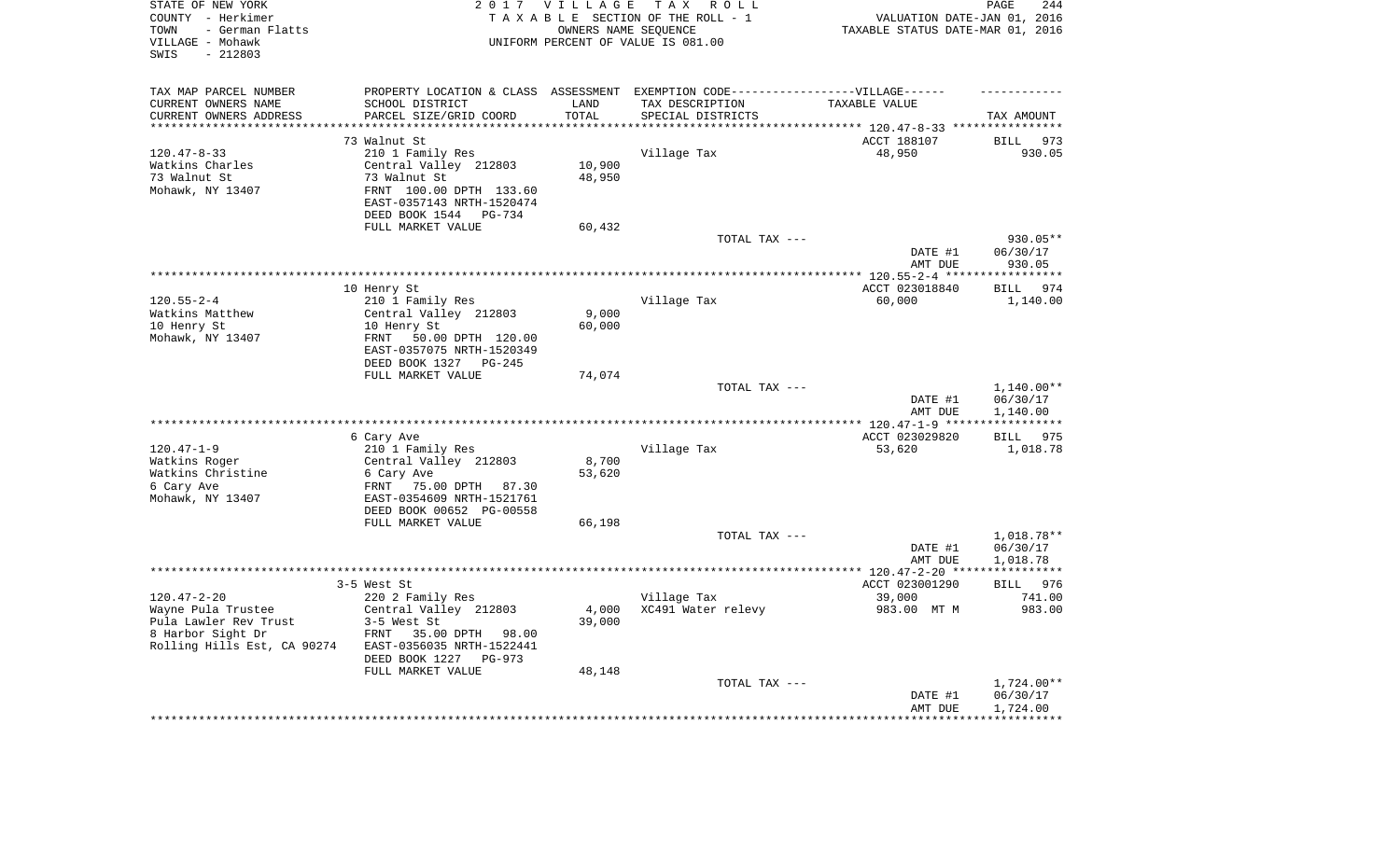| STATE OF NEW YORK<br>COUNTY - Herkimer<br>- German Flatts<br>TOWN<br>VILLAGE - Mohawk<br>$-212803$<br>SWIS |                                                                                   | 2017 VILLAGE        | TAX ROLL<br>TAXABLE SECTION OF THE ROLL - 1<br>OWNERS NAME SEQUENCE<br>UNIFORM PERCENT OF VALUE IS 081.00 | VALUATION DATE-JAN 01, 2016<br>TAXABLE STATUS DATE-MAR 01, 2016 | 245<br>PAGE                    |
|------------------------------------------------------------------------------------------------------------|-----------------------------------------------------------------------------------|---------------------|-----------------------------------------------------------------------------------------------------------|-----------------------------------------------------------------|--------------------------------|
| TAX MAP PARCEL NUMBER                                                                                      | PROPERTY LOCATION & CLASS ASSESSMENT EXEMPTION CODE-----------------VILLAGE------ |                     |                                                                                                           |                                                                 |                                |
| CURRENT OWNERS NAME                                                                                        | SCHOOL DISTRICT                                                                   | LAND                | TAX DESCRIPTION                                                                                           | TAXABLE VALUE                                                   |                                |
| CURRENT OWNERS ADDRESS<br>********************                                                             | PARCEL SIZE/GRID COORD<br>************************                                | TOTAL<br>********** | SPECIAL DISTRICTS                                                                                         |                                                                 | TAX AMOUNT                     |
|                                                                                                            | 14 Towpath Ln                                                                     |                     |                                                                                                           | ACCT 023006180                                                  | 977<br><b>BILL</b>             |
| $120.39 - 1 - 6$                                                                                           | 310 Res Vac                                                                       |                     | Village Tax                                                                                               | 14,000                                                          | 266.00                         |
| Weber Jonathan                                                                                             | Central Valley 212803                                                             | 14,000              |                                                                                                           |                                                                 |                                |
| 896 Warren Rd                                                                                              | Casey Flatts                                                                      | 14,000              |                                                                                                           |                                                                 |                                |
| Mohawk, NY 13407                                                                                           | 1.60<br>ACRES                                                                     |                     |                                                                                                           |                                                                 |                                |
|                                                                                                            | EAST-0356898 NRTH-1523246                                                         |                     |                                                                                                           |                                                                 |                                |
|                                                                                                            | DEED BOOK 910<br>PG-659                                                           |                     |                                                                                                           |                                                                 |                                |
|                                                                                                            | FULL MARKET VALUE                                                                 | 17,284              |                                                                                                           |                                                                 |                                |
|                                                                                                            |                                                                                   |                     | TOTAL TAX ---                                                                                             |                                                                 | $266.00**$                     |
|                                                                                                            |                                                                                   |                     |                                                                                                           | DATE #1                                                         | 06/30/17                       |
|                                                                                                            |                                                                                   |                     |                                                                                                           | AMT DUE                                                         | 266.00                         |
|                                                                                                            |                                                                                   |                     |                                                                                                           | *** 120.39-3-25 ****                                            | ***********                    |
| $120.39 - 3 - 25$                                                                                          | 1 Johnson St<br>449 Other Storag                                                  |                     | Village Tax                                                                                               | ACCT 023005880<br>74,800                                        | 978<br><b>BILL</b><br>1,421.20 |
| Weber Jonathan                                                                                             | Central Valley 212803                                                             | 8,600               |                                                                                                           |                                                                 |                                |
| 896 Warren Rd                                                                                              | Johnsn & Otsego                                                                   | 74,800              |                                                                                                           |                                                                 |                                |
| Mohawk, NY 13407                                                                                           | 78.00 DPTH 100.00<br>FRNT                                                         |                     |                                                                                                           |                                                                 |                                |
|                                                                                                            | EAST-0357057 NRTH-1523032                                                         |                     |                                                                                                           |                                                                 |                                |
|                                                                                                            | DEED BOOK 920<br>$PG-662$                                                         |                     |                                                                                                           |                                                                 |                                |
|                                                                                                            | FULL MARKET VALUE                                                                 | 92,346              |                                                                                                           |                                                                 |                                |
|                                                                                                            |                                                                                   |                     | TOTAL TAX ---                                                                                             | DATE #1                                                         | 1,421.20**<br>06/30/17         |
|                                                                                                            |                                                                                   |                     | *********************                                                                                     | AMT DUE                                                         | 1,421.20                       |
|                                                                                                            | 2 North St                                                                        |                     |                                                                                                           | *** 120.39-1-31 **<br>ACCT 023000360                            | ***********<br>BILL 979        |
| $120.39 - 1 - 31$                                                                                          | 210 1 Family Res                                                                  |                     | Village Tax                                                                                               | 47,100                                                          | 894.90                         |
| Wedemeyer Laura                                                                                            | Central Valley 212803                                                             | 4,200               |                                                                                                           |                                                                 |                                |
| 2 North St                                                                                                 | 2 North St                                                                        | 47,100              |                                                                                                           |                                                                 |                                |
| Mohawk, NY 13407                                                                                           | FRNT<br>40.00 DPTH<br>83.00                                                       |                     |                                                                                                           |                                                                 |                                |
|                                                                                                            | EAST-0356444 NRTH-1522700                                                         |                     |                                                                                                           |                                                                 |                                |
|                                                                                                            | DEED BOOK 938<br>$PG-113$                                                         |                     |                                                                                                           |                                                                 |                                |
|                                                                                                            | FULL MARKET VALUE                                                                 | 58,148              |                                                                                                           |                                                                 |                                |
|                                                                                                            |                                                                                   |                     | TOTAL TAX ---                                                                                             |                                                                 | 894.90**                       |
|                                                                                                            |                                                                                   |                     |                                                                                                           | DATE #1                                                         | 06/30/17                       |
|                                                                                                            |                                                                                   |                     |                                                                                                           | AMT DUE<br>**************** 120.55-2-46 ****                    | 894.90<br>* * * * * * * * * *  |
|                                                                                                            | 3 Johnson Ave                                                                     |                     |                                                                                                           | ACCT 023019380                                                  | <b>BILL</b><br>980             |
| $120.55 - 2 - 46$                                                                                          | 210 1 Family Res                                                                  |                     | Village Tax                                                                                               | 50,700                                                          | 963.30                         |
| Weeks Brenda                                                                                               | Central Valley 212803                                                             | 9,500               |                                                                                                           |                                                                 |                                |
| 3 Johnson Ave                                                                                              | 3 Johnson Ave                                                                     | 50,700              |                                                                                                           |                                                                 |                                |
| Mohawk, NY 13407                                                                                           | FRNT<br>50.00 DPTH 120.00                                                         |                     |                                                                                                           |                                                                 |                                |
|                                                                                                            | EAST-0356762 NRTH-1520080                                                         |                     |                                                                                                           |                                                                 |                                |
|                                                                                                            | DEED BOOK 1335<br>PG-987                                                          |                     |                                                                                                           |                                                                 |                                |
|                                                                                                            | FULL MARKET VALUE                                                                 | 62,593              |                                                                                                           |                                                                 |                                |
|                                                                                                            |                                                                                   |                     | TOTAL TAX ---                                                                                             |                                                                 | $963.30**$                     |
|                                                                                                            |                                                                                   |                     |                                                                                                           | DATE #1                                                         | 06/30/17                       |
|                                                                                                            |                                                                                   |                     |                                                                                                           | AMT DUE                                                         | 963.30<br>********             |
|                                                                                                            |                                                                                   |                     |                                                                                                           |                                                                 |                                |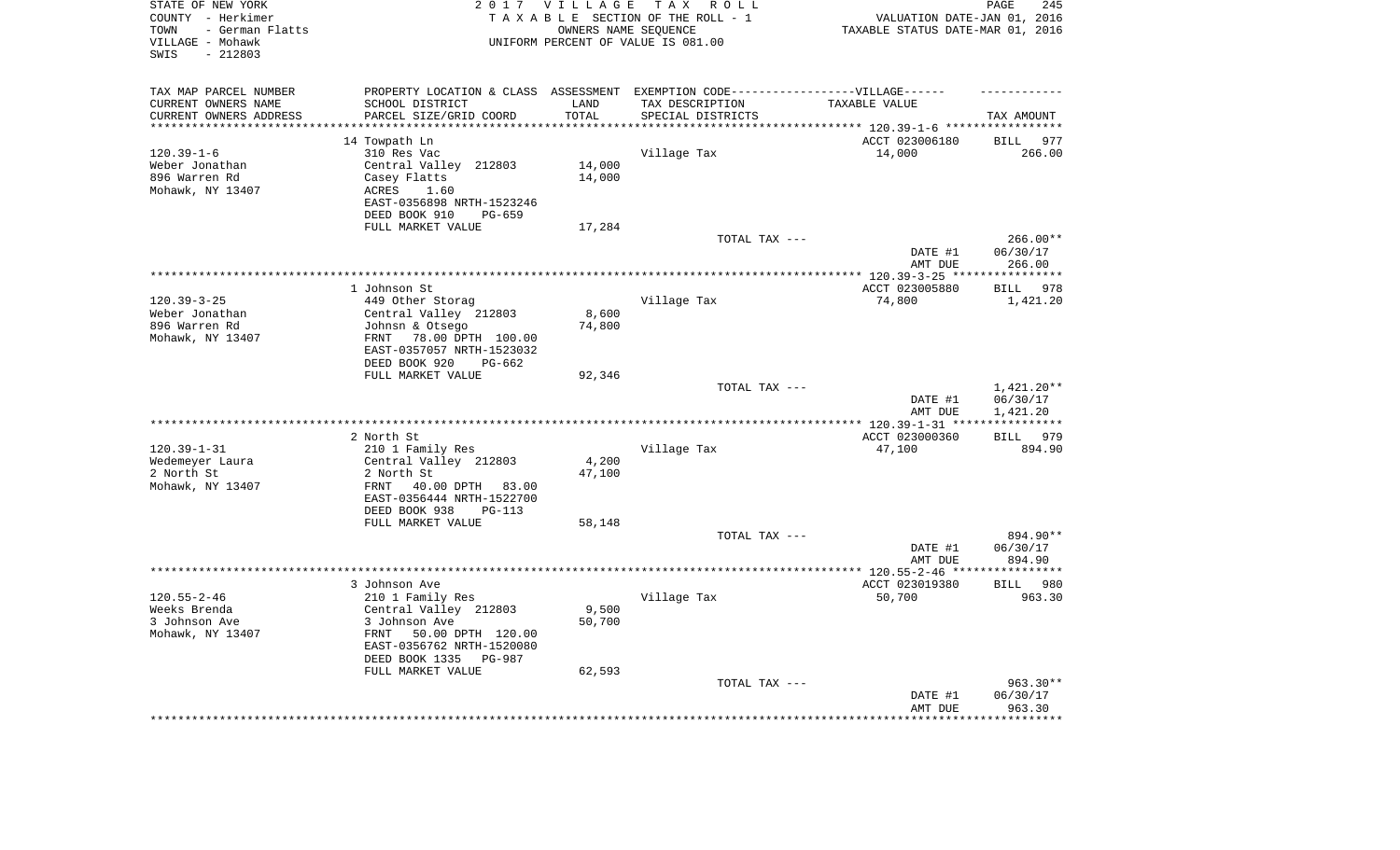| STATE OF NEW YORK<br>COUNTY - Herkimer<br>- German Flatts<br>TOWN<br>VILLAGE - Mohawk<br>$-212803$<br>SWIS |                                                         | 2017 VILLAGE | TAX ROLL<br>TAXABLE SECTION OF THE ROLL - 1<br>OWNERS NAME SEQUENCE<br>UNIFORM PERCENT OF VALUE IS 081.00 | VALUATION DATE-JAN 01, 2016<br>TAXABLE STATUS DATE-MAR 01, 2016 | PAGE<br>246            |
|------------------------------------------------------------------------------------------------------------|---------------------------------------------------------|--------------|-----------------------------------------------------------------------------------------------------------|-----------------------------------------------------------------|------------------------|
| TAX MAP PARCEL NUMBER                                                                                      |                                                         |              | PROPERTY LOCATION & CLASS ASSESSMENT EXEMPTION CODE-----------------VILLAGE------                         |                                                                 |                        |
| CURRENT OWNERS NAME                                                                                        | SCHOOL DISTRICT                                         | LAND         | TAX DESCRIPTION                                                                                           | TAXABLE VALUE                                                   |                        |
| CURRENT OWNERS ADDRESS<br>***********************                                                          | PARCEL SIZE/GRID COORD                                  | TOTAL        | SPECIAL DISTRICTS                                                                                         |                                                                 | TAX AMOUNT             |
|                                                                                                            | 3-5 Fulton St                                           |              |                                                                                                           |                                                                 | 981                    |
| $120.40 - 2 - 31$                                                                                          | 220 2 Family Res                                        |              | VET COM V 41137                                                                                           | ACCT 177676<br>11,025                                           | <b>BILL</b>            |
| Weeks John                                                                                                 | Central Valley 212803                                   | 10,400       | Village Tax                                                                                               | 33,075                                                          | 628.43                 |
| Weeks Barbara                                                                                              | 3-5 Fulton St                                           | 44,100       |                                                                                                           |                                                                 |                        |
| 5 Fulton St                                                                                                | FRNT 100.00 DPTH 120.00                                 |              |                                                                                                           |                                                                 |                        |
| Mohawk, NY 13407                                                                                           | EAST-0358447 NRTH-1522729<br>DEED BOOK 1480<br>$PG-396$ |              |                                                                                                           |                                                                 |                        |
|                                                                                                            | FULL MARKET VALUE                                       | 54,444       |                                                                                                           |                                                                 |                        |
|                                                                                                            |                                                         |              | TOTAL TAX ---                                                                                             |                                                                 | 628.43**               |
|                                                                                                            |                                                         |              |                                                                                                           | DATE #1<br>AMT DUE                                              | 06/30/17<br>628.43     |
|                                                                                                            |                                                         |              |                                                                                                           | ************ 120.48-1-20 *****************                      |                        |
|                                                                                                            | 19 Orchard St                                           |              |                                                                                                           | ACCT 023009840                                                  | 982<br><b>BILL</b>     |
| $120.48 - 1 - 20$<br>Welch Cheryl                                                                          | 210 1 Family Res<br>Central Valley 212803               | 9,300        | Village Tax<br>XC491 Water relevy                                                                         | 55,900<br>342.61 MT M                                           | 1,062.10<br>342.61     |
| 23 Marshall Ave                                                                                            | 19 Orchard St E                                         | 55,900       |                                                                                                           |                                                                 |                        |
| Mohawk, NY 13407                                                                                           | 45.00 DPTH 203.00<br>FRNT                               |              |                                                                                                           |                                                                 |                        |
|                                                                                                            | EAST-0358439 NRTH-1522239                               |              |                                                                                                           |                                                                 |                        |
|                                                                                                            | DEED BOOK 919<br>PG-659                                 |              |                                                                                                           |                                                                 |                        |
|                                                                                                            | FULL MARKET VALUE                                       | 69,012       |                                                                                                           |                                                                 |                        |
|                                                                                                            |                                                         |              | TOTAL TAX ---                                                                                             | DATE #1                                                         | 1,404.71**<br>06/30/17 |
|                                                                                                            |                                                         |              |                                                                                                           | AMT DUE                                                         | 1,404.71               |
|                                                                                                            |                                                         |              |                                                                                                           |                                                                 | * * * * * * * * * * *  |
|                                                                                                            | $20-24$ W Main St                                       |              |                                                                                                           | ACCT 023001830                                                  | 983<br><b>BILL</b>     |
| $120.39 - 2 - 34$                                                                                          | 454 Supermarket                                         |              | Village Tax                                                                                               | 227,900                                                         | 4,330.10               |
| Welch Edwin Lee                                                                                            | Central Valley 212803                                   | 10,000       |                                                                                                           |                                                                 |                        |
| Welch Kathryn                                                                                              | $20-24$ W Main St                                       | 227,900      |                                                                                                           |                                                                 |                        |
| 24 W Main St<br>Mohawk, NY 13407                                                                           | 72.00 DPTH 178.00<br>FRNT<br>EAST-0356959 NRTH-1522563  |              |                                                                                                           |                                                                 |                        |
|                                                                                                            | DEED BOOK 812<br>PG-534                                 |              |                                                                                                           |                                                                 |                        |
|                                                                                                            | FULL MARKET VALUE                                       | 281,358      |                                                                                                           |                                                                 |                        |
|                                                                                                            |                                                         |              | TOTAL TAX ---                                                                                             |                                                                 | $4.330.10**$           |
|                                                                                                            |                                                         |              |                                                                                                           | DATE #1                                                         | 06/30/17               |
|                                                                                                            |                                                         |              |                                                                                                           | AMT DUE                                                         | 4,330.10               |
|                                                                                                            |                                                         |              |                                                                                                           |                                                                 |                        |
|                                                                                                            | 23 Marshall Ave                                         |              |                                                                                                           | ACCT 023011850                                                  | <b>BILL</b><br>984     |
| $120.40 - 2 - 36$<br>Welch Stephen                                                                         | 210 1 Family Res<br>Central Valley 212803               |              | VET WAR V 41127<br>4,800 Village Tax                                                                      | 6,780                                                           | 729.98                 |
| Welch Cheryl                                                                                               | 23 Marshall Ave                                         | 45,200       |                                                                                                           | 38,420                                                          |                        |
| 23 Marshall Ave                                                                                            | FRNT<br>37.00 DPTH<br>70.00                             |              |                                                                                                           |                                                                 |                        |
| Mohawk, NY 13407                                                                                           | EAST-0358348 NRTH-1522490                               |              |                                                                                                           |                                                                 |                        |
|                                                                                                            | DEED BOOK 778<br>$PG-823$                               |              |                                                                                                           |                                                                 |                        |
|                                                                                                            | FULL MARKET VALUE                                       | 55,802       |                                                                                                           |                                                                 |                        |
|                                                                                                            |                                                         |              | TOTAL TAX ---                                                                                             |                                                                 | 729.98**               |
|                                                                                                            |                                                         |              |                                                                                                           | DATE #1<br>AMT DUE                                              | 06/30/17<br>729.98     |
|                                                                                                            |                                                         |              |                                                                                                           |                                                                 | ***********            |
|                                                                                                            |                                                         |              |                                                                                                           |                                                                 |                        |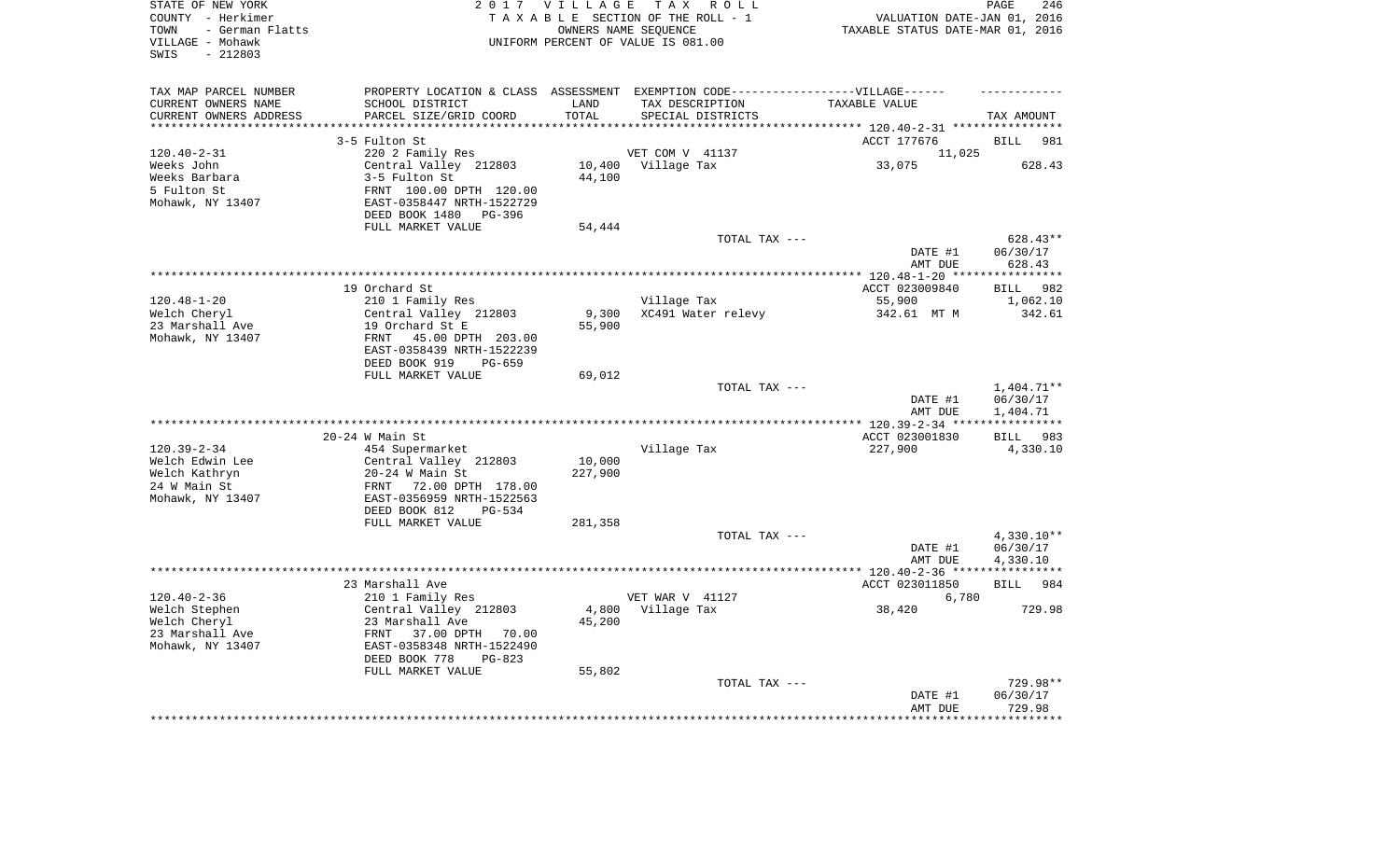| STATE OF NEW YORK<br>COUNTY - Herkimer<br>- German Flatts<br>TOWN<br>VILLAGE - Mohawk<br>$-212803$<br>SWIS |                                                                                   | 2017 VILLAGE        | TAX ROLL<br>TAXABLE SECTION OF THE ROLL - 1<br>OWNERS NAME SEQUENCE<br>UNIFORM PERCENT OF VALUE IS 081.00 | VALUATION DATE-JAN 01, 2016<br>TAXABLE STATUS DATE-MAR 01, 2016 | 247<br>PAGE                    |
|------------------------------------------------------------------------------------------------------------|-----------------------------------------------------------------------------------|---------------------|-----------------------------------------------------------------------------------------------------------|-----------------------------------------------------------------|--------------------------------|
| TAX MAP PARCEL NUMBER                                                                                      | PROPERTY LOCATION & CLASS ASSESSMENT EXEMPTION CODE-----------------VILLAGE------ |                     |                                                                                                           |                                                                 |                                |
| CURRENT OWNERS NAME                                                                                        | SCHOOL DISTRICT                                                                   | LAND                | TAX DESCRIPTION                                                                                           | TAXABLE VALUE                                                   |                                |
| CURRENT OWNERS ADDRESS<br>********************                                                             | PARCEL SIZE/GRID COORD<br>***********************                                 | TOTAL<br>********** | SPECIAL DISTRICTS                                                                                         |                                                                 | TAX AMOUNT                     |
|                                                                                                            |                                                                                   |                     |                                                                                                           |                                                                 |                                |
| $120.47 - 7 - 26$                                                                                          | 59 Columbia St<br>210 1 Family Res                                                |                     | Village Tax                                                                                               | ACCT 192761<br>65,500                                           | <b>BILL</b><br>985<br>1,244.50 |
| Wellington Joshua                                                                                          | Central Valley 212803                                                             | 8,900               |                                                                                                           |                                                                 |                                |
| 59 Columbia St                                                                                             | 59 Columbia St                                                                    | 65,500              |                                                                                                           |                                                                 |                                |
| Mohawk, NY 13407                                                                                           | 51.00 DPTH 150.00<br>FRNT                                                         |                     |                                                                                                           |                                                                 |                                |
|                                                                                                            | EAST-0356884 NRTH-1520760                                                         |                     |                                                                                                           |                                                                 |                                |
|                                                                                                            | DEED BOOK 1572 PG-636                                                             |                     |                                                                                                           |                                                                 |                                |
|                                                                                                            | FULL MARKET VALUE                                                                 | 80,864              |                                                                                                           |                                                                 |                                |
|                                                                                                            |                                                                                   |                     | TOTAL TAX ---                                                                                             |                                                                 | $1,244.50**$                   |
|                                                                                                            |                                                                                   |                     |                                                                                                           | DATE #1                                                         | 06/30/17                       |
|                                                                                                            |                                                                                   |                     |                                                                                                           | AMT DUE                                                         | 1,244.50                       |
|                                                                                                            |                                                                                   |                     |                                                                                                           | ******* 120.40-1-17 ****                                        | * * * * * * * * * * *          |
|                                                                                                            | 57-59 E Main St                                                                   |                     |                                                                                                           | ACCT 181546                                                     | 986<br><b>BILL</b>             |
| $120.40 - 1 - 17$<br>Wells Tsiatsos Edward                                                                 | 220 2 Family Res<br>Central Valley 212803                                         | 11,600              | Village Tax                                                                                               | 36,100                                                          | 685.90                         |
| 6 Bellinger St                                                                                             | 57-59 E Main St                                                                   | 36,100              |                                                                                                           |                                                                 |                                |
| Mohawk, NY 13407                                                                                           | 60.00 DPTH 113.00<br>FRNT                                                         |                     |                                                                                                           |                                                                 |                                |
|                                                                                                            | EAST-0358470 NRTH-1523070                                                         |                     |                                                                                                           |                                                                 |                                |
|                                                                                                            | DEED BOOK 1504 PG-872                                                             |                     |                                                                                                           |                                                                 |                                |
|                                                                                                            | FULL MARKET VALUE                                                                 | 44,568              |                                                                                                           |                                                                 |                                |
|                                                                                                            |                                                                                   |                     | TOTAL TAX ---                                                                                             | DATE #1                                                         | 685.90**<br>06/30/17           |
|                                                                                                            |                                                                                   |                     | ***********************                                                                                   | AMT DUE<br>*** $120.47 - 8 - 10$ **                             | 685.90                         |
|                                                                                                            | 21 Walnut St                                                                      |                     |                                                                                                           | ACCT 023016320                                                  | 987<br><b>BILL</b>             |
| $120.47 - 8 - 10$                                                                                          | 230 3 Family Res                                                                  |                     | Village Tax                                                                                               | 52,000                                                          | 988.00                         |
| Wells Tsiatsos Edward                                                                                      | Central Valley 212803                                                             | 11,500              |                                                                                                           |                                                                 |                                |
| 281 Main Rd                                                                                                | 21 Walnut St                                                                      | 52,000              |                                                                                                           |                                                                 |                                |
| Herkimer, NY 13350                                                                                         | FRNT<br>60.00 DPTH 225.00                                                         |                     |                                                                                                           |                                                                 |                                |
|                                                                                                            | EAST-0357551 NRTH-1521708                                                         |                     |                                                                                                           |                                                                 |                                |
|                                                                                                            | DEED BOOK 1182 PG-637                                                             |                     |                                                                                                           |                                                                 |                                |
|                                                                                                            | FULL MARKET VALUE                                                                 | 64,198              |                                                                                                           |                                                                 |                                |
|                                                                                                            |                                                                                   |                     | TOTAL TAX ---                                                                                             |                                                                 | 988.00**                       |
|                                                                                                            |                                                                                   |                     |                                                                                                           | DATE #1<br>AMT DUE                                              | 06/30/17<br>988.00             |
|                                                                                                            |                                                                                   |                     |                                                                                                           | **************** 120.55-1-4 *****                               | **********                     |
|                                                                                                            | 17 Marmet St                                                                      |                     |                                                                                                           | ACCT 188875                                                     | <b>BILL</b><br>988             |
| $120.55 - 1 - 4$                                                                                           | 210 1 Family Res                                                                  |                     | Village Tax                                                                                               | 83,800                                                          | 1,592.20                       |
| Wessinger Ethan                                                                                            | Central Valley 212803                                                             | 12,600              |                                                                                                           |                                                                 |                                |
| Wessinger Leah                                                                                             | 17 Marmet St                                                                      | 83,800              |                                                                                                           |                                                                 |                                |
| 17 Marmet St                                                                                               | FRNT 100.00 DPTH 105.00                                                           |                     |                                                                                                           |                                                                 |                                |
| Mohawk, NY 13407                                                                                           | EAST-0356049 NRTH-1520220                                                         |                     |                                                                                                           |                                                                 |                                |
|                                                                                                            | DEED BOOK 1549<br>$PG-90$                                                         |                     |                                                                                                           |                                                                 |                                |
|                                                                                                            | FULL MARKET VALUE                                                                 | 103,457             | TOTAL TAX ---                                                                                             |                                                                 | $1,592.20**$                   |
|                                                                                                            |                                                                                   |                     |                                                                                                           | DATE #1                                                         | 06/30/17                       |
|                                                                                                            |                                                                                   |                     |                                                                                                           | AMT DUE                                                         | 1,592.20                       |
|                                                                                                            |                                                                                   |                     |                                                                                                           |                                                                 |                                |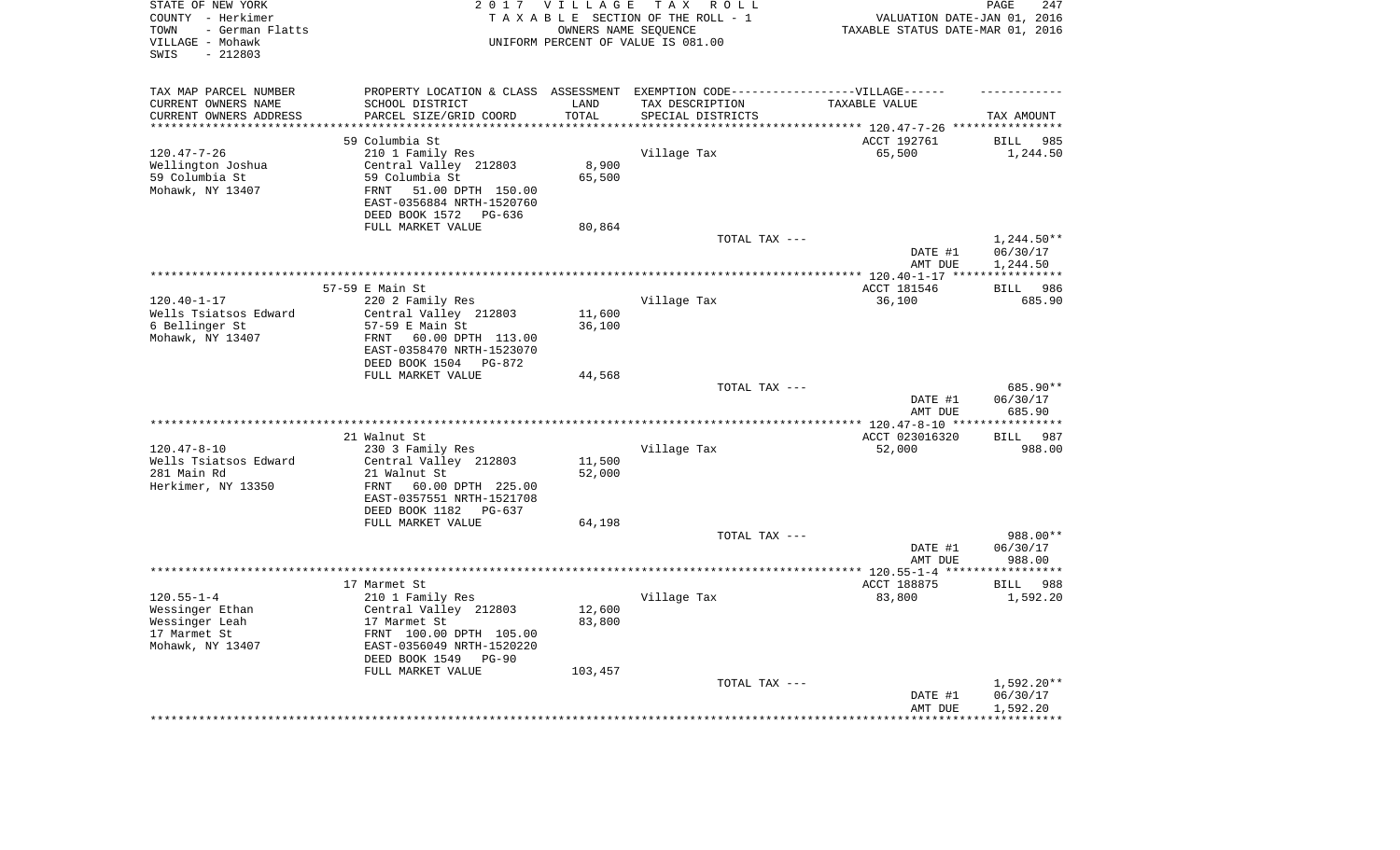| STATE OF NEW YORK<br>COUNTY - Herkimer<br>- German Flatts<br>TOWN<br>VILLAGE - Mohawk<br>$-212803$<br>SWIS |                                                         | 2017 VILLAGE      | TAX ROLL<br>TAXABLE SECTION OF THE ROLL - 1<br>OWNERS NAME SEQUENCE<br>UNIFORM PERCENT OF VALUE IS 081.00 | VALUATION DATE-JAN 01, 2016<br>TAXABLE STATUS DATE-MAR 01, 2016 | PAGE<br>248             |
|------------------------------------------------------------------------------------------------------------|---------------------------------------------------------|-------------------|-----------------------------------------------------------------------------------------------------------|-----------------------------------------------------------------|-------------------------|
| TAX MAP PARCEL NUMBER                                                                                      |                                                         |                   | PROPERTY LOCATION & CLASS ASSESSMENT EXEMPTION CODE-----------------VILLAGE------                         |                                                                 |                         |
| CURRENT OWNERS NAME                                                                                        | SCHOOL DISTRICT                                         | LAND              | TAX DESCRIPTION                                                                                           | TAXABLE VALUE                                                   |                         |
| CURRENT OWNERS ADDRESS<br>********************                                                             | PARCEL SIZE/GRID COORD<br>********************          | TOTAL<br>******** | SPECIAL DISTRICTS                                                                                         |                                                                 | TAX AMOUNT              |
|                                                                                                            | 17 Orchard St                                           |                   |                                                                                                           | ACCT 194818                                                     | <b>BILL</b><br>989      |
| $120.48 - 1 - 21$                                                                                          | 210 1 Family Res                                        |                   | Village Tax                                                                                               | 50,500                                                          | 959.50                  |
| West Linda                                                                                                 | Central Valley 212803                                   | 11,400            |                                                                                                           |                                                                 |                         |
| 17 Orchard St                                                                                              | 17 Orchard St                                           | 50,500            |                                                                                                           |                                                                 |                         |
| Mohawk, NY 13407                                                                                           | 60.00 DPTH 203.00<br>FRNT                               |                   |                                                                                                           |                                                                 |                         |
|                                                                                                            | EAST-0358427 NRTH-1522288                               |                   |                                                                                                           |                                                                 |                         |
|                                                                                                            | DEED BOOK 1585<br>PG-594                                |                   |                                                                                                           |                                                                 |                         |
|                                                                                                            | FULL MARKET VALUE                                       | 62,346            | TOTAL TAX ---                                                                                             |                                                                 | 959.50**                |
|                                                                                                            |                                                         |                   |                                                                                                           | DATE #1                                                         | 06/30/17                |
|                                                                                                            |                                                         |                   |                                                                                                           | AMT DUE                                                         | 959.50                  |
|                                                                                                            |                                                         |                   |                                                                                                           | ******** 120.47-1-64 **                                         | * * * * * * * * * * *   |
|                                                                                                            | 9 Brookside Dr                                          |                   |                                                                                                           | ACCT 172420                                                     | 990<br><b>BILL</b>      |
| $120.47 - 1 - 64$                                                                                          | 210 1 Family Res                                        |                   | Village Tax                                                                                               | 87,000                                                          | 1,653.00                |
| Wetmore William                                                                                            | Central Valley 212803                                   | 15,400            |                                                                                                           |                                                                 |                         |
| Quayle Cheri                                                                                               | 9 Brookside Dr                                          | 87,000            |                                                                                                           |                                                                 |                         |
| 9 Brookside Dr<br>Mohawk, NY 13407                                                                         | 79.00 DPTH 120.00<br>FRNT<br>EAST-0355375 NRTH-1521472  |                   |                                                                                                           |                                                                 |                         |
|                                                                                                            | DEED BOOK 1445<br>PG-199                                |                   |                                                                                                           |                                                                 |                         |
|                                                                                                            | FULL MARKET VALUE                                       | 107,407           |                                                                                                           |                                                                 |                         |
|                                                                                                            |                                                         |                   | TOTAL TAX ---                                                                                             |                                                                 | $1,653.00**$            |
|                                                                                                            |                                                         |                   |                                                                                                           | DATE #1                                                         | 06/30/17                |
|                                                                                                            |                                                         |                   |                                                                                                           | AMT DUE                                                         | 1,653.00                |
|                                                                                                            |                                                         |                   |                                                                                                           | ** 120.47-4-21 **                                               |                         |
| $120.47 - 4 - 21$                                                                                          | 12 Grove St<br>210 1 Family Res                         |                   | Village Tax                                                                                               | ACCT 023027270<br>67,100                                        | 991<br>BILL<br>1,274.90 |
| Wheeler Stephine                                                                                           | Central Valley 212803                                   | 7,700             |                                                                                                           |                                                                 |                         |
| Wheeler Isaac                                                                                              | 12 Grove St                                             | 67,100            |                                                                                                           |                                                                 |                         |
| 12 Grove St                                                                                                | FRNT<br>50.00 DPTH 100.00                               |                   |                                                                                                           |                                                                 |                         |
| Mohawk, NY 13407                                                                                           | EAST-0356284 NRTH-1521856                               |                   |                                                                                                           |                                                                 |                         |
|                                                                                                            | DEED BOOK 1342 PG-944                                   |                   |                                                                                                           |                                                                 |                         |
|                                                                                                            | FULL MARKET VALUE                                       | 82,840            |                                                                                                           |                                                                 |                         |
|                                                                                                            |                                                         |                   | TOTAL TAX ---                                                                                             |                                                                 | 1,274.90**              |
|                                                                                                            |                                                         |                   |                                                                                                           | DATE #1<br>AMT DUE                                              | 06/30/17<br>1,274.90    |
|                                                                                                            |                                                         |                   |                                                                                                           | ************* 120.47-7-10 ****                                  | * * * * * * * * * * * * |
|                                                                                                            | 19 Columbia St                                          |                   |                                                                                                           | ACCT 023019980                                                  | <b>BILL</b><br>992      |
| $120.47 - 7 - 10$                                                                                          | 210 1 Family Res                                        |                   | Village Tax                                                                                               | 56,600                                                          | 1,075.40                |
| Wheelock Kevin & Rebecca                                                                                   | Central Valley 212803                                   | 8,700             |                                                                                                           |                                                                 |                         |
| 19 Columbia St                                                                                             | 19 Columbia St                                          | 56,600            |                                                                                                           |                                                                 |                         |
| Mohawk, NY 13407                                                                                           | FRNT<br>42.00 DPTH 202.00                               |                   |                                                                                                           |                                                                 |                         |
|                                                                                                            | EAST-0357221 NRTH-1521879<br>DEED BOOK 1255<br>$PG-403$ |                   |                                                                                                           |                                                                 |                         |
|                                                                                                            | FULL MARKET VALUE                                       | 69,877            |                                                                                                           |                                                                 |                         |
|                                                                                                            |                                                         |                   | TOTAL TAX ---                                                                                             |                                                                 | $1,075.40**$            |
|                                                                                                            |                                                         |                   |                                                                                                           | DATE #1                                                         | 06/30/17                |
|                                                                                                            |                                                         |                   |                                                                                                           | AMT DUE                                                         | 1,075.40                |
|                                                                                                            |                                                         |                   |                                                                                                           |                                                                 |                         |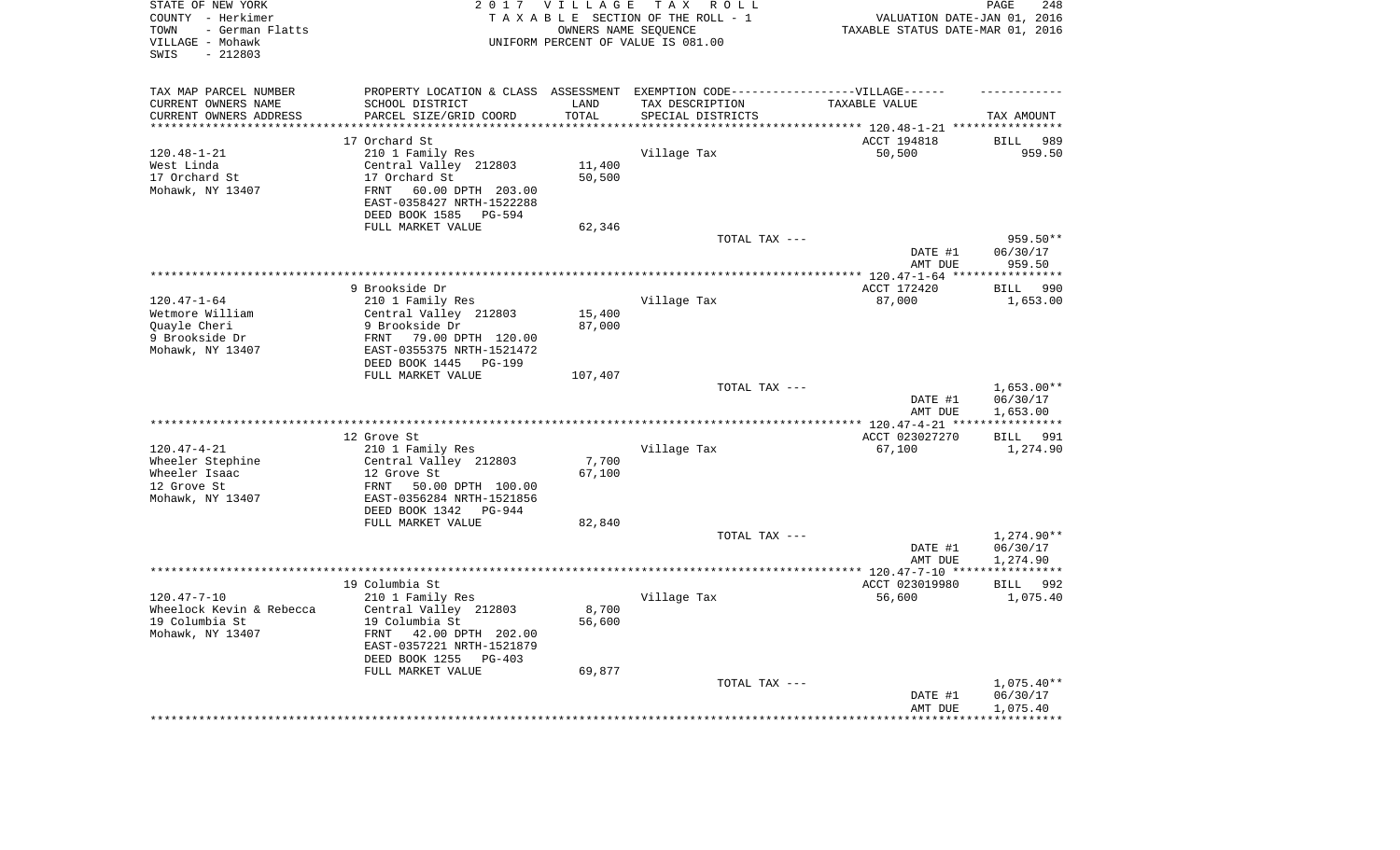| STATE OF NEW YORK<br>COUNTY - Herkimer<br>- German Flatts<br>TOWN<br>VILLAGE - Mohawk<br>SWIS<br>$-212803$        | 2017                                                                                                                                                                                  | <b>VILLAGE</b><br>OWNERS NAME SEQUENCE | T A X<br>R O L L<br>TAXABLE SECTION OF THE ROLL - 1<br>UNIFORM PERCENT OF VALUE IS 081.00                                | VALUATION DATE-JAN 01, 2016<br>TAXABLE STATUS DATE-MAR 01, 2016 | 249<br>PAGE                          |
|-------------------------------------------------------------------------------------------------------------------|---------------------------------------------------------------------------------------------------------------------------------------------------------------------------------------|----------------------------------------|--------------------------------------------------------------------------------------------------------------------------|-----------------------------------------------------------------|--------------------------------------|
| TAX MAP PARCEL NUMBER<br>CURRENT OWNERS NAME<br>CURRENT OWNERS ADDRESS<br>*********************                   | SCHOOL DISTRICT<br>PARCEL SIZE/GRID COORD<br>*******************                                                                                                                      | LAND<br>TOTAL<br>* * * * * * * * * * * | PROPERTY LOCATION & CLASS ASSESSMENT EXEMPTION CODE----------------VILLAGE------<br>TAX DESCRIPTION<br>SPECIAL DISTRICTS | TAXABLE VALUE                                                   | TAX AMOUNT                           |
| $120.55 - 2 - 37$<br>Wheet Jody<br>Wheet Jennifer<br>79 Walnut St<br>Mohawk, NY 13407<br>PRIOR OWNER ON 3/01/2016 | 79 Walnut St<br>210 1 Family Res<br>Central Valley 212803<br>79-81 Walnut St<br>FRNT 140.00 DPTH 120.00<br>EAST-0357087 NRTH-1520140<br>DEED BOOK 1604<br>PG-125<br>FULL MARKET VALUE | 14,700<br>85,000<br>104,938            | Village Tax                                                                                                              | ACCT 197770<br>85,000                                           | 993<br>BILL<br>1,615.00              |
| Hill Gerald                                                                                                       |                                                                                                                                                                                       |                                        | TOTAL TAX ---                                                                                                            | DATE #1<br>AMT DUE                                              | $1,615.00**$<br>06/30/17<br>1,615.00 |
|                                                                                                                   |                                                                                                                                                                                       |                                        |                                                                                                                          |                                                                 |                                      |
| $120.47 - 9 - 16$<br>White Amy<br>39 Church St<br>Mohawk, NY 13407                                                | 39 Church St<br>210 1 Family Res<br>Central Valley 212803<br>39 Church St<br>38.50 DPTH 120.00<br>FRNT<br>EAST-0357793 NRTH-1521337<br>DEED BOOK 1360<br>PG-631                       | 6,600<br>47,673                        | Village Tax                                                                                                              | ACCT 023014790<br>47,673                                        | BILL 994<br>905.79                   |
|                                                                                                                   | FULL MARKET VALUE                                                                                                                                                                     | 58,856                                 |                                                                                                                          |                                                                 |                                      |
|                                                                                                                   |                                                                                                                                                                                       |                                        | TOTAL TAX ---                                                                                                            | DATE #1<br>AMT DUE                                              | $905.79**$<br>06/30/17<br>905.79     |
|                                                                                                                   |                                                                                                                                                                                       |                                        |                                                                                                                          |                                                                 |                                      |
| $120.55 - 1 - 48$<br>White Douglas<br>Chercowy Sharon<br>1 Spring St<br>Mohawk, NY 13407                          | 1 Spring St<br>210 1 Family Res<br>Central Valley 212803<br>1-3 Spring St<br>FRNT 100.00 DPTH 100.00<br>EAST-0356020 NRTH-1519855<br>DEED BOOK 833<br>PG-682<br>FULL MARKET VALUE     | 11,900<br>96,680<br>119,358            | Village Tax                                                                                                              | ACCT 023022710<br>96,680                                        | 995<br>BILL<br>1,836.92              |
|                                                                                                                   |                                                                                                                                                                                       |                                        | TOTAL TAX ---                                                                                                            | DATE #1<br>AMT DUE                                              | 1,836.92**<br>06/30/17<br>1,836.92   |
|                                                                                                                   |                                                                                                                                                                                       |                                        |                                                                                                                          |                                                                 |                                      |
| $120.47 - 8 - 61$<br>Whittaker Paul<br>Whittaker Gail<br>14 Church St<br>Mohawk, NY 13407                         | 14 Church St<br>210 1 Family Res<br>Central Valley 212803<br>14 Church St<br>FRNT<br>45.00 DPTH 170.00<br>EAST-0357722 NRTH-1521767<br>DEED BOOK 700<br>PG-536<br>FULL MARKET VALUE   | 8,900<br>45,000<br>55,556              | Village Tax                                                                                                              | ACCT 023015420<br>45,000                                        | 996<br><b>BILL</b><br>855.00         |
|                                                                                                                   |                                                                                                                                                                                       |                                        | TOTAL TAX ---                                                                                                            | DATE #1<br>AMT DUE                                              | 855.00**<br>06/30/17<br>855.00       |
|                                                                                                                   |                                                                                                                                                                                       |                                        |                                                                                                                          | *********************                                           | **************                       |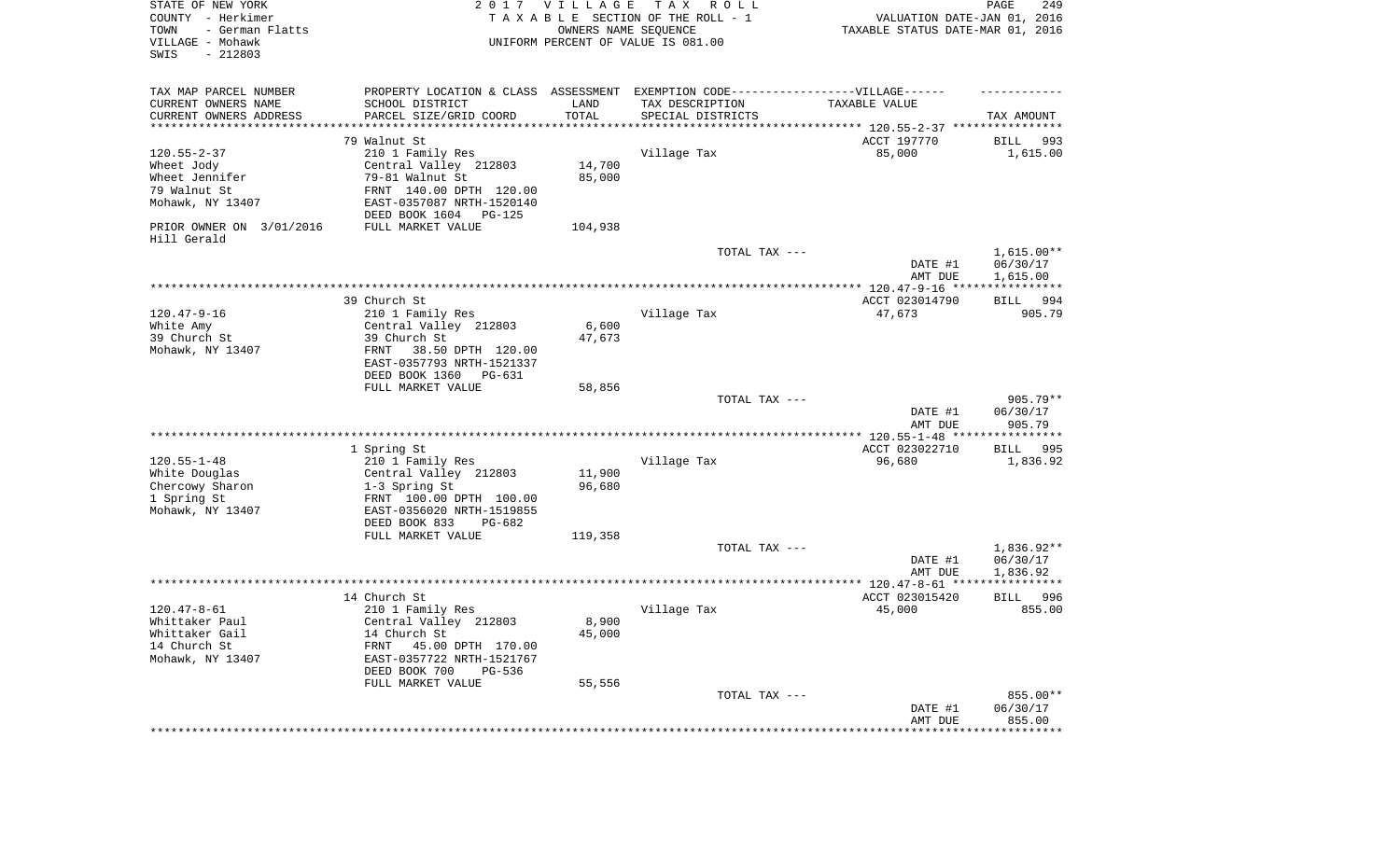| STATE OF NEW YORK<br>COUNTY - Herkimer<br>- German Flatts<br>TOWN<br>VILLAGE - Mohawk<br>$-212803$<br>SWIS |                                                                                   | 2017 VILLAGE<br>OWNERS NAME SEQUENCE | TAX ROLL<br>TAXABLE SECTION OF THE ROLL - 1<br>UNIFORM PERCENT OF VALUE IS 081.00 | VALUATION DATE-JAN 01, 2016<br>TAXABLE STATUS DATE-MAR 01, 2016 | 250<br>PAGE                      |
|------------------------------------------------------------------------------------------------------------|-----------------------------------------------------------------------------------|--------------------------------------|-----------------------------------------------------------------------------------|-----------------------------------------------------------------|----------------------------------|
| TAX MAP PARCEL NUMBER                                                                                      | PROPERTY LOCATION & CLASS ASSESSMENT EXEMPTION CODE-----------------VILLAGE------ |                                      |                                                                                   |                                                                 |                                  |
| CURRENT OWNERS NAME                                                                                        | SCHOOL DISTRICT                                                                   | LAND                                 | TAX DESCRIPTION                                                                   | TAXABLE VALUE                                                   |                                  |
| CURRENT OWNERS ADDRESS<br>*********************                                                            | PARCEL SIZE/GRID COORD<br>************************                                | TOTAL<br>*********                   | SPECIAL DISTRICTS                                                                 |                                                                 | TAX AMOUNT                       |
|                                                                                                            | 51 Walnut St                                                                      |                                      |                                                                                   | ACCT 023016680                                                  | 997<br><b>BILL</b>               |
| $120.47 - 8 - 24$                                                                                          | 210 1 Family Res                                                                  |                                      | Village Tax                                                                       | 44,800                                                          | 851.20                           |
| Wiers Thomas                                                                                               | Central Valley 212803                                                             | 10,300                               |                                                                                   |                                                                 |                                  |
| Brown Sherrilyn                                                                                            | 51 Walnut St                                                                      | 44,800                               |                                                                                   |                                                                 |                                  |
| Attn: Nellie Wiers                                                                                         | 60.00 DPTH 150.00<br>FRNT                                                         |                                      |                                                                                   |                                                                 |                                  |
| 51 Walnut St                                                                                               | EAST-0357313 NRTH-1521015                                                         |                                      |                                                                                   |                                                                 |                                  |
| Mohawk, NY 13407                                                                                           | DEED BOOK 897<br>PG-611                                                           |                                      |                                                                                   |                                                                 |                                  |
|                                                                                                            | FULL MARKET VALUE                                                                 | 55,309                               |                                                                                   |                                                                 |                                  |
|                                                                                                            |                                                                                   |                                      | TOTAL TAX ---                                                                     |                                                                 | 851.20**                         |
|                                                                                                            |                                                                                   |                                      |                                                                                   | DATE #1                                                         | 06/30/17                         |
|                                                                                                            |                                                                                   |                                      |                                                                                   | AMT DUE<br>******** 120.47-8-50 *****************               | 851.20                           |
|                                                                                                            | 44 Church St                                                                      |                                      |                                                                                   | ACCT 023015750                                                  | <b>BILL</b><br>998               |
| $120.47 - 8 - 50$                                                                                          | 210 1 Family Res                                                                  |                                      | VET COM V 41137                                                                   | 10,128                                                          |                                  |
| Wiers Thomas                                                                                               | Central Valley 212803                                                             | 9,600                                | Village Tax                                                                       | 30,382                                                          | 577.26                           |
| Wiers Barbara                                                                                              | 44 Church St                                                                      | 40,510                               |                                                                                   |                                                                 |                                  |
| 44 Church St                                                                                               | 55.00 DPTH 138.00<br>FRNT                                                         |                                      |                                                                                   |                                                                 |                                  |
| Mohawk, NY 13407                                                                                           | EAST-0357578 NRTH-1521209                                                         |                                      |                                                                                   |                                                                 |                                  |
|                                                                                                            | DEED BOOK 885<br>$PG-469$                                                         |                                      |                                                                                   |                                                                 |                                  |
|                                                                                                            | FULL MARKET VALUE                                                                 | 50,012                               |                                                                                   |                                                                 |                                  |
|                                                                                                            |                                                                                   |                                      | TOTAL TAX ---                                                                     | DATE #1<br>AMT DUE                                              | $577.26**$<br>06/30/17<br>577.26 |
|                                                                                                            |                                                                                   |                                      | ***********************                                                           | *** 120.47-5-5 ***                                              | *********                        |
|                                                                                                            | 7 S Richfield St                                                                  |                                      |                                                                                   | ACCT 023026760                                                  | 999<br><b>BILL</b>               |
| $120.47 - 5 - 5$                                                                                           | 411 Apartment                                                                     |                                      | Village Tax                                                                       | 51,900                                                          | 986.10                           |
| Williams Benjamin                                                                                          | Central Valley 212803                                                             | 8,200                                |                                                                                   |                                                                 |                                  |
| 7 S Richfield St                                                                                           | 7 S Richfield S                                                                   | 51,900                               |                                                                                   |                                                                 |                                  |
| Mohawk, NY 13407                                                                                           | FRNT<br>53.60 DPTH 104.00                                                         |                                      |                                                                                   |                                                                 |                                  |
|                                                                                                            | EAST-0356655 NRTH-1522022                                                         |                                      |                                                                                   |                                                                 |                                  |
|                                                                                                            | DEED BOOK 1136<br>PG-406                                                          |                                      |                                                                                   |                                                                 |                                  |
|                                                                                                            | FULL MARKET VALUE                                                                 | 64,074                               |                                                                                   |                                                                 |                                  |
|                                                                                                            |                                                                                   |                                      | TOTAL TAX ---                                                                     |                                                                 | 986.10**                         |
|                                                                                                            |                                                                                   |                                      |                                                                                   | DATE #1<br>AMT DUE                                              | 06/30/17<br>986.10               |
|                                                                                                            |                                                                                   |                                      |                                                                                   | *************** 120.46-2-38 *****************                   |                                  |
|                                                                                                            | 8 Newton St                                                                       |                                      |                                                                                   | ACCT 023031800                                                  | <b>BILL</b> 1000                 |
| $120.46 - 2 - 38$                                                                                          | 210 1 Family Res                                                                  |                                      | Village Tax                                                                       | 62,000                                                          | 1,178.00                         |
| Williams Charles                                                                                           | Central Valley 212803                                                             | 17,800                               |                                                                                   |                                                                 |                                  |
| 8 Newton St                                                                                                | 8 Newton St                                                                       | 62,000                               |                                                                                   |                                                                 |                                  |
| Mohawk, NY 13407                                                                                           | ACRES<br>1.40                                                                     |                                      |                                                                                   |                                                                 |                                  |
|                                                                                                            | EAST-0353876 NRTH-1521258                                                         |                                      |                                                                                   |                                                                 |                                  |
|                                                                                                            | DEED BOOK 826<br>$PG-52$                                                          |                                      |                                                                                   |                                                                 |                                  |
|                                                                                                            | FULL MARKET VALUE                                                                 | 76,543                               | TOTAL TAX ---                                                                     |                                                                 | 1,178.00**                       |
|                                                                                                            |                                                                                   |                                      |                                                                                   | DATE #1                                                         | 06/30/17                         |
|                                                                                                            |                                                                                   |                                      |                                                                                   | AMT DUE                                                         | 1,178.00                         |
|                                                                                                            |                                                                                   |                                      |                                                                                   |                                                                 |                                  |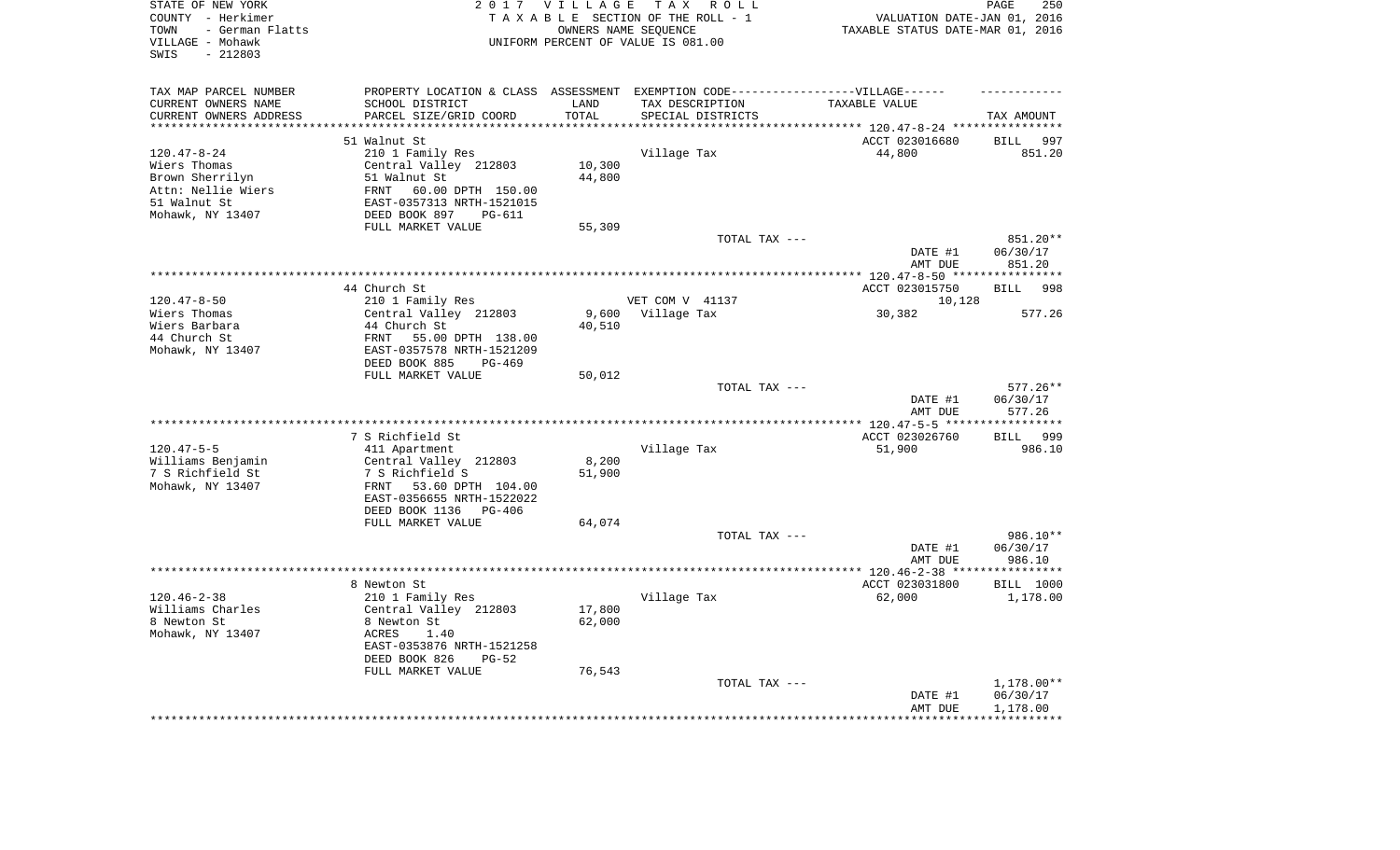| TAX MAP PARCEL NUMBER<br>PROPERTY LOCATION & CLASS ASSESSMENT EXEMPTION CODE----------------VILLAGE------                                                                          |        |
|------------------------------------------------------------------------------------------------------------------------------------------------------------------------------------|--------|
|                                                                                                                                                                                    |        |
| CURRENT OWNERS NAME<br>SCHOOL DISTRICT<br>LAND<br>TAX DESCRIPTION<br>TAXABLE VALUE<br>TOTAL<br>CURRENT OWNERS ADDRESS<br>PARCEL SIZE/GRID COORD<br>SPECIAL DISTRICTS<br>TAX AMOUNT |        |
| *********************<br>* * * * * * * * * * *<br>************************************* 120.46-2-39.1 **************                                                               |        |
| Pettingill St<br>ACCT 023031530<br>BILL 1001                                                                                                                                       |        |
| $120.46 - 2 - 39.1$<br>17,900<br>311 Res vac land<br>Village Tax                                                                                                                   | 340.10 |
| 17,900<br>Williams Charles<br>Central Valley 212803<br>8 Newton St<br>Pettingill St<br>17,900                                                                                      |        |
| Mohawk, NY 13407<br>ACRES<br>4.60                                                                                                                                                  |        |
| EAST-0354057 NRTH-1521333                                                                                                                                                          |        |
| DEED BOOK 915<br>PG-386                                                                                                                                                            |        |
| FULL MARKET VALUE<br>22,099                                                                                                                                                        |        |
| TOTAL TAX ---<br>340.10**<br>06/30/17<br>DATE #1                                                                                                                                   |        |
| AMT DUE<br>340.10                                                                                                                                                                  |        |
| ACCT 023018960<br>BILL 1002<br>22 Henry St                                                                                                                                         |        |
| $120.55 - 2 - 8$<br>Village Tax<br>210 1 Family Res<br>69,181<br>1,314.44                                                                                                          |        |
| Williams Frank<br>Central Valley 212803<br>13,700                                                                                                                                  |        |
| 69,181<br>Williams Denise<br>22 Henry St                                                                                                                                           |        |
| 22 Henry St<br>FRNT 106.00 DPTH 120.00                                                                                                                                             |        |
| Mohawk, NY 13407<br>EAST-0357338 NRTH-1520279<br>DEED BOOK 685<br>$PG-244$                                                                                                         |        |
| FULL MARKET VALUE<br>85,409                                                                                                                                                        |        |
| TOTAL TAX ---<br>$1,314.44**$                                                                                                                                                      |        |
| DATE #1<br>06/30/17                                                                                                                                                                |        |
| 1,314.44<br>AMT DUE                                                                                                                                                                |        |
|                                                                                                                                                                                    |        |
| ACCT 186776<br>45 Green St<br>BILL 1003<br>$120.48 - 1 - 65$<br>Village Tax<br>210 1 Family Res<br>115,700<br>2,198.30                                                             |        |
| Williams Kasey<br>Central Valley 212803<br>13,000                                                                                                                                  |        |
| 115,700<br>Williams Brittany<br>Green St E                                                                                                                                         |        |
| 45 Green St<br>FRNT 120.12 DPTH 163.00                                                                                                                                             |        |
| Mohawk, NY 13407<br>EAST-0357964 NRTH-1520869                                                                                                                                      |        |
| DEED BOOK 1536<br>PG-508                                                                                                                                                           |        |
| FULL MARKET VALUE<br>142,840<br>TOTAL TAX ---<br>$2,198.30**$                                                                                                                      |        |
| DATE #1<br>06/30/17                                                                                                                                                                |        |
| AMT DUE<br>2,198.30                                                                                                                                                                |        |
|                                                                                                                                                                                    |        |
| Green St.<br>ACCT 023013660<br>BILL 1004                                                                                                                                           |        |
| $120.48 - 1 - 67.2$<br>311 Res vac land<br>Village Tax<br>1,000                                                                                                                    | 19.00  |
| Central Valley 212803<br>1,000<br>Williams Kasey<br>1,000<br>Williams Brittany<br>Green St                                                                                         |        |
| 45 Green St<br>Lot                                                                                                                                                                 |        |
| Mohawk, NY 13407<br>FRNT 101.50 DPTH 155.80                                                                                                                                        |        |
| EAST-0357926 NRTH-1520762                                                                                                                                                          |        |
| DEED BOOK 1536 PG-508                                                                                                                                                              |        |
| FULL MARKET VALUE<br>1,235                                                                                                                                                         |        |
| $19.00**$<br>TOTAL TAX ---<br>DATE #1<br>06/30/17                                                                                                                                  |        |
| 19.00<br>AMT DUE                                                                                                                                                                   |        |
| ***********<br>********************                                                                                                                                                |        |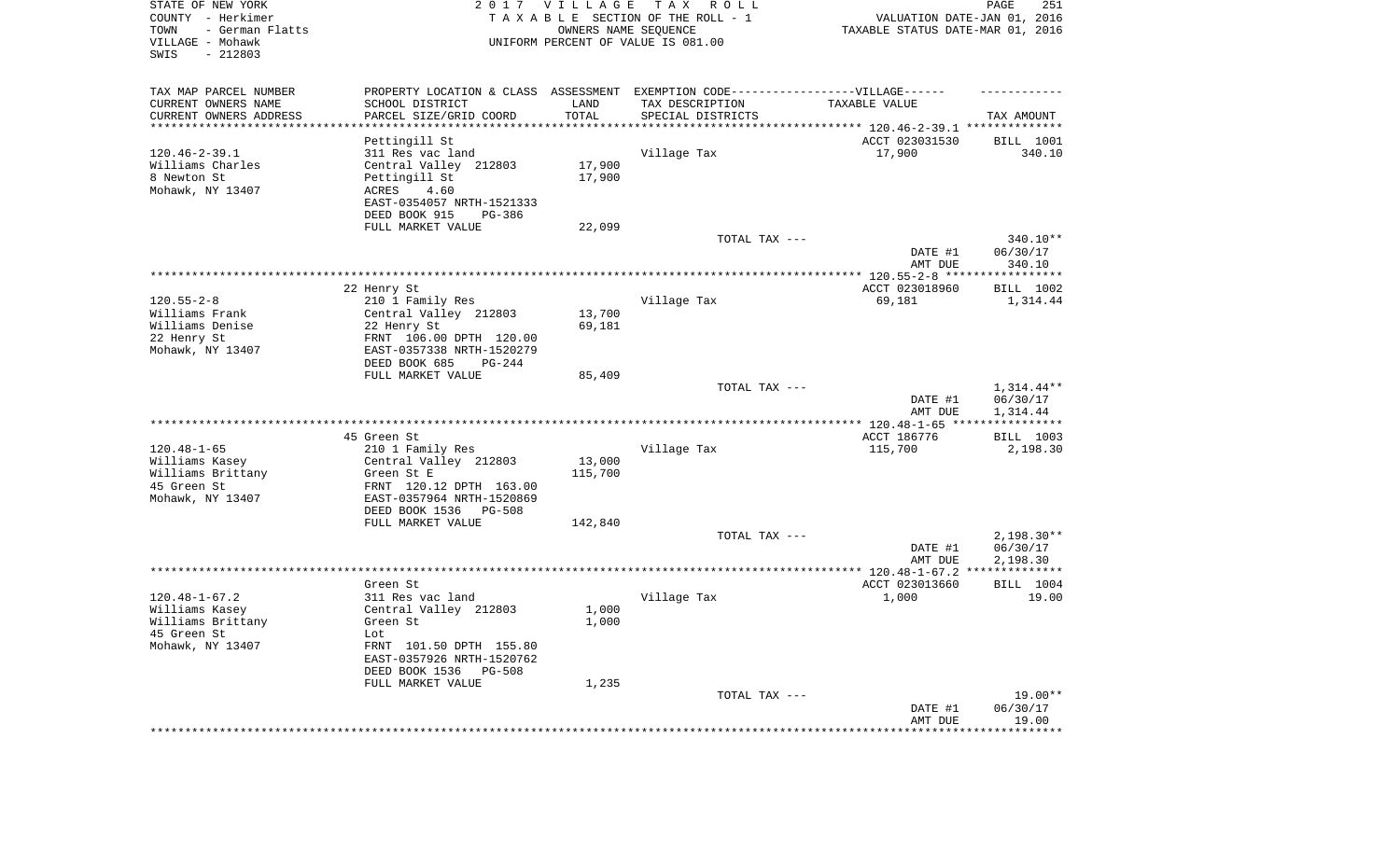| STATE OF NEW YORK<br>COUNTY - Herkimer<br>- German Flatts<br>TOWN<br>VILLAGE - Mohawk<br>$-212803$<br>SWIS |                                                                                   | 2017 VILLAGE      | T A X<br>R O L L<br>TAXABLE SECTION OF THE ROLL - 1<br>OWNERS NAME SEQUENCE<br>UNIFORM PERCENT OF VALUE IS 081.00 | VALUATION DATE-JAN 01, 2016<br>TAXABLE STATUS DATE-MAR 01, 2016 | PAGE<br>252          |
|------------------------------------------------------------------------------------------------------------|-----------------------------------------------------------------------------------|-------------------|-------------------------------------------------------------------------------------------------------------------|-----------------------------------------------------------------|----------------------|
| TAX MAP PARCEL NUMBER                                                                                      | PROPERTY LOCATION & CLASS ASSESSMENT EXEMPTION CODE-----------------VILLAGE------ |                   |                                                                                                                   |                                                                 |                      |
| CURRENT OWNERS NAME                                                                                        | SCHOOL DISTRICT                                                                   | LAND              | TAX DESCRIPTION                                                                                                   | TAXABLE VALUE                                                   |                      |
| CURRENT OWNERS ADDRESS                                                                                     | PARCEL SIZE/GRID COORD                                                            | TOTAL             | SPECIAL DISTRICTS                                                                                                 |                                                                 | TAX AMOUNT           |
| *********************                                                                                      | ***********************                                                           | * * * * * * * * * |                                                                                                                   | **************************** 120.40-2-14 *****************      |                      |
|                                                                                                            | 7 Bellinger St                                                                    |                   |                                                                                                                   | ACCT 023010500                                                  | BILL 1005            |
| $120.40 - 2 - 14$                                                                                          | 210 1 Family Res                                                                  | 11,100            | VET COM V 41137                                                                                                   | 12,150<br>36,850                                                | 700.15               |
| Williams Louise<br>7 Bellinger St                                                                          | Central Valley 212803<br>7 Bellinger St                                           | 49,000            | Village Tax                                                                                                       |                                                                 |                      |
| Mohawk, NY 13407                                                                                           | 80.00 DPTH 204.00<br>FRNT                                                         |                   |                                                                                                                   |                                                                 |                      |
|                                                                                                            | EAST-0359198 NRTH-1522963                                                         |                   |                                                                                                                   |                                                                 |                      |
|                                                                                                            | DEED BOOK 708<br>PG-146                                                           |                   |                                                                                                                   |                                                                 |                      |
|                                                                                                            | FULL MARKET VALUE                                                                 | 60,494            |                                                                                                                   |                                                                 |                      |
|                                                                                                            |                                                                                   |                   | TOTAL TAX ---                                                                                                     |                                                                 | 700.15**             |
|                                                                                                            |                                                                                   |                   |                                                                                                                   | DATE #1                                                         | 06/30/17             |
|                                                                                                            |                                                                                   |                   |                                                                                                                   | AMT DUE                                                         | 700.15               |
|                                                                                                            |                                                                                   |                   |                                                                                                                   | *** $120.47 - 7 - 60$ ****                                      | ***********          |
|                                                                                                            | 14 Walnut St                                                                      |                   |                                                                                                                   | ACCT 023017220                                                  | BILL 1006            |
| $120.47 - 7 - 60$<br>Williams Shaver Andrea                                                                | 220 2 Family Res<br>Central Valley 212803                                         | 8,200             | Village Tax                                                                                                       | 45,907                                                          | 872.23               |
| 670 Warren Rd                                                                                              | 14 Walnut St W                                                                    | 45,907            |                                                                                                                   |                                                                 |                      |
| Mohawk, NY 13407                                                                                           | FRNT<br>56.00 DPTH 101.00                                                         |                   |                                                                                                                   |                                                                 |                      |
|                                                                                                            | EAST-0357381 NRTH-1521892                                                         |                   |                                                                                                                   |                                                                 |                      |
|                                                                                                            | DEED BOOK 728<br>$PG-203$                                                         |                   |                                                                                                                   |                                                                 |                      |
|                                                                                                            | FULL MARKET VALUE                                                                 | 56,675            |                                                                                                                   |                                                                 |                      |
|                                                                                                            |                                                                                   |                   | TOTAL TAX ---                                                                                                     |                                                                 | 872.23**             |
|                                                                                                            |                                                                                   |                   |                                                                                                                   | DATE #1                                                         | 06/30/17             |
|                                                                                                            |                                                                                   |                   |                                                                                                                   | AMT DUE                                                         | 872.23<br>********** |
|                                                                                                            | 86-92 E Main St                                                                   |                   |                                                                                                                   | $40 - 2 - 8$<br>ACCT 177374                                     | BILL 1007            |
| $120.40 - 2 - 8$                                                                                           | 450 Retail srvce                                                                  |                   | Village Tax                                                                                                       | 150,000                                                         | 2,850.00             |
| Willian & Nellie Annabi Tr                                                                                 | Central Valley 212803                                                             | 17,200            |                                                                                                                   |                                                                 |                      |
| Living Trust                                                                                               | 86-92 E Main St                                                                   | 150,000           |                                                                                                                   |                                                                 |                      |
| 1032 Marcheta St                                                                                           | FRNT 132.00 DPTH 185.00                                                           |                   |                                                                                                                   |                                                                 |                      |
| Altadena, CA 91001                                                                                         | EAST-0359257 NRTH-1523160                                                         |                   |                                                                                                                   |                                                                 |                      |
|                                                                                                            | DEED BOOK 1478<br>$PG-368$                                                        |                   |                                                                                                                   |                                                                 |                      |
|                                                                                                            | FULL MARKET VALUE                                                                 | 185,185           |                                                                                                                   |                                                                 |                      |
|                                                                                                            |                                                                                   |                   | TOTAL TAX ---                                                                                                     |                                                                 | $2,850.00**$         |
|                                                                                                            |                                                                                   |                   |                                                                                                                   | DATE #1<br>AMT DUE                                              | 06/30/17<br>2,850.00 |
| *******************                                                                                        |                                                                                   |                   |                                                                                                                   | *************** 120.47-3-59 *****************                   |                      |
|                                                                                                            | 24 Marmet St                                                                      |                   |                                                                                                                   | ACCT 169271                                                     | <b>BILL 1008</b>     |
| $120.47 - 3 - 59$                                                                                          | 210 1 Family Res                                                                  |                   | Village Tax                                                                                                       | 55,000                                                          | 1,045.00             |
| Wing Tammie                                                                                                | Central Valley 212803                                                             | 12,000            |                                                                                                                   |                                                                 |                      |
| 24 Marmet St                                                                                               | 24 Marmet St                                                                      | 55,000            |                                                                                                                   |                                                                 |                      |
| Mohawk, NY 13407                                                                                           | FRNT 110.40 DPTH<br>94.50                                                         |                   |                                                                                                                   |                                                                 |                      |
|                                                                                                            | EAST-0355831 NRTH-1520416                                                         |                   |                                                                                                                   |                                                                 |                      |
|                                                                                                            | DEED BOOK 1425<br>$PG-231$                                                        |                   |                                                                                                                   |                                                                 |                      |
|                                                                                                            | FULL MARKET VALUE                                                                 | 67,901            | TOTAL TAX ---                                                                                                     |                                                                 | $1,045.00**$         |
|                                                                                                            |                                                                                   |                   |                                                                                                                   | DATE #1                                                         | 06/30/17             |
|                                                                                                            |                                                                                   |                   |                                                                                                                   | AMT DUE                                                         | 1,045.00             |
|                                                                                                            |                                                                                   |                   |                                                                                                                   |                                                                 |                      |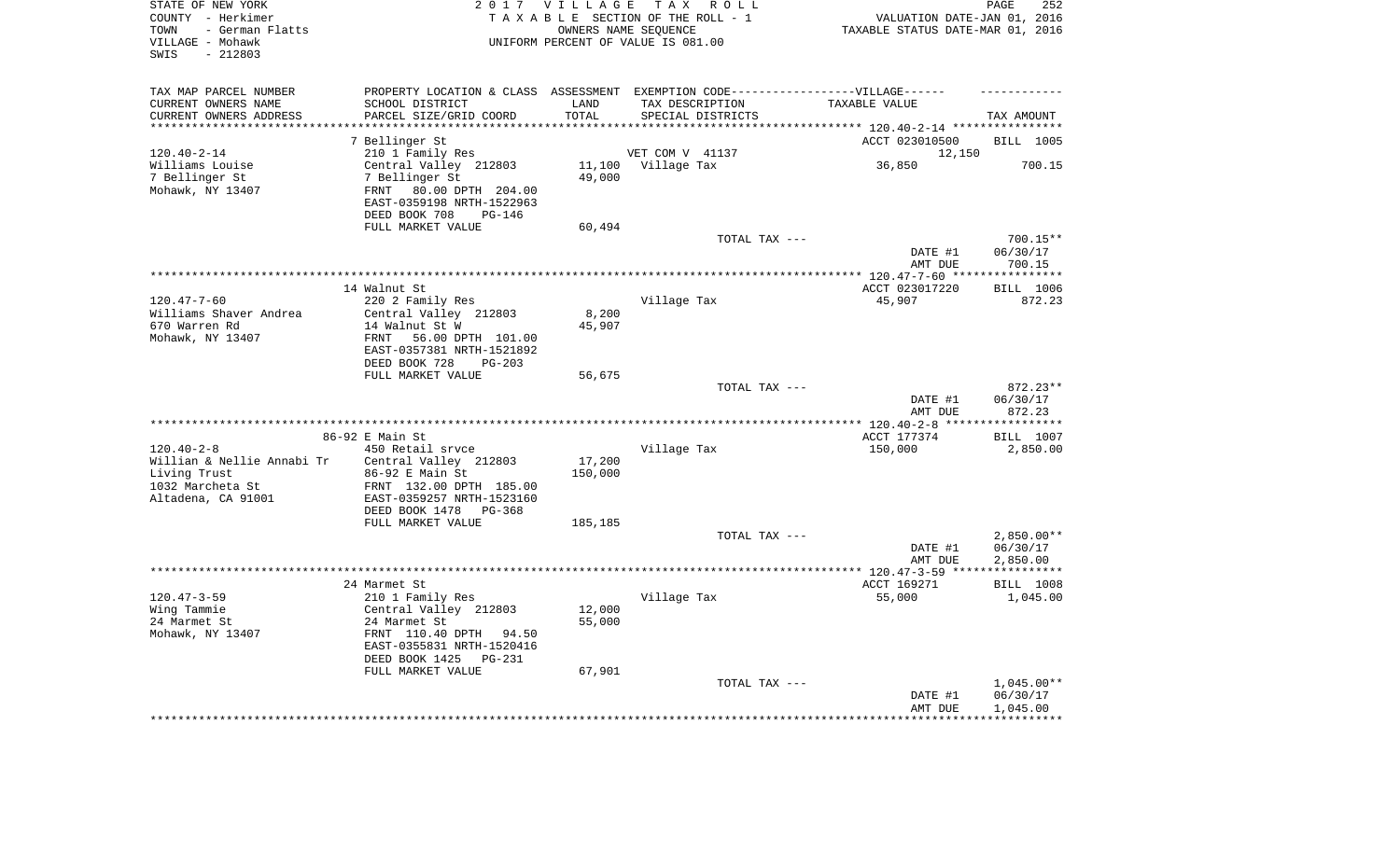| STATE OF NEW YORK<br>COUNTY - Herkimer<br>- German Flatts<br>TOWN<br>VILLAGE - Mohawk<br>$-212803$<br>SWIS |                                                                                  | 2017 VILLAGE      | TAX ROLL<br>TAXABLE SECTION OF THE ROLL - 1<br>OWNERS NAME SEQUENCE<br>UNIFORM PERCENT OF VALUE IS 081.00 | VALUATION DATE-JAN 01, 2016<br>TAXABLE STATUS DATE-MAR 01, 2016 | PAGE<br>253           |
|------------------------------------------------------------------------------------------------------------|----------------------------------------------------------------------------------|-------------------|-----------------------------------------------------------------------------------------------------------|-----------------------------------------------------------------|-----------------------|
| TAX MAP PARCEL NUMBER                                                                                      | PROPERTY LOCATION & CLASS ASSESSMENT EXEMPTION CODE----------------VILLAGE------ |                   |                                                                                                           |                                                                 |                       |
| CURRENT OWNERS NAME                                                                                        | SCHOOL DISTRICT                                                                  | LAND              | TAX DESCRIPTION                                                                                           | TAXABLE VALUE                                                   |                       |
| CURRENT OWNERS ADDRESS<br>********************                                                             | PARCEL SIZE/GRID COORD                                                           | TOTAL<br>******** | SPECIAL DISTRICTS                                                                                         |                                                                 | TAX AMOUNT            |
|                                                                                                            |                                                                                  |                   |                                                                                                           |                                                                 |                       |
|                                                                                                            | 1 Burns Ave                                                                      |                   |                                                                                                           | ACCT 023012540                                                  | BILL 1009             |
| $120.48 - 1 - 33$<br>Winslow Sandra                                                                        | 210 1 Family Res<br>Central Valley 212803                                        | 12,500            | Village Tax                                                                                               | 62,200                                                          | 1,181.80              |
| 1 Burns Ave                                                                                                | 1 Burns Ave                                                                      | 62,200            |                                                                                                           |                                                                 |                       |
| Mohawk, NY 13407                                                                                           | 50.00 DPTH 120.00<br>FRNT                                                        |                   |                                                                                                           |                                                                 |                       |
|                                                                                                            | EAST-0358656 NRTH-1522466<br>DEED BOOK 830<br>PG-123                             |                   |                                                                                                           |                                                                 |                       |
|                                                                                                            | FULL MARKET VALUE                                                                | 76,790            |                                                                                                           |                                                                 |                       |
|                                                                                                            |                                                                                  |                   | TOTAL TAX ---                                                                                             |                                                                 | 1,181.80**            |
|                                                                                                            |                                                                                  |                   |                                                                                                           | DATE #1<br>AMT DUE                                              | 06/30/17<br>1,181.80  |
|                                                                                                            |                                                                                  |                   |                                                                                                           | ******** 120.47-3-76 ***                                        | * * * * * * * * * * * |
|                                                                                                            | 18 John St                                                                       |                   |                                                                                                           | ACCT 194206                                                     | <b>BILL 1010</b>      |
| $120.47 - 3 - 76$                                                                                          | 210 1 Family Res                                                                 |                   | Village Tax                                                                                               | 61,700                                                          | 1,172.30              |
| Wintle Brittie                                                                                             | Central Valley 212803                                                            | 10,600            |                                                                                                           |                                                                 |                       |
| 18 John St                                                                                                 | 18 John St                                                                       | 61,700            |                                                                                                           |                                                                 |                       |
| Mohawk, NY 13407                                                                                           | FRNT<br>50.00 DPTH 102.00<br>EAST-0356007 NRTH-1520703                           |                   |                                                                                                           |                                                                 |                       |
|                                                                                                            | DEED BOOK 1581<br>PG-543                                                         |                   |                                                                                                           |                                                                 |                       |
|                                                                                                            | FULL MARKET VALUE                                                                | 76,173            | TOTAL TAX ---                                                                                             |                                                                 | 1,172.30**            |
|                                                                                                            |                                                                                  |                   |                                                                                                           | DATE #1<br>AMT DUE                                              | 06/30/17<br>1,172.30  |
|                                                                                                            |                                                                                  |                   |                                                                                                           | *** 120.47-3-77 **                                              | * * * * * * * * * * * |
|                                                                                                            | 20 John St                                                                       |                   |                                                                                                           | ACCT 023024180                                                  | <b>BILL</b> 1011      |
| $120.47 - 3 - 77$                                                                                          | 311 Res vac land                                                                 |                   | Village Tax                                                                                               | 7,800                                                           | 148.20                |
| Wintle Brittie                                                                                             | Central Valley 212803                                                            | 7,800             |                                                                                                           |                                                                 |                       |
| 18 John St                                                                                                 | 20 John St                                                                       | 7,800             |                                                                                                           |                                                                 |                       |
| Mohawk, NY 13407                                                                                           | FRNT<br>50.00 DPTH 102.00<br>EAST-0355994 NRTH-1520655                           |                   |                                                                                                           |                                                                 |                       |
|                                                                                                            | DEED BOOK 1581 PG-543                                                            |                   |                                                                                                           |                                                                 |                       |
|                                                                                                            | FULL MARKET VALUE                                                                | 9,630             |                                                                                                           |                                                                 |                       |
|                                                                                                            |                                                                                  |                   | TOTAL TAX ---                                                                                             |                                                                 | 148.20**              |
|                                                                                                            |                                                                                  |                   |                                                                                                           | DATE #1                                                         | 06/30/17              |
|                                                                                                            |                                                                                  |                   |                                                                                                           | AMT DUE<br>************** 120.40-2-41 ****                      | 148.20<br>**********  |
|                                                                                                            | Orchard St                                                                       |                   |                                                                                                           | ACCT 023009930                                                  | BILL 1012             |
| $120.40 - 2 - 41$                                                                                          | 311 Res vac land                                                                 |                   | Village Tax                                                                                               | 4,300                                                           | 81.70                 |
| Wollaber David                                                                                             | Central Valley 212803                                                            | 4,300             |                                                                                                           |                                                                 |                       |
| 46 E Main St                                                                                               | Orchard St                                                                       | 4,300             |                                                                                                           |                                                                 |                       |
| Mohawk, NY 13407                                                                                           | FRNT<br>41.00 DPTH 110.00                                                        |                   |                                                                                                           |                                                                 |                       |
|                                                                                                            | EAST-0358056 NRTH-1522607                                                        |                   |                                                                                                           |                                                                 |                       |
|                                                                                                            | DEED BOOK 1587<br>$PG-655$                                                       |                   |                                                                                                           |                                                                 |                       |
|                                                                                                            | FULL MARKET VALUE                                                                | 5,309             |                                                                                                           |                                                                 |                       |
|                                                                                                            |                                                                                  |                   | TOTAL TAX ---                                                                                             |                                                                 | $81.70**$             |
|                                                                                                            |                                                                                  |                   |                                                                                                           | DATE #1                                                         | 06/30/17              |
|                                                                                                            |                                                                                  |                   |                                                                                                           | AMT DUE                                                         | 81.70<br>*******      |
|                                                                                                            |                                                                                  |                   |                                                                                                           |                                                                 |                       |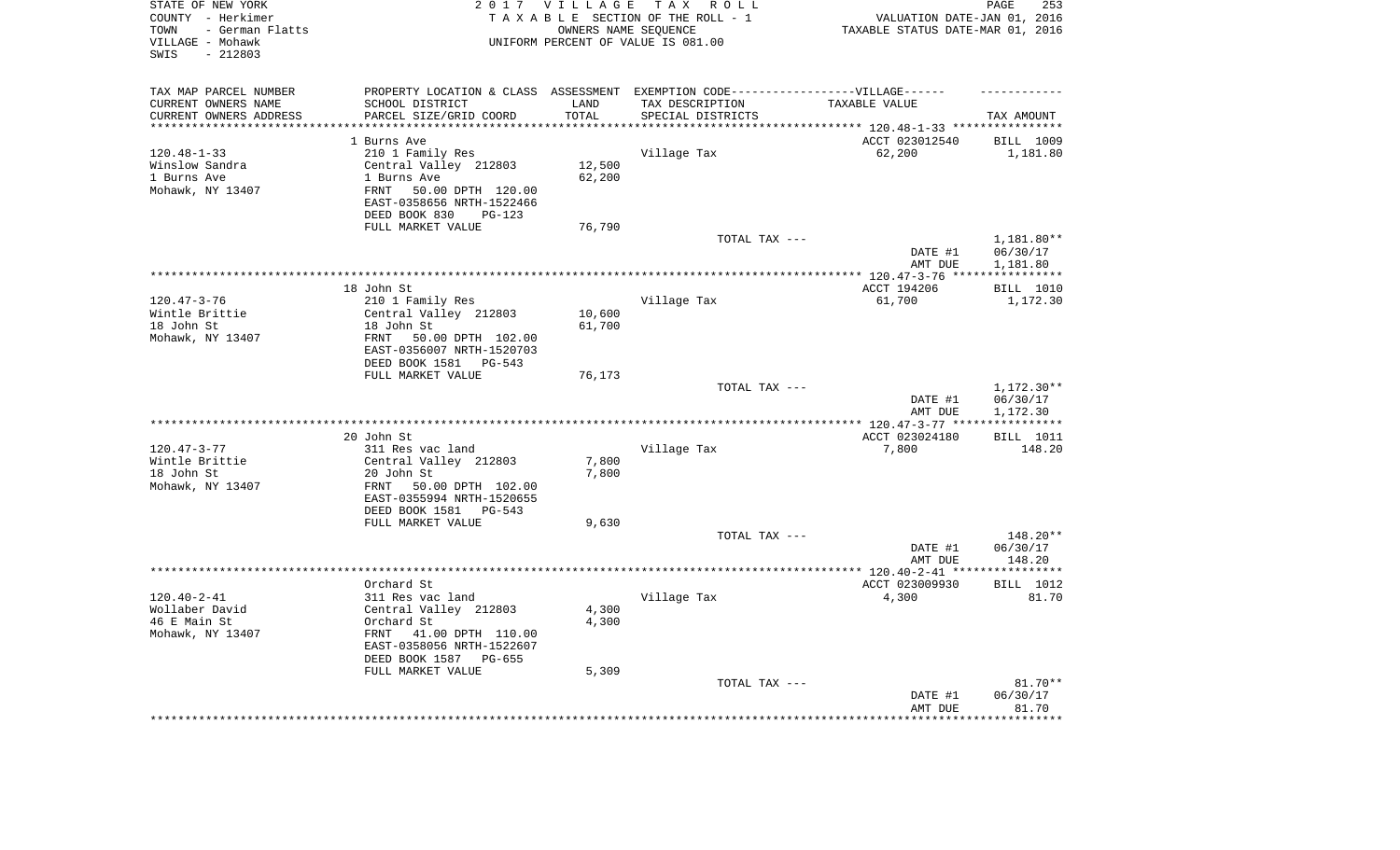| STATE OF NEW YORK<br>COUNTY - Herkimer<br>- German Flatts<br>TOWN<br>VILLAGE - Mohawk<br>$-212803$<br>SWIS | 2 0 1 7                                                  | VILLAGE<br>OWNERS NAME SEQUENCE | TAX ROLL<br>TAXABLE SECTION OF THE ROLL - 1<br>UNIFORM PERCENT OF VALUE IS 081.00 | VALUATION DATE-JAN 01, 2016<br>TAXABLE STATUS DATE-MAR 01, 2016 | PAGE<br>254           |
|------------------------------------------------------------------------------------------------------------|----------------------------------------------------------|---------------------------------|-----------------------------------------------------------------------------------|-----------------------------------------------------------------|-----------------------|
| TAX MAP PARCEL NUMBER                                                                                      |                                                          |                                 | PROPERTY LOCATION & CLASS ASSESSMENT EXEMPTION CODE-----------------VILLAGE------ |                                                                 |                       |
| CURRENT OWNERS NAME                                                                                        | SCHOOL DISTRICT                                          | LAND                            | TAX DESCRIPTION                                                                   | TAXABLE VALUE                                                   |                       |
| CURRENT OWNERS ADDRESS<br>***********************                                                          | PARCEL SIZE/GRID COORD<br>****************************** | TOTAL<br>***************        | SPECIAL DISTRICTS                                                                 |                                                                 | TAX AMOUNT            |
|                                                                                                            |                                                          |                                 |                                                                                   |                                                                 |                       |
|                                                                                                            | 44-46 E Main St                                          |                                 |                                                                                   | ACCT 176369                                                     | BILL 1013             |
| $120.40 - 2 - 56$<br>Wollaber David                                                                        | 220 2 Family Res<br>Central Valley 212803                | 13,600                          | Village Tax                                                                       | 38,400                                                          | 729.60                |
| 46 E Main St                                                                                               | 44-46 E Main St                                          | 38,400                          |                                                                                   |                                                                 |                       |
| Mohawk, NY 13407                                                                                           | 79.00 DPTH 134.00<br><b>FRNT</b>                         |                                 |                                                                                   |                                                                 |                       |
|                                                                                                            | EAST-0358038 NRTH-1522685<br>DEED BOOK 1587<br>PG-655    |                                 |                                                                                   |                                                                 |                       |
|                                                                                                            | FULL MARKET VALUE                                        | 47,407                          |                                                                                   |                                                                 |                       |
|                                                                                                            |                                                          |                                 | TOTAL TAX ---                                                                     |                                                                 | $729.60**$            |
|                                                                                                            |                                                          |                                 |                                                                                   | DATE #1<br>AMT DUE                                              | 06/30/17<br>729.60    |
|                                                                                                            |                                                          |                                 |                                                                                   |                                                                 |                       |
|                                                                                                            | 8 Warren Rd                                              |                                 |                                                                                   | ACCT 023031890                                                  | BILL 1014             |
| $120.46 - 2 - 11$                                                                                          | 210 1 Family Res                                         |                                 | Village Tax                                                                       | 51,700                                                          | 982.30                |
| Wren Kevin                                                                                                 | Central Valley 212803                                    | 7,500                           |                                                                                   |                                                                 |                       |
| 8 Warren Rd                                                                                                | 8 Warren Rd                                              | 51,700                          |                                                                                   |                                                                 |                       |
| Mohawk, NY 13407                                                                                           | FRNT<br>50.00 DPTH 96.00<br>EAST-0353538 NRTH-1521671    |                                 |                                                                                   |                                                                 |                       |
|                                                                                                            | DEED BOOK 1248 PG-605                                    |                                 |                                                                                   |                                                                 |                       |
|                                                                                                            | FULL MARKET VALUE                                        | 63,827                          |                                                                                   |                                                                 |                       |
|                                                                                                            |                                                          |                                 | TOTAL TAX ---                                                                     |                                                                 | 982.30**              |
|                                                                                                            |                                                          |                                 |                                                                                   | DATE #1<br>AMT DUE                                              | 06/30/17<br>982.30    |
|                                                                                                            |                                                          |                                 |                                                                                   |                                                                 | ***********           |
|                                                                                                            | 67 W Main St                                             |                                 |                                                                                   | ACCT 023004290                                                  | BILL 1015             |
| $120.47 - 3 - 4$                                                                                           | 210 1 Family Res                                         |                                 | Village Tax                                                                       | 48,563                                                          | 922.70                |
| Wroblewski Richard<br>67 W Main St                                                                         | Central Valley 212803<br>67 W Main St                    | 10,900<br>48,563                |                                                                                   |                                                                 |                       |
| Mohawk, NY 13407                                                                                           | 40.00 DPTH 180.00<br>FRNT                                |                                 |                                                                                   |                                                                 |                       |
|                                                                                                            | EAST-0355657 NRTH-1522078                                |                                 |                                                                                   |                                                                 |                       |
|                                                                                                            | DEED BOOK 675<br>$PG-372$                                |                                 |                                                                                   |                                                                 |                       |
|                                                                                                            | FULL MARKET VALUE                                        | 59,954                          |                                                                                   |                                                                 |                       |
|                                                                                                            |                                                          |                                 | TOTAL TAX ---                                                                     |                                                                 | 922.70**              |
|                                                                                                            |                                                          |                                 |                                                                                   | DATE #1                                                         | 06/30/17              |
|                                                                                                            |                                                          |                                 |                                                                                   | AMT DUE                                                         | 922.70                |
|                                                                                                            |                                                          |                                 |                                                                                   |                                                                 |                       |
| $120.47 - 3 - 14$                                                                                          | 2 Charles St<br>210 1 Family Res                         |                                 | Village Tax                                                                       | ACCT 023028500<br>64,300                                        | BILL 1016<br>1,221.70 |
| Yardley Michael                                                                                            | Central Valley 212803                                    | 11,000                          |                                                                                   |                                                                 |                       |
| Yardley Holly                                                                                              | 2 Charles St                                             | 64,300                          |                                                                                   |                                                                 |                       |
| 2 Charles St                                                                                               | FRNT<br>40.00 DPTH 105.50                                |                                 |                                                                                   |                                                                 |                       |
| Mohawk, NY 13407                                                                                           | EAST-0355698 NRTH-1521909                                |                                 |                                                                                   |                                                                 |                       |
|                                                                                                            | DEED BOOK 923<br>PG-102                                  |                                 |                                                                                   |                                                                 |                       |
|                                                                                                            | FULL MARKET VALUE                                        | 79,383                          |                                                                                   |                                                                 |                       |
|                                                                                                            |                                                          |                                 | TOTAL TAX ---                                                                     |                                                                 | $1,221.70**$          |
|                                                                                                            |                                                          |                                 |                                                                                   | DATE #1<br>AMT DUE                                              | 06/30/17<br>1,221.70  |
|                                                                                                            |                                                          |                                 |                                                                                   |                                                                 | ************          |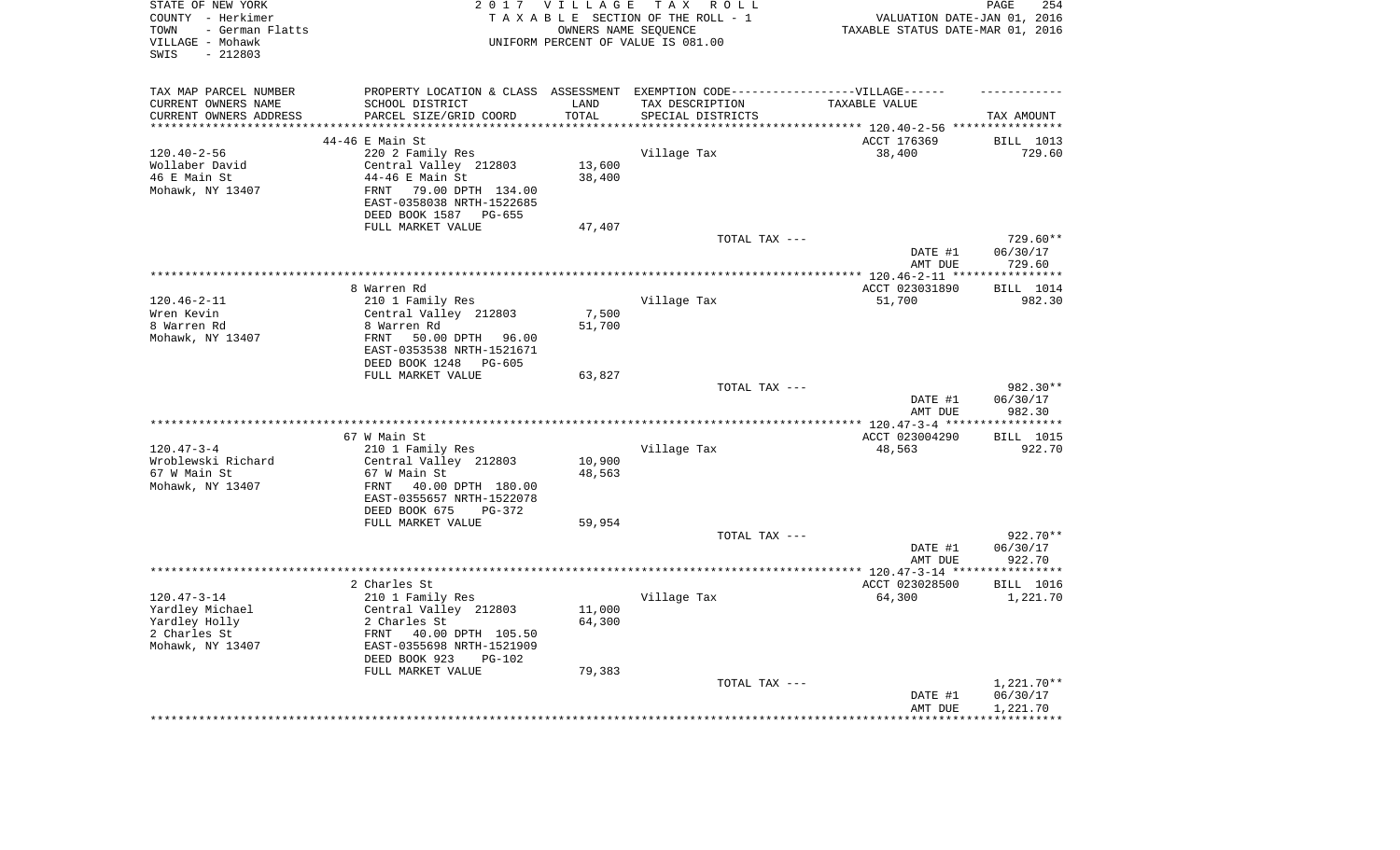| STATE OF NEW YORK<br>COUNTY - Herkimer<br>- German Flatts<br>TOWN<br>VILLAGE - Mohawk<br>SWIS<br>$-212803$ |                                                                                   | 2017 VILLAGE       | TAX ROLL<br>TAXABLE SECTION OF THE ROLL - 1<br>OWNERS NAME SEQUENCE<br>UNIFORM PERCENT OF VALUE IS 081.00 | VALUATION DATE-JAN 01, 2016<br>TAXABLE STATUS DATE-MAR 01, 2016 | PAGE<br>255          |
|------------------------------------------------------------------------------------------------------------|-----------------------------------------------------------------------------------|--------------------|-----------------------------------------------------------------------------------------------------------|-----------------------------------------------------------------|----------------------|
| TAX MAP PARCEL NUMBER                                                                                      | PROPERTY LOCATION & CLASS ASSESSMENT EXEMPTION CODE-----------------VILLAGE------ |                    |                                                                                                           |                                                                 |                      |
| CURRENT OWNERS NAME                                                                                        | SCHOOL DISTRICT                                                                   | LAND               | TAX DESCRIPTION                                                                                           | TAXABLE VALUE                                                   |                      |
| CURRENT OWNERS ADDRESS                                                                                     | PARCEL SIZE/GRID COORD<br>**********************                                  | TOTAL<br>********* | SPECIAL DISTRICTS                                                                                         |                                                                 | TAX AMOUNT           |
| ********************                                                                                       |                                                                                   |                    |                                                                                                           |                                                                 |                      |
|                                                                                                            | 7 Hillview Dr                                                                     |                    |                                                                                                           | ACCT 023019200                                                  | BILL 1017            |
| $120.55 - 2 - 13$                                                                                          | 210 1 Family Res                                                                  | 18,100             | Village Tax                                                                                               | 87,200                                                          | 1,656.80             |
| Young Rebecca<br>Young Christopher                                                                         | Central Valley 212803<br>7 Hillview Dr                                            | 87,200             |                                                                                                           |                                                                 |                      |
| 7 Hillview Dr                                                                                              | FRNT 214.23 DPTH 110.00                                                           |                    |                                                                                                           |                                                                 |                      |
| Mohawk, NY 13407                                                                                           | EAST-0357732 NRTH-1520009                                                         |                    |                                                                                                           |                                                                 |                      |
|                                                                                                            | DEED BOOK 806<br>PG-564                                                           |                    |                                                                                                           |                                                                 |                      |
|                                                                                                            | FULL MARKET VALUE                                                                 | 107,654            |                                                                                                           |                                                                 |                      |
|                                                                                                            |                                                                                   |                    | TOTAL TAX ---                                                                                             |                                                                 | $1,656.80**$         |
|                                                                                                            |                                                                                   |                    |                                                                                                           | DATE #1                                                         | 06/30/17             |
|                                                                                                            |                                                                                   |                    |                                                                                                           | AMT DUE                                                         | 1,656.80             |
|                                                                                                            |                                                                                   |                    |                                                                                                           | *** $120.47 - 1 - 30$ ****                                      | ***********          |
|                                                                                                            | 14 Steele St                                                                      |                    |                                                                                                           | ACCT 023028980                                                  | BILL 1018            |
| $120.47 - 1 - 30$<br>Zahniser Jeffrey                                                                      | 311 Res vac land<br>Central Valley 212803                                         | 7,400              | Village Tax                                                                                               | 7,400                                                           | 140.60               |
| Zahniser Barbara                                                                                           | 14 Steele St                                                                      | 7,400              |                                                                                                           |                                                                 |                      |
| 16 Steele St                                                                                               | FRNT<br>45.00 DPTH 135.00                                                         |                    |                                                                                                           |                                                                 |                      |
| Mohawk, NY 13407                                                                                           | EAST-0354896 NRTH-1521672                                                         |                    |                                                                                                           |                                                                 |                      |
|                                                                                                            | DEED BOOK 792<br>$PG-242$                                                         |                    |                                                                                                           |                                                                 |                      |
|                                                                                                            | FULL MARKET VALUE                                                                 | 9,136              |                                                                                                           |                                                                 |                      |
|                                                                                                            |                                                                                   |                    | TOTAL TAX ---                                                                                             | DATE #1                                                         | 140.60**<br>06/30/17 |
|                                                                                                            |                                                                                   |                    | *********************                                                                                     | AMT DUE<br>*** 120.47-1-31 **                                   | 140.60<br>********** |
|                                                                                                            | 16 Steele St                                                                      |                    |                                                                                                           | ACCT 023029010                                                  | <b>BILL</b> 1019     |
| $120.47 - 1 - 31$                                                                                          | 210 1 Family Res                                                                  |                    | Village Tax                                                                                               | 57,700                                                          | 1,096.30             |
| Zahniser Jeffrey                                                                                           | Central Valley 212803                                                             | 6,700              |                                                                                                           |                                                                 |                      |
| Zahniser Barbara                                                                                           | 16 Steele St                                                                      | 57,700             |                                                                                                           |                                                                 |                      |
| 16 Steele St                                                                                               | FRNT<br>45.00 DPTH<br>90.00                                                       |                    |                                                                                                           |                                                                 |                      |
| Mohawk, NY 13407                                                                                           | EAST-0354939 NRTH-1521630                                                         |                    |                                                                                                           |                                                                 |                      |
|                                                                                                            | DEED BOOK 792<br>$PG-242$                                                         |                    |                                                                                                           |                                                                 |                      |
|                                                                                                            | FULL MARKET VALUE                                                                 | 71,235             |                                                                                                           |                                                                 |                      |
|                                                                                                            |                                                                                   |                    | TOTAL TAX ---                                                                                             |                                                                 | $1,096.30**$         |
|                                                                                                            |                                                                                   |                    |                                                                                                           | DATE #1<br>AMT DUE                                              | 06/30/17<br>1,096.30 |
| ********************                                                                                       |                                                                                   |                    |                                                                                                           | ************ 120.47-8-57 ****                                   | ***********          |
|                                                                                                            | 24 Church St                                                                      |                    |                                                                                                           | ACCT 023015540                                                  | BILL 1020            |
| $120.47 - 8 - 57$                                                                                          | 210 1 Family Res                                                                  |                    | Village Tax                                                                                               | 48,400                                                          | 919.60               |
| Zawatski Lisa                                                                                              | Central Valley 212803                                                             | 6,600              |                                                                                                           |                                                                 |                      |
| 24 Church St                                                                                               | 24 Church St                                                                      | 48,400             |                                                                                                           |                                                                 |                      |
| Mohawk, NY 13407                                                                                           | 38.50 DPTH 120.00<br>FRNT                                                         |                    |                                                                                                           |                                                                 |                      |
|                                                                                                            | EAST-0357694 NRTH-1521593                                                         |                    |                                                                                                           |                                                                 |                      |
|                                                                                                            | DEED BOOK 752<br>$PG-170$                                                         |                    |                                                                                                           |                                                                 |                      |
|                                                                                                            | FULL MARKET VALUE                                                                 | 59,753             | TOTAL TAX ---                                                                                             |                                                                 | $919.60**$           |
|                                                                                                            |                                                                                   |                    |                                                                                                           | DATE #1                                                         | 06/30/17             |
|                                                                                                            |                                                                                   |                    |                                                                                                           | AMT DUE                                                         | 919.60               |
|                                                                                                            |                                                                                   |                    |                                                                                                           |                                                                 | ********             |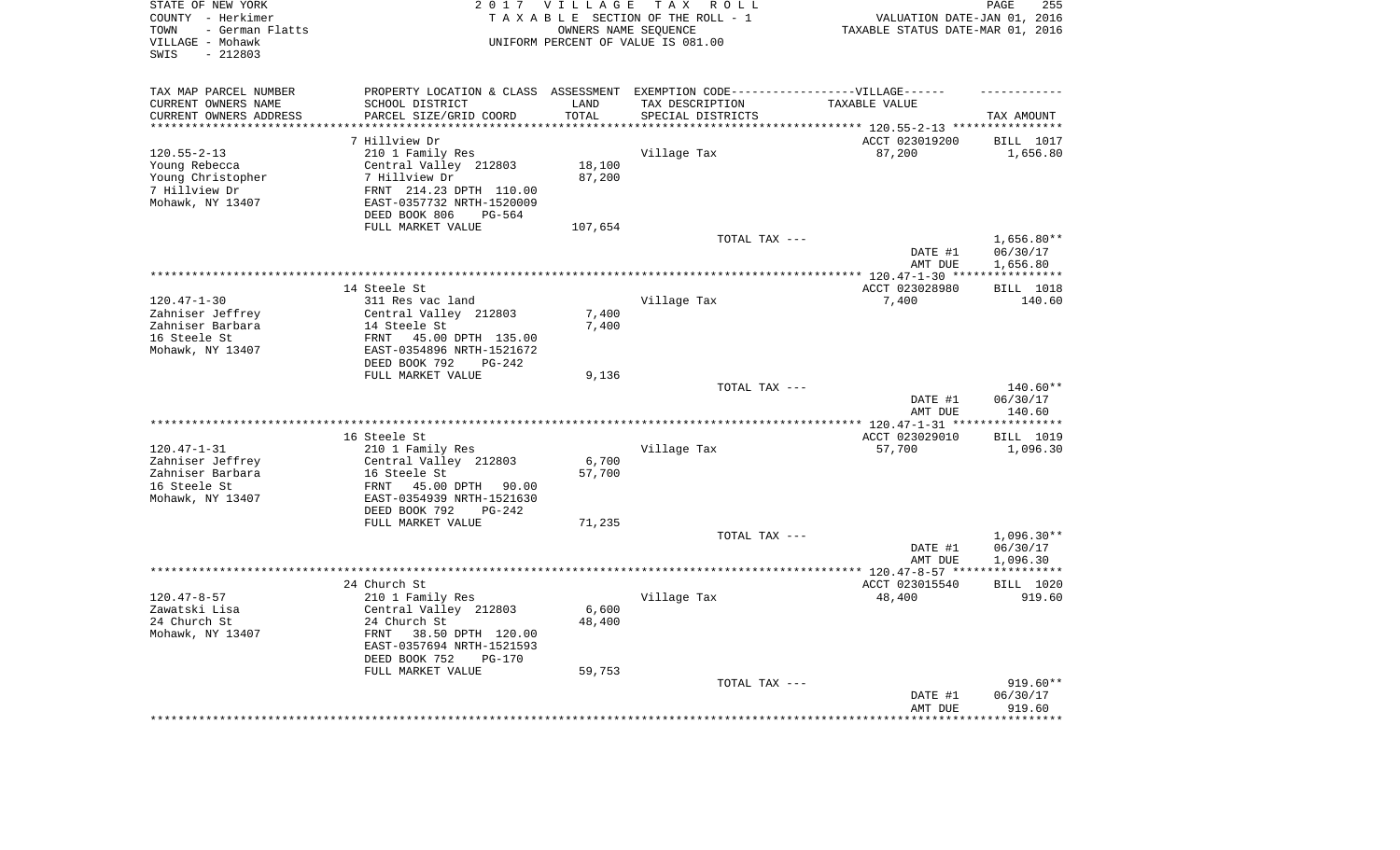| STATE OF NEW YORK<br>- Herkimer<br>COUNTY<br>TOWN<br>- German Flatts<br>VILLAGE - Mohawk<br>$-212803$<br>SWIS | T A X<br>2 0 1 7<br><b>VILLAGE</b><br>R O L L<br>TAXABLE SECTION OF THE ROLL - 1<br>OWNERS NAME SEQUENCE<br>UNIFORM PERCENT OF VALUE IS 081.00                      |                         |                                      | VALUATION DATE-JAN 01, 2016<br>TAXABLE STATUS DATE-MAR 01, 2016 | 256<br>PAGE                    |
|---------------------------------------------------------------------------------------------------------------|---------------------------------------------------------------------------------------------------------------------------------------------------------------------|-------------------------|--------------------------------------|-----------------------------------------------------------------|--------------------------------|
| TAX MAP PARCEL NUMBER<br>CURRENT OWNERS NAME<br>CURRENT OWNERS ADDRESS                                        | PROPERTY LOCATION & CLASS ASSESSMENT<br>SCHOOL DISTRICT<br>PARCEL SIZE/GRID COORD                                                                                   | LAND<br>TOTAL           | TAX DESCRIPTION<br>SPECIAL DISTRICTS | EXEMPTION CODE------------------VILLAGE------<br>TAXABLE VALUE  | TAX AMOUNT                     |
|                                                                                                               | 22 Church St                                                                                                                                                        |                         |                                      | ACCT 023015510                                                  | BILL 1021                      |
| 120.47-8-58.1<br>Zawatski Lisa<br>24 Church St<br>Mohawk, NY 13407                                            | 311 Res vac land<br>Central Valley 212803<br>22 Church St<br>10.00 DPTH 120.00<br>FRNT<br>EAST-0320875 NRTH-1097045<br>DEED BOOK 688<br>PG-694<br>FULL MARKET VALUE | 3,300<br>3,300<br>4,074 | Village Tax                          | 3,300                                                           | 62.70                          |
|                                                                                                               |                                                                                                                                                                     |                         | TOTAL TAX ---                        | DATE #1<br>AMT DUE                                              | $62.70**$<br>06/30/17<br>62.70 |
|                                                                                                               |                                                                                                                                                                     |                         |                                      |                                                                 |                                |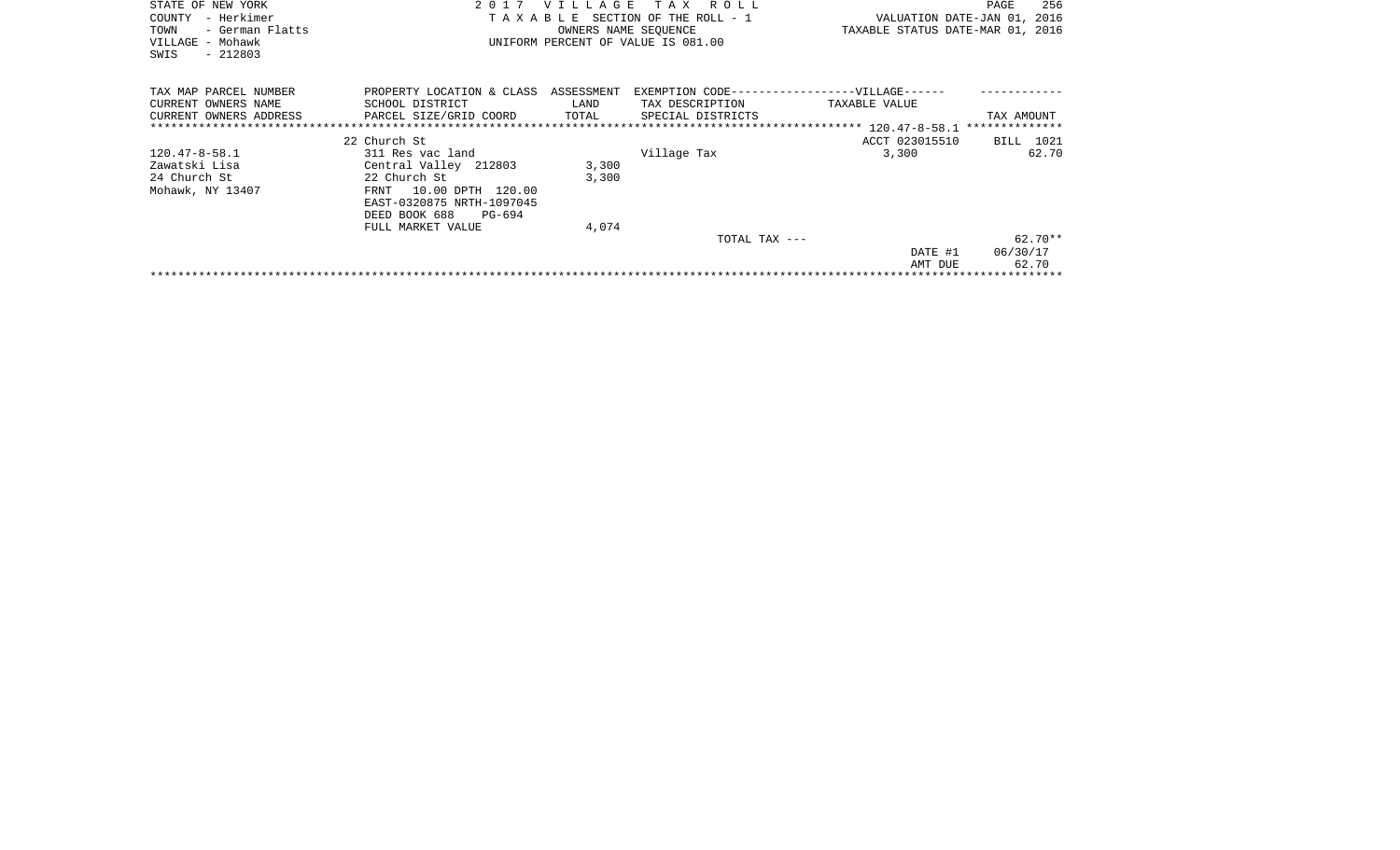| STATE OF NEW YORK    | 2017 VILLAGE TAX ROLL              | 257<br>PAGE                      |
|----------------------|------------------------------------|----------------------------------|
| COUNTY - Herkimer    | TAXABLE SECTION OF THE ROLL - 1    | VALUATION DATE-JAN 01, 2016      |
| TOWN - German Flatts |                                    | TAXABLE STATUS DATE-MAR 01, 2016 |
| VILLAGE - Mohawk     | UNIFORM PERCENT OF VALUE IS 081.00 | RPS155/V04/L015                  |
| SWIS<br>- 212803     |                                    | CURRENT DATE 5/09/2017           |
|                      |                                    |                                  |

R O L L S U B S E C T I O N - - T O T A L S

| CODE | DISTRICT NAME      | TOTAL<br>PARCELS | EXTENSION<br>TYPE | EXTENSION<br>VALUE | AD VALOREM<br>VALUE | <b>EXEMPT</b><br>AMOUNT | TAXABLE<br>VALUE | TOTAL<br><b>TAX</b> |
|------|--------------------|------------------|-------------------|--------------------|---------------------|-------------------------|------------------|---------------------|
|      | XC491 Water relevy |                  | 60 MOVTAX         | 28,493.26          |                     |                         | 28,493.26        | 28,493.26           |

## \*\*\* S C H O O L D I S T R I C T S U M M A R Y \*\*\*

| CODE   | DISTRICT NAME                | TOTAL<br>PARCELS | ASSESSED<br>LAND | ASSESSED<br>TOTAL | EXEMPT<br>AMOUNT<br>----------- | TOTAL<br>TAXABLE<br>---------- |
|--------|------------------------------|------------------|------------------|-------------------|---------------------------------|--------------------------------|
|        |                              |                  |                  |                   | STAR AMOUNT                     | STAR TAXABLE                   |
|        | Central Valley Cntrl         | 1021             | 9686,035         | 56320,759         | 76,527                          | 56, 244, 232                   |
| 212803 |                              |                  |                  |                   | 19311,799                       | 36,932,433                     |
|        | SUB-TOTAL                    | 1021             | 9686,035         | 56320,759         | 76,527                          | 56, 244, 232                   |
|        | $S \cup B - T O T A L(CONT)$ |                  |                  |                   | 19311,799                       | 36,932,433                     |
|        |                              |                  |                  |                   |                                 |                                |
|        | TOTAL                        | 1021             | 9686,035         | 56320,759         | 76,527                          | 56, 244, 232                   |
|        | TO TAL (CONT)                |                  |                  |                   | 19311,799                       | 36,932,433                     |

## \*\*\* S Y S T E M C O D E S S U M M A R Y \*\*\*

#### NO SYSTEM EXEMPTIONS AT THIS LEVEL

|       |             | TOTAL   |         |
|-------|-------------|---------|---------|
| CODE  | DESCRIPTION | PARCELS | VILLAGE |
| 41101 | VETFUND CT  |         | 300     |
| 41127 | VET WAR V   | 69      | 491,754 |
| 41137 | VET COM V   | 54      | 639,553 |
| 41147 | VET DIS V   | 18      | 304,864 |
| 41400 | CLERGY      |         | 1,500   |
| 41800 | AGED-ALL    | ิว      | 74,527  |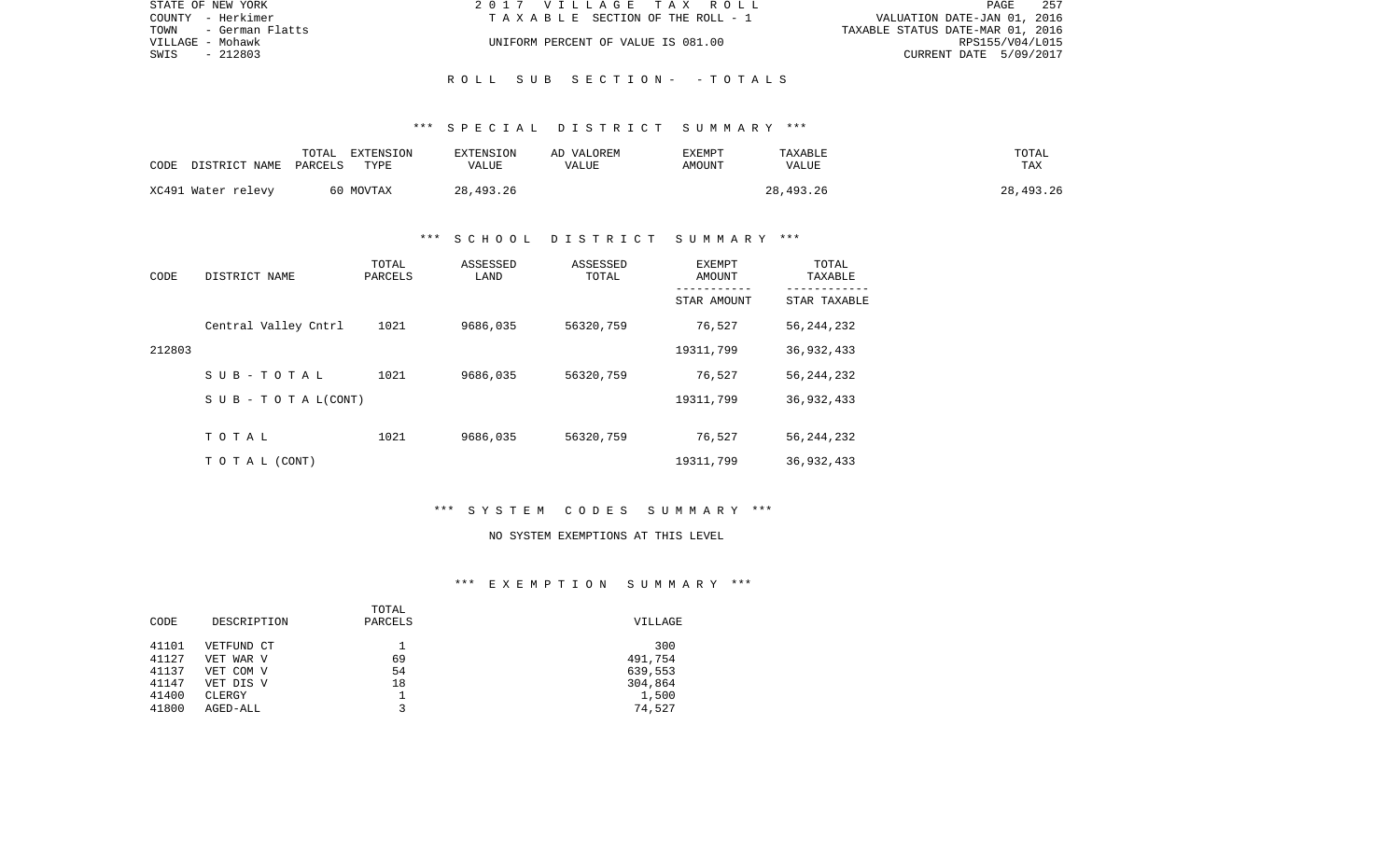| STATE OF NEW YORK    | 2017 VILLAGE TAX ROLL              | 258<br>PAGE                      |
|----------------------|------------------------------------|----------------------------------|
| COUNTY - Herkimer    | TAXABLE SECTION OF THE ROLL - 1    | VALUATION DATE-JAN 01, 2016      |
| TOWN - German Flatts |                                    | TAXABLE STATUS DATE-MAR 01, 2016 |
| VILLAGE - Mohawk     | UNIFORM PERCENT OF VALUE IS 081.00 | RPS155/V04/L015                  |
| SWIS<br>- 212803     |                                    | CURRENT DATE 5/09/2017           |
|                      |                                    |                                  |
|                      | ROLL SUB SECTION- -TOTALS          |                                  |

## \*\*\* E X E M P T I O N S U M M A R Y \*\*\*

| CODE  | DESCRIPTION         | TOTAL<br>PARCELS | VILLAGE         |
|-------|---------------------|------------------|-----------------|
| 42100 | AGRIC 10 Y<br>тотаь | 147              | 500<br>1512,998 |

| ROLL<br><b>SEC</b> | DESCRIPTION                               | TOTAL<br>PARCELS | ASSESSED<br>LAND | ASSESSED<br>TOTAL | <b>EXEMPT</b><br><b>AMOUNT</b> | TOTAL<br>TAXABLE | TOTAL<br>TAX                            |
|--------------------|-------------------------------------------|------------------|------------------|-------------------|--------------------------------|------------------|-----------------------------------------|
|                    |                                           |                  |                  |                   |                                |                  |                                         |
|                    |                                           |                  |                  |                   | STAR AMOUNT                    | STAR TAXABLE     |                                         |
|                    | Village Tax<br>SPEC DIST TAXES<br>TAXABLE | 1,021            | 9686,035         | 56320,759         | 1,512,998                      | 54,807,761       | 1041,347.65<br>28,493.26<br>1069,840.91 |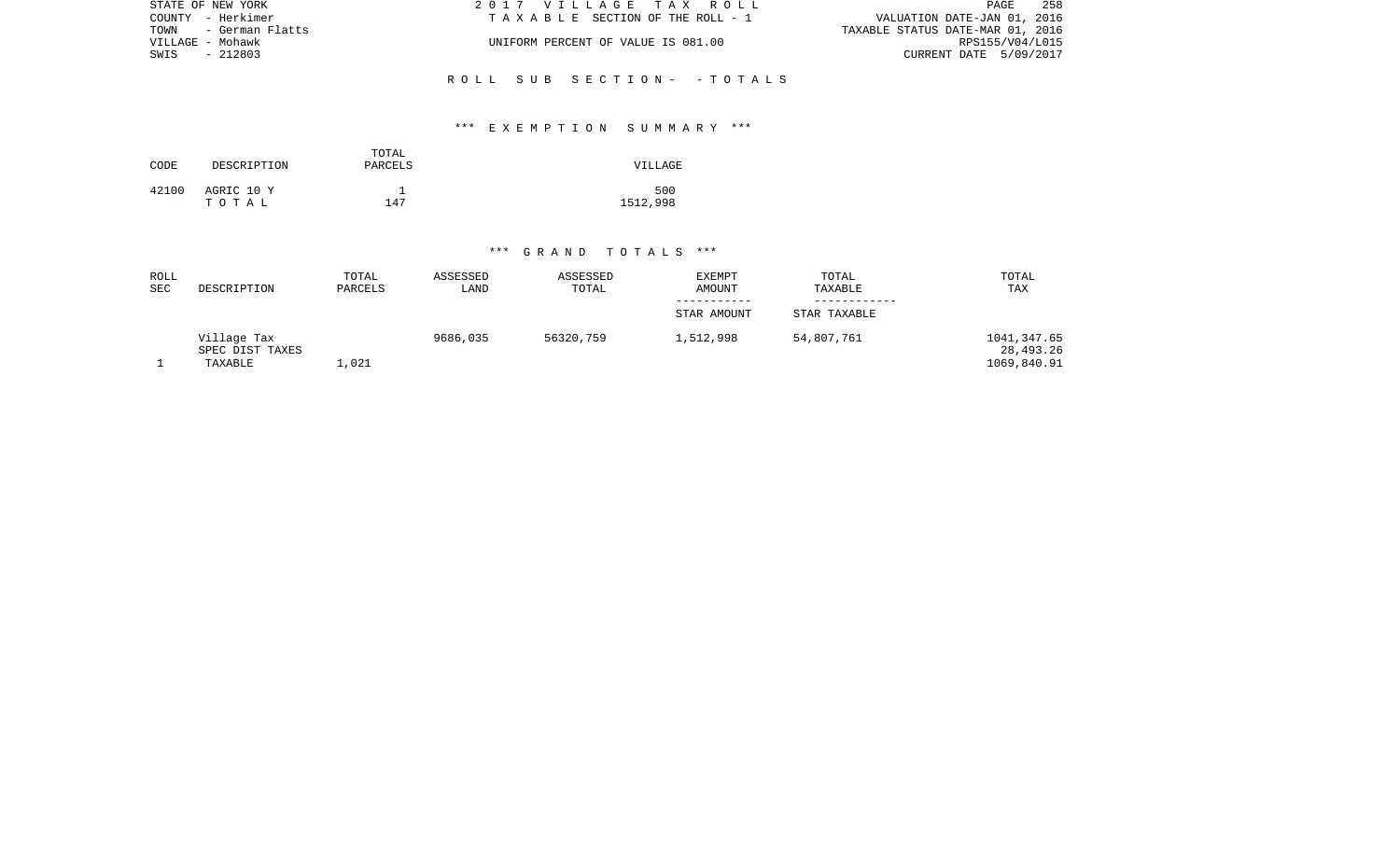| STATE OF NEW YORK       | 2017 VILLAGE TAX ROLL              |                                  | PAGE            | 259 |
|-------------------------|------------------------------------|----------------------------------|-----------------|-----|
| COUNTY - Herkimer       | TAXABLE SECTION OF THE ROLL - 1    | VALUATION DATE-JAN 01, 2016      |                 |     |
| TOWN<br>- German Flatts |                                    | TAXABLE STATUS DATE-MAR 01, 2016 |                 |     |
| VILLAGE - Mohawk        | UNIFORM PERCENT OF VALUE IS 081.00 |                                  | RPS155/V04/L015 |     |
| SWIS<br>- 212803        |                                    | CURRENT DATE 5/09/2017           |                 |     |
|                         |                                    |                                  |                 |     |

R O L L S E C T I O N T O T A L S

| CODE | DISTRICT NAME      | TOTAL<br>PARCELS | EXTENSION<br>TYPE | EXTENSION<br>VALUE | AD VALOREM<br>VALUE | <b>EXEMPT</b><br>AMOUNT | TAXABLE<br>VALUE | TOTAL<br><b>TAX</b> |
|------|--------------------|------------------|-------------------|--------------------|---------------------|-------------------------|------------------|---------------------|
|      | XC491 Water relevy |                  | 60 MOVTAX         | 28,493.26          |                     |                         | 28,493.26        | 28,493.26           |

## \*\*\* S C H O O L D I S T R I C T S U M M A R Y \*\*\*

| CODE   | DISTRICT NAME                    | TOTAL<br>PARCELS | ASSESSED<br>LAND | ASSESSED<br>TOTAL | <b>EXEMPT</b><br>AMOUNT | TOTAL<br>TAXABLE |
|--------|----------------------------------|------------------|------------------|-------------------|-------------------------|------------------|
|        |                                  |                  |                  |                   | STAR AMOUNT             | STAR TAXABLE     |
|        | Central Valley Cntrl             | 1021             | 9686,035         | 56320,759         | 76,527                  | 56, 244, 232     |
| 212803 |                                  |                  |                  |                   | 19311,799               | 36,932,433       |
|        | SUB-TOTAL                        | 1021             | 9686,035         | 56320,759         | 76,527                  | 56, 244, 232     |
|        | $S \cup B - T \cup T A L (CONT)$ |                  |                  |                   | 19311,799               | 36,932,433       |
|        |                                  |                  |                  |                   |                         |                  |
|        | TOTAL                            | 1021             | 9686,035         | 56320,759         | 76,527                  | 56, 244, 232     |
|        | TO TAL (CONT)                    |                  |                  |                   | 19311,799               | 36,932,433       |

## \*\*\* S Y S T E M C O D E S S U M M A R Y \*\*\*

#### NO SYSTEM EXEMPTIONS AT THIS LEVEL

|       |             | TOTAL   |         |
|-------|-------------|---------|---------|
| CODE  | DESCRIPTION | PARCELS | VILLAGE |
| 41101 | VETFUND CT  |         | 300     |
| 41127 | VET WAR V   | 69      | 491,754 |
| 41137 | VET COM V   | 54      | 639,553 |
| 41147 | VET DIS V   | 18      | 304,864 |
| 41400 | CLERGY      |         | 1,500   |
| 41800 | AGED-ALL    | ว       | 74,527  |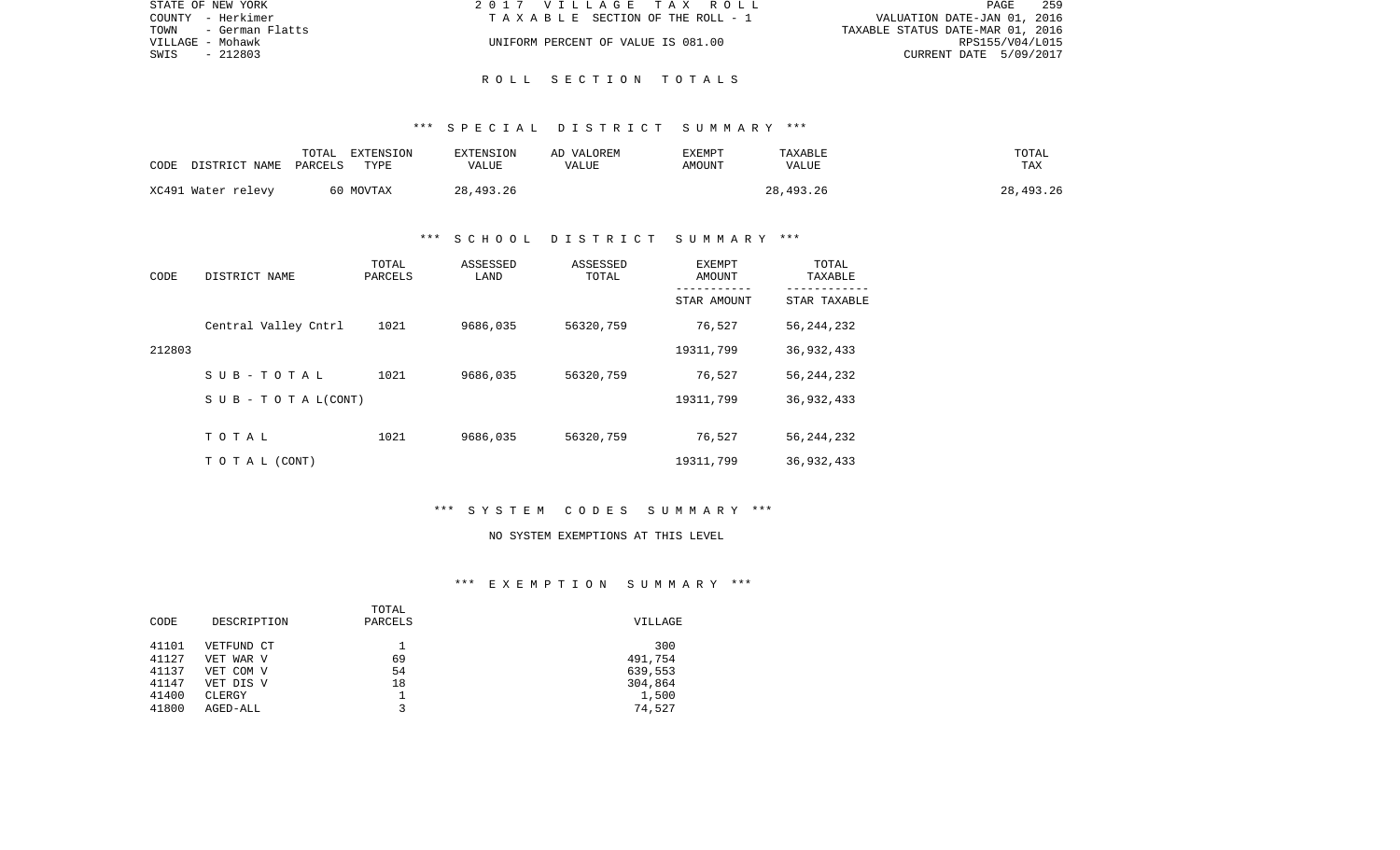| STATE OF NEW YORK    | 2017 VILLAGE TAX ROLL              | 260<br>PAGE                      |
|----------------------|------------------------------------|----------------------------------|
| COUNTY - Herkimer    | TAXABLE SECTION OF THE ROLL - 1    | VALUATION DATE-JAN 01, 2016      |
| TOWN - German Flatts |                                    | TAXABLE STATUS DATE-MAR 01, 2016 |
| VILLAGE - Mohawk     | UNIFORM PERCENT OF VALUE IS 081.00 | RPS155/V04/L015                  |
| SWIS<br>$-212803$    |                                    | CURRENT DATE 5/09/2017           |
|                      | ROLL SECTION TOTALS                |                                  |
|                      |                                    |                                  |

## \*\*\* E X E M P T I O N S U M M A R Y \*\*\*

| CODE  | DESCRIPTION         | TOTAL<br>PARCELS | VILLAGE         |
|-------|---------------------|------------------|-----------------|
| 42100 | AGRIC 10 Y<br>тотаь | 147              | 500<br>1512,998 |

| ROLL<br><b>SEC</b> | DESCRIPTION     | TOTAL<br>PARCELS | ASSESSED<br>LAND | ASSESSED<br>TOTAL | <b>EXEMPT</b><br><b>AMOUNT</b> | TOTAL<br>TAXABLE | TOTAL<br>TAX |
|--------------------|-----------------|------------------|------------------|-------------------|--------------------------------|------------------|--------------|
|                    |                 |                  |                  |                   |                                |                  |              |
|                    |                 |                  |                  |                   | STAR AMOUNT                    | STAR TAXABLE     |              |
|                    |                 |                  |                  |                   |                                |                  |              |
|                    | Village Tax     |                  | 9686,035         | 56320,759         | 1,512,998                      | 54,807,761       | 1041,347.65  |
|                    | SPEC DIST TAXES |                  |                  |                   |                                |                  | 28,493.26    |
|                    | TAXABLE         | ,021             |                  |                   |                                |                  | 1069,840.91  |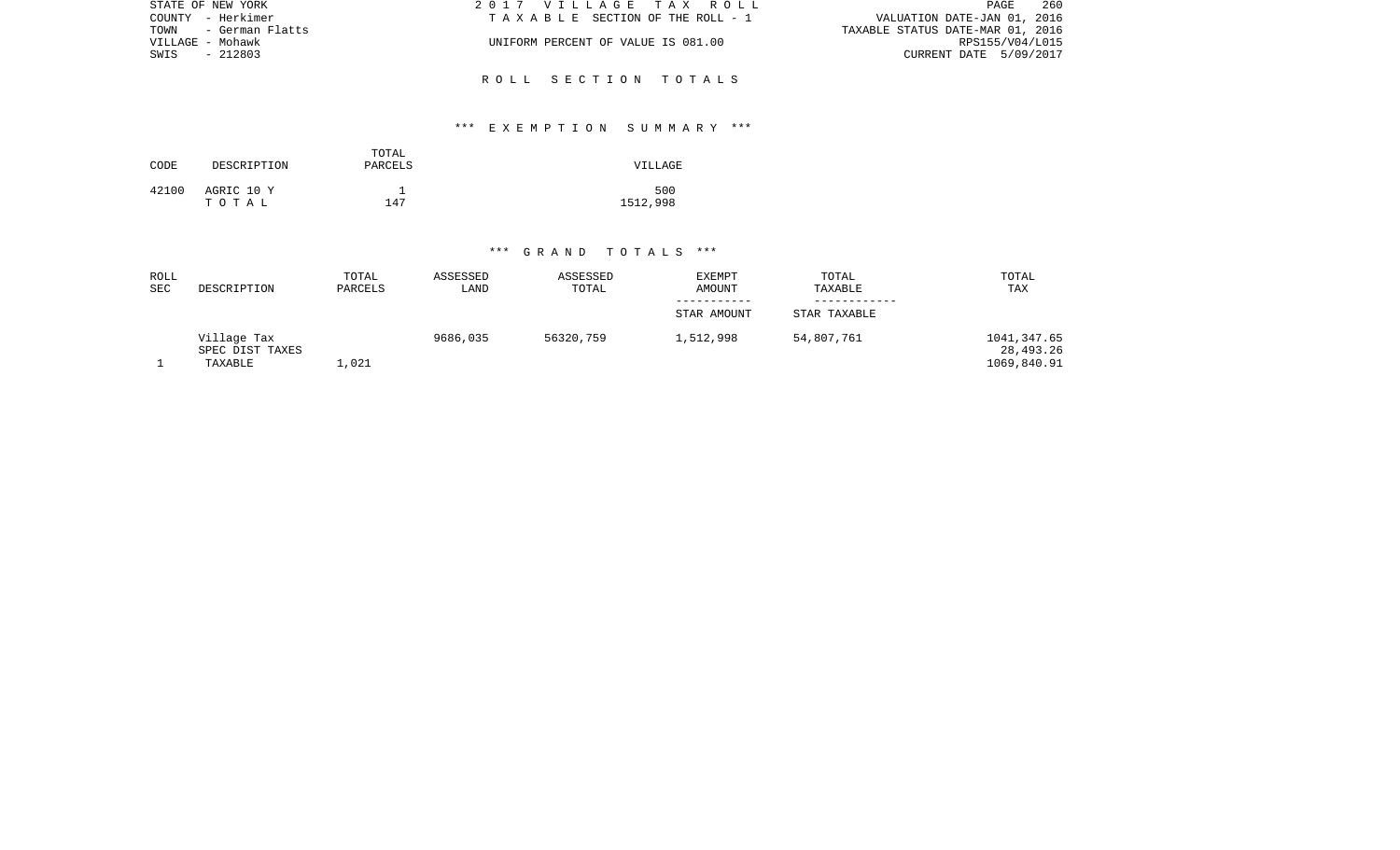| STATE OF NEW YORK       | 2017 VILLAGE TAX ROLL                     | 261<br>PAGE                      |
|-------------------------|-------------------------------------------|----------------------------------|
| COUNTY - Herkimer       | SPECIAL FRANCHISE SECTION OF THE ROLL - 5 | VALUATION DATE-JAN 01, 2016      |
| - German Flatts<br>TOWN | OWNERS NAME SEOUENCE                      | TAXABLE STATUS DATE-MAR 01, 2016 |
| VILLAGE – Mohawk        | UNIFORM PERCENT OF VALUE IS 081.00        |                                  |
| - 212803<br>SWIS        |                                           |                                  |

| TAX MAP PARCEL NUMBER                                | PROPERTY LOCATION & CLASS ASSESSMENT |          | EXEMPTION CODE------------------VILLAGE------ |                                                           |                    |
|------------------------------------------------------|--------------------------------------|----------|-----------------------------------------------|-----------------------------------------------------------|--------------------|
| CURRENT OWNERS NAME                                  | SCHOOL DISTRICT                      | LAND     | TAX DESCRIPTION                               | TAXABLE VALUE                                             |                    |
| CURRENT OWNERS ADDRESS                               | PARCEL SIZE/GRID COORD               | TOTAL    | SPECIAL DISTRICTS                             | ********************************* 555.-4-3.1 ************ | TAX AMOUNT         |
|                                                      |                                      |          |                                               |                                                           |                    |
| $555. - 4 - 3.1$                                     | Mohawk<br>867 Misc franchs           |          | Village Tax                                   | 2,805                                                     | BILL 1022<br>53.30 |
| Broadwing Communications                             | Central Valley 212803                | $\Omega$ |                                               |                                                           |                    |
| % Level 3                                            |                                      | 2,805    |                                               |                                                           |                    |
| 1025 Eldorado Blvd                                   | FULL MARKET VALUE                    | 3,463    |                                               |                                                           |                    |
| Broomfield, CO 80021                                 |                                      |          |                                               |                                                           |                    |
|                                                      |                                      |          | TOTAL TAX ---                                 |                                                           | $53.30**$          |
|                                                      |                                      |          |                                               | DATE #1                                                   | 06/30/17           |
|                                                      |                                      |          |                                               | AMT DUE                                                   | 53.30              |
|                                                      |                                      |          |                                               |                                                           |                    |
|                                                      | Mohawk                               |          |                                               |                                                           | BILL 1023          |
| $555. - 4 - 2.1$                                     | 867 Misc franchs                     |          | Village Tax                                   | 9,155                                                     | 173.95             |
| CenturyLink Communications LLC Central Valley 212803 |                                      | $\Omega$ |                                               |                                                           |                    |
| Prop Tax Dpt ND #D05.32                              |                                      | 9,155    |                                               |                                                           |                    |
| 700 W Mineral Ave                                    | FULL MARKET VALUE                    | 11,302   |                                               |                                                           |                    |
| Littleton, CO 80120                                  |                                      |          |                                               |                                                           |                    |
|                                                      |                                      |          | TOTAL TAX ---                                 |                                                           | 173.95**           |
|                                                      |                                      |          |                                               | DATE #1                                                   | 06/30/17           |
|                                                      |                                      |          |                                               | AMT DUE                                                   | 173.95             |
|                                                      | Mohawk                               |          |                                               |                                                           | BILL 1024          |
| $555. - 4 - 4.1$                                     | 867 Misc franchs                     |          | Village Tax                                   | 1,878                                                     | 35.68              |
| Global Crossing NoAmerica                            | Central Valley 212803                | $\Omega$ |                                               |                                                           |                    |
| Attn: Level 3 Comm                                   |                                      | 1,878    |                                               |                                                           |                    |
| 1025 Eldorado Blvd                                   | FULL MARKET VALUE                    | 2,319    |                                               |                                                           |                    |
| Broomfield, CO 80021                                 |                                      |          |                                               |                                                           |                    |
|                                                      |                                      |          | TOTAL TAX ---                                 |                                                           | $35.68**$          |
|                                                      |                                      |          |                                               | DATE #1                                                   | 06/30/17           |
|                                                      |                                      |          |                                               | AMT DUE                                                   | 35.68              |
|                                                      |                                      |          |                                               |                                                           |                    |
|                                                      | Thru Mohawk Vill                     |          |                                               | ACCT 023500090                                            | BILL 1025          |
| $555. - 3 - 1$                                       | 861 Elec & gas                       |          | Village Tax                                   | 2125,741                                                  | 40,389.08          |
| National Grid Corp                                   | Central Valley 212803                | $\Omega$ |                                               |                                                           |                    |
| 300 Erie Blvd West Bldg D-Mezz Spec Fran             |                                      | 2125,741 |                                               |                                                           |                    |
| Syracuse, NY 13202                                   | In Vill Of Moh                       |          |                                               |                                                           |                    |
|                                                      | DEED BOOK 00000                      |          |                                               |                                                           |                    |
|                                                      | FULL MARKET VALUE                    | 2624,372 | TOTAL TAX ---                                 |                                                           | 40,389.08**        |
|                                                      |                                      |          |                                               | DATE #1                                                   | 06/30/17           |
|                                                      |                                      |          |                                               | AMT DUE                                                   | 40,389.08          |
|                                                      |                                      |          |                                               |                                                           |                    |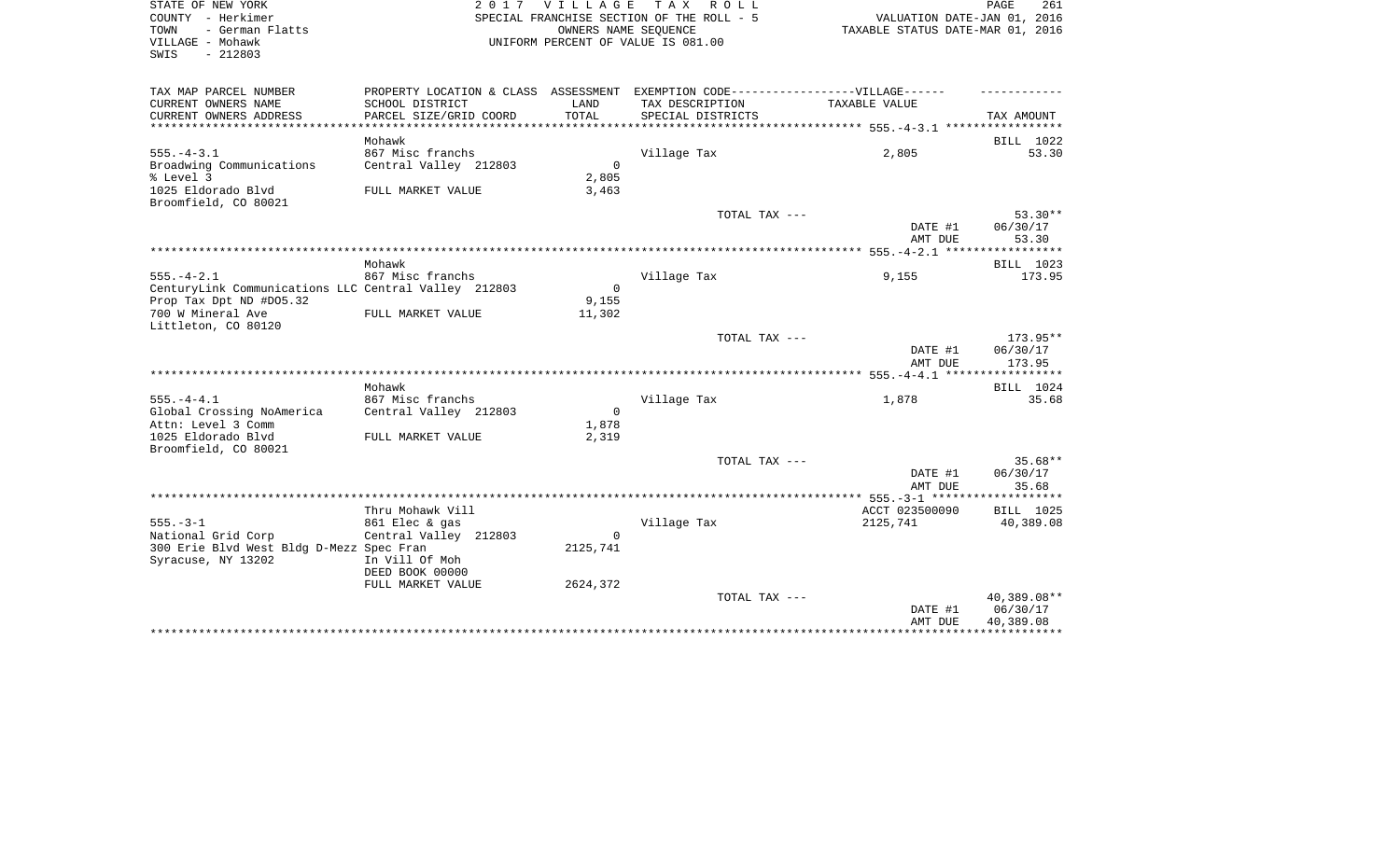| STATE OF NEW YORK                                |                                  |             | 2017 VILLAGE TAX ROLL                                                             |                                                           | PAGE<br>262  |
|--------------------------------------------------|----------------------------------|-------------|-----------------------------------------------------------------------------------|-----------------------------------------------------------|--------------|
| COUNTY - Herkimer                                |                                  |             | SPECIAL FRANCHISE SECTION OF THE ROLL - 5                                         | VALUATION DATE-JAN 01, 2016                               |              |
| TOWN<br>- German Flatts                          |                                  |             | OWNERS NAME SEOUENCE                                                              | TAXABLE STATUS DATE-MAR 01, 2016                          |              |
| VILLAGE - Mohawk                                 |                                  |             | UNIFORM PERCENT OF VALUE IS 081.00                                                |                                                           |              |
| $-212803$<br>SWIS                                |                                  |             |                                                                                   |                                                           |              |
|                                                  |                                  |             |                                                                                   |                                                           |              |
| TAX MAP PARCEL NUMBER                            |                                  |             | PROPERTY LOCATION & CLASS ASSESSMENT EXEMPTION CODE-----------------VILLAGE------ |                                                           |              |
| CURRENT OWNERS NAME                              | SCHOOL DISTRICT                  | LAND        | TAX DESCRIPTION                                                                   | TAXABLE VALUE                                             |              |
| CURRENT OWNERS ADDRESS<br>********************** | PARCEL SIZE/GRID COORD           | TOTAL       | SPECIAL DISTRICTS                                                                 | **************************** 555.-7-6.1 ***************** | TAX AMOUNT   |
|                                                  | Mohawk                           |             |                                                                                   |                                                           | BILL 1026    |
| $555. - 7 - 6.1$                                 | 830 Communicatin                 |             | Village Tax                                                                       | 728                                                       | 13.83        |
| Telus Communication Inc                          | Central Valley 212803            | 728         |                                                                                   |                                                           |              |
| PO Box 1552                                      | ACRES<br>0.01                    | 728         |                                                                                   |                                                           |              |
| Edmonton AB, T5J-2N7                             | FULL MARKET VALUE                | 899         |                                                                                   |                                                           |              |
|                                                  |                                  |             | TOTAL TAX ---                                                                     |                                                           | 13.83**      |
|                                                  |                                  |             |                                                                                   | DATE #1                                                   | 06/30/17     |
|                                                  |                                  |             |                                                                                   | AMT DUE                                                   | 13.83        |
|                                                  |                                  |             |                                                                                   | **************** 555.-5-1 *******                         | ************ |
|                                                  | Thru Mohawk Vill                 |             |                                                                                   | ACCT 023500030                                            | BILL 1027    |
| $555. - 5 - 1$                                   | 869 Television                   |             | Village Tax                                                                       | 32,812                                                    | 623.43       |
| Time Warner Cable                                | Central Valley 212803            | $\Omega$    |                                                                                   |                                                           |              |
| PO Box 7467                                      | Spec. Fran. In                   | 32,812      |                                                                                   |                                                           |              |
| Charlotte, NC 28241-7467                         | Vill Of Mohawk                   |             |                                                                                   |                                                           |              |
|                                                  | DEED BOOK 00000                  |             |                                                                                   |                                                           |              |
|                                                  | FULL MARKET VALUE                | 40,509      |                                                                                   |                                                           |              |
|                                                  |                                  |             | TOTAL TAX ---                                                                     |                                                           | $623.43**$   |
|                                                  |                                  |             |                                                                                   | DATE #1                                                   | 06/30/17     |
|                                                  |                                  |             |                                                                                   | AMT DUE                                                   | 623.43       |
|                                                  |                                  |             |                                                                                   |                                                           |              |
|                                                  | Thru Mohawk Vill                 |             |                                                                                   | ACCT 023500060                                            | BILL 1028    |
| $555. - 2 - 1$                                   | 866 Telephone                    |             | Village Tax                                                                       | 128,744                                                   | 2,446.14     |
| Verizon New York Inc                             | Central Valley 212803            | $\mathbf 0$ |                                                                                   |                                                           |              |
| % Duff & Phelps<br>PO Box 2749                   | Spec Fran                        | 128,744     |                                                                                   |                                                           |              |
|                                                  | Vil Of Mohawk<br>DEED BOOK 00000 |             |                                                                                   |                                                           |              |
| Addison, TX 75001                                | FULL MARKET VALUE                | 158,943     |                                                                                   |                                                           |              |
|                                                  |                                  |             | TOTAL TAX ---                                                                     |                                                           | $2,446.14**$ |
|                                                  |                                  |             |                                                                                   | DATE #1                                                   | 06/30/17     |
|                                                  |                                  |             |                                                                                   | AMT DUE                                                   | 2,446.14     |
|                                                  |                                  |             |                                                                                   |                                                           |              |
|                                                  | Mohawk                           |             |                                                                                   |                                                           | BILL 1029    |
| $555. - 7 - 5.1$                                 | 867 Misc franchs                 |             | Village Tax                                                                       | 4,631                                                     | 87.99        |
| WilTel Comm Group                                | Central Valley 212803            | $\Omega$    |                                                                                   |                                                           |              |
| 1025 Eldorado Blvd                               |                                  | 4,631       |                                                                                   |                                                           |              |
| Broomfield, CO 80021                             | FULL MARKET VALUE                | 5,717       |                                                                                   |                                                           |              |
|                                                  |                                  |             | TOTAL TAX ---                                                                     |                                                           | 87.99**      |
|                                                  |                                  |             |                                                                                   | DATE #1                                                   | 06/30/17     |

\*\*\*\*\*\*\*\*\*\*\*\*\*\*\*\*\*\*\*\*\*\*\*\*\*\*\*\*\*\*\*\*\*\*\*\*\*\*\*\*\*\*\*\*\*\*\*\*\*\*\*\*\*\*\*\*\*\*\*\*\*\*\*\*\*\*\*\*\*\*\*\*\*\*\*\*\*\*\*\*\*\*\*\*\*\*\*\*\*\*\*\*\*\*\*\*\*\*\*\*\*\*\*\*\*\*\*\*\*\*\*\*\*\*\*\*\*\*\*\*\*\*\*\*\*\*\*\*\*\*\*\*

AMT DUE 87.99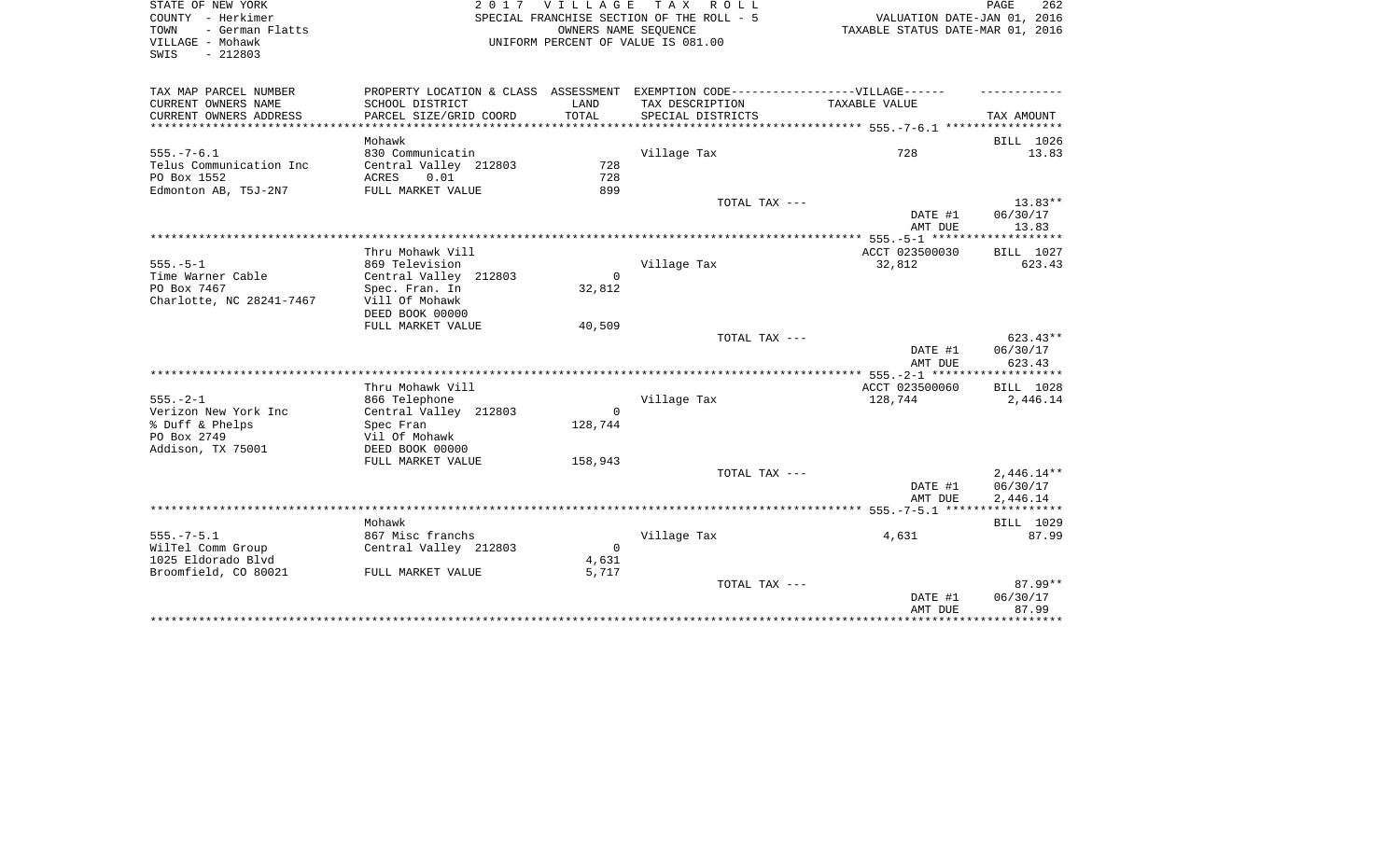| STATE OF NEW YORK       | 2017 VILLAGE TAX ROLL                     | 263<br>PAGE                      |
|-------------------------|-------------------------------------------|----------------------------------|
| COUNTY - Herkimer       | SPECIAL FRANCHISE SECTION OF THE ROLL - 5 | VALUATION DATE-JAN 01, 2016      |
| - German Flatts<br>TOWN |                                           | TAXABLE STATUS DATE-MAR 01, 2016 |
| VILLAGE – Mohawk        |                                           | RPS155/V04/L015                  |
| $-212803$<br>SWIS       |                                           | CURRENT DATE 5/09/2017           |
|                         |                                           |                                  |
|                         | ROLL SUB SECTION- -TOTALS                 |                                  |

|      |                            | .∪⊥⊓⊥         | $\blacksquare$<br>11 L<br>LUIN |               |            | EXEMPT       | ABL.                  | $m \wedge m$<br>. |
|------|----------------------------|---------------|--------------------------------|---------------|------------|--------------|-----------------------|-------------------|
| CODE | <b>ABST</b><br>. .<br>NAMP | <b>DARCFT</b> | TVDT                           | $\mathcal{L}$ | ,,,<br>שחד | OUN".<br>۱M۲ | $- - - - - -$<br>ALUI | $- - -$<br>. Ал   |

## NO SPECIAL DISTRICTS AT THIS LEVEL

### \*\*\* S C H O O L D I S T R I C T S U M M A R Y \*\*\*

| CODE   | DISTRICT NAME                    | TOTAL<br>PARCELS | ASSESSED<br>LAND | ASSESSED<br>TOTAL | EXEMPT<br>AMOUNT | TOTAL<br>TAXABLE |
|--------|----------------------------------|------------------|------------------|-------------------|------------------|------------------|
|        |                                  |                  |                  |                   | STAR AMOUNT      | STAR TAXABLE     |
|        | Central Valley Cntrl             | 8                | 728              | 2306,494          |                  | 2,306,494        |
| 212803 |                                  |                  |                  |                   |                  | 2,306,494        |
|        | SUB-TOTAL                        | 8                | 728              | 2306,494          |                  | 2,306,494        |
|        | $S \cup B - T \cup T A L (CONT)$ |                  |                  |                   |                  | 2,306,494        |
|        |                                  |                  |                  |                   |                  |                  |
|        | TOTAL                            | 8                | 728              | 2306,494          |                  | 2,306,494        |
|        | T O T A L (CONT)                 |                  |                  |                   |                  | 2,306,494        |

\*\*\* S Y S T E M C O D E S S U M M A R Y \*\*\*

#### NO SYSTEM EXEMPTIONS AT THIS LEVEL

\*\*\* E X E M P T I O N S U M M A R Y \*\*\*

NO EXEMPTIONS AT THIS LEVEL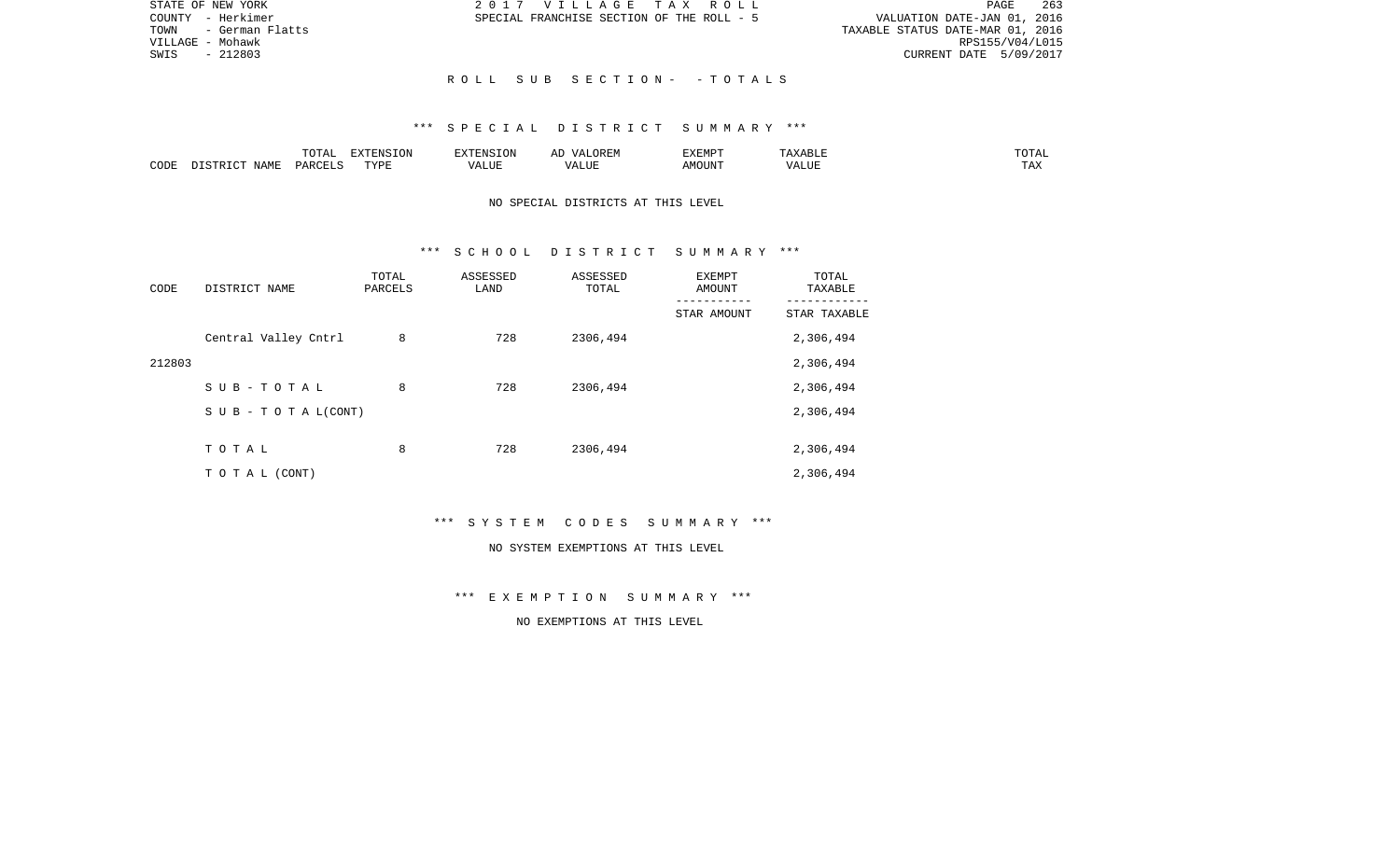| STATE OF NEW YORK       | 2017 VILLAGE TAX ROLL                     | -264<br>PAGE                     |
|-------------------------|-------------------------------------------|----------------------------------|
| - Herkimer<br>COUNTY    | SPECIAL FRANCHISE SECTION OF THE ROLL - 5 | VALUATION DATE-JAN 01, 2016      |
| - German Flatts<br>TOWN |                                           | TAXABLE STATUS DATE-MAR 01, 2016 |
| VILLAGE - Mohawk        |                                           | RPS155/V04/L015                  |
| $-212803$<br>SWIS       |                                           | CURRENT DATE 5/09/2017           |
|                         |                                           |                                  |
|                         | ROLL SUB SECTION- -TOTALS                 |                                  |
|                         |                                           |                                  |

| ROLL<br>SEC | DESCRIPTION                    | TOTAL<br>PARCELS | ASSESSED<br>LAND | ASSESSED<br>TOTAL | <b>EXEMPT</b><br>AMOUNT | TOTAL<br>TAXABLE | TOTAL<br>TAX |
|-------------|--------------------------------|------------------|------------------|-------------------|-------------------------|------------------|--------------|
|             |                                |                  |                  |                   | STAR AMOUNT             | STAR TAXABLE     |              |
|             | Village Tax<br>SPEC DIST TAXES |                  | 728              | 2306,494          |                         | 2,306,494        | 43,823.40    |
|             | SPECIAL FRANCHISE              |                  |                  |                   |                         |                  | 43,823.40    |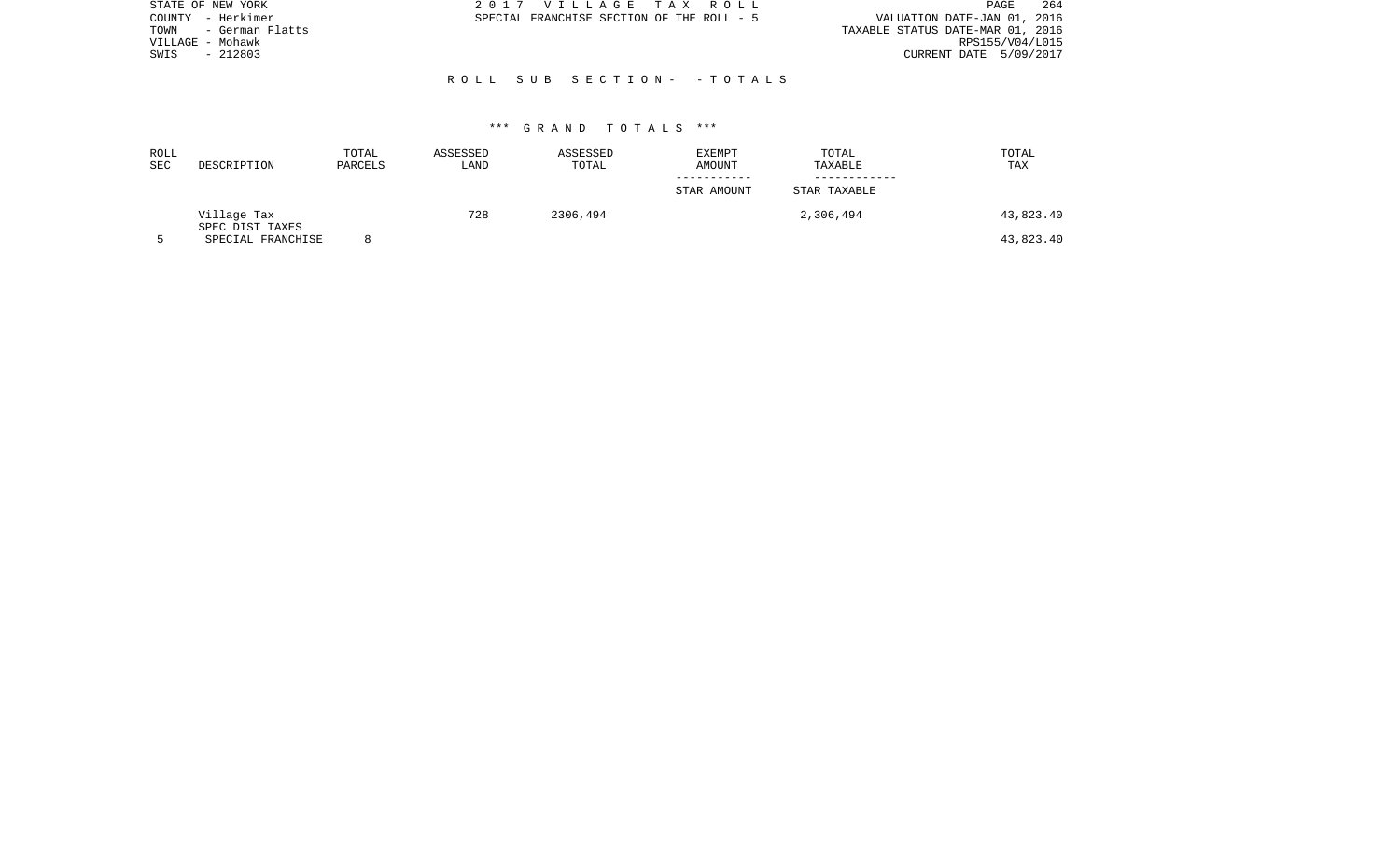PAGE 265 COUNTY - Herkimer SPECIAL FRANCHISE SECTION OF THE ROLL - 5 VALUATION DATE-JAN 01, 2016 TOWN - German Flatts TAXABLE STATUS DATE-MAR 01, 2016 VILLAGE - Mohawk RPS155/V04/L015 SWIS - 212803 CURRENT DATE 5/09/2017

STATE OF NEW YORK 2017 VILLAGE TAX ROLL

## R O L L S E C T I O N T O T A L S

# \*\*\* S P E C I A L D I S T R I C T S U M M A R Y \*\*\*

|      |       | -----<br>. U 1 1 1 1 | <b>EXTENSION</b> | , 22 H.W<br>$\cdots$ | EXEMPT |       | $T \cap T \cap T$<br>UTAL: |
|------|-------|----------------------|------------------|----------------------|--------|-------|----------------------------|
| CODE | NAME. | ∕ ⊄ ∆ ت              | TVDL<br>.        | LTTF                 | AMOUN' | ALIL. | $- - - -$<br>1 A A         |

## NO SPECIAL DISTRICTS AT THIS LEVEL

## \*\*\* S C H O O L D I S T R I C T S U M M A R Y \*\*\*

| CODE   | DISTRICT NAME        | TOTAL<br>PARCELS | ASSESSED<br>LAND | ASSESSED<br>TOTAL | EXEMPT<br>AMOUNT | TOTAL<br>TAXABLE |
|--------|----------------------|------------------|------------------|-------------------|------------------|------------------|
|        |                      |                  |                  |                   | STAR AMOUNT      | STAR TAXABLE     |
|        | Central Valley Cntrl | 8                | 728              | 2306,494          |                  | 2,306,494        |
| 212803 |                      |                  |                  |                   |                  | 2,306,494        |
|        | SUB-TOTAL            | 8                | 728              | 2306,494          |                  | 2,306,494        |
|        | SUB - TO TAL(CONT)   |                  |                  |                   |                  | 2,306,494        |
|        |                      |                  |                  |                   |                  |                  |
|        | TOTAL                | 8                | 728              | 2306,494          |                  | 2,306,494        |
|        | TO TAL (CONT)        |                  |                  |                   |                  | 2,306,494        |

\*\*\* S Y S T E M C O D E S S U M M A R Y \*\*\*

#### NO SYSTEM EXEMPTIONS AT THIS LEVEL

\*\*\* E X E M P T I O N S U M M A R Y \*\*\*

NO EXEMPTIONS AT THIS LEVEL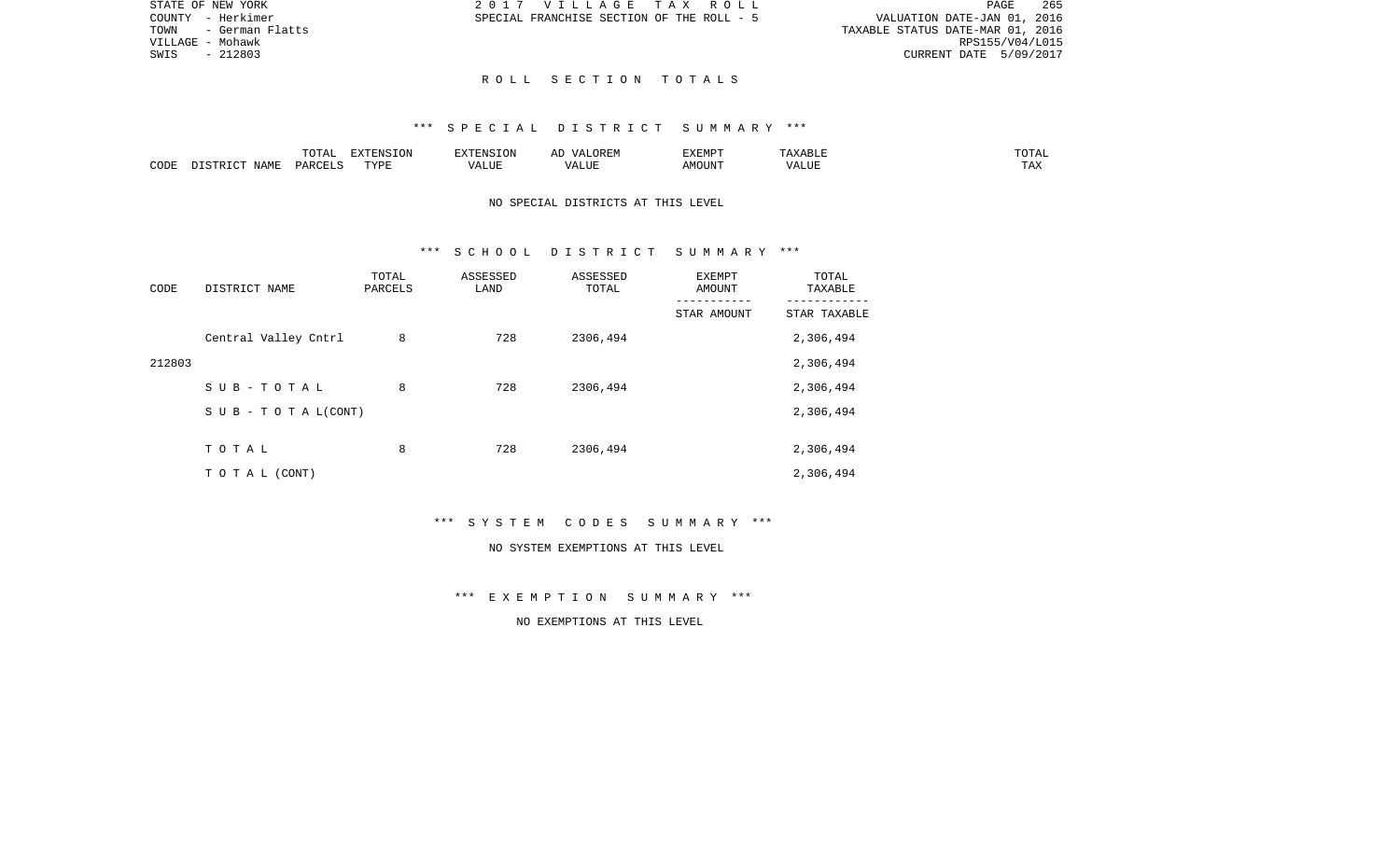| STATE OF NEW YORK       | 2017 VILLAGE TAX ROLL                     | 266<br>PAGE                      |
|-------------------------|-------------------------------------------|----------------------------------|
| - Herkimer<br>COUNTY    | SPECIAL FRANCHISE SECTION OF THE ROLL - 5 | VALUATION DATE-JAN 01, 2016      |
| - German Flatts<br>TOWN |                                           | TAXABLE STATUS DATE-MAR 01, 2016 |
| VILLAGE - Mohawk        |                                           | RPS155/V04/L015                  |
| $-212803$<br>SWIS       |                                           | CURRENT DATE 5/09/2017           |
|                         |                                           |                                  |
|                         | ROLL SECTION TOTALS                       |                                  |

| ROLL<br><b>SEC</b> | DESCRIPTION                    | TOTAL<br>PARCELS | ASSESSED<br>LAND | ASSESSED<br>TOTAL | EXEMPT<br>AMOUNT | TOTAL<br>TAXABLE | TOTAL<br>TAX |
|--------------------|--------------------------------|------------------|------------------|-------------------|------------------|------------------|--------------|
|                    |                                |                  |                  |                   | STAR AMOUNT      | STAR TAXABLE     |              |
|                    | Village Tax<br>SPEC DIST TAXES |                  | 728              | 2306,494          |                  | 2,306,494        | 43,823.40    |
|                    | SPECIAL FRANCHISE              |                  |                  |                   |                  |                  | 43,823.40    |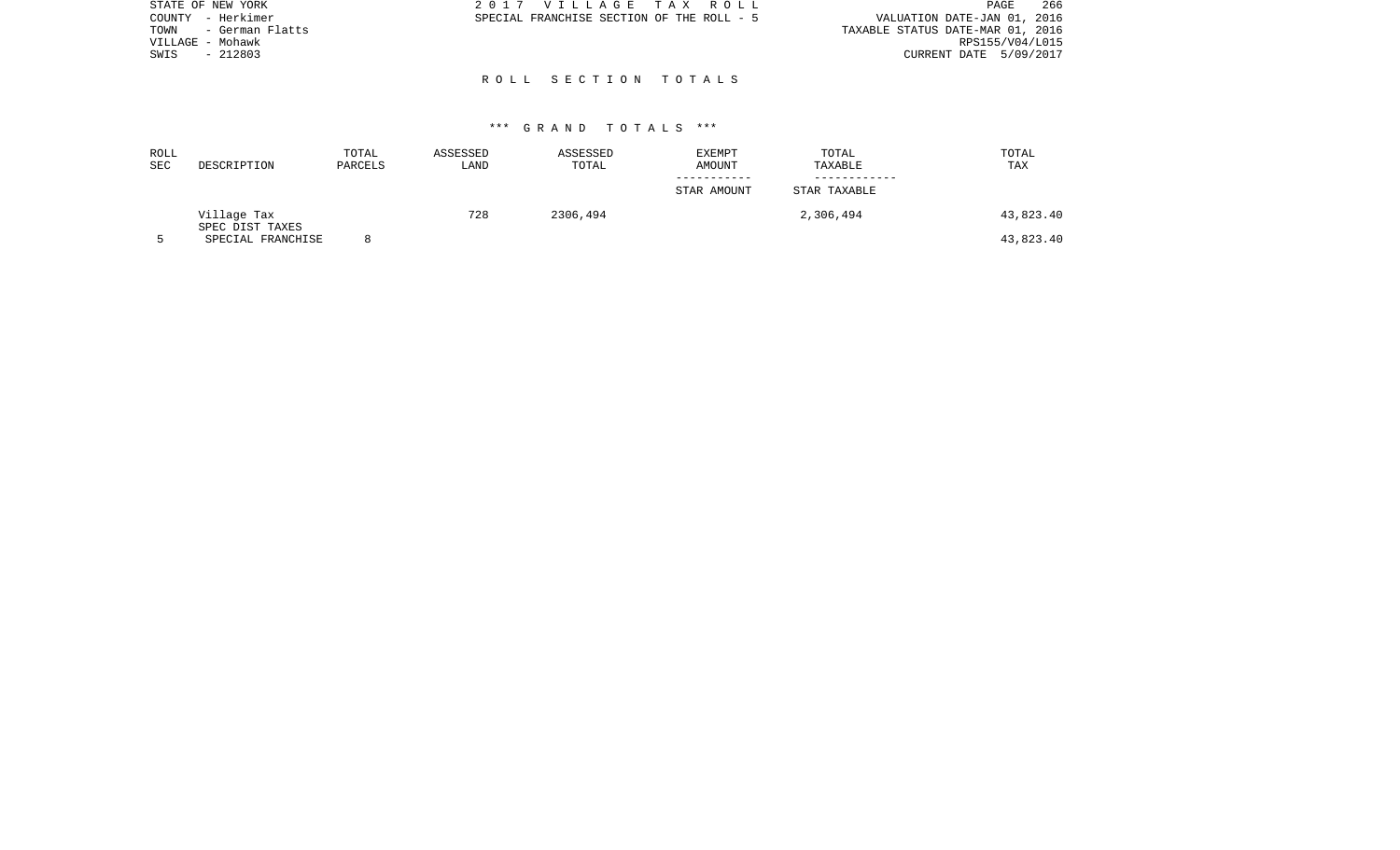| STATE OF NEW YORK<br>COUNTY - Herkimer<br>- German Flatts<br>TOWN<br>VILLAGE - Mohawk<br>$-212803$<br>SWIS | 2017                                                                                                                                                               |                | VILLAGE TAX ROLL<br>UTILITY & R.R. SECTION OF THE ROLL - 6<br>OWNERS NAME SEQUENCE<br>UNIFORM PERCENT OF VALUE IS 081.00 | VALUATION DATE-JAN 01, 2016<br>TAXABLE STATUS DATE-MAR 01, 2016 | PAGE<br>267                    |
|------------------------------------------------------------------------------------------------------------|--------------------------------------------------------------------------------------------------------------------------------------------------------------------|----------------|--------------------------------------------------------------------------------------------------------------------------|-----------------------------------------------------------------|--------------------------------|
| TAX MAP PARCEL NUMBER                                                                                      | PROPERTY LOCATION & CLASS ASSESSMENT EXEMPTION CODE-----------------VILLAGE------                                                                                  |                |                                                                                                                          |                                                                 |                                |
| CURRENT OWNERS NAME<br>CURRENT OWNERS ADDRESS                                                              | SCHOOL DISTRICT<br>PARCEL SIZE/GRID COORD                                                                                                                          | LAND<br>TOTAL  | TAX DESCRIPTION<br>SPECIAL DISTRICTS                                                                                     | TAXABLE VALUE                                                   | TAX AMOUNT                     |
| *********************                                                                                      |                                                                                                                                                                    |                |                                                                                                                          | *************************** 120.39-3-33 ****************        |                                |
| $120.39 - 3 - 33$<br>National Grid Corp<br>300 Erie Blvd West<br>Syracuse, NY 13202                        | Warren-Canal Sts<br>873 Gas Meas Sta<br>Central Valley 212803<br>Warren&canal<br>Gas Reg Statn<br>Loc 824696<br>FRNT<br>34.91 DPTH<br>16.04<br>0.03<br>ACRES       | 1,500<br>9,752 | Village Tax                                                                                                              | ACCT 023300300<br>9,752                                         | BILL 1030<br>185.29            |
|                                                                                                            | EAST-0357387 NRTH-1522810                                                                                                                                          |                |                                                                                                                          |                                                                 |                                |
|                                                                                                            | DEED BOOK 00000<br>FULL MARKET VALUE                                                                                                                               | 12,040         |                                                                                                                          |                                                                 |                                |
|                                                                                                            |                                                                                                                                                                    |                | TOTAL TAX ---                                                                                                            | DATE #1<br>AMT DUE                                              | 185.29**<br>06/30/17<br>185.29 |
|                                                                                                            |                                                                                                                                                                    |                |                                                                                                                          |                                                                 |                                |
|                                                                                                            | Broad St                                                                                                                                                           |                |                                                                                                                          | ACCT 023300330                                                  | BILL 1031                      |
| $120.40 - 2 - 74$<br>National Grid Corp<br>300 Erie Blvd West<br>Syracuse, NY 13202                        | 380 Pub Util Vac<br>Central Valley 212803<br>Moh Broad St<br>Formerly Nys<br>Railways<br>FRNT<br>40.00 DPTH<br>60.12<br>ACRES<br>0.06<br>EAST-0359679 NRTH-1523656 | 4,800<br>4,800 | Village Tax                                                                                                              | 4,800                                                           | 91.20                          |
|                                                                                                            | FULL MARKET VALUE                                                                                                                                                  | 5,926          |                                                                                                                          |                                                                 |                                |
|                                                                                                            |                                                                                                                                                                    |                | TOTAL TAX ---                                                                                                            | DATE #1<br>AMT DUE                                              | $91.20**$<br>06/30/17<br>91.20 |
|                                                                                                            |                                                                                                                                                                    |                |                                                                                                                          |                                                                 |                                |
| 628.003-9999-132.350-1002<br>National Grid Corp                                                            | Thru Mohawk Vlq<br>882 Elec Trans Imp<br>Central Valley 212803                                                                                                     | $\Omega$       | Village Tax                                                                                                              | ACCT 023300210<br>28,025                                        | BILL 1032<br>532.48            |
| 300 Erie Blvd West                                                                                         | Moh Land                                                                                                                                                           | 28,025         |                                                                                                                          |                                                                 |                                |
| Syracuse, NY 13202                                                                                         | Elec Trans Fac 812346<br>Railways<br>ACRES<br>9.82<br>EAST-0319824 NRTH-1098472<br>DEED BOOK 00000<br>FULL MARKET VALUE                                            | 34,599         |                                                                                                                          |                                                                 |                                |
|                                                                                                            |                                                                                                                                                                    |                | TOTAL TAX ---                                                                                                            |                                                                 | 532.48**                       |
|                                                                                                            |                                                                                                                                                                    |                |                                                                                                                          | DATE #1<br>AMT DUE                                              | 06/30/17<br>532.48             |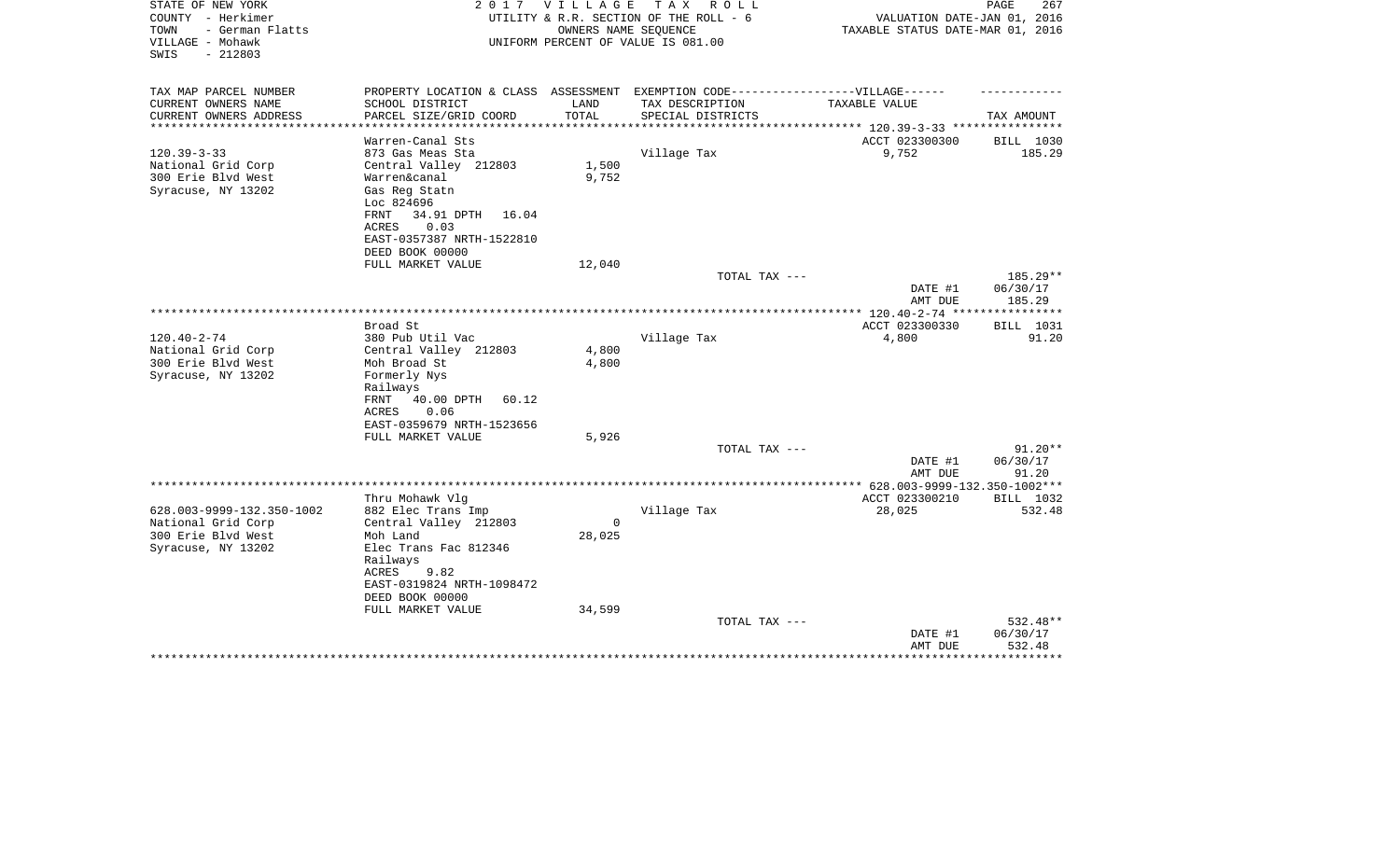| STATE OF NEW YORK<br>COUNTY - Herkimer<br>- German Flatts<br>TOWN<br>VILLAGE - Mohawk<br>$-212803$<br>SWIS |                                               | 2017 VILLAGE     | TAX ROLL<br>UTILITY & R.R. SECTION OF THE ROLL - 6<br>OWNERS NAME SEQUENCE<br>UNIFORM PERCENT OF VALUE IS 081.00 |                                                                           | PAGE<br>268<br>VALUATION DATE-JAN 01, 2016<br>TAXABLE STATUS DATE-MAR 01, 2016 |  |  |
|------------------------------------------------------------------------------------------------------------|-----------------------------------------------|------------------|------------------------------------------------------------------------------------------------------------------|---------------------------------------------------------------------------|--------------------------------------------------------------------------------|--|--|
| TAX MAP PARCEL NUMBER                                                                                      |                                               |                  | PROPERTY LOCATION & CLASS ASSESSMENT EXEMPTION CODE-----------------VILLAGE------                                |                                                                           |                                                                                |  |  |
| CURRENT OWNERS NAME                                                                                        | SCHOOL DISTRICT                               | LAND             | TAX DESCRIPTION                                                                                                  | TAXABLE VALUE                                                             |                                                                                |  |  |
| CURRENT OWNERS ADDRESS<br>*********************                                                            | PARCEL SIZE/GRID COORD<br>******************* | TOTAL<br>******* | SPECIAL DISTRICTS                                                                                                |                                                                           | TAX AMOUNT                                                                     |  |  |
|                                                                                                            |                                               |                  |                                                                                                                  | ************************** 628.003-9999-132.350-1882***<br>ACCT 023300240 |                                                                                |  |  |
| 628.003-9999-132.350-1882                                                                                  | Thru Mohawk Vill<br>884 Elec Dist Out         |                  | Village Tax                                                                                                      | 5,900                                                                     | BILL 1033<br>112.10                                                            |  |  |
| National Grid Corp                                                                                         | Central Valley 212803                         | $\Omega$         |                                                                                                                  |                                                                           |                                                                                |  |  |
| 300 Erie Blvd West                                                                                         | 888888                                        | 5,900            |                                                                                                                  |                                                                           |                                                                                |  |  |
| Syracuse, NY 13202                                                                                         | Electric Dist                                 |                  |                                                                                                                  |                                                                           |                                                                                |  |  |
|                                                                                                            | Schuyler-Ilion #21                            |                  |                                                                                                                  |                                                                           |                                                                                |  |  |
|                                                                                                            | ACRES<br>0.01                                 |                  |                                                                                                                  |                                                                           |                                                                                |  |  |
|                                                                                                            | DEED BOOK 00000                               |                  |                                                                                                                  |                                                                           |                                                                                |  |  |
|                                                                                                            | FULL MARKET VALUE                             | 7,284            |                                                                                                                  |                                                                           |                                                                                |  |  |
|                                                                                                            |                                               |                  | TOTAL TAX ---                                                                                                    |                                                                           | 112.10**                                                                       |  |  |
|                                                                                                            |                                               |                  |                                                                                                                  | DATE #1                                                                   | 06/30/17                                                                       |  |  |
|                                                                                                            |                                               |                  |                                                                                                                  | AMT DUE<br>********* 628.003-9999-132.350-2012***                         | 112.10                                                                         |  |  |
|                                                                                                            | Broad St                                      |                  |                                                                                                                  |                                                                           | BILL 1034                                                                      |  |  |
| 628.003-9999-132.350-2012                                                                                  | 873 Gas Meas Sta                              |                  | Village Tax                                                                                                      | 6,516                                                                     | 123.80                                                                         |  |  |
| National Grid Corp                                                                                         | Central Valley 212803                         | $\Omega$         |                                                                                                                  |                                                                           |                                                                                |  |  |
| 300 Erie Blvd West                                                                                         | Broad St                                      | 6,516            |                                                                                                                  |                                                                           |                                                                                |  |  |
| Syracuse, NY 13202                                                                                         | Gas Reg Sta 824648                            |                  |                                                                                                                  |                                                                           |                                                                                |  |  |
|                                                                                                            | 0.01<br>ACRES                                 |                  |                                                                                                                  |                                                                           |                                                                                |  |  |
|                                                                                                            | FULL MARKET VALUE                             | 8,044            |                                                                                                                  |                                                                           |                                                                                |  |  |
|                                                                                                            |                                               |                  | TOTAL TAX ---                                                                                                    |                                                                           | 123.80**                                                                       |  |  |
|                                                                                                            |                                               |                  |                                                                                                                  | DATE #1<br>AMT DUE                                                        | 06/30/17<br>123.80                                                             |  |  |
|                                                                                                            |                                               |                  |                                                                                                                  | ** 628.003-9999-132.350-2882***                                           |                                                                                |  |  |
|                                                                                                            | Thru Mohawk Vill                              |                  |                                                                                                                  | ACCT 023300270                                                            | <b>BILL 1035</b>                                                               |  |  |
| 628.003-9999-132.350-2882                                                                                  | 873 Gas Meas Sta                              |                  | Village Tax                                                                                                      | 55,800                                                                    | 1,060.20                                                                       |  |  |
| National Grid Corp                                                                                         | Central Valley 212803                         | $\mathbf{0}$     |                                                                                                                  |                                                                           |                                                                                |  |  |
| 300 Erie Blvd West                                                                                         | Broad St & Rte 5                              | 55,800           |                                                                                                                  |                                                                           |                                                                                |  |  |
| Syracuse, NY 13202                                                                                         | Gas Dist                                      |                  |                                                                                                                  |                                                                           |                                                                                |  |  |
|                                                                                                            | 888888                                        |                  |                                                                                                                  |                                                                           |                                                                                |  |  |
|                                                                                                            | DEED BOOK 00000                               |                  |                                                                                                                  |                                                                           |                                                                                |  |  |
|                                                                                                            | FULL MARKET VALUE                             | 68,889           | TOTAL TAX ---                                                                                                    |                                                                           | $1,060.20**$                                                                   |  |  |
|                                                                                                            |                                               |                  |                                                                                                                  | DATE #1                                                                   | 06/30/17                                                                       |  |  |
|                                                                                                            |                                               |                  |                                                                                                                  | AMT DUE                                                                   | 1,060.20                                                                       |  |  |
| *****************************                                                                              |                                               |                  |                                                                                                                  | ********** 628.003-0000-631.900-1881***                                   |                                                                                |  |  |
|                                                                                                            | Thru Mohawk Vill                              |                  |                                                                                                                  | ACCT 023300180                                                            | BILL 1036                                                                      |  |  |
| 628.003-0000-631.900-1881                                                                                  | 836 Telecom. eq.                              |                  | Mass Telec 47100                                                                                                 | 903                                                                       |                                                                                |  |  |
| Verizon New York Inc                                                                                       | Central Valley 212803                         | $\overline{0}$   | Village Tax                                                                                                      | 21,097                                                                    | 400.84                                                                         |  |  |
| % Duff & Phelps                                                                                            | Outside Plant                                 | 22,000           |                                                                                                                  |                                                                           |                                                                                |  |  |
| PO Box 2749                                                                                                | Poles Cable Etc                               |                  |                                                                                                                  |                                                                           |                                                                                |  |  |
| Addison, TX 75001                                                                                          | Vill Of Moh<br>DEED BOOK 00000                |                  |                                                                                                                  |                                                                           |                                                                                |  |  |
|                                                                                                            | FULL MARKET VALUE                             | 27,160           |                                                                                                                  |                                                                           |                                                                                |  |  |
|                                                                                                            |                                               |                  | TOTAL TAX ---                                                                                                    |                                                                           | 400.84**                                                                       |  |  |
|                                                                                                            |                                               |                  |                                                                                                                  | DATE #1                                                                   | 06/30/17                                                                       |  |  |
|                                                                                                            |                                               |                  |                                                                                                                  | AMT DUE                                                                   | 400.84                                                                         |  |  |
|                                                                                                            |                                               |                  |                                                                                                                  |                                                                           | *******:                                                                       |  |  |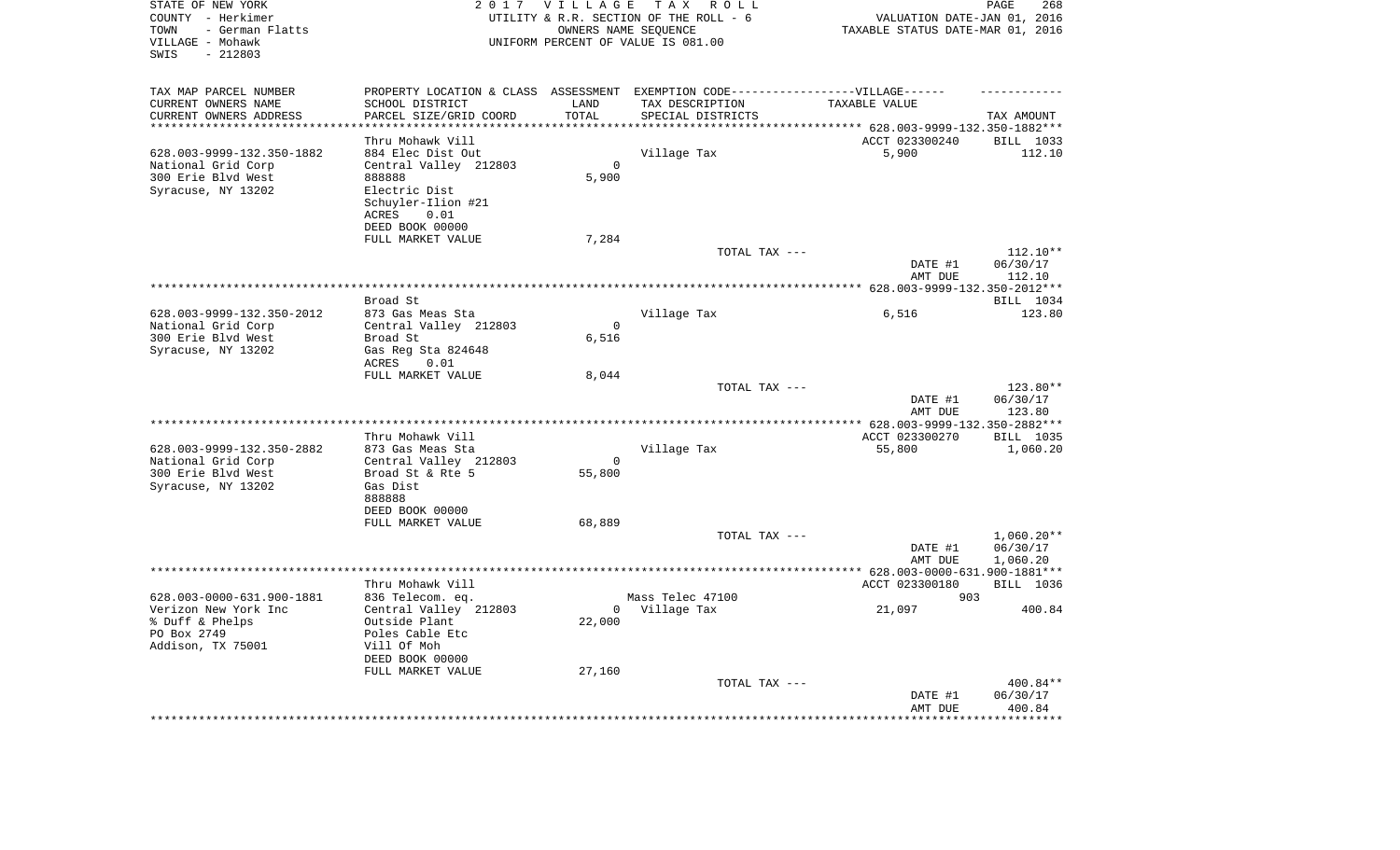| STATE OF NEW YORK      | 2017 VILLAGE TAX ROLL                  | 269<br>PAGE                      |
|------------------------|----------------------------------------|----------------------------------|
| COUNTY - Herkimer      | UTILITY & R.R. SECTION OF THE ROLL - 6 | VALUATION DATE-JAN 01, 2016      |
| TOWN   - German Flatts |                                        | TAXABLE STATUS DATE-MAR 01, 2016 |
| VILLAGE – Mohawk       |                                        | RPS155/V04/L015                  |
| SWIS<br>$-212803$      |                                        | CURRENT DATE 5/09/2017           |
|                        |                                        |                                  |
|                        | ROLL SUB SECTION- -TOTALS              |                                  |

|      |             |               | $\Box$<br>11 L<br>$\left( \right)$ |   | HIV | EXEMPT | .<br>n 1                   | $\overline{\phantom{a}}$ |
|------|-------------|---------------|------------------------------------|---|-----|--------|----------------------------|--------------------------|
| CODE | ΝΔМϜ<br>. . | <b>PARCEL</b> | TVDT                               | . | ,,, | AMOUNT | , <del>,</del> , , , , , , | ---<br>.A2               |

## NO SPECIAL DISTRICTS AT THIS LEVEL

### \*\*\* S C H O O L D I S T R I C T S U M M A R Y \*\*\*

| CODE   | DISTRICT NAME                    | TOTAL<br>PARCELS | ASSESSED<br>LAND | ASSESSED<br>TOTAL | <b>EXEMPT</b><br>AMOUNT | TOTAL<br>TAXABLE |
|--------|----------------------------------|------------------|------------------|-------------------|-------------------------|------------------|
|        |                                  |                  |                  |                   | STAR AMOUNT             | STAR TAXABLE     |
|        | Central Valley Cntrl             | 7                | 6,300            | 132,793           | 903                     | 131,890          |
| 212803 |                                  |                  |                  |                   |                         | 131,890          |
|        | SUB-TOTAL                        | 7                | 6,300            | 132,793           | 903                     | 131,890          |
|        | $S \cup B - T \cup T A L (CONT)$ |                  |                  |                   |                         | 131,890          |
|        |                                  |                  |                  |                   |                         |                  |
|        | TOTAL                            | 7                | 6,300            | 132,793           | 903                     | 131,890          |
|        | T O T A L (CONT)                 |                  |                  |                   |                         | 131,890          |

# \*\*\* S Y S T E M C O D E S S U M M A R Y \*\*\*

#### NO SYSTEM EXEMPTIONS AT THIS LEVEL

| CODE  | DESCRIPTION         | TOTAL<br>PARCELS | VILLAGE    |
|-------|---------------------|------------------|------------|
| 47100 | Mass Telec<br>тотаь |                  | 903<br>903 |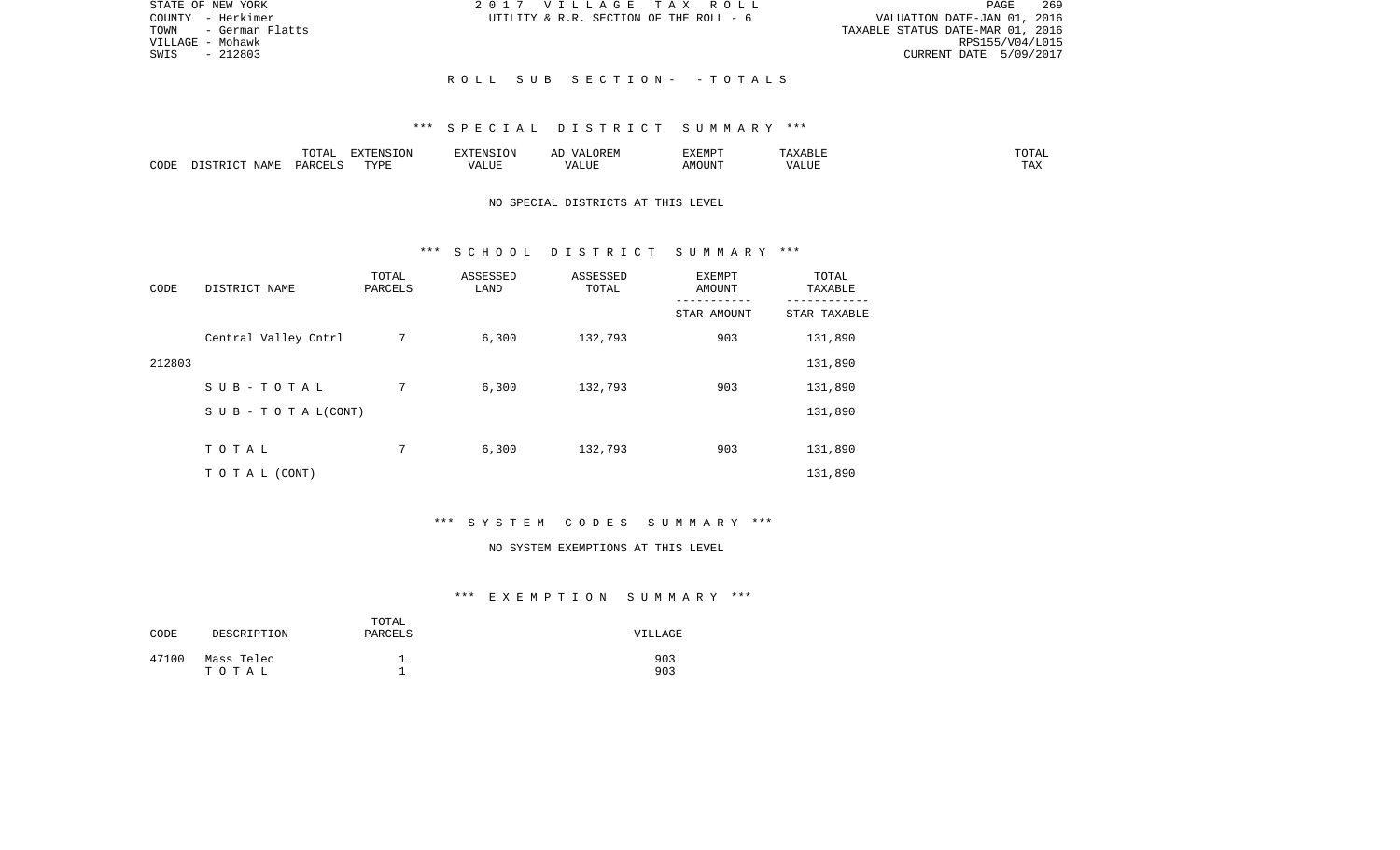| STATE OF NEW YORK       | 2017 VILLAGE TAX ROLL                  | 270<br>PAGE                      |
|-------------------------|----------------------------------------|----------------------------------|
| – Herkimer<br>COUNTY    | UTILITY & R.R. SECTION OF THE ROLL - 6 | VALUATION DATE-JAN 01, 2016      |
| - German Flatts<br>TOWN |                                        | TAXABLE STATUS DATE-MAR 01, 2016 |
| VILLAGE - Mohawk        |                                        | RPS155/V04/L015                  |
| $-212803$<br>SWIS       |                                        | CURRENT DATE 5/09/2017           |
|                         |                                        |                                  |
|                         | ROLL SUB SECTION- - TOTALS             |                                  |
|                         |                                        |                                  |

| ROLL<br><b>SEC</b> | DESCRIPTION                    | TOTAL<br>PARCELS | ASSESSED<br>LAND | ASSESSED<br>TOTAL | EXEMPT<br>AMOUNT | TOTAL<br>TAXABLE | TOTAL<br>TAX |
|--------------------|--------------------------------|------------------|------------------|-------------------|------------------|------------------|--------------|
|                    |                                |                  |                  |                   | STAR AMOUNT      | STAR TAXABLE     |              |
|                    | Village Tax<br>SPEC DIST TAXES |                  | 6,300            | 132,793           | 903              | 131,890          | 2,505.91     |
|                    | UTILITIES & N.C.               |                  |                  |                   |                  |                  | 2,505.91     |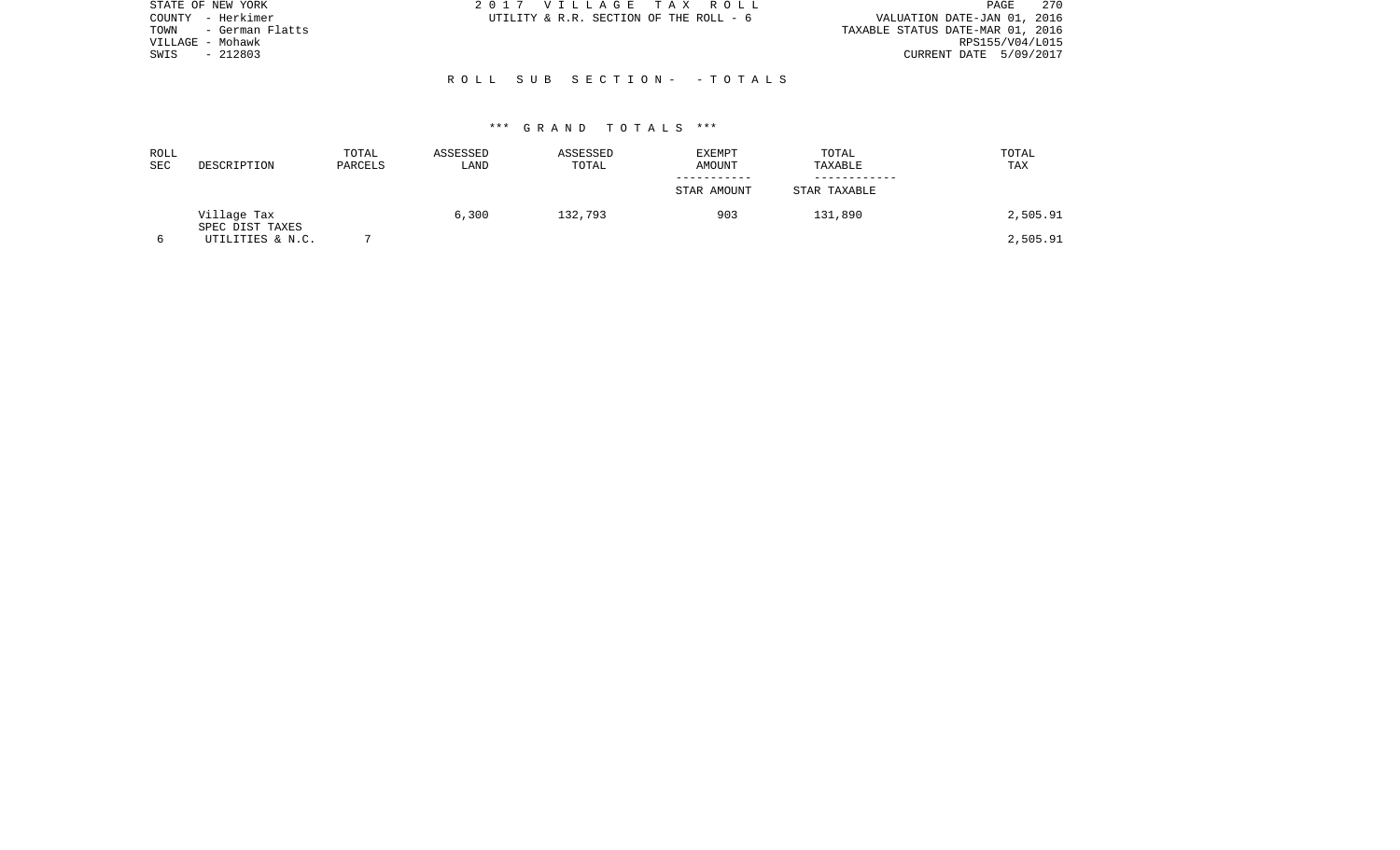|                                  |                             | PAGE 271        |
|----------------------------------|-----------------------------|-----------------|
|                                  | VALUATION DATE-JAN 01, 2016 |                 |
| TAXABLE STATUS DATE-MAR 01, 2016 |                             |                 |
|                                  |                             | RPS155/V04/L015 |
|                                  | CURRENT DATE 5/09/2017      |                 |

STATE OF NEW YORK 2017 VILLAGE TAX ROLL COUNTY - Herkimer  $UTILLITY \& R.R.$  SECTION OF THE ROLL - 6

TOWN - German Flatts VILLAGE - Mohawk SWIS - 212803

### R O L L S E C T I O N T O T A L S

### \*\*\* S P E C I A L D I S T R I C T S U M M A R Y \*\*\*

|      |              | $m \wedge m \wedge n$<br>◡∸⊷ | $\Box$<br>11 L<br>T ( )I/ | -------<br>$\cdots$ | $\cdot \cdot$ $\sim$ $\cdot$<br>∸<br>. . | <b>FYFMD</b> T<br>3 Z X 13<br>. |     | $T \cap T \cap T$<br>"UTAL |
|------|--------------|------------------------------|---------------------------|---------------------|------------------------------------------|---------------------------------|-----|----------------------------|
| CODE | NAME<br>- a- | $\ldots$ DORT $\sim$<br>◡▵   | TVDT                      | $\Delta$<br>LIUP    | <b>TTI</b>                               | LUIIOMA                         | 'ΔΙ | $\cdots$<br>⊥ A∡           |

## NO SPECIAL DISTRICTS AT THIS LEVEL

### \*\*\* S C H O O L D I S T R I C T S U M M A R Y \*\*\*

| CODE   | DISTRICT NAME        | TOTAL<br>PARCELS | ASSESSED<br>LAND | ASSESSED<br>TOTAL | EXEMPT<br>AMOUNT | TOTAL<br>TAXABLE |
|--------|----------------------|------------------|------------------|-------------------|------------------|------------------|
|        |                      |                  |                  |                   | STAR AMOUNT      | STAR TAXABLE     |
|        | Central Valley Cntrl | 7                | 6,300            | 132,793           | 903              | 131,890          |
| 212803 |                      |                  |                  |                   |                  | 131,890          |
|        | SUB-TOTAL            | 7                | 6,300            | 132,793           | 903              | 131,890          |
|        | SUB - TO TAL(CONT)   |                  |                  |                   |                  | 131,890          |
|        |                      |                  |                  |                   |                  |                  |
|        | TOTAL                | 7                | 6,300            | 132,793           | 903              | 131,890          |
|        | T O T A L (CONT)     |                  |                  |                   |                  | 131,890          |

# \*\*\* S Y S T E M C O D E S S U M M A R Y \*\*\*

#### NO SYSTEM EXEMPTIONS AT THIS LEVEL

| CODE  | DESCRIPTION         | TOTAL<br>PARCELS | VILLAGE    |
|-------|---------------------|------------------|------------|
| 47100 | Mass Telec<br>тотаь |                  | 903<br>903 |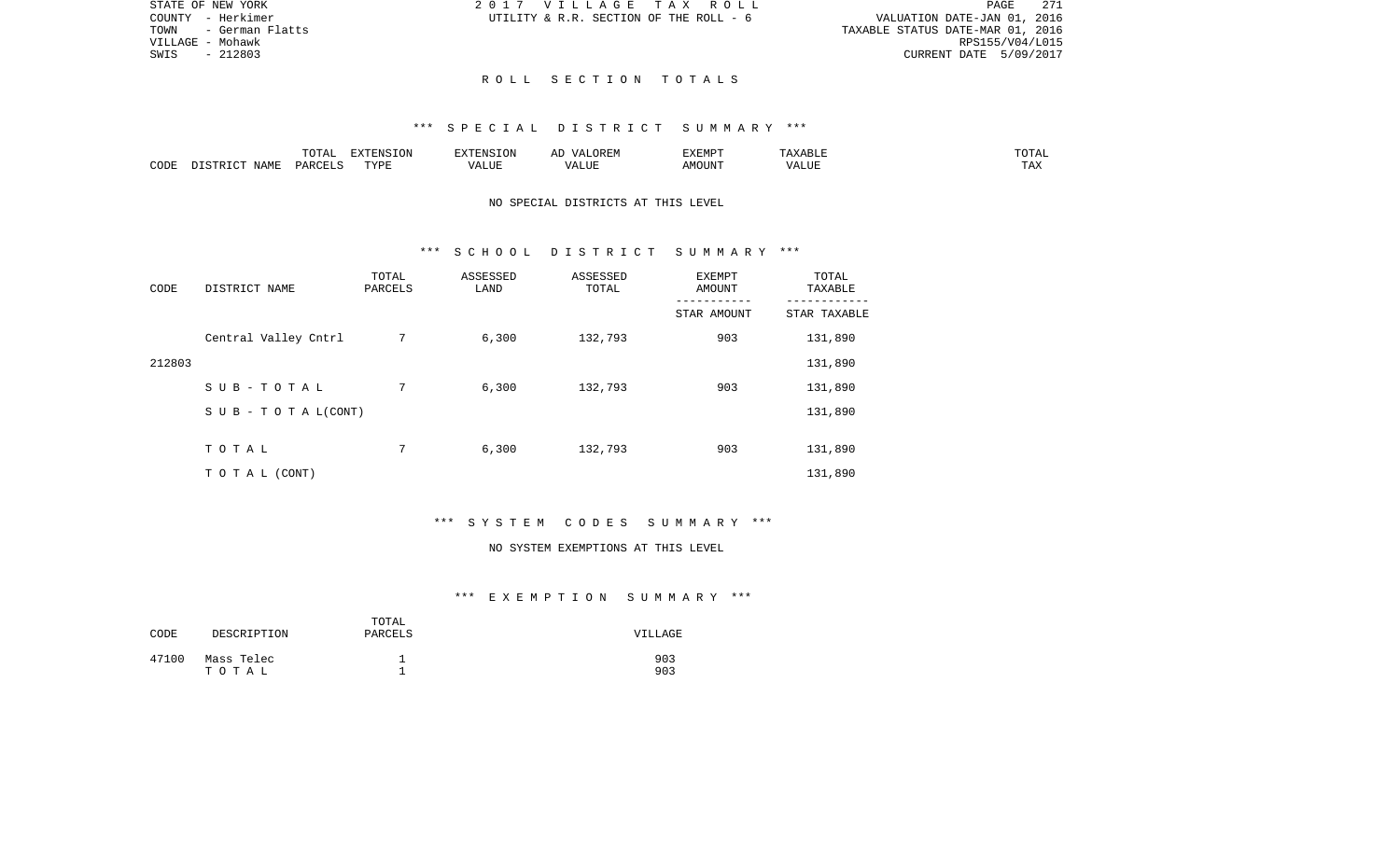| STATE OF NEW YORK       | 2017 VILLAGE TAX ROLL                  | 272<br>PAGE                      |
|-------------------------|----------------------------------------|----------------------------------|
| - Herkimer<br>COUNTY    | UTILITY & R.R. SECTION OF THE ROLL - 6 | VALUATION DATE-JAN 01, 2016      |
| - German Flatts<br>TOWN |                                        | TAXABLE STATUS DATE-MAR 01, 2016 |
| VILLAGE - Mohawk        |                                        | RPS155/V04/L015                  |
| $-212803$<br>SWIS       |                                        | CURRENT DATE 5/09/2017           |
|                         |                                        |                                  |
|                         | ROLL SECTION TOTALS                    |                                  |
|                         |                                        |                                  |

| ROLL<br>SEC | DESCRIPTION                    | TOTAL<br>PARCELS | ASSESSED<br>LAND | ASSESSED<br>TOTAL | EXEMPT<br>AMOUNT | TOTAL<br>TAXABLE | TOTAL<br>TAX |
|-------------|--------------------------------|------------------|------------------|-------------------|------------------|------------------|--------------|
|             |                                |                  |                  |                   | STAR AMOUNT      | STAR TAXABLE     |              |
|             | Village Tax<br>SPEC DIST TAXES |                  | 6,300            | 132,793           | 903              | 131,890          | 2,505.91     |
|             | UTILITIES & N.C.               |                  |                  |                   |                  |                  | 2,505.91     |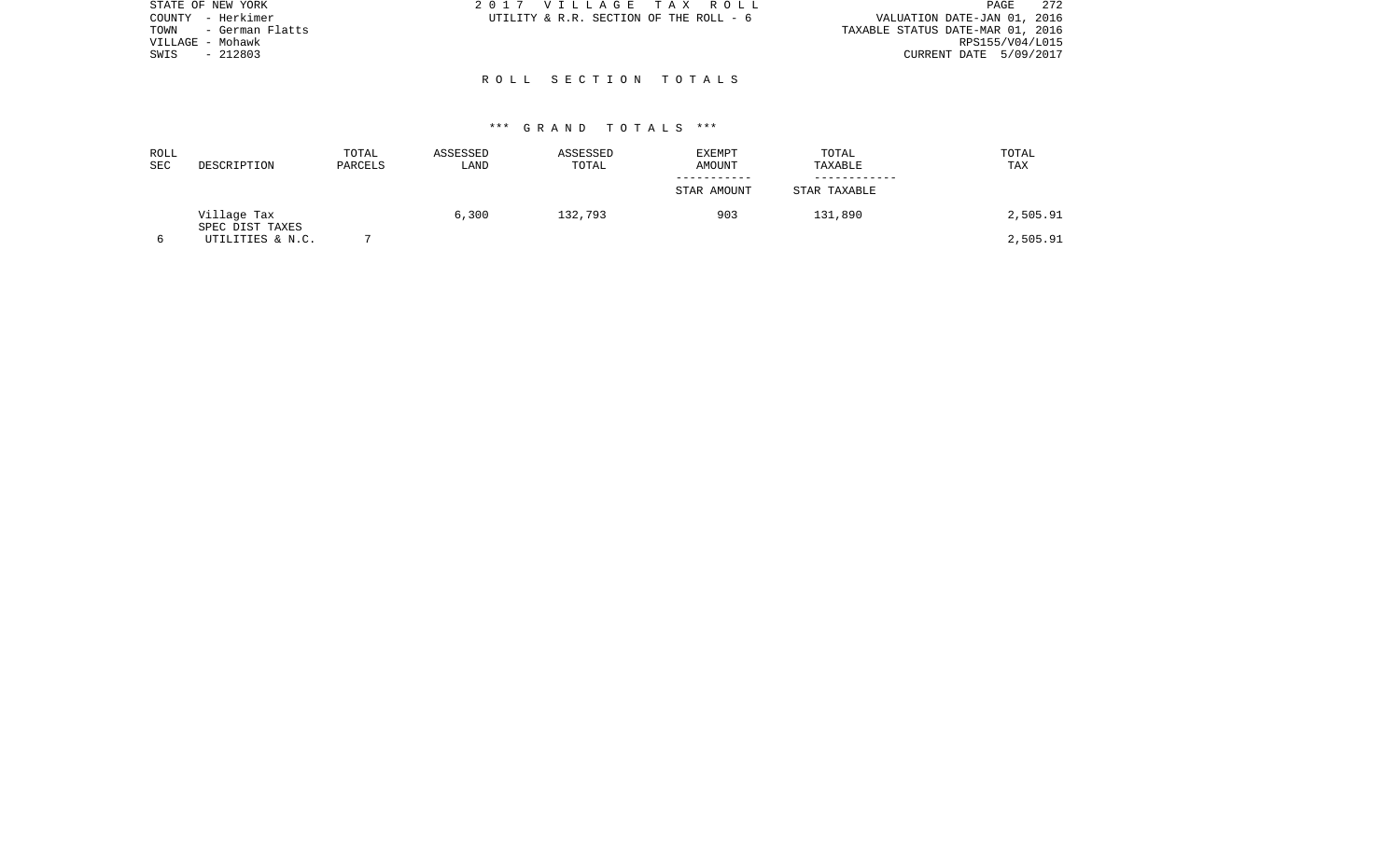| STATE OF NEW YORK<br>COUNTY - Herkimer<br>- German Flatts<br>TOWN | 2017                                                                              | <b>VILLAGE</b> | T A X<br>R O L L<br>WHOLLY EXEMPT SECTION OF THE ROLL - 8<br>OWNERS NAME SEOUENCE | VALUATION DATE-JAN 01, 2016<br>TAXABLE STATUS DATE-MAR 01, 2016 | PAGE<br>273 |
|-------------------------------------------------------------------|-----------------------------------------------------------------------------------|----------------|-----------------------------------------------------------------------------------|-----------------------------------------------------------------|-------------|
| VILLAGE - Mohawk<br>SWIS<br>$-212803$                             |                                                                                   |                | UNIFORM PERCENT OF VALUE IS 081.00                                                |                                                                 |             |
| TAX MAP PARCEL NUMBER                                             | PROPERTY LOCATION & CLASS ASSESSMENT EXEMPTION CODE-----------------VILLAGE------ |                |                                                                                   |                                                                 |             |
| CURRENT OWNERS NAME                                               | SCHOOL DISTRICT                                                                   | LAND           | TAX DESCRIPTION                                                                   | TAXABLE VALUE                                                   |             |
| CURRENT OWNERS ADDRESS                                            | PARCEL SIZE/GRID COORD                                                            | TOTAL          | SPECIAL DISTRICTS                                                                 |                                                                 | TAX AMOUNT  |
| **********************                                            | **************************                                                        |                |                                                                                   |                                                                 |             |
|                                                                   | 54 E Main St                                                                      |                |                                                                                   | ACCT 023009060                                                  |             |
| $120.40 - 2 - 59$                                                 | 210 1 Family Res                                                                  |                | CLERGY RES 21600                                                                  | 65,200                                                          |             |
| Catholic Church Assn                                              | Central Valley 212803                                                             | 9,300          | Village Tax                                                                       | 0.00                                                            | 0.00        |
| 54 E Main St<br>Mohawk, NY 13407                                  | 54 E Main St S<br>35.00 DPTH 165.00<br>FRNT<br>EAST-0358292 NRTH-1522797          | 65,200         |                                                                                   |                                                                 |             |
|                                                                   | FULL MARKET VALUE                                                                 | 80,494         |                                                                                   |                                                                 |             |
|                                                                   |                                                                                   |                | TOTAL TAX ---                                                                     |                                                                 | $0.00**$    |
|                                                                   |                                                                                   |                |                                                                                   |                                                                 |             |
|                                                                   | 67-71 E Main St                                                                   |                |                                                                                   | ACCT 023008160                                                  |             |
| $120.40 - 1 - 14$                                                 | 620 Religious                                                                     |                | N/P-RELIG 25110                                                                   | 687,500                                                         |             |
| Catholic Church Blessed                                           | Central Valley 212803                                                             | 19,200         | Village Tax                                                                       | 0.00                                                            | 0.00        |
| Sacrament                                                         | 67-71 E Main St                                                                   | 687,500        |                                                                                   |                                                                 |             |
| 54 E Main St                                                      | FRNT 155.00 DPTH 333.00                                                           |                |                                                                                   |                                                                 |             |
| Mohawk, NY 13407                                                  | EAST-0358689 NRTH-1523247                                                         |                |                                                                                   |                                                                 |             |
|                                                                   | DEED BOOK 00605 PG-00218                                                          |                |                                                                                   |                                                                 |             |
|                                                                   | FULL MARKET VALUE                                                                 | 848,765        |                                                                                   |                                                                 |             |
|                                                                   |                                                                                   |                | TOTAL TAX ---                                                                     |                                                                 | $0.00**$    |
|                                                                   |                                                                                   |                |                                                                                   | ****** 120.47-4-27 ****************                             |             |
|                                                                   | W Main St                                                                         |                |                                                                                   | ACCT 023004020                                                  |             |
| $120.47 - 4 - 27$                                                 | 534 Social org.                                                                   |                | VETORG CTS 26100                                                                  | 246,000                                                         |             |
| Crowley-Barnum Post #25                                           | Central Valley 212803                                                             | 17,400         | Village Tax                                                                       | 0.00                                                            | 0.00        |
| Am Leg                                                            | Main&grove St                                                                     | 246,000        |                                                                                   |                                                                 |             |
| 43 W Main St                                                      | Leg Home Strg Bldg                                                                |                |                                                                                   |                                                                 |             |
| Mohawk, NY 13407                                                  | 160x193<br>ACRES<br>1.00                                                          |                |                                                                                   |                                                                 |             |
|                                                                   | EAST-0356222 NRTH-1522161                                                         |                |                                                                                   |                                                                 |             |
|                                                                   | FULL MARKET VALUE                                                                 | 303,704        |                                                                                   |                                                                 |             |
|                                                                   |                                                                                   |                | TOTAL TAX ---                                                                     |                                                                 | $0.00**$    |
|                                                                   | ************************************                                              |                |                                                                                   | ******* 120.47-2-35 *****************                           |             |
|                                                                   | 54 W Main St                                                                      |                |                                                                                   | ACCT 023002190                                                  |             |
| $120.47 - 2 - 35$                                                 | 620 Religious                                                                     |                | N/P-RELIG 25110                                                                   | 213,900                                                         |             |
| Emmanuel Bible Church                                             | Central Valley 212803                                                             | 12,000         | Village Tax                                                                       | 0.00                                                            | 0.00        |
| 54 W Main St                                                      | 54 W Main St                                                                      | 213,900        |                                                                                   |                                                                 |             |
| Mohawk, NY 13407                                                  | Church Bldg                                                                       |                |                                                                                   |                                                                 |             |
|                                                                   | 60.00 DPTH 125.00<br>FRNT                                                         |                |                                                                                   |                                                                 |             |
|                                                                   | EAST-0356306 NRTH-1522405                                                         |                |                                                                                   |                                                                 |             |
|                                                                   | DEED BOOK 00616 PG-00410                                                          |                |                                                                                   |                                                                 |             |
|                                                                   | FULL MARKET VALUE                                                                 | 264,074        |                                                                                   |                                                                 |             |
|                                                                   |                                                                                   |                | TOTAL TAX ---                                                                     |                                                                 | $0.00**$    |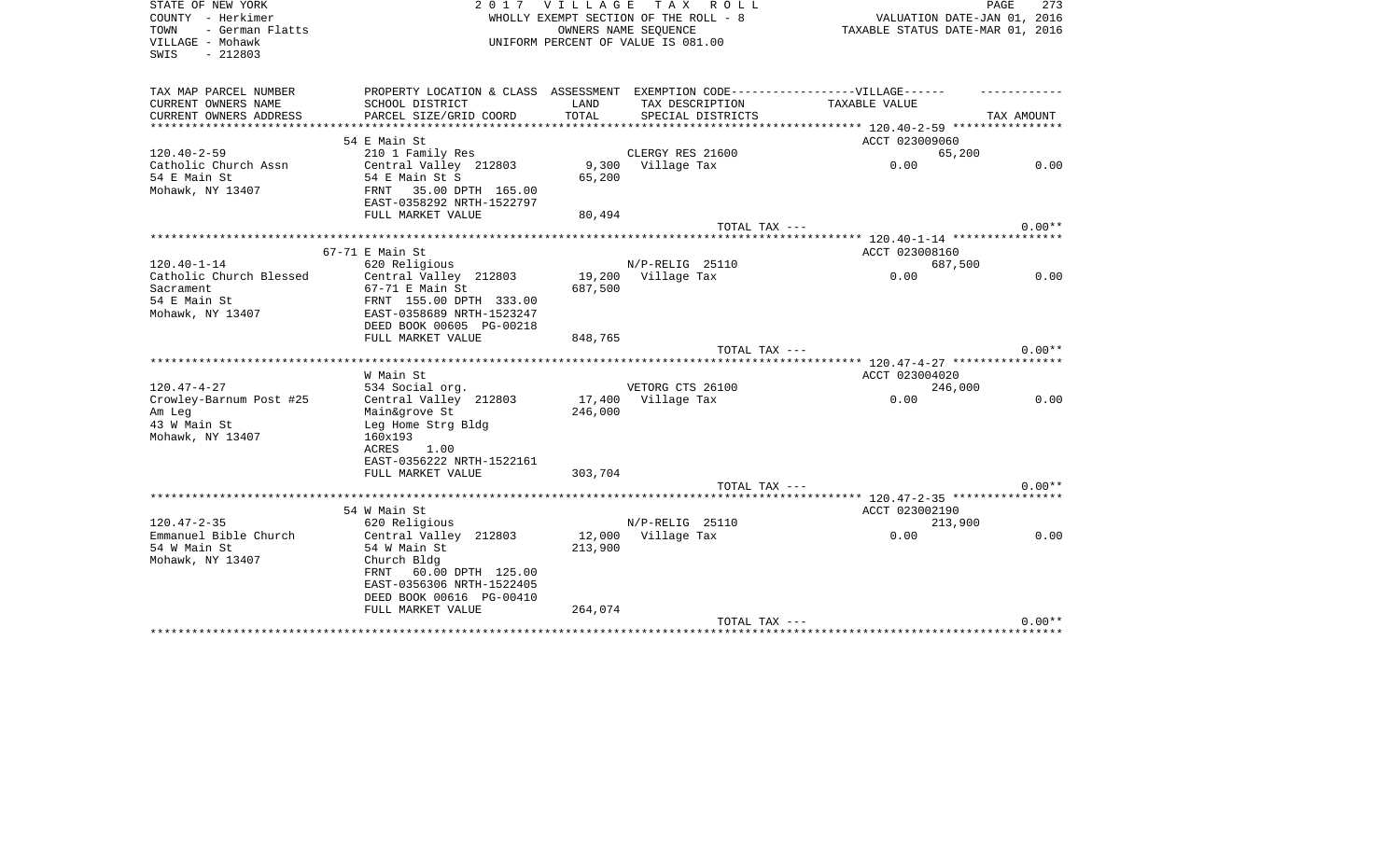| STATE OF NEW YORK<br>COUNTY - Herkimer<br>- German Flatts<br>TOWN<br>VILLAGE - Mohawk<br>$-212803$<br>SWIS | 2017                                                                                                                                | <b>VILLAGE</b> | TAX ROLL<br>WHOLLY EXEMPT SECTION OF THE ROLL - 8<br>OWNERS NAME SEQUENCE<br>UNIFORM PERCENT OF VALUE IS 081.00 | VALUATION DATE-JAN 01, 2016<br>TAXABLE STATUS DATE-MAR 01, 2016 | 274<br>PAGE |
|------------------------------------------------------------------------------------------------------------|-------------------------------------------------------------------------------------------------------------------------------------|----------------|-----------------------------------------------------------------------------------------------------------------|-----------------------------------------------------------------|-------------|
| TAX MAP PARCEL NUMBER<br>CURRENT OWNERS NAME                                                               | PROPERTY LOCATION & CLASS ASSESSMENT EXEMPTION CODE-----------------VILLAGE------<br>SCHOOL DISTRICT                                | LAND           | TAX DESCRIPTION                                                                                                 | TAXABLE VALUE                                                   |             |
| CURRENT OWNERS ADDRESS                                                                                     | PARCEL SIZE/GRID COORD                                                                                                              | TOTAL          | SPECIAL DISTRICTS                                                                                               |                                                                 | TAX AMOUNT  |
|                                                                                                            |                                                                                                                                     |                | ***************************                                                                                     | ****************** 120.47-2-36 *****************                |             |
|                                                                                                            | 56 W Main St                                                                                                                        |                |                                                                                                                 | ACCT 023002220                                                  |             |
| $120.47 - 2 - 36$                                                                                          | 210 1 Family Res                                                                                                                    |                | CLERGY RES 21600                                                                                                | 56,650                                                          |             |
| Emmanuel Bible Church<br>56 W Main St<br>Mohawk, NY 13407                                                  | Central Valley 212803<br>56 W Main St<br>FRNT<br>50.00 DPTH 130.00<br>EAST-0356252 NRTH-1522389<br>DEED BOOK 697<br>$PG-423$        | 56,650         | 11,700 Village Tax                                                                                              | 0.00                                                            | 0.00        |
|                                                                                                            | FULL MARKET VALUE                                                                                                                   | 69,938         |                                                                                                                 |                                                                 |             |
|                                                                                                            |                                                                                                                                     |                | TOTAL TAX ---                                                                                                   |                                                                 | $0.00**$    |
|                                                                                                            | 4 Warren St                                                                                                                         |                |                                                                                                                 |                                                                 |             |
| $120.39 - 3 - 36$                                                                                          | 311 Res vac land                                                                                                                    |                | N/P-RELIG 25110                                                                                                 | ACCT 023006930<br>2,600                                         |             |
| Episcopal Grace Church of                                                                                  | Central Valley 212803                                                                                                               |                | 2,600 Village Tax                                                                                               | 0.00                                                            | 0.00        |
| Mohawk<br>7 E Main St<br>Mohawk, NY 13407                                                                  | 4 Warren St<br>FRNT<br>90.00 DPTH 125.00<br>EAST-0357356 NRTH-1522607<br>DEED BOOK 00176 PG-00016                                   | 2,600          |                                                                                                                 |                                                                 |             |
|                                                                                                            | FULL MARKET VALUE                                                                                                                   | 3,210          |                                                                                                                 |                                                                 | $0.00**$    |
|                                                                                                            |                                                                                                                                     |                | TOTAL TAX ---                                                                                                   |                                                                 |             |
|                                                                                                            | 7 E Main St                                                                                                                         |                |                                                                                                                 | ACCT 023007500                                                  |             |
| $120.39 - 3 - 39$                                                                                          | 210 1 Family Res                                                                                                                    |                | CLERGY RES 21600                                                                                                | 64,300                                                          |             |
| Episcopal Grace Church of<br>Mohawk<br>7 E Main St<br>Mohawk, NY 13407                                     | Central Valley 212803<br>7 E Main St N<br>FRNT 30.00 DPTH 125.00<br>EAST-0357376 NRTH-1522638<br>DEED BOOK 00154 PG-00409           | 64,300         | 8,400 Village Tax                                                                                               | 0.00                                                            | 0.00        |
|                                                                                                            | FULL MARKET VALUE                                                                                                                   | 79,383         |                                                                                                                 |                                                                 |             |
|                                                                                                            |                                                                                                                                     |                | TOTAL TAX ---                                                                                                   |                                                                 | $0.00**$    |
|                                                                                                            |                                                                                                                                     |                |                                                                                                                 |                                                                 |             |
| $120.39 - 3 - 40$                                                                                          | 9 E Main St<br>620 Religious                                                                                                        |                | $N/P-RELLIG$ 25110                                                                                              | ACCT 023007530<br>134,700                                       |             |
| Episcopal Grace Church Of<br>Mohawk<br>7 E Main St<br>Mohawk, NY 13407                                     | Central Valley 212803<br>9 E Main St N<br>Church<br>FRNT 30.00 DPTH 118.00<br>EAST-0357410 NRTH-1522632<br>DEED BOOK 00122 PG-00305 | 134,700        | 6,700 Village Tax                                                                                               | 0.00                                                            | 0.00        |
|                                                                                                            | FULL MARKET VALUE                                                                                                                   | 166,296        | TOTAL TAX ---                                                                                                   |                                                                 | $0.00**$    |
|                                                                                                            |                                                                                                                                     |                |                                                                                                                 |                                                                 |             |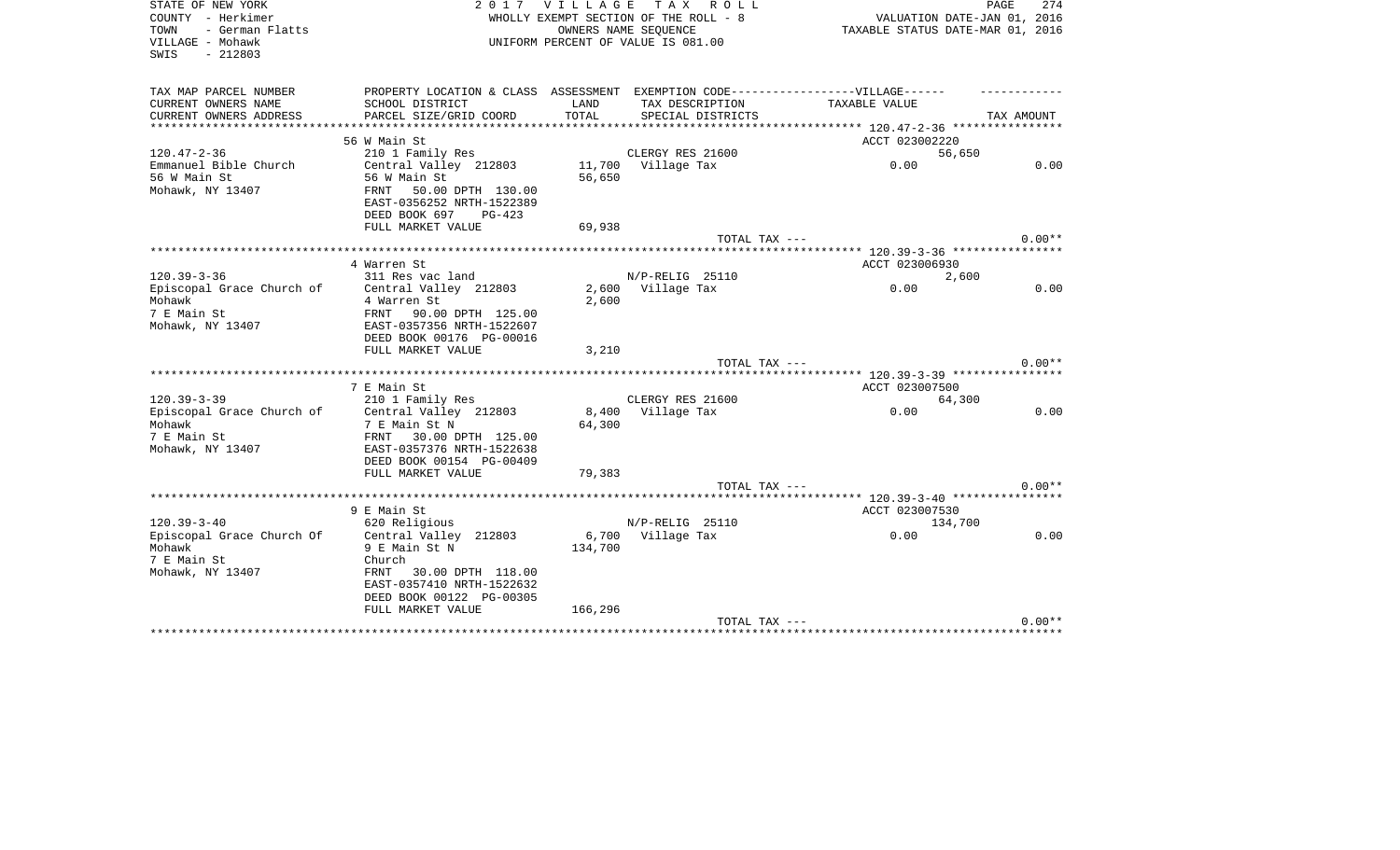| STATE OF NEW YORK<br>COUNTY - Herkimer               | 2017                                                                              | <b>VILLAGE</b> | T A X<br>R O L L<br>WHOLLY EXEMPT SECTION OF THE ROLL - 8 |                                                          | PAGE<br>275<br>VALUATION DATE-JAN 01, 2016 |
|------------------------------------------------------|-----------------------------------------------------------------------------------|----------------|-----------------------------------------------------------|----------------------------------------------------------|--------------------------------------------|
| - German Flatts<br>TOWN                              |                                                                                   |                | OWNERS NAME SEQUENCE                                      | TAXABLE STATUS DATE-MAR 01, 2016                         |                                            |
| VILLAGE - Mohawk<br>SWIS<br>$-212803$                |                                                                                   |                | UNIFORM PERCENT OF VALUE IS 081.00                        |                                                          |                                            |
| TAX MAP PARCEL NUMBER                                | PROPERTY LOCATION & CLASS ASSESSMENT EXEMPTION CODE-----------------VILLAGE------ |                |                                                           |                                                          |                                            |
| CURRENT OWNERS NAME                                  | SCHOOL DISTRICT                                                                   | LAND           | TAX DESCRIPTION                                           | TAXABLE VALUE                                            |                                            |
| CURRENT OWNERS ADDRESS                               | PARCEL SIZE/GRID COORD                                                            | TOTAL          | SPECIAL DISTRICTS                                         |                                                          | TAX AMOUNT                                 |
| **********************                               | **************************                                                        |                |                                                           |                                                          |                                            |
|                                                      | 8 Hillview Dr                                                                     |                |                                                           | ACCT 023019320                                           |                                            |
| $120.55 - 2 - 26$                                    | 210 1 Family Res                                                                  |                | N/P-M/M IM 25230                                          | 129,400                                                  |                                            |
| Herkimer Co Chapter                                  | Central Valley 212803                                                             | 16,700         | Village Tax                                               | 0.00                                                     | 0.00                                       |
| NYSARC Inc                                           | 8 Hillview Dr                                                                     | 129,400        |                                                           |                                                          |                                            |
| 350 S Washington St                                  | 70.00 DPTH 187.72<br>FRNT                                                         |                |                                                           |                                                          |                                            |
| Herkimer, NY 13350                                   | EAST-0357714 NRTH-1519757                                                         |                |                                                           |                                                          |                                            |
|                                                      | DEED BOOK 1321<br>PG-342<br>FULL MARKET VALUE                                     |                |                                                           |                                                          |                                            |
|                                                      |                                                                                   | 159,753        | TOTAL TAX ---                                             |                                                          | $0.00**$                                   |
|                                                      |                                                                                   |                |                                                           |                                                          |                                            |
|                                                      | 6 Brookside Dr                                                                    |                |                                                           | ACCT 023031320                                           |                                            |
| $120.47 - 1 - 62$                                    | 210 1 Family Res                                                                  |                | N/P-M/M IM 25230                                          | 179,400                                                  |                                            |
| Herkimer County Chapter                              | Central Valley 212803                                                             | 12,000         | Village Tax                                               | 0.00                                                     | 0.00                                       |
| Nysarc Inc                                           | Brookside Dr                                                                      | 179,400        |                                                           |                                                          |                                            |
| 333 S Main St                                        | FRNT 158.30 DPTH 108.10                                                           |                |                                                           |                                                          |                                            |
| Herkimer, NY 13350                                   | EAST-0355235 NRTH-1521509                                                         |                |                                                           |                                                          |                                            |
|                                                      | DEED BOOK 871<br>$PG-13$                                                          |                |                                                           |                                                          |                                            |
|                                                      | FULL MARKET VALUE                                                                 | 221,481        |                                                           |                                                          |                                            |
|                                                      |                                                                                   |                | TOTAL TAX ---                                             |                                                          | $0.00**$                                   |
|                                                      |                                                                                   |                |                                                           | ****** 120.47-3-35 *****************                     |                                            |
|                                                      | 36 Devendorf St                                                                   |                |                                                           | ACCT 023028260                                           |                                            |
| $120.47 - 3 - 35$                                    | 210 1 Family Res                                                                  |                | N/P-M/M IM 25230                                          | 81,300                                                   |                                            |
| Herkimer County Chapter                              | Central Valley 212803                                                             | 12,600         | Village Tax                                               | 0.00                                                     | 0.00                                       |
| Nysarc Inc<br>333 S Main St                          | 36 Devendorf St<br>FRNT 72.00 DPTH 248.00                                         | 81,300         |                                                           |                                                          |                                            |
| Herkimer, NY 13350                                   | EAST-0355583 NRTH-1521323                                                         |                |                                                           |                                                          |                                            |
|                                                      | DEED BOOK 871<br>$PG-17$                                                          |                |                                                           |                                                          |                                            |
|                                                      | FULL MARKET VALUE                                                                 | 100,370        |                                                           |                                                          |                                            |
|                                                      |                                                                                   |                | TOTAL TAX ---                                             |                                                          | $0.00**$                                   |
|                                                      | *****************************                                                     |                |                                                           | *************************** 120.47-1-59.1 ************** |                                            |
|                                                      | Brookside Dr                                                                      |                |                                                           |                                                          |                                            |
| $120.47 - 1 - 59.1$                                  | 311 Res vac land                                                                  |                | N/P-M/M IM 25230                                          | 4,100                                                    |                                            |
| Herkimer County Chapter NYSARC Central Valley 212803 |                                                                                   | 4,100          | Village Tax                                               | 0.00                                                     | 0.00                                       |
| 350 S Washington St                                  | 86.00 DPTH 108.00<br>FRNT                                                         | 4,100          |                                                           |                                                          |                                            |
| Herkimer, NY 13365                                   | EAST-0355161 NRTH-1521517                                                         |                |                                                           |                                                          |                                            |
|                                                      | DEED BOOK 1267 PG-878                                                             |                |                                                           |                                                          |                                            |
|                                                      | FULL MARKET VALUE                                                                 | 5,062          |                                                           |                                                          |                                            |
|                                                      |                                                                                   |                | TOTAL TAX ---                                             |                                                          | $0.00**$                                   |
|                                                      |                                                                                   |                |                                                           |                                                          |                                            |
| $120.38 - 1 - 1.999$                                 | W Main St<br>853 Sewage                                                           |                |                                                           | ACCT 023003100                                           |                                            |
| Herkimer Cty Sewer Dist                              | Central Valley 212803                                                             | 100            | MUN OWNED 13100<br>Village Tax                            | 10643,200<br>0.00                                        | 0.00                                       |
| 106 W Main St                                        | W Main St N                                                                       | 10643,200      |                                                           |                                                          |                                            |
| Mohawk, NY 13407                                     | Sewer Plant                                                                       |                |                                                           |                                                          |                                            |
|                                                      | ACRES<br>1.00                                                                     |                |                                                           |                                                          |                                            |
|                                                      | EAST-0317928 NRTH-1098401                                                         |                |                                                           |                                                          |                                            |
|                                                      | FULL MARKET VALUE                                                                 | 13139,753      |                                                           |                                                          |                                            |
|                                                      |                                                                                   |                | TOTAL TAX ---                                             |                                                          | $0.00**$                                   |
|                                                      |                                                                                   |                |                                                           |                                                          |                                            |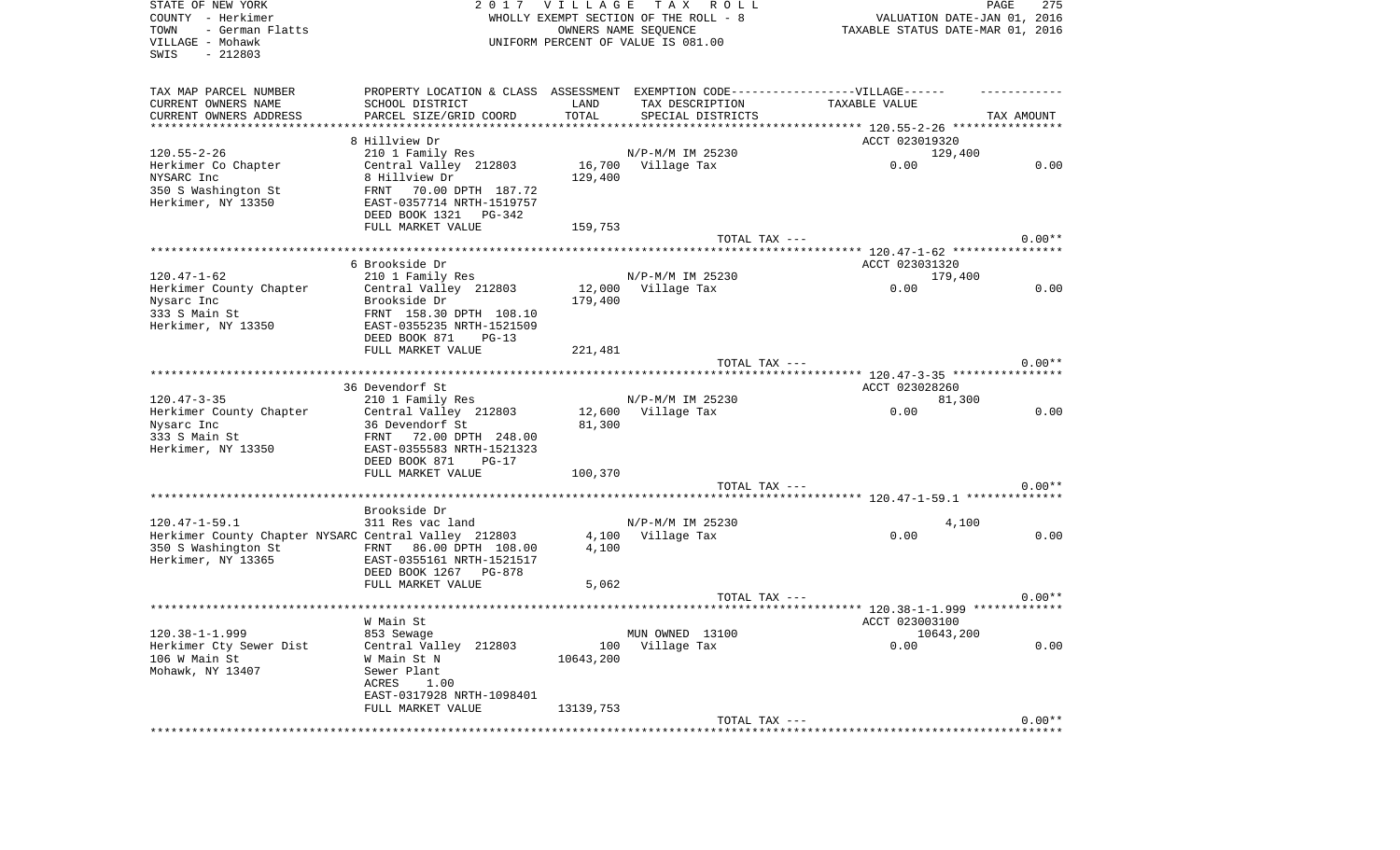| STATE OF NEW YORK       | 2017 VILLAGE                                                                      |                                  | PAGE<br>276        |                |            |
|-------------------------|-----------------------------------------------------------------------------------|----------------------------------|--------------------|----------------|------------|
| COUNTY - Herkimer       | WHOLLY EXEMPT SECTION OF THE ROLL - 8                                             | VALUATION DATE-JAN 01, 2016      |                    |                |            |
| TOWN<br>- German Flatts |                                                                                   | TAXABLE STATUS DATE-MAR 01, 2016 |                    |                |            |
| VILLAGE - Mohawk        | UNIFORM PERCENT OF VALUE IS 081.00                                                |                                  |                    |                |            |
| $-212803$<br>SWIS       |                                                                                   |                                  |                    |                |            |
|                         |                                                                                   |                                  |                    |                |            |
| TAX MAP PARCEL NUMBER   | PROPERTY LOCATION & CLASS ASSESSMENT EXEMPTION CODE-----------------VILLAGE------ |                                  |                    |                |            |
| CURRENT OWNERS NAME     | SCHOOL DISTRICT                                                                   | LAND                             | TAX DESCRIPTION    | TAXABLE VALUE  |            |
| CURRENT OWNERS ADDRESS  | PARCEL SIZE/GRID COORD                                                            | TOTAL                            | SPECIAL DISTRICTS  |                | TAX AMOUNT |
| *********************** | ********************                                                              |                                  |                    |                |            |
|                         | W Main St                                                                         |                                  |                    | ACCT 023002680 |            |
| $120.47 - 1 - 78$       | 330 Vacant comm                                                                   |                                  | WDRL/FORCL 29700   | 12,100         |            |
| Holt Brothers Inc       | Central Valley 212803                                                             |                                  | 12,100 Village Tax | 0.00           | 0.00       |
| 94 W Main St            | FRNT 260.00 DPTH 100.00                                                           | 12,100                           |                    |                |            |
|                         | ACRES<br>0.44                                                                     |                                  |                    |                |            |
| Mohawk, NY 13407        |                                                                                   |                                  |                    |                |            |
|                         | EAST-0355037 NRTH-1522444                                                         |                                  |                    |                |            |
|                         | FULL MARKET VALUE                                                                 | 14,938                           |                    |                | $0.00**$   |
|                         |                                                                                   |                                  | TOTAL TAX ---      |                |            |
|                         |                                                                                   |                                  |                    |                |            |
|                         | 36 Columbia St                                                                    |                                  |                    | ACCT 023021690 |            |
| $120.47 - 4 - 46$       | 695 Cemetery                                                                      |                                  | V CEM-LND 13660    | 45,200         |            |
| Mohawk Cemetery Assn    | Central Valley 212803                                                             | 29,200                           | Village Tax        | 0.00           | 0.00       |
| Mohawk, NY 13407        | Columbia St W                                                                     | 45,200                           |                    |                |            |
|                         | Cemetery                                                                          |                                  |                    |                |            |
|                         | ACRES<br>8.80                                                                     |                                  |                    |                |            |
|                         | EAST-0356442 NRTH-1520694                                                         |                                  |                    |                |            |
|                         | FULL MARKET VALUE                                                                 | 55,802                           |                    |                |            |
|                         |                                                                                   |                                  | TOTAL TAX ---      |                | $0.00**$   |
|                         |                                                                                   |                                  |                    |                |            |
|                         | Grove St                                                                          |                                  |                    | ACCT 023027390 |            |
| $120.47 - 4 - 17$       | 612 School                                                                        |                                  | SCHOOL DST 13800   | 5250,000       |            |
| Mohawk Central School   | Central Valley 212803                                                             | 23,000                           | Village Tax        | 0.00           | 0.00       |
| Dist #2                 | Sch & Athletic                                                                    | 5250,000                         |                    |                |            |
| 28 Grove St             | Grove St                                                                          |                                  |                    |                |            |
| Mohawk, NY 13407        | ACRES<br>6.60                                                                     |                                  |                    |                |            |
|                         | EAST-0356151 NRTH-1521540                                                         |                                  |                    |                |            |
|                         | DEED BOOK 223<br>$PG-293$                                                         |                                  |                    |                |            |
|                         | FULL MARKET VALUE                                                                 | 6481,481                         |                    |                |            |
|                         |                                                                                   |                                  | TOTAL TAX ---      |                | $0.00**$   |
|                         |                                                                                   |                                  |                    |                |            |
|                         | E Main St                                                                         |                                  |                    | ACCT 023008640 |            |
| $120.47 - 6 - 5$        | 612 School                                                                        |                                  | SCHOOL DST 13800   | 915,550        |            |
| Mohawk Central School   | Central Valley 212803                                                             | 7,500                            | Village Tax        | 0.00           | 0.00       |
| Dist #2                 | E Main St                                                                         | 915,550                          |                    |                |            |
| 28 Grove St             | Bus Gar                                                                           |                                  |                    |                |            |
| Mohawk, NY 13407        | 30.00 DPTH 130.21<br>FRNT                                                         |                                  |                    |                |            |
|                         | EAST-0357472 NRTH-1522449                                                         |                                  |                    |                |            |
|                         | FULL MARKET VALUE                                                                 | 1130,309                         |                    |                |            |
|                         |                                                                                   |                                  | TOTAL TAX ---      |                | $0.00**$   |
|                         |                                                                                   |                                  |                    |                |            |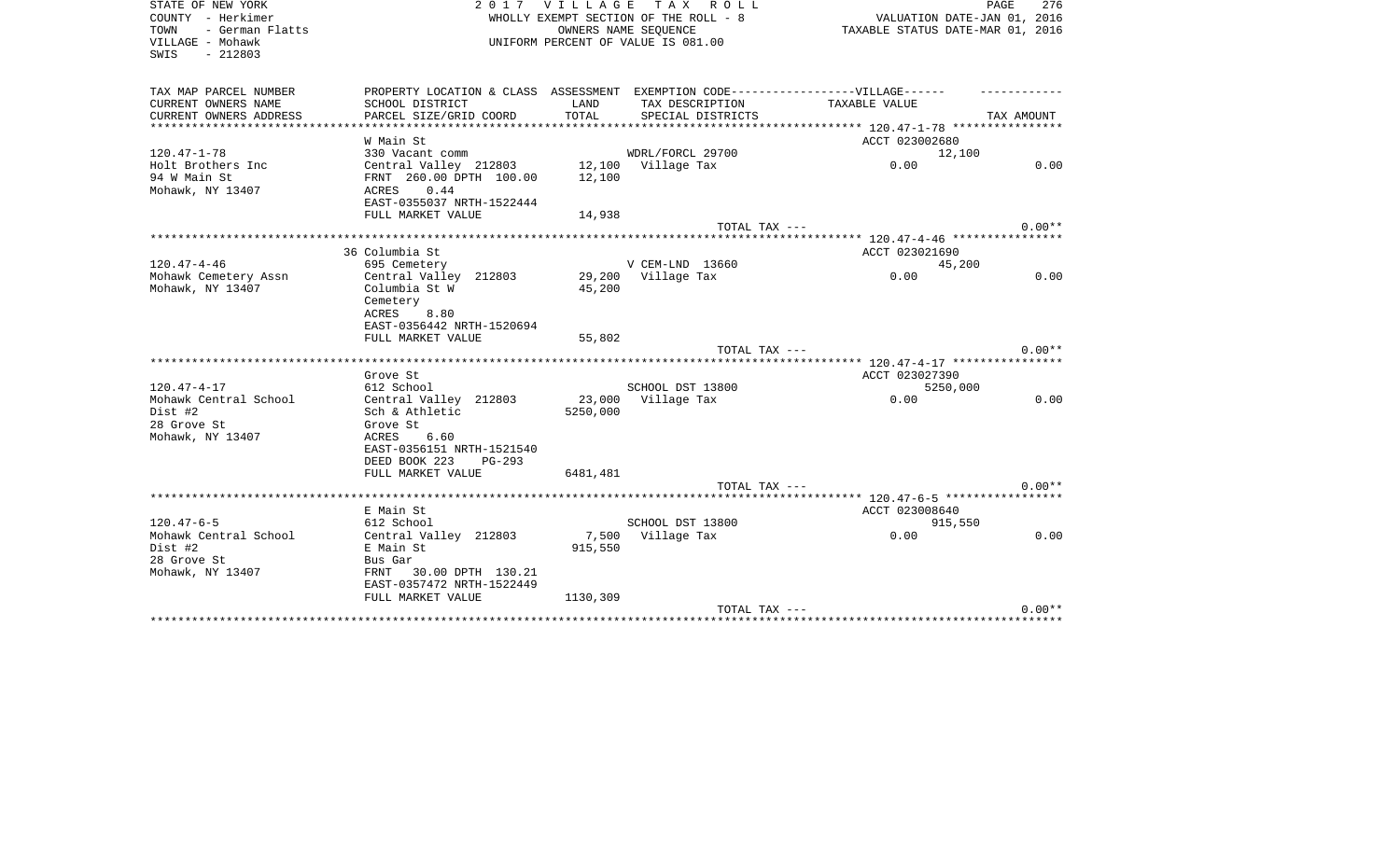| STATE OF NEW YORK                            | 2017                                                                             | VILLAGE                                                         | T A X<br>R O L L<br>WHOLLY EXEMPT SECTION OF THE ROLL - 8  |                                       | PAGE<br>277 |
|----------------------------------------------|----------------------------------------------------------------------------------|-----------------------------------------------------------------|------------------------------------------------------------|---------------------------------------|-------------|
| COUNTY - Herkimer<br>- German Flatts<br>TOWN |                                                                                  | VALUATION DATE-JAN 01, 2016<br>TAXABLE STATUS DATE-MAR 01, 2016 |                                                            |                                       |             |
| VILLAGE - Mohawk<br>$-212803$<br>SWIS        |                                                                                  |                                                                 | OWNERS NAME SEQUENCE<br>UNIFORM PERCENT OF VALUE IS 081.00 |                                       |             |
|                                              |                                                                                  |                                                                 |                                                            |                                       |             |
| TAX MAP PARCEL NUMBER                        | PROPERTY LOCATION & CLASS ASSESSMENT EXEMPTION CODE----------------VILLAGE------ |                                                                 |                                                            |                                       |             |
| CURRENT OWNERS NAME                          | SCHOOL DISTRICT                                                                  | LAND                                                            | TAX DESCRIPTION                                            | TAXABLE VALUE                         |             |
| CURRENT OWNERS ADDRESS                       | PARCEL SIZE/GRID COORD                                                           | TOTAL                                                           | SPECIAL DISTRICTS                                          |                                       | TAX AMOUNT  |
|                                              |                                                                                  |                                                                 |                                                            |                                       |             |
|                                              | E Main St                                                                        |                                                                 |                                                            | ACCT 023008670                        |             |
| $120.47 - 6 - 6$                             | 612 School                                                                       |                                                                 | SCHOOL DST 13800                                           | 92,900                                |             |
| Mohawk Central School                        | Central Valley 212803                                                            | 15,200                                                          | Village Tax                                                | 0.00                                  | 0.00        |
| Dist #2                                      | E Main St                                                                        | 92,900                                                          |                                                            |                                       |             |
| 22 E Main St<br>Mohawk, NY 13407             | FRNT<br>79.57 DPTH 211.40<br>EAST-0357526 NRTH-1522451                           |                                                                 |                                                            |                                       |             |
|                                              | DEED BOOK 00505 PG-00007                                                         |                                                                 |                                                            |                                       |             |
|                                              | FULL MARKET VALUE                                                                | 114,691                                                         |                                                            |                                       |             |
|                                              |                                                                                  |                                                                 | TOTAL TAX ---                                              |                                       | $0.00**$    |
|                                              | ********************                                                             |                                                                 |                                                            | ******* 120.47-6-20 ***************** |             |
|                                              | Michigan St                                                                      |                                                                 |                                                            | ACCT 023010740                        |             |
| $120.47 - 6 - 20$                            | 438 Parking lot                                                                  |                                                                 | SCHOOL DST 13800                                           | 10,300                                |             |
| Mohawk Central School                        | Central Valley 212803                                                            | 10,300                                                          | Village Tax                                                | 0.00                                  | 0.00        |
| Dist                                         | Michigan St                                                                      | 10,300                                                          |                                                            |                                       |             |
| 28 Grove St                                  | FRNT 141.80 DPTH 120.10                                                          |                                                                 |                                                            |                                       |             |
| Mohawk, NY 13407                             | EAST-0357450 NRTH-1522327                                                        |                                                                 |                                                            |                                       |             |
|                                              | DEED BOOK 673<br><b>PG-900</b>                                                   |                                                                 |                                                            |                                       |             |
|                                              | FULL MARKET VALUE                                                                | 12,716                                                          |                                                            |                                       |             |
|                                              |                                                                                  |                                                                 | TOTAL TAX ---                                              |                                       | $0.00**$    |
|                                              |                                                                                  |                                                                 |                                                            |                                       |             |
|                                              | Fisher Ave                                                                       |                                                                 |                                                            | ACCT 023019680                        |             |
| $120.55 - 3 - 5$                             | 612 School                                                                       |                                                                 | SCHOOL DST 13800                                           | 3500,000                              |             |
| Mohawk Central School                        | Central Valley 212803                                                            | 25,500                                                          | Village Tax                                                | 0.00                                  | 0.00        |
| 28 Grove St                                  | School                                                                           | 3500,000                                                        |                                                            |                                       |             |
| Mohawk, NY 13407                             | Fisher Gr Sch<br>ACRES<br>4.70                                                   |                                                                 |                                                            |                                       |             |
|                                              | EAST-0357038 NRTH-1519357                                                        |                                                                 |                                                            |                                       |             |
|                                              | FULL MARKET VALUE                                                                | 4320,988                                                        |                                                            |                                       |             |
|                                              |                                                                                  |                                                                 | TOTAL TAX ---                                              |                                       | $0.00**$    |
|                                              |                                                                                  |                                                                 |                                                            |                                       |             |
|                                              | Fisher Ave                                                                       |                                                                 |                                                            | ACCT 023019710                        |             |
| $120.55 - 3 - 6$                             | 330 Vacant comm                                                                  |                                                                 | SCHOOL DST 13800                                           | 50,000                                |             |
| Mohawk Central School                        | Central Valley 212803                                                            | 50,000                                                          | Village Tax                                                | 0.00                                  | 0.00        |
| Dist #2                                      | Playground                                                                       | 50,000                                                          |                                                            |                                       |             |
| 28 Grove St                                  | Fisher Gr Sch                                                                    |                                                                 |                                                            |                                       |             |
| Mohawk, NY 13407                             | ACRES<br>2.50                                                                    |                                                                 |                                                            |                                       |             |
|                                              | EAST-0356920 NRTH-1519022                                                        |                                                                 |                                                            |                                       |             |
|                                              | FULL MARKET VALUE                                                                | 61,728                                                          |                                                            |                                       |             |
|                                              |                                                                                  |                                                                 | TOTAL TAX ---                                              |                                       | $0.00**$    |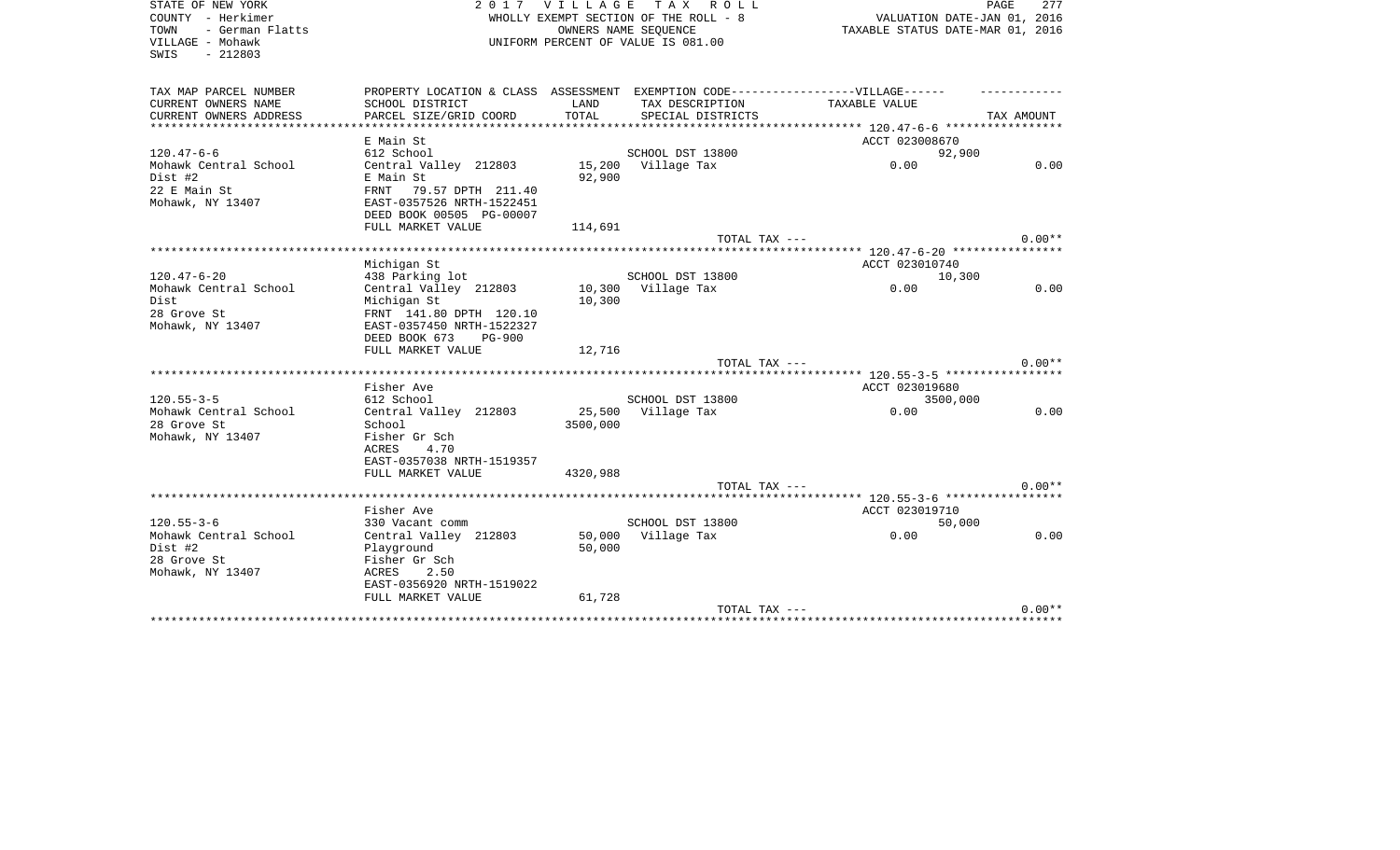| STATE OF NEW YORK<br>COUNTY - Herkimer                           | 2017                                                                              | <b>VILLAGE</b>   | TAX ROLL<br>WHOLLY EXEMPT SECTION OF THE ROLL - 8          | VALUATION DATE-JAN 01, 2016      | 278<br>PAGE |
|------------------------------------------------------------------|-----------------------------------------------------------------------------------|------------------|------------------------------------------------------------|----------------------------------|-------------|
| - German Flatts<br>TOWN<br>VILLAGE - Mohawk<br>SWIS<br>$-212803$ |                                                                                   |                  | OWNERS NAME SEQUENCE<br>UNIFORM PERCENT OF VALUE IS 081.00 | TAXABLE STATUS DATE-MAR 01, 2016 |             |
| TAX MAP PARCEL NUMBER                                            | PROPERTY LOCATION & CLASS ASSESSMENT EXEMPTION CODE-----------------VILLAGE------ |                  |                                                            |                                  |             |
| CURRENT OWNERS NAME                                              | SCHOOL DISTRICT                                                                   | LAND             | TAX DESCRIPTION                                            | TAXABLE VALUE                    |             |
| CURRENT OWNERS ADDRESS<br>*********************                  | PARCEL SIZE/GRID COORD                                                            | TOTAL            | SPECIAL DISTRICTS                                          |                                  | TAX AMOUNT  |
|                                                                  | Hammond St                                                                        |                  |                                                            | ACCT 023021360                   |             |
| $120.55 - 3 - 7$                                                 | 612 School                                                                        |                  | SCHOOL DST 13800                                           | 45,100                           |             |
| Mohawk Central School<br>Dist 2                                  | Central Valley 212803<br>E Of Hammond St                                          | 20,300<br>45,100 | Village Tax                                                | 0.00                             | 0.00        |
| 28 Grove St<br>Mohawk, NY 13407                                  | Bldg Pole Brn<br>ACRES<br>2.90<br>EAST-0356798 NRTH-1518773                       |                  |                                                            |                                  |             |
|                                                                  | DEED BOOK 00603 PG-00496<br>FULL MARKET VALUE                                     | 55,679           |                                                            |                                  |             |
|                                                                  |                                                                                   |                  | TOTAL TAX ---                                              |                                  | $0.00**$    |
|                                                                  |                                                                                   |                  |                                                            |                                  |             |
|                                                                  | Hammond St                                                                        |                  |                                                            | ACCT 023021330                   |             |
| $120.55 - 3 - 10$                                                | 449 Other Storag                                                                  |                  | SCHOOL DST 13800                                           | 66,600                           |             |
| Mohawk Central School                                            | Central Valley 212803                                                             | 12,900           | Village Tax                                                | 0.00                             | 0.00        |
| Dist 2                                                           | Hammond St E                                                                      | 66,600           |                                                            |                                  |             |
| 28 Grove St                                                      | FRNT<br>50.00 DPTH 150.85                                                         |                  |                                                            |                                  |             |
| Mohawk, NY 13407                                                 | EAST-0356584 NRTH-1518700<br>DEED BOOK 00603 PG-00496                             |                  |                                                            |                                  |             |
|                                                                  | FULL MARKET VALUE                                                                 | 82,222           |                                                            |                                  |             |
|                                                                  | ****************************                                                      |                  | TOTAL TAX ---                                              |                                  | $0.00**$    |
|                                                                  | Hammond St                                                                        |                  |                                                            | ACCT 023021300                   |             |
| $120.55 - 3 - 11$                                                | 449 Other Storag                                                                  |                  | SCHOOL DST 13800                                           | 12,900                           |             |
| Mohawk Central School                                            | Central Valley 212803                                                             | 12,900           | Village Tax                                                | 0.00                             | 0.00        |
| Dist 2                                                           | Hammond St E                                                                      | 12,900           |                                                            |                                  |             |
| 28 Grove St                                                      | Lot                                                                               |                  |                                                            |                                  |             |
| Mohawk, NY 13407                                                 | 50.00 DPTH 150.85<br>FRNT                                                         |                  |                                                            |                                  |             |
|                                                                  | EAST-0356571 NRTH-1518752                                                         |                  |                                                            |                                  |             |
|                                                                  | DEED BOOK 00603 PG-00496                                                          |                  |                                                            |                                  |             |
|                                                                  | FULL MARKET VALUE                                                                 | 15,926           |                                                            |                                  | $0.00**$    |
|                                                                  |                                                                                   |                  | TOTAL TAX ---                                              |                                  |             |
|                                                                  | 17 S Washington St                                                                |                  |                                                            | ACCT 023026130                   |             |
| $120.47 - 5 - 46$                                                | 210 1 Family Res                                                                  |                  | CLERGY RES 21600                                           | 65,700                           |             |
| Mohawk Dutch Reformed Church Central Valley 212803               |                                                                                   | 8,200            | Village Tax                                                | 0.00                             | 0.00        |
| 20 S Otsego St                                                   | 17 S Wshngtn St                                                                   | 65,700           |                                                            |                                  |             |
| Mohawk, NY 13407                                                 | Parsge                                                                            |                  |                                                            |                                  |             |
|                                                                  | FRNT 60.00 DPTH 100.00                                                            |                  |                                                            |                                  |             |
|                                                                  | EAST-0356921 NRTH-1521908                                                         |                  |                                                            |                                  |             |
|                                                                  | DEED BOOK 843<br><b>PG-217</b>                                                    |                  |                                                            |                                  |             |
|                                                                  | FULL MARKET VALUE                                                                 | 81,111           |                                                            |                                  |             |
|                                                                  |                                                                                   |                  | TOTAL TAX ---                                              |                                  | $0.00**$    |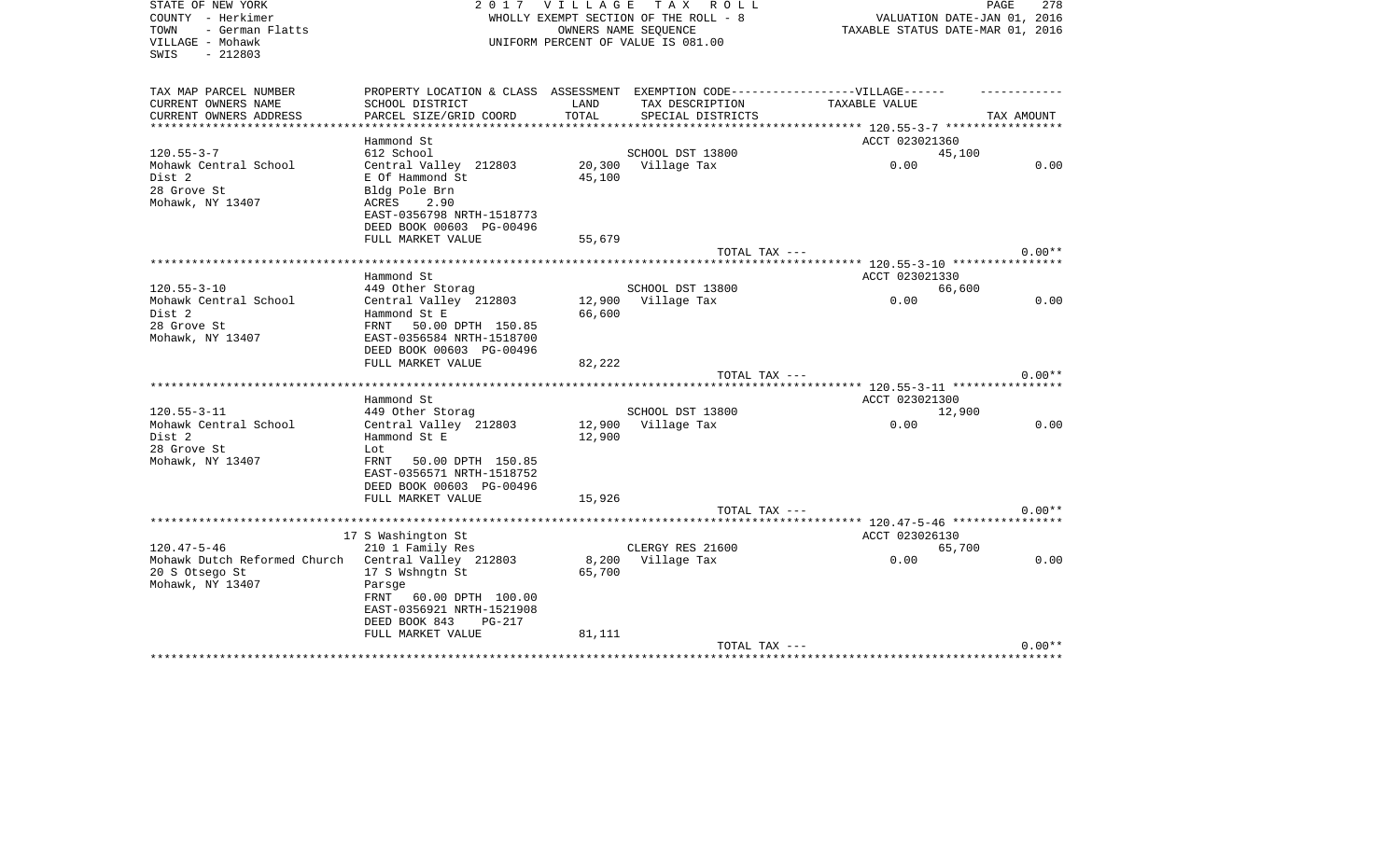| STATE OF NEW YORK       |                                                                                   | 2017 VILLAGE TAX                 | R O L L                                                       |                                          | PAGE<br>279                 |
|-------------------------|-----------------------------------------------------------------------------------|----------------------------------|---------------------------------------------------------------|------------------------------------------|-----------------------------|
| COUNTY - Herkimer       |                                                                                   |                                  | WHOLLY EXEMPT SECTION OF THE ROLL - 8<br>OWNERS NAME SEQUENCE |                                          | VALUATION DATE-JAN 01, 2016 |
| - German Flatts<br>TOWN |                                                                                   | TAXABLE STATUS DATE-MAR 01, 2016 |                                                               |                                          |                             |
| VILLAGE - Mohawk        |                                                                                   |                                  | UNIFORM PERCENT OF VALUE IS 081.00                            |                                          |                             |
| SWIS<br>$-212803$       |                                                                                   |                                  |                                                               |                                          |                             |
|                         |                                                                                   |                                  |                                                               |                                          |                             |
| TAX MAP PARCEL NUMBER   | PROPERTY LOCATION & CLASS ASSESSMENT EXEMPTION CODE-----------------VILLAGE------ |                                  |                                                               |                                          |                             |
| CURRENT OWNERS NAME     | SCHOOL DISTRICT                                                                   | LAND                             | TAX DESCRIPTION                                               | TAXABLE VALUE                            |                             |
| CURRENT OWNERS ADDRESS  | PARCEL SIZE/GRID COORD                                                            | TOTAL                            | SPECIAL DISTRICTS                                             |                                          | TAX AMOUNT                  |
| **********************  |                                                                                   |                                  |                                                               |                                          |                             |
|                         | Casey Flatts                                                                      |                                  |                                                               | ACCT 023006240                           |                             |
| $120.39 - 1 - 8.999$    | 882 Elec Trans I                                                                  |                                  | MUN OWNED 13100                                               | 125,000                                  |                             |
| Mohawk Electric Light   | Central Valley 212803                                                             |                                  | 100 Village Tax                                               | 0.00                                     | 0.00                        |
| Comm                    | Casey Flatts                                                                      | 125,000                          |                                                               |                                          |                             |
| Columbia St             | Transformer Plt                                                                   |                                  |                                                               |                                          |                             |
| Mohawk, NY 13407        | ACRES<br>1.70                                                                     |                                  |                                                               |                                          |                             |
|                         | EAST-0317670 NRTH-1098585                                                         |                                  |                                                               |                                          |                             |
|                         | DEED BOOK 00000                                                                   |                                  |                                                               |                                          |                             |
|                         | FULL MARKET VALUE                                                                 | 154,321                          |                                                               |                                          |                             |
|                         |                                                                                   |                                  | TOTAL TAX ---                                                 |                                          | $0.00**$                    |
|                         |                                                                                   |                                  |                                                               | ********** 120.40-2-3 ****************** |                             |
|                         | 15 State Route 5S                                                                 |                                  |                                                               | ACCT 023009570                           |                             |
| $120.40 - 2 - 3$        | 662 Police/fire                                                                   |                                  | NON PROF 9 25300                                              | 161,500                                  |                             |
| Mohawk Valley           | Central Valley 212803                                                             | 9,200                            | Village Tax                                                   | 0.00                                     | 0.00                        |
| Ambulance Corp Inc      | Ft Herk Rd                                                                        | 161,500                          |                                                               |                                          |                             |
| 15 State Route 5S       | FRNT 135.00 DPTH 111.50                                                           |                                  |                                                               |                                          |                             |
| Mohawk, NY 13407        | EAST-0359981 NRTH-1523631                                                         |                                  |                                                               |                                          |                             |
|                         | DEED BOOK 682<br><b>PG-905</b>                                                    |                                  |                                                               |                                          |                             |
|                         | FULL MARKET VALUE                                                                 | 199,383                          |                                                               |                                          |                             |
|                         |                                                                                   |                                  | TOTAL TAX ---                                                 |                                          | $0.00**$                    |
|                         |                                                                                   |                                  |                                                               |                                          |                             |
|                         | Casey Flatts                                                                      |                                  |                                                               | ACCT 023006250                           |                             |
| $120.39 - 1 - 8$        | 822 Water supply                                                                  |                                  | MUN OWNED 13100                                               | 529,900                                  |                             |
| Mohawk Village          | Central Valley 212803                                                             | 20,000                           | Village Tax                                                   | 0.00                                     | 0.00                        |
| Mohawk, NY 13407        | Reservoirs Main                                                                   | 529,900                          |                                                               |                                          |                             |
|                         | Pumps, Etc                                                                        |                                  |                                                               |                                          |                             |
|                         | sm bldg                                                                           |                                  |                                                               |                                          |                             |
|                         | ACRES<br>1.70                                                                     |                                  |                                                               |                                          |                             |
|                         | EAST-0356496 NRTH-1523156                                                         |                                  |                                                               |                                          |                             |
|                         | DEED BOOK 00000                                                                   |                                  |                                                               |                                          |                             |
|                         | FULL MARKET VALUE                                                                 | 654,198                          |                                                               |                                          |                             |
|                         |                                                                                   |                                  | TOTAL TAX ---                                                 |                                          | $0.00**$                    |
|                         |                                                                                   |                                  |                                                               |                                          |                             |
|                         | N Erie Canal                                                                      |                                  |                                                               | ACCT 023006270                           |                             |
| $120.39 - 1 - 9$        | 330 Vacant comm                                                                   |                                  | VLG/OTHER 13650                                               | 3,500                                    |                             |
| Mohawk Village          | Central Valley 212803                                                             |                                  | 3,500 Village Tax                                             | 0.00                                     | 0.00                        |
| Mohawk, NY 13407        | N Of Erie Canal                                                                   | 3,500                            |                                                               |                                          |                             |
|                         | Lot.                                                                              |                                  |                                                               |                                          |                             |
|                         | .914 A                                                                            |                                  |                                                               |                                          |                             |
|                         | FRNT 105.00 DPTH 259.00                                                           |                                  |                                                               |                                          |                             |
|                         | EAST-0356237 NRTH-1523118                                                         |                                  |                                                               |                                          |                             |
|                         | DEED BOOK 00586 PG-00572                                                          |                                  |                                                               |                                          |                             |
|                         | FULL MARKET VALUE                                                                 | 4,321                            | TOTAL TAX ---                                                 |                                          | $0.00**$                    |
|                         |                                                                                   |                                  |                                                               |                                          |                             |
|                         |                                                                                   |                                  |                                                               |                                          |                             |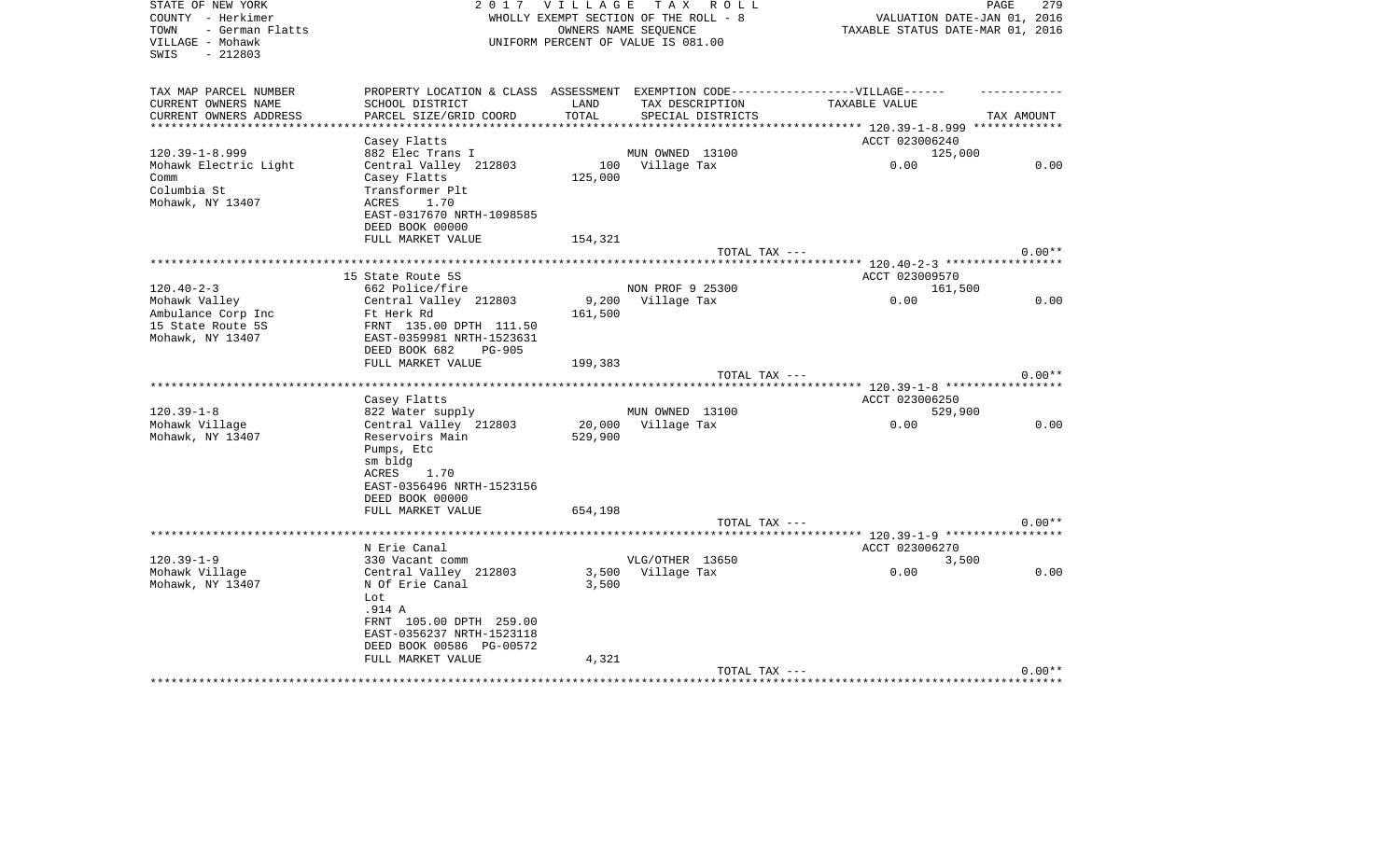| STATE OF NEW YORK<br>COUNTY - Herkimer                           | 2017                                                                                        | <b>VILLAGE</b><br>WHOLLY EXEMPT SECTION OF THE ROLL - 8    | T A X           | R O L L           | PAGE<br>VALUATION DATE-JAN 01, 2016                                        | 280        |
|------------------------------------------------------------------|---------------------------------------------------------------------------------------------|------------------------------------------------------------|-----------------|-------------------|----------------------------------------------------------------------------|------------|
| - German Flatts<br>TOWN<br>VILLAGE - Mohawk<br>$-212803$<br>SWIS |                                                                                             | OWNERS NAME SEQUENCE<br>UNIFORM PERCENT OF VALUE IS 081.00 |                 |                   | TAXABLE STATUS DATE-MAR 01, 2016                                           |            |
| TAX MAP PARCEL NUMBER                                            | PROPERTY LOCATION & CLASS ASSESSMENT EXEMPTION CODE-----------------VILLAGE------           |                                                            |                 |                   |                                                                            |            |
| CURRENT OWNERS NAME                                              | SCHOOL DISTRICT                                                                             | LAND                                                       | TAX DESCRIPTION |                   | TAXABLE VALUE                                                              |            |
| CURRENT OWNERS ADDRESS                                           | PARCEL SIZE/GRID COORD                                                                      | TOTAL                                                      |                 | SPECIAL DISTRICTS |                                                                            | TAX AMOUNT |
| *********************                                            |                                                                                             |                                                            |                 |                   |                                                                            |            |
|                                                                  | E Main St                                                                                   |                                                            |                 |                   | ACCT 023008320                                                             |            |
| $120.40 - 1 - 9.2$                                               | 651 Highway gar                                                                             |                                                            | VLG/OTHER 13650 |                   | 150,900                                                                    |            |
| Mohawk Village                                                   | Central Valley 212803                                                                       | 21,900                                                     | Village Tax     |                   | 0.00                                                                       | 0.00       |
| 28 Columbia St                                                   | E Main St Rear                                                                              | 150,900                                                    |                 |                   |                                                                            |            |
| Mohawk, NY 13407                                                 | St Dept Gar                                                                                 |                                                            |                 |                   |                                                                            |            |
|                                                                  | FRNT 313.80 DPTH 173.28                                                                     |                                                            |                 |                   |                                                                            |            |
|                                                                  | EAST-0358935 NRTH-1523556                                                                   |                                                            |                 |                   |                                                                            |            |
|                                                                  | FULL MARKET VALUE                                                                           | 186,296                                                    |                 |                   |                                                                            |            |
|                                                                  |                                                                                             |                                                            |                 | TOTAL TAX ---     |                                                                            | $0.00**$   |
|                                                                  | Marshall Ave                                                                                |                                                            |                 |                   | ************************** 120.40-2-73.1 ***************<br>ACCT 023012990 |            |
| $120.40 - 2 - 73.1$                                              | 311 Res vac land                                                                            |                                                            | VLG/OTHER 13650 |                   |                                                                            |            |
| Mohawk Village                                                   | Central Valley 212803                                                                       | 24,200                                                     | Village Tax     |                   | 24,200<br>0.00                                                             | 0.00       |
| Mohawk, NY 13407                                                 | E Of Marshall A                                                                             | 24,200                                                     |                 |                   |                                                                            |            |
|                                                                  | Land<br>.36a Vg 10.4A Out<br>10.76<br>ACRES<br>EAST-0359558 NRTH-1522998<br>DEED BOOK 00000 |                                                            |                 |                   |                                                                            |            |
|                                                                  | FULL MARKET VALUE                                                                           | 29,877                                                     |                 |                   |                                                                            |            |
|                                                                  |                                                                                             |                                                            |                 | TOTAL TAX ---     |                                                                            | $0.00**$   |
|                                                                  |                                                                                             |                                                            |                 |                   |                                                                            |            |
|                                                                  | W Main St                                                                                   |                                                            |                 |                   | ACCT 023003125                                                             |            |
| $120.46 - 1 - 17$                                                | 311 Res vac land                                                                            |                                                            | VLG/OTHER 13650 |                   | 12,800                                                                     | 0.00       |
| Mohawk Village<br>Columbia St                                    | Central Valley 212803<br>W Main St Rear                                                     | 12,800<br>12,800                                           | Village Tax     |                   | 0.00                                                                       |            |
| Mohawk, NY 13407                                                 | 0.76<br>ACRES                                                                               |                                                            |                 |                   |                                                                            |            |
|                                                                  | EAST-0353810 NRTH-1522152                                                                   |                                                            |                 |                   |                                                                            |            |
|                                                                  | FULL MARKET VALUE                                                                           | 15,802                                                     |                 |                   |                                                                            |            |
|                                                                  |                                                                                             |                                                            |                 | TOTAL TAX ---     |                                                                            | $0.00**$   |
|                                                                  |                                                                                             |                                                            |                 |                   | ***** 120.46-1-32 ****************                                         |            |
|                                                                  | W Main St                                                                                   |                                                            |                 |                   | ACCT 023003035                                                             |            |
| $120.46 - 1 - 32$                                                | 311 Res vac land                                                                            |                                                            | VLG/OTHER 13650 |                   | 5,500                                                                      |            |
| Mohawk Village                                                   | Central Valley 212803                                                                       | 5,500                                                      | Village Tax     |                   | 0.00                                                                       | 0.00       |
| Columbia St                                                      | W Main St                                                                                   | 5,500                                                      |                 |                   |                                                                            |            |
| Mohawk, NY 13407                                                 | 74.29 DPTH 70.00<br>FRNT                                                                    |                                                            |                 |                   |                                                                            |            |
|                                                                  | EAST-0354162 NRTH-1521955                                                                   |                                                            |                 |                   |                                                                            |            |
|                                                                  | FULL MARKET VALUE                                                                           | 6,790                                                      |                 |                   |                                                                            |            |
|                                                                  |                                                                                             |                                                            |                 | TOTAL TAX ---     |                                                                            | $0.00**$   |
|                                                                  |                                                                                             |                                                            |                 |                   | *************************************                                      |            |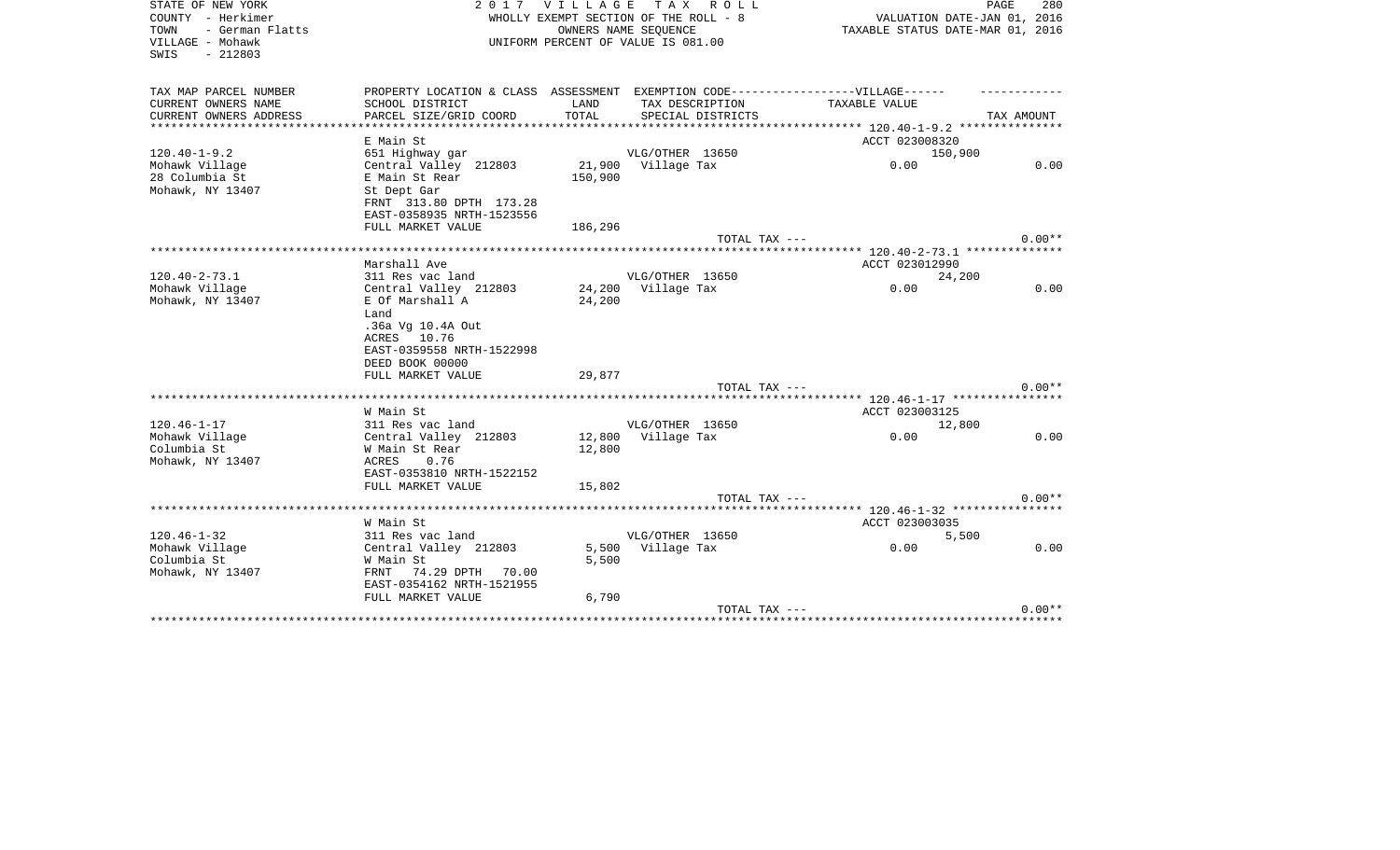| STATE OF NEW YORK       |                                                                                  | 2017 VILLAGE TAX ROLL                 |                      |                   |                                                          | PAGE                        | 281      |
|-------------------------|----------------------------------------------------------------------------------|---------------------------------------|----------------------|-------------------|----------------------------------------------------------|-----------------------------|----------|
| COUNTY - Herkimer       |                                                                                  | WHOLLY EXEMPT SECTION OF THE ROLL - 8 |                      |                   |                                                          | VALUATION DATE-JAN 01, 2016 |          |
| TOWN<br>- German Flatts |                                                                                  |                                       | OWNERS NAME SEQUENCE |                   | TAXABLE STATUS DATE-MAR 01, 2016                         |                             |          |
| VILLAGE - Mohawk        |                                                                                  | UNIFORM PERCENT OF VALUE IS 081.00    |                      |                   |                                                          |                             |          |
| $-212803$<br>SWIS       |                                                                                  |                                       |                      |                   |                                                          |                             |          |
|                         |                                                                                  |                                       |                      |                   |                                                          |                             |          |
| TAX MAP PARCEL NUMBER   | PROPERTY LOCATION & CLASS ASSESSMENT EXEMPTION CODE----------------VILLAGE------ |                                       |                      |                   |                                                          |                             |          |
| CURRENT OWNERS NAME     | SCHOOL DISTRICT                                                                  | LAND                                  | TAX DESCRIPTION      |                   | TAXABLE VALUE                                            |                             |          |
| CURRENT OWNERS ADDRESS  | PARCEL SIZE/GRID COORD                                                           | TOTAL                                 |                      | SPECIAL DISTRICTS |                                                          | TAX AMOUNT                  |          |
|                         |                                                                                  |                                       |                      |                   | *************************** 120.47-2-1 ***************** |                             |          |
|                         | W Main St                                                                        |                                       |                      |                   | ACCT 023002640                                           |                             |          |
| $120.47 - 2 - 1$        | 963 Municpl park                                                                 |                                       | VLG/OTHER 13650      |                   |                                                          | 6,000                       |          |
| Mohawk Village          | Central Valley 212803                                                            | 6,000                                 | Village Tax          |                   | 0.00                                                     |                             | 0.00     |
| Mohawk, NY 13407        | Hazen Park                                                                       | 6,000                                 |                      |                   |                                                          |                             |          |
|                         | FRNT<br>35.00 DPTH 334.00                                                        |                                       |                      |                   |                                                          |                             |          |
|                         | EAST-0355381 NRTH-1522303                                                        |                                       |                      |                   |                                                          |                             |          |
|                         | FULL MARKET VALUE                                                                | 7,407                                 |                      |                   |                                                          |                             |          |
|                         |                                                                                  |                                       |                      | TOTAL TAX ---     |                                                          |                             | $0.00**$ |
|                         |                                                                                  |                                       |                      |                   |                                                          |                             |          |
|                         | W Main St                                                                        |                                       |                      |                   | ACCT 023003990                                           |                             |          |
| $120.47 - 4 - 28$       | 611 Library                                                                      |                                       | VLG/OTHER 13650      |                   |                                                          | 340,700                     |          |
| Mohawk Village          | Central Valley 212803                                                            | 25,100                                | Village Tax          |                   | 0.00                                                     |                             | 0.00     |
| Mohawk, NY 13407        | Library & Park                                                                   | 340,700                               |                      |                   |                                                          |                             |          |
|                         | W Main S R'fld                                                                   |                                       |                      |                   |                                                          |                             |          |
|                         | 4.70<br>ACRES                                                                    |                                       |                      |                   |                                                          |                             |          |
|                         | EAST-0356492 NRTH-1521745                                                        |                                       |                      |                   |                                                          |                             |          |
|                         | FULL MARKET VALUE                                                                | 420,617                               |                      |                   |                                                          |                             |          |
|                         |                                                                                  |                                       |                      | TOTAL TAX ---     |                                                          |                             | $0.00**$ |
|                         |                                                                                  |                                       |                      |                   |                                                          |                             |          |
|                         | Columbia St                                                                      |                                       |                      |                   | ACCT 023021570                                           |                             |          |
| $120.47 - 5 - 48$       | 652 Govt bldgs                                                                   |                                       | VLG/OTHER 13650      |                   |                                                          | 474,300                     |          |
| Mohawk Village          | Central Valley 212803                                                            | 13,300                                | Village Tax          |                   | 0.00                                                     |                             | 0.00     |
| Municipal Bldg          | Municipal Bldg                                                                   | 474,300                               |                      |                   |                                                          |                             |          |
| Mohawk, NY 13407        | Colum & Wash                                                                     |                                       |                      |                   |                                                          |                             |          |
|                         | FRNT 346.00 DPTH 137.00                                                          |                                       |                      |                   |                                                          |                             |          |
|                         | EAST-0356937 NRTH-1521630                                                        |                                       |                      |                   |                                                          |                             |          |
|                         | FULL MARKET VALUE                                                                | 585,556                               |                      |                   |                                                          |                             |          |
|                         |                                                                                  |                                       |                      | TOTAL TAX ---     |                                                          |                             | $0.00**$ |
|                         |                                                                                  |                                       |                      |                   |                                                          |                             |          |
|                         | Columbia St                                                                      |                                       |                      |                   | ACCT 023021480                                           |                             |          |
| $120.47 - 5 - 63$       | 963 Municpl park                                                                 |                                       | VLG/OTHER 13650      |                   |                                                          | 15,000                      |          |
| Mohawk Village          | Central Valley 212803                                                            |                                       | 15,000 Village Tax   |                   | 0.00                                                     |                             | 0.00     |
| Mohawk, NY 13407        | Columbia St                                                                      | 15,000                                |                      |                   |                                                          |                             |          |
|                         | FRNT 104.00 DPTH 40.00                                                           |                                       |                      |                   |                                                          |                             |          |
|                         | EAST-0357113 NRTH-1522125                                                        |                                       |                      |                   |                                                          |                             |          |
|                         | FULL MARKET VALUE                                                                | 18,519                                |                      |                   |                                                          |                             |          |
|                         |                                                                                  |                                       |                      | TOTAL TAX ---     |                                                          |                             | $0.00**$ |
|                         |                                                                                  |                                       |                      |                   |                                                          |                             |          |
|                         | Marshall Ave                                                                     |                                       |                      |                   | ACCT 023012630                                           |                             |          |
| $120.48 - 1 - 46$       | 311 Res vac land                                                                 |                                       | VLG/OTHER 13650      |                   |                                                          | 22,000                      |          |
| Mohawk Village          | Central Valley 212803                                                            | 22,000                                | Village Tax          |                   | 0.00                                                     |                             | 0.00     |
| Mohawk, NY 13407        | S Of Marshall                                                                    | 22,000                                |                      |                   |                                                          |                             |          |
|                         | ACRES<br>8.60                                                                    |                                       |                      |                   |                                                          |                             |          |
|                         | EAST-0359392 NRTH-1522066                                                        |                                       |                      |                   |                                                          |                             |          |
|                         | FULL MARKET VALUE                                                                | 27,160                                |                      |                   |                                                          |                             |          |
|                         |                                                                                  |                                       |                      | TOTAL TAX ---     |                                                          |                             | $0.00**$ |
|                         |                                                                                  |                                       |                      |                   | *****************************                            |                             |          |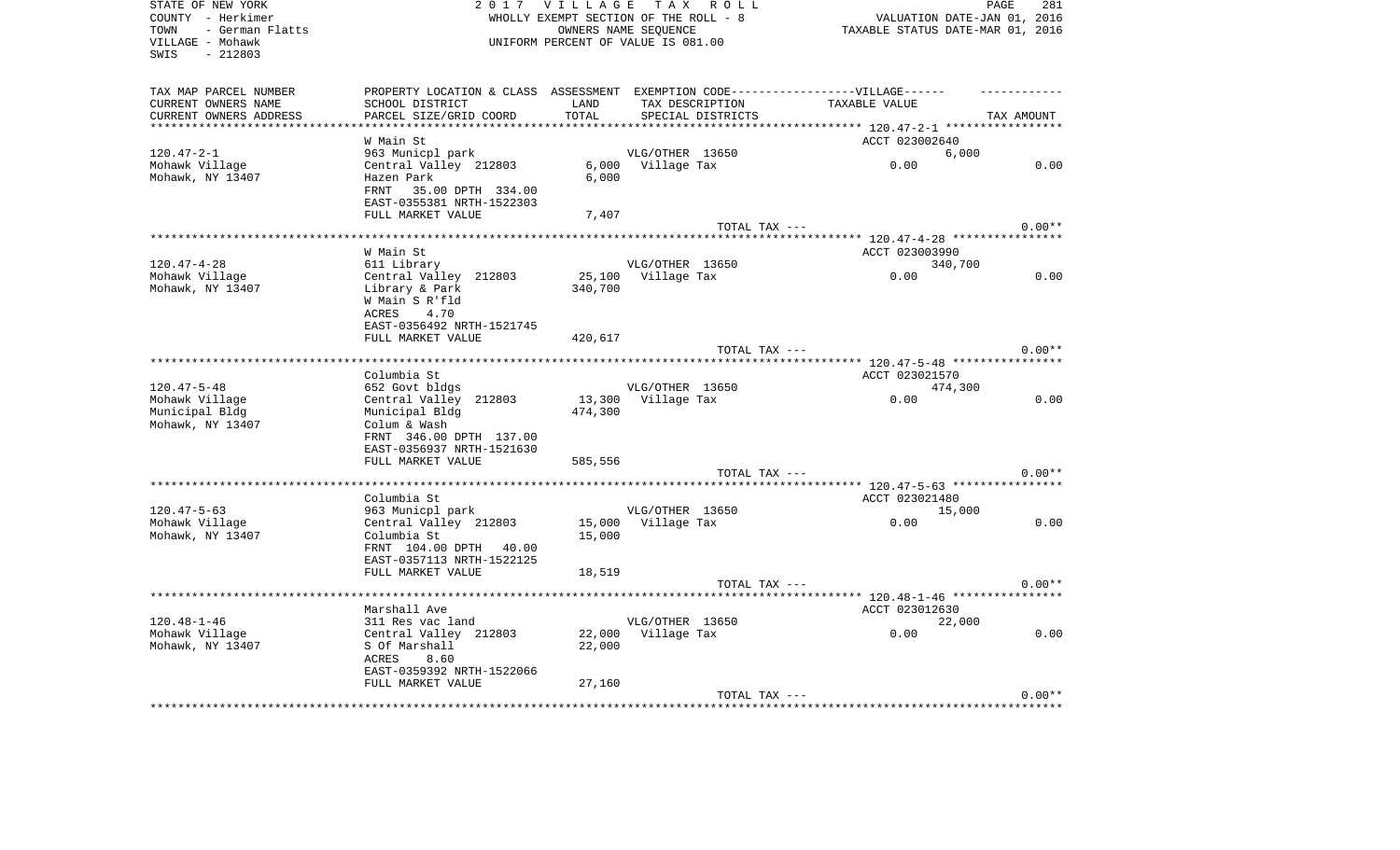| STATE OF NEW YORK<br>COUNTY - Herkimer<br>- German Flatts<br>TOWN<br>VILLAGE - Mohawk | 2017                                                                              | <b>VILLAGE</b> | T A X<br>R O L L<br>WHOLLY EXEMPT SECTION OF THE ROLL - 8<br>OWNERS NAME SEOUENCE<br>UNIFORM PERCENT OF VALUE IS 081.00 | VALUATION DATE-JAN 01, 2016<br>TAXABLE STATUS DATE-MAR 01, 2016 | PAGE<br>282 |  |
|---------------------------------------------------------------------------------------|-----------------------------------------------------------------------------------|----------------|-------------------------------------------------------------------------------------------------------------------------|-----------------------------------------------------------------|-------------|--|
| $-212803$<br>SWIS                                                                     |                                                                                   |                |                                                                                                                         |                                                                 |             |  |
| TAX MAP PARCEL NUMBER                                                                 | PROPERTY LOCATION & CLASS ASSESSMENT EXEMPTION CODE-----------------VILLAGE------ |                |                                                                                                                         |                                                                 |             |  |
| CURRENT OWNERS NAME                                                                   | SCHOOL DISTRICT                                                                   | LAND           | TAX DESCRIPTION                                                                                                         | <b>TAXABLE VALUE</b>                                            |             |  |
| CURRENT OWNERS ADDRESS                                                                | PARCEL SIZE/GRID COORD                                                            | TOTAL          | SPECIAL DISTRICTS                                                                                                       |                                                                 | TAX AMOUNT  |  |
| ************************                                                              |                                                                                   |                |                                                                                                                         |                                                                 |             |  |
|                                                                                       | Firman St                                                                         |                |                                                                                                                         | ACCT 023024660                                                  |             |  |
| $120.47 - 3 - 60$                                                                     | 651 Highway gar                                                                   |                | VLG/OTHER 13650                                                                                                         | 183,300                                                         |             |  |
| Mohawk Village Street Dept<br>Mohawk, NY 13407                                        | Central Valley 212803<br>Firman St E                                              | 15,200         | Village Tax                                                                                                             | 0.00                                                            | 0.00        |  |
|                                                                                       | St Dept G Stge Shed                                                               | 183,300        |                                                                                                                         |                                                                 |             |  |
|                                                                                       | FRNT 200.00 DPTH 102.00                                                           |                |                                                                                                                         |                                                                 |             |  |
|                                                                                       | EAST-0355863 NRTH-1520564                                                         |                |                                                                                                                         |                                                                 |             |  |
|                                                                                       | FULL MARKET VALUE                                                                 | 226,296        |                                                                                                                         |                                                                 |             |  |
|                                                                                       |                                                                                   |                | TOTAL TAX ---                                                                                                           |                                                                 | $0.00**$    |  |
|                                                                                       |                                                                                   |                |                                                                                                                         |                                                                 |             |  |
|                                                                                       | 15 N Washington St                                                                |                |                                                                                                                         | ACCT 023005260                                                  |             |  |
| $120.39 - 2 - 18$                                                                     | 614 Spec. school                                                                  |                | N/P-M/M IM 25230                                                                                                        | 345,600                                                         |             |  |
| Ofc Mental Retardation &                                                              | Central Valley 212803                                                             | 13,700         | Village Tax                                                                                                             | 0.00                                                            | 0.00        |  |
| Development Disabilities                                                              | 15 N Washington St                                                                | 345,600        |                                                                                                                         |                                                                 |             |  |
| Attn: Rome Ddso                                                                       | FRNT 218.00 DPTH 144.00                                                           |                |                                                                                                                         |                                                                 |             |  |
| 101 W Liberty St                                                                      | EAST-0356652 NRTH-1522931                                                         |                |                                                                                                                         |                                                                 |             |  |
| Rome, NY 13340                                                                        | FULL MARKET VALUE                                                                 | 426,667        |                                                                                                                         |                                                                 |             |  |
|                                                                                       |                                                                                   |                | TOTAL TAX ---                                                                                                           |                                                                 | $0.00**$    |  |
|                                                                                       | 113 W Main St                                                                     |                |                                                                                                                         | ACCT 023004680                                                  |             |  |
| $120.46 - 2 - 43$                                                                     | 455 Dealer-prod.                                                                  |                | WDRL/FORCL 29700                                                                                                        | 150,000                                                         |             |  |
| Ray Harold A Jr                                                                       | Central Valley 212803                                                             | 75,000         | Village Tax                                                                                                             | 0.00                                                            | 0.00        |  |
| 1108 Steuben Hill Rd                                                                  | dilapidated bldg                                                                  | 150,000        |                                                                                                                         |                                                                 |             |  |
| Herkimer, NY 13350                                                                    | FRNT 210.95 DPTH 245.75                                                           |                |                                                                                                                         |                                                                 |             |  |
|                                                                                       | EAST-0354264 NRTH-1521758                                                         |                |                                                                                                                         |                                                                 |             |  |
|                                                                                       | DEED BOOK 00567 PG-00337                                                          |                |                                                                                                                         |                                                                 |             |  |
|                                                                                       | FULL MARKET VALUE                                                                 | 185,185        |                                                                                                                         |                                                                 |             |  |
|                                                                                       |                                                                                   |                | TOTAL TAX ---                                                                                                           |                                                                 | $0.00**$    |  |
|                                                                                       |                                                                                   |                |                                                                                                                         |                                                                 |             |  |
|                                                                                       | 20 S Otsego St                                                                    |                |                                                                                                                         | ACCT 023025890                                                  |             |  |
| $120.47 - 5 - 51$                                                                     | 620 Religious                                                                     |                | N/P-RELIG 25110                                                                                                         | 423,000                                                         |             |  |
| Reformed Church Assn                                                                  | Central Valley 212803                                                             | 11,100         | Village Tax                                                                                                             | 0.00                                                            | 0.00        |  |
| 20 S Otsego St                                                                        | 20 S Otsego St                                                                    | 423,000        |                                                                                                                         |                                                                 |             |  |
| Mohawk, NY 13407                                                                      | Rec Bldg<br>66x105                                                                |                |                                                                                                                         |                                                                 |             |  |
|                                                                                       | FRNT<br>67.00 DPTH<br>98.00                                                       |                |                                                                                                                         |                                                                 |             |  |
|                                                                                       | EAST-0357012 NRTH-1522020                                                         |                |                                                                                                                         |                                                                 |             |  |
|                                                                                       | DEED BOOK 00576 PG-00208                                                          |                |                                                                                                                         |                                                                 |             |  |
|                                                                                       | FULL MARKET VALUE                                                                 | 522,222        |                                                                                                                         |                                                                 |             |  |
|                                                                                       |                                                                                   |                | TOTAL TAX ---                                                                                                           |                                                                 | $0.00**$    |  |
|                                                                                       |                                                                                   |                |                                                                                                                         |                                                                 |             |  |